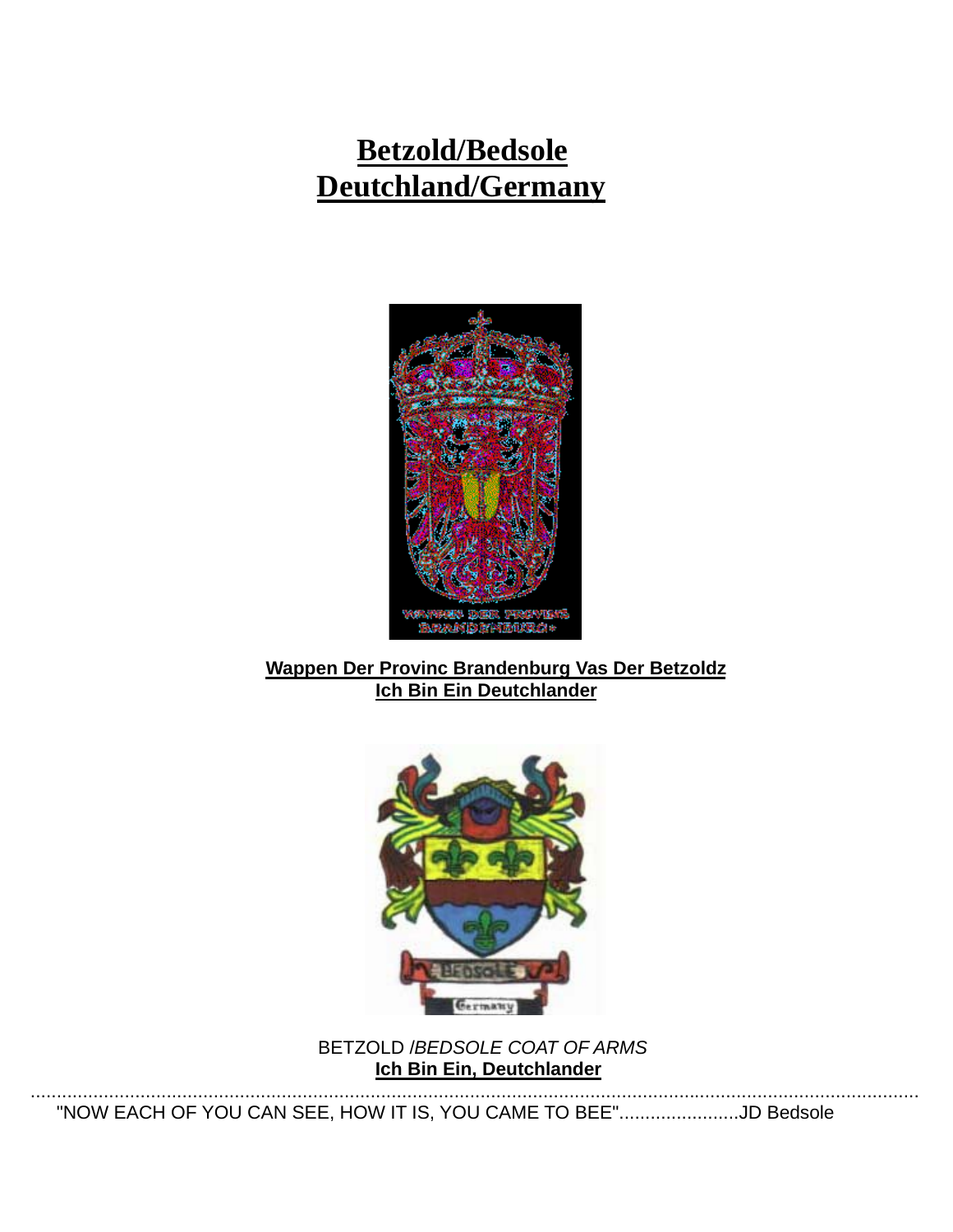© COPYRIGHT: 1996,1997,1998,1999, 2000, 2001, 2002, 2003,2004,2005,2006, 2007, 2008 and 2009. JD Bedsole. All Rights Reserved. Copying this booklet is free for your own use, but copying it, or any part of it, for sale, or incorporation into something else for sale, is absolutely **not** permitted.

# **MY LAST VERSION: JANUARY 1, 2009**

**AFTER 58 LONG YEARS OF RESEARCH, THIS IS MY LAST VERSION OF THE BEDSOLE HISTORY AND LIST OF ANCESTORS AND DESCENDANTS. ACCORDINGLY, ALL PRIOR VERSIONS ARE OBSOLETE AND ERRONEOUS AND SHOULD BE DESTROYED.**

# BEDSOLE HISTORY FROM 1673 WITH DOCUMENTATION AND LIST OF ANCESTORS, AND DESCENDANTS

RESEARCHED, COMPILED, ANALYZED AND PREPARED IN ITS ENTIRETY, SOLELY BY

# DR. J.D. BEDSOLE,ASME,BSBA,BSVE, MSEA, PhD.

 **ANSWERS TO QUESTIONS ABOUT THE EARLIEST BEDSOLES IN THIS COUNTRY, SUCH AS:**

1.Where did they come from?. Who were they?. Where did they settle here? Did they move around, and if so, where to ?. How did they live?.What was it like ? What were they like ? Was life hard for them ?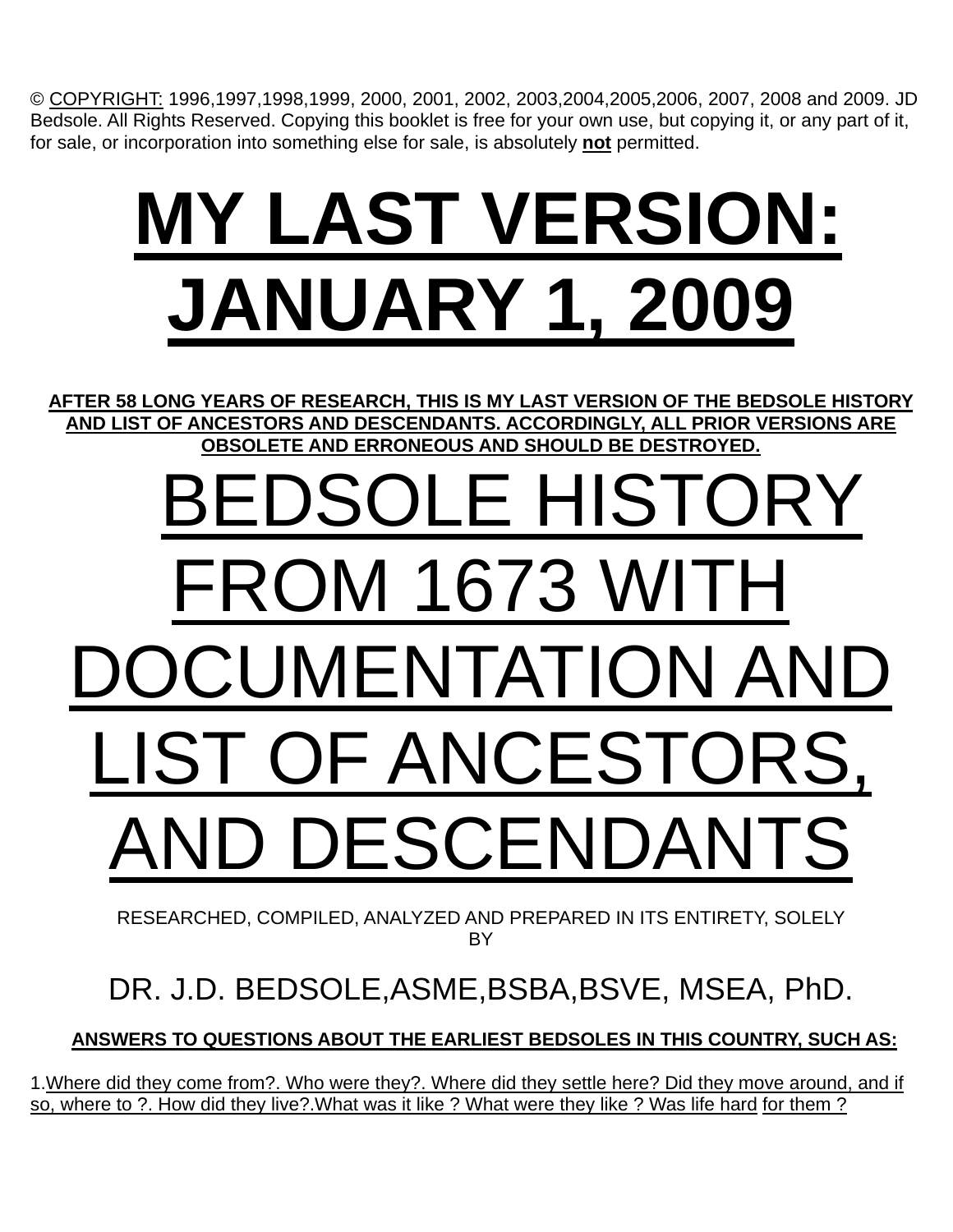2. Locations, names, relationships, kinships, and documentation on early Bedsoles with records of early Marriages,Census Data,Tax Lists, Land Transactions, Cemeteries and etc

3. References for current and future Bedsole Researchers

#### **CONTENTS**

|  |  | PART ONEBedsole History And Documentation. |  |  |  |
|--|--|--------------------------------------------|--|--|--|
|  |  |                                            |  |  |  |
|  |  |                                            |  |  |  |

**NOTE**; In order to save time, if after you have read this, you want to email me and tell me how you are now more confused than ever, how stupid I really am, and how this was all such a huge waste of time, please don't bother. I have already been told those things at least a million times. Thanks anyway though, for the thought.

NOTE, this is specifically to call your attention to the Copyright notice at the top of this page. Please read it and comply with it.

## **BEDSOLE HISTORY**

As you can see, not being a computer Czar, I cannot control the location of the page numbers in this book. When I type it, its fine, but when I transfer it to a file, it gets all out of whack. Then, when I transfer it to you, it will not stay as typed, and the numbers may be any place on the page, and names, dates and etc., move around between computers and format changes. I have no idea how to keep all that from happening. Apparently. no one else does either and I have asked every one I know. Anyway, the numbers are theoretically at the bottom of each page. At least we can use the numbers as location markers, so we can say "Its between numbers 156 and 157" or whatever. That will prevent having to guess where something is located. Since this is my last version and I have been all over the internet asking for information from other Bedsoles, and receiving next to nothing, if you see something which is wrong or you have additions to make to the List in Part Two, please don't tell me about it. I quit.

In the beginning, I just wanted to know where I got this name. But, as time went on, and I learned more and more about our ancestors and all the unbelievable hardships they endured, I realized that unless I researched and wrote this History and the related Ancestor And Descendant list, all the current and future Bedsole descendants would never know what those ancestors went through and would never know their true roots either. But I also knew that if I did'nt do it, then it would never be done, because I knew that few people have what it takes to spend that many years of their lives to produce this kind of information on their ancestors and descendants. Does that make me some kind of super-human, you ask ? …YES INDEED it does in fact.

I began this project in 1950.This History and List and especially the List, represents more than 58 years of the most demanding, expensive, time-consuming, frustrating, demanding and maddening work I have ever

#### **PAGE 1**

enountered.in my life. Now, I give it to all you Bedsoles and relatives most of whom I don't even know, for nothing. I hope you truly appreciate what went into it, and what it represents. I know how priceless it really is, and I hope you do too. Believe me, it becomes more valuable to the point of being absolutely priceless, as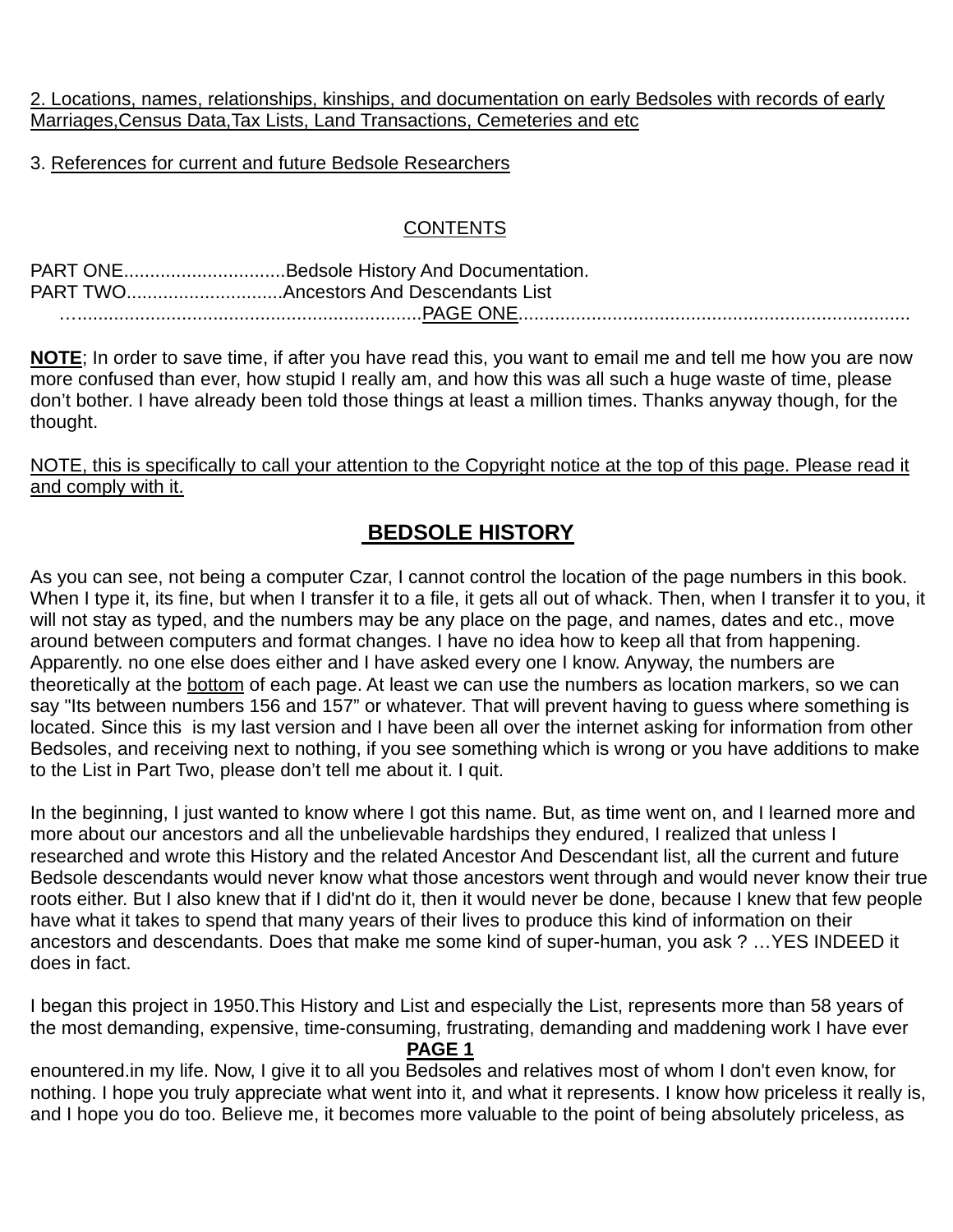you get older. So, keep it, treasure it, and pass it down to your children. But always remember who produced it........thats ME and me alone. Although I do greatly appreciate the information provided by a precious few who emailed it to me, regarding the List. Many thanks to those few..

In the absence of most-needed documentation and by reading, researching, analyzing and documenting what little Bedsole information was available, together with all the books, websites, and other relevant historical sources, then flying to Germany twice and researching there, because my Dad had said Bedsole originated in Germany, I have put together my best, educated and informed guesses in many cases, at what I feel is very close to the facts back then. Some of my conclusions may prove to be wrong in the future, but I invite anyone to prove anything I claim to be true, is actually wrong. The only acceptable proof from someone that I have something wrong however, would be their own documentation and not their best guess. Best guess by anyone else, would not be as accurate, and certainly not more accurate than my own and I guarantee that.

Here are only a few reasons why one can spend so much time and money looking for the older Bedsole records and never find any. First of all, no less than 55 counties in NC where the first ones arrived in Bath County, NC, from Germany, were created or partially created from Bladen County, where, in 1950, I first found the Bedsoles. Just trying to find some records on Bath County, NC alone (which became Beaufort County) where the first Bedsole appeared, I ran into this: What few records do exist for Bath County are scattered in the courthouses of some of its early precincts, and in the Archives in Raleigh. No one knows what is where, or if in fact, any records at all, do exist. Bath County's earliest recorded deeds for example, date from 1700 and are included in Beaufort Co. Deed Book One (1701-1729). However, several other early Bath County deeds and other documents, some dated before 1700, may be found in the records of Albemarle County and scattered among its various precincts, and there are likely some in other unknown counties. Most of the earliest records of Craven and Hyde Counties (Created from Bath) have not been preserved at all, and they surely had many Bath County records too. Beaufort and Hyde Precincts are known to have held joint sessions of court, for and including Bath, apparently in Beaufort. Eighteen Bath County Wills (1702-1718), mostly for both Beaufort and Hyde Precincts, were recorded in Beaufort Precinct and may be found in Beaufort County's Land Deed Book (Terrific logic) # 1 and, although they are Wills, they are not recorded in the Will Books in the Beaufort County Clerk's Office, as you would expect. Also ten of the eighteen do not appear in Grimes' "Abstracts of North Carolina Wills 1663-1760" probably because the originals of the ten were never sent to the Secretary of State as required by law. In fact, over 60 more Beaufort County Wills dated 1720 to 1760 were retained in the courthouse and later copied into the Old Will Book and thus they also do not appear in Grimes' volume. Only a few of the Wills proved before 1700 have survived in the records identified in the NC State Archives as "Secretary Of State Wills". A majority of the North Carolina counties have transferred all or part of their surviving original wills to the State Archives, however, some counties did not do that and have kept all or part of them, and looking and researching is the only way to determine which county did what or has what, or which have nothing at all on file. There is no one and no place you can go to, to find out what is where. And by the way, Good luck on finding any of them. The only way to be certain though, is to go look for yourself, and for that, you need about 20 years and more than a million dollars for motels, food and etc..

 So, just finding out where documents may be located takes an unbelievable amount of time and even if you find where they may be, they still may either be buried somewhere in the county records but no one knows where, may not exist at all, or are physically located in some other unknown counties, places, boxes, or categories. Additionally, to add to the Mess, the Bedsoles until about 1950, went by all kinds of surnames such as Betsol, Bletsoul, Batsoal and etc. On top of that, way too many of them went by nicknames and/or middle names all of which were major and time-consuming problems. In addition, there were many with identical whole names, living at the same times and places. Good luck at deciding which one you are looking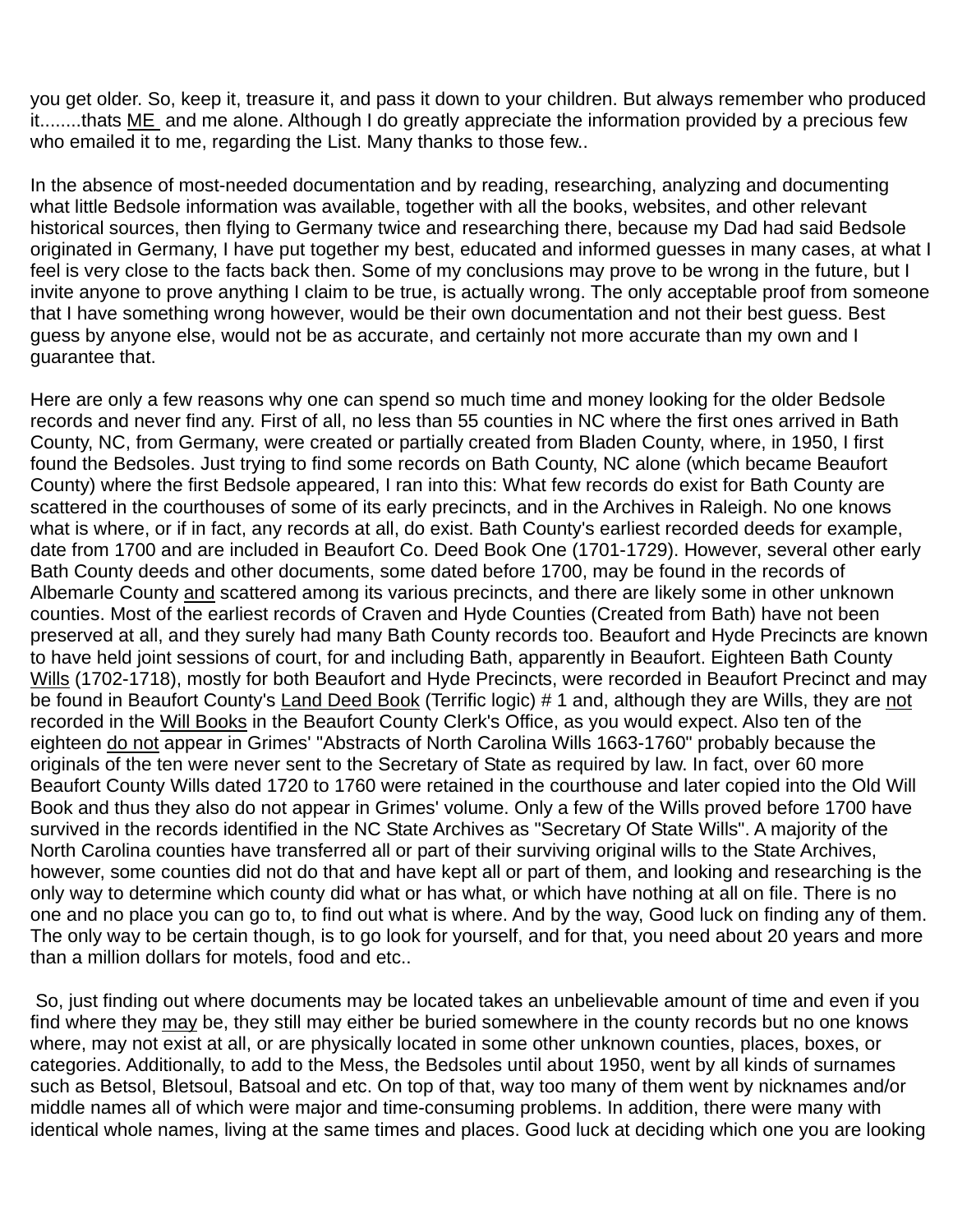at, at any given instance. At this point, the vast majority of such older documents no longer exist at al because they were burned when their respective courthouses went up in flames, and those that do exist, may be stored helter-skelter in boxes upon boxes of records in dark courthouse basements, in no kind of order and with no one there, who knows anything about what is where. All that is what I was up against in 1950 and did not find it out until I had done many years of very difficult and frustrating work, and all that is what you will be up against if you decide to research anything for your selves.

### **PAGE 21**

There has been major loss of both recorded and original wills, land records, and etc. from fires, wars, and natural disasters, but by far most of all, carelessness. All those problems contributed to the fact that I could find next to nothing on any Bedsole by any name, until 1719, when one then two, then three of them appeared in Russell and Spotsylvania counties in Virginia, on land records, as Bledsoes. All that should give you a very vague idea what you will be up against in Bath County, much less all the other counties in NC and other states and counties where the Bedsoles moved to and lived, when you try to either prove me wrong, or if you simply want to add to, clarify, or expand on what I have said or found. We won't even talk about what you will not find in Germany, as you will learn by reading everything I have written about that below.

#### **Country Of Origin For Bedsole, (Betzold) Is The Brandenburg Province Of Germany**

According to its history, Prussia was a region in central europe, extending from the southeastern coast of the Baltic Sea to the Masurian Lake District. Today its land makes up parts of Russia, Germany, Poland and Lithuania. The Vikings inhabited parts of Prussia at one time. Historical books record Prussians as early as the year 1072. Many attempts were made over the centuries,by various "Conquerers" to capture and occupy Prussia, without success. By Adalbert of Prague, Boleslaw of Prague, and various others during the years 997, 1015, 1147, 1161, and 1166. Prussia was finaly conquered by the Teutonic Knights. In 1492, "The Life Of Dorothea Of Montau", became the first printed publication in Prussia. The whole country became the Kingdom Of Prussia in 1701. In 1871,during the creation of The German Empire and the Unification Of Germany, Prussia became part of Germany. But in accordance with the Potsdam Conference in 1945, following World War II, the Prussian region was divided between Russia and Poland. Consequently, the country of Prussia was dissolved and ceased to exist in 1947. This provides some historical background for understanding me when I tell you that the surname BEDSOLE, by any variations in spelling, originated in Prussia, not in Germany, Russia, Ireland, England and etc., as is claimed by a variety of superficial researchers of the Bedsole ancestors.The Kingdom Of Prussia, was a German Kingdom from 1701 to 1918, and from 1871 it was the leading state of the German Empire, occupying two-thirds of the lands of that Empire. The Prime Minister Of Prussia was also the German Chancellor. It is important to keep in mind that, with the constant splitting-up of Prussia, and its final elimination as a country, there are no meaningful written records to research. However, I can tell you that those few Prussian records I did come across, as in the History Of Germany, I found the same time-consuming research problems with misspellings of surnames as I did in Germany and in the U.S. In addition, very cute problems like this; When Prussia became part of Germany, some parts were not included, the names of towns have been changed half a dozen times, geographical landmarks disappeared, and were replaced with new ones, and etc., And I did not want to become bogged down with that. I needed to find Betzold or some misspelling of it in Germany and I did not find a version of it in the few documents I did find of Prussian origin. So for our purposes, suffice it to say that "Bedsole originated in Prussia, which became Germany, so lets concentrate on Germany and the U.S. area", where they initially arrived.

I believed my Dad when he said the first Bedsole came here from Germany. It turned out he was absolutely correct. For years and years, I tried my best to prove him wrong, because I did'nt want them to be from Germany, but the more I tried to do that, the more I proved him right. Then, in the London, England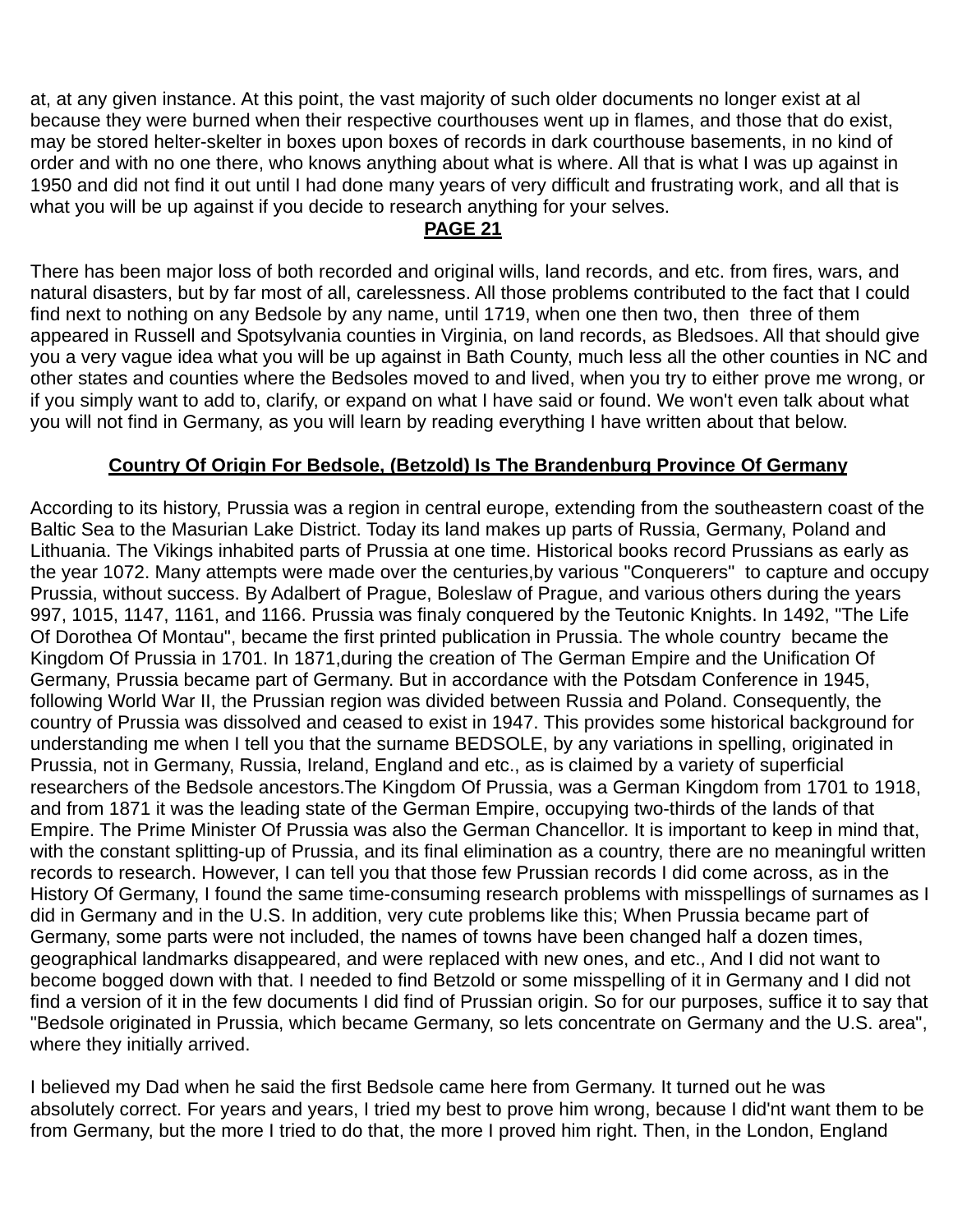Genealogy Library, I obtained a copy of the Certificate For Country Of Origin for Bedsole. It states that Germany is the country of origin. Actually its Prussia, but why quibble when at least most of Prussia became Germany ?. I flew to Germany twice to research the Betzold name. First, in 1993 and again in1994, to see for myself. Parts of Germany were called Prussia and Allemandia and perhaps other things prior to becoming Germany and without proof, we must assume the Bedsole name actually originated some time prior to "Germany". I received the following from cousin Charles Bedsole, an attorney in Dallas,Texas, who kindly gave his permission to include it in this book. What Charles says is very interesting and quite true. In addition, it shows that our roots are in Germany and I'm sorry to say that, because I do not admire Germany for the Holocaust, among other things. This is what Charles said in response to my question about whether "Bedsole" and "Bledsoe" could be related ; "One thing I find interesting is the early date of the Bletsoe name in the year1086 (That really is 1086) in England. According to some of the first English Court Cases, apparently a community named "Bledsoe" was there before William the Conqueror brought his army from Normandy; and, if so, it would make Bletsoe an Anglo-Saxon community. Further, if it was Anglo-Saxon, that would give Bletsoe a German connection because the Angles and the Saxons both emigrated to England from Germany. It was the Angles in fact, who gave us the name "England" ("Angle Land" was over time, shortened to England).The Anglo-Saxon folks were Germanic, while the people that emigrated when William conquered England were former Vikings from Scandinavia who had settled in France. They were initially called "Norse Men" (Northmen) and the area of France where they settled became "Normandy" (the land of the Northmen). However, being from Scandinavia, they spoke a version of German and were out of the same tree as the Germanic tribes who settled in what became modern day Germany (previously "Allemandia"). The Bletsoe family name, in theory, could have been an Anglicanization of an earlier Germanic name, e.g., Bletzold or Betzold". Many thanks to Charles for that information. At this point I won't even try to define the relationship of Bedsole and Bledsoe, further than that. But I do define it near the end of this book. In the same email, Charles was kind enough to send me the internet address of the first english court records. In reviewing several of those cases, I came across one wherein Elizabeth Bletsoe was a witness in a rape trial, dated in the year 1061, in England. I also noted that she lived in a "Bledsoe Community". The surname Bledsoe, although claimed by the Bledsoe researchers, to have originated in England, actually originated in the same place as Bedsole did, and as noted elsewhere, at some time in the past, there is no doubt in my mind that we,the Bedsoles, Bedsauls and Bledsoes, et al, all share a common ancestor at some time and place in the past. That place is most likely to have been Prussia. In researching your family name, you learn to arrive at conclusions, based on several factors. As the old saying goes, "If it walks like a duck, quacks like a duck, looks and acts like a duck, then its most likely a duck". Similiarly in looking for the Bedsoles prior to 1950 or so, and you find a man with the name, if the man had roughly the right name, was at the right place, was there at the right time, and had certain relatives and/or dates, then its most likely him. In genealogical research, especially in the time prior to 1900 in the U.S., the most likely method becomes a method of proof, in the total absence of any documentation. As I said elsewhere, the accuracy of the Bedsole List, in Part Two, much of which was and is, based on Most Likely, has been proven time and time again to be amazingly accurate, with few exceptions. That may surprise you, but knowing how I made determinations from all the research that went into it, its accuracy does not surprise me at all. However, I hasten to add that accurately determining who is kin to whom and how they are kin, without birth, marriage, death, and other records, no one to ask anything about it, and doing it 300 years later, is definitely not easy.

In Germany, the Brandenburg district was Prussian land. It is from that district that the Betzolds seemed to originate. Germany is divided into States (Länder). These states are subdivided into Landkreise or Rural districts, which are made up of municipalities (Gemeinden) and Kreisfreie Städte, or free urban districts. In some states municipalities are combined into Ämter and Grossgemeinden (larger bodies, but the individual municipalities still exist).

#### **Arrival Of The First Bedsole**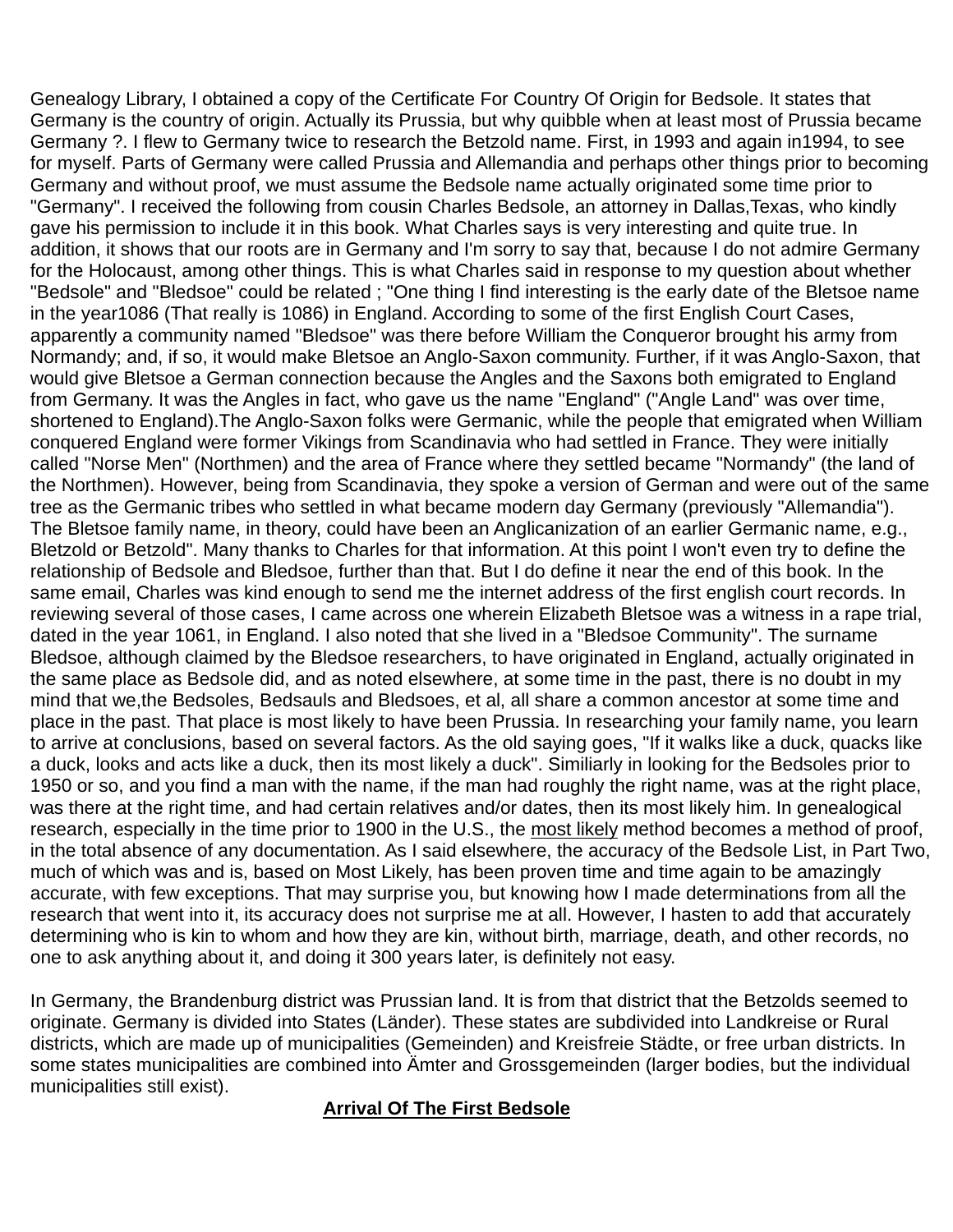The first Bedsole into the U.S. arrived by ship from Germany, at the settlement of Bath, NC, on September 11,1700. He was listed by the ships captain William Barrow, as; "Abraham Bessow.....a Pal". The abbreviation "Pal" at that time meant Palatine from Germany.The name the captain listed was his version of what the reply was, from "Abraham", when asked his name. In reality, the reply was more likely something like "Abramz Betzoldh". They most likely spoke no english and the English captain most likely spoke no German and those few handwritten words on that scrap of paper, are the only thing we have to go by,take it or leave it. I take "Bessow" to have sounded like Bess-oh to the Captain, and Germans do pronounce Betzold like we pronounce Bedsole. Therefore, I take "Bessow" to mean Betzold, or Bedsole. Obviously, he was given his first name by Captain Barrow. As it turned out, I found "Abrahams" name over the ensuing 30 or so years following that landing at Bath, spelled as Abraham Batson, Betson, Betsel, Bedsoe, Bedsole, Betso, Bledsoe, Bedsoal, and Bedsowl. When you see that name spelled so many different ways, you must determine if thats the same man, or an entirely different one without any proof whatsoever, and that is true no matter what name you are researching. I assume his last name was Betzold, but we will never know what his real first name really was. I also know that it was very common for all ships captains back then, to bestow english names on non-english immigrants as they pleased, with the knowledge that no one would ever be the wiser.They had no one to file the passenger list with anyway. It was pure, blind luck that I found the tiny piece of paper with 4 or 5 names on it, including Abrahams, in the first place. Also, that I found his name arriving at Bath again, about 8 months later,on May 1, 1701. That time however,he was dubbed "Abraham Batson". Another common misspelling of Bedsole. However, despite all that, I stayed with my belief that he was a Bedsole, and traced it as described in this book. Then, I traced it backwards too. It still led me to "Abraham Bessow". So, its most likely true that he really was our first ancestor in this country. When Abraham and his sons William and Isaac acquired land in Virginia (1719-1726), the clerk there listed their last names as Bledsoe, he being certain that the english name Bledsoe, was really their last name, and they being unable to read, write, or spell, or to speak english. However, that allowed the Bledsoe researchers to also claim that all 3 were actually Bledsoes, and were their own ancestors from England. Therefore, without documented proof, therein lies an endless argument between them and us..

I flew to Germany, England and Ireland in 1993 and again in 1994, I tried to research Bledsoe and Bedsaul along with Bedsole, because of the similarities in spelling. As the names Bedsole, Bledsoe and Bedsaul are misspelled in their early english spellings in this country, they also suffered the same fate in Germany, England and Ireland, as there are various misspellings of them over there to the point you don't know which name you are looking at or if it is correct and which misspelling of the name(s) it is actually related to. In other words, you can't be certain the "Betzold" you are looking at is actually a Betzold or a Betzall, Betzaul, or really a Bletzoe, along with all the misspellings, such as Blettzo, Bettzel, and etc. Running into those problems caused me to forget those spellings, because the Translators I had hired at \$100 per hour each, were rapidly bankrupting me. However, I did satisfy myself that Bedsole absolutely did not orginate in Ireland and other countries as some amateur researchers so wildly claim.

I found nothing really new in Germany, because so much of its record systems had been destroyed in all the fires from the wars that country has been involved in, together with the mad-house absorption of Prussia into Germany. But the real problem is the huge prohibitive expense involved in German-to-English Translators at \$100 to \$200 per hour (Translators from Old German to New German had to be employed first, then from New German to English). However, I did look up, meet and talk to several Betzold descendants, including a Wilhelm Heinrich Betzold (William Henry Bedsole), who had in his storeroom, an original 1650 Betzold Coat Of Arms which I drew by hand, and a copy of which you see at the beginning of this book It is important that you understand that anyone back in the old days of Heraldry, could register any number of coats of arms for any surname. It was the design, and not the surname, which was not allowed to be duplicated. Therefore, there could be any number of BEDSOLE coats of arms. The "Official" coat of arms for a surname however, is described in great detail on the Certificate For Country Of Origin for that surname. I have the certificate for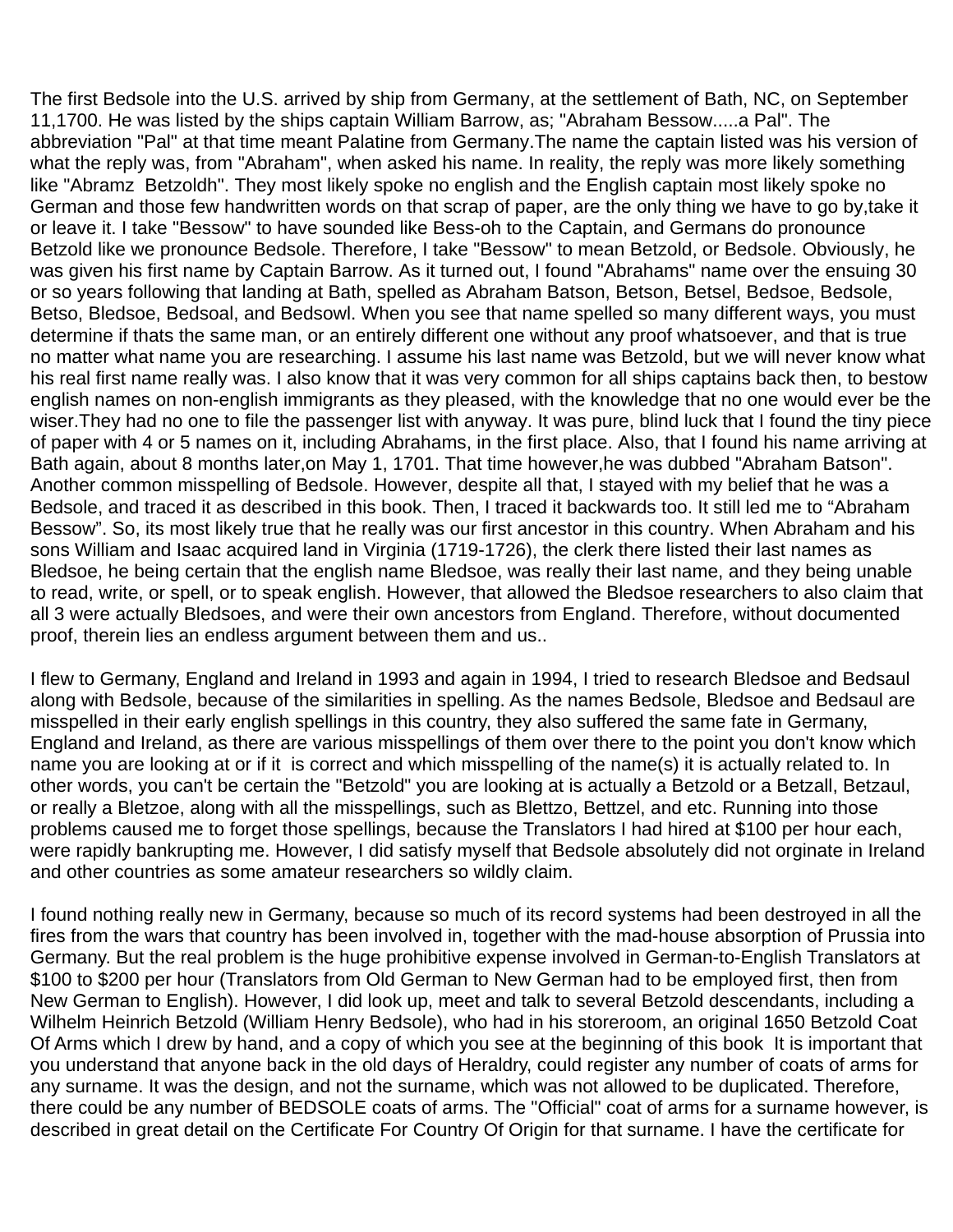Bedsole and the coat is described, but I dislike the design and colors of that one immensely. So I do not claim the "Official" Coat. Instead, I claim the one you see at the top of this document and on the Bedsole internet site at; www.thebedsoles.com

Nevertheless, I am certain there is a common ancestor for Bedsaul, Bledsoe, Bedsole and variations and misspellings, somewhere in the past. I know that the evidence that there is or is not such an ancestor, does not exist in the United States. I believe such an ancestor did exist most likely in Prussia. Anyway, back beyond Germany as we know it, there is no paper trail. Therefore, conjecture becomes meaningless. So, after only 3 weeks in Germany, my total costs had exceeded \$25,000 ,so I left. What I did learn was, if you hire a translator, have your info ready so you are not paying them by the hour to find stuff for you, and to pick out that info you want translated. That takes so much time it will quickly bankrupt a very rich man.

In addition to all that, to find out anything about passenger shipping records from Germany, England or Ireland, from as far back as I could find information up to about 1800, the period I was most interested in, one needs to know at least the following: The exact names of passenger(s) as listed on ships records, keeping in mind that Scribes at the time wrote and spelled the names the best they could guess from what was said, because people in general could neither read nor write, much less spell. Names of the ships they sailed on (many ships had the same name), the owner(s) of the ships, the country of the ships registry. Do you have any idea how long that alone would take and how much you would spend, finding that out, if you could find it at all?. You also need to know the date of departure, port of departure, passengers destinations, ports of arrival, dates of arrival and etc. As if all that were not bad enough, prior to 1900, Germany had thousands upon thousands of its citizens who supposedly shipped to the United States, and via England. So shipping records in Germany would show their destination to be England. Then you have to go to England, and hope you can find all the above shipping information from there to the U.S. Naturally, thousands of those you would be interested in, stayed in England, thousands more changed their minds in England, and went back to Germany, and more of them went to countries other than the U.S. or England, having left from Germany and/or from England on different ships with various names, from various ports, on various dates and with various people accompanying them. In other words, they could have gone instead to any country.

My conclusion is this; If you already possess all that shipping information, you don't need to go over there to find it out. But if you do decide to, therein are another million research problems, requiring thousands upon hundreds of thousands of dollars and who knows how many years, to research. Another overseas research problem is this; Many Germans moving to this country, first shipped to England on english and/or german ships. In England, they were often kept several weeks in "Holding pens", until a full shipload was available, then they boarded english and/or german ships for the trip to this country. Several ships sunk enroute, drowning all aboard, many became disabled and put into the nearest port, where passengers were left to fend for themselves, and I have included an article of a court case regarding that fact. So be forewarned if you want to go overseas and trace our ancestors.

In our own National Archives, for the Bedsoles, even for immigration records, there is nothing in the way of passenger lists prior to about 1880-90, which was very surprising. Upon his last arrival in this country, on May 1, 1701, our Abraham was accompanied by his wife "Rose" and young daughter, "Elizabeth". Note that all three were given English and not German names, which is the result of the writer at the time being english, and the immigrants being German, who could speak no english.

Knowing all that now, does it mean you should bow down and be forever grateful to me ? ....YOU BET ! …...YES, INDEED !!.

In the earliest days, prior to1900, ships captains were not required to keep lists of passengers, much less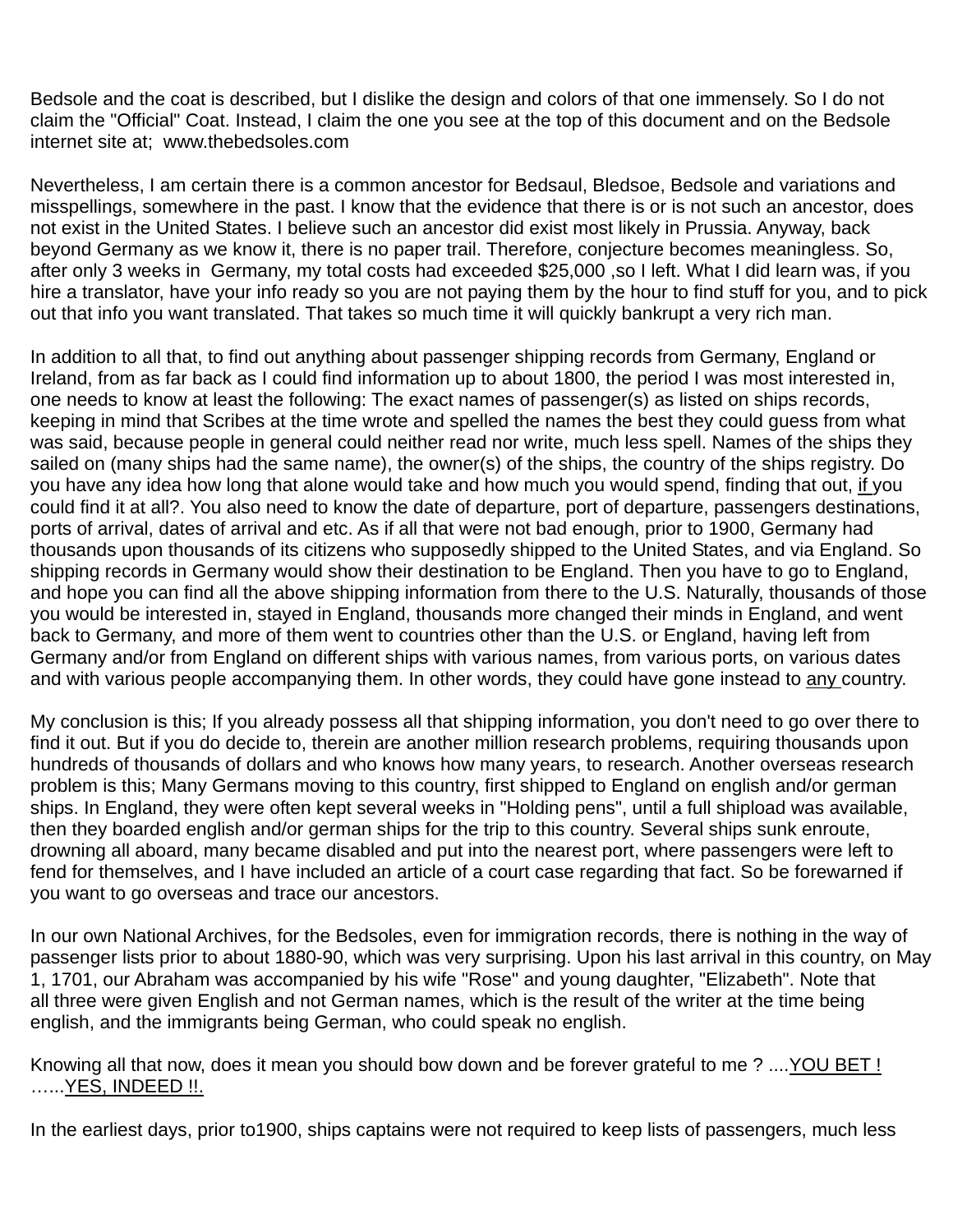Turn them in to someone. Back then, people went by the name the Scribe at the time, wrote for them,until another Scribe misspelled it another way. So, Captain Barrow simply wrote "Abraham", instead of his true first name, which may have been Zjuxandyerjzunst, with no english version. Anyway, until I came across Abraham, I had never found any Bedsole in this country, misspelled or not, prior to 1730. In late 2007, I had found William Bedsole who was born about 1727, and who turned out to be a son of "Abraham". William ended up in Virginia as William Bledsoe, on land records.

#### **The Lack Of Documentation**

Records of births were not even required here until about 1912 and marriage, death, and land records were frequently thrown away, or deliberately burned along with their respective courthouses, if a courthouse existed at the time. The Bladen County Courthouse in Elizabethtown, N.C, for example, where many early Bedsoles lived, was intentionally burned down 5 times between 1750 and 1893. In 1850 in desperation, the Court Clerk, took the records home with him for safekeeping, but his house was burned down and again, so were the records he tried to save. Apparently, the primary intent of the Arsonist(s) was to get rid of legal records in order to avoid lawsuits for various crimes, not the least of which were for theft, rustling, murder, illegal land dealings, abandonment of family, sharecropper and landlord problems and so forth. As for marriage records, for the earliest Bedsole's, getting married only required the couple to say their "Banns" three times in church. That is, they repeated that they accepted each other as husband and wife. Most church records disappeared over the years, as their pastors simply left, or died.Therefore, older records of marriages, births, deaths, wills, and etc. for Bedsoles are practically non-existent, prior to 1850. That leaves land records, which provide precious little information to a researcher, with zero information about the landowners spouse(s) or children. In addition, the majority of those made no distinction between a Senior, Junior, Second, Third, or anything else, and with people naming their children after themselves, their brothers, sisters, aunts, uncles, parents, grandparents, and etc., you cannot determine with precision, exactly which persons land record you are looking at, when those with the same name, either both or all, lived at the same time and usually in the same place, at the same time. In addition, determining kinships and relationships were another frustrating and time-consuming problem, which you will find in Part Two of this book..

Following the burning of courthouses back then, those landowners and others who had kept some kind of records, could take them back to the new courthouse and have them re-recorded. However, some did not do that. Consequently, many records were never recorded in counties or at capitols of some states, in the first place. In addition, for those courthouses which were repeatedly burned down, even when some records were re-recorded, they were repeatedly destroyed and over time, fewer and fewer such records survived, and fewer and fewer were recorded at state offices. Additionally, the creation of several other counties from parts of one or more original counties,only added to the confusion and loss of vital records.

The USGENWEB site has a continuing effort and program, to transcribe census data and place it on the internet, so perhaps that and other data will become more available in the future, provided enough dedicated volunteers can be found to do all that hard work. That means though, that the data must first be located which I am willing to bet, never happens.

The absence, especially of land records, compels me to conclude that, although land to them was cheap, even free from the government, the vast majority of Bedsoles until about 1950, were share-croppers and agricultural workers.That is, they worked primarily for other, more affluent landowners and that was one of the major reasons so few land records for them were ever found. They never existed in the first place. Those that did are few and far between.

As I studied the movements of the early Bedsoles in NC (1700-1850), I could see that they moved from Bath,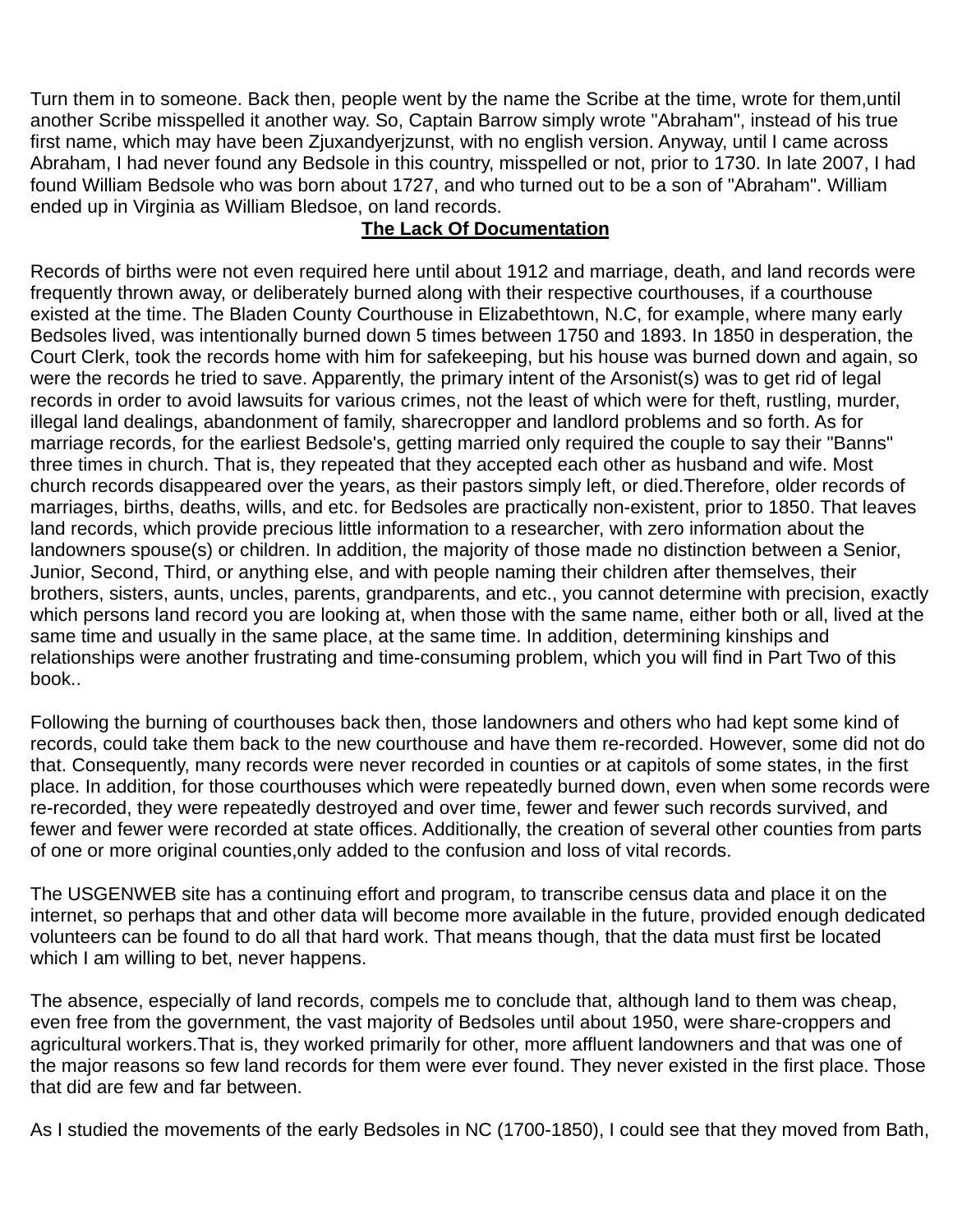to Dobbs, Bertie, Edgecombe, Duplin, Bladen, Johnston, Sampson and finaly to Brunswick counties in NC, indicating a steady fan-shaped movement south and southwestward from Bath, now Beaufort, County. Ending at Brunswick County, near the state line with South Carolina, the fan-shaped movement is a familiar and predictive one when you are reviewing first settlements of new places. Reading about NC in general and Bath County in particular, I found that repeated Yellow Fever epidemics and fierce, barbaric, antagonistic and warlike indian tribes in and around NC and especially Bath back then, were also good reasons for these early arrivals to move and to move frequently.

As you will see, documentation on Abraham, Elizabeth and Rose, ceased to exist after their arrival at Bath in May, 1701 and their arrival in Virginia in 1719-1726. Abraham and Rose's son William appeared on paper in Russell County, Virginia in the form of a handwritten land deed in 1719. Abraham and William both appeared the next time, in Spotsylvania County, Virginia in 1726, on a land record for 1,000 acres. Their last names were written on those land records as Bledsoe. The logical reason for that is that all record-keepers were English, and they wrote and spelled names they were familiar with, and since Bledsoe was in England as far back as the year 1061, they were very familiar with that spelling and freely assigned that spelling on anyone pronouncing their name even remotely like "Bledsoe" or "Bedsole". In Virginia, the trail became very muddled, with the appearance of several apparently bonified Bledsoe's, who became mixed with bonafide Bedsoles. Then, due to eglish Scribes, their last names were freely interchanged among them all.

After that, the efforts to keep track and definition of the bonified Bedsole's and the bonified Bledsoe's required quadrupling of time, efforts, research., study and analyses. All that required quadrupling again, after they all had sons whom they named after themselves, each other, uncles, parents and grandparents. It all became a royal mess, keeping track of who was whom. Through extensive use of the "Most Likely" research method, I did decide who was whom, as related to Abraham, at least to a point.

#### . **THE CONFUSION OF BEDSOLE AND BLEDSOE SURNAMES**

From the start, to current times, the North Carolina, Alabama, Tennessee, Georgia, Louisiana and Texas Census data repeatedly show Bledsoe's and Bedsole's living among each other and when one moved, the others either went with them, or shortly afterwards, to the same place. That indicates to me that most, or at least many, Bedsoles and Bledsoes were either related or were freely using each others last name(s), or both. Of course, the spelling of names was always left up to the discretion, knowledge and ability of the Scribe at the time. If someone told the Scribe their last name was Bedsole, theres no doubt in my mind that the Scribe, being English, decided many times that they were actually Bledsoe's and not Bedsole's, and spelled it as Bledsoe. A very major problem caused by all that uncertainty, was the inability to determine with any degree of certainty in most cases, if the "Bedsole" being researched was really a Bedsole or Bledsoe. And that is something which one must frequently decide without much or any, additional information.

So for example, when a "John Bedsole" is listed on the 1790 Census' for Wake, Cumberland and Anson counties. It is likely that one of those Johns was the one born about 1730 and the other is the one born in 1753. Or one or more Johns moved during the Census counts or, that third John is either the same guy PAGE NINE

counted twice, or there was a John Jr. or Sr. in one or more, of those counties. It is also possible that they counted John Bledsoe in one and John Bedsole in the other, misspelling Bedsole or Bledsoe, or both. After all, how would Census Takers determine the various county boundaries, as they roamed the country side ? From studying all this and everything else I've come across, it makes me think that the early, and consequently many current, Bedsoles and Bledsoes are intermixed to the point of impossibility in defining them, with any degree of certainty, beyond ones best guess and, some Bedsoles assumed the Bledsoe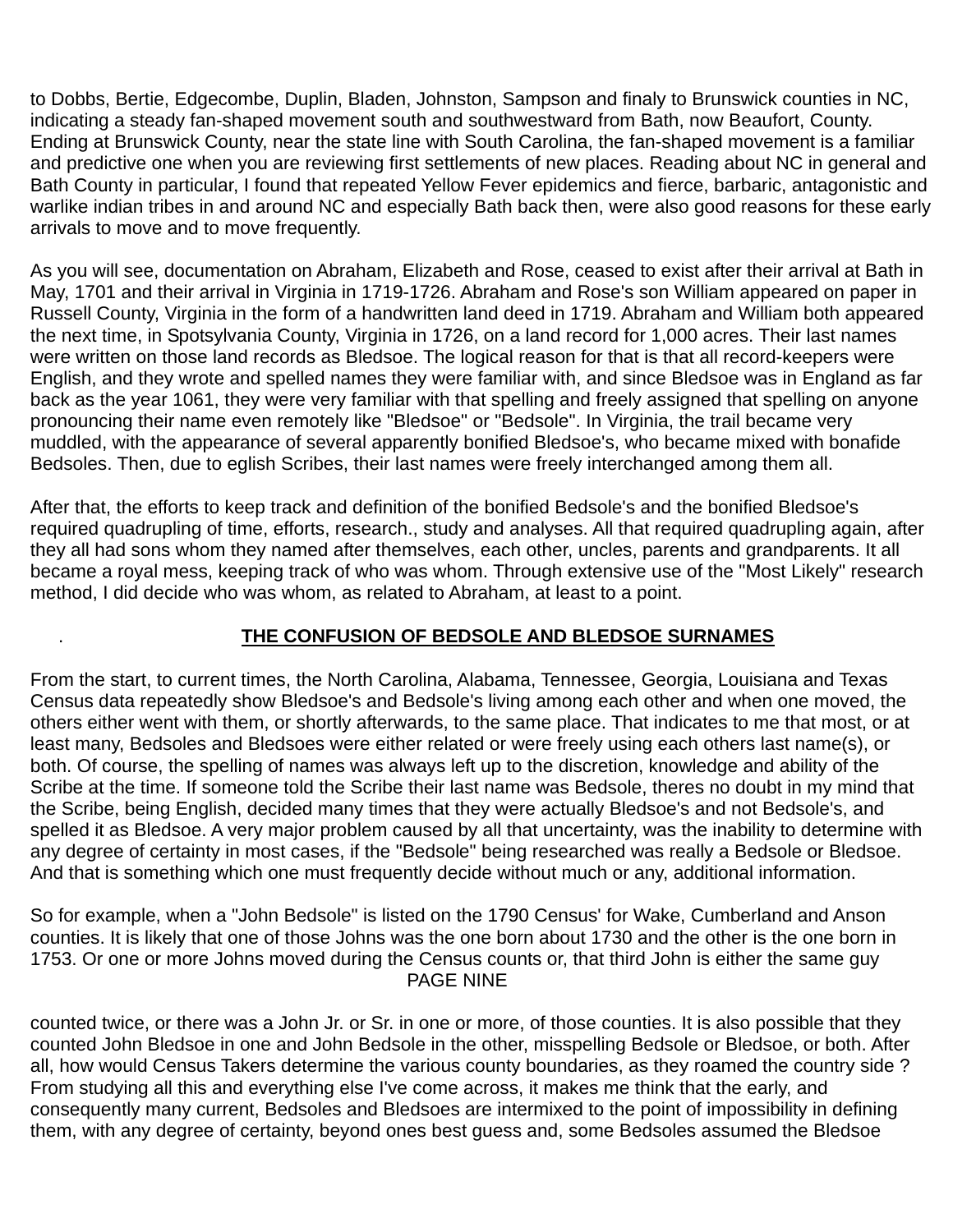name and vice-versa, for various reasons. Currently, there is a seperate line of Bledsoes, another of Bedsauls and one for Bedsoles. That seperate line is further strengthened by the fact that many earlier Bledsoe's eventually moved to Indiana, but the Bedsole's moved from NC to either Tennessee, or southward. The Bedsole's initially moved almost simultaneously, from North Carolina to Tennessee, Alabama, Florida, Louisiana, Texas and Georgia. Despite that separation, some with the Bledsoe name or spelling are also in those same southern states at the same time as the Bedsoles, a big problem is, theres no way to know which of those in the north or south were born as Bledsoes and which were born as Bedsoles, and worse, even when born, they may not have actually been a Bedsole or Bledsoe to begin with. It gets incredibly confusing, when you are trying to figure out who is whom, 300 years later, with no one to ask for clarification and, as in my own case, those you contact will not provide the answers.

When a Scribe back then showed up at some Bedsoles house, after 15-20 years, for whatever purpose, selling something, land transfers, trades, census, legal problems, whatever, who knows what our ancestors answered when asked for their last names and ages. On top of that, who knows what was written, after he heard their answer, trying to spell it like it sounded, when the Scribe was English and the person answering was German, who spoke no english. For example, the Scribe somehow asks "What is your name ?". The answer the best he can understand it is like this: " Vilhelm Bahssow, Bessow, Bhatson, Blitsuh, zumzing like zatt". Scribe:." Do you know how to spell it" Answer: "Nein, nein sprechen sie englishen". So what do you think the Scribe wrote for the persons name ?. Now, 300 years later, along comes J.D. Bedsole, trying to figure out not only who all these people were, but how they were all related, where they lived and when, with no one to ask, and all he has to look at to figure all that out is what that Scribe wrote that day and nothing else, in too many cases.

#### **How Abraham "Bessow" Got Here**

The first Bedsole in this country was "Abraham Bessow", who was born about 1673 in Germany and died about 1740 in Virginia. Although I know his German name was not Abraham nor Bessow, I'll use that without knowing what it really was, and explain why further on. I believe that in Germany, the Betzold family were farm laborers who worked on farms and in grape vineyards. Agricultural workers. They were probably desperately poor and lived in mud-brick huts. Abraham, his parents and siblings wore wornout and patched homemade clothes and all of them usually went without shoes, the father being far too poor to acquire shoes for himself or his family.

Abraham had heard wonderous stories about a "New Land", the future United States, being advertised by the government of England. It was described as " beautiful and a land of plenty". Over a period of many months, they also heard that the English government was giving free and cheap land to any and all who went there to settle and to live out their lives. Little did he, or anyone else yearning to go, suspect that the English merely wanted the settlers to go, clear off and farm the land and start producing goods needed by England, such as tobacco, cotton and tar so they could receive these products and also coincidentally, tax such settlers, thereby fattening their own governments coffers.

Then it was made known that the English government would also allow such settlers to leave the new land to their children as entitlements from the parents, when the parents died. I'm sure it seemed too good to be true and Abraham began to dream of the new land and to make plans to go there to live. His parents encouraged PAGE ELEVEN

him, but also warned that it would not be easy, going to a new land with practically nothing except the clothes on his back, to travel and live among total strangers, with so many inherent dangers and unknowns involved, and the inhuman hardships and suffering that were bound to be incurred. He never dreamed how the suffering and hardships would be proved without question and many times over. So, true to his German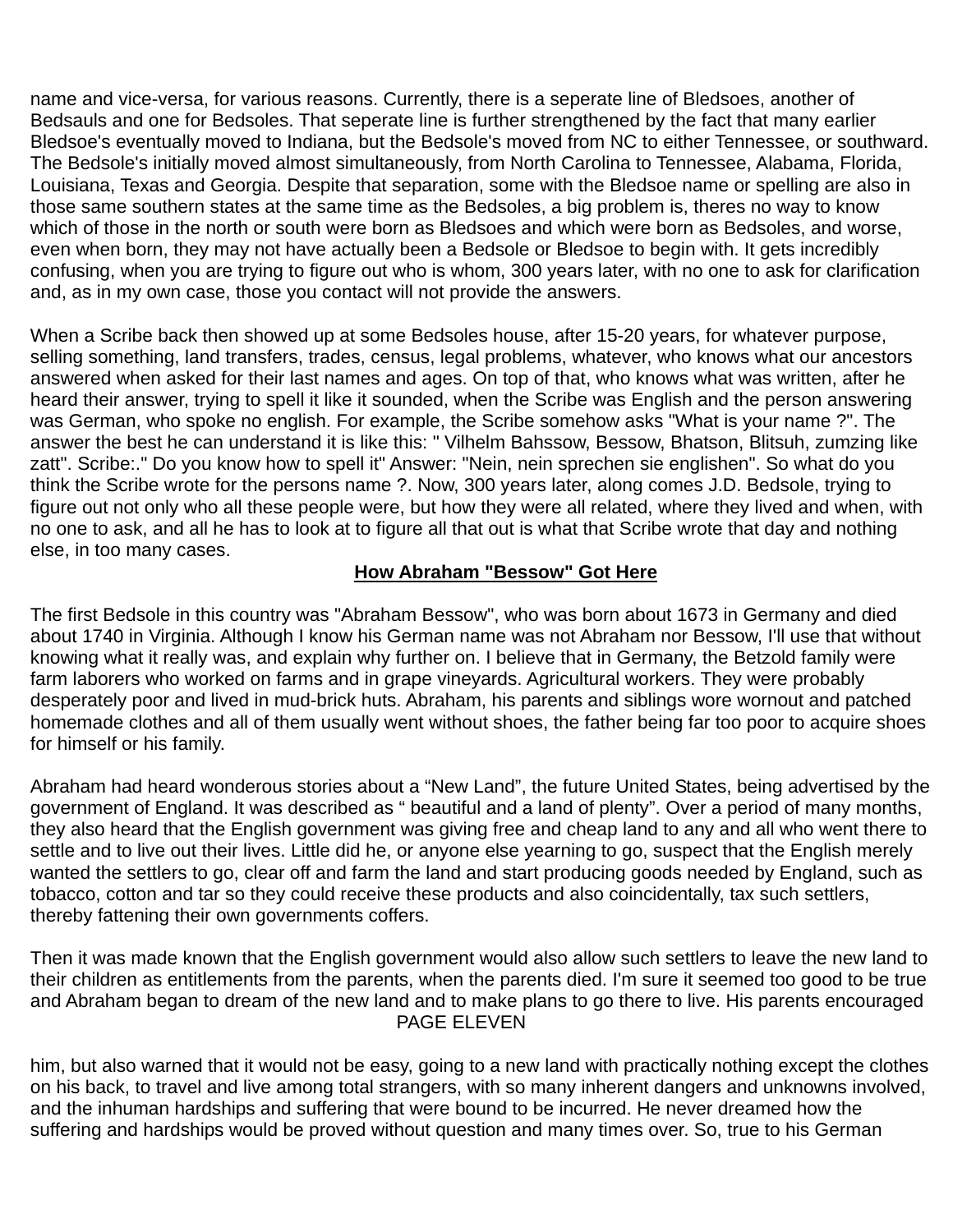ancestry he was stubborn, and one day in 1700, he said goodby to his family and together with a friend his own age, began the trek to look for some way to catch a boat to the big seaport and to leave for the new country.

Abraham and his friend probably found a small commercial boat working a river and convinced the owner to transport them downstream to the seagoing port in return for a week of manual labor helping the owner load and unload trade goods with which he bartered, bought, sold and made a living on the river. At the seaport, when their fare was finaly paid, they were on their way. At that time, the captains of the large, seagoing ships had learned they could transport new settlers to what later became America and collect their fares upon arrival, from earlier and richer settlers who needed laborers here. (During the period 1700-1712, there was a huge influx of Palatines from Germany into the U.S).

#### Note: Sailing From Germany To "The New Country" A Typical Trip To America Went Like This Too Often:.From An Old English Admiralty Court Case I included this to show how they were mistreated back then.

James Hogg's brother settled in Wilmington, N.C. many years ago and at his solicitation James decided to also go settle there. When this was learned in Caithness, many people applied to Hogg to freight a vessel to carry them all to "The Carolina's". Accordingly, on 24, Aug., 1773, Hogg contracted with Inglis to freight the ship, Batchelor of Leith, Ramage Alexander, Master, to carry James Hogg of Borland in Caithness, his family and servants, and 200 emigrants from Thurso to Wilmington, N. C. Hogg agreed to pay for himself, wife, Mrs. Alves (his mother-in-law) a specified rate, another for his children, a third for his servants (the latter being restricted to six in number), a fourth for emigrants above the age of eight, and a fifth for emigrants under the age of eight (excepting children at the breast for whom there was no fare).

The vessel was to be ready to depart Leith, England in July and was to proceed from Leith to Thurso Bay on Scrabster Road to load the passengers. Hogg arrived in Leith on June 15th and hung on until August 26, waiting for a full load of passengers. The vessel Batchelor then went to Thurso and was boarded by Hogg and his family and servants, and 204 emigrants (many from the County of Sutherland).They sailed two months behind schedule, from Thurso on Sept. 14, but they were soon forced to harbor from contrary winds at Stromness in Orkney, where they put the passengers ashore for eight days. On October 3, two days after leaving Stromness, due to storm damage to the ship, they were obliged to put into Vaila Sound in Shetland where the passengers were again put ashore. Here the Batchelor was again damaged by a storm from which they were sheltering. Hogg, his family, and the 204 emigrants wintered at Vaila Sound. The following Spring, April 20, 1774, eight months after departing initially boarding, they departed for Leith in order for the ship to have the necessary repairs made. At Leith, Inglis declared the contract at an end and declared he was entitled to the fares upon landing them at Leith as he would have been had he landed them at Wilmington, NC. The vessel lay without repairs, and on 28 May, Hogg entered a protest against Inglis. Many of the children of the emigrants, Hogg claims, died during their winter of hardships in Shetland. Now, he says, the emigrants have been turned ashore in Leith, 200 miles from home, and many of them with no means of returning home or of procuring another vessel to carry them to America. Imagine being one of those passengers with a spouse and 5 children and no money, or anything else for that matter.

In Admiralty Court, James Inglis alleged damage by stress of weather prevented him from continuing on a voyage with emigrants, and suggested that the commencement of this action by Hogg has terminated their PAGE TWELVE

contract. He also stated that he had no concern whatever with the emigrants nor were they party-contractors to him; that his contract with Hogg was for freight of a certain number of emigrants who were to board his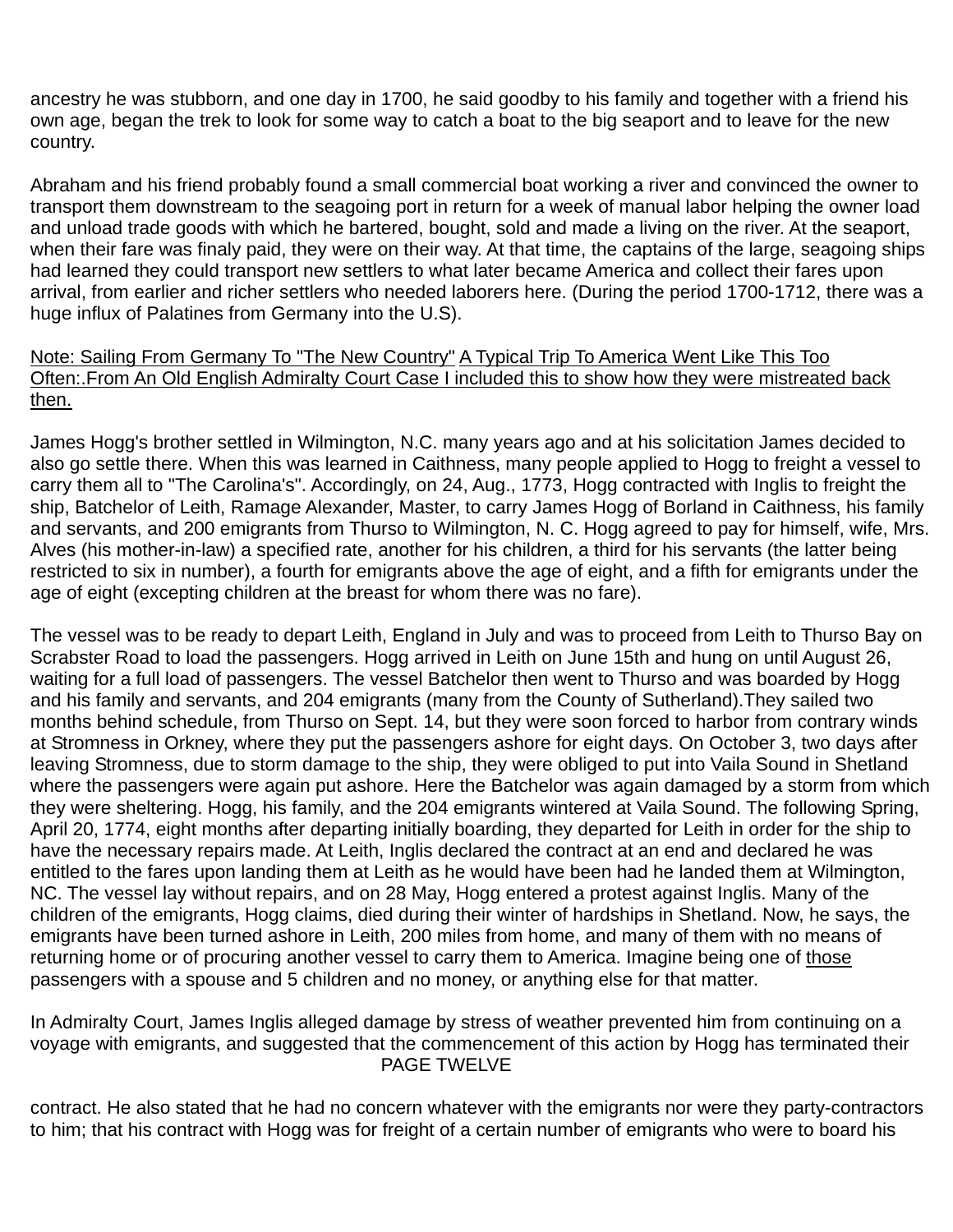vessel as passengers to America, but that he had no concern with how they were to be employed, where taken in America, and so forth; that to him the passengers stood in the same relationship as goods or common freight. Inglis alleges that the real dispute is between Hogg and the emigrants. Hogg and his family took another vessel sailing from Port of Greenock, but the other poor emigrants dispersed, some to seek their way home, and others to endevour to gain their bread in the low country, and some of them attempted to procure their passage from Greenock.

Generally, some emigrants died during the voyage before their arrival in Shetland and others died after the vessel was stranded.(There are 32 pages just about that] In the instant case, Inglis alleged that he had advised Hogg from the beginning that the vessel Batchelor, then on a voyage to Memel (modern Klaipeda in Lithuania), could not be ready early, for the voyage to N.C. He says that the date the vessel sailed was in fact a good season to set out for North Carolina.He denied that public spirit motivated Hogg to arrange for emigration of upward of 200 Scots, and suggested that Hogg's brother had purchased 12,000 acres of land and wanted settlers for it. He said Hogg had been discussing "these questions himself in newspapers and periodical publications." He also Alleged that 2/3 of the emigrants stayed aboard the vessel at Stromness and were provisioned by the master of the Batchelor. He further said that the emigrants angrily advanced against Hogg and Captain Ramage in the Vice-Admiralty Court of Shetland, and quoted from Hogg's defense there, in which Hogg refers back to a 1772 emigration from Sutherland that lay two weeks at Stromness without being provisioned from the ship's stores.

He said ships with emigrants had only 9 or 10 weeks provisions, and says that several of the passengers aboard the Batchelor saw at Stromness from Capt. Ritchie and Capt. Smith's ships that that was the case. He stated that deaths of several passengers came from small-pox and not neglect. He said he instructed Captain Ramage on January 1,1774 to return the emigrants to their home, but that they refused "to a man" to disembark at Thurso; that he tried to assist the emigrants at Leith, "but cannot help mentioning that they are in general so indolent they do not care to work if they can get a subsistence by any other means". (Sounds like that attitude continued on for way too many years, to this day, in the U.S. ) He contended that Hogg, by taking ship for America from Greenock, had abandoned prosecution of the action.

All that is just one example of the horrible hardships and treaments of our early ancestors who came here.

### **Abrahams Trip From Germany**

Now, back to our ancestor, Abraham; So, the ten or eleven-week trip across the ocean to what later became Bath, North Carolina began in Germany, on a cold day about the first of July,1700. The ship was English, made of wood and powered by sails. It was one hundred two feet long, twenty-five feet wide and twenty feet deep and the cracks between its many wooden planks were sealed with tar and tar-soaked twine. It was a miracle it could even survive such a hazardous trip without falling apart, considering the beating it was certain to incur from the constantly heaving, frothing, rushing and thrashing water of the open ocean for such a long period of time. For this trip, it carried a passenger load of 106 settlers and a crew of twelve men.

Think of it; 118 Men, women and children on a vessel that small for ten to twelve weeks or longer under such conditions; With almost all passengers being sick and some even dying during the trip, no toilet facilities except for buckets tied to ropes, no privacy and no provisions for taking a bath except for buckets of salt water dipped from the ocean. These were accepted hardships and baths were generally ignored. These ships were also loaded with trade goods, fresh water which always became stagnant after only a few days, food, a few medical supplies, and the few pitiful household goods of the passengers.

PAGE THIRTEEN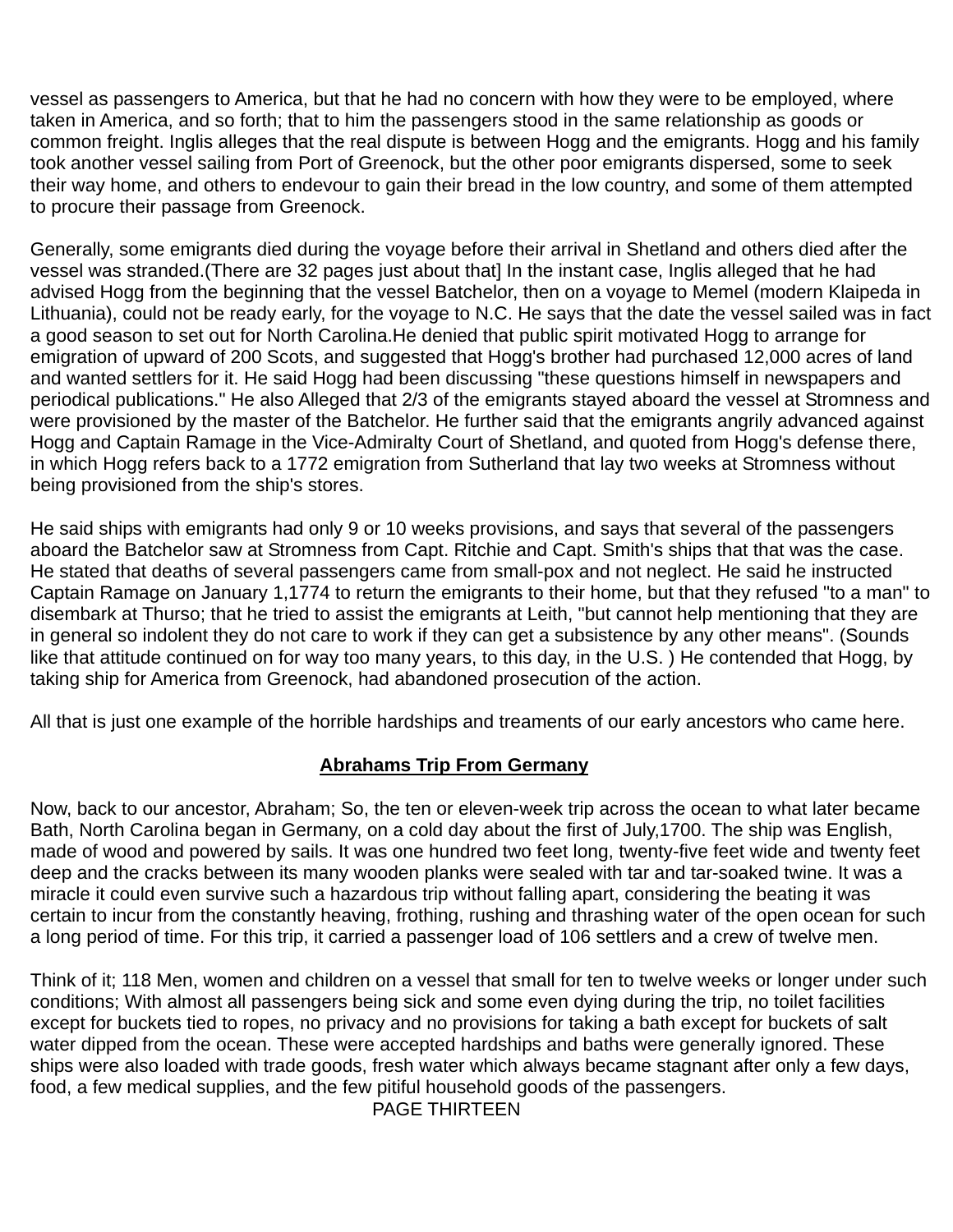Many times the ships captains would steal the best baggage carried by the passengers and sell it or load it onto a different ship for a price, with the settlers pitiful belongings never seen again by the owners. Their baggage usually contained dried fruit, butter which turned into a mess during these sailings, other foodstuffs, clothes, tools and money which they had planned to use to live, eat, pay for their fare and for supplies upon reaching their destination. They were not aware that their pitifully small amounts of money would be next to useless in the "New Land", because "Trade" was the most prevalent "money" in this country at that time. The fare for the poorer passengers was guaranteed by the more affluent settlers already in the New Land, and who were in great need of laborers and who would pay the Captain upon arrival in what was called "The Bath Settlement" which later became Bath, NC, in this case.

Aboard ship, the passengers were crammed into very tight quarters. At first, they sat on the top deck sitting on lashed-down household goods, boxes and bags of cargo, and personal belongings, as they grew tired, sleepy and hungry, they wandered all over the ship, both above and below decks . Being powered by sails, such ships usually found themselves becalmed for several days and nights during these trips. Because such sitting and waiting for the wind to blow may last for two days at a time. That was a total nightmare always waiting to happen and too often it did.

Twenty five cannons were also lashed on deck, by the ships crew. They were needed to fight off any Spanish ships they were liable to encounter on the trip in view of the fact that Spain and England were at odds at that time. Leaving port, the ship was heavily loaded, and with its sails full of wind, it slowly headed out into the open ocean.

The next morning about two a.m., no surprise to the crew of course, they awoke to find the ship groaning, cracking, popping and creaking as it heaved, tossed, pitched, rolled and yawed from side to side wildly, with loud crashing sounds, in the opening round of its long battle with the heaving, frothing ocean. By the end of the first day and with the exception of the experienced crew, all aboard were already deathly seasick and were lying below and above decks. They vomited until they were just heaving, but with nothing coming up. They were already pale in color and listless. Most of the adults were already having second thoughts about making this trip. But they were all committed now, as the ship thrashed slowly along gaining foot by foot, in its beginning fight for and against, the wind. This was a life or death fight they, and the ship faced. As they plodded along day after day, the hapless passengers did their best to deal with the never-ending heaving, pitching, rolling and yawing of the ship. The front end would point skyward as it climbed wave after wave, then dive down the other side, until the bow was terrifyingly underwater, then it would rear up again, pointing skyward, as thousands of gallons of salt water rushed across the decks from front to rear, sometimes injuring some of the more foolish passengers who ventured out on the heaving deck, by slamming them against the rigging, freight, cabin and bulwarks of the ship.

Practically all the women and children spent most of their time below deck with the women tending to the constantly sick children, who would vomit as soon as they ate anything at all. Many of them were running a fever, from drinking the already-stagnant, untreated and contaminated fresh water onboard. They, and many of the adults were lying and sitting, staring listlessly, in a brew of vomit and human excrement in the ships hold, for days. Some for weeks. The ships captain and crew advised the passengers to eat only rice, or bread, but no meat or anything greasy for the first 3 days or more. Of course, the passengers had no desire whatsoever for anything greasy and the mere thought sent most running for the "slop jars" used as commodes and toilets by all on board. These usually rolled and fell over, emptying their odorous mixture into the hold and on the flooring and all over any nearby passengers and their clothing. The stench below deck was indescribable.

#### PAGE FOURTEEN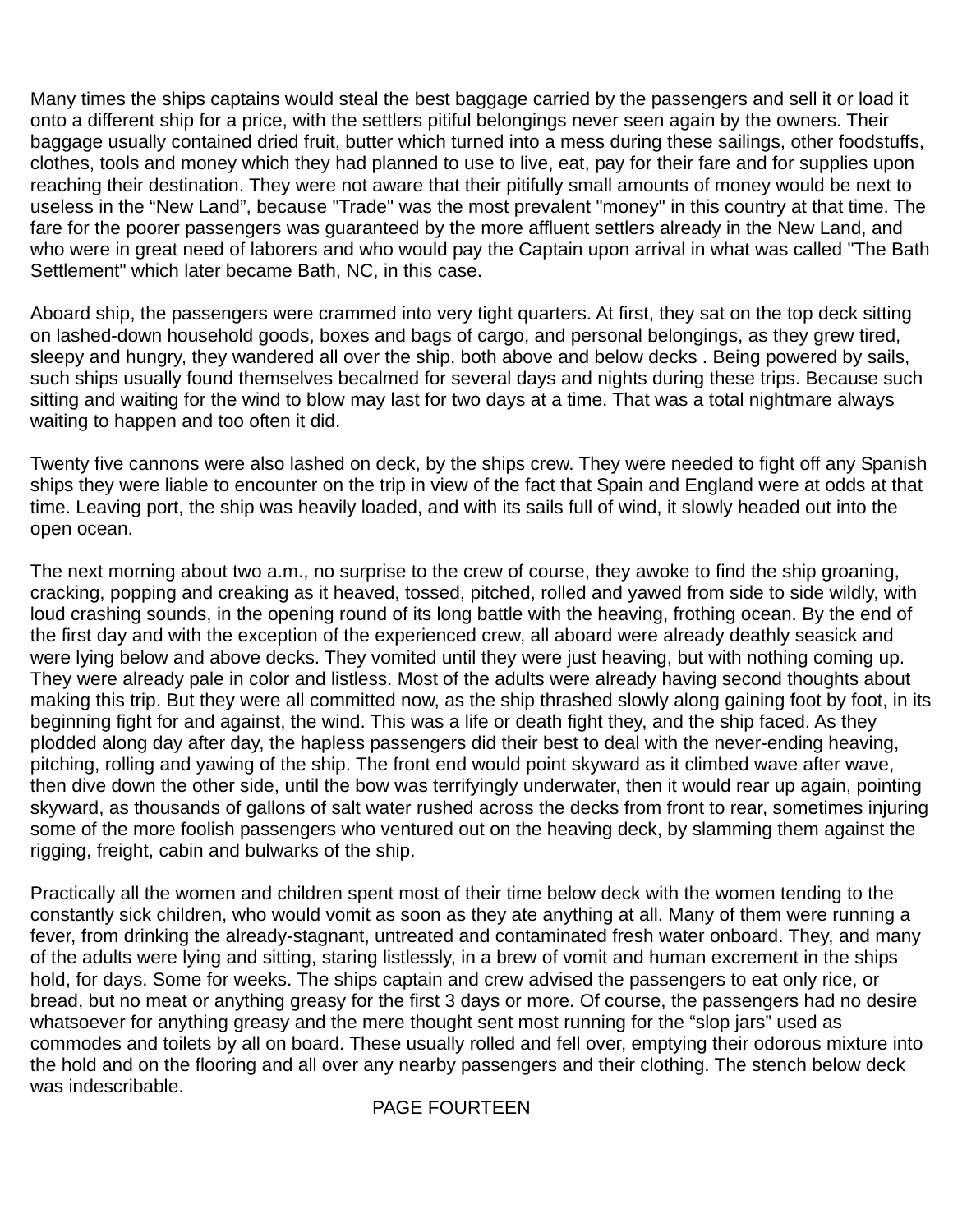With no way to treat the passengers, everyone on board watched helplessly as child after child and adult after adult slowly died, over the next 10 weeks. With no other choice in what to do with the dead bodies, they were simply dumped overboard and left at sea. The suffering, sorrow and heart-wrenching, gut-twisting anguish, of those who had to do that with the bodies of their dead relatives, children and spouses, can only be imagined, as they watched the bodies bobbing and floating slowly away with the waves.

six weeks went by and several of the adults were now dead. Some of those were husbands, traveling with their families, leaving their hapless wives and children on their own in the middle of the ocean, among strangers, headed for a totally unknown land and the terrifying, unknown, unplanned, and as proved later, disastrous consequences which awaited them.

So it was, that this nightmarish trip finaly ended near the end of the eleventh week at sea, when the ships Lookout yelled from the "Crows Nest" that he had spotted land. At this news, the passengers who were still able to move, rushed to the side of the ship to look, with the joyful thought that this total nightmare was about to end. Little did they know their nightmare was only just beginning.The ship approached land cautiously, the captain not being certain of the exact layout of the body of land the Lookout had spotted. Searching for the mouth of the Pamlico River and a fort with more than a hundred earlier settlers already there at Bath, NC, was not easy, with no navigational methods, except intuition and memory. He ordered the crew to lower sails and drop anchor, to allow an exploratory party on a dinghy to paddle closer in to the shallower water and get a look at the land. Suddenly, from around a finger of land, sailing towards the English ship, was a Spanish Man-O-War ship, bristling with deck cannons. Upon seeing the English ship, the Spanish commander, ordered his crew to lower sails, come to a halt and drop anchor, perhaps 2,000 feet away, and then dispatched two row boats to the English ship for boarding and investigation.

However, the english ships captain indicated his ship was English, in free waters, and not subject to any authority of the Spanish king, and ordered his crew to fire on the Spanish ship with two of the deck cannons. The two shots missed. The fire was answered almost instantly, with a volley from the Spanish ship, with one of the shells striking the main mast of the English ship, causing it to drop to the deck, killing three of the settlers and injuring 3 others, who had gathered to watch the confrontation. Working desperately to bring its cannons to bear amid all the tied-down household goods on deck, the English ship returned fire, but this time with five deck cannons. Two of its shells struck the Spanish ship almost amidship and severely damaged the vessel. With that, the Spanish captain waved the white flag, indicating surrender, but the English captain, not wanting to incur the problem of having to control the Spanish crew while trying to deliver the settlers to land, ordered a hasty departure from the area, picking up his exploratory boat and crewmen before doing so.

Continuing his slow search, for the mouth of the River, the ship finaly approached the entrance and continued sailing up the river. They eventually approached a wooden fort, triangular in shape, measuring four hundred feet by four hundred feet by four hundred feet, constructed of logs set into the ground with sharpened tops pointing skyward and within which there were sixteen small, one-room log cabins with dirt floors.

At each of the 3 points on the forts triangular walls were guard and lookout towers for protection against marauding Indians who attacked them from time to time. Within the fort, there were perhaps seventy-five surviving settlers and outside its walls, the remainder, wildly cheering, shouting and waving a welcome to the ship and its newcomers, in the mistaken belief that the ship carried food, medicine and supplies for the forts current occupants. The captain ordered his crew to lower the sails and drop anchor, in six fathoms, thirty-six feet, of water, about 300 feet from shore.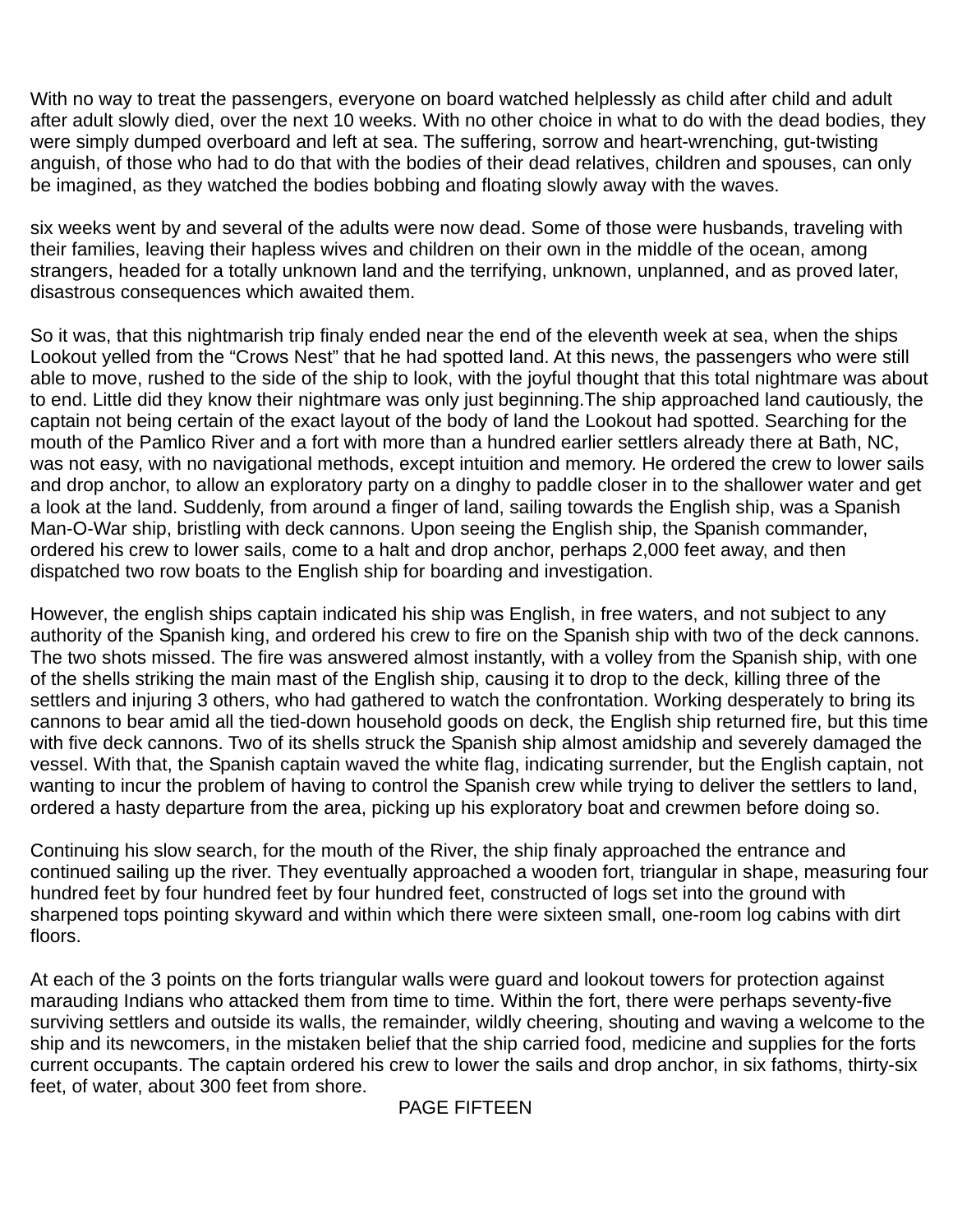The captain ordered the rowboat lowered and again three crewmen were sent ashore to determine a satisfactory anchorage location for the ship which would allow the passengers to unload. Shortly, the three men returned with the news that the anchorage was satisfactory where the ship had stopped and its passengers would have to be unloaded a few at a time, and carried ashore in the ships two small rowboats, because of shallower water near shore. Already with inadequate supplies, especially foodstuffs, these additional settlers just meant increased suffering and hardship for all concerned, for those already in the fort were desperately short of food and clean, fresh water. In addition, many among them were seriously sick, with nothing left in the way of medicine.

The paying passengers were unloaded first, with all their belongings. The ships Captain, knowing that there were some among those already on shore who had money furnished by The London Company, a private english business, and that they desperately needed able, manual laborers and helpers, offered the remaining passengers and their children to the highest bidder on shore, who would pay their fares.

Upon striking a bargain, the hapless victims of this auction, were required to sign a twelve-month contract, to perform free labor in return for the highest bidders payment, as the bidder should see fit. The "Sheriff" at the fort was also present to enforce the contracts. Families of men who had died or were killed during the overseas trip, were then offered to the highest bidder as "Servants".

Most such families had to be separated and split up, because the winning Bidder could not provide and care for another family of a mother and children and his own too. Therefore, many families were thus destroyed at the fort, as those children and mothers were split up and assigned to several different bidders.The heartache of the mothers watching their children being divided up among different, unknown and unfamiliar families and as learned later, to have them leave the fort for parts unknown, never to be seen again by her or each other, must have been horrible.

Within the fort, life was a living hell. It was cold at the time and it rained just often enough to keep the grounds of the fort and the floors of the cabins in a swirl of nasty, sloppy, sticky mud almost knee deep from all the activity and people constantly moving about inside the fort. Over the next few weeks, sickness from the lack of adequate food and nourishment, contaminated water, exposure to the weather and contagious diseases, steadily decimated the population. Restful sleep was out of the question, due to the constant noise, sickness, misery, hunger, cold, Indian attacks and worry. With no medical care, these luckless people could only pray for their loved ones and themselves to get well, with no hope of a better life in the future.

By now, they all realized they were helplessly lost in the situation and that they had no choice but to go forward and hope for the best. As time went on, a few brave men ventured away from the fort and settlement, sometimes traveling a few miles and back, looking for a route to move their families southward so they could obtain their own land as they had heard could be done. They wanted desperately to get out of that hellish fort and start their own lives, for they considered it certain death to remain there. So, in early spring a few and sometimes several in a group would leave the fort and seek their own future.

Later, oxen, mules, carts and wagons would be available to travel, but at that time, walking was the only way to travel, so the trip they made, looking for their own land, and carrying all they owned on their backs was another long and difficult trial, having only animal and Indian trails to follow, which lead in the southerly direction desired. They traveled in daylight and camped at night, cautiously avoiding all contact with the PAGE SIXTEEN

Indians if at all possible. Many Indians were murderous and would kill any and all white people on sight, no questions asked. When Indian contact could not be avoided, all in the settlers groups, held their breaths,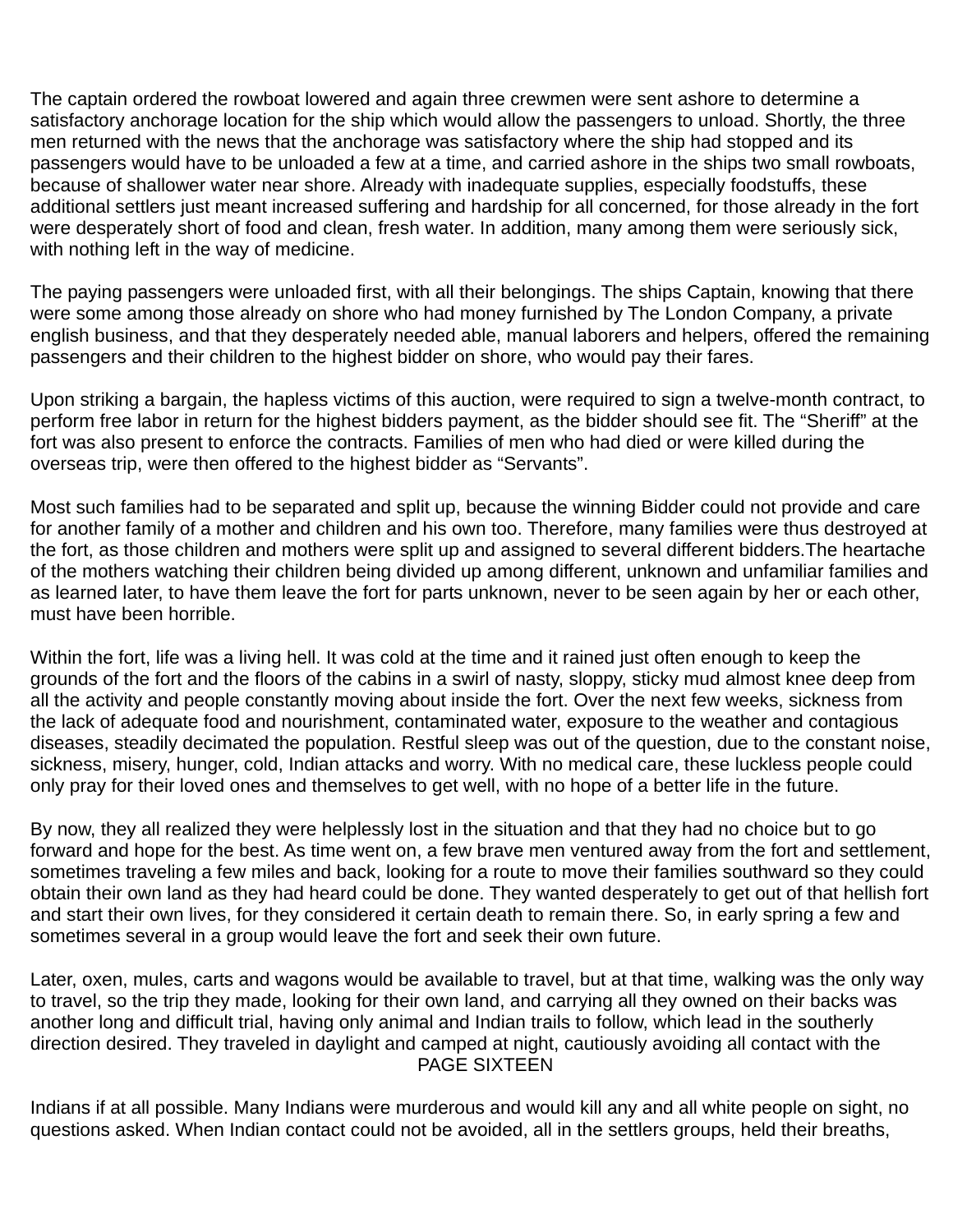never knowing if they were about to be killed until it was too late for many. The settlers always tried first to trade their way out of any such confrontations, offering trinkets, beads, whatever they had brought for the purpose.

The Indians, having never seen such shiny things, treasured them very highly and such trades were frequently successful, allowing the settlers to proceed on their journey. As for our ancestor Abraham, he was destined to leave shortly. In his opinion to say that was good, was a gross understatement. After working for several months, he decided he liked the countryside there and he acquired some land as "Squatters Rights", along with several other newcomers. His log house was attacked several times by Indians, mostly hunting parties of six to eight men, but he managed to get his flintlock rifle and fire a shot at them. A few times, he killed an Indian. But it was the noise that drove them away, for they didn't know what else that noisy thing might be able to do. Perhaps wipe them all out. Several times, the Indians were drunk on whiskey which they had traded for at the fort and in such cases, were not as afraid of his gun.

Travel from place to place, county to county, state to state: Traveling with wagons full of their meager supplies, tools and household goods, all the men carried muskets, powder and shot and these weapons usually saved them from the Indians when a shot was fired. It terrified the indians even more when one or two of them were killed by these weapons, but it also made the Indians hate the settlers more and made them more murderous.

With two men going on ahead of the group to hunt deer and any other edible thing they could find along the planned trail, including trading with Indians, the group lived from day to day and traveled that way. When deer were found, the group could handle four or five, depending on the size of the deer, by dividing the meat to be carried among themselves. They had to eat the meat within two days, or it would begin to rot. They could have preserved it longer than that by smoking it, but that would have taken too much time. Also, the smoke and smell of the meat would sometimes attract Indians and dangerous wild animals such as bears and panthers.

Early spring squash, corn and other vegetables were traded and acquired from the Indians and from a few trading posts, along the trail. They also found wild turnips and polk bushes could be cooked like turnip greens and eaten, after boiling to remove most of its poisonous juices. Ironically, we owe a lot to the indians for helping our early settlers, to survive. During the trip, a few streams were flooded and many crossings were disastrous at best for the travelers, wagons, animals and supplies, even with the wagons loaded, they would easily half-float and just as easily overturn during any crossing attempt. Thus, they had to be kept upright by ropes tied to them and being stabilized on both sides by mules, horses, or oxen and riders, keeping the ropes tight. Sometimes people drowned while the wagons were attempting such crossings and overturned in the fast-flowing water. Small children and especially infants were in the greatest danger during these crossings and many of them and some adults also died in the process, being caught in, and under, all the freight and household goods on the wagons.

After 3 days of travel, the advance hunting party had killed six deer and hauled them to the trail along which the wagons would soon be traveling. While waiting for them, the hunters skinned and butchered the fresh meat and made it ready for consumption. Every day a couple of hours before dark, the travelers stopped the wagons and formed them in a protective circle. Some men set to work gathering feed for the oxen and mules and watering the animals, while others cut and stacked enough firewood for the night. Meanwhile, the PAGE SEVENTEEN

women and older girls prepared places to sleep and cooked supper.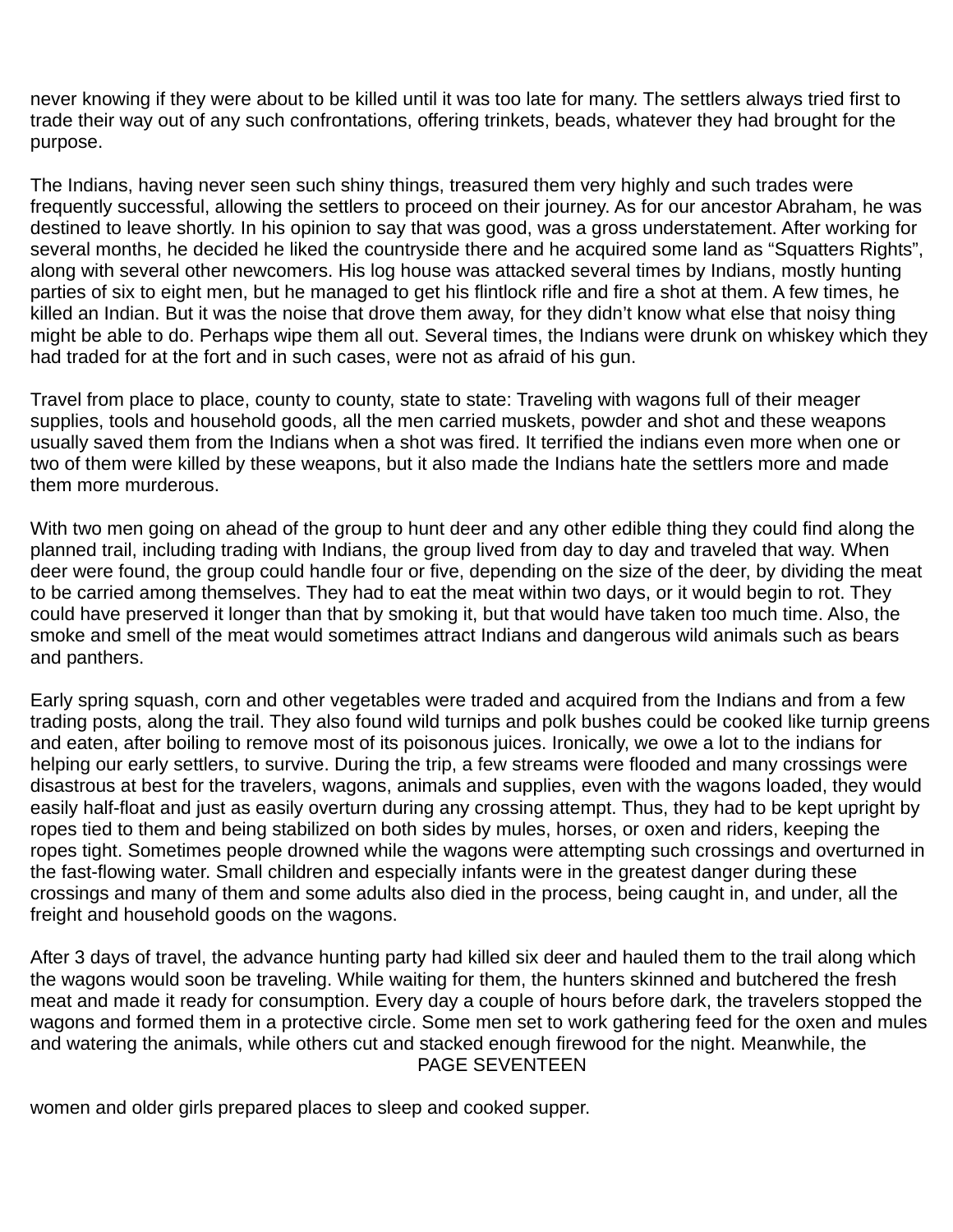After supper, the men watered the animals again and secured them for the night by tying them with "pigging strings" which were wires or ropes strung between two trees, or "hobbles" which simply means tying the feet of the animals together, to prevent them walking or running off during the night. The hobbles also served as a hindrance to any Indians who tried to make off with the animals, because the animals could not walk, or even trot. Knowing that Indians might steal their livestock, the wagonmaster assigned two shifts of night guards for the camp and the livestock for the night. Finaly, just before midnight, all people not working were asleep and the night sounds of crying babies, chirps of crickets and small animal sounds were all that could be heard.

A small fire was kept burning all night in order to scare away the bigger wild animals. During the night, the mosquitos buzzed incessantly around the heads and in the ears of those trying to sleep. Some nights it rained all night and everything stayed wet, making the travelers more miserable than would otherwise be the case. With muddy trails, mosquitos, snakes, cold weather, rain, sick children, overturning wagons, lack of trails to follow, indians and things staying wet, the increased pain, misery and suffering quickly became a way of life. On any typical day, everyone on the wagon train was up at 4 a.m. and immediately set to work, repeating the jobs they had done the night before; Feeding and watering the animals, and filling all the water barrels while the women prepared breakfast, usually consisting of hoecakes, fried meat and coffee for everybody. Then the children had to be cared for and fed.

After breakfast, everything had to be repacked, reloaded and lashed down on the wagons, the livestock had to be rounded up and kept together until the wagons began moving. The hunters went first. By the time the group was ready to go, most people were already tired from lack of sleep and from all the work that had been done at the beginning of the day. The night guards had most of the day to try for some sleep, but that was not easy on a loud, bumpy and very uncomfortable wagon. Finaly, with the wagon train on the move, the loose livestock were a huge problem because of the little control the settlers were able to exercise over them. Keeping them on the trail of the wagons required constant chasing, steering and caring for them all day.

Along the way, they passed a few outposts and supply/trading posts which were built of logs and occupied usually by previous settlers who found living along the route to be a little easier by buying, selling and trading goods such as tools, weapons, animal hides and edibles from the Indians and other settlers, and the passing wagon trains. In the absence of money, the trade of goods was the prevalent way of doing business. These outposts also served as sources of information to all travelers concerning other settlers, indians, forts, and directions, but most importantly, they provided information on Indian troubles and trouble spots such as trees down, trail washouts, stream crossings, or landslides, or large trees across the trails ahead

#### HOW THEY LIVED

Upon arriving at a new destination, the travelers learned that the government would sell frontier land at a low cost per hundred acres, with the stipulation that the buyer would clear and plant 3 acres of the land every calendar year, for every hundred acres received, up to a limit of about 260 acres per family, depending upon the number of people in the family. Prior to the establishment of local land offices, no limits existed on acreage for new settlers.

From earlier settlers in the area, they learned that although the land was free, many of them worked as PAGE EIGHTEEN

share-croppers, or at other work for various periods of time. Some worked as carpenters, wagon makers, "coopers" (barrel makers/carpenters), seamstresses, tailors, blacksmiths, shoe makers and so forth. But most worked as share-croppers and that means performing back-breaking, common labor, farming someone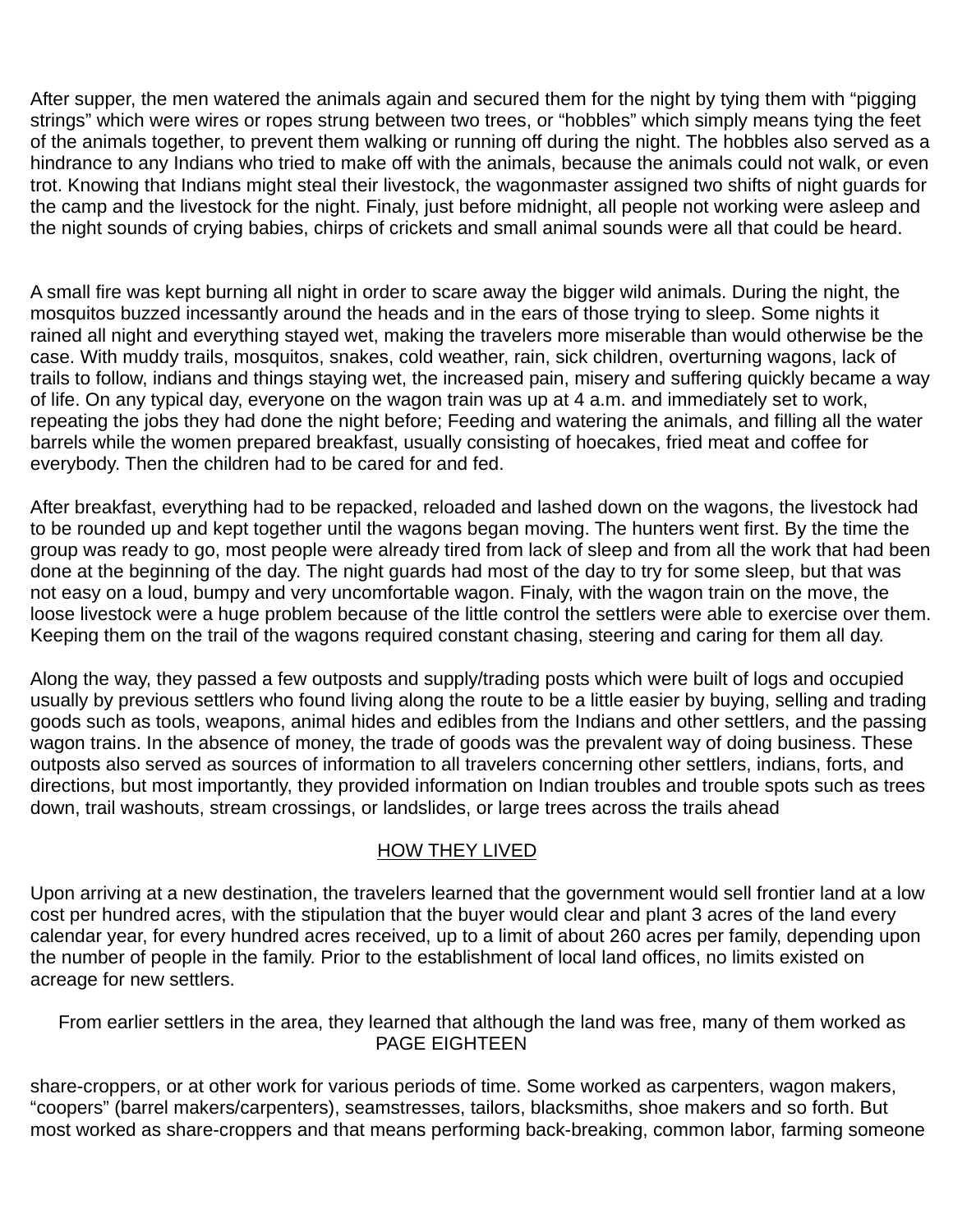else's land for them, for half of whatever is produced, after expenses are subtracted. The prevalent crops were corn, peanuts, tobacco, cotton, and tar or pitch, but with tobacco and cotton being the principal crops. However, The English government wanted lots of tar, which the settlers harvested from the abundant pine trees in the area. England would buy this production for a pittance, and take trade in payment too. In acquiring title to public land being transferred for the first time by the Government back then, the buyer received a "Patent". But when transferring ownership of that same land after that, the new buyer would receive a "Deed". Therefore, these first arrivals received Patents, sometimes referred to as "Grants". But Grants were usually free land acquired from the government, for some service rendered. The acquisition of land, or a job, was the first step in a monstrous, lifetime work project for everyone concerned, for the land had to be cleared not only of trees, but also of their stumps and many large rocks.

Digging up and moving stumps is a hugely demanding job and I speak from personal experience. It takes two strong men about one hour of fast, hard work to expose all the roots of the stump of a mature tree. Once all the roots are cut loose from the main stump, there is almost always a very deep, long and large taproot, which grows straight downward from the base of the stump, meaning you cannot get at it to cut it because the stump and its upper roots cover it from above and it is so deep that much back-breaking digging with shovels, and chopping with axes is necessary. Once the stump has been cut loose however, a two-mule team was chained to it and if they were strong enough it could usually be pulled up. Then it would have to be dragged down into the swamp and left there, or stacked in the field to be burned after drying out for four or five weeks. One hour for one stump, when there are hundreds, usually thousands of them, meant a huge, back-breaking and time- consuming job which produced no food or any other benefit of any kind in the short term.

But, with shelter being the immediate need on a new tract of land, the settlers set about working in teams, first clearing their spots for log houses. Those rich and fortunate enough to own wagons were lucky, because crude Lean-to's made of sapling trees were the first shelters for the less fortunate. Those with wagons could live for a time in the wagon and even expand its space by attaching a lean-to to it.

The location of their log houses was important and they were located as close as possible to a source of good drinking water, preferably a spring. Having to dig a forty or fifty foot-deep well, was a luxury which could be ill-afforded, when they didn't even have a house to live in. They worked together to get the jobs done, handling the big, heavy logs, working on first one house, then the other, cutting the trees down, trimming them and dragging the resulting logs to the house site. The debarking and splitting of the logs and putting up the framework and then making hundreds of thousands of handmade wooden shingles for the roofs, took several weeks. Dirt floors sufficed at the time. Houses were crude and consisted of only one room. Wooden floors and porches were luxuries which would have to wait.

The clearing of land and construction of houses took several of the summer months and the settlers were hard-pressed to get the houses done and a supply of firewood cut for the 4 to 5 months of winter which lay just ahead of them, beginning in November. They also needed lots of animal hides, dried and cured, prepared for the winter, by the women and children. Teamwork among all concerned was an absolute necessity and meant the difference between life and death most of the time. Syrup and cornbread for breakfast, turnips or grease/gravy and cornbread for lunch/dinner and the same for supper, were their primary foods.

#### PAGE NINETEEN

Meat was a rarity because of the small supply of gunpowder and shot, which were expensive and needed for protection from Indians which was a priority.That forced them to use traps for wild animals and meat. Meat was preserved by smoking it for a week or more, but that required a small smokehouse and lots of wood,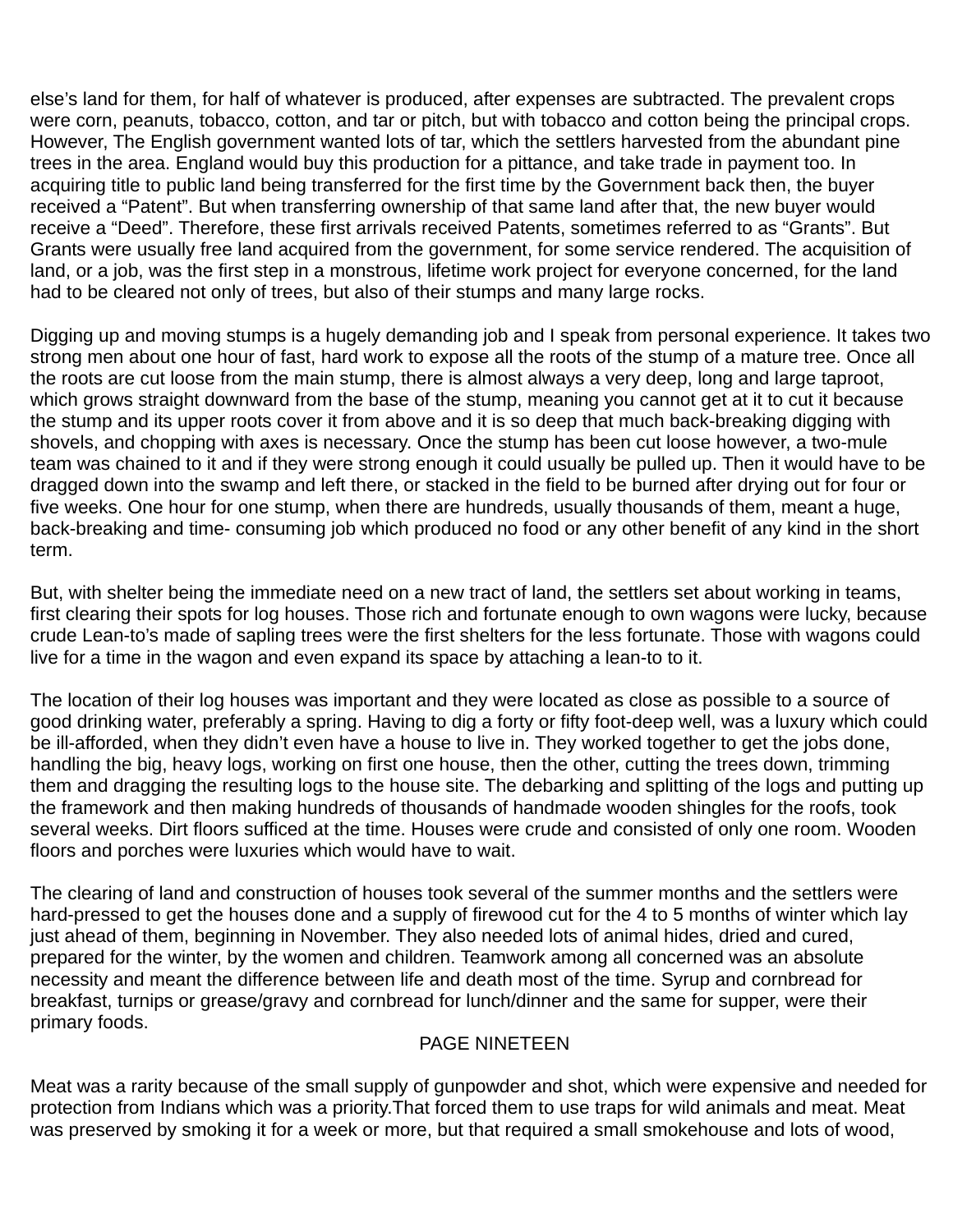then someone to attend to the smoking process. Vegetables were mostly non-existent most of that first summer season. At that time, they had no means of communicating over long distances with each other except by runner and in cases of Indian attacks, which occurred too frequently, the runner himself would become the prime target of the Indians.

Before long however, those who could afford one, had put a large iron bell up on a 30 foot pole at the edge of their yards which were rung by pulling a rope. About noon every day, the ringing of these bells meant come and eat, to the field workers. With houses so far apart, it was clear whose bell was ringing. If the bell rang at any other time, especially at night, it meant an emergency had occurred at that particular house, and anyone hearing it ran to help. Five peals of the bell meant come and eat. Ten meant emergency here, need help. Twenty, meant a life or death situation had developed at that house and when an emergency occurred some rode their mules at a dead run, whether in daytime, or the dead of night. But when the bell rang at night, it filled everyone with dread, for it was a sure sign of very serious trouble at that house. The house was on fire, someone was dying, they were being attacked by Indians, or other disasters were occurring. The settlers were collectively hard working people who supported and cared for one another. Each depended on the others for help if anything happened because the situation could easily reverse tomorrow and usually did.

Women worked themselves to death for their children. Everyone starved because of the lack of adequate and nourishing food. Most mothers were too starved themselves to feed the babies much and breast milk or cows milk were painfully inadequate and usually not available. Cows milk was very scarce. Medical care was non-existent and even if they could find a doctor, he was either too busy, gone to take care of someone else, or they had no money to pay him. Besides he usually only had herbs and/or Indian cures for medicine. So people, especially young ones, mothers and babies most of all, were sick a lot on top of the miserable lives they lived. During childbirth, women were almost always attended by other women and many died from excessive loss of blood and infection, following childbirth. More died from being undernourished.

In the absence of adequate medical care, many babies died from all types of sicknesses usually brought on by their own malnourishment, lack of medical care and unsanitary living conditions. Everybody usually went barefooted. Most but not all women, had one pair of shoe's called "Sunday go to meeting shoe's", because church services, visiting, marriages, or funerals were about the only times they were ever worn.

Although the early settlers had no schools, when one was finaly built, the children had to walk back and forth to it every day. Sometimes, that was a long distance and school was usually considered a waste of time. With this country being primarily agricultural then, that attitude prevailed until the 1940's. Very few children went higher than the second or third grade because they were needed to work in the fields and little knowledge was needed for that.This was a case of "strong backs and weak minds". Consequently, even two hundred years after the early Bedsoles arrived here, many still could not read or write and for the few who could, they had very little "book learning" and usually forgot what little they knew in a short period of time, because their primary way of life was farming. So, the vast majority of them never went to school at all.

Those who did had to endure unmerciful hounding and being laughed at by all the others, who spent any free time ridiculing and pointing at each others bare butts, and falling-apart, ragged, hand me down, faded, handmade pants, shirts, coats, dresses and blouses, which were made either of cloth, leather, or canvas-like material, usually held together with wire and pegs or nails. Girls, although barefooted like all the rest, usually PAGE TWENTY

wore dresses made of the lightest cloth available at the time. Unfortunately, this was usually also canvas-like, leather, or hand made cloth. In the winter, everyone suffered mightily from the lack of shoes, socks and winter clothing designed for the purpose. Although the soles of their feet were tough from going barefooted,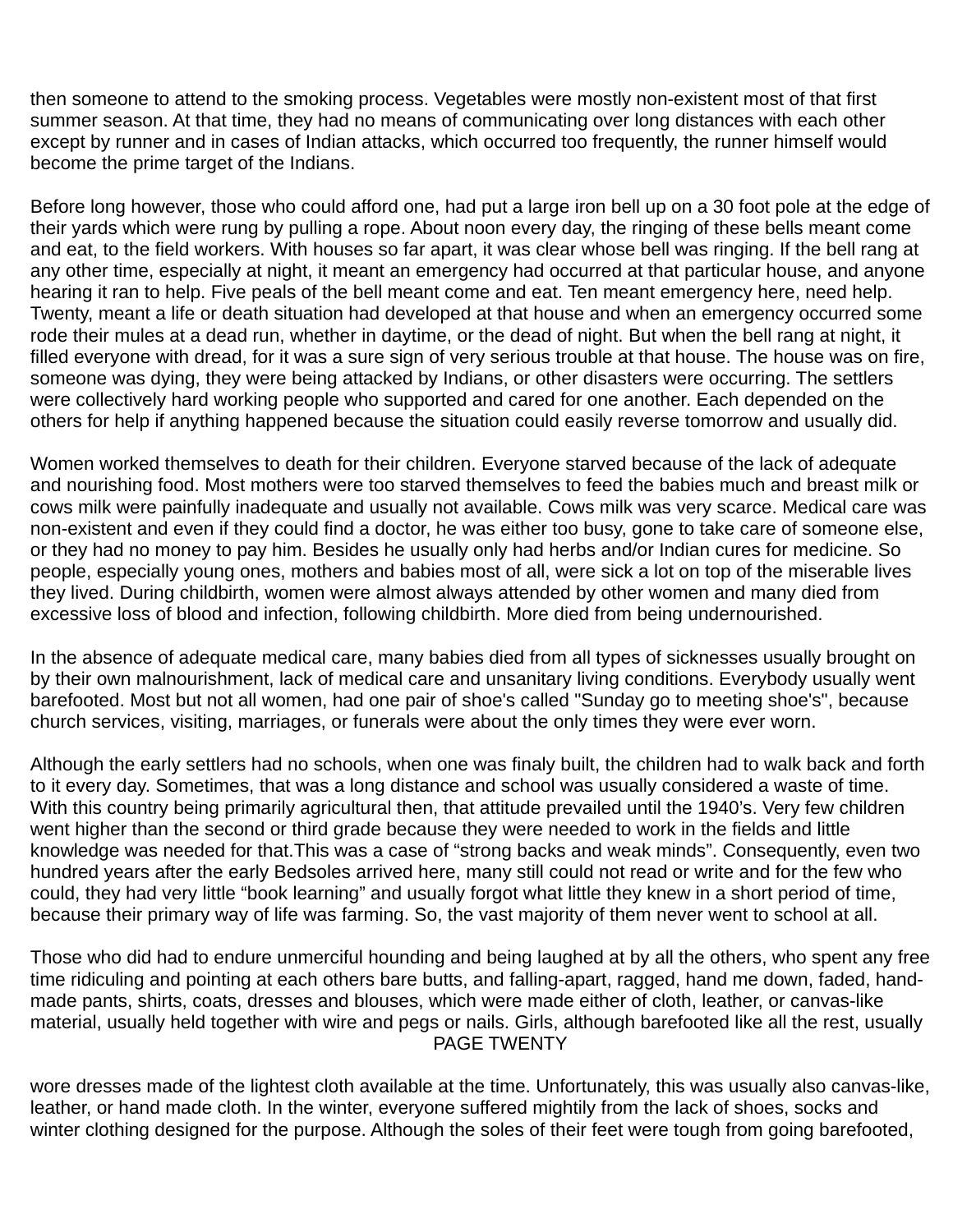their feet almost froze in the winter and when thawed-out, all the children cried for hours with the throbbing pain in their feet.

Back then, winter clothing was very inadequate and the majority of earlier settlers made them from deer and bear hides. Covers for their beds were also animal hides in the winter. Any such hides not properly cured, were infested with bugs and worms and this was a continuing problem for them. Imagine having to sleep on a bed made of tree limbs, lying on and under animal hides which were infested with these parasites, which you had to listen to crawling around in your bed all night. Boiling the hides killed these bugs, but made the hides extremely stiff and unpliable.

The women did learn to make shoes from heavy canvas-like cloth by triple-layering the cloth and sewing them several times. These were usually made only for the men because of all the walking they did in the fields and woods. However, such "Shoes" only lasted perhaps 4 weeks. Later, as softer cloth became available, shirts and dresses were made of fertilizer or flour sack material, in addition to "Store bought" cloth. The fertilizer sack material was so rough, thick and stiff, it was like wearing sandpaper. After turning their heads a few times, the necks of wearers would be raw and sore. Consequently, the fertilizer bag material was immensely disliked. Almost all clothing was hand-made by the women, regardless of how crude such clothing was and appeared to be.

In the fall, several women would get together and make quilts by suspending a framework from the ceiling of the house and then sitting around this in wooden, straight-back chairs, they sewed together the thousands of small pieces of cloth they had collected all year, into a bottom sheet. This was then layered with cotton from which they had removed the seeds. This was then covered with another piece of cloth and Finally the finished quilt was sewed. The problem was, there were always small bugs, weevils and mites in the cotton and no way to get them out, except by boiling in lye soap, otherwise everyone lived with them. At night, they could be heard moving around inside the quilts and pillows.

#### Storing And Preserving Food

There was no way to store, preserve, or save vegetables except for dried peas, onions, corn, beans and potatoes. But even those were eaten by pests. Barns were filled to the roof with corn in the fall, but in the three months of December, January and February it was just about gone. Much of it eaten by the rats and mice. As the Bedsoles acquired additional livestock and had more children over time, this problem was magnified due to the initial houses, barns and cribs being painfully small and no longer capable of holding the increased need for an adequate supply of food and feed and the lack of vegetable preservation for long periods of winter weather.This of course, necessitated the enlargement of existing, and/or construction of new, larger storage buildings, all of which added to the already terrible daily workload.

In short order, with no way to protect their buildings from termites, rats and other destructive pests, and due to leaks in the roofs, the barns and cribs became ramshackle, falling down, dilapidated buildings, sitting close to the ground, full of grub worms, weevils, rats by the thousands, snakes, beetles and other bugs coming in through the thousands of holes and cracks in the walls, floors and roofs. These pests were all eating the corn and other winter food which had been saved for the families. Bears quickly learned that the smokehouses contained meat and they lost no time in ripping and tearing their way into these flimsy structures and eating, PAGE TWENTY ONE

scattering, spoiling and destroying the contents. This required immediate attention when it happened, because meat was a commodity which was widely and highly treasured as food and for trade. Many times the protection of the meat meant someone had to stay up and guard the smokehouse every night. This also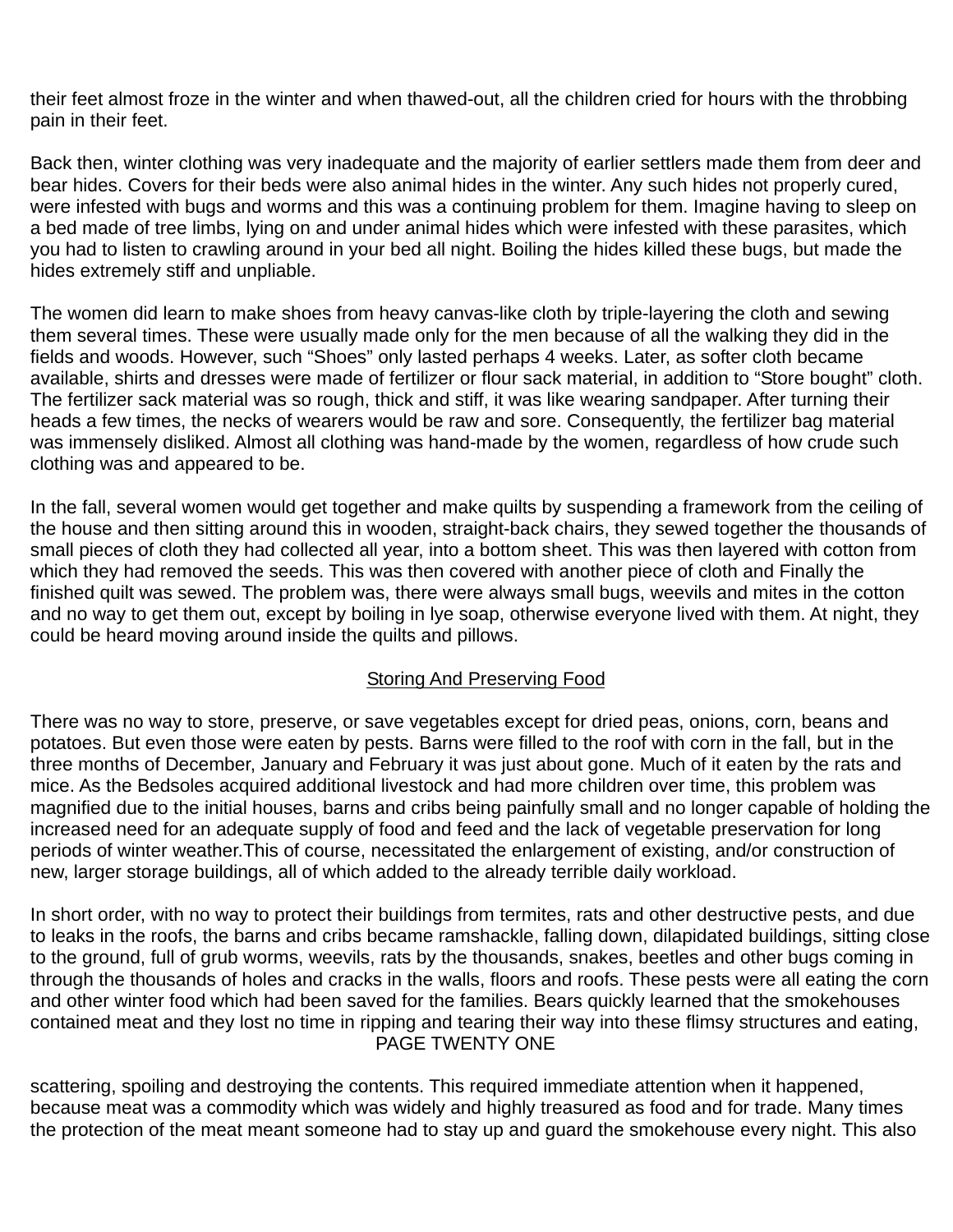meant one less person to work in the fields to produce food. Whatever corn could be salvaged for food, had to be taken to a mill or hand-ground with rocks into meal for cornbread from time to time. Since one-third of the meal had to be given to the miller in payment for the grinding, too little was left for the family to last out a long winter season.

Because of all the bugs and rats, when the women started to cook bread, they had to spend an hour before that picking the weevils, worms, bugs and especially rat excrement out of the meal. Nobody worried much about things like rat and mice droppings though, which were too small and numerous to pick out of the meal. It was just considered "Flavoring" for lack of a better word.

There was no way to keep green vegetables through the winter months, but potato's were stored by digging a hole in the ground about 4 feet across and 3 feet deep, lining it with dry pine straw, filling the hole with potato's, then covering them with more pine straw. The turpentine in the straw would keep out the rats, bugs and worms. Hand made wooden shingles were made and stuck in the ground around these holes at an angle leaning towards the center so they formed a kind of teepee. The shingles were then covered with about a foot of dirt. But the problem was, if just one potato started to rot, as they usually did for any reason at all, the entire lot was lost within 3 to 5 days. In general, the most the farmers could hope for was half of what was stored to last long enough to be eaten. That meant they had to produce and store twice as much as they needed in order to have enough for the winter months after spoilage and pests were taken into consideration. But that meant more cleared land, more planting and constant cultivation until harvest time.

The various but increasing needs of these families constantly demanded more and more time and labor. Dried Peas and beans could be kept in bags but many times those were not available. When they were, the rats soon ate holes in the bags and pests of every kind got to them and into them too. In the summer, everybody had so much work to do they had little time to prepare, plant and take care of a garden. Work in the fields was a twelve months a year, seven days a week, fourteen hours a day job. Hunting was limited to meat for food, or animal hides, for clothes and bed covers. It was generally not done for fun or pleasure.

Many people could not afford a gun and with so many kids around all the time, they were afraid to have one. However, due to the danger from Indians and wild animals, almost everyone eventually acquired a gun from necessity to acquire food. But with the smaller wild animals such as rabbits, possums and raccoons and the inaccuracy of the guns at longer distances, sometimes the only choice for getting these small animals was traps and animals were usually too smart to fall for traps. So meat was a real rarity and a huge treat when acquired. Invariably though, all the neighbors came over to share when it was acquired by any family, if they did'nt live too far away. In due time, a log store was built near the Beaverdam settlement and trade became a way of life.

The settlers and Indians traded with and among the store and themselves and of course, the people all traded with the store owner. They traded cloth, sugar, salt, grease, eggs, skins, leather, vegetables, fruit, lead, gunpowder, clothing, smoked meat, corn, lumber, shoes, farming tools and etc. and in a constant stream, more and more such goods made their way from the supply ships and ports from England to ports in Louisiana, Virginia, North Carolina, New York, Philadelphia and other ports in the "New Land" and then to the frontier settlements via wagon trains. Marauding Indians quickly learned to rob and steal these supplies and many times, to kill the accompanying people.

#### PAGE TWENTY TWO

The addition of guards to these wagons followed, but this necessitated higher prices being paid by the settlers and farmers for the goods being transported, due to the cost of the guards to the transporter.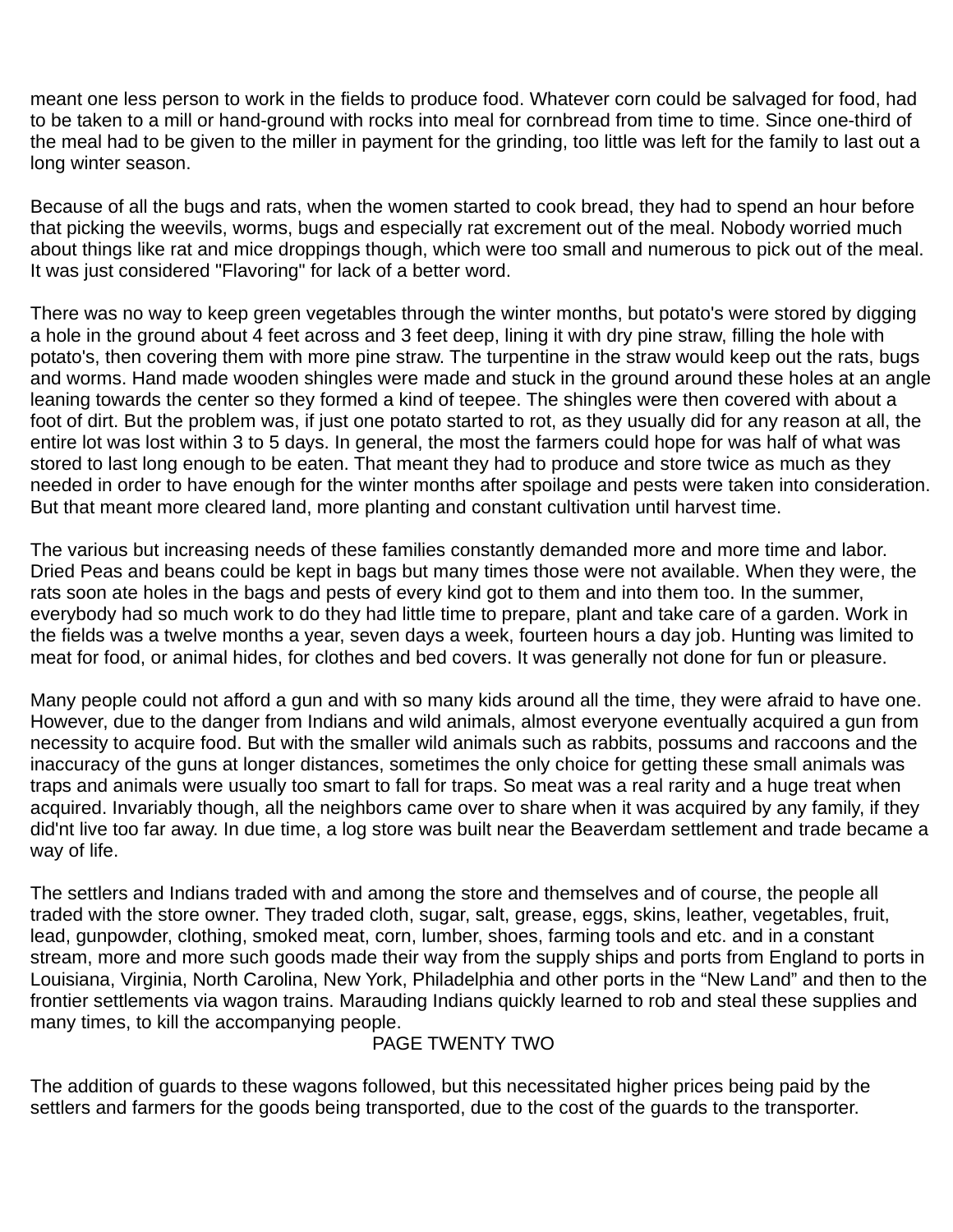#### Washing Clothes; A Big Job

Carrying water for washing clothes was a long and tedious job added to the copious firewood requirement for this task. On washday, the work usually began at 3 o'clock in the morning, with the filling of the washpot, which was a big, 3-legged iron pot always sitting in the backyard. It held about 30 gallons of water, which meant 20 to 30 trips carrying water to the pot, then the same to get more for rinsing. When the spring or stream was a thousand feet away, that meant 60,000 feet, or about eleven miles of walking just to wash clothes.

The fire was started with a huge pile of wood around and under the pot. This would allow the water to start heating up, while breakfast was prepared and the mules, oxen and cows were fed and watered. The washing of clothes would begin about five o'clock in the morning and would last until six o'clock in the evening. Days before this, soap had to be made by boiling fat meat and lye to produce a greasy type of "soap". If no fat meat was available, clothes had to be washed in plain water. So on wash day, this blob of "Soap" was cut into bar shapes and used to wash the dirtiest of the clothes.The job of making soap and washing clothes always fell on the women and older daughters, if any were available.

The clothes were boiled in the soapy water and each piece carried by a short, narrow board from the pot to the "battling block" (Batting Block)which was a block of hickory or oak wood mounted on 3 legs so that the flat end of this block was available like a cutting board upon which the clothes were placed one piece at a time and beaten and put back into the pot for more boiling, until clean. This beating acted sort of like an agitator does in present-day washing machines to clean the clothes. Of course, beating them wore them out a whole lot sooner too. When all the clothes were thus washed, boiled, beaten and then rinsed, they were hung out to dry on bushes, a fence, or whatever was available.

The lye soap used for this, was so caustic, at the end of wash day, the small hands of the women and girls had big, very painful, raw places on them where large pieces of skin had been eaten and torn away by the caustic lye, blisters and hard work with the board. These raw places usually took about two weeks to heal, just in time for the next washday. This work was a nightmare in the summer, also due to the heat of the fire around the pot. But during winters it was much worse. Imagine how cold one would get wearing thin, ragged clothes, standing outside in the ten degree-wind all day and staying wet most of that time.

#### Mules And Oxen; True Beasts Of Labor

These beasts of burden however, were well known for being mean, hateful, stubborn, stupid and almost always murderous, and people were very wisely cautious around them. Weighing around twelve hundred pounds, maybe more, they would bite, kick, trample, hook and stomp whoever was ignorant or absentminded enough to get within range, including their owners, and many adults and children were frequently seriously injured, disabled, or killed by them. Catching and harnessing or hitching these animals to plows, wagons, stumps and other things always required extreme caution on the part of their handlers who were frequently relatively young children.

These animals were the backbone of just about every hard job the farmers did and labored constantly from dawn to dusk for endless days, weeks, months and years They were little-appreciated and seldom given any PAGE TWENTY THREE

credit or recognition for all their labors and accomplishments. In fact, most early settlers usually beat their animals mercilessly all the time with long switches to make them pull harder to pull up stumps, pull plows, pull heavily loaded wagons, to work faster, and endless other such tasks.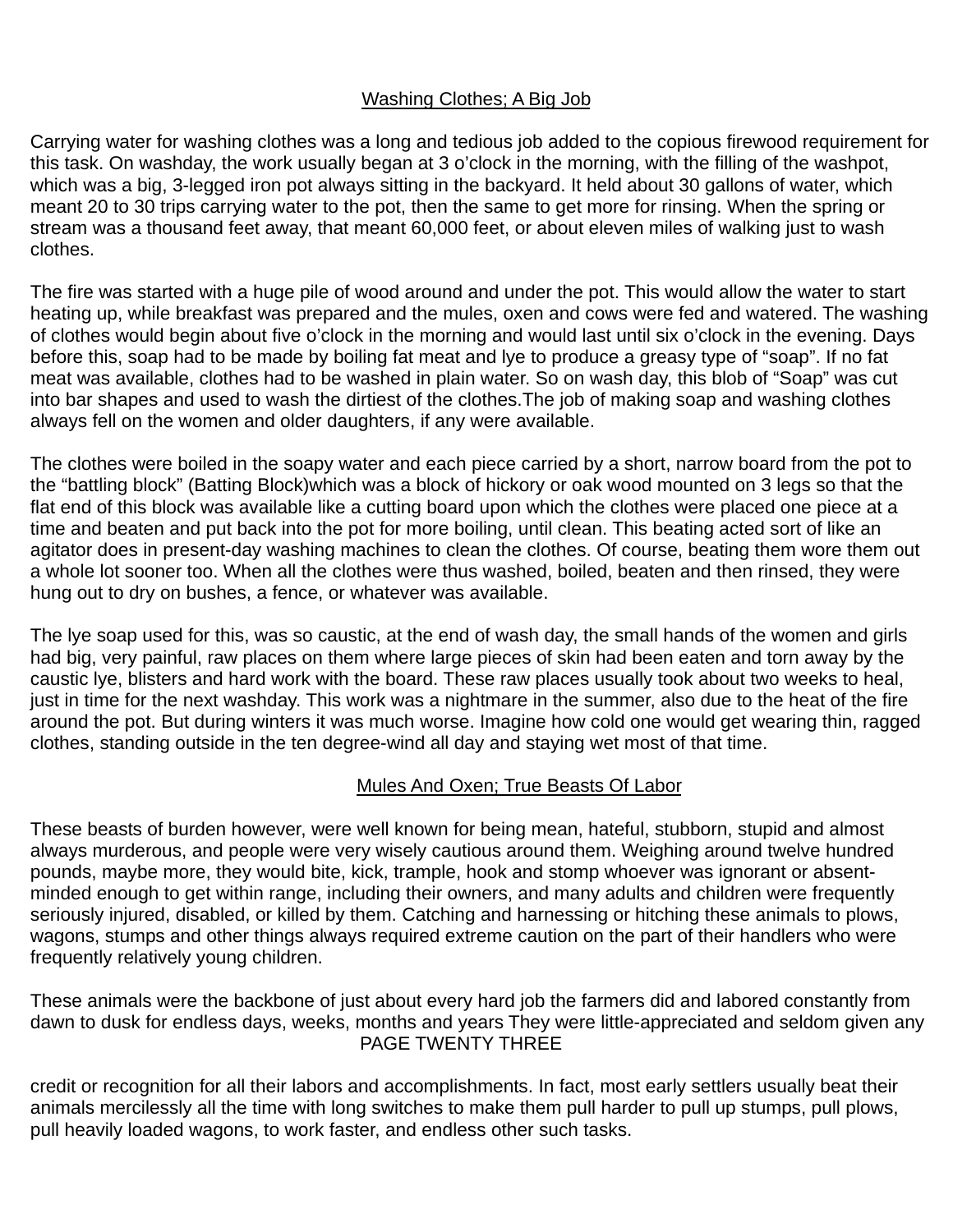They were never given anything more than food and water, but were always kept penned or tied up when not working. They were never allowed to roam free because of the inability of their owners to control and recover them. Sometimes they broke out of their pens during the night, causing a major uproar when they were found to be missing. If they wandered off and were captured by someone else, the rightful owner had the problem of proving ownership and resulting arguments over this, frequently erupted into fights, killings and feuds between, by, and among, the parties involved, because the livelihood and very survival of the owner and his family depended to a very great extent, if not totally, on these animals.

I remember one case in my own life, back in the 1930's, when a fifteen year old neighbor of our's was riding their mule from the field to the barn one late afternoon, when the mule suddenly went into a fit of rage, bucking and kicking and threw the boy head over heels up in the air. He landed on his back on top of a stump about thirty inches high. It broke his back in several places and there was nothing at all the doctors could do for that kind of injury in the 1930's. He was bedridden and his parents had the difficult job of turning him every few hours, all day and all night, until he finaly died, almost two weeks later. I can still hear him screaming every time they tried to move him. I cannot imagine the suffering and torture he and his parents had to live through, during that time.

#### Planting Time

In early spring, the cleared land had to be plowed under with a plow pulled by two mules, or oxen which were more plentiful than mules. These plows had a kind of steel "wing" on them, which turned a strip of dirt about 6 inches wide, upside down and when a field was finished, it was ready for planting. Imagine plowing a field of 200 acres, 6 inches at a time, taking about 20 minutes for one pass, or from one end of the field to the other. The amount of time and the walking and handling of the plow and team was very demanding, difficult and time-consuming.

Once the field was prepared for planting, if not already on hand, the corn, cotton or other seeds had to be somehow acquired, either through purchase or some kind of trade. Corn was planted with two kernels every 30 inches. An extra kernel, in case the first didn't sprout. We now know that corn planters in modern day Nebraska and Kansas, successfully plant 90 or more seeds in the same 30 inch strip, producing 30 to 50 times as much corn on the same piece of land. Nevertheless, the old way of planting persisted until about 1950.

So the harvest back then was pitifully small for all crops, due to the ignorance of the settlers, further worsening their already pathetically deprived lives, due to small crop yields. Low production also meant they had less to eat and to trade, for things they desperately needed all year long. The reason they planted so few seeds was the belief that they would "overplant" and "Burn out" the land. At a time when their very survival depended upon their ability to produce, their actual knowledge, beliefs and actions in such production was vastly inadequate and contrary to their needs for production, survival consumption, and prosperity.

#### Bedding Cane

This was a long, hard job done in the fall, when everybody cut down the stalks of cane, dug a hole about four feet deep and sixty feet long, piled the stalks in it and covered them with about three feet of dirt. PAGE TWENTY FOUR

This was to preserve the cane through the winter and keep it from freezing and bursting, thereby becoming useless. However, during the coldest part of winter, some cane would be uncovered and the leaves stripped from each stalk, the stalks chopped into one-foot lengths and each piece planted in the field in preparation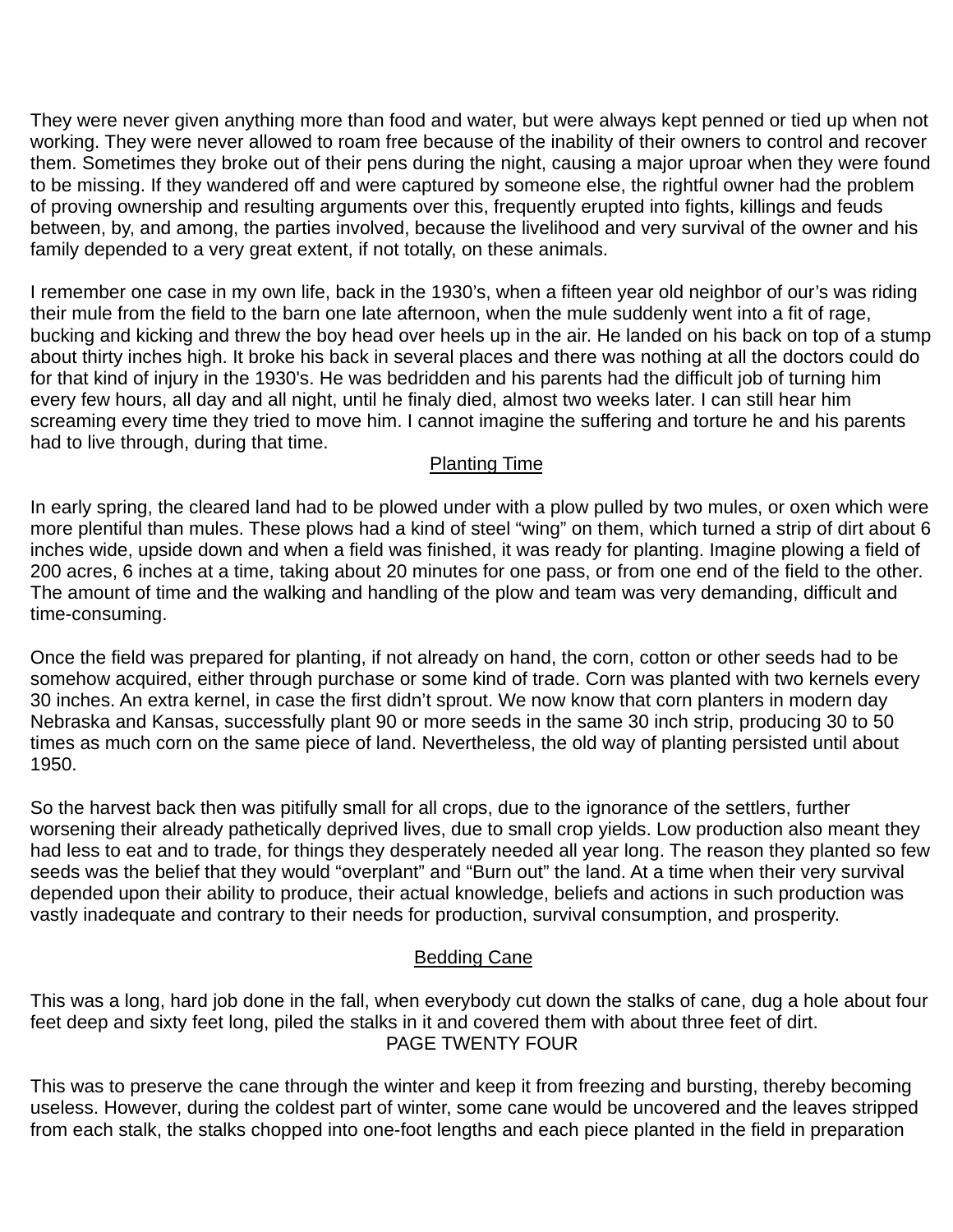for growing and harvesting it and making syrup. This was a hated and dreaded job, because the cane was covered with ice in the winter and without gloves, the hands would freeze and become numb and then, over and over, had to be thawed out so they would work again. This meant frequent periods of excruciating pain when they were thawing out. Nobody had gloves back then and even if some had been available, the Bedsoles could not have afforded them, as they were considered an unnecessary "luxury".

#### Making Syrup

This was another back-breaking job, always performed in the worst of winter, usually January and February, because this was a period of relative "down time" in the fields and farming. The cane, which had been cut and stripped of leaves and tops was now hauled to the cane mill, usually located in the pasture. The mill consisted of two barrel-like iron rollers, mounted on 3 spraddled legs.

The rollers turned against each other and crushed the cane between them. They were turned by a mule, which pulled a long pole round and round, turning the rollers through a set of steel gears.The juice poured from the rollers into a collector vat, or barrel, then strained through a piece of cloth, poured into a cooking vat about five inches deep, four feet wide and six feet long, tilted slightly, but with baffles in it to slow down the flow of the juice towards the spout at the opposite end of the vat, thus allowing it more time to cook. With a roaring fire, (which means someone had to cut, split, haul, and stack wood, for days) under the vat, the juice slowly cooked, evaporating the water in it, as it oozed to the other end of the pan where it poured out in a small, steady stream of syrup, into cans, jugs, or even into 55 gallon barrels. If this juice was undercooked, it had an awful, "flat" taste and if it was cooked too long, it was burnt and the taste, although different, was nevertheless just as awful. So, proper cooking time and temperature, were absolutely necessary. Great knowledge and skill were needed to avoid wasting this very important food and trade item.

#### Acquiring Firewood

Cold weather was a real problem back then and a never-ending source of suffering and sickness. But the constant shortage of adequate food, was the absolute worst of all problems they had to deal with every day. Mountains of firewood were needed all the time. In the summer, it was used for cooking. In the fall, cooking, smoking meat. In the winter, it was needed to heat the house. It was needed all the time for washing clothes, making soap and the cane mill.

So, for long full-time periods of labor and in any spare time, the Bedsoles sawed down trees, trimmed trees, sawed up logs, chopped limbs, split logs, toted wood, loaded wood, hauled wood, stacked wood and then repeated it all in the hunt for "Literd" (Lighter wood), which was old, dry pine stumps and the hunt for what was called knots, or literd knots which were rich in pitch and resin and which were used by everyone to start fires. Because of this, pine stumps were kept and dried out. The literd was cut into fine splinters which were easily lit and which, due to its high turpentine content, burned fiercely for a very short time, but hopefully long enough to dry out and set fire to the regular firewood stacked on top of it, usually consisting of split pine.oak or hickory wood was preferred because these burned slower and produced a hotter fire.

But oak and hickory were hard, dense wood and required much backbreaking chopping and sawing to produce firewood. The problem was, with the unbelievably tiny fireplaces inside houses back then and with PAGE TWENTY FIVE

all the holes in the walls, floors and roof's, there was no way in the world to get warm in the winter time. Once they thought the settlers had enough mountains of wood, for the fireplace to last all winter, that work temporarily slacked off, but then it was discovered they had to do it all over again for the cane mill, washing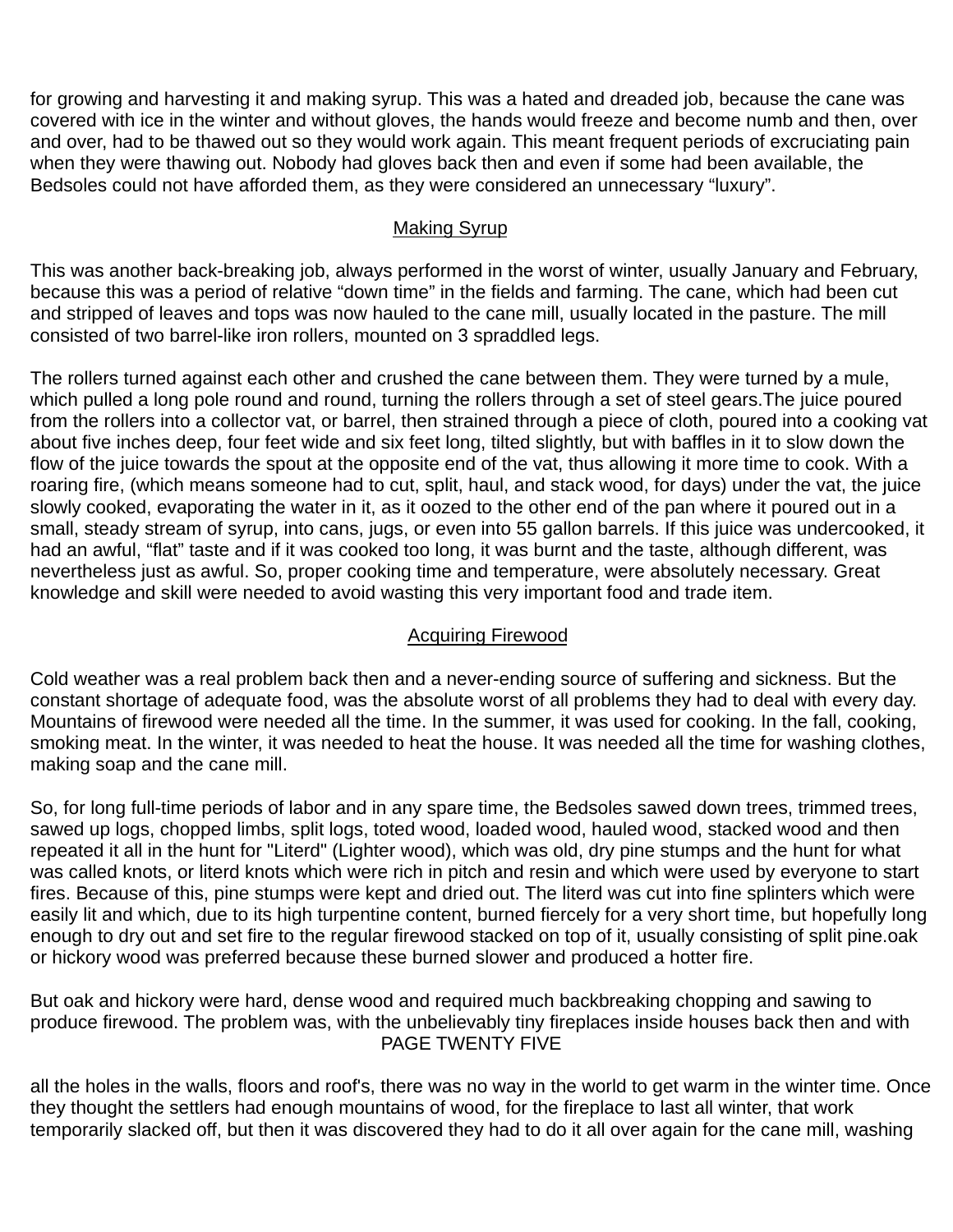clothes and for the making of soap.In the winter, they had to put so many covers and animal skins on the bed to keep from freezing, they could barely turn over with all that weight bearing down on them.

After supper during winter, everyone always had to shell peanuts, shuck corn, work on leather, repair stuff, or do something for another three hours before going to bed. So they sat in the "living room", which always had two or three double beds in it anyway and sniffled and froze to death while they did that work too. They couldn't wait to get in bed and hopefully warm up some. Nobody had adequate winter clothes, so everybody froze equally. Most people wore 2 pair of breeches, two shirts and some kind of coat, if any or all of that was available, which was seldom the case. Some wore animal hides as overcoats. But no matter how tired people got, there was no such thing as a vacation or time off. Any time off meant someone else had to take up the slack and this was usually followed by a period of less to eat.

#### Seeds For Planting

Producing, preparing and storing corn, peanuts, cotton and other seeds meant they had to be bagged and stored as they were prepared. The shelling of peanuts and corn was always done for days and usually lasted long into the nights, until the smaller kids couldn't stay awake any longer.

With the passage of time and the time-consuming tediousness of the seed work, someone hit on the idea of holding a "Peanut Shelling" at his house one Saturday night and the word spread that single people were invited and there would be a "cake walk" for them. That meant everybody there would have to shell one "pan" of peanuts (about five gallons), more or less. With people usually living 3 miles or more apart, the single people were desperate for a chance to at least see a member of the opposite sex if nothing else and they were all excited and showed up in droves and any single women always had their parents, or older brothers, as escorts and guardians.

Three men, who could make a reasonable attempt at music, played a guitar, fiddle and banjo. After the peanuts were shelled (the farmer tried to get all of them shelled he could) the cake walk was held. In this case, everybody moved out into the front yard, kerosene lamps were placed on the front porch, lighting the yard at least some. A circle with numbered squares was drawn in the dirt. The music started, the single people found themselves a partner, usually someone they had never seen before and holding hands (the greatest thrill), began walking around the circle as the music played. This was considered very romantic, especially by the girls.

Being able to hold a girls hand was more than the single guys had even hoped for. The music stopped and everybody stopped. A number was drawn out of a hat and called out and the couple in that numbered spot, was the lucky couple and they could go off in a corner somewhere together, but not too far away and certainly not out of sight, and eat their cake. Cake's were brought by several of the females and were considered an expense incurred to get the daughters married off. Eventually, over a period of time, these affairs evolved into full-blown music and dance get-togethers, but was not popular at the same house twice in any given year as one could almost always count on such turning into a knock-down, drag-out, free for all fight, before it was over, because someone would always bring moonshine (A big no-no) and start getting drunk and/or someone would do something or say something offensive to someone else. However, out of consideration for the homeowners and their wives, the party goers would stash their moonshine at the edge PAGE TWENTY SIX

of the yard, or in the woods near the house and not actually bring it into the house, as the homeowner was certain to take offense. This homemade whiskey was called "Moonshine" because it was usually made by the light of the moon, deep in the woods, for privacy.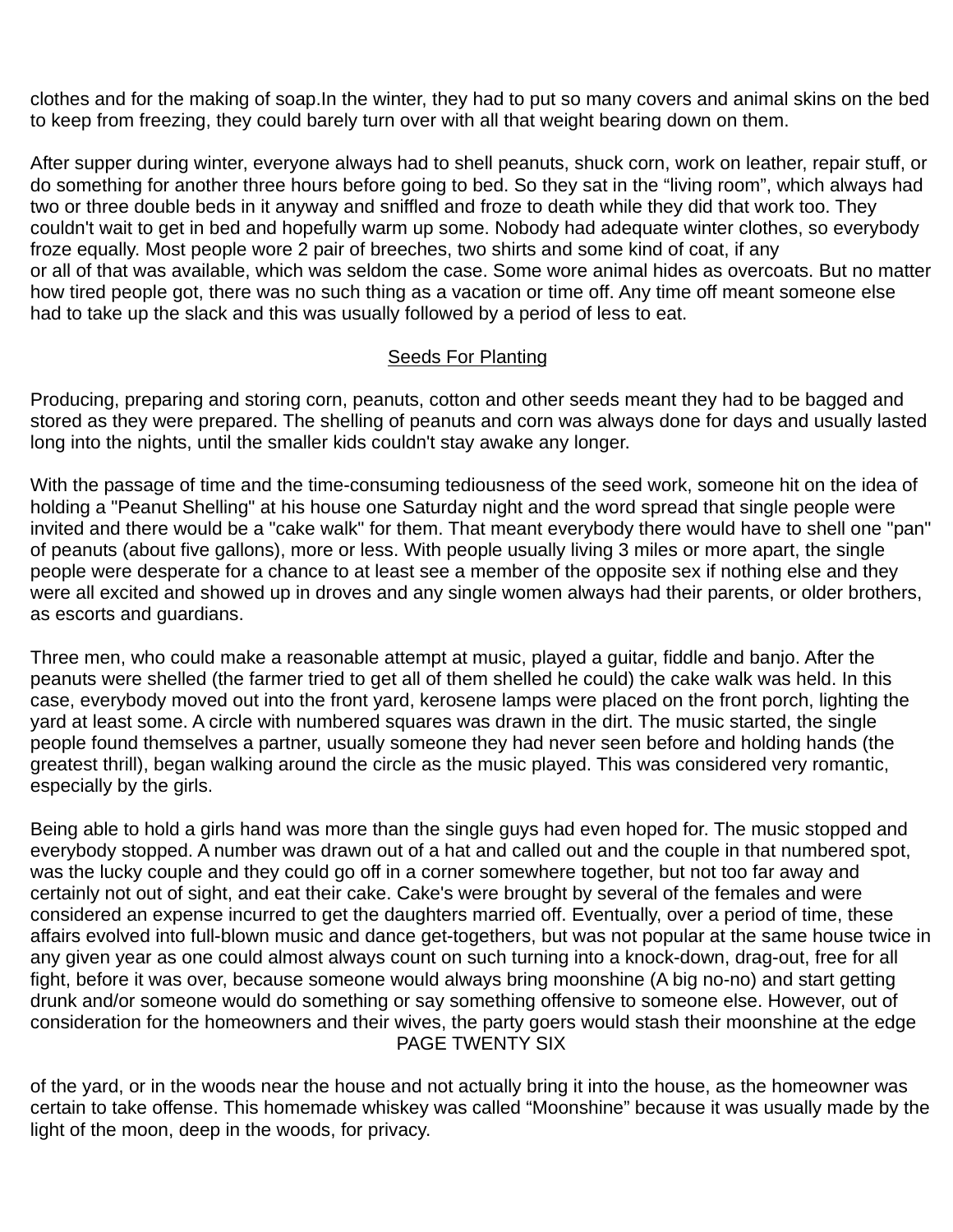#### Gathering Pine Tar And Pitch

This is absolutely the nastiest, hottest, most exhausting and despicable job anyone could ever do. As it was done back in the 1700's, it was still being done like this in my lifetime: The pine trees were scarred by cutting the bark 6 to 8 times in the shape of letter V's, so that all the points of convergence of the cuts, caused the resulting "Bleeding" turpentine to flow down the cuts and drip ever so slowly into small oblong, metal cups, mounted and fastened to the trees with nails.

Every 15 days or so, each cup had to be cleaned and scraped out and all the turpentine collected from them emptied into small, five gallon buckets, which were then carried by two people, to the waiting mule or oxdrawn carts or wagons where it was poured and scraped into 40 to 50 gallon barrels. This was then carried to a "mill" where the turpentine was cooked until the majority of water in it had evaporated and what was left was a black, thick and sticky goo, which is true tar. This was sold not liquid and traded for other, moreneeded goods. It was also shipped to England where it was used to soak tough hemp cords which were then used to pack into and seal cracks between the planks of the hulls of ships. Much tar was needed by England and as time went on, with more and more such ships being produced in this country, more and more tar was bought, sold and traded here too. The big problem was, the worker invariably got the sticky turpentine all over himself, his hair, clothes, hands, tools, barrels, boxes and everything else he touched or came into contact with. Then, unless he had quick access to kerosene, he had a makor cleanup problem.

#### Religion Back Then

When without a church, and at the earliest opportunity, the people would gather and begin building a "Brush Arbor", which consisted of several sapling trees, cut down and trimmed and set into the ground as uprights. This was then crisscrossed on top with more small limbs and covered with small, leafy limbs and grass, to provide a kind of shelter to ward off the hot sun and the nightly dews. Crude benches were also crafted from half-logs with wooden pegs as legs, which served as seats. The Brush Arbor was usually built in the edge of someone's pasture and was used as a temporary church. People then were very religious and faithfully attended their churches and practiced what they preached in terms of their personal conduct, speech, and daily practices.

Almost all the early Bedsoles belonged to a church, usually of the Quaker faith. Those churches were very strict about their members and anyone living in the area who did not join, or who were "kicked out " would be shunned and ostracized by church members. Little or no credit was extended to them. Trade with such neighbors was almost non-existent. The non-members could not count on help when it was needed from their neighbors. So, it greatly benefitted all to join the local church. Not to do so, was certain to end in numerous additional hardships for the family of the refuser.

Any time a church found out one of its members was drinking alcohol, mistreating his wife or children, being unfaithful to his wife, or was otherwise derelict in the conduct of his personal life, the church pastor and elders would meet and discuss the situation and approve a plan of action to force the wayward member to mend his ways. Two or three elders together, would go visit the person and point out the problems and outline what was required for him or her, to get back within the good graces of the church. If they failed to PAGE TWENTY SEVEN

mend their ways, they were visited again and warned that this was their last chance. If that failed, the wayward member was kicked out of the church.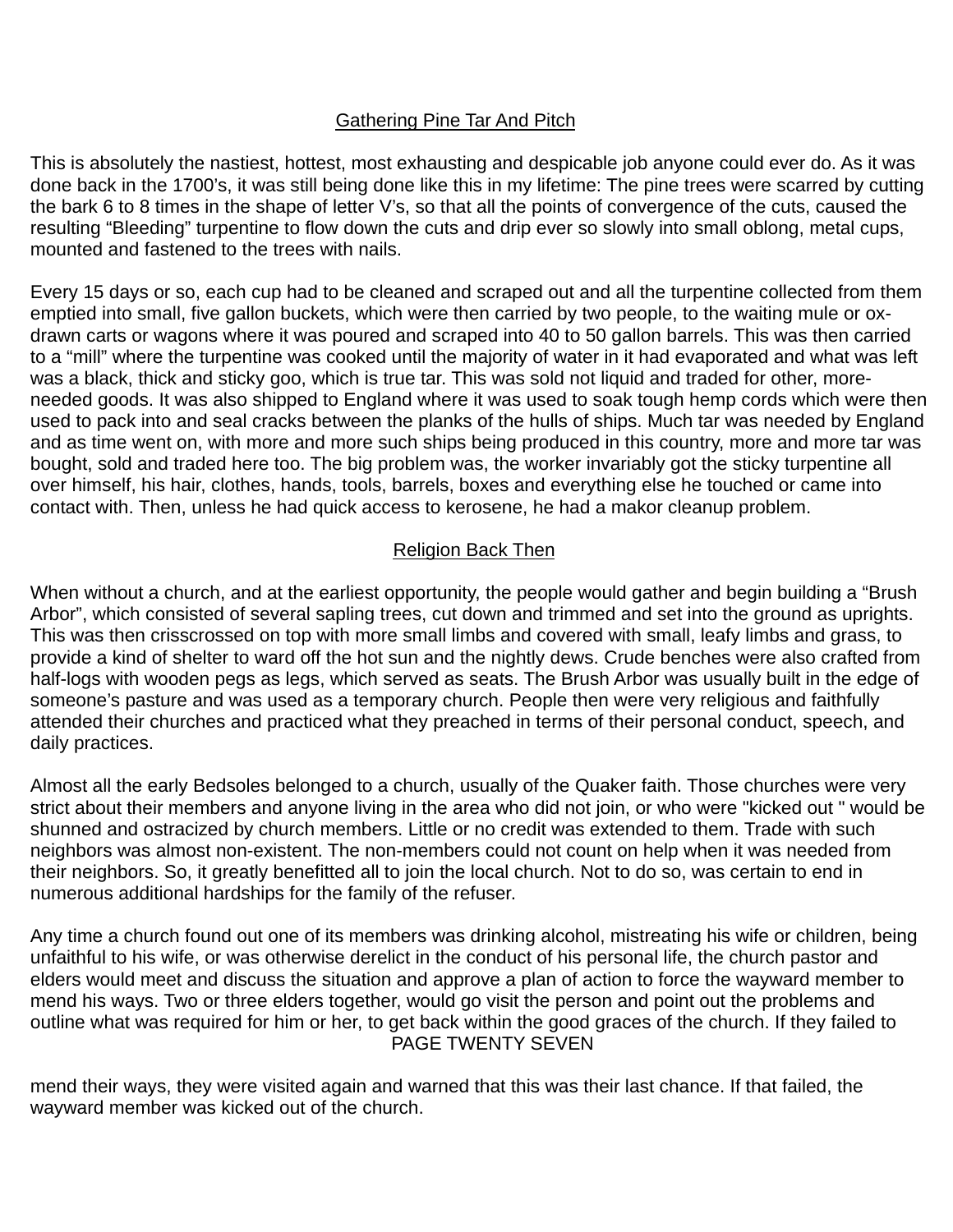Not being a member of the church meant that person would not be able to trade their goods for things they and their family desperately needed. In addition, they could not count on the help and support of church members, and that fact alone was usually so devastating, it was enough to get the wayward member to mend his ways. Church members enjoyed many important benefits such as; When anyone got sick, or injured, everyone gathered there and did whatever they could to help care for the party in need, including caring for babies and children, the family, cooking, milking cows and doing all the farming, cultivating, planting, harvesting and other chores normally done by that family. Knowing that tomorrow, the person in need could very well be any one of them, this practice was looked on as a very valuable thing to have in ones life, together with the ability to trade among themselves. Caring for each other meant survival, living or dying, in many cases.

When a member in good standing, moved to another location, they could request a letter of transfer from their local church to the church at their new location and stay in good graces with the church. However, they were only allowed 30 days to be accepted into the new church. Preachers and pastors were key people in everyone's lives and were always treated with the utmost respect and courtesy and were especially cared for by all the families in the area. It was common practice to invite the Preacher and his family to ones house for Sunday dinner where the host family always prepared the best food they had for the meal and the guest(s).

#### Velvet Beans

Picking Velvet Beans was pure torture. They were planted among the corn, so the vines would have something to grow and run up on and multiply. They were used primarily for cattle feed. Picking velvet beans was one of the most despicable jobs, next to cotton. The beans are all covered with a thick coating of small velvety hairs which all have reversed barbs all along the hair, so if the hair sticks in your skin which it will, the thing could not be pulled out and would break off instead, resulting in skin itching and infections.

The itching and stinging of the skin were horrendous and impossible to describe. The settlers all wore heavy, thick, guano sack shirts and the thickest pants they had, which were usually made of leather or hides. The legs were tied around the ankles really tight. The shirt collars were buttoned all the way up. The shirt sleeves were rolled all the way down and tied tight around the wrists. Still, the velvet got inside the shirts, up the sleeves, up the pants legs, and inside the clothes. With the weather around one hundred degrees in the summer and the humidity at about ninety-five percent and these beans being down among the corn where no breeze could get to the workers, picking them dressed as they were, was pure torture for days on end. The weaker workers frequently fainted from aggravation and heat exhaustion.

#### Gathering Corn

The ears of corn had to be pulled from the stalks and put in a sack with a strap which was worn around the neck. The leaves on corn stalks are also lined on each side of the leaf with reversed needle-like stingers and a leaf will cut ones skin like a knife. Then the sweat would get in the cuts and burn like fire. By the time they had been carrying that fifty pound bag of corn around their necks and dumping it in the wagon for twelve hours, their shoulders and backs would be throbbing and hurting so badly, they could hardly keep from crying. Working among the stalks of corn meant no breeze could get to them and the heat was torture. Every time their sacks were full, it was carried and emptied into the mule-drawn wagon. When the wagon was full, PAGE TWENTY EIGHT

the corn was hauled to the barn and unloaded and stored inside. With one hundred or more, acres of corn, this was no small job. Corn was used primarily for animal feed and for meal and human consumption in the form of cornbread. If the family had children age five or higher, they did much of this work. Its hard to imagine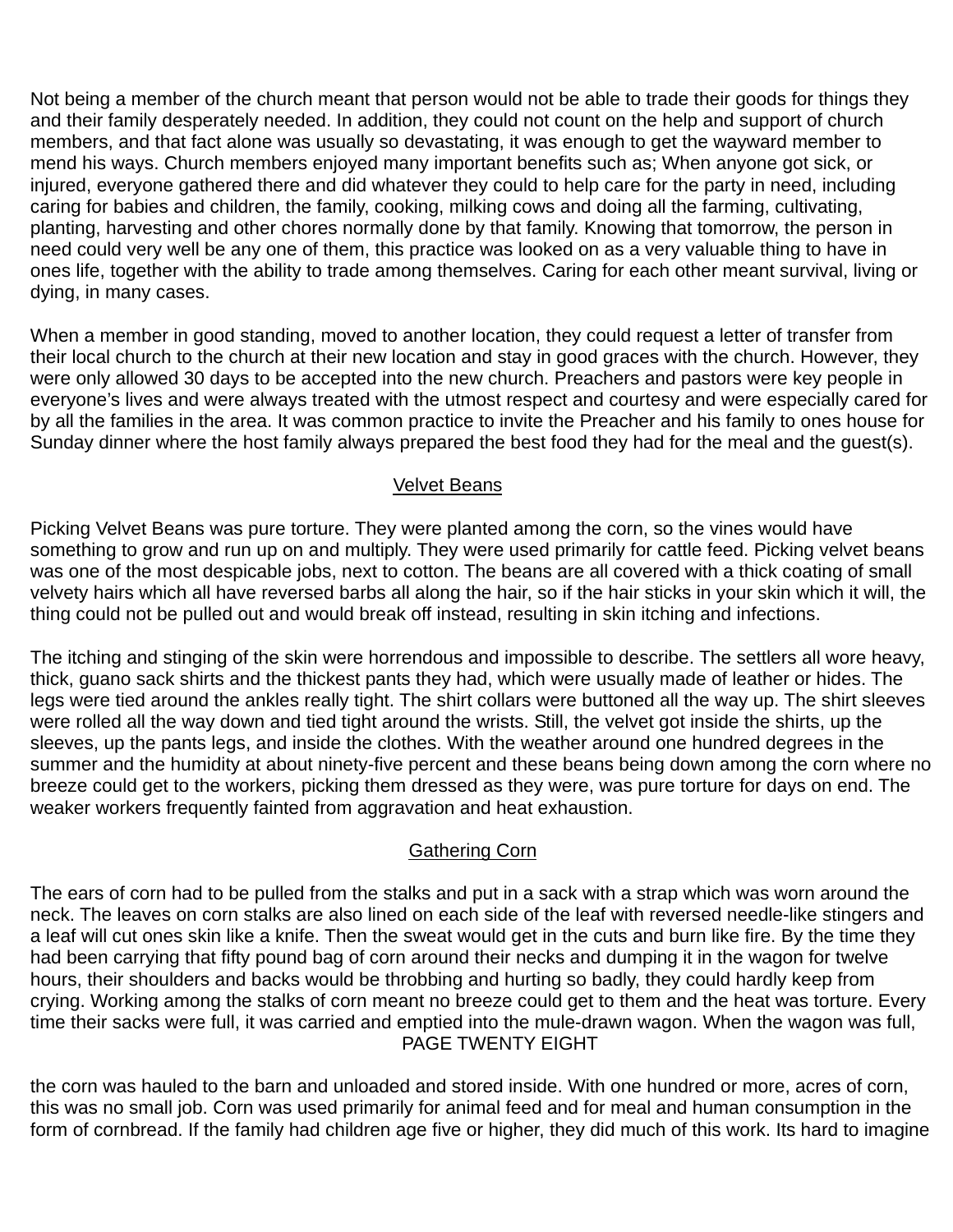today's children doing any such job, even for five minutes.

#### Picking Cotton

This was one of the worst, hottest, time-consuming jobs that ever existed in any Bedsole's life. With a 7-foot long canvas sack strapped around ones neck and shoulders, the cotton was picked and put into the sack, which dragged on the ground behind the worker, who was either bent over at the waist, or on their knees, down among the cotton stalks. The cotton bolls all had needle-sharp prongs surrounding the ball of cotton and when the picker tried to get the cotton, these prongs would inevitably stick into the finger tips and break off under the skin, causing the pricks to fester and become swollen, red, inflamed and extremely painful. Within the short span of one day, several of these sores would already be infected in all the fingers which only made the work more painful and being more careful when picking the cotton, only added to the amount of time to harvest it. When workers were paid for this work, even in the 1940's, it was half a cent per pound picked. A normal cotton picker would usually pick 100-125 pounds in a day. That would yield the mindboggling sum of fifty to sixty five cents for the entire twelve-hour day. Of course, back in the 1700-1800's, it was a lot less. When picking in the early morning, the landowner would pay a lot less per pound due to the dew being on the cotton which he claimed, added false weight to the cotton.

#### Cultivating and Harvesting Tobacco Leaves

With England demanding all the tobacco they could get, while paying cash for it and taking it in trade, our ancestors planted and harvested a lot of tobacco. When the tobacco plants were only about 2 feet tall, the leaves became covered with leaf-eating, long, ugly, green tobacco worms, which had to be picked off of each leaf by hand. Since these worms usually stayed on the bottom side of the leaves, that meant each leaf had to be turned upside down in order to see and remove these worms. Once removed, the worms had to be placed in a sack and destroyed when the sack was full. During the summer months, the tobacco crops had to be tilled to keep the grass from growing, because the grass reduced their leaf production and stunted the tobacco plants and resulting crop. In the fall, the tobacco leaves were picked and tied in bundles of perhaps twelves leaves. These were then hauled from the field in mule, or oxen-drawn wagons and the bundles were taken to a "Drying house", which was usually a large barn with large vent holes in the roof so that the hot summer air could flow through the building and dry out the leaves. When the leaves had thus cured "just right", meaning the leaves looked, felt and smelled right, meaning they were golden brown in color and felt leathery, they were removed from the drying building and were delivered to a collection point to be sold or traded and shipped to England to be used for smoking, dipping, or chewing tobacco.

#### Catching Fish

One could always count on getting stuck with a couple of long and very painful fins. A favorite way of getting fish was to put out "set hooks". This meant hunting, cutting and preparing small cane poles, lines, weights, hooks and bait and carrying them to the river and sticking them in the banks usually upstream from where the fishermen camped. Another way was called "Setting a trot line". It was called "trot" because everyone would trot to the end of the line which was usually one hundred to two hundred feet long, tied between two trees, just below the waters surface, with a line and hook tied to it every 18 inches. Sometimes, the trot lines were tied on opposite sides of the river, or creek, but was usually tied across the mouth of a "slough" ("slew"), PAGE TWENTY NINE

which was a pond cut off from the stream. This sounds like fun, but when you have to set 200 to 300 of these and go around to them 3 times during the night to take off the fish and re-bait the hooks, fun it is not.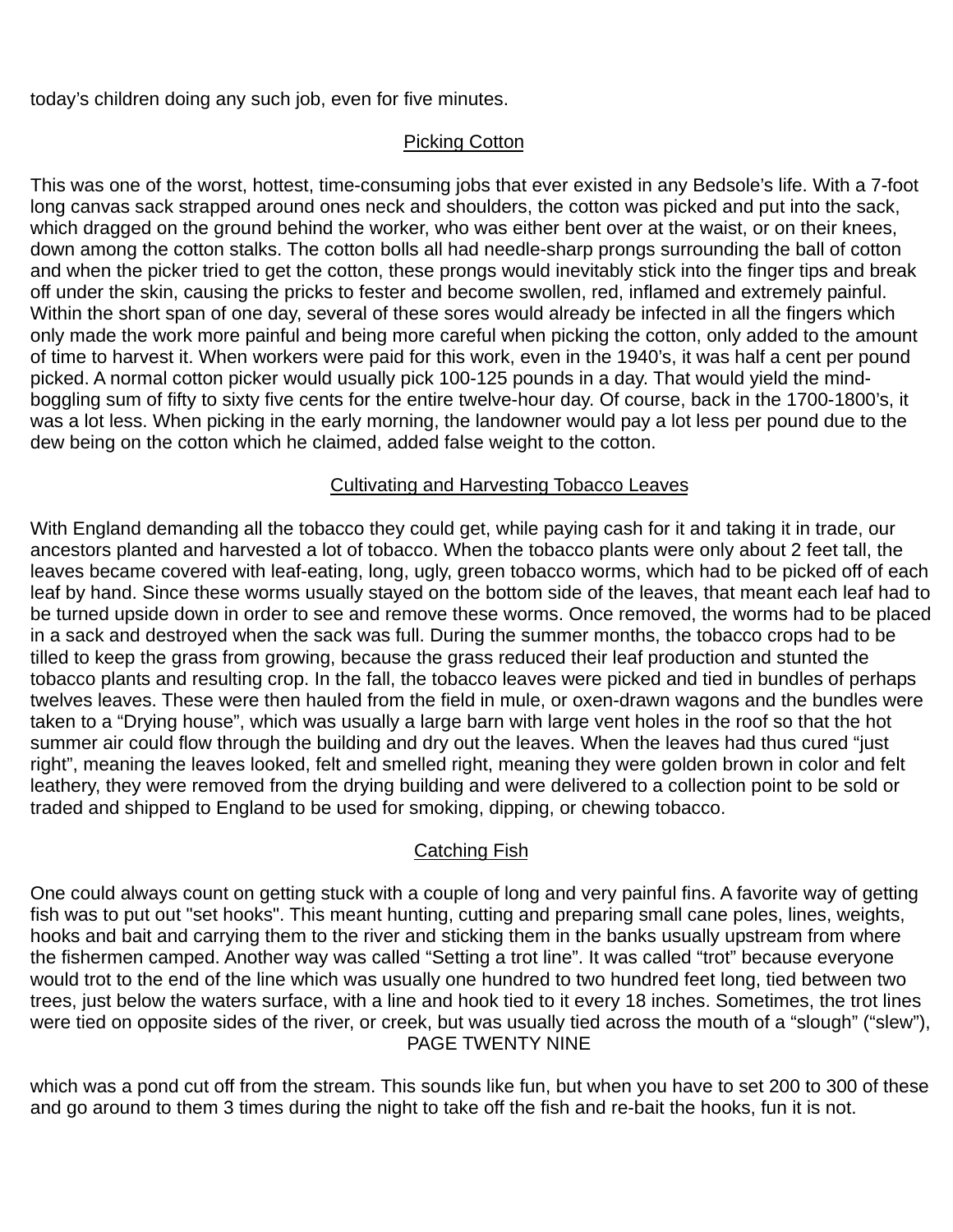Everybody constantly slid or fell into the river and stayed wet all night. Another big job which went with this was spending two to three days hunting and collecting "Puppy dogs" (salamanders, or spring lizards), for bait. They hid under logs and stumps and piles of wet leaves in the swamps, but only in the swamps, which meant you had to slog through the muddy, nasty, swamp. This was the only bait which was free and which the big "Channel cat" catfish would bite.

People couldn't afford to waste time and energy on anything fish would not bite. This exercise was to produce food for starving families. It was not a side dish, nor something they picked up at the supermarket, since there was no such thing then. They were fishing for their families to have food and for their very lives. The next day, it usually took several people an entire day to skin and clean the catfish, cut them up and fry them. At the table to eat, needless to say, was any neighbor crowd who had gotten the word.

#### . EARLY INDIAN PROBLEMS

Although indian attacks on white settlers and settlements, in Virginia are listed below, they are only examples. Indians were just as adversarial and warlike in North Carolina too. For those Bedsoles who were living here prior to 1800, indians were almost a constant problem and that was true for all states which were initially "Settled" by pioneers. On top of all the day to day hardships our ancestors were already suffering, they were frequently savagely attacked and murdered by indians. The examples listed further on, are also listed in the unpublished manuscript, "Dunsmores Indian Massacres", in the Archives of the Virginia State Library.

"The Indians are coming up the Sandy," was the first cry of many a Virginia border spy when he rushed into one of the frontier forts. The report would bring hurried preparations for defense, and fleet runners would rush off to warn the scattered pioneers to seek the security of the forts. Low gaps through the Cumberlands were ingresses into Virginia for the dreaded Shawnee from the Scioto and other Ohio points. When the heavy snows of their midcontinent climate melted and the first signs of spring appeared, the redskins stirred from their lethargy of long inaction and turned toward the Sandy Passes into Virginia. Beyond the gaps of the mountain wall were pioneer settlements and scattered cabin homes. To the indians, there was plunder and many scalps to be taken. Virginians called the gaps "the Sandy Passes" and kept scouts patrolling beyond them into a wilderness known as the Scouting Ground, in order to provide as much advance notice as possible for preparation, prior to an impending attack. Some indians came through the gap at the head of the Dry Fork of Tug River", others through the passes at the head of the Tug.

For the frontier settlers, Scouts or spies as many called them, were selected from volunteers. They were rugged, self-reliant, courageous, and dreaded little the loneliness of days on the march deep down Big Sandy, Tug Fork or the Kentucky rivers. They went in two's or four's, carried food for the duration of their journeys. They were forbidden to use their guns except in the direst emergencies, were forbidden even to build a fire. Skulking Indians might hear or see and ambush them. Many a frontier settlements and cabins went up in flames and its inhabitants carried off or massacreed because its protecting scouts were killed, or did'nt detect an impending attack. Isolated cabins were the most vulnerable to attacks. Here are just a few examples of the savage atrocities commited against these settlers. Many more and much worse, widespread cases occurred to those who lived in the earlier "settlements" of 1605-1780, when and where there were no army post to help protect the "Frontiers", of these increasing and expanding early settlements. PAGE THIRTY

Jessee Adams, Russell County, Virginia. Him, his wife and ten children were massacred by the Indians on Stock Creek in 1782. His two brothers are said to have also been killed by Indians near Fort Blackmore in 1790.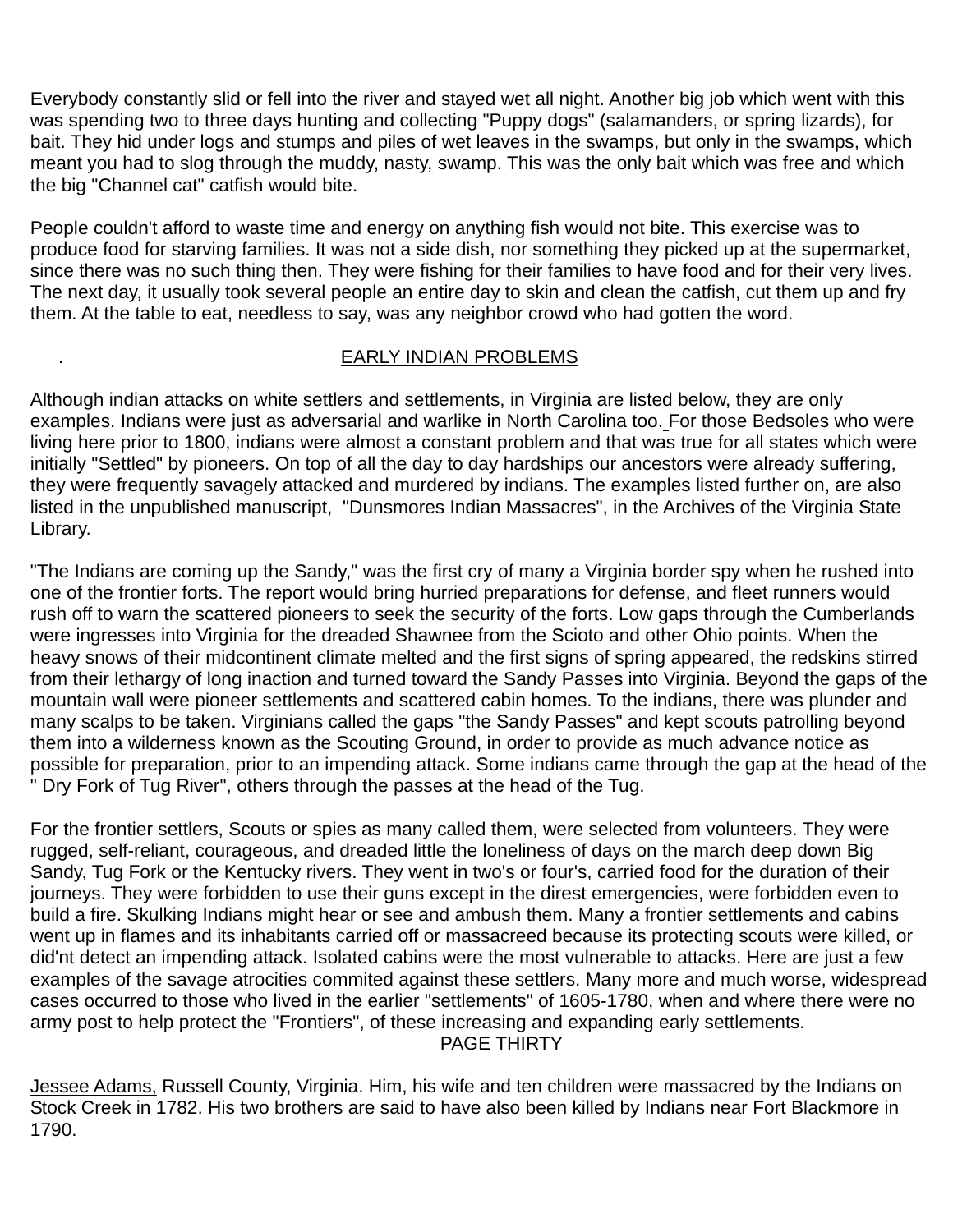Michael Auxier was scalped by the Indians while living on the Clinch River but lived, and was ever afterwards called "Bald-headed Mike".

Fanny Scott, Husband Archibald Scott, and all their children were killed by the Indians and their cabin burned to the ground, August 8, 1788 .

Humphrey Dickenson. Killed by Indians on a rock in Clinch River in 1778, following an attack at his cabin in which his wife and all their children were murdered, and a chase from there to the rock, where he was killed.

James Bush. Killed and both of his daughters Mary and Ann, were captured by the Indians, but were retaken in Floyd Co., Ky. by the Clinch Militia. Ann was tomahawked but survived. Her and others were attacked later, most were killed and scalped by the Indians but Ann still survived to rear a family.

John Anderson and John Barksdale. Both were attacked and killed in their fields at Castlewood, Va. in 1778.

John Blackmore, Jr. was attacked by indians in his cabin, but survived. He moved to Tennessee, but was attacked there by indians who killed him, in 1788.

John Carter, his brother Dale, Johns wife and 5 children, were all killed in their cabin just down the river from Fort Blakemore, and the cabin and everyone in it was burned to the ground, in 1785.

John and Vincent Bedsole. Two Brothers. They were attacked and killed by an indian hunting party, who came upon them in their field, and too far from their cabin to use it as defense.

Imagine yourself being such a family member and the horror of arriving at your cabin to find such things had happened to your own family, and the rage and helplessness you would feel.

#### From The Unpublished Manuscript "INDIAN ATROCITIES" By Emory L. Hamilton Source : Virginia State Papers, Vol. II, page 72

Along the Clinch, Powell and Holston Rivers, pages 91-92. Captain Abraham Bledsoe, (Jr. b.1730) who was with Col. Evan Shelby on the Chicamauga Campaign of 1779, had a son captured by the Indians whom many writers blandly say was the son of Anthony, or Isaac Bledsoe. That son was also named Abraham. Thomas Bledsoe, also a son of Captain Abraham, tells of the capture of his brother in his Revolutionary War pension claim, saying: " The family (Captain Abraham's) moved to about seven miles from the Long Island (now Kingsport, TN) on Holston River, on Reedy Creek, and at this place his father was living when he entered the service of the United States in 1778, as well as he can remember. He again volunteered under the same Captain to go in pursuit of a party of Indians, who had broken in on the frontiers, and had taken away with them, as prisoner, this applicant's brother; that after pursuing for some time, they came up with the rear guard of the Indians, who gave notice to the advance party and they escaped, taking with them their prisoner, and he was not heard of until he was exchanged at the Falls of the Ohio". Thomas Bledsoe, (The possibility does exist that he was our Thomas Bedsole, Sr., b. 1750, ancestor, but I could neither prove nor disprove it) was slightly in error as to the year in which his brother was captured, which is excusable, since PAGE THIRTY ONE

making a statement from memory forty or fifty years after the event happened. He does not give the date when his brother was released at the Falls of the Ohio, which is today the site of Louisville, Kentucky. The actual date of the capture of the Bledsoe boy is given in a letter written by Col. Arthur Campbell to Governor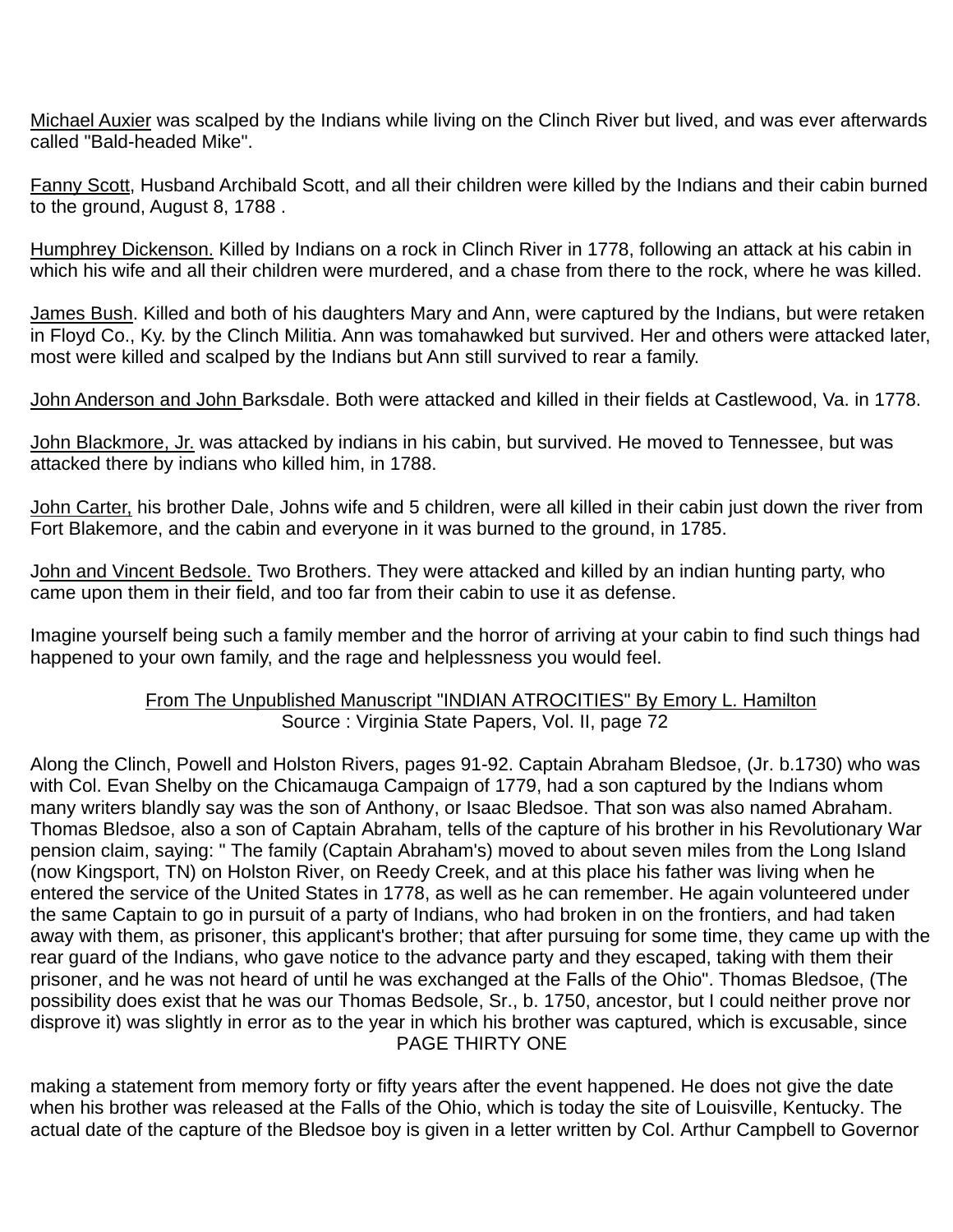Patrick Henry, dated 25th April, 1781, a few days after the actual happening, wherein he says: " The Northward (Shawnee) Indians have been troubling the people very much this spring, in small parties; killing and captivating and wounding. They come up Sandy River generally, and on the last occasion, penetrated as far as the settlement on Holston, carrying off a son of Captain Bledsoe's". (Abraham Bedsole, Jr.)

Abraham Bledsoe (Sr.) settled on the upper part of Reedy Creek in the year 1730, according to his land survey, but he was certainly in the area earlier than this date (In fact, he owned land there in 1726) , and on February 14th, 1728, he was appointed by the Court of Botetourt Co., VA, "Constable in the precinct he lived in upon Reed Creek." He later moved to Moccasin Creek of the North Fork of Holston River, where he died near Moccasin Gap in the summer of 1801. His wife was named Catherine, and among his children were: Thomas Bledsoe, born in North Carolina in 1760 (Actually 1750) and who married on 6 November 1769; (After all, he could not have married at 9 years old) Margaret Eakin; Abraham Bledsoe, III, and he was perhaps the one who was captured by the Indians; three daughters, Thely, who married James Eakin, brother of Margaret who married Thomas Bledsoe; Hetty Bittle and Polly Bledsoe. This is almost certainly our Thomas Bedsole, Sr., and accounts for the reason I could not locate him in NC from prior to his birth until he was about 27 years old (1777, when he was in the Revolutionary War).

#### Sharecroppers And Their Annual, End-Of-Year "Settling Up" : My Own Experience

For those Bedsoles fortunate enough to own their own land, harvest-time meant they picked, hauled, traded, stored and sold their produce and crops, for cash and/or trade-goods. But the vast majority of them, like us, ended up being share-croppers.That means they would work all year for a landowner and when the crops were harvested and sold in the fall and the costs deducted, the landowner would theoretically share the difference with the sharecropper. However, since the landowner had made advance arrangements with a store owner to allow the farmer a specified amount of credit during the year for food, clothing, and farming tools, the cost of all that had to be deducted from the profits before any profit was divided between them.

In sharecropping, the landowner would guarantee payment in the fall to the store owner and the farmer was always forced to almost starve his family because the landowner would set such a low credit limit, such as \$300 for the entire year. Even back then, that was not a lot of money. The farmer simply could not adequately provide for his family on such a small pittance. Imagine, \$25 a month for 12 people, which was to pay for any and all expenses.

Therefore, hunting and fishing were meaningful activities, for acquiring meat. In addition, the landowner and storekeeper but not the farmer, kept "the record" all year, since the farmers could neither read nor write, this left the storekeeper and landowner free to overcharge the poor farmers, whatever they could get away with. But, that's how share-cropping was done and had been done as far back as anyone could remember. My own parents also were typical share-croppers their whole lives and that's how we lived. In late 1926, when his own father died, my dad, being the oldest son and responsible for his fathers estate, entered into verbal agreements with a store owner in Alabama, who eventually foreclosed on him and took all my grandfathers land, eleven houses and property and left us no choice but to become share-croppers.

This did not mean a lot of difference in living for us, though. Although my dad could probably have prevailed in court in this case, he was very ignorant of the law and procedures and his word was his bond. PAGE THIRTY TWO

Unfortunately, he thought everyone else with whom he did business was also as honest. That was and still is, a very big, very costly, and very sad mistake. One I still make myself, which gives you some indication of my level of stupidity and total lack of intelligence. Anyway, share-cropping meant the landowners made their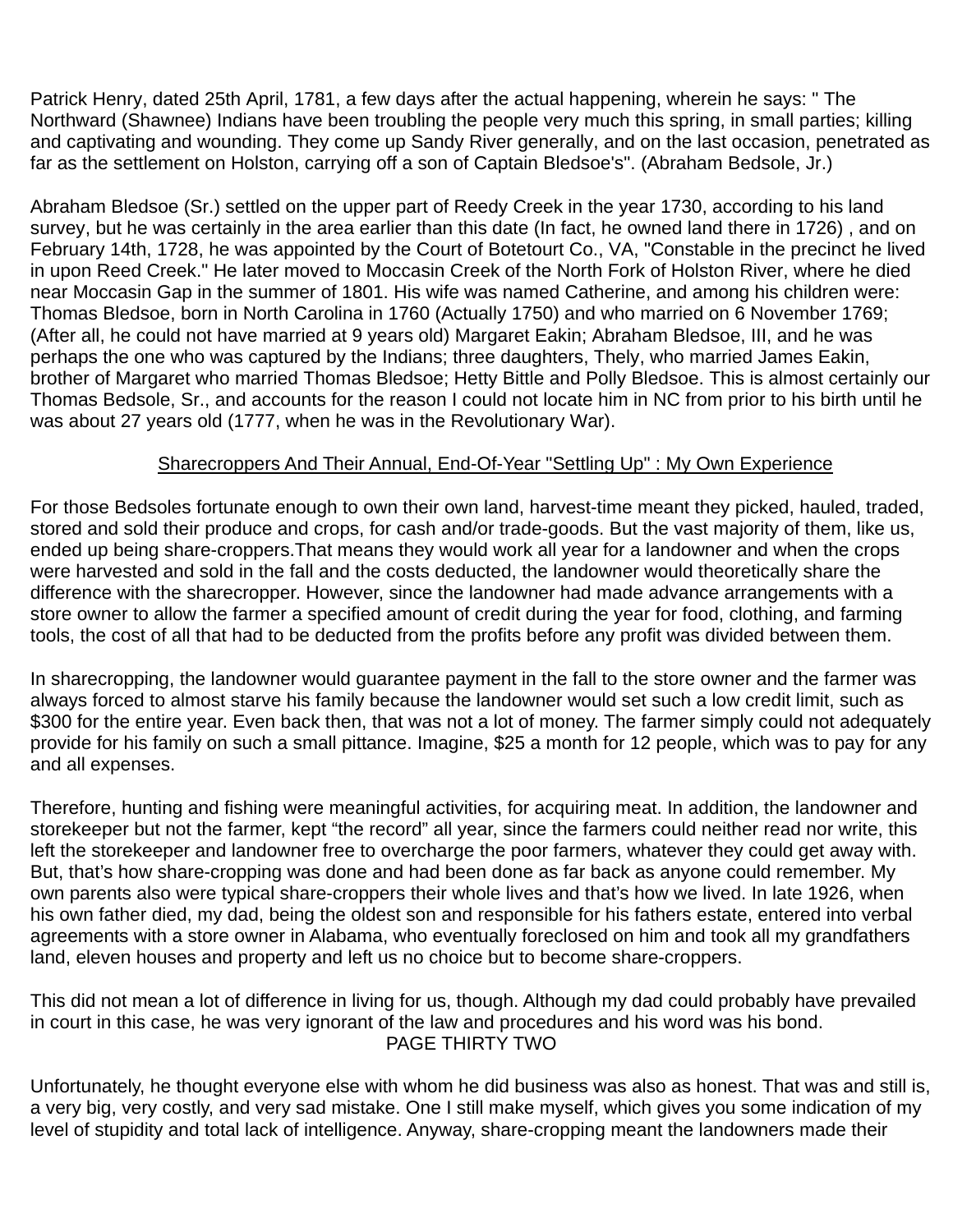living, fortunes as it were, and very existence easier by riding on the backs of the poor, ignorant,desperately starving sharecroppers. In their despicable ignorance, the Bedsole share-croppers were horribly mistreated in that regard from the beginning, until they quit being sharecroppers about 1950, after this country became industrialized..

"Settling up" though, was something which was done about the end of December, every year. I was fourteen or fifteen when I was finally allowed to go to one with my oldest brother, Bill. We went to the landowner's house, went inside and sat down with him at the table. He got out a shirt-pocket sized notebook and started adding up the "costs". Since the way to settle up, was for the landowner and he alone, to determine how much the farmer owed, we just stood there as he read off the endless list. Once my brother said he didn't remember picking up four hundred pounds of fertilizer. Bill said it was three hundred pounds and the land owner immediately flew into a rage. How dare Bill question him. "There it was in black and white" in that notebook.

In the end, as was the custom, the landowner told Bill he still owed three hundred fifty dollars, above what the "profits" were, and how we would have to stay and farm another year for him. As Bill and I were walking back home in the dark, although I was young, I was astounded and appalled at the obvious, total scalping we had just witnessed. I began to question Bill mercilessly about the total lack of evidence and how in the world did we know what the landowner said we owed was accurate. Why didn't we keep a list too and why didn't we have to sign for everything and how did we know the storekeeper didn't pad the bill to the landowner, together with the landowner's padding . I was furious at the total absence of any type of verification.

Patiently, Bill told me that was just the way things had always been done. To question either the landowner or the storekeeper, was certain to result in their refusal to "provide for us for the coming year". We went home, but I never let up. I seethed and boiled over the "settling up" situation. I complained and whined about it, until Bill finally began to see things my way.

Then one day, about two weeks later, he told the landowner we would not be staying there and that he would be paid off in monthly payments, over the coming year, for we were going to Florida to live.Then he and my sister's husband left and hitchhiked to Orlando, Florida, because they had heard you could work down there and get paid by the hour and be paid EVERY FRIDAY! That sounded like a total and unbelievable miracle.

But they both got a job in the orange groves near Orlando as laborers, and eventually rented two little houses in the woods and a couple of months later, they showed up in an old Pontiac and it took 4 trips from Opp, Alabama to Orlando, but we moved, lock stock and barrel. That was the end of the share-cropping business for us and eventually it totally disappeared and died a long, slow, agonizing and well-deserved death.

But the landowners fought it all the way because they didn't want to lose a good thing. Three of my sisters and a brother stayed in the Opp, Alabama area and lived there, but the rest of us never moved back, except for me. I just moved back to Opp to live permanently, but I am retired and do not have to worry about money any longer. But Thank God, that sharecroppers life is finally and permanently dead, for most Bedsoles. The majority of Bedsoles though, remained as farmers and sharecroppers until about 1950, when they began working more and more in jobs with regular paychecks.

PAGE THIRTY THREE

#### HOW BATH COUNTY, NC (ABRAHAM) IS RELATED TO BLADEN COUNTY, NC WHERE MOST OTHER BEDSOLES WERE FOUND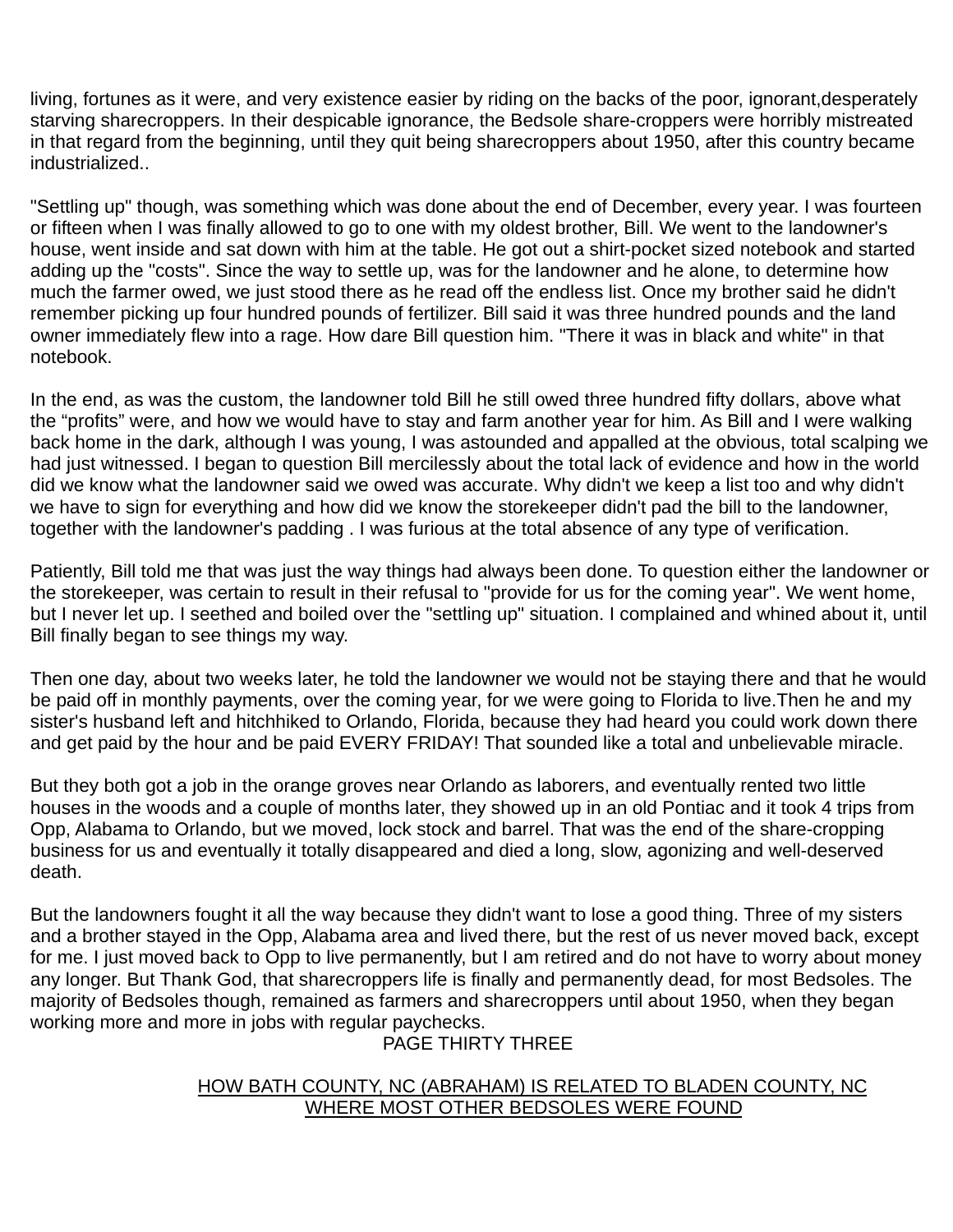Keep in mind that, for years and years, almost all the Bedsoles, to our knowledge back then, were in the Bladen County, NC area. Also, remember that I claim Abraham was the first Bedsole here, arriving at Bath County, NC alone, on Sept. 11,1700 and arriving again with his family on May 1, 1701. With that in mind, I set out to see if there was any way any type of physical connection somehow existed between Bath and Bladen, Sampson, Duplin, Dobbs, and Johnston Counties. Well, it occurred like this, in the sequence listed; 1696 Bath County was an original county created from the expanse of land, which was NC. In 1712 Craven County was created from Archdale Precinct of Bath County. In 1729 New Hanover County, was created from a part of Craven County. In 1734. Bladen County was created from a part of New Hanover County. So, in effect, Bladen could have actually been part of Bath County !!. So there is the connection. And that, helps a lot to show that all the Bedsoles in Bladen County, were descendants of that Abraham, b.1673 in Germany. Now, don't say I never told told you anything. Just one more piece of the puzzle, solved.

#### IN 1830 SOME BEDSOLES MOVED FROM NC TO ALABAMA, TENNESSEE AND GEORGIA.

Thomas Jr., son of Thomas Bedsole, Sr. and Rebecca Jones, moved from North Carolina to Montgomery and Lowndes County, Ala. in 1830.. Apparently, these moves resulted from the death of Thomas Sr. about 1830, which broke up the NC family. Those moving included; Thomas Sr's son, Travis Bedsole and his whole family from Beaverdam, NC to Haywood County, Tennessee. William Henry Bedsole,( III) 's (Son of Thomas, Sr.) son Amos moved his whole family from North Carolina to Warren County, Georgia, while Thomas Bedsole, Jr., and wife Charlotte Ann (English) , with all their children, spouses and grandchildren, together with the William Davis family, Thomas Wise family and the Thomas English family moved from Bladen County, North Carolina initially to Crenshaw and Lowndes Counties in Alabama, with Thomas Jr. and wife. Thomas Jr. and Charlotte and familyand \William Davis and wife, at some point, moving to Coffee County, Ino, Alabama, east of Opp, Alabama, and at a later date, moving to Butler County, Ala., Where Thomas Jr. died in 1865 or so. This move was lock, stock and barrel for all concerned and was made by mule-drawn wagons. Possibly as many as one hundred people and ten to twelve wagons were involved. When they arrived in Alabama, they apparently acquired government land there, in the form of "patents". Henry, a son of Thomas Jr. and Charlotte, appears to have wasted no time in acquiring such land and it appears that he and his brother Sessoms, had made earlier, initial "Scouting" trips to Alabama and back to NC the year prior to this larger movement of people. This was probably done to determine the type of land available, cost, location, housing and locations of any towns and army forts, indian problems and best routes, before moving the families and so many people at one time.

As seen below, Henry acquired many tracts of land in several counties in Alabama, Louisiana and Florida, while the other Bedsoles initially settled primarily in Alabama, (unless otherwise noted below) on acquired land as follows. These land acquisitions were probably NOT the only ones made and others were probably purchased and acquired by deed, but these are the only ones available on the Alabama Land Patent internet site at this time, shown along with their respective counties: If any others were purchased, swapped, or traded, they would have been listed as Deeds, not Patents, and would not be listed below.

| Name | County                                                       |                         | Year |
|------|--------------------------------------------------------------|-------------------------|------|
|      | Duncan Bedsole New Orleans, Louisiana 1902                   | <b>PAGE THIRTY FOUR</b> |      |
|      | Edward Bedsole Walton (Mossy Head), Florida .1859 270 Acres. |                         |      |

Edward O. Bedsole Clarke (Grove Hill)......... .................1891 Edward's son.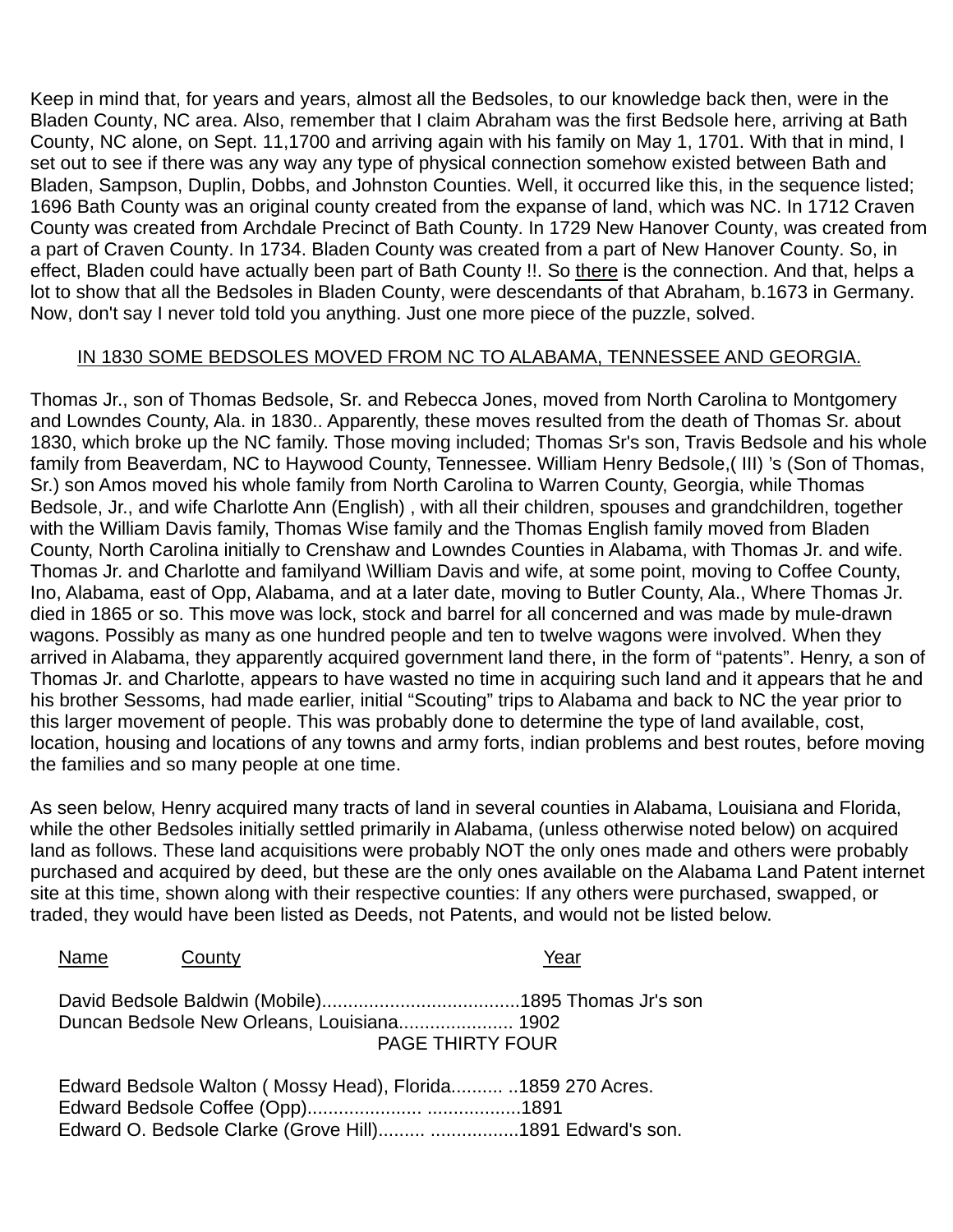| Henry Bedsole Crenshaw (Luverne) 1833 The first land in Alabama in1830                              |  |  |  |  |
|-----------------------------------------------------------------------------------------------------|--|--|--|--|
|                                                                                                     |  |  |  |  |
|                                                                                                     |  |  |  |  |
|                                                                                                     |  |  |  |  |
|                                                                                                     |  |  |  |  |
|                                                                                                     |  |  |  |  |
|                                                                                                     |  |  |  |  |
|                                                                                                     |  |  |  |  |
|                                                                                                     |  |  |  |  |
|                                                                                                     |  |  |  |  |
|                                                                                                     |  |  |  |  |
|                                                                                                     |  |  |  |  |
|                                                                                                     |  |  |  |  |
|                                                                                                     |  |  |  |  |
| Henry Bedsole Rapides Parish, Louisiana . 1907                                                      |  |  |  |  |
|                                                                                                     |  |  |  |  |
|                                                                                                     |  |  |  |  |
|                                                                                                     |  |  |  |  |
| John D. Bedsole Geneva (Samson) 1899                                                                |  |  |  |  |
|                                                                                                     |  |  |  |  |
|                                                                                                     |  |  |  |  |
|                                                                                                     |  |  |  |  |
|                                                                                                     |  |  |  |  |
| Sessoms Bedsole Montgomery (Sellers)  1837                                                          |  |  |  |  |
|                                                                                                     |  |  |  |  |
| Thomas Bedsole Crenshaw (Luverne)  1834                                                             |  |  |  |  |
| Thomas Bedsole Houston (Dothan)  1858                                                               |  |  |  |  |
|                                                                                                     |  |  |  |  |
|                                                                                                     |  |  |  |  |
|                                                                                                     |  |  |  |  |
|                                                                                                     |  |  |  |  |
|                                                                                                     |  |  |  |  |
|                                                                                                     |  |  |  |  |
|                                                                                                     |  |  |  |  |
|                                                                                                     |  |  |  |  |
|                                                                                                     |  |  |  |  |
| Travis F. Bedsole Rapides Parish, Louisiana 1905                                                    |  |  |  |  |
| William B. Bedsole Geneva (Samson) 1898                                                             |  |  |  |  |
|                                                                                                     |  |  |  |  |
|                                                                                                     |  |  |  |  |
| Thomas Jr. and son Henry, are on the 1830 Census for Lowndes County, Alabama. This proves that they |  |  |  |  |
| <b>PAGE THIRTY FIVE</b>                                                                             |  |  |  |  |

and Sessoms did in fact, move from NC to Alabama at least by 1830.

## IN FLORIDA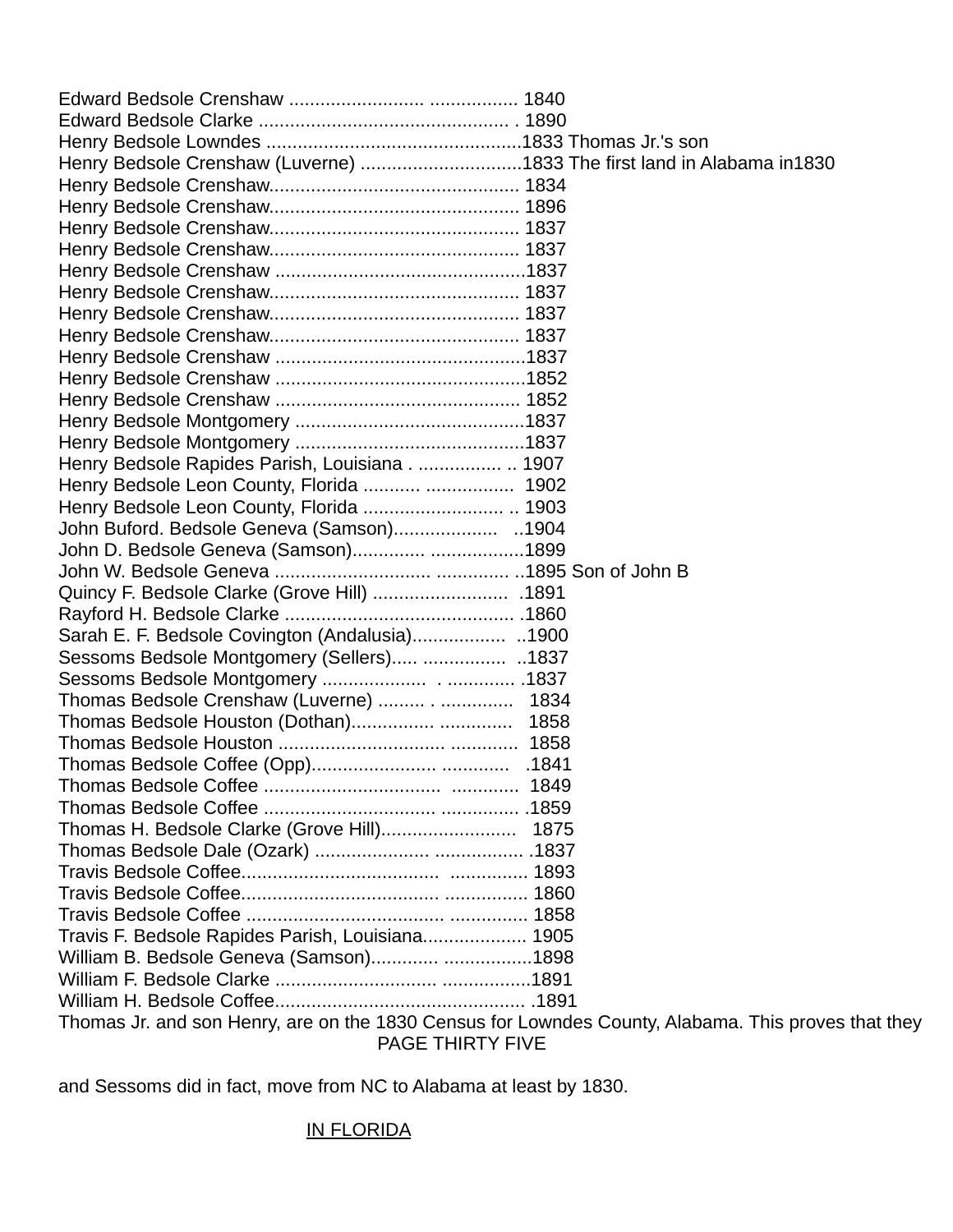BEDSOLE SARAH E 26 6N 23W TALLAHASSEE 0 1900/11/12 BEDSOLE SARAH E 26 6N 23W TALLAHASSEE 0 1900/11/12 BEDSOLE SARAH E 23 6N 23W TALLAHASSEE 145.61 1900/11/12 BEDSOLE SARAH E 23 6N 23W TALLAHASSEE 0 1900/11/12 BEDSOLE, HENRY Leon County, 1860. BEDSOLE, HENRY Leon County, 1860.

#### THEIR HOUSES BACK THEN

In 1798, they still lived in log cabins. Here is the Direct Tax List from 1798, for two Bedsole ancestors...George.....Main house; 23 X 23 feet. Dirt Floor. Constructed of logs and planks. Kitchen 10 X 10 ft., Meat smoke House 8 X 10 ft., Corn House 8 X 12 feet, both constructed of logs. Dairy 8 X 8 Feet. Wooden shingles. ....Joseph....Main House, 16 X 38 feet. Plank floor. Of logs and Boards. Kitchen 8 X 10 of planks. Meat house 8 X 10 Hewed Logs covered with hewed planks. Corn house 8 X 10 constructed of Hewed Logs. Do you know how long it takes to "Hew" just one plank ? About 8 hours. Its done with Axes, chisels, Adze's, and drawing knives.

#### EDWARD BEDSOLE'S STORY

Edward, listed as landowner several times, above, was born to Thomas Bedsole, Jr. and Charlotte English in 1819 in Beaverdam, NC. He died in 1909 and is buried in Clarke County, Coffeeville, Alabama. You can see above, that others also moved to, or were born in, Clarke County. He was about twelve years old when they moved to Alabama. He was married to Susan Blackwell and they lived in Crenshaw County, Alabama initially, but he moved his family to Mossy Head, Florida about 1853, then to Clarke County. (Coffeeville).

About 1891, Edward moved to Grove Hill (Coffeeville), Alabama where he, his son Quincy and Edwards sister Elizabeth's son Rayford, built a log store at the crossroads between Coffeeville and Grove Hill, Alabama. Over the next couple of years, they developed a group of drinkers, smokers, snuff users, tobacco chewers, never-do-wells, hangers-on and trouble-makers, who frequently gathered at the store and discussed politics and how they were all being wronged by the local politicians. Eventually, Edward and Rayford began selling moonshine whiskey from the store and the gang which gathered there from time to time now numbered perhaps 50-60 men. Over time, they turned to stealing from politicians at first, but that practice grew until their victims included their own neighbors, who were just poor, ordinary farmers.

Over time, Edwards gang developed a hatred for the merchants in Grove Hill and in the county, who charged outrageous prices and sometimes took any property the farmers owned, in payment, and when they, especially the sharecroppers, could not pay their bills after harvest time, the gang began stealing from the merchants own stores and their harvest crops too. Big landowners also began to fall victim to the gang for the same reasons. If the gang decided they wanted someones corn, cotton, pigs, cattle, or other property, they simply showed up in the dead of night and took what they wanted. If the owner objected with violence, he was simply shot, for his trouble. The local sheriff was always "too busy", or "out of town", to do any law enforcement of this gang, after all, the sheriff lived among them, and shortly, they began taking whatever PAGE THIRTY SIX

they wanted from whoever had it. Finaly, five good men from the area sent a telegram to the Governor of Alabama, explaining the situation to him and asking him to send army troops to arrest the gang. Instead, the Governor, not being the brightest bulb in Montgomery, telegraphed the Sheriff asking for clarification and the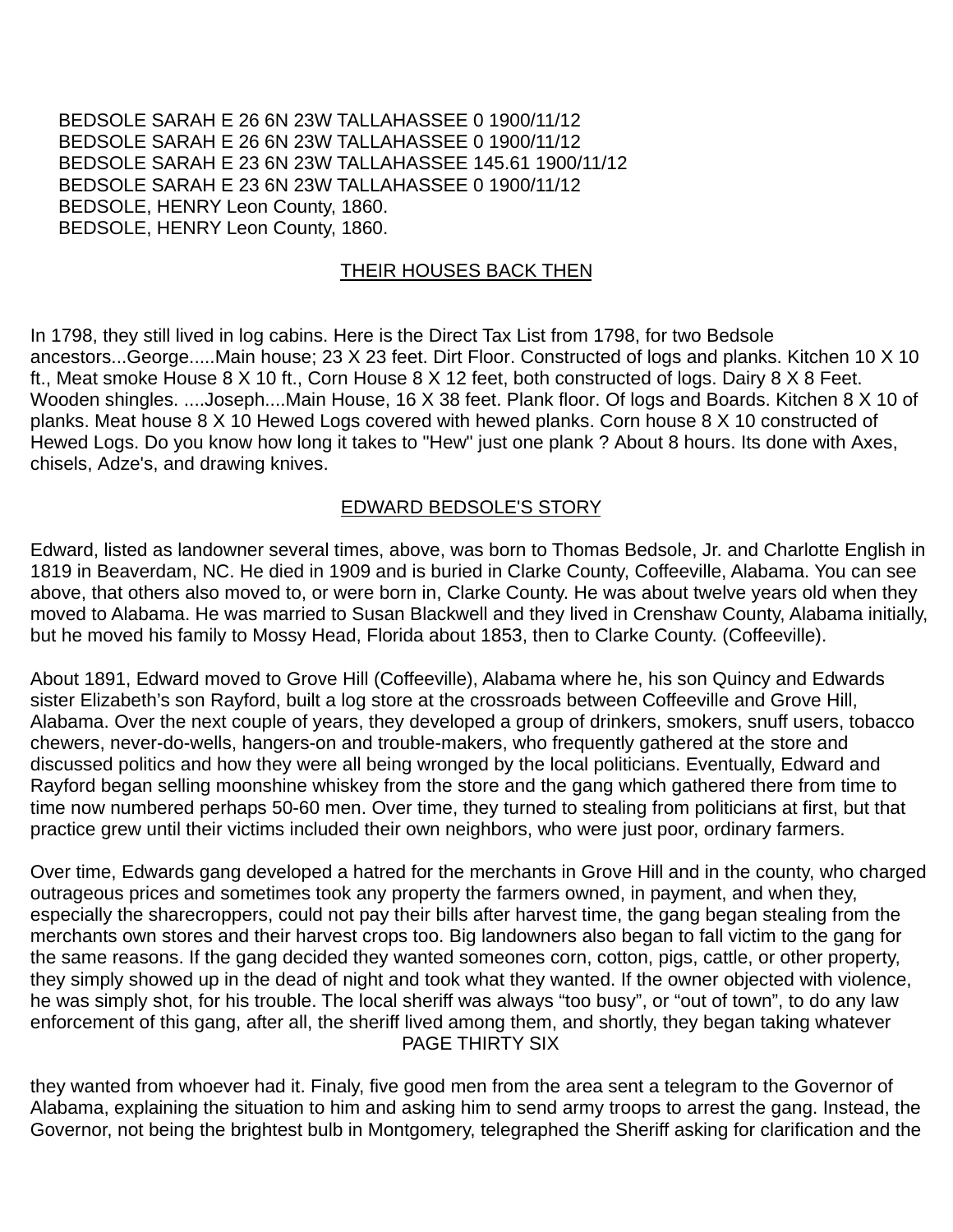sheriff replied he had everything under control and downplayed the problem to the Governor. When they saw the Governor was not going to do anything, the same five men went to adjoining counties and rounded up a group of 300 men, each one armed with the new Winchester repeating rifles.

These 300 men converged on Edwards house.They found Edward and son Quincy, there and killed Quincy and a few others and ran the rest of Edwards gang out of the county. Ironically, although he was the ringleader, Edward also held a high degree in the local Masons, who are pledge to always take care of each other, and several of the three hundred men in the gang were also Masons. So Edward was allowed to go because of that, provided he "left this country and never returned". Edward stayed away for about twelve years, but moved back to Coffeeville, where he lived to the ripe old age of ninety-three. Proving the adage that the meaner you are, the longer you live. Edward died in 1909 and is buried in Clarke County, Alabama, in New Prospect Cemetary, along with Susan Blackwell, his wife and a few of their relatives.

That story can be found more or less in its entirety in a booklet entitled "The Mitchum War Of Clarke County, Alabama", obtainable from The Clarke County Democrat newspaper, P.O. Box 39, Grove Hill, Alabama 36451. I recently read in the newspaper that a writer, perhaps unrelated to the Bedsoles had rewritten the Edward Bedsole story, in a much more comprehensive manner, perhaps flowering it up quite a bit and in fact, downright making much of it up, and that it was becoming a best seller. I have since heard that the new version portrays Edward as a sort of hero, born in Ireland !. In addition, a movie based on that new book is being contemplated. The name of the new book is "Hell At The Breech", which was actually what Edward named his gang at Grove Hill. Wierd name for a gang of thieves and murderers.

## Larkin Bedsoles Fight For Food

This story is true. It shows how desperately people, and especially the Bedsoles, lived back then. Larkin Bedsole, b.1826, a son of Duncan Bedsole (Thomas Sr's son) and his wife, was a very poor farmer in North Carolina. After his first wife died, he married Atha Carter, a much-younger woman. At age 63, Larkin came home one day from his field work, to eat lunch, only to find that Atha's two grown sons had just finished off the last of the cornbread and grease. Enraged, Larkin attacked the two with his fists, but quickly realized he was in a losing battle and grabbed a long butchers knife from the kitchen counter.The two other men did likewise and a knife fight was launched in the tiny kitchen with butcher knives, but quickly spread to the back yard for lack of maneuvering room.

In the backyard, near the woodpile, Atha grabbed an axe and planted it in the middle of Larkins head, from the back. A newspaper article on this incident related that "Old man Bedsole, was loaded onto a mule-drawn wagon and hauled to the hospital at Fayetteville, where doctors said he was not expected to live".

However, it appears that he did indeed live another 20 years!! They called him "Old Man Bedsole" at age 63. Today, we don't generally consider a man an Old Man until about age 80-85. Here is his marriage record to Atha Carter:.... Larkin Bedsole Cumberland Co 65/W To Atha H. Carter Cumberland Co 25/ May 17, 1890 J. McGeddie, Justice Of The Peace.

### Bedsole Peculiarities

## PAGE THIRTY SEVEN

It has been a curious finding to me that there are certain ancestor and descendant Bedsole lines which have an inordinately high number of mean, hateful, vicious, drunks and trouble-makers in them and other lines which have a high number of lawyers and doctors and others which have a high number of carpenters, those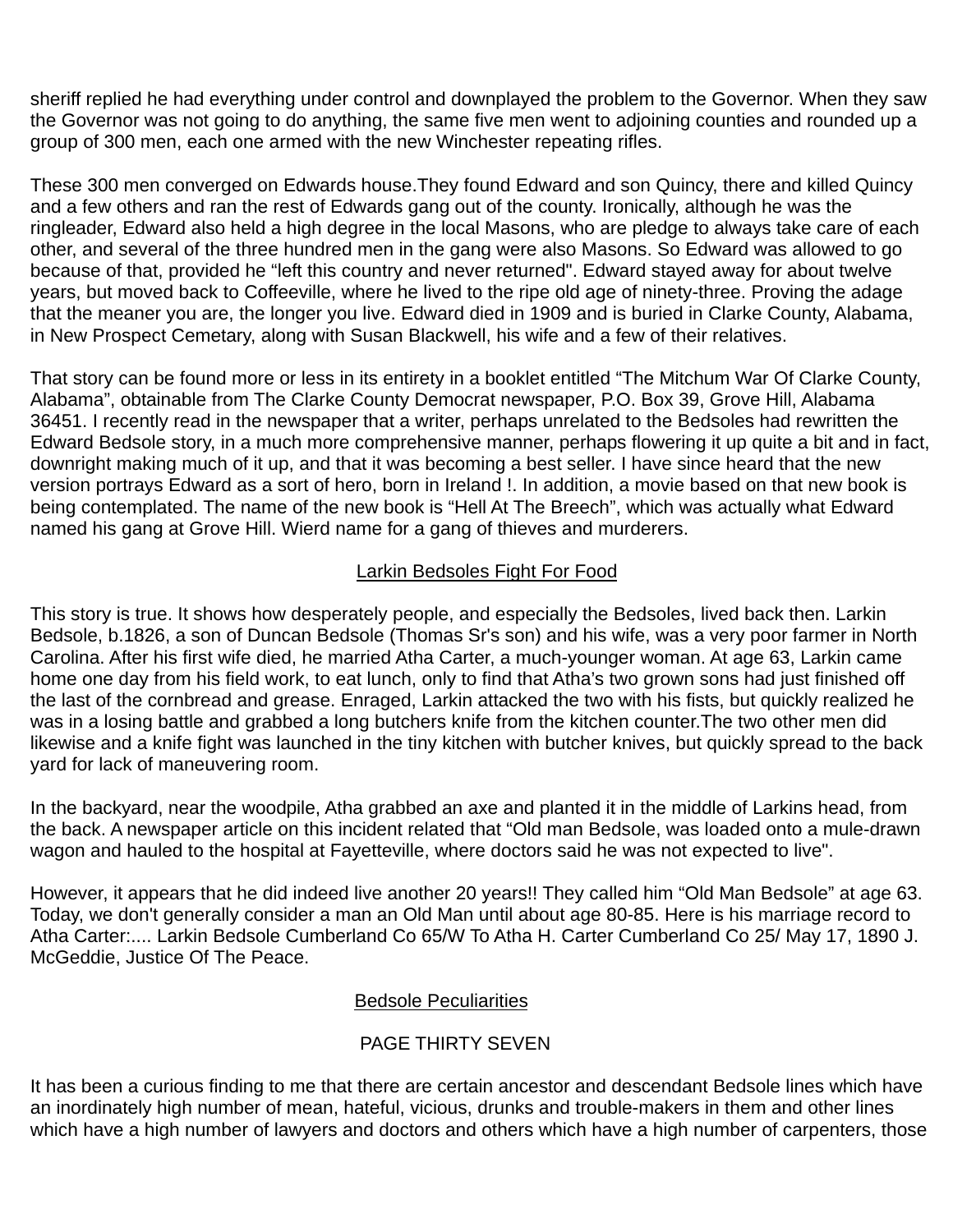with lots of mechanical skills and finaly, those with high numbers of school teachers in them.

A despicable peculiarity I have also noted among them, is that there are a few lines which contain Bedsole men who were habitual drunks and who were excessively mean, brutal, hateful and cruel especially to their wives and children. One of these illustrious people, I am ashamed to say, appears to have been my own GG-Grandpa. To those few, I claim no kin whatsoever, notwithstanding the obvious. You will read further along, that Thomas Jr., was just such a drunk, and mean man.

## The Bedsole Curse

But there is one thing I have found prevalent in all the Bedsole lines as far back as I could trace it and that is what I call "The Bedsole Curse". If you are a Bedsole by birth, you have more than likely been eaten up by this curse and are well aware of it already. "Murphy's Law" states; "If anything can go wrong, it will". But in the Bedsole Curse, I found that " If there are several things that can go wrong at the same time, and there always is if a Bedsole is involved, the one thing which will cause the most damage, cost the most money and hardship and which will have the most detrimental effect on the Bedsole, will always go wrong FIRST.

### Examples Of Hardships They Endured

As detailed elsewhere in this History, here is a summary of the hardships heaped upon early settlers, including our own ancestors, during their coming to this country, trying to settle down here and their daily lives aftewrwards. About 1950, the majority of Bedsoles began getting into more industrialized employment and leaving agricultural living; Imagine leaving England, Germany, or any other relatively civilized country, boarding a ship with a spouse and 5 or more children, their spouse dying, leaving them alone, with no way to subsist even until tomorrow, or next week. They arrived in this country, only to learn that their children are to be taken away from you if you are a woman, and divided up among complete strangers, never to be seen again. Burning up in the summer and freezing to death in the winter, being plagued meanwhile by indians trying to kill them , mosquitoes eating them alive, living among hundreds of others forced to live the same way they were forced to live, trying to find food every single day, any way, somehow, somewhere, any kind they could come up with. Having to do all that while trying to build some type of structure to live in, with their bare hands, perhaps an axe, and saw, by themselves knowing if they did not produce it, they would not have it. No medical care of any kind, except whatever herbs or indian remedies they found or learned about, their family members, especially children getting sick and slowly dying, making an already desperate situation, nothing short of disastrous. This is the way they lived day after day, week after week, month after month, for years and years, seemingly without end.

## . CONCLUSION OF THE BEDSOLE HISTORY

Jack Bedsole, who lives in Illinois, is a descendant under (Thomas Jr.) William Jefferson Bedsole. Jack, my brother Cecil and myself, met yesterday at Highland Home, Alabama, for lunch and to discuss the Bedsoles. He asked this question; "JD, what single thing was it that caused you to conclude that the early Bedsoles originated in Prussia". My answer, although not definitive, was to the effect that there really was no single thing. It was a conglomeration of bits and pieces of information over the years, and especially in Germany, that pointed to the most likely possibility that the Bedsole/Betzold and Bledsoe/Bletsold surnames existed in Prussia prior to the creation of the German state as such, and that they surely existed in England in an english court case in the year 1061, together with the short article by Charles Bedsole, which is included above, and several other bits of fact and conclusive research, which pointed to Prussia and not just to Germany. Additionally, and just as relevant, was the absence of information which did point only to Germany, as the origin. In other words, there was no reason(s) to conclude that Germany was the end of the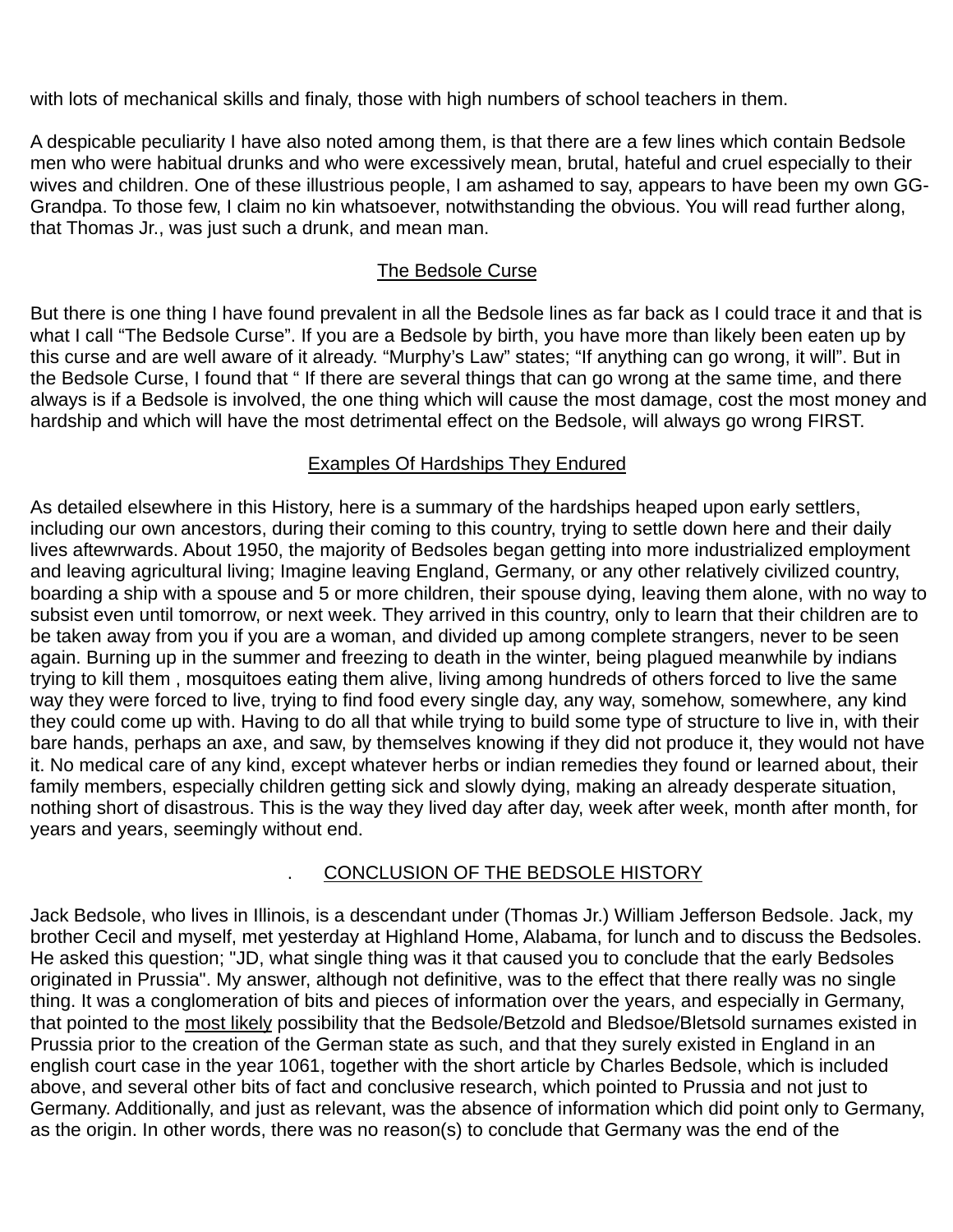Betzolds/Bedsoles. I do know that Bledsoe, although in England in 1061 and very likely many years prior to that, did not originate in England. The migration of people was from, not to Germany. I also know that Bledsoe and Bedsole, surely had the same ancestor at some point in the past, and that point was most likely Prussia. In the absence of a paper trail back in time past Germany, I cannot prove via a paper trail, they originated in Prussia, but, I did prove to my own satisfaction anyway, that they did originate in Prussia, and I invite anyone, one and all, to prove they did not.

That concludes the Bedsole History, as it were. Words, whether true fact, or conjecture, cannot adequately convey the suffering our ancestors endured, until about 1950, when the majority had quit share-cropping, and began working in various factories and at more commercialized and industrialized occupations, thus making more money and greatly raising their standards of living. In my case, and for my own early and miserable life growing up, I say with extreme appreciation: "Thank You God".

## **DOCUMENTATION**

## PAGE THIRTY EIGHT

There are numerous Bedsole marriages, births, deaths, and etc, in the counties and states which follow, but which I did not list, because it was too time-consuming. I am including a few just to show you the County and State where they can be found, and to record such for future reference. It is very time-consuming finding, copying and posting them to this record, but the real problem is I have no way of knowing where most of them fit on the Bedsole List Of Ancestors And Descendants, and that would take much more time. Also, some of the marriages listed below are duplicated because they were in various sites on the internet under different headings. There are many Bedsoles in Texas, having spread there from Walnut Hill, Mississippi (From Elizabeth, daughter of Thomas Jr. and from her brothers Edward, Henry, and others from Coffeeville, near Grove Hill, Alabama following the shootout there. Although there are many Bedsoles there. I did'nt find much on them in Texas prior to the 1900's, with the exception of numerous birth, death, marriage and divorce records.

The 1751 marriage of Elisha and the 1774 marriage of John and Sarah are the earliest marriages I have come across. They are documented in the Quaker Church's monthly meeting records: Elisha Bedsole married Mary Edwards at Cane Creek, NC on September 15, 1751. John Bedsole married Sarah Brown at Cane Creek, NC on June 9, 1774. So we can safely conclude that John was a son of that Elisha.

The following are not in sequence, or order of any kind. Sorry, but that took too much time too, when I was already too tired to do it.

#### Marriage Bonds

When a couple were planning to marry, they had to post a Bond. Back then, it was for \$500. So that if the husband, as father of any children, died, or ran off and left the family, there would be money for them to live on for a while at least. Usually, it was posted by the father of the Groom, but could be posted by anyone.The purpose of the Bond was to prevent the family from having to be supported by their neighbors. However, it also had an unexpected benefit in that, other men, learning of the wife becoming a widow, or abandoned and that she had the Bond money available, would also try to marry her.

Here is a marriage Bond posted by John Bedsole (Not the same John above) , in 1828; STATE OF NORTH CAROLINA Cumberland County. KNOW ALL MEN BY THESE PRESENTS, That we, John Bedsole & Love McDaniel are held and firmly bound unto his Excellency James Indelio, Governor of the state aforesaid, or his successors in office, in the sum of Five Hundred Pounds, current money, to be paid to the said Governor,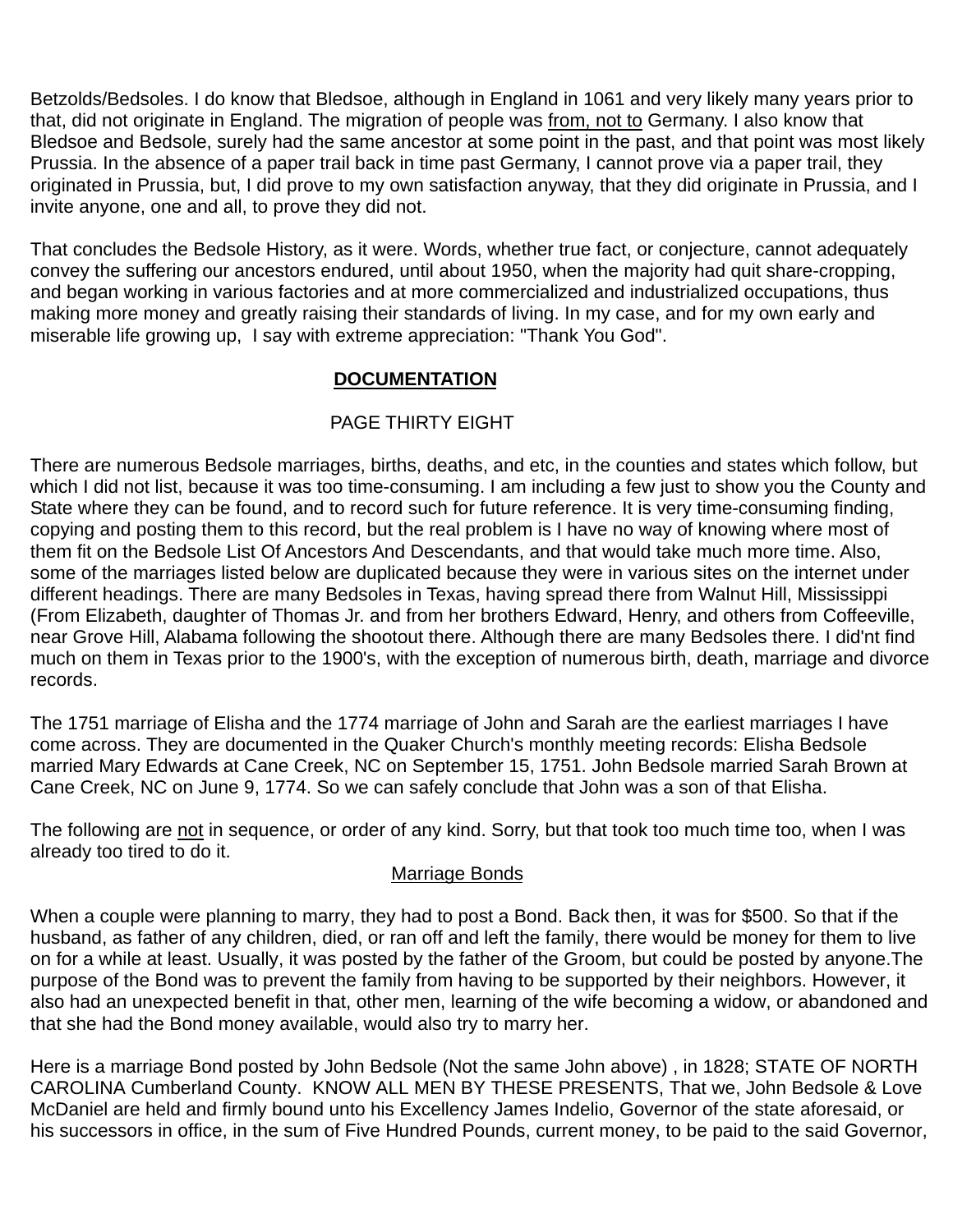his successors or assigns, for which payment well and truly to be made and done, bind ourselves, our heirs, executors, and administrators, jointly and severally, firmly by these presents. Sealed with our seals and dated this 19th day of January, A.D. 1828. THE CONDITION OF THE ABOVE OBLIGATION IS SUCH, That whereas the above bounden John Bedsole hath made application for a license for a Marriage, to be celebrated between him and Catherine Horn of the county aforesaid; Now, in case it shall appear hereafter, that there is any lawful cause or impediment to obstruct the said Marriage, then the above obligation to be void, otherwise to remain in full force and virtue. JOHN BEDSOLE- Seal LOVE McDANIEL- Seal Signed, sealed and delivered in the presence of Dan McDermid. DAN MCDERMID

## Application For Pension

John Parker (Jr.). Married to Rhoda Bedsole 1805. He was born 2/23/1753 and Died 7/7/1838 Bladen County, NC. She applied on 5/2/1865 in Bladen, at age 76, proving her year of birth as 1789. He was In the Battle Of Moores Creek, in Revolutionary War. Served 13 months total.

## BLADEN COUNTY, NC MARRIAGES

BEDSOLE Calton (Real Name: James Calvin Bedsole) 5-22-1861, m. JACKSON, Fannie He went by Calton Bedsole and by Calton Bledsoe. His descendants are all Bledsoe now. BEDSOLE Duncan 5-06-1825, m. HAIR, Catherine BEDSOLE Duncan 3-24-1852, m. GUTTEY, Anna Jane PAGE THIRTY NINE

BEDSOLE John 1-19-1828, m. HAIR, Catherine.... (Marriage Bond says HORN, not HAIR)

BEDSOLE Larkin 5-12-1847, m. BULLOCK, Charlotte

BEDSOLE Owen 7-14-1832, m. HAIR, Sarah

BEDSOLE Thomas 6-10-1854. m. BRYANT, Nancy Virginia.

BEDSOLE Travis 3-31-1858, m. BULLOCK, Martha

BEDSOLE Travis 5-11-1868, m. SMITH, Melissa V.

BEDSOLE Nancy 2-09-1853, m. HALL, Amos J.

BEDSOLE Sarah 7-19-1810, m. MUCCLE, Benjamin

Humphries, Samuel to Bedsole, Sarah Dec 15, 1831 1 036 Bird, David JP

Daniel James Bedsole Cedar Creek, NC 21/W to Lucinda Fisher Cedar Creek November 23, 1876

William S. Bedsole Cedar Creek, NC 21/W to Mary Autry Flea Hill January 7, 1879

John B. Bedsole Cedar Creek 24/W to Elizabeth Cashwell Cedar Creek November 26, 1885

July 27, 1887 Daniel J. Bedsole Cedar Creek 32/W to Pricilla E. Faircloth Sampson County 21/ Rev. I.H.

White, MG Witnesses: W.J. Faircloth, D.J. Faircloth, M.C. Horne

John B. Bedsole Cedar Creek 26/W to Louvenia Jolly Cedar Creek 16/ January 18, 1888 Rev. T.H. Pritchard, MG Witnesses: J.L. Autry H.E. Fisher N.C.

Amos Jessup Bedsole Cedar Creek 26/W to Sara Frances Averitt Cumberland Co 26/W January 29,1888 C.H. Cogdell, JP Witnesses: Willie A. Sewell W.H. Averitt Nannie L. Sewell

Evander E. Bedsole Cumberland Co 21/W to Welthy Mariah Faircloth Cumberland Co. August 4, 1889 Rev. C.E. Beard, MG Witnesses: Isaac J. Hall, John R. Hall

Alexander Mcrae Bedsole Bladen Co 24/W to Mary Jane Averitt Cumberland Co 21/ Feb. 28, 1890 C.H. Cogdell, JP Witnesses: W.A. Chason J.R. Chason W.A. Sewell

Larkin Bedsole Cumberland Co 65/W to Atha H. Carter Cumberland Co 25/ May 17, 1890 J. McP Geddie, JP Witnesses: J.H. Faircloth J.W. Faircloth

John D. Bedsole Cumberland Co 21/W to Ella N. Guy Flea Hill 19/ July 17, 1890 R.W. Hardie, JP Witnesses: Geo W. Rose John Roddick

Alger Darden Bedsole Cumberland Co 21/W to Laura A. Carter BeaverDam 17/ November 6, 1890 C.P. Overby, JP Witnesses: N. Ingram R.H. Buckingham A.T. Strickland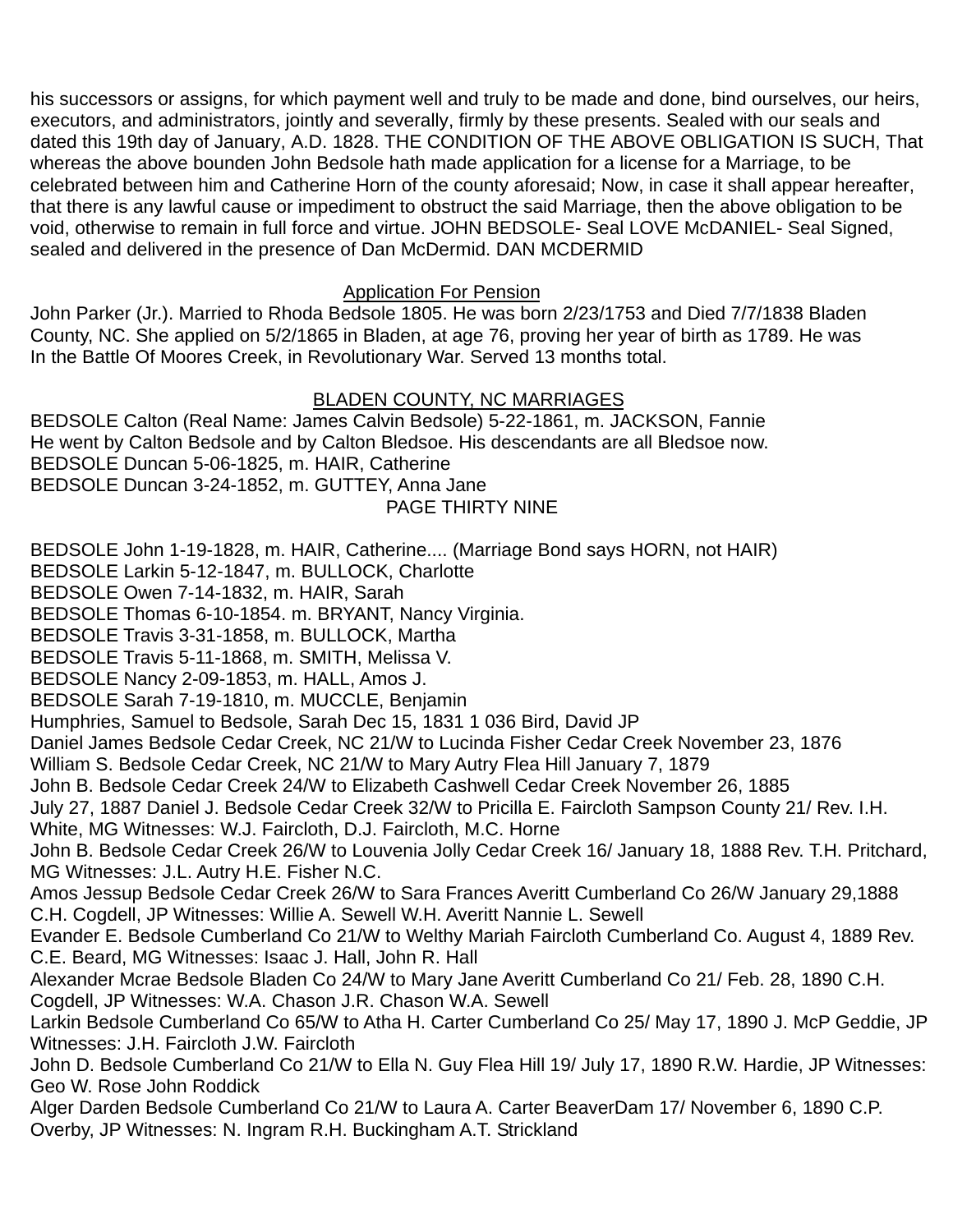Charles H. Bedsole Robeson Co 25/W to Maggie Sealy Robeson Co 20/ December 15, 1894 John Smith, JP Witnesses: J.A. Chason Sarah Smith, Cora Smith

Farley Bedsole Cross Creek 24/W to Mary E. Starling Cross Creek 22/ December 28, 1901 Rev. J.O. Tew, MG Witnesses: J.S. Bethea Farley Bedsole

Gordon Nash Bedsole Beaver Dam 28/W to Alberta Starling Pearces Mill -- March 8, 1907 Rev. Jas J. Hall, MG Witnesses: Jas Jessup Bradley Wheeler Tom Parker

Larkin J. Bedsole Fayetteville 18/W to Mary Catherine Howell Fayetteville 18/ Feb. 13, 1909 D.N. McLean,JP Witnesses: D.W. Green Emily Howell J.H. Melvin

Daniel J. Bedsole Parkersburg 21/W to Minnie Lee Peterson Hope Mills 19/ Sept. 21, 1913 Alex Simmons, JP Witnesses: Alex Simmons, Stephen Melvin, Alex Faircloth.

Benjamin Bedsole, to Martha Goodman Cooper 21/ J.W. Johnson, JP Witnesses: J.W. Pittman.

Alex E. Bedsole Autryville 19/W to Eula Grooms Autryville 18/ July 15, 1916 J.F. Faircloth, JP Witnesses: T.H. Faircloth C.L. Bedsole S. Smith

Thomas K. "Collie" Bedsole Autryville 21/W to Bessie Cashwell Autryville 14/ May 8, 1920 W.D.Gaster,JP Witnesses: C.C. Howard

John T. Bedsole 44/W to Lelia Marvis Hudson Stedman 30/ March 31,1923 Adolphus Cheek, JP Witnesses: S.H. Scarborough E.M. Yates

Jonathan Sheldon Bedsole White Oak 24/W to Emma Gertrude Simmons Cedar Creek 18/ July 8, 1923 Rev. G.Scott Turner, MG Witnesses: A.C. Hair Letha Bedsole Clayton Simmons

### PAGE FORTY

Ellen S. Bedsole Cedar Creek 20 to Gipson L. Parker Cedar Creek 20 Oct. 27, 1874 J.C. Blocker, JP Witnesses: T.R. Parker L. Culbreth

Martha J Bedsole Cedar Creek 22 to Wm B. Hall Cedar Creek 24 Jan. 27, 1875 Geo B. Downing Witnesses: J.A. Woodard J.J. Rogers T. Bedsole

Martha Melissa Bedsole Cedar Creek 20 to Stephen Autry Flea Hill 17 Feb, 25, 1879 Joshua Melvin, JP Witnesses: Alex Autry D.J. Bedsole

Emily A. Bedsole Cedar Creek 19 to Wm B. Autry Flea Hill -- Oct. 29, 1879 Joshua Melvin, JP Witnesses: W.A. Melvin M.E. Melvin

Mary M. Bedsole Cedar Creek 21 to Wm H. Averitt Cedar Creek 26 Dec. 25, 1879 Joshua Melvin, JP Carrie Bedsole Cedar Creek 23 to Geo F. Hair Cedar Creek 24 Oct. 16, 1882 T.J. Parker, JP

Addie L Bedsole Cedar Creek 20 to Wm A. Jackson Cedar Creek -- Nov. 25, 1887 Rev. W.R. Johnson, MG Witnesses: J.C. Jackson J.G. Jackson B.A. Jackson

Ellen M. Bedsole Cedar Creek 23 to Wm. D. Hargrove Flea Hill 26 Jan. 3, 1888 J.C. Poe, JP Sudie Bedsole 17 to D.M. Bundles Bladen Co 21 Sept.18, 1888 L.C. Straughn, JP

Mary M. Bedsole Beaver Dam 22 to L.S. Willis Beaver Dam 27 Dec. 27,1897 Geo A. Hall, JP Tishia Bedsole Cumberland Co 16 to F.H. Smith Cumberland Co 21 Dec. 28, 1898 H.B. Downing Mattie Bedsole Beaver Dam 27 to A.W. Bedsole Sampson Co 24 July 8, 1900 J.S. Horne, JP Jennie C. Bedsole Cedar Creek 16 to C.W. Nunnery Cedar Creek 24 Sept. 25, 1907 Rev. W.A. Humphry, MG Witnesses: Geo B. Nunnery Mrs. D.P. Spell Mrs. G.B. Nunnery

S.E. Bedsole Cedar Creek 40 to Wm Townsend Sampson Co 58 April 19, 1908 Rev. G.A. Bain, MG Witnesses: N.E. Williams A.E. Matthews A.D. Bedsole

Lizzie Bedsole Beaver Dam 22 to D.M. Thomas Sampson Co 27 May 3, 1908 R.L. Hall, JP Witnesses: G.C. Lockamy

Frances Bedsole Autryville 17 to Henry H. Hair Autryville 21 Jan. 22, 1910 J.M. Faircloth, JP Ann Bedsole Fayetteville 30 to Charles Autry Fayetteville 28 Aug. 14, 1910 D.H. McMillan, JP Mary J. Bedsole Cross Creek 22 to W.H. Hair Cross Creek 22 June 16, 1904 D.N. McLean, JP Lee Bedsole Fayetteville 23 to William Autry Fayetteville 38 July 10, 1915 F.H. Overby, JP Cora Bedsole Fayetteville 23 to Leslie Faircloth Fayetteville 21 Dec. 24, 1916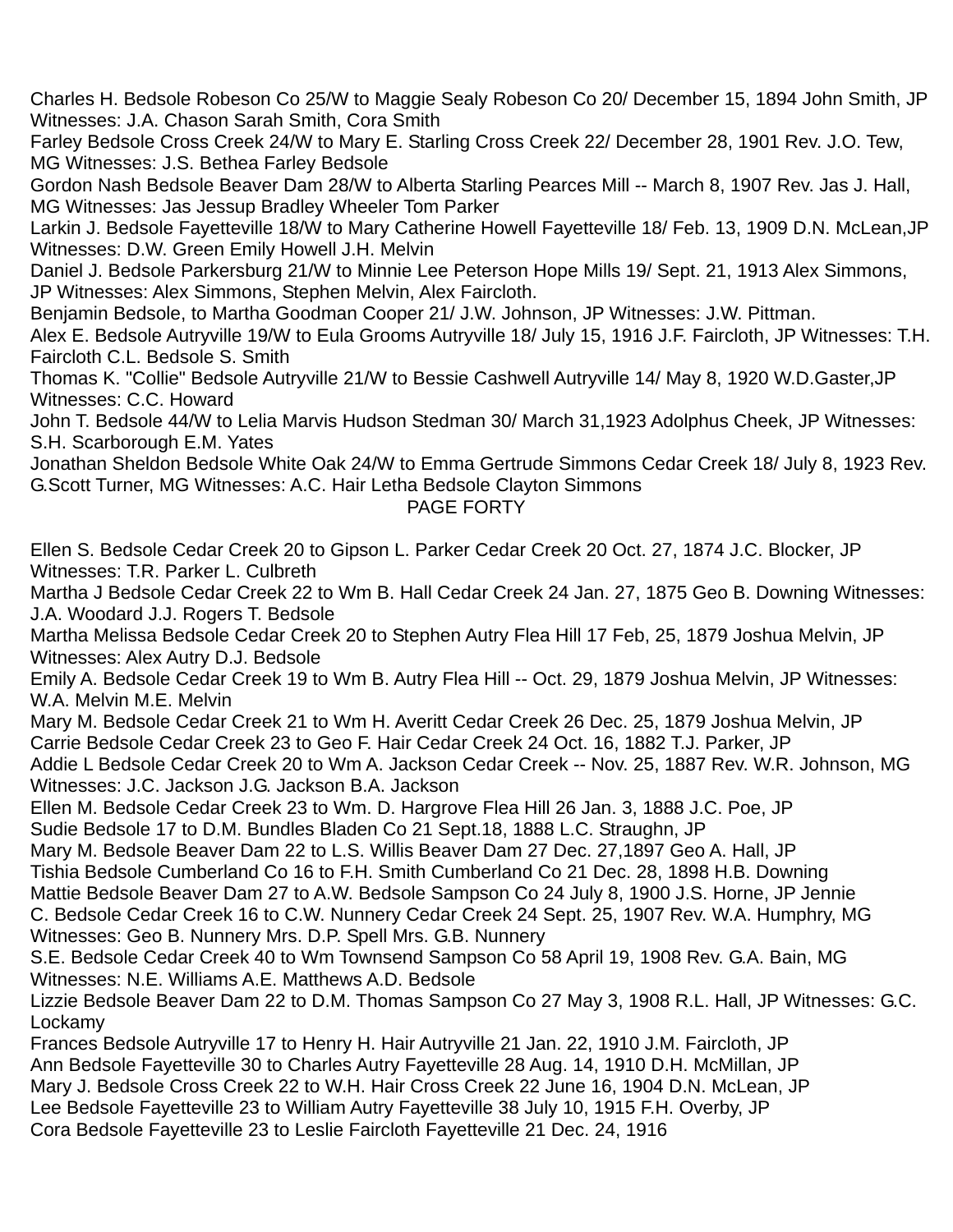Louise Bedsole Cumberland Co 18 to Eugene Ballard Cumberland Co 21 Sept. 15, 1917 Rev. W.D. Dean, MG

Mittie Bedsole Fayetteville 23 to Clyde Autry Fayetteville 23 Nov. 6, 1920 F.M. Wiggins Witnesses: C.S. Jones

Mary C. Bedsole White Oak 23 to Ava Lee Edge Cedar Creek 26 April 23, 1921 Thelma Bedsole Fayetteville 18 to Jas Gibson Fayetteville 27 Dec. 22, 1921 Rev. D.E. Deaton, MG Witnesses: J.R. Buie, Lizzie Bedsole.

### 1862-1865 CIVIL WAR BEDSOLE VETERANS FROM HARNETT, BLADEN, CUMBERLAND, ROBESON AND SAMPSON COUNTIES IN NC.

Bedsole Alexander Cumberland, Volume II Page 130. Bedsole John Bladen , Volume VI Page 486. Bedsole Larkin Cumberland, Volume I Page 227. Bedsole Thomas Cumberland, Volume IV Page 562. Bedsole Travis Cumberland, Volume III Page 513.

## CUMBERLAND COUNTY, NC MARRIAGES

Bedsole, Calton (Real name; James Calvin) 5-22-1866 To Jackson, Fannie Bedsole, Duncan 5-06 1825 To Hair, Catherine Bedsole, Duncan 3-24-1852 To Guttey, Anna Jane Bedsole John 1-19-1828 To Horn, Catherine Bedsole, Larkins 5-12-1847 To Bullock, Charlotte Bedsole, Owen 7-14-1832 To Hair, Sarah Bedsole, Thomas 6-10-1854 To Bryant, Nancy V. Bedsole, Travis 3-31-1858 To Bullock, Martha Bedsole,Travis 5-11-1868 To Smith, Melissa V. PAGE FORTY ONE

Bedsole, Nancy 2-09-1853 To Hall, Amos J. Bedsole, Sarah 7-19-1810 To Muccle, Benjamin. Bedsole, Evander B. To 21 Mariah \_\_\_? 8/4/1889

## LOWNDES COUNTY, ALABAMA

Brown, Uriah Owens To Bedsole, Elizabeth Aug 06, 1835 1 131 Hickman, Jesse JP. Simmons, Redding D. To Bedsole, Martha Nov 23, 1843 1 391 Findley, William MG NOTE: The above Elizabeth learned to hate Uriah Owens Brown so much after they married, when he died PAGE FORTY TWO

she changed the last name of their children, who were still minors, from Brown to Bedsole.

# JACKSON COUNTY, FLORIDA

BEDSOLE, John C 1935 Jun 09 to FAULK, Myrtle Lee 17 317 BEDSOLE, Mackey R 1907 Jul 12 to BRAXTON, Alice L 7 40 .

## Marriage Coreyell County, Texas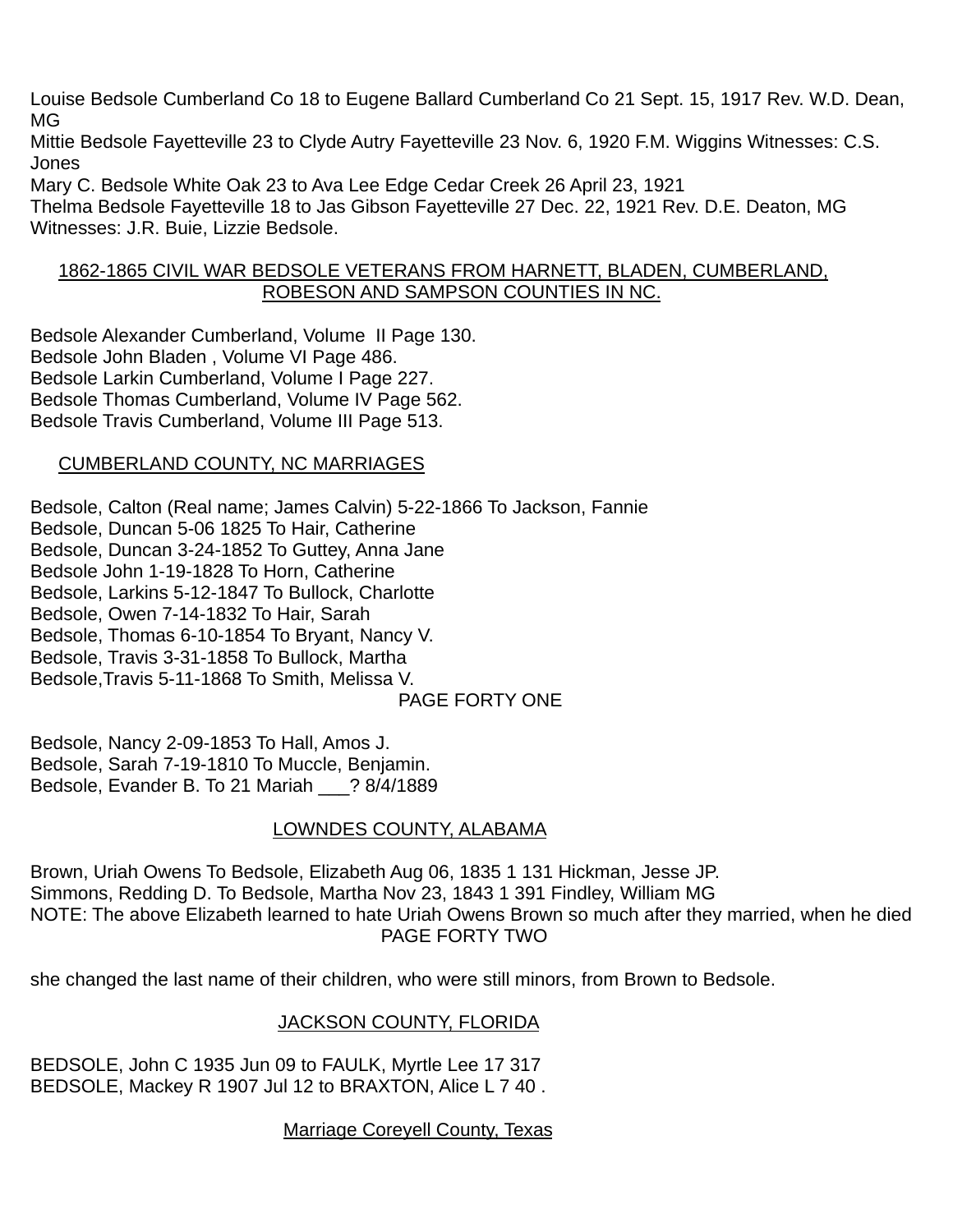Samuel E. Uwe, 21 To Debra O. Bedsole, 17, on June 24, 1974.

### Marriages, Shelby County, Texas

Bagley, DAVID L 25 TO Bedsole, Marilyn 21 30-Jul-1975 Bedsole, Travis R 34 to Yarbrough, Belinda 22, 22-May-1987 . BAGLEY, DAVID TO BEDSOLE, MARILYN 21 30-Jul-1975

### Sampson County, NC Marriages

Henry Asbury Sessoms age 31 (white) married ELIZABETH S. BEDSOLE age 21 (white) at the home of Norris Bedsole by Rev. J.A. Tew on Dec. 16, 1894 witnessed by: P.M. Bullard, O.L. Owen, T.E. Rich. Benjamin J. Bedsole age 19 (indian) married Jennette Goodman age 23 (indian) at their home by: P.M. Hotcher - minister on Nov. 30, 1913 witnessed by: J.H. Bedsole, C.A. Brewington, J.L. Warick. (Benjamins father was indian, but his mother was a daughter of Robert Bedsole, son of Thomas Sr.). Charlie Bedsole age 23 (white) married Bonnie Belle Carter age 20 (white) on July 26, 1914 at the brides home by: W.S. Vann -Justice of Peace witnessed by: W.M. Carter, A.R. Matthis, C.M. Carter.

## CRENSHAW COUNTY, ALA. MARRIAGES

H.C. Bedsole age 24 (white) married Lula May Green age 19 (white) on Dec. 10,1916 at my home by: Uriah Sessoms -Justice of Peace witnessed by: E.L. Mathews, Dora Sessoms. Espie Bedsole to Bedsole, E. L. Sep 13, 1893 Findley, W. E.or A. to Bedsole, Lena Feb 26, 1896 Anderson, Leon To Mansford Bedsole, Lois Elma Sep 23, 1914 Bedsole, J. T. to Boyd, Lou Dec 13, 1900 E Bedsole, W. C. to Bennett Laura C. May 18, 1890 Williamson W. J. W. to Bedsole, E. L. Sep 13, 1893 Dean L. Bedsole, G. H. to Findley, W. E.or A. Dec 07, 1882 Bedsole, Lena to Anderson, Leon Mansford Feb. 26,1896 Bedsole, Lois Elma to Watkins M. G. Sep 23, 1914 Bedsole, M. E. to Sloam Alexander Oct 07, 1884 Bedsole, Matilda to Findley Ellie Jan 03, 1878 Bedsole Mollie M. to Gill, Richard Nov 20, 1892 Bedsole, Willie Idell to Gill, Richard Jan 27, 1907 Bedsole, Colvin 23 to Bernice Mae Johnson 15 Mar 01,1908 Bedsole, E.L. to M.J. Dukes Mar 12,1882 Bedsole, George H. to Sarah S. Stringer Jan 01,1868 Bedsole, J.T.to Lou Boyd Dec 13,1900 Bedsole, W.C.to Laura C. Bennett May 18,1890 PAGE FORTY THREE

Bedsole, W.E.to Cora Cook Mar 18 1880 Bedsole, Wm.Ernest 24 to Nannie Royal 18 Aug 22,1917 Bedsole, E.L. to Dukes M.J. Mar 12 1882 Bedsole, W.C. to Bennett Laura C. May 18 1890 Dean L. to Bedsole G.H. Dec 07 1882 Watkins M.G. to Bedsole, M.E. Oct 07 1884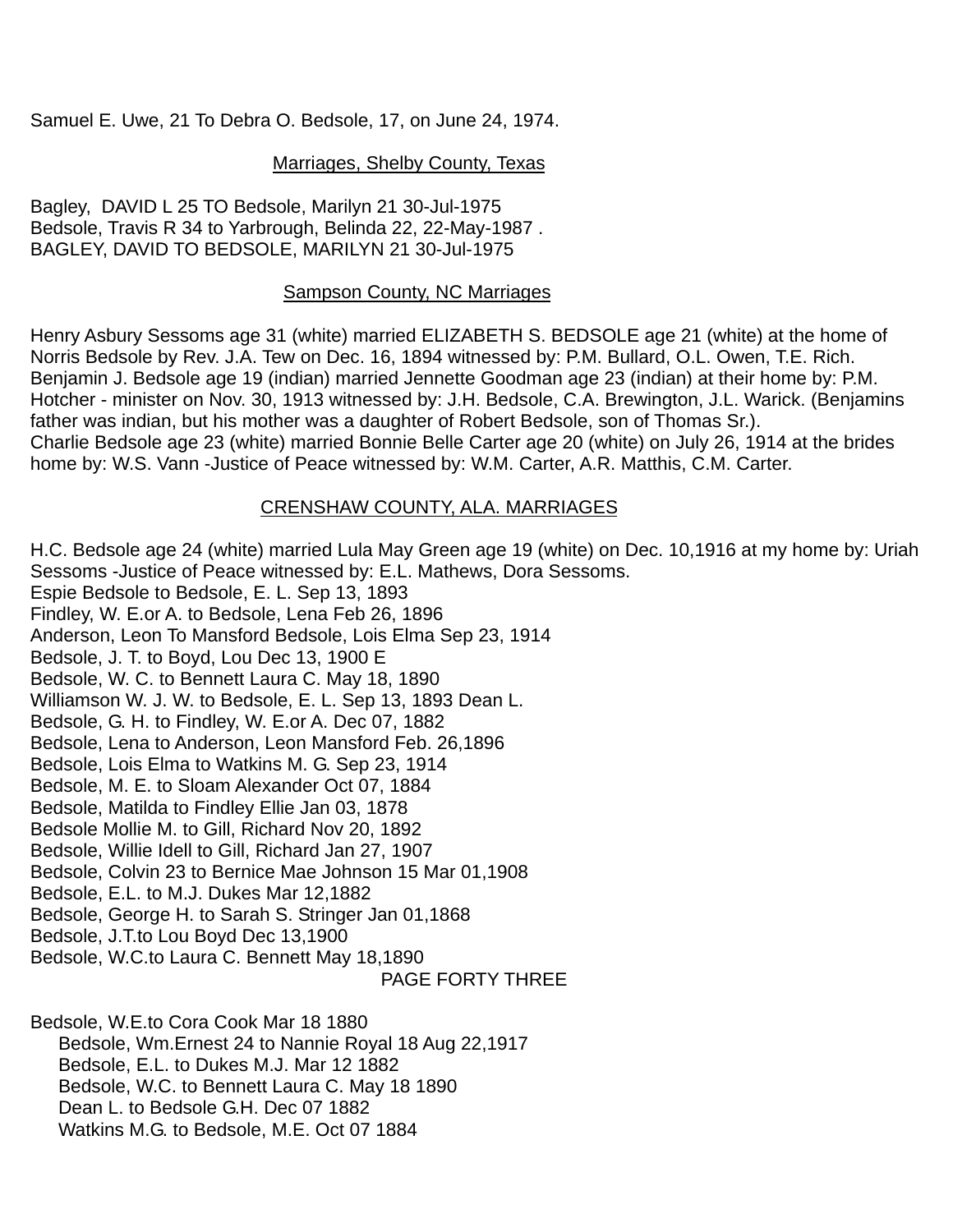### MOBILE, ALABAMA MARRIAGES

Wheeler, Clifton Mark To Bedsole, Martha Mary 06/18/1982 Wheeler, Clifton Mark 42 to Bedsole, Martha Mary 34 10/23/1998

#### NAVARRO COUNTY, TEXAS, Marriage

McConeght, Christopher J 20 to Bedsole, Ginger L 21 31-Aug-1996

#### WALLER COUNTY TEXAS MARRIAGE

Welch Dwayne C 40 Bedsole, Ellen E 36 05-Nov-1971

#### **CEMETERIES AND OBITUARIES**

BEDSOLE, Annie J; 82; Norwood GA; Augusta Ch; 2004-8-10 BEDSOLE, BC; 80; Granbury TX; Fort Worth S-T; 2005-6-10 BEDSOLE, Beatrice; 90; Goldonna LA; Shreveport Times; 1999-12-9; BEDSOLE, Bertis Melton; 79; Geneva AL>Tallahassee FL; Tallahassee D; 1987-8-27; BEDSOLE, Billy Ray; 75; Campti LA; Shreveport Times; 2004-4-27 BEDSOLE, Daniel James III; ; Severna Park MD; Baltimore Sun; 2004-1-19 BEDSOLE, Daniel James III; 55; Annapolis MD; Annap MD Capital; 2004-1-19 BEDSOLE, Daniel James III; 55; Annapolis MD; Annap MD Capital; 2004-1-20 BEDSOLE, Dorothy Faye; 73; Warner Robins GA; Macon T; 2004-11-3 BEDSOLE, Dorothy Faye; 73; Warner Robins GA; Macon T; 2004-11-4 BEDSOLE, Evans M; 94; Clinton SC; Greenville News; 2005-5-10 BEDSOLE, Frank; 51; Desoto Parish LA; Shreveport Times; 2006-3-29 BEDSOLE, Gerald L; 67; CA; Contra Costa; 2005-7-29 BEDSOLE, Harold J; 79; ; Chicago T (IL); 1999-8-13 BEDSOLE, Henry T; ; Fayetteville NC,Tampa FL; Tampa Trib; 1998-8-30 BEDSOLE, Henry T; 84; Fayetteville NC,Tampa FL; Fayetteville O-T (NC); BEDSOLE, Henry T; 84; Fayetteville NC,Tampa FL; Fayetteville O-T (NC); 1998-9-4 BEDSOLE, Herman; 63; Elba AL,Groveland FL; Daily Commercial; 2001-11-30 BEDSOLE, Holland G "Holly"; 69; Union Point GA; Augusta Ch; 1998-7-4 BEDSOLE, Holland Goodwin "Holly"; 69; GA; Augusta Ch; 1998-7-4 BEDSOLE, James Edward; 59; Lockhart AL>Winter Haven FL; Ledger; 2002-7-17 BEDSOLE, James Thetus Sr; 83; Hayne NCChesapeake VA; Norfolk V-P; 2002-10-31 BEDSOLE, Jefferson C; 92; Concord CA; Contra Costa; 2005-6-12 PAGE FORTY FOUR BEDSOLE, Jerry N; 65; Boonville IN; Evansville Courier; 2001-8-7 BEDSOLE, Jessie Vance; 80; Fayetteville NC>Chesapeake VA; Norfolk V-P; 2003-5-7 BEDSOLE, Jessie Vance; 80; Fayetteville NC>Chesapeake VA; Norfolk V-P; 2003-5-8 BEDSOLE, John D "Doc"; 67; Tallahassee FL; Tallahassee D; 2002-6-24 BEDSOLE, Karolyne Elizabeth; 0; Eastman GA; Macon T; 2004-6-26; hzfc BEDSOLE, Lillian A (ENGEL); 61; Chicago IL; Des Plaines DH; 2000-12-24 BEDSOLE, Lula Pauline; 79; NC to Tampa FL; Tampa Trib; 2003-2-18 BEDSOLE, Mack; 74; Eastman GA; Savannah MN; 2000-11-3 BEDSOLE, Margaret G (FINCH); 73; Warrenton GA; Augusta Ch; 2001-3-28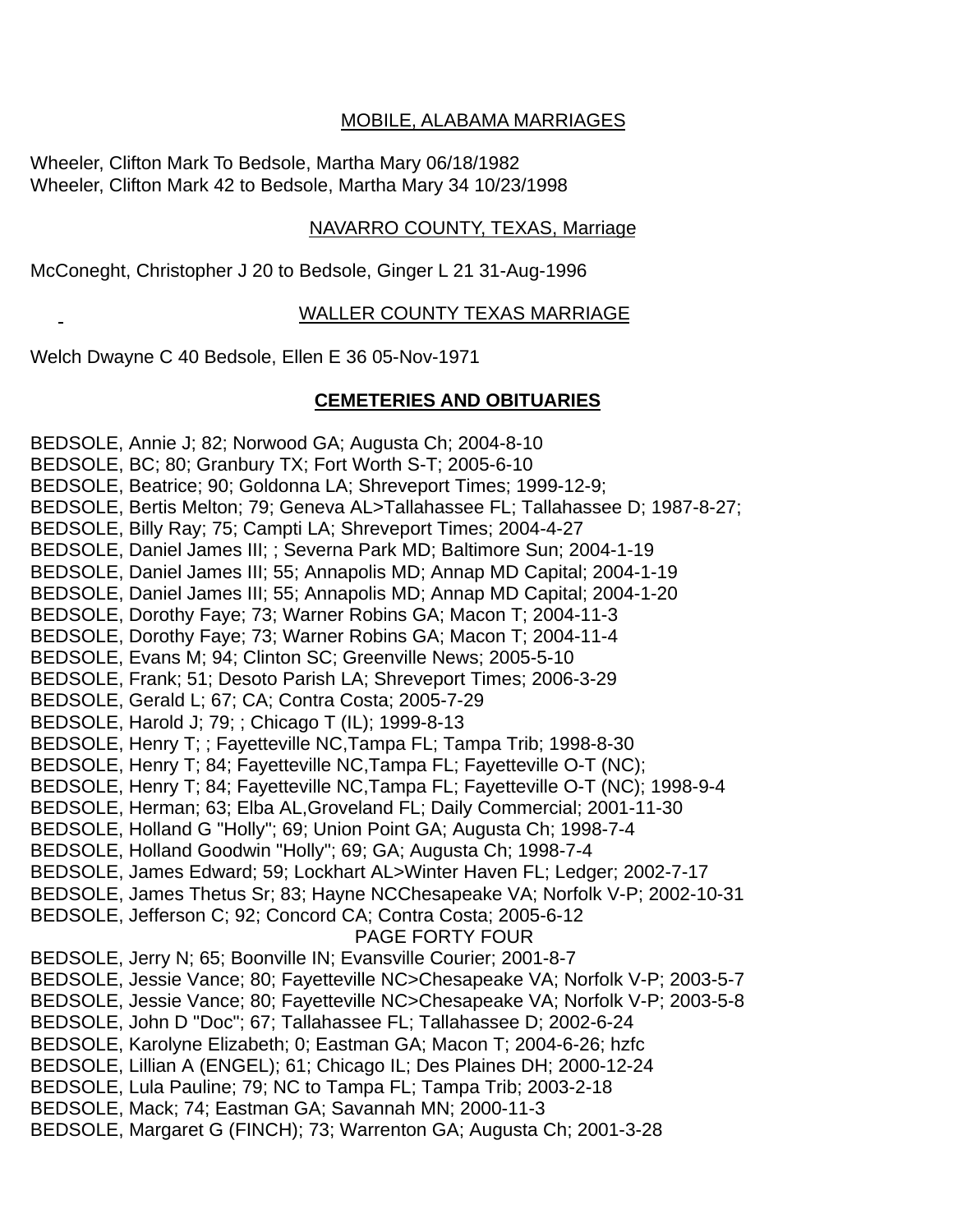BEDSOLE, Marilyn Stewart; 47; DeSoto Parish LA; Shreveport Times; 2002-2-16 BEDSOLE, Mary Ann ( ); 80; Raleigh NC; Fayetteville O; 2001-12-22 BEDSOLE, Mary Lee (McLEMORE); 77; Fayetteville NC; Fayetteville O-T; 1999-12-25 BEDSOLE, Mary Wilder; 95; Tallahassee FL; Tallahassee D; 1990-3-21. BEDSOLE, Miriam (SOMMER); 60; Glendale AZ; AZ Republic; 1998-10-27. BEDSOLE, Patsy (GOODSON); 61; Havana FL; Tallahassee D; 2005-8-12. BEDSOLE, Ray; 83; Collins MS; Hattiesburg American; 2000-2-17. BEDSOLE, Roberta "Bobbie" (JONES); 79; Haverhill MA>Meadeville PA; Annap MD Capital (MD); 1998-12- 14. BEDSOLE, Roberta L (JONES); 79; Haverhill MA>Meadville PA; Meadville Trib; 1998-12-8. BEDSOLE, Roberta L (JONES); 79; Haverhill MA>Meadville PA; Meadville Trib; 1998-12-9. BEDSOLE, Ruth (POWERS); 76; Fayetteville NC>Chesapeake VA; Hampton Roads V-P; 1999-6-26. BEDSOLE, Thomas Vance "Tommy"; 55; Chesapeake VA; Norfolk V-P; 2000-10-4. BEDSOLE, Vera (RAMSEY); 88; ; Charlotte Obs (NC); 2005-11-6. BEDSOLE, Vera (RAMSEY); 88; Kings Mountain NC; Gaston G; 2005-11-6. DAVIS, Dorothy (BEDSOLE) [EMMONS]; 80; Alexandria LA>Flower Mound TX; Tyler M-T; 2005-1-6. DAVIS, Dorothy (BEDSOLE) [EMMONS]; 80; Alexandria LA>Flower Mound TX; Tyler M-T; 2005-1-7. DAVIS, Elva Louise (BEDSOLE); 84; Bonifay FL; PC (TN); 2000-12-16. DAVIS, Elva Louise (BEDSOLE); 84; Bonifay FL; PC (TN); 2000-12-17. DUCKETT, Flora (BEDSOLE); 89; Decatur GA; Gainesville T; 1998-9-14. GOGGANS, Geraldine Bedsole ( ); 78; Barnesville GA; Macon T; 1999-5-11. GRESHAM, Adeane (BEDSOLE); 79; Dothan AL; Southern Star; 2003-2-5. HUGHES, Sarah Alice (BEDSOLE); 81; Tallahassee FL; Tallahassee D; 2002-1-22. PIERCE, Gertrude Bedsole; 88; Mulberry FL; Ledger; 2003-3-13. WOOLERY, Gladys (BEDSOLE); ; Charlotte NC; Florida T-U (FL); 2000-2-19.

# LAFAYETTE CEMETARY, Fayetteville, NC

Bedsole, Stacey G. Sept. 24, 1913 Dec.31, 1986. Bedsole, Elsie H. May 23, 1917 Oct.22, 1984

## OBIT IN THE FLORENCE, ALA DAILY TIMES

Bedsole, Cornelius Theodore (Ted), 1/17/95-1/18/95, Infant, Sheffield, AL, Oakwood Cemetary.

## WHITMIRE CEMETARY, ESCAMBIA COUNTY, FLORIDA

Bedsole, David 1859-1931 ..Husband

## PAGE FORTY FIVE

Bedsole, Martha B. 1862-1937 ...Wife

## Coffee County, Ala. Bethlehem Cemetery.

Bedsole, H. no data Bedsole, Houston Richard Jan 9, 1928 May 12, 2002 "Smokie" . Bedsole, Ida Pearl (Barbaree) Jan 8, 1907 Sept 13, 1983 "Mother" Bedsole, Jessie M. June 9, 1873 Oct 29, 1955 Bedsole, L. C. 4-9-1854 5-10-1933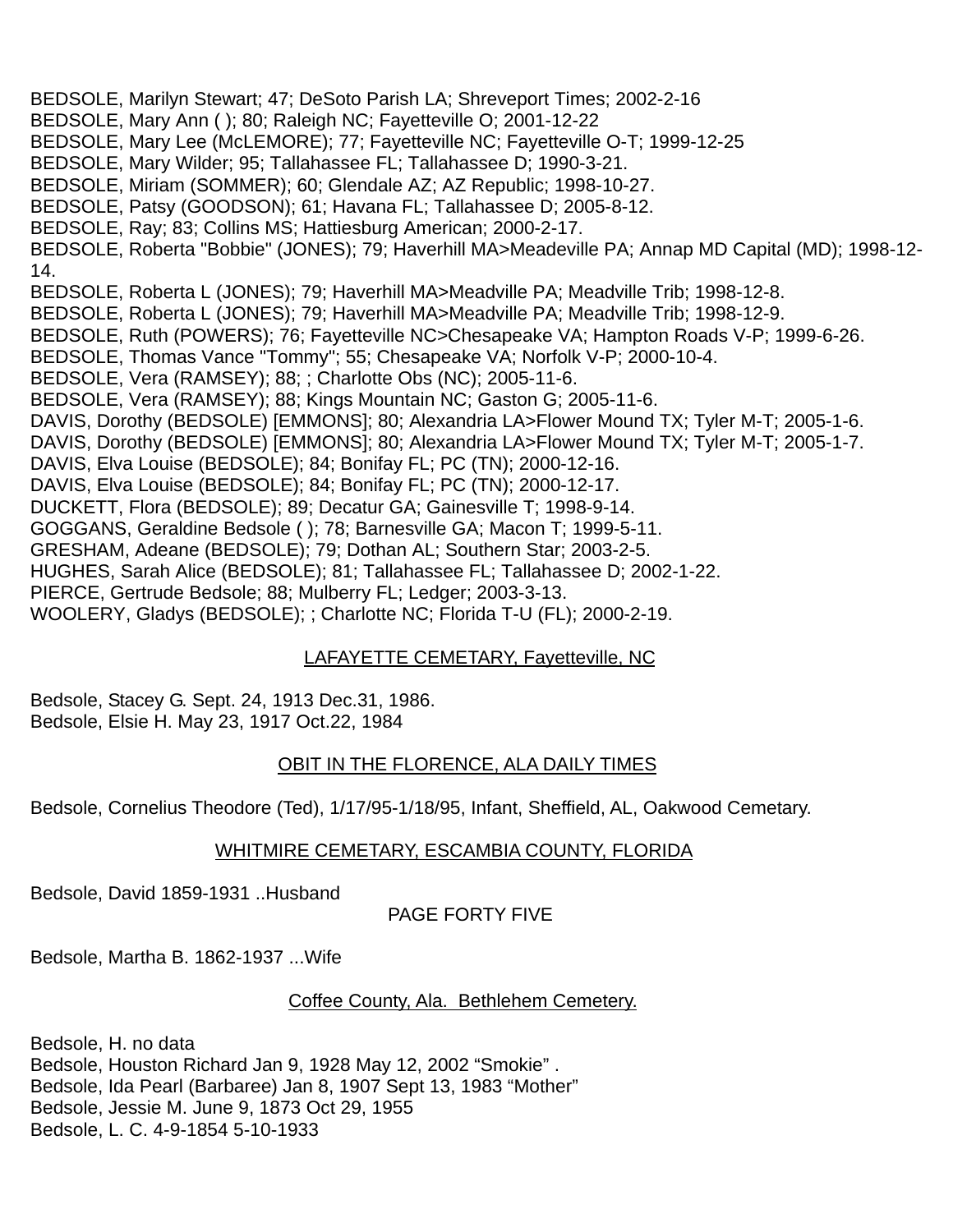Bedsole, Mary S. (Smith) Apr 17, 1873 Feb 21, 1966 (w/o Jessie) Bedsold, Minnie Lee 1906 1909 Bedsole, Rebecca D. Aug 17, 1890 Mar 27, 1971 (w/o Willie J.) Bedsole, William B. 6-5-1848 6-12-1932 Bedsole, William "Willie" J. Sept 25, 1892 no death date

## Crenshaw County, Alabama, Black Marriage

Bedsole, Lee To Malinda Evans Dec 19,1889

#### Marriages In Genesee County, Michigan

BEDSOLE,MICHAEL THOMAS TO LISA LYNN EDICK GENESEE, 09 JAN 1982, FILE # 198280493.

#### LOWNDES COUNTY, ALA. MARRIAGE

Stringer, William to Bedsole, Elmina, Ms. Jan 18, 1866 Bond Owens, Uriah to Bedsole, Elizabeth Aug 06, 1835 Hickman, Jesse JP Simmons, Redding D. to Bedsole Martha Nov 23, 1843 Findley, William MG Bedsole, Franklin to Croxton, Dorcas L. Dec 02, 1858 3 279 Walker, Beverly A. JP

### DALE COUNTY, ALABAMA Marriage

Bedsole, M L TO Florence Beasley 11/18/1930 M-51

:

### MOBILE, ALA. MARRIAGES

Black, Patsy to Bedsole, Thomas O'Neal 01/21/1964 Adams , Gary Max to Bedsole , Martha Curry 02/13/1979 Williams, Curtis Joe to Bedsole , Sylvia Ann 09/05/1957 91

### Marriage Waller County, Texas

WELCH DWAYNE C 40 TO BEDSOLE ELLEN E 36 05-Nov-1971.

### Union Cemetary, Smith County, Texas

Bedsole, Daisy Catherine - 14 Oct 1883 - 23 Feb 1955 PAGE FORTY SIX

Bedsole , Quincy L. - Texas C.W.0. U.S.Army RES W.W.II Korea - Vietnam -12 Sep 1907 - 18 Jan 1972 . Bedsole, Carlos C. - 23 Mar 1880 - 22 Aug 1938

### Marriage Coreyell County, Texas

Samuel E. Uwe, 21 To Debra O. Bedsole, 17, on June 24, 1974 Bedsole, Alexander 2nd Regiment, NC Calvary Bedsole, Amos Garrisons Company, Ogeechee Minutemen Bedsole, "Calton" James Calvin, 46th Regiment, NC Infantry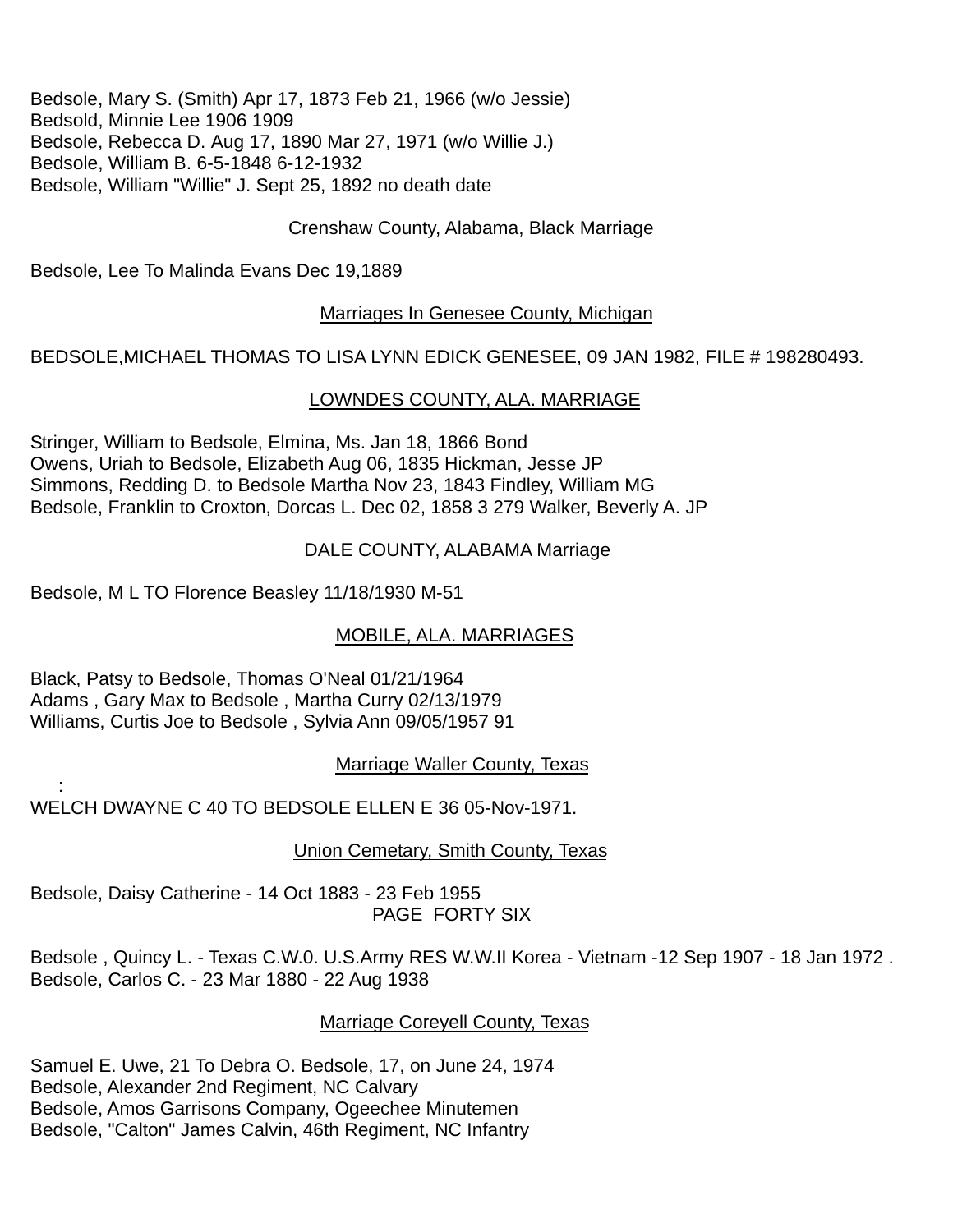Bedsole, Duncan 46th NC InfantryBedsole, Franklin 2nd Regiment, Alabama Calvary Bedsole, Isaiah 17th Regiment, Georgia Infantry Bedsole, I. 17th Regiment, Georgia Infantry Bedsole, John W. Kolbs Battery, Alabama Light Artillery Bedsole, James Garrisons Company, Georgia Infantry Bedsole, John 20th Regiment, NC Infantry Bedsole, John R. 3rd NC Infantry Bedsole, Larkin 2nd Regiment NC Light Artillery, and Wagon Master, 36th Regiment, Fort Fisher. (Thanks to George Dockery, NC). Bedsole, Mathew 6th Regiment, Florida Infantry Bedsole, R.H. 32nd Regiment, Alabama Infantry Bedsole, Stephen.. Kolbs Battery, Ala. Light Artillery, Born in North Carolina. Enlisted 1862 at Eufaula, Alabama in Kolb's Battery. Continued until close of the war. Paroled at Augusta, Georgia in April 1865. Bedsole, Thomas 8th Regiment, NC Infantry Bedsole, Thomas H. 32nd Alabama Infantry Bedsole, Travis 3rd Regiment, NC Infantry Bedsole, Travis 53rd Regiment, Alabama Partisan Rangers Bedsole, William 6th Regiment, NC Infantry Bedsole, William 46th Regiment, NC Infantry Bedsole, William S. 20th Regiment, NC Infantry Bedsole, William S. Kolbs Battery, Ala. light Artille

#### Revolutionary War

Thomas Bedsole, Sr. father, 1777-1778., Travis Bedsole, son. 1777-1778

### War Of 1812

Thomas Bedsole, Jr., and brother, Travis Bedsole (Both were Sons of Thomas Sr.).

#### Birth, Andrews County, Texas

Bedsole, Frances Mcfarland 20-Apr-1992 F

### CIVIL WAR, 6TH INFANTRY, COMPANY H.

Bedsole, Mathew Pvt. 02 April 1862

### PAGE FORTY SEVEN

### San Sabal County, Texas

Newberry, Dave L. 29 to Bedsole, Joy E 23 31-Oct-1987

#### Henderson County, Texas

1947 jurors list..Quincy L. Bedsole, Athens High School graduate.. Quincy L. Bedsole, divorced Bedsole, Duke R, 19 and Sheila J 21 02 07-Sep-1981 14-Feb-1985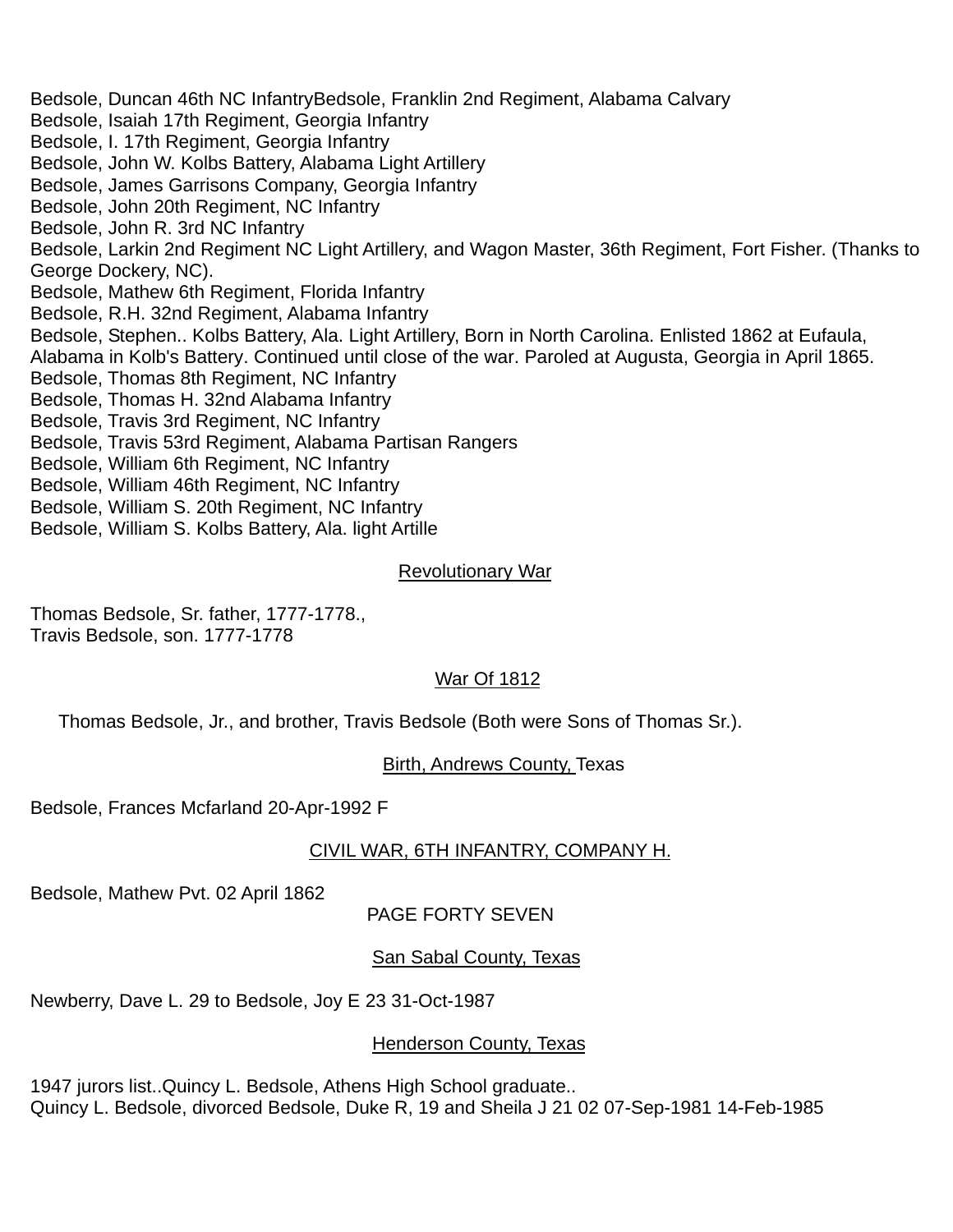## HARRIS COUNTY, TEXAS GRANDVIEW CEMETARY

Bedsole, Ellen L. Garden of Joseph May 12, 1915 March 8, 2004

# Union Chapel Cemetary, Smith County, Texas

Bedsole, Carlos C. - 23 Mar 1880 - 22 Aug 1938 Bedsole, Daisy Catherine - 14 Oct 1883 - 23 Feb 1955 Bedsole, Quincy L. - Texas C.W.0. U.S.Army RES W.W.II Korea - Vietnam -12 Sep 1907 - 18 Jan 1972

# EASTERN/ACORN CEMETARY, ROBERTSON COUNTY, TEXAS

Stephens, Ida Ansely, 09.22.1880 09.07.1908, b Tyler Co., TX, Dau of Charles Wesley Ansley Sr. & Mary Ann Bedsole Ansley, married to James H. Stephens, they had Lester, Alfred, Felton, Tillie, Mary

# Births;Jefferson County, Texas

Bedsole, Clarence Oscar 5-26-1942 M mother: Lola Mattie Wright Father Clarence Oliver Bedsole Bedsole, Lois Virginia Mother was: Lola Mattie Wright, father was; Clarence Oliver Bedsole.

**Tarrant County, Texas, Births** 

Bedsole, Paul Lee 01-May-1960 m Bedsole, Catherine Louise 20-Nov-1960 f

Births, Travis County, Texas

Bedsole, John Christian 11-Apr-1968 m Bedsole, Sara Elizabeth 11-Apr-1968 f

Birth, Anderson County, Texas

Bedsole, Joseph Allen 1980 m

Bowie County, Texas, Death

Bedsole, Theodore H 6/11/1924-5/18/1994 M

PAGE FORTY EIGHT

# Bastrop County, Texas, Divorce

Bedsole, James C. 43 and Vickie G. 42 1 18-Dec-1988 18-Aug-1999

Henderson County, Texas, Death

Bedsole, Quincy Lee, JR 09-Jun-1999

10/04/1952, Juror List for Henderson County, Texas: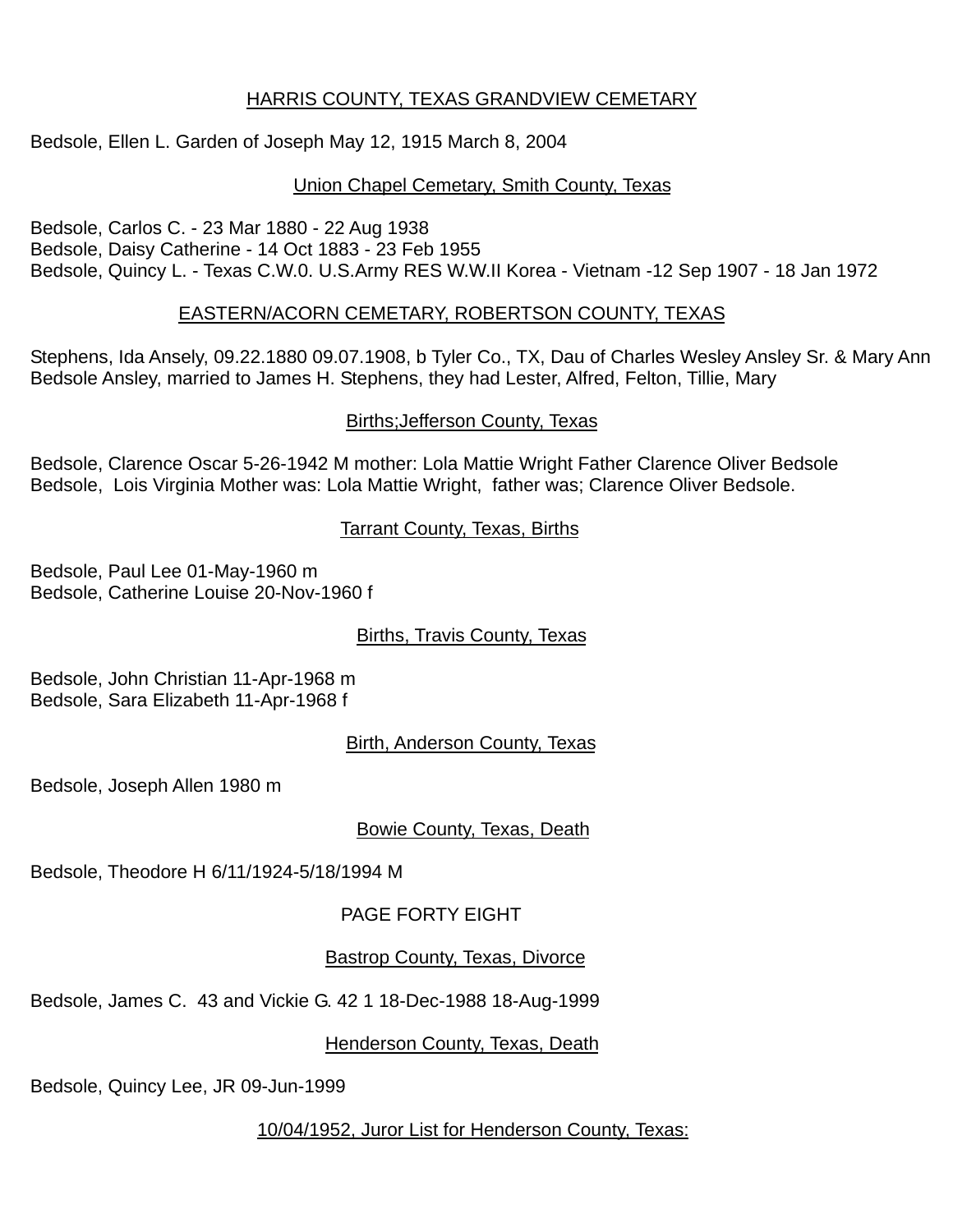Quincy Lee Bedsole Athens, Henderson County, Senior, 1947 year:

## Births Henderson County, Texas

Bedsole, Dillon Danial 11-Apr-1982 m Bedsole, Amber Renee' 29-Aug-1983 f

## Union Cemetary, Smith County, Texas

Bedsole, Daisy Catherine - 14 Oct 1883 - 23 Feb 1955 Bedsole , Quincy L. - Texas C.W.0. U.S.Army RES W.W.II Korea - Vietnam -12 Sep 1907 - 18 Jan 1972 . Bedsole, Carlos C. - 23 Mar 1880 - 22 Aug 1938

### Harris County Texas, Grandview Memorial Cemetary

BEDSOLE, Ellen L., Garden of Joseph May 12, 1915 March 8, 2004.

**Easterly-Acorn Cemetary, Robertson County,** 

Stephens, Ida Ansley, 09.22.1880 09.07.1908, b Tyler Co., TX, dau of Charles Wesley Sr. & Mary Ann Bedsole Ansley.

## BIRTHS, DALLAS COUNTY, TEXAS

Bedsole, SALLY LEE 15-Mar-1960 f and BEDSOLE, RENEE' JANETTE 05-Sep-1960 f . Bedsole, RICHARD GLENN 16-Apr-1963 m and BEDSOLE, JOSEPH MICHAEL 09-Apr-1963 m Richard Glenn married 11/13/1994, in Dallas, Texas (Say what?)

## BIRTH, GREGG COUNTY, TEXAS

Bedsole, Beverly Anne mom: of Mary Jane Knight, and Talmadge Frankin Bedsole 23 AUG 1940

## DEATHS HARRIS COUNTY TEXAS

Bedsole, Floree 13-Feb-1995 F and Bedsole, Samuel Curtis 09-Oct-1995 M

### DIVORCE HARRIS COUNTY TEXAS PAGE FORTY NINE

BEDSOLE, DAVID R 23 and YVONNE H 22 2 21-Aug-1971 28-Jun-1977 27916 BEDSOLE JERRY L 35 LYNDA M 37 3 03-Aug-1959 06-Apr-1977 34170 BEDSOLE, DAVID R 23 YVONNE H 22 2 21-Aug-1971 28-Jun-1977 135917 FLETCHER RUSSELL T JR 41 and BEDSOLE, MAVIS 33 18-Aug-1990, 61051 FUNDERBURG BILLY G 53 BEDSOLE, CAROLYN 41 14-Apr-1990

### Lowndes County, Ala.

Bedsole, M L to Florence Beasley 11/18/1930 M-51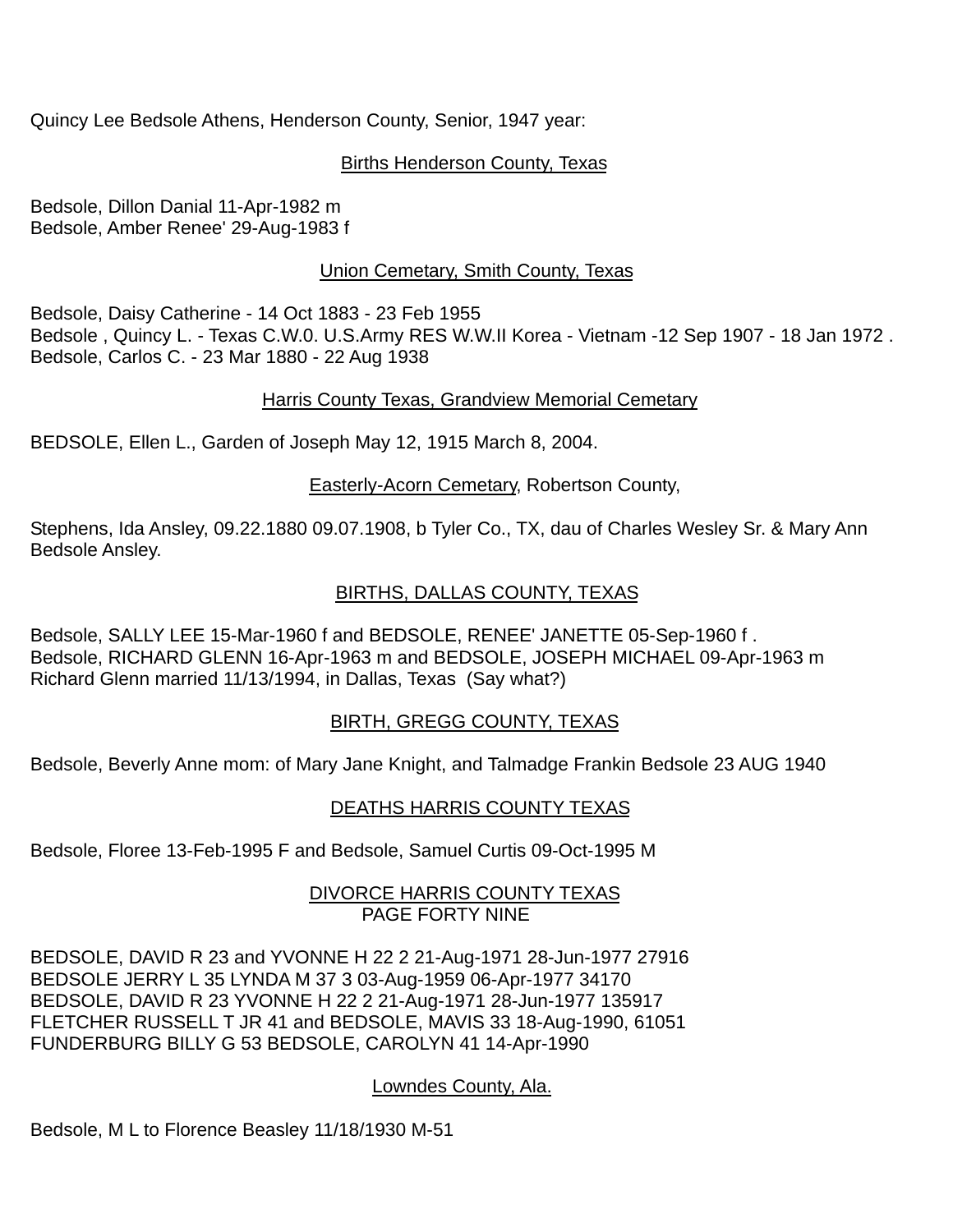Bedsole, David to Parker, Catherine May 10, 1832 1 051 Bird, David JP Bedsole, Henry to Pouncey, Midda Ann Oct 14, 1841 Findley, William MG Chambers. Bedsole, George to Anna Mariah Feb 11, 1847 1 512 Cone, William N. MG Hale, Sessoms to Bedsole, Nancy Feb 04, 1836 Pouncey, William J. MG Humphrey, Samuel to Bedsole, Sarah Dec 15, 1831 1 036 Bird, David JP Bedsole, Franklin to Croxton, Dorcas Lee Dec 02, 1858 3 279 Walker, Beverly A. JP Bond co-signed by Thomas W. Cook Bedsole, Robert L. 20 Feb 1891 30 Mar 1891 The following came from cousin Faye Sadler, who is a descendant of Henry Asbury Sessoms and Elizabeth Bedsole, below. Faye also sent me a picture of Henry and one of Elizabeth. Note how they listed "white" and "Indian".

Henry Asbury Sessoms age 31 (white) married ELIZABETH S. BEDSOLE age 21 (white) at the home of Norris Bedsole by Rev. J.A. Tew on Dec. 16, 1894 witnessed by: P.M. Bullard, O.L. Owen, T.E. Rich (NOTE: Elizabeth was a daughter of Thomas Bedsole) (Thomas Sr., Duncan, Thomas).

Benjamin James Bedsole, age 19 (Indian) (This is Benjamin James Bedsole, son of Docia Bedsole and Enoch Emanuel, Jr., listed further on as Indians) married Jennette Goodman age 23 (Indian) at their home by: P.M. Hotcher - minister on Nov. 30, 1913 witnessed by: J.H. Bedsole, C.A. Brewington, J.L. Warrick (In reality, Benjamin was at most, only half Indian).

H.C. BEDSOLE age 24 (white) married Lula May Green age 19 (white) on Dec. 10,1916 at my home by: Uriah Sessoms -Justice of Peace witnessed by: E.L. Mathews, Dora Sessoms, Esphie Bedsole.

1916 Marriage License issued: Samson County, NC: R.D. Caison to Fitzhugh Bedsole.

Reynolds, Jonathan married Ziphia Bedsole on 3-6-1879 (his first marriage) performed by Thomas Barefoot at E Reynolds - mother: "Penny" (Elizabeth) Reynolds.

### CRENSHAW COUNTY, ALABAMA MARRIAGE

Watkins, M.G. to M.E. Bedsole Oct 07,1884 Williamson ,W.J.W. to Elizabeth L. Bedsole Sep 13,1893

### **KILLED IN WW II Over Germany**

Bedsole, Joseph L. Jr. 1st Lt. Army Mobile, Ala. KIA IN WW-II while flying a B-17G on a bombing mission. His plane was shot down over Germany, by a German ME-109 fighter plane. Josephs plane was last seen diving to earth, its right wing on fire. No parachute was seen.

### PAGE FIFTY

### KILLED IN KOREAN WAR

Bedsole, Charles Arthur 1/Lt. ...Alabama

## NC OBITUARIES

Mahala Catherine Bedsole Sessoms w/f b.Dec. 14, 1870 in Cumberland Co. NC daughter of: Thomas & Annie Elizabeth (Guthrie) Bedsole, wife of Benson Sessoms died in Sampson Co. on Feb. 28, 1941. cause: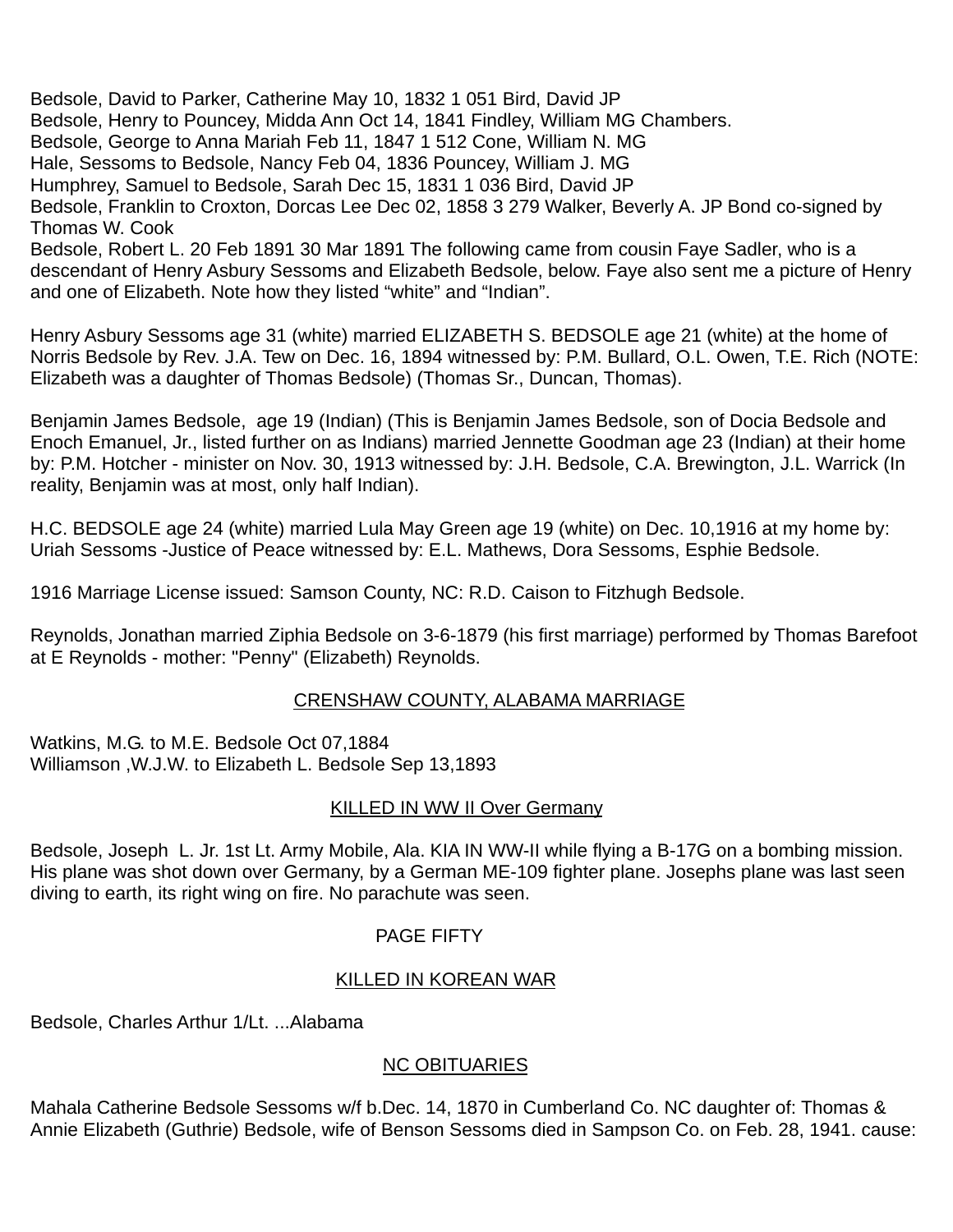cardiac disease, she was 70 years old, buried in Sessoms Family Cemetery, Sampson Co, NC. Informant listed as Marvin Sessoms (son)

## NC CEMETARIES

Bedsole, Rosa May, wife of Walter L. Bledsoe (Bedsole) 30 May 1898 - 28 Jan 1919. Bedsole, Lizzie May, dau. of Walter L. & Rosa M. Bledsoe b.& d. 27 Jan 1919 Herman T., son of Walter L. & Rosa M. Bledsoe 30 Dec 1914 - 26 Aug 1917 Bedsole, Roy F., son of C.F. & Lillie Bedsole 7 Sep 1910 - 26 Feb 1913 Bedsole, Virlie Mae, dau. of C.F. & Lillie Bedsole 26 Dec 1906 - 28 Feb 1919. Bedsole, Travis, 10/9/1830-10/28/1906

## Duncan McLaurin Cemetary, Sampson County, NC

Eugene, son of Marshall Stephen & Malissa Lee (Bedsole) Autry 21 Jul 1899 - 21 Aug 1906 Marshall Stephen Autry 15 Oct 1861 - 20 Feb 1943 Malissia Lee Bedsole, wife of Marshall Stephen Autry 2 Aug 1859 - 24 Jul 1945 Travis Bedsole 9 Oct 1830 - 28 Oct 1906

# OUTLAW CEMETARY, DUPLIN COUNTY, NC

Outlaw, Victoria Francis, 7-26-1852 – 7-25-1878, da. of George Outlaw & Hester Whitfield, spouse of William Travis Bedsole, at Outlaw Cemetery, Duplin County, N.C

## MOUNTAIN REST CEMETARY, CLEVELAND COUNTY, NC

Bedsole, Mexie Jay May 10, 1914 Jun 9, 1978 WW II. Husband to Bedsole, Vera I. Dec 21, 1916.Wife

# ARCHIBALD MCLERAN CEMETARY, CUMBERLAND COUNTY, NC

Martha Bedsole 23 Jan 1842 - 20 Jan 1866

# PETERS CREEK CEMETARY, CUMBERLAND COUNTY, NC

Hall Mildred S - Donza L Mar 26 1929 - Aug 5 1973 "Our loved ones" Seavy L Bedsole Dec 3 1924 - Mar 10 1973 "Father, At rest"

> Cumberland Cemetary, Cumberland County, NC PAGE FIFTY ONE

Bledsole, Robert Wayne Nov. 25, 1938 Nov. 25, 1985 US Navy. Bedsole, Mishoe/Meshoe Lee Jan. 26, 1868 Dec. 12, 1945

# Reuben Fisher Cemetary, Sampson County, NC

Lucinda Fisher Bedsole 5 Dec 1858 - 19 Feb 1883

BEDSOLE BIOGRAPHIES IN LOUISIANA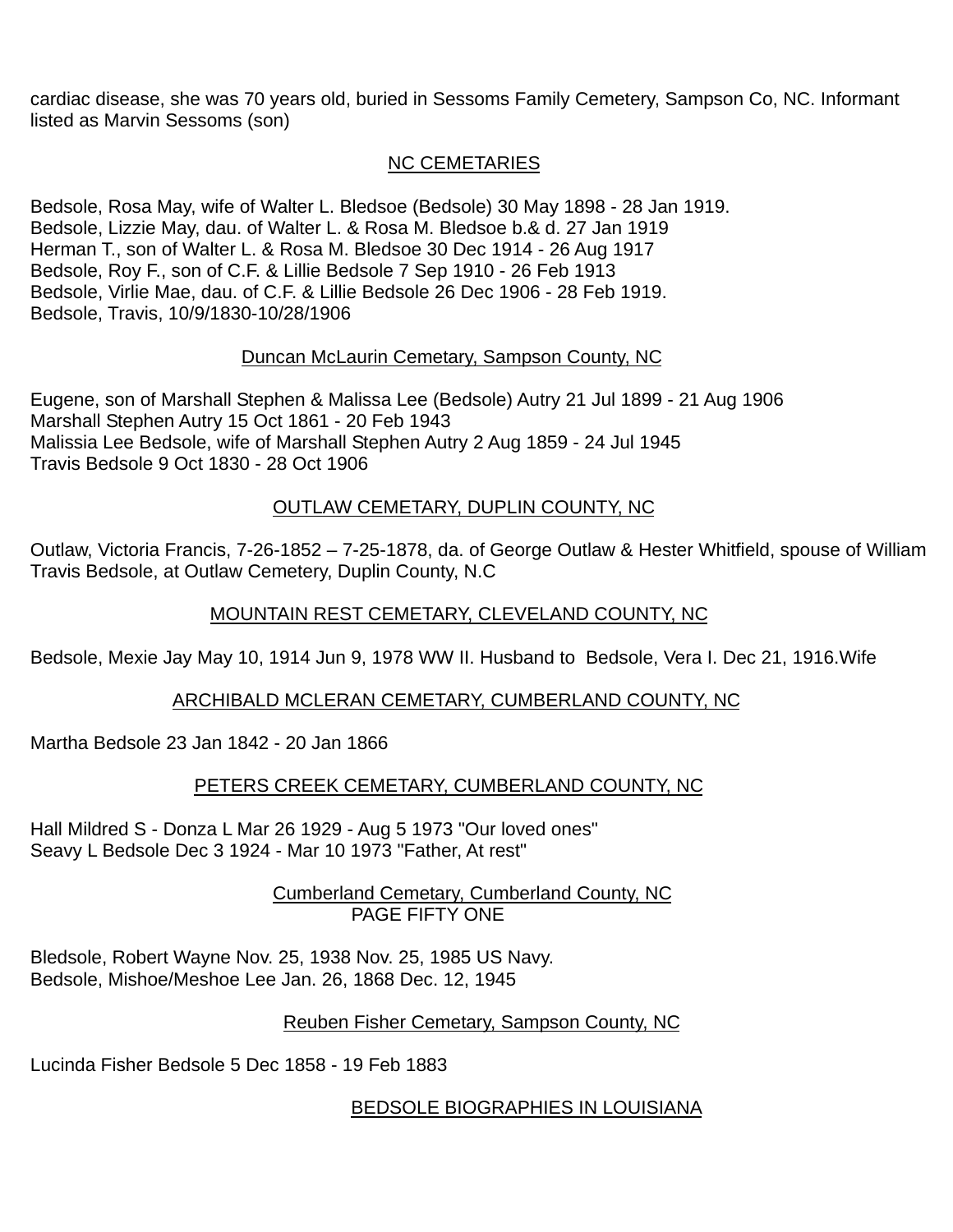## BEDSOLE, GEORGE W.

George W. Bedsole, a retired department head emeritus of sociology, social welfare and criminal justice, and professor emeritus of sociology at Southeastern Louisiana University, passed away in Hammond surrounded by his family at 5:45 p.m. Friday, May 2, 2003. He was 83 and a U.S. Army veteran of World War II. A native of Slocomb, Ala., he was born Nov. 9, 1919, and attended the University of Alabama. He later transferred to LSU, where he completed his graduate degrees. He accepted a teaching position at Southeastern in 1947, where he taught for 38 years. He retired in 1983 after serving as department head for 15 years. He worked diligently to establish the Criminal Justice and Social Welfare programs at Southeastern and was proud of the national recognition these programs and the many graduates brought to SLU. Throughout his tenure at SLU, he taught not only sociology, but geography, economics and graduate courses in the department. His criminology classes looked forward to their annual visit to the Louisiana State Penitentiary at Angola to see the facility first hand. He was a former member of Pi Gamma Mu, the Southern Sociological Society, the Southeast Division of the Association of American Geographers, a member of the Capital Area Agency on Aging during its first year, an honorary charter member of the Louisiana Sheriff's Association, and an honorary member of the Blue Knights of America. He was a member of First United Methodist Church of Hammond, and worked with many Hammond area organizations before he retired. Survived by his wife of 60 years, Cecile Reinken Bedsole; a daughter and son-in-law, Robert G. and Brenda Bedsole Ricks of Amite; two sons, G. Alan Bedsole of Amite and Robert Lee Bedsole and wife Krispin Patrice Caldwell of Baton Rouge; five grandchildren, Michael and Robert W. Ricks of Amite, and Rachel, Laura and Jason Bedsole of Baton Rouge; a nephew, Hubert Woods Jr.and wife Bille of Lake Charles; and two nieces, Jan Woods Gray and husband Bob of Lake Charles and Betty Sue Woods Rash and husband Bobby of Slocomb. Preceded in death by his parents, G.W. Bedsole and Bannie McKnight Bedsole; a sister, Blanche Bedsole Woods; and two brothers, Vergil Lee Bedsole and Wilmer Bedsole. Visitation at Harry McKneely & Son Funeral Home, Hammond, from 5 p.m. to 8 p.m. Monday. Visitation in the funeral home chapel from noon until service at 2 p.m. Tuesday, conducted by Dr. Win Welford and Dr.George Hess. In lieu of flowers, memorial contributions may be made to the George W. Bedsole Criminal Justice Award Scholarship Fund, Southeastern Louisiana University Development Foundation, SLU Box 1073, Hammond, La. 70402 or to a favorite charity.

## Rapides Parish, La.: Travis Lafayette Bedsole, born. 1856

TRAVIS LAFAYETTE BEDSOLE Merchant, Lena, La. Mr. Bedsole is a member of the firm of C. W. Ainsley & Co. And is a wide awake, enterprising business man. He was originally from Alabama, his birth occurring in 1856, and is a son of Theodore Hamilton Bedsole and Mary A. Bedsole, natives of Alabama. The father was a farmer and merchant, and removed to Vernon Parish, La., where he now resides. He was quite a prominent citizen of Alabama. He is a member of the Masonic fraternity, N. H. Bray Lodge No. 208, and both he and wife are members of the Missionary Baptist Church. T.L. Bedsole was educated in the common schools of Alabama. In 1879 he was married in that State to Miss Rebecca Norton, daughter of Mrs. Elizabeth Norton, and afterward, in 1880, removed to Rapides Parish where Mr. Bedsole was engaged in PAGE FIFTY TWO

farming until the spring of 1886. He then removed to Lena, embarked in the mercantile business, and this he has since continued very successfully. He is a promising young business man, and will make his mark in the world. He is a member of the Masonic fraternity, N. H. Bray Lodge No. 208. His marriage was blessed by the birth of five children, two sons and three daughters.

## Walnut Hill, Louisiana, Baptist Church

BEDSOLE, Celia – no date of joining, letter of dismissal 17 Mar 1888. BEDSOLE, Callie – no date of joining, dismissal from membership 10 Oct 1883, restored 13 Apr 1884; born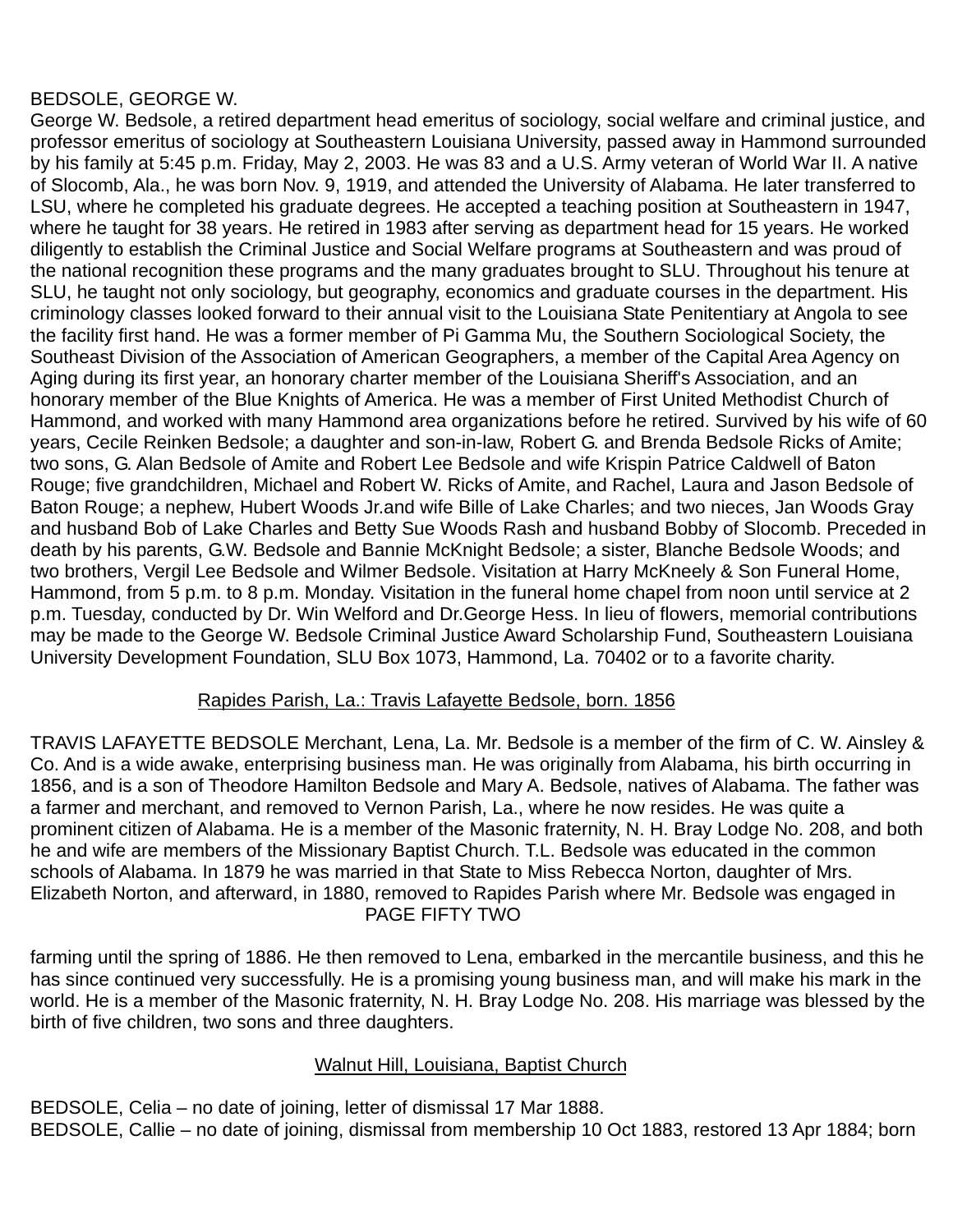30 Jun 1855, died 12 Feb 1910 LA, buried Mora Cemetery (Rapides) LA; married to Travis Franklin Bedsole (separate write-up); 1 known child: Leona Ada Bedsole.

BEDSOLE, Sally – baptized 8 Jul 1883, excluded 12 Dec 1885 to join Cambelites; married to T.C. Bedsole (separate write-up).

BEDSOLE, T.C. – no date of joining, excluded 12 Dec 1885 to join Cambelites; married to Sally Bedsole (separate write-up).

BEDSOLE, T.F. – joined by voucher 11 May 1884; born 3 Apr 1853, died 18 Feb 1910 LA, buried Mora Cemetery, Rapides, LA; married to Callie Bedsole

BEDSOLE, Travis – joined 14 Sep 1884, later excluded from fellowship, & then restored 15 Jun 1889.

Chop, Jessie V. Bedsole, 2 Jun 1909 / [no dates] Mother d/o B. Felder Bedsole & Lottie Mayo.

Chop, Johnnie - 3 Apr 1911 / 6 Jan 1989 s/o Tony Chopp & Dora Cooley

Chop, John Jr., Son of M&M John Chop - 20 Feb 1931 / 27 May 1948 [

Bedsole, Felder W. - 2 Sep 1895 / 2 Dec 1895

Bedsole, Rebecca S. - 1851 / 22 Sep 1895

Bedsole, Thos. L. - 30 Mar 1856 / 7 Nov 1928

Golemon, Lottie Bedsole - 17 Oct 1877 / 29 Nov 1957 Mother [d/o Elijah Mayo & Elizabeth Bryant]

### Cleveland Cemetary, Rapides Parish, La.

Bedsole, Charles L. - 9 Apr 1885 / 3 Jul 1913 Bedsole, Lula - 9 Aug 1893 / 15 Aug 1901 Bedsole, John Mayo, son of M.M and T. L. Bedsole - 10 Mar 1913 / 2 Dec 1913 Dubois, Nelia Bedsole, 2nd wife of Stephen Dubois - 31 Jan 1880 / 8 Apr 1973

## Early Land documentation

As pathetically inadequate as it is, I am including copies of all the documentation I have found on the early Bedsoles, with few exceptions, such as the coat of arms and the certificate for country of origin (Germany-Betzold) for Bedsole. For the past fifty-eight years, I have been blocked at every twist and turn by an almost total lack of records. Also blocking my research, were the various misspellings of the ancestors/descendants, such as Bedsoll, Batsol, Bledsau, Bletso, Batson, Bedsoal, Bedsowl, Blatsow, Betsel and etc. Another problem was the tendency to name children after themselves, parents, brothers, sisters, aunts, uncles and grandparents. I noted no less than eight Elizabeth Bedsoles for instance, whose fathers were named Thomas Bedsole. Also, way too many people went by their middle names, and/or nicknames, such as "Scooter", or "Lizer", or "Cotton" Bedsole. The court house and its records in Bladen County, NC, where the earliest Bedsoles settled, burned down five times between 1768 or so and 1900, taking all land, marriage, death, birth, and other vital records up in smoke. These burnings prevented most duplicate records from also being on file in the capitol of NC, Raleigh. After the Bladen

## PAGE FIFTY THREE

courthouse was burned down several times, the Court Clerk took the records to his own house and kept them for a long time trying to save them, but someone burned his house down too, for his trouble, along with the records again. More than likely these fires were the work of arsonists who did away with the records to avoid lawsuits, jail time, or other legal actions against them. Other Researchers, or anyone who wants to go and look; Take a good flashlight, a good camera with flash, a work table, a portable lamp and a chair to sit in. Also, take a small copier and supplies and a small folding table, or something to lay stuff on. I invite anyone who has the grit, to go to that courthouse and do some research. But be prepared to stay not less than 7 days at a time, to look through hundreds if not thousands of papers, in boxes and no other kind of order, and to work really hard at it for not less than ten hours each and every day. Land records are about the only thing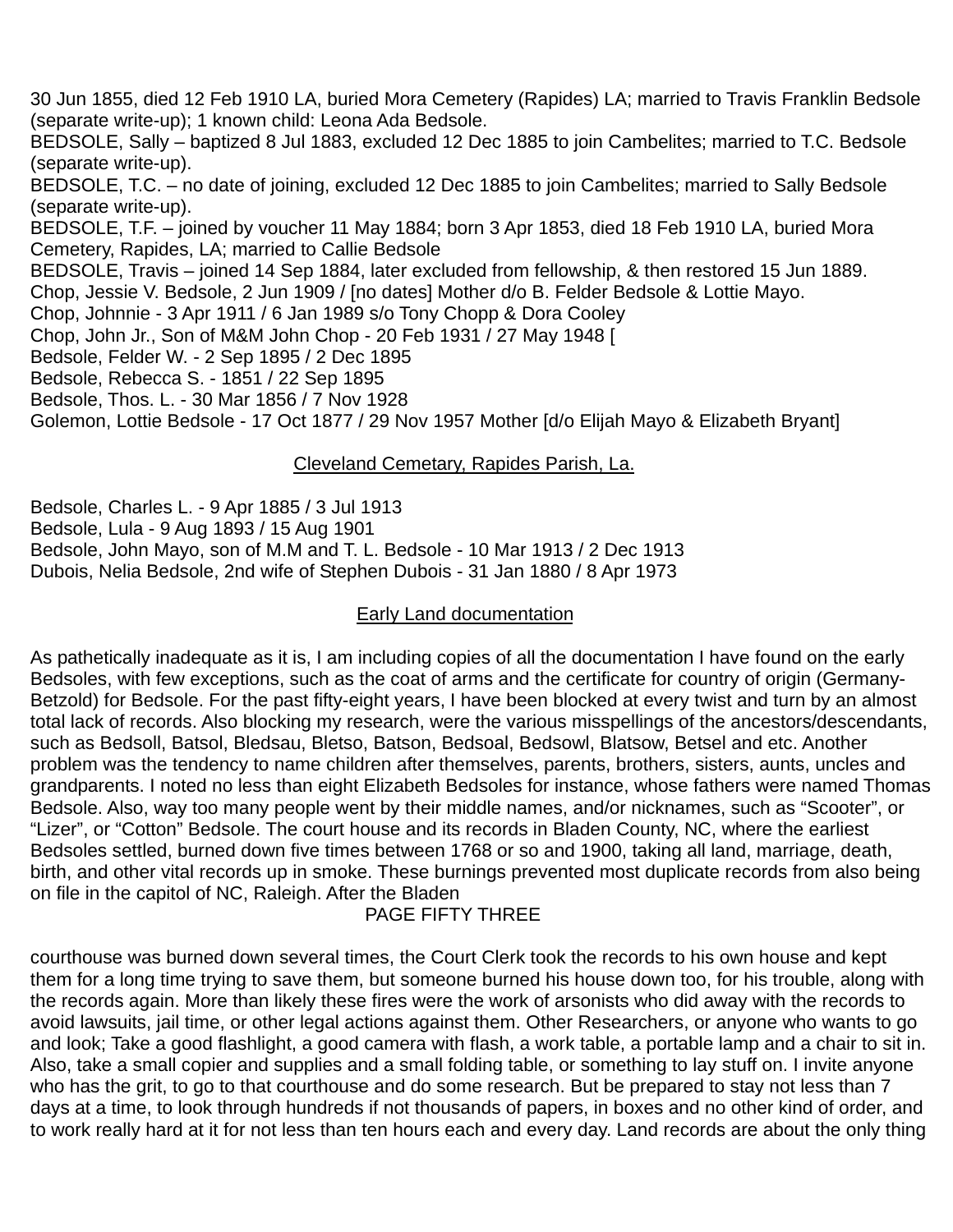one can find with the word "Bedsole", or equivalent/variation, on it. Its almost as if our ancestors never existed as far as shipping, births, children, spouses, parents, deaths, children, marriages, divorces, court actions, and etc.. It didn't help any either, that NC only began to require birth records in 1912..

## LAND RECORDS

I wrote these just as they were on the original documents, misspellings and all. With my own explanations of who and what. In most cases. Land records are the only documentation for many early Bedsole ancestors. Unfortunately, they do not list spouses, siblings, or other relatives.The big problem with land records, when people named their children after their own ancestors and descendants, is, that they do not list ages, birthdates, spouses, or relatives or whether the buyers and sellers are Jr., Sr., III., or anything else. Consequently, except for quessing who they are, based primarily on the location of the land related to other data, and the date of the transfer of title, theres no way one can determine who they actually were. Its "Best Guess", at its best.

# FIRST BEDSOLE LAND RECORDS IN THE U.S.

The originals of these land records were recorded as shown, by hand. William, son of Abraham from Germany, apparently left NC and went to Virginia, and acquired the first land in 1719. He must have then either sent word, or went back to NC and persuaded Abraham, to move to Virginia. The two 1726 records show them going together for 2,000 acres via 1,000 acres each by Patent, (Free land from the government).The other records show William acquiring another 1,000 acres, his brother Isaac acquiring 1,000 acres seperately in the fourth record, but likely adjoining Williams land. Abraham had apparently moved from that area then. However, I continued to find "Abraham" in Virginia until 1730 or so, Abrahams last name was written as Bessow when he arrived in NC by ship in 1700, then Batson when he came back in 1701, it was changed to Betsoe, Bedsoe, Bedsole, and finaly Bledsoe, by seperate english Scribes from time to time, reflecting the fact that Bedsoles in general, could neither read, write, or spell until about 1950. The Library of Virginia has numerous other Bledsoe land records, and I know at some point, some of them were true Bledsoe's from England, but no way to determine who were Bedsoles and who were Bledsoes. Regardless of all that, the origin of both Bedsole and Bledsoe, is Prussia/Germany.

William Bledsoe, 11 July 1719. Virginia State Land Office. Patents 1-42. Location: Russell County. Description: 214 acres St. Mary's parish. Beginning by the upper side of Hunting Run, at the mouth of a small branch. Source: Land Office Patents No. 11, 1719-1724, p. 20. Part of the index to the recorded copies of patents for land issued by the Secretary of the Colony serving as the colonial Land Office. The collection is housed in the Archives at the Library of Virginia.

William & Abraham Bledsoe 30 May 1726.Virginia State Land Office. Patents 1-42. Location: Spotsylvania PAGE FIFTY FOUR

County. Grantee(s): Bledsoe, Abraham and William. Description: 1000 acres. Source: Land Office Patents No. 12, 1724-1726, p. 382 .Part of the index to the recorded copies of patents for land issued by the Secretary of the Colony serving as the colonial Land Office. The collection is housed in the Archives at the Library of Virginia.

William & Abraham Bledsoe. 30 May 1726.Virginia State Land Office. Patents 1-42, Location: Spotsylvania County. Grantee(s): Bledsoe, Abraham and Bledsoe, William.. Description: 1000 acres upon the branches of the Mine Run, adjoining land of the Reverend Hugh Jones. Source: Land Office Patents No. 12, 1724-1726, p. 382. Part of the index to the recorded copies of patents for land issued by the Secretary of the Colony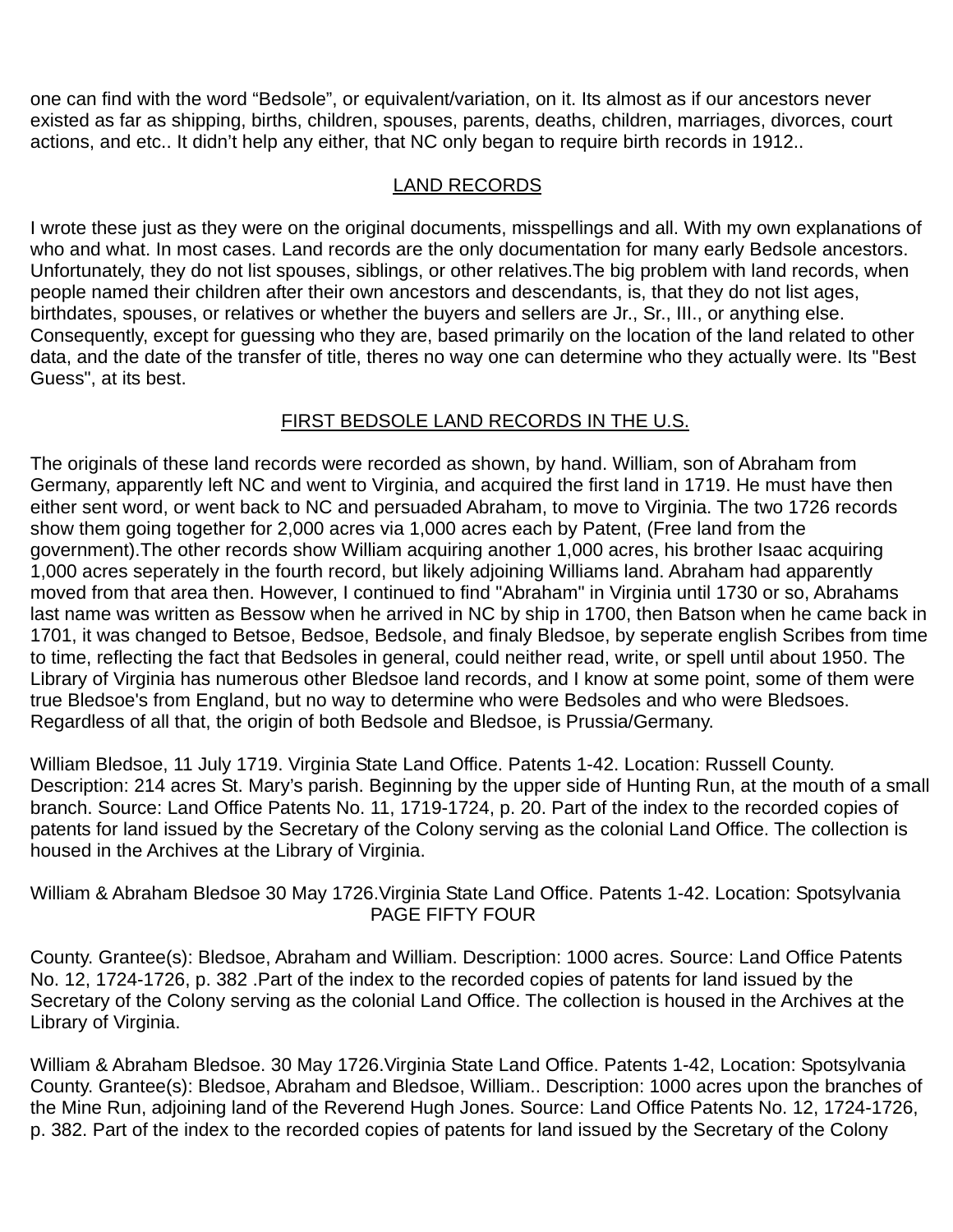serving as the colonial Land Office. The collection is housed in the Archives at the Library of Virginia. This is not a copy of the record of the same date and location above. So they acquired 2,000 acres of land on the same day. Very likely they were limited to 1,000 acres per Patent. So they did two in order to acquire 2,000 acres together.

William Bledsoe. 28 September 1728.Virginia State Land Office. Patents 1-42. Location: Spotsylvania County. Description: 1000 acres in the fork of the river beginning and extending by the Rappadan River side above the mouth of a run. Source: Land Office Patents No. 14, 1728-1732 (pt.1 & 2), p. 103. Part of the index to the recorded copies of patents for land issued by the Secretary of the Colony serving as the colonial Land Office. The collection is housed in the Archives at the Library of Virginia.

Isaac Bledsoe. 28 September 1728.Virginia State Land Office. Patents 1-42. Location: Spotsylvania County. Description: 1,000 acres in the Little fork of Rappahannock River, and on the South side of the North side. Beginning and extending standing by the river side by the mouth of a branch. Source: Land Office Patents No. 13, 1725-1730 (v.1 & 2 p.1-540), p. 294. Part of the index to the recorded copies of patents for land issued by the Secretary of the Colony serving as the colonial Land Office. The collection is housed in the Archives at the Library of Virginia.

William Bledsoe, 12 March 1739. Virginia State Land Office. Patents 1-42, reels 1-41. Note Location: Franklin County. Description: 700 acres on the branches of the Black Walnut Run adjoining Hugh Jones's land. Source: Land Office Patents No. 18, 1738-1739, p. 522 (Reel 16).

William Bledsoe, 16 June 1768. Other Format Available on microfilm. Northern Neck Grants, reels 288-311. Note Location: Culpeper County, Va.. Description: 48 acres in the Robinson Fork of Rappahanock River, adjoining John Zachery. Source: Northern Neck Grants O, 1767-1770, p. 159 (Reel 296). Original survey exists

### Deed Of William West (Jr.), Brother Of Rhoda West,(Mother Of Thomas Bedsole, Sr. and John Bedsole, (Born 1750 and 1753, Respectively).

July 8, 1816 State of North Carolina, Bladen County To the Surveyor of the said County you are hereby directed to survey and admeasure or cause to be surveyed laid out or and measured for William WEST 250 acres land in the aforesaid county agreable to his Entry No. 270 and Dated February 5th 1816 Lying on the North side of Turnbull joining John DAVIS and William RICHARDSONS and Daniel MCDUFFIE and Peter MCBRIDEs and such survey to be made do you return to the Secretary's office agreable to Law given under my hand at office. July 8th 1816 J (? initial illegible) s.

## Bedsole as "Bledsoe" land records ("Entries") in court record book

## PAGE FIFTY FIVE

July 11, 1719. William, now about 18-19 years old, and a "Bledsoe" on his land record, is granted 214 acres of land in Russell County, St. Marys Parish, Virginia. This is the very first land record for a "Bledsoe" who is actually a Bedsole, in the United States.

1726. Abraham now also a "Bledsoe", his wife Rose, and daughter Elizabeth S. are listed in Chalkleys Chronicles, in Virginia, among the "Early Settlers Of Virginia". With them are William Barry, husband of Elizabeth S. and a daughter of Elizabeth and William; Mary who married Thomas Harding with his life as 1709-1772.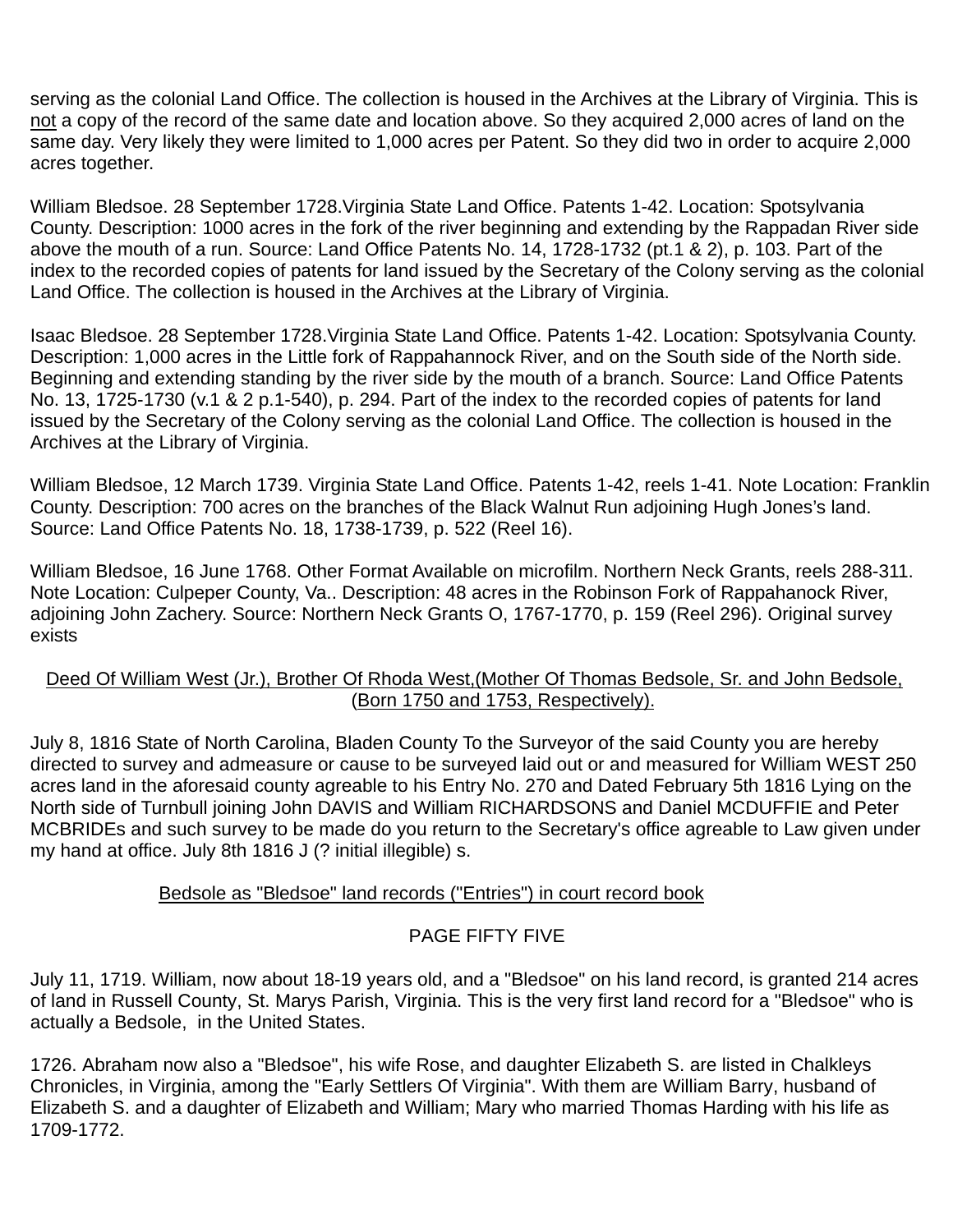May 20, 1726. Abraham, and William, both now "Bledsoes" on the documentation, are jointly granted 1,000 acres of land in Spotsylvania County, Virginia.

May 20, 1726. Abraham and William Bledsoe are jointly granted another 1,000 acres of land in Spotsylvania County, Virginia.

Sept. 28, 1728. "Isaac Bledsoe" was granted 1,000 acres, also in Spotsylvania. That indicates Isaac is very likely also a son of Abraham and Rose, having been born about 1707, in NC.

Sept. 28, 1728. At the same time as Isaac, but seperately, Abraham Bledsoe is granted 1,000 acres also in Spotsylvania County, Virginia. All 3 of them being there during the same time period lends credence to my guess that Isaac is the son of Abraham, and brother of William. (This also indicates that the 3 of them then owned 4,000 acres of land in Spotsylvania County, Virginia).

March 12, 1739 William is granted 700 acres in Franklin County, Virginia.

June 16, 1768. William Bledsoe is granted 48 acres in Culpepper County, Virginia. Apparently, Abraham is now dead.

Feb, 1770 Botetourt County, Va. Abraham Bledsoe, appointed Constable for that part he lives in upon Reedy Creek. He died in June, 1770.However, this is Abraham, Jr. and not the one born in 1673 in Germany,

Washington County, Va. March 18, 1787..Anthony Bledsoe - 400 ac - in the Many Sinks, includes improvements, actual settlement made 1775 - September 1, 1781. Page 363 - Anthony Bledsoe - Commissioners Certificate - in the many Sinks on the waters of the north fork of Holstein River. This Anthony is likely related to our Bedsoles, but how he is related, is very unclear.

Anthony Bedsole...May be a son of William Bedsole/Bledsoe, Jr. b. 1727. Page 364 - Anthony Bledsoe - 320 ac - Preemption Warrant dated August 15, 1783 #2534 - on the waters of the north fork of Holstein River in the Many Sinks - corner to his settlement rights - March 18, 1787

Page 393 - Anthony Bledsoe - 272 ac - Preemption warrant # 2534 - in the Many Sinks on the waters of the north fork of Holstein River - corner to his adjacent survey - March 22, 1791

Page 393 - Anthony Bledsoe - 366 ac - Preemption Warrant #2534 - March 22,1791 on both sides of the north fork of Holstein River -

Page 364 - Anthony Bledsoe - 395 ac - Sept. 28, 1792. Commissioners Certificate - on both sides of the PAGE FIFTY SIX

north fork of Holstein River - beginning on the north bank of the river -

March 17, 1787...Anthony Bledsoe, assignee of Richard Collier - 400 ac - on the north fork of Holstein known by the name of the Great Bent, includes improvements made by Bledsoe, actual settlement made in 1786 - August 24, 1781

04/23/1762. BLADEN COUNTY, NC. John Mellon, planter, of Bladen County, party of the first part, hereby sells and conveys unto Vincent Bedsole, planter, also of Bladen County, NC, party of the second part, for 4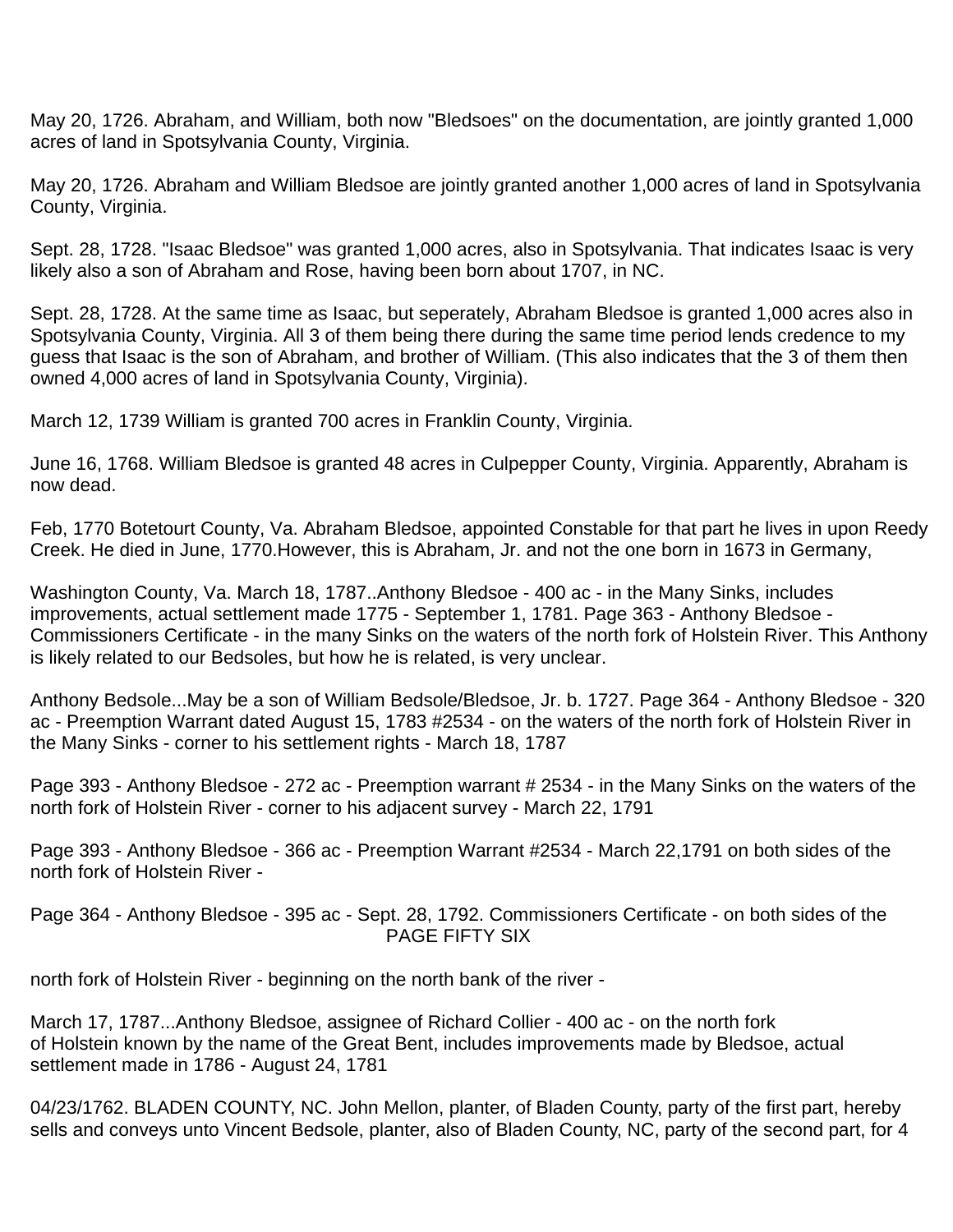pounds sterling, a certain track or parcel of land situate and lying in Bladen County, NC containing 300 acres as follows. To Wit Beginning at two white oaks near a ridge and running along Thomas Bedsole's line, N 156 Poles 23 poles and 12 links.

08/20/1764. BLADEN COUNTY, NC. Vincent Bedsole, planter of Bladen County, NC party of the first part hereby sells and conveys unto James Bailey, planter, also of Bladen County, NC party of the second part, for 6 pounds sterling a certain track or parcel of land containing 190 acres situate being and lying in Bladen County, NC as follows to Wit. Beginning at a pine and running S along ..190 Acres. NOTE: This land is also located near Beaverdam, NC.

01/01/1793, BLADEN COUNTY, NC. William Bedsole, of Bladen County, planter, party of the first part sells, conveys and transfers unto William Gray, planter, party of the second part for 1 pound sterling 15 shillings also of Bladen County, NC the following track of parcel of land: To Wit; Beginning at a white oak and Running along the N side of the Beaverdam 32 poles, 43 chains and 12 links..............50 acres.

Pp.463-464: 22 Jan 1793,William Gray of Bladen Co., to William Bedsole of same, for 15 pounds.50 A between Turnbull and the pine pond.William Grey (Seal),Wit: Hezekiah Jones (X), Saml Hales (X). Bladen, Feby Term 1793, prov.by Hezekiah Jones.

 Thomas Bedsole, (Sr.) Although "Sr" is not listed, All land records prior to 1800 to "Thomas" was Thomas Sr., because Jr. was not yet old enough to own land.

Abstracts of Land Entries: Bladen Co, NC 1778-1781 by Dr. A.B. Pruitt 1989: Page 146-911 Feb.7, 1779 Thomas Bedsole enters 100 ac on NE side of Beaverdam Swamp; includes where he lives and runs up. ("Runs up" means it runs up the stream, or swamp, in this case).

Page 154 955.Mar.10, 1779 Thomas Bedsole enters 100 ac on the head of Short spring Br and runs up. (Br means Branch). This was in Bladen County.

Page 173-1064. May 24,1779 Jesse Carter enters 100 ac on South River marshes; borders the upper side of Thomas Bedsole.("Upper side", means along his property line, on the north side). In Bladen County.

Page 204 1231. Nov.2, 1779 Thomas Bedsole enters 100 ac on E side of Beaverdam Swamp; borders: his own line. Bladen County. Thos Bedsole 100 ac;

Warrant #1238 issued Mar.10, 1780 by Thos Robeson to Thomas Bedsole for 100 ac on E side of Beaverdam Swamp, joins his own line, & entered

964(3768). Thomas Bedsole 100 ac; warrant # 963 issued Jun.30,1780 by Thos Robeson to "Ezechiah" PAGE FIFTY SEVEN

Jones for 100 ac on SW side of South R, ("R" means river), begins at mouth of Long Br, runs "up",& entered Mar. 15,1780 [note at bottom] "sold to Thos Bedsole as will appear by plats". Bladen County, NC

100 ac surveyed Jun.25, 1786 for Thomas Bedsole (Hezekiah Jones-lined out] by J Rhodes; Hezekiah Jones & Archibald McDonald, chain carriers; grant #1153 issued Oct.10,1787. Bladen County, NC

965(3769). Thomas Bedsole 100 ac; warrant #1447 issued Jun.30, 1779 by Thos Robinson (Robeson, not Robinson) to Thos Bedsole for 100 ac, begins on head of Short Spring Br, runs "up", & entered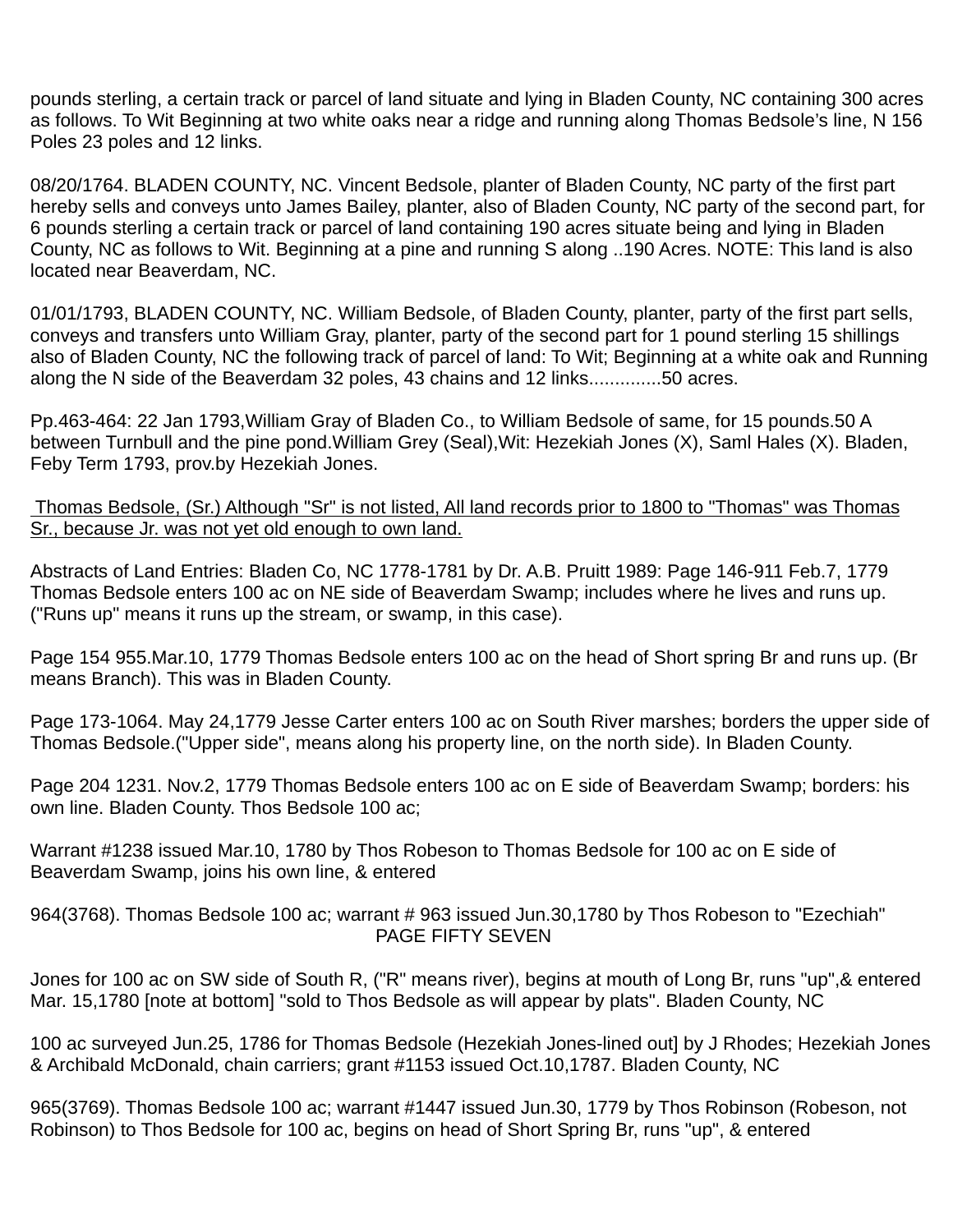Mar.10,1779;100 ac surveyed Jun.24,1786 by J Rhodes. John Bedsole & Baxter Davis, chain carriers; grant #1154 issued Oct.10,1787. (It is very rare to come across ANYTHING with Johns name on it. This John was a brother of William Jr., and uncle of Thomas Sr. Bladen County, NC.

1387(4192). Thomas Bedsole 100 ac; warrant # 918 issued May 10,1779 by Thos Robeson to Thos Bedsole for 100 ac on NE side of Beaverdam Swamp, includes where he lives, runs "up",& entered Feb.7,1779;100 ac surveyed Sept.24,1783 by Will Bryan;[no chain carriers mentioned) Grant #1054 issued Nov.7,1784. Bladen County, NC.

2278(5083). Thomas Bedsole 100 ac; warrant # 1169 issued May 1,1795 by W R Singletary to Simon Pharis Hair for 100 ac, between Archebald McDaniel & Samuel Hails (also sometimes spelled HALES), joins both, along "the" road "on both sides,& entered...Bladen County, NC.

Jan.1,1795 [on back] warrant sold Oct.10, 1798 by Jesse Hair, heir of Simon Pharis Hair, to Thomas Bedsole (signed) Jesse Hair (no witness) and (no date) John "Pharies" swears purchase money for within mentioned land was paid & warrant obtained without fraud (signed) John Pharies (witness) Will White;100 ac surveyed Nov.24,1798 by A Weathersbee; Saml Pharis & H "Thos", chain carriers; grant #2183 issued Mar.9,1799. Bladen County, NC.

2821(5604). William Bedsole 100 ac; warrant #1541 issued Apr.4,1796 by W R Singletary to William Bedsole for 100 ac, begins at his own corner on Great White Pocoson, (This was more likely Moccasin, not Pocoson) runs down his line,& entered Nov.16,1795;100 ac on N side of Weathersbee's Mill Bay surveyed Nov.20,1799 by A Weathersbee;[no chain carriers mentioned]. Bladen County, NC. (Note, this William (Jr) was the father of Thomas Sr.)

# 616 Sept.30,1799 William Bedsole paid 0.75 (about ONE DOLLAR in today's money) pounds for 150 ac in entries #1799 & "blank" dated Nov.16,1795 (signed) John Haywood, PT Grant #2686 issued Nov.27,1802. Bladen County, NC. (This William was the father of Thomas Sr.).

3088(0248). Thomas Bedsole 31 ac; warrant #508 issued Feb.28,1818 by Jas Campbell to Thos "Beadsole" (From JD: an interesting way to spell Bedsole. "Bead" is "Bed"?. They spelled it BED, then BEAD, in the same deed) for 50 ac, joins Francis Davis on S side of South R,& entered Aug.4,1817;31 ac surveyed May 12,1818 by P Kelly; Geo Blackwell & Levi Jones, chain carriers, land on South R, begins at Archd McDaniel's corner pine in John Daniel's line at head of Juniper "Bulk",joins Wm Smith Sr, & Sessoms; 2 copies of survey in shuck]. Bladen County, NC. (Note: From JD This "Sessoms" family is where Sessoms Bedsole got his first name. This George Blackwell, was the grandfather of Susan Blackwell, who married Edward Bedsole, son of Thomas Jr.)

3089(0249). Thomas Beadsole 50 ac;warrant #136 issued Sept.2,1815 by Jas Campbell to Ths. Bedsole for PAGE FIFTY EIGHT

50 ac, joins Francis Davis' line on S side of South R,& entered May 8,1815; 50 ac surveyed Oct.16,1815 by James Kelly; John Daniel & Travas Bedsole (Travis Bedsole), chain carriers;[land begins at Ellis' corner pine on SW side of Juniper "Bulk"; 2 copies of survey in shuck. ("Shuck" refers to the file folder, or onion skin paper enclosing something). Bladen County, NC.

6 Dec.1822-Ths. Bledsoe and Charlotte Bledsoe (This was Thomas Bedsole, Jr. and wife, Charlotte English) To Penelope McDaniel, Levi Jones and Ths. Smith for \$100 all our right to a Negro wench and child by the names of Rachel and Minnie. Witness: Nathan Wheeler. May Term 1823. A McDowell, Clerk. (Note: although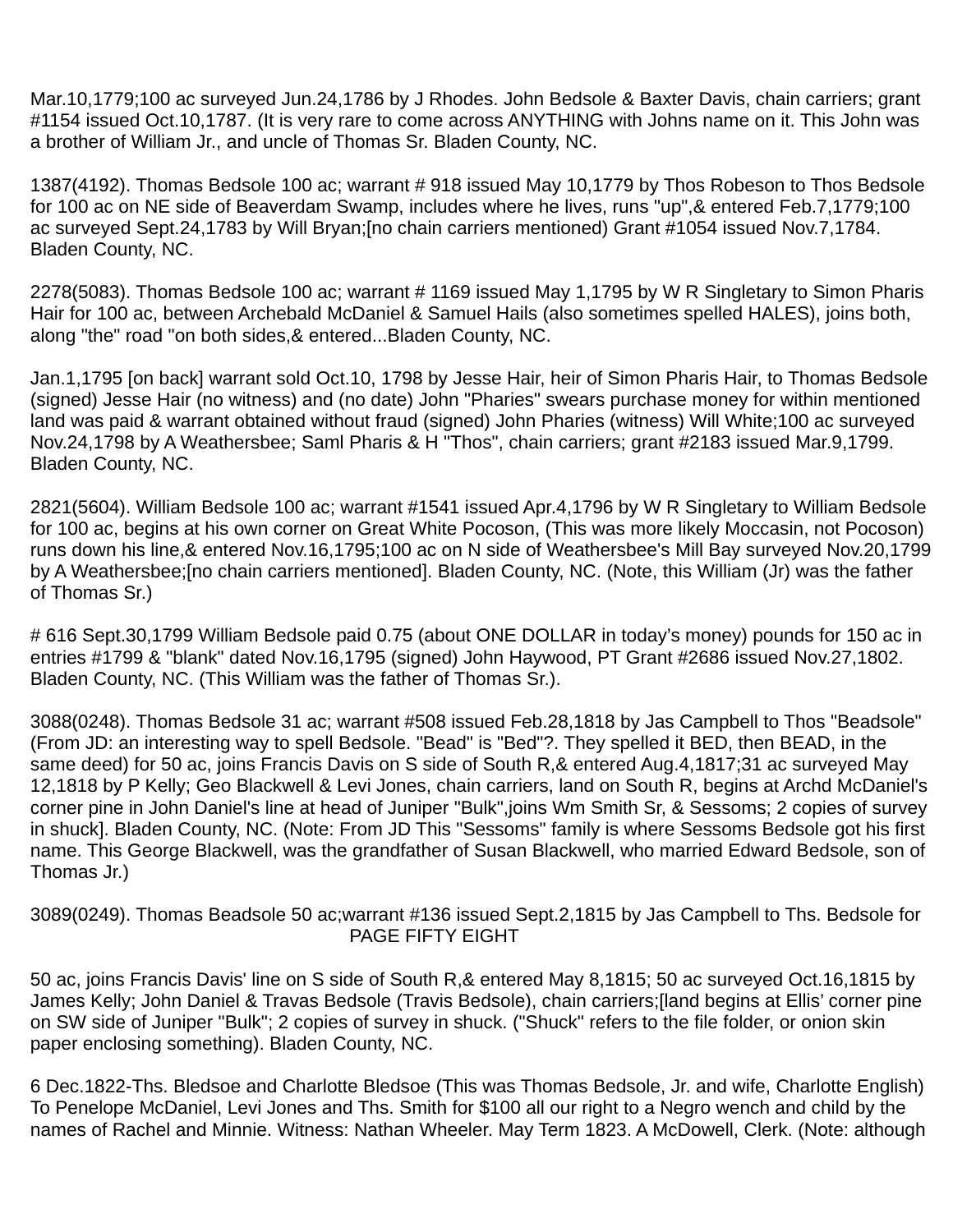a different spelling the above entry was indexed under Bedsol). Bladen County, NC. (McDaniel, Jones and Smith above, (wives ) were sisters and were all daughters of Sarah, a daughter of Thomas Jr. and Charlotte ).

10 Oct. 1820-Thomas Bedsole, Jr. to Daniel Melvin-\$140 for 50 acres adj lands of Francis Davis and including the plantation on which I now live and 10 acres on N side of Archibald McDaniel's Pond adj lands patented by Archibald McDaniel, Sr. Wit: Robert Melvin and Elizabeth Melvin. Feb. term 1825.

(The following record was the wife and children of Thomas Smith, husband of Sarah Bedsole (Thomas Sr.) , giving up their claim against the land of Thomas Smith, for \$160. They are Sarah, Elizabeth, Ann, and Clarry, to Joab, brother of Thomas Smith).:

7 July 1842-Sarah Bedsole, Levi Jones & his wife Elizabeth Jones, Ann Smith, Owen Jones & Clarry Jones his wife To Joab Smith-\$160-all our right in 4 tracts of land on the S side of the Beaverdam Swamp, a branch of South River & both sides of the Stage Road granted to Thomas Smith, Sr. The above tracts belonging to Thomas Smith, deceased & Sarah Bedsole, Elizabeth Jones, Ann Smith & Clarry Jones, being 4 of the lawful heirs of Thomas Smith. Wit: Thomas Smith, Senr. Stephen Smith. August Term 1842. David Lewis. Commission to Robert Melvin & Love McDaniel, Esqs. to take private examinations of Elizabeth & Clarry Jones separate from their husbands Levi & Owen Jones-Said examination had on 9 Sept 1842 at Beaverdam Meeting House. Note: Love McDaniel was a Lawyer and land speculator.

March 1842-Daniel Bedsole, Thomas Parker & wife Charity Bedsole of Cumberland County, Nusen Autry & wife Clarey also of Cumberland County To Love McDaniel-\$80, all our right, title, interest & claim to lands of the estate of William Bedsole, it being undivided & containing 417 acres on the S. side of South River. First tract adj lands of Thomas Bedsole granted to William Bedsole (son of Thomas Sr.), on 12 Dec 1816-another tract of 107 acres being part of a tract granted to Samuel Hales on 9 March 1791 on the South side of South river East of the Stage road adj lands of Mathew Hales-3rd tract of 100 acres granted to Thomas Bedsole & by him conveyed to Benjamin Faircloth & by him to William Bedsole on W side of South river-5th tract of 10 acres-6th tract of 100 acres being part of tract granted to Samuel Hales on 9 March 1797 including that part not sold or give to John Bedsole & adj lands of Samuel Phares-also our interest in 100 acres "which we have not got the grant nor courses" to the 3/8th part of the above land. Wit: J. B. Simpson, John McDaniel. Feby Term 1843. David Lewis, Clerk (William, son of Thomas Sr. has died and this land is being given to lawyer Love McDaniel, likely for handling Williams affairs and he likely paid additional money besides that). Bladen County, NC.

10 Oct. 1820-Thomas Bedsole, Sr.. to Daniel Melvin-\$140 for 50 acres adj lands of Francis Davis and including the plantation on which I now live and 10 acres on N side of Archibald McDaniel's Pond adj lands patented by Archibald McDaniel, Sr. Wit: Robert Melvin and Elizabeth Melvin. Feb. term 1825. Bladen County, NC. Full deeds or patents were lost in courthouse fires, but I found some as listed here, in deed PAGE FIFTY NINE

abstract and index books. (Check out the book numbers. It takes a long time to look through one book. They are not in order, and in boxes. In this case, there were more than 500 books.

### FROM BOXES OF OLD NC LAND RECORDS AT THE RALEIGH, NC COURTHOUSE (These books are in no special order. You could literally spend years looking through them)

From Books #1, 2 and 3 nothing. From book # 4 Old NC Deeds: Pp. 463-464: 22 Jan 1793, William Gray of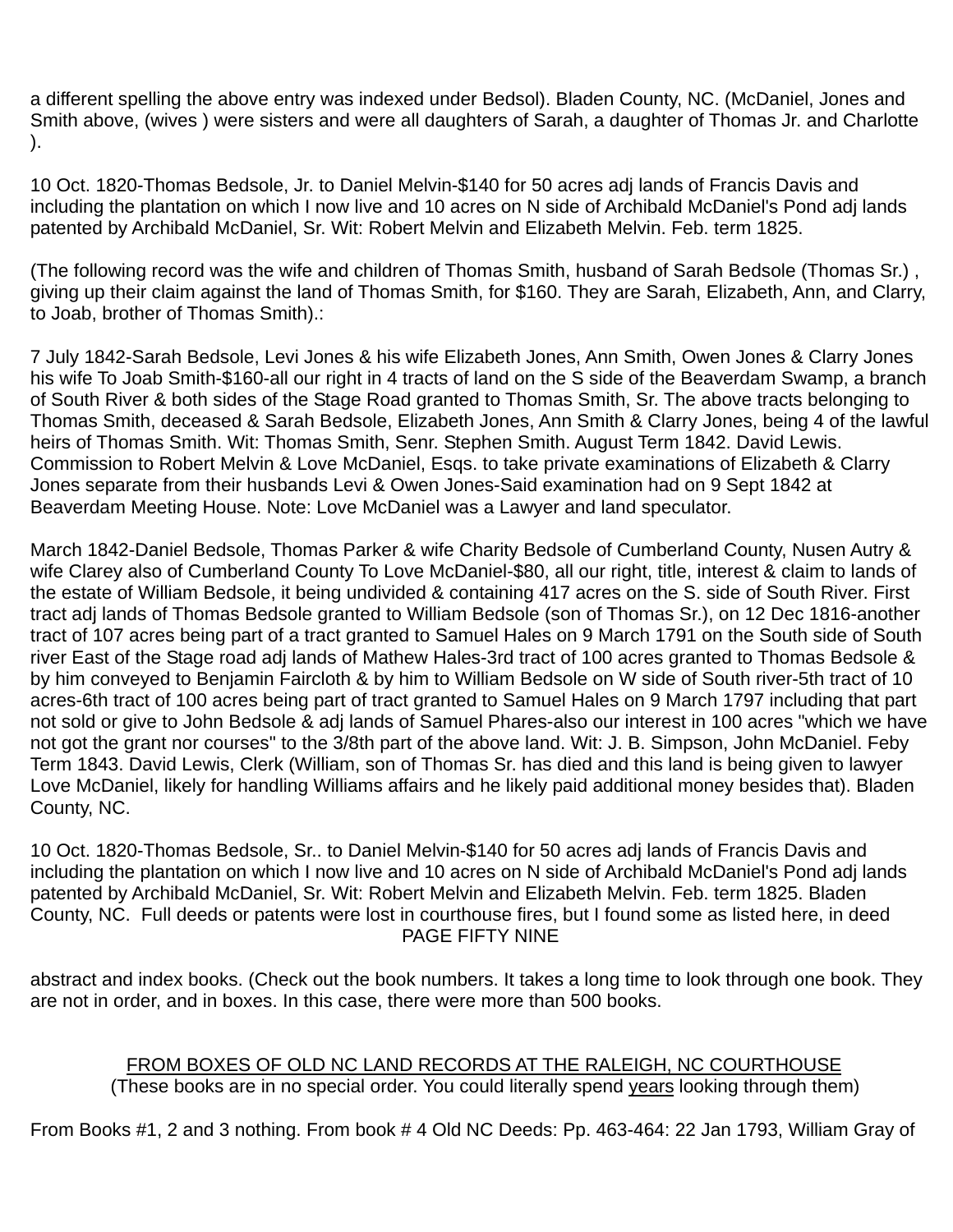Bladen Co., to William Bedsole of same, for (pounds symbol) 15...50 A between Turnbull and the pine pond...William Gray (Seal), Wit: Hezekiah Jones (X), Samuell Hales (X). Bladen, Feby Term 1793, prov. by Hezekiah Jones. From Book #12 ("sd" means "said"). (This has to be William Jr., father of Thomas Sr.). Bladen County, NC.

pg. 290 VINCENT BEDSOLE 10 May 1760 300 acres for two pounds sterling in Johnston County on the N. side of Neuse River between ANTHONY HERRING,.......?

Page # 390. 1757. Old Dobbs County: Vincent Bedsole.Vincent was Spelled "Vinson" in the book, sells 157 acres to Thomas Thinkley. (Note from JD: Dobbs County only existed a few years and its name changed). Dobbs was created from Johnston which was created from part of Bladen. After "Dobbs" was deleted, it became Lenoir County, created from part of Bladen. So even though he owned land in "Dobbs", it is likely to have adjoined the land of Thomas Sr., still in "Bladen" County. John Bedsole, born about 1730 is listed on the 1790 Bladen County Census. I know the William Bedsole above was not the son of Thomas Bedsole, Sr. because in 1793, Thomas's William was only 10 years old. That leaves William (Henry) Bedsole, Jr., b. 1727.

From Book # 107: Capt. Johnston's District. Bedsole, John 200 acres 1779 and Bedsole, Thomas 100 acres, 1779. Bladen County, NC.

From Book # 119 Bladen County . # 859. Feb. 2, 1779 John Bedsole enters 100 ac about 600 yards below Watson's Br "by" a place called the "thick bolk". Bladen County, NC.

04/23/1762. BLADEN COUNTY, NC. John Mellon, planter, of Bladen County, party of the first part, hereby sells and conveys unto Vincent Bedsole, planter, also of Bladen County, NC, party of the second part, for 4 pounds sterling, a certain track or parcel of land situate and lying in Bladen County, NC containing 300 acres as follows. To Wit Beginning at two white oaks near a ridge and running along Thomas Bedsole's line, N 156 Poles 23 poles and 12 links...

08/20/1764. BLADEN COUNTY, NC. Vincent Bedsole, planter of Bladen County, NC party of the first part hereby sells and conveys unto James Bailey, planter, also of Bladen County, NC party of the second part, for 6 pounds sterling a certain track or parcel of land containing 190 acres situate being and lying in Bladen County, NC as follows to Wit. Beginning at a pine and running S along ..190 Acres. NOTE: This land is also located near Beaverdam, Bladen County, NC.

01/01/1793, BLADEN COUNTY, NC. William Bedsole, of Bladen County, planter, party of the first part sells, conveys and transfers unto William Gray, planter, party of the second part for 1 pound sterling 15 shillings also of Bladen County, NC the following tract or parcel of land: To Wit; Beginning at a white oak and Running along the N side of the Beaverdam 32 poles, 43 chains and 12 links 50 acres. NOTE: This land is also PAGE SIXTY

located near Beaverdam, Bladen County, NC. See: "Bladen County, North Carolina Abstracts of Early Deeds 1738-1804 by: Brent H. Holcomb, C.A.L.S. 1979, For 1738-1779"

Pp.463-464: Bladen County, NC., 22 Jan 1793,William Gray of Bladen Co., to William Bedsole (b. 1727) of same, for 15 pounds.50 A between Turnbull and the pine pond.William Grey (Seal),Wit: Hezekiah Jones (X), Saml Hales (X). Bladen, Feby Term 1793, prov.by Hezekiah Jones. (From JD: In various stories on the NC History site, William Gray was indicted for land fraud, embezzlement, and etc., against the state. It appears that he also got William Bedsole involved in his dealings more than one time).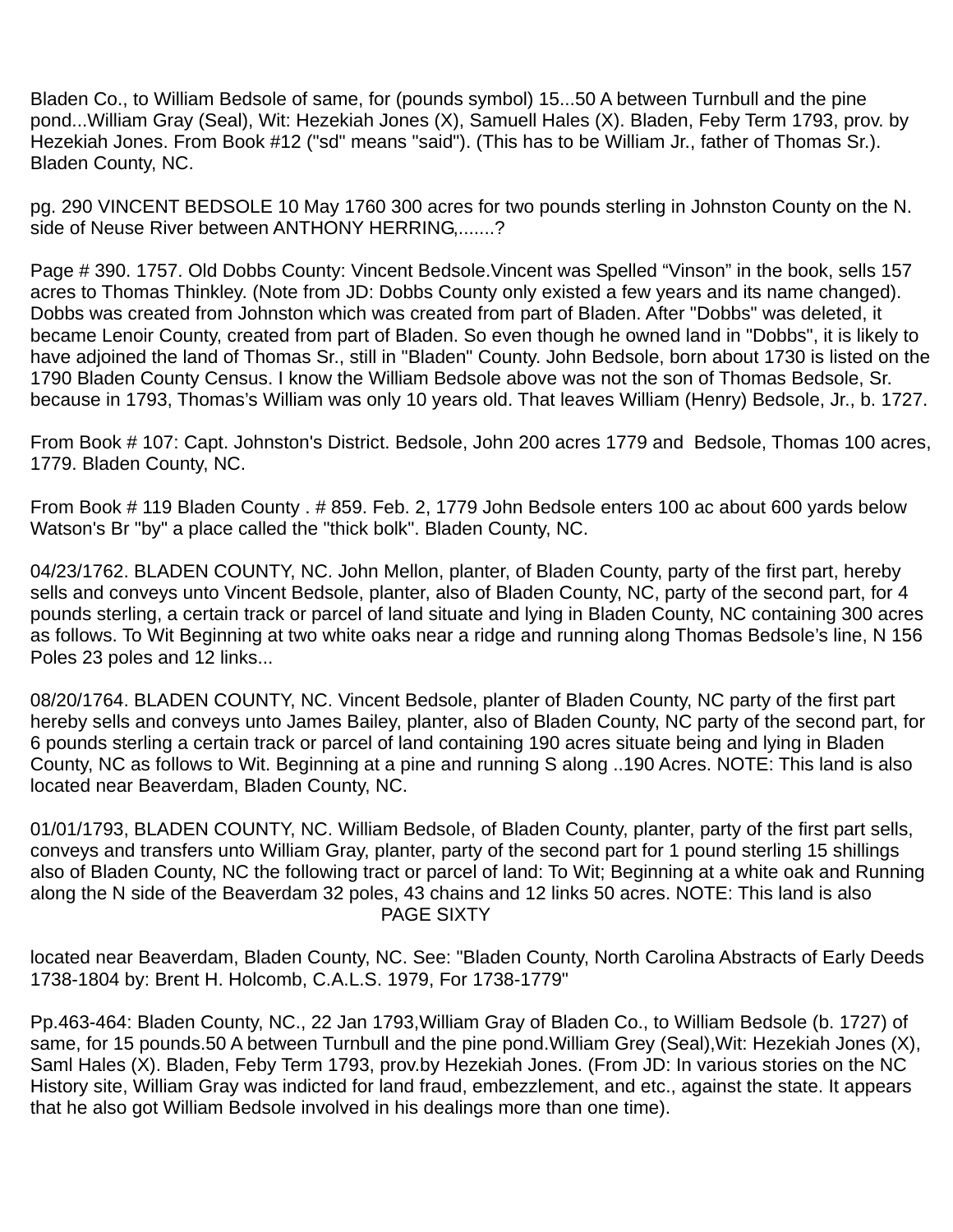Page 146 911 Feb.7, 1779 Thomas Bedsole (Sr.) enters 100 ac on NE side of Beaverdam Swamp Bladen County, NC; includes where he now lives and runs up. ("Runs up" means it runs up the stream, or swamp, in this case).

Page 154 955.Mar.10, 1779 Thomas Bedsole (Sr.) enters 100 ac on the head of Short spring Br and runs up. (Br means Branch). Bladen County, NC.

Page 173 1064. May 24,1779 Jesse Carter enters 100 ac on South River marshes; borders the upper side of Thomas Bedsole (Sr.).("Upper side", means along his property line, on the north side).

Page 204 1231. Nov.2, 1779 Thomas Bedsole (Sr.) enters 100 ac on E side of Beaverdam Swamp; borders: his own line. See: Abstracts of Land Warrants Bladen County, NC 1778-1803 Part 1 by Dr. A.P. Pruitt 200- 948(3752): This 100 ac; warrant #1238 issued Mar.10, 1780 by Thos. Robeson to Thomas Bedsole (Sr.) for 100 ac on E side of Beaverdam Swamp, joins his own line,& entered Nov.2,1779; 100 ac surveyed Jun.25,1786 by J Rhodes; Archibald McDonald & Ezekiah Jones, chain carriers; grant #1137 issued Oct.10,1787 (Archibald McDaniels, not McDonald, and Hezekiah, not Ezekiah, were neighbors, owning land adjoining Thomas Sr.'s). Bladen County, NC.

964(3768). Bladen County, NC. Thomas Bedsole, (Sr.) 100 ac; warrant #963 issued Jun.30,1780 by This Robeson to "Ezechiah" (Probably Hezekiah) Jones for 100 ac on SW side of South R, ("R" means river), begins at mouth of Long Br, runs "up",& entered Mar. 15,1780 [note at bottom] "sold to Ths Bedsole as will appear by plats". Bladen County, NC. 100 ac surveyed Jun.25, 1786 for Thomas Bedsole (Sr.) (Ezekiah Jones-lined out] by J Rhodes; Ezekiah Jones & Archibald McDonald (McDaniel) , chain carriers; grant #1153 issued Oct.10,1787.

965(3769). Bladen County, NC.Thomas Bedsole (Sr.) 100 ac; warrant # 1447 issued Jun.30, 1779 by Ths Robinson (Robeson, not Robinson) to Thos Bedsole for 100 ac, begins on head of Short Spring Br, runs "up", & entered Mar.10,1779; 100 ac surveyed Jun.24,1786 by J Rhodes; John Bedsole & Baxter Davis, chain carriers; grant # 1154 issued Oct.10,1787.

1387(4192). Bladen County, NC. Thomas Bedsole (Sr.) 100 ac; warrant #918 issued May 10,1779 by Ths Robeson to Ths Bedsole for 100 ac on NE side of Beaverdam Swamp, includes where he lives, runs "up", & entered Feb.7,1779;100 ac surveyed Sept.24,1783 by Will Bryant;[no chain carriers mentioned];grant #1054 issued Nov.7,1784.

2278(5083). Bladen County, NC.Thomas Bedsole (Sr.) 100 ac; warrant #1169 issued May 1,1795 by W R Singletary to Simon Pharis Hair for 100 ac, between Archebald McDaniel & Samuel Hails (also sometimes spelled HALES), joins both, along "the" road "on both sides,& entered Jan.1,1795[on back] warrant sold PAGE SIXTY ONE

Oct.10, 1798 by Jesse Hair, heir of Simon Pharis Hair, to Thomas Bedsole (signed) Jesse Hair (no witness) and no date) John "Pharies" swears purchase money for within mentioned land was paid & warrant obtained without fraud (signed) John Pharies (witness) Will White;100 ac surveyed Nov.24,1798 by A Weathersbee; Saml Pharis & H "This", chain carriers; grant #2183 issued Mar.9,1799.(Duncan, Owen and John Bedsole all married 3 of Hairs daughters. Hair and Pharis were neighboring landowners)

2821(5604). Bladen County, NC. William Bedsole ( b.1727) 100 ac; warrant #1541 issued Apr.4,1796 by W R Singletary to William Bedsole for 100 ac, begins at his own corner on Great White Pocoson, runs down his line,& entered Nov.16,1795;100 ac on N side of Weathersbee's mill Bay surveyed Nov.20,1799 by A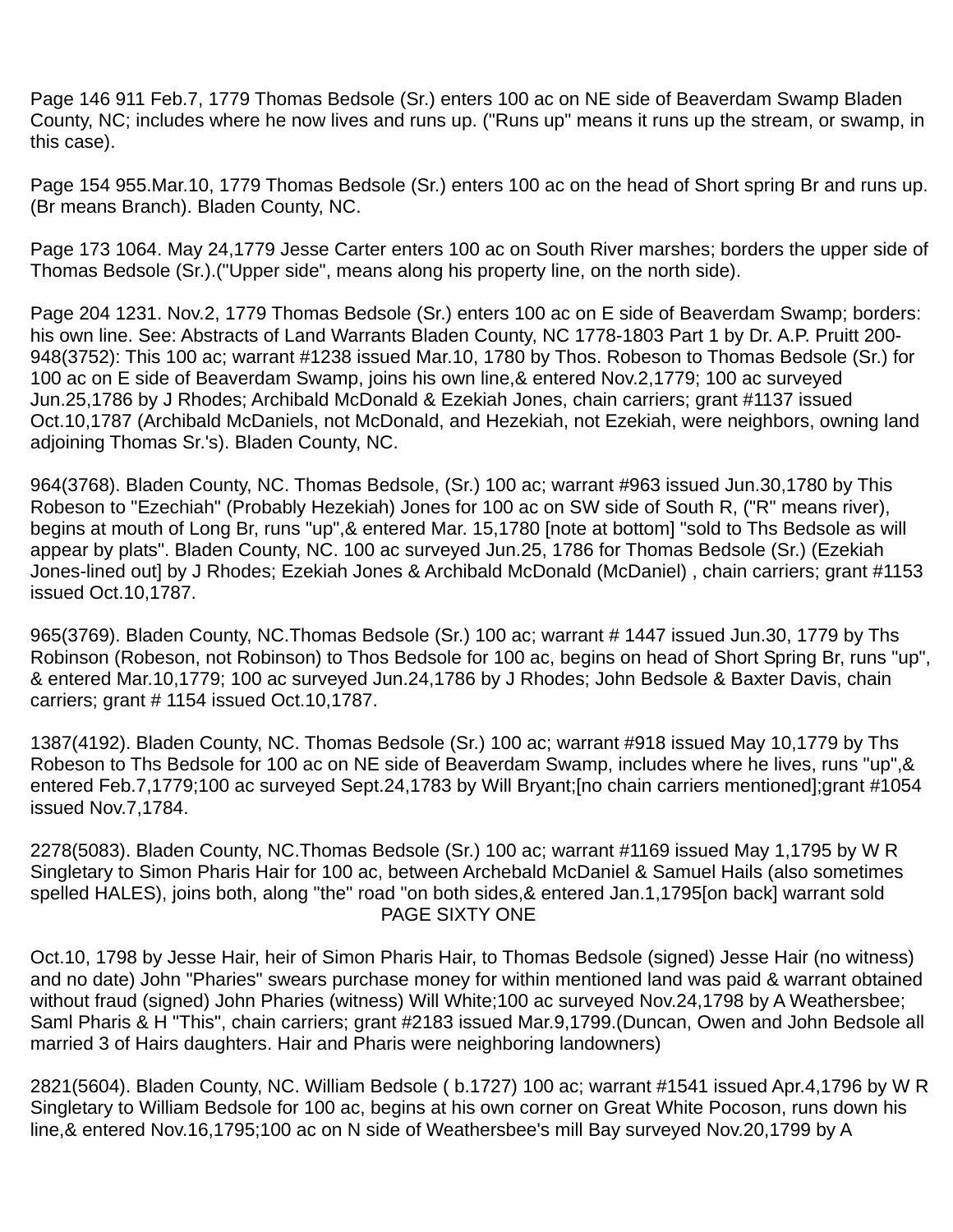Weathersbee;[no chain carriers mentioned].

# 616 Sept.30,1799 William Bedsole paid 0.75 (about ONE DOLLAR in today's money) pounds for 150 ac in entries #1799 & "blank" dated Nov.16,1795 (signed) John Haywood, PT Grant #2686 issued Nov.27,1802.

2822 (5615). William Bedsole (1727) 50 ac; warrant #1799 issued Nov.14,1798 by Wm Robeson to William Bedsole for 50 ac on S side of South R, between & joins Archibld McDaniels & said Bedsole's own line,& entered Apr.26,1797;50 ac on N side of Weathersbee's mill Bay surveyed Nov.20,1799 by A Weathersbee;[no chain carriers mentioned];grant #2687 issued Nov.27,1802.

Bledsoe, Abraham Date: Aug 8, 1727.Location: Spotsylvania Co., VA Record ID: 43239 Occupation: Planter. Description: Grantor Book. Page: A Property: 333 a. of land in St. Geo. Par., Spts. Co. Remarks: Abraham Bledsoe and Wm. Bledsoe of Spts. Co., planters, to Augustine Smith of Spts. Co Gent. £50 ster., 333 a. of land in St. Geo. Par., Spts. Co.-part of pat. granted the sd. Bledsoes May 30,1726. Notes: This land record was originally published in "Virginia County Records - Spotsylvania County, 1721-1800, Volume I" edited by William Armstrong Crozier.

Bledsoe, Abraham Date: Jun 6, 1732 Location: Spotsylvania Co., VA. Record ID: 43454 Description: Grantor, Book Page: B Property: 400 a. in St. Mark's Par., Spts. Co. Remarks: Abraham Bledsoe of St. Mark's Par., Spts. Co., to Thomas Watts of same Par. and County. £50 ster., 400 a. in St. Mark's Par., Spts. Co. June 6, 1732. Sarah, wife of Abraham Bledsoe, acknowledged her dower. Notes: This land record was originally published in "Virginia County Records - Spotsylvania County, 1721-1800, Volume I" edited by William Armstrong Crozier.

Bledsoe, Abraham Date: May 4, 1731 Location: Spotsylvania Co., VA Record ID: 43402 Description: Witness Book Page: B Property: 470 a. in St. Mark's Par., Spts. Co. Remarks: Phillip Watters of St. Mark's Par., Spts. Co., Carpenter, to Henry Rice of Drysdale Par., King and Queen Co., Planter. £10 cur., 3000 lb. tob., 470 a. in St. Mark's Par., Spts. Co. May 4, 1731. Notes: This land record was originally published in "Virginia County Records - Spotsylvania County, 1721-1800, Volume I" edited by William Armstrong Crozier.

Bledsoe, Abraham Date: Sep 5, 1727 Location: Spotsylvania Co., VA Record ID: 43241 Description:Grantor Book Page: A Property: 333 a. in Spts. Co. Remarks: Abraham x Bledsoe and William Bledsoe of Spts. Co. to Augustine Smith, junr., of the same co. £100 ster., 333 a. in Spts. Co.-part of a pat. granted the sd. Bledsoes and Augt. Smith, junr., May 30, 1726. Rec. Sept. 5, 1727. Notes: This land record was originally published in "Virginia County Records - Spotsylvania County, 1721-1800, Volume I" edited by William Armstrong Crozier.

Bledsoe, Abraham. Date: Dec 2, 1729 Location: Spotsylvania Co., VA Record ID: 43332 Description: PAGE SIXTY TWO

Witness Book Page: A Property: 1000 a. of land in St. Geo. Par., Spts. Co. in the little fork of Rappa. River. Remarks: Isaac Bledsoe of St. Geo. Par., Spts. Co., planter, to Robert Jones of Hanover Par., King George Co., Gent. £10 ster., 1000 a. of land in St. Geo. Par., Spts. Co., in the little fork of Rappa. River. Rec. Decr. 2, 1729. Notes: This land record was originally published in "Virginia County Records -Spotsylvania County, 1721-1800, Volume I" edited by William Armstrong Crozier.

Bledsoe, Elizabeth Date: Dec 1, 1760 Location: Spotsylvania Co., VA Record ID: 44429 Description: Grantor's Wife Book Page: E Property: A Negro Boy. Remarks: William Bledsoe of Spts. Co. to his son, Joseph Bledsoe. Deed of Gift. "Sd Wm. Bledsoe and Elizabeth, his wife." A Negro Boy. 1 Dec 1760 Notes: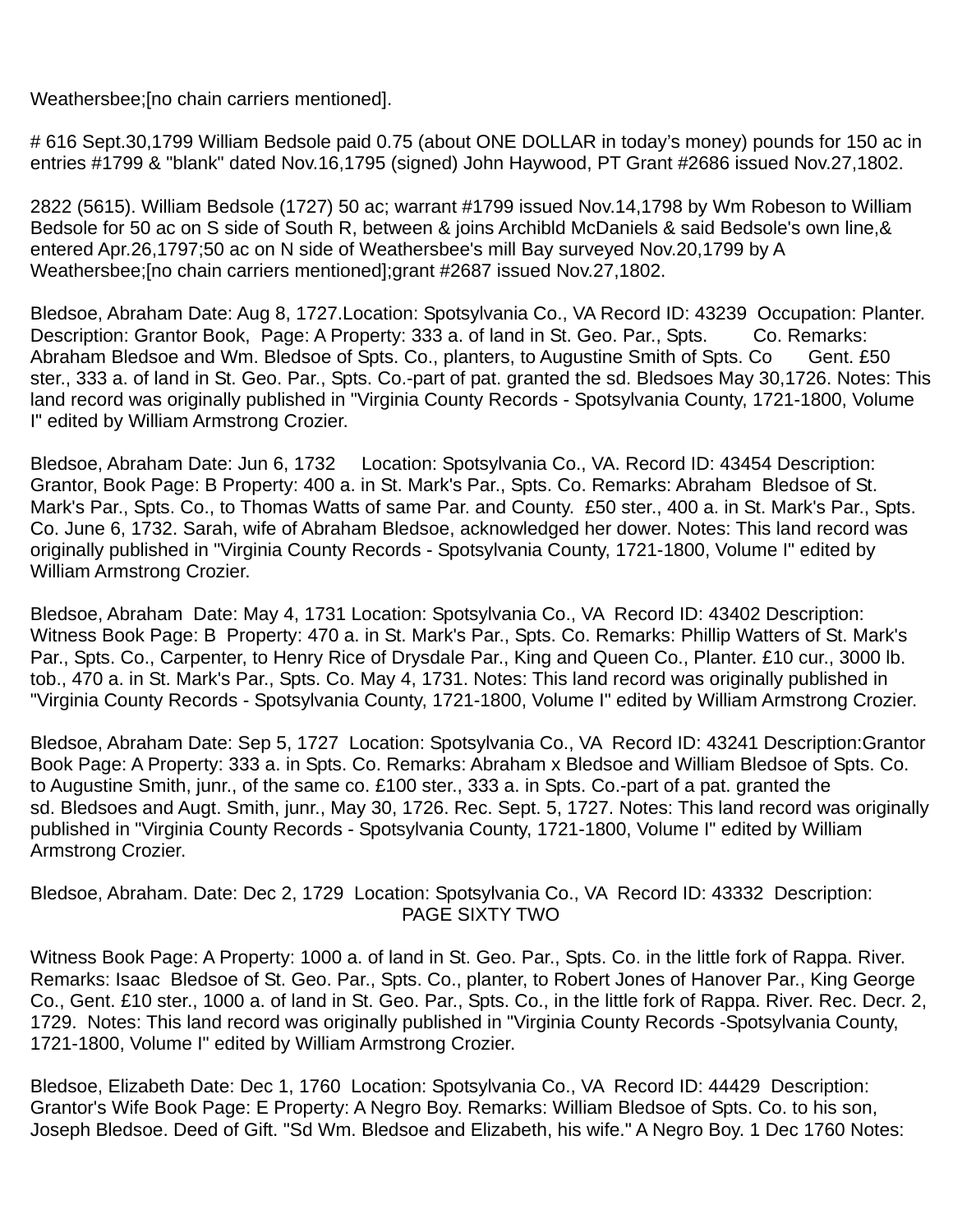This land record was originally published in "Virginia County Records - Spotsylvania County, 1721-1800, Volume I" edited by William Armstrong Crozier.

Bledsoe, Elizabeth Date: Feb 4, 1750 Location: Spotsylvania Co., VA Record ID: 44078 Description: Grantor's Wife Book Page: D Property: 100 acres on north side of mill branch of Hunting Run. Remarks: William Bledsoe, Gent., to his son "Moses Bledsoe, during his natural life to his son, William Bledsoe," etc. Deed of Gift. 100 acres on north side of mill branch of Hunting Run. 5 Feb 1750. Elizabeth, wife of William Bledsoe, acknowledged her dower, etc. Notes: This land record was originally published in "Virginia County Records - Spotsylvania County, 1721-1800, Volume I" edited by William Armstrong Crozier.

Bledsoe, Elizabeth Date: Jul 16, 1783 Location: Lincoln Co., VA Record ID: 45811 Description: Grantor's Wife Book Page: K Property: 261 a. in Spots. Co. Remarks: Wm. Miller Bledsoe of Lincoln Co. and Elizabeth, his wife, to Wm. McWilliams of Fredksbg., Spots. Co. £100 curr. 261 a. in Spots. Co., devised sd. Bledsoe, by his grandfather, Wm. Miller, decd., part of a pat. granted Jno. Miller, 9 Feb 1737, and by q him conveyed the sd. Wm. Miller, etc., etc. No witnesses. 17 Jul 1783. [Sd. Wm. Miller Bledsoe, son of Joseph Bledsoe, etc. Bond dated 16 Jul 1783.Notes: This land record was originally published in "Virginia County Records - Spotsylvania County, 1721-1800, Volume I" edited by William Armstrong Crozier.

Bledsoe, Elizabeth Date: Jul 2, 1764 Location: Spotsylvania Co., VA Record ID: 44658 Description: Grantor's Wife Book Page: F Property: 58 a. in Spts. Co. Remarks: Joseph Bledsoe of Spts. Co. and Elizabeth, his wife, to Abraham Simpson of same Co. £20 curr 58 a. in Spts. Co. 3 Sep 1764. Notes: This land record was originally published in "Virginia County Records - Spotsylvania County, 1721-1800, Volume I" edited by William Armstrong Crozier

Bledsoe, Elizabeth Date: May 21, 1782 Location: Lincoln Co., VA Record ID: 45728 Description: Grantor's Wife Book Page: K Property: 260 a. near Fredksbg., Spots Co., formerly property of Capt. Wm. Miller, decd. Remarks: Wm. Bledsoe of Lincoln Co., Va., and Elizabeth, his wife, to Wm. McWilliams of Spots. Co. £100 curr. 260 a. near Fredksbg., Spots Co., formerly property of Capt. Wm. Miller, decd. 20 Jun 1782. Notes: This land record was originally published in "Virginia County Records - Spotsylvania County, 1721-1800, Volume I" edited by William Armstrong Crozier

Bledsoe, Elizabeth Date: Nov 21, 1759 Location: Spotsylvania Co., VA Record ID: 44390 Description:Grantor's Wife Book Page: E Property: 100 a. in St. Geo. Par., Spts. Co. Remarks: William Bledsoe and Elizabeth, his wife, of the first part; Moses Bledsoe of Spts. Co., of the second part; and Joseph Bledsoe (son of sd. Wm. Bledsoe and Elizabeth, his wife) of the third part. Wm. and Elizabeth Bledsoe, deed of gift, to their son, Jospeh Bledsoe. 100 a. in St. Geo. Par., Spts. Co. 6 May 1760. Notes: This land record was originally published in "Virginia County Records - Spotsylvania County, 1721-1800, Volume I" edited by William Armstrong Crozier.

### PAGE SIXTY THREE

Bledsoe, Elizabeth Date: Sep 5, 1768 Location: Spotsylvania Co., VA Record ID: 44914 Description: Grantor's Wife Book Page: G Property: 156 a. in St. Geo. Par., Spts. Co. Remarks: Joseph Bledsoe of Spts. Co. and Elizabeth, his wife, to Abraham Simpson of sd. Co. £140 curr. 156 a. in St. Geo. Par., Spts. Co., given sd. Joseph Bledsoe by his father, Wm Bledsoe, and whereon the sd. Jos. lately lived, bounded by lands of Wm. Hunter, Decd., John Schoolar, Alexander Spotswood, and Moses Bledsoe, Decd. etc. No witnesses. 5 Sep 1768. Notes: This land record was originally published in "Virginia County Records - Spotsylvania County, 1721-1800, Volume I" edited by William Armstrong Crozier.

NOTE; After Thomas Bedsole, Sr. either died in NC, or moved to Tennessee in 1830 as I believe he did, his NC family split up, with some staying in NC and others going and settling in Alabama, Tennessee and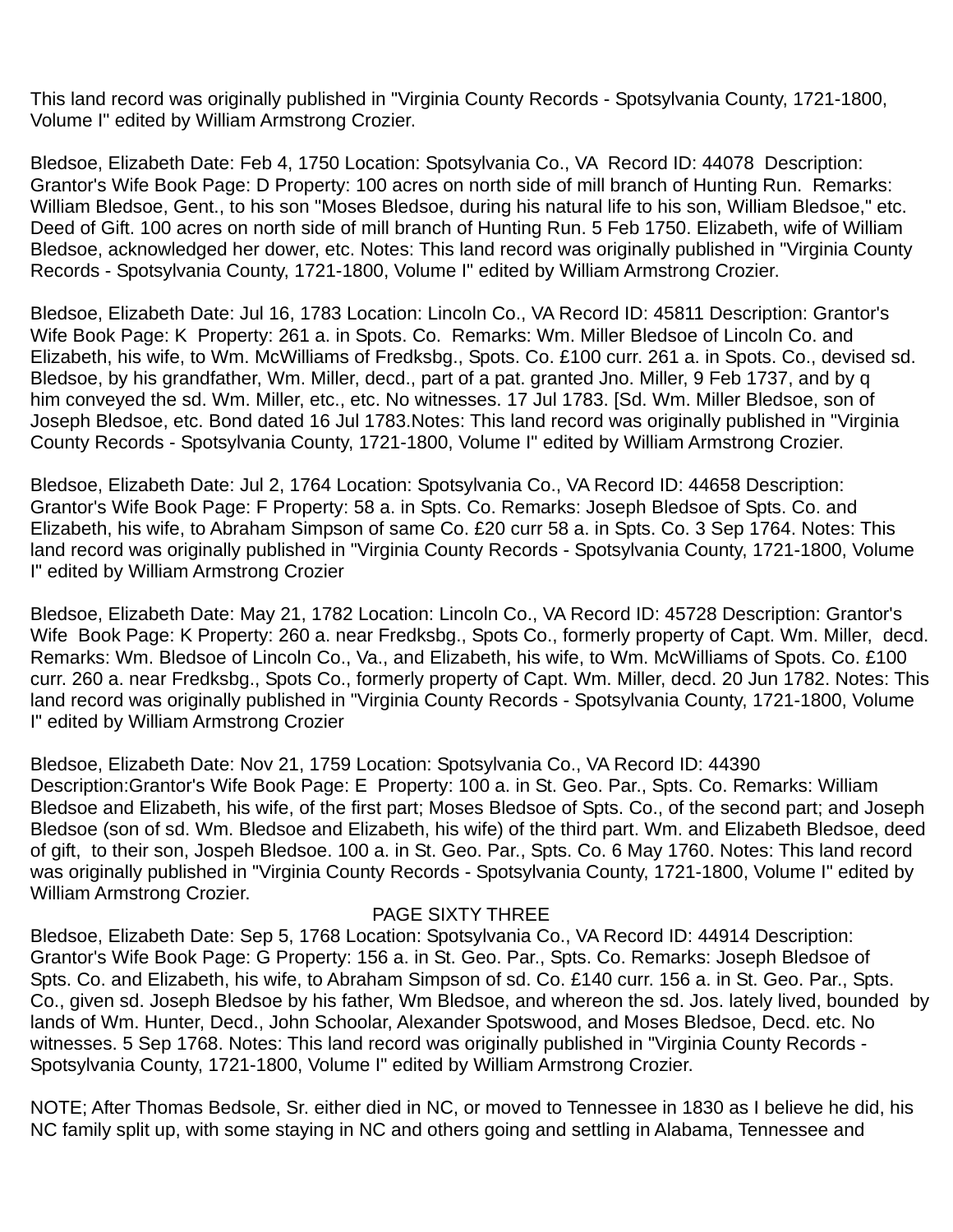Georgia. His son Travis moved to Haywood County, Tennessee and another son, Thomas, Jr., moved his entire family to Alabama. So, it is Thomas Jr. who is the cause of us Bedsoles being born in Alabama. Thomas Jr. married Charlotte English in NC and for those of you familiar with the highway in Alabama between the towns of Samson and Elba, the brick house about halfway between the two towns on the west side of the highway, with the big, white letter "E" on the chimney, is the area where Charlotte's parents and their family settled in Alabama. That E stands for English. The rest of the children of Thomas Sr. and Rebecca remained in NC to my knowledge. I was in Beaverdam, NC two weeks for practical purposes, and found the country there to be covered with fields interspersed with narrow strips of woods. Think of having to clear 160 acres of it of all trees with an axe and two mules as our ancestors did, not to mention all the stumps, I am overwhelmed by the enormity of such a task, much less the thought of also having to provide food for my family while having to keep the hostile indians fought off, back when that country was wild and unsettled. The following Land Patents were typed from the original, handwritten documents, as they were written.

## VIRGINIA LAND RECORDS OF ELISHA BEDSOLE/BEDSAUL

The following land records clearly show Elisha's last name to be Bedsole and not Bedsaul. Another misunderstanding by Scribes, or mispronunciation by Elisha, when asked his name. "Elisha" is an english name. I remember one BEDSAUL researcher, who received a copy of these land records from me, and promptly changed the spelling of Elisha's last name in each of the four records to "Bedsaul", then mailed them to other Bedsauls, claiming he had found them that way. We had a strong disagreement as to what had actually occurred. It was settled though when I sent them all the internet address, and told them to "Go and see for yourselves". Still, they claim they are not Bedsoles.

......................................................................................................................................................................

#### .. 1796

Robert Brooke, Esquire, Governor of the Commonwealth Of Virginia, to all to whom these presents shall come; GREETINGS. KNOW YE that by virtue of a land office treasury warrant number seventeen thousand three hundred and twenty four, issued the twenty fifth day of June, one thousand seven hundred and eighty three, there is granted by the said Commonwealth unto Elisha Bedsol a certain tract or parcel of land containing one hundred and eighty acres by survey bearing date the twenty eighth day of June one thousand seven hundred and eighty four, lying and being in the county of Montgomery on both sides of Chestnut Creek a branch of New River and is bounded as followeth, to wit: Beginning at a white oak on a ridge thence north twenty seven degrees west seventy poles to a white oak sapling north thirteen degrees west two hundred poles to a black oak sapling on the side of a ridge south eighty one degrees west sixty poles to a chestnut tree on the top of a ridge south thirty two degrees west two hundred and fifty four poles crossing the creek to a white oak sapling south eighty five degrees east two hundred and sixty eight poles to the beginning, with its appurtenances to have and to hold the said tract or parcel of land to the said Elisha Bedsol and his heirs forever. In Witness whereof, the said Robert Brooke, Esquire, Governor of the Commonwealth of Virginia hath hereunto set his hand and caused the Lessor seal of the Commonwealth to by affixed thereunto at

### PAGE SIXTY FOUR

Richmond on the eighteenth day of May, in the year of our Lord, one thousand seven hundred and ninety six and of the Commonwealth the twentieth.

## ROBERT BROOKE

...........................................................................................................................................................................

### 1791

Beverly Randolph, Esquire, Governor of the Commonwealth Of Virginia, to all to whom these presents shall come Greetings; Know Ye, that in consideration of the composition of fifteen shillings sterling, paid by Elisha Bedsolt into the treasury of the Commonwealth, there is granted by the said Commonwealth unto the said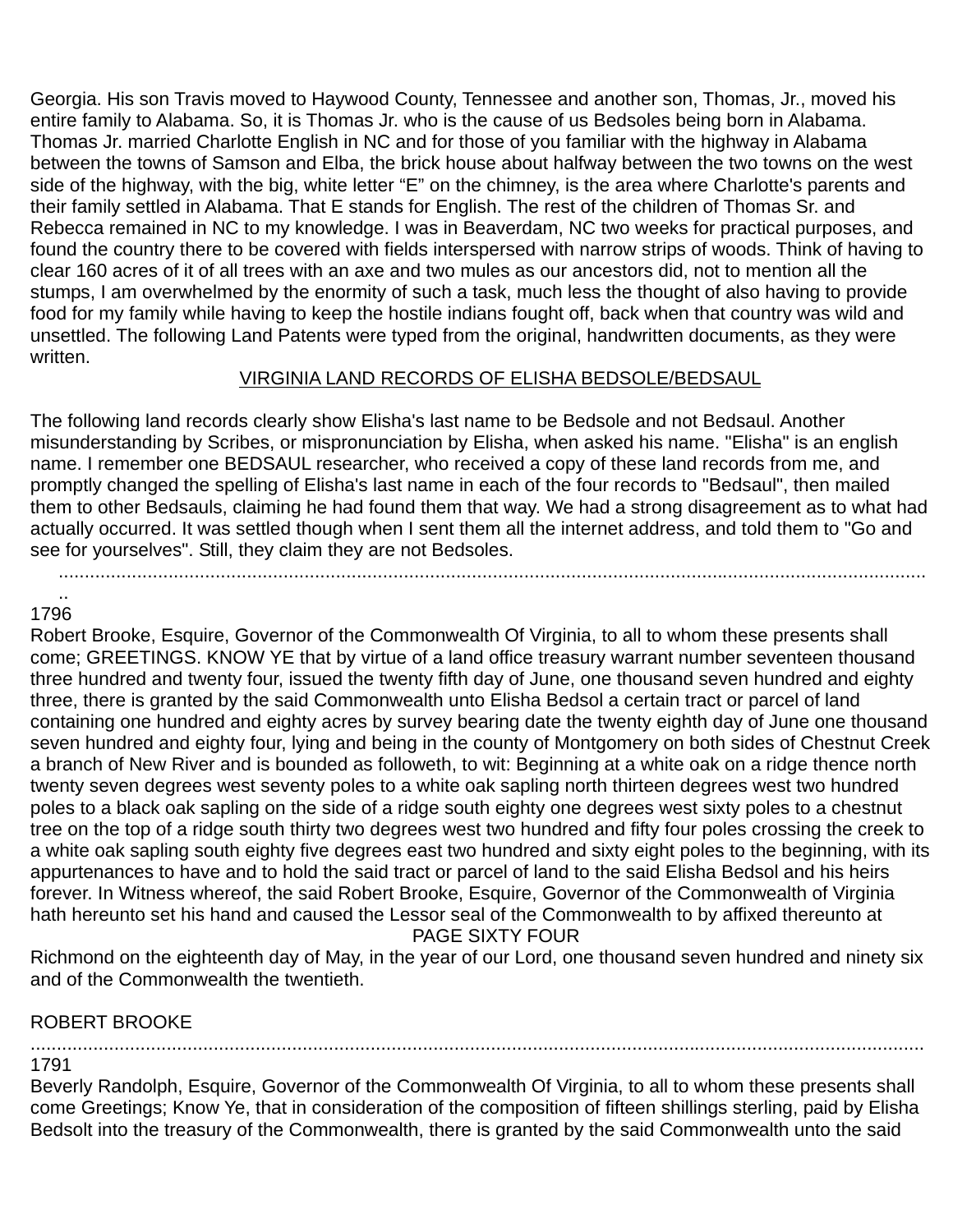Elisha Bedsolt, a certain tract or parcel of land containing one hundred and fifty two acres by survey, bearing date the thirty first day of December, one thousand seven hundred and thirty four, lying and being in the county of Wythe, on the waters of Chestnut Creek, a branch of New River and on the east side of the creek and being part of an Order Of Council granted to the Loyal Company to take up and survey eight hundred thousand acres which order of council was established and confirmed by a decree of the court of appeals made in the city of Richmond seventh day of May, one thousand seven hundred and eighty three and bounded as follows, to Wit: Beginning at a red oak and on the side of a ridge by a spring and running north four degrees east seventy nine poles to two Spanish oaks on a ridge south ten degrees east seventy one poles to three white oaks saplings south seventy five degrees west two hundred and thirty five poles to a Spanish oak on a steep bank by a spring north thirty degrees west ninety one poles to two white oaks by a draft south eighty degrees east one hundred and eighty poles crossing the branch to the beginning. With its appurtenances to have and to hold the said tract or parcel of land with its appurtenances to the said Elisha Bedsolt and his heirs forever. In Witness whereof, the said Beverly Randolph, Esquire, Governor of the Commonwealth Of Virginia, hath hereunto set his hand and caused the Lessor seal of the Commonwealth to be affixed thereunto, at Richmond, this twenty fifth day of August, in the year of our Lord One Thousand Seven Hundred and Ninety One and of the Commonwealth the sixtieth.

BEVERLY RANDOLPH

#### ......................................................................................... 1785

Patrick Henry, Esquire, Governor Of the Commonwealth Of Virginia, to all to whom these presents shall come: GREETINGS, Know ye, that by virtue of a certificate in right of settlement given by the Commonwealth for adjusting the titles to unpatented lands in the district of Washington and Montgomery and in consideration of the ancient composition of two pounds sterling paid by Elisha Bedsoll into the treasury of the Commonwealth there is granted by the said Commonwealth unto the said Elisha Bedsoll a certain tract or parcel of land containing four hundred acres and by survey bearing date the nineteenth day of October, one thousand seven hundred and eighty two lying and being in the county of Montgomery on Chestnut Creek, a branch of New River as bounded as follows, to wit: Beginning at a white oak sapling on the point of a ridge, south thirty one degrees east one hundred and fourteen poles to a white oak by a branch south fifty two degrees east one hundred and sixteen poles to two chestnuts south sixty degrees east one hundred and fourteen poles to a white oak sapling on the bank of the creek and down the creek two hundred poles to a hickory sapling north thirty one degrees east sixty poles crossing the creek to a white oak sapling north twenty five degrees east ninety poles to a white oak on the top of a high hill north seventy five degrees west two hundred and fifty eight poles crossing the creek, thence south thirty degrees west. Whereof, the said Patrick Henry, Esquire, Governor of The Commonwealth Of Virginia hath hereunto set his hand and caused the Lesser seal of the said Commonwealth to be affixed at Richmond on the twenty fifth day of April in the year of our Lord, one thousand seven hundred and eighty five and of the Commonwealth, the ninth. (Note From JD: This patent was signed by THE Patrick Henry)

P. HENRY

## PAGE SIXTY FIVE

1791

Beverly Randolph, Esquire, Governor of the Commonwealth Of Virginia, to all to whom these presents shall come, Greetings, Know ye that in consideration of the amount of composition of fifteen pounds sterling, paid by Elisha Bedsolt unto the treasury of the Commonwealth there is granted by the said commonwealth to the said Elisha Bedsolt a certain tract or parcel of land containing one hundred and fifty two acres by survey bearing date of the thirty first day of December one thousand seven hundred and seventy four lying and being in the county of Wythe on the waters of Chestnut Creek a branch of New River and on the east side of the creek and being part of an order of council granted to the Loyal Company to take up and survey eight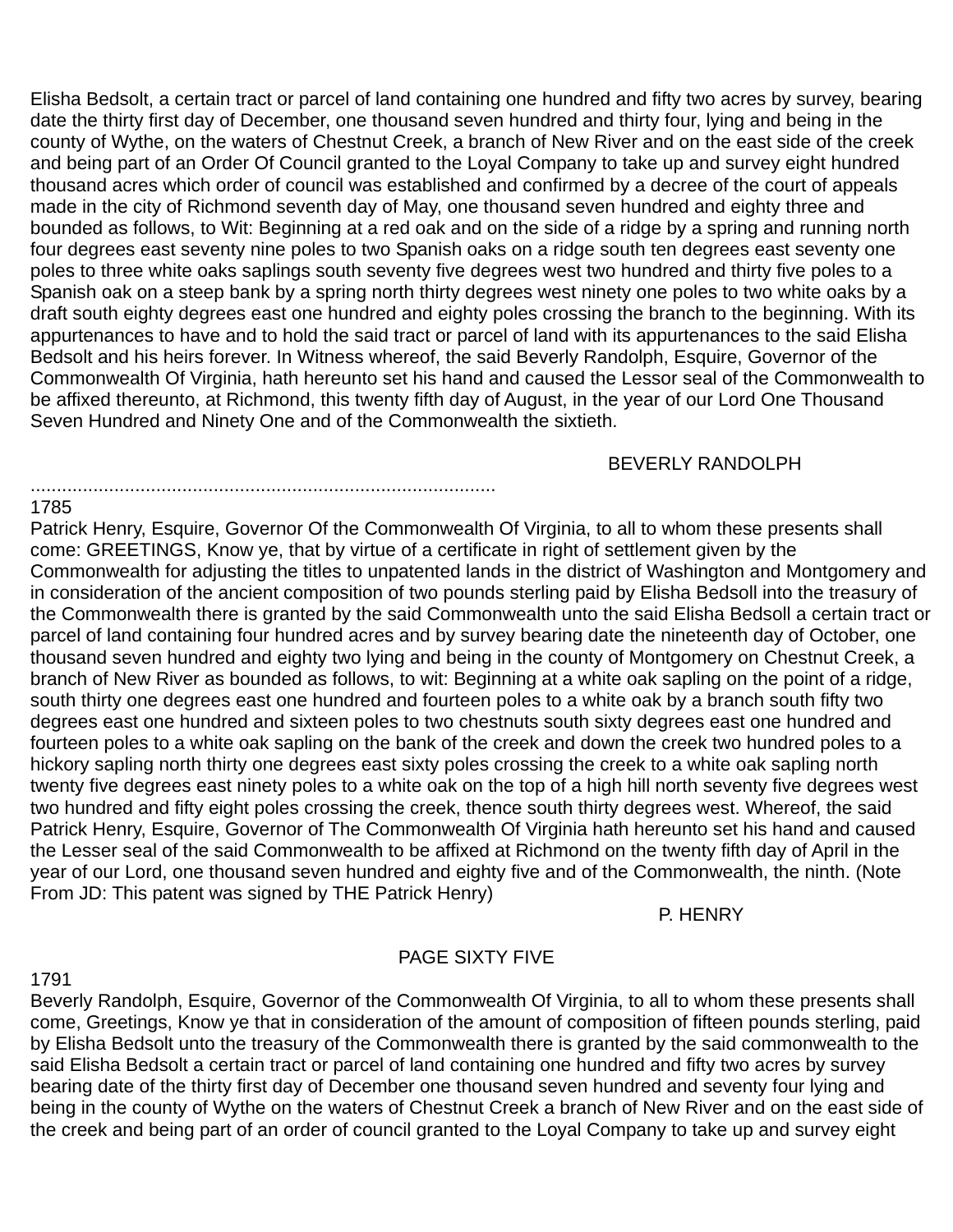hundred thousand acres which order of the council was established and confirmed by a decree of the court of appeals made in the City Of Richmond made on the second day of May one thousand seven hundred and eighty three and bounded as followeth: To Wit: Beginning at a red oak on the side of a ridge by a spring and running thence north seventy four degrees east seventy nine poles to two Spanish oaks on a ridge south ten degrees east seventy one poles to three white oak saplings south seventy five degrees west two hundred and thirty five poles to a Spanish oak on a steep bank by a spring north thirty degrees west ninety five poles to two white oaks by a draft south eighty degrees east one hundred and eighty eight poles crossing a branch to the beginning with its appurtenances to have and to hold the said tract or parcel of land with its appurtenances to the said Elisha Bedsolt and his heirs forever. In Witness whereof the said Beverly Randolph, Esquire, Governor Of The Commonwealth of Virginia hath hereunto set his hand and caused the Lessor Seal of the said Commonwealth to be affixed at Richmond, on the twenty fifth day of August in the year of our Lord one thousand seven hundred and ninety one and of the Commonwealth the sixtieth.

BEVERLY RANDOLPH (Seal)

. Following are copies of North Carolina land deeds from and between Thomas Bedsole (Sr.) b. 1750 and sons, and Thomas and neighbor, George Blackwell. Georges daughter Susan, married Thomas Jr.'s son, Edward, b. 1819.

…........................................................................................................................................................................

1821 LAND DEED FROM THOMAS BEDSOLE, SR. TO NEIGHBOR, GEORGE BLACKWELL

This Indenture made this 1st day of May AD 1821 between Thos. Bedsole, Sr. of the one part and George Blackwell of the other part both of the county of Bladen of the state of North Carolina. Witnesseth that sir Thos. Bedsole for and in consideration of 20 dollars hath given granted bargained sold conveys and confirm unto sir George Blackwell a tract of land bounded as follows. lying on the N side of a large pond and being part of 100 acres & beginning at the 2nd corner of a line runs N 31 chs. 63 lks. then E 12 chs. 57 lks. thence S 31 chs. 63 lks. to the beginning containing 40 acres. To have and to hold the aforesaid tract of land and premises thereto belonging unto the said George Blackwell & his heirs and assigns forever with all the improvements and appurtenances thereunto appertaining belonging to the said This. Bedsole who doth warrant and defend the said premises against the claim or claims of any and all other persons. In witness whereof, I have hereunto set my hand and seal on the date first above written.

Thomas Bedsole, Sr. his mark X

This deed was proved in open court, fall term 1821 and ordered to be registered.

Teste: Willie J. Odom, Clerk

........................................................................................................................................................................ The following land deed was from William Henry Bedsole, son of Thomas Sr., to his grandson, William Henry, son of Amos. or from William Bedsole, father of Thomas Sr., to William Bedsole, son of Thomas Sr. No way in the world to know which is true, because they all were living there in 1821. However, I believe the William, father of Thomas Sr. was giving it to William, son of Thomas Sr..................... PAGE SIXTY SIX

State Of North Carolina No. 3845: Know ye that we for and in consideration of the sum of ten dollars for every hundred aces hereby granted into the treasury by William Bedsole have given granted and by these presents do give and grant unto the said William Bedsole a tract of land containing 100 acres lying and being in the County of Bladen on the northwest side of South River, to wit: Beginning at a stake on the river bank the fifth corner of a hundred acre tract granted to John and Pharris and runs their line S 45W 22 chns to their 4th corner on the line of a 200 acre tract granted to said Pharris 15th December 1814 then with the said line So. 52E 7 chs. to his 4th corner of said tract then So. 45 W 8 chs. to the line of a 150 acre tract granted to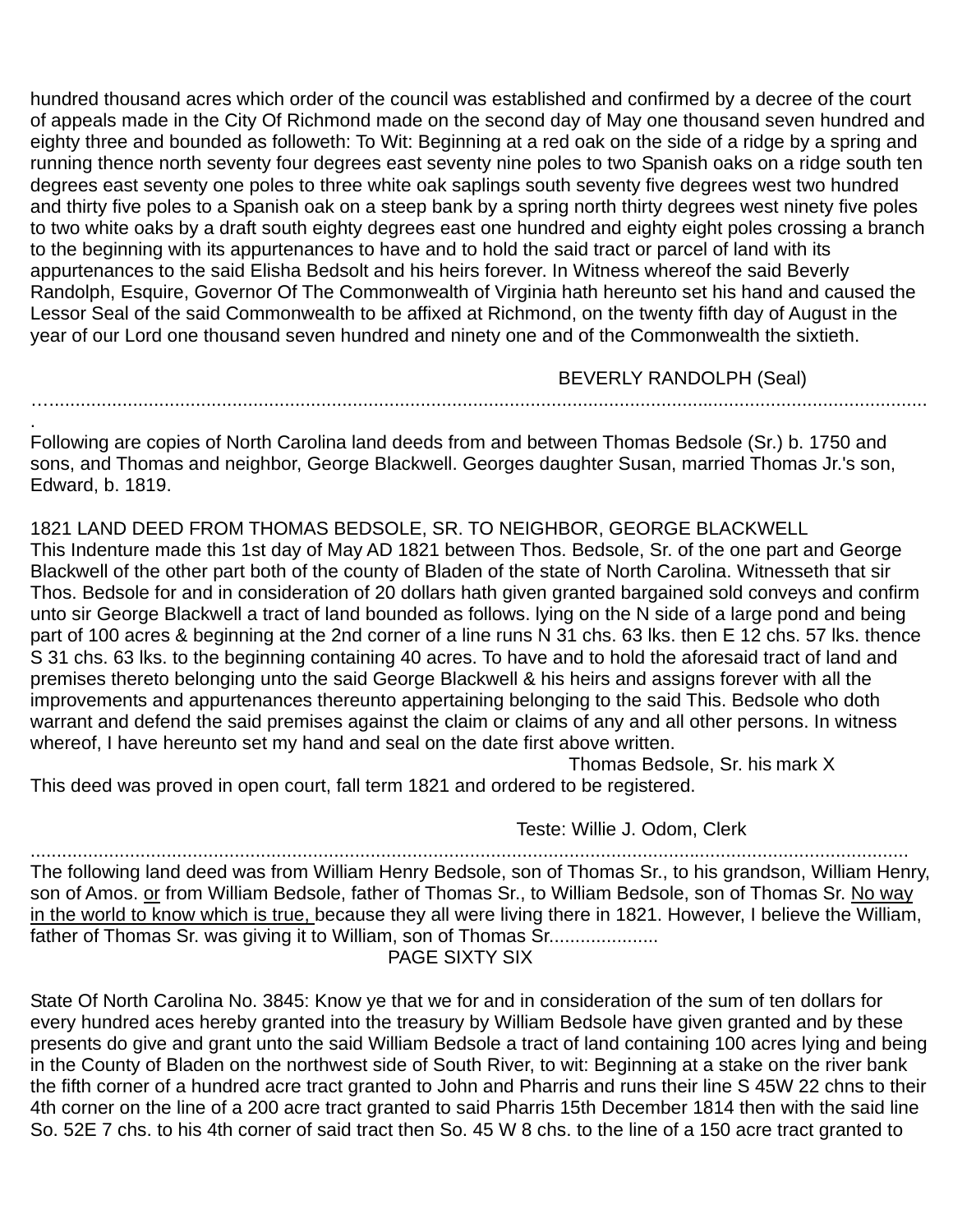Lamb Hales 28 March1791, then S 45E 5 chs. Know ye that we for and in consideration of the sum of ten dollars for every hundred acres hereby granted paid into the Treasury by William Bedsole have given and granted and by these presents do give and grant unto the said Wm Bedsole a tract of land containing 100 acres lying and being in the County Of Bladen on the north west side of South river Beginning at a stake on the river bank the fifth corner of a hundred acre tract granted to John and Duncan Pharris and runs with their line S 45 W 15 60 lks to their 4th corner on the line of a 200 acre tract granted to said Pharris 15th December 1814 then with said line So. 52 E 7 chs to his 4th corner of said tract then So. 45 W 8 chs to the line of a 150 acre tract granted to Lamb. Hales 28 March 1791, then S 45 E 5 chs to a pine Hales 7th corner of said tract then with his other line S 45 W 22 chs 60 lks to his 8th corner of said tract then S 81 E 47 chs to his corner on the line of a 130 acre tract then S 31 E 47 chs to his corner on the line of a 130 acre tract granted to Lamb Hales 18th December 1814 then with said line E 8 chs 50 lks to the line of a 700 acre tract granted to Thos Bedsole 10th October 1787 with said line S 85 W 24 chs. 50 lks to a line the beginning corner of said tract and the 2nd corner of another 100 acre tract granted to This Bedsole 10th Oct. 1787, with said line S 23 chs W 31 chs 68 lks to a stake in an old field then with his other line S 77 E 42 chs to the river, then of the various amiss of the river to the beginning.

WILLIAM BEDSOLE his mark X

Entered 7th July 1821 Granted dated 27th October, 1824. signed sealed and delivered in the presence of John Daniel (his mark) X

Ordered to be registered on the 27th Oct , 1824 P. Kelly, Clerk

........................................................................................

WILLIAM BEDSOLE NC Son of Thomas Sr. LAND DEED TO HIS SON, JOHN BEDSOLE

This Indenture made this 5th day of Novr in the year of our Lord 1829 between Wm Bedsole of the County Of Bladen State of North Carolina the one part & John Bedsole son of the said Wm Bedsole of the first part, county and state aforesaid the other part Witnesseth that the said Wm. Bedsole for the natural love and affection which he hath & beareth unto the said John Bedsole as also for the better maintenance & sufferment of the sd John Bedsole hath given granted alieved enforcessed conveyed & confirmed and by these presents doth give grant alieved enforce & confirmed unto the sd John Bedsole all that message or tenement of land lying on the north side of the Long Branch and runs N 15 chs then as the various courses of the said grant of Samuel Hales in such way as will make 50 acres including the plantation where the said John Bedsole now lives & all houses out-houses & all woods waters & all water courses unto the said land & premises belonging unto the said John Bedsole & his heirs executors & administrators assigns forever and the said Wm Bedsole for himself his heirs doth warrant and forever defend the foresaid land and premises unto the said John Bedsole & his heirs execs admns & assigns forever against the lawful claim or claims of any person or persons. In testimony whereof the said Wm Bedsole hath hereunto set his hand and seal the day and year above written. Signed sealed & delivered in the presence of Daniel Jones, Witness his mark

WILLIAM BEDSOLE his mark X

This deed was proved in open court May Term by oath of Daniel Jones & Ordered to be registered.

## PAGE SIXTY SEVEN

Attest LC Kelly, Clerk

THOMAS BEDSOLE, SR NORTH CAROLINA LAND DEED TO SON, THOMAS BEDSOLE, JR. (The first land record I have seen with "Sr." and "Jr." identified.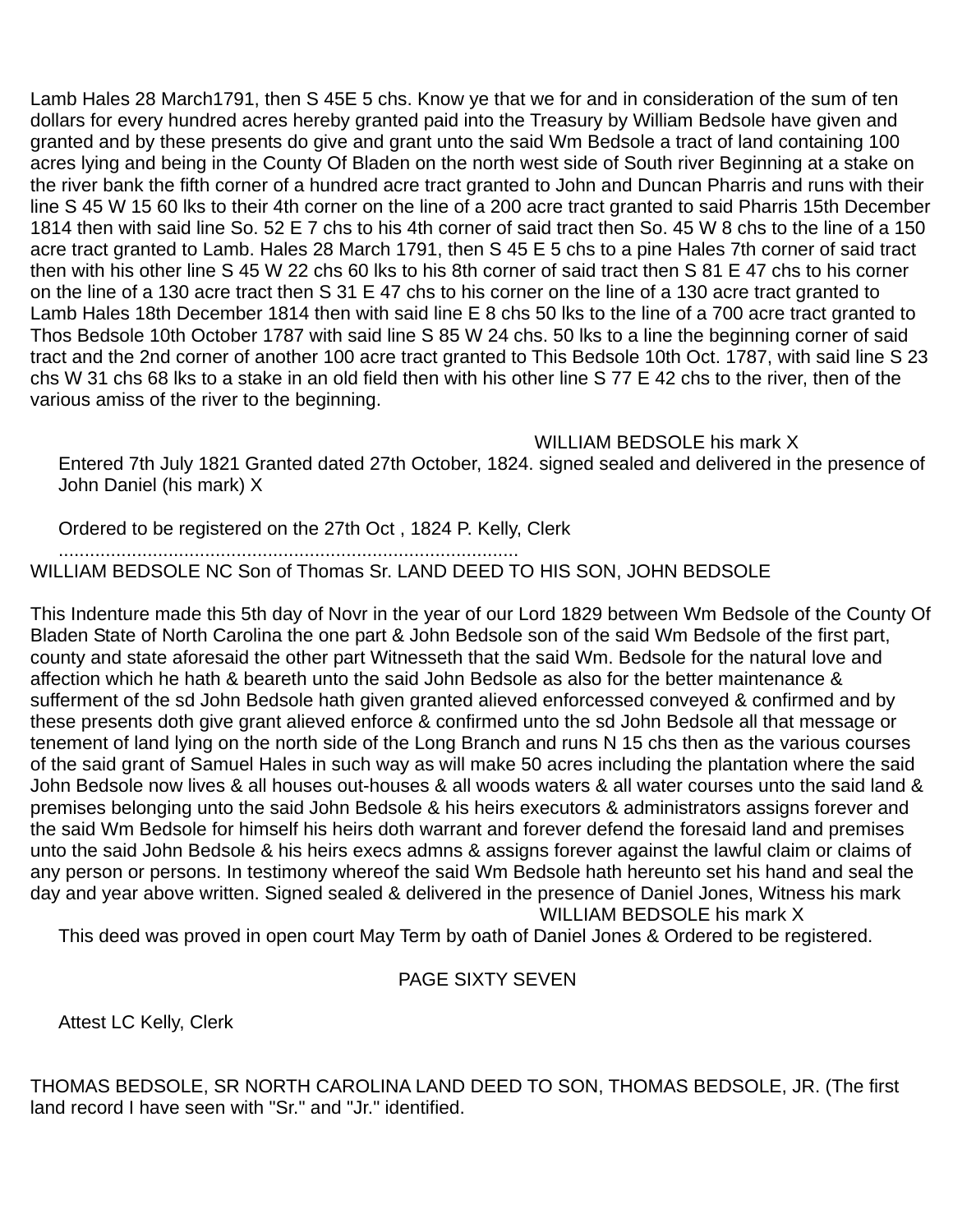This Indenture made this 12th day of October in the year of our Lord 1815 Between Bedsoal, This. Sr. (Should have been "Thos." not "This") of the one part & This. Bedsoal, Jr. of the other part of the County of Bladen & State of North Carolina. Witnesseth that I the said Thos. Bedsoal for & in consideration for the sum of 10 pounds to me in hand paid by the said Thos Bedsoal, Jr. the receipt whereof I do hereby acknowledge & myself therewith fully satisfied contented & paid and by these presents do give grant bargain sell convey and confirm unto him the said Thos. Bedsoal, Jr. a certain message or parcel of land in the county and state aforesaid containing 50 acres. Beginning at Francis Davis Beginning corner at a scrub oak and pine & runs on his line until it makes up the 50 acres being a part of a 200 acre tract of mine & the said This. Bedsoal my Exr. and Adms or any of them & forever defend the said land & premises unto him the said This Bedsoal his heirs and assigns forever together every privilege profit and advantage & advantage belonging to as in any wise appertaining to the same land free from any former gifts of any kind only for him or them to pay the taxes as soon as that shall become due hereafter & if the said Thos.Bedsoal, Sr.do further bind myself my heirs Exct. or Adms or any of them firmly by these presents to sign seal & execute and deliver any other deed for the more sure and perfect deed of conveying of the said land & premises unto him the said This. Bedsoal , Jr. his heirs and assigns forever. In witness whereof I the said This. Bedsole Sr. have hereunto set my hand and affixed my seal the day and year above written. Signed sealed and delivered in presence of us. John McDaniel......... (his mark) X

Travis Bedsoal Jr.... (his mark) X Thos. Bedsoal, Sr. (his mark) X

November term 1816 This deed was acknowledged in Open Court by This. Bedsoal and ordered to be registered.

G. S. Purdie, Clk.

........................................................................................

THOMAS BEDSOLE, SR. NORTH CAROLINA LAND DEED TO SON, DUNCAN. (Thomas Sr. was now probably living with one of his childrens family, 70 years old and approaching death).This Indenture made this 7th day of Sept A.D. 1820 between Thos Bedsole of the one part & Duncan Bedsole of the other part all of Bladen County State Of NC. Witnesseth that sd This Bedsole for the sum of \$100 to him in hand pd his word confirms to Duncan Bedsole a certain tract of land lying and being in the Co of Bladen on the so side of so river & on the N side of Ardens Pond containing 140 acres beginning 42 chs on the N line at a stake & runs N 2 chns 73 lks then E 45 chs to a bay & 3 pines thence N 45 chs thence W 4 chs to S. McDaniels line then with it S 15 W 30 chs to a corner then N 75 W 31 chs 63 lks to the beginning corner a Red Oak & a branch then west 4 chs 50 lks S 10 chs then W 10 lks to the corner 21 chs to the beginning to have & to hold forever with all improvements I the sd This Bedsole Sr doth forever warrant the sd land to Duncan Bedsole his heirs excts admns & assigns from any & all claims that shall come and will defend against same forever. Witness my hand and seal the date and year first above written. Signed sealed and delivered in the presence of

Witness:

Thomas Bedsole, Jr. Thomas Bedsole Sr. S E A L

.

George Blackwell **PAGE SIXTY EIGHT** 

This deed was proved in Sept Term Open Court on oath of George Blackwell and ordered to be registered.

Test: Will J. Odom Clerk

…...................................................................................................................................................................

ELIZABETH BEDSOLE SOLD LAND TO BROTHER OWEN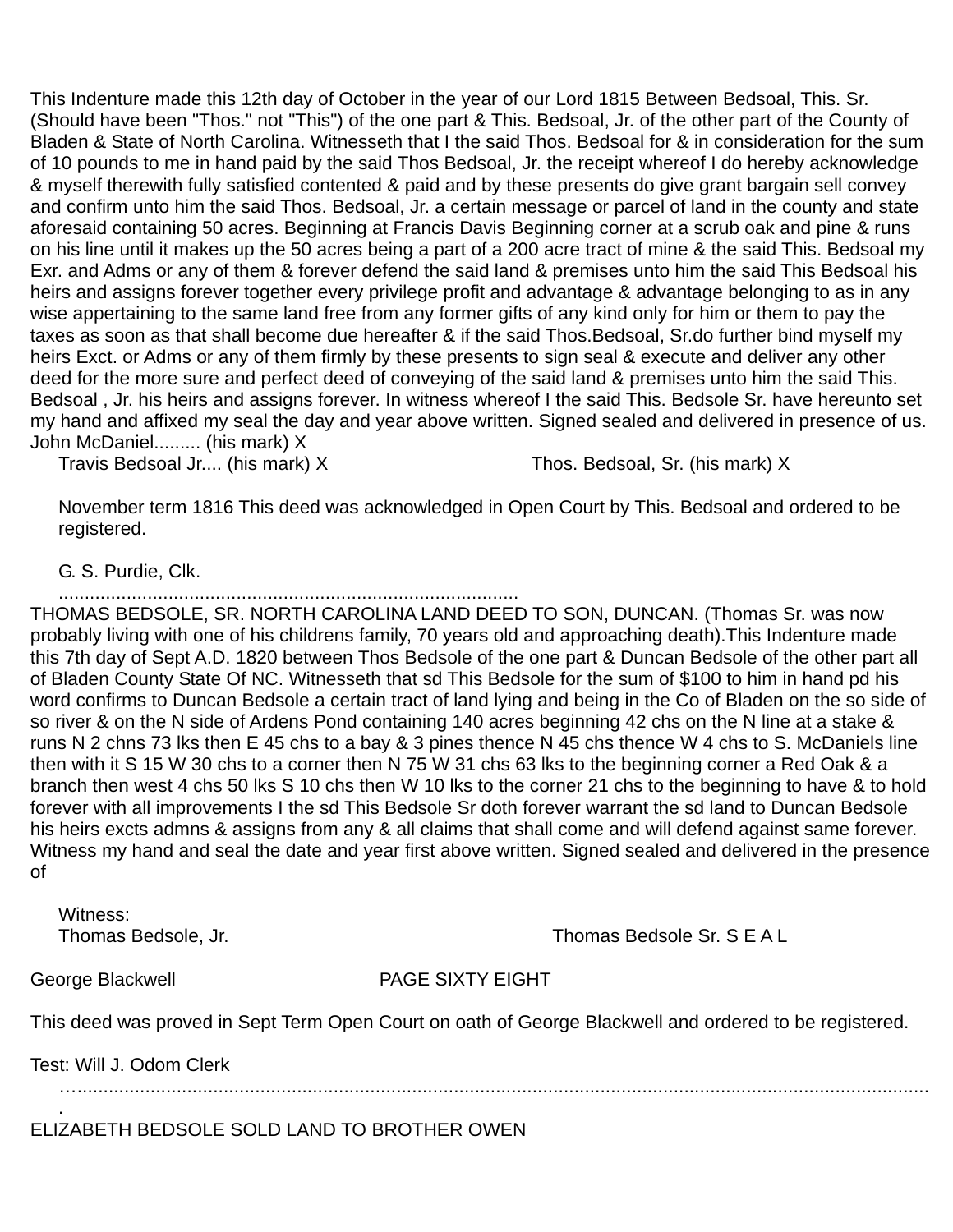This Indenture made this third day of Jan 1847 between Elizabeth Rials of the first part and Owen Bedsole of the 2nd part both of the State Of No. Carolina County Of Bladen Witnesseth that Elizabeth Rial for & in consideration of the sum of \$150 to me in hand paid the said Ow. Bedsole for 8 tracts of land in said Co. in between gauldberry & So. River beginning at a stake on the So side of the river in the line of a 100 acre tract and running to Sam'l Hales & runs at that line until No. 37629 Chains & 50 links to the corner So. 87 W32 &  $\frac{1}{2}$  Ch. to the corner thence So. E 22  $\frac{1}{2}$  Ch. direct to the beginning & being the  $\frac{1}{2}$  of 100 acre survey 2nd piece beginning at This. Bedsole line thence with his line No. 127 W116 Ch.to a pine thence So. 24 W 6 chains to a pine thence N 380 E 50 chains thence with Hales 605 Chains N 65 E 181/2 chains to the beginning both of the pieces containing 50 acres each third piece of every 100 acres beginning at the w corner of a 100 acre & 50 acre survey Patent by Samuel Hales the 9th of March 1799 & runs along his line N 81 W 60 chains to his corner then N45 E 22 Chains & 60 links to his other corner then as his other N 45 W 10 in a line then N 45 E 18 to a stone in the river swamp then So. 50 E 281/2 Chains to a stake at the 4th corner of a 100 acre patented by This. Bedsole then with his line So. 77 W 82 chains to a stake his corner then So. 18 E 31 & 65 links to a pine his other corner then So. 35 & 24 ½ Ch. then So 82 W 28 Chs. to a stake then So. 8 Chains to the beginning containing 100 acres more or less I, Elizabeth Rials do warrant and forever defend from myself my heirs my assigns excts or admns and assigns to Owen Bedsole his heirs execs admns & assigns. In witness whereof I here unto have set my hand & seal on the day and year 1st above written. Signed sealed and delivered in the presence of M Munroe.

Elizabeth Bedsole her mark X Seal

May Term 1847, this deed was proved on oath in Open Court by Malcom Munroe subscribing witness & ordered to be registered. Teste: H.H. Robinson, Clerk S E A L

.................................................................................................................

DUNCAN BEDSOLE'S NORTH CAROLINA LAND DEED TO BROTHER, OWEN BEDSOLE- 1838 This indenture made this 11th day of Sept year of our lord one thousand eight hundred & thirty eight between Duncan Bedsole of the State Of North Carolina of the one part & Owen Bedsole of the County Of Bladen & state aforesaid of the other part, witnesseth that the said Duncan Bedsole for & in consideration of the sum of sixty dollars to him in hand paid by the said Owen Bedsole at and before the sealing & delivering of these presents the receipt hereof I do hereby acknowledge have given, granted & bargained, sold alieved revised and confirmed & do by these presence give grant bargain and sell alieve revise reliese and confirm unto the said Owen Bedsole all that tract of land or parcel of land situated lying & being in said county of Bladen and county aforesaid Bounded as follows, the first tract beginning at a stake on the south side of south river and on the north side of the Beverdam in the line of a hundred acre tract granted to Samuel Hales and runs as that line No. 3 West 27 ch & fifty links to the corner then So. 87 W 32 ch. and 50 Ls to the corner then So. 3 E 22 ch.& 50 Ls then direct to the beginning it being the one half of a one hundred acre survey & also one tract more for fifty acres. Beginning on Thomas Bedsole line then with his line N 12 W. 15 ch then N 80 W 12 ch & 25 Ls then So 63 W 16Ch So 24 W 6 Ch then N 80 & 16 Ch to the beginning. Fifty aces each tract to have and to hold the said land with its appertances to the only proper use behoof and benefit of the said PAGE SIXTY NINE

Owen Bedsole his heirs & assigns forever & the said Duncan Bedsole for himself & his heirs Exectors & adms do covenant promise and agree to and with the said Owen Bedsole his heirs and assigns and every one of them that the said Owen Bedsole his heirs and assigns & every one of them shall have hold and occupy possess & inqory the said land with its appurtances without any let suit hindrance molestation or eviction from or by any lawful claim or claims of any person or persons whatsoever to warrant and & forever defend unto the said Owen Bedsole In witness whereof the said Duncan Bedsole hath hereunto set his hand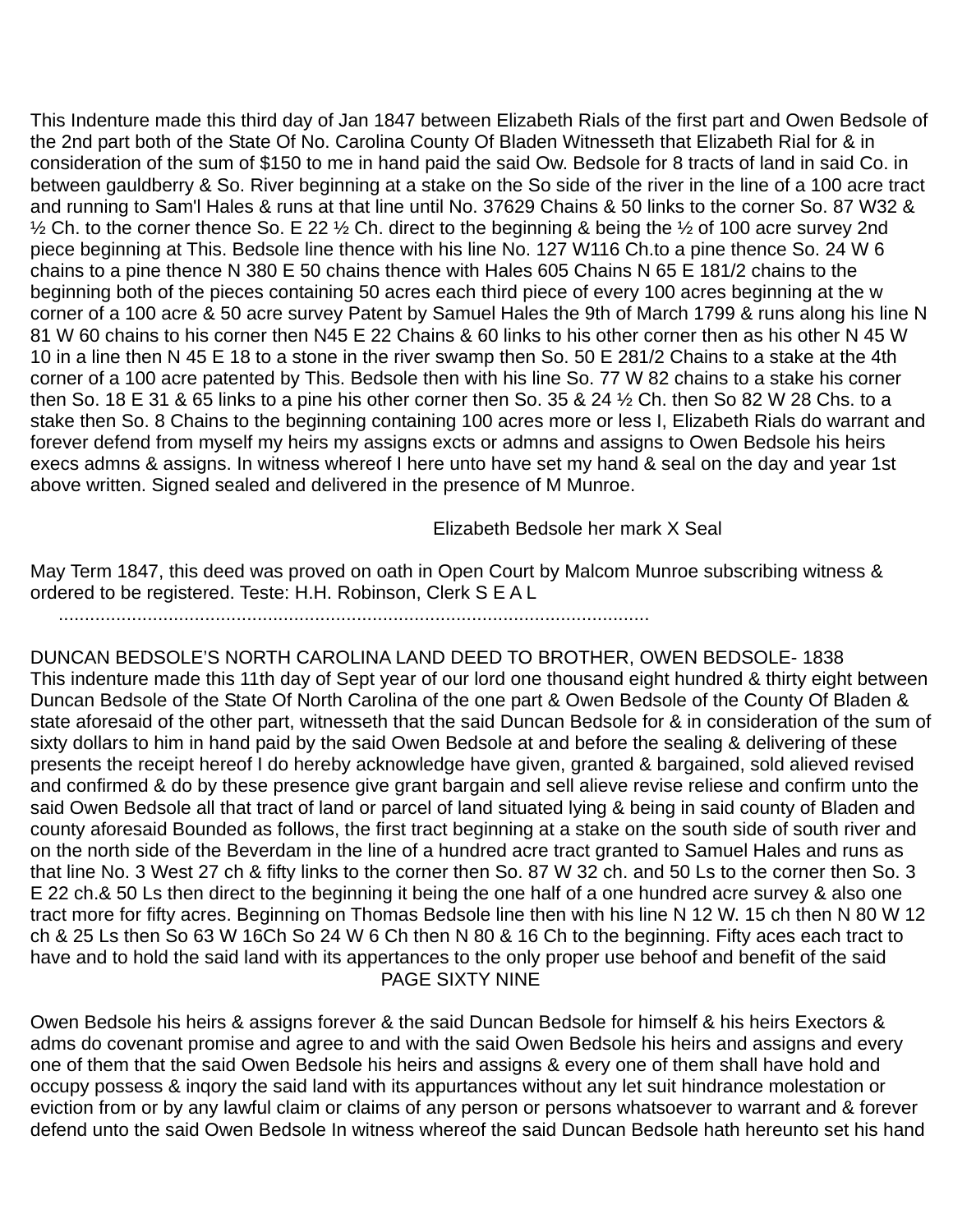& affixed his seal the day and year first above written. Sealed & delivered in the presence of us Witness: Duncan Bedsole his mark X SEAL

John Hair X A. Smith X

Feb term 1839 there was this deed proven in open court upon the oath of A. Smith and ordered to be registered.

John Hair, ClK

…..............................................................................................................................................................

LAND DEED FROM NEIGHBOR/LAWYER, LOVE McDANIEL AND FRIEND, WILLIAM BEDSOLE TO WILLIAMS BROTHER, OWEN BEDSOLE, IN NORTH CAROLINA( I think William was in cahoots doing crooked stuff with land dealings back then, with Love McDaniel, from all I have read about that subject).

This Indenture made this 25th of Aug. 1847 between Love McDaniel and W. Bedsole of the first part & Owen Bedsole of the 2nd part and both parts of it state of NC & co. of Bladen witnesseth for & in consideration of the sum of \$30 each in hand paid to the said Love McDaniel and Wm. Bedsole unto Owen Bedsole for his right to title and interest he now has in the estate of his father Wm Bedsole we Love McDaniel & Wm Bedsole all of our right title & interest in the following piece of land . Beg. at a lightwood stake in the Bedsole field & runs at 85 N 46 Chs then So. 25 W 50 Chs. then E 150 Chs. then 55 E 12 Chs. to the beginning containing 185 acres more or less We the said Love McDaniel and Wm Bedsole release our right & title of land to Owen Bedsole his heirs excts adms & assigns forever we Love McDaniel & Wm Bedsole do for our selves and heirs we admit and assign forever release so far as our selves our heirs Excts & admns & assigns release so far as our right extends day and date above written

Signed sealed & delivered in presence of us. **Witness** 

James Hall (his Mark)X Love McDaniel Seal

Wm. Bedsole Seal his mark X

NC Bladen County Court Of Pleas & Quarter Sessions Aug 10 1850 Deed is duly proven in Open Court by the oath of James Hall the subscribing witness thereto and ordered deed to be registered. Attest: J.D. McCree, Clerk

....................................................................................................................................................................... DUPLIN COUNTY, NORTH CAROLINA LAND DEED, RICHARD SESSOMS TO THOMAS BEDSOLE, (SR.) 1774

This indenture made this 9th day of October in the year of our Lord One thousand seven hundred and seventy four 1774 between RICHARD SESSOMS of Duplin county in North Carolina of the one part and THOMAS BEDSOLE of the same county and provence aforesaid of the other part. Wenceforth that the said RICHARD SESSOMS for and in consideration of the sum of five pounds proclamation money to me in hand already paid and satisfied hath given granted aliened bargained sold and confirmed and by these present PAGE SEVENTY

doth absolutely give grant bargain sell and alien enfeffer and confirmed unto the said THOMAS BEDSOLE his heirs and assigns forever One certain tract or parcel of land containing One hundred acres of land it lying and being on the Great Swamp its front of a patent granted unto RICHARD SESSOMS it bearing date the twenty second 22 day of May one thousand seven hundred and seventy two 1772 BEGINNING on the mouth of drowning swamp to a live oak on the great swamp thence running the vinious corridor of the said swamp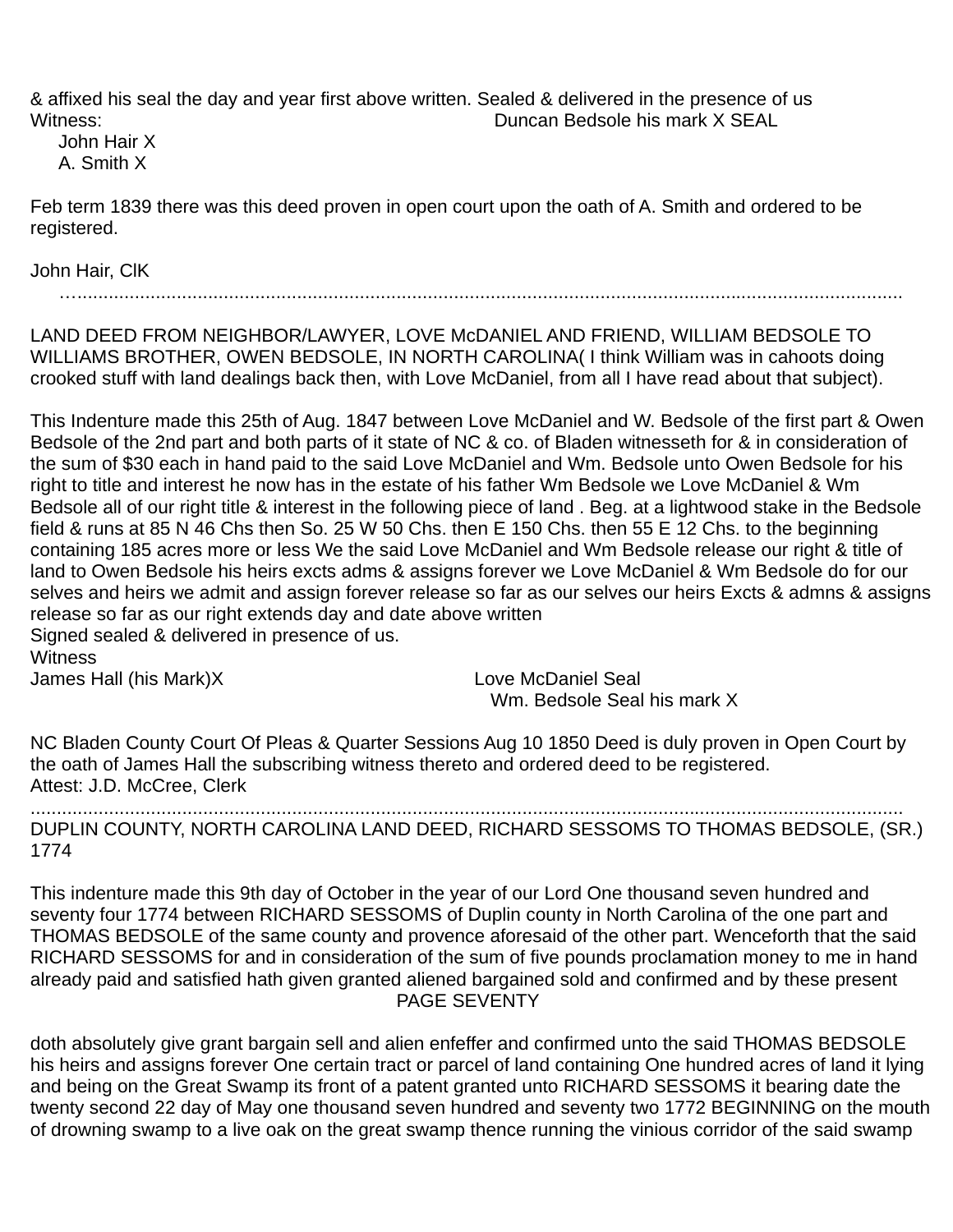the Patent line to a pine on the great swamp thence down the great swamp to the said Edge Branch to the BEGINNING make all and singular rights hereditaments appenertainced appendancy unto the said THOMAS BEDSOLE his heirs an assigns forever in as full clear perfect ample manner to all intents and purposes as he the said RICHARD SESSOMS ever did might or could have held before the making himself cleared and free from all widows dower in jointure or thirds and all manner of encumbrances whatsoever and this deed the said RICHARD SESSOMS himself binds and obliges himself to his executors administrator and assigns to warrant an forever defend to be good and valuable an sufficient to the said THOMAS BEDSOLE his heirs an assigns forever against his heirs an assigns an all other persons whatsoever claiming by from or under him any of them to make any lawful claim. In witness whereof I the said RICHARD SESSOMS have here unto set my hand an affixes my seal this day and year first above written.

Signed Sealed and Delivered in the presence of } RICHARD SESSOMS NICHOLAS SESSOMS } (his seal) X

## CHARLES BUTLER}

North Carolina Duplin County The within deed from RICHARD SESSOMS to THOMAS BEDSOLE was proved in open court by the oath of CHARLES BUTLER one of the subscribing witnesses thereto and ordered to be registered with JAMES SAMPSON Clerk of our said county an court aforeward. JAMES SAMPSON CC

North Carolina Duplin County Registered in the Register Office of the aforesaid County in Book Letter E Page 125 and 126 RICHARD CLINTON Regis.

....................................................................................................................

# LAND TRANSFER FROM JAMES SMITH TO JAMES WEST, FATHER OF RHODA WEST:

Land Deed Book 7 page 301-302..Bladen County, North Carolina

This indenture made the 4th day of November 1799 between James Smith of the one part and James West of the other part both of the County of Bladen & State of N. Carolina. Witnesseth that for & in consideration of the sum of ten pounds to him in hand paid by the said James West the receipt whereof the said James Smith does hereby acknowledge doth grant bargain sell convey alien & confirm unto the said James West his heirs & assigns forever a certain piece or parcel of land containing 100 acres more or less situate lying & being in the County of Bladen on the east side of Ellis Creek granted to James Smith bearing date January 22nd 1779. Beginning at a White Oak on the east edge of the Swamp at Elizabeth Harrisons upper line & runs thence N 55 E 127 poles to a stake thence N 30 W 127 poles thence So 5 127 poles [ed; should read S 55 W 127 poles], thence direct to the beginning together with all improvements appurtenances thereto belonging or in anywise appertaining. To have & to hold the said lands & premises unto him the said James West his heirs & assigns to thereby proper use & benefit & behoove of the said James Smith his heirs & assigns forever the said James Smith for himself & his heirs or assigns Exec. & Admins. do forever warrant & defend the said land with all the promised with all the appurtenances unto him the said James West his heirs & assigns shall & will warrant & forever defend by these presents . In witness where of the said James Smith hath hereunto set his hand & seal. The day & date above written. Signed sealed & delivered in presence of Stephen Ellis Edward Reeves Peter Smith.

James Smith X his seal

December 1799 This deed was acknowledged in open court ordered to be registered. J S Purdie C.C.

#### …....................................................................................................................................................................... PAGE SEVENTY ONE

## \SESSOMS BEDSOLE LAND DEED

THE UNITED STATES OF AMERICA CERTIFICATE #427 NO. 25278 WHEREAS; Sessoms Bedsole Of Montgomery County, Alabama has deposited in the General Land Office of the United States of the Register Of The Land Office at Cahaba, whereby it appears that full payment has been made by the said Sessoms Bedsole, according to the provisions of the Act Of Congress of the 24th of April, 1820 entitled "An act making further provision for the sale of the public lands for: The SW quarter of the SW quarter of Section Twenty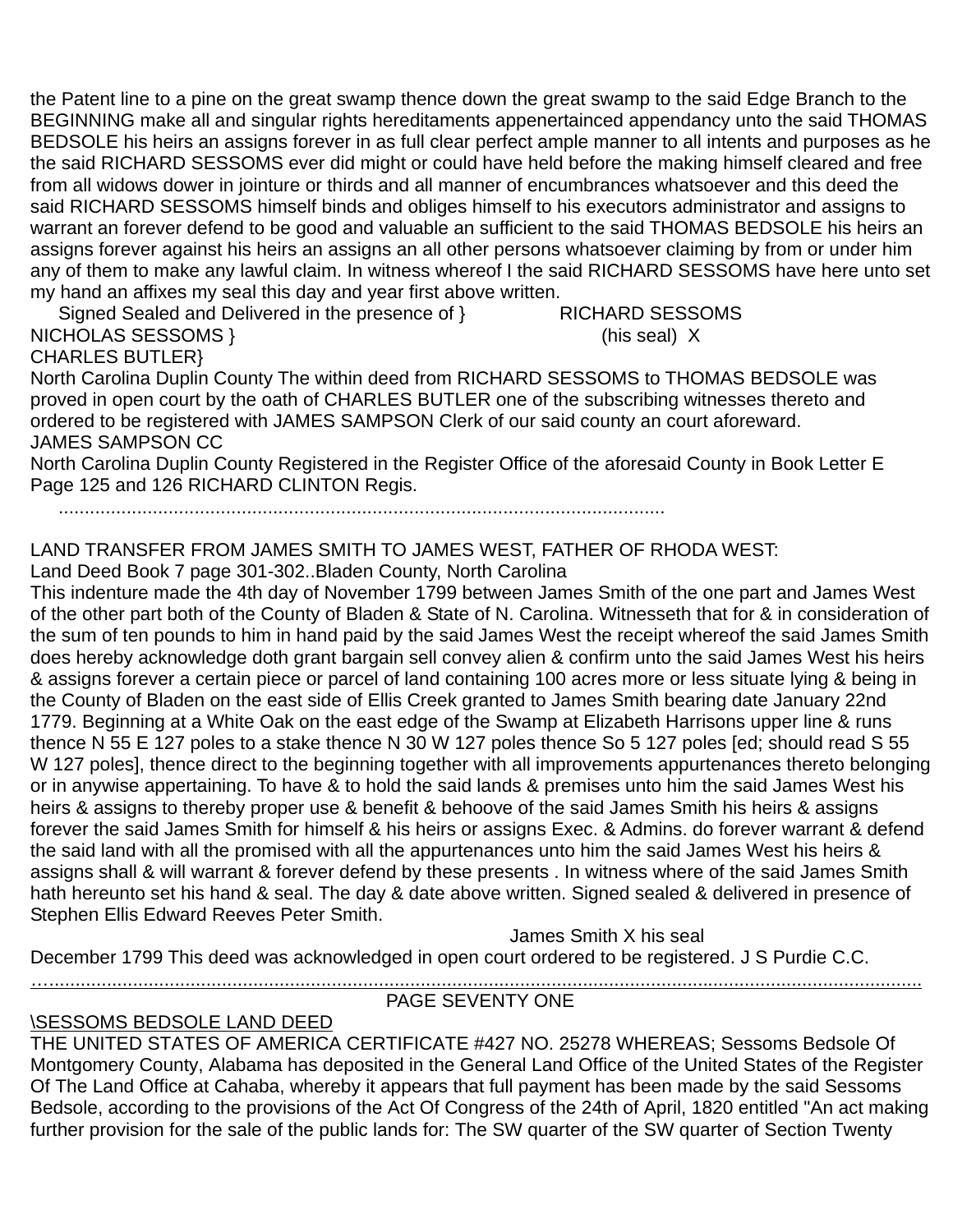Nine in Township thirteen, of Range seventeen, in the district of lands subject to sale at Cahaba, Alabama, containing thirty nine acres and ninety-hundredths of an acre. According to the official plat of the survey of the said lands, returned to the General Land Office by the Surveyor General, which said tract which said tract has been purchased by the said Sessoms Bedsole . NOW KNOW YE, that the UNITED STATES OF AMERICA, in consideration of the Premises, and in conformity with the several acts of Congress, in such case made and provided, have given and granted, and by these presents do give and grant unto the said Sessoms Bedsole and to his heirs, the said tract of land above described: TO HAVE AND TO HOLD the same, together with all the rights, privileges, immunities, and appurtenances of whatsoever nature, thereunto belonging, unto the said Sessoms Bedsole and to his heirs and assigns forever. IN TESTIMONY THEREOF, I , Martin Van Buren, PRESIDENT OF THE UNITED STATES OF AMERICA, have caused these letters to be made PATENT, and the SEAL Of THE GENERAL LAND OFFICE to be hereunto affixed. GIVEN under my hand at the CITY OF WASHINGTON, the twentieth day of May in the year of our Lord one thousand eight hundred and thirty seven and of the INDEPENDENCE of the UNITED STATES the sixty first. BY THE PRESIDENT: MARTIN VAN BUREN By: A. Van Buren, Secretary Recorded of the General Land Office Hundson McGarland, Administering

…...................................................................................................................................................................

## WILLIAM F. BEDSOLE LAND RECORD

.

THE UNITED STATES OF AMERICA Homestead Certificate No. 27 No. 87624 Application No. 19278 WHEREAS, there has been deposited in the GENERAL LAND OFFICE of the register at Montgomery, Alabama, whereby it appears that pursuant to the Act Of Congress approved 20th May, 1862 " To secure homesteads to actual settlers on the public domain ", and the acts supplemental thereto, the claim of WILLIAM F. BEDSOLE has been duly established and duly consummated in conformity to the law for the: North West Quarter of the North East Quarter and the North East Quarter of the North West Quarter of Section Three in Township ten North and the South West quarter of the South East Quarter and the South East Quarter of the South West Quarter of Section thirty four in Township eleven North of Range one East of St. Stephens Meridian in Alabama, containing one hundred and sixty acres and eighty hundredths of an acre. according to the Official Plat of the survey of the said land returned to the GENERAL LAND OFFICE by the SURVEYOR GENERAL. NOW KNOW YE , That there is therefore granted by the UNITED STATES unto the said WILLIAM F. BEDSOLE, the tract of land above described; To HAVE AND TO HOLD the said tract of land with the appurtenances thereof, unto the said WILLIAM F. BEDSOLE, and to his Heirs and Assigns forever. In Testimony whereof I, Benjamin Harrison, President Of The United States Of America, have caused these letters to be made Patent, and the Seal of the General Land Office to be affixed . GIVEN under my hand, at the City Of Washington, the twenty nineth day of May, in the year of our Lord thousand eight hundred and ninety one, and of the Independence of the United States, the one hundred and fifteenth. By the President : Benjamin Harrison By: Ellen McFarland, Sec'ry Recorded by J.M. McFarland, Recorder of the General Land Office.

WILLIAM HENRY BEDSOLE LAND RECORD.................................................................................................. THE UNITED STATES OF AMERICA 494 Homestead Certificate No. 9374 Application No. 14472 TO ALL TO WHOM THESE PRESENTS SHALL COME, GREETING: Wheras there has been deposited in the GENERAL LAND OFFICE of the United States a CERTIFICATE of the Register Of The Land Office at PAGE SEVENTY TWO

.....................................................................................................................................................................

Montgomery, Alabama, whereby it appears that pursuant to the Act Of Congress approved 20th May, 1862 "To secure homesteads to actual settlers on the public domain", and the acts supplemental thereto, the claim of WILLIAM HENRY BEDSOLE has been established and duly consummated in conformity to law for the: SouthWest Quarter of Section twenty eight in Township three North of Range nineteen East of Stephens Meridian in Alabama, containing one hundred and fifty nine acres and ninety hundredths of an acre. According to the Official Plat of the Survey of the said land returned to the GENERAL LAND OFFICE by the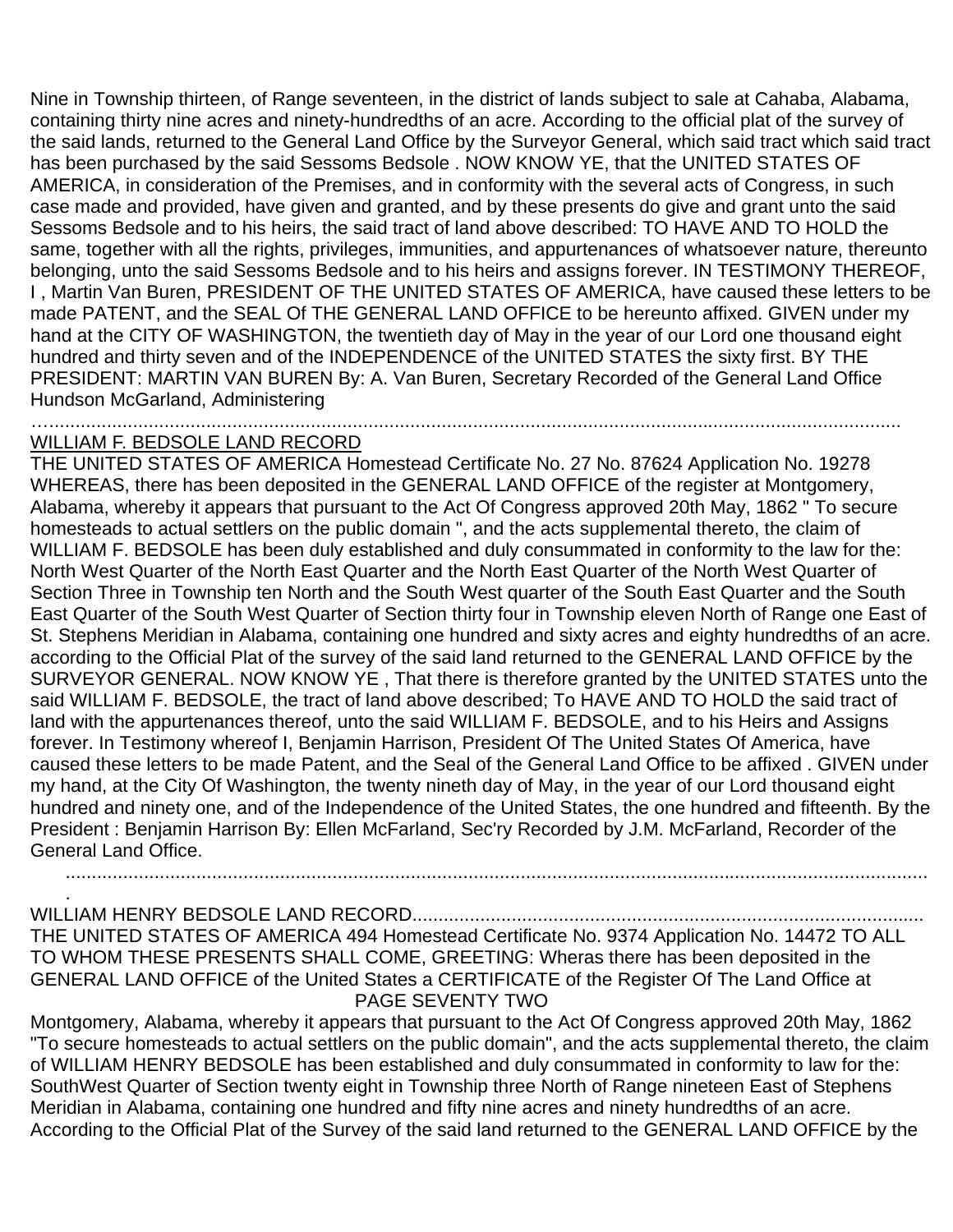SURVEYOR GENERAL. NOW KNOW YE, that there is therefore granted by the UNITED STATES unto the said WILLIAM HENRY BEDSOLE, the tract of land above described; To have and to hold the said tract of land, with the appurtenances thereof, unto the said WILLIAM HENRY BEDSOLE and to his heirs and assigns forever. In testimony whereof, I the Benjamin Harrison, President Of The United States Of America, have caused these letters to be made Patent, and the Seal of the General Land Office to be affixed. Given under my hand at the city of Washington, the twenty nineth day of June, in the year of our Lord one thousand eight hundred and ninety one, and of the Independence of the United States, the one hundred and fifteenth. By the President: Benjamin Harrison By: Alcea McFarland, Asst' Secy Recorded by the Recorder of the General Land Office: John Townsend, Recorder .

.....................................................................................................................................................................

SARAH BEDSOLE, FLORIDA LAND RECORDS BEDSOLE SARAH E 26 6N 23W TALLAHASSEE 0 1900/11/12... BEDSOLE SARAH E 26 6N 23W TALLAHASSEE 0 1900/11/12..... BEDSOLE SARAH E 23 6N 23W TALLAHASSEE 145.61 1900/11/12.... BEDSOLE SARAH E 23 6N 23W TALLAHASSEE 0 1900/11/12 . .....................................................................................................................................................................

#### . BEDSOLE LAND RECORDS--GENEVA COUNTY, ALABAMA

BEDSOLE JOHN W 27 2N 25E ST STEPHENS 0 1895/06/19 BEDSOLE JOHN W 27 2N 25E ST STEPHENS 0 1895/06/19 BEDSOLE JOHN W 26 2N 25E ST STEPHENS 160.33 1895/06/19 BEDSOLE HENRY 24 1N 24E ST STEPHENS 0 1896/02/19 BEDSOLE JOHN D 26 2N 25E ST STEPHENS 40.05 1899/05/22 BEDSOLE HENRY 19 1N 25E ST STEPHENS 160.17 1896/02/19 BEDSOLE HENRY 24 1N 24E ST STEPHENS 0 1896/02/19

### SOME OTHER INTERESTING THINGS

.

STORY INVOLVING DUNCAN BEDSOLE ABOVE, BROTHER OWEN, AND SISTER, ELIZABETH ELIZABETH BEDSOLE, married Archibald Rials, in Beaverdam, NC in 1818. By 1840, they owned a large plantation with several slaves and several slave houses in addition to the mansion house. It seems to me from the stories about them, Elizabeth was a stern, mean and hateful woman. One time, one of Elizabeth's male slaves ran away. She sent for Duncan, her favorite brother, who was probably as mean as she was. Duncan brought Owen, another of their brothers and they took a pack of hunting dogs from Elisabeth's house to track down the slave. Eventually, Duncan and Owen treed the slave in the top of a big oak tree. Duncan told him to come down, but he would not. He told Duncan he would come down if Duncan would call off the pack of dogs, but Duncan refused and told the man he would be shot down if he didn't come on down. Owen tried to call Duncan off, but Duncan eventually shot at the man, causing him to fall out of the tree, whereupon the pack of dogs attacked him. Owen then shot and killed several of the dogs and told Duncan that no man on earth deserved to be treated like that and that Duncan was no man for doing it either. He added that Duncan was to stay away from him from then on and he would stay away from Duncan. So, it appears they parted ways and never amended their relationship after that.

ELIZABETH BEDSOLE'S LAST WILL; 1847

# PAGE SEVENTY THREE

..............................................................................................................................................................

Following is Elizabeth Bedsole's Last Will in which she appointed both Duncan Bedsole and her friend Malcom Monroe as "Executor" of her estate. With Malcom being a lawyer and Duncan being illiterate, I have always wondered how this will was probated and settled. However, I notice that Elizabeth was living with her brother Williams son, Owen Bedsole as she is listed in his household, on an 1860 Alabama Census, at age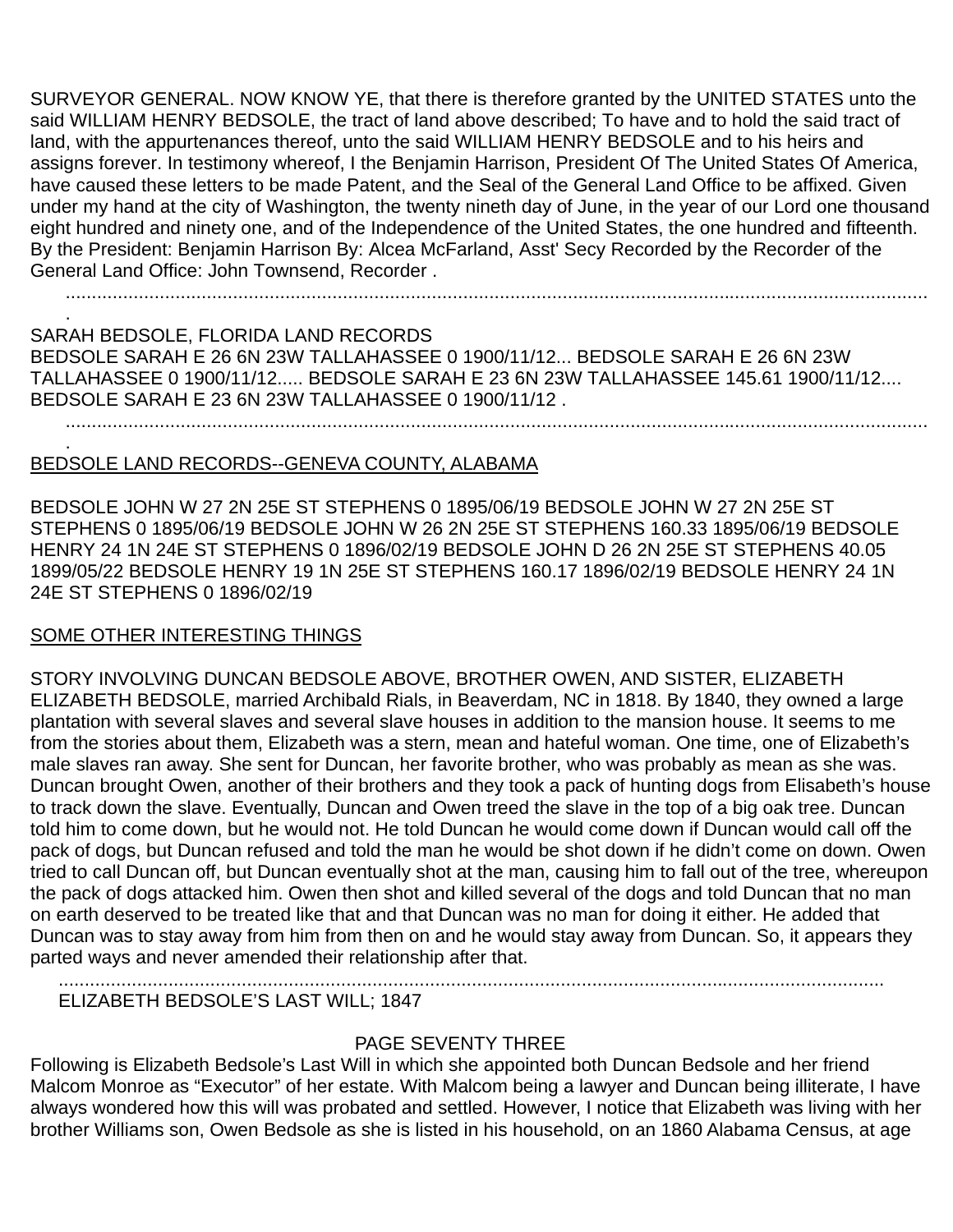83. So somehow, she must have lost, abandoned, or sold, the NC property during the 13 years between 1847 and 1860. Also, in 1860, Malcom Monroe was a blacksmith in Alabama. She bequeathed 50 cents to her children, her gradnchildren, her brothers and sisters. But to sister Rhoda, 100 dolalrs and everything else she owned to her brother Duncan who it is said, "Was as mean as she was, and her favorite".

In the name of God, amen. I, Elizabeth Rials being of sound mind and perfect memory, do make and publish this, my last will and testament, revoking all former wills by me. I bequeath to Noal Rials fifty cents, to Hardy Rials fifty cents, to the heirs of David Rials fifty cents, heirs of Unity Pope fifty cents, Thomas Bedsole, Jr. fifty cents, Nancy Hall fifty cents, Sarah Blackwell fifty cents, Travis Bedsole fifty cents, heirs of William Bedsole fifty cents, Rhoda Parker one hundred dollars and to Duncan Bedsole, my brother my plantation where I now live and all lands belonging to the said plantation for all his natural life then to his son Thomas Bedsole, and his heirs. To Duncan Bedsole and to Malcom Monroe, all my lands lying in Bladen County, about the Beaverdam. I give all of my residences and personal property on my estate to my brother Duncan Bedsole and friend Malcom Monroe.

ELIZABETH BEDSOLE her mark

Witnesses: Bluford Simmons and Daniel McDuffie

NOTE: It was interesting to me to note that Malcom Monroe, listed in Elisabeth's Will, as a "Friend" was a lawyer who was also listed on many other widows Last Wills in NC also as their "Friend". Wonder how he handled their Plantations in view of the fact that he was an educated, trained lawyer, named as the estates Administrator in all cases, and with her brother Duncan Bedsole in this case, who was a dirt-poor, illiterate farmer, unable to either read or write. It's a safe bet that Duncan and others didn't see what hit them in the settling of these Estates, considering that Malcom and the Probate Judges were in all liklihood, in cahoots with each other. In addition, I noted Malcom Monroe, working as a Blacksmith in Ala. in 1850. He must have skipped NC after getting rich. Otherwise, why on earth was he working as a blacksmith ?. Also, after writing this book, I came across a court case in Cumberland County, NC wherein Duncan hired a lawyer and sued Malcom for misfeasance, malfeasance, dereliction of duty, and taking advantage of Duncan and Elizabeths illiteracy and ignorance, in the handling of her estate. Looks like Ol' Duncan may have been illierate and ignorant, but he was not stupid.

…................................................................................................................................................................

Last Will of Newsom Autry, Sr.,Planter

WB: C 352-353 Arch. July 12, 1853. Proved September 1853.

Note from JD: "Clarry", in this will, was Clary Smith, daughter of Sara Bedsole-Smith-Jones, daughter of Thomas Bedsole, Sr. and Rebecca Jones.

I Newsom Autry, Seniour of the County of Cumberland in the State of North Carolina, planter, being weak of body but of Sound mind and memory do make this my last will and testament. I give to my oldest children viz. Jane, Laruth, Margaret, William, Sally, Newsom, Nancy, John, Mary, and Charlotte, five shillings Sterling apiece to them and their heirs forever. I give and bequeath unto Clarry my Dear beloved wife All my other property to hold use it during her Natural Lifetime or so Long as she remains Single and if She marrys again the property is to be taken and sold and Equally divided among her Children to them and their heirs forever. I also give Clarry two hundred and twenty seven (acres) more or less of my Land including the mansion house and improvements where I now Live during her life or widowhood and after her marriage or Death to be equally divided between her three sons Calvin, Marshil and Isaac. I also Leave fifty acres more or less to be Sold for to pay off all my just debts and whatever it may take of my perishable property and what ever is over PAGE SEVENTY FOUR

to the widow. The Land that is to be sold is to include the mansion house whare John Autrey now Lives over Little Creek.

Executors: Duncan McLaurin; John W. McLaurin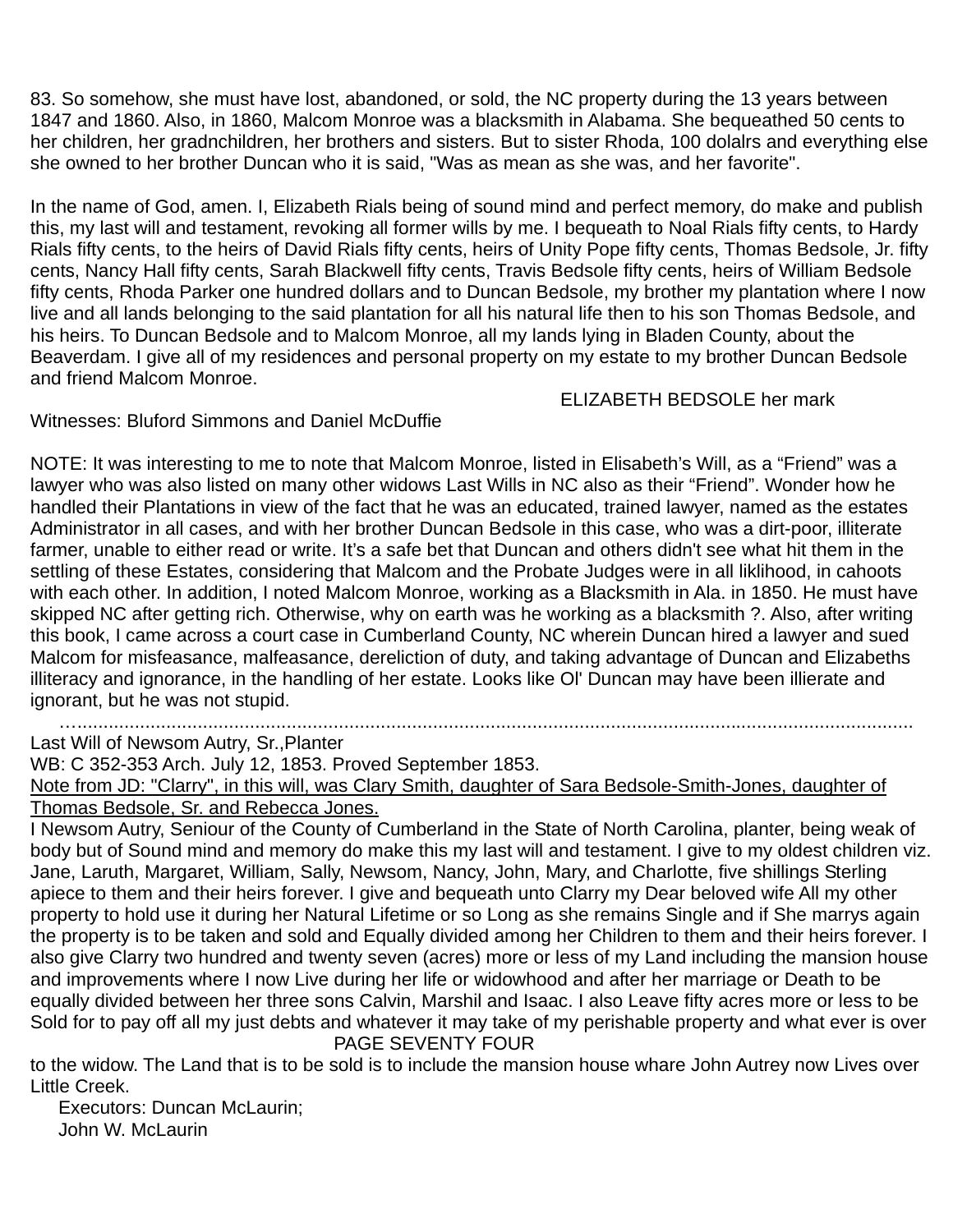Witnesses: O. Jones, Hugh Jones.

#### ....................................................................................................................................................... BEDSOLE INDIANS IN NORTH CAROLINA

ROBERT BEDSOLE, b. 1790. (Thomas Sr.)

He Married Rebecca Starling. I have 10 children listed for them. I frequently receive emails from other Bedsoles who claim their G-grandmother, or Grandfather or some other ancestor on the Bedsole side "was a full-blooded Indian" of some kind and would like to know if I have any information about that. I do know that in the late 1700's and all of the 1800's, the Bedsoles and Indians in North Carolina intermingled and a few with the Bedsole name did marry "Indians", both men and women. Some of these "Indians" were full-blooded Indians and some were only part-Indian and part Caucasian. However, there is NO Bedsole who was EVER a full-blooded Indian, as that word is defined by the Federal Government. One Bedsole, who was half-Indian was Benjamin James Bedsole, a son of Mary Bedsole, daughter of Robert "Robin" Bedsole and he was only half-Indian, since his mother was white. Her parents were white and her grandparents were white. But it appears that Benjamins father was a full-blooded Indian, although Mary would never divulge his name, for fear he would be killed by the white people, due to racial prejudices.

Miscellaneous Bedsole Alabama Land Records

Bledsoe, George GENEVA,ELBA, ALABAMA 1/3/1860 Bedsole, David 36 3N 4E ST STEPHENS 159.87 1895/06/22 Bedsole, Thomas 29 5N 20E ST STEPHENS 120.12 1841/12/10 Bedsole, William B 33 3N 20E ST STEPHENS 0 1898/04/18 Bedsole, Thomas 6 4N 20E ST STEPHENS 40.07 1849/05/01 Bedsole, Thomas 29 5N 20E ST STEPHENS 0 1841/12/10 Bedsole, Travis 5 3N 20E ST STEPHENS 0 1858/11/01 ADD CERT #22552 Bedsole, Travis 4 3N 20E ST STEPHENS 203.77 1858/11/01 ADD CERT #22552 Bedsole, William B 33 3N 20E ST STEPHENS 159.79 1898 Bedsole, David AL Baldwin 6/22/1895 Montgomery 25432 AL4580\_\_.066 Bedsole, Edward AL Coffee 5/29/1891 Montgomery 8962 AL4740\_\_.166 Bedsole, Edward O. AL Clarke 6/19/1891 Montgomery 8081 AL4730\_\_.175 Bedsole, Franklin E. AL Coffee 5/26/1893 Montgomery 11697 AL4810 Bedsole, Henry E. AL Crenshaw 9/16/1833 Cahaba 11003 AL0340\_\_.411 Bedsole, Henry AL Crenshaw 8/5/1834 Cahaba 12658 AL0380 Bedsole, Henry AL Geneva 2/19/1896 Montgomery 14680 AL4870\_\_.032 Bedsole, Henry AL Crenshaw 4/15/1837 Cahaba 22981 AL0590\_\_.154 Bedsole, Henry AL Crenshaw 4/15/1837 Cahaba 22982 AL Bedsole, HenryAL Crenshaw 4/15/1837 Cahaba 23285 AL0590\_\_.457 Bedsole, Henry AL Crenshaw 5/15/1837 Cahaba 23474 AL1590\_\_.144 Bedsole, Henry AL Montgomery 5/15/1837 Cahaba 23932 AL1600\_\_.101 Bedsole, Henry AL Montgomery 5/15/1837 Cahaba 24036 AL1600\_\_.206 Bedsole, Henry AL Crenshaw 8/12/1837 Cahaba 30233 AL1720\_\_.294 Bedsole, Henry AL Crenshaw 8/12/1837 Cahaba 30234 AL1720\_\_.295 Bedsole, Henry AL Crenshaw 7/28/1838 Cahaba 33470 AL1720 Bedsole, Henry AL Crenshaw 2/2/1852 Cahaba 38993 AL1900 Bedsole, Henry AL Crenshaw 2/2/1852 Cahaba 39863 AL1920\_\_.042 Bedsole, John B. AL Geneva 8/26/1904 Montgomery 19551 AL5160\_\_.268 PAGE SEVENTY FIVE Bedsole, John D. AL Geneva 5/22/1899 Montgomery 17071 AL4930\_\_.110 Bedsole, John W. AL Geneva 6/19/1895 Montgomery 14042 AL4850\_\_.374

Bedsole, Joseph Linyer AL Clarke 12/12/1946 Washington Ofc 09986 1121587 Bedsole, Quincy F. AL Clarke 6/29/1891 Montgomery 8977 AL4760\_\_.271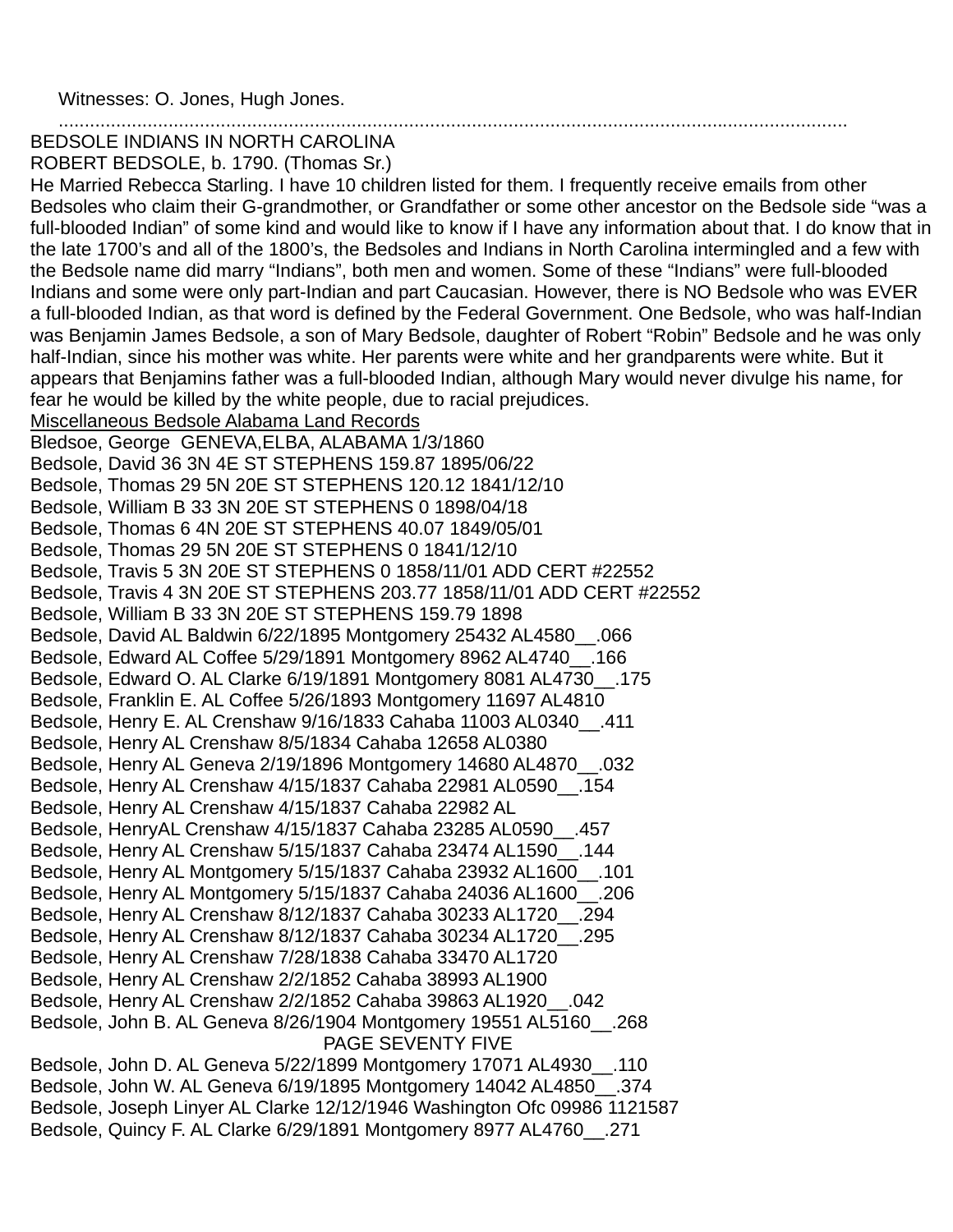Bedsole, Rayford H. AL Clarke 6/1/1860 St. Stephens 15984 AL1560\_\_.289 Bedsole, Sarah E. AL Covington 11/12/1900 Montgomery 17625 AL4960\_\_.114 Bedsole, Sessoms AL Montgomery 5/20/1837 Cahaba 25278 AL1634 Bedsole, ThomasAL Crenshaw 8/5/1834 Cahaba 12657 AL0380\_\_.070 Bedsole, Thomas AL Houston 4/1/1859 Elba 19207 AL2410\_\_050 Bedsole, Thomas AL Houston 11/1/1858 Elba 23533 AL2470\_\_.440 Bedsole, Thomas AL Coffee 12/10/1841 Sparta 6934 AL223 Bedsole, ThomasAL Coffee 5/1/1849 Sparta 7873 AL2250. Bedsole, Thomas H. AL Clarke 6/30/1875 Mobile 77 AL1400\_\_. Bedsole, Travis AL Coffee 5/26/1893 Montgomery 11718 AL4820\_\_.004 Bedsole, Travis AL Coffee 9/1/1860 Elba 17547 AL2510\_\_.045 Bedsole, Travis AL Coffee 11/1/1858 Elba 22514 AL2460 Coffee County Bedsole, Travis. AL Geneva 4/18/1898 Montgomery 16307 AL1410\_\_.227 Bedsole, William F. AL Clarke 5/29/1891 Montgomery 8724 AL4740\_\_.027 Bedsole, William H. AL Coffee 6/29/1891 Montgomery 9374 AL4760\_\_.394 Bedsole, Thomas 21 3N 26E ST STEPHENS 0 1859/04/01 ..Houston County, Ala. (Dothan) Bedsole, Thomas 21 3N 26E ST STEPHENS 199.95 1859/04/01 Houston Bedsole, Thomas2 3N 26E ST STEPHENS 0 1858/11/01 Houton Bedsole, Thomas 21 3N 26E ST STEPHENS 0 1859/04/01 Houston Bedsole, Thomas 21 3N 26E ST STEPHENS 0 1859/04/01 Houston Bedsole, Thomas 2 3N 26E ST STEPHENS 119.98 1858/11/01 Houston. Bledsoe, John 9/1/1858, Geneva, Alabama. Bledsoe, William 6/12/1834 Montgomery, Alabama Bedsole, John W 27 2N 25E ST STEPHENS 0 1895/06/19 Bledsoe, John W 27 2N 25E ST STEPHENS 0 1895/06/19 Bedsole, John 26 2N 25E ST STEPHENS 160.33 1895/06/19 Bledsoe, Henry 24 1N 24E ST STEPHENS 0 1896/02/19 Bledsoe, Henry 26 2N 25E ST STEPHENS 40.05 1899/05/22 Bedsole, Henry 19 1N 25E ST STEPHENS 160.17 1896/02/19 Bedsole, Henry 24 1N 24E ST STEPHENS 0 1896/02/19 Bledsoe, William 6/13/1878, Barbour County, Alabama. Bedesole, Thomas Jr. 6/26/1850, Butler County, Greenville, Alabama …....................................................................................................................................................................

# 1832 NC LAND DEED: BENJAMIN J. BEDSOLE

Sampson County, NC. This Indenture made this first day of March In the year of our Lord one thousand eight hundred & thirty two between Benjamin Bedsole of the County and State aforesaid of the one part & Grant Roberts of the same county & state aforesaid of the other part.

Witnesseth that the Sd Benjamin Bedsole for & in consideration of the sum of Two hundred Dollars to him in hand paid at & before this sealing and delivery of these presence the receipt whereof is hereby acknowledged hath granted bargained sold & conveyed unto the said Grant Roberts his assigns all that tract or parcel of Land situate lying & being in the Eighth District of originally Coweta but now Campbell County known and distinguished in the plan of said District by Lot No. 8 Eight to have and to hold said Tract or parcel of land unto him the Sd Grant Roberts his heirs and assigns together with all and singular the rights members and appurtenances thereunto for his and their own proper use benefit and behoof in fee simple PAGE SEVENTY SIX

and the said Benjamin Bledsoe for himself his heirs Executors and administrators the said bargained premises unto the said Grant Roberts his heirs and assigns will warrant and forever defend the right and Title thereof against himself his heirs and assigns & against the claim or claims of all and every other person or persons. In witness whereof the said Benjamin Bedsole hath hereunto set his hand & affixed his seal the day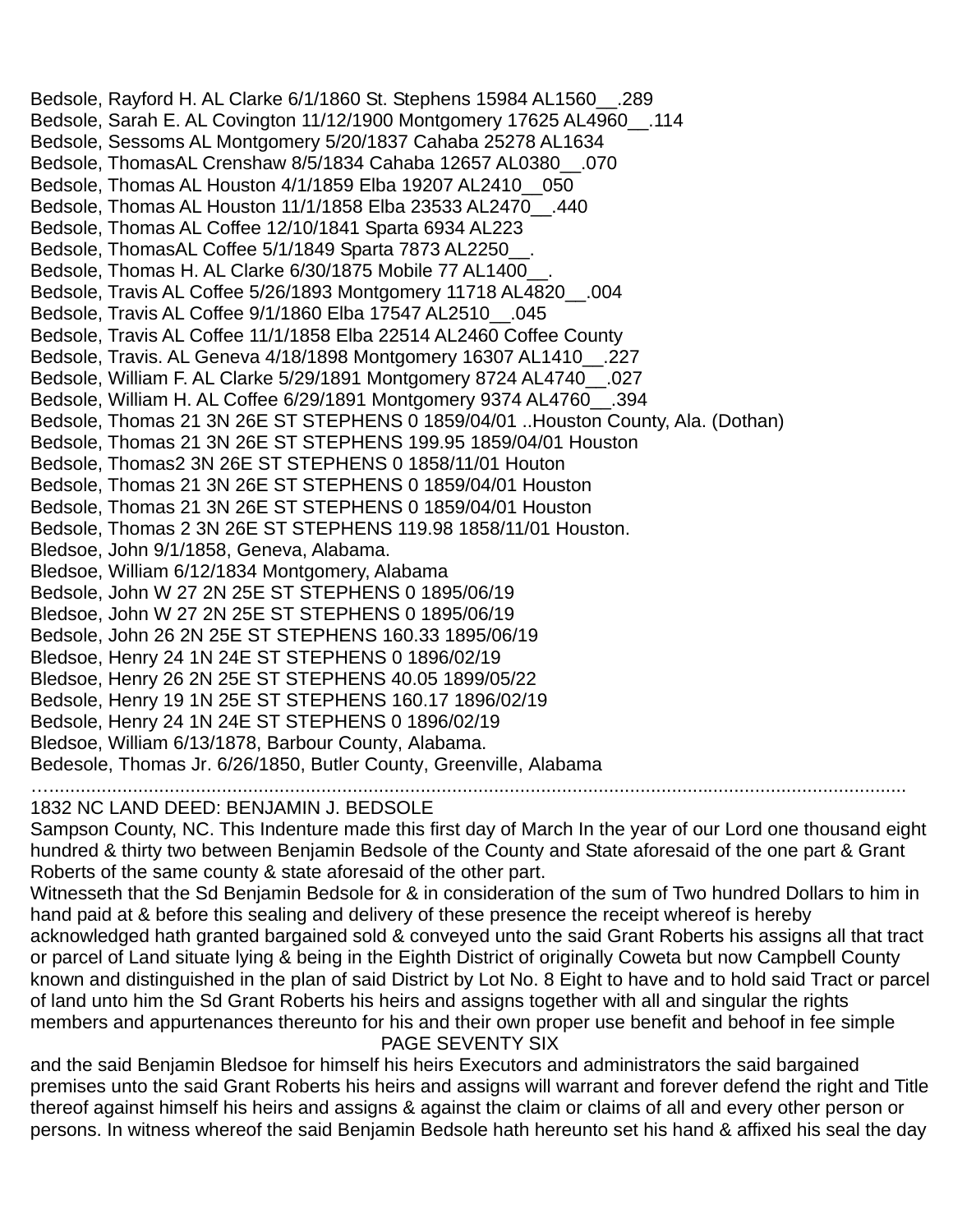Signed sealed and delivered in presence of JC Mcintosh, JP

….................................................................................................................................................................

### Benjamin James Bedsole

Accolades To Benjamin James Bedsole half indian, half white, son of Docia Bedsole and an unknown indian man, and grandson of Robert. Ever since I first heard about him, I have admired him. When growing up, he hated the way the whites and Indians treated his mother and himself, for he was neither totally white nor Indian, and both sides mistreated him and her at every chance. At first, Benjamin fought whoever insulted his mother or himself, but he was always greatly outnumbered in such cases. Since he could speak both English and the Indian languages, he learned to act as a sort of "middle-man" in settling disputes between the races. He eventually became fairly famous in his area for his ability to settle disputes between the races without courts, judges, trials and fights. So, he spent much of his life as an Arbitrator for both sides. Eventually, even the court judges used his services as an Arbitrator to help settle indian and white disputes. There is a record of him being paid \$3.00 "for meals and horse" to arbitrate between an Indian chief and some white settlers. Upon his death, the total value of Benjamins estate was \$34.30 and consisted of two pewter plates, two pair of breeches, one long coat, one wool coat, 4 shirts, and a pair of boots. After looking at that total value, it looks very familiar to me as being the total value of my own financial empire when my family moved from Alabama to Orlando, Florida in 1946, when I was 15. In fact my own vast financial empire still looks much like that to this day.

#### …........................................................................................................................................................................ A FEW REFERENCES FOR YOU

This list is not all-inclusive. These are only a few references to get the researcher started. A sample in other words, for your convenience.

- 1. Bible And Family Records Of Bladen County, North Carolina. By Wanda S. Campbell
- 2. The Highland Scots Of North Carolina. By Duane Meyer
- 3. Bladen County, North Carolina Abstracts Of Deeds, 1734-1804. By Brent Holcomb
- 4. Abstracts Of Duplin County, North Carolina Deeds 1784-1813. By Eleanor S. Draughon
- 5. Genealogical Abstracts, Duplin County, North Carolina Wills, 1830-1860. Wm. L. Murphy
- 6. Native Carolinians: The Indians Of North Carolina. By Theda Perdue
- 7. North And South Carolina Marriage Records. By Wm. M. Clements
- 8. North Carolina Tax Payer, 1679-1790, Vol. 1. By Clarence E. Ratcliff
- 9. North Carolina Wills: A Testator Index, 1665-1900. By Thornton W. Mitchell
- 10. Colony Of North Carolina, 1734-1764, Abstracts Of Land Patents, Vols. 1 and 2 By Thornton W. Mitchell.
- 11. Duplin County, North County, Marriage Records, 1755-1868. Frank T. Ingmire
- 12. Province Of North Carolina, 1663-1729, Abstracts Of Land Patents. Margaret Hoffman
- 13. Bladen County Heritage, North Carolina, Vols. 1 & 1. By Bladen Heritage Committee

14. Early Records Of North Carolina, Secretary Of State Papers Volumes 1, 2, 5, 6, 7, and 8. By Stephen E. Bradley, Jr.

- 15. Carolina Cradle Settlement Of The NC Frontier, 1747-1762. Robert W. Ramsey
- 16. Records Of Emigrants From England And Scotland To NC, 1774-1775. A.R. Newsome
- 17. The Pirates Of Colonial NC. By Hugh Franklin

18. The Granville District Of North Carolina, 1748-1763, Abstracts Of Land Records By Margaret M. Hoffman Abstracts Of Early Deeds Of Bladen County, North Carolina .Vols. 1, 3 & 4. Vol. 2 contains Books 1, 11 and 23 Vol. 3 contains Books 8 and 10. By Wanda S. Campbell

# PAGE SEVENTY SEVEN

- 20. Bladen County, North Carolina Abstracts Of Wills, 1734-1900. By Wanda S. Campbell
- 21. 1763 Bladen County North Carolina Tax List. By Margaret M. Hoffman
- 22. North Carolina Planters And Their Children, 1800-1860. By Jane Turner Censer
- 23. Abstracts Of Land Entries: Bladen County, NC, 1778-1781. By Dr. A.B. Pruitt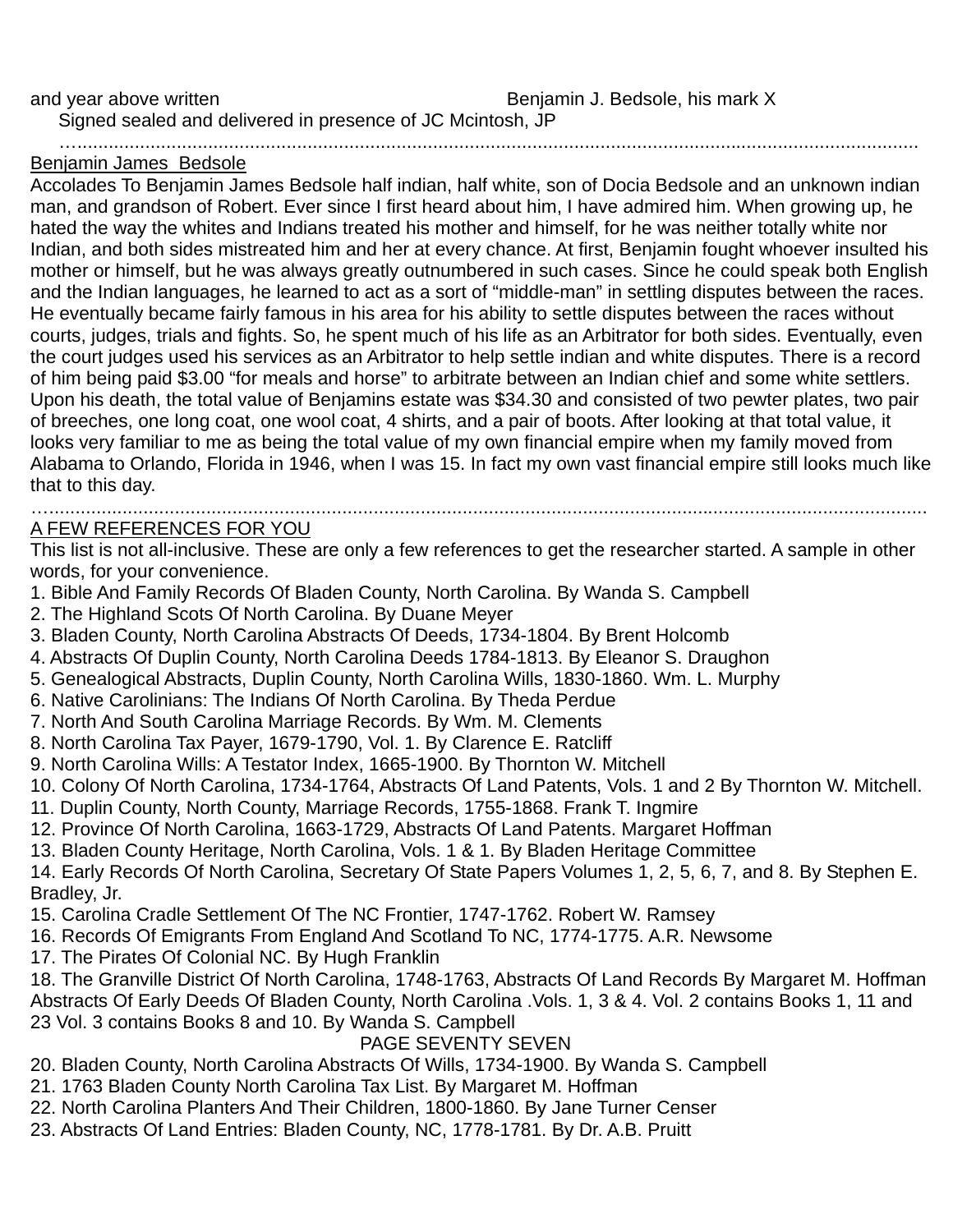24. North Carolina Tax Payer, 1701-1786, Vol. 1. By Clarence E. Ratcliff

Bernheim, G.D. History of the German Settlements and of the Lutheran Church in North and South Carolina, from the Earliest Period of the Colonization of the Dutch, German, and Swiss Settlers to the Close of the First Half of the Present Century. Philadelphia, 1872: Reprint. Baltimore: Regional Publishing Co., 1975. Cain, Robert J., ed. Records of the Executive Council, 1664-1734. Vol. 7 of The Colonial Records of North Carolina [Second Series]. Raleigh, N.C.: Division of Archives and History, 1984. "Petition of Craven Precinct for Altering the Seat of Government" (ca. April 1733) is found on pages 301-303. Cited as 1733 petition above.

Cobb, Sanford H. The Story of the Palatines: an Episode in Colonial History. New York: Putnam's Sons, 1897.

Faust, Albert Bernhardt and Gaius Marcus Brumbaugh. Lists of Swiss Emigrants in the Eighteenth Century to the American Colonies. 2 vols. in 1. Baltimore, Md.: Genealogical Publishing Co., 1972. Volume 2, pages 6- 14, gives an account, using contemporaneous sources, of about 151 persons believed to have left Switzerland for North Carolina.

Haun, Weynette Parks. Craven Precinct-County Court Minutes. 7 vols. to date. Durham, N.C.: Haun, 1978-. Volumes 1 and 2 contain court minutes from 1712 to 1741, with the years 1716-1729 missing. These early volumes were consulted for names and are cited as Craven County Court Records or Minutes above, with the year.

Haun, Weynette Parks. Craven County North Carolina Deed Abstracts. 1 vol. to date. Durham, N.C.: Haun, 1996- . Volume 1 contains deed books 1 and 5 (1707-1775) and is cited above as Craven County Deeds Book with the appropriate book number and page number of the original deed.

"The High German Chapel." Carolina and the Southern Cross (May 1914): 8. Contains the 1740 petition for the building of a church for the use of the High Germans and the Church of England. This same petition is found in Haun, Craven County Deed Abstracts, on page 69 (Craven Deed Book 1, page 417).

Holloman, Charles R. "Craven County, North Carolina -- It's Origin and Beginning." Seminar notes prepared for Local History Students, Craven Technical Institute, 1973. Holloman includes transcripts of the 1714 claims list, 1714 tithables list, 1715 land tax list, and 1716 land tax list.

Knittle, Walter Allen. Early Eighteenth Century Palatine Emigration: A British Government Redemtioner

Project to Manufacture Naval Stores. Baltimore, Md.: Genealogical Publishing Co., 1970.

"The Palatines and Their Descendants." Carolina and the Southern Cross (March 1914): 15-19.

Saunders, William L., ed. The Colonial Records of North Carolina. 10 vols. Raleigh, N.C.: State of North Carolina, 1886-1890. Volume 4, pages 954-956, contains the 1747 petition of the Palatines to King George II and gives a brief history of their settlement. Cited above as 1747 petition.

Schelbert, Leo, ed. America Experienced: Eighteenth and Nineteenth Century Accounts of Swiss Immigrants to the United States. Camden, Me.: Picton Press, 1996. Includes some of the same letters in Todd's volume, as well as accounts of Swiss immigrants to other states.

Todd, Vincent H., ed. Christoph von Graffenried's Account of the Founding of New Bern, NC: Edited with an Historical Introduction and an English Translation. Spartanburg, S.C.: The Reprint Co., 1973. Includes letters written ca. 1711 by Swiss from New Bern to their relatives. Tribbeko, John and George Ruperti. List of Germans from the Palatinate Who Came to England in 1709. Reprinted from The New York Genealogical and Biographical Record 1909-1910. Baltimore, Md.: Genealogical Publishing Co. for Clearfield Company, 1996.

Watson, Alan D. A History of New Bern and Craven County. New Bern, N.C.: Tryon Palace Commission, 1987. The standard history of New Bern and Craven County includes a detailed chapter on the settlement of New Bern. New Bern.

Internet www.usgenweb.com, www.vagenweb.com, www.ncgenweb.com, www.algenweb.com,

www.wvgenweb.com The Pennsylvania internet site The following primary Genweb counties in NC: Bladen, Dobbs, Sampson, Duplin and Johnson. http://searches/rootsweb.com/cgi-bin/ns

NOTE: That last internet site contains many, many pages, as you see them counted at the botttom of it .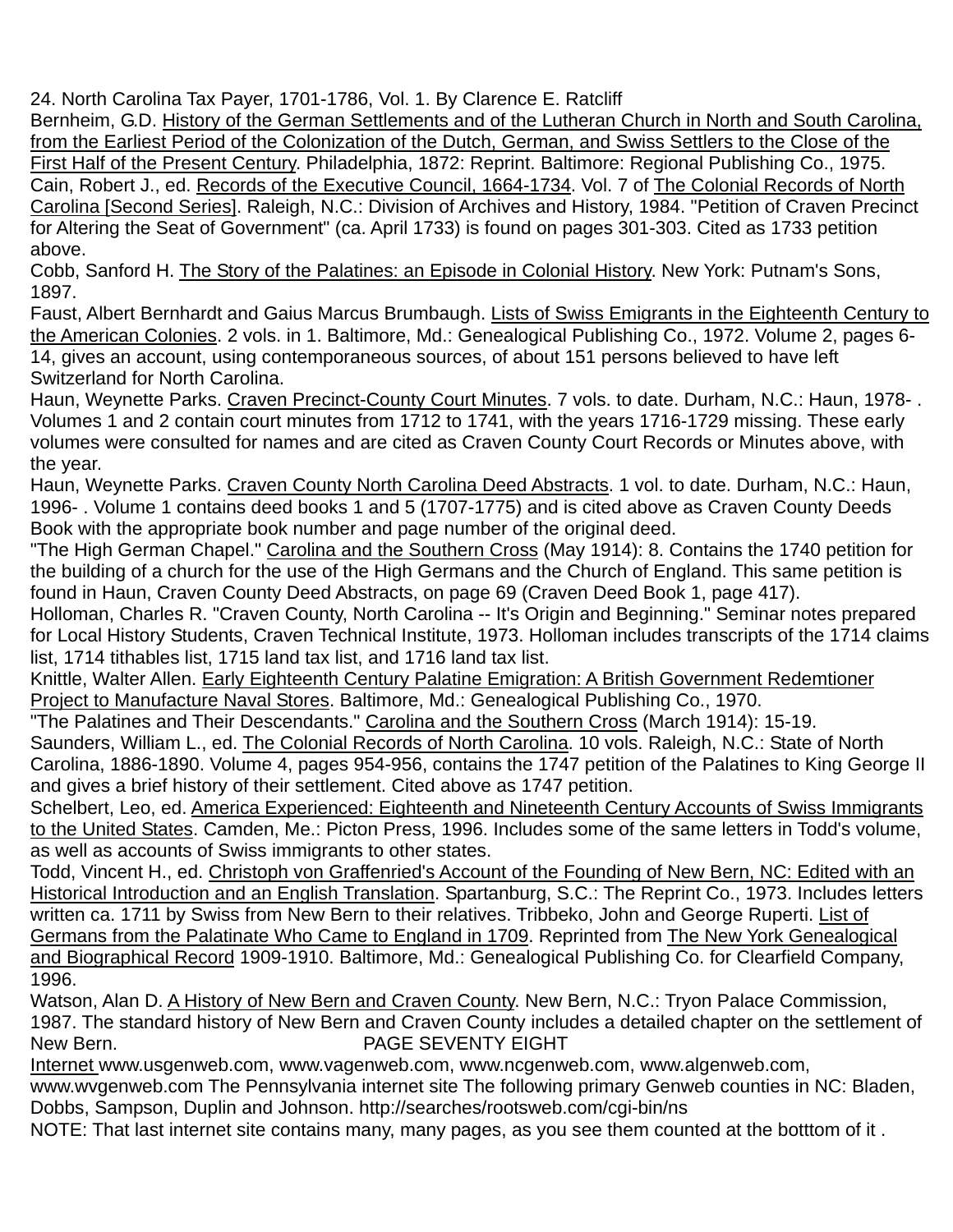### **Others**

Tennessee.

" Chalkleys Chronicles" 3 volumes, of 600 pages each on the Va. internet site. "William And Marys" on the Virginia internet site. Chalkleys is huge.

US Census Records on the internet, The social Security Death Index on the internet "Ships" on the USGenWeb site "Formation Of Counties" on the internet, Library Of Virginia and numerous other internet sites, including the National Archives.

"Bladen County, North Carolina Abstracts of Early Deeds 1738-1804 by:Brent H. Holcomb, C.A.L.S. 1979" 2. For complete listing of Bladen County, NC records available for searching at the North Carolina State Archives in Raleigh, NC (other than census) please see: Guide To Research Materials in The North Carolina State Archives, County Records, eleventh revised edition published by the Department of Cultural Resources, Division of Archives and History, Archives and Records Section, 1997. 3.Also see: "Bladen County, NC tax lists 1768-1774", Volume 1, page 21, by William L. Byrd, III. This book lists Thomas Bedsole, Sr. as living in the household at age 17, of James West, maternal grandfather of Thomas Sr. 4. Census records for all years available, for Bladen, Johnston, and Sampson counties, NC, from 1790 on.til 1950. www.usgenweb.com 5. 1783 through 1788 Bladen County, NC Tax List. www.ncgenweb.com , 1790 through 1880 NC Census, www.usgenweb.com , "Abstracts Of Wills-1784-1900, Bladen County". Historical Society. "Abstracts Of Early Land Deeds", Bladen County, NC; Volume 1 book 7, Volume 2, books 1,11, 12 and 13., Volume 3, books 8 and 10. "Bible And Family Records", Volumes 1, 2, 3, 4 and 5. Bladen County, Courthouse. "Marriage Records And Bonds", Bladen County, Courthouse; "History Of Bladen County", by Cliff Crawford. Bladen Cemetaries. 6. "Anson County, NC Deed Abstracts, 1749-1766, by Brent Holcomb. " A History Of Anson County, NC, 1750- 1976", By: Mary L. Medley.

2.The five Civilized Indian Tribes Of Eastern NC", by Oscar Bizzell. 7. "Images Of Sampson County, NC" by Kent Wrench., "The Heritage Of Sampson County", by Oscar Bizzell. "Founded Before Freedom", by Micki Cottle., "Relatively Speaking On NC", by Vickie McCullen Potter. 8. William L. BYRD III: Bladen County, North Carolina Tax Lists, 1768-1774 Vol. 1, p21. In this book, it shows Thomas Bedsole, Sr. (age 17, living with the family of James West in NC, in 1769. James West was the father of Thomas' mother, Rhoda West. 9. 1790 Bladen County, NC Census, lists Thomas Bedsole (Sr.), with 2 white males over 16, 1 male under 16 and 7 white females in his house, plus himself. However, his name is spelled Thomas BEDSON. You learn to take such misspellings as a way of life back in the old days. Also listed are his neighbors; William Davis, John Sellars, Archibald McDaniel, and Samuel Sessoms. These, except the McDaniels' also moved their families from NC to Alabama in 1830, when Thomas, Jr. moved his own family. William Davis and his wife bought land adjoining Thomas Jr's land in Coffee County, Alabama, near Ino, east of Opp, Alabama and that's where they all 4 lived and died and are buried. But, the CEMETERY has been a plowed field now, for over 150 years. Archibald McDaniel was shot and killed in the Civil War at Chancelorsville in 1863, at age 41. Duplin County, NC land records show that James West, maternal grandfather of Thomas Sr., owned two tracts of land in that county in 1769. Land Patents book # 20, Raleigh, NC., pages 378, 379, 380 and 467. Prior to 1734, Duplin and Bladen Counties were both part of New Hanover County, NC. Book: "The Formation Of The North Carolina Counties, 1663-1943, by David Leroy Corbitt. "Early Settlers Of Virginia". www.vagenweb.com "Early Settlers Of North Carolina". "Early Settlers of Pennsylvania www.ncgenweb.com "Occupations Of Early Settlers" www.pagenweb.com "Ships" www.vagenweb.com County Courthouses in Bladen, Dobbs, Raleigh, Cumberland, Johnson, Duplin, and Sampson counties in North Carolina and Coffee, Covington, Houston, Crenshaw, Montgomery, Lowndes, Geneva and neighboring

# PAGE SEVENTY NINE  **CENSUS RECORDS**

counties in Alabama and Warren and neighboring counties in Georgia and Haywood and Bledsoe counties in

These Census data are not in any kind of order. I listed them as I found them. Sometimes I found the newest ones first. Census Takers were paid 50 cents for every 100 people he counted. They were expected to pay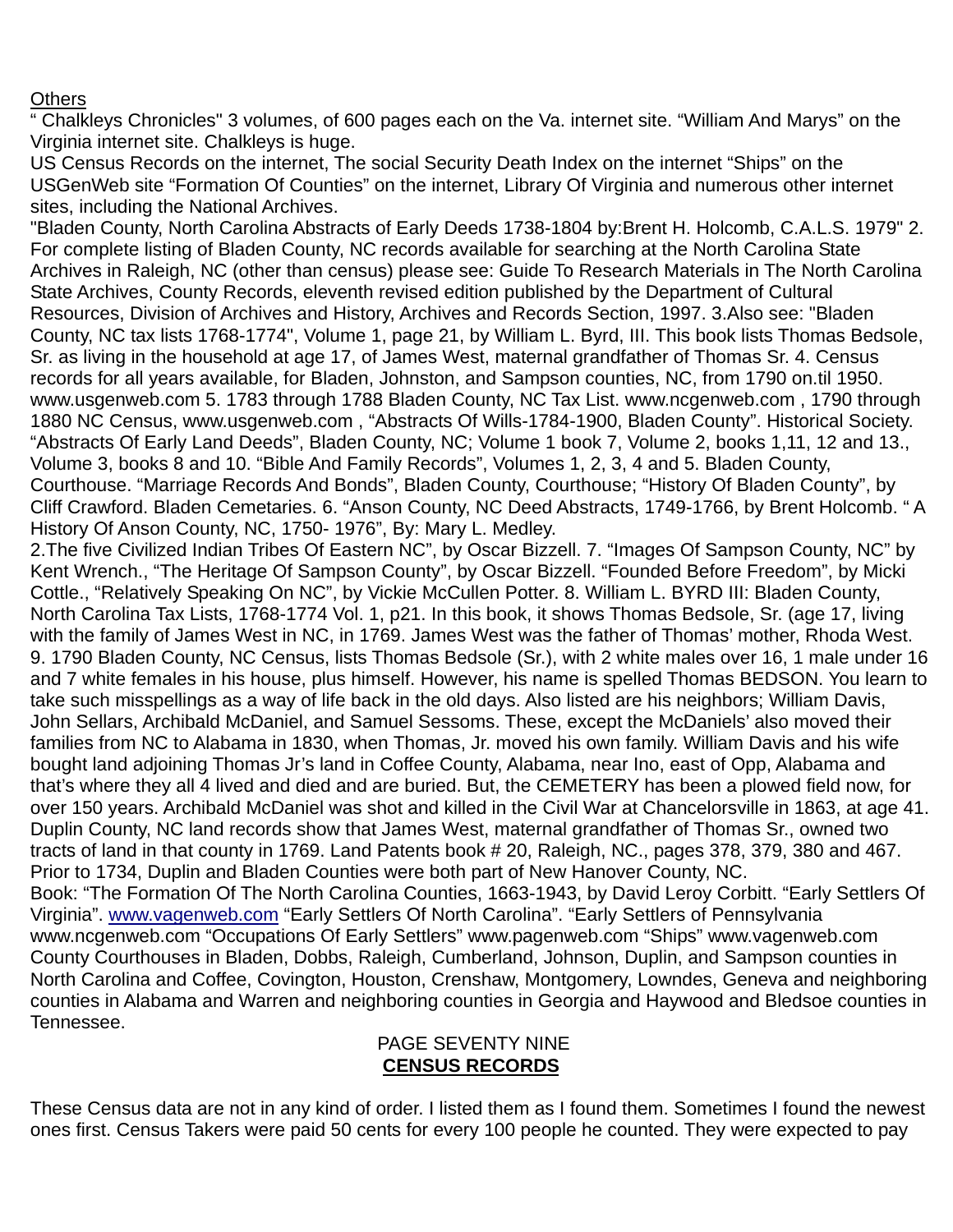their own expenses and furnish their own transportation and food for themselves and their mules. Settlers were very suspicious of any stranger coming around and usually took no chances. If they thought the stranger was a "Government man", they tried seriously to kill him, in all kinds of ways, because they thought he would cause their taxes to go up, or was there to cause trouble otherwise.

This is an actual letter of resignation submitted by a Census-Taker in Sampson County, NC, to his supervisor. I think its priceless;

"I have been out here all over this country for 12 days now. I have stayed wet, fell in the river 10 times, been tangled in briars, had a tree fall on me, been stabbed, shot at, cow-kicked, dog-bit, mule-stomped, bullhooked, goose-pecked, and beat with a stick. I have spent nights in the mud, starved for days, walked for days and nights, wore the same clothes for days, took no baths, sat on that mule for hours and hours, been lost repeatedly, been lied to, had rocks throwed at me, run off, cussed at, and shot at some more. I have been doing this for 12 days now and made two dollars. I quit".

You can understand that treatment, if you know that people back then lived MILES apart, lived a very hard, demanding, rugged, deprived and dangerous life. They did not like strangers walking up to their houses and that applied doubly to anyone they considered a "Government Man", as Census Takers were believed to be..

The first official Census in this country was in 1790, but there are a few early starts dated 1783-85 for some states. A Census was supposed to be done every 10 years. A couple of states began the 1790 Census in 1784 and 85. Sometimes they were complete, sometimes not. During the period up to about 1950, the poor Census-takers lived a hard life. It was generally up to them to get to all the people, get their own food, lodging and their own transportation. The hardships and suffering these people incurred is a story unto itself. There are painfully few census reports available on the internet even now. Also, several bedsoles settled in Mississippi, Texas and Louisiana in the late 1800's but most of that Census information is not currently on the internet, either. It is possible that I have duplicated two or three of the Census Data below, so bear with me if you find that to be true. I transcribed the following Census info. as it was written, misspellings and all.

People are working for USGENWEB, transcribing them, proofreading Census info, and putting them online, especially through that site. As these are made available, more information on the Bedsoles will become available. As for now, the following information is all I could find.

1783 Census Duplin County, NC Bedsole, Thomas Sr.

# 1790 Census, Wake County, NC

Bedsole, William, b. 1727, Planter.This William was the father of Thomas Bedsole, Sr..Wake County was formed from Johnston, Orange, and another county. All three of these were formed from Bladen, where Thomas Sr. lived. So William and son Thomas Sr. were likely living beside each other then.

1790 Census Brunswick County, NC Benson, Abraham 30-16 1790 Bladen County, NC Census. Son Of William Henry Bedsole, (Jr) born 1727. PAGE EIGHTY Note: This is Thomas Bedsole, Sr.....Benson, Thomas (Sr.) , b. 1750. 2 males in house over 10, 1 male over 40 himself, 1 female over 35 Wife, 1 male over 16, with 6 other females.

1790 Cumberland County, NC Census. Son of Thomas Sr.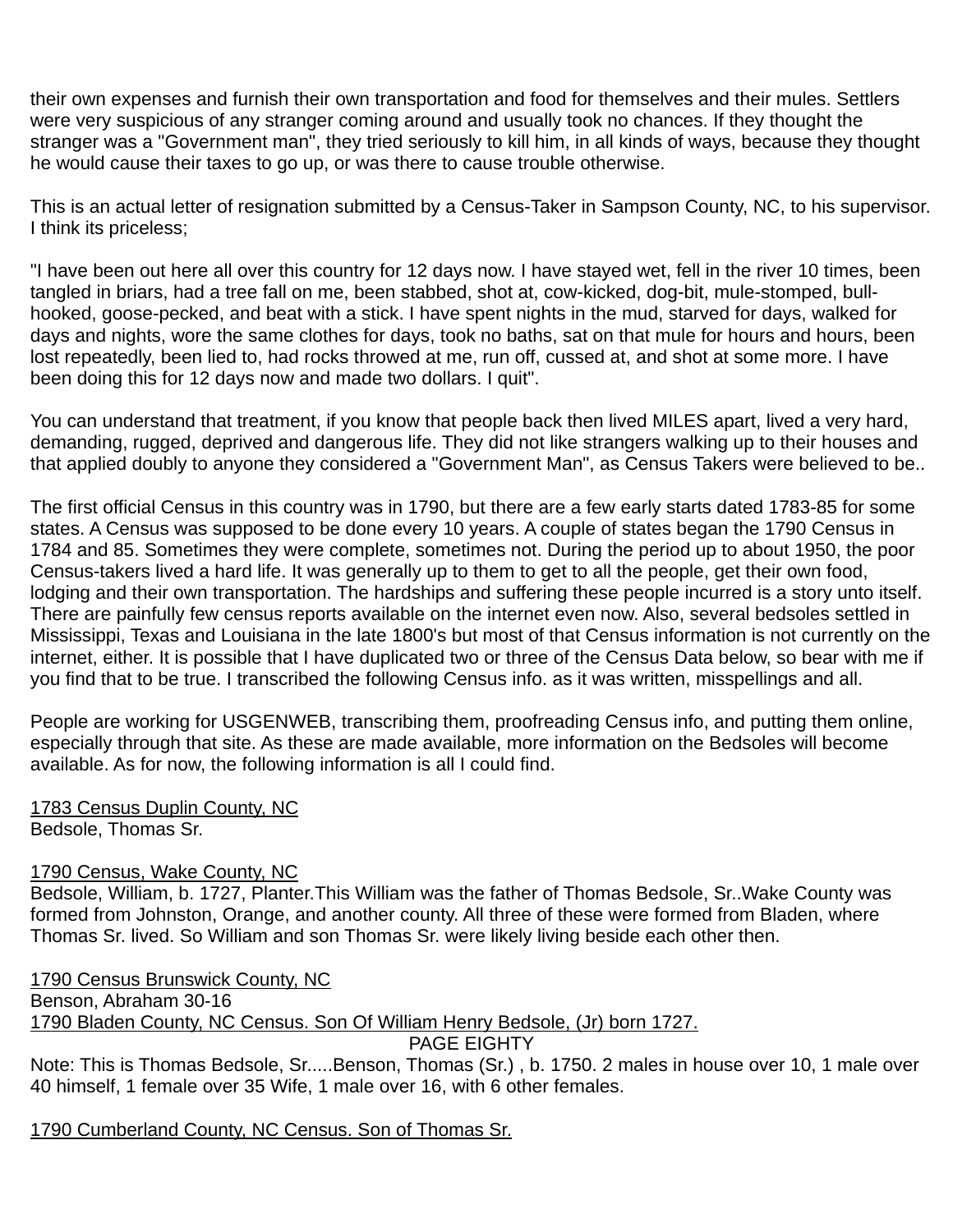Bedsole, John. Head Of House. 1 son under 16. 1 wife, and 1 daughter under 16. No other names, or ages are listed. This son is likely also named John Bedsole, and b. 1774. This John is likely born 1753, son of William, b.1727 and a brother of Thomas Sr.

1790 Census, Dobbs County, NC.

Bedsole, Vincent Bedsole, John

1860 Moore County, NC Census

Bedsole, James Larkin 34 M Farmer. You will read more on him fighting with butchers knives, with his two stepsons.

Bedsole Charlotte 28 F Bedsole Margaret 12 F NC Bedsole Henry J. 10 M NC 33 Bedsole Martha J. 7 F NC 34 Bedsole Mary E. 5 F NC 35 Bedsole William. S. 3 M NC 36 Bedsole Duncan 64 M Farmer NC, Father of Larkin above. Bedsole Duncan 23 M Farm Hand NC 1850 CENSUS BUTLER COUNTY, ALABAMA (Near Greenville). Note: This is the year that wife Charlotte left Thomas Jr. who it appears along with best friend William Davis, has moved in with son David, below, another Drunk. Charlotte, with youngest child still at home, Travis 17, has now moved to Old Town and moved in with son Sessoms Bedsoles family there. David Bedsole, Occupation listed as "Drunkard". Thomas Bedsale, (Thomas Bedsole, Jr. father of David.) William Davis, (Best friend of Thomas, Jr. Where theres one, theres the other). Jesse REELS (RIALS) 37 m farmer NC. Son of Elizabeth, sister of Thomas Jr. Martha 30 f George 12 m AL Mary 9 f William7 m Elizabeth 5 f Warren 3 m Anna 1/12 f William HALL 56 m farmer NC, Husband. Charlotte 35 f Wife. (Daughter of Charity below, daughter of Sarah, daughter of Thomas Sr.) Lavenia 17 f AL Martha 10 f John PARKER 50 m farmer NC. Charity (Bedsole) 42 f ........Daughter of William, son of Thomas Sr. Benjamin 18 m farmer AL PAGE EIGHTY ONE Mary 14 f John 12 m Matilda 10 f

Malinda 8 f Martha 6 f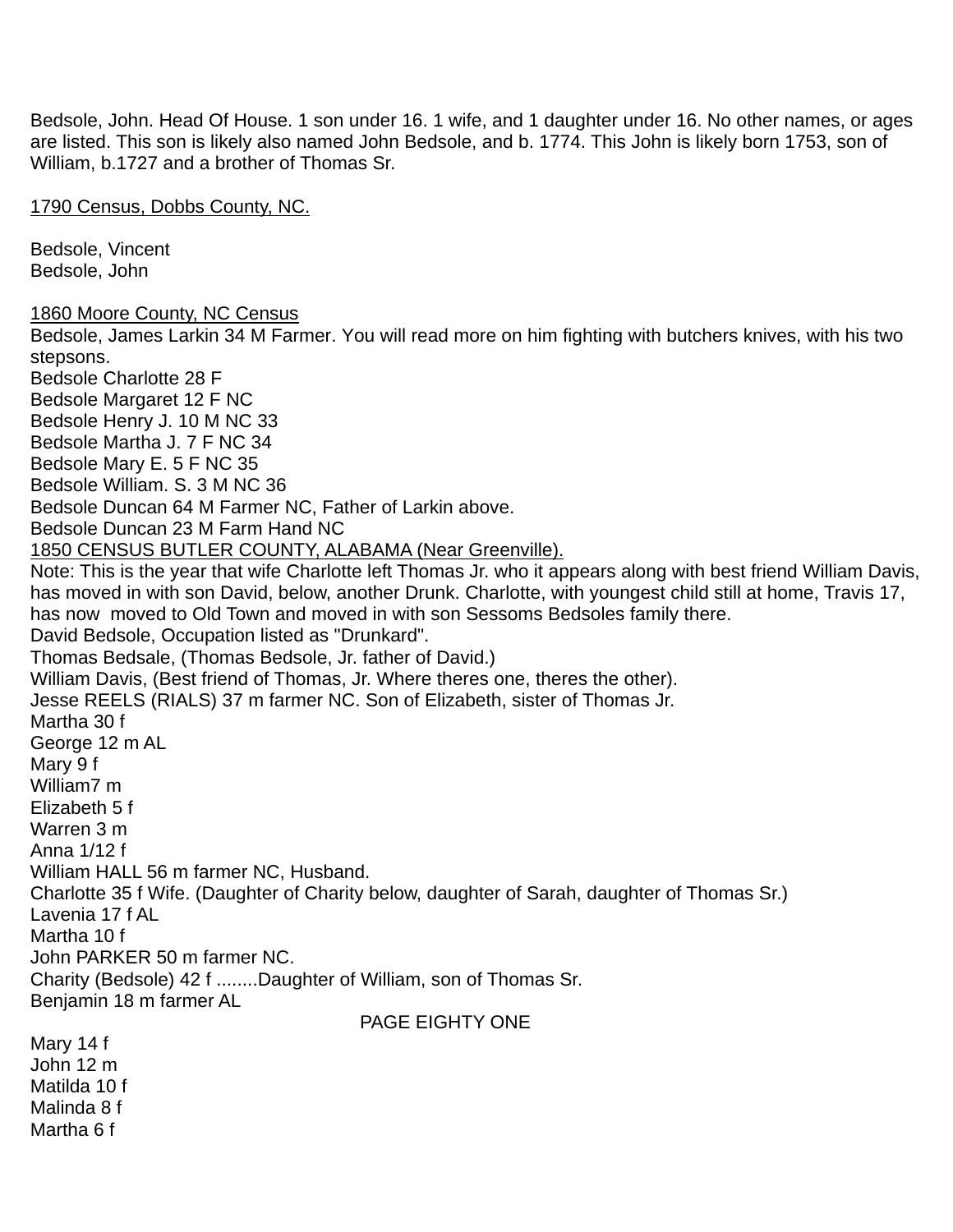William 4 m James 2 m Sarah 1 f John C. Hall 30 m farmer NC Sarah 33 f AL......Daughter of Sarah, daughter of Thomas Jr. Susan 7 f Elizabeth 6 f Lucretia 4 f Isabell 9/12 f

### 1870 CENSUS GENEVA COUNTY, ALABAMA

Bledsoe, (Bedsole) Travis .(Son of John,...of William Henry, ...Thomas Sr.) Thomas Sellers 57 NC Neighbor of Thomas Jr. in NC. Farmhand. Martha E 30 ALA John 24 Ashley 21 Jessee 19 Monroe 18 Arvin 15 ` Elizabeth J. 30

### 1860 BUTLER COUNTY, ALABAMA

Bedsole, T. (Thomas Jr.). He died somewhere around 1868. Wife Charlotte and son Travis, 17, had moved in with son Sessoms Bedsole's family sometime in 1850. Since Charlotte never came back to him, I assume Thomas Jr. was not only a drunk, but was also mean to his wife and their children.Thats based on the fact that more than one of his sons were listed on more than one Census as "Drunkard" and as a "Rustler" which infers that he was also likely to be at least a drunkard. Sessoms, one of those sons,went to prison from 1860 to 1880 for selling his neighbors cows. He spent 20 years in jail for that crime.

#### 1840 Warren County, Georgia Census

Bedsole Amos 50 M . mechanic . NC Bedsole Martha 46 F . . . Ga. Bedsole Aris 25 M . laborer . Ga. Bedsole Isaiah 21 M . laborer . Ga. Bedsole Travis 18 M . laborer . Ga. Bedsole George W. 15 M . laborer . Ga. Bedsole James A. 14 M . . . Ga. Bedsole Sarah A. 17 F . . . Ga. Bedsole Martha A. 9 F . . . Ga.

### 1870 CENSUS, WARREN COUNTY, GEORGIA

PAGE EIGHTY TWO

(Amos Bedsoles descendants). Bedsole, S. J. 66 F W HSKP 28 6 212 219 Bedsole, Sarah A. 26 F W C/M 28 7 212 219 Bedsole, Martha A.. 23 F W C/M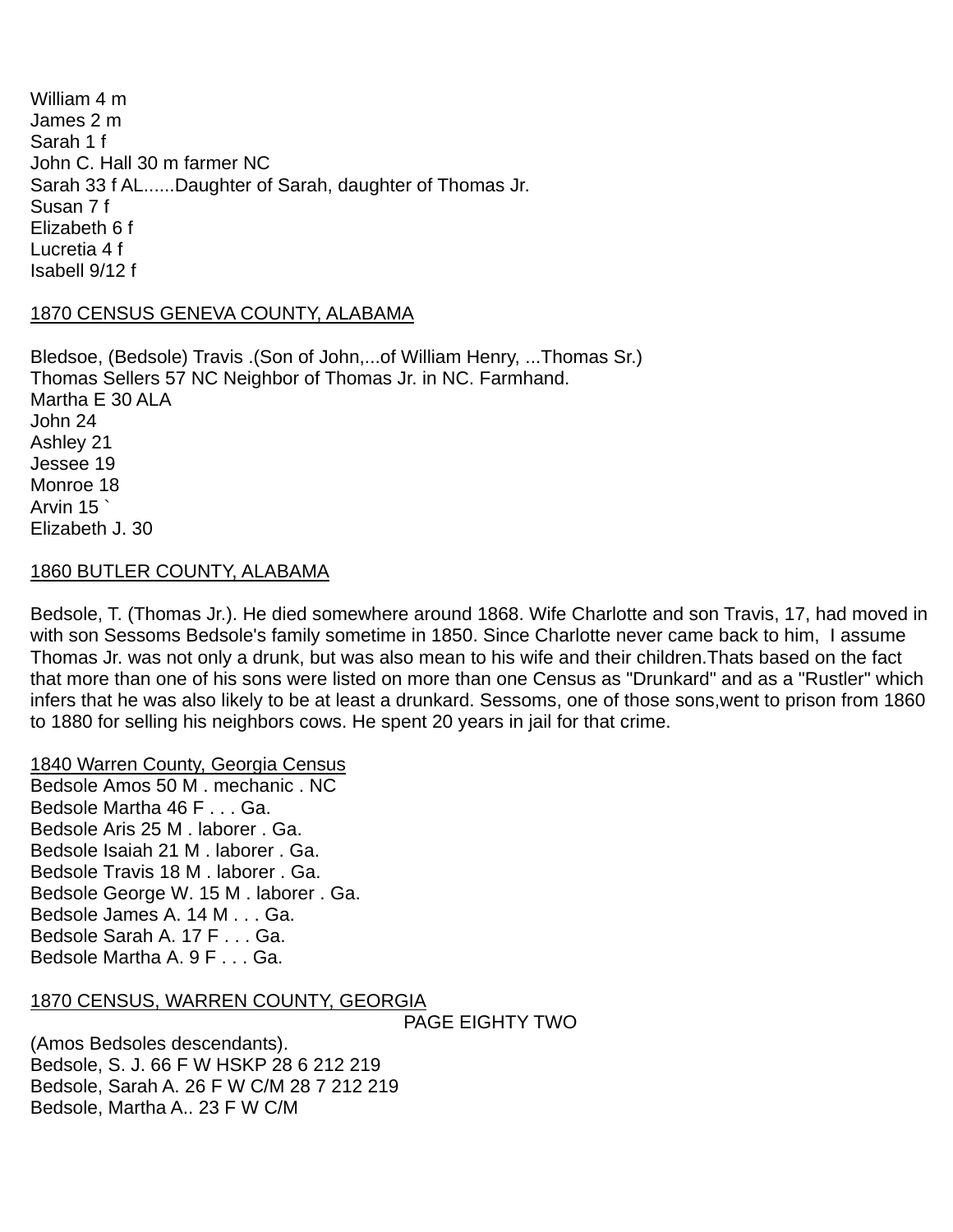1783 Duplin County, NC Census (Info). Assume their families were there too.

- 1. Thomas Bedsole (Sr)
- 2. William West (Father in law of Thomas Sr.).

3. Benjamin Faircloth (Married Francis Bedsole, daughter of Thomas Sr. Numerous other Faircloths married numerous other Bedsoles later in time).

4 .Thomas Flowers (A relative of Elisha Bedsole, through Elisha's wife).

5. William Mainor (Maynor) (A descendant of his, Cindy Maynor, married William Arthur Bedsole, a descendant of Robert Bedsole,

son of Thomas Sr., later in time. Whether it was really Mainor or Maynor, who knows. Some Mainors/Maynors were called "Indians" ).

6 John Parker (Jr.) married Rhoda Bedsole, daughter of Thomas Sr.

7. John Simmons (His son, Redding Simmons married Martha Bedsole, a daughter of Thomas Jr.).

- 8. William Bullard. 6 of his descendants married Bedsoles.
- 9. William Ryal, father of Archibald Rial who married Elizabeth, daughter of Thomas Sr.

1810 Census index for Bladen County, NC.

Thomas Bedsole (This is Thomas Sr.).

Thomas Bedsoe (This is Thomas Jr.).

William Henry Bedsole (This is another son of Thomas Sr.).

1850 Butler County, Ala. Census

| John C. Hall 30 m farmer NC |                                      |
|-----------------------------|--------------------------------------|
|                             | Sarah 33 f AL Daughter of Thomas Jr. |
|                             |                                      |
|                             |                                      |
| Lucretia  4f                |                                      |
| Isabell 9/12 f              |                                      |

...................................................................................................................................................................... ..

Jesse Rials... ...37 m farmer SC. Son of Elizabeth Bedsole and Archibald Rials (Thomas Sr.), She also moved to Ala. in 1850. Martha ..............30 f George .......12 m AL Mary ........... 9 f William...........7 m Elizabeth 5 f Warren 3 m

Anna 1/12..... f

.......................................................................................................

David Bedsole 36, m. Drunkard. NC (Son of Thomas Jr.) Catherine (Parker) 36 f Cinda 17 f AL ("Sinda" for Lucinda) Martha 15 f

PAGE EIGHTY THREE

Duncan 11 m Lucy 9 f Mary 7 f Milly 5 f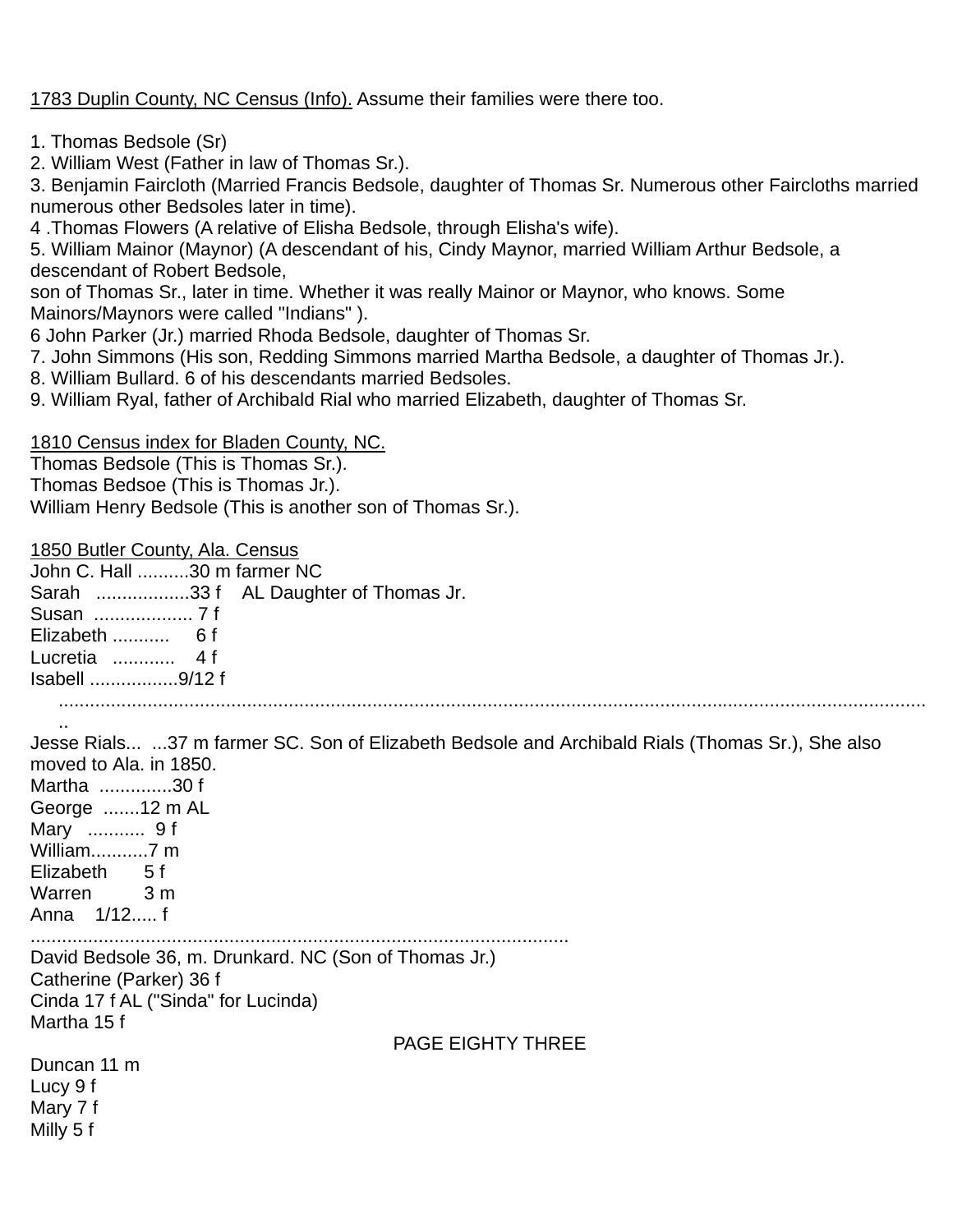William 2 m David 3 m Thomas 1 m 1900 Geneva County, Ala. Census Bedsole, John w 20 197a 15 Bedsole, Lonnie R w 1 197a 15 Bedsole, Martha J w 16 1900 Census, Santa Rosa County, Fla. Johnson, John Head. b. 5/1859..m.w. 41...Log Hauler (Dragging logs to sawmill, with mules). Laurena (Simmons)1/1862 f w..38..Wife. Daughter of Hannah, daughter of Rhoda (Thomas Bedsole, Jr). Margaret....Dau...w f..5/1883 Mary....Dau..w f .2/1885 William..Son..w..m..1/1886 Lori..w..f...Dau..3/1888 Addie...w..f..5/1892 Frances...w...f..3/1894 Thomas ..w...m...Son..1/1895 Winnie....w..f...Dau...3/1897 Hattie....w...f...Dau....4/1898 Simmons, Hannah Francis.75, w..f. 5/1825. Mother of Laurena. Wife of Paul Cephas Simmons, Deceased. ................................................................... Bedsole Edward Head W M Feb 1862 38 M Farmer Bedsole Sarah J. Wife W F June 1869 30 Bedsole William T. Son W M Mar 1884 16 S Bedsole Emma Daughter W F Dec 1890 9 S Bedsole Edward (Jr.) Son W M Feb 1893 7 S Bedsole Lenard C. Son W M June 1895 4 S .........................Seperate House....................... Bedsole William H. Head W M Jan 1855 45 M Bedsole Elizabeth Wife W F Apr 1862 38 M Bedsole Melvin Son W M Jan 1882 18 S Bedsole Elvie L. Daughter W F Jan 1884 16 S Bedsole Willis Son W M Feb 1886 14 S Bedsole Edward Son W M Apr 1888 12 S Bedsole Rosa L. Daughter W F Apr 1891 9 S Bedsole Elmina Virginia Daughter W F Mar 1896 4 S Bedsole William R. Son W M Nov 1899 6/12 S ..............Seperate House................................... Bedsole Frank E. Head W M June 1858 41 M Bedsole Pollie Wife W F Oct 1861 40 M 21 10 Bedsole Daniel Monroe Son W M June 1881 18 S Bedsole Joureie L. Daughter W F Sep 1883 16 S Bedsole Elzyan R. Daughter W F July 1885 14 S PAGE EIGHTY FOUR Bedsole Alice D. Daughter W F Dec 1887 12 S Bedsole Murdic F. Son W M Oct 1889 10 S Bedsole Grady Son W M Dec 1891 8 S Bedsole Buford Son W M Nov 1893 6 S Bedsole Annie L. Daughter W F June 1896 3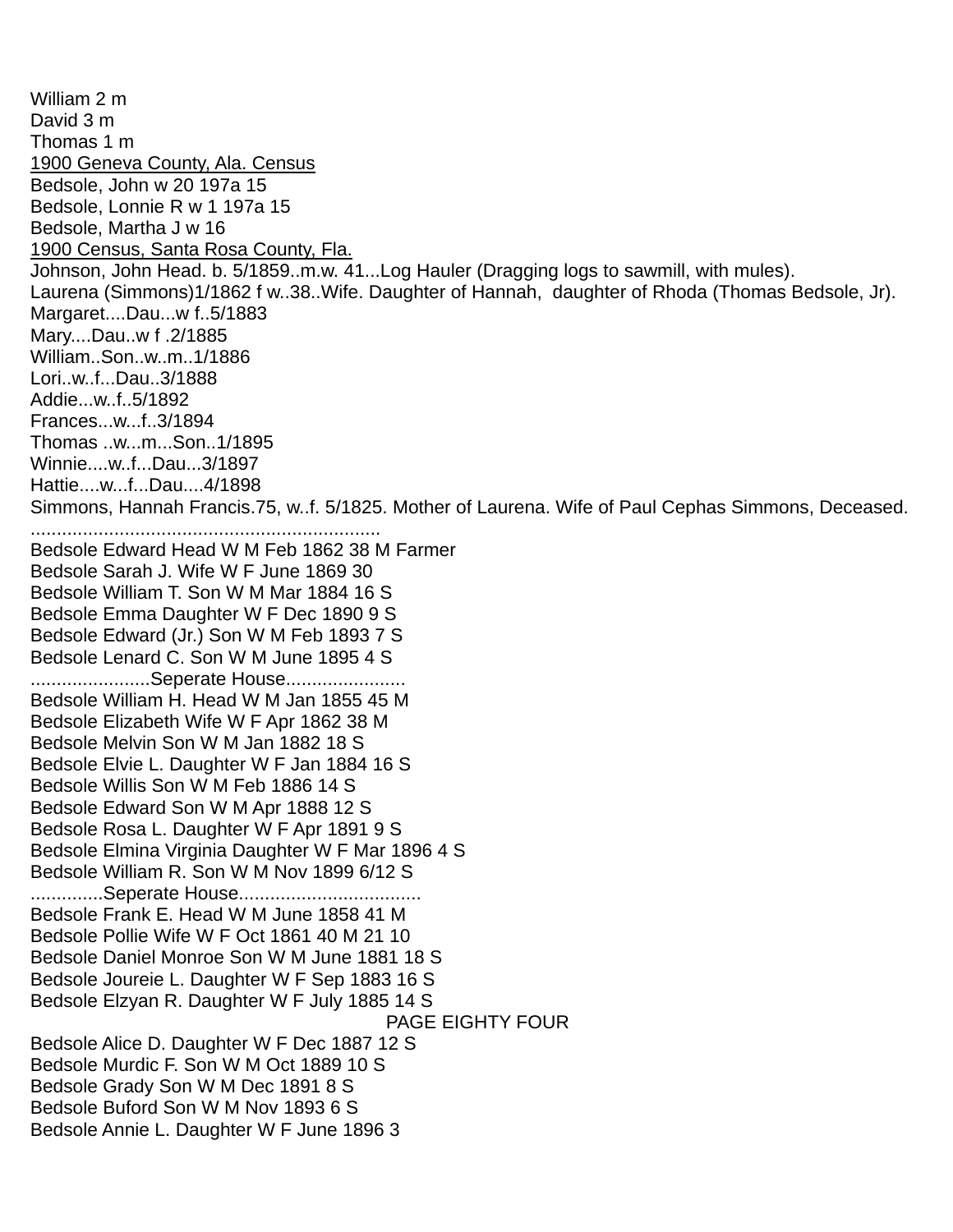Bedsole James C. Son W M Feb 1899 1 S 1910 Coffee County, Ala. Census Sympler Oscar M. | Head | M W 22- Alabama Sympler Idella C. | Wife | F W 18-Alabama .............Idella Bedsole ........................Seperate House.......................................................................... Farmer John C. | Head | M W 39 Farmer Sarah F. | Wife | F W 29 Farmer Maudie M. | Daughter | F W 13 S...Became JD's Mother......... Farmer Oscar B. | Son | M W11 S Farmer John R. | Son | M W 9 S Farmer Aaron G. | Son | M W 5 S Farmer, Nettie/Dau/10S 1830 Census, Wythe County, Virginia, 11th District, Carroll County, Virginia. Proving Elisha (Jr., or II) , and sons Isaac, David and Hugh were all Bedsoles then. Elisha Bedsol, 46, m, farmer, 410, born in Va 1786. Nancy, 34, f, b Va Margaret, 18, f, b Va Edith, 12, f, b Va Byrom, 10, m, b Va Roseyman, 9, f, b Va Fountain, 6, m, b Va Jestin, 3, f, b Va Elisha, 1, m, b Va .............Seperate House....................................Later changed last name from Bedsole to Bedsaul............. Isaac Bedsol, 40, m, farmer, 670, born in Va, 1788. Jane, 36, f, b Va William, 17, m, farmer, b Va Elisha, 15, m, farmer, b Va Alexander, 13, m, b Va Malinda, 11, f, b Va Patience, 10, f, b Va Zilphy, 7, f, b Va Sophina, 5, f, b Va Lucinda, 1, f, b Va ...........................Seperate House.................... David Bedsol, 42, m, farmer, 340, born Va., 1788.. Sally, 50, f, farmer, b Va Elizabeth, 17, f, b Va PAGE EIGHTY FIVE Selah, 15, f, b Va Julian, 13, f, b Va Martha, 11, f, b Va Mandville, 9, m, b Va William J., 6, m, b Va .....................Seperate House............................ Hugh Bedsol, 28, m, farmer, born in Va 1802. Amelia, 28, f, b Va Amanda, 3, f, b Va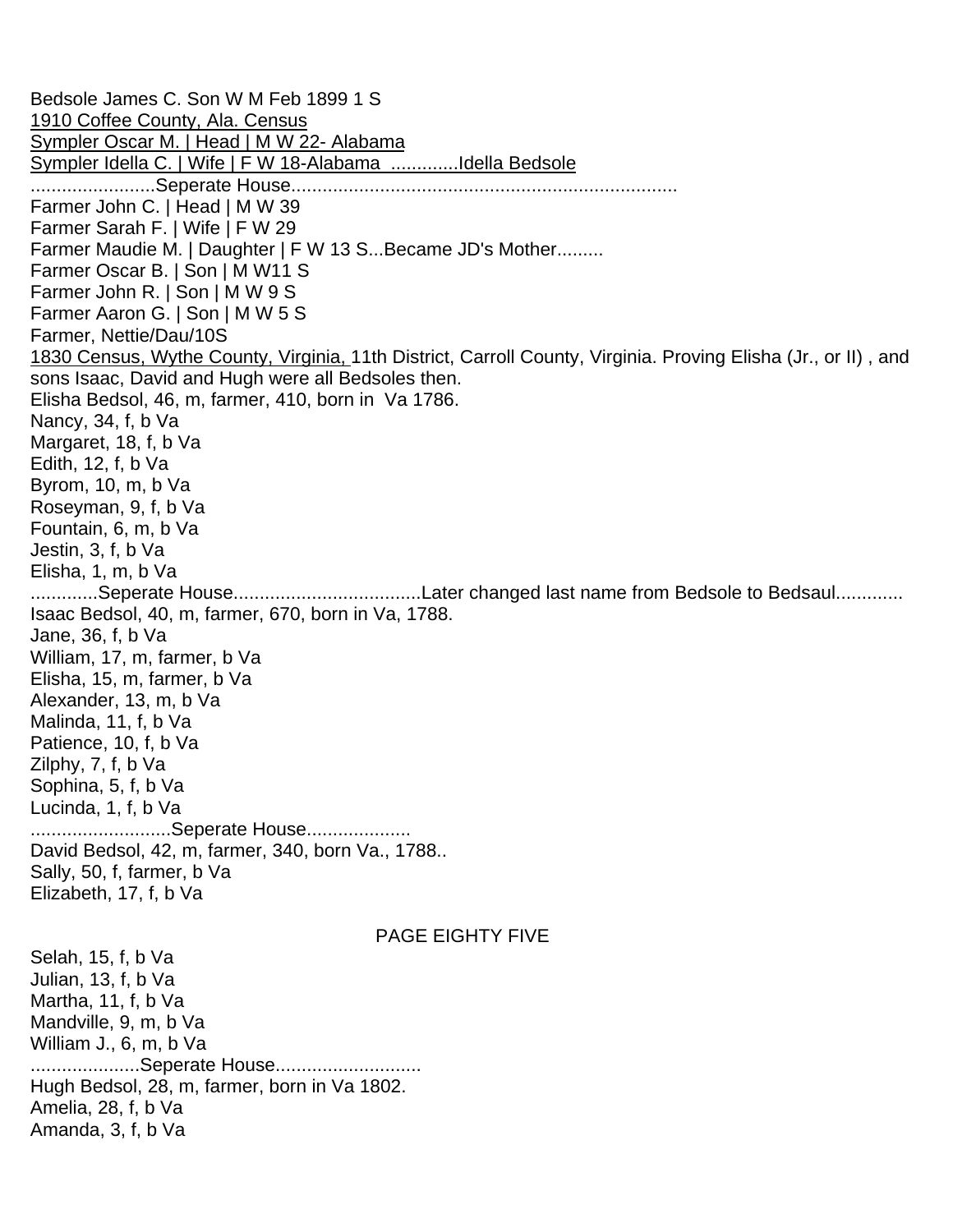Louisa, 2, f, b Va Brazeleton, 1, m, b Va. ...........................Seperate House...................... Peter Bedsaul, 20, m, farmer, born in Va., born in 1810. Malinda, 26, f, b Va Mary, 3, f, b Va Malvinia, 4/12, f, b Va ......................seoerate House.............................. John Bedsaul, 52, m, farmer, 200, b Va 1778. Delila, 51, f, b NC Malvinia, 19, f, b Va Elijah, 16, m, laborer, b Va Martha, 12, f, b Va Wilkison, 10, m, b Va George Goings, 20, m, laborer, b not known ........................Seperate House................................. James Bedsaul, 30, m, b Va 1800. Lucinda, 23, f, b Va John, 7, m, b Va George, 4, m, b Va Floyd, 2, m, b Va ........................Seperate House................................. 1850 Eastern Division, Cumberland County, North Carolina Larkin Bedsole, 24, m, laborer, b NC Charlotte, 19, f, b NC Margaret A., 2, f, b NC Henry J., 9/12, m, b NC ..........................Seperate House..................................... David Maxwell, 33, m, farmer, 3000, b NC John Bedsole, 30, m, laborer, b NC 1800. ......................Seperate House................................................... PAGE EIGHTY SIX 1850 Southern District, Sampson County, North Carolina 408/408 Daniel Bedsale, 35, m, laborer, b NC Margaret, 30, f, b NC William, 10, m, b NC John, 7, m, b NC Nancy, 5, f, b NC Amy, 2, f, b NC ....................................Seperate House.............................................. 1850 Northern District, Sampson County, North Carolina Olin Hair, 44, m, farmer, 950, b NC Susan, 43, f, b NC Daughter of Thomas Jr. Calendar, 13, m, b NC Henrietta, 10, f, b NC Margaret, 7, f, b NC Charley, 4, m, b NC Charlotte Bedsole, 17, f, b NC, wife of Thomas below.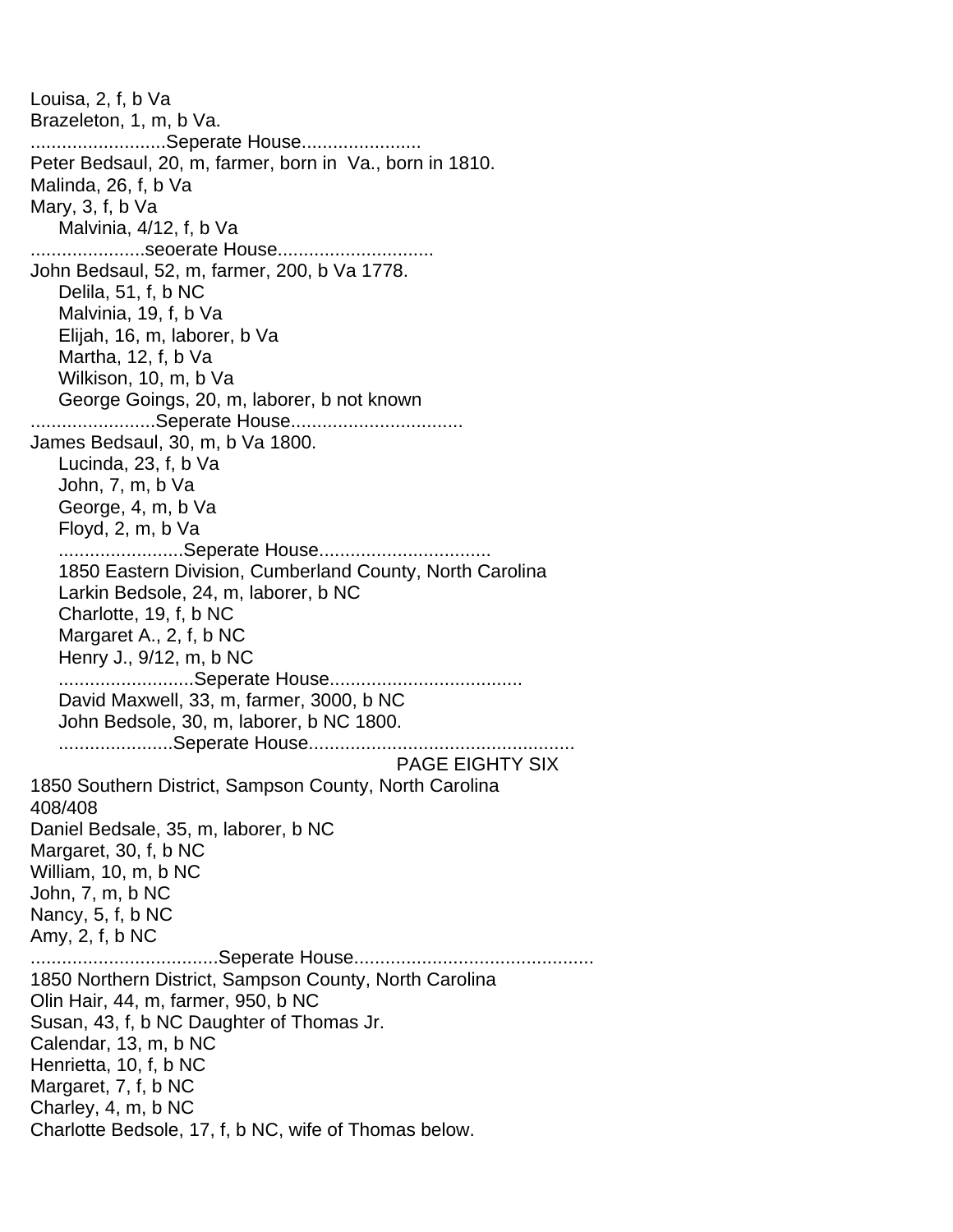Wm. H. Bedsole, 1/12, m, b NC Baby of Thomas and Charlotte. Thomas Bedsole, 24, m, b NC, 1826.This is brother of Susan. ..........................Seperate House...................................... Wm. Bedsole, 31, m, laborer, b NC ............................Seperate House................................... Robert Bedsole, 61, m, farmer, 200, born in NC 1789. Son of Thomas Sr. Rebecca, 60, f, b NC Mary, 29, f, b NC Rebecca, 20, f, b NC Nancy, 24, f, b NC Martin, 19, m, b NC Isaac, 17, m, b NC Eliza, 4, f, b NC William, 9/12, m, b NC .............................Seperate House............................................................. 1850 Cape Fear Northeast District, Bladen County, North Carolina William Henry Bedsole, 27, m, laborer, 50, born NC. Son of Thomas Jr. Lucretia, 21, f, b NC Calton, 6, m, b NC (James Calvin Bedsole,(changed to Calton Bledsoe, after civil war). Lucy A., 4, f, b NC Martha J., 3, f, b NC Sarah M., 1, f, b NC ...........................Seperate House................................................. Owen Bedsole, 42, m, farmer, 400, b NC Mary, 30, f, b NC Nancy, 18, f, b NC Alex, 6, m, b NC Sarah J., 4, f, b NC PAGE EIGHTY SEVEN Matilda, 3, f, b NC George, 1, m, b NC Sarah, 60, f, b NC .............................Seperate House................................................... Duncan Bedsole, 42, m, farmer, 6000, b NC Catherine, 52, f, b NC Sarah, 23, f, b NC Nancy, 21, f, b NC Travice, 19, m, laborer, b NC Thomas, 19, m, laborer, b NC Duncan, 13, m, b NC Catherine, 10, f, b NC

1880 U.S. Census In Alabama (Note: These are everyone Bedsole's, not Bedsale's.)

1. Duncan Justin Bedsole -Male Birth: 1851 FL.

2. Lunicey Bedsole - Wife, Female Birth: 1853 AL.

3.Christian G. Bedsole - 1880 Son Gender: Male Birth, 1878, AL

4. Mary A. Bedsole - Self Gender: Female Birth: 1823 GA.

5. Mattie A. Bedsole - Dau Gender: Female Birth:1862 AL/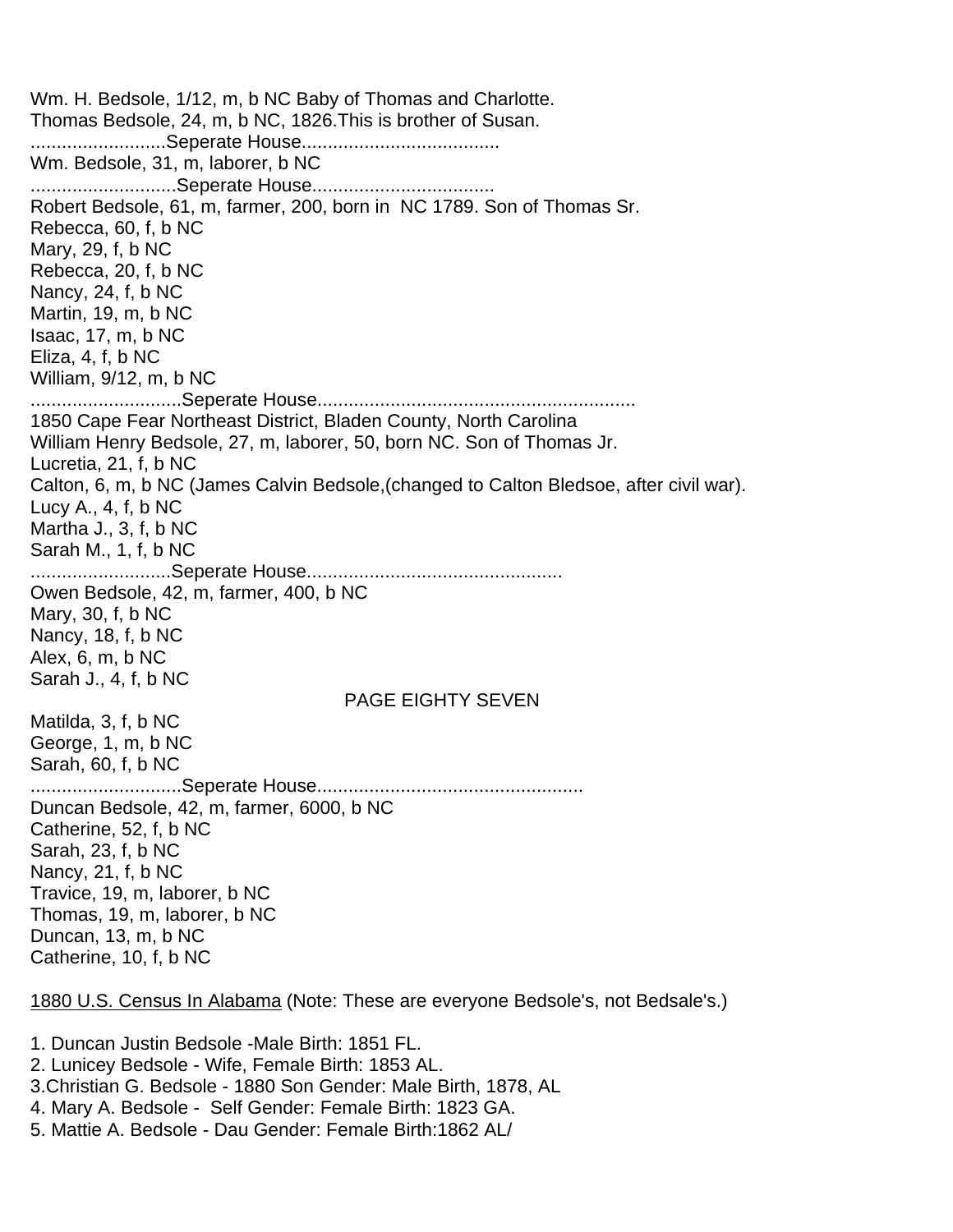6. John W. Bedsole Self Gender: Male Birth: 1860, AL 7. Elizabeth Bedsole -Mother Gender: Female Birth: 1832 SC 8. William F. Bedsole- Self Gender: Male Birth: 1861 AL 9. Martha A. Bedsole - Wife Gender: Female Birth: 1862AL 10. Edward O. Bedsole -Self Gender: Male Birth:1859 FL 11. Roxanna Bedsole - Wife Gender: Female Birth: 1852 AL 12. Cornelious Bedsole- Son Gender: Male Birth: 1879 AL 13. Charles Bedsole - Son Gender: Male Birth:1880 AL 14. Edword Bedsole - Self Gender: Male Birth, 1819 NC 15. Susan Bedsole (Blackwell) - Wife Gender: Female Birth: 1819 NC 16. Quincey F. Bedsole - Self Gender: Male Birth:1861 FL 17. Theodocia Bedsole- Wife Gender: Female Birth:1864 AL 18. Charles C. Bedsole -Son Gender: Male Birth1880 AL 19. Travis Bedsole - Self Gender: Male Birth:1833 AL 20. Rosalie Bedsole -Wife Gender: Female Birth:1833 NC 21. Edward Bedsole -Son Gender: Male Birth:1862 AL 22. Travis Bedsole - Son Gender: Male Birth:1864 AL 23. James Bedsole -Son Gender: Male Birth: 1872 AL 24. Franklin Bedsole - Self Gender: Male Birth: 1858 AL 25. Polly Bedsole (Harrison)- Wife Gender: Female Birth: 1863 AL 26. William F. Bedsole - Son Gender: Male Birth:1879 AL 27. William Henry Bedsole - Self Gender: Male Birth: 1855 AL 28. Sallie Bedsole - Wife Gender: Female Birth: 1864 AL

29. Johnny Bedsole - Son Gender: Male Birth: 1880 AL

### 1900 Coffee County, Ala. Federal Census

PAGE EIGHTY EIGHT

Bedsole Annie L. 3 Alabama ed42-pg006 Bedsole Artie M. 24 Alabama ed42-pg001 Bedsole Babe 1 Alabama ed42-pg001 Bedsole Babe 1 Alabama ed42-pg001 Bedsole Buford 6 Alabama ed42-pg006 Bedsole Daniel M. 18 Alabama ed42-pg060 Bedsole Edward 38 Alabama ed42-pg006 Bedsole Edward 7 Alabama ed42-pg006 Bedsole Edward 12 Alabama ed42-pg006 Bedsole Elizabeth 38 Alabama ed42-pg006a. Bedsole Elizabeth J. 6 Alabama ed42-pg001 Bedsole Elmina V. 4 Alabama ed42-pg006a. Bedsole Elvie L. 16 Alabama ed42-pg006a. Bedsole Elzyan R. 14 Alabama ed42-pg006a. Bedsole Emma 9 Alabama ed42-pg006a. Bedsole Frank E. 41 Alabama ed42-pg006a Bedsole Franklin E. 10 Alabama ed42-pg001 Bedsole Georgia A. 27 Alabama ed42-pg001a. Bedsole Grady 8 Alabama ed42-pg006a. Bedsole Idella C. 8 Alabama ed42-pg001 Bedsole James 28 Alabama ed42-pg001a. Bedsole James C. 1 Alabama ed42-pg006a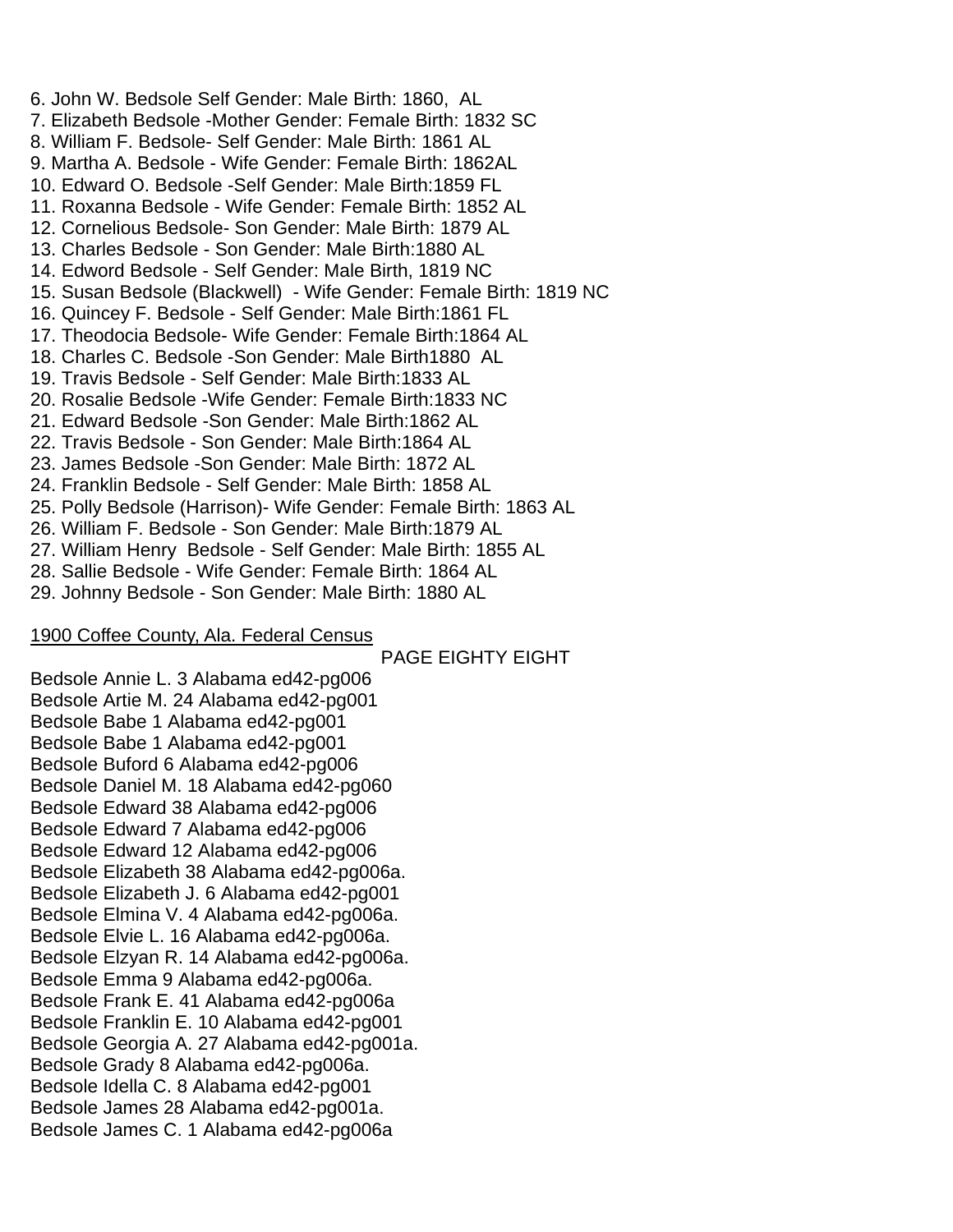Bedsole Joureie L. 16 Alabama ed42-pg006 Bedsole Katy A. 4 Alabama ed42-pg001a. Bedsole Lenard C. 4 Alabama ed42-pg006a Bedsole Matilda R. 2 Alabama ed42-pg001a Bedsole Melvin 18 Alabama ed42-pg006a. Bedsole Murdick F. 10 Alabama ed42-pg006a Bedsole Pollie 40 Alabama ed42-pg006a. Bedsole Rosa L. 9 Alabama ed42-pg006a. Bedsole Rosa P. 67 North Carolina ed42-pg001a. Bedsole Sarah J. 30 Alabama ed42-pg006a. Bedsole Shearwood 5 Alabama ed42-pg001a. Bedsole Travis 35 Alabama ed42-pg001a. Bedsole William H. 45 Alabama ed42-pg006a. Bedsole William R. 6/12 Alabama ed42-pg006a Bedsole William T. 16 Alabama ed42-pg006a. Bedsole Willie L. 12 Alabama ed42-pg001a. Bedsole Willis 14 Alabama ed42-pg006a. 1920 Census, Bay County, Fla.

Bedsole, George Head O Un M W 43 M Bedsole Baney Wife . . F W 35 M Bedsole Wilma Son . . M W 14 Bedsole, Vergil Son . . M W 11 S Bedsole Blanche Daughter . . F W 8 S Bedsole George Jr. Son . . M W 2/12 S

### PAGE EIGHTY NINE

1850 Lowndes County, Ala. Census (Listed as Bledsoe on census' since then) Bledsoe William Luther 48 M Planter 1,200 Georgia (Son of Robert, son of Thomas Bedsole, Sr.). Bledsoe Permelia 48 F Virginia 42 Wife Bledsoe William B 22 M Overseer Georgia Bledsoe Leonora A 20 F Georgia Bledsoe James R 18 M Georgia Bledsoe Joseph B 15 M Alabama Bledsoe Narcissa 12 F Alabama Bledsoe Elvira J 10 F Alabama Bledsoe Mary J 8 F Alabama

### 1860 MUSKOGEE COUNTY, GEORGIA DEATHS

Bedsole, Henry 29 Oct 1936 Muscogee 28751

1820 Sampson county, NC Census, Robert: A son of Thomas Sr., Godwins District 304

Robert Bedsole, 1 male age 10, 1 male over 45.. him, 1 Female 10, 1 female over 10 and 1 female over 45, his wife.

1830 Census Index, Haywood County, Tennessee, Travis; Son of Thomas Sr.

BEDSOLE 431 Note: This was the household of Travis Bedsole, b. 1782. Son of Thomas Bedsole Sr. In 1830, he had just arrived in Haywood County, from NC. In a Census INDEX they do not list anyone living in the house, just the last name. Wife Nancy Simmons was living then.

1840 Haywood County, Tennessee Census. Travis, son of Thomas Sr. Last name misspelled.

Bidsole Travis.... pg0391.txt. Note: Last name misspelled by Census taker. This is the last record I can find on this Travis Bedsole. This census lists 1 white male 10 to 15, 1 white male 60 (Him), and one white female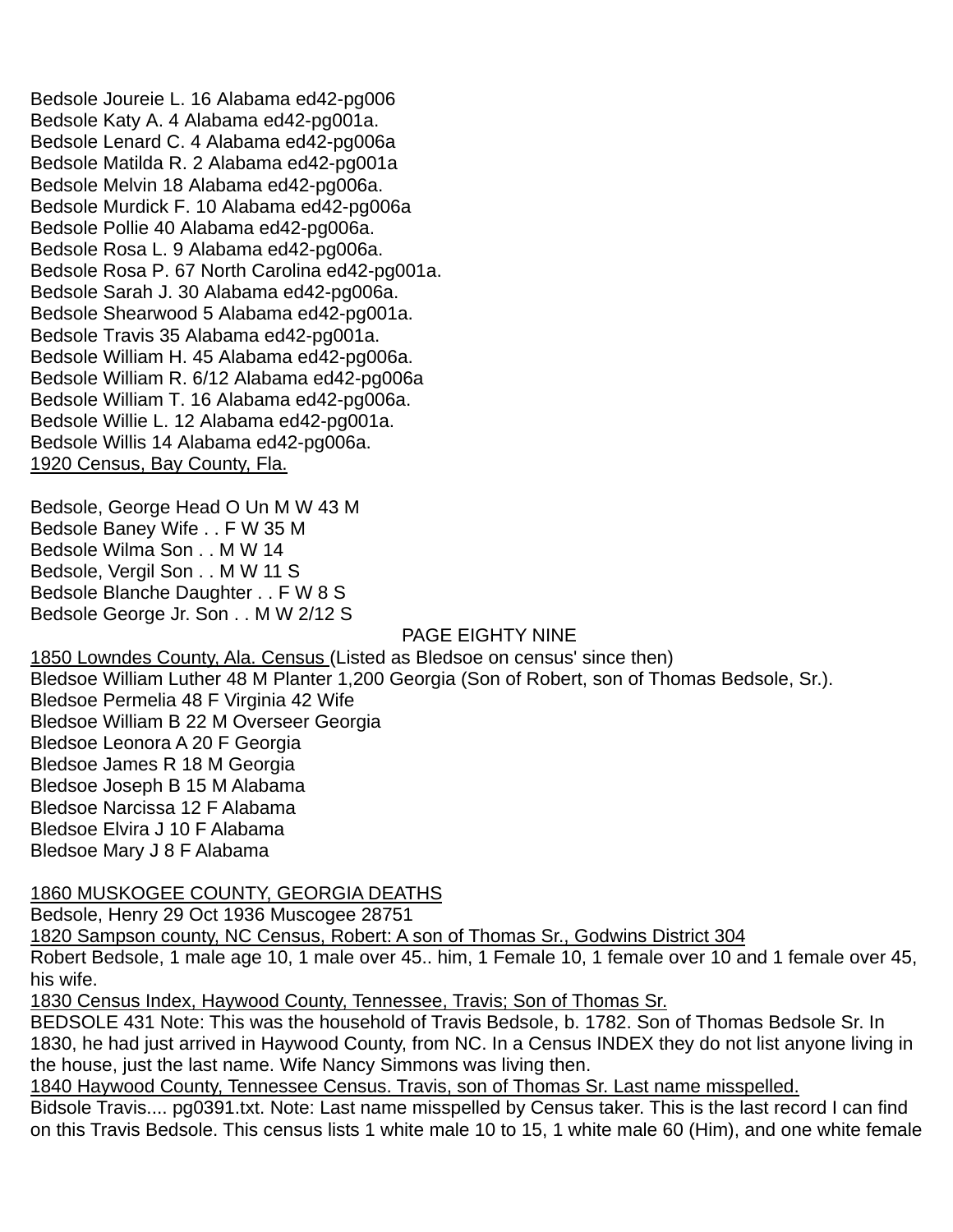50 (Wife, Nancy) She is shown in the 1850 Haywood County Census, living with her daughter Margaret and Margarets husband W.M. Strayhorn. So Travis apparently died before1850 and, at 65 to 69 years old. 1840 Muscogee County, Georgia Census Bedsole John O. Son of Amos.(William, Thomas Sr.). 1870 WARREN COUNTY, GA. CENSUS Bedsole, S. J, 66 F W House keeping Georgia. Widow. Bedsole, Sarah A 26 F W Works in Cotton Factory Georgia Bedsole, Martha A. 23 F W Works in Cotton Factory Georgia PIERCE COUNTY GA., MARRIAGE Dugins (Duggan), G. M. to Bedsole, Annie Jane - 29 Nov 1924 EARLY COUNTY, GA. MARRIAGE Milton, Edna to Bedsole, George W. 13-Oct 1870 GA Early 1920 Coffee County, Ala, Census Family Of Travis (Son of Travis (Sr) 1832-1899) -------------House One----------------------------Bedsole Travis Head M W 45 ....(JD's Grandfather). Bedsole Georgia Ann (Hudson) Wife F W 37 (On another 1920 Coffee County Census, his wife is "Bethonia" Williams). Bedsole William Henry Son M W 23 ...........Father Of J.D. Bedsole Elizabeth Josey Daughter F W 16 S Bedsole Katherine Angelina Daughter F W 14 S Bedsole Matilda Roseann. Daughter F W 12 S Bedsole Georgia Ann Daughter F W 11 S Bedsole Ester Easter Daughter F W 9 S Bedsole Travis Son M W 6 S PAGE NINETY Bedsole Emma Daughter F W 5 S Bedsole Pearlie Daughter Hudson Matilda E. Mother-in-law of Travis -------------------House Two-----------------------------------Bedsole Franklin Edward. Head M W 20 M1 Bedsole Effie (Redmon) Wife of Franklin ...................House Three......................................... Wilks, John H. Georgiann (Bedsole) ......................House Four..................................... Bedsole, William Henry Maudie M. Lillie M. Estelle Myrtle B. ..................Fifth House.................................... Simpler, Oscar Idelle C. (Bedsole) Travis Robert Cassie B. Jessie L (Lillian or Lillie). 1860 Haywood County, Tennessee Census, Margaret, daughter of Travis, son of Thomas Sr. NOTE: In this Census, Travis is obviously dead, and Nancy is living with her daughters family in Tennessee. Travis was on the 1830, 1840 and 1850 Haywood County Census', So apparently died between 1850 and 1860.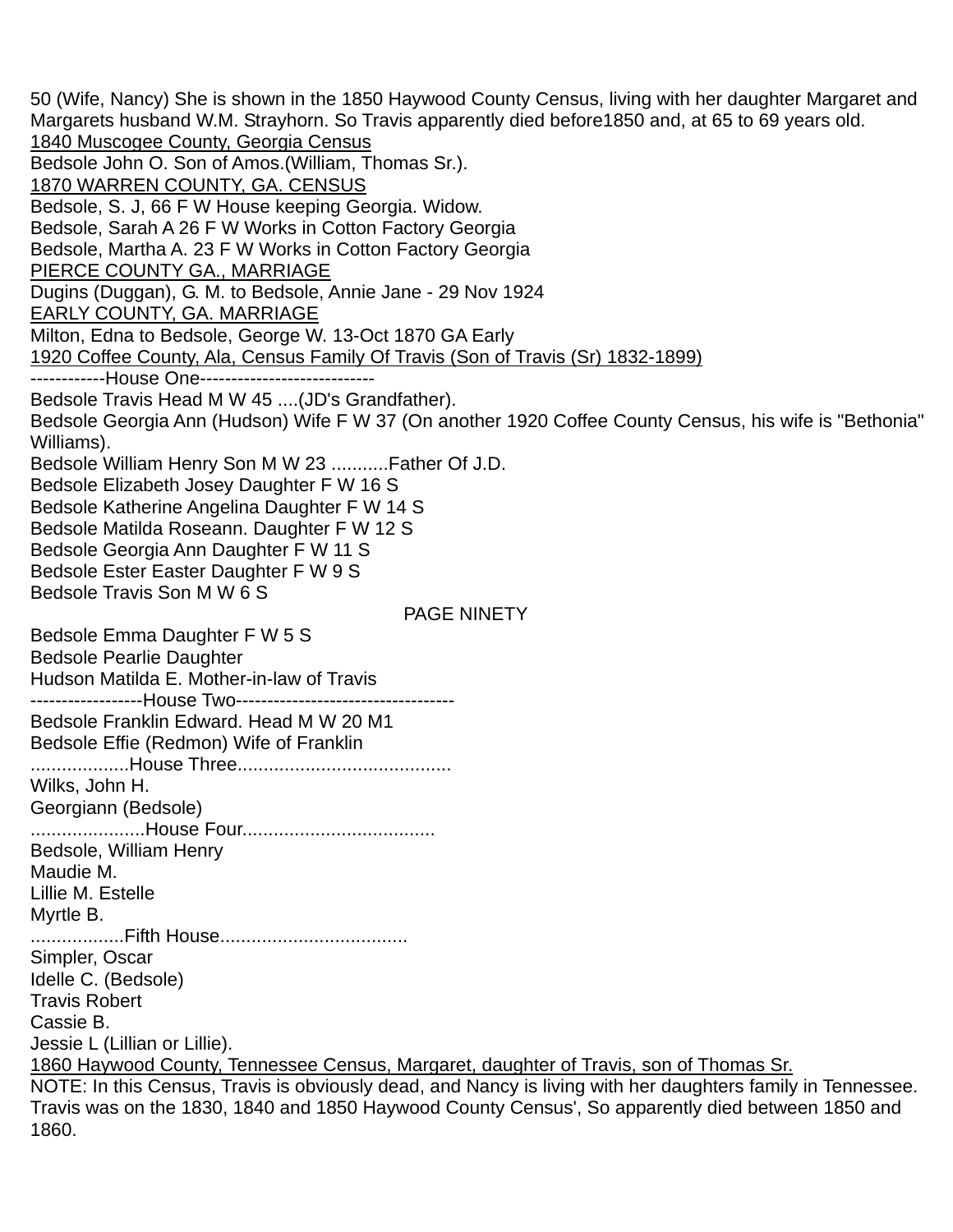Bedsole, Nancy.(Simmons) ........60. Wife of Travis Bedsole,(son of Thomas Sr.) mother of Margaret, Living with:Strayhorn, W.M..............................30 Her son in Law Strayhorn (Bedsole), Margaret....19 Her daughter Richardson, Daniel.........................15...Probably a Nephew of W.M Strayhorn. Richardson, Marvin.......................17...Probably another nephew of W.M..Strayhorn 1850 Sampson County, NC Census Charlotte A. Bedsole 17 Female. Wife (Not Charlotte English). Wm. Henry Bedsole 1/12 Male Son Thomas Bedsole 24 Male Farmer Head Of House.Son of Robert Bedsole, Son of Thomas Sr. Separate Family\_\_\_\_\_\_\_\_\_(Duncan, son of Thomas Sr.) Duncan Bedsole, b. 1798. Catherine Hair, b. 1798 Sarah Bedsole, b. 1827 James Larkin Bedsole, 2/1826- (Known by me as "Food-Fight Larkin") + Charlotte Bullock ++ Atha Carter, 7/20/1865-3/4/1938, Oak Grove Cemetery, Cumberland County, NC Nancy Bedsole, 1929- Travis Bedsole, 1831- Thomas Bedsole, 1832- Aaron Bedsole, 1835- Duncan Bedsole (Jr.), 1837- Catherine Bedsole, 1839- 1860 Coffee County, Ala. Census (Old Town) Bedsole, Sessoms 40 M W Farmer (Somewhere around here, Sessoms goes to jail 20 years for "Rustling". PAGE NINETY ONE And his occupation is listed as "Drunkard" and as "Rustler" ) Released 1880. Age 60. Bedsole Charlotte 40 F W Bedsole Sarah E. F. 22 F W Bedsole Margaret A. 18 F W Bedsole Julias F. 12 F W Bedsole Mary M. 9 F W Bedsole Nancy L. 7 F W ................................................... Bedsole Travis B. 28 M W Farmer (JD's G-Grandfather). Bedsole Rosanah P.(Ward) 28 F W Bedsole Mary E. 6 F W Bedsole William H. 4 M W Bedsole Franklin 2 M W Bedsole Infant 3/12 F W 1860 Lowndes County, Ala. Henry, son of Thomas Jr. Bedsoh (Bedsole) Henry 42 N Carolina Head Bedsoh Sylvia M 20 N Carolina Wife Bedsoh Elizabeth A 1 Ala Bedsoh Franklin 16 Ala Bedsoh George H 3 Ala Bedsoh Mary F 2 Ala 1850 Coffee County, Ala. Census Elizabeth, daughter of Thomas Sr. Note: This is the first time I knew that Elizabeth moved from NC to Ala. Elizabeth Rials.......... 58. (Born in 1792, in NC).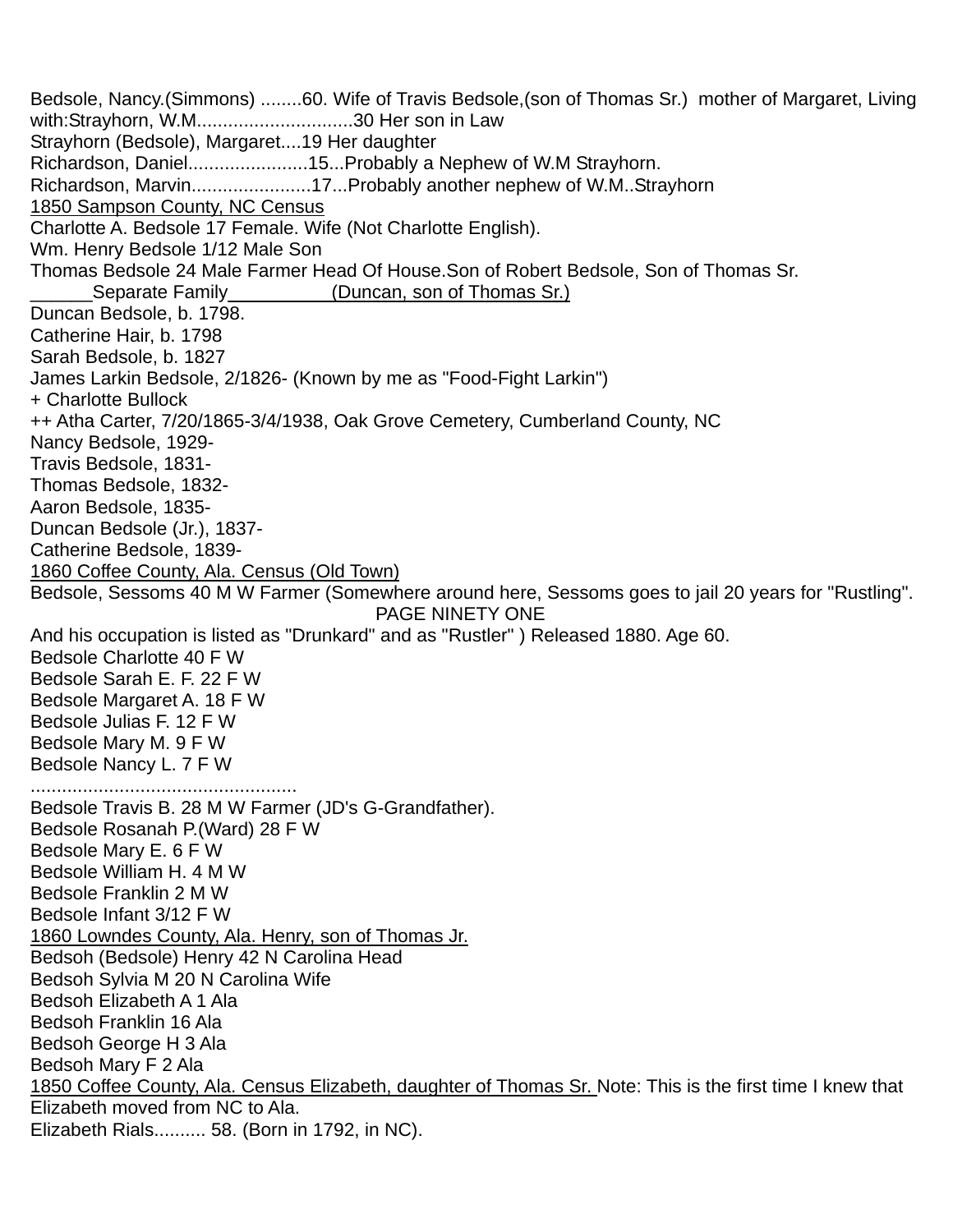| Archibald Rials66Husband   |  |
|----------------------------|--|
| Jacob Rials31Son           |  |
| Martha Rials 27Dau.-In-Law |  |
| John Rials 19Son           |  |

#### PAGE NINETY TWO

John Rials............... ...10......Grandson Ransom Rials...............8......Grandson Leandra Rials...............6......Granddaughter Sylvestra Rials........ . ...2......Granddaughter .............................................................. Bedsoles Sessoms 40 N.C. 613 ...Head Of Household. Occupation, Drunkard. Bedsoles Charlotte 30 N.C. 613..Wife of Sessoms Bedsole Mary F. 5 Ala 536 Bedsole Travis 17 Ala 613 Bedsole Charlotte (English) 60 N.C. 613.( Widow of Thomas Jr., Mother of Sessoms, G-Grandmother of JD.). So she left Thomas Jr. for being a Drunkard, and since Sessoms is also one, then Thomas Jr. must have been mean too, for her to leave him. Bedsoles Julia F. 2 Ala 613 Bedsoles Margaret A. 8 Ala 613 Bedsoles Sarah E.F. 12 Ala 613 ................................................................... Bedsole Travis B. ..........28 M W Farmer Bedsole Rosanah P...... 28 F W Bedsole Mary E. ............. 6 F W Bedsole William H........... 4 M W Bedsole Franklin ............. 2 M Bedsole Infant ................ 3/12 F 1870 Crenshaw County, Ala. Census Bedsole, George H. 22 wm AL 1870 CrenshawSarah J.(Stringer) 21 wf AL Bedsole, William Henry. 1 wm AL Bedsole, Frank 33 wm AL Dorcas 30 wf AL Edward 8 wm AL Ida E. 5 wf AL Robert L. 1 wm AL 1870 Crenshaw County, Ala...black Bedsole family Apparently, this black family was named after Sessoms Bedsole's family members. Bedsole, Elisha, A, 24 bm AL..................Head Jane ......... 22 bf AL .................................Wife Lee 5 bm AL..............................................Son Paralee 3 bf AL.........................................Daughter Eugenia 3/12 bf AL.................................;.Daughter 1870 Crenshaw County, Ala "MULATTO" BEDSOLES (white/black, white/indian or black/indian= "Mulatto". BEDSOLE Samuel 27 mm AL (mm=Mulatto, Male)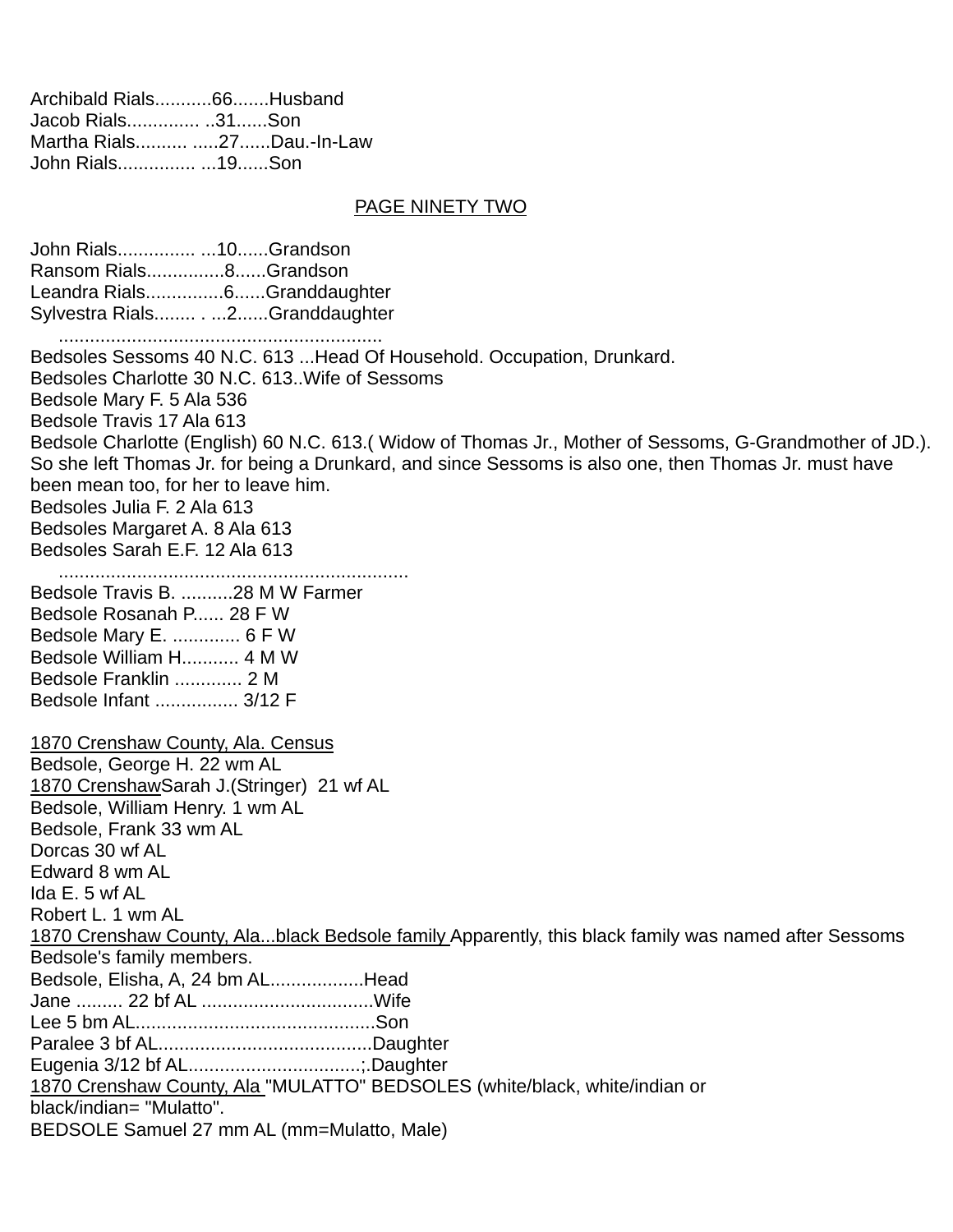Matilda 23 mf Al " Frank 8 mm AL " Joseph 1 mm AL 1880 census Crenshaw county, alabama BEDSOLE George H. 22 wm AL PAGE NINETY THREE BEDSOLE, Sarah J.(Stringer) 21 wf AL BEDSOLE, William H. 1 wm AL BEDSOLE, "Ned" 20 mm AL 65 BEDSOLE, Frank 33 wm AL BEDSOLE, Dorcas 30 wf AL BEDSOLE, Edward 8 wm AL BEDSOLE, Ida E. 5 wf AL BEDSOLE, Robert L. 1 wm AL .................................................................................. BEDSOLE Samuel 27 mm AL BEDSOLE Matilda 23 mf AL BEDSOLE, Frank 8 mm AL BEDSOLE, Joseph 1 mm AL BEDSOLE Hal 31 Black Male, AL BEDSOLE, Sophia 15 Mulatto Female, SC BEDSOLE, Samuel 61 Black Male MD BEDSOLE, Sophia 61 Black Female NC BEDSOLE Amelia 21 Black Female AL Living with Courtney family. 1850 HENRY COUNTY, ALA. CENSUS (BEDSOLE ) Bedsaw Kisiah 3 Ala. Bedsaw Mary 22 GA. Bedsaw Thos. 18 GA. 1858 HENRY COUNTY CHURCH DELEGATES TO THE ASSOCIATION Mt. Pleasant Church, Dale, Thomas Bedsole By G.W. Reaves And William Bradley. 1870 Walton County, Fla. Census Family of Sessoms. Bedsole, "Lotty" (Charlotte) .....50 Farming. Sessoms Wife. Sessoms was in the Slammer then. Bedsole, Sarah......................... 30 Laborer Bedsole, Julia.............................25 Bedsole, Mary............................20 Bedsole, Louisa........................16 Bedsole, Paralee........................9 Note, at that time Sessoms was still in jail for "Rustling", with 10 years served and 10 to go. Charlotte was living in a house near Sessoms brother, Edward Bedsole, near Mossy Head, Fla. A log house, with a log barn. Edward kept them fed and cared for them. He also moved them from there with his family, to Grove Hill, Alabama about 1888. Sessoms got out of jail in 1880.He died sometime aftter 1885. 1885 Walton County, FLA. Census Sesane (Sessoms) Bedsole. (Out of jail). He died 1888 or so. Bedsole, Charlotte.. 65 His wife. Bedsole, Sarah...... 40..Daughter..single. Al, NC Bedsole, Julia........ 30s Bedsole, May.. .... .. 28s Bedsole, Paralee. .. 25 1880 Old Town Census Index, Heads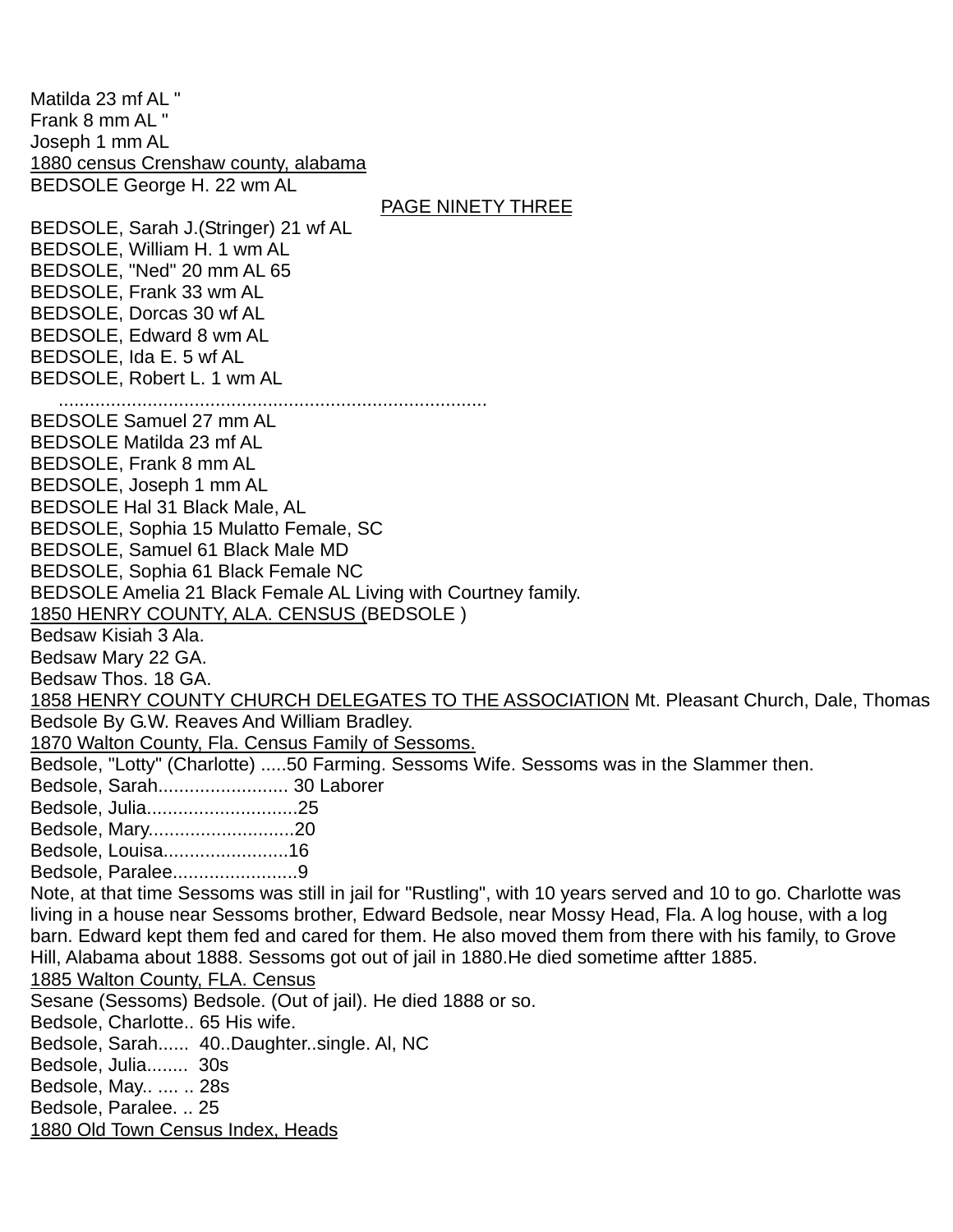Bedsale, Travis Bartlett (Spelled as Bedsale). Son of Thomas Jr. Roseanna Priscilla Ward (Wife of Travis). Bedsale, William Henry.. Bedsale, Franklin PAGE NINETY FOUR 1860 Coffee County, Alabama Sessoms' Daughter Bedsole Martha 25 F Widow Seamstress. Bedsole Catherine 5 F W ............................................................... Bedsole, Travis B. 28 Farmer Bedsole Rosanah P (Ward). 28 F W N.C. Wife of Travis. He was away in Civil War. Bedsole Martha 25 F W Seamstress Ala Bedsole Catherine 5 F W Ala Bedsole Mary E. 6 F W Ala Bedsole William H. 4 M W Ala Bedsole Franklin 2 M W Ala Bedsole Infant 3/12 F W Ala ....................................................................... Bedsole Charlotte 40 F W N.C. ..Wife of Sessoms, a brother of Travis above. Sessoms was in the Slammer at that time for "Rustling". Bedsole Sarah E. F. 22 F W Ala Bedsole Margaret A. 18 F W Ala Bedsole Julias F. 12 F W Ala Bedsole Mary M. 9 F W Ala Bedsole Nancy L. 7 F W Ala 1850 Warren County, Georgia Amos, son of William (Thomas Sr.) Bedsole Amos ..............50 M . mechanic .Cotton Mill , NC to Georgia. Bedsole Martha ............46 F . . . Ga. Bedsole Aris................ 25 M . laborer . Ga. Bedsole Isaiah............. 21 M . laborer . Ga. Killed in Civil War in 1861. Bedsole Travis............. 18 M . laborer . Ga. Bedsole George W...... 15 M . laborer . Ga. Bedsole James A. ........14 M . . . Ga. Bedsole Sarah A. .........17 F . . . Ga. Bedsole Martha A.......... 9 F . . . Ga. 1850 Cumberland County, NC Census Charlotte Ann Bedsole 17 Female. Wife William Henry Bedsole 1/12 male. Son Thomas Bedsole 24 Male, Farmer. Son of Robert Bedsole (Thomas Sr.) 1850 Isaiah, son of Amos. He died in Civil War Hospital in Virginia. Bedsoles Isaiah 21 M . laborer . Ga. (Note how Bedsole was spelled). Bedsoles Travis 20 M. Laborer. Brother 1860 WARREN COUNTY, GEORGIA Bedsole Amos 63 N. Carolina pg00025. Bedsole Aris 33 Georgia pg00025. Bedsole Eliza 19 Georgia pg00025. Bedsole Francis 26 Georgia pg00025. Bedsole George 4/12 Georgia pg00025. Bedsole George 22 Georgia pg00075.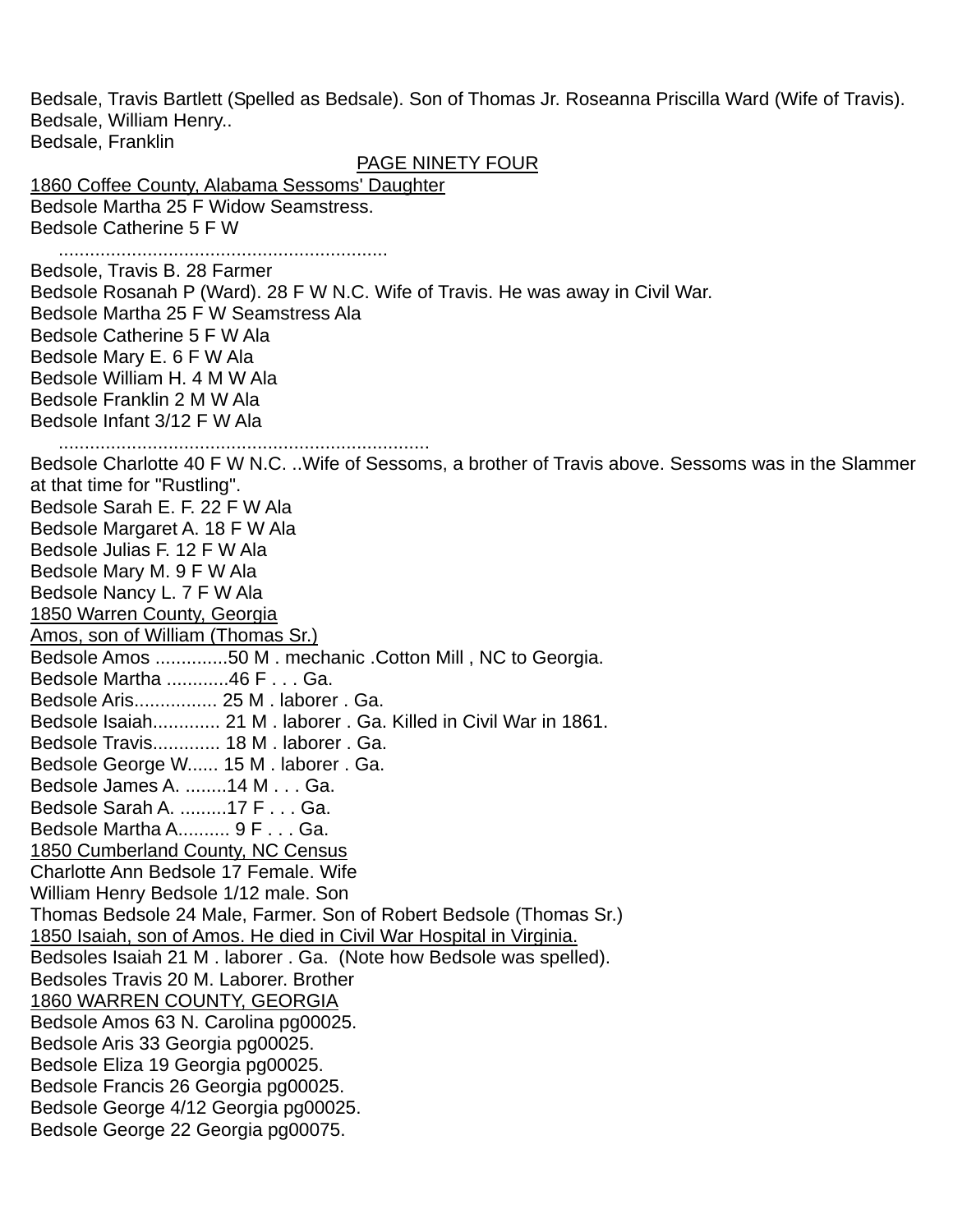Bedsole James 20 Georgia pg00025. Bedsole Martha 58 Georgia pg00025. Bedsole Martha 16 Georgia pg00025.

#### PAGE NINETY FIVE

Bedsole Mary 30 Georgia pg00025. Bedsole Sarah 24 Georgia pg00025. Bedsole, Travis 18 Georgia

............................................................................................... Bedsole, Sessoms...................In the Slammer 1860-1880 (20 years for "Rustling" that year). Bedsole Charlotte...... ................. 40 F Wife of Sessoms Bedsole Sarah E. F... .................. 22 F Bedsole Margaret A......................18 F Bedsole Julias F. ......................... 12 F Bedsole Mary M. ............................9 F Bedsole Nancy L............................ 7 F Bedsole, Louisa............................40 Bedsole, " Lottie" (Charlotte English)...60.Widow, mother of Sessoms. Wife of Thomas Jr. Bedsole William .............................12 NOTE: From the Census info., Sessoms and family were counted in Coffee County, Ala. and in Warren County, Ga., for the year 1860. So Sessoms' family moved from Coffee County, Ala, to Warren County, Ga., then to Walton County, Fla. I never knew before, that they had lived in Georgia. Amos Bedsole, already in Warren County, was Sessoms' first cousin, so thats how and why Sessoms moved there too, to the same place, different houses. Father of Amos was William. Father of Sessoms was Willams brother, Thomas Jr. Sessoms was in jail for rustling 1860-1880. His wife waited for him all that time. But on the 1880 Census below, his wife is "Rebecca". 1870 Warren County, Georgia, Census Index Bedsole....................... 5 Houses Bedsole, 142-B and Bedsoles 161A (Sessoms Bedsoles family. He was in jail for rustling 1860-1880). Part of Amos' family was: Bedsole S. J 66 F W Housekeeping Georgia Bedsole Sarah A 26 F W Works in Cotton Mill in Ga. Bedsole Martha A. 23 F W Works in Cotton Mill in Ga. 1880 Victoria, Coffee County, Ala. Census Sessoms Bedsole family Bedsole, Sesane (Sessoms) wm 68 Farmer NC (Out of Slammer. They then moved to near brother Edward, in Walton County, near Mossy Head, Florida. At Mossy Head, Sessoms wife, Rebecca died, his mother, Charlotte English, who had lived with his family since 1850, moved to Hannahs, her daughter, at Santa Rosa, Holt, Florida, and Sessoms married again too (A woman named Rebecca). He died from excessive drinking and liver failure in 1881-82 near Mossy Head). Bedsole, Rebecca wf ..................28 Wife AL . Second wife of Sessoms. Bedsole, Mary E. wf ......................7 daughter AL Bedsole, Lemuel wf ......................5 ------ AL Bedsole, Georgia C. wf ................3 ----- AL Bedsole, William W. wm ..............1 son AL 1860 Census, Moore County, NC Bedsole, Charlotte Bedsole, Duncan Bedsole, Henry J. Bedsole, Larkin Bedsole, Margaret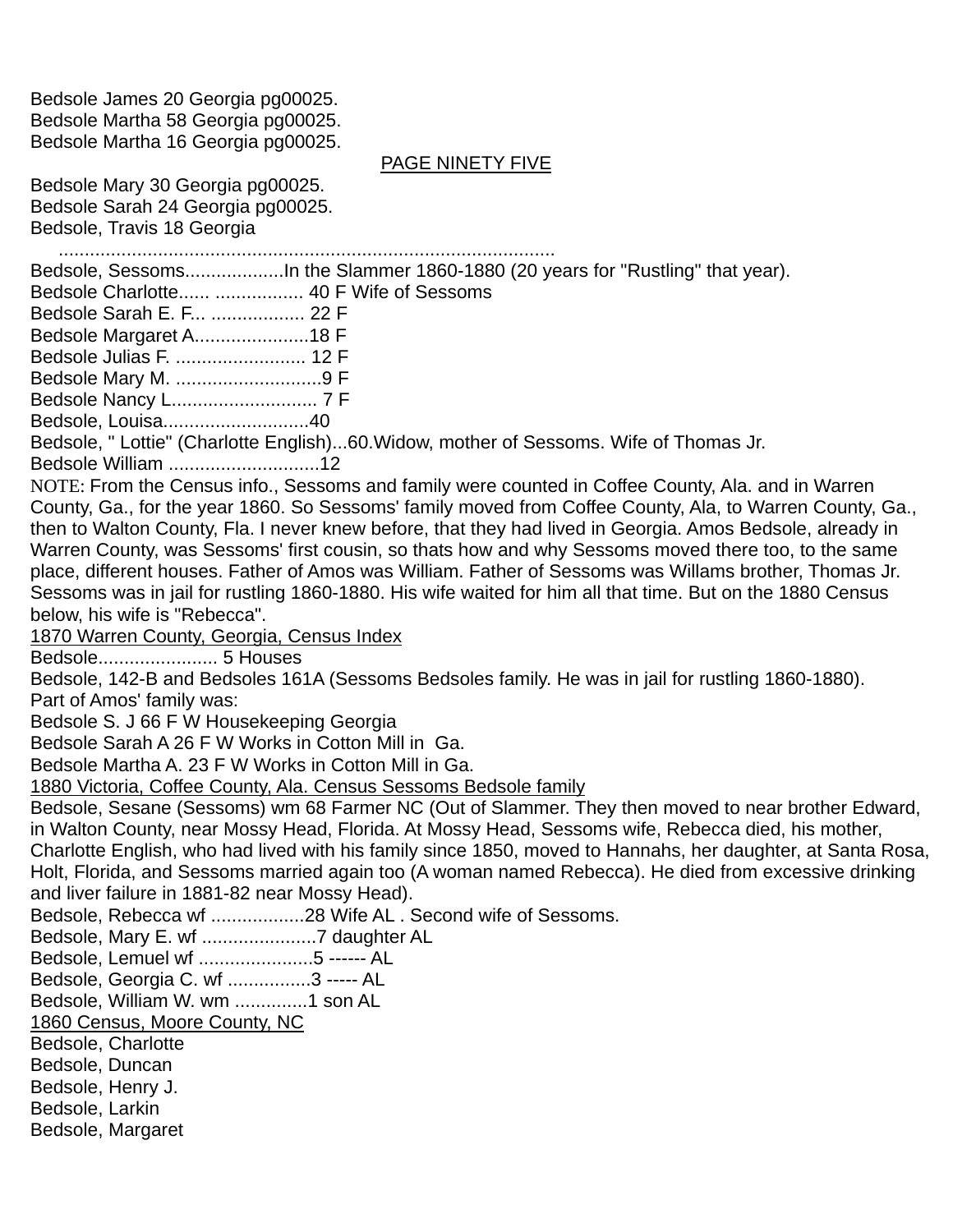Bedsole, Martha J. Bedsole, Mary E. Bedsole, William S. PAGE NINETY SIX 1880 Census, Sampson County, Little Cohairie, NC: Kin Of Henry Asbury Sessoms And Elizabeth S. Bedsole Henry Asbury Sessoms (Jr) born on March 28, 1895 Curtis Lee Sessoms born March 25, 1899 Sarah "Sallie" Sessoms born in 1901 Hubert Percy Sessoms born Nov. 10, 1903 Nellie Clyde Sessoms born Sept. 2, 1906. Elizabeths Death: Cert. of death reg.# 43-05 cert.# 2: Mrs. Elizabeth Sessoms w/female widowed 74 years old born in Sampson County, NC. Father Thomas Bedsole, (Son of Duncan) mother: Ann Elizabeth Guthrie . Date of birth not listed, death date: 02-04,1940. Cause of death: kidney disease. Burial: Sessoms Cemetary, Sampson County, NC. Sudie Sessoms b. May 9, 1895 daughter of Henry Asbury and Elizabeth "Lizzie" Sessoms. Married Daniel E. Crisco, b. Mar. 10, 1888. Sudie Crisco died on Dec. 23, 1964 and Daniel Crisco died on Dec. 18, 1975. Both are buried in the Mill Creek Church Cemetary, Harnett, Co. NC. They were survived by 2 daughters: Helen and Sally. 1900 Census, Coffee County, Old Town, Kinston, Ala. Bedsole, Edward..Head Bedsole, Sara ....Wife Bedsole, William T. Bedsole, Emma Bedsole, Edward. (Jr?) Bedsole, Leamon ......Seperate Family.......... Bedsole, Franklin, Head... Son of Thomas Jr. Bedsole, Dorcas Lee "Pollie" , Wife Bedsole, Daniel Bedsole, Jourcie L. Bedsole, Elryan Bedsole, Alcie D. Bedsole, Murdick Bedsole, Grady Bedsole, Rayford Bedsole, Amey Bedsole, James ---------------------Separate Family------------------ Bedsole, James ......Head (Became an M.D., Kinston, Ala.) Son of Travis B. Bedsole Bedsole, Artie (Ward)........Wife Bedsole, Sherwood...........Son Bedsole, Babe....................Son Bedsole, Rosa P.(Ward) Mother of James. (Widow of Travis B. Bedsole who died year before). -------------Separate Family-----------------------. Bedsole, William Henry...Head Son of Thomas Jr. Bedsole, Elizabeth, .........Wife Bedsole, Melvin Bedsole, Elvie L. Bedsole, Willis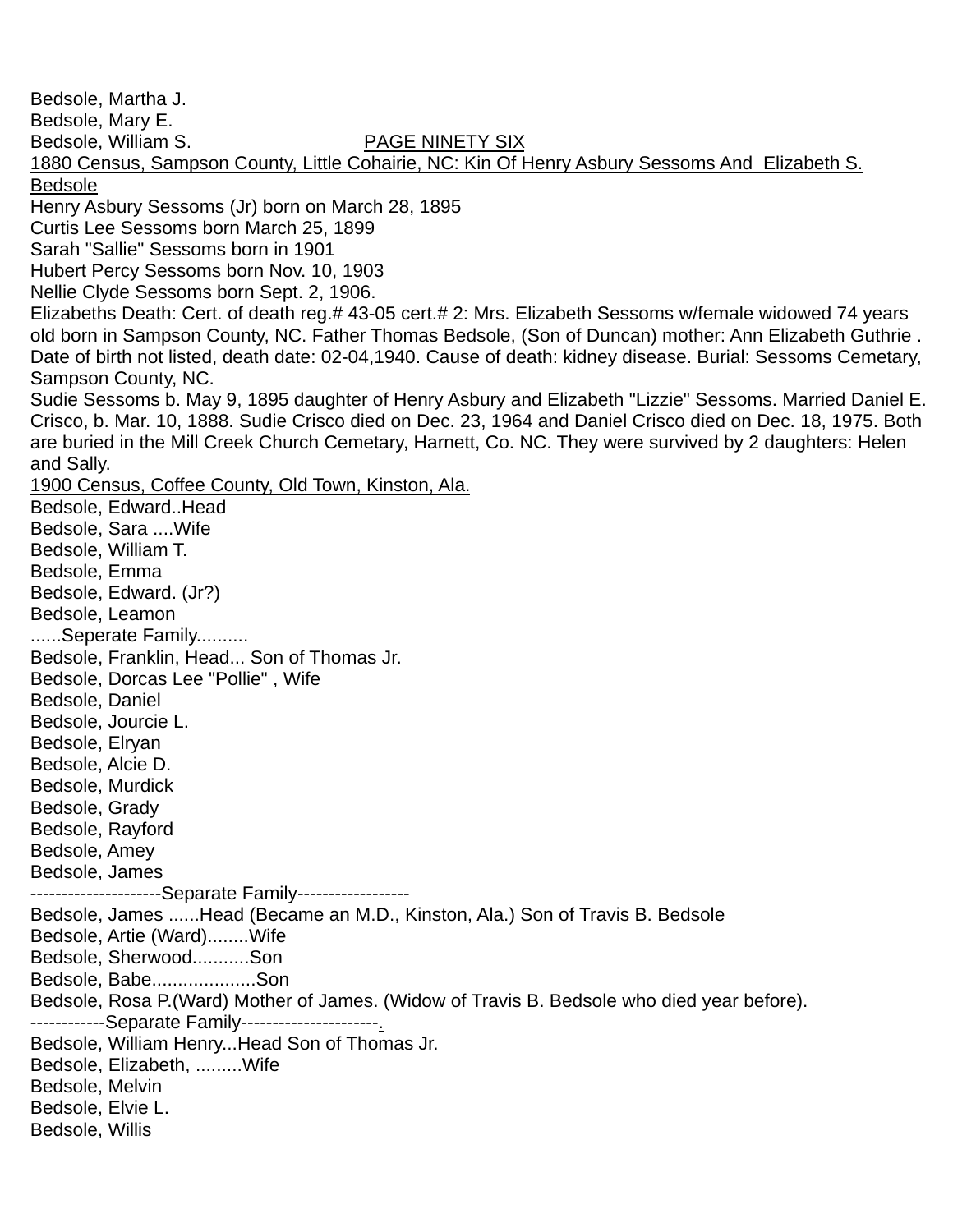#### PAGE NINETY SEVEN

Bedsole, Edward Bedsole, Rosa L. Bedsole, Elmina Virginia Bedsole, William D. ....................Seperate Family......................................... Deanville, Ala. Bedsole, Mary ? "Mollie" (Head) wf May 74 -26s Bedsole, Leamon (sister) wf Dec 75- 24s Bedsole, Clarisa (sister) wf Jul 77- 22s Bedsole, Caledonia (sister) wf Dec 75-20s Bedsole, James M. (brother) wm Nov 89-10s Bedsole, Mennia (daughter) wf May. 90- 10s Bedsole, Etta (daughter) May 90-10 s Bedsole, Colvir (daughter?) June 94- 6s Bedsole, Georgia C.

\* Note on daughter Georgia: In the 1880 census she is listed as Georgia C. In 1900,. Later censuses list her as Georgia or Georgie. Georgia Bedsole married John Fox Killingsworth in Coffee Co.AL 10 Aug 1903. She has already had a son with him before his 1st wife died. Georgia Killingsworth is buried next to her sister Mollie Lassiter and her son R. H. Killingsworth in Hebron Cemetery, Coffee Co. AL

.............................Seperate......................................

Bedsole Alcie D.......... 12 Alabama Bedsole Annie L........... 3 Alabama Bedsole Artie M. .........24 Alabama Bedsole Babe ...............1 Alabama Bedsole Buford .............6 Alabama Bedsole Daniel M........ 18 Alabama Bedsole Edward ..........38 Alabama Bedsole Edward ............7 Alabama Bedsole Edward ..........12 Alabama Bedsole Elizabeth........ 38 Alabama Bedsole Elizabeth Josey. 6 Alabama Bedsole Elmina V........... 4 Alabama Bedsole Elvie L. ............16 Alabama Bedsole Elzyan R. ........14 Alabama Bedsole Emma ...............9 Alabama Bedsole Frank E. ..........41 Alabama Bedsole Franklin E....... 10 Alabama Bedsole Georgia Ann... 27 Alabama Bedsole Grady................ 8 Alabama Bedsole Idella Catherine 8 Alabama Bedsole James .............28 Alabama Bedsole James C........... 1 Alabama Bedsole Joureie L........ 16 Alabama Bedsole Katy Angeline.. 4 Alabama Bedsole Lenard C. ........4 Alabama Bedsole Matilda Roseann...2 Alabama Bedsole Melvin ..............18 Alabama Bedsole Murdick F. ......10 Alabama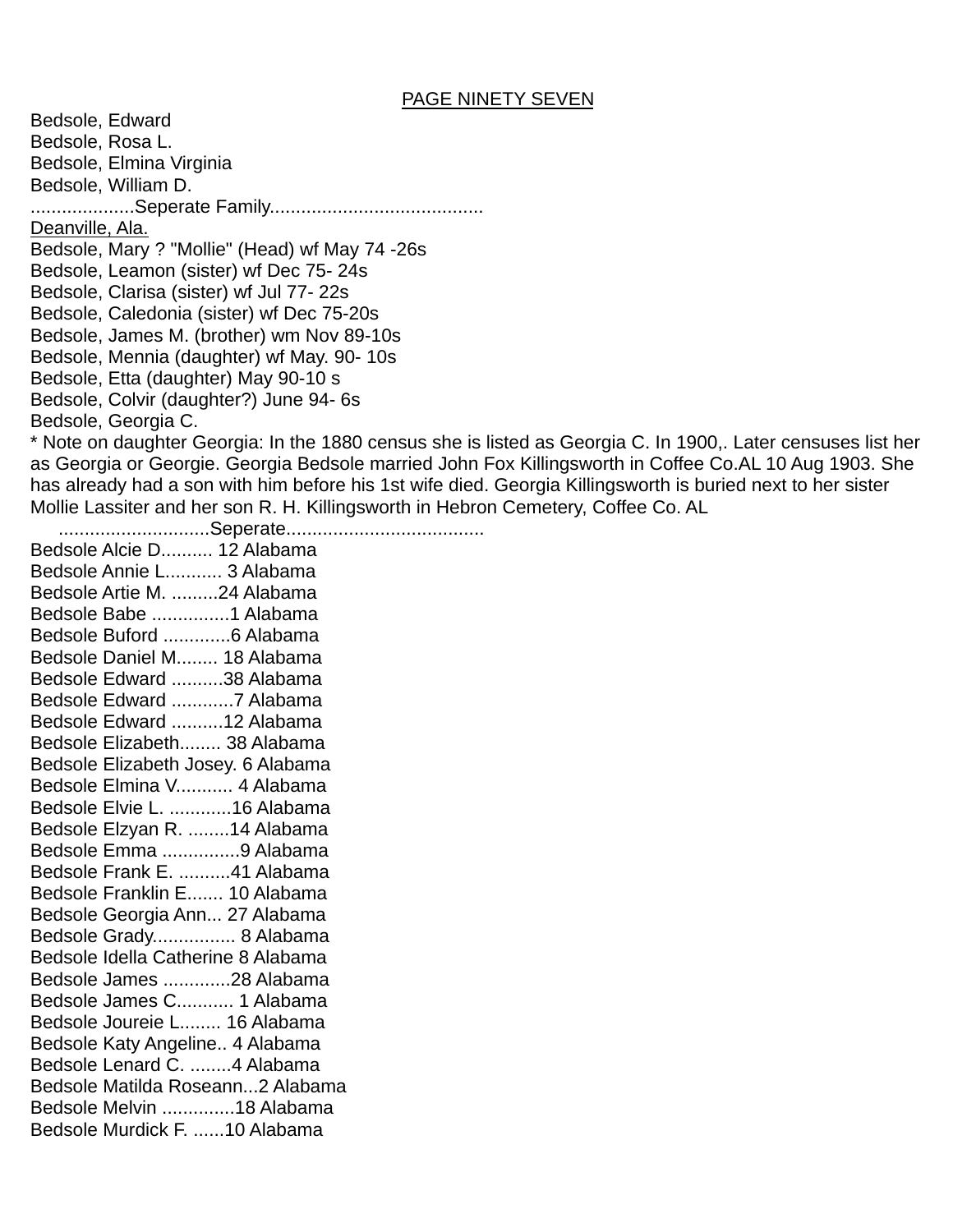#### PAGE NINETY EIGHT

Bedsole Pollie............. ..40 Alabama Bedsole Rosa L. ............9 Alabama Bedsole Roseanna P. (Ward)67 North Carolina Bedsole Sarah J.............30 Alabama Bedsole Sherwood ........5 Alabama Bedsole Travis ...............35 Alabama Bedsole William Henry ..45 Alabama Bedsole William R. ..... 6/12 Alabama Bedsole William Travis.. 16 Alabama Bedsole Willie L. ............12 Alabama Bedsole Willis ............... 14 Alabama 1910 Coffee County, Ala. Census (Old town) Travis B. Son of Thomas Jr. Bedsole Travis Head M W .................................45 M1 24 Bedsole Georgia Ann. Wife F W ..........................37 Maiden name was Hudson. Same year she died. Bedsole William Henry. Son M W..................... 23 S ....Father of JD. Bedsole Elizabeth Josey. Daughter F W .........16 S Bedsole Katie Angeline. Daughter F W ...........14 S Bedsole Matilda Roseanna Daughter F W ......12 S Bedsole Georgia Ann ("Babe") .........................11 S Bedsole Easter Ester Daughter F W................... 9 S Bedsole Travis Son M W ................................... .6 S Bedsole Emma Daughter F W........................... . 5 S Bedsole Alice Daughter F W ............................ .4 S Bedsole Pearlie Daughter F W .........................1 2/12 S Hudson Matilda E. Mother-in-law F W .............. .65 W 8 6 Bedsole Franklin E. Head M W.......................... 20 M1 1 Bedsole Effie Wife of Franklin ........................... 18 ...........................Seperate Family............................................................... Bedsole Daniel Monroe Head M W................. 28 Bedsole Genes Wife F W ................................25 Known as "Jeter". Bedsole Chester A. Son M W........................... 3 S Bedsole Beatrice L. Daughter F W ...... ...... .6/12 S 1850 Census Lowndes County, Ala. Name, Age, State Of Birth Bedsoh Henry ....................42 N Carolina ...Head Of House. Check "Bedsoh". Bedsoh Sylvia M................ 20 N Carolina..Wife. Bedsoh Elizabeth A............. 1 Ala Bedsoh Franklin ................16 Ala Bedsoh George H ...............3 Ala Bedsoh Mary F ....................2 Ala. 1910 Census, Old Town, Coffee County, Ala. Family Of Travis Bedsole, Son of Travis 1832-1899

Bedsole Travis Head M W .......................45 Farmer .....JD's Grandfather. Bedsole Georgia Ann. Wife F W .............37 Housewife. JD's Grandmother Bedsole William Henry. Son M W........... 23 S Laborer..JD's Father Bedsole Elizabeth Josey.Daughter F W 16 S Bedsole Katie Angeline.Daughter F W .14 S Bedsole Matilda Roseann. Daughter F W12 S Bedsole Georgia Ann.Daughter F W...... .11 S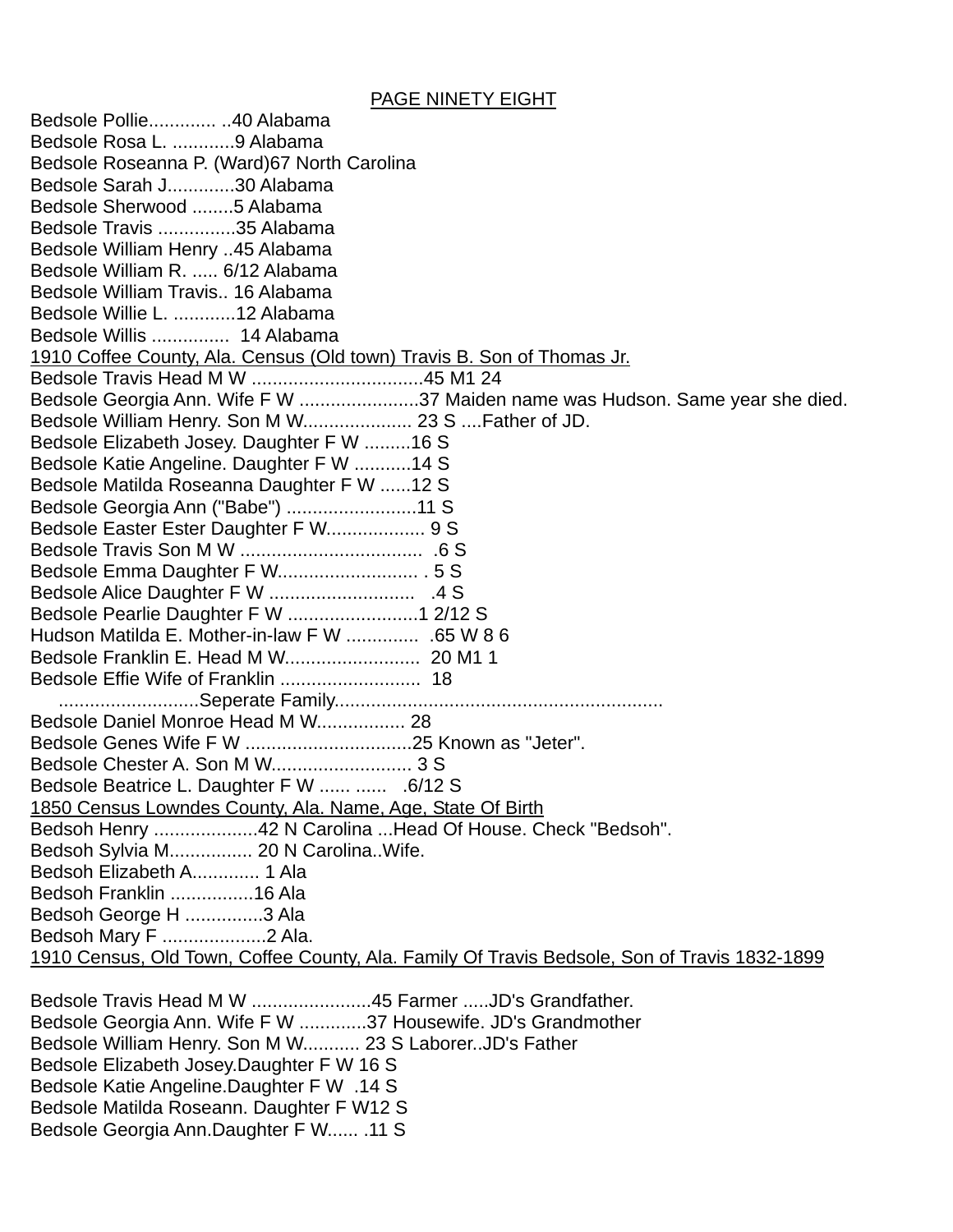# PAGE NINETY NINE

| Bedsole Easter Ester Daughter F W 9 S                          |
|----------------------------------------------------------------|
|                                                                |
| Bedsole Emma Daughter F W 5 S                                  |
| Bedsole Alice Daughter F W 4 S                                 |
| Bedsole Pearlie Daughter F W  1 2/12 S                         |
| Hutson (Hudson) Matilda E.Mother-in-law of Travis F W 65 W 8 6 |
| Bedsole Franklin E. Head M W 20 M                              |
| Bedsole Effie Wife of Franklin E. F W 15.                      |
| 1910 Coffee County, Alabama                                    |
| Bedsole George Head O Un M W 43 M                              |
| Bedsole Baney Wife F W 35 M                                    |
| Bedsole Wilma Son M W 14 S                                     |
| Bedsole Vergal Son M W 11 S                                    |
| Bedsole Blanch Daughter F W 8 S                                |
| Bedsole George Jr. Son M W 2/12 S                              |
|                                                                |
| 1860 Census, Marion County, Georgia                            |
| Bedsole Isaiah 30 M Farm LaborKilled in Civil War.             |
| Bedsole Sarah 21 F DomesticWife                                |
| Bedsole Elizabeth 2 F Georgia.                                 |
| 1920 Census Geneva County, Hacoda, Alabama                     |
| Bedsole, Melvin  38                                            |
| Bedsole, Ada  37                                               |
| Bedsole, Orie17                                                |
| Bedsole, Vonnie  15                                            |
| Bedsole, Pearl13                                               |
| Bedsole, Leamon  12                                            |
| Bedsole, Bertice 11                                            |
| Bedsole, Loell  9                                              |
| Bedsole, Easter May  8                                         |
| Bedsole, Lois  7                                               |
| Bedsole, Cleo  6                                               |
| Bedsole, Lenore 4                                              |
| Bedsole, Shelton 2                                             |
|                                                                |
| Bedsole, Sarah 50                                              |
| Bedsole, Emma 29                                               |
| Bedsole, Voncile 12                                            |
| Bedsole, Thomas J 9                                            |
| Bedsole, Vircy 5                                               |
|                                                                |
| Bedsole, Leonard 25Living with James and Lucy Flowers family   |
| Bedsole, Willis 33                                             |
|                                                                |
| Bedsole, John B 39Head                                         |
|                                                                |
| Bedsole, Martha Jane36  Wife                                   |
| Bedsole, Leland 15                                             |
| Bedsole, Ralph 11                                              |
| Bedsole, Julia 8                                               |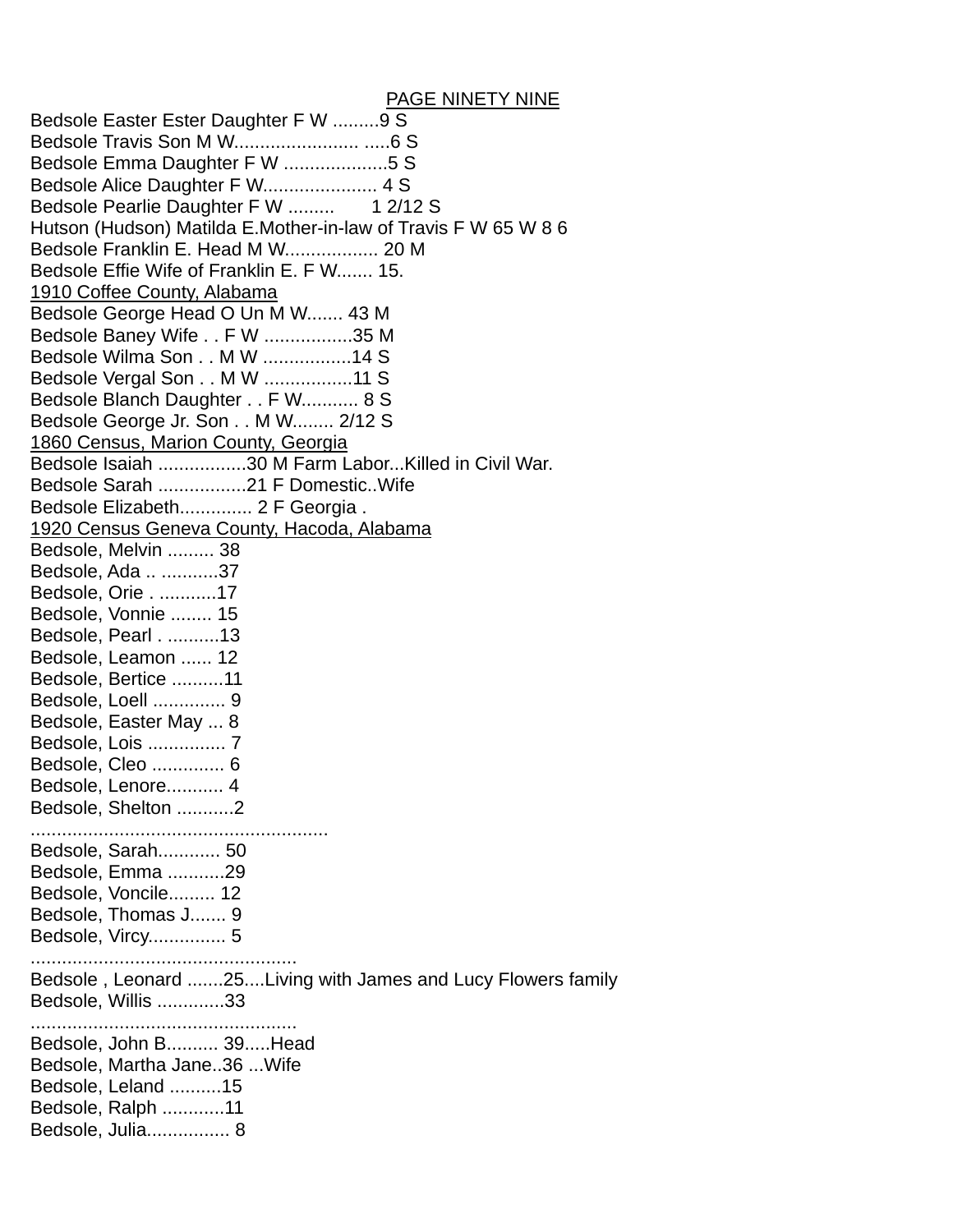### PAGE ONE HUNDRED

Bedsole, John B., Jr..... 2 ................................................... Bedsole, Rayford .........26 Bedsole, Ann Vircy (Miles).. 21 .................................................... Bedsole, William ..........68 Bedsole, Celie E ..........58 Bedsole, William R...... 20 ...................................................... Bedsole, James ............48 ....M.D. Bedsole, Missie............ 43 Wife (Ward) Bedsole, Sherwood...... 23 Bedsole, Tatum............. 20 Bedsole, Shelton.......... 18 Bedsole, Dalton ............16 Coffee County Land Patents, Location, Acres, Date, Elba, Ala.. BEDSOLE THOMAS 29 5N 20E ST STEPHENS 120.12 1841/12/10 BEDSOLE WILLIAM B 33 3N 20E ST STEPHENS 0 1898/04/18 BEDSOLE THOMAS 6 4N 20E ST STEPHENS 40.07 1849/05/01 BEDSOLE THOMAS 29 5N 20E ST STEPHENS 0 1841/12/10 BEDSOLE TRAVIS 5 3N 20E ST STEPHENS 0 1858/11/01 ADD CERT #22552 BEDSOLE TRAVIS 4 3N 20E ST STEPHENS 203.77 1858/11/01 BEDSOLE, WILLIAM B. ADD CERT #22552 Geneva County, Ala. Land Patents BEDSOLE JOHN W 27 2N 25E ST STEPHENS 0 1895/06/19 BEDSOLE JOHN W 27 2N 25E ST STEPHENS 0 1895/06/19 BEDSOLE JOHN W 26 2N 25E ST STEPHENS 160.33 1895/06/19 BEDSOLE HENRY 24 1N 24E ST STEPHENS 0 1896/02/19 BEDSOLE JOHN D 26 2N 25E ST STEPHENS 40.05 1899/05/22 BEDSOLE HENRY 19 1N 25E ST STEPHENS 160.17 1896/02/19 BEDSOLE HENRY 24 1N 24E ST STEPHENS 0 1896/02/1958 1860 Census. Walton County, Florida (Mossy Head, Fla.) Edward Bedsole...... 48 NC Head Of House (Son of Thomas, Jr.) Note: Edwards Improved acres then were 40, unimproved acres were 220, cash value of farm \$1120, value of farm implements \$60, value of livestock \$600. Susan (Blackwell) ......40 Wife Of Edward. He and Susan both born in Bladen, NC. Mathew W.................. 16 FL. Frances Armeinda.....14 Travis Lynner .............12 Duncan Justin.............10 Virginia Helen...............8 Sarah M ........................6 Edward Oakley ............1 (:"Ned") 1910 Coffee County, Ala. Census Sympler (Simpler)Oscar M. Head M W......... 22 Sympler Idella C. Wife (Bedsole, daughter of Travis and Georgia Ann Bedsole). -----------Separate House--------------------Bedsole Daniel Monroe. Head M W................. 24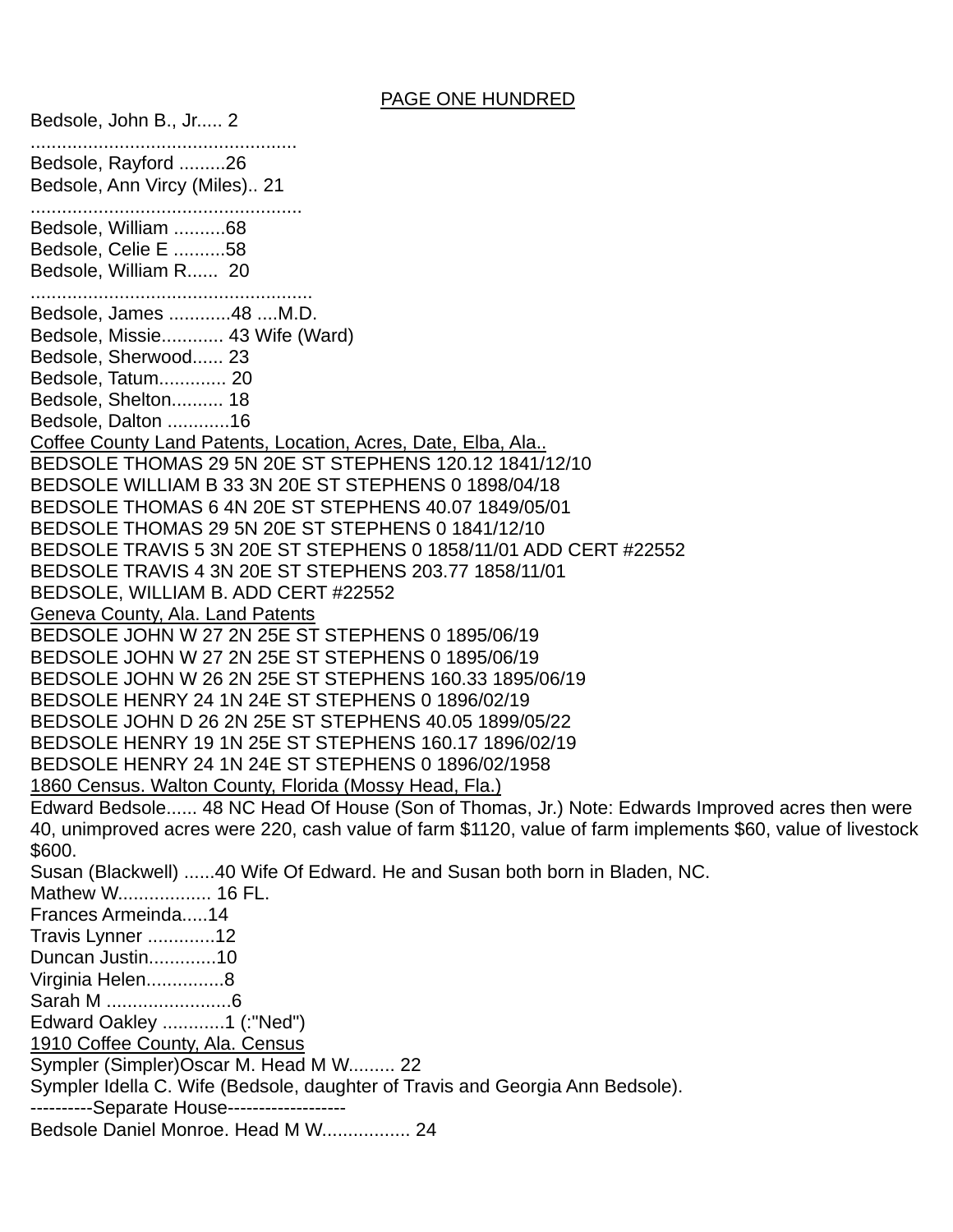### PAGE ONE HUNDRED, ONE

Bedsole Genes Wife F W.................................. 25 Bedsole Chester A. Son M W .............................3 S Bedsole Beatrice L. Daughter F W ................1 6/12 1850 Walton County, Fla. Census Bedsole Edward ...............38 Ala ....Head Bedsole Susan .................30 Ala. ....Wife Bedsole Duncan .................1 Fla Bedsole Frances .................5 Fla Bedsole Huldah .................11 Fla Bedsole Traverser (Travis Lynner) .3 b. in Fla Bedsole Wilkins ...................8 Fla. 1920 Panama City, Fla. Bedsole, George............................43..Head Bedsole, Baney Wife . . F W .......35 Wife Bedsole Wilma Son . . M W........ 14 S Bedsole Vergal Son . . M W ........11 S . Bedsole Blanch Daughter .F W..... 8 S E. Bedsole George Jr. Son . M W...2/12 S . 1860 Marion County, Ga. Son of Amos:(Thomas Sr., William). Bedsole Isaiah................... 30 M .....Head ..Note: Isaiah was later grievously wounded in Civil war in Ga. and died in Hospital in Va. Bedsole Sarah.................... 21 F Domestic Georgia. Bedsole Elisabeth................. 2 F 1840 Census Index, Muscogee County, Georgia Bedsole, 612. separate house Bedsole Daniel M. Head M W ............28 (Son of Thomas Jr. and brother of Travis above). Bedsole Genes Wife F W.................... 25 Bedsole Chester A. Son M W ...............3 S Bedsole Beatrice L. Daughter F W... .. 1 6/12 S  $MISCELLANEOUS$  STUFF

Many early Bedsoles were found here

1.North Carolina: 1700. Bath Settlement, Now Beaufort County, NC.

2. North Carolina: 1750 Anson, Bladen, Sampson, Onslow, Duplin, Johnston, Dobbs, Brunswick.

3. Alabama: 1825 Lowndes, Crenshaw,Montgomery, Coffee, Clarke, Barbour, Baldwin, Geneva, Houston.

4. Tennessee. 1830 Haywood County, Putnam County.

5. Georgia 1830 Warren County

6. Florida: 1860 Leon, Jackson, Walton.

.................................................................................................

1790 Rowan County, NC Tax List

John Bedshal (Bedsole). Rowan County was created from Anson, Anson from Bladen and Bladen from New Hanover, which was an original county territory. This John was a son of William Bedsole (1727-1825) and Rhoda West and he was a brother of Thomas Bedsole, Sr.

Riverside Cemetary, Norfolk, Virginia

Bedsole, Alex Edward May. 3, 1897 Aug. 3, 1949 Oak Hill, Va.

Bedsole, Lula Grooms Mar. 22, 1900 Sep. 1, 1991 Oak Hill, Va.

1908 Putnam County, Tennessee, Schools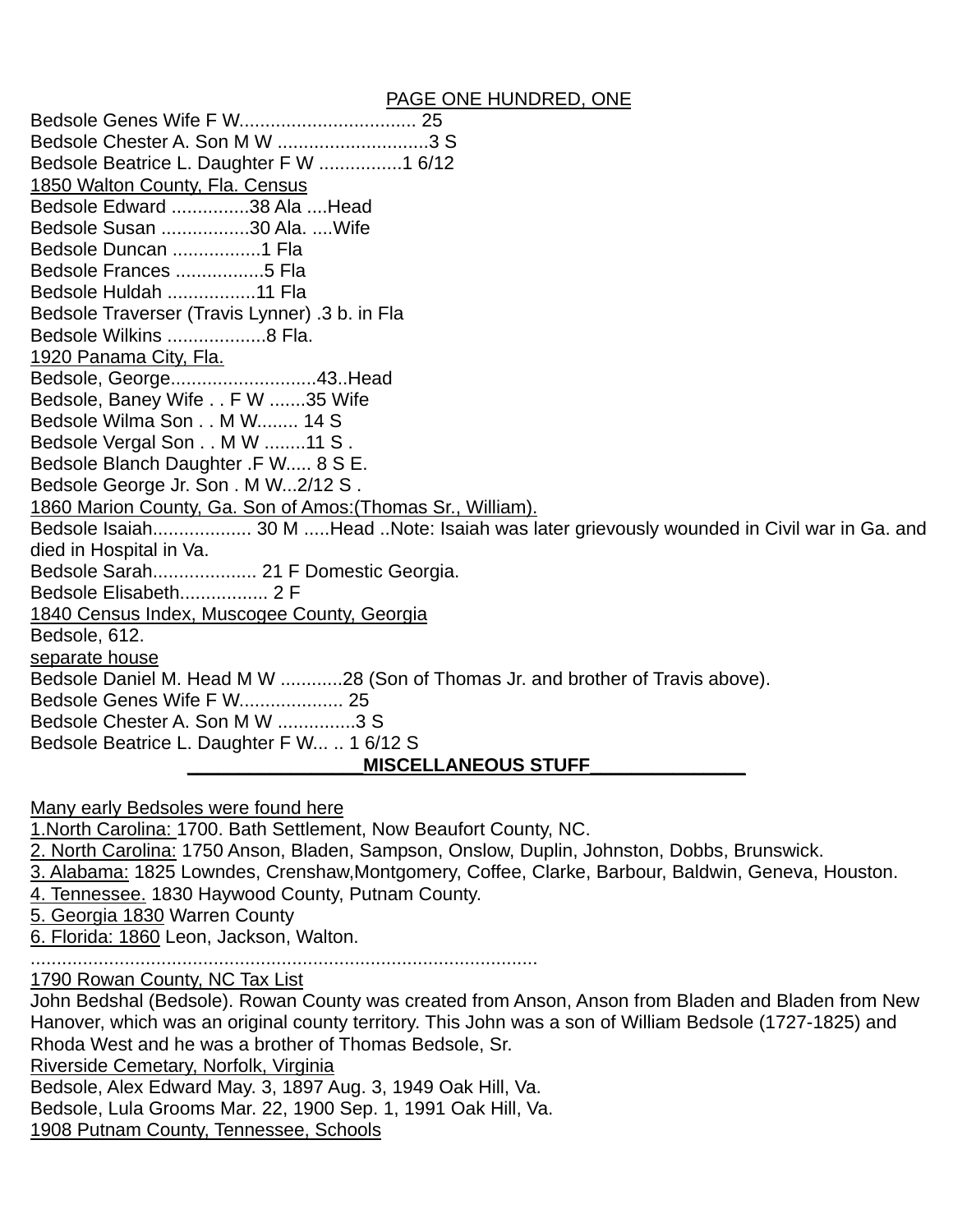# PAGE ONE ZERO TWO

Bedsole, John Lloyd. ..... Father

Bedsole, William Lloyd Died 1945.... Son. Dead at birth.

TENNESSEE Death Record:

Certificate Number: 23817 Deceased Name: William Lloyd Bedsole Date of Birth: 23 Nov 1945 Place of Birth: Putnam County, Tenn. Date of Death: 23 Nov 1945 (Born dead) Father: John Lloyd Bedsole Place of Birth: Gordon, AL Mother: Vallie Ruth Montgomery Place of Birth: Putnam County Cemetery: Algood 1854 Florida Voters List, Walton County.

Edward Bedsole, Son of Thomas Jr., Edwards wife and children were still in Old Town, Coffee County, Ala. at this time. He first moved to Walton County with his father in law, George Blackwell.

# 1774 CARROLL COUNTY , VIRGINIA

Elisha Bedsole (Bedsaul) appears on the militia roster in 1774. Quaker Church Records: Cane Creek, NC Monthly Meeting Minutes - June 9 1774.John "Bedsalt", s/o Elisha and Mary Edwards of Fincastle Co., VA., married Sarah Brown. April 1, 1775 - Cane Creek MMM, Sarah "Bedsolt" was dismissed from membership for an "Illegal dalliance outside of marriage" after only 9 months of marriage. She was Johns wife.

1782 Montgomery Co., VA tax list: Elisha Bedsoul-1 tithe, 1 slave (only slave of all the Quakers)- 4 horses - 12 cattle; John Bedsoul-1 tithe, 0 slave, 4 horses, 9 cattle.

1793 Montgomery Co., VA tax list: Elisha Bedsole has 2 tithes, 4 horses and no slaves. John Bedsole has 7 horses and no slaves.

1793 Wythe Co., land tax: Elisha Bedsol 60 acres worth 10 pounds and 200 acres to Daniel Cummins worth 20 pounds.1782 John Bedsole, Montgomery County tax list: 1 tithe, 0 slaves, 1 horse. In addition, I found four land records for this Elisha, with his last name spelled as Bedsol on one, Bedsolt on one and as Bedsoll on two. 1793 John Bedsole, Wythe County tax list: 4 horses, no slaves. This appears to be the son of Elisha. No way to prove that, of course.

Pierce County, Georgia

Dugins (Duggan), G. M. married BEDSOLE, Annie Jane - 29 Nov 1924

Blakely City In Early County, Ga. This note is on the Cemetary Inventory. Wonder who this "Mr. Bedsole" was ? "Plot 16 Lot 1. On right are three Jordan Graves. "Two were killed by a Mr. Bedsole" .

Marriage, Early County, Georgia

Edna Bedsole, To George W. Milton 13-Oct 1870 Ga. Early County.

----------------------------------------------------- CEMETERIES---------------------------------------------------------------\_

# HOLMES COUNTY, FLORIDA

Bedsole, Euphamey "Famey" M 9 Dec 1897 20 Jul 1983 beside Bedsole, Willis 26 Jan 1880 3 Aug 1926 Shriner;in Bedsole plot beside Martha J. Lowery Bedsole, Julia Ann Blount 21 May 1921 24 Oct 1972 in plot w/Lola Ray Bedsole Bedsole, Kate 12 Jul 1896 30 Aug 1996 "Mother"; dbl w/R Lewie Bedsole, Lelon Edward 18 Oct 1903 8 Mar 1993 in Bedsole plot betw. J B & Sallie Hinson Bedsole, Lola Ray 19 Apr 1923 7 Dec 1998 in plot w/Julia Ann Blount Bedsole Bedsole, Martha J Lowery 1 Jun 1883 22 Nov 1970 in Bedsole plot beside J B Bedsole, R Lewie 24 Feb 1898 10 Sep 1958 "Father"; dbl w/Kate Bedsole, Ralph Solomon 23 Mar 1908 26 Jul 1972 in Bedsole plot Bedsole, Tatum 24 Jan 1899 -25 Dec 1978 mason; beside

Bedsole, Estella Lee 7 Nov 1907 26 Mar 2000 beside Tatum Bedsole Bedsole, Willis 5 Feb 1886 5 Jan 1968 beside Famey M OLD LIVE OAK CEMETERY, SELMA, DALLAS, ALA. Brown, Bessie Bedsole Jan 2, 1895 Jun 3, 1993 Bedsole, Roxana Ott Jul 19, 1857 Jun 27, 1924 Hattie Bedsole Married James D. Stillings Mar 8, 1886 Jan 8, 1921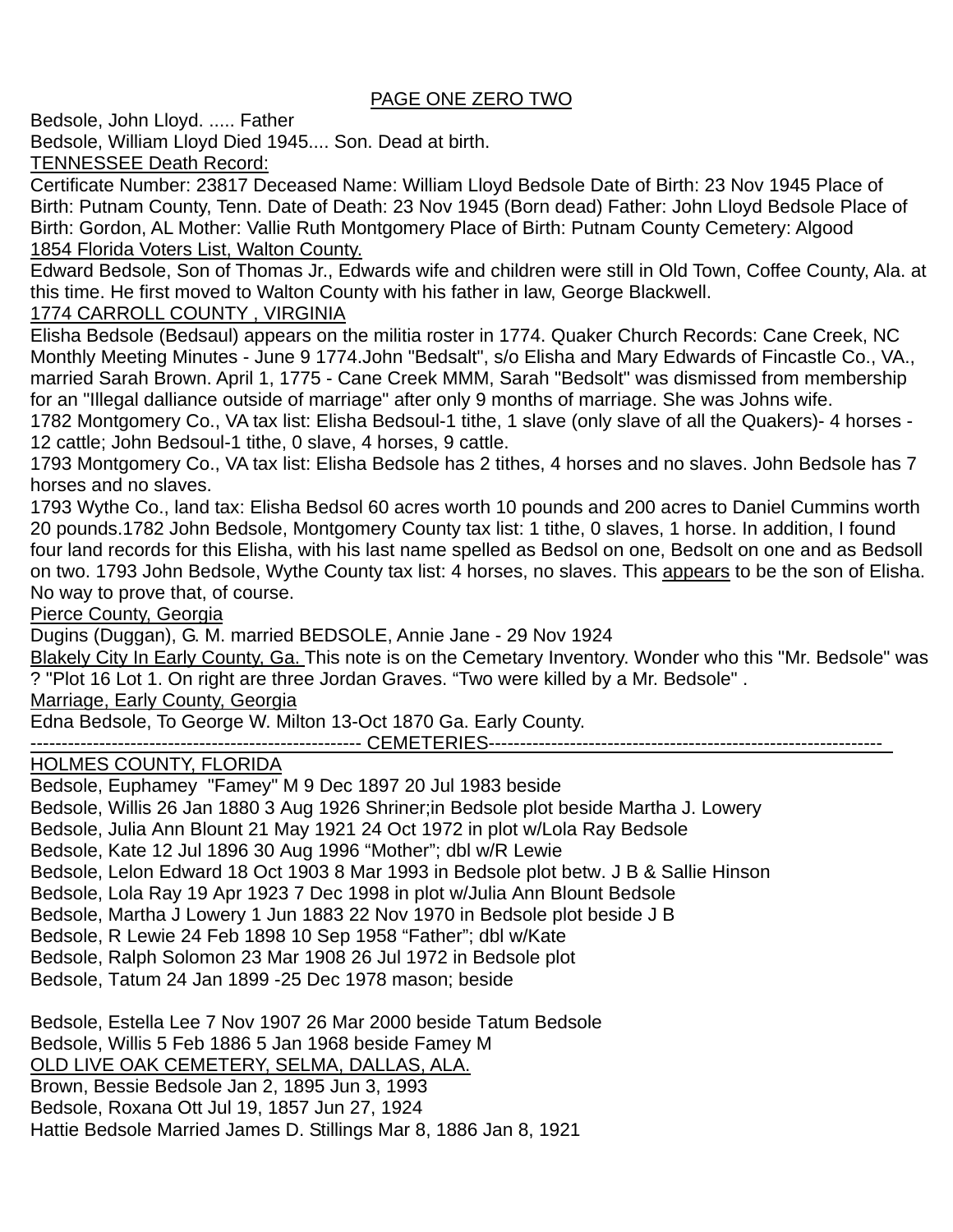## OLD SALEM CEMETARY, DALE, ALA.

 PAGE ONE ZERO THREE Bedsole, John, Jan.10, 1802- Apr. 4, 1882. (Son of William Henry Bedsole, b. 1771 or so). GENEVA, ALABAMA Clifford H. Bedsole November 13, 1880- May 20, 1992 Willie E. Bedsole December 23, 1889-August 23, 1953 Married Annie D. Holland June 20, 1891-1940 December 24, 1974. They married October 20, 1907 NEWTON CEMETERY, DALE COUNTY, ALA. Bedsole, Adam, 1877-1953 Bedsole, Blanche -1/10/1927 -12/17/1927. Bedsole, Bonnie Quattlebaum, 1905 -1/19/1999 Bedsole, Flossie Mae, 3/1/1901 - 3/11/1993 Bedsole, Herd, 1931 -1932, Newton Cemetery, Dale County, Ala. Bedsole, Luther F, 1874 -1961 Bedsole, Mary Anna, 1934 -1934 Bedsole, F, 5/15/1900 - 11/2/1973, H 5 2 Ala SC3 US Navy WWI] Bedsole, William W (Bill) , 10/20/1905 -12/18/1969. Bedsole, - b- d.Infants, Son of Mr & Mrs W W Bedsole, above. Two born and died same day. CHOCTAW CORNER, CLARKE COUNTY, ALA. Bedsole, Loraine 11 May 1879 19 Aug 1953 w/Am. M. Tunstall Bedsole, Osceola A. 27 Jul 1883 12 May 1939 Bedsole, Mattie A. 2 May 1858 16 Feb 1906 w/Travis L. Bedsole Bedsole, Travis L. 19 Jan 1848 14 Dec 1923 Bedsole, James Goodman, Sr. 5 Jul 1887 15 Sep 1963 MD Bedsole, Bertha Griffin 30 Jul 1889 16 Mar 1977 w/J. G. Bedsole ELAM CEMETARY, CLARKE COUNTY, ALA. Bedsole, Mathew Elmore, 20 Jan 1890, 5 Sep 1890 SMITHS CEMETARY, CLARKE COUNTY, ALABAMA Hellen Bedsole Hall (wife of James Hall) DOB: April 10, 1852 EXP: June 5, 1939 20. James M. Hall DOB: April 10, 1844 EXP: Nov. 22, 1924 Edward O. Bedsole Jr. 1st LT US ARMY WW II Korea DOB: Sept. 10, 1926 EXP: Sept. 14,1975 Edward Oakley "Ned" Bedsole DOB: Jan. 14, 1859 EXP: Aug. 5, 1942 Maebelle Harrison Bedsole (wife of Ned Bedsole) DOB: March 6, 1895 EXP: Nov. 26, 1961 Ruby Bedsole Daughter of E.O. and M.H. Bedsole DOB: July 1930 EXP: Aug. 1930 164. Ruth Bedsole Daughter of E.O. and M.H. Bedsole DOB: July 1930 EXP: Aug. 1930 FRIENDSHIP CEMETARY, MALONE, FLORIDA Bedsole, John Clarence Sr., b. Nov 10 1909 d. Dec 01 1967 Bedsole, Josie O., b. Nov 08 1892 d. Aug 27 1980 Bedsole, Myrtle Paulk, b. Sep 17 1919 d. Jun 23 1991 Bedsole, Myrtle Smith, b. Sep 26 1911 d. Dec 11 1935 Bedsole, Roswell, 1/13/1887- 2/15/1931. HOLMES COUNTY, FLA. (Ponce DeLeon Springs) Bedsole, Raiford, b. Nov 18 1893 d. Mar 20 1960. In same plot as Vircey M. Bedsole. Married Dec 8 1918. Husband to Vircey M. Bedsole. Bedsole, Vircey M., b. Dec 24 1998 d. Mar 10 1983. Married Dec 8 1918. Wife to Raiford Bedsole. WHITMIRE CEMETARY, ESCAMBIA COUNTY, FLA. Bedsole, David 1859-1931 .........30 1418 Bedsole, Martha B. 1862-1937... 30 141 EVERGREEN CEMETARY, PANAMA CITY, FLA. Bedsole, Nadine Jennings, b. 1918 d. 1997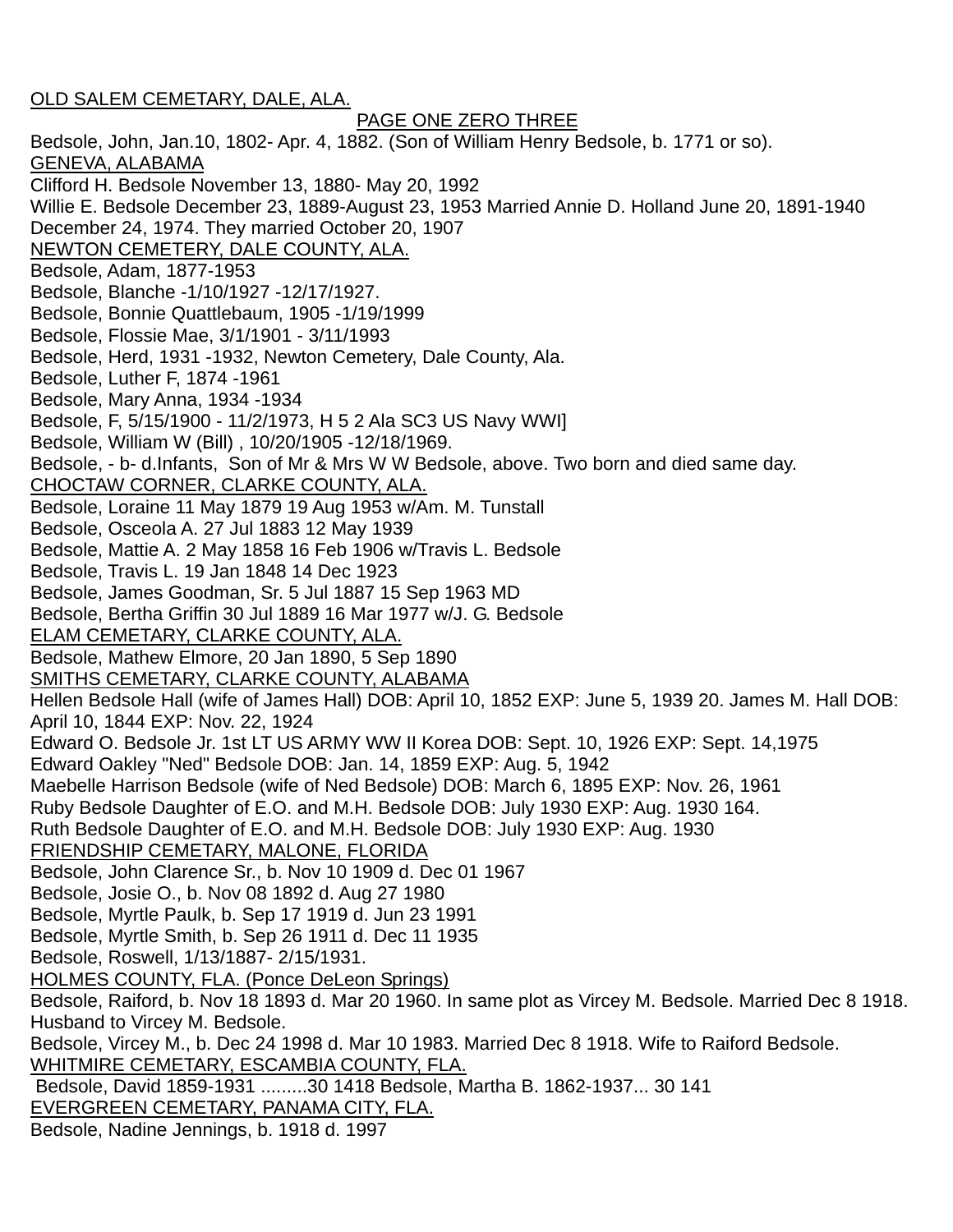# GREENE COUNTY, GEORGIA, SOCIAL SECURITY DEATH LIST

 PAGE ONE ZERO FOUR Bedsole, Allene 14-Nov 1892 Nov 1973 30642 Greensboro Bedsole, Claude 23-Jun 1898 Oct 1972 30642 Greensboro Bedsole, Nellie D 9-Jun 1897 Aug 1989 30642 Greensboro Bedsole, William 25-Sep 1893 Dec 1968 30642 Greensboro WARE COUNTY, GEORGIA, MOORE CEMETARY Mack Bedsole, 10-9-1926 / 11-1-2000 Grace M. Bedsole, 2-4-1922 Wife of Mack RIVERSIDE CEMETARY, NORFOLK, VIRGINIA Bedsole, Alex Edward May. 3, 1897 Aug. 3, 1949 Oak Hill ...Husband Bedsole, Lula Grooms Mar. 22, 1900 Sep. 1, 1991 Oak Hill ..Wife OLD SALEM CEMETARY, DALE COUNTY, ALABAMA Bedsole, John, Jan.10, 1802- Apr. 4, 1882. MADRID CEMETARY, HOUSTON COUNTY, ALABAMA Bedsole, Hugh Dent May 23, 1911 July 15, 1987 h/o Ruth Bedsole Bedsole, Ruth October 13, 1911 also w/o Hugh Nee Holland OLD LIVE OAK CEMETARY, SELMA, ALABAMA Brown, Bessie Bedsole Jan 2, 1895 Jun 3, 1993 Wife of Brown, John Rufus May 27, 1924 Jul 18, 1925 Bedsole, Roxana Ott Jul 19, 1857 Jun 27, 1924 760W Stillings, Hattie (Bedsole) Mar 8, 1886 Jan 8, 1921 Antioch Cemetary, Geneva County, Alabama Bedsole, Willie Mae; 23 Sep 1897-31 Dec 1986 Bledsoe, (Bedsole) Dorothy; 29 Aug 1925-19 Jan 1929 KINSTON CEMETARY, COFFEE COUNTY, ALABAMA Bedsole, Jener R.; 11/24/1884-8/25/1969. wife of Daniel Monroe Bedsole. Bedsole, Daniel Monroe; b. 27 June 1881 d. 30 October 1969. "Masonic Symbol" s/w Jener R. Bedsole. Ponce de leon Cemetary, HOLMES COUNTY, Fla. Bedsole, Raiford, b. Nov 18 1893 d. Mar 20 1960. In same plot as Vircey M. Bedsole. Married Dec 8 1918. Husband to Vircey M. Bedsole. Bedsole, Vircey M., b. Dec 24 1998 d. Mar 10 1983. Married Dec 8 1918. Wife to Raiford Bedsole. PENSACOLA FLA. NEWS, OBIT Holland, Katie Bedsole age 67 died 12 Jul 1965 Shaw, Annis Laurene Bedsole age 69 14 Mar 1998 Quattlebaum, Emma Mae Bedsole died 16 Jan 1967 Standifer, Nettie Lou Bedsole age 86 Dothan, AL died 1999-3-18 JACKSON COUNTY, FLA. CONFEDERATE PENSION APP. Bedsole, J.W. Alabama, wife May Dickson 1943 MEMORY PARK CEMETARY, SANTA ROSA COUNTY, FLA. Bedsole, Dorbon, b. May 25 1933 d. Jul 30 1995, "US Army" FOREST LAWN CEMETARY, PANAMA CITY, FLORIDA Bedsole, Adolph, b. 1914, Rev., Husband of Lillie Bedsole. Bedsole, Lillie, b. 1916, Wife of Adolph Bedsole. ESCAMBIA COUNTY, FLA. 1917-18 DRAFT Bedsole, David Stanley 25 Oct 1899 W Escambia FL OAK GROVE CEMETARY, TAMPA, FLA. Bedsole, John, III, b. May 29 1971 d. Sep 1 1975 (Parents?). Riverside Cemetary, Norfolk, Virginia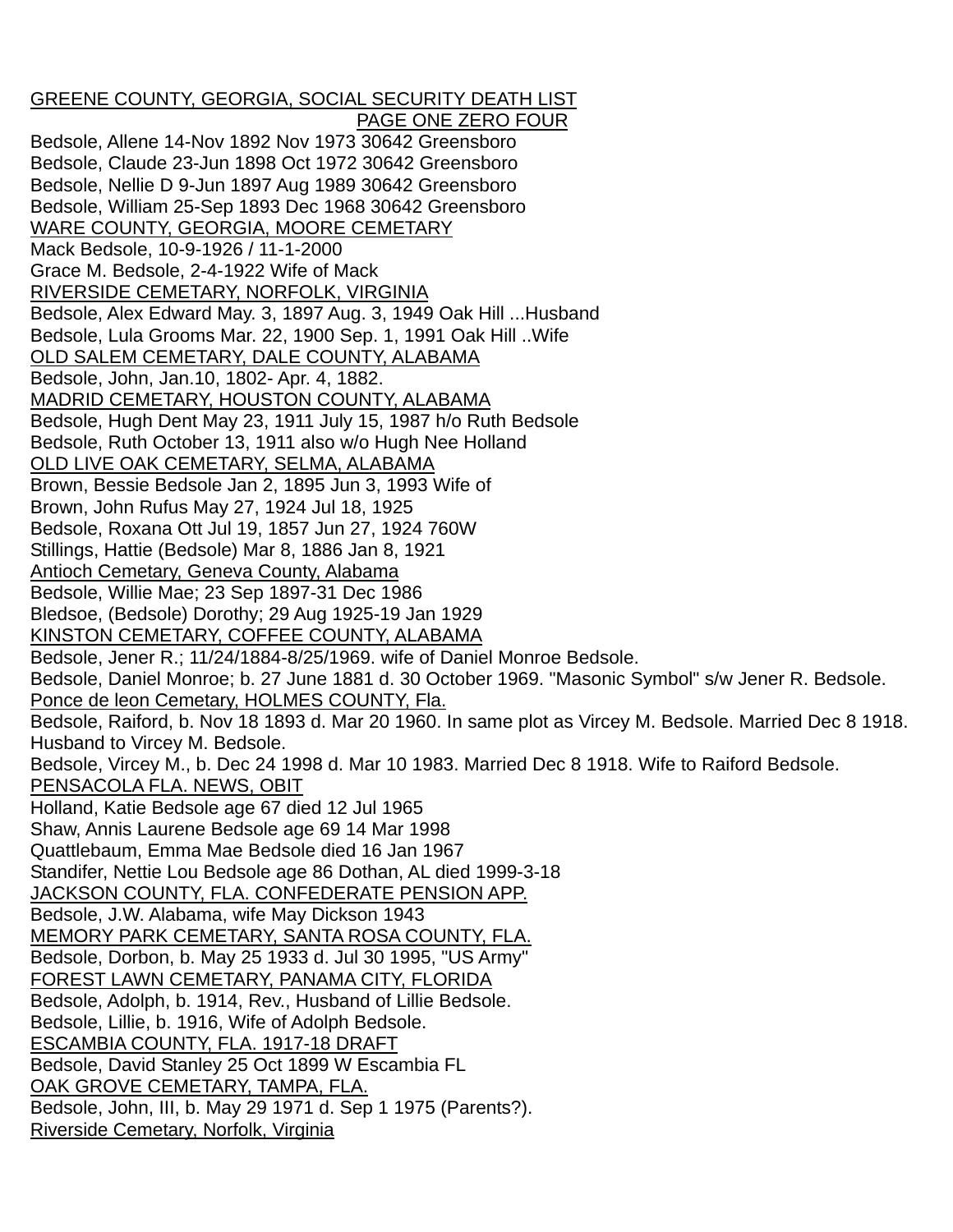Bedsole, Alex Edward May. 3, 1897 Aug. 3, 1949 Oak Hill PAGE ONE ZERO FIVE Bedsole, Lula Grooms Mar. 22, 1900 Sep. 1, 1991 Oak Hill OLD LIVE OAK CEMETARY, DALLAS COUNTY, ALA.. Brown, Bessie Bedsole Jan 2, 1895 Jun 3, 1993 Bedsole, Roxana Ott Jul 19, 1857 Jun 27, 1924 Stillings, Hattie Bedsole Mar 8, 1886 Jan 8, 1921 BETHLEHEM CEMETARY, MONTGOMERY COUNTY, ALA. Bedsole Emma Sellers JAN 4 1879 JUL 24 1962 Bedsole Henry NOV 21 1878 MAR 6 1903 Bedsole Thomas Duncan SEP 17 1899 Only date-S/S Bedsole Nancy Long MAY 19 1895 AUG 26 1963 S/S Bedsole Thomas Duncan S/O Henry and Emma Bedsole Bedsole Paul F FEB 13 1898 AUG 8 1984 Modern woodmen of America Bedsole William H NOV 5 1869 SEP 25 1918 On wings of love. Bedsole A Idelia MAY 14 1867 NOV 18 1950 Bedsole C H APR 26 1847 SEP 27 1914 Bedsole Sarah Jane JAN 17 1846 JUN 8 1923 Bedsole A J MAR 25 1858 NOV 1 1942 Father. Bedsole Emma J JAN 23 1858 OCT 30 1924 Mother-W/O AJ Bedsole Bedsole Jasper J SEP 27 1882 APR 23 1905 S/O AJ and EJ Bedsole Bedsole Francis Donia? JAN 25 1878 SEP 3 1878 D/O CH and SJ? Bedsole Infant I/O M.L. and G.A. Bedsole Bedsole Infant I/O M.L. and G.A. Bedsole Bedsole Walter E 1861 1937 Bedsole M.L. AUG 1 1854 FEB 5 1894 Bedsole Infant I/O M.L. and G.A. Bedsole Bedsole Bertie L Broken stone Bedsole Aubry R FEB Broken stone Bedsole James Stott NOV 29 1889 MAY 5 1914 Bedsole Infant Daughter JUN 8 1915 JUN 8 1915 D/O C.E. and B.M. Bedsole Bedsole Monroe Clark JUN 21 1889 JAN 20 1957 S/S Mattie Belle P Bedsole Bedsole Mattie Belle P DEC 27 1899 DEC 16 1991 wife of Monroe Clark Bedsole Bedsole Midda Ann Pouncey 1843 Aged 36 yrs Bedsole Margaret Ann APR 22 1843 SEP 23 1847 Bedsole Elizabeth Alie MAY 4 1849 FEB 20 1855 Bedsole Julia Paralee MAR 12 1859 JUL 28 1860 Bedsole William H. Aged 2 yrs Bedsole Clayton JUN 2 1899 JUN 12 1900 S/O JT and Corine Bedsole Bedsole George Jackson AUG 25 1896 SEP 30 1896 S/O JT and Corine Bedsole Bedsole Corine OCT 11 1880 OCT 11 1899 W/O JT Bedsole Bedsole Johnnie T OCT 13 1871 MAR 9 1943 S/S Mattie Lou Bedsole Bedsole Mattie Lou SEP 16 1885 MAR 13 1943 S/S Johnnie T Bedsole Bedsole Infant APR 20 1903 APR 20 1903 D/O JT and ML Bedsole Bedsole Infant APR 12 1918 MAY 1 1918 S/O JT and ML Bedsole Bedsole J T AUG 8 1855 JAN 28 1872 16 yrs 5 mos 20 days Bedsole Henry DEC 5 1807 MAY 8 1863 Bedsole W T AUG 31 1851 AUG 11 1889 37 yrs 11 mos Bedsole Mary Catherine JUL 14 1818 ??? 28 1862 Death month looks like July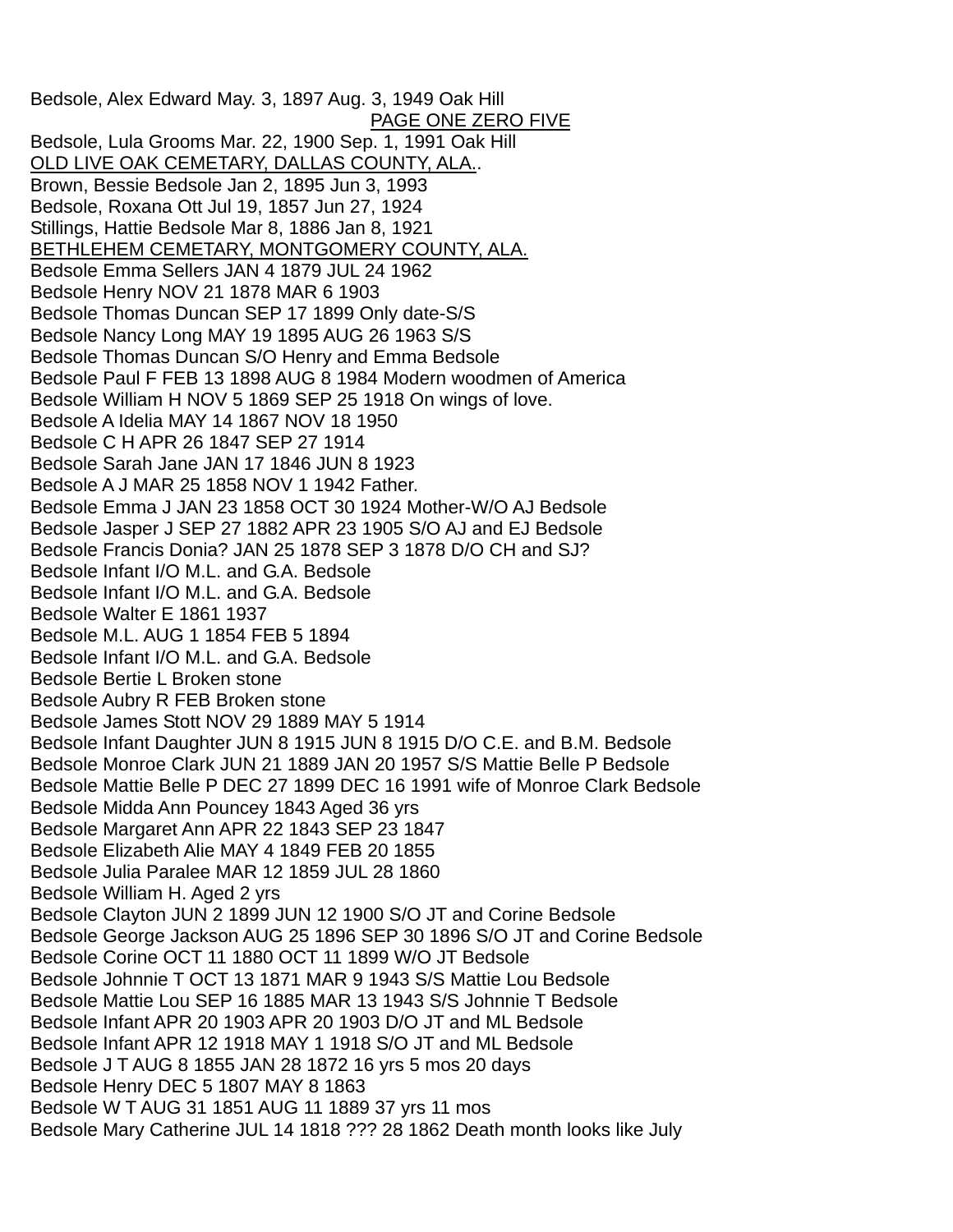Thomaston Cemetery, Marengo County, Alabama.. PAGE ONE ZERO SIX Bedsole 4/17/1940- 4/17/1940 Infant daughter of Lyman and Vera Bedsole Bedsole Carrie L. 10 1 1889 7 7 1938 Bedsole Grover C. 2 8 1888 6 16 1940 Bedsole James Lane 1 6 1921 2 1 1941 Bedsole Joyce Egbert 4 9 1940 11 6 1973 Mother Bedsole Kenneth L. 12 3 1953 12 4 1953 Bedsole Leo Fendley 9 28 1908 1 2 1967 Bedsole Norman E. 2 22 1897 9 28 1924 Smith Cemetery, Clarke County, Alabama. Hellen Bedsole Hall (wife of James Hall) DOB: April 10, 1852 EXP: June 5, 1939 James M. Hall DOB: April 10, 1844 EXP: Nov. 22, 1924 Susan Bedsole DOB: Sept. 17, 1928 EXP: Sept. 1, 1985 160. Edward O. Bedsole Jr. 1st LT US ARMY WW II Korea DOB: Sept. 10, 1926 EXP: Sept. 14, 1975 Edward Oakley "Ned" Bedsole DOB: Jan. 14, 1859 EXP: Aug. 5, 1942 Maebelle Harrison Bedsole (wife of Ned Bedsole) DOB: March 6, 1895 EXP: Nov. 26, 1961 Ruby Bedsole Daughter of E.O. and M.H. Bedsole DOB: July 1930 EXP: Aug. 1930 Ruth Bedsole Daughter of E.O. and M.H. Bedsole DOB: July 1930 EXP: Aug. 1930 Oconee County, SC Wilks, Elizabeth Josey Bedsole, b. 1893, d. 23-june-1983, daughter of Travis Bedsole & Georgia Ann Hudson-Bedsole, of Coffee County, Alabama, Her Husband was Wesley T. "Bud" Wilks, funeral marker only. They had one child, a son; William Henry "Willie Boy" Wilks. The two of them are buried in Apopka, Fla. American Cemetary, Nachitoches, Louisiana Bedsole, Thomas ( June 19, 1877 / 1919 ) Natchitoches Times,1919: Died: Thomas Bedsole of this city at Shreveport. on Friday afternoon at 4 o'clock; born in Alabama on June 19th, 1877; survived by his wife, an adopted son, Willie Bedsole, three sisters: Mesdames L.E. Balentine and Mollie Bebee and Miss Leona Bedsole of Boyce; and three brothers: T.H. Bedsole of De Ridder, Talmadge Bedsole who is with the Rainbow Division in France and Jack L. Bedsole who is with the Marines in Cuba. Services. American Cemetery on Sunday afternoon at three o'clock .Shriners accompanying. The deceased came here from DeRidder in November 1917. ( Not located, 1997) Natchito Cemetary, Nagitoches, La. Bedsole, Mittie Ann - 1895 / 1895 Bedsole, Lilly - 1891 / 1898 Bedsole, Alice - 1896 / 1896 Bedsole, Mabel - 1897 / 1897 Bedsole, T. F. - 3 Apr 1853 / 18 Feb 1910 Bedsole, Callie - 30 Jun 1855 / 12 Feb 1910 [Double Stone - T. F. & Callie] Blacksher, Mittie Ann Bedsole, wife of A. J. Blacksher - 25 Jan 1863 / 19 Apr 1924 Lee, Leona Ada Bedsole - 23 Jan 1898 / 1 Feb 1988 Bedsole, Thomas - 19 Jun 1877 / 3 Jan 1919 [Also Concrete slab, stone marker, "Mother" - no information] Bedsole, T. H. Sr. - 9 Oct 1884 / 15 Jun 1958 Bedsole, Suzie Dubois - 18 Sep 1890 / 18 Jan 1965 Bedsole, T. H. Jr. - 13 Mar 1917 / 19 Sep 1963 Bedsole, Henry Curtis Sr. - 2 Apr 1913 / 6 Nov 1963 Bedsole, Jack Lang - 3 Aug 1900 / 9 Jul 1963 Bedsole, Callie - 30 Jun 1855 / 12 Feb 1910 Old Town/Teel Creek Cemetery, Near Kinston, Alabama. Bedsole, Baby. July 18, 1925. (Baby of Franklin Edward Bedsole and wife, Lillian Effie Redmon).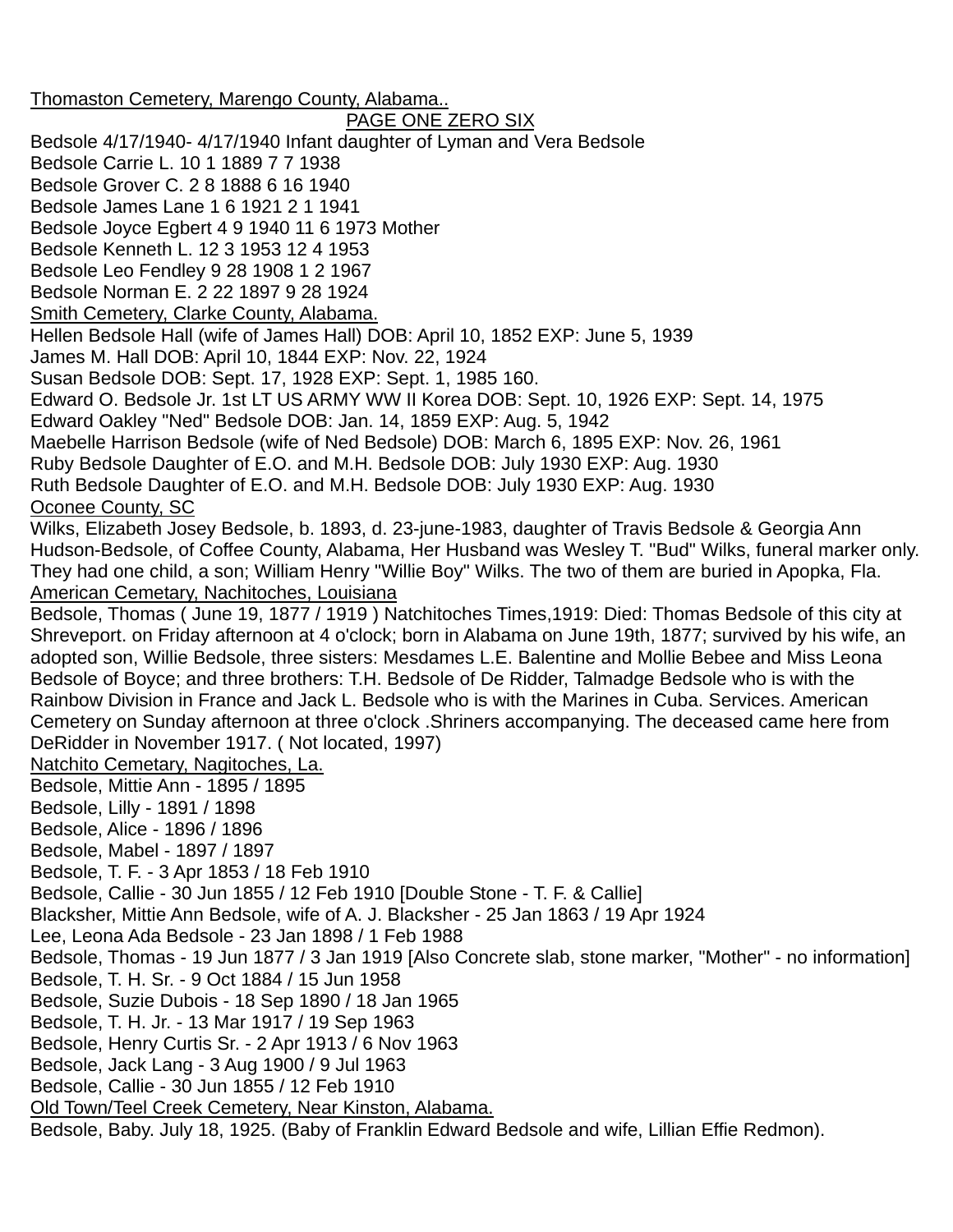Bedsole, Infant dau. of Travis & Georgia Ann (Hudson) Bedsole. B/d Jan. 25,1912. PAGE ONE ZERO SEVEN Bedsole,Georgia Ann. Sept. 29, 1872-Mar. 22, 1912. First wife of Travis. Bedsole, Lizzie May. Dau. of Travis Bedsole & Bethonia Williams. Mar. 4, 1915-Oct. 19, 1918. Bedsole, Sarah Luvenia. Sept. 18, 1910-Oct. 8, 1911. (Baby of Franklin Edward and Lillian Effie Bedsole). Baby Wise, 4/9/1927. Baby of Luther Wise and Sarah Gladys (Bedsole), daughter of Franklin Edward and Lillian Effie Bedsole. Rapides Parish, La. Cemetary Bedsole, Charles Latson. - 9 Apr 1885 / 3 Jul 1913 Bedsole, Lula - 9 Aug 1893 / 15 Aug 1901 Bedsole, John Mayo, son of MM & T. L. Bedsole - 10 Mar 1913 / 2 Dec 1913 Harden Chapel, Toombs County, Georgia Janie Williams-BEDSOLE Born Nov 9, 1888 Died Oct 29, 1983 Thomaston Cemetary, Marengo County, Ala. Bedsole 4/17/1940-4/17/1940 Infant daughter of Lyman and Vera Bedsole Bedsole Carrie L. 10/1/1889-7/7/1938 Bedsole Grover C. 2/8/1888-6/16/1940 Bedsole James Lane 1/6.1921-2/1/1941 Bedsole Joyce Egbert 4/9/1940-11/6/1973 Mother Bedsole Kenneth L. 12/3/1953-12/4/1953 Bedsole Leo Fendley 9/28/1908-1/2/1967 Bedsole Norman E. 2/22/1897-9/28/1969 Walnut Hill Cemetary, Vernon Parish, In Louisiana Bedsole, Felder W. - 2/Sep/1895 -2/Dec/1895 Bedsole, Rebecca S. 1851 -22/Sep/1895 Bedsole, Thos. L. - 30/Mar/1856-7/Nov/1928 [Masonic emblem] CHOCTAW CORNER CEMETARY, CLARKE COUNTY, ALABAMA Bedsole, Loraine 11 May 1879 19 Aug 1953 w/Am. M. Tunstall Bedsole, O. A. 27 Jul 1883 12 May 1939 Bedsole, Mattie A. 2 May 1858 16 Feb 1906 w/Travis L. Bedsole Bedsole, Travis L. 19 Jan 1848 14 Dec 1923 Bedsole, J. G. 5 Jul 1887 15 Sep 1963 MD Bedsole, Bertha Griffin 30 Jul 1889 16 Mar 1977 w/J. G. Bedsole ELAM CEMETARY, CLARKE COUNTY, ALABAMA Bedsole, Mathew Elmore, 20 Jan 1890, 5 Sep 1890, SMITH CEMETARY, CLARKE COUNTY, ALABAMA Bedsole, Hellen Hall (wife of James Hall) DOB: April 10, 1852 EXP: June 5, 1939 Bedsole, Susan Knight DOB: Sept. 17, 1928 EXP: Sept. 1, 1985 Bedsole, Edward O. Jr. 1st LT US ARMY WW II Korea DOB: Sept. 10, 1926 EXP: Sept. 14, 1975 161. Bedsole, Edward Oakley "Ned" DOB: Jan. 14, 1859 EXP: Aug. 5, 1942 162. Bedsole, Maebelle Harrison (wife of Ned Bedsole) DOB: March 6, 1895 EXP: Nov. 26, 1961 163. Bedsole, Ruby Daughter of E.O. and M.H. Bedsole DOB: July 1930 EXP: Aug. 1930 Bedsole, Ruth Daughter of E.O. and M.H. Bedsole DOB: July 1930 EXP: Aug. 1930 HARRISON CEMETARY, KINSTON, ALABAMA Bedsole, Ada.Nov. 23, 1882-Apr. 4, 1960. Bedsole, Earnie. Jul. 27, 1919-Jun. 19, 1920. Bedsole, Ed. D. Apr. 25, 1888-Dec. 9, 1973. Bedsole, Edward. Feb. 15,1862- Aug. 11,1917. Bedsole, Eunola. Aug. 29, 1904-Jul. 14, 1993. Bedsole, Franklin E. June 27, 1858-Jun. 14, 1926.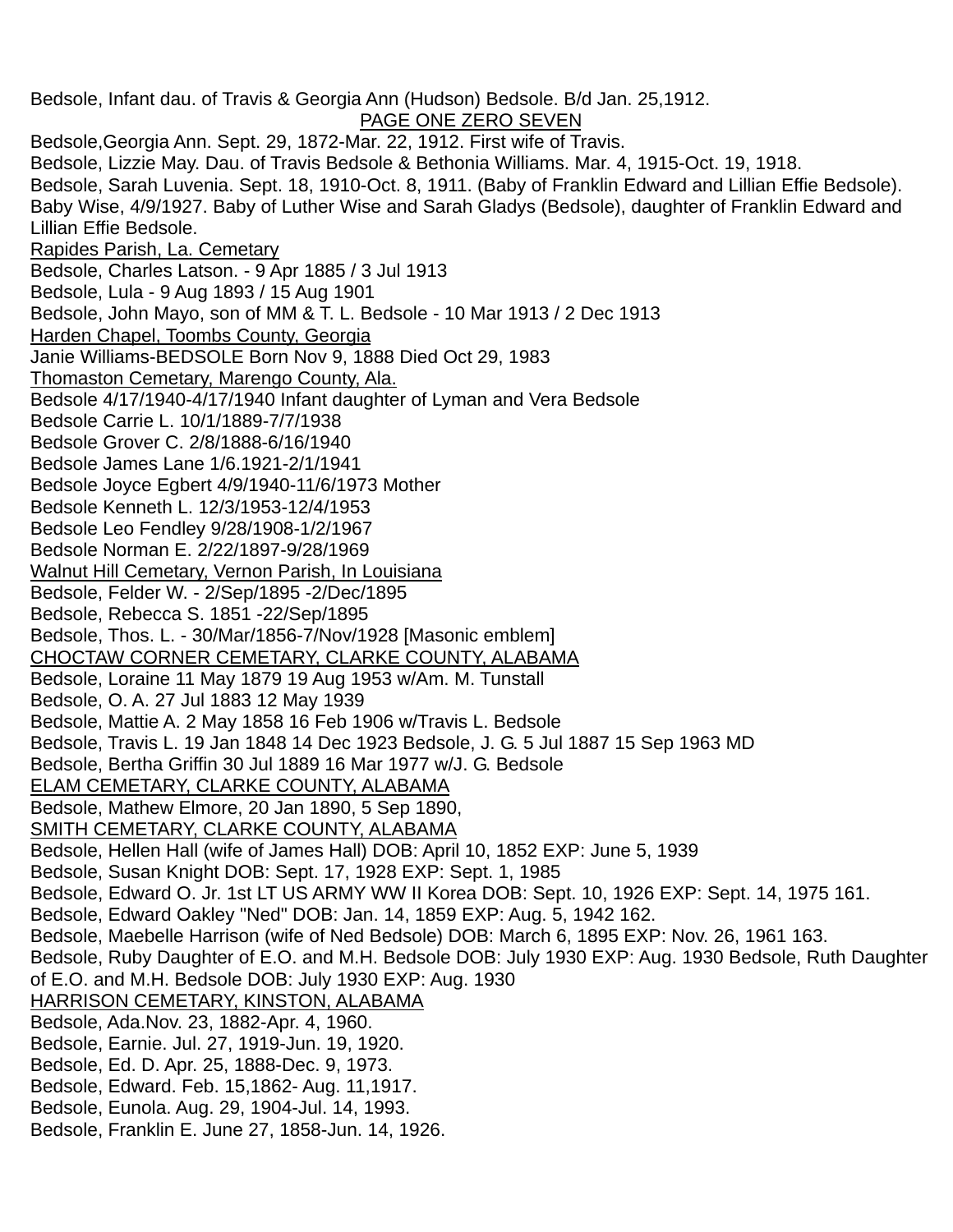Bedsole, Grady. Dec. 18, 1891-Jun. 4, 1901. PAGE ONE ZERO EIGHT Bedsole, W.F. Oct. 2, 1879, age 3 years. On same stone as Grady Bedsole. Bedsole, Hubert. Apr. 25, 1915-Oct. 25, 1936. Bedsole, J.D. Nov. 21, 1911-Nov. 15, 1973. Bedsole, Janice Jeraldine. Jan. 21, 1933-Aug. 2, 1941. Bedsole, Lula M. Nov. 1, 1895-Jun. 12,1937. Bedsole, Melvin. Jan. 26, 1882-Jul. 13, 1920. Bedsole, Murdic F. Oct. 28,1889-Feb. 1, 1959. PAGE ONE ONE ZERO Bedsole, Polly. Oct. 27, 1861-Feb. 28, 1920. Bedsole, Rosa P. Jan. 9, 1833-May 1, 1915. Bedsole, Sallie Harrison. Died 1891, about 30 years old. Bedsole, Travis. Co.H, 3rd Alabama Rangers, CSA. Dec.7, 1832-Apr. 5, 1899. Masons' stone. Bedsole, William Henry. Jan. 14, 1856-Sept. 17, 1932. Bedsole, Winston. Dec. 1, 1918-May 12, 1933. Elam Cemetary, Clarke County, Alabama Bedsole, Mathew Elmore, 20 Jan 1890, 5 Sep 1890, New Prospect Cemetary, Clarke County, Alabama Susan "Susie" Blackwell Bedsole (wife of Edward Bedsole) DOB: May 20, 1819 EXP: June 11, 1912 Edward Bedsole DOB: March 5, 1819 EXP: Oct. 28, 1909 .The "Mitchum War" Edward. Frances Lorena Bedsole Daughter of H. Woodrow and Janie Bedsole b. Aug. 29, 1934 d.Aug. 4, 1936. H. Woodrow Bedsole b.Oct. 24, 1914 d.April 12, 1985 Janie S. Bedsole (wife of Woodrow) b.Feb. 20, 1915 d.April 13, 1993 Ernest M. Bedsole, 2/15/1882-7/3/1959 Fannie E. Bedsole (wife of Ernest) b.May 13, 1885 d.March 10, 1942 Oak Grove Cemetary Clarke County, Alabama Otto Sebastian Bedsole (son of Edward Oakley Bedsole and Roxana Ott Bedsole) b. April 14, 1884 d. Nov. 22, 1886 Carrie E. Bedsole b. Sept. 6, 1880 d.Sept. 30, 1931 W.F. Bedsole b. Nov. 4, 1862 d.Nov. 28, 1928 Martha A. Bedsole (wife of W.F. Bedsole) b.Feb. 6, 1861 d.June 7, 1931. John Wesley Bedsole b.Oct. 20, 1860 d. May 24,1926. Kinston, Ala. City Cemetary Bedsole, Daniel Monroe; b. 27 June 1881 d. 30 October 1969.. If I recall correctly, this is really Daniel Monroe Bedsole and wife, Gina (Jena), called "Jeter".. Bedsole, Jena R.;"Jeter" !!/24/1884-8/25/1969. Wife of Daniel Monroe Bedsole (Konwn as "Monroe). Cleveland Carnahan Cemetary, Rapides Parish, Louisiana Bedsole, Charles L. - 9 Apr 1885-3 Jul 1913 Bedsole, Lula - 8/9/1893-8/15/1901 Dubois, Ruby Bertha, daughter of M&M S. N. Dubois - 13 Sep 1907-30 Oct 1907 Bedsole, John Mayo, son of M & M & T. L. Bedsole - 10 Mar 1913-2 December, 1913 Corner Creek Cemetary, Geneva County, Ala. Shelton Bedsole, 3-3-1901 7-8-1924 Dr. James D. Bedsole, 6/9/187-1/1/12/1943 M.D. in Kinston, Ala. Artie Missy Ward-Bedsole 5/9/1876-2/2/1959 Sherwood Bedsole, 2/13/1896-5/26/1969 William "Willie" Bedsole, 10/29/1894-11/13/1969 Chattahoochee, Florida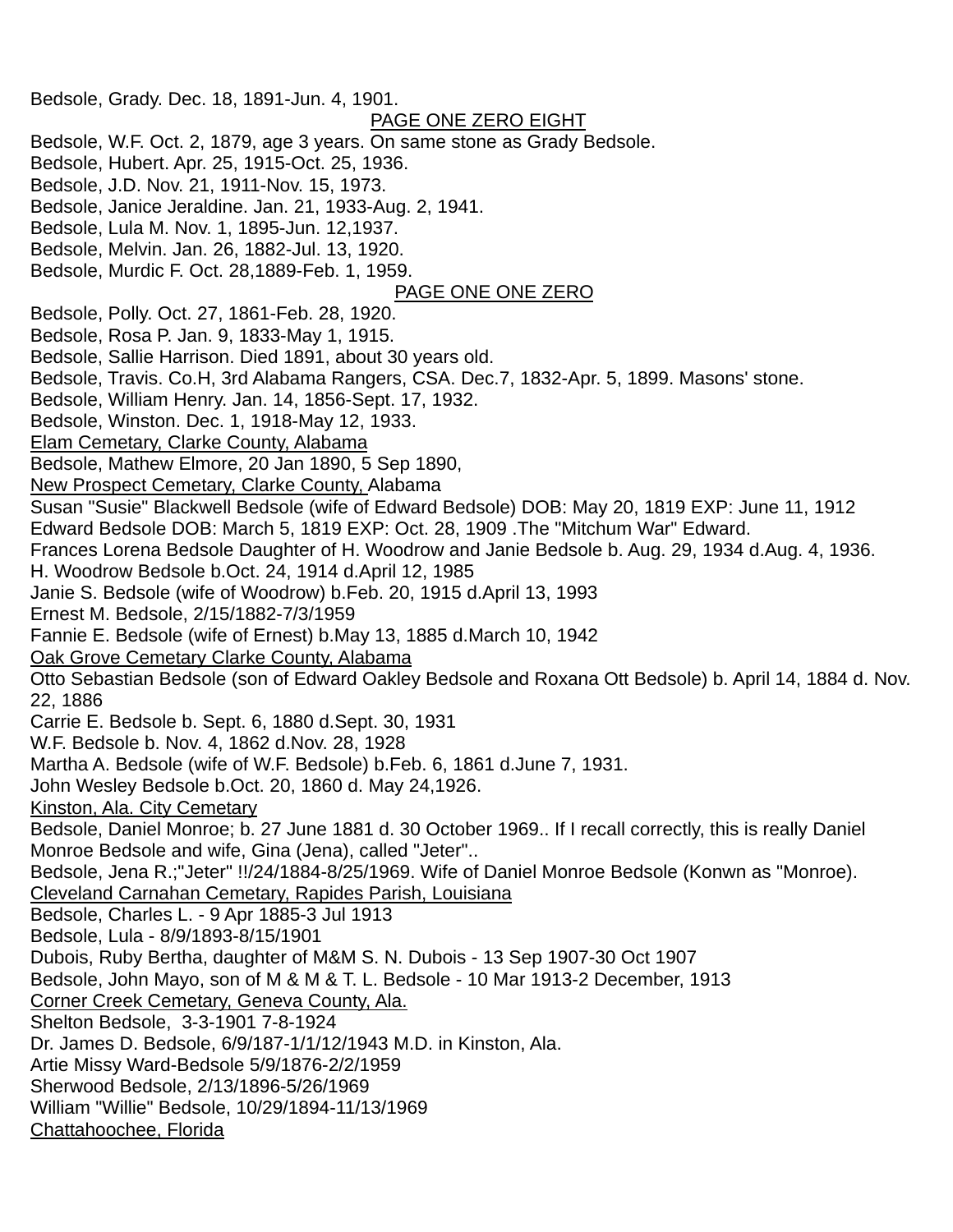Bedsole, Sarah J., d. 26 Oct 1925, F (Insane Asylum). Deaths: Green County, Ga. Bedsole, Allene 14-Nov 1892 Nov 1973 Greensboro Bedsole, Claude 23-Jun 1898 Oct 1972 Greensboro Bedsole, Nellie D. 9-Jun 1897 Aug 1989 Greensboro Bedsole, William 25-Sep 1893 Dec 1968 30642 Greensboro Death, Muscogee County, Georgia Bedsole, Henry 29 Oct 1936 Muscogee 28751 Tallahassee Memory Gardens, Tallahassee, Florida PAGE ONE ONE ONE Bedsole, Bertis M, b. 1908 d. 1987 "Married Aug 4 1928" D25 Bedsole, Douglas, b. Dec 3 1931 d. Apr 12 1999 "ENC US Coast Guard Korea Vietnam" D25 Bedsole, Ethel L, b. 1912 d. 1985 "Married Aug 4 1928" D25 Bedsole, Margaret Cooper, b. Dec 7 1939 D25 Miller County, Arkansas Bedsole, Hattie Boulton Died 12/18/1976- Bedsole, Theodore 8/11/1924-5/18/1994 Moore Cemetery, Ware County, Ga. Mack Bedsole, 10-9-1926 / 11-1-2000 Grace M. Bedsole, 2/4/1922 Wife of Mack Oak Grove Cemetery, Tampa, Florida. Bedsole, John, III, b. May 29 1971 d. Sep 1 1975 (Parents?). Book Of Civil War Soldiers (I know this is a very incomplete list. There were many others). Bedsole, Mathew PVT 02 APR 1862 Ala. Bedsole, J.W. Alabama (May Dickson) 1943 01 pg Bedsole, Isaiah. Prvt. Ga. Bedsole, Travis B., Pvt. Ala. Bedsole, Duncan, Pvt. NC Bedsole, Travis -- Private - March 1862. Surrendered, Appomattox, Virginia, April 9, 1865. (Born in 1830.) Ga. Son of Amos Bedsole. Jefferson County, Arkansas Thelma St. John..Thelma Amelia St. John, 75, of Warren, died March 16, 1998, at Jefferson Regional Medical Center. She was born on August 21, 1922, at Clayton, Alabama, a daughter of the late William Harvey Bedsole and Hattie Marie Zorn Bedsole. She was a homemaker and a member of Saline Baptist Church in Bradley County. She was preceded in death by her husband, Samuel Bluford St. John, whom she married on April16,1942, and who died on November 5, 1976; a sister, Jewel DeMiller; and a grandchild. Survivors include two sons, Sammy St. John of Naperville, Illinois, and Neil St. John of Muncie, Indiana; three daughters, Marilyn Doss and Karen Anders, both of Warren,and Linda Golden of Memphis; two sisters, Margaret Smith of Montgomery, Alabama, and Sarah McLure of Arvada, Colorado; six grandchildren; and two great-grandchildren. Marriage Bond Of John Bedsoles marriage bond John was b. 1801.Son of William (Thomas Sr.'s son). (Note: Marriage bonds were to fund the woman and children, if the man left them, or died. However, it was

also many times sufficient to entice other men to marry the widow. So it had an unexpected benefit). STATE OF NORTH CAROLINA Cumberland County KNOW ALL MEN BY THESE PRESENTS, That we, John Bedsole & Love McDaniel are held and firmly bound unto his Excellency James Indelio, Governor of the state aforesaid, or his successors in office, in the sum of Five Hundred Pounds, current money, to be paid to the said Governor, his successors, or assigns, for which payment well and truly to be made and done, bind ourselves, our heirs, executors, and administrators, jointly and severally, firmly by these presents. Sealed with our seals and dated this 19th day of January, A.D. 1828. THE CONDITION OF THE ABOVE OBLIGATION IS SUCH, That whereas the above bounden John Bedsole hath made application for a license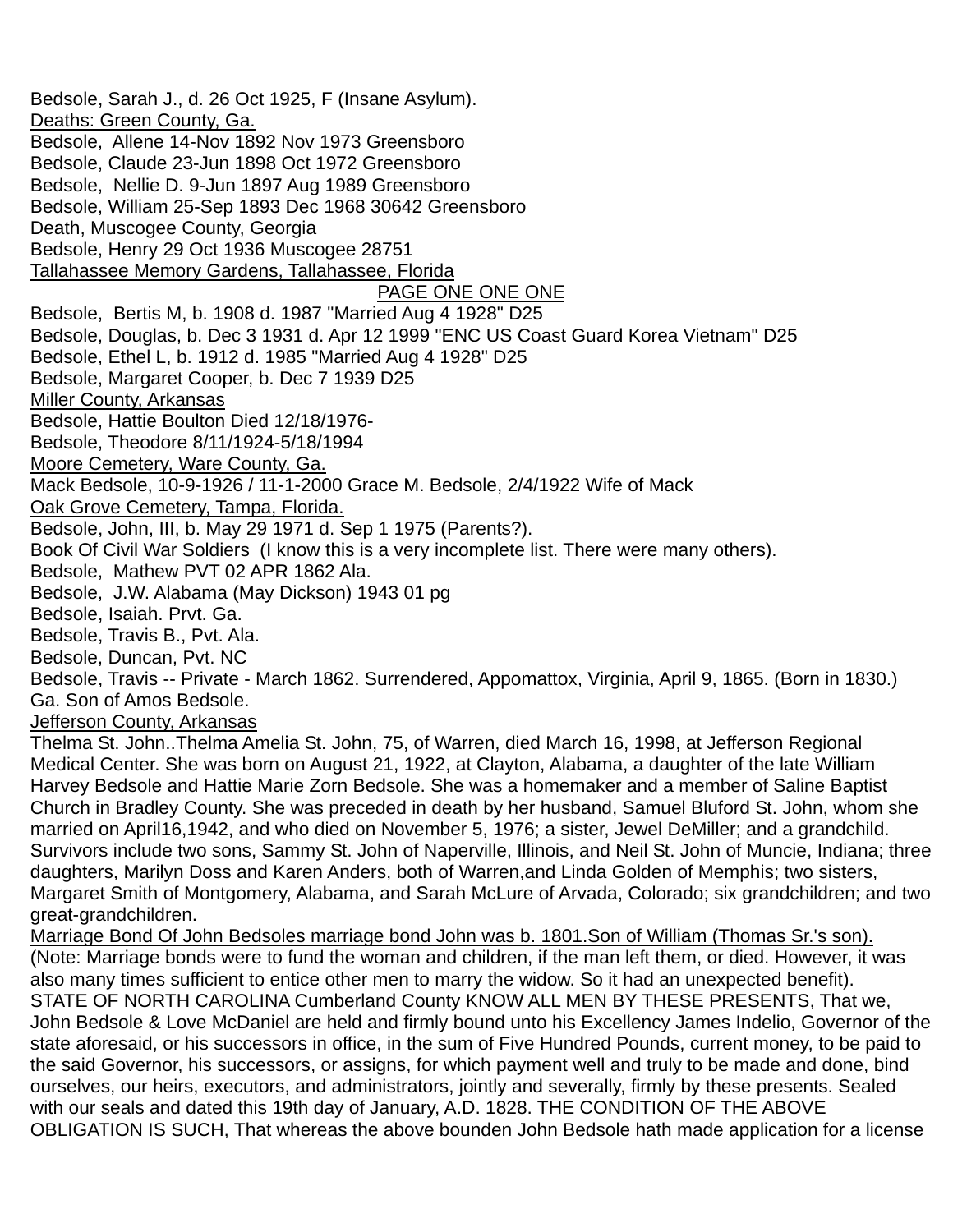for a Marriage, to be celebrated between him and Catherine Horn of the county aforesaid; Now, in case it shall appear hereafter, that there is any lawful cause or impediment to obstruct the said Marriage, then the above obligation to be void, otherwise to remain in full force and virtue.

Seal------ John Bedsole X.(His Mark)

Seal-------- Love McDaniel

Signed, sealed and delivered in the presence of Dan McDermid.

Seal----Crt. Clrk. Dan McDermid

Last Will Of Elizabeth Bedsole, Daughter Of Thomas Sr.

Elizabeth Bedsole 1792-1865. She married Archibald Rials and Steven Rials. Steven was her first husband. PAGE ONE ONE TWO

She was born and died in Bladen Co., NC daughter of Thomas Bedsole,Sr. 1750-1825 and Rebecca Jones. Also of Bladen Co., NC. Will of Elizabeth Bedsole. IN the name of God, I Elizabeth Rials, being of sound mind and perfect memory, do make and publish this, my last will and testement, revoking all former wills by me. I bequeath to Noah Rials fifty cents, to Hardy Rials fifty cents, to the heirs of David Rials fifty cents, the heirs of Unity Pope fifty cents, to Thomas Bedsole Jr. fifty cents, to Nancy Hall fifty cents, to Sarah Blackwell fifty cents, to Travis Bedsole fifty cents, to heirs of William Bedsole fifty cents, to Rhoda Parker one hundred dollars, my brother Duncan Bedsole my plantation where I now live and all lands belonging to plantation for all his natural life, then to his son Thomas Bedsole and his heirs. To my brother Duncan Bedsole and friend Malcom Monroe, all my lands in Bladen County,lying about Beaverdam. I give all of the residences and personal property on my estate to my brother Duncan Bedsole and friend Malcom Monroe. signed on 12 day of February in 1847.

Elizabeth Rials X her mark

witnesses: Bluford Simmons X his mark

Daniel McDuffie X his mark

NOTE FROM JD. Malcom Monroe was a lawyer. Duncan was her brother and Duncan could neither read, write or spell. Guess what happened to Duncans part ? The last thing I found on this was a NC supreme court trial wherein Duncan sued Malcom Monroe, for wrongfully acquiring his sisters estate, for the very reason stated above. Maybe Duncan was not so dumb after all.

REVOLUTIONARY WAR VETERANS

Thomas Bedsole, Sr.,1750-1825.

Travis Bedsole, Son of Thomas Sr. His son. William Bedsole, another Son of Thomas Sr. CIVIL WAR VETERANS

Alexander Bedsole, Cumberland County, NC. Second Calvary Regiment, NC. 6/21/1861 at 19 years of age. James Calvin "Calton" Bedsole, Moore County, NC. 3/11/1862 46th Infantry Regiment. at 18. Duncan Bedsole, Moore County, NC 3/11/1862 46th Infantry Regiment. Age 24. Frank Bedsole , Alabama, Second Calvary Regiment. Isaiah Bedsole, Schley County, Georgia. 8/14/1861. 17th Infantry Regiment. Killed in war. James Bedsole, 1861. Barbour County, Ala. John Bedsole, 9/7/1861. Bladen County, NC 20th Infantry Regiment. Killed at age 18 at Malvern Hill, Virginia. John Bedsole, Columbus County, NC. Third Infantry Regiment.2/15/1862/ Killed 9/5/1863. Larkin Bedsole, 36.Cumberland County, NC. 2/26/1862. Second Light Artillery Regmt. Mathew Bedsole, Walton County, Fla. 4/2/1862.Sixth Infantry Regmt, Fla. Robert Bedsole, 32nd Infantry Regiment, Alabama. Stephen Bedsole, Barbour County, Ala. Light Artillery Regiment. Thomas Bedsole, 29, Cumberland County, NC. 8/31/1861. 9th NC Infantry Regiment. Thomas Bedsole, Alabama. Company H, 32nd Infantry Regiment.

Warren County, Ga., 3/4/1862. 48th Infantry Regiment.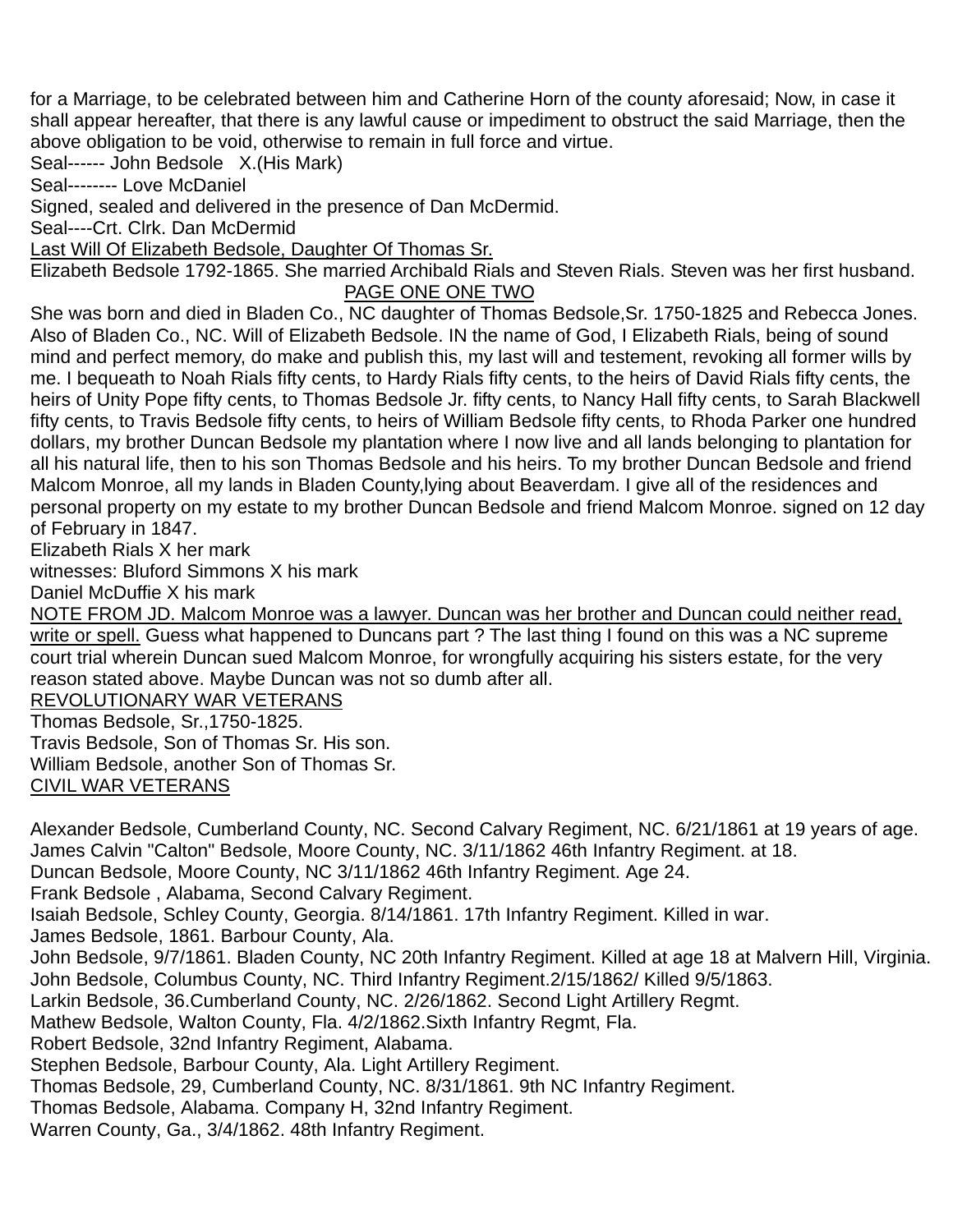Travis B. Bedsole, Coffee County, Ala. Enlisted as a Blacksmith. 53rd Partisan Rangers. Travis Bedsole, Cumberland County, NC 7/18/1862. Third Infantry Regiment. William Bedsole, Lenoir County, NC. 3/14/1863. Sixth Infantry Regiment. William Bedsole, Raleigh, NC 10/31/1864. 46th Infantry Regiment. William Bedsole, Bladen County, NC. 9/7/1861. Twentieth Infantry Regiment. William Bedsole, Barbour County, Ala. 1862. Barbour Light Artillery Regiment. Bedsole, Calton H 46TH NC (real name: James Calvin Bedsole). Bedsole, Duncan H 46TH NC

#### PAGE ONE ONE THREE

Bedsole, Thomas NC, Bedsole, Travis, Ala., Bedsole, William, NC. There are many, many other Bedsoles who fought and many who died, in the despicable Civil War. I did not attempt to find them all.

#### Georgia Bedsoles In The Civil War

12544 Bedsele Abner W. K 27th Inf. Reg't. Private 12545 Bedsole Amos Garrison's Company, GA Inf. (Ogeechee Minutemen) Private 12546 Bedsole Isaac B 17th Inf. Reg't. Private 12547 Bedsole Isaiah B 17th Inf. Reg't. Private 12548 Bedsole James Garrison's Company, GA Inf. (Ogeechee Minutemen) Private 12549 Bedsole Travis B 48th Inf. Reg't. Prvt

#### HISTORY SUMMARY

As you read this part, keep in mind that these people were living from day to day in such a desperate fashion that just getting food every day, occupied most of their waking hours. The very next day, they began all over again, looking for ways to obtain food for that new day. And so it went, for most of their lives. Added to that to make matters worse, they usually had 8 to 14 children.

1673-1730 "Abraham", the first Bedsole into this country was born in Germany. It is most likely he was born in the Rhine River Valley in that country because it would have taken someone with the grit, determination, and physical condition of the agricultural workers in that location, to come to this wild, unsettled, dangerous country and deal with the daily hardships they inevitably faced, just to survive. The specific German ancestors of Abraham, will more than likely never be known and at some point, it becomes unimportant anyway. After all, as with all ancestors, there is a point in time at which any researcher must stop. 1673 is my stopping point, relative to the Bedsole ancestors. I am sure no one will ever be able to go back beyond that year, no matter how hard they try. Abraham apparently moved his family from NC to Virginia about 1726, because he is a co-owner of 1,000 acres of land in that state, with his son, George "Bledsoe", as listed in the Land Records section of this book. He appears to have stayed in NC from 1701 until 1726.

1730. Abraham and wife Rose had; George, William, Elizabeth, Abraham Jr., Elizabeth, Joseph, Sarah, Moses and Abraham II. These children may have all been born in NC, or Va., or some in one,some in the other. No records of birth in this country until about 1912.

1727. William Henry (Jr) was born. It is he who was the Bedsole ancestor in this country, although others as you will read, also carried the name. William married Rhoda West in NC, about 1748-49.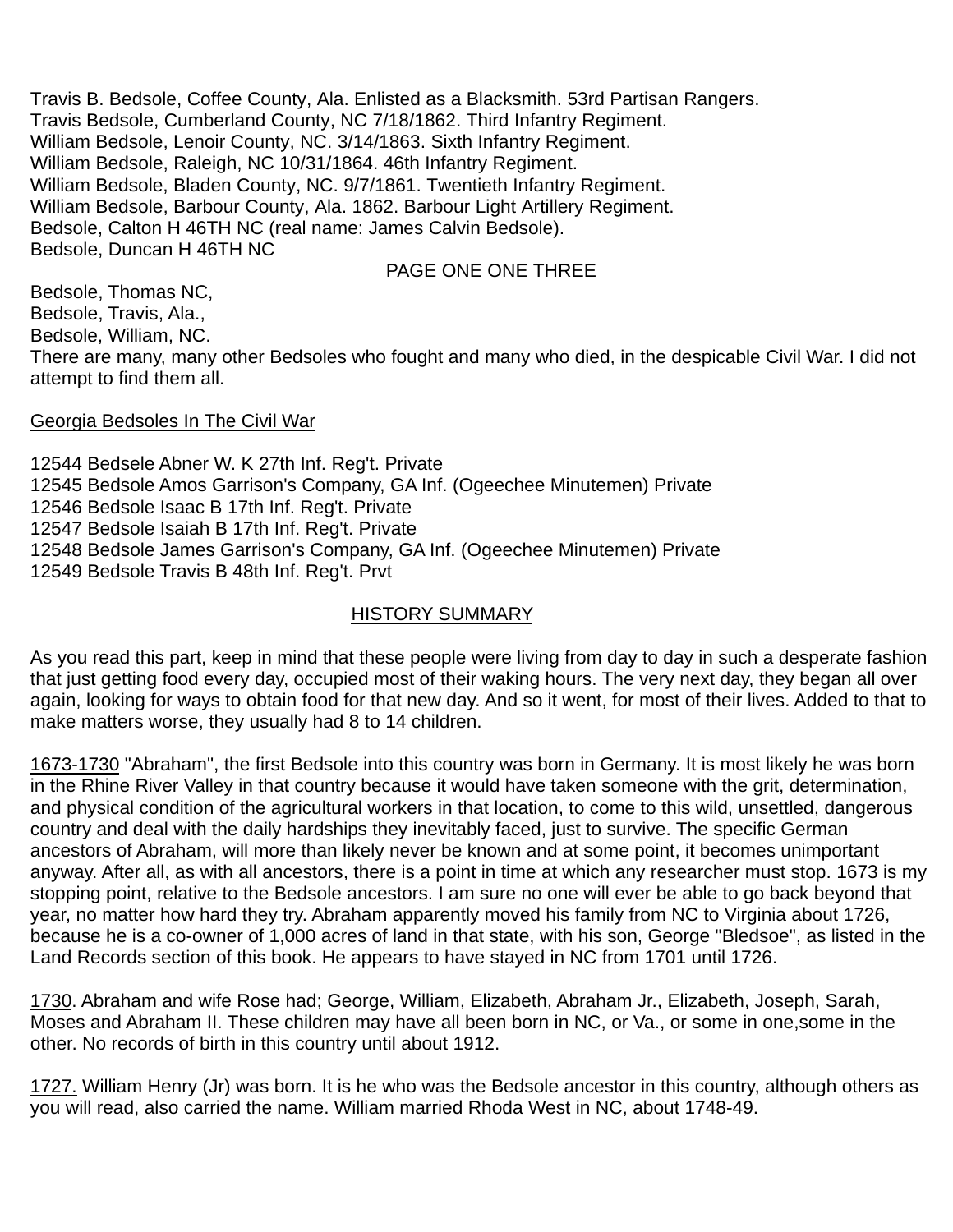1750 Thomas Bartlet Bedsole (Sr.) was born in Bladen County, NC, to William Henry Bedsole, Jr.and wife Rhoda West. Thomas Sr. was married to Rebecca Jones in 1749 in Bladen County, NC. He then married Margaret Eakin on 11/6/1787 following Rebecca's death from blood loss during childbirth. Thomas served in the Revolutionary War, along with sons, Travis (1777-1778) who must have been no more than a boy, and William Henry, which shows the desperation of the settlers here, to win their Independence from England. It also shows their hatred of that government at that time. Along here some place in time, Thomas Sr. apparently was becoming or had already become, a heavy drinker. It is also likely he was mean to his wife and children, as that trait seems to have been passed down to more than one of his sons. I did'nt know his

#### PAGE ONE ONE FOUR

middle name was Bartlett until 6/2008. Obviously, the name was taken from his fathers brother.

1770-1825 or 30 plus or minus, was the period of time the children of Thomas Sr. were born. These are all listed in the Ancestors And Descendants in Section 2 of this book. His son Thomas Jr. was my GG-Grandfather. Thomas Jr. was apparently a drunkard and mistreated his wife and children so badly, she took the last child still at home in 1850 (Travis. My G-Grandfather, age 17), and left Thomas Jr. and never went back. More on this also in Section 2. Thomas Jr. apparently died in 1825 or so, but his wife lived until about 1892. I say "About" because there are no death records, and Census Records were the only documents available to make such guesses. After He died, several of his children and their families left NC in 1830. Travis moved to Haywood County, Tennessee, Amos moved to Warrenton, Georgia and the rest moved to Crenshaw and Montgomery counties in Alabama, then spread from there. The other children of Thomas Sr.remained in NC.

Today, there are Bedsoles in almost all states. There is even a Brian Bedsole living in New Zealand. This book is a beginning. It is something for some other Bedsole to work from and with in the future, to expand our history, knowledge and legacy (Although Lord knows who that will be. I sincerely wish anyone who has what it takes to do it, the very best of luck in your future Bedsole research because you will surely need it. But most of all, you will need TRUE BEDSOLE GRIT. I hope that all Bedsole readers will submit any additional information, names, etc., for whatever they feel is missing, or needs correcting, or updating, to me at jdbedsole@oppcatv.com and to Fay at Rostraver@earthlink.net. I also hope that you will tell all the Bedsoles and relatives you know, where to find this Book and List, on the internet. I will keep those internet sites posted with the most current copies to the extent that I can obtain the cooperation of those site Administrators, which is not always easy, with a few of them. Currently, I have it posted on the Coffee County, Ala., and Bladen County, NC sites, although its in parts 1 through 4 there; http://www.rootsweb.com/~usgenweb/nc/bladen/bladenbios.html

In addition they are posted on the Rootsweb site although the 2003 version, at the following internet address: http://www.rootsweb.com~usgenweb/nc/bladen/bladenbios.html for the History, and go here for the List http://www.rootsweb.com/~alcoffee/officialbedsolelist.html I have also sent it to the Clarke, Butler and Lowndes Counties, Ala., and to Sampson, Brunswick, Bladen, and several other counties in NC to be posted on their internet sites, but don't know if they will get posted or not. You may check them, by going to www.usgenweb.com selecting Alabama or another state and the county you want then look for it there. Some counties post it on their "Biographies" part. Others post it elsewhere, others want me to list each family and their children separately and individually, which would take 40 forevers, and which I will not do, and some won't post it at all. Thanks a lot to those last sites.

If you have anything constructive to contribute to any future update of this book, such as additions, corrections, more names, dates and etc., please email me at jdbedsole@oppcatv.com You can always (until I croak anyway) send a letter if that fails, to: JD Bedsole, 100 Beamon Avenue, Opp, Alabama 36467. Or call me at 334-493-1370. If my email address changes, I will post the new address on the Genforum and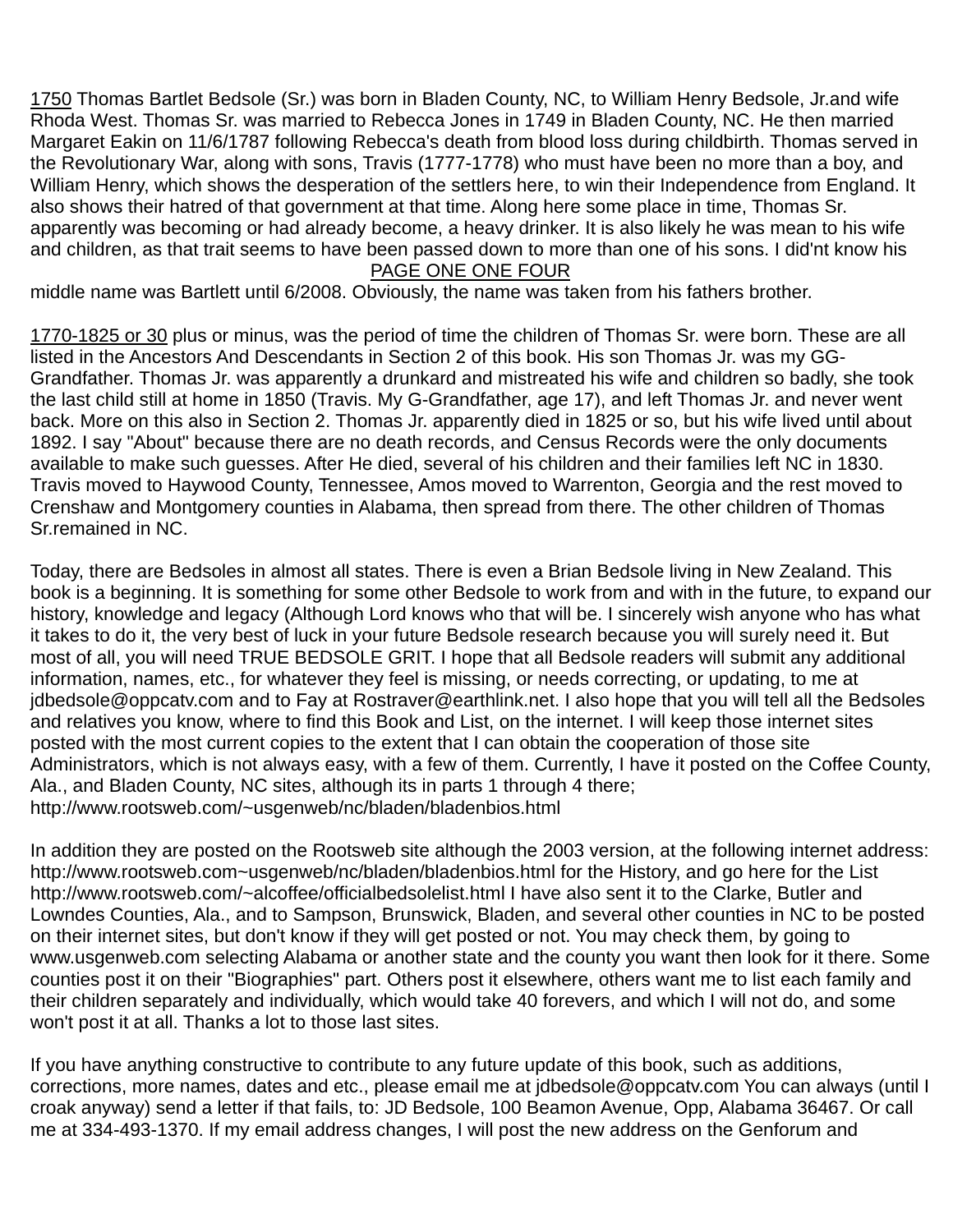Rootsweb Bedsole internet sites at the following sites : www.genforum.genealogy.com/Bedsole and at www.Rootsweb.com/Bedsole on the Bedsole Message Board. After I croak, I hope my co-hort, Peggy Bedsole will continue to keep my stuff with her stuff, on her Bedsole site.

I have freely given, mailed, and emailed copies of this book in its entirety, to many, many Bedsole descendants, telling them they are free to copy it and give it to others. I have had a grand total of three who contacted me to say something good and about 5 who said things like; "Well, you don't really know anything for sure about the Bedsoles do you?", and " All this stuff did was leave me confused and make me want to

#### PAGE ONE ONE FIVE

know more", and " Did you actually talk to anyone in Germany about the Bedsoles over there?", and best of all was this; "Well, this whole thing was just a mess and a waste of time, and it does'nt tell me a thing".

Therefore, if all you can do is try to make me feel bad by bad-mouthing me about this book, don't waste my time. But, if you would like to say something nice, like "JD, you are an absolute genius, and a jewel for doing all that work for all of us, then giving it to us free. What you have produced is absolutely priceless, and gives me and my descendants a record of their real roots. Thank you so much for all the untold hours and money you have put into it", that would be nice and I would like that.

.....................................................................................................................JD BEDSOLE



…...................................................**Wappen Der Provinc Brandenburg...........................................................** 

This Icon is for the area of Prussia, which became Germany. Brandenburg is the Province for Betzold.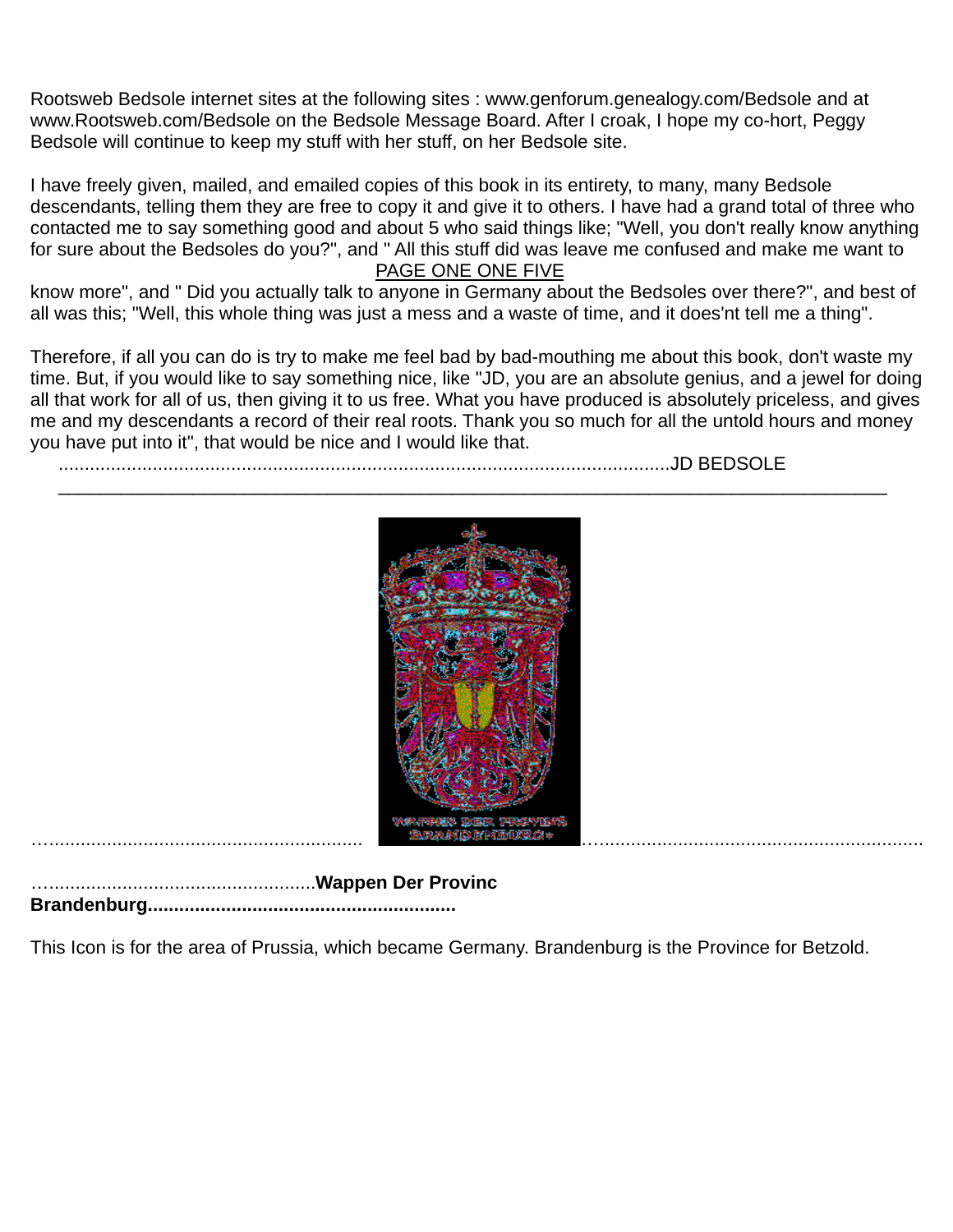

 PAGE ONE ONE SIX …........…….."NOW EACH OF YOU CAN SEE, HOW IT IS, YOU CAME TO BEE"......................................

© COPYRIGHT: 2003,2004,2005,2006,2007,2008, and 2009.. JD Bedsole. All Rights Reserved. Copying this booklet is free for your own use, but copying it, or any part of it, for sale, or incorporation into something else for sale, is absolutely **not** permitted.

# BEDSOLE ANCESTORS AND DESCENDANTS FROM1673

## THIS IS MY LAST AND FINAL VERSION OF HIS LIST AND IS DATED JANUARY 1, 2009

**ALL OTHER VERSIONS ARE OBSOLETE AND SHOULD ALL BE DESTROYED.**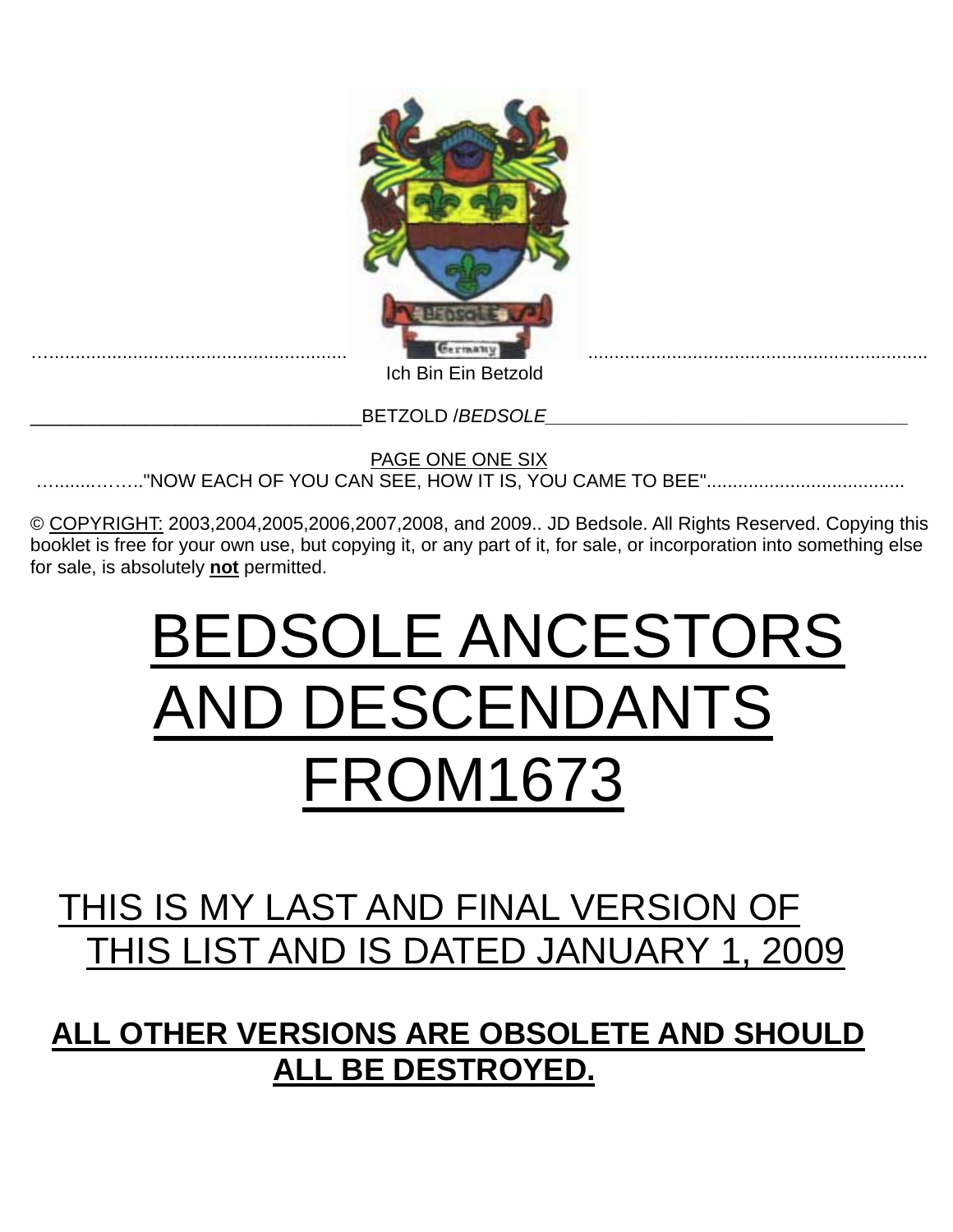#### **RESEARCHED, COMPILED AND PREPARED IN ITS ENTIRETY, SOLELY BY ONE PERSON:**

#### **DR. J.D. BEDSOLE, ASME, BSBA, BSVE, MSEA, PhD.**

IMPORTANT NOTE: This version of the List Of Bedsole Ancestors And Descendants contains important and material changes in my previous conclusions as to the first Bedsole(s) into this country, based on information I discovered on July 14, 2008 which revealed that on September 11, 1700 "Abraham Bessow", arrived at Bath, NC from Germany, on an English ship, Captained by William Barrow. He arrived there again on May 1, 1701,on the same ship, and again with Captain Barrow, but this time "Abraham" was accompanied by his wife, Rose, and their young daughter, Elizabeth. Those are all English names, each listed by Captain Barrow as a "Pal." which is short for Palatine, from Germany. In 1719, Abrahams son, William acquired land in Virginia and his name was listed as William Bledsoe. In 1726, Abraham and William jointly acquired two tracts of land there Russell County, of 1,000 acres each. From that date onward, Bedsoles and some true Bledsoes from England, are all so intermingled in locations, states, dates, names and etc. on documentation, it is virtually impossible to determine if what you are looking at is actually a Bledsoe or Bedsole. In

#### PAGE ONEONE SEVEN

addition, the Bledsoes and Bedsoles both bestowed such common first-names on their offpsring as, William, Thomas, John, Elizabeth, Mary, Sara and etc., such as to drive a researcher over the brink of madness. Nevertheless, the list below are Bedsole Ancestors, Descendants, and Spouses of Bedsoles. In many cases, some ancestors with the Bedsole surname changed the spelling to Bledsoe. In addition, some Bledsoes changed their last names to Bedsole. Some did so deliberately, others did so without knowing, because until about 1900, most could neither read, write or spell. To sum it up, today many "Bledsoes" are really Bedsoles and many "Bedsoles" are really Bledsoes.Therefore, any and all versions of this list by me, prior to this, my last one, are obsolete, incomplete, erroneous, void, and should be trashed. As with the Bedsole History, these lists were researched and written by me and are all copyrighted by me in my name. If, you come across similiar lists in the future, and someone has removed my name and substituted their own as Author, then they have violated the copyright laws.

For those Bedsoles, spouses and relatives on this list, below, who even may still be alive, I have deleted their birthdates, but kept the year of birth if known, because there are so many with the same names, who are in different generations. I don't show such dates of birth in order to prevent Identity Theft, yet help other Bedsole researchers identify others and determine who fits where, including themselves, on the List. Where the person is dead, if I knew it, then the date of birth and death are both shown, because its hard to impersonate a dead person,although I have known some who did it quite well.

Without written records which show, list, define, or hint at any relationships, certain assumptions must be made to arrive at any logical conclusion regarding the earliest Bedsoles, primarily those born prior to about 1900. An example of those are, the Abrahams, first William's, Elisha, John's, and Vincent Bedsole. I know without proof that they were all related, but exactly HOW they were related is not documented and is not known with absolute certainty and will remain so, in view of the lack of documentation. A main indicator of their kinship though, was that they all owned adjoining parcels of land, sometimes on more than one occasion, and in several locations, from time to time, in NC,Va., Tenn., Alabama and Georgia. They all usually moved almost as one and with the exception of Abraham, they were all apparently born in NC and Va. within a short time-frame. I believe the kinship and relationships of the vast majority listed below are very accurate, in fact, estremely so, as has been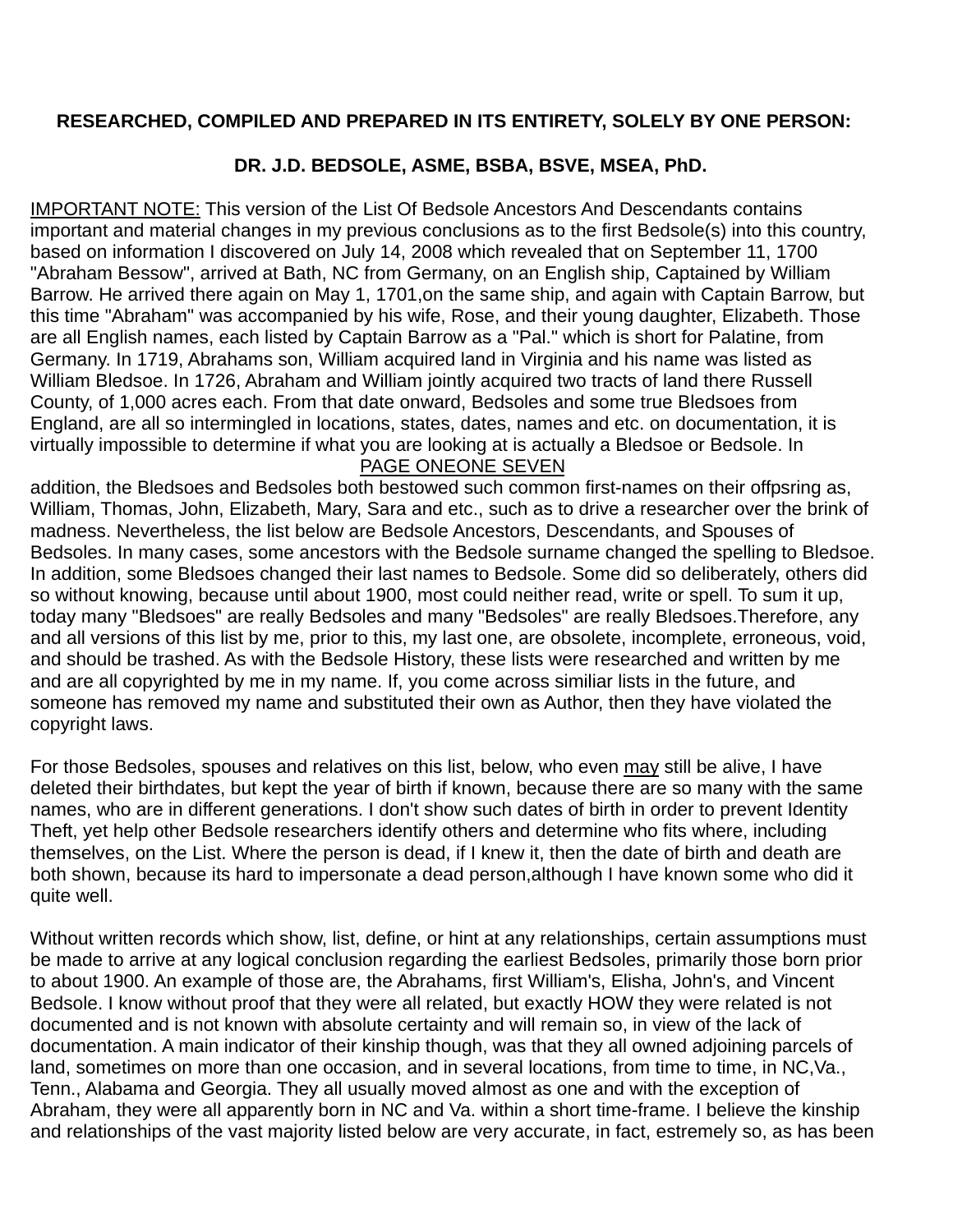proven more than once, by other descendants and facts which were actually known by a descedant, or were documented in rare instances. But the vast majority of those on this list, were determined by me purely through logicand analysis of all kinds of information and conclusions. So, if your family and, or, relatives are listed, chances are great that you can thank my pea-brain for that. A few you can thank those Bedsoles who were kind enough to share some data with me, and to those few, I again say "Thank You".

Of the 58 plus years I have spent researching the Bedsole ancestors and descendants, about 98 percent of that time and at least that much money spent on it, was spent on this list. It was unbelievably and incredibly complicated, confusing, time-consuming and demanding to the highest degree to produce it with any degree of acccuracy without one bit of documentation in most cases, and without any means of validation to insure accuracy, with a handful of exceptions and with no one to ask. In addition, more than 99 percent of those I did ask through letters and phone calls, did not reply at all, and to those I say, "Thanks a hell of a lot for nithing" too.

]The fact that our relatives named their children after themselves, their brothers, sisters, parents, aunts, uncles,grandparents and even great-grandparents did not help at all, and that is further PAGE ONE ONE EIGHT

complicated when several with the same names lived at the same time. After all, how would you determine among 3 William Bedsoles, which was the father, son and grandfather, of whom among them without something else to go by ?. If there is anything about all that research that you really appreciate, I hope its the time, effort, money, grit and absolute teeth-clenching determination I expended on this list during all those years, while working everyday and sometimes nights working and raising 3 children, and that you appreciate that the most. But considering all the names, relatives, dates, locations and details I put into this list and the lack of means for validation, I am repeatedly surprised at its accuracy and completeness in many cases. For that, I thank my parents and my German determination and stubbornness, in addition to the very few who supplied their family information to me, to be included as part of the List.

I know I still have a few Bedsoles under the wrong ancestor(s), but I cannot get those Bedsole descendants with the correct knowledge to talk, write, email, phone, or otherwise communicate with me, to straighten those out. I have tried every kind of way to get that information. As a matter of fact, I recently made 15 random phone calls to Bedsoles in NC., 15 to those in Louisiana, and mailed 25 letters to Bedsoles everywhere, picked randomly from the Internet White Pages, explaining who I am, what I am doing and asking for information and assistance in that regard. Additionally, for the past 15 years, I have posted solicitations all over the internet, asking for help and information, with surprisingly little response at all. Of the 30 phone calls made, I received 20 hang-ups, was treated very rudely on the others with two exceptions and got no answer to any of my 25 letters So, In view of that problem, this list will remain as is, because I will spend no more time nor money alone, trying to validate it in its entirety, without help from others. In other words, I have had it. Nevertheless, I will still make it available to one and all by email free of charge, because there are a few of you out there, who did help, who are decent folks and who truly do appreciate what this represents to them and to their ancestors, descendants and children, and to those few, I say; Thank You.

The earlier ancestors listed, including Elisha, was repeatedly found with their last names spelled all kinds of ways. Elisha, for example, as Bedsol, Bedsolt and Bedsoll, on four Va. Land records in the late 1700's, copies of which are included in the Bedsole History and which I also posted on the Bladen, Harnett and Cumberland County, NC internet sites. Elisha's descendants are not shown due to their assuming the surname BEDSAUL, after he died in 1804. I did have a Bedsaul list as long and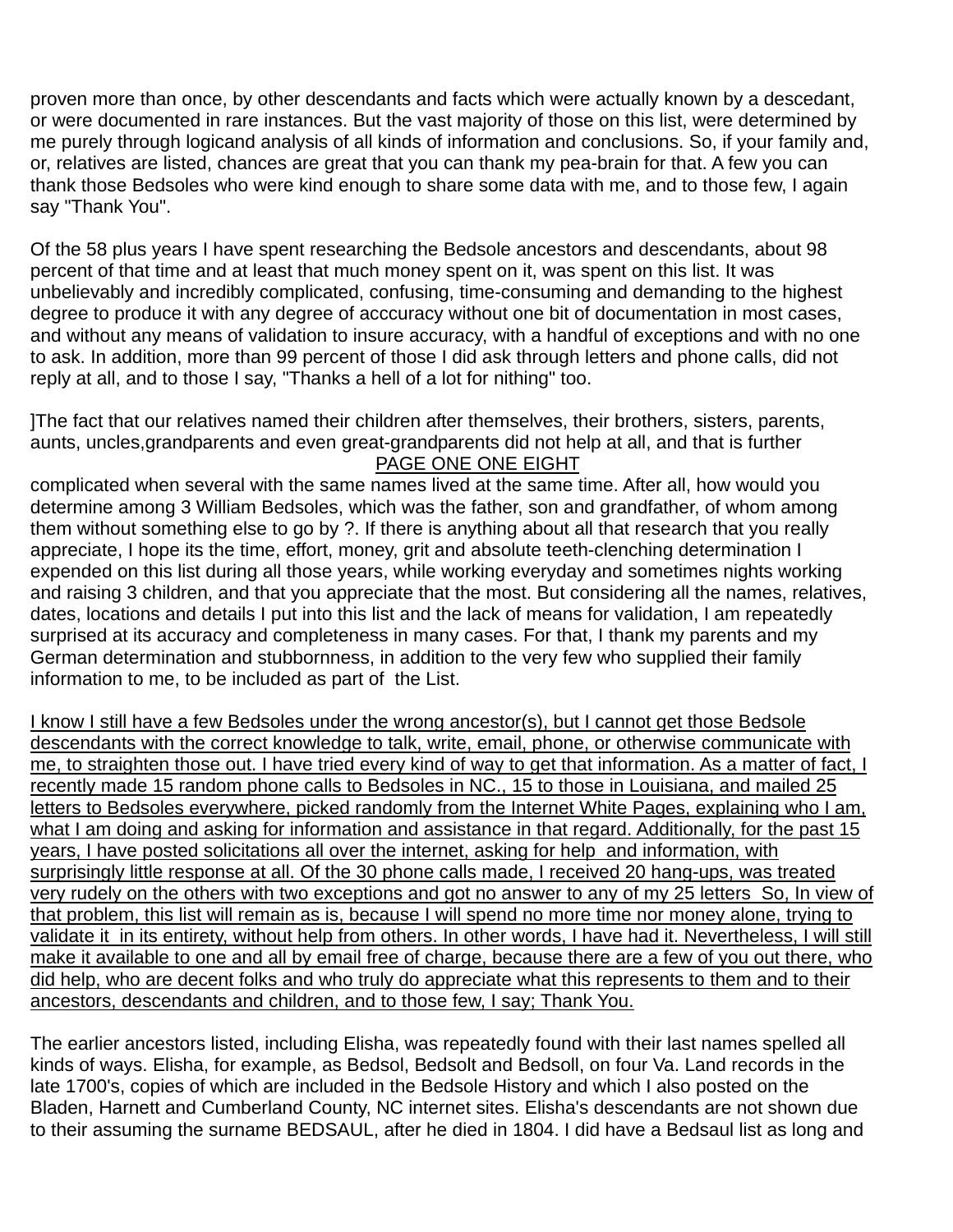detailed as this one is, but loaned it to someone years ago, who kept it. Now I don't recall who it was, but I don't really care because I followed the Bedsole name, and not all the misspellings. In addition, those of the Bedsaul spelling want to claim that Bedsole is simply a misspelling of Bedsaul and of Bledsoe. In fact, I sent their best and most well-known researchers a copy of Elisha's 4 Virginia land deeds, which clearly show his last name as Bedsole, and said researchers changed the Bedsole misspellings on all 4 of them to Bedsaul, then emailed copies to the Bedsaul descendants, claiming he had found them, as Bedsaul documentation. I did not follow females who married and changed their last names to that of their husbands, except to list their children and in some cases, their grandchildren and G-grandchildren. Therefore this list and I, stayed pretty much with the Bedsole name.

#### ANCESTRAL LINES FOR BEDSOLE, BLEDSOE AND BEDSAUL

For the last name of Bedsole, the ancestral line goes back to Abraham, III to Abraham Bedsole, Jr. and finaly to "Abraham Bessow" , from Germany. For Bedsaul, instead of to Abraham Jr., it goes back to his brother, Elisha, to Abraham Sr. and then to "Abraham Bessow", from Germany. For Bledsoe, it goes back to William Sr. and Abraham from Germany and their last names along with William Sr's were spelled as Bledsoe on the earliest Va. land records (1719-1726). Keep in mind, that more than one Bedsole changed their last name to PAGE 119

Bledsoe and vice versa, of their own free will, for various reasons, and sometimes in error. Also, several had their last name changed to Bedsole and to Bledsoe back and forth, by the Scribes misspelling it at the time, and not being able to spell themselves, they finaly kept it that way, probably by keeping it written on a piece of paper. Also, keep in mind that there is an entirely seperate line of BLEDSOE's who came from England, notwithstanding the fact that even those ancestors also originated in Prussia and Germany, as did our Bedsoles. In fact, there was a Bledsoe Community in England, in the year 1061, and that year is not a typo. There is a huge problem created by the mingling of those Bledsoes, with our own ancestors who took on that name as their own in Virginia, Alabama, Tennessee, Georgia and North Carolina, prior to 1850. The problem is in researching them, you have no way of knowing if you are looking at a true Bledsoe, or a true Bedsole, on any documentation.

#### **THIS LIST AND HOW TO READ IT**

To find a specific name, date, or other info, on a long list such as that below, without having to laboriously read through it, do this; Go to the list. Click on Edit on your top tool bar. On the drop-down, click on Find. Type in the name. Click on Find, or Search, or Go, or whatever it says. It will stop at the first spelling it comes to. If thats not the one you are looking for, click on Continue or Next Page. It works best among several same-names, such as 50 Williams or Johns, by typing in the most unusual name, usually the middle name, or nickname or you can use another name if you know it such as the wife or husbands maiden or last name (If not Bedsole). For example if a name is John Barrett Bedsole, instead of typing in that whole name, only type in Barrett, because its the most unusual. Or if the spouses name is unusual such as Jeanne or Jeter, look for that name. You can also type in a date only, if you have that, and it will also go to every one of those, one at a time.

Any person listed is the child of the first person above them who is a generation earlier or older (A lower number). For example, any person who is a # 6, is a child of the first # 5 above them. Likewise a number 9 will all be children of the first number 8 above them. All children of any parents, may not always be listed immediately under those parents, depending on the number of spouses, children ,Ggrandchildren, and etc.who fall in-between. All children under parents, are brothers and sisters. So you will find spouses, followed by a child, then that childs spouse, then their children, before you come to another child of the subject parents. A spouse is identified with a + sign. The number of +'s indicates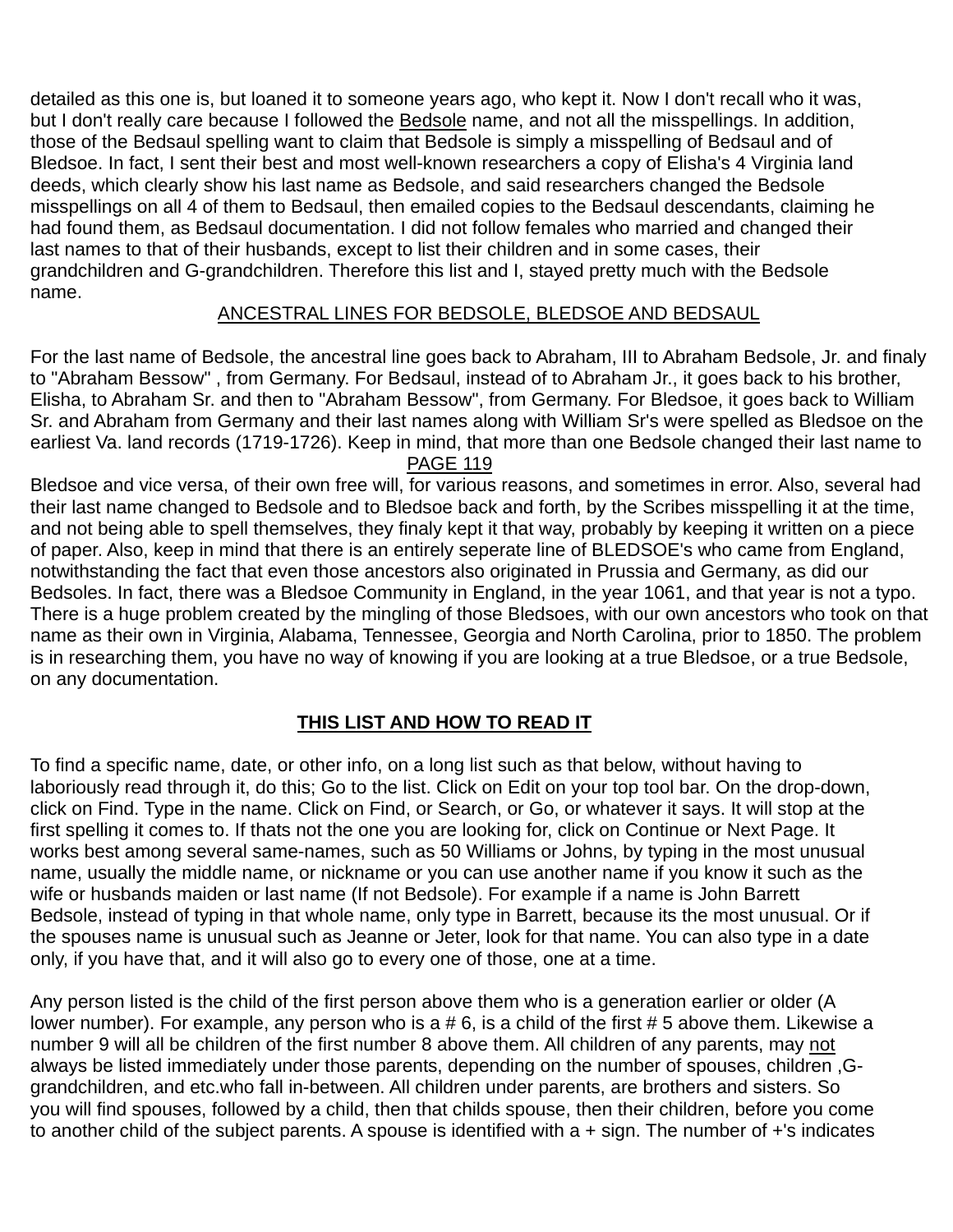the number of marriages. It does NOT identify the sequence in which a person married that spouse, as I have no way to determine that, when no dates are available. Multiple marriages have the number of plus signs which apply, if I know that. You can easily determine relationships of anyone on the list to anyone else on the list, such as brothers, sisters, aunts, uncles, spouses, children, grandchildren, parents, great-grandparents, cousins, and etc. In my opinion, this method is far superior and simpler, than listing them all seperately, as Generation One, then Generation Two and so forth, then going back and listing each generations children etc., seperately. That method is cumbersome, unnecessarily and extremely complicated and extremely difficult if not impossible to understand, primarily due to the fact that relationships in that case, are time-consuming, very confusing and difficult to determine with accuracy. Unfortunately, that is the method most internet site Administrators wanted me to use to list the people on this list, but I will not do all that work. In addition though, and the primary reason I said "No" to that was, because that method confuses everyone who reads, or even tries to read it, including me.

Where the year of birth and/or death date is shown, some are my best guess, based on several facts, such as dates of children, spouses, and relatives. Where the specific day and/or month together with the year of birth, death or marriage is shown, then that date was documented.

#### PAGE ONE TWO ZERO

Some, but not all, ways I found the Bedsole name spelled are; Bessow, Betson, Batson, Betsel, Betzol, Bedsolt, Bedsoll, Bedsol, Blatson, Bletson, Bedsoul, Bedsowl, Bedsoal, Betzold, Bidsole, Bettsol, Petson, Petzo, Petsole, Petsoal, Patson, and many, many others, including the most prevalent since about 1900; Bledsoe..... When researching these people, you must look under every conceivable and many inconceivable spellings and misspellings and variations, just as I had to, or you'll never find them. All these misspellings only add to the confusion and difficulty in finding either ancestors or descendants.

This List shows Thomas Bedsole (Sr.) 1750-1830, as generation 3, so that my already long Bedsole list would fit into this updated list without having to re-number all the generations. This became necessary after I determined that Thomas Sr. was not the first Bedsole in this country. Actually, "Abraham", defined below, born in 1673 in Germany, was the first. However, I did'nt find that or figure it out until July 14, 2008. Since "Abraham" and "Rose" are documented as the first Bedsoles, I am through looking and will no longer be in the research business, thank the good Lord.

If your names are not on the following list anywhere, please email me at:jdbedsole@ oppcatv.com and give me the names, spouses, children and relationships to each other of those not listed, and I will tell you how they fit onto the list, and I will add them to me Master List, which I keep on this computer. This is my last version. However, I will continue, emailing anyone a free copy of this list, if they need or want it. At least that is easy to do.

#### **FIRST BEDSOLE IN THIS COUNTRY**

The following Transportation Deed, giving land to ships captain William Barrow, for transporting "Abraham Batson, Rose his wife and Elizabeth his child", and others to this country on May 1, 1701, (His second arrival here) was to pay him for such transportation. Both Batson and Betson were common misspellings of Bedsole. Back then, people in general, not just the Bedsoles,depended on (English) Scribes to do that. However, Scribes could only spell and write what they thought they had heard, as a name and that was further complicated by most immigrants being unable to speak english. This movement of his wife and child followed "Abrahams" earlier arrival alone, at Bath, NC on September 11, 1700 apparently to first look things over before bringing them here. Their English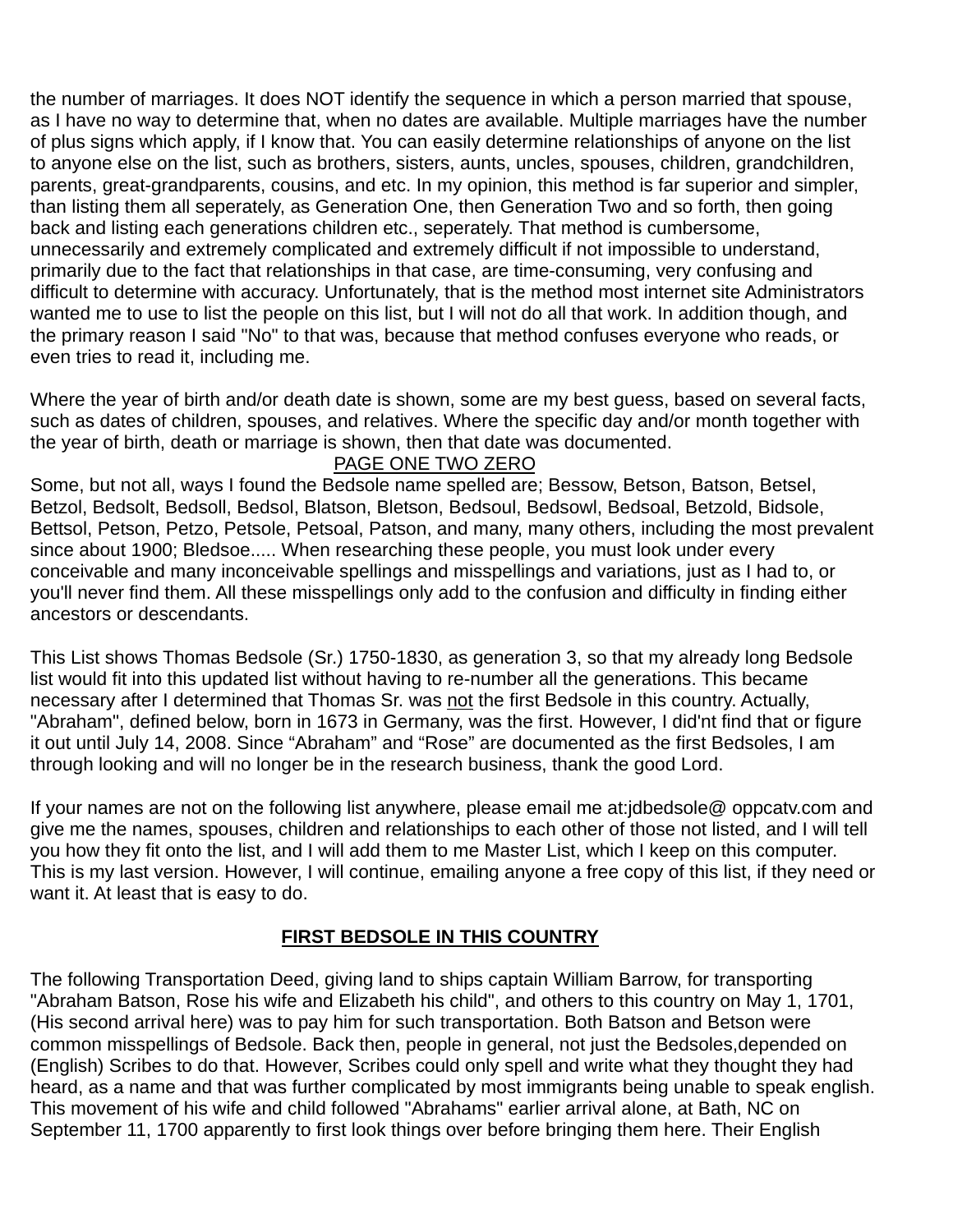names were bestowed upon them by Captain Barrow, and therefore, are not German names or spellings. Therefore, we will never know what their real German names were, and for practical purposes, its not extremely important anyway, because no one will ever research them in Germany. As you will read further on, I already tried that.

"Bessow" (pronounced as "Bess-oh" (which is what the Koreans and Chinese called me) was another attempt to spell Betzold, or Bedsole (See Bath County, NC site at: http://www.ncgenweb.us/bath/ then see Doc. 00007 PDF) Ships Captain William Barrow was apparently paid for that first trip with a seperate land deed from William Glover for 200 acres. This Deed below pays for the trip in 1701, and is typed as the original was written the best it could be defined and interpreted, by me, with a magnifying glass. Originally written with a pencil, it was very difficult to read and understand due to the "Olde Englishe" style of writing and spelling and due to being three hundred and eight + years old. On this Deed, our Abraham, Elizabeth and daughter Rose are "Batson's", another frequent misspelling on Bedsole.

Accordingly, on the Ancestor And Descendant List below, you will note several Bedsoles whose last name was changed, some voluntarily, to avoid being found by others, and some unknowlingly misspelled by a Scribe at the time.

As for our German version of Bedsole, its spelled Betzold. There are several researchers and others who are interested, trying to look up their Betzold ancestors. I have looked at many with the name, but see no connection between ours and those Betzolds, especially those who arrived here after 1700. If there is any relationship, it is located in Germany, Prussia, or some other country, and I really have no interest in trying to establish any relationship with the name, other than what I have set forth below, as our first German ancestors ( Abraham alone on September 11, 1700 and he, wife Rose and daughter Elizabeth, who arrived here May 1, 1701). To my knowledge, no other person related to him came here then, or before then, and that's the way I will leave it.

#### **Transportation Deed**

#### …........................................................................................................................................................................ PAGE ONE TWO ONE

I wrote this deed as it originally appeared, misspellings and all. It was very faded and difficult to read.

#### State Of North Carolina

To the Survey General or his Deputy. Therein are the name of his Excellency the Palatine and Lord proprietors; to will and require you to survey and lay off for Mr. William Barrow 900 acres of land which is due to him for the transportation of eighteen persons whose names are underwritten, and return this warrant With the survey into the secretaries office fail not as you will answer the contrary. Given under our hands and seal of the Colony the first day of May 1701. Henderson Walker, Samuel Swann, Francis Tomes and William Glover (vic) by asst. James Danville. Passengers were: Thomas Newman, Elizabeth Newman, Jane Newman, William Bush, Martha his wife, Martha his daughter, William Bush Jr., Sarah Bush, Elloner Bush, William Collins, Abraham Batson, Elis Batson, Rose Batson, John Hopkins, Mary Read, Hannah Morrison Richard Morrison and Rosanna Morrison. Know all men that I, William Barrow do lay this foregoing warrant and rites upon an entry of land by me made November the 10th 1701: and also upon the land whereon I now live......Test: Levi Truewhitt C C............SOURCE; Bath County North Carolina Record of Deeds Volume One,1695 to 1729, p. 6, 31.

NOTE: I have been repeatedly surprised by the accuracy reflected in this list over the years, and I invite one and all to prove me wrong on any of it.

……………………………….................................................................................................................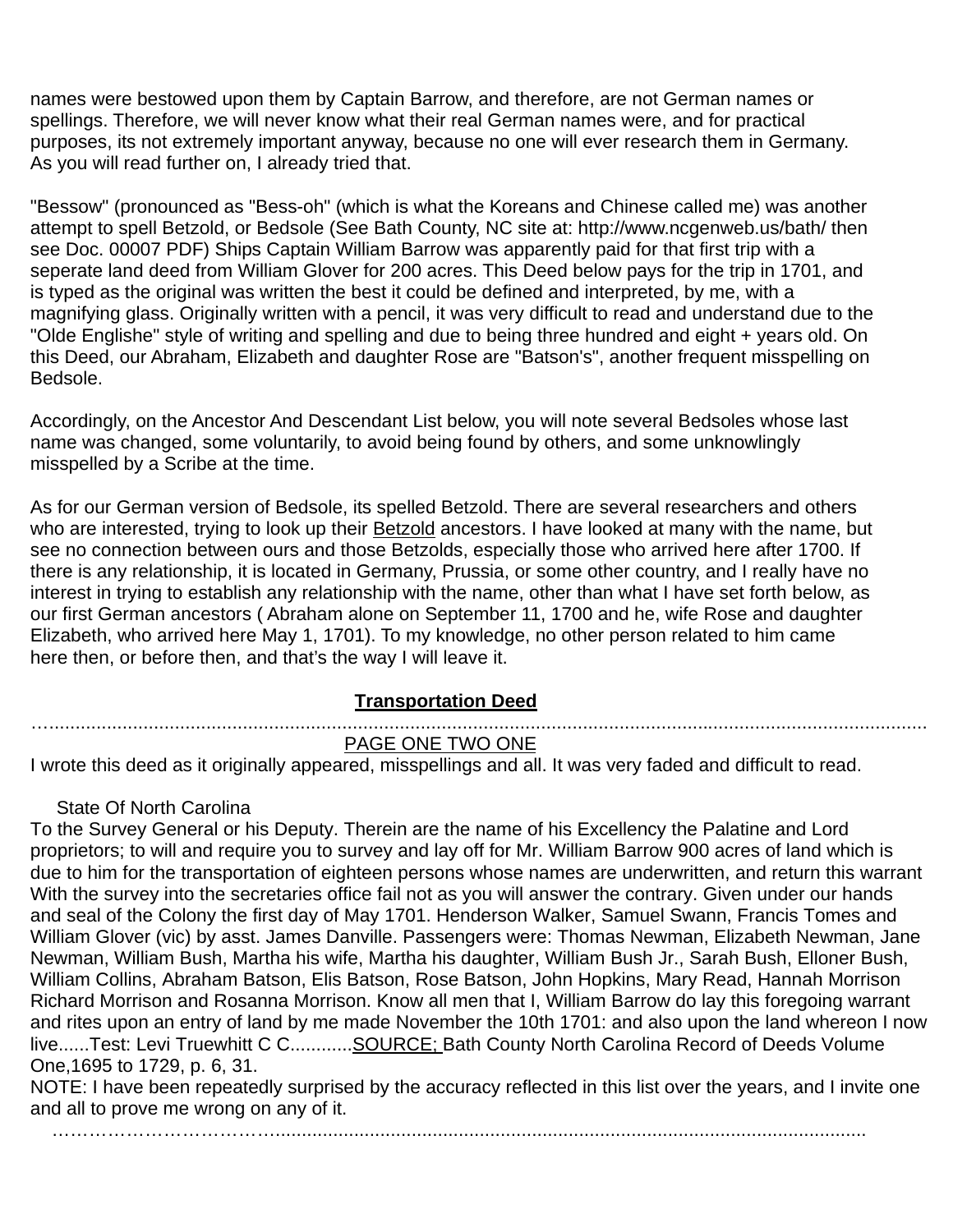**Note;** It is important to note that "Abraham Bedsole", 1673-1740, is an English name bestowed upon him by the English ships captain upon arrival here on Sept. 11, 1700. Born in Germany. Died in Virginia......Actual German name unknown, but most likely he had the accurate surname there, of Betzold. Found as Abraham Betzold,/Bessow/Batson/Bledsoe/,Batson/Betson, et al, born most likely in the Brandenburg Province, of the Rhine River Valley of Germany. Died about 1740 in Virginia.. I also found him in Virginia as Abraham Bedsoe, and Bledsoe. He arrived alone by ship at Bath settlement, NC on Sept. 11, 1700, and he arrived there by ship again, on May 1, 1701 with his wife "Rose", and daughter, "Elizabeth", (both English names) age about 8 years. It is very likely he came alone the first time to look things over, then went back and got his family and returned for the second time, to stay. It is apparent that he lived in Bath, NC first, then moved southward and ended up in Russell County, Va. in 1726, where he and son William, jointly owned 1,000 acres, although William apparently got there in 1719, as William Bledsoe on the land record. Although I found no proof, he may have been in NC or Va. Until 1726. On Virginia land records, there is a George and an Isaac Bledsoe, who are most likely sons of Abraham and Elizabeth.

+ Rose \_\_\_\_? Born in Germany about 1675 and died about 1740 in Virginia. "Abraham" and "Rose" are names which were probably made up by the english ships captain, then carried forward by Scribes. They very likely had more than the following children but if they did, I either never found them, or could not clarify parentage of those I did find. Because "Abraham", "Rose" and "Elizabeth" are english names, its clear to me, that the english ships Captain William Barrow, made those names up, and named them, instead of using their German names, which may have been Heuprtsk Bldkodemf, Gertrude Hoppledivhjeenr and Reipftudse Bldkodemf...."Bedsole" is the english spelling of Betzold, but Barrow likely figured that since they were moving to this country, they may as well have english names. All people below who are numbered 1, are children of Abraham and Rose.

#### The following people with the Number 1 before their name, are children of Abraham and Rose;

1. Isaac Bedsole/Bledsoe. He either oved to or was born in, Virginia. Since his last name was spelled Bledsoe, those with that surname claim Isaac as their own ancestor, today. No proof either way.

 $+$   $-$ ?

1. William Bedsole/Bledsoe, (Sr) 1701-02, in NC. Died about 1770 in Va. Also found as Bledsoe in Va. in 1719,1726,1728. It appears to me he stayed in Va. until he died. But if so, his son, William Jr.,below, moved to NC in 1749. William is also claimed as a true Bledsoe, from England. No proof either way, Bedsole or Bledsoe.

- + Elizabeth Cave, 1705-1787.
- 2. Joseph Bledsoe, 1735- Va.
	- + Elizabeth\_\_\_? 1737-1815, Va.

#### PAGE 122

- 3. William Miller Bledsoe + Elizabeth Miller.
- 2. Sarah Bledsoe, 1757-1808, Va.
- 2. Moses Bledsoe, Va.1760-1835, Va.
	- + Mary \_\_\_?, 1765-1810, Va,
		- 3. Moses Bedsole, Jr. 18001873, Va.
		- + Mary\_\_\_\_?, 1802-1888, Va.
		- 3. William Bledsoe.

 $+$  ?

1. Elizabeth S. Bedsole, born about 1695-.. + William Barry, 1690-1755, in Virginia.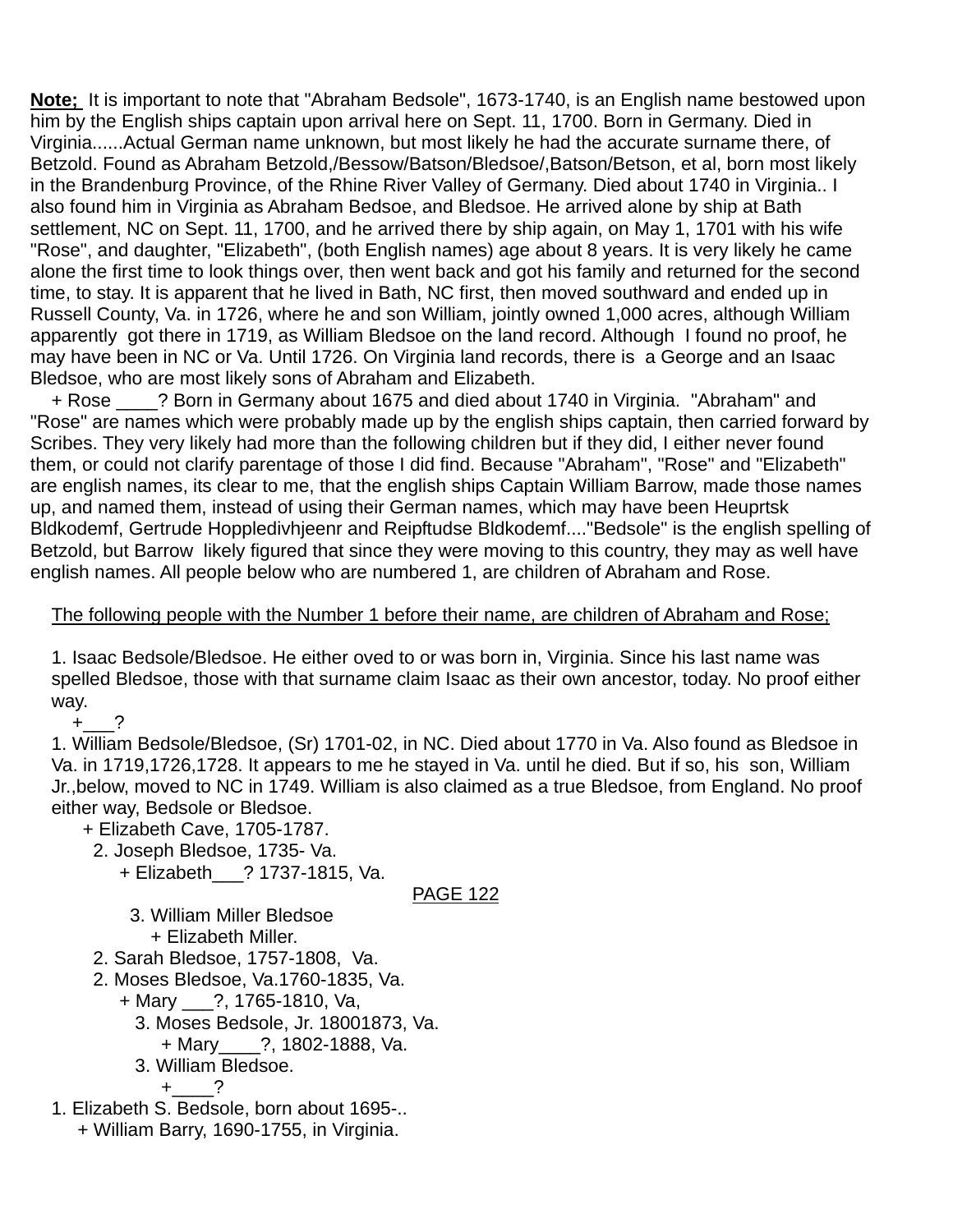1. John Bedsole,1720-1779.... In Virginia.

 $+$  ?

2. Mary Barry, 1712-1780, in Virginia.

+ Thomas Harding, 1709-1772, in Virginia.

2. John Bedsole/Bedson/Bedsolt/Bedsalt/Bedsaul, 1733-1762.

2. Vincent Bedsole, 1725-1762. No wife or children found.

 2. Elisha Bedsole/Bedsol/Bedsoll/Bedsolt and Bedsaul,1730-1804. Moved from NC to Virginia. NOTE: Elisha's last name on 4 Va. Land records was; Elisha Bedsol, Elisha Bedsoll on two, and Elisha Bedsolt. Although his descendants have called themselves Bedsaul since his death in 1804, but he was very clearly a Bedsole.  $+ +$ 

Mary Edwards. 1733-1895, in North Carolina. They were married on 9/15/1751 at Cane Creek, NC..

3. Amey Bedsole,1752- in Va.

+ George Martin, 1751- in Virginia.

 3. Elisha Bedsole, Jr. 1753-1804, he assumed "Bedsaul" spelling, as it was spelled by a Scribe back then..

+ Wifes name not known.

- 3. Mary Bedsole, 1756- in Virginia.
	- + Flower Swift
- 3. Elizabeth Bedsole, 1757-
- + Jesse Cox 3. Ann Bedsole, 1758-
	- + Solomon Ruddick
- 3. Eleanor Bedsole
- Husbands name not known

 3. John Bedsole, 1753- Born in Va. Moved to SC about 1805. Became a "Bedsel or Betselll".

+ Sarah Brown, 1755-.

NOTE: John above, is on the 1772 and 1782 Orange County, Va. Tax Lists with Elisha. John moved from Virginia to SC in 1790 or so. There, his last name became Betsell then Bedsell, or vice-versa. In 1820, he applied for a pension in SC, for "war service" (Indians ?) , which was granted. His last name is listed there as Bedsell and as Betsell.

 4. Isaac Bedsole/Bledsoe, 1790-1860... NOTE..An Isaac Bedsole/Bledsoe, in Va. also moved to SC, and acquired land there as Isaac BEDSTILL. Isaac and John his father, most likely travelled together to SC from Va. Isaac ended up in Tenessee in 1830 as a land surveyor, and lived there initially in Haywood County, with Travis Bedsole, near Moses Bledsoe. Clearly they were all relatives. This Isaac was born in Va. about 1790.

### PAGE 123

 4. William Henry (Bedsole) Bedsell, 1795- in Va. as Bedsole/Bedsolt/Bedsoll..He acquired land in Henry County, Georgia in 1821. (Unless that was a different William Bedsole).

+ Elizabeth\_\_\_?, 1810.....m. 5/22/1833.

 5. Isaac Bedsole/Bledsoe, 1780-1850. Isaac later became a land surveyor. He lived in Virginia and NC.

4. Moses Bedsole/Bledsoe

4. Godfrey Bedsole/Bledsoe/Bedsel/Bedsell/Betsell/Bedsil/Bedsill.1810-1873...

. + Perthena Dorman, 1815-......m. 3/12/1833, in Ga.

 . 4. John Turner Bedsell/Betsell/Betsil/Bedsill.. 1825-\_\_in Georgia. Known as "Turner Bedsole", his first name was for his grandfather, John Bedsole.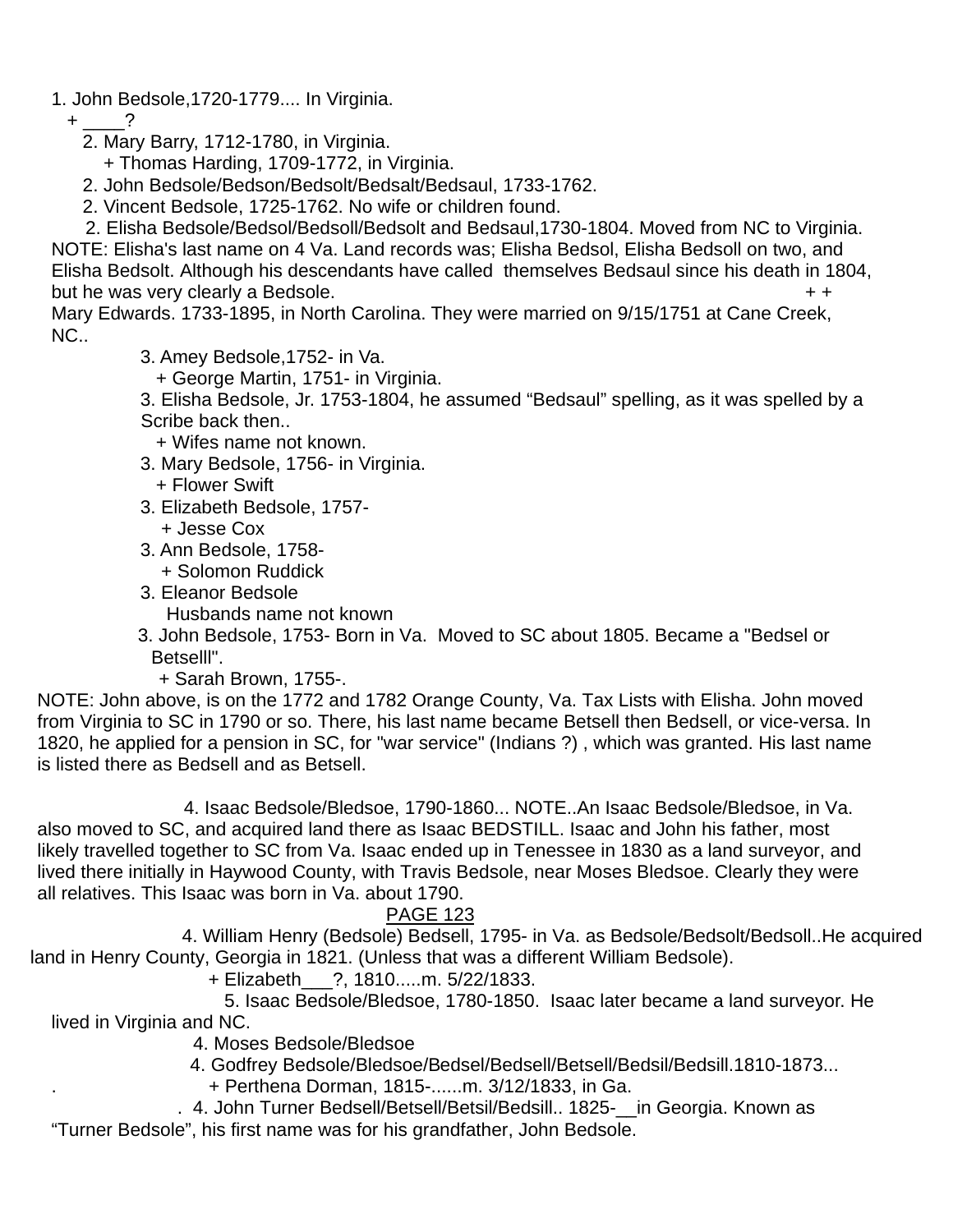+ Louisa Williams, 1830-...........m. 8/24/1846 in Georgia.

++ Bethina ?.

Turner Bedsell is listed on the 1870 Census for Pike County, Georgia, as Turner Bedsell, age 44, Farmer. Sarah, 21, as Housekeeper, William age 16. Godfrey age 13. Mary age 11. Cornelia age 3 and Turner (Jr.) as age 4. On the 1880 Pike County, Ga. Census, its like this; Godfrey Bedsell, Bethina wife, Jane dau., Levey son, Mary, dau., and Emma as dau. It was William Henry Bedsole who acquired BEDSELL as a last name and it just kept going from there. He moved from Va. to SC to Georgia.

 2. William Henry Bedsole, Jr., born 1727 in Va. Died about 1820 in NC, where he lived near Thomas Bedsole, Sr. (If Abraham, III is not the father of Thomas Sr. below, then this William is father.

- + Catherine Cave, 1730-1800 .
- 3. Bartlett Bedsole, 1755. Must have died young. No further info on him.
- 3. Elizabeth V. Bedsole 1781-1826 born in Va., died in Georgia. + George Green 1790.
- 3. Rebecca Bedsole, 1770-1845. m. 1781 Franklin County, NC.
	- + Theophilus H. Goodwin, 1761-1838. In 1791 they moved from NC to Edgefield District, S.C.
		- 4. Gilliance Goodwin, 1792-
		- 4. Henry Goodwin,1794-
		- 4. Elizabeth Goodwin,1797-
		- 4. Francis Goodwin, 1800-
		- 4. William Goodwin,1782-, NC d.1860 Lowndes County, Ala.
		- 4. Juliana Goodwin, 1784-09/05/1848
		- 4. Wiley Goodwin, 1786-1830.
		- 4. Harris Goodwin, 1788-?
		- 4. Charity Goodwin, 1797-1844
		- 4. Young G. Goodwin, 06/04/1801, SC d. 1867, Ala.

1. George Bedsole, 1730-1796 ...In Virginia. Name changed to Bledsoe on 1719 Russell County,Va. land record.

+ Elizabeth \_\_\_\_? Not known.

2. Abraham Bledsoe/Bedsole (III), 1730-7/1801. In Virginia.

 + Catherine\_\_\_\_? 1730-1800. Married 1749. Virginia. From "Indian Atrocities in Virginia"; Abraham Bledsoe, who settled on the upper part of Reedy Creek in Va. in the year 1772, according to his land survey, but was certainly in the area earlier than this date, for

### PAGE 124

on February 14th, 1770, he was appointed by the Court of Botetourt Co., Va, "Constable in the precinct he lived in upon Reed Creek." He later moved to Moccasin Creek of the North Fork of Holston, where he died near Moccasin Gap in the summer of 1801. His wifes was named Catherine, and among his children were: Thomas Bledsoe,(Our Thomas Bedsole, Sr.) born in North Carolina in 1750, and who married on 6 November 1769; Margaret Eakin; Abraham Bledsoe, Jr., and he were perhaps the ones who were captured by the Indians. Three daughters, Thely who married James Eakin, brother of Margaret who married Thomas Bledsoe; Hetty Bittle and Polly Bledsoe". I could not determine with any degree of accuracy, whether this Thomas Bledsoe was actually our Thomas Bedsole. So I am listing him here as a Bledsoe, and further on, as Thomas Bedsole, knowing it is very likely he is one and the same person. I believe he is in fact ours.

3. Thely Bedsole/Bledsoe

+ James Eakin (Brother is Margaret, above).

- 3. Hetty Bittle Bedsole/Bledsoe
- 3. Mary "Polly" Bedsole/Bledsoe

 3. John Bedsole,1753-1812. Beaverdam, NC. On 1790 Cumberland County, NC Census. He is listed on the 1790 Census for Sampson County, NC.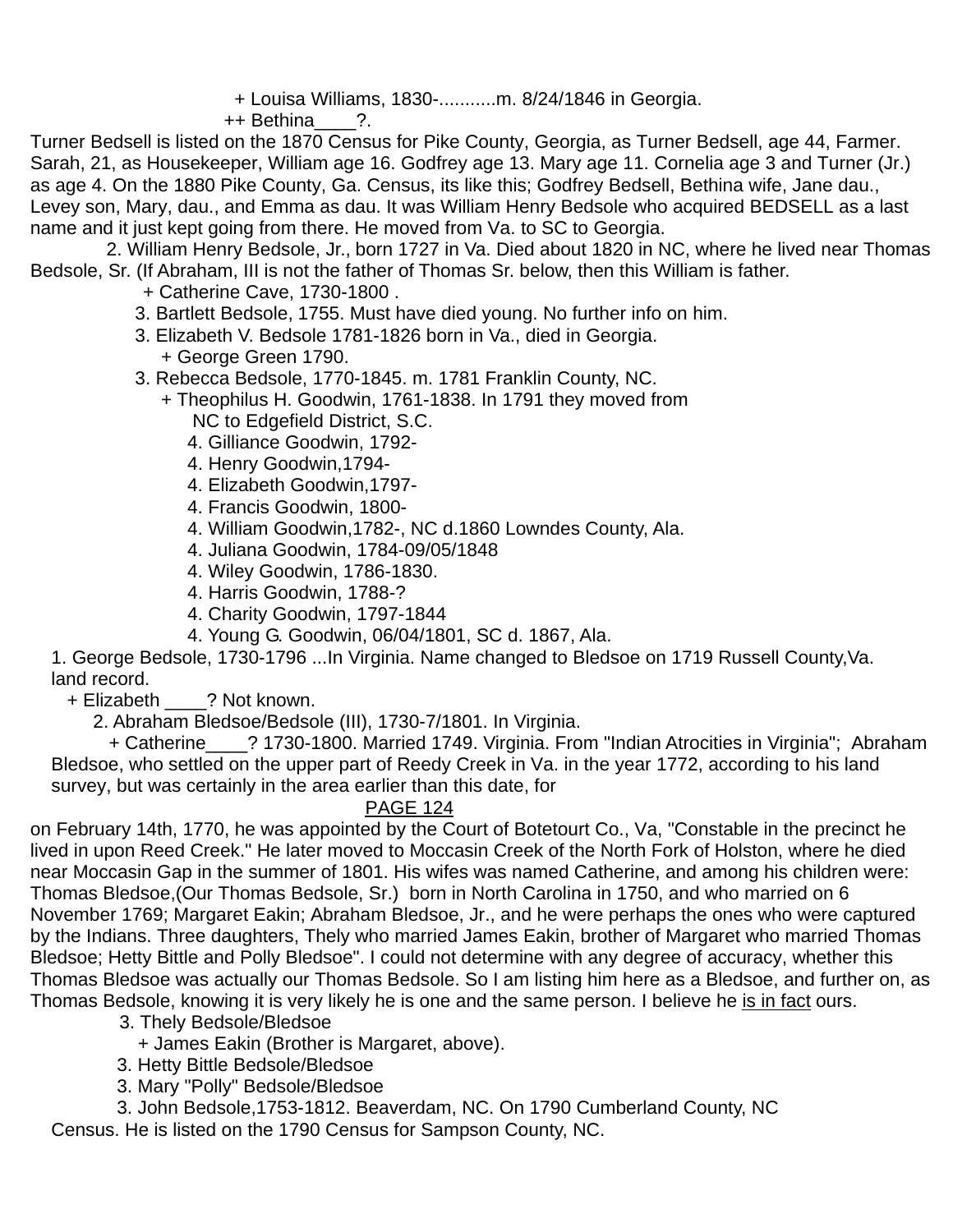That John is listed as John Bedsole, Bedsoul, Bedsolt, Bedsoll and Bedsaul.

 + Sarah Brown, 1755-1815. She was kicked out of the Quaker Church for an "Illegal \dalliance outside of marriage". He was in NC and Va., but died in NC. He appears on the1790 Wake County, NC census as John Bedson and on the1800 Buncombe, NC Census as John Bedsalt. He is on the Orange County, Va. Taxpayers Lists for 1772 and 1782, along with Elisha, both as Bedsolt. He married 6/9/1774, as with Elisha, at Cane Creek, NC. Although John moved to Virginia, he was in NC off and on for many years, but died in NC. A "Junior Willis", was appointed Administrator of his estate, by a court in NC in 1828. John died at 78.

 3.Abraham Bledsoe (Bedsole) , 1752-1810 Captured by Indians in Va.,along with his brother, Thomas (Bartlett) Bedsole (Sr.) but both were later released at "Falls Of The Ohio", in Va..  $+$  ?

 3. Thomas (Bartlett) Bedsole,(Sr.), 1750-1834. son of Abraham and Catherine Bedsole, above. I believed for many years, he was the first Bedsole here. In "The NC Tax Lists for 1757- 1767" by William L. Byrd III; Thomas Bedsole age 17, is listed as living in the household of James West in 1767. Being 17 in 1767 proves his birth year as 1750. Other researchers make the claim he was born in various years during 1757 thru 1768 in various european countries, including Prussia, England, Ireland, and Austria, take your pick, all of which is totally untrue. He was actually born in Bladen County, NC. His first child Rhoda below, was born in 1770 in NC when he was 20 years old. Thomas Sr. did serve in the Revolutionary War 1777-1778. In the manuscript below, it states in part; "Thomas Bledsoe, born in North Carolina in 1760 and who married on 6 November 1787; Margaret Eakin"....I take 1750 as his actual birth year, due to his grandparents approval of his age bing 17 in 1767. He is on the 1783 census for Duplin County, NC He is also on Bladen, Johnston Edgecombe and Orange countys land deeds. When Thomas died about 1830, Travis his son, and Travis' family, had moved to Haywood County, Tennessee. Son Thomas Jr. and family had moved to Lowndes County, Alabama in 1830. Daughter Elizabeth and family moved to Lowndes County, Alabama about 1850, and son Williams son, Amos and family moved to Warren County, Georgia. In his Pension Application in 1834, he was apparently living in Tennessee with son, Travis and his family, who had been living there for 4 years at that time.

Note; Regarding Thomas Bedsole, Sr. above, From The Unpublished Manuscript "INDIAN ATROCITIES" By Emory L. Hamilton Source : Virginia State Papers, Vol. II, page 72 "Along the Clinch, Powell and Holston Rivers, pages 91-92. Captain Abraham Bledsoe, (b. 1730, married to Catherine (above) who was with Col. Evan Shelby on the Chicamauga Campaign of 1779, had a son captured by the Indians whom many writers blandly say was the son of Anthony, or Isaac Bledsoe. That son was also named Abraham. Thomas Bledsoe, another son of Captain Abraham, PAGE 125

tells of the capture of his brother in his Revolutionary War pension claim, saying:, "The family (Captain Abraham's) moved to about seven miles from the Long Island (now Kingsport, TN) off Holston River, on Reedy Creek, and at this place his father was living when he entered the service of the United States in 1777 (Revolutionary War), as well as he can remember. Thomas Sr. again volunteered under the same Captain to go in pursuit of a party of Indians, who had broken in on the frontiers, and had taken away with them, as prisoner, this applicant's brother; that after pursuing for some time, they came up with the rear guard of the Indians, who gave notice to the advance party and they escaped, taking with them their prisoner, and he was not heard of until he was exchanged at the Falls Of The Ohio". He does not give the date when his brother was released at the Falls of the Ohio, which is today the site of Louisville, Kentucky. The actual date of the capture of the "Bledsoe boy" is given in a letter written by Col. Arthur Campbell to Governor Patrick Henry, dated 25th April, 1781, a few days after the actual happening, wherein he says: " The Northward (Shawnee) Indians have been troubling the people very much this spring, in small parties; killing, captivating and wounding. They come up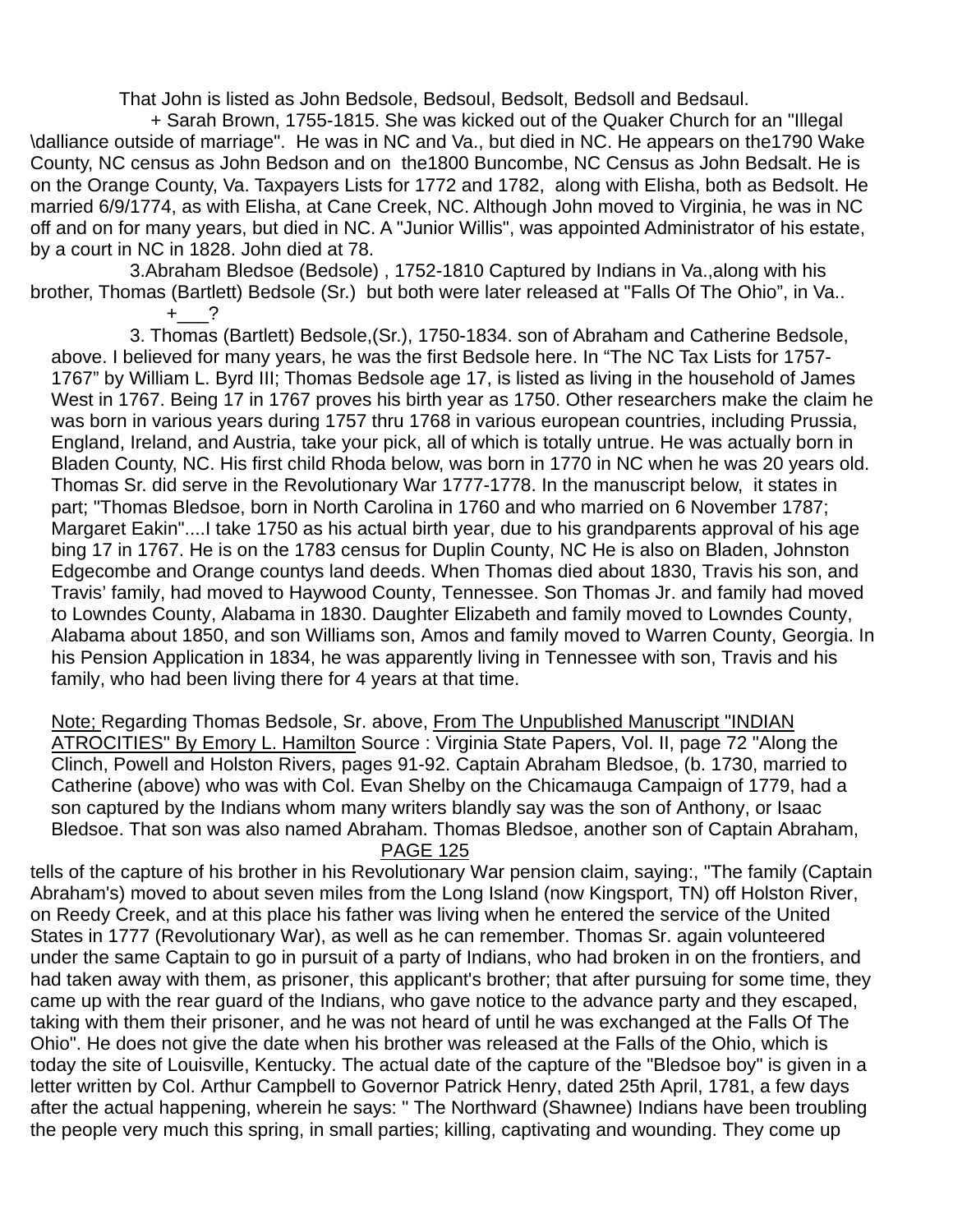Sandy River generally, and on the last occasion, penetrated as far as the settlement on Holston, carrying off a son of Captain Bledsoe's"..(Note from JD. The 1834 Pension Application of Thomas wherein he was listed as a Bledsoe, clearly identifies this man as our Thomas B. Bedsole, Sr. above. I give Brenda Bedsole of Amite, Louisiana credit for finding that application on the internet, and appreciate her sharing it with us, to clear up the question; Is this our Thomas? That answer is; An unconditional YES !....Thanks Brenda. Brenda is a Court Judge in Amite.

In answer to the question, "How did you determine that our direct ancestor was actually Abraham instead of his brother, William Henry Bedsole?" I had already known that Thomas B. Bedsole, Sr. and son Travis Bedsole, had both served in the Revolutionary War during 1777-1778, but had not found their Pension Applications with some of the above info until Brenda sent me a copy. So, instead of searching for "Indians and Tories", they were also looking for British invaders and infiltrators, (Revolutionary War) they were also blocking the British from advancing from Wilmington to Charleston, and were blocking the Tories from joining with the British army, when all this happened. I also noted on his Application, that Thomas guessed at his birth year as 1760, "as the best I can remember". I know that date is not true because his first child was born in 1770, when he would have been 10 years old. Therefore, I backed his year of birth to 1750, which coincides with his age in 1767 on the NC Tax List, as being 17 that year. As both he and his grandparents with whom he had been living would most certainly have known his correct age then. In his Pension Application, he stated that he did'nt recall his father, but that he had been "Removed from NC", "Removed" meaning he had left voluntarily, while Thomas was very young, and that statement supported my previous belief that Thomas was living with his grandparents, not his parents, in 1767. Here are a few of the facts which led me to conclude now that it was the "Thomas Bledsoe" listed in an Application For Pension, and in "Indian Atrocities, whose father was actually Abraham, and not Abrahams brother, William Henry Bedsole, Jr......To answer the question; How do you know this is our Thomas and not a different Thomas?", back some time ago, I pasted a whole article entitled "Indian Atrocities", as part of the List, wherein I alluded to the fact that I could not be certain that that particular Thomas was, or was not, ours. But then, with the uncovering of the Application For Pension, by Thomas "Bledsoe", several facts became clear to me; 1. That the date of the Application was 1834, and that Thomas was in Tennessee with son Travis, at that time. I already knew that his son Travis and wife, Nancy Simmons, moved there in 1830, so he had someone there to go live with, and 2. That Thomas at the time of the Application, was aged 84, and in his application he stated to the effect that he could not remember, but his best guess at his year of birth was 1760. I already knew that their birthdates, full names, ages and etc., were the last thing on earth they needed to ever remember back then and, that my own parents, grandparents, relatives and other "dirt diggers", never could recall their dates of birth either, and 3.

#### PAGE 126

That Thomas was in the "Governments Service" during 1777 and 1778 and I already knew that. I also knew that he was in the service of "Patrollers" in Virginia and, that although their primary purpose was to look for Indians, runaway slaves and tories, their secondary purpose during those two years, while the Revolutionary War was going on, was to look for British army "Penetrators" and "Infiltrators" into those areas which they patrolled, as assigned, and as was necessitated by circumstances at any given time, by indians and tories. I also knew that only the officers in charge of the Patrollers knew they were also to be on the lookout for the British, resulting in the "flunkies" such as Thomas (A private), had no clue as to their full mission-purpose assignments and, 4. Thomas stated in the Application, that he had little recollection of his father who had "Removed" (Left willingly) NC when Thomas was very young and, 5. I also knew that our Thomas was on the 1767 NC Tax List, at "Age 17" living with his Maternal grandparents, and that fits with the Thomas in question making the statement that his father left when Thomas was young, and I knew that thats what happened when I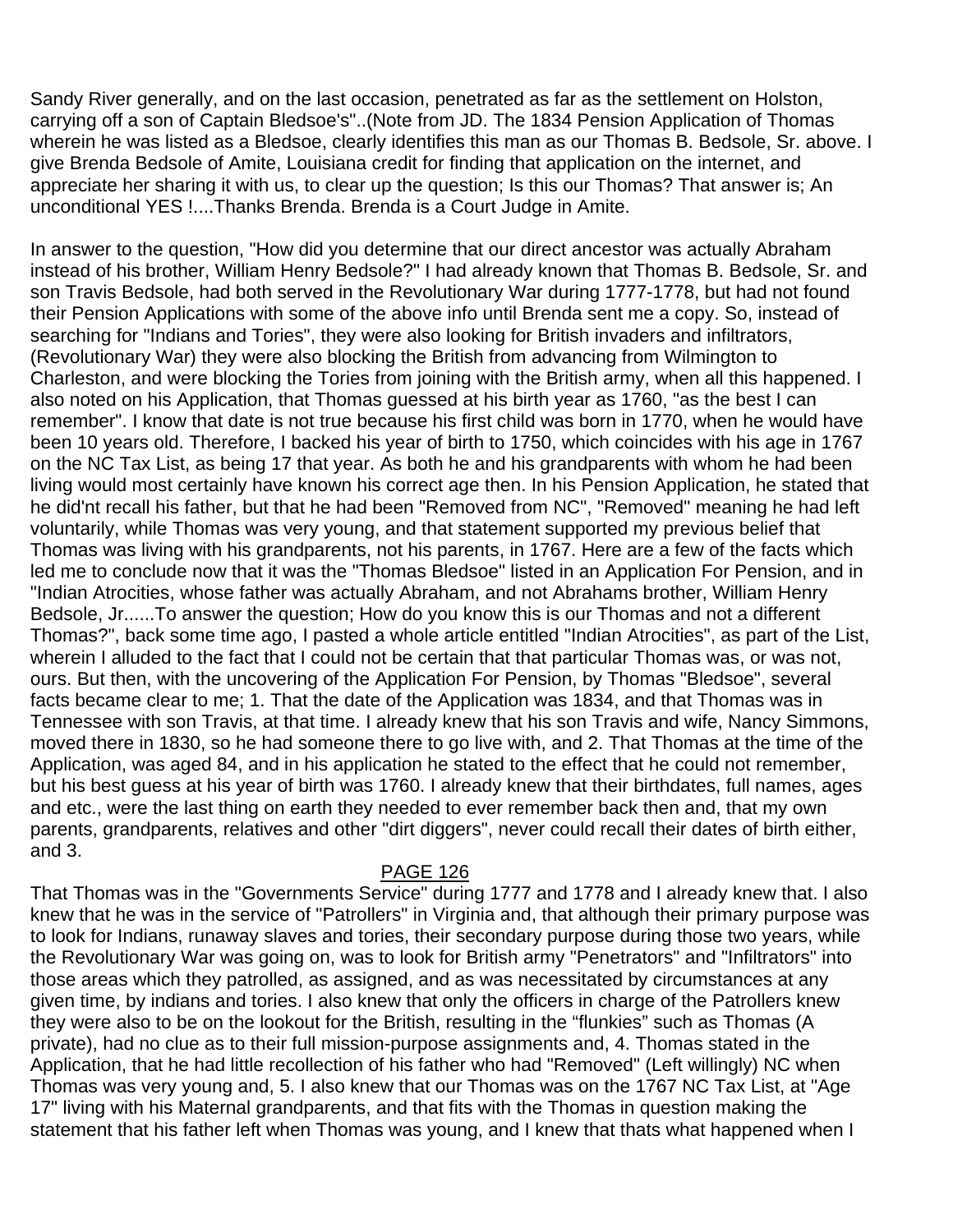was young and the father left the family, or died and, 6. I also knew that since July 14th, 2008, when I discovered "Abraham Bessow" in Bath County, NC, I determined that either his descendant Abraham Bedsole, b.1730 or William Henry, b. 1727 was the father of our Thomas and could never determine which one it was. I eventually decided on William Henry due to the strong custom then and even until today, to name ones first son after the Paternal Grandfather or if dead, the Maternal Grandfather, and the first daughter after the Maternal Grandmother, or if dead, then the Paternal Grandmother, regardless of any other claim of how the "Custom" of naming ones children "usually" occurred. So all that, plus a million other things I have not listed, causes me to conclude that. I already knew that Travis was in Haywood County,Tennessee and that he had initially taken on the last name spelling as "Bidsole","Betson", and finaly as Bledsoe and 2, Thomas Bedsole,Sr. as Thomas Bledsoe, was in Virginia except for the time he was in NC which is documented only by land records, during the period 1779 through 1798. So apparently, he moved there after getting out of govermental service in Virginia, following the end of the Revolutionary War and, 3.. Abraham III is in fact, the father of our Thomas Sr., and that the similarities of several things in the "Indian Atrocities" in Virginia, Chalkleys Chronicles, and in the Application For Petition, are all too familiar and too similiar to other, actual circumstances to be merely coincidental, some of them cannot be taken in any fashion as coincidental, because taken as a whole, they simply serve to strengthen my assertion that our Thomas Bedsole was in NC and Va. and the Thomas "Bledsoe" on the Application in Tennessee, in the Indian Atrocities manuscript, and in the application, are all one and the same. Since our Thomas is only otherwise documented as living in NC from 1779 through 1798, and he filed his application for pension in 1834, when he lived in Tennessee, it seems to me that he moved from NC to Va. to NC. About 1834 he moved to Tennessee, where in 1830, his son Travis and wife Nancy Simmons had moved from NC. Thomas was 80 years old then, and was 84 when he filed the pension in 1834.

 + Margaret Eakin. 1755- Married on 11/6/1787 in Virginia. So children of Thomas Sr. born after 1787, were half-brother or sisters to those born prior to 1787.

 ++ Rebecca Jones, 1753-1796. Daughter of Philip (Yes, thats Philip, not Phillip) . Married Thomas in 1770 in Beaverdam, NC. Died from blood loss following childbirth.

4. Rhoda Bedsole 1789-1875, m.1805...Lived to age 86. Married at age 16.

 + John Parker,(III) , 2/23/1753-7/7/1838. Born and died in Bladen County, NC. Son of John Parker, Sr. and Rachel Elizabeth Sessoms. A soldier in the Revolutionary War, he applied for a pension for that service dated April 11, 1782, at Fayetteville, NC.. After he died, Rhoda received a pension due to his service in the war. They lived in Elizabethtown, NC in 1825.

- 5. Cynthia Parker,
	- + John Williams

- 5. Easter Parker, 1788-
- 5. Sarah "Sally" Parker
- 5. Thomas R. Parker, 1817-1880
	- + Charity Bedsole, 1808-1880
		- 6. Caroline Parker, 1836-1900
		- 6. William T. Parker, 1838-1902
		- 6. Henry W. Parker, 1840-1915
		- 6. Joseph Parker, 1845-1900
			- + Charlotte Blue, 8/1851-1925
		- 6. Stephen R. Parker, 1845-3/13/1913
		- 6. Susan Parker, 1847-1915
			- + J.W. Carlile...........m. 4/20/1867
		- 6. Jonathan Parker, 1850-1930
		- 6 James Mc Parker, 1852-1933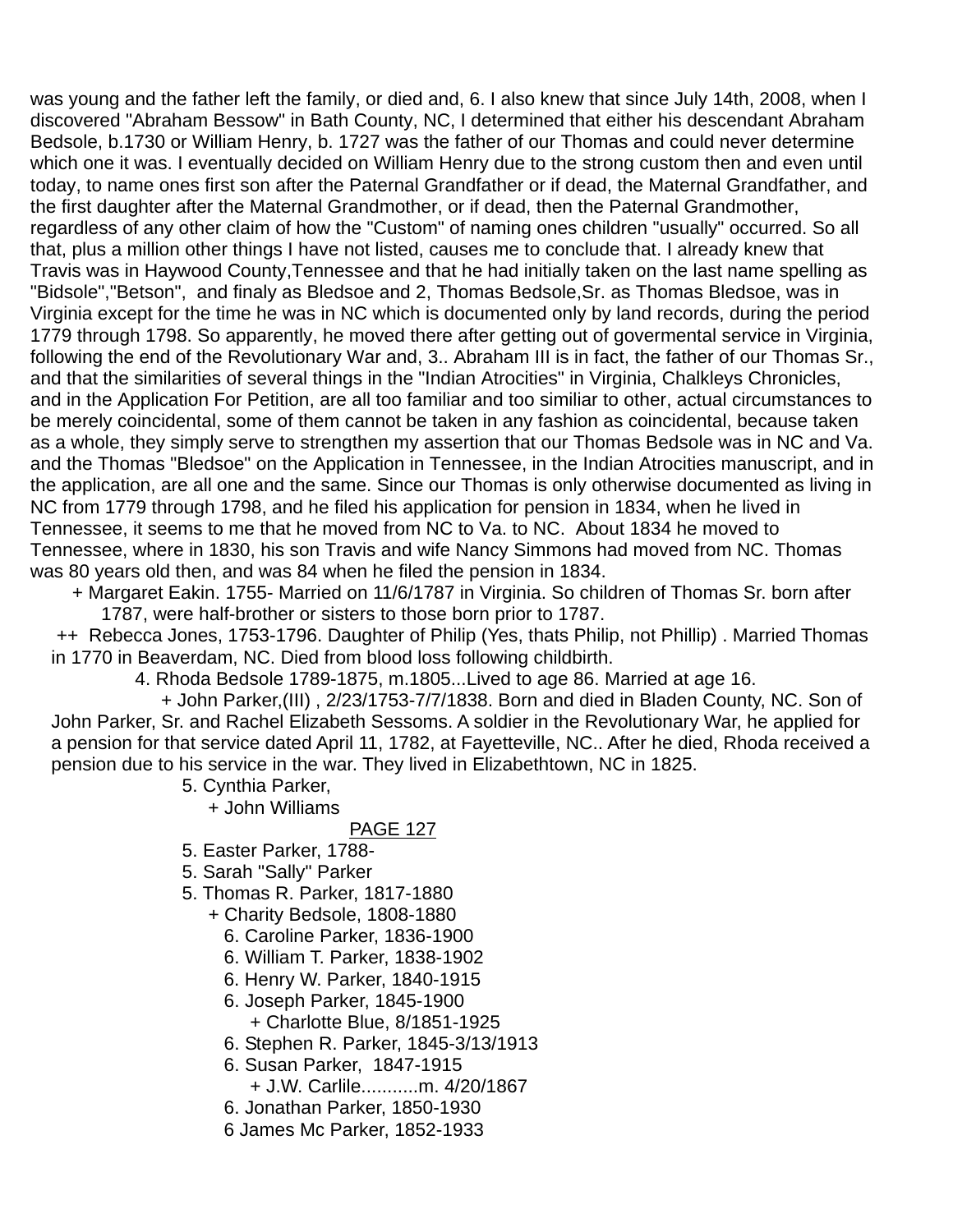- 6. Gibson Parker, 1855-1945
- 6. Erasmus Parker, 1857-1922
- 5. Daniel Parker, 1790-1850
	- + Sarah Wise
		- 6. Irvin Anderson Parker, 1839-12/29/1920
		- 6. Julia Ann A.J. Parker, 1/23/1841-10/25/1928
		- 6. John Jimsey Jackson Parker, 3/7/1842-1/28/1923
		- 6. Sarah Ann Parker, 10/2/1843-1/28/1923
			- + David C. Allen
		- 6. Pherobia Emily Ann M. Parker, 2/9/1846- + Lynn V. Brooks
		- 6. Millie L.E. Parker, 1848-1928
		- 6. Peter Francis Mayern Parker, 4/26/1850-8/1878
		- 6. Martha Ann B. Parker, 1851-1920 + Benjamin Franklin Cockeroft, 7/5/1899-310/14/1943
		- 6. Mary Ann J. Parker, 1851-1915
		- 6. Benjamin Franklin Parker, 1854-4/27/1933
		- 6. Florence Eugenia Parker, 1856-1928
- 5. Alfred Parker, 1805-1880
	- +Elizabeth Chestnutt
	- ++Mary \_\_\_\_? 1822-
		- 6. John Parker, 1838
		- 6. Richard P. Parker, 1839-
		- 6. Quilly Parker, 1843-
		- 6. Elizabeth Parker,1844-
		- 6. Jane Parker, 1846-
		- 6. Jesse Parker, 1848-
		- 6. George Parker, 1851
		- 6. Cinthia Parker, 1853-
		- 6. Alfred C. Parker, 1856-
		- 6. Mary Parker, 1858-
- 5. Simon Peter Parker, 1786-1875. Moved from NC to Dale County, Ala. in 1825. + Nancy Hattaway, 1790-1825
	- ++ Francis Hall 1798-1860.........m. 1826
		- PAGE 128
		- 6. Nancy Parker, 8/1826-9/17/1882
			- + Josiah Wise, 9/25/1825-6/26/1914
				- 7. Mary "Mollie" Wise, 1849-1913
				- 7. Peter Taylor Wise, 1/12/1852-1918
				- 7. Dianna Savannah Wise, 10/4/1855-1922
				- 7. Rebecca Matilda Wise, 5/24/1857-5/26/1937
				- 7. Elizabeth Wise, 1868-1930
				- 7. Nathan Parker
					- + Martha Ellen Wise
						- 8. Andrew Jackson Parker, 2/3/1869-8/20/1955
		- 6. John Jackson Parker, 07/03/1830-8/21/1865 (He was killed by his brother, (William Richard Parke)
			- + Sarah Sophia Musgrove, 6/4/1834-10/2/1897
		- 6. Peter Parker, 1832-1900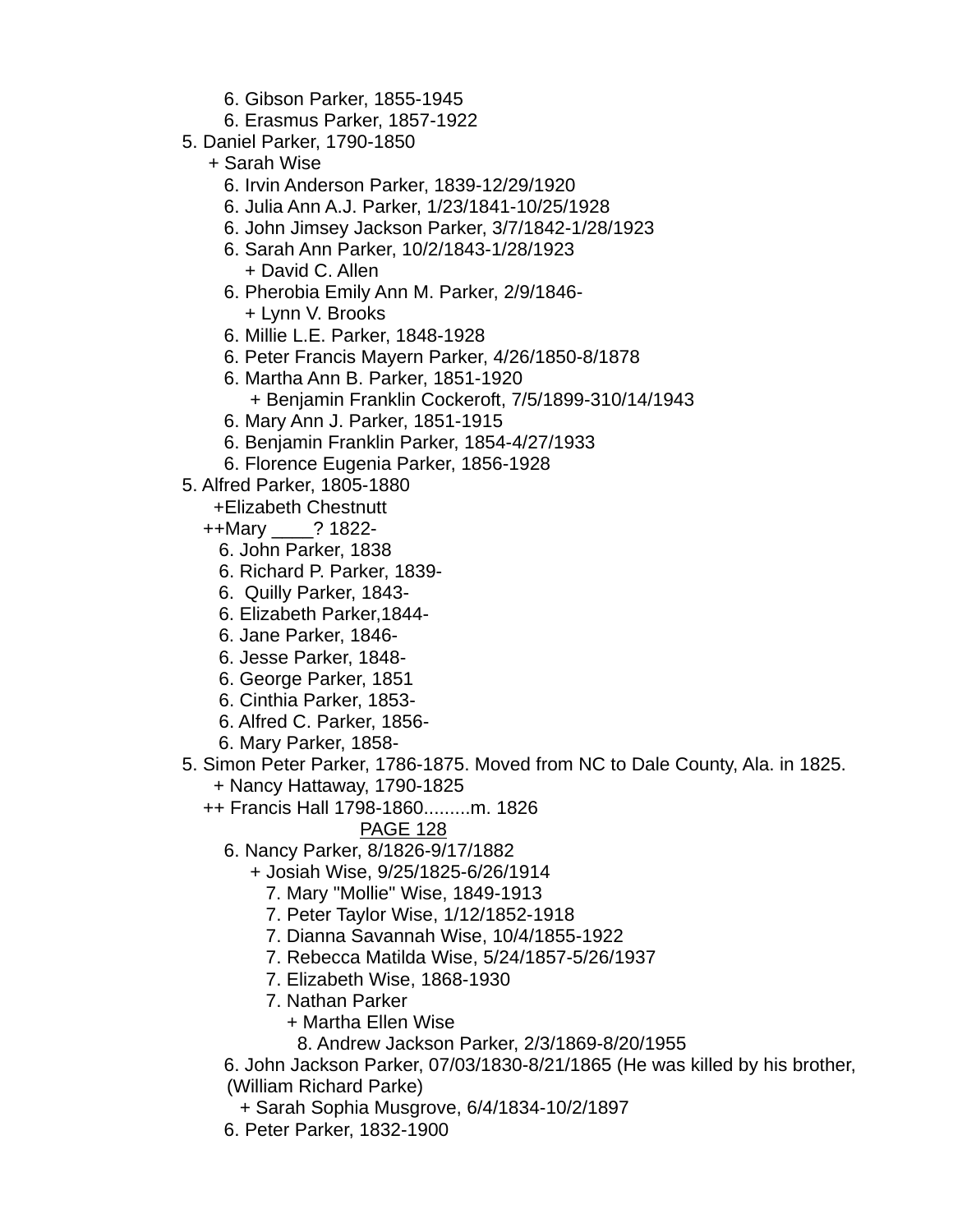6 William Richard Parker, 1/21/1841-2/7/1921. Killed John Jackson Parker.

- 6. Nathan Aaron Parker, 8/2/1833-2/18/1923
- 6. William Jasper Parker, 4/5/1835-12/16/1918
- 6. Aaron Parker, 1836-Killed in civil war
- 6. James Parker, 1837- Killed in civil war
- 6. Mary Ann "Polly" Hall, 3/19/1821-11/22/1907
	- + William Henry Farris, 12/2/1818-4/20/1893
	- 7. Barbara Farris, 3/7/1841-2/3/1852
	- 7. James Marion Farris, 8/1/1842-1863 Killed in Civil War.
	- 7. Sarah Farris, 3/8/1844-1935 + William Norwood
	- 7. Steven Jasper Farris, 7/4/1846-9/28/1916
	- 7. Martin Van Buren Farris, 8/6/1852-6/10/1936 + Sara Ellen King
	- 7. Elizabeth B. Farris, 12/8/1847-11/14/1919
	- 7. John Jackson Farris, 10/5/1854-3/3/1925
		- + Beatrice Elizabeth Kimmey, 9/1/1862-9/13/1951
	- 7. William Newton Farris, 3/13/1857-8/19/1925
- 6. Daniel Irvin Parker, 1817-1863
- 6. Sarah "Sally" Parker, 1819-
- 6. Francis "Fannie" Parker, 3/18/1812 (Francis Halls son) + Penelope Edwards, b. 1837
- 6. Susan Lucinda Parker, 1821-6/10/1891 + Edward Bedsole, 3/5/1819-10/28/1909. He had 2 with her, Then married Susan Blackwell.
	- ++ \_\_\_?\_Parker
		- 7. Hulda Catherine Bedsole, 12/13/1839-2/14/1859
		- 7. Lawrence Hall Bedsole, 1834-1930, Surles, Crenshaw, Alabama..
			- + Sophia \_\_\_?, 1830-1903, Surles and Sellers Alabama.
				- 8. Clarence Lawrence Bedsole, 1840-1912, Sellers, Alabama.  $+$  ?
		- 7. Margaret Parker
		- 7. David Parker
		- 7. Jonathan Parker

- 7. James Decatur Parker
- 7. Francis Parker
- 7. Elizabeth Parker
- 7. William Parker
- 6. George Parker
- 5. Patience Parker, 1800-........m. 3/11/1820
	- + Holliman Berry
- 4. Elizabeth Bedsole, 1792-1855, Beaverdam, NC. Moved to Lowndes, Coffee, Ala. 1850.
	- +Archibald Rials, 1784-1860. He served in the War of 1812.
		- 5. Thomas Rials, 1809-
			- + Polly Walker, married 8/8/1815
		- 5. Noal Rials, 1810--
		- 5. Hardy Rials, 1812-
		- 5. David Rials, 1814-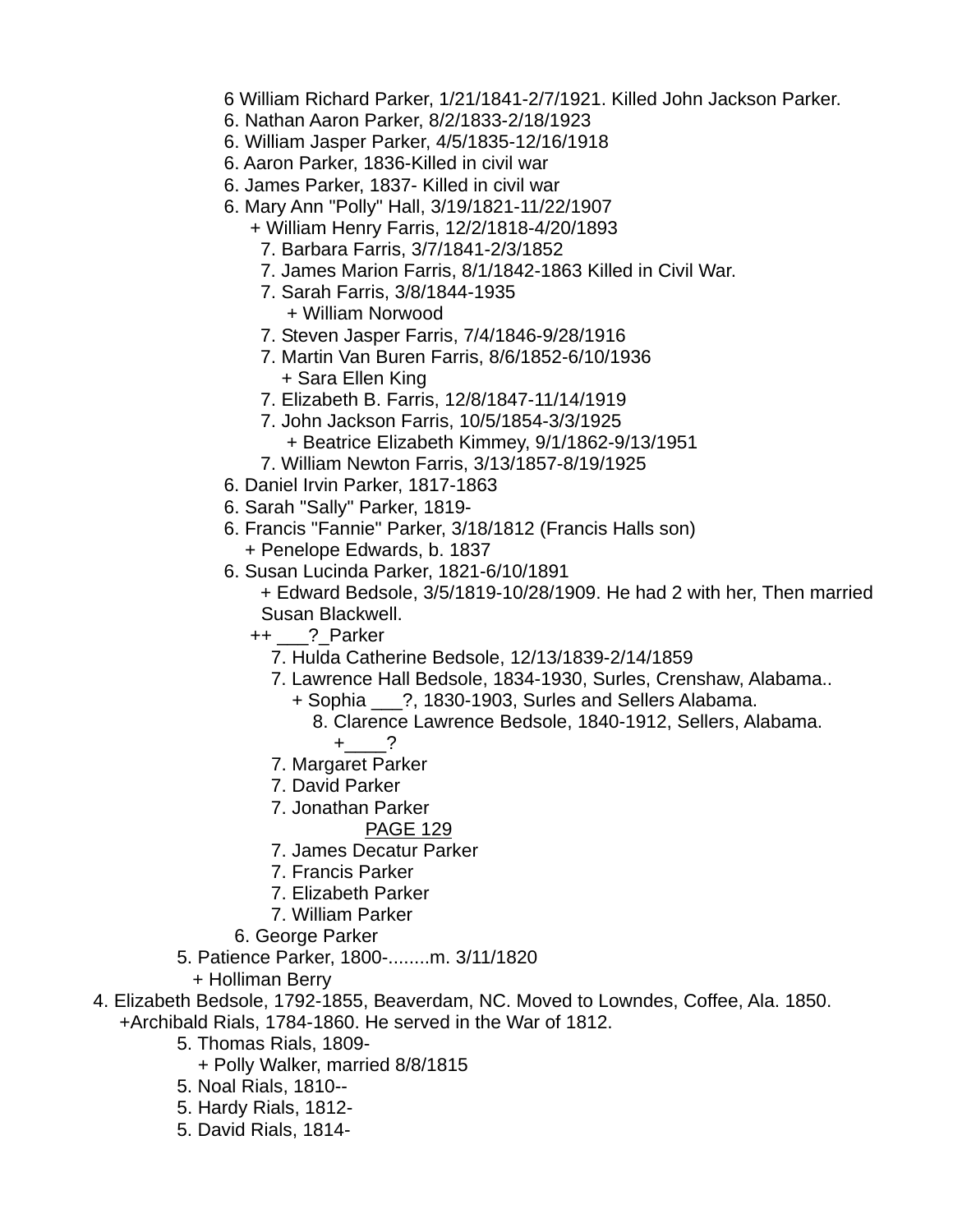- 5. Unity Rials,1815-
- 5. Sara Rials, 1812-
- 5. Nancy Rials, 1816-
- 5. William Rials, on Orange County, NC Census, 1810.
- 5. Jacob Rials, 1819-
	- + Martha\_\_\_\_\_\_?
		- 6. John Rials, 1840-
		- 6. Ransom Rials, 1842-
		- 6. Leanna Rials, 1844-
		- 6. Sylvestra Rials,1848-
- 5. John Rials, 1831-
- 5. Delila Rials, 836-
- 5. Martha Rials,1823-
- 4. Sarah Bedsole, 1793-1848. Sampson County, NC. Died in Ala.
	- First marriage on 7/19/1810.
		- + Thomas Jones,1776-
		- ++ Thomas Smith, Jr. 1778-
	- +++ Samuel Humphries...........Married on Dec 15, 1831
	- ++++ Benjamin Muccle,........... m. 7/19/1810, Cumberland County, NC.
		- 5. Elizabeth Smith
			- + Levi Jones
			- 5. Stephen Smith
				- + Ann Smith
			- 5. Thomas Smith, Jr.
			- 5. Clarey/Clarry Smith, 1803-
				- + Owen Jones,1800-.......Note: Her children with Owen Jones were;
				- 6. Calvin Jones
				- 6. Marshall Jones
				- 6. Isaac Jones
			- ++ Nusen/Newsom//Newsome Autry/Autrey, 1801-1870. On the 1800 Cumberland County, NC Census.
				- 6. Calvin Jones
				- 6. Marshall Jones
				- 6. Isaac Jones

- 6. Jane Autry
- 6. Laruth Autry
- 6. Margaret Autry
- 6. William Autry
- 6. Sally Autry
- 6. Newsom Autry
- 6. Nancy Autry
- 6. John Autry
- 6. Mary Autry, 1840-1935....m. 1/7/1879, Flea Hill, NC
	- + William S. Bedsole1838-1908
		- 7. Charlotte A. Bedsole, 12/1868-1940, Robeson, NC.
		- 7. Nancy Bedsole, 1858-1920, Robeson, NC.
- 5. Sarah Bedsole, 1817-
	- + John C. Hall, 1820-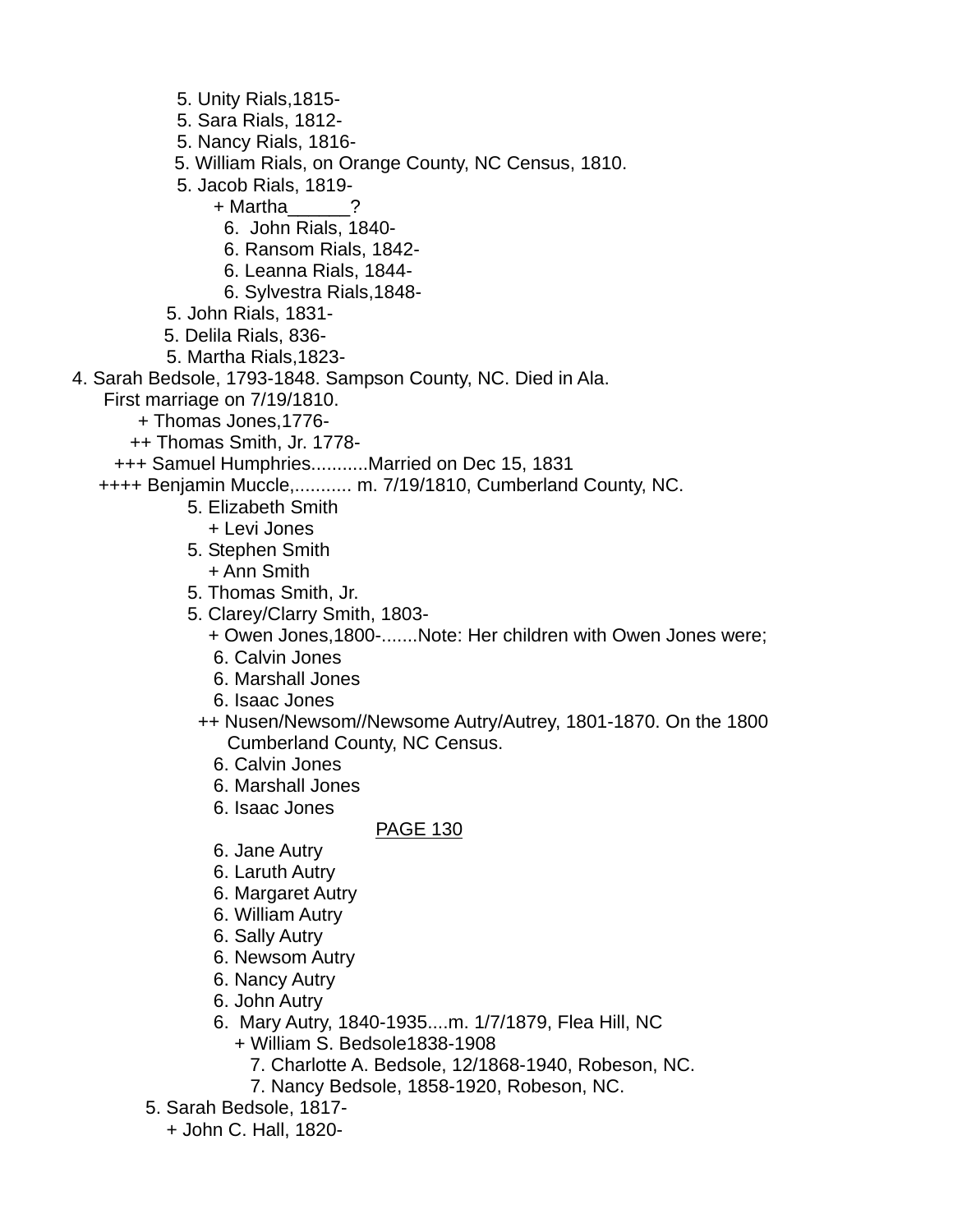- 6. Susan Hall, 1843-
- 6. Elizabeth Hall, 1844-
- 6. Lucretia Hall, 1846-
- 6. Isabell Hall, 1850-
- 4. William Henry Bedsole,1771-1842. Beaverdam and Cumberland, NC.
	- + Sara Smythe/Smith b. 1780
		- 5. Charity Bedsole,1802-
			- + Thomas Parker, 1800- (Son of Williams sister, Rhoda).
		- 5. Amos James Bedsole, Sr. 1797-, NC. d. Warrenton, Ga. Moved to Ga. 1825-30. + Martha Cox b. 1802- in Ga.
			- 6. Martha Ann Bedsole 1841- Georgia
			- 6. Aris Bedsole, 1827- Georgia
			- 6. Elizabeth Bedsole, 1841- Georgia
			- 6. Francis Bedsole, 1834-1900, Warren,Georgia
			- 6. George P. Bedsole, III,1859-1935, Jewells, Warrenton, Ga., ShoeMaker.
			- 6. George Bedsole,1828-1914, Honecutts, NC, Warrenton, Georgia
				- + Elizabeth Jane Hall, 1828-1902, Sampson County, NC.
					- 7. Mary C. Bedsole,7/12/1848-5/28/1872.
						- $+$   $-$ ?
					- 7. Lula A. Bedsole, 1852-1945, Honeycutts, Sampson County, NC.  $+$  ?
					- 7. George B. Bedsole, 1854-1955, Honeycutts, Sampson County, NC  $+$  ?.
					- 7. Elizabeth Jane Bedsole,1856-1930, Honeycutts, NC.
			- $+$  ? 6. James A. Bedsole 1840- Georgia
			- 6. Martha Bedsole, 1834-, Ga.
			- 6. Mary Bedsole 1830 Georgia
			- 6. Sarah Bedsole 1836 Georgia
			- 6. Charlotte Bedsole, 1830. Ga.Married 1/3/1850, Muscogee, Ga. + Mason F. Bush, 1848- Married 1/3/1850, Muscogee, Ga.
			- 6. Amos James Bedsole, Jr. 1826- , Ga. School Teacher.
				- PAGE 131
			- 6. Isaiah Bedsole, 1830-1862. Died in Civil War hospital in Va
			- + Sarah F.\_\_\_?, 1839-1906 (Marion County, Ga.)
				- 7. Elizabeth Bedsole, 1858-1925, Ga.

 $+$   $-$  ?

Note: A sad and horrible story. Isaiah, at age 30 went to fight in the civil war after being married a short time, leaving Sarah above, alone with their baby, and no way to live on her own. They never saw each other again. He was grievously wounded at Appomatox. He suffered day and night for over 15 months until he finaly died from his wounds. His wife never remarried and at age 70, was living with her daughter Elizabeth and her husband, listed above. Isaiahs death notice ; " Bedsole, Isaiah- private. August 14, 1861. Admitted to Moore Hospital General Hospital # 1, at Danville, Va. January 16, 1862, and sent to General Hospital at Orange Court House, Va. in 1862. Died in General Hospital # 2, at Lynchburg, Va. November 24, 1862. Buried there in Confederate Cemetery. Na. 4, 2d Line, Lot 100-Ford's-Crumpton's D. H" .

- 6. Frank Bedsole, 1829-
- 6. Travis Bedsole, 1800-1850 Tenn. married on 11/07/1828.
	- + Mary E. Stanley, b. 1835. m. 11/07/1858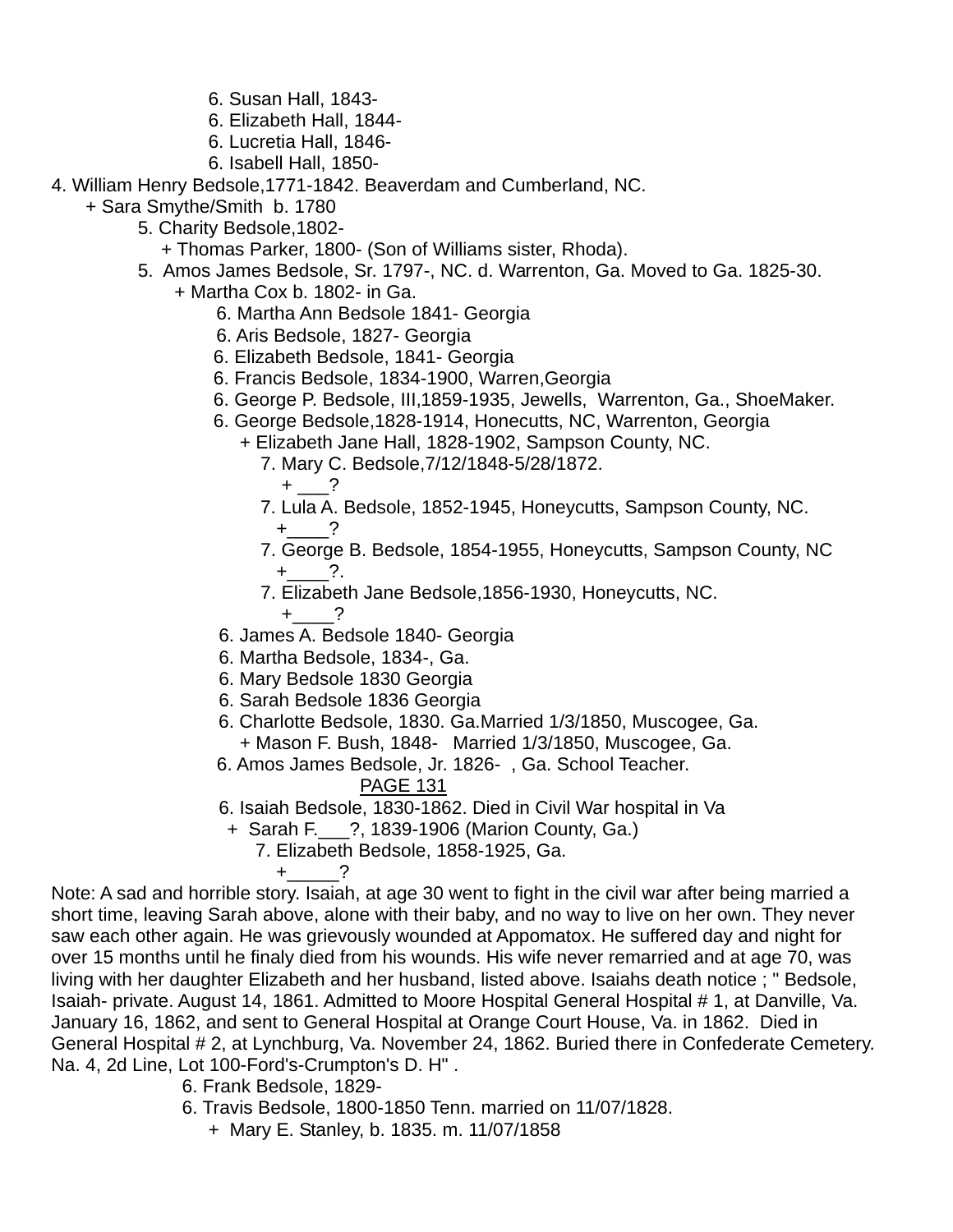- 7. George Pierce Bedsole, 10/10/1859-4/7/1919, Butts, Warrenton, Ga.
	- + Martha Jane Cook, 1854-1923.........m. 9/11/1881, Warrenton, Ga.
	- 8. Leander Bedsole, 9/19/1886-6/24/1966, Warren, Jackson, Ga.
		- + Luny Rebecca Minton, b. 1888.
		- 9. Jesse Lee Bedsole, dead. Jewells, Georgia.
		- 9. James Rigdon Bedsole, 12/17/1909-
			- 07/26/1987, Pepperton, Ga.
			- + Mary Francis Lawton
				- 10. Barbara Lawton, -1950. Rigdon. not bio. father.
				- 10. Larry Lawton, 1952-
					- + Effie Jewel King
				- 10. James Lee Bedsole, 1930-
				- 10. Wayne Stanley Bedsole, 1934-
				- 10. Sandra Bedsole, b. 1936-
	- 9. Walter Wilson Bedsole, 12/29/1917-6/19/2001, Sandy Creek Cem. Flovilla, Ga. Employed by Pepperton Mills.
	- + Gennett Rosser, 10/14/1923-12/15/1987, Flovilla, Georgia. buried Sandy Creek, Flovilla, Ga. m. 1939
	- 10. Jackie Merrell Bedsole, 11/8/1940-1/21/2009 in Riverdale, Ga..
		- + Shirley Gennel/Jennel Sapp, 8/28/1944-1/9/2003, Georgia.
			- 11. Jason Ryan Bedsole,1970-
			- 11.Walter Merrell Bedsole, Married on 11/20/1993.
				- + Amey Janet Sanders
				- ++ Rosalinda Ortega Estrella m. 7/16/2004
					- 12. Jason Patrick Ryan Bedsole,1994.
					- 12. Brittany Ann Bedsole,1995-
- 10. Janet Pauline Bedsole
	- + Dewey Herbert Lassiter
		- 11. Ronald Lassiter
			- + Shelley Holland
				- 12. Jacob Dale Bedsole, 1987-.Griffin, Ga.

- 11. Tina Michelle Lassiter,1969-Griffin, Ga.
	- + Letson Wayne Harper, Flovilla, Ga.
		- 12. Bradley Wayne Harper, 1990- Stockbridge.
- 11. Leann Lassiter
- 10. Lola Elaine Bedsole,1949-……..Monroe, Ga.
	- + Donald Wayne Williams
- 8. William Travis Bedsole, 9/25/1893-12/19/1968, Greensboro, Ga.
	- + Nellie Naomie Dye, 6/9/1897-8/1989, Greensboro, Ga..
		- 9. Eldridge Naomi Dye, b. 1921
			- + Robert Albert Channell.
		- 9. William G. Bedsole, 1923-
			- + Martha \_\_\_? 1925-
				- 10. William G. Bedsole, Jr.-?
				- 10. Phillip Bedsole, 1959-
- 8. Claude Dewey Bedsole, 6/23/1898-10/1972, Jewells, Greensboro/Sparta, Ga.
	- + Cara Poole, m. 8/7/1919 in Jewel, Georgia
	- ++ Allene \_\_\_? 11/14/1892-11/1973. Greensboro, Greene County, Georgia.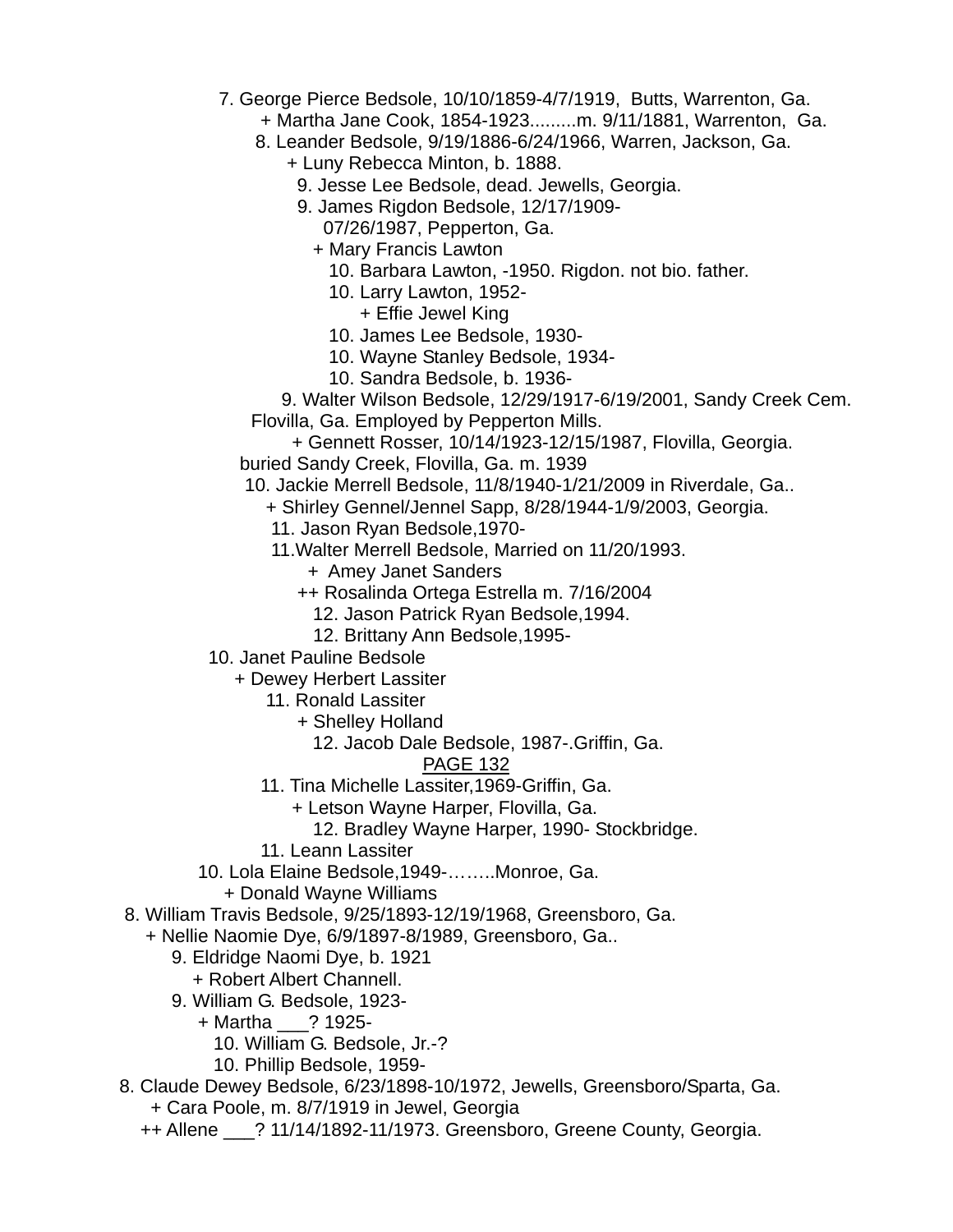- 9. Eleanor Garrison Bedsole, 10/11/1921-
	- + \_\_\_ Finch
- 9. Elvie Elizabeth "Betty" Bedsole, b. 7/24/1924
	- +\_\_\_Finch
- 9. John Wilson Bedsole, b. 1927-Dead, Warrenton, Georgia
	- + Margaret Grace Finch, 1927-3/26/2001
		- 10. Debra Lynn Bedsole, Dead
		- 10. Gary Michael Bedsole, Dead
		- 10. Kathy Bedsole
			- + Fred Edwards
				- 11. David Edwards
				- 11. Jamie Edwards.

 9. Holland Goodwin "Holly" Bedsole, 3/2/1929-7/2/1998,Greenview Cemetery, Greensboro, Ga. US Army.

10. Steve Bedsole

 $+$  ?

10. June Bedsole

+ \_\_\_ Boswell

- 8. Clara Bedsole, 11/27/1900-1975
	- + Robert Leandra Cumbie
		- 9. Bobby Cumbie
- 8. Mamie Bedsole,04/1885-
- 8. Ashley Bedsole,05/1891-1970, Jewells, Georgia.
- 8. Lucille Bedsole,07/1895-1970, Jewells, Warren, Georgia,
- 6. George W. Bedsole, b. 1835-1907 m. 10/13/1870, Early County, Ga.
- + Edna Milton, 1850-1915, m.10/13/1870 Early County, Ga.
- 5. Daniel Bedsole, 1799-1860
- 5. John B. Bedsole, 01/10/1802-04/04/1882 Cumberland, NC to Old Salem Cemetary, Dale, Ala.
- + Catherine Hair, 04/16/1809-11/28/1890 Clopton, Mt. Enon Cemetary, Henry County, Ala. Married 1/19/1828, Cumberland County, NC.
	- 6. Stephen Hebbron Bedsole 01/16/1830-9/9/1910. NC, Wrights, Ala. and Mt. Enon Cem. PAGE 133

Henry County, Ala.

- + Harriett Averette/ Everette 07/16/1832-06/17/1907, NC and Wrights, Henry, Alabama.
	- 7. David B. Bedsole, 1852-1926
		- + Martha \_\_\_? (Note; Children named McKelsey, are hers but not Stephens).
		- 8. Stanley Bedsole, 10/1899- ..........Montgomery Hill, Alabama.
		- 8. Margaret McKelsey
			- +\_\_\_McKelsey
		- 8. Catherine "Kate" Bedsole

 $+$  ?

- 8. James McKelsey
- 8. Dora McKelsey
- 7. Matilda Bedsole, 2/24/1867-8/6/1906....m. 7/23/1885, Wrights, in Henry County, Ala. + Athanasius John "Balie" Woodham, Jr.7/1851-1924
	- 8. Hiram "Dock" Woodham, 10/1887-1960

 $+$  ?

7. Francis "Fannie" Bedsole, 1870-1945, Wrights, Henry, Alabama.

 $+$   $-$ ?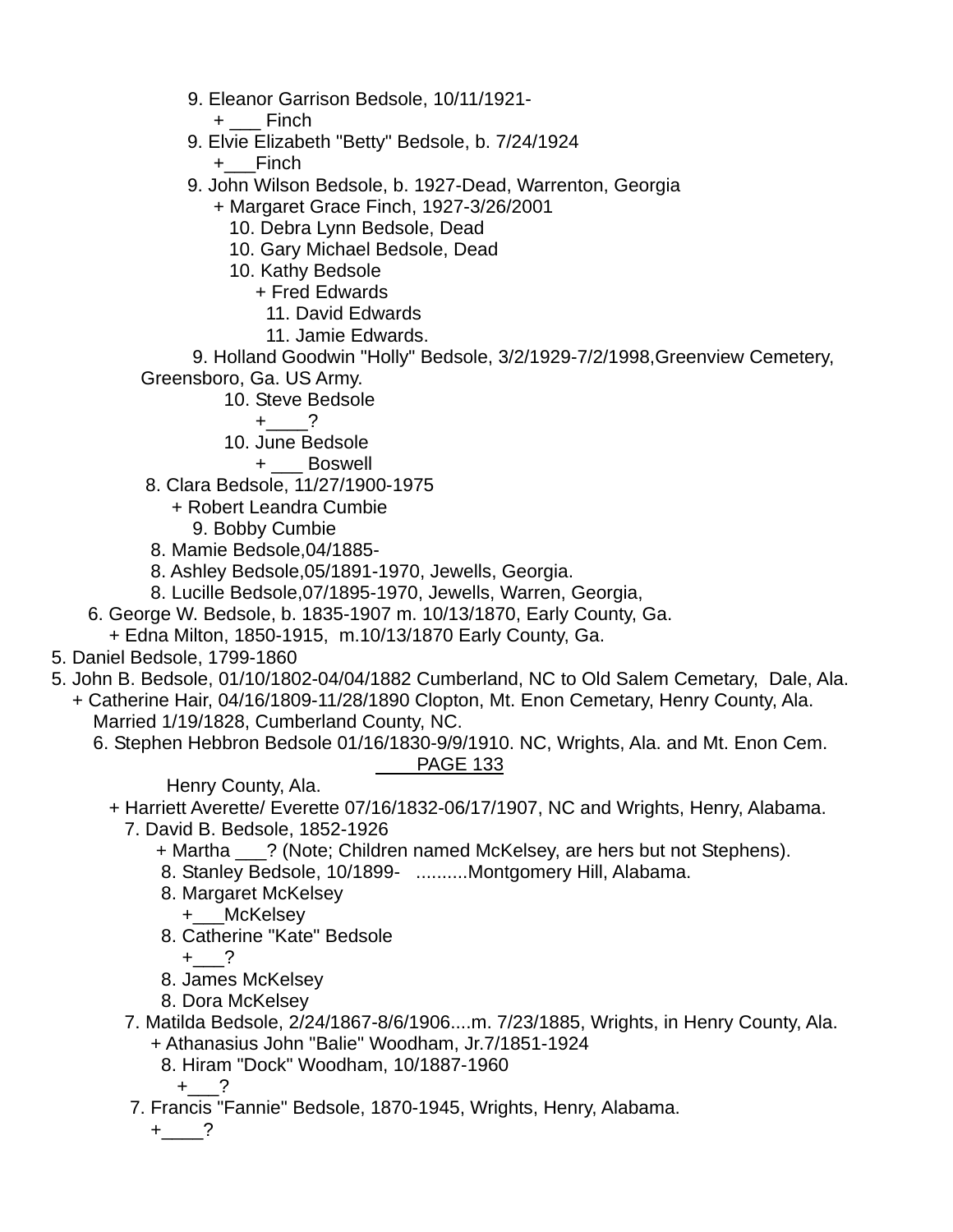- 7. Mary Ann "Molly" Bedsole, 1862-1937, Wrights, Alabama.
- + Abijah Reeder
- 7. Narcissa, or Norcissa Bedsole,1853-1925, Wrights, Henry County, Alabama.  $+$  ?
- 7.Debby A. Bedsole, 1853-1930, Wrights, Henry County, Alabama.
	- $+$  ?

 7. Mathenia Bedsole, 1852-12/28/1886. m. 12/23/1883. Wrights, Alabama.Jesse also married her sister Joanna.

- + Jesse H. Owens, 1/1870-1918 m. 1883. Son of Greenberry Owens and Mary Ann Strickland.
	- 8. Leamon Owens, 8/30/1887-10/18/1915 + Martha D. McCraney.
	- 8. Mollie Owens, 1885-
		- + C.H. Hodges
		- ++\_\_\_Adams
	- 8. Gussie Owens, 10/03/1889-9/20/1972
		- + Joseph Allen Hicks, 8/28/1883-6/6/1966
			- 9. Remus Allen Hicks, 1906-1974
			- 9. Joseph Foster Hicks, 1910-1972 + Melonee Hatcher, 1911-1999
			- 9. Marvin Casey Hicks
			- 9. Lehman Lee Hicks, 1916-1957 + Addie Jewel Tally
			- 9. Haston Allen Hicks
			- 9. Thera Quinton Hicks, 1913-1977
			- 9. Margaret Estelle Hicks
			- 9. Marie Bernice Hicks
			- 9. Betty Delores Hicks
			- 9. Senors Hicks, 12/20/1907-11/13/1990
				- + Avis Elaine Clark, 3/18/1913-9/29/2003, m.1/11/1931-
					- 10. Jerry Merle Hicks, 1936-m.5/6/1955
						- PAGE 134
						- + Donald Randall Bailey,
							- 11. Mark Randall Bailey, 1962-
					- 10. Janice Carolyn Hicks,1939-
- 7. Joanna "Anna" Bedsole,1855-1907....... m. 7/26/`1890. Wrights, Henry County, Alabama.
	- + Jesse H. Owens 1858-1918.
		- 8. Stephen Burl Owens, 1/1892-
		- 8. Mason M. Owens, 12/1898-
		- 8. Mathew Owens, 12/1895-
		- 8. Cullen Owens, 12/1903-
		- 8. Mary Annie Owens, 1904-
		- 8. Henry R. Owens, 1896-
		- 8. Jay Owens, 1905-
		- 8. Addie L. Owens, 1906-
		- 8. Maggie Ann Owens, 1907-
		- 8. Mamie Eva Owens, 1909-
			- + \_\_\_Champion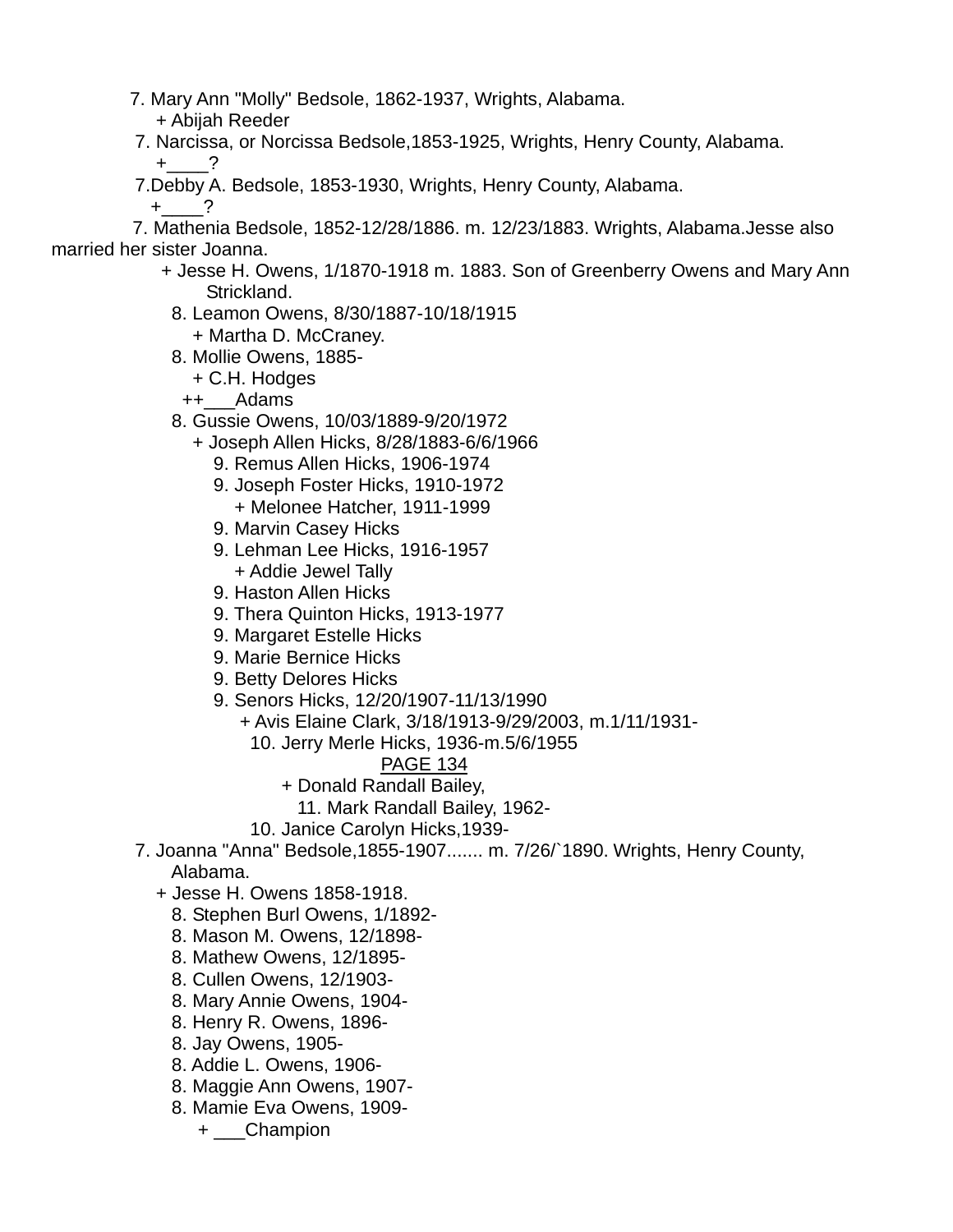8. Arnie Owens

7. Charles Alexander Bedsole, 1859-11/10/1915

 $+$  ?

- 8. Danuel Arvel Bedsole, b.11/2/1884-1922 m. 4/4/1909 Holmes County, Fl. + Clifford Monroe Hix, 11/13/1880-5/20/1922
	- ++ Nettie Carroll m. 1/6/1924 (no children of this marriage)
		- 9. Andrew Watson Bedsole, 1/2/1910-3/1981, Fla, and Jay, Fla.
			- + Gracie White, 11/21/1920-12/23/2003, Jay, Fla.
				- 10. Ouida May Bedsole (Dead)
				- 10. Robert Bedsole (Dead)
				- 10. Virgle Bedsole, No dates.
				- 10. Ronnie Bedsole, No dates.
				- 10. Kenny Bedsole, No dates.
			- 9. Texie Mae Bedsole 5/10/1914-7/18/2003, Pensacola, FL.
				- + John Benjamin Magaha, 9/5/1905-12/13/1982
					- Married: 7/4/1931 at Jay,Florida.
					- 10. Lana Carole Magaha,1942-
						- + Kenneth Joseph Masat, m. 1962
							- (divorced 1977)
						- ++ David Lynn Barnes... m. 11/9/1980.
							- 11. Marla Jo Masat,1963-
							- 11. Mark John Masat,1965-
							- 11. Melissa Joy Masat,1970 -
					- 10. Glenda Ray Magaha
						- + Marvin Moss (Divorced)
							- 11. Michael Moss,1975-
					- 10. Linda Fay Magaha,1946-
						- + Arnold Weaver (divorced)
							- 11. John Curtis Weaver 1971-
					- 10. Sharon Sue Magaha, 1950-
						- + Dean Kratchmer
							- PAGE 135
							- 11. Benjamin Kratchmer,1984-
		- 9. Mexie Jay Bedsole, 5/10/1914-6/9/1978 (Man) Army, WW-II
			- + Vera Iree Ramsey, 12/21/1916-11/4/2005,
			- 10. Rosa Janell Bedsole,1938-
				- + John Edward Droz, (Dead)
				- 11. Lisa Marie Droz,1973-
			- 10. Jerry Arvel Bedsole,1947-
				- (Single)
- 7. Henry E.Bedsole, 3/9/1860-10/19/1934, Turners Mill, Wrights, Geneva, Alabama Buried New Teamon Baptist Cemetery, Slocomb, Alabama.
	- + Zylphia Dykes, 7/24/1859-11/17/1936, Barbour County, Ala, Turners Mill, Wrights, Geneva Alabama. Married 11/8/1883. New Teamon Baptist Cemetery, Slocomb, Alabama.
		- 8. Daniel A. Bedsole, 10/1884-1965, Geneva, Alabama.
		- 8. Nellie Bell Bedsole, 12/1885-1970 ...m. 11/27/1904, Geneva, Alabama. + James E. Blount, 1880- ?
		- 8. Viola "Olah" Bedsole, 3/14/1887-1955.. m. 11/24/1907, Turners Mill, Geneva,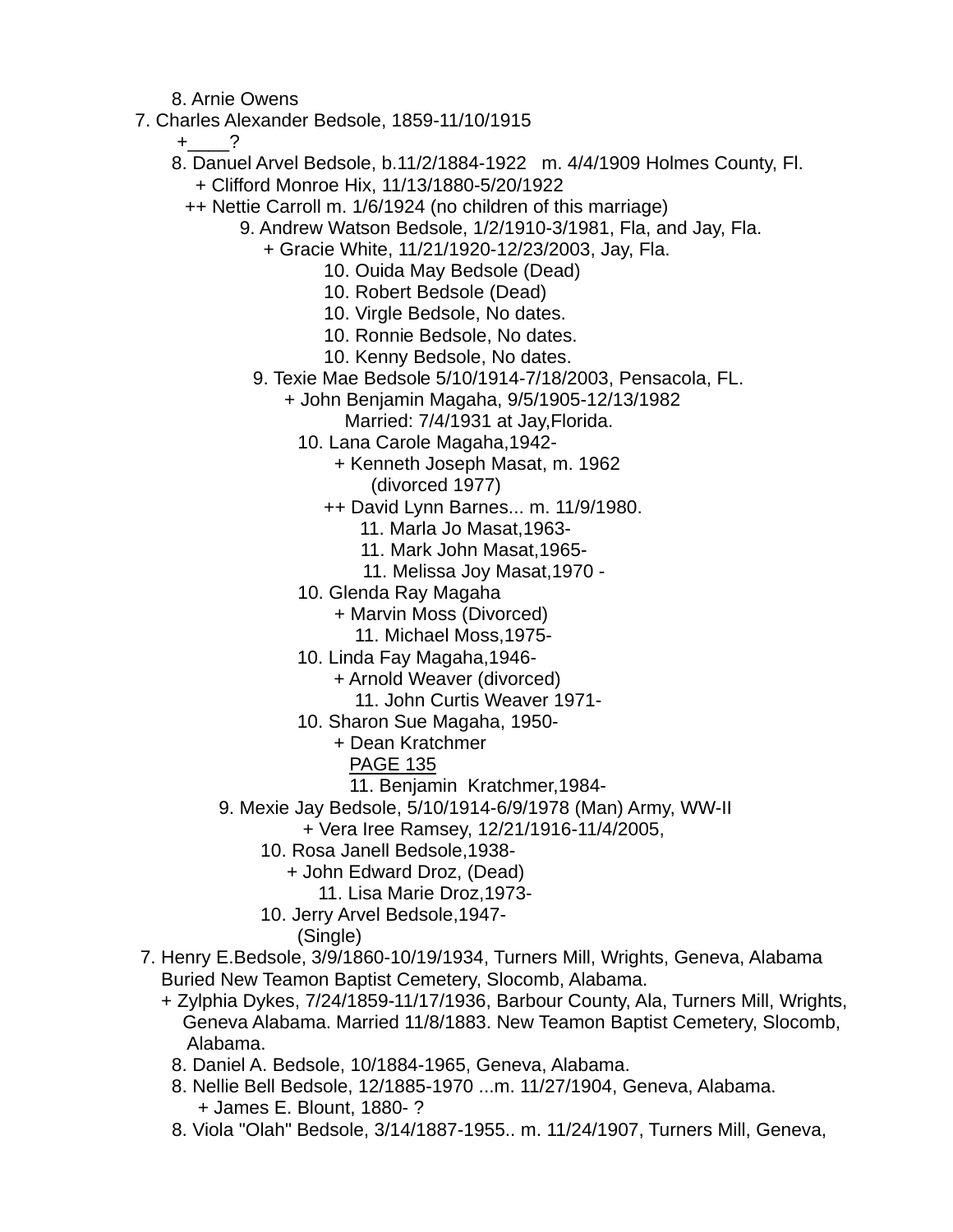Alabama.

- + James Wesley Smith, m. 11/24/1907
- 8. Barney C. Bedsole,5/30/1888-1955, Geneva, Alabama
	- + Della \_\_\_?
		- 9. Adolph Bedsole, 1914-2/3/2004 (Pastor, Panama City, Fla.)..m. 70 years. Forest Lawn Cemetery.

 + Lillie K. \_\_\_ 1/121916-5/20/2004... Forest Lawn Cemetery, Panama City, Fla.

- 10. Norma Jean Bedsole
- 10. Angeline Bedsole
- 10. Wanda Bedsole
- 8. James Monroe Bedsole, 11/1888-2/20/1952. Died in Lamar, Georgia.
	- + Lura Beatrice Horne, 1890-1965.....m. 9/17/1910 in Geneva, Ala.
		- 9. Bessie Claudette Bedsole, 1912-
			- + Augustus Buser.

9. Byrd Calvin Bedsole, 2/27/1925-6/4/2005. Holley Hills Memorial Cemetery.

Hood County, Texas

Born in Milner Georgia and died in Texas.

- + Patsy\_\_\_?
	- 10. Robert Pierce Bedsole, Abilene, Texas + Genevieve\_\_\_?
	- 10. Susan Bedsole, Fort Worth, Texas + Byron Brown.
	- 10. Ann Bedsole, Fort Worth, Texas.
		- +\_\_\_Hitt,
- 9. James Willis Bedsole, 1914-
- 9. Ruby Jewel Bedsole, 1916-
- 9. Mable Ruth Bedsole, 1918-, Virginia. + Aubrey Messing
- 9. Clyde Bedsole, 1920-
- 9. James Monroe Bedsole, Jr., 1922-
- 9. Oradelle Bedsole, 1923-
- 8. J.C. Bedsole
- 8. Clifford H. Bedsole, 11/13/1880-5/20/1992, Geneva Cem. Ala.

PAGE 135

+ Annie D. Holland, 6/20/1891-8/23/1940...m. 10/20/1907, Geneva Cem., Ala.

- 8. William E. Bedsole, 12/23/1889-12/24/1974, Cedar Creek, NC, Geneva Cem., Ala.
- 8. Minnie L. Bedsole,4/2/1891-1968.... m. 12/1/1907, Geneva, Alabama.
	- + I.H. Thweatt
		- 9. Mickey Bedsole,1914-

+ Della \_\_\_?

- 8. Anna N. Bedsole, 6/1892-1970, ....m. 11/10/1907, Geneva, Alabama.
- + Cody Hartzog, 1890-
- 8. Walter Edca Bedsole, 8/29/1893-5/12/1968. New Teamon Cem. Slocomb, Ala.
	- + Nettie Mae Lee, 11/9/1894-7/31/1981 m. 2/8/1920. Born in Geneva County, Ala. Died in Escambia County, Pensacola Fla.
		- 9. Floyd Lee Bedsole, 8/22/1925-6/25/2002.…m.9/3/1959, Pensacola, Fla. Born in Alabama. Died in Florida.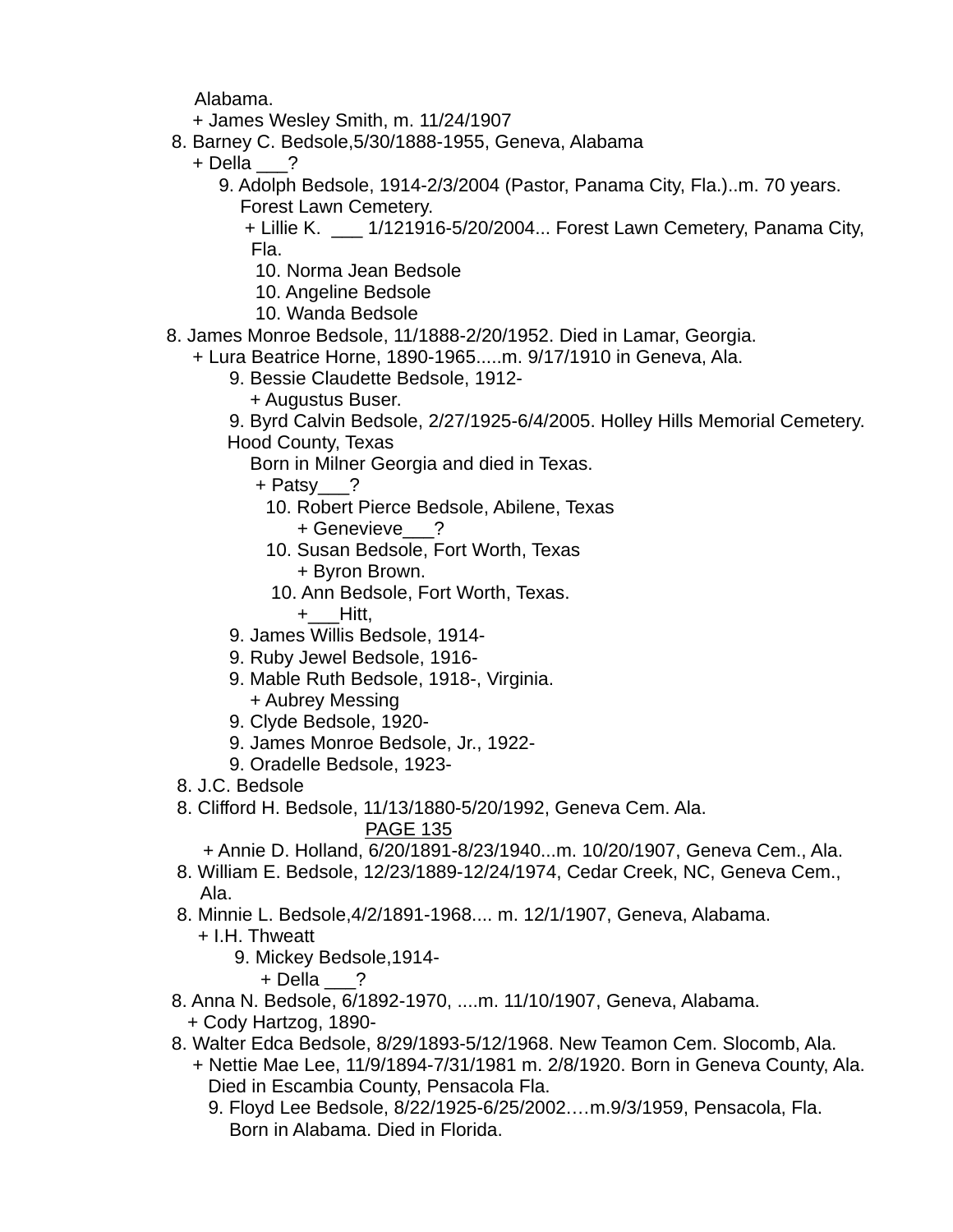Virginia Aileen Owens, 3/12/1926- Kentucky.

- 10. Virginia Lee Bedsole, 4/12/1960-…..m. 12/31/1985, Pensacola, Fla.
	- + Michael William Hollingsworth, 4/6/1952- Lake City, Fla.
		- 11. William Lee Hollingsworth, 1986- Pensacola, Fla.
	- 11. Katherine Aileen Hollingsworth, 1989- Pensacola, Fla.
	- 11. Emily Diane Hollingsworth, 1999- …Pensacola, Fla.
- 9. Cecil Anson Bedsole, 9/29/1920-6/1980, Alabama. No marriage or children.
- 8. Charlotte "Lottie" S. Bedsole, 10/1896-1972, Geneva, Alabama.
- 8. Chester "Cheston" Arthur Bedsole, 1899-1970. Born in Slocomb, Geneva, Alabama
	- + Liamie Lou \_\_\_?, b. 1897
	- ++ Fannie Lou Seay, b. 1896, Ala.. Married, in Dothan, Alabama.
		- 9. Eura Bedsole, b. 1920
			- + Charles William Rash, Dothan
		- 9. Tollie Bedsole, 10/30/1926-12/18/1997. U.S. Navy, WWII. Cobb-Wilson Cemetery, Clarke County, Ala.
- 8. Raiford Bedsole, 11/18/1893-3/20/1960, m.12/8/1918, Ponce DeLeon, Fla.
	- + Vircey May Miles12/24/1898-3/10/1983 Ponce DeLeon, Fla Cemetery..
		- 9. Ann Bedsole
			- + \_\_\_Wilson
		- 9. Mary Bedsole, 9/3/1924-3/4/2003, Nassau, NY
			- +\_\_\_ Andrews
		- 9. Glyndol Bedsole
			- +\_\_\_Commander
	- 8. Clara Bedsole
		- +\_\_\_Sansom
	- 8. Rosada Bedsole
		- +\_\_\_Clark
	- 8. Alice Bedsole
		- +\_\_\_Lee
	- 8. Travis Bedsole, 10/9/1830-10/28/1906, Cross Creek Cemetery # 4, Fayetteville, NC
		- $+$  ?
		- 9. Thomas S. Bedsole, 5/1883-1950, Cedar Creek, Cumberland, NC.
- 7. Joanna "Anna" Bedsole, 1855-1907 m. 7/26/`1890.
	- + Jesse H. Owens 1858-1918.
		- 8. Stephen Burl Owens, 1/1892-
		- 8. Mason M. Owens, 12/1898-
		- 8. Mathew Owens, 12/1895-
		- 8. Cullen Owens, 12/1903-
		- 8. Mary A. Owens, 1904-
		- 8. Henry R. Owens, 1896-
		- 8. Jaye (Joanna?), 1905-
		- 8. Addie L. Owens, 1906-

- 8. Margaret "Maggie" Ann Owens, 1907-
- 8. Mamie Eva Owens, 1909-
	- + \_\_\_Champion
- 8. Annie Owens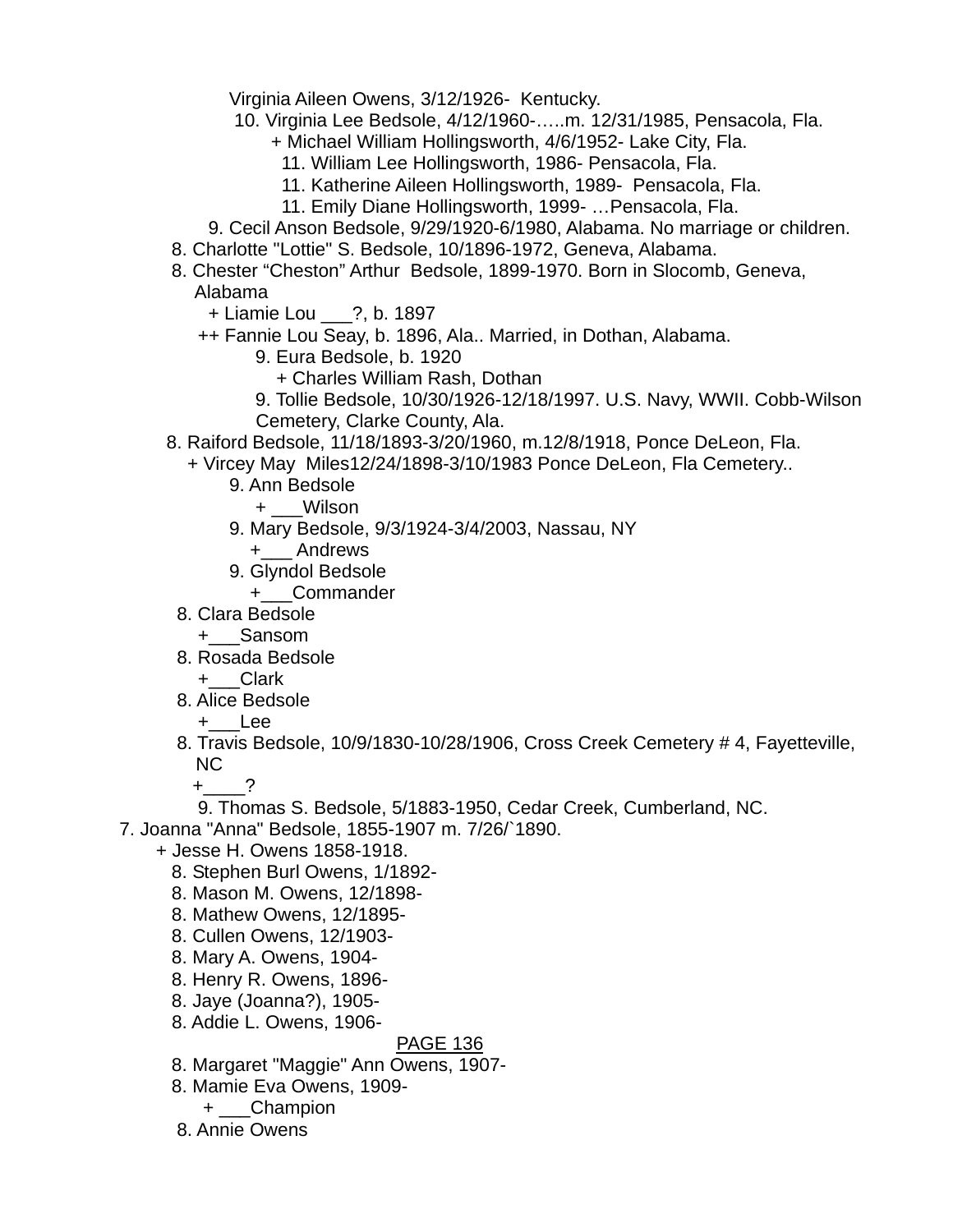- 8. Lela Bedsole, 04/1887-
- 8. Julia Bedsole, 05/1898-
- 8. Hazel Burma Bedsole, 05/17/1874-07/05/1960. Eufaula, AL.
	- +\_\_\_\_Searcy
	- ++\_\_\_\_Lewis
		- 9. Truman Lewis
		- 9. Donald Lewis
		- 9. Judy Lewis
		- 9. Alice Lewis
- 8. Connie P. Bedsole 1915-
- 8. Elizabeth Bedsole 1917-
- 8. Julia Bedsole 05/13/1893-08/15/1968.
	- + \_\_\_Bush
- 8. Howard Eugene Bedsole, 12/15/1917-4/15/1978, Ala.
	- + Lelia Myrtice Creel, 4/20/1918-9/11/1999 Georgia, Texas.
		- 9. Jimmy Hugh Bedsole,1939-, Abbeville, Ala.
			- + Shirley Ann Bedsole,1943- Columbus, Ga.
				- 10. Richard Keith Bedsole,1960- Columbus, Ga.
					- + Unmarried. No children.
				- 10. Robert Hugh Bedsole, 1967-Columbus, Ga.
					- + April Bell/ Bedsole,1975- Lithia Spngs, Ala.
						- 11. Aaron Dell Bedsole,1984- at Lithia Spngs
						- 11. Robert Hugh Bedsole, Jr.,1996- At Lithia Springs, Ala.
				- 10. Donald Eugene Bedsole,1946.-
					- + Pamela Bedsole
					- 11. Joshua Blake Bedsole, 1987-
					- 11. Frankie Bedsole (Adopted)
					- 11..Chris Bedsole (Adopted)
- 7. Stephen Lee Bedsole, 01/17/1865-03/26/1934, Edwin, Alabama.
	- + Bernia or Burmah, Bowden. 05/1875-
- ++ Nancy Lucinda Woodham 01/08/1852-06/07/1897.m. 1/24/1886
- +++ Zylphia Dykes b. 7/24/1859-11/17/1936 m. 11/8/1883, Turners Mill, Alabama.
	- 8. Julia Bedsole, 5/1893-..., Edwin, Alabama.
		- +\_\_\_\_?
	- 8. Mary "Mollie" Bedsole

$$
+\underline{\qquad}\qquad?
$$

- 8. William "Willie" Bedsole, 1/1896-1970, Edwin, Alabama.  $+$  ?
- 8. Lila Bedsole, 4/1887- ....Alabama
	- $+$  ?
- 8. Eugene Bedsole,(Sr.) b. 11/23/1889-10/29/1936
	- + Mattie Bush 07/03/1897-06/06/1977. Daughter of Zack and Martha.
		- 9. William Lloyd Bedsole, b. 7/28/1912-10/02/1989. Georgia. Died in Mobile, Ala. + Edith Peterson-Hafner, b. 01/08/1916- 03/30/1986
			- PAGE 137
			- ++ Nell P. Bedsole, 02/11/1928-08/31/2001 Lung Cancer.
				- 10. John Lloyd Bedsole, 1938-
					- + Mary Fances McFarland-McCulvey, 1936- ….m. 1959
					- 11. Catherine Michelle Bedsole, 1959-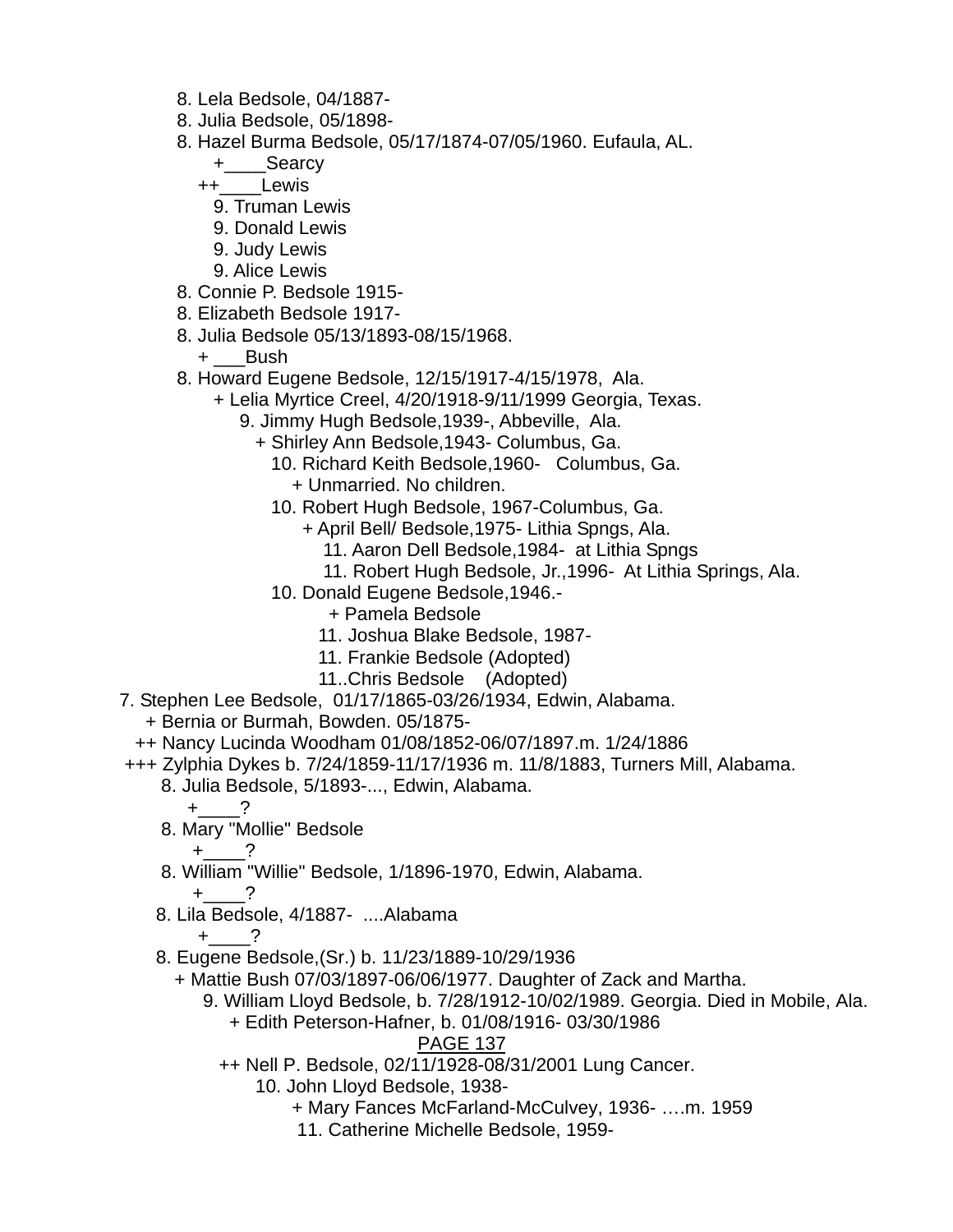- + Not married, Rodrigo Hernandez.
- ++ Domingo Hernandez, Sr.
	- 12. Hilary Frances Hernandez, ……m. 2004
		- + Oceas "Oscar" Aviles
		- 13. Sarah Elizabeth Aviles, 2001-
		- 13. Sofia Maria Aviles, 2003-
	- 12. Domingo Hernandez, Jr. 1979-
		- + Jessica \_\_\_?
		- 13. Ava Soleil Hernandez, 2008-
	- 12. Steven Michael Bedsole, 1976-
		- + Wendy Gay Turnage, 1969-…m. 1997, Div. 2007
		- ++ Jennifer Leilani Howell, 1975- ….m. 2007
			- 13. Emily Leilani Bedsole, 2008-
- 11. Susan Bedsole, 1962-
	- + George Garber, 1958-
		- 12. Andrew Garber, 1988-
			- + Malinda Salcido AndI,
				- 13. Samara Sunshine Garber
		- 12. Patricia Garber, 1990-
		- 12. Alexander Garber, 1994-
- 11. Paul Bedsole, 1960-
	- + Susanne Serrell, 1948-
- 10. Mary Alice Bedsole-Carothers,1937-
	- + Jewel Boggs
	- ++ Russell Carothers, 1957-
		- 11. Debbie Boggs
			- 12. Christopher Bedsole
			- 12. Nell Ann Bedsole
		- 11. Christopher Carothers
		- 11. Beth Carothers
			- + Helser ?
- 10. Judy Ann Bedsole-Gautier,1941-
	- + Tommy Monroe Gautier,1939-, Texas
	- 11. Melinda Sue Gautier-Remore
		- +Bobby Joe Remore
		- 12. Jeffrey Remore
		- 12. Phillip Remore
	- 11. Stephen Paul Gautier
- 9. Faydell Bedsole, b. 08/05/1919-6/20/1985
	- + John Mack Price, 8/17/1912-12/12/1965
- 8. James M. Bedsole 03/11/1892-07/01/1903. Edwin, Alabama, Mt. Enon Cemetery
	- + Ibeona Foy, 4/19/1895-7/15/1969, Buried Geneva, Ala.
	- 9 . Clarence Curtis Bedsole, 1/7/1920-8/6/1983
		- $+$  ?
- 8. Relo Bedsole, 4/1887-
- 8. Ora Bedsole, 08/1888- Edwin, Alabama.
	- $+$  ?
		- 9. Mollie (Mary?) Owens
		- 9. Leamon L. Owens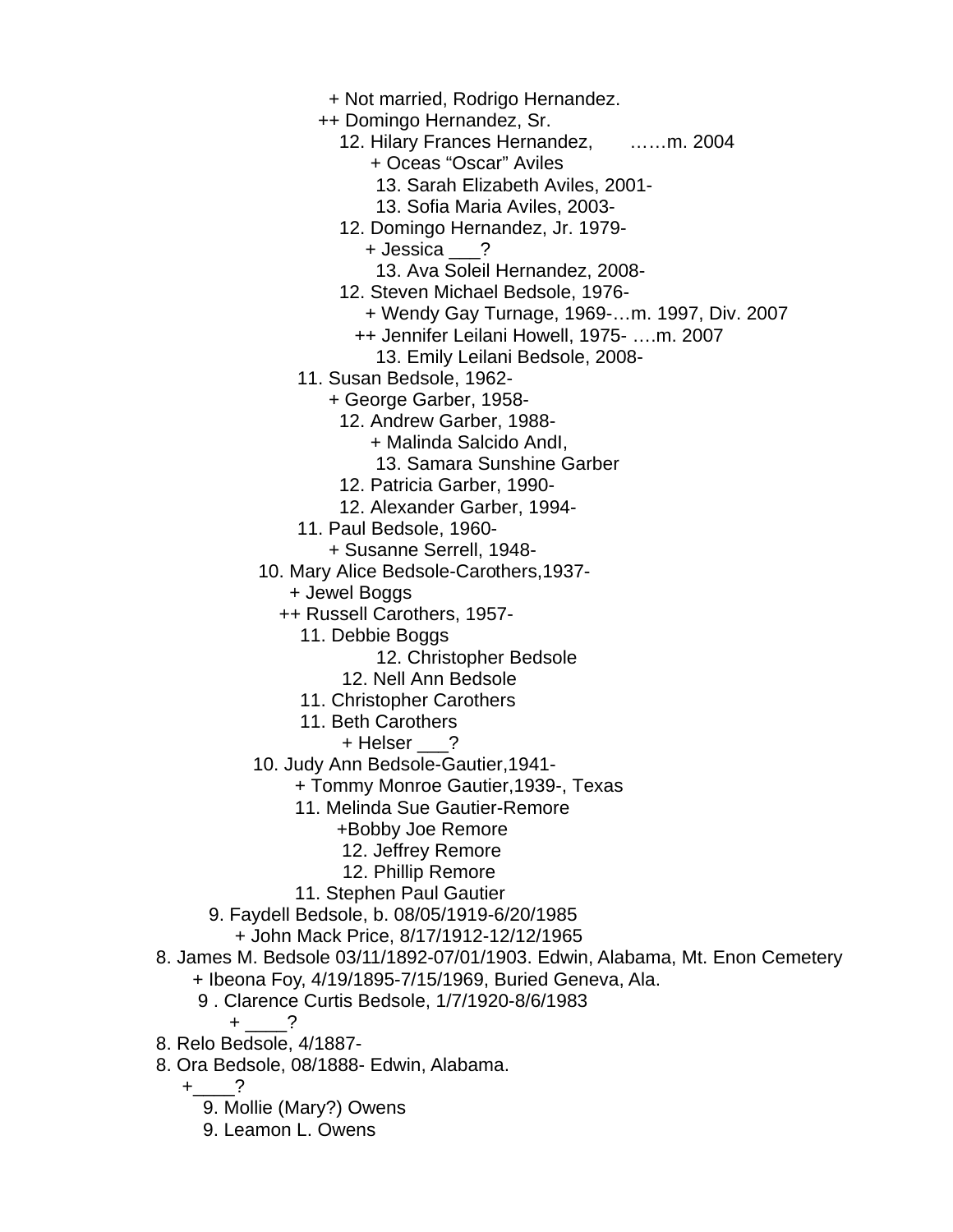- 8. Susan "Gussie" Owens, 10/03/1889-9/20/1972
	- + Joseph Allen Hicks, 8/28/1883-6/6/1966
		- 9. Remus Allen Hicks, 1906-1974
		- 9. Joseph Foster Hicks, 1910-1972 + Melonee Hatcher, 1911-1999
		- 9. Marvin Casey Hicks
		- 9. Lehman Lee Hicks, 1916-1957 + Addie Jewel Tally
		- 9. Haston Allen Hicks
		- 9. Thera Quinton Hicks, 1913-1977
		- 9. Margaret Estelle Hicks
		- 9. Marie Bernice Hicks
		- 9. Betty Delores Hicks
		- 9. Senors Hicks, 12/20/1907-11/13/1990
			- + Avis Elaine Clark, 3/18/1913-9/29/2003, m.1/11/1931-
				- 10. Jerry Merle Hicks, b. 1936-m.5/6/1955
					- + Donald Randall Bailey,
					- 11. Mark Randall Bailey, 1962-
				- 10. Janice Carolyn Hick,1939-
- 8. George Hugh "Huey", "Gehugh", Bedsole, 01/04/1895-08/11/1960 .

- + Linnie Dykes-Bedsole . 1900-1968, Married 7/30/1916.
- 9. Harold Hugh Bedsole, 9/8/1925-1983 Raleigh, NC
	- + Earlene C. Wison, ....She was also married to Thomas Otha Wilson
		- 10. Donald Ray Bedsole, Salisbury, NC.
		- 10 Richard H. Bedsole, Salisbury, NC.
		- 10. Ronald D. Bedsole, Tampa, Fla.
		- 10. Pamela Bedsole
			- +\_\_\_Parks, Lexington, Ky.
- 9. Wilberlene Bedsole 05/11/1917-4/15/1998
	- + Clyde\_\_\_?
- 9. Betty Jean Bedsole
	- + Dasinger, Living, Columbus, Ga.
- 9. Joe Lee "Jack" Bedsole, 10/23/1922-12/2/2002, Georgia.
	- + Fannie Mae Hatfield, 6/17/1884-1990, Eufaula, Ala. Daughter of William Hatfield & Irene Austin
		- 10. Jolene Bedsole, b. 1948
			- + John \_\_\_?
				- 11. Joe \_\_\_?
				- 11. Lee\_\_\_?
	- 9. Harold Lavone Bedsole,12/18/1921- 12/1979, Fayetteville, NC, Eufaula, Ala.
		- + Alberta Loraine Bovee 1928 Calif -2003 Ala.
			- 10. Barbara Lee Bedsole, 1946- ?
				- + Julian McLure
					- 11. Staci Jo McLure, b. 1965
						- + Alex Merchant
							- 12. Joshua Alexander McLure, 1987-
							- 12. Morgan Lavone MClure,1991-
							- 12. Meghan Leann McLure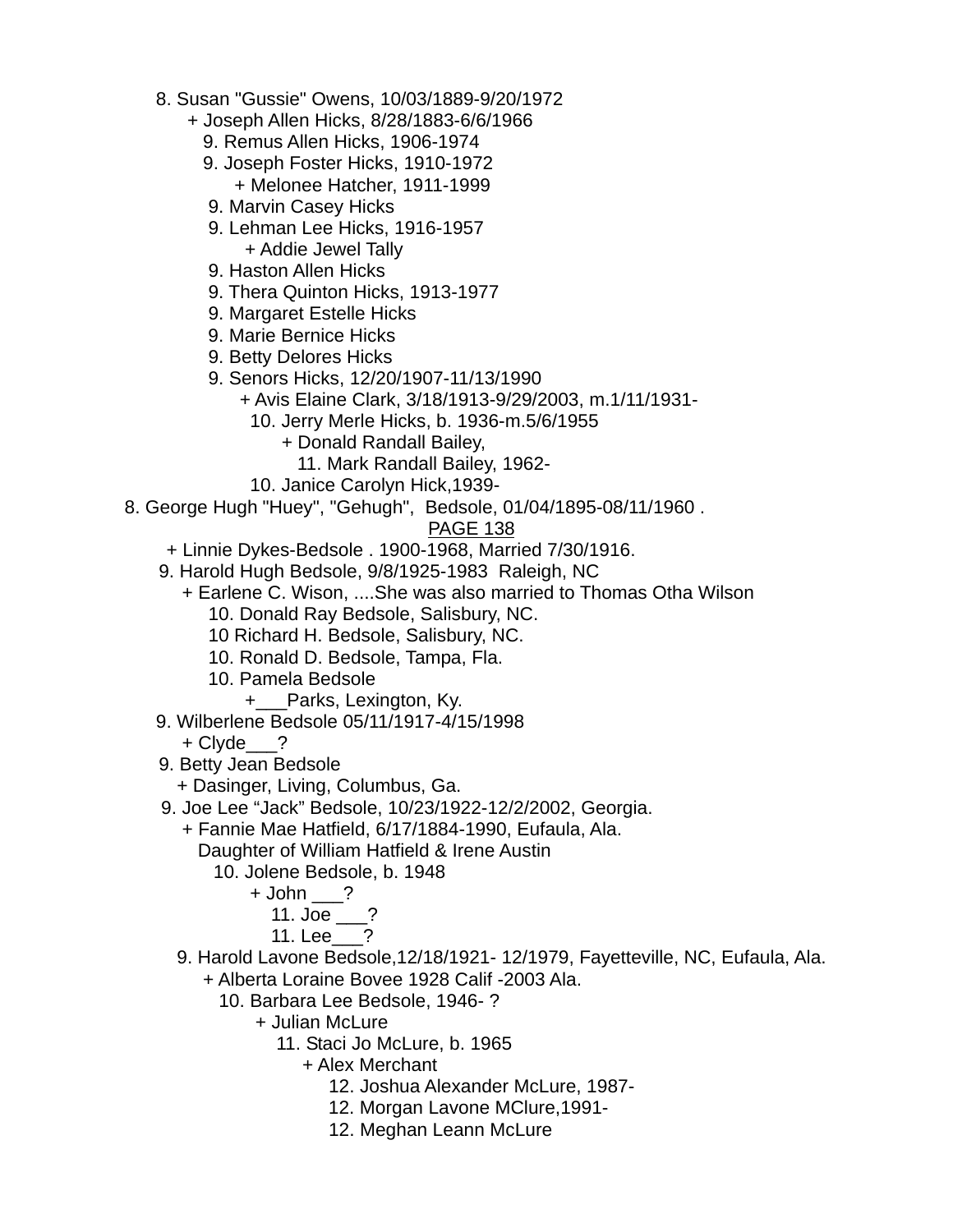- 11. Michael Shane McLure, 1969-
	- + Candice Zeally 1971-
		- 12. Michael Shane McLure, II, 1991-
		- 12. Marissa Bryanne 1995-
- 10. Michael Joseph Bedsole,
	- + Cynthia Gail Foster, 1954-
		- 11. Michael Joseph Bedsole, II 1977-
	- + Misty Gail Humphries, 1977-
- 10. Mary Elizabeth Bedsole 1952-1954-
- 10. Donald Bedsole
- 9. Henry Carlton Bedsole 11/18/1927-2/6/1982
	- + Emma Nadine Tew, 4/6/1930-5/14/1997
	- 10. Herchel Loyd Bedsole 7/29/1950-4/10/1983
		- + Alice ?
			- 11. Herchel Loyd Bedsole, II
		- 11. Daughter ?
	- 10. Dean Bedsole
- 9. Wilburn Bedsole
- + Janella \_\_\_?
	- 10. Harold Bedsole

#### PAGE 139

- 10. Albert Bedsole
- 10. Kyle Bedsole
- 10. Allan Bedsole, 1982-
- 9. Barbara Bedsole
- 8. John Thomas Bedsole,12/28/1911-3/15/2003,Geneva Co, AL Houston County, AL

+ Allie Mae Dorriety, 3/16/1915-, Bullock County, Ala.

11/6/1999, Houston Co, AL. m. 5/9/1931, Dothan, Ala

- 9. William Keneith Bedsole, Colonel, Army..1934-.............Enterprise, Ala.
	- + Dorothy Sue Pope, b. Geneva Co, AL. m. 11/10/1956, Geneva, Enterprise, Ala.
		- 10. Timothy Keith Bedsole, Lt. Col., Army, 1957-.
			- + Tammie Rene Hall, 1980
				- 11. Timothy Keith Bedsole, Jr. ,1980-
					- + Janice Given
						- 12. Jacob Daniel Bedsole, 2005-

 10. Larry Alan Bedsole,6/16/1962-11/10/1992, Wurzburg, Germany. Ala. and Ky.

10. Dale Anthony Bedsole, 1965, Ft. Benning, GA.

8. Ruby Lee Bedsole, 10/18/1904-3/1983, Spring Lake, NC

+ Elizabeth Katherine "Lucy"\_\_\_? 7/18/1848-

#### 6. John Washington Bedsole, 12/03/1860-1920, Buried Mt. Enon Cemetery, Henry County, Alaba + Sarah Elizabeth "Sally" Hartzog, 1846-1947.

- ++ Espy Agnes Hartzog
	- 7. Malcolm Mackelroy Bedsole, Sr. 1884-
		- + Alice Lee Braxton, 1887-1973, m. July 12, 1907. Jackson County, Fla.
			- 8. Malcolm Mackelroy "Mackey" Bedsole, Jr.1919-2004
				- + Clara Belle Morris, 2/22/1914-8/12/2003..........m. 1938, Belle Glade, Fla. 9. Malcolm Mackelroy Bedsole, III. b. ? d. 3/15/1985.
					- 9. Arlyce Ann Bedsole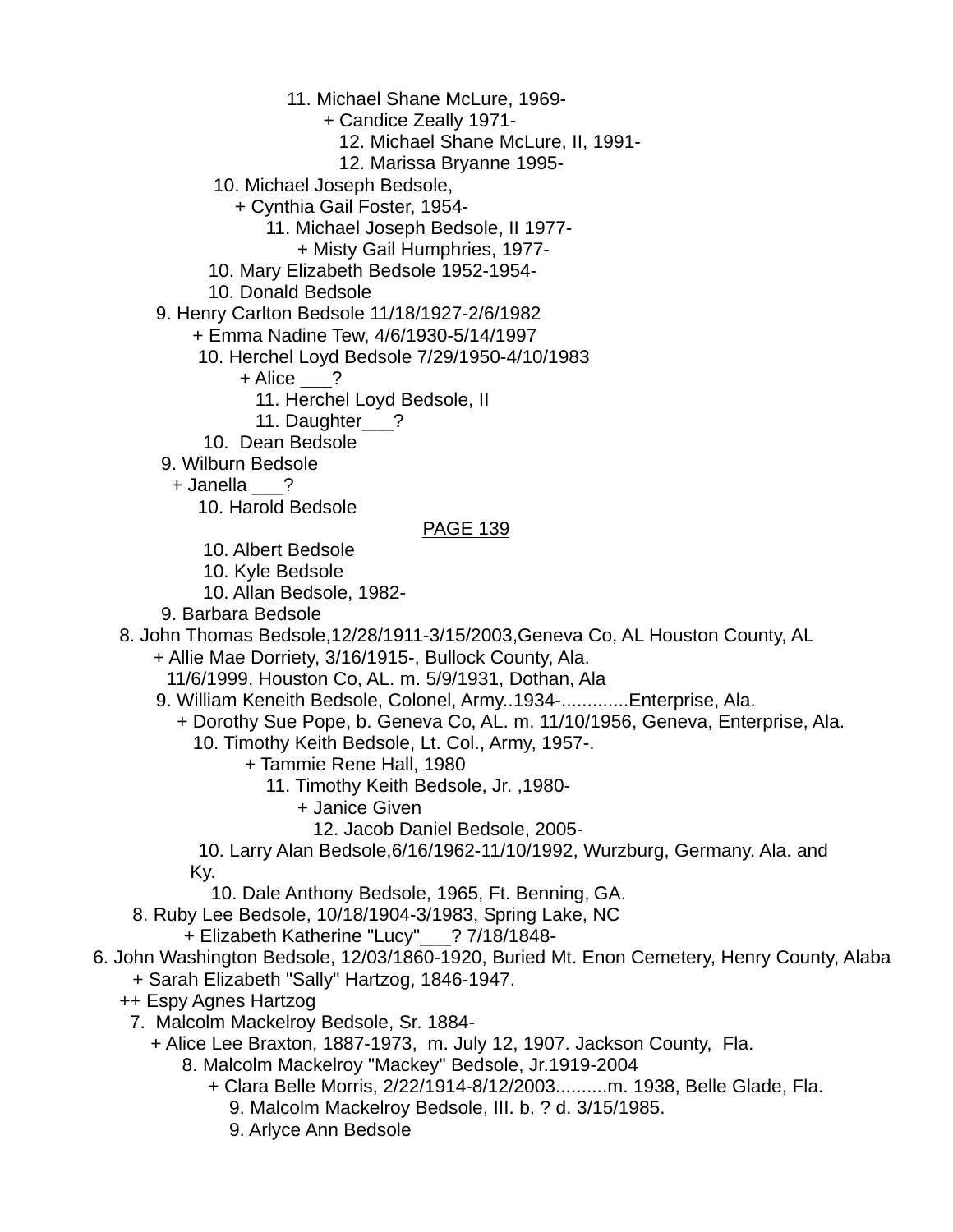$+$   $-$  ? 9. Guerry Bedsole  $+$  ? 9. Jaye Mackey Bedsole  $+$   $2$  9. James M. Bedsole, 1952-. Living, St. Augustine, Fla.  $+$  ? 7. Joseph Charles Bedsole, Sr.1918-  $+$   $?$  8.Joseph Charles Bedsole, Jr.  $+$  ? 7.Sara B. Bedsole + Hughes 7. Ella Alice " Coot" Bedsole, 12/11/1975- + \_\_\_\_Lytell 8. Bedsole  $+$   $-$  ? 8. Bedsole  $+$   $-$  ? 7. William Joel Bedsole, Malvern Cemetery, Geneva County, Alabama. PAGE 140 +\_\_\_\_? 8. JT Bedsole  $+$  ? 9. Charles Bedsole  $+$  ? 7. Jessie M. Bedsole, 6/9/1873-10/29/1955, Bethlehem Cem, Coffee County, Ala. + Mary S. Smith, 4/17/1873-2/21/1976, Bethlehem Cem.. 7.. Lucy Catherine Bedsole, 4/9/1854-5/10/1933, Bethlehem Cem. Coffee County, Ala. 7. John Daniel Bedsole, 1883-1855. + Sarah Melissa Caroline Underwood, 1885- 8. William Harvey Bedsole, 2/24/1902-6/25/1944, Clayton, Ala., Riverdale Cemetery, Columbus, Ga. + Hattie Marie Zorn, 8/19/1905-3/12/1962, Riverdale Cemetery.Columbus, Ga. 9. Margaret Bedsole, 3/21/1921-10/19/2007, Ala. and Fla. +\_\_\_\_Smith 9. Sarah Melissa Bedsole, +\_\_\_\_Mclure 9. Jewel Gladys Bedsole, 1920- +\_\_\_DeMiller 9. Thelma Amelia Bedsole, 8/21/1922-3/16/1998,......m. 4/16/1942. Died in Arkansas. + Samuel Bluford St. John, Sr. 1920-11/5/1976, Warren, Arkansas. 10. Marilyn Wanda St. John + Damon Doss

11. Melissa Doss

+ Samuel Graham

12. Samuel Wade Graham

12. Stephanie Amelia Graham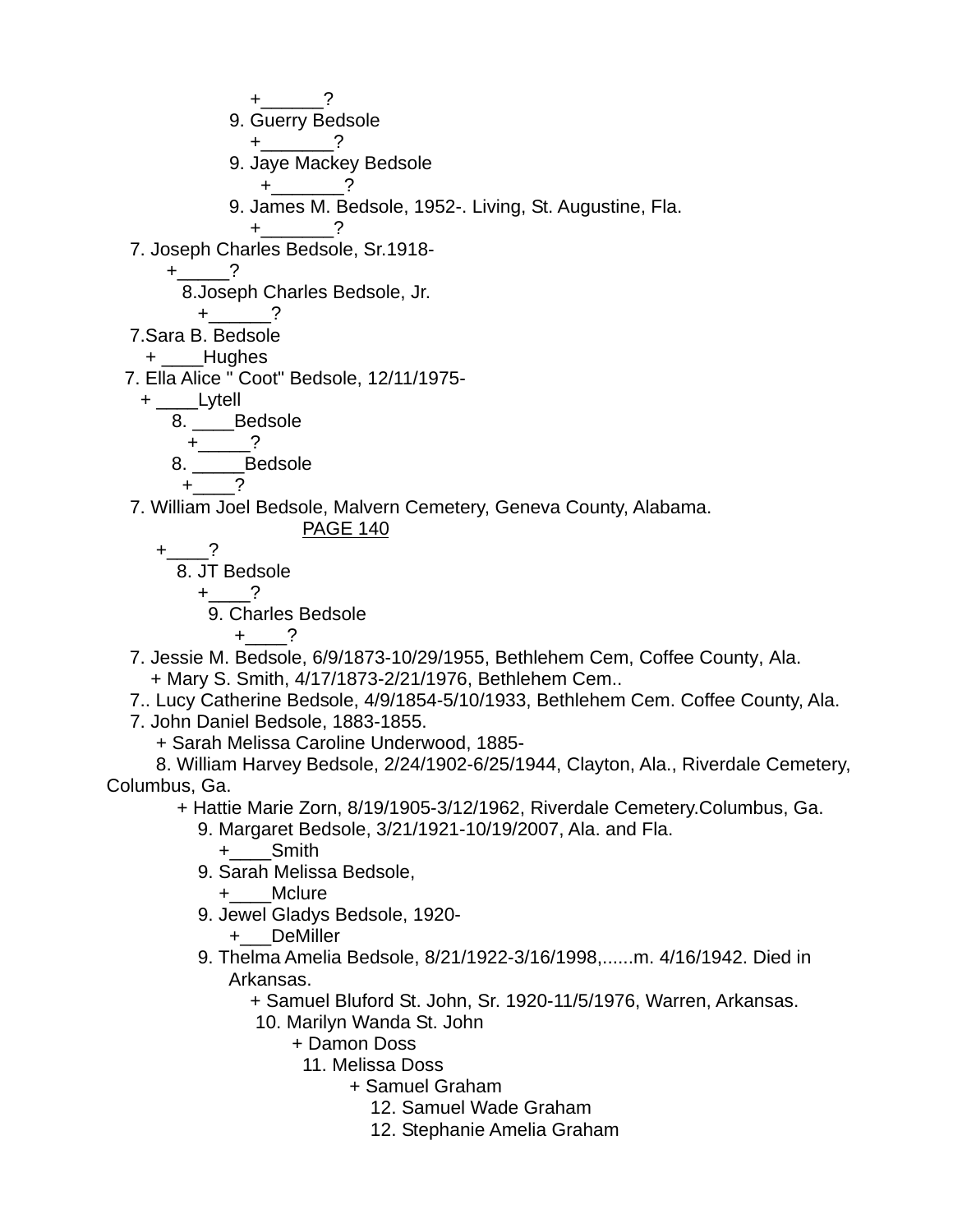- 11. Rebecca Doss
- 11. Natalie Doss
	- + Tommy green
		- 12. Katherine Green
		- 12. Madison Green
- 10. Linda Diane St. John
	- + Thomas Golden
- 10. Karen Amelia St. John
	- + Joseph Anders
		- 11. Alicia Anders
			- + Chad Davidson
				- 12. Caleb Davidson
				- 12. Jacob Riley Davidson
		- 11. Heather Anders
			- + Anthony Owen
- 10. Samuel Bluford St. John, Jr.
	- + Carol Ann Stanton-Taylor St. John
		- 11. Sarah Elizabeth St. John
			- + David Anthony Morris
		- 11. Adam Bluford St. John
			- PAGE 141
- 10. Neil Alan St. John
	- + Regina Isom, PhD.
- 8. Margaret Louise Bedsole, Montgomery, Ala. + James Smith
- 8. Sarah Melissa Bedsole. Arvada, Colorado
	- + James McClure
- 8. Tump Woods, 8/20/1933-5/21/2008. m. 7/24/1953
	- + Billie L. Crawford, 10/6/1934-
	- 9. Jerry Alan Woods
		- + Janet Ingram
	- 9. Bruce Kevin
		- + Michelle Stagg
- 8. Thomas Edward Woods
- 8. Jimmy Woods
- 8. Carolyn Janice Woods
	- + Ruppert Douglas
	- ++ Bob Gray
- 8. Janice Woods
- 8. Betty Sue Woods
	- + Bobby Lamar
- 7. Rebecca "Becky" Bedsole
- 7. Catherine Elizabeth Bedsole
	- + Joshua W. Collins
- 7. George Washington Bedsole, Sr. 1880-2003
	- + Bannie McKnight, 1881-
		- 8. George Washington Bedsole, Jr., PhD.11/09/1919-4/5/2003, Al. & La. Army,
	- WW-II. Greenlawn Mausoleum
		- In Hammond, Louisiana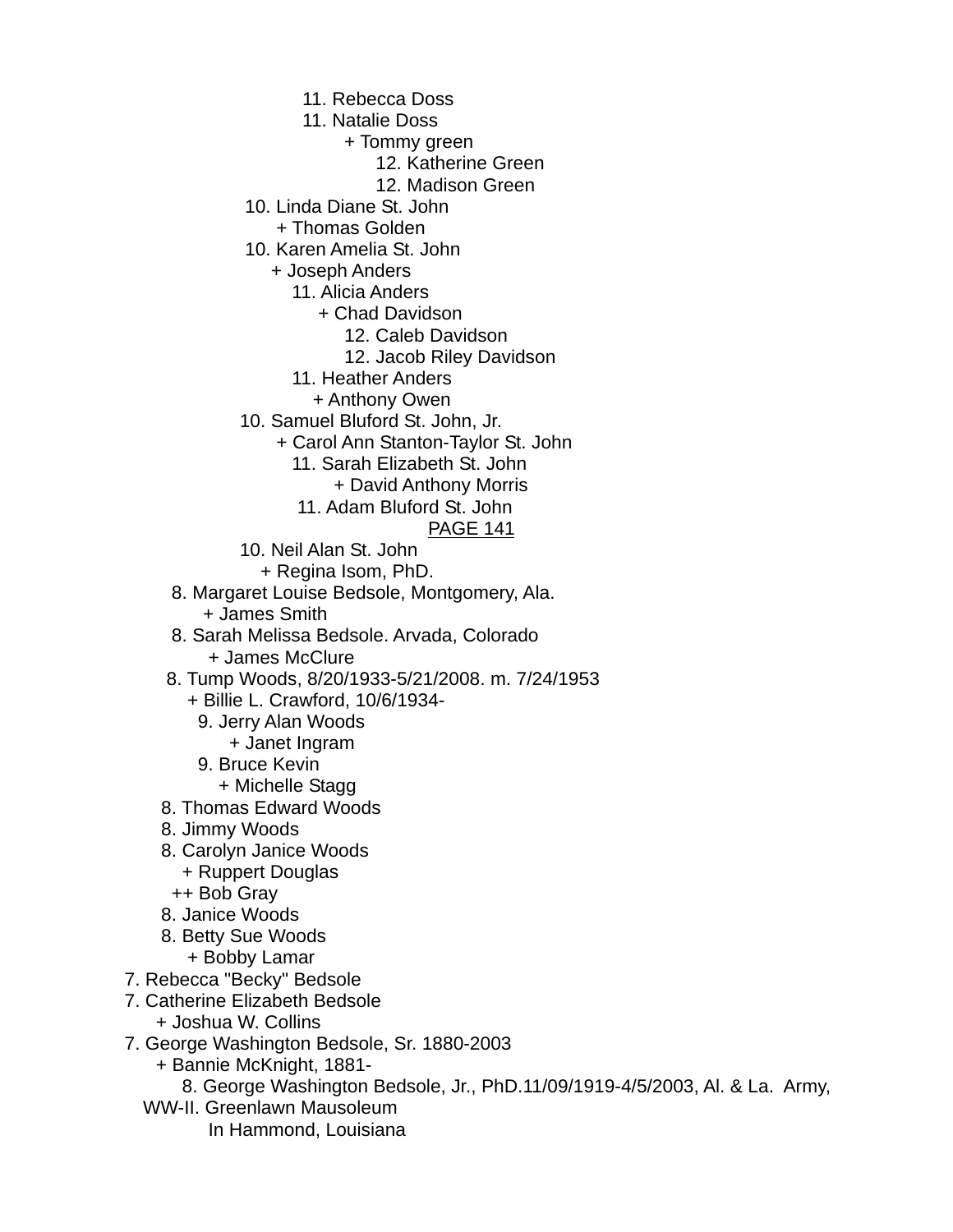+ Cecil Reinken, 1922- ......Amite, Louisiana

- 9. Brenda Bedsole-Ricks, Judge, Amite, Louisiana.
	- + Robert Gordon Ricks
		- 10. Michael Brandon Ricks
		- 10. Robert William Ricks
- 9. George Alan Bedsole
	- + Margaret Woodard...Divorced, No Children
- 9. Robert Lee Bedsole. Divorced.
	- + Krispin Patrice Caldwell....Divorced.
		- 10. Rachel Leigh Bedsole
		- 10. Laura Elizabeth Bedsole
			- + Larmore ?
		- 10. Joseph Lee Bedsole

 8. Wilmer Ray Bedsole, Deceased.9/25/1933-2/13/2005, Fla. USMC, Lakeland Memorial Gardens, Lakeland, Fla.

- + Lonnie Davis....Deceased
- 8. Vergil Lee Bedsole, Deceased. No Children. UnMarried.
- 8. Blanche Bedsole
	- + Richard Hubert Woods
	- 9. James "Jimmy" Woods

- 9. Edward Woods
- 9. Richard Hubert "Tump" Woods, Jr.
- 9. Betty Sue Woods
	- $+$   $\_\_$  Rash
- 9. Janice Woods
	- + \_\_\_ Gray
- 8. Beatrice Bedsole
- 8. James Martin Bedsole 1890-1963
	- + Mattie Parker 1896-1960
		- 9. Floyd Martin Bedsole, 1920-1988
			- + Mildred Earline Smith 1913-1988
				- 10. Herschel Floyd Bedsole 1935-
					- + Elizabeth Calhoun
				- 10. Leon Linward Bedsole, 1939-
					- + Patricia Bowdin 1941-
				- 10. Peggy Ann Bedsole, 1948-
					- + Steve Calhoun Devorest, 1947-
		- 9. Amanda Bedsole, 1917-
		- 9. Clarence Bedsole, 7/14/1916-01/1986
		- 9. Eliza Bedsole, 1915 .......A male.
		- 9. George Vickous Bedsole, 10/1/1922-6/1974, Columbus, Georgia
			- + Annie Jewell Starling
				- 10. Iowana Bedsole
				- 10. Malinda Bedsole
				- 10. Roger Martin Bedsole, 5/25/1951-11/13/2007, Columbus, Ga. Parkhill Cemetery.
					- + Brenda Holder
					- ++ Nikki\_\_\_?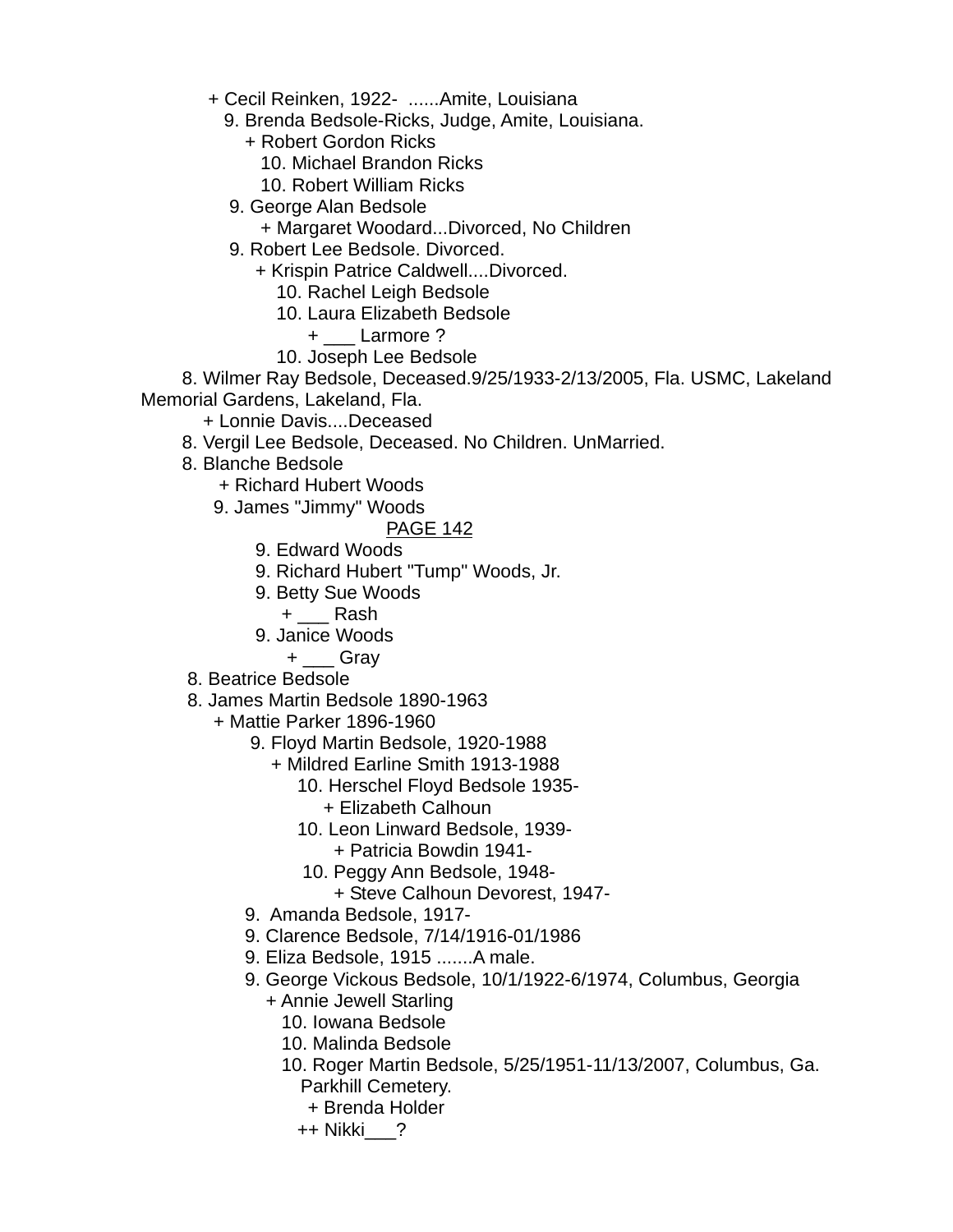- 11. Brian Bedsole
	- $+$  ?
		- 12. Paige Bedsole
		- 12. Austin Bedsole
		- 12. Autumn Bedsole
- 11. Clint Bedsole
- 11. Allison Bedsole
	- + Chris Spradlin.....Macon, Ga.
		- 12. Ashley Spradlin
		- 12. Katie Spradlin
- 10. Melinda Bedsole, (Jr.)
	- + Gerry Kinnon. Fortson, Ga.
- 10. Allaine Bedsole...St. Simons, Ga.
	- + Keith Ridenour
- 10. Iowana Bedsole
	- + Kenneth Tate,......... Columbus, Georgia
- 10. George Rudolph Bedsole, Columbus, Ga.

+ Reka \_\_\_?

- 9. Hubert Bedsole, 3/28/1926-1/1973, Ala. Fla.
- 7. Matilda Bedsole, 1867-1930...m. 1/3/1878

- + Alexander Sloam, 1865-
- 7. Francis Bedsole, 1869-
- 7. Joanna Bedsole, 1871-
- 6. William B. Bedsole, 6/5/1848-6/12/1932, Bethlehem Cem. Coffee County, Ala.
- + Lucy Catherine Wise 4/9/1854-5/10/1933..m. 1870
	- 7. Jesse M. Bedsole, 6/1874-1950. Kimmeys Mill, Alabama.
		- + Mary S. \_\_\_? 4/1874-1950, Holley Kimmeys Mill, Alabama.
			- 8. William Jesse Bedsole, 9/25/1892-12/1968. Died in Georgia.
				- + Rebecca D \_\_\_\_, 8/17/189--3/27/1971
			- 8. Clifford Bedsole, 4/1896-1986., Holley Kimmeys Mill, Alabama. + Viola \_\_\_?. 1894-1970.
			- 8. Oscar L. Bedsole, 3/1898-1980.
			- 8. Alto Bedsole, 4/6/1906-8/1980, Buried New Home Cemetery, Basin Community, Alabama.
				- + Missouri\_\_\_?, Buried New Home Cemetery, Basin Community, Ala.
				- 9. Janie Bedsole,
					- + James Poston
						- 10. Sarah Poston
							- + \_\_\_? Phillips
						- 10. Charles Gainey Poston
	- 7. Minnie Lee Bedsole, 1906-1909
	- 7. William Franklin Bedsole, 11/30/1879-4/5/1900..Bethlehem Cemetery, Crenshaw, Alabama.
		- + Louisa Farris, 1880-1976.
		- 8. One child. A daughter. Name and Dates unknown. Probably died when mother died.
	- 7. James Travis Bedsole, 10/1/1893-9/1965, Ala. and Fla.
	- 7. Rebecca Elizabeth "Lizzie" and "Becky" Bedsole, 11/1876-1950, Coffee County, Alabama.  $+$  ?
	- 7. Elbert Willey Bedsole, 7/1/1883-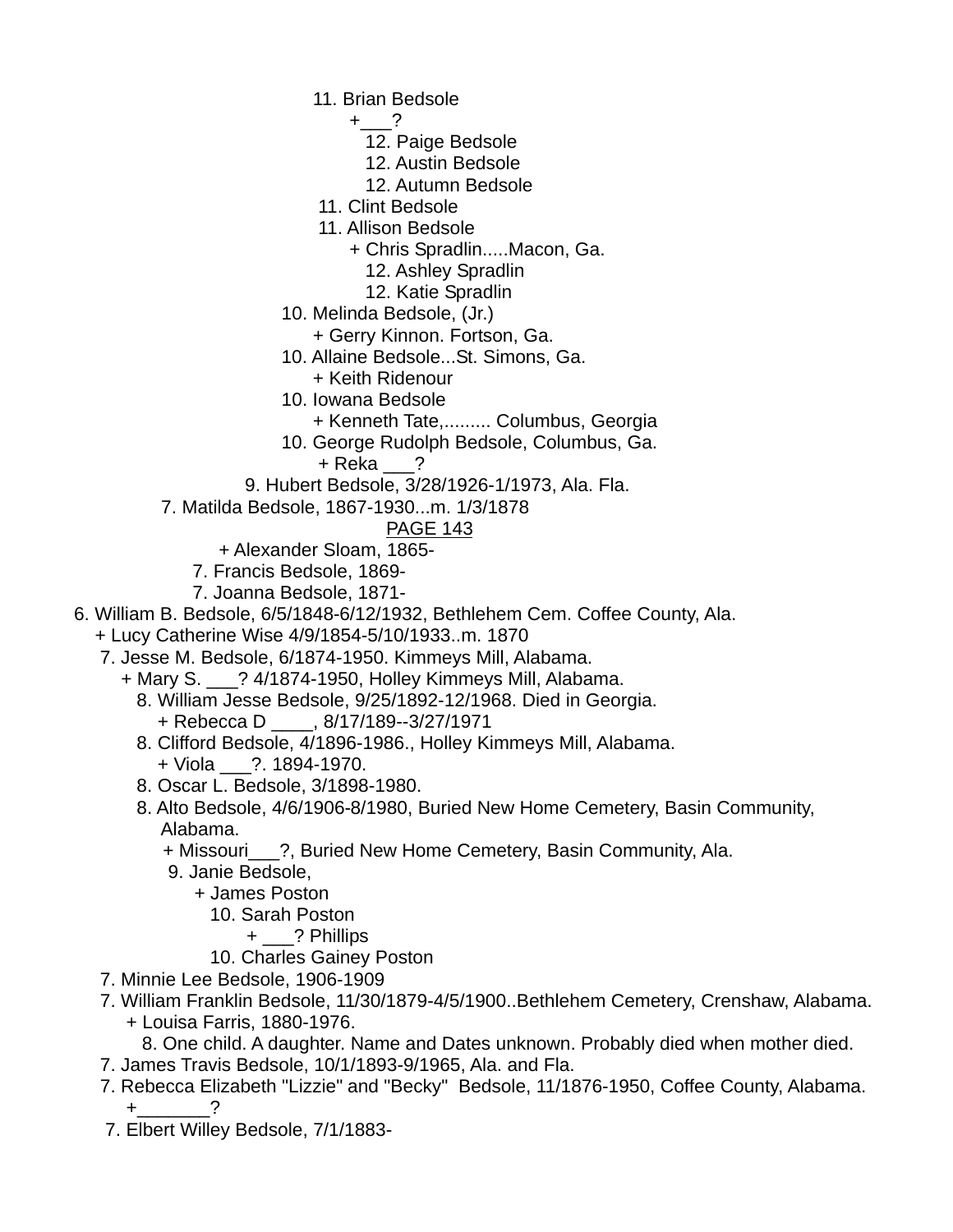+ Louisa Farris

7. Jack Bedsole, 8/1886-1967

- + Janie \_\_\_? 1895-1970.
	- 8. Alain Bedsole, Dates not known.
	- 8. Onita Bedsole, Dates not known.
- 7. Mary Ida Bedsole, 1889-
- 7. James "Jessie" Morgan Bedsole, 6/9/1873-10/29/1955 (Bethlehem Prim. Bap. Cem.) + Mary S. \_\_\_\_\_?, 4/17/1873-2/21/1966. (Bethlehem Prim. Bap. Cem).
	- 8. James Huey Bedsole, 12/25/1908-5/1978, Godwin, NC.
		- + Doris Marie Spiegner
			- 9. James Wendell Bedsole, 1953- .... Eye Doctor, Montgombery.
				- + Pamela Lynn Perry,1953-
					- 10. Anna Marie Bedsole, 1988-
					- 10. James Daniel Bedsole, 1990-
	- 8. Alto Bedsole, 4/24/1906-8/16/1980, Elba, Alabama, New Home Cem(Basin).
		- + Missouri Bedsole, 11/6/1908-11/25/1974, New Home Cem.(Basin)
			- 9. Orell Bedsole, 1920- ?
				- $+$  ?
			- 9. Janie Bedsole, 1924 -7/1/2007

+ James A. Poston

#### PAGE 144

10. Sarah Poston

+\_\_\_Phillips

10. Charles Gainey Poston

 $+$  ?

9. Oscar Bedsole, 1898-

 $+$  ?

- 7. Richard Bedsole,1896-1970, NC
- 7. David McKinsey Bedsole, 9/28/1870-1948, Elba, Alabama.
- 7. Andrew Jackson Bedsole, 8/17/1886-
	- $+$   $-$ 
		- 8. William Jefferson Bedsole, 12/29/1890-2/1/1924, Alabama.
			- + Mattie \_\_\_?, 10/15/1887-1/6/1916, Bethlehem Cem. Montgomery County, Alabama.
				- 9......They had 7 children. Names, sex, dates
- 6. Janet Bedsole, 1832-
	- + Malcom Hair, 1830-
- 6. Sarah Bedsole, 1834-
- 6. Mary Bedsole, 1837-, in Ga.
- 6. Nancy Bedsole, 1836-
- 6. Emmaline Bedsole, 1840-
	- + Bryant W.E.R. Smith
		- 7. Mary Smith, 4/17/1873-2/21/1966 Wife of Jessie Bedsole
		- 7. Verity Smith, 1880-1959
		- 7. Mansfield Smith, 1872-1959
		- + Evenia Donaldson
- 6. Cherry A. Bedsole,1842-1843..... Died as Child.
- 6. Penny Ann Bedsole,1844-1845........Died as Child.
- 6. William S. Bedsole, 07/11/1844-03/03/1922 Richards, Barbour, and Camp Springs ` Cemetery, Henry County, Ala.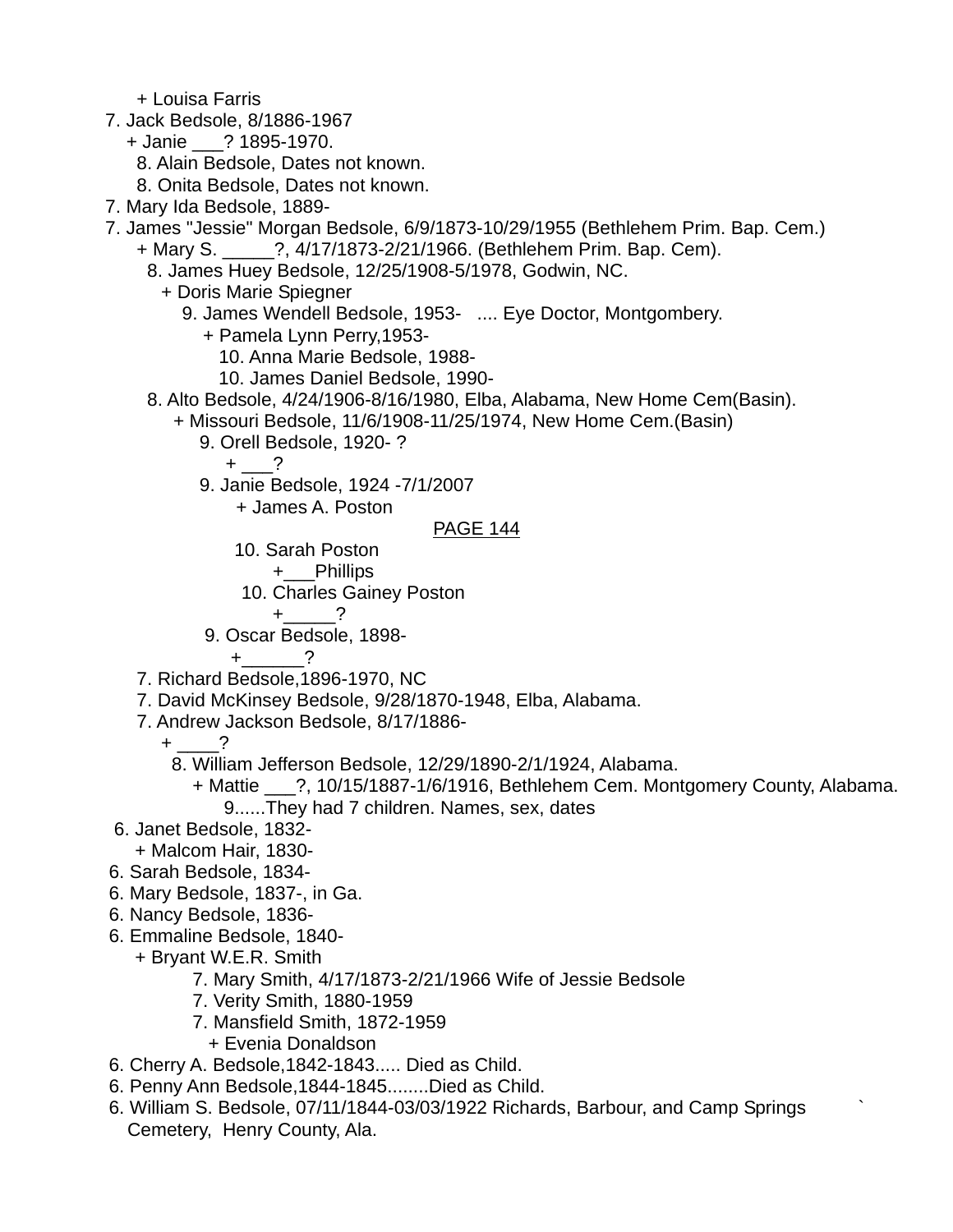- + Mary Catherine Clark, 11/5/1849-3/1/1934, Richards. Barbour,Buried Camp Springs Cemetery, Ala.
	- 7. Orrie or "Oree" Bedsole, Female.1879-1960, Richards, Barbour,Alabama.
		- $+$  ?
	- 7. Clarence Americus Bedsole,1869- (last name sometimes BLEDSOE). +Amanda Crumpton m. 1/26/1886 in Ga.

++ Erin Culpepper, 1/27/1877-1948 in Orlando...m. 11/29/1900, Henry County, Ala..

- 8. Lillie M. Bedsole, 1898-1973
- 8. Azie Bedsole, 1902-1981

8. L.V. Bedsole, 1904-1975

- 8. John D. Bedsole,1905-1984
- 8. Ira D. Bedsole,1908-1990
- + wifes name unknown\_\_\_?
- 8. Roswell Burns Bedsole, 1/13/1887-1/15/1931, Friendship Cem., Malone, Fla.

 +Josephine "Josie" Ophelia Culbreath, 11/08/1892-08/27/1980 Friendship Cem. Malone, Fla.

++ Kitty Clyde Tolar.

- 9. Howard Baker Bedsole,1908-1988, Bartow, Fla.
	- +Mary Elizabeth Spurlock, 12/14/1916-10/26/1994

# PAGE 145

- ++ Francis Booth, 7/10/1917- 1/29/2008.
	- 10. Roswell Burns Bedsole, II
		- + Sandra Jean Goff
		- 11. Carole Lynne Bedsole
		- 11. Laura Ann Bedsole, Rev., Dr. Of Divinity.
			- + Reuben Jesus Briones, 1987-
			- ++ Adam Lloyd Larmore
				- 12. Brandi Elizabeth Larmore, 1992-
				- 12. Brandon Lloyd Larmore, 1994-
		- 10. Howard Baker Bedsole, Jr, 7/14/1944-9/11/2008, Atlanta,
			- Georgia and Bartow, Fla. Teacher.
			- $+$  Gail L.  $?$ 
				- 11. Charles Bedsole
				- 11. Marilee Bedsole, Winter Haven, Fla.
					- + Charles Hinchman
				- 11. Cynthia Fetterhoff-Kennedy, Lakeland, Fla.
					- + \_\_\_ Fetterhoff
					- ++\_\_\_\_Kennedy
				- 11. Shaun Bedsole, Lakeland, Fla.
				- 11. Dillon Bedsole
				- 11. Hunter Bedsole
		- 10. Jeanette Bedsole
			- + \_\_\_? Kieffer, St. Augustine, Fla.
		- 10. Bernard Bedsole, Columbus, Ga.

 9. John Clarence Bedsole, Sr. 11/10/1909-12/1/1967, m. 6/9/1935 Friendship Cem, Malone, Fla..

 + Myrtle Lee Paulk, 9/17/1919-6/23/1991, Ala.and Georgia., Friendship Cem.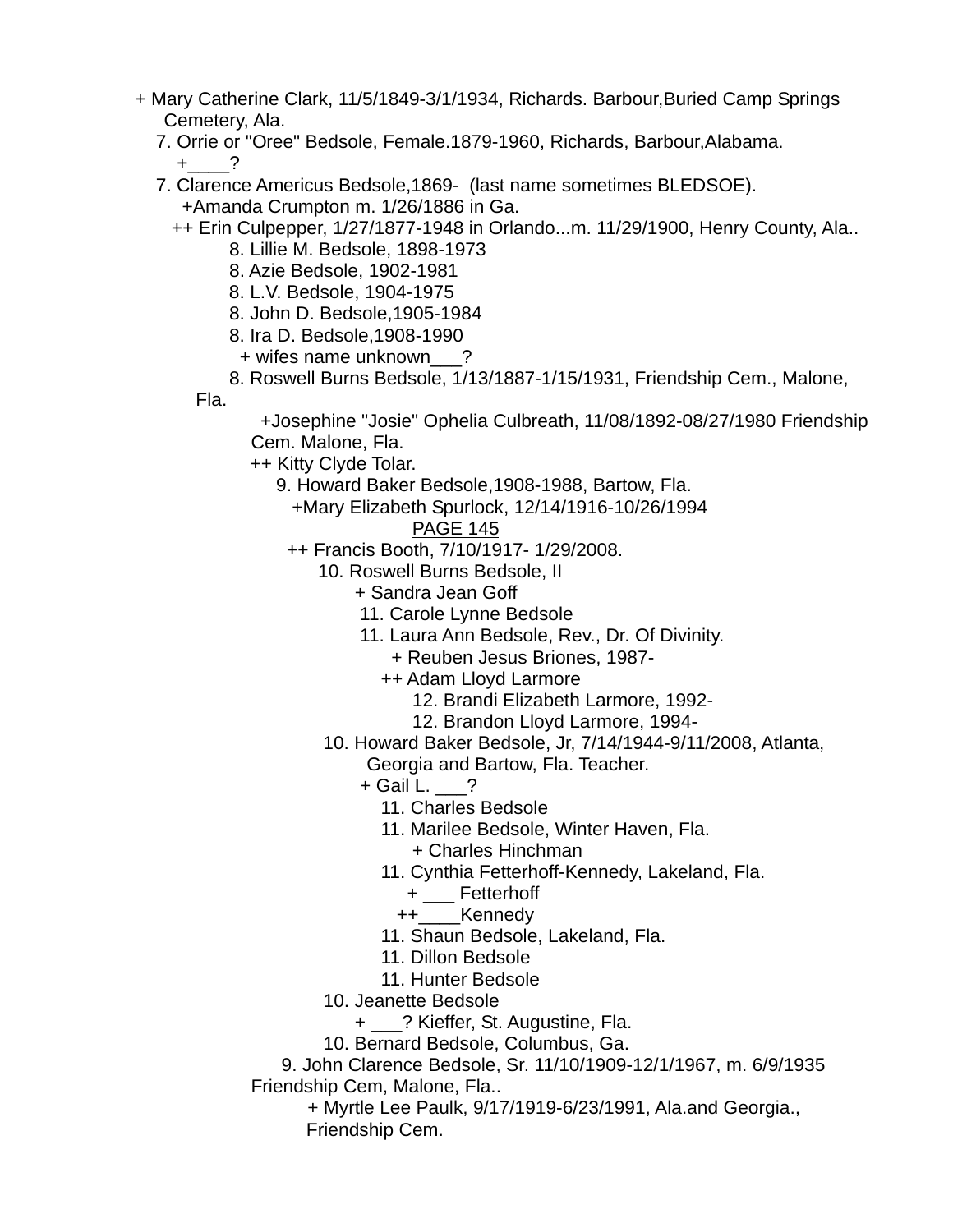### 10. John Clarence Bedsole, Jr., 1/12/1944-10/14/2004,

Meadowlawn Cemetery, Enterprise, Ala.,Lt. Col., Army.

- + Dorothy Marie Glover, 1946- Div.1978.
	- 11. Elizabeth Marie Bedsole, 1969-
	- 11. John Clarence Bedsole, III, 1972-
		- + Stephanie McWhorter.
- 10. Patricia Ann Bedsole,1936-...........m. 12/26/1965. + Fauline Jordan Mathis, m.12/26/1965
- 10. Jacquelyn Bedsole,1938-
	- + \_\_\_\_Welburn
- 9. Lee Edward Bedsole
	- + Ethel Brelett, 10/24/1912-6/1985,
- 9. Frankie D. Bedsole
	- + Myrtle Smith, 9/21/1911-12/11/1935. Friendship Cem., Malone, Fla.
		- 10. Christine Bedsole
			- + William L. Benner
				- 11. Speedy Benner
			- 11. Nyma Benner
			- 11. Tina Benner
			- 11. Byron Benner
		- 10. Josie R. Bedsole
- 9. Essie May Bedsole
	- + J.J. Maddox

### PAGE 146

- 9. Esther May Bedsole
	- + Sandlin Ingram
		- 10. Samuel Allen Ingram
		- 10. Billy Ray Ingram
		- 10. Nyaka Ingram
		- 10. Josetta Ingram
		- 10. Eddie Ingram
- 8. Daniel Monroe Bedsole, Known as "Monroe" 6/27/1881-10/30/1969
	- + Jenes R. "Jeter" 11/24/1884-8/23/1969.
		- 9. Chester A, Bedsole, 1907-
		- 9. Beatrice L. Bedsole, 1907-9/12/1999
	- 8. George Bedsole,1877-1943
		- + Baney\_\_\_\_? 1875-1925
			- 9. Wilma Bedsole, Son, , -
			- 9. Vergal Bedsole1/23/1908-8/1971, Baton Rouge, La.
			- 9. Blanche Bedsole, 1902-
			- 9 George Bedsole, Jr., 1910-
- 8. Martin Bedsole,1899-1983
- 8. Foy Lee Bedsole, 9/1891-1959. Hattiesburg,Taylor, Ala. m.7/10/1910.
	- + Mary Jane Stewart, 5/11/1892-7/10/1976.

 9. Henry Lee Bedsole, 2/19/1912-4/5/1959, Columbus Ga. Riverdale Cemetery.

- 8. John Lloyd Bedsole, 10/2/1919-9/1/1995.Muscogee County, Ga.
	- + Vallie Ruth Montgomery. 2/14/1905-5/1986. Died in Fla. 34248.
		- 10. Catherine Michelle Bedsole, 1959-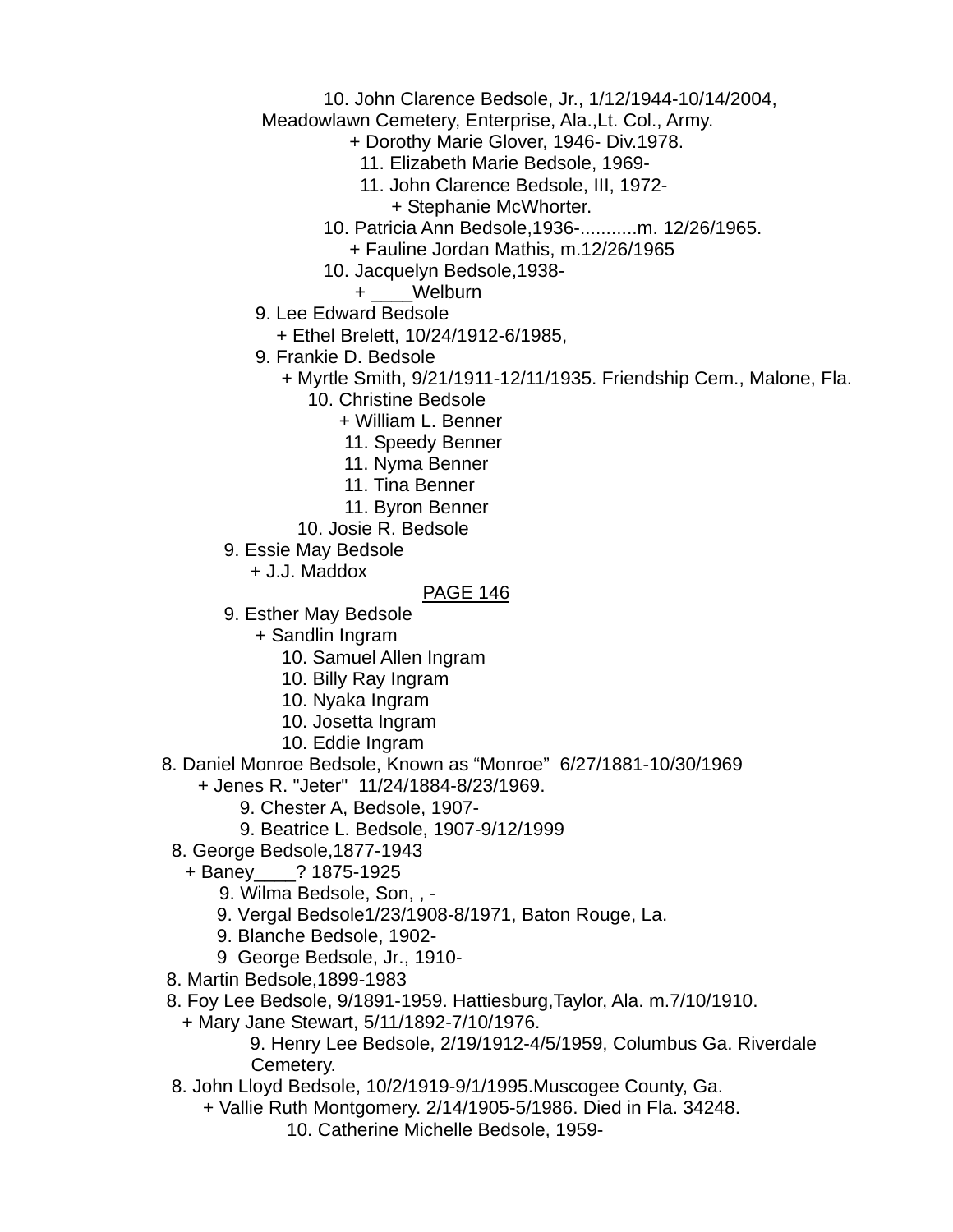$+$  ?

- 11. Steven Michael Bedsole, 1976-
	- + Jennifer Leilani Howell, 1977-
		- 12. Emily Leilani Bedsole, 2008-
- 10. Susan Bedsole

$$
+\underline{\hspace{1cm}}?
$$

10. Paul Bedsole

 $+$  ?

- 9. Wallace Ray Bedsole, 3/30/1921-1/13/1929.
- 9. Leddie Opel Bedsole, 6/3/1925-1937

 9. Wesley Bedsole, 5/17/1923- 1/10/1969, Alabama, Oak Hill Cem., Aloha, Michigan.

- 9. Bonnie Ciel Bedsole, 8/21/1928-2/14/1998
- 9. Mary Franise Bedsole, 6/5/1930-6/11/1993
- 9. Paul Stewart Bedsole, 11/18/1935-1939
- 9. Willie Wynell Bedsole,1933- No DoD.
	- + Everett M. Tribble, 1924-No Dod.Macon, Ga.
- ++ Virgil M. Dunn, m. 1963. died in 1978.
	- 10. Angelia Marie Bedsole, 1959- No Dod.
		- + Horace Lamar Scroggs, m. 1956
			- ++ \_\_\_\_Tribble, m.1953..Divorced.
		- +++\_\_\_\_Wilson
			- 11. Solomon Lamar Scroggs,.1983-No Dod.
			- 11. Jessica Marie Scroggs,1980- No DoD.
				- + Tommy Hunt, b.1980-
- 9. Infant Bedsole..No name..11/13/1913-12/13/1913.
- 8. Rosebud Bedsole, 1893-1961
- 8. James "Jimmie" Bedsole,1893-1947
- 8. William Oliver Bedsole, Sr. 3/16/1895-9/15/1966, Halesburg, Henry, Alabama.
	- + Annie \_\_? 1896-, b. in Ga.

- 9. Clarence Americus. Bedsole, II, 9/26/1917-7/1990, Eastman, Georgia.
- 9. Luther Thomas (LT) Bedsole, 2/8/1919-1/20/1994
- 9. Florence Bedsole,1929-
- 9. Thomas L. Bedsole, 2/8/1919-1/20/1994, Ga. + Charlotte \_\_\_?
- 9. Geraldine Bedsole,1921-
- 9. Annie M. Bedsole, 1923-
- 9. Mack Bedsole, 10/9/1926-11/1/2006, Georgia. + Grace M. \_\_\_? 2/4/1922-03/04/2004
- 9. William Oliver Bedsole, Jr. 1925/-7/18/1988, Eastman, Ga.
	- + Mary Elizabeth Jones, 1928-
		- 10. Stacy Bedsole, 5/17/1948-10/1970, Georgia.
			- $+$  ?
- 7. Vassie Bedsole,1870-1950, Richards, Alabama.
	- + Dan Beasley, 1868-1946, Richards, Alabama.
- 7. Elizabeth "Lizzie" Bedsole,1871-1950, Richards, Alabama.
- 7. Addie Bedsole, 1873-1956.......m. 2/22/1891 Eufaula, Ala., Richards And Barbour County, Alabama.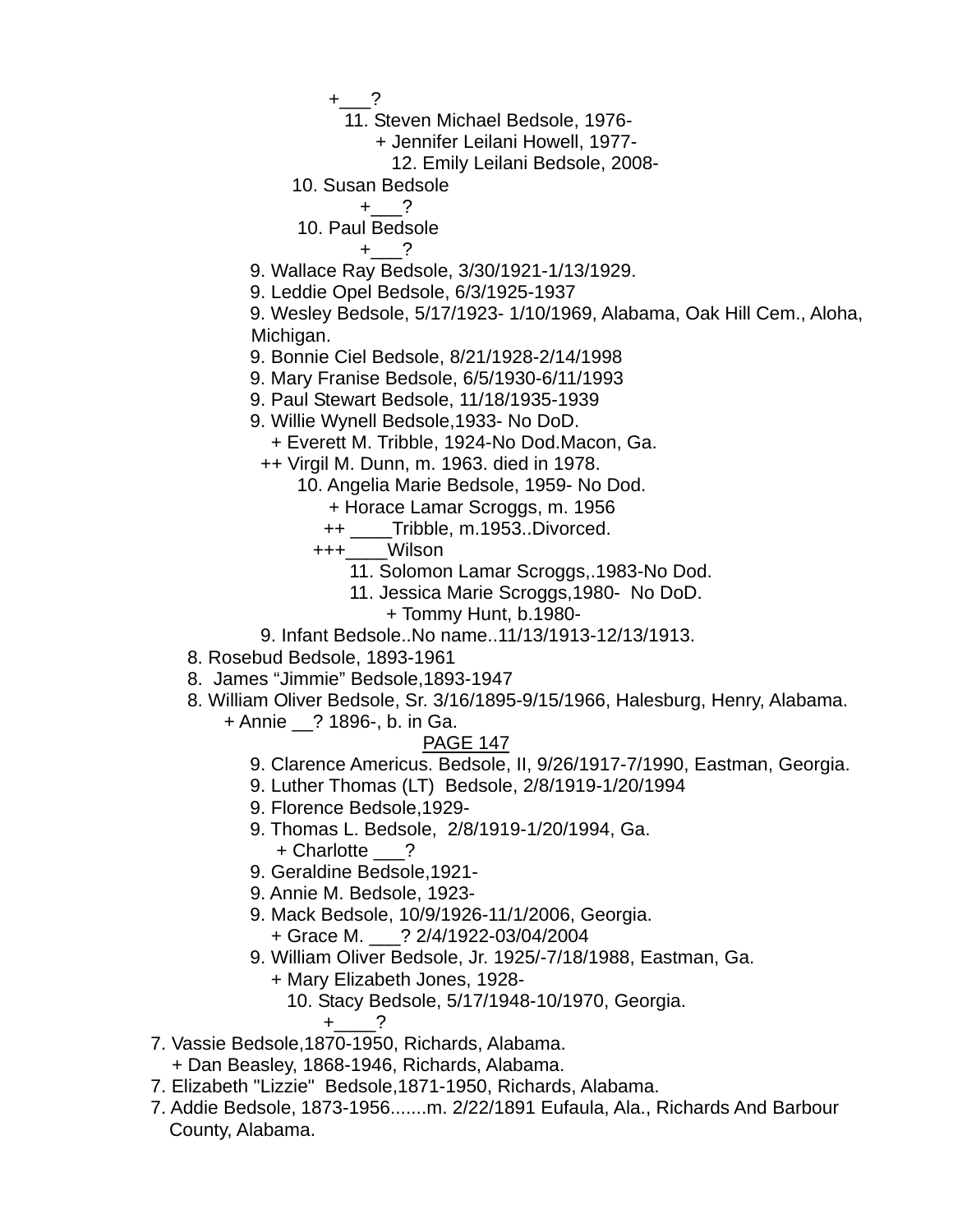+ John Jackson Dominey, 1870-1950, Farmer, Alabama.

- 7. Adam Bedsole, 1877-1953, Newton Cemetery, Newton, Ala.
	- $+$  ?
- 7. Mary Anna Bedsole, 9/16/1873-1934, Newton Cemetery, Newton, Ala. + John Gardner………..Maysville, Arkansas.
- 7. Luther Henry Bedsole,6/1875-1961 Newton Cemetery, Dale County, Ala.
	- + Ada Emma Morrison, 5/1878-1908, Starr Hill, Alabama....m. 1899.
	- ++ Ada Benton, 1877-1961, Alabama
		- 8. Nettie Bedsole, 12/25/1913-3/23/1999 + Marcus Standifer.
		- 8. Paul Bedsole, 1/13/1898-8/1984, Bethlehem Cemetery, Ala.
		- 8. Thomas Franklin Bedsole, 5/15/1900-11/2/1973, Newton Cemetery, Newton,

Ala.

- + Bonnie Quattlebaum
- 9. Adeane Bedsole, 4/4/1923-2006, Alabama.
	- + William Gresham, 1/25/1918-2/7/1974
	- 10. Jolene Gresham, 2/7/1953-2/7/1953. Born Dead.
- 9. Sybil Bedsole, 1/8/1925-2002, Alabama, Georgia.
	- + Ronald Lamar Trammel
	- 10. Rhonda Trammel
		- +\_\_\_ Pate
	- 10. Tina Trammel
		- + Jerry Patterson
	- 10. Pamela Trammel, Lake Seminole, Ga.
- 9. Blanche Bedsole, 1/10/1927-12/17/1927, Baby. Newton, Ala.
- 9. Betty Bedsole, 4/22/1928-
	- + James W. Adcock, 8/20/1920-2000.
	- ++ Alvin Pruett, 4/6/1922-10/16/1947
		- 10. \_\_\_Pruett
		- 10. \_\_\_Pruett
		- 10. Pruett

- 9. James Franklin Bedsole, 1930-
	- + Betty Jean Sawyer, 1933-
		- 10. Andrew Bedsole
		- 10. Amy Bedsole
- 9. Joanne Bedsole,1932-
	- + William Malone King, 1927-
		- 10. Eva King
		- 10. Jane King
		- 10. Thomas King
		- 10. Billy King
		- 10. Eric King.
- 9. Jacquelyn Bedsole,1937-
- 9. Martha Bedsole, 1934-
	- + James Acree,
	- ++ Earl McIntyre, 1910-1997
		- 10. Bonnie Acree
		- 10. Roger Acree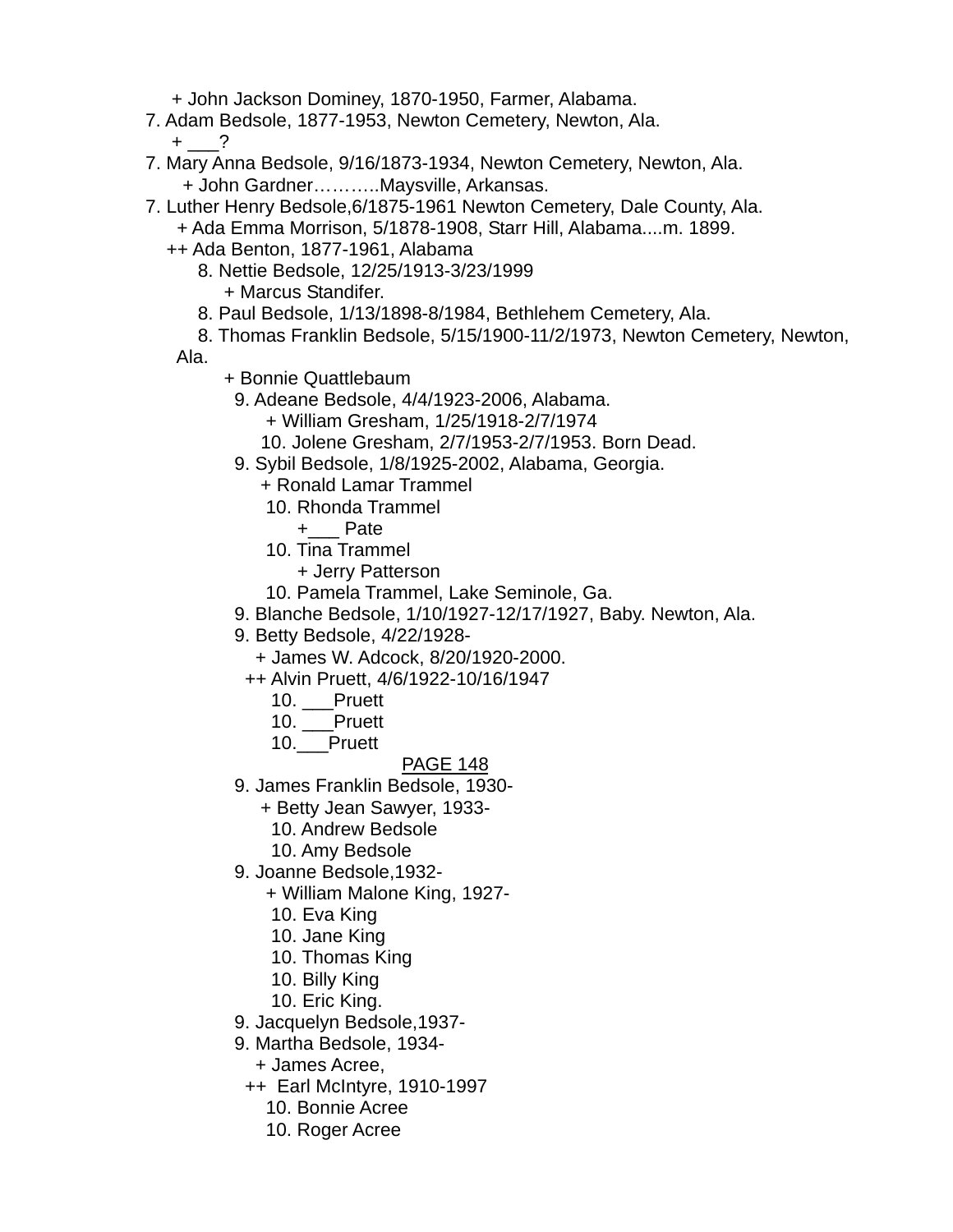- 8. Emma Bedsole, 1903-1967, Alabama.
	- + Grady Quattlebaum, 1900-1973
		- 9. Leonard Quattlebaum
- 8. William W. Bedsole, 10/20/1905-12/18/1969, Newton Cemetery, Newton, Ala.  $+$  ?
	- 9. Two un-named infant sons. Newton Cem. Dale County, Ala.
- 8. Benjamin Bedsole,6/30/1908-8/14/1991, Tavares, Fla. and Ohio. + Jane Kertz, 1910-
	- ++ Betty Jean Croly Littlejohn, 1926-
		- 9. Susan Clark Bedsole, 1934- .
- 8. Alice Bedsole, Born and Died 1896. Infant.
- 8. Willie Bedsole, 10/5/1894-12/18/1969
	- + Flossie Sullivan, 5/1/1896-3/11/1993, Pinckard, Ala. Died in Georgia.
	- 9. Herd Bedsole, 1931-1932, Baby. Newton Cemetery, Ala.
	- 9. Billy Gene Bedsole, 1932-
		- + Charlotte Givens
			- 10. Twins, Names not known.
			- 10. Marianna Givens.
- 8. Flossie Mae Bedsole, 3/1/1901-3/11/1993, Newton Cemetery, Dale County, Ala.  $+$  ?
- 8. Thomas Franklin Bedsole, 5/15/1900-11/29/1973

 + Bonnie Love Quattlebaum, 3/1905-2/19/1999, Newton Cem., Dale County, Ala.

- 9. Herd Bedsole, 1931-1932. Newton Cem., Dale County, Ala.
- 9. Adeane Bedsole 1923 -
- 9. Sybil Bedsole 3/31/1924 -7/27/2008, Pa. and Donaldsonville, Ga.
	- + Ronnie Lamar Trammell
		- 10. Tina Trammell
			- + Jerry Patterson, Lakewood, Colorado
		- 10. Pamela Trammell, Lake Seminole, Georgia.

 $+$  ?

# PAGE 149

- 11. Russel Lamar Trammell
- 10. Rhonda Trammell....Deceased. Dates not known.
	- +\_\_\_Pate
- 9. Betty Bedsole, 1928-
	- + James William Adcock, 1920-
- 9. James F. Bedsole, 1930-2007, New Brockton, Ala.

+ Betty Jean Sawyer

9. Joanne Bedsole, 1931- ....Newton, Ala.

+ William M. King

- 9. Martha Bedsole, 5/7/1920-2/1987, Pembroke, NC., Dothan, Ala.
	- + Clint E. McEntyre
		- 10. Twins. Names not known
		- 10. Clint E. McIntyre, Jr.
	- 9. Jacqueline Bedsole, 1936-
		- + Perry Snell Grantham, 6/11/1929-5/20/1999, Ozark, Alabama.
		- 10. Mark Grantham
		- 10. Jeffrey Grantham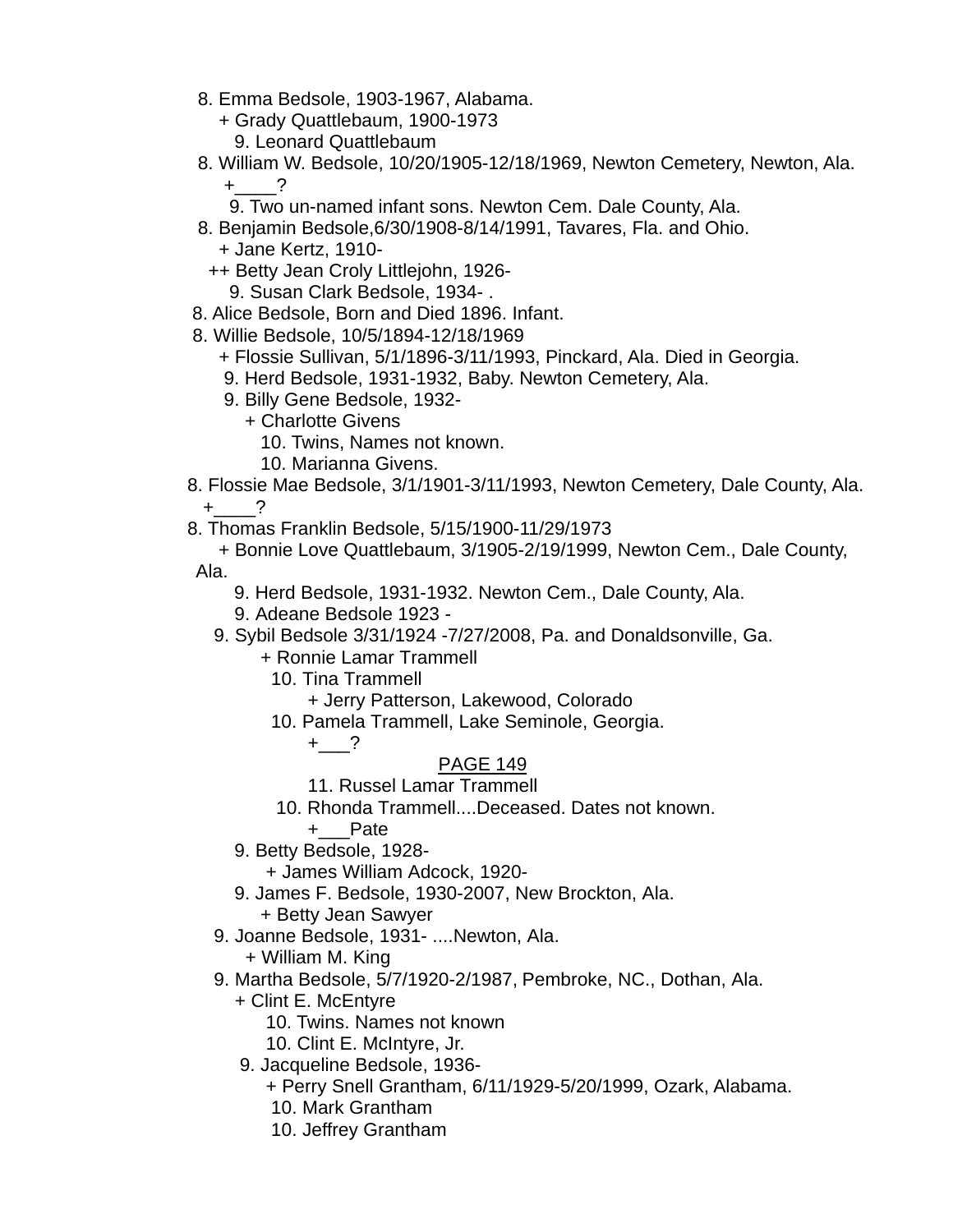9. Blanche Bedsole, 1/10/1927-12/17/1927. Newton Cemetery, Dale County, Ala.

- 8. Benny B. Bedsole, 12/20/1910-8/13/1991,
	- +\_\_\_Kertz

9. One known child.

- 8. Martin Luther Bedsole, 12/20/1910-2/21/1992, Georgia.
	- + Jeanette Standifer, 1912-
	- ++ Hilda Alice Brackin
		- 9. Robert Michael Bedsole
		- 9. Joseph E. Bedsole
		- 9. Marjean Bedsole
		- 9. Donald F. Bedsole.
- 8. Mary Evelyn Bedsole, 10/2/1922-12/1/1993
	- + Charles Sauls
	- 9. Jerry Sauls
	- 9. Eugene Sauls
	- 9. David Sauls
	- 9. Earl Sauls
	- 9. Daniel Sauls
	- 9. Patsy Sauls
	- 9. Becky Sauls
	- 9. Dianne Sauls
	- 9. Douglas Sauls
	- 9. Franklin Sauls

8. Luther Franklin Bedsole, 1874-1961, Newton Cemetery, Newton, Ala.

7. Ida Bedsole, 7/29/1875.-8/5/1951, Richards, Barbour County, Alabama.

+ Mark C. Snead, 6/24/1855.-1/16/1919, Ala.

- 8. Katie Bell Snead, 12/9/1897-12/14/1918.
	- + Thomas Harrison Bond, Sr.
- 8. Daniel Benjamin Snead, 4/1899- 9/3/1974
	- + Annie Bell Bryan

- 8. Mark Calvin Snead, Jr.5/13/1900-3/14/1963 + Clyde Cope
- 8. James Victor Snead, 8/28/1901-1/13/1975 + Coy Thelma Benefield
- 8. Julia Elizabeth Snead 1/28/1902-. 12/14/1960
	- + Thomas Harrison Bond, Sr.
- 8. John Frank Snead, 11/13/1903 -1/3/1919  $+$  ?
- 8. Bessie Lee Snead, 5/2/1905-12/31/1918  $+$  ?
- 8. Bob Roberts Snead, 5/8/1907-11/28/1969 + Jewel Margaret Hamilton
- 8. Carrie Lillian Snead 10/20/1910- 2/11/1952  $+$  \_\_\_\_\_\_?
	- 8. Callie Estelle Snead, 5/10/1912 -1/11/1952 + Anthony Ambrose Moore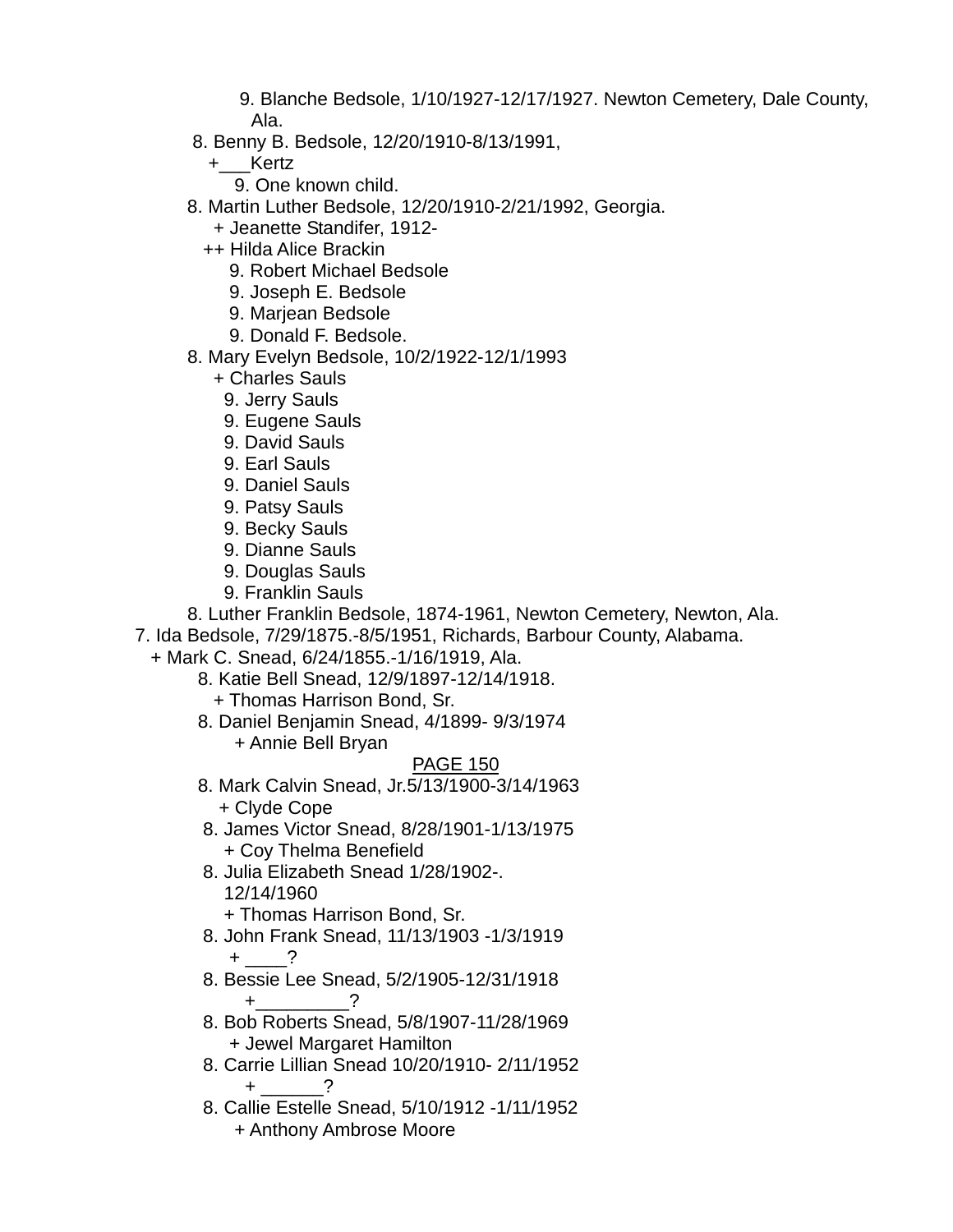8. Elsie Snead, b. 5/29/1917 9/7/2000 + Woodrow Wilson Gilchrist 8. Roscoe Snead, 10/1886 -12/28/1902 + \_\_\_\_\_\_\_\_\_\_\_\_\_\_\_ ? 8. Mary Amanda Snead, 4/1/1888 d. 11/19/1969  $+$  ? 8. Emma Bennett Snead, 12/9/1889 -5/22/1979  $+$  ? 7. Ollie Bedsole,9/30/1894--4/1986, Fayetteville, NC + Louise Ballentine,1881- 7. Zayda Bedsole,1892 - + Mary C. \_\_\_\_? 8. Junious Bedsole,1884- + Mamie Arstrong 9. Marie Bedsole, 1909-  $+$  ? 9. Flora Bedsole, 1910-  $+$  ? 9. Hugh Dent Bedsole, 5/23/1911-7/15/1987 Houston County, Ala. Madrid Cemetery. + Ruth Holland, 10/13/1911-11/27/2000, Madrid Cemetery., Alabama. 9. William Bedsole, 9/14/1914-2/1985, Pembroke, NC  $+$  ? 9. Preulia Bedsole, 1914-  $+$  ? 9. Dorothy Bedsole, 1917- + \_\_\_\_? 9. Ouida Guynelle Bedsole, 1920-5/11/1994 in Oklahoma + O.Z. Bledsoe, Jr, m. 1944 in Ala. 10. Lynette Marie Bledsoe + \_\_\_? Miller PAGE 151 10. Beverly June Bledsoe 8/17/1947-10/03/1950. 8. Pearl Bedsole 7. Sadie Bedsole + Junious Kennedy, Sr. 8. Junious Kennedy, Jr. + Marie Armstrong 9. Ouida Guynell Kennedy 6. Catherine J. Bedsole, 11/28/1849-4/20/1918, Eufaula, Ala. Married at brides house 12/3/1868 + George Wiley Hartzog, Sr. 1847---? 7. George Wiley Hartzog, Jr. 2/14/1870-12/8/1969 7. Sarah Adeline "Addie" Hartzog 5/11/1879-5/25/1965. + George Austin Zorn, 8/2/1877-11/29/1953 7. Ella Leonora Hartzog 03/04/1874-02/23/1917 Barbour County, Ala. 7. Yancey Hartzog 08/30/1886-05/30-1865 7. Willie H. Hartzog 10/04/1870-10/20/1871 7. John Daniel Hartzog 4/26/1931-5/19/1972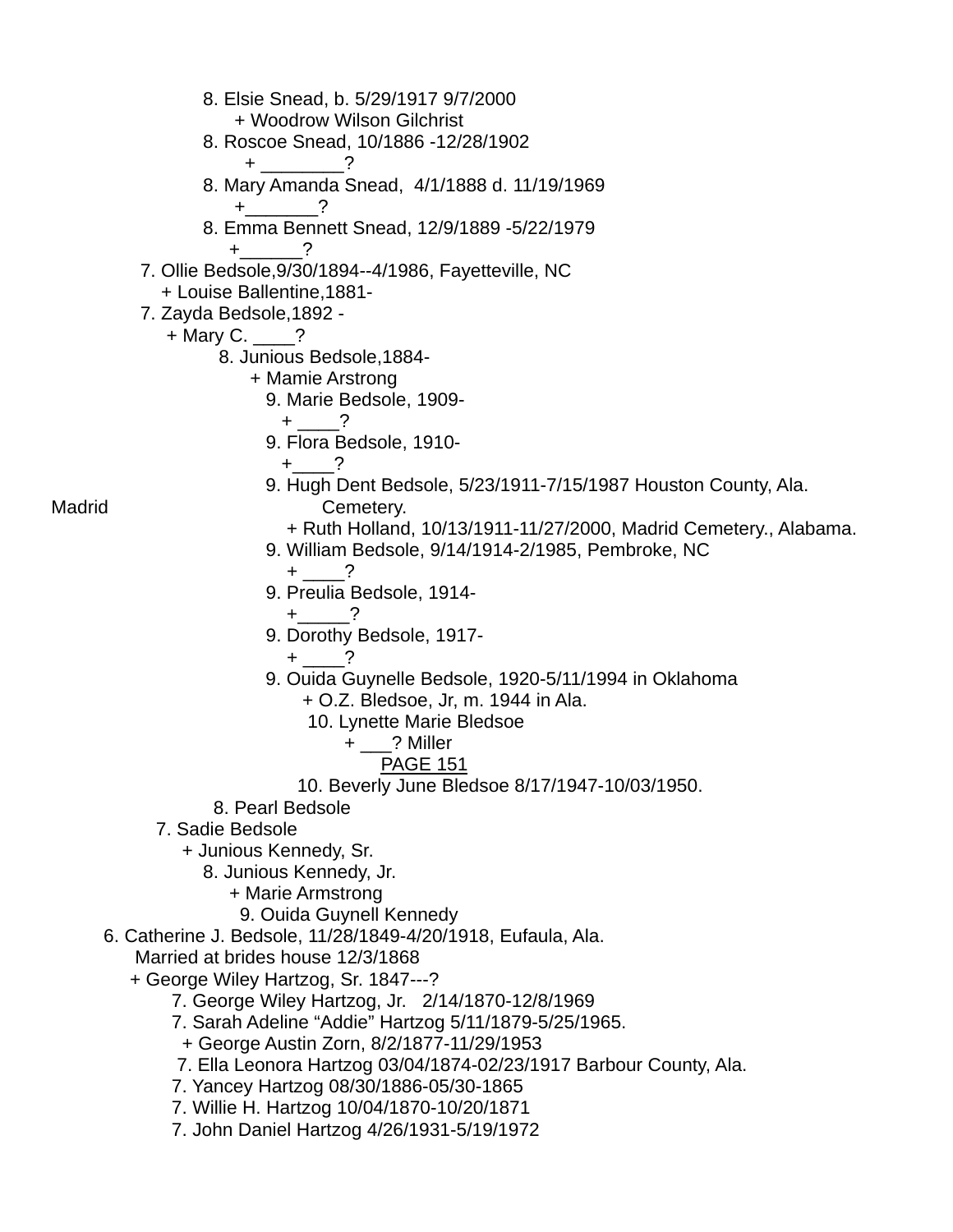- 7. Ida A. Hartzog 02/22/1876-05/09/1914
- 7. Ada Ann Hartzog 12/14/1877-01/24/1958
- 7. Darrell Reuben Hartzog 03/19/1882-12/29/1932
- 7. Simon Timothy Hartzog 07/04/1883-11/11/1946
- 7. Barney S. Hartzog 07/17/1889-04/25/1893
- 7. Jessie Hartzog (Boy, twin of Bessie)01/21/1892- 03/23/1892
- 7. Bessie Hartzog (Girl, twin of Jessie)1/21/1892
- 5. Owen Bedsole,1796-1856...Cumberland County, NC
	- + Sarah Hair............m. 7/14/1832, Cumberland County, NC
	- ++ Mary Bullard 1816-1869
		- 6. Alexander Bedsole, 6/24/1846-5/6/1913 Beaverdam, Cumberland County, NC + Jenette Lucas 9/8/1842-8/10/1918, Beaverdam, NC.
			- 7. Coror E. Bedsole, 8/1885-.........Beaverdam, NC.

 $+$  ?

- 7. Alger Darden Bedsole, 1/3/1870-2/4/1929 m.11/6/1890, Beaverdam, NC..
	- + Laura A. Carter, 11/26/1872-5/10/1929
		- 8. Charles Lee Bedsole,7/21/1892-6/15/1965, Cleveland Cemetery, Lena, Louisiana
			- + Bonney Bell Carter, b. 1894. m. 7/26/1914
				- 9. Alton Bedsole,
				- 9. Vivian Bedsole
					- + Travis\_\_?
		- 8. Hattie Mathilde Bedsole, 7/1894-6/18/1961,

in NJ

- + Harry S. Clark,
	- 9. Alger Thomas Clark
	- 9. Hattie Clark
	- 9. Laura Clark
	- 9. Ella Clark
	- 9. Ida Clark

# PAGE 152

8. Alexander Edward Bedsole,5/9/1897-8/3/1949. . in Va. Riverside Cemetery, Norfolk,

Va.

+ Eula "Lula" Grooms 3/22/1900-9/1991 m. 7/15/1916

9. James Thetus Bedsole, Sr. 1919-

- + Annie Ruth Cashwell, 10/19/1921-1/11/2008 died in Chesapeake, Va. Woodlands Park. Bank Clerk
- $++$  Linda ?
- +++ Janis Marie Harvey, 1947-?
	- 10. James Thetus Bedsole, Jr.Oct.12, 1919 Oct. 28, 2002
		- + Karen R. Pendergrast 1946-
		- ++ Jan\_\_\_?
			- 11. James Thetus Bedsole, III 1966-
				- + Kimberly Sue Fleck, 1964-

++ Jan \_\_\_?

- 12. Justin John Bedsole, 1987-
- 12. Channing Nicole Bedsole, 1994-
- 11. Allison Ruth Bedsole,1971-.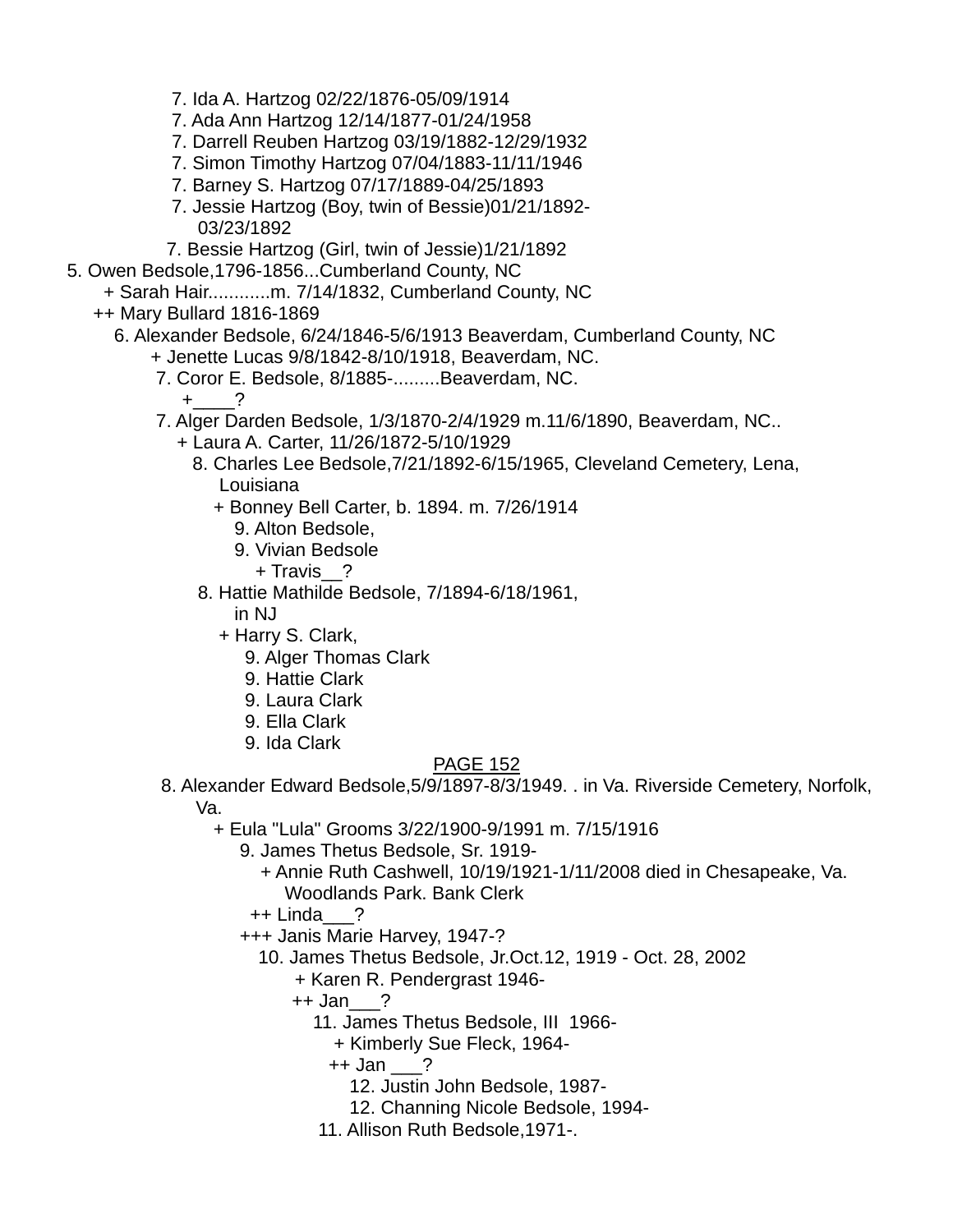- 10. Sylvia Ann Bedsole,1943-
	- + Wilbur Lee Bryant, Jr. 1944-
	- ++ Joe Peele
		- 11. Stacy Lynn Bryant.1967-
			- + Teresa G. Duval1962-
		- 11. Leeann Michelle Bryant 1970-
- 10. Edward Lee Bedsole 1947-? Chesapeake, Va.
- 10. Robert Darden Bedsole 1950-..Southern Shores, NC.
	- + Eileen Carol Burns1953-
	- 11. Julia Christine Bedsole 1990-
	- 11. Tara Diana Bedsole1995-
- 9. Geneva Bedsole, 1921-
	- + Lionel Serating
- ++ Mr\_\_Perkins
	- 10. Pee Wee Perkins
	- 10. Gene Perkins
	- 10. Alexis Ann Serating
- 8. William Andrew Bedsole, 6/13/1900-9/1975 in Va.
	- + Eula Mae Hall, 6/28/1906-2/7/1989, in Chesapeake, Va..
		- 9. Laura Mae Bedsole, 1946-1990, In Virginia
			- + William Early, 1944- Restaurant Manager, Funeral Home Owner. Virginia.
				- 10. Quinn Early
				- 10. Beth Early
				- 10. Thomas Early, Jr. 9. Belva Thetus Bedsole, 1904-1957
- 9. Frances Bedsole, b. 1893, Autryville, Cumberland County, N.C..
- 8. Belva Thetus Bedsole, 8/19/1904 NC-9/10/1957 NJ
- 8. Charles L. Bedsole, 4/9//1885-7/3/1913, NC and Cleveland Cemetery, Rapides Parish, La.
	- + Bonnie Belle Carter,1893 m.7/26/1914, NC and La.
		- 9. Alton Bedsole, ? 9. Vivian Bedsole,
			- $+$   $-$ ?

- 7. Vestiny Elizabeth Bedsole, 9/1882- 9/1919, Beaverdam, Cumberland County, NC; + D.W. Thomas
- 7. Mattie P. Bedsole, 7/22/1874-1/13/1952..m. 7/8/1900, Beaverdam, NC.
	- + Albert A. Cashwell, b. 7/8/1877-3/14/1952
		- 8. Mina Victoria Cashwell, b.6/25/1901-11/19/1979 + Robert Guiton
			- ++ Joseph Albert Wiggins, Sr. 6/4/1888-4/15/1965 ......m. 2/16/1919
				- 9. Joseph Albert Wiggins, Jr. 1/28/1920-8/20/1989
					- + Evelyn Elizabeth Teague, b. 1/31/1922-?
						- Married on 10/15/1939
						- 10. Victoria Jean Wiggins, 1940-
							- + William Thomas Herring,1937-
							- Married on 11/8/1958.
							- 11. Vicky Herring

$$
+\underline{\qquad}\qquad?
$$

- 10. Joseph Albert Wiggins, Jr.9/11/1943-11/15/2004
	- + Phyllis Ann Phillips, 9/15/1948-5/2/1991, NC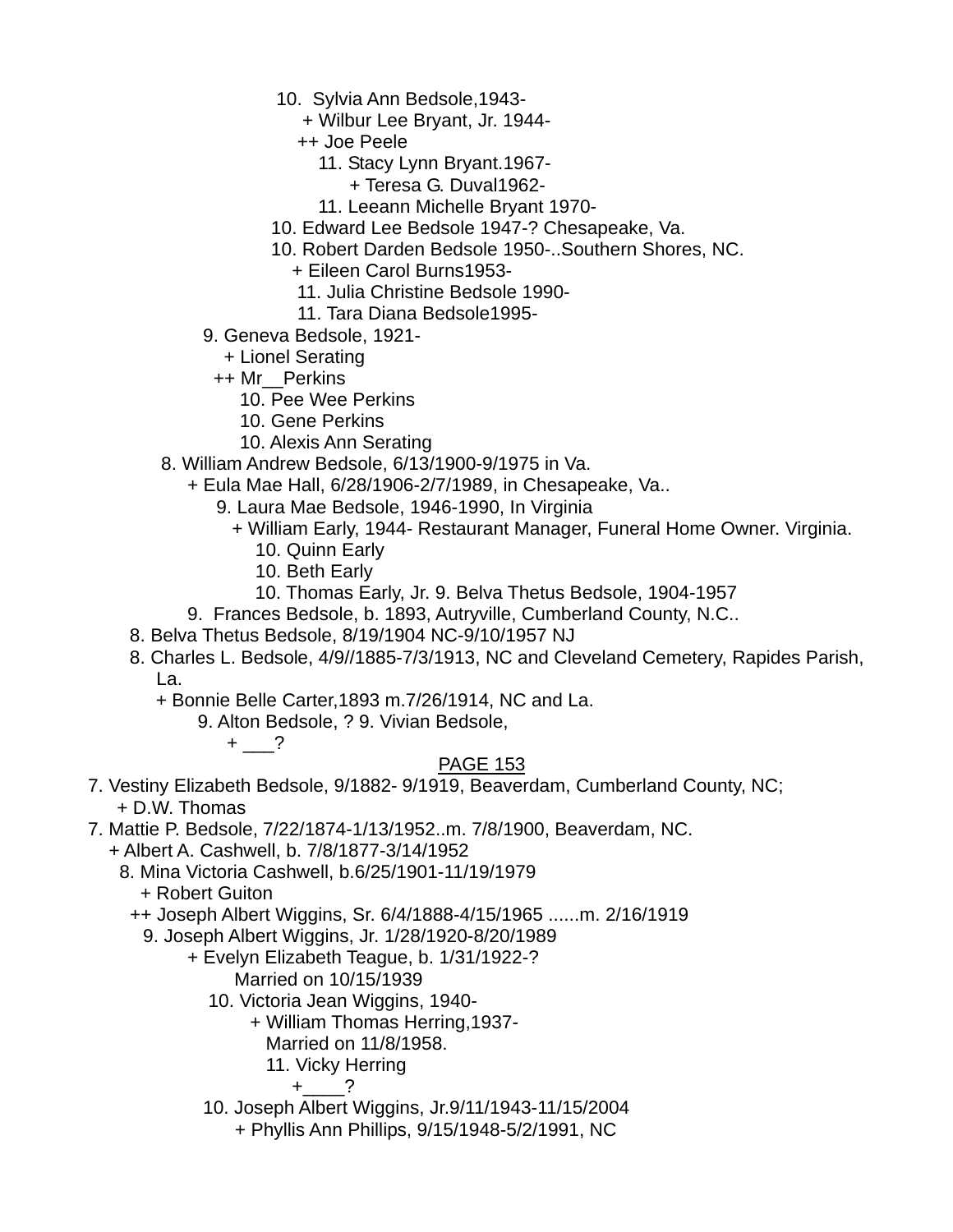Married on 12/19/1963

- ++ Judy Ann Boatwright,1950-
	- Married 2/12/1974
- +++ Janert Garland Lyon,1950-
- ++++ Cathy Kay Jackson, 1950-
	- Married on 11/5/1988-
- 10. Robert Neil Wiggins,1952-
	- + Patricia Louise Dixon,1953-
		- Married on 10/15/1972
- 9. Robert Alexander Wiggins 3/8/1921-9/9/1996
	- + Lillian Strickland, 1/4/1926-2/20/1993
		- 10. Robert Alexander Wiggins, Jr. 2/28/1945- 3/24/2005.
			- + Margo \_\_\_\_?
- 8. Cora Mae Cashwell,10/14/1902-
	- + Homer Montague Cooper, Sr.
- ++ Jimmy Adcox
	- 9. Thomas Edwin Cooper, 1/13/1920-5/26/1977
		- + Aner Hendrix, 3/11/1921-7/21/1985
			- 10. Doris Cooper
			- 10. Thomas Edwin Cooper, Jr.
			- 10. Dora Belinda Cooper, 11/12/1949- 11/27/1949
	- 9. Homer Montague Cooper, Jr.1921-
	- 9. Robert Oliver Cooper,1924-
- 8. Docia M. Cashwell, b.1906
- 8. Jennie Cashwell, 8/29/1905-12/27/1911
- 7. Farley Bridgefort Bedsole, 4/24/1877-10/11/1949...m. 12/28/1901. Crosscreek Cem. # 3, Fayetteville, NC
	- + Mary Elizabeth Starling, 6/29/1874-10/27/1956..m. 12/28/1901, Cross Creek Cemetery 4, Fayetteville,NC
		- 8. Thelma Bedsole, 11/4/1903-12/1/1974, Cross Creek Cem.4, Cumberland, NC,

# PAGE 154

She Married on 12/22/1921.

- + James Gibson, 1900- ...............m.12/22/1921, Cumberland, NC.
- 7. Gordon Nash Bedsole 12/10/1878-11/24/1966, Beaverdam, Fayetteville, NC.
	- + Bertie Starling, 7/4/1887-4/3/1960...... m.3/8/1907 at Learces Mill, NC
		- 8. Henry V. Bedsole, 7/24/1910-10/27/1968
			- + Annie Oneeta Deaver, 3/24/1912- ?
		- 8. Stanley Nash Bedsole, 9/24/1913-11/25/1963, Lafayette Memorial Park, Fayetteville, NC.
			- Fireman, Plasterer and Painter. Died from Heart attack.
			- + Cleo Faircloth, 1913-1989, Lafayette Memorial Park.
				- 9. Stacy G. Bedsole, 9/24/1913-12/31/1986, Lafayette Ceme. Fayetteville, NC + Elsie L. Harris, 5/23/1917-10/22/1984, Fayetteville, NC
					- 10. Gene Corey Bedsole
						- 10. Larry Gordon Bedsole
				- 9. Billy Ray Bedsole, 9/18/1940-2/7/1965
				- 9. Jerry N. Bedsole, 11/15/1935-8/9/2001. USAF. Plainview Cemetery, Boonville, Indiana.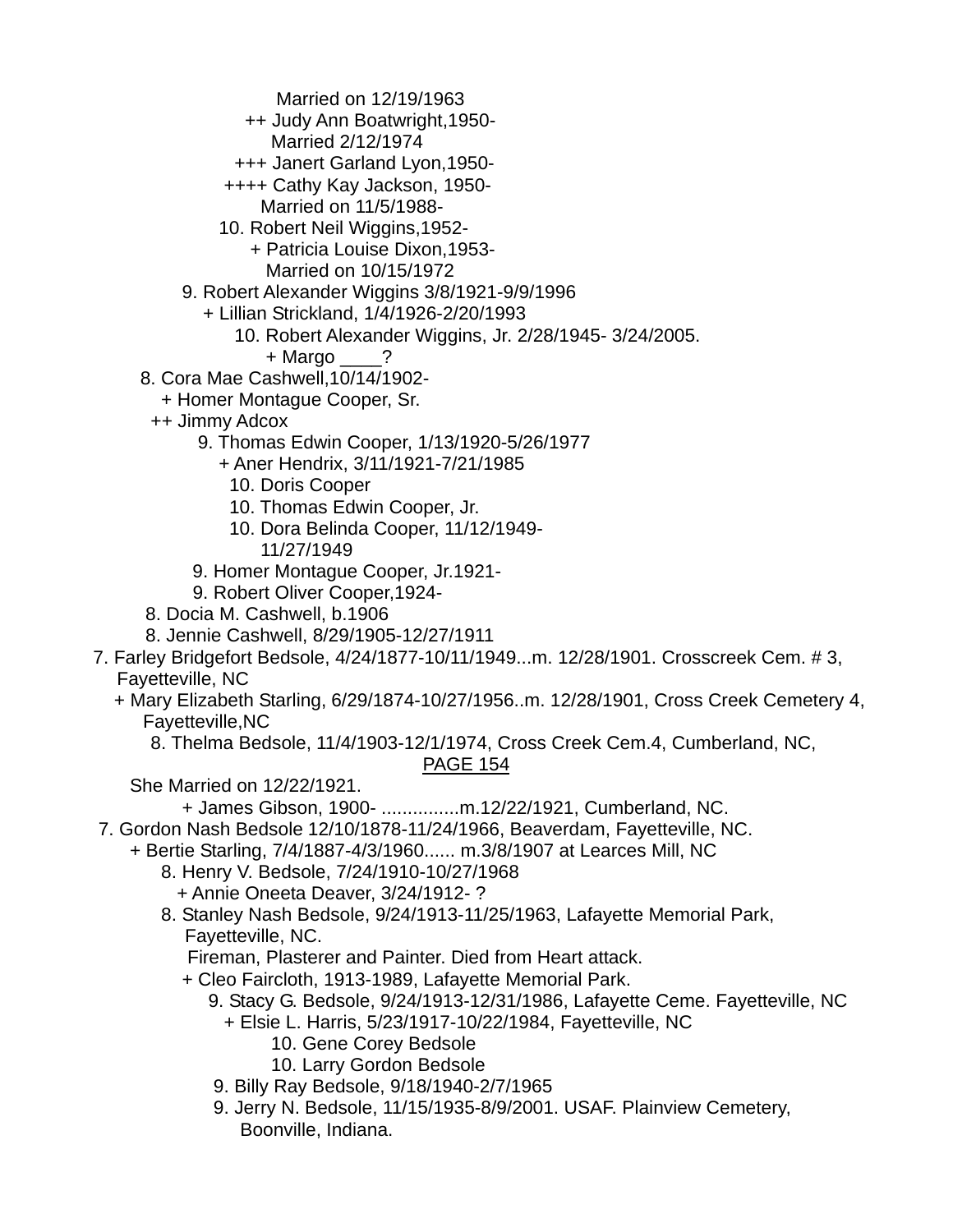- + Nadine Beckhart, 1940 8/11/2008, Boonville, Indiana.
	- 10. Jerry Bedsole, 1961-...........Midway, Indiana.
		- + Amy\_\_\_. ?, 1963-
	- 10. Stanley Bedsole
	- 10. Sena Bedsole
		- + Steven Faught.....Owensboro, Ky.
	- 10. Robin Bedsole, ........Evansville, Indiana.
- 9. Vicky (Victoria?) Bedsole, No date
- 9. Ruth Bedsole, 1908-
	- + \_\_ Radziwill
- 8. \_\_\_? Bedsole, Male
- 8. ? Bedsole, Female
- 7. Mary M. Bedsole, 8/7/1886-8/9/1918, Beaverdam, NC.
	- + Leslie Faircloth
- 6. Sarah J. Bedsole, Died in Chattahootchee, Fla. Insane Asylum, on 10/26/1927 + Unknown.
	- 7. Charlotte A. Bedsole,1868-
	- 7. Lillie A. Bedsole, 8/1883-1958, Robeson, NC.
- 6. Matilda Bedsole, 1849-1935, Fayetteville, White Oak, Bladen, NC
	- + J.F. Mackatina
		- 7. Lee Mackatina, 1867-1930, NC
		- 7. Alonzo Mackatina, 11/6/1888- 12/1967, Fayetteville, White Oak, Bladen, Cumberland,

NC

- 6. George Bedsole/Bledsoe, (went by "Bledsoe" ) 2/9/1847-5/15/1925, Honeycutts, Sampson, NC. + Eliza Jane Hall, 9/1/1842-3/9/1917
	- 7. S.J. Bedsole, 1858-
	- 7. Eli J. Bedsole, 1861-
	- 7. Mary E. Bedsole, 4/20/1870-8/17/1946
	- 7. Lula A. Bedsole, 4/22/1872-3/17/1949, Housewife, Honeycutts, Sampson, NC  $+$  ?.
	- 7. B. Bedsole, 1873-1850

- 7. Charlotte Bedsole, 1875-1950
- 7. Charles Bedsole, 1860-1930
- 6. Sarah "Sallie" J. Bedsole, 1850-
- 6. Ellen S. Bedsole, 1855-1933 ...m. 10/27/1874, Cedar Creek, NC + Gipson L. Parker, 1855-1920
- 6. Nancy Bedsole, 1832-
	- $+$  ?
- 5. Daniel Maxwell Bedsole, 1808-..... NC
	- + Margaret Fisher 1819-
		- 6. William Saunders Bedsole,1839-
			- + Charity Lee Culbreath, 2/11/1845-2/26/1928
				- 7. Virginia Lee Bedsole, 1866-1930, Little Cohairie, Sampson, NC
					- + Nathan Love Bullard. 10/20/1865-2/16/1905
					- 8. Margie M. Bullard, 1889-
					- 8. Lubin Fletcher Bullard, 6/26/1892-10/6/1976........m. 9/16/1910 + Annie Laura Reeves,
					- 8. Nathan Blackman Bullard, 4/19/1897-1/9/1960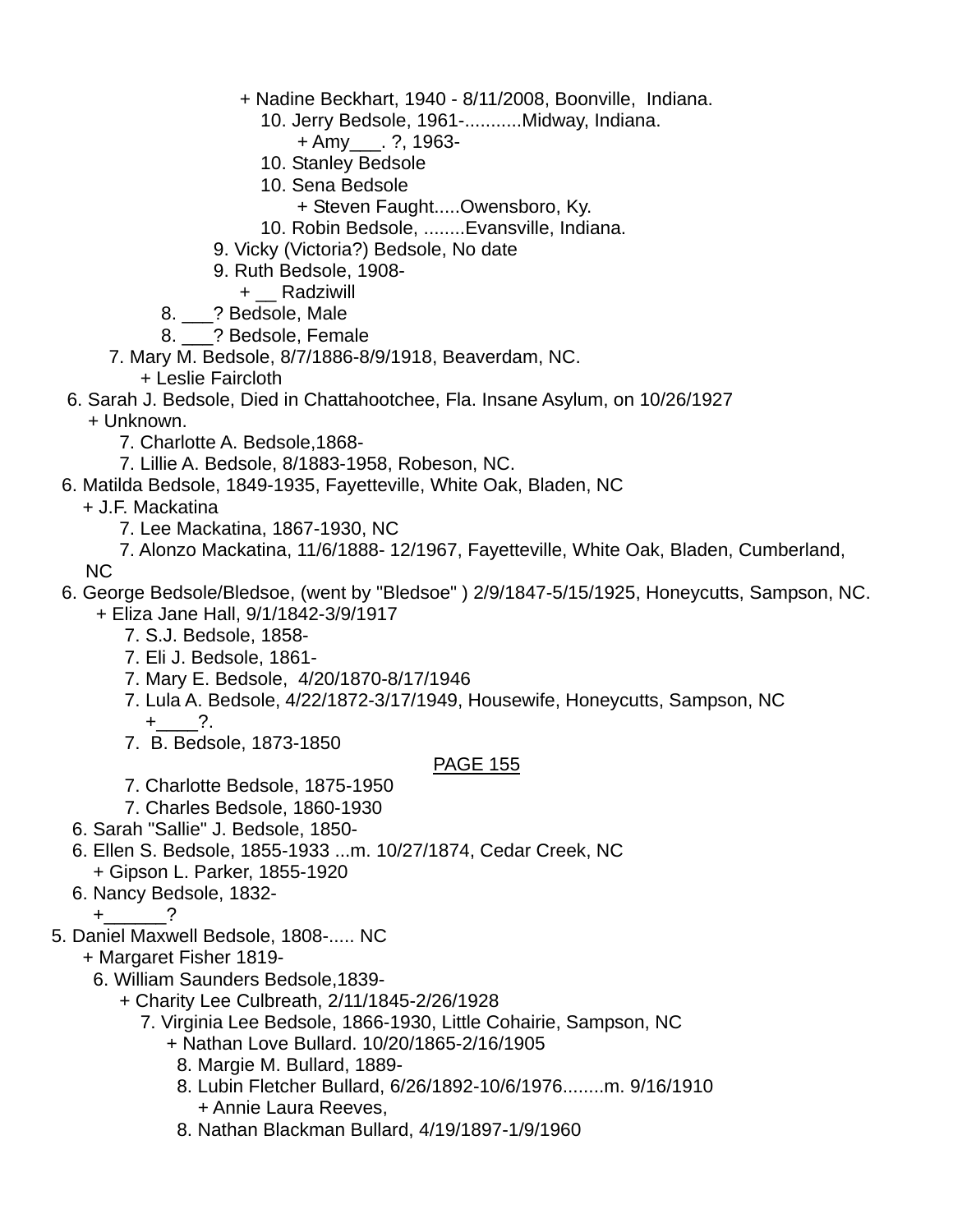8. Cass Lee Bullard, 10/1/1899-7/1/1935.....m. 10/10/1020 + Irene Collins, 1902-1978

7. Emma Jane Bedsole,10/13/1869-3/10/1954,

+ William E. Hall, Roseboro Cemetary, NC

- 8. Living Hall, ?
	- + Coy Lockamy, \_\_?

7. John W. Bedsole, 1871-1958.....m. 10/15/1896, Little Cohairie, NC.

+ Cora Etta Hall, 11/15/1873-11/1/1927

 8. Earnest Lester Bedsole, 1897-1965, Cross Creek Cemetery, # 4 Fayetteville, NC. + \_\_\_Parker, 1900-

++ Ruby Marie Villa, 10/18/1904-3/15/1983, Cross Creek Cemetery #4,

- Fayetteville, NC.
- 7. Minnie Bedsole, 1878-1950, Little Cohairie, Sampson, NC.-
	- + N.C. Smith, 1897-6/1972

8. . \_\_\_\_Smith, Sr. 1920-

$$
+ \underline{\qquad \qquad } \text{Cline, 1917}
$$

9. Smith, Jr.

$$
+\underline{\qquad}\qquad?
$$

8. \_\_\_Bedsole, \_\_?

+ \_\_\_\_Parker

 8. William Dewey Bedsole 3/16/1900-5/12/1949 (They only had one Wm. But which one?).

+\_\_\_Bishop

 8. William Travis Bedsole, 6/16/1918-7/18/2002, US Army. Mount Auburn Memorial Park, Berwyn, illinois.

+ Hester Whitfield, Outlaw Cemetery, in Duplin County, NC

8. Bertha Bedsole

 $+$  ?

- 8. John Roland Bedsole, 3/8/1913-5/25/1966. m. 1957 or 58. + Edna Grace Hales, 7/27/1926-5/31/2006.
	- ++ \_\_\_Edwards

### PAGE 156

- 9. Coretta D. Bedsole, 1960-
	- + George Johnson, 1953-
- 9. Jack Bedsole, 1950-1920, Clio, Barbour, Alabama.
- 8. Eva Mae Bedsole

+ Edmond Norment Parker

- 9. John Charles Parker
	- + Sharron Isom
		- 10. Armen Delano Parker
		- 10. Shannon Lee Parker (F)
		- 10. Jackson Charles Parker
		- 10. Darrick Edmond Parker
- 9. William Parker
- 9. Norman Parker
- 9. Ronald Parker
- 8. Eva Mae Bedsole

7. Virginia Lee Bedsole, 4/30/1866-1/15/1943

+ Nathan Love Bullard, 10/20/1865-2/16/1905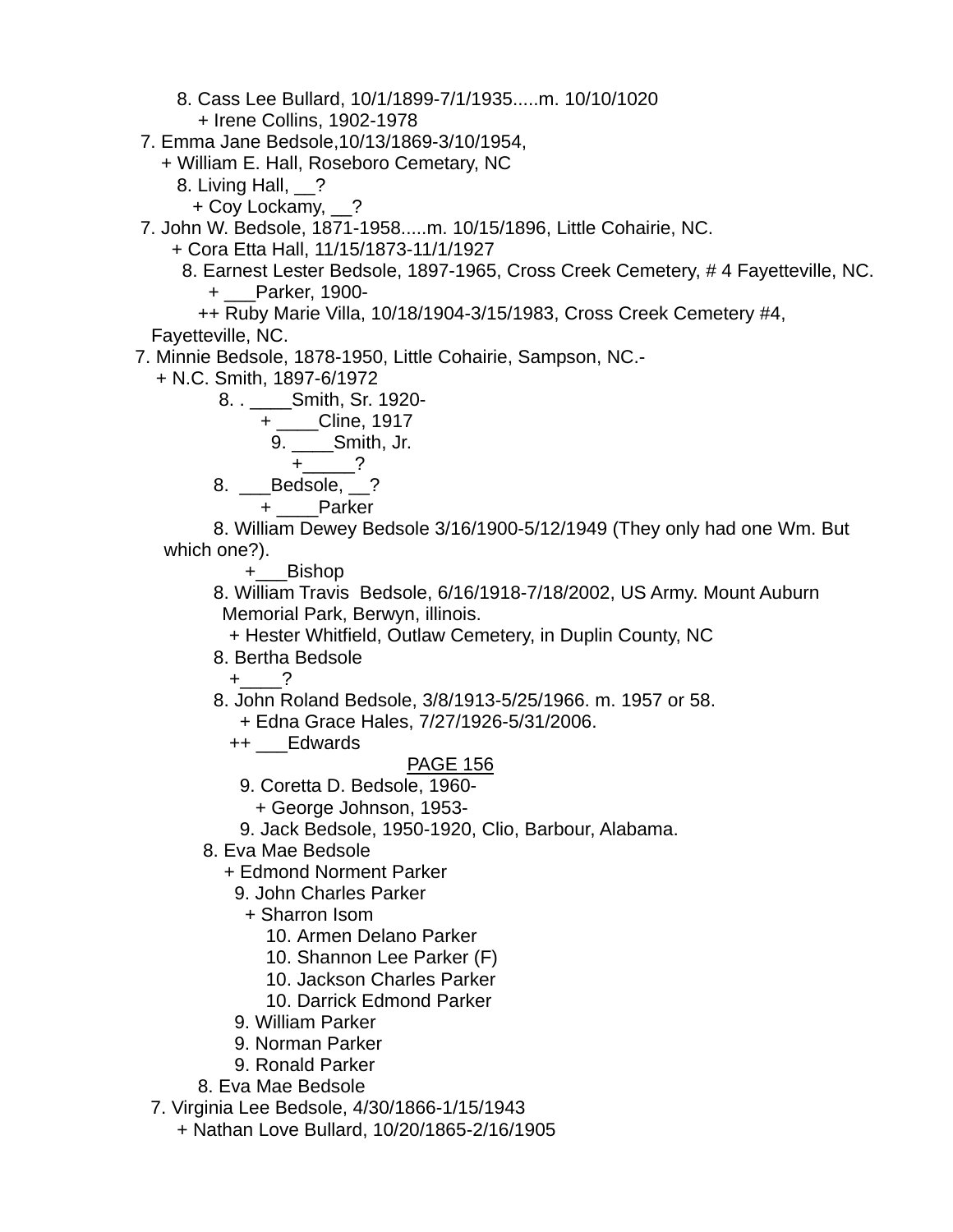Roseboro Cemetary, NC.

8. Lubin Fletcher Bullard, Sr. 6/27/1892-10/6/1976

+ Annie Laura (Reeves) Bullard 10/16/1904-04/19/1999

7. Hattie Bell Bedsole, 1872-1947, Little Cohairie, Sampson, NC.

+ Abner M. Sessoms, 1870-1938

8.William Gentry Sessoms, 1897-11/07/1970

 8. Minnie Bell Sessoms, 1899-1978............m. 5/19/1921, Sampson County, NC

+ Vance Rich

9. Ada Rich

8. Juanita Sessoms, 1892-1946 m. 12/19/1919

+ Albert Hall, 1890-1953

8. Mossett Sessoms, Sr. 10/28/18992/1/1962.......m. 11/1/1919-

+ Pearl Hall, 10/25/1896- ?

9. Mossett Sessoms, Jr. 1969-

- + Patsy White
- 9. Doris Sessoms, 1957-

+ Nat Stephens

8. Arbena Sessoms, m. 3/4/1935

- + Theodore Byrd
- 9. Wade Byrd
- 9. Patricia Byrd

7. Minnie Bedsole, 1877-

6. John Bedsole,1842-1862

- 6. Nancy Bedsole, 1844-
- 6. Penny Bedsole,1847-

 5. William Bedsole, 1824-1900. Was a Carpenter NC. On the 1850 Bladen County, NC Census.

+ Lucretia Hales,1827-1905, Bladen, NC.

 6. James Calvin "Calton" Bedsole/Bledsoe,1840-1930, Flea Hill, Cumberland, NC (Pursuant to emails from David Warn Bledsoe below, James Calvin called himself PAGE 157

"Calton" and Changed his last name to Bledsoe on purpose, when discharged from Civil War because, "They all call me that anyway" (Me too)

+ Frances "Fannie" Jackson, 1857 .....m. 5/22/1866, Married Cumberland County, NC.

7. Tishia Bledsoe, 8/7/1866-8/28/1934

+ J.C. Strickland

7. William Marshall Bledsoe,1867-1948

+ Alice Suggs, 1870-

- 8. Hubert Clifford Bledsoe, 1/14/1903-5/6/1985
	- + Lula Pearl Hall, 9/5/1902-11/14/1964.....m 5/22/1922

9. David Warn Bledsoe, Raleigh, NC, 1923-

- + Edith Gray Stalls, 1949-
- ++ Elizabeth Whitehead, 9/21/1899-3/10/1984.....m. 6/5/1965
- 9. Hubert Battle Bledsoe
	- + Mildred Elizabeth Ellis,1947-
- 9. Chester Hoover Bledsoe, 1925-
- 9. Vernon Washington Bledsoe, 3/2/1927-7/23/1951
- 9. Joseph Thomas Bledsoe, 2/5/1930-12/20/1974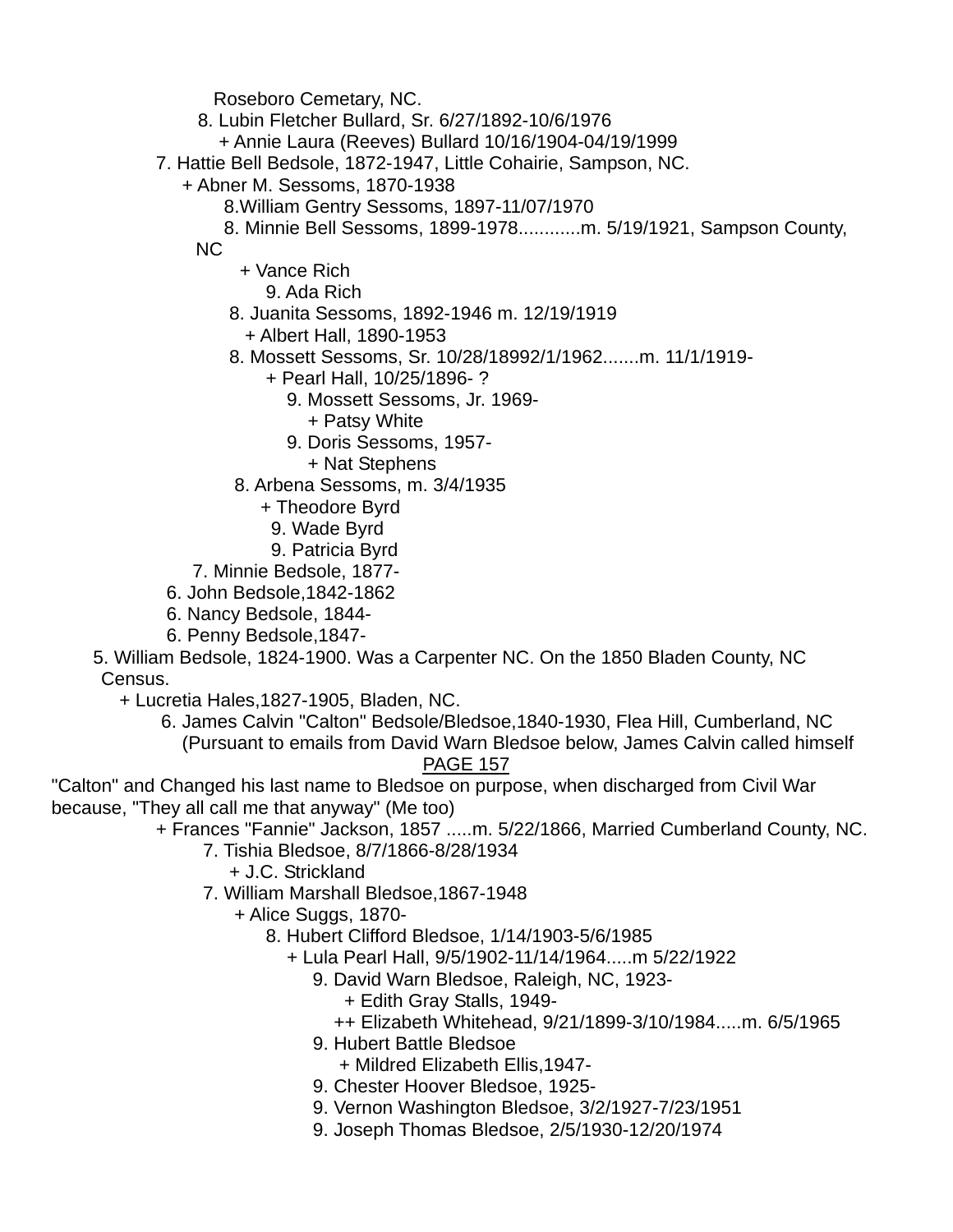- 8. William Herman Bledsoe, 12/22/1893-10/7/1981
	- + Nellie Ellis, 2/27/1895-5/19/1978...........m. 8/7/1915
		- 9. Ruby Bledsoe, 10/31/1917-12/4/1989, Lakeland, Fla. + Seaton G. Watkins, 7/7/1941-
		- 9. William Herman Bledsoe, Jr. 1917-
			- + Lucille Moye, 1/17/1922-
		- 9. Zoie Doris Bledsoe, 1917-
			- + James O. Rogers, Married...1/28/1945
		- 9. Nanny Lou Bledsoe, 1920-2000

 $+$   $-$  ?

8. Clossie Emma Bledsoe, 12/5/1894-3/12/1971. ...........m 3/10/1917

+ M.G. Godwin,1892-

- 9. Marvin Newton Godwin
- 9. Mildred Lee Edna Godwin
- 8. Thomas Jefferson Bledsoe, 4/10/1896-2/20/1967
	- + Ruby Alba Mooney, ....m. 1/13/1933
	- ++ Myrtle Ellis, 11/11/1897-2/1/1932.........m. 11/13/1915 9. Maynard Tony Bledsoe, PhD. Raleigh, NC.
- 8. Clyde Bledsoe, 8/28/1899-5/30/1985
	- + Bennie Raymond Pulley, 9/18/1898-3/6/1970
	- 9 . They had 6 children. First names unknown.
- 8. Lattie James Bledsoe, 6/16/1901-12/28/1980
	- + \_\_\_Champion
		- 9. They had 6 children, Names not known,
- 7. John M. Bledsoe,1869-1938
- 7. Harriett L. Bledsoe, 3/1872-1956, Flea Hill, Cumberland, NC.
- 7. Elizabeth M. Bledsoe, 5/1874-1940, Flea Hill, Cumberland, NC.
- 7. Georgianna Bledsoe, 10/16/1876-1946
- 7. Cora Minnie Bledsoe, 4/22/1888-3/28/1962
- 6. Lucy Annie Bedsole, 8/22/1844-1916
	- +John William Goins, 1842-1915
		- PAGE 158
	- 7. Mary Jane Goinns, 1867-1940
		- + John Wesley Morrison, 3/1/860-1928
			- 8. Dan Morrison, 9/8/1908-1980
				- +\_\_\_Goins
	- 7. William Henry Goins, 5/1869-1945 + Viola Jackson
	- 7. James Thomas Goins, 5/16/1871-1945 + Sarah Elizabeth Gardner
	- 7. Ann N. Goins, 1873-1940
	- 7. Andrew Euler Goins, 11/12/1874-1950 + Selena, or Salina, Blackwell
	- 7. Daniel Franklin Goins, 2/20/1876-1952 + Loura Elsey
	- 7. Luther Gordy Goins, 11/4/1877-11/4/1956 + Neoma Alvida Blair, 4/19/1875-2/10/1971
	- 7. John B. Goins, 1882-1958
	- 7. Dolly Elizabeth Goins, 4/29/1885-1947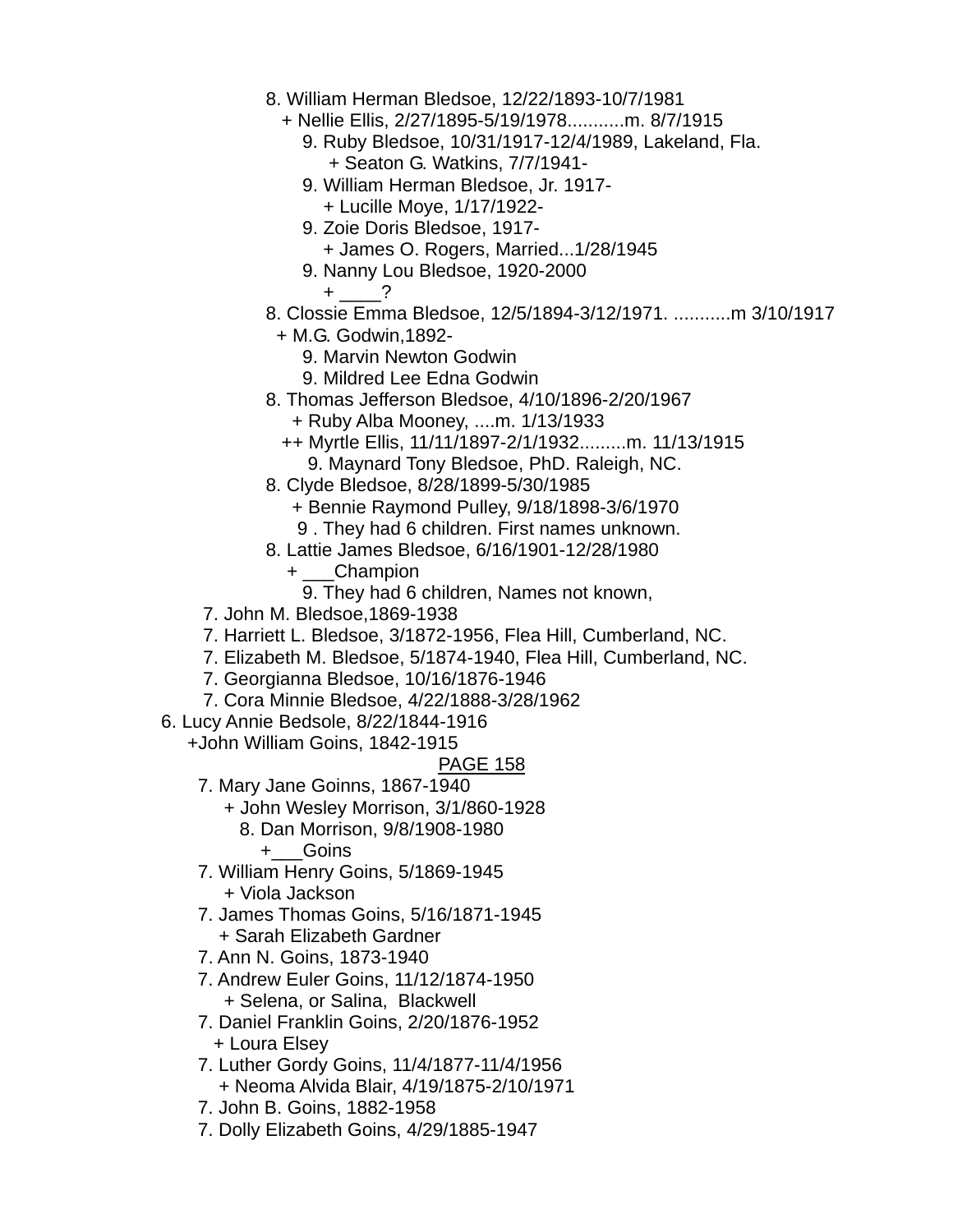- + William Mason,
	- 8. Edna Mae Mason, 12/7/1904-7/13/1978
		- + Louis Andrew Willard, 12/12/1884-8/26/1962
			- 9. Melvin Emery Willard, 8/19/1921-8/22/1921...Newborn
			- 9. George Louis Willard, 3/22/1923-3/16/2003
			- 9. Edgar Lee Willard, 5/10/1925-
			- + Margaret Ackard, 1928-
	- 8. Annie Lee Mason, 1906-
		- + Nathan Walter Willard, 3/24/1901-3/27/1929
			- 9. Velda Willard, 1923-
			- 9. Ethel Willard, 1927-
			- 9. Betty Willard, 1928-
			- 9. Dorothy Willard, 1925-
- 7. Becky Ann Goins, 7/1887-1960
	- + Samuel Daniel McGahey
	- ++ Wesley Shaffer
- 7. Mattie Lee Goins, 5/12/1888-8/8/1964
	- +\_\_\_Goins
	- ++ James Riley Lankford, 1880-1935
- 7. Ross Goins, 1889-1965
- 7. Malinda Goins, 1890-1968
- 7. Jessey Goins, 1891-1968
- 6. Clary/Clarry Bedsole,1847-1918
- 6. Sarah M. Bedsole,1850-1927
- 6. Simon Bedsole/"Bledsoe", 9/16/1858-1918 , Raeford, NC.
	- + Martha A. Kimble, 1858-
		- 7. Bunian Bedsole,7/1875-4/1952
			- + Maggie B. Spivey
				- 8. John William Bedsole
		- 7. Drucilla Bedsole, 1878-1960, Little River, Cumberland, NC.
			- + T.V. Rigsbee, 1870-1950

# PAGE 159

- 8. James Rigsbee
- 8. Thomas Rigsbee
- 8. Clara Rigsbee
- 8. Dewey Rigsbee
- 7. William Andrew Bedsole, 8/1/1879-2/6/1943, Cem. 4, Cross Creek,

Cumberland,NC.

 + Emmie Nine Younge, 10/27/1889-3/23/1965, Cross Creek 4 Cem., Cumberland, NC.

8.William Mathew Bedsole, 1912-

- + Ruby Green
- 8. Flora Bedsole, 1914-1986
	- + \_\_\_Hockaday
- 8. Mattie Bedsole, 1916-1988, 17 May 1912, 25 Feb. 1985
- + James Scott, 1/27/1913-4/2/1971, Cross Creek Cem. 4, Cumberland, NC
- 7. John A. Bedsole/"Bledsoe" 9/16/1883-2/28/1952
	- + Hattie Mclangley 6/13/1884-3/24/1974
		- 8. Junious G. Bedsole, 6/30/1911-3/7/1921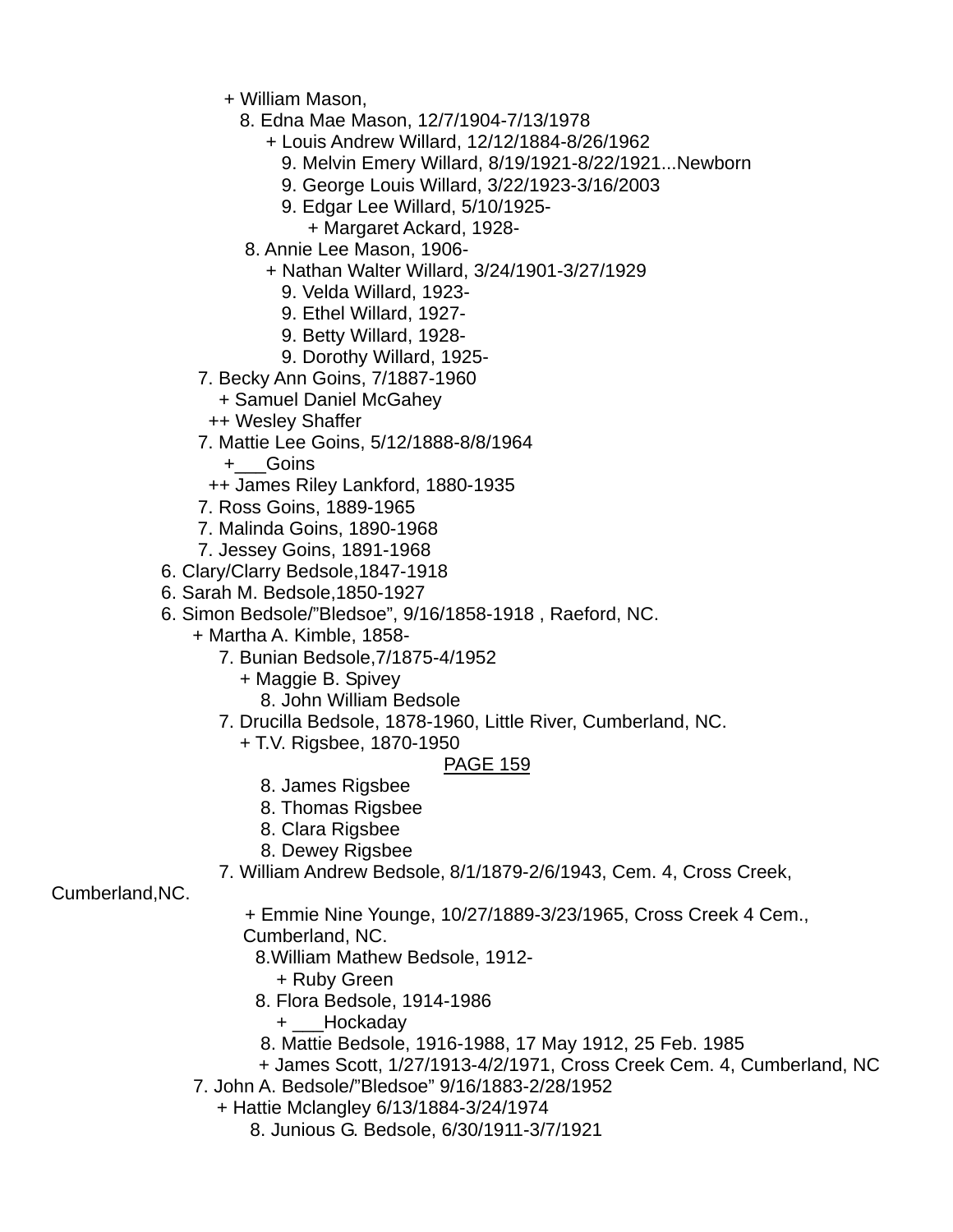- 7. George Bedsole, 9/8/1886-2/3/1948
	- + Bessie Alice Lunsford
		- 8. George Wayne Bedsole
		- 8. Theodore Bedsole, 6/11/1924-5/18/1994, East Memorial Gardens,
		- Texarkana, Arkansas.
			- + Hattie Boulton, 1926-12/18/1976 Texarkana, Arkansas. East Memorial Gardens Cemetery.
	- 8. Paul Bedsole, 12/4/1927-3/20/1978, Beal Memorial, Fort Walton Bch,

Fla.

- 6. Mary M. Bedsole,5/1857-1920, ...m. 23/25/1879, Grays Creek, Cumberland, NC. + William H. Averitt, 1853-1908
- 6. Frank Bedsole, 1863-1938
- 6. Ellen M. Bedsole, 1864-1945
- 6. Adeline Bedsole, 5/20/1866-4/13/1946, Cedar Creek, Cumberland, NC. + William Jackson
	- 7. Mollie Victoria Jackson
- 6. Duncan Bedsole, 1841-

### Below are JD's GG-Grandparents.

 \*\*\*\*\*4. Thomas Bartlett Bedsole, Jr. 1785-1868. (JD's GG-Grandpa, NC) Died Butler County, Ala. He was apparently a drunk and was mean to Charlotte and their children too. She took their last and youngest child with her (Travis Bertram Bedsole) and left him in 1850 in Butler County, Greenville, Ala., and never went back, although she lived another 42 years. Thomas, Jr. with brother, Travis, was in the War of 1812, in NC. In 1830, he and son Henry, with families, were in both Lowndes, Coffee and Montrgomery Counties, Alabama. The earliest I have found any of his group in Ala. According to Census data. His movements after he moved to Alabama in 1830, were Luverne, Crenshaw Counties, 1834 Crenshaw County,1837 Dale County, 1841 Coffee County, 1849 Coffee, 1841-1858 Houston, 1859 Coffee, 1850 Butler, 1860 Butler. He apparently died about 1868 in Butler County, (Greenville) Alabama..

+ Charlotte Ann English 1790-1883 .Married 1806 in Beaverdam, NC. (JD's GG-Grandma).

PAGE 160

1850 Living alone in Old Town, near Kinston, Ala.then with family of son, Sessoms Bedsole at Old Town, Alabama, keeping youngest child Travis B. Bedsole with her, she lived with Sessoms family the whole period 1850 through 18821882 Sessoms' family moved to Mossy Head, Florida, near his brother Edward. Sessoms was in jail from 1860 to 1880 for "Rustling". I found a Land Deed for her grandfather English in the 1746-50, Dobbs County, NC Index: "English, Thomas to Eason, Thomas" in Book # 257 .Thomas B. Bedsole, Jr. and wife Charlotte moved from NC to Alabama in 1830. No marriage record for Thomas Jr. and Charlotte because back then, all the couple had to do was say their "Banns" (I do) three times in church, and they were married. They were in Crenshaw County, Ala. in 1830, Lowndes County in 1833, Houston County in 1837, Butler County, Greenville, Ala. In 1850, at which time Charlotte left him. When Sessoms got out of the slammer in 1880 , she moved to her daughter Hannah's house, in Santa Rosa County (Holt) Fla. and never went back to Thomas.. He died in Greenville, Ala. in 1868 and she died in 1892, in Holt, Fla. At Hannah's house.

5. Hannah Francis "Fannie" Bedsole 5/1825 NC-1901. Fla..... m .in Ala.1843.

+ John Johnson, 1820-1898 NC. Lowndes County, Ala., Holt, Fla.

 Notes on Hannah: Census for1850 Rocky Mount, Lowndes County, Alabama (Age 25 yrs). Census: 1860 Name shown as Francis Simmons. In the Census for1860 Hannah's Surname spelled as Sammons. Census: 1860 Township Not Stated, Walton County, Florida, Hannah is 36....Census: Santa Rosa County, Fla. In 1900, at age 75, Hannah is shown in the home of her daughter, Laurena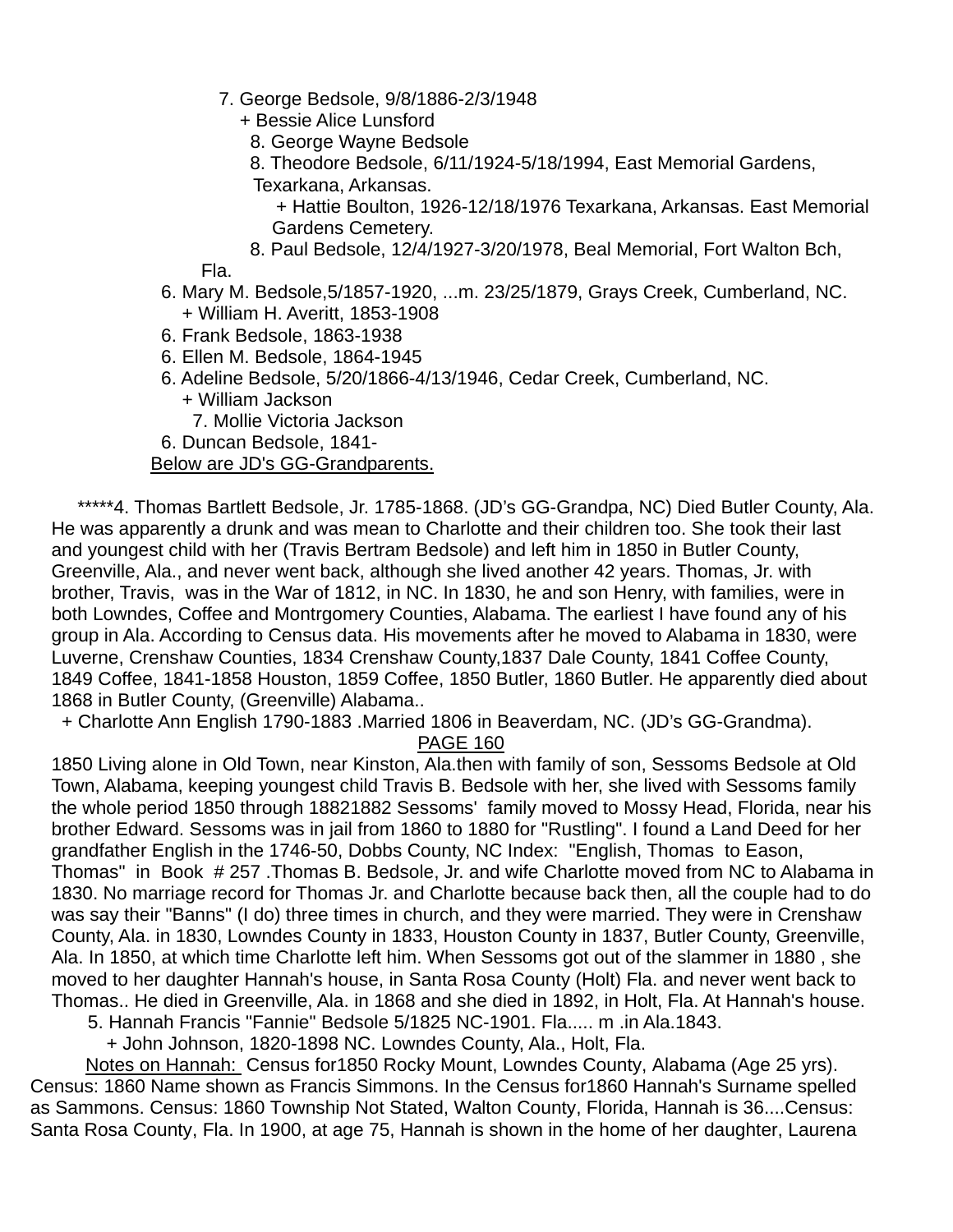Simmons/Johnson below with Laurenas husband and 9 children. Census for1900 also shows Hannah had given birth to 9 children, 6 still living. Living with her daughters family, meant a tiny, two room log house with 12 people living in it. That was a hard life. But back then, there was no place else to go and no money to go with, so when the husband died, the wife had no choice but to go to move in with one of her childen.

6. Winnie E. Simmons, 1843-.............AL

- 6. John Jasper Simmons, 1846-
- 6. John J. Simmons 1845-
- 6. Charlotte C. Simmons 1849-.................. AL
- 6. Catherine Louisa Simmons 1850-...........AL
	- 6. Jeremiah "Boggy" Simmons 1852-.......... AL
	- 6. Seva Mariah Simmons 1854- ................. AL
	- 6. Sarah Elizabeth Simmons 1856-
		- + Andrew Jackson Brown,
			- 7. George Washington Brown, 1875-
			- 7. Thomas Jasper Brown, 1876-
			- 7. Levi Brown, 1876-
			- 7. William Andrew Brown, 6/11/1881-
			- 7. Frances Louise Brown, 1884-
			- 7. James Marion Brown, 1890-
			- 7. Arminda Brown, 1888-
			- 7. Cora Lee Brown, 4/10/1890-
				- + \_\_\_Nichols
				- ++ Beard.
					- 8. Ella V. Nichols
			- 7. Nancy Jane Brown, 6/23/1895-
				- + Martin Gaston Mayo, 3/22/1889-1970, Halesburg, Henry, Alabama.
					- 8. Clifford Gaston Mayo, 9/27/1912-8/19/1995
						- + Hazel L. Lancaster, 8/16/1919-3/1991

# PAGE 161

- $9. \_ ?$ 
	- + \_\_\_Ellis
- 8. Virginia Mayo, 1913-

 6. Laurena "Eugenia" Simmons 1/1862- FL...m. 12/27/1884 (Holmes and Santa Rosa Counties, Fla.

 +. John Johnson, 5/1859-1930 Holmes County, Fla. Log Hauler (Mules)Moved to Holt, Fla.

- 7. Margaret "Margie" Johnson, 5/1883-
- 7. Mary Johnson, 2/1885-
- 7. William Johnson, 1/1886-
- 7. Lori Leola Johnson, 3/1888-1966..m. 10/27/1884, Defuniak Sprgs, Fla..
	- + William Thomas King, 10/27/1884-6/27/1943.
		- 8. Lila Myrtle King, 2/28/1910-3/13/1990
			- + Jessie E. Flowers, 6/15/1903-9/15/1975
				- 9. Patricia Fay Flowers, 11/1/1942-
		- 8. Ernest King, 6/6/1912-1/13/1972
			- + Lavada Johnson,
- 7. Addie Johnson, 5/1892-

 $+$  ?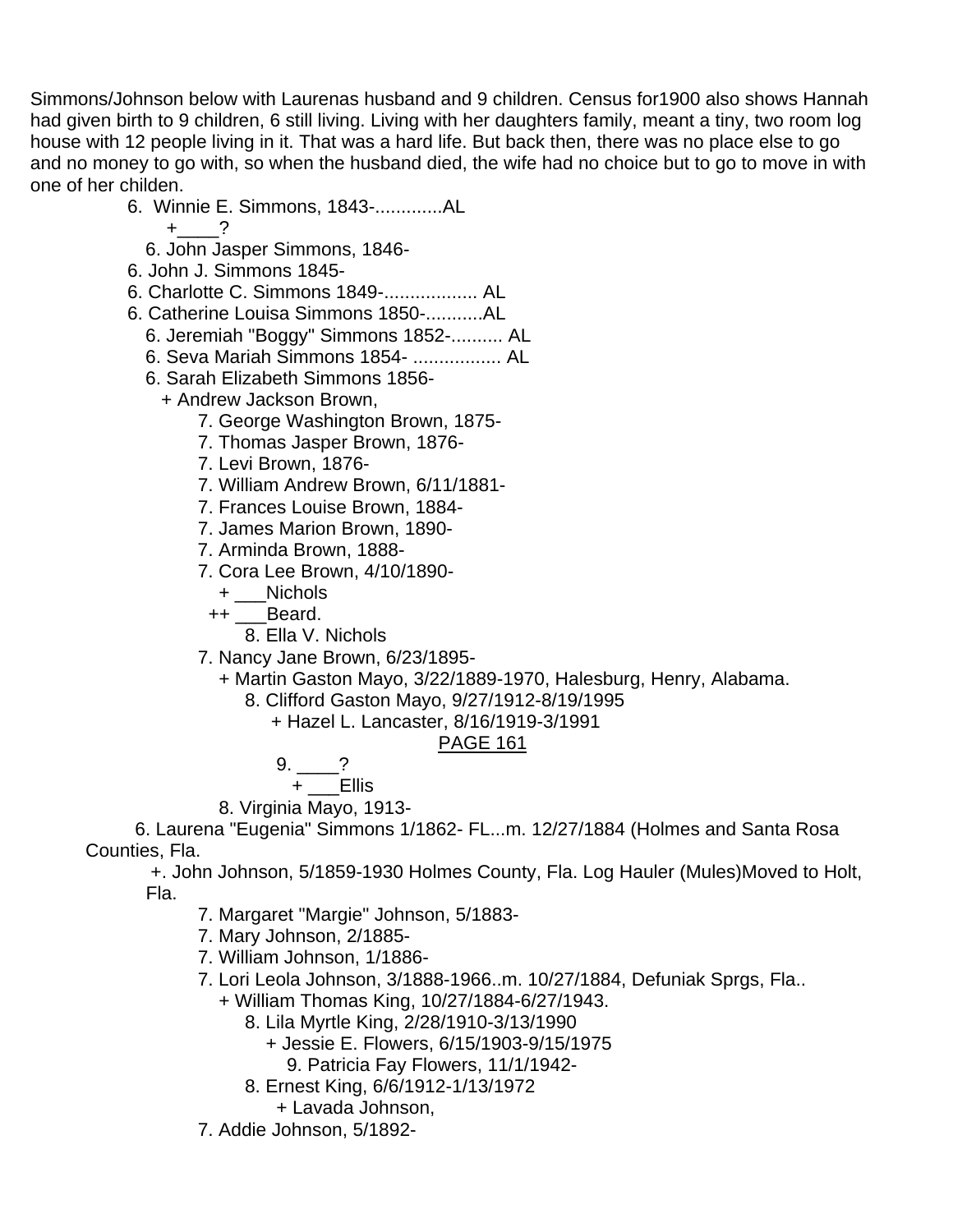- 7. Francis "Fannie" Johnson, 4/1894-
- 7. Thomas Johnson, 1/1895-
- 7. Winnie E. Johnson, 1/1897-
- 7. Hattie Johnson, 4/1898-
- 7. Louisa Johnson, 1850- Ala.
- 7. Eugene Johnson, 1857- Fla.
- 7. Tippie Johnson, 1902-
	- + Jessie T. Busby..........m. 4/29/1917, Holmes County, Fla.
- 6. Paul Jones Simmons 1859- Fla.
- 5. Lucy Molsie Bedsole, 1806-1882
	- + Isaac "Cap" Davis, 1803-
		- 6. Martha Jane Molsie Davis, 1830-1880
			- + George Washington Wise, 1828-
				- 7. James Travis Wise, 6/13/1850-1/17/1934
				- 7. James J. Wise, 1843-
		- 6. Mary M. Davis, 11/1/1825-1/26/1919. Coffee County, Ala. m. 9/25/1844 + Herrin Wise, Jr. 5/12/1824-6/8/1883
			- 7. Isaac Franklin Wise, 1846-1846
			- 7. William B. Wise, 5/10/1848-9/12/1910... Coffee County
			- 7. Joseph W. Wise, 1/6/1860-5/27/1932
			- 7. Mary "Mellie" Wise, 10/29/1863-10/6/1936.....m. 9/5/1882 Coffee County + William Rushing
		- 6. Susan Davis,1824-
		- 6. Molsie Davis,1825-
		- 6. English Davis, 1828-
		- 6. Margaret Catherine Davis, 1829-1901
			- + Andrew Jackson Bullard, 2/1830-1864
				- 7. Charlotte Bullard
					- $+$   $-$ ?
				- 7. Silva Bullard

- $+$  ?
- 7. Claudius Washington Powell Bullard
	- +\_\_\_\_?
- 7. Mary Elizabeth Bullard
	- $+$  ?
- 7. Andrew Jackson Bullard, Jr.
	- $+$  ?
- 7. Francis Marion Jackson Bullard
	- + Elizabeth Ferrel
		- 8. Joseph Clifton Bullard

$$
+\underline{\hspace{1cm}}?
$$

- 8. Henry Bullard, 4/11/1913 Texas
	- + Amanda Beatrice Chambless, 3/15/1913
		- 9. Selvey Bullard
			- 9. F.M. Bullard
		- 9. Washington "W.P." Bullard
		- 9. Mary Elizabeth Bullard, 1861-
			- + Thomas Jefferson Schofield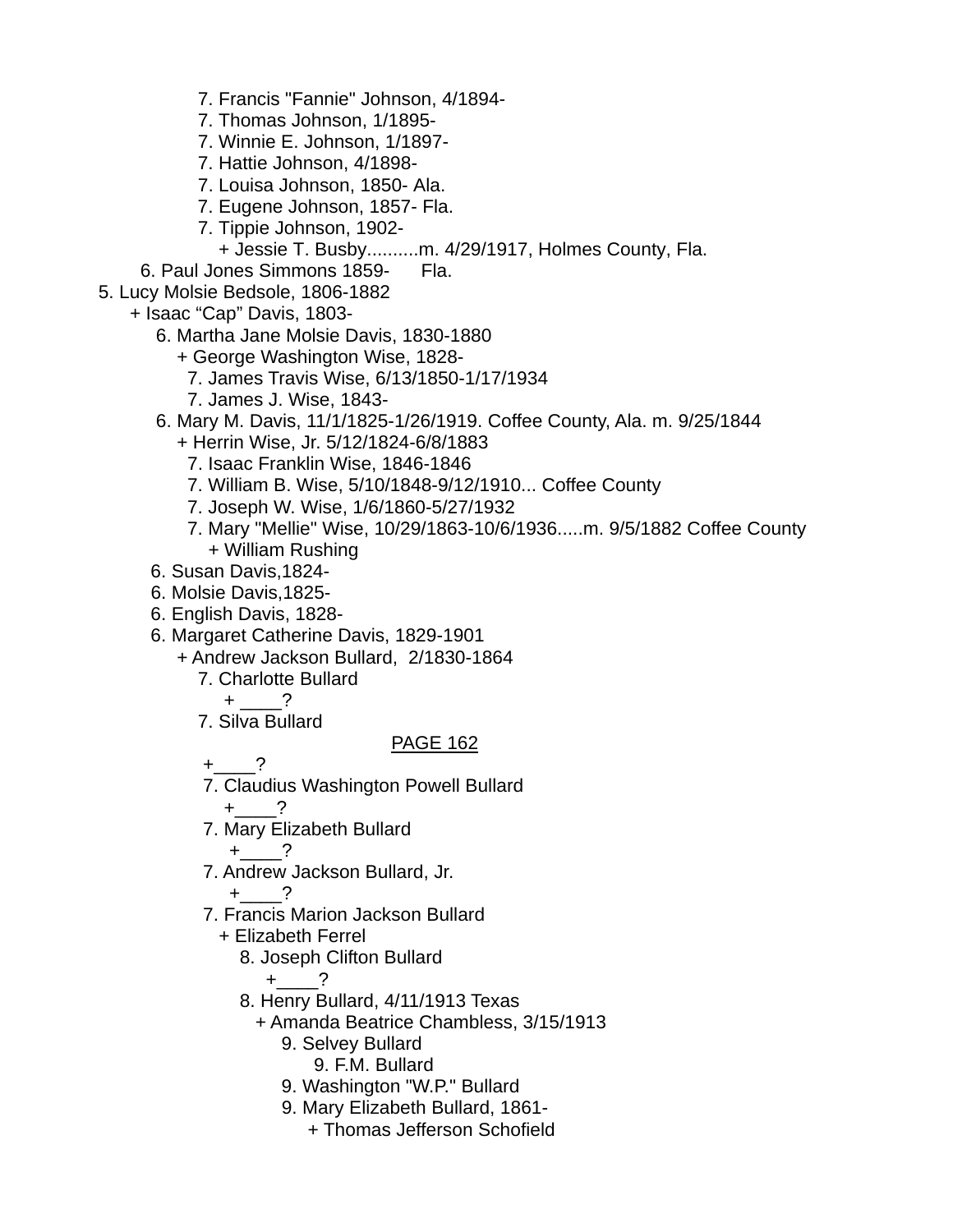- 8. Thomas Bullard
	- + Nancy Catherine Ellis
		- 9. Ruby Mae Bullard, 1936
			- + Jesse Milton Moore,1932.
				- 10. Daisey Ann Moore, 1950-
					- + David Allen Tyrrel Fish,1948-
					- 11. Christina "Crissy" Augusta Fish
- 6. Sampson Davis, 1832-
- 6. Charlotte Davis, 1834-
- 6. Rebecca Davis, 1835- Lowndes County, Ala.
	- + James McKinney Wise, Jr. 1832-5/22/1863
	- 7. Lucy Catherine Wise, 4/9/1854-.....Alabama + William Bedsole, 1848-......Alabama.
	- 7. Mary Matilda Wise, 1850 + Willis Caraway
	- 7. Sarah E. Wise, 8/3/1858-11/1/1913
		- + Joe M. Davis
	- 7. Martha Jane "Molsie" Wise, 10/26/1827-1880 Bruce, Fla.
		- + William Floyd Wise, 1821-
		- ++ George Washington Wise, 1828. After her death in 1880, he married Mary
			- + F. English in 1882.
			- 8. Mary F. Bedsole-Wise, 1845- Ala.
			- 8. Henry F. Wise, 1849- Ala.
			- 8. Martha E. Wise, 1849- Fla.
			- 8. Louisa F. Wise, 1851-
			- 8. John H. Wise, 1853-
			- 8. William E. Wise, 6/11/1855-4/17/1903 Freeport, Fla.
			- 8. Nancy C. Wise, 1857-
			- 8. Arabella B. Wise, 1859- Fla.
			- 8. Travis Floyd Yancey Wise, 1861-4/11/1928, Port Arthur Texas

## PAGE 163

- 8. Martha E. Wise, 1865-
- 8. Marian Wise, 1868-
- 6. Catherine Davis, 1838-
- 6. Isaac Davis, Jr., 1840-
- 6. William Davis, 1842-
- 6. Elizabeth Davis, 1844-
- 6. Lucy Davis, 1846-
- 5. Henry E. Bedsole, 12/5/1807 NC-5/8/1863 Ala.. Sellers, Ala. Bethlehem Cemetary. He and Thomas Jr.and families were in Lowndes County, Alabama in 1830. Apparently, he and brother, Sessoms, made a scouting trip from NC to Ala. the year prior to that move (1829). Probably to look the land over, forts, indian problems, etc. Served in Civil War from 1862-1865.Prisoner of war 1864-1865, Held in stockade at Camp Chase, Ohio
	- + Margaret Maria Davis 4/22/1810-9/33/1842 m. 2/26/1830.

 ++ Midda Ann Pouncey, 1807-1843, m. 10/14/1841. She died 2 yrs later, at 36, from blood loss at childbirth (Due to Margaret Ann, daughter,born in 1843, who is listed below..

+++ Sylvia Maria Chambers 3/5/1825-6/26/1897...... m. 7/11/1846 Lowndes County, Ala. at

age 21..

6. Leon Bedsole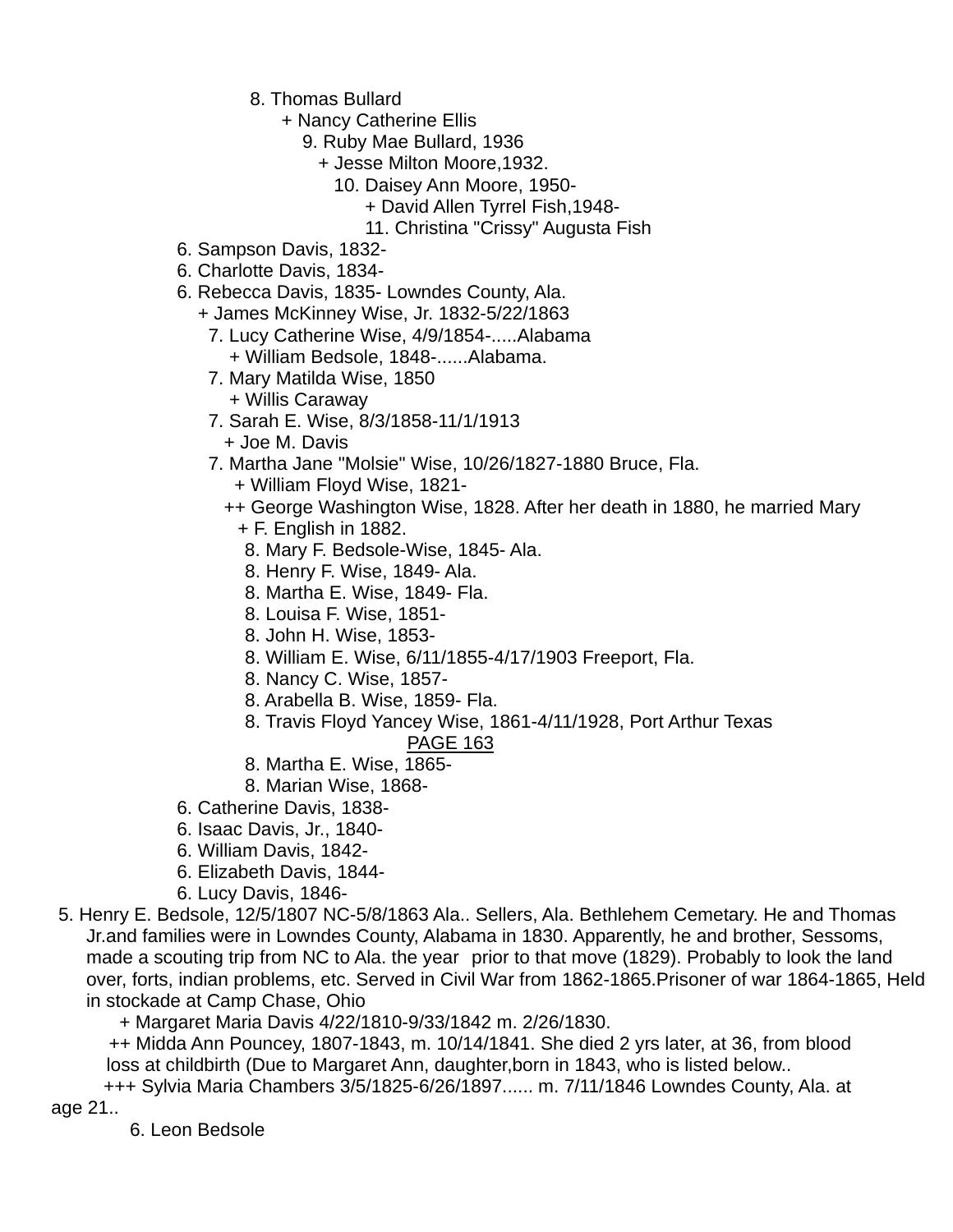- + Mattie Lou Underwood.
	- 7. Andrew William Bedsole
		- + Angeline Florence Ciambella
			- 8. Alan Leon Bedsole
				- + Phillipa Ann Stanton.
					- 9. Angela Marie Bedsole
						- + Daniel Woodard
					- 9. Amy Christine Bedsole
						- + James Lawrence, III.
					- 9. Joshua Alan Bedsole.
			- 8. Jennifer Lou Bedsole
				- + Randall K. Mc Nally
			- 8. Shannon Elaine Bedsole
- 6. Mary Catherine Bedsole, Bethlehem Cemetery, Ala.
- 6. Henry Sellers Bedsole, 9/24/1896-12/29/1896, Bethlehem Cemetery, Ala.
- 6. Anna Mariah Bedsole, 1831-......... m. 2/11/1847, Sellers (Lowndes) , Ala.
	- + George C. Chambers, 1830-
		- 7. Margaret Chambers, 1849-1907

+\_\_\_\_?

- 6. Elizabeth Alef Bedsole, Bethlehem Cemetery..
	- $+$  ?
- 6. Elisha "Lish" Bedsole, 1827-1910, Surles, Crenshaw, Alabama.
	- + Jane\_\_\_?, 1826-1900, Surles, Crenshaw, Alabama.
		- 7. Perry or "Pary" Bedsole, 1847-1920. Surles, Alabama.  $+$  ?
		- 7. June Bedsole, 1846-1921, Surles, Crenshaw, Alabama.  $+$  ?
		- 7. Conner Bedsole, 1855-1950, Surles, Crenshaw, Alabama.  $+$  ?
		- 7. Elisha "Lish" Bedsole, Jr., 1846-1922, Surles, Crenshaw, Alabama.

## PAGE 164

- $+$  ?
- 7. Estella Bedsole, 1848-1925, Surles, Crenshaw, Alabama.

 $+$   $-$ ?

7. Faith Bedsole, 1870-1940, Surles, Crenshaw, Alabama.

 $+$  ?

 6. Franklin Bedsole, 2/1835-1910. Montgomery, Alabama. He is on 1870 Crenshaw County, Ala. Census, Born NC.

 + Dorcas Lee Croxton,1838-1915 Married 12/2/1858, Lowndes County, Ala. 1870 Crenshaw County, Census.

7. William Henry Bedsole, 1879-7/24/1951, Muscogee County, Ga.

 7. Edward Franklin Bedsole,Sr. 1/23/1862-7/22/1912, Born Crenshaw, Ala. Buried Oakland Ceme. in Dallas, Texas. He was a brick and block Mason in construction. Died from Heart Failure. + Minerva Jane "Ida" Duke, 10/28/1859-12/9/1933, Dallas, Texas.

8. Callie Bedsole, 1879-1950, Hancock, Georgia.

 $+$  ?

8. John Bedsole, 1885-1945, Culverton, Hancock, Georgia.

 $+$  ?

8. Edward Franklin Bedsole,Jr. 2/19/1931-11/19/1992 Died Maricopa, Arizona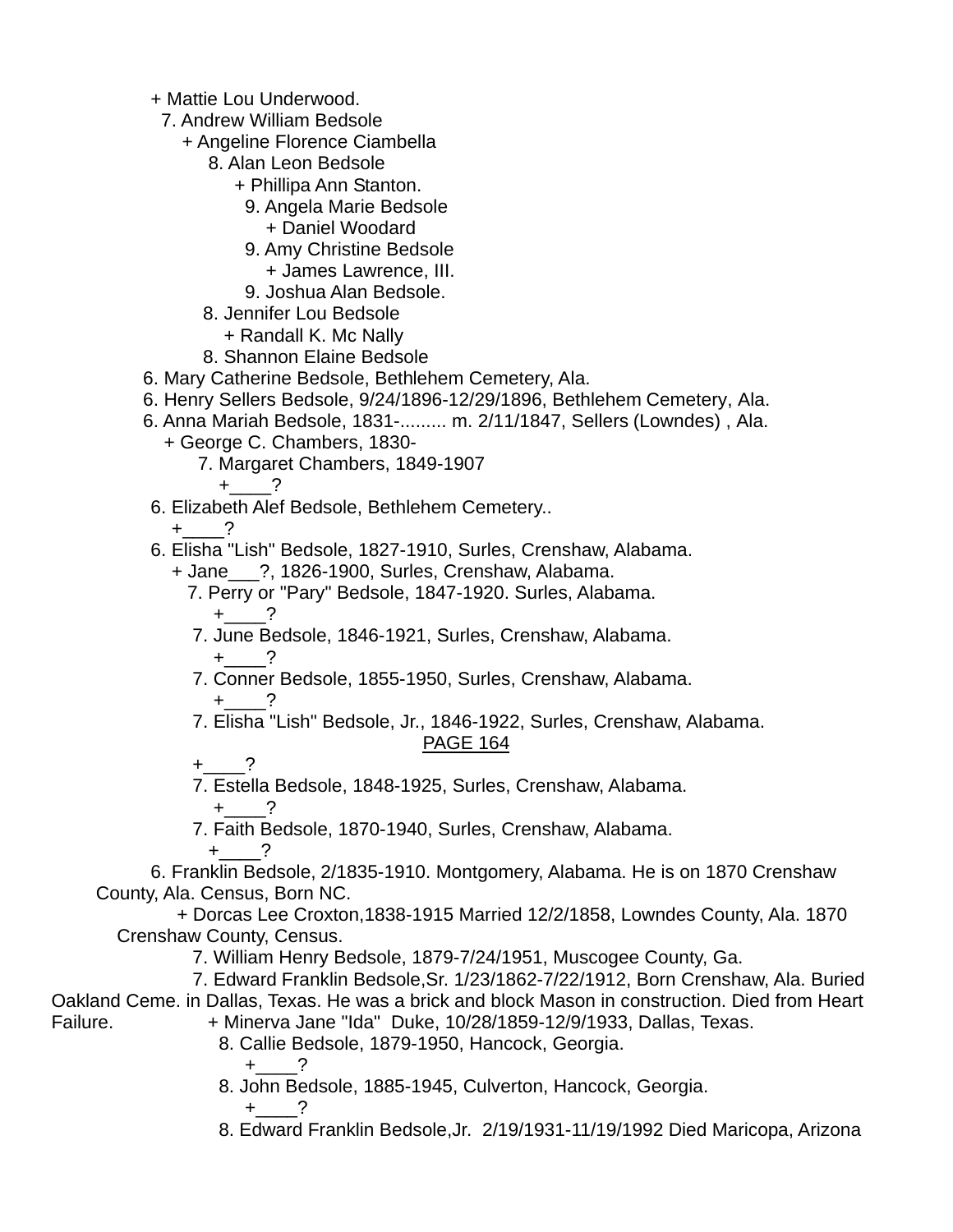- + Miriam "Mimi" Sommer, 6/22/1938-10/24/1998, Maricopa, Arizona.
	- 9. Bruce Bedsole, Phoenix, Ariz.
	- 9. Julie Bedsole, Phoenix
	- 9. Carla Bedsole, Phoenix
	- 9. Erica Bedsole, Phoenix
	- 9. Shari Bedsole, NY
- 8. Archibald Carlisle Bedsole,1884-1949. Born Dallas, Texas. Buried

Flushing, NY. Electrician.

- + Sara Jane "Sallie" Morgan, 2/29/1873-1957. Buried in Abbeville, Ala.
- ++ Blanche\_\_\_? Living at 3120 Buhre Avenue, NYC, The Bronx, in 1939.
	- 9. Andrew John "Jack" Bedsole, NY
		- + Laurie Beth Bialek, 1960-
			- 10. Andrew Sean Bedsole, 1986-
			- 10. Kelly Elizabeth Bedsole, 1992-
			- 10. Samantha Lee Bedsole, 1992-
	- 9. Bonnie Jill Bedsole, 1957- NY
		- + William "Woody" Briton...Dead
		- ++ John McGowen
			- 10. Ryan McGowen
			- 10. Keegan McGowen
			- 10. Katie Rae McGowen
			- 10. Gillian McGowen
	- 9. Edward Bedsole, son of Blanche in NY.
		- $+$  ?
	- 9. Donna Lee Bedsole, 1954-
		- + Thomas Smith,
	- ++ Brian C. Hickey, Killed in 2001.
		- 10. Daniel Allan Smith, 1974
		- 10. Dennis Patrick Hickey

- 10. Jacklyn Rae Hickey
- 10. Kevin Hickey
- 9. Allan Carlisle Bedsole,1952- son of Blanche in NY.
	- + Linda Lamont
	- 10. Allan C. Bedsole, Jr. \_\_\_\_?
- 8. Harry Carl Bedsole, (Sr.) 1/11/1907-1/1984, Ala.
	- + Eleanor Maxwell, 2/15/1911-8/1986, Enterprise, Ala.
		- 9. Harry Carl Bedsole, Jr.,4/12/1932-2/27/2006, USAF, Chsrleston,
			- SC Magnolia Cemetery.
				- + Jeanne Louise Carter, m. 8/13/1955
				- 10. James Maxwell Bedsole, 1958-
					- + Lynne Ann Jones, ........m. 2/14/1981
						- 12. Heather Amanda Bedsole, 1983-
						- 12. Christine Ashley Bedsole, 1989-
				- 10. Stephen Briley Bedsole, 1960-
					- + Jennifer Wer ......m. 1986
						- 11. Corrine Elise Bedsole, 1986-
						- 11. Kayleigh Bedsole, 1988-
						- 11. Kyle Joseph Bedsole, 1989-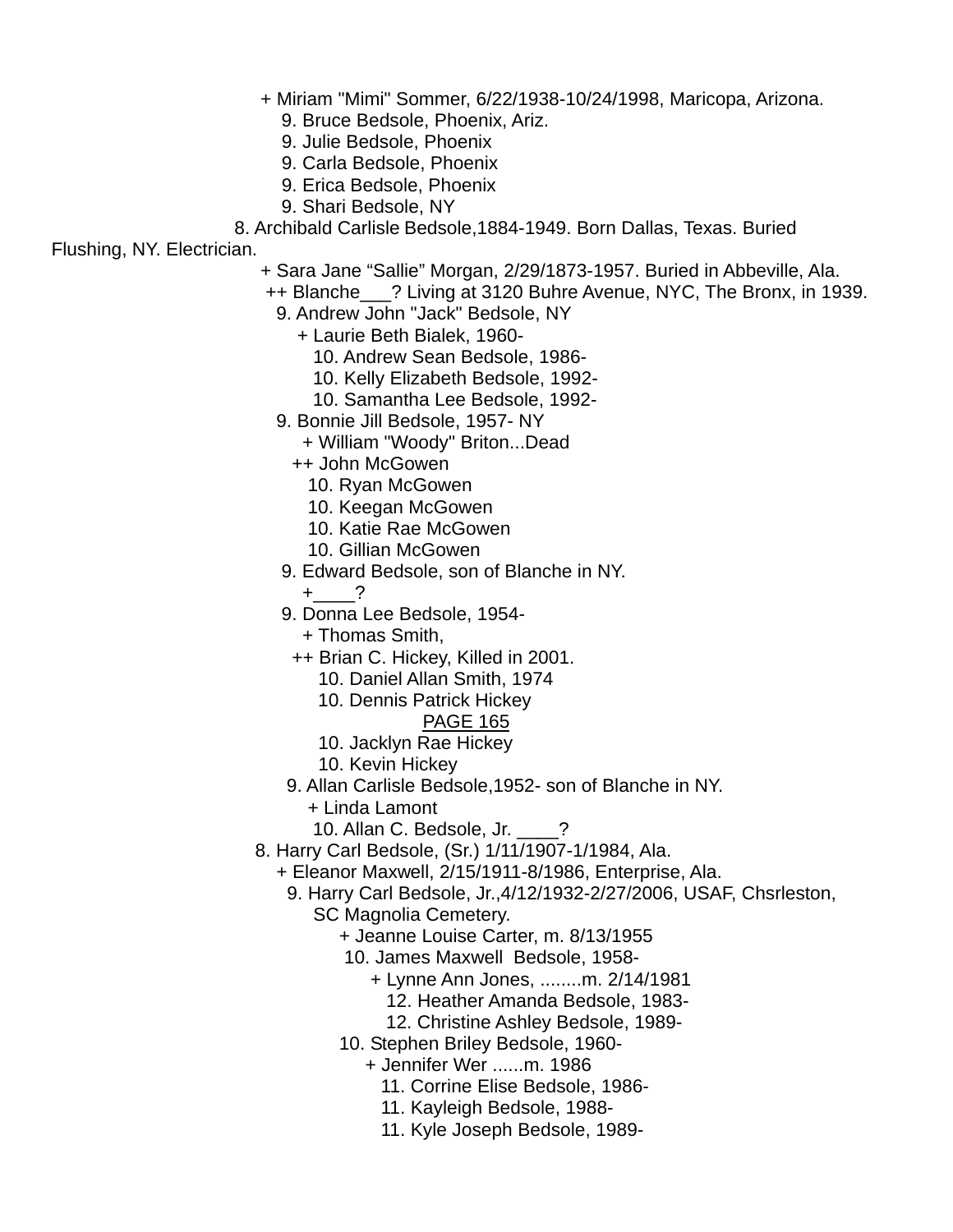- 10. Thomas Carter Bedsole, 1962-
	- + Joyce Brownell Divorced, 1986.
	- ++ Jan \_\_\_?
		- 11. Stephen Bedsole, 1985-
- 10. Thomas Jerry Bedsole,
	- $+$  Nell  $?$ 
		- 11. Deborah Bedsole,
		- 11. Thomas Jerry Bedsole, Jr.
- 10. Richard Maxwell Bedsole
	- + Maxine\_\_\_?
	- 11. Richard Maxwell Bedsole, Jr.
- 10. Felicia Lynette Bedsole,
	- $+$  ?
- 9. Embree "Cotton" Bedsole, 8/22/1912-4/1976 Dallas, Texas..
	- + Annie Ruth Barbaree, .............m. 1936, Dothan, Ala.
	- 10. Embree Charles Bedsole,1938-.....Abbeville, Alabama, Dallas, Texas. Attorney.
		- + Betty Jo Hood,..... m. 1960,Galveston,Texas, Div. 9/27/1968.
	- ++ Ella Estes, .....m. 1972, Dallas, TX.
		- 11. Embree Charles "Chuck" Bedsole, (Jr) 1960-, San Antonio, Texas (Alvarez Company).
			- + Tracy Horton, m. 1984 Austin, Texas.
				- 12. Robert Joseph Bedsole, ?-1987 Galveston, Texas
				- 12. Ashley Corinne Bedsole, 1987- Galveston, Texas.
		- 11. Joseph Michael Bedsole, 1963
			- Dallas, Texas
		- 11. John Christian Bedsole, 1968-..............Austin, Texas.
		- 11. Sara Elizabeth Bedsole,1968-. Travis County, Texas
			- + Philip Holland m. 1986. San Antonio, Texas
			- 12. Andrew Holland, 1997
				- PAGE 166
				- Dallas, Texas
				- 12. Blake Holland, 1999- Dallas, Texas
	- 10. Michael Kenny Bedsole,1942- , Abbeville, Alabama
		- + Mary Elizabeth Clenney
		- 11. Benjamin Kenneth Bedsole, 1969- ...m 6/14/1997, Abbeville, Ala. Memphis, Tennessee.
			- + Angela Elizabeth Wilson, 1970- ....Dothan, Alabama.
				- 12. Anna Elizabeth Bedsole,. 2000-..Marietta, Georgia.
				- 12. Benjamin Kenneth Bedsole, Jr. 2002- ...Marietta, Georgia.
		- 11. Courtney Anne Bedsole,1973-,
			- Dothan, Al. Grady Lee Gunnells, III, 1974-.
				- 12. Carter Michael Gunnells, 2005-
	- 10. Steven B. Bedsole
- 9. Ivy Bedsole, 1910-, in Texas
	- + Edmond Bradley Solomon
- 8. Frank J. Bedsole, 5/1888-1979
	- + Elizabeth \_\_?
	- 9. Jeff Bedsole,1914-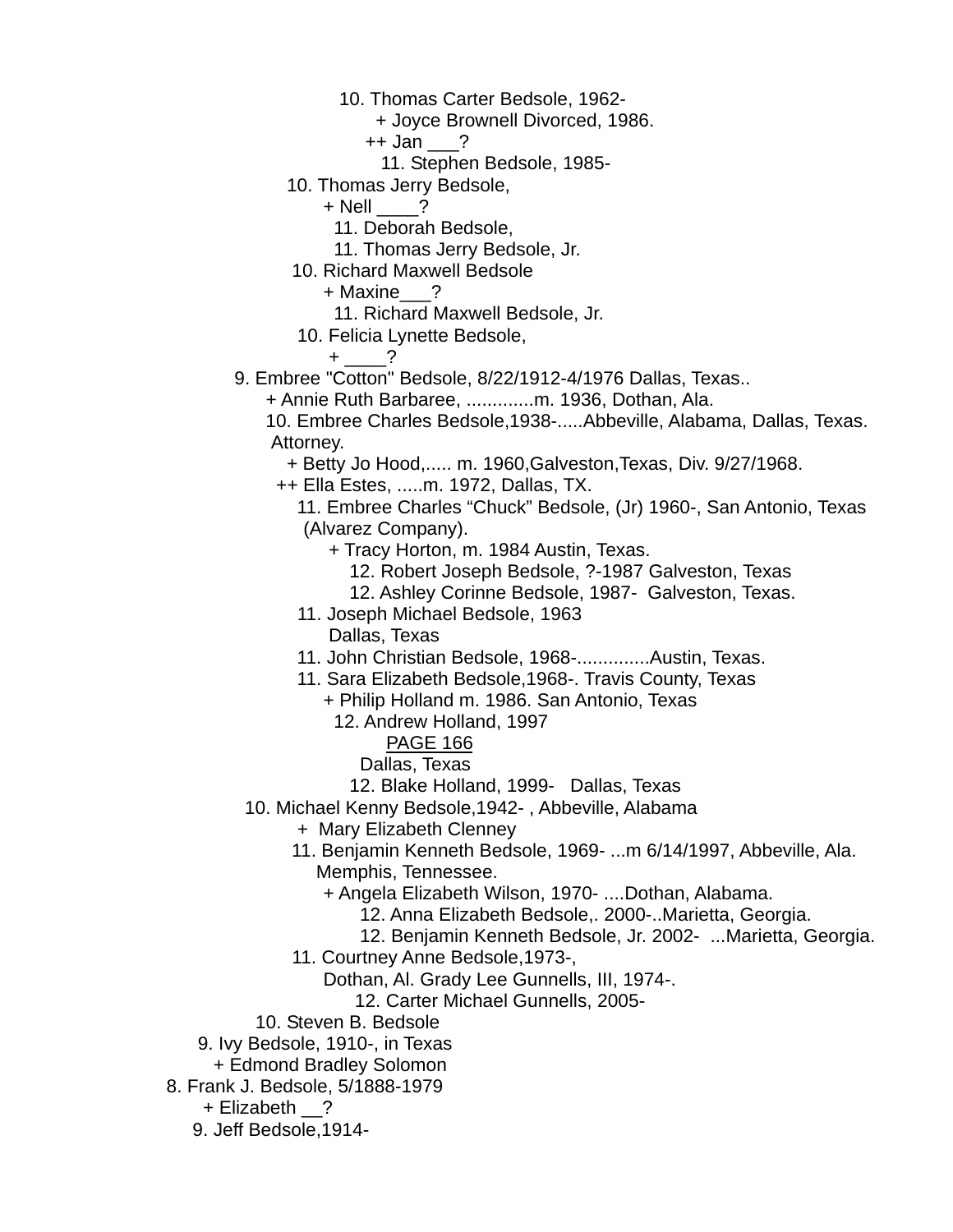9. Dery L. Bedsole,1916=

+ Clara Ellis, 1918=

10. Betty Bedsole

- + Glen R. Gray
	- 11. Loren Gray
	- 11. Patrick Gray
	- 11. Jacquelyn Gray
- 10. Frank D. Bedsole
- 10. Emmett Bedsole, 6/2/1892-12/31/1954, A Plumber, Strate, Ala. And Dallas County, Texas.
- 9. Elizabeth Bedsole, 1919-
- 9. Roy Bedsole 4/13/1917-11/1981, Calif and Ala.
- 8. Bernice Bedsole 9/1890-1984, Dallas County, Texas.
- 8.Allan Naftel Bedsole, Sr. 1/20/1896-2/1/1946....In 1918, he was living at 272 E.

 7th St., NY. Electrician. Served in the Navy during WW-I . Vice-Pres. of Electrical Workers Union in NY.

 + Anna\_\_\_?1884-1970- ?, was apparently not in the military, as wife of Alan Naftel Jr's wife was below..

- 9. Bonnie Bedsole
	- +\_\_\_\_McGowan
- 9. Edward Bedsole (McGowan), 7/19/1910-3/1976, Delaware, Pa.

9. Allan Naftel Bedsole, Jr.2/4/1925-10/3/1973, U.S. Navy. Long Island Nat.

Cemet., Farmingdale, NY

 + Mary \_\_\_. 9/3/1924-3/4/2003, Long Island Nat, Cemetery, Farmingdale, NY.

- 9. Donna Bedsole
	- + Brian Hickey
- 9. Jack Bedsole (McGowan)
- 9. Hickey Bedsole
	- + Jack McGowan

## PAGE 167

- 8. Emmett Bedsole,6/1893-1983, Dallas County, Texas.
- 8. Tallulah Bedsole, 1895-1970, Dallas County, Texas.
- 7. Ida E. Bedsole,1875-1945, Montgomery, Alabama.
	- + Harvey Duke, moved to Oklahoma City
- 7. Robert L. Bedsole,2/20/1891-3/30/1891. On the 1870 Crenshaw County, Ala.
- Census. Age one year.
- 7. Katie Bedsole, 1874-
	- + Thomas Jonah Swaringen
	- 8.Claude Swaringen
- 7. Mattie Bedsole,1875-1950, Tuckers Store, Montgomery, Alabama.

 6. Margaret Ann Bedsole, 4/22/1843-9/23/1847, Her mother died from blood loss aftert her birth in 1843.

 6. George Henry Bedsole, Sr. 4/1847-1928 Surles, Crenshaw, Bethlehem Cemetery, Ala.....m. 1/1/1868

- + Sarah S. Stringer, 1/17/1846-6/8/1923, Surles, Bethlehem Cemetery., Ala. Married 1/1/1868.
	- 7. Bunian Bedsole, 1875-1950, Little River, Cumberland, NC.
	- 7. Francis Donia Bedsole, 1/25/1878-9/3/1878, Bethlehem Cemetery, Ala.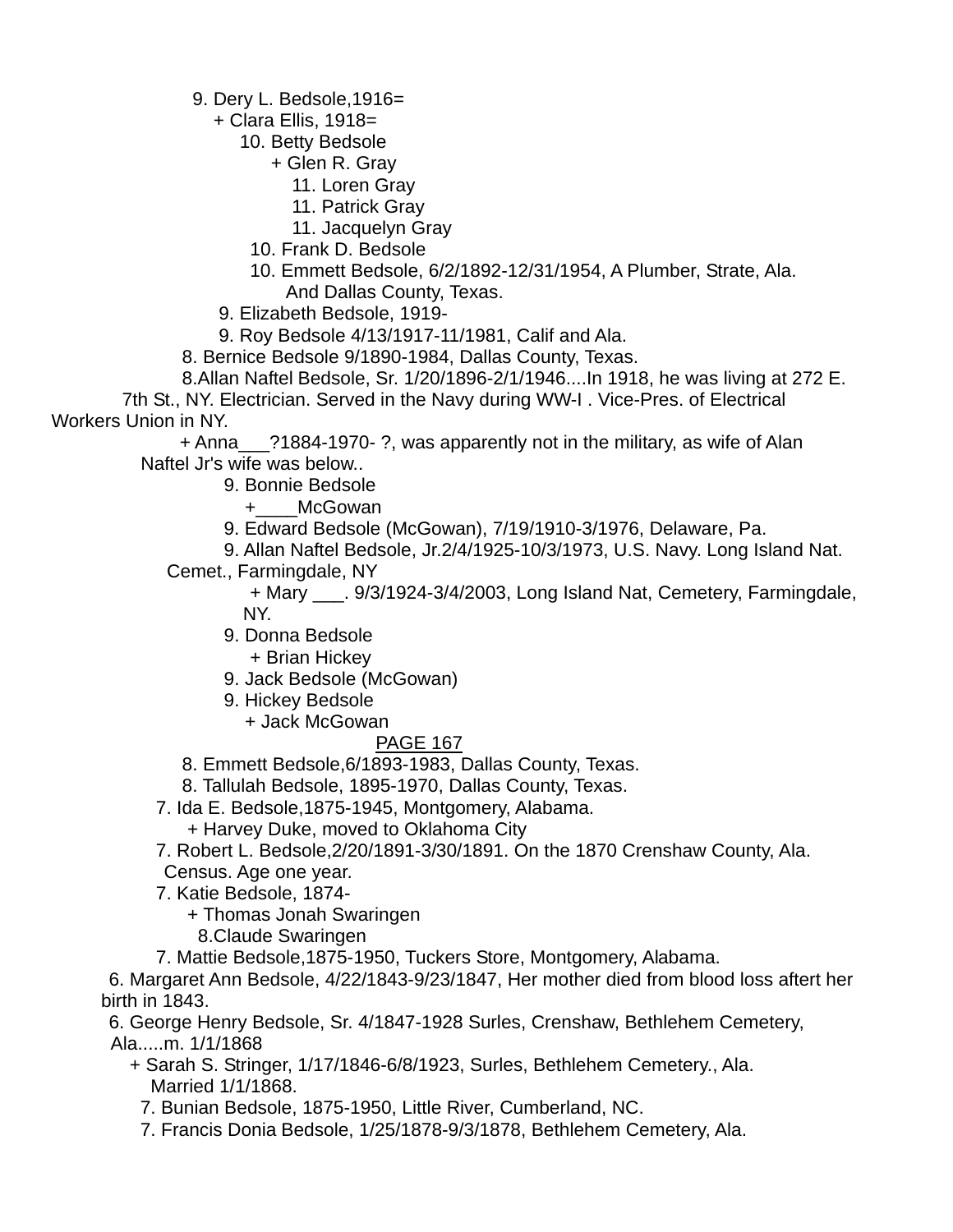$+$  ?

- 7. Louisa Lena Bedsole, 6/1886-1959... m. 2/26/1896 Crenshaw County, Surles,
- Alabama.
- + William Albert Findley, Sr. 1865-1920.
	- 8. William Albert Findley, (Jr.) 7/23/1909-5/15/1975
		- + Nell Frazier
		- 9. Linda Nell Findley,1943-
			- + William Eugene Langley,1939-
				- 10. Albert Eugene Langley, 1962-
				- 10. James Andrew Langley, 1964
				- 10. Anita Nell Langley, 1968
	- 8. Robert Alexander Findley, 1903-1987.
	- + Evelyn Battle
- 8. Lillian Findley, 1/31/1897-8/5/1957
- + Van Williamson
	- 9. Georgia Williamson
	- 9. Lewis R. Williamson
	- 9. James Williamson,1917-
	- 9. Mary Claire Williamson
- 7. William Henry Bedsole, 11/5/1869-9/25/1918, Surles, Bethlehem Cemetery, Ala.
	- + Alice Idelia Stough 5/14/1867-11/18/1950, Bethlehem Cemetery, Ala.....m.

12/22/1892

 8. William Ernest Bedsole, 10/29/1893-1/22/1960. Married Crenshaw County, Ala 8/22/1917.:

- + Nancy Emeline Royal, 1899-.
	- 9. Norma Ruth Bedsole,1927-
		- + George Franklin Halstead 1932-1986
			- 10. Courtland Franklin Halstead, 1956-
			- 10. Nancy Ruth Halstead, Died shortly after birth
	- 9. William Ernest Bedsole, Jr.1930-.

- + Betty Louise Igleheart, 1935-.
- 10. William Steven Bedsole, 1957-2008 ...m.8/28/1982.
	- + Janet Francis Kerschner,1957-.
		- 11. Robert Walden Bedsole,1987-
	- 11. Laura Elise Bedsole, 1990.
	- 10. Rebecca Louise Bedsole, 1961-
		- + Jeffrey C. Hubert, .....................m. 1981. Div. 1990.
		- ++ Gerald R. Grenier, III................ m. 1996, Div. 1998.
- 8. Audrey Georgia Bedsole, 1/7/1895-4/5/1973, Sellers, Alabama.
	- + Monte M. Byrd
		- 9. Margaret Elizabeth Byrd,1922-
- 8. Jesse Clarence Bedsole, 6/4/1896-3/6/1971
	- + Lula Bell Neal, 1904-
		- 9. Eunice Bedsole, 1926-……..m.1945
			- + Frances M. Ison, 1925-
- 8. Mamie Lee Bedsole, 8/20/1903-11/26/1978.
	- + Manford Alvin Bird.
		- 9. Harold Lee Bird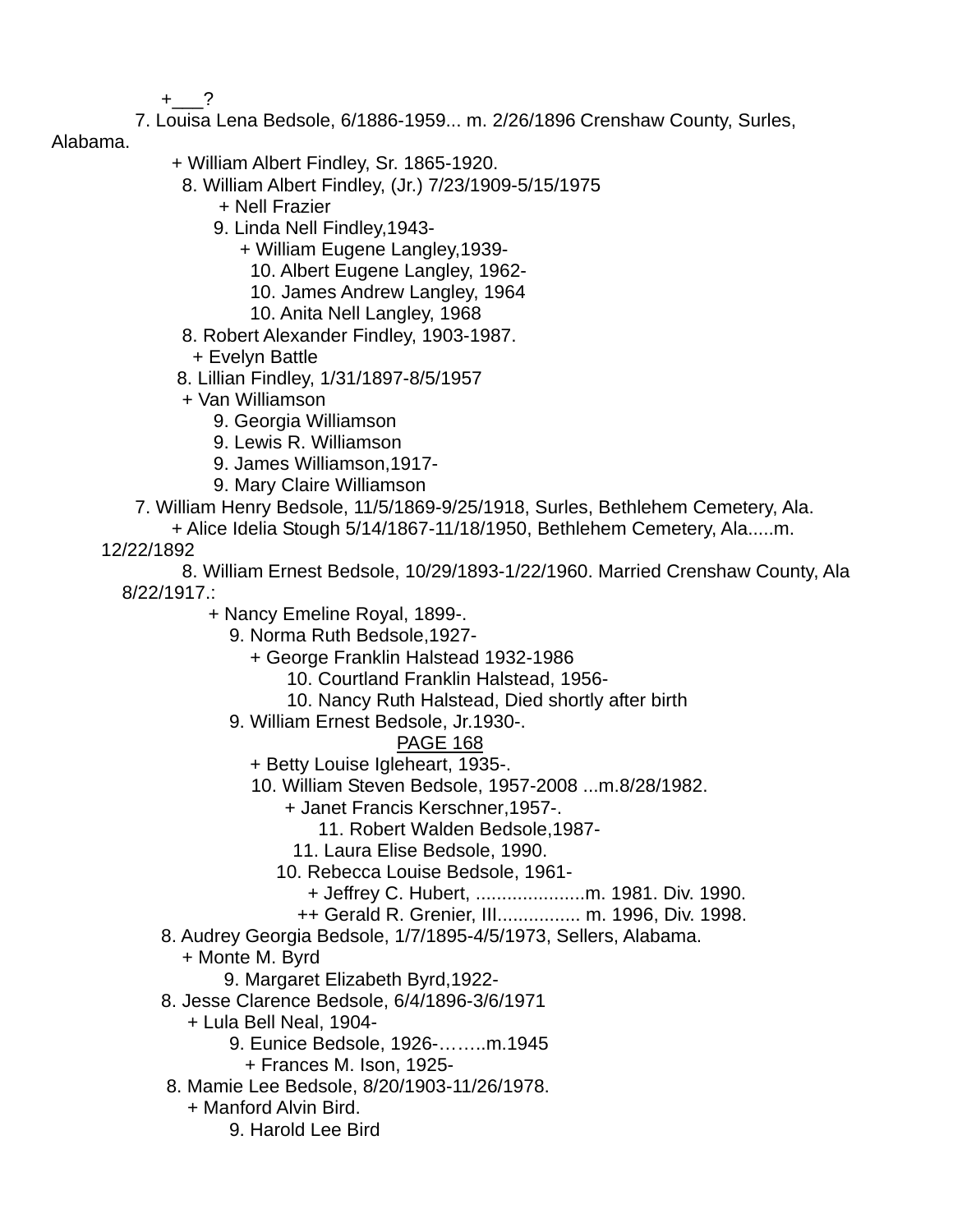- 9. William Alvin Bird
- 9. Frank Wayne Bird
- 8. Wayne L. Bedsole,1904-
- 8. Grady Eugene Bedsole,1/25/1905-1/28/1983, Ala.
	- + Eva Inez Jeter 2/27/1906-4/1980, Fla.
		- 9. Janice Jeraldine Bedsole, 1/21/1933-8/2/1941. Harrison Cemetery, Kinston, Ala.
		- 9. Kathryn Louise Bedsole,1927-
			- + Orman Darling Marsh, 1925-
				- 10. Judith Darling Marsh,.1946-
					- + Stephen Wayne Smith,1947-
						- 11. Andrew Jonathan Smith, 1970-
						- 11. Phillip Kyle Smith 1972-
						- 11. Mark Allen Smith 1975 -
						- 11. Kamilla Faye Smith 1976 -
				- 10 Orman David Marsh 1950-
		- 9. Grady Eugene Bedsole, Jr. 1929-
			- 10. Clara Jean
			- 10. Danny Bedsole, 1956-1960
			- 10. Michael Bedsole, 1960-
				- + Wife unknown
					- 11. Amanda Bedsole, 1983
					- 11. Jennifer Bedsole, 1985
					- 11. Steven Bedsole, 1987
			- 10. John Bedsole, 1962-
				- $+$  ?
				- 11. James William Bedsole, 6/5/1934-6/7/1997, Klein Memorial Parks, Pinehurst, Texas. US Army.
					- + Stella Helen Cervas, 4/15/1917-6/17/1992, New York And Tomball, Texas.
						- ++ Epsy A. \_\_\_?, 1820-1900, Coxs Mill, Alabama.
							- 12. Laura Victoria Bedsole, 1879-1949, Coxs Mill, Alabama. PAGE 169
								- $+$  ?
							- 12. John D, Bedsole, 1871-1948, Cox's Mill, Alabama.  $+$  ?
- 12. Edward C. Bedsole, 1873-1950, Born Cox'x Mill, Ala.  $+$   $-$  ?
	- 12. George W. Bedsole, 1874-1950, Coxs Mill, Barbour County, Alabama.
		- $+$  ?
	- 12. Laura V. Bedsole, 1879-1959, Cox's Mill, Alabama.
- $+$  1.  $-$  2. 12. John Bedsole, 1850-1925, Cox's Mill, Barbour County, Alabama.
	- + Leah \_\_\_\_?, 1858-1926, Cox's Mill, Barbour County, Alabama.
	- 10.William Kenneth Bedsole, 1954-
	- 10. Carolyn Sue Bedsole, 1960-
	- 7. Mary ("Mollie") Mariah Bedsole,1875-1950....m. 11/20/1892 Surles, Crenshaw County,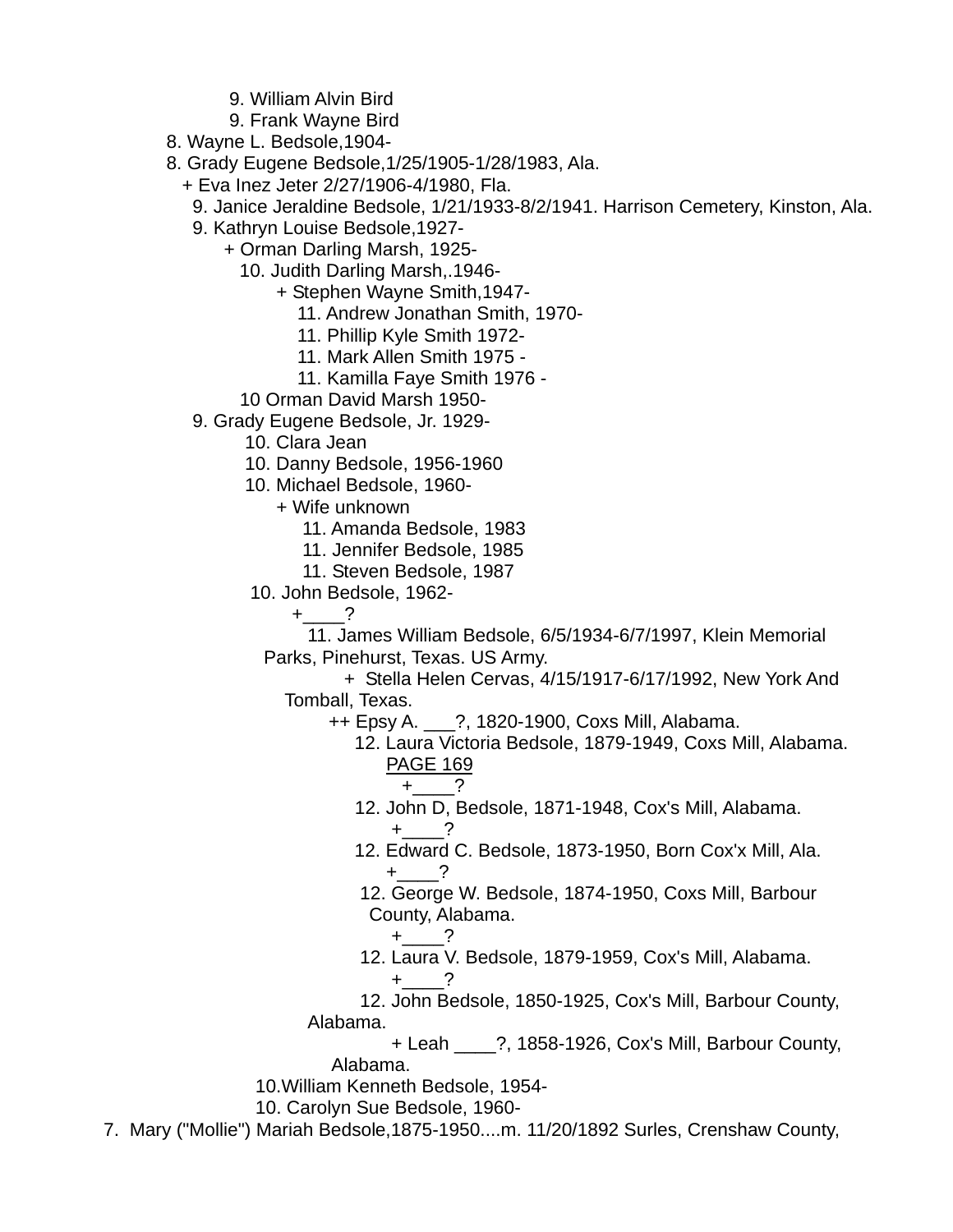Ala.

- + Elbert "Ellie" Findley, Sr.
- 8. Lillian Ada Bedsole, 12/7/1895-10/27/1978
- 8. Elbert Findley, Jr. 1894-1970.
	- + Sallie Bell Cottingham
		- 9. Elbert Findley, Jr.
- 8. Ada Findley 1895-1978
	- + Clifton Talley 1892-1975
		- 9. Mavis A. Talley, 1914
		- 9. Dorothy Talley, 1918
		- 9. Douglas Talley, 1920
		- 9. Ada Faye Talley, 1923
		- 9. William P. Talley,
- 8. Claude Findley, 11/18/1901-3/6/1983, Mt. Carmel Cem, Sellers, Ala.
- 7. George Henry Bedsole, Jr. 1857-1936, Surles, Crenshaw, Alabama
	- + Sara Ann\_\_\_?,............... McLennan,. Texas.

 7. John "Johnny" T. Bedsole, 10/13/1871-3/9/1943, Surles, Bethlehem Cemetery, Ala. + Mattie Lou Bedsole, 9/16/1885-3/13/1943, Bethlehem Cemetery.

- ++ Corine Lou Boyd, 10/11/1880-10/11/1899...m...Dec 13, 1900 Crenshaw County, Ala.
	- 8. Verla Bedsole, 3/19/1906-8/21/8/21/1981, Bethlehem Cemetery, Ala.
		- + John Shackelford Rowe 11/1/1899-6/27/1975.
	- 8. Alvin Bedsole, 10/13/1913-5/19/1989, Fairview Cemetery, Alabama  $+$  ?

 8. Clayton Bedsole, 6/2/1899-6/12/1900, Bethlehem Cemetery. Mother Corine, died from blood loss.too.

- 8. George Jackson Bedsole, 8/25/1896-9/30/1896, Bethlehem Cemetry, Ala.
- 8. Bedsole, Infant Daughter 4/20/1903-4/20/1903
- 8. Bedsole, Infant Son 4/12/1918-5/1/1918
- 7. Louisa J. Bedsole,1886-

7. Mary Mariah Bedsole, 1875-1969.

+ Ellie Findley, 1873-1950

### PAGE 170

- 8. Lillian Ada Findley, 12/7/1895-10/27/1978
- 8. Claude Findley, 11/18/1901-3/6/1983, Buried Mt. Carmel Cem., Sellers, Alabama.
- 8. Elbert Findley, Dates not known

 7 .Lois Elma Bedsole, 6/4/1886-10/16/1961, m. 9/23/1914, Crenshaw, Ala. Bethlehem Cemetery, Ala.

+ Leon Mansford Anderson, 2/28/1888-12/25/1951.

- 8. Roland Anderson
- 8. Verla Anderson
- 8. Ina Anderson
	- + Charles Hightower, Sr,
		- 9. Charles Hightower, Jr.
	- 9. Cathy Hightower.
- 8. Edith Anderson
	- + William "Bill" \_\_\_\_?

7. Robert Alexander Bedsole, 11/1882-1941.Buried Mt. Carmel Cemetery, Sellers Al

 + Inez Mathews 1881-1918....m 1909. Buried Mt Carmel Cemetery, Sellers Al Went insane, institutionalized.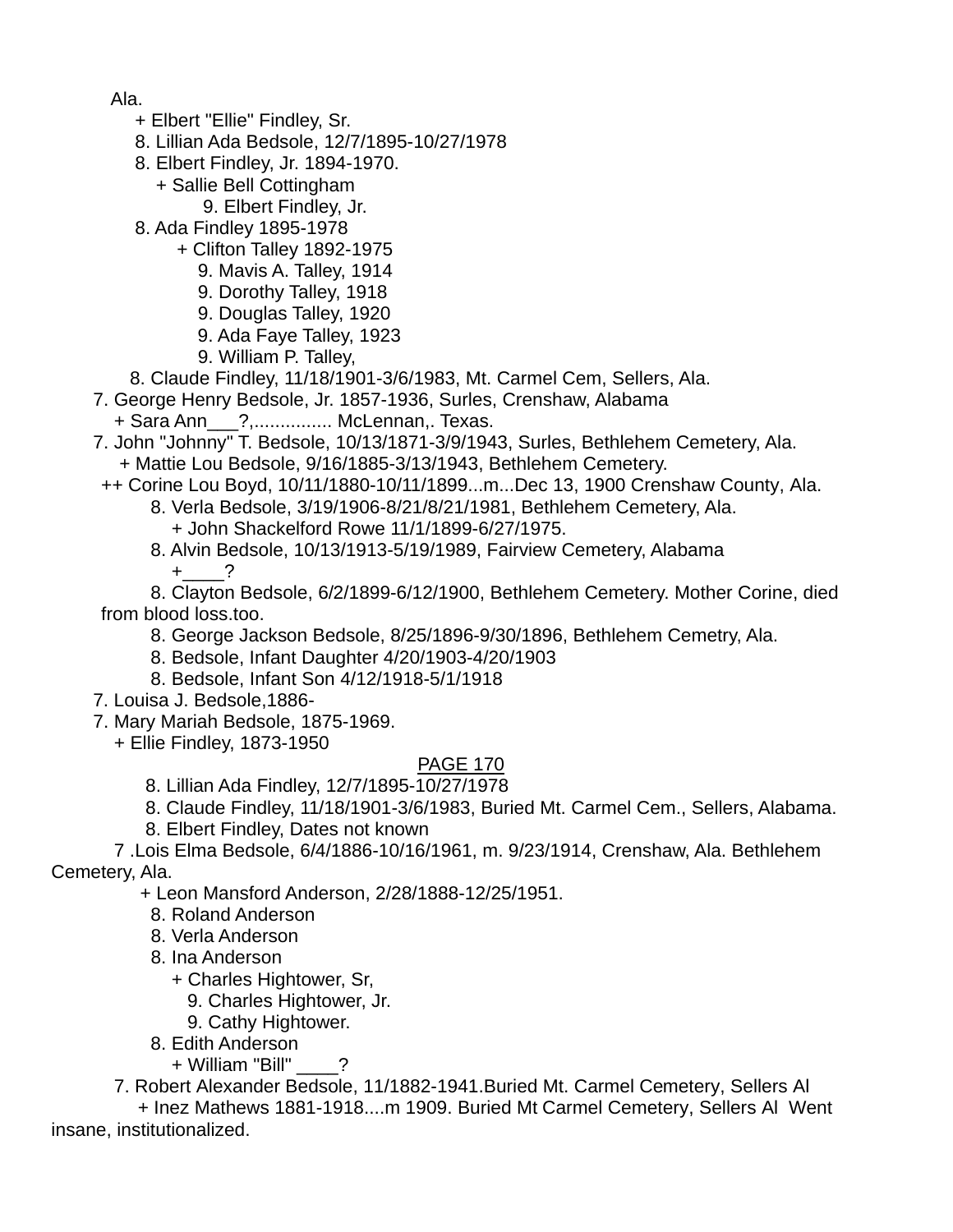- 8. Unnammed infant boy. b. and d. 4/26/1912.
- 8. Twin Boys b and d April 12 , 1912
- 8. Robert Maxwell Bedsole 6/23/1914-6/25/2007. Surles, Ala. Buried Greenwood Cemetery, Montgomery Al
	- + Evelyn Dubose, 1/12/1916-9/17/1993 buried Greenwood Cemetery Montgomery Al
		- 9. Robert Cody Bedsole Sr, 1940-
			- + Sheila Ann Hatcher
		- ++ Debra Pylate
		- +++ Margaret Anne (Peggy) Vickery, 1952-
			- 10. Brendt Cody Bedsole, 1964- (son of Sheila Ann)
				- + Mary Elizabeth Wynn
					- 11. Sara Catherine Bedsole, 2004-
			- 10. Dana Ashley Bedsole,1971- (daughter of Debra)
			- 10. Robert Cody Bedsole Jr.,1974- (son of Margaret)
				- + Leigh Elswick
				- ++ Jeannie Lawler
				- +++ Tammy Clark, m. 11/3/2007
					- 11. Anna Grace Bedsole, 1997- (dau of Leigh)
					- 11. Jacob Cody Bedsole, 2002- (son of Jeannie)
			- 10. Russell Ellison Bedsole, 1975- (son of Margaret)
				- + Dena Marie Dixon
					- 11. Brooks Bedsole, 2008 ?
	- 9. Phillip Mastin Bedsole, 1948-
	- + Amelia Brooks Dunn
	- ++Jenny Mann
		- 10. John Phillip Bedsole, 1982- (adopted by Phillip and Amelia)
- 8. Baby Girl 1918-1918 (died within 24 hours of birth)
- 6. Mary F. Bedsole, 1848-1872
- 6 Elizabeth Alie Bedsole, 5/4/1849-2/20/1855...Died as Child
- 6. William Travis Bedsole, 8/31/1851-8/1/1889..Duplin County, NC, Bethlehem Cemetery, Ala. PAGE 171
- + Victoria Francis Outlaw, 7/26/1852-7/25/1878.. m. 4/13/1871. Outlaw Ceme. Duplin County, NC
	- 7. George Henry Bedsole, 11/21/1873-3/5/1903
		- + Emma L. Sellers, 1/4/1879-7/24/1962, Bethlehem Cemetery, Ala.
			- 8. Thomas Duncan Bedsole, 9/17/1899- ? Bethlehem Cemetery.
				- + Nancy Long, 5/19/1895-8/26/1963,Bethlehem Cemetery, Ala.
- 6. Mastin Lloyd Bedsole, 8/1/1854-2/5/1894, m. 3/20/1881, Tuckers Store, Bethlehem Cemetery, Sellers, Alabama
	- + Georgia A. Scott,1854-
	- 6. John Turner Bedsole,8/8/1855-1/28/1872, Bethlehem Cemetery.
		- $+$  ?
- 6. Andrew Jackson Bedsole,Sr. 3/25/1858-11/1/1942 Lowndes, Surles, Montgomery, Alabama. ....m 12/17/1878
	- + Emma Jerusalon Boyd,1/23/1858-10/30/1924, Surles, Bethleham Cemetery, Alabama..
		- 7. Francis Bedsole, 1879-1935. Surles, Crenshaw, Alabama.
			- $+$  ?
		- 7. William Howard Jefferson Bedsole,12/1880-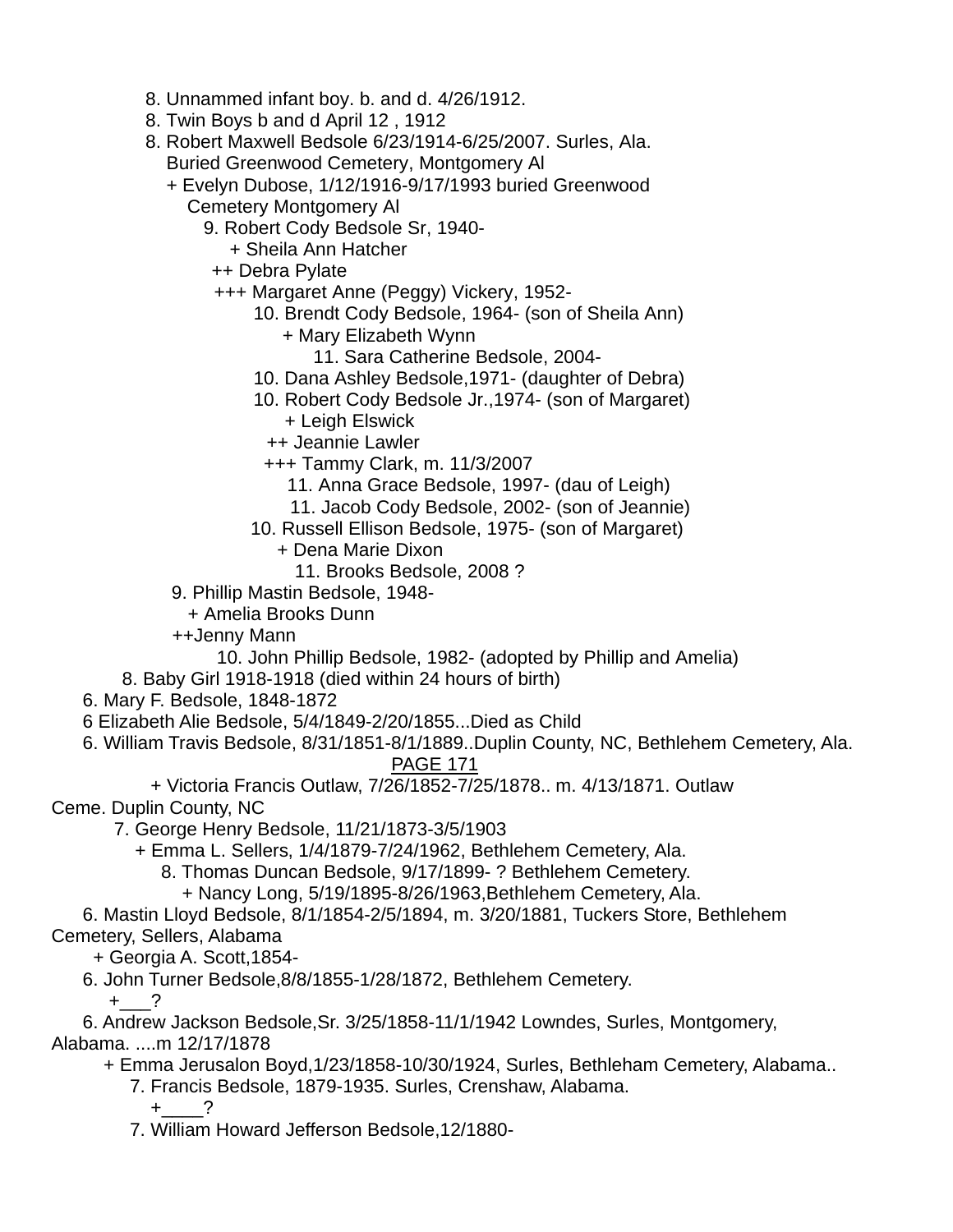- + Mattie Morrison1885-
	- 8. Bessie Bedsole,1905-
	- 8. Emma Bedsole,1907-
	- 8. Ruth Bedsole,1908-
		- + \_\_\_McNeil
	- 8. Andrew Jackson Bedsole, (The Second ?) 11/15/1909-6/22/1999

8. Evans M. Bedsole,5/8/1912-5/8/2005. Civil Engineer, Caterpillar Co. Forest

Lawn Cemetery, Montgomery.

- + Eugenia Abercrombie
- 8. Franklin Jasper Bedsole,1912-1965
	- + Alice Abbott Cauthon, 1914-
		- 9. Eloise Ann Bedsole, 1954-
			- + Leonard Alton Cherry, 1952-
				- 10. Cody Earl Cherry, 1972
					- + Summer Emmons, 1985- Div.
						- 11. Angela Diane Hebert,1992-
						- 11. Saith Renee Cherry, 1997-
				- 10. Jeffrey Marvin Cherry, 1973-
		- 9. George Franklin Bedsole, 1948-
			- +Cindy\_\_\_?
			- ++Rebecca\_\_\_?
- 8. Francis Bedsole,1919-
- 7. Jasper Bedsole,9/27/1882-4/23/1905, Montgomery, Alabama.
- 7. Colon Bedsole,10/1884-1958, Coffeeville, Alabama.
	- + Bernise\_\_\_?1892-1976
		- 8. Hattie Mae Bedsole,1909-1976
- $+$   $+$   $-$  8. Hubert Bedsole, 9/23/1910-5/1974 in Alabama.
	- 7. Winnie Bedsole,4/1886-1950, Montgomery, Alabama.

 $+$  ?

 7. Monroe Clark Bedsole,6/21/1889-1/20/1957, Bethlehem Cemetery, Ala. PAGE 172

+Mattie Bell P\_\_\_?12/27/1899-12/16/1991, Bethlehem Cemetery. Ala.

- 7. Leonidas Bedsole, 1/15/1892-4/1971, Montgomery, Alabama.
- 7. Desma Bedsole,10/1894-1970.........Surles, Montgomery, Alabama.
- 7. Leola Bedsole,4/1897-1869, Montgomery, Alabama.
- 7. Jeffrey Bedsole, 1881-1968, Montgomery, Alabama.
- 7. William Henry Jefferson Bedsole, Sr., 1880-1965, Montgomery, Alabama.
	- $+$  ?.
		- 8. William Henry Jefferson Bedsole Jr, 12/29/1980-1924, Montgomery, Alabama.
			- + Mattie Morrison, 10/15/1887-1960,....m. 9/10/1905, Montgomery, Alabama
				- 9. Bessie Lorna Bedsole, 10/01/2004-1998
					- + Joe McNeil
						- 10. Jean McNeil (Adopted).
				- 9. Emma Hamlin Bedsole, 2/12/1906-1999
					- + Ernest Gardiner
						- 10. Menjo Gardiner
						- 10. Charles Gerdiner
						- 10. Allen Gardiner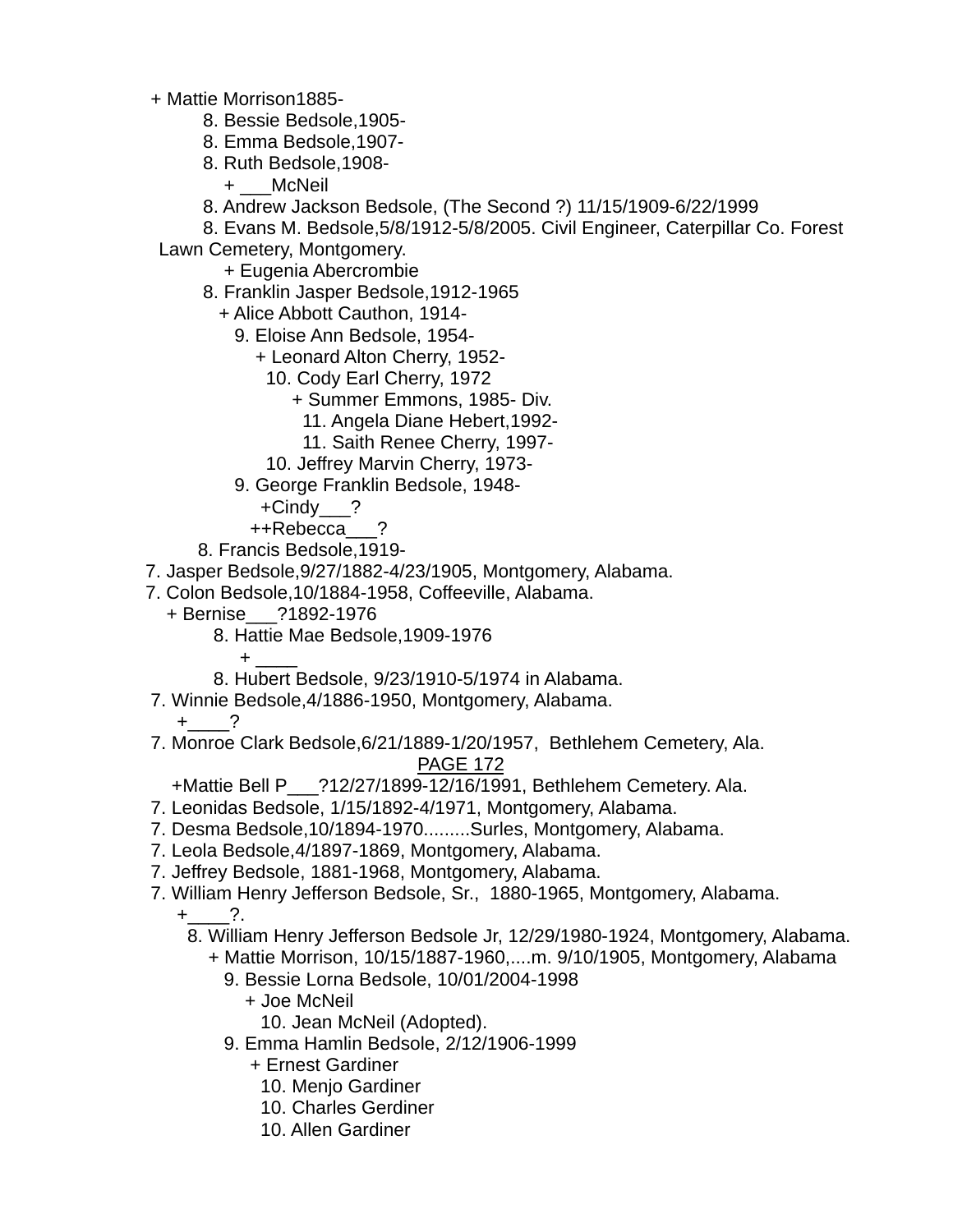- 9. Katie Ruth Bedsole, 12/6/1908-1998
	- + Hannibal McNeil12/6/1908-1996
- 9. Angie McNeil
- $+$   $-$  ?
	- 10. Dianne McNeil
	- 10. Sandra McNeil
	- 10. Bonnie McNeil
		- + Reese Simmons
	- 9. Evans Mark Bedsole, 7/5/1911-2003
		- + Evelyn ?
	- 9. Andrew Jefferson Bedsole, II, 11/15/1909-1999.
		- + Audrey Hatfield
	- ++ Margaret Nell Flowers, 1915- .............m. 6/26/1938
	- 9. Franklin Jasper Bedsole, 1/24/1917-1965
		- + Alice Cauthon
			- 10. Franklin Jasper Bedsole, Jr.1/24/1917-1965
			- 10. Eloise Bedsole
	- 9. Francis Elizabeth Bedsole, 6/18/1918-1986
		- + J.R. Williams
		- 10. Jeanette Williams, Never married. Dates not known.
	- 9. Marcellia Bedsole,1920-2001, ..........m. 6/12/1938
		- + Cleveland Malcom Sellers,1920-2001.
			- 10. Dutchy Sellers,1940-...........m.8/25/1962.
				- + Ernest Rigsby.
				- 11. Lynn Rigsby
			- 10. Patsy Sellers,1946-..........m. 6/28/1969.
				- + George William Connell
					- 11. John William Connell. 1971-
					- 11. Cynthia Elaine Connell, 1974-
					- 11. Malcom Edward Connell
						- + Amy Childs
							- PAGE 172
						- 12. Emma Childs
						- 12. Josie Childs
				- 10. Debra "Debbie" Sellers, 1960-...........m. 1982
					- + Robert Starr
						- 11. Haley Starr
				- 10. Andrew Jefferson Bedsole, III, 1929-
					- + Christine Norma Gray, .......m. 1950, Reno, Nevada.
						- 11. Steven Thomas Bedsole, 1951-
							- + Doris Welch
								- 12. Bridgett Bedsole, 1971-....m. 7/18/1992
									- + Michael Joseph Harold, 1969-
									- 13. Michael Joseph Harold, Jr. 1994-
									- 13. Jessica Christine Harold,. 1996-
									- 13. Kaitlynn Ann Harold, 2000-
								- 12. Brenda Bedsole, 1992-
									- + Jayson Westfall, 1996-.....m. 1994
								- 12. Steven Thomas Bedsole, Jr.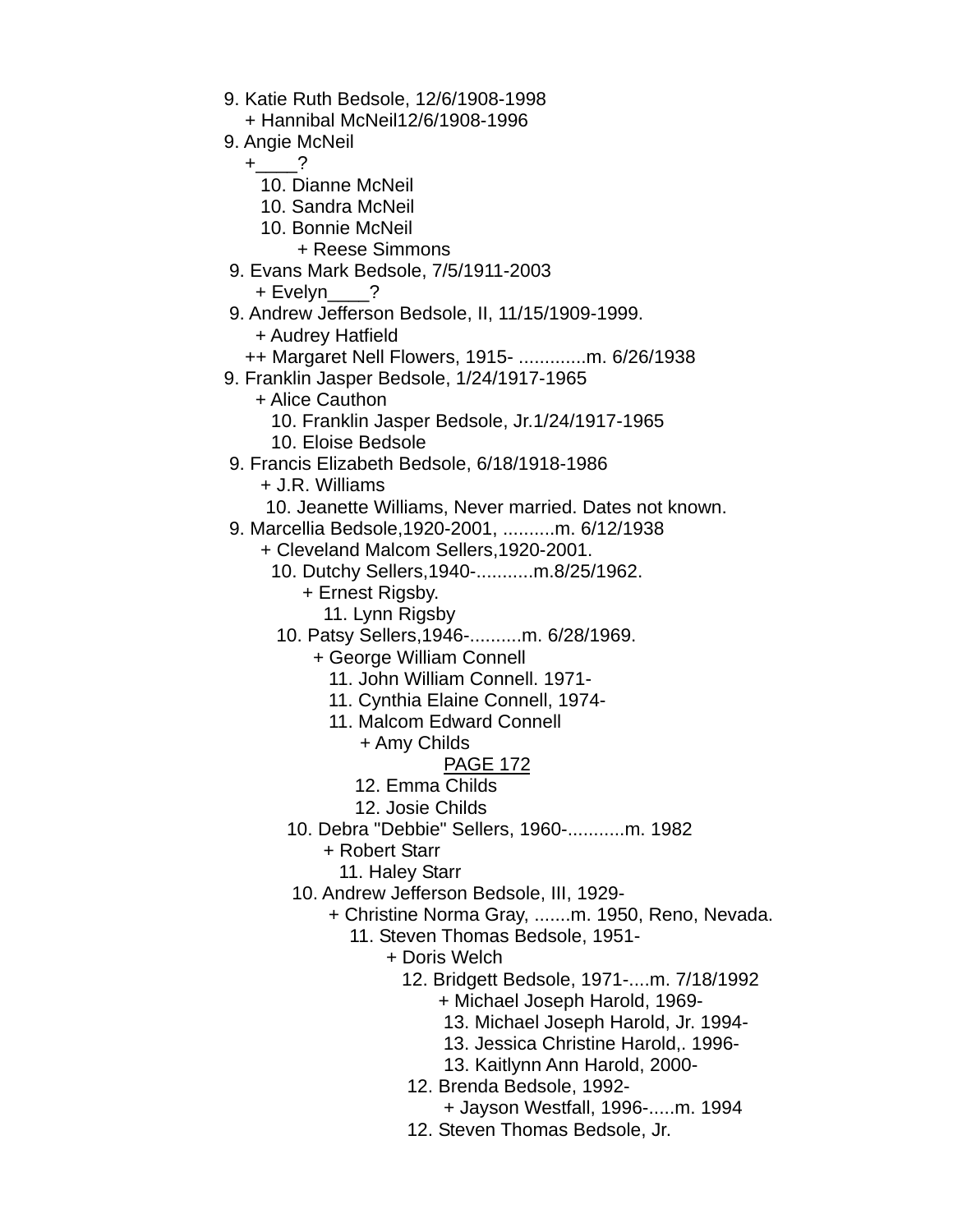- 11. Jeffrey Allen Bedsole,
	- + Mary Jo Downey
		- 12. Jonathan Bedsole
	- 12. Jeffrey Allen Bedsole, Jr.
- 11. Kimberly Ann Bedsole, 1958-1966.
- 11. Audrey Christine Bedsole, 1961-2003.
	- + Michael Quinn
	- ++ Frank Clark
		- 12. Courtney Quinn
		- 12. Brandon Michael Quinn
- 11. Andrew Jefferson Bedsole, IV, 1969-
	- + Lorraine\_\_\_\_?
	- ++ Amanda\_\_\_\_?
	- +++ Laura \_\_\_\_\_\_?
		- 12. Adrienne Bedsole
		- 12. Andrew Jefferson Bedsole, V,
- 10. Carol Bedsole, 1940-..........m. 6/5/1969
	- + Richard Leon Thornton
		- 11. Tracy Alayne Thornton, 1961-
			- + Mark W. Barnett....m. 8/14/1982
				- 12. Payton Davis Thornton, 1992-
				- 12. Christian Morgan Trace Barnett,1992-
		- 11. Leslie Carol Thornton, 1963-
		- 11. Richard Leon Thornton, Jr., 1967-
- 10. Andrew Dwight Bedsole, 1944-
	- + Carolyn Dobbs, 1946- .............m. 1961
		- ++ Joyce Morrer
			- 11. Jennifer Lee Dobbs,
			- 11. Natalie Elaine Bedsole, 1963-
			- 11. Andrew Kirkland Bedsole, 1971-
				- + Christian Mae Dorthy
					- PAGE 173
					- 12. Andrew Robert Thomas Bedsole, 1999-
					- 12. Bailey Jeanette Bedsole, 2003-

 6. William H. Bedsole, 1949- 7/24/1951, Lived two years. Riverside Cemetery, Columbus, Georgia.

6. Julia Paralee Bedsole,3/12/1859-7/28/1860

6. Walter Everette Bedsole, 1/21/1861-6/6/1937. Bethlehem Cemetery,Ala.

+ Cora Inez Cook, 1866-1930......m. 3/18/1880, Montgomery, Alabama.

- ++ Laura Eugenia Bennett, 1871-1950 ............. m. 5/18/1890, Montgomery, Alabama.
	- 7. Aubrey Bedsole, 2/1895-1970, Bethlehem Cemetery. Ala.

 7. Oliver Henry Bedsole, 5/18/1891-7/1942,...Served in Spanish-American War. Entered at Hattiesburg, Mississippi.

 Company B, Third Mississipi Infantry Regiment. Born Sellers, Ala. Buried Providence Cemetery, Hattiesburg.

- + Beatrice Geraldine Burkett, 10/9/1883-1984
	- 8. Willie B. Bedsole, Born and Died 4/6/1903
	- 8. Walter Eugene Bedsole, 1925--No DOD.
	- 8. Sybil Bedsole, 1908- No DOD.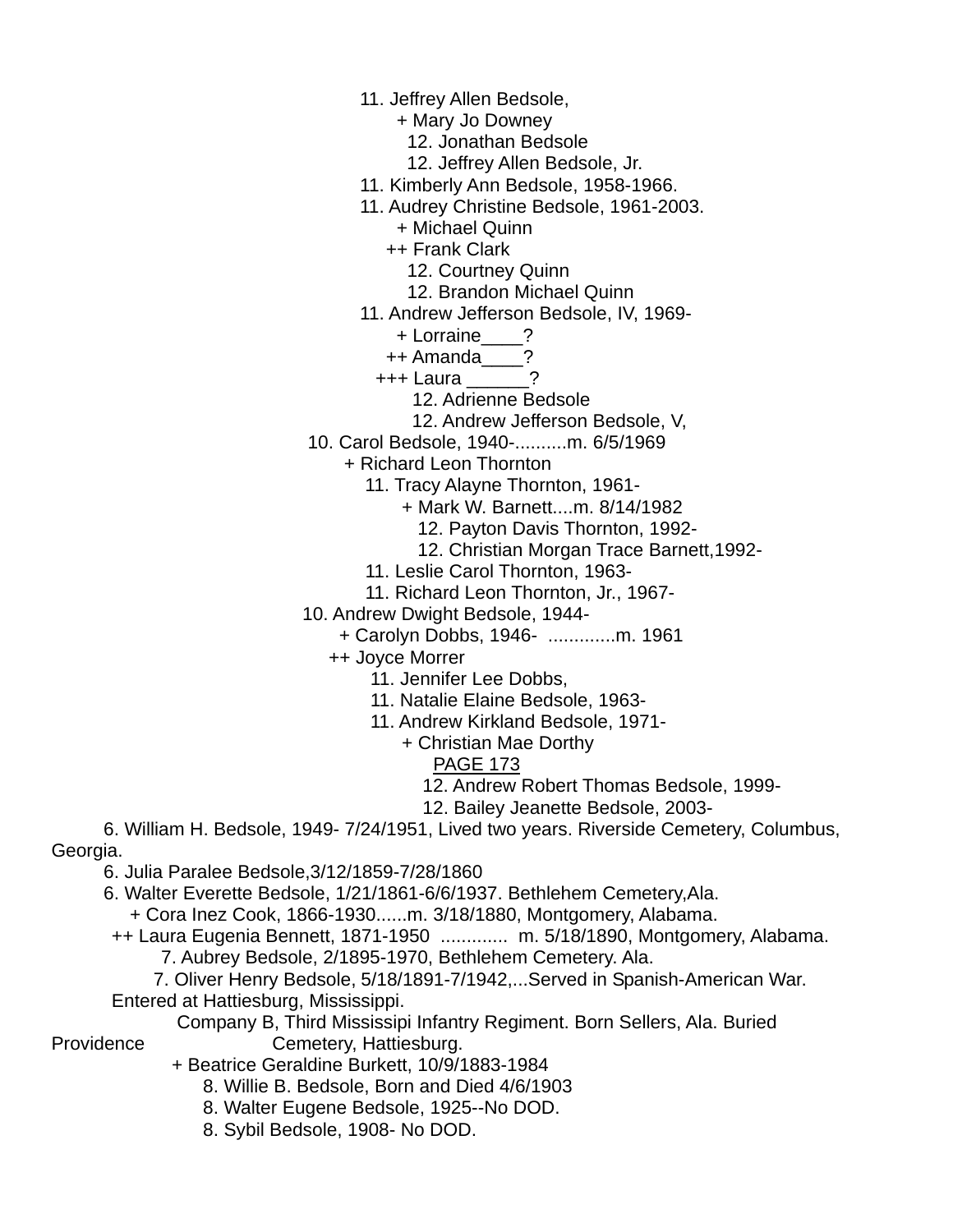8. George Ray Bedsole, 8/16/1916-2/16/2000. U.S. Army, WW-II, Providence Cemetery, Hattiesburg, Miss.

8. Helen Louise Bedsole, 1919- Still Living.

8. Clarence Oliver Bedsole, 5/22/1904-1992, Austin, Texas.

+ Lola Mattie Wright, 6/19/1907-5/1981, Port Arthur, Texas.

 9. Lois Virginia Bedsole, 1929- Port Arthur, Texas m. 7/14/1951, Port Arthur..

+ Gene Grammer, 1929-

10. Mary Jo Grammer, 1953-

10. Jeanne Grammer, 1955-

10. Judy Grammer, 1957-

+ \_\_\_ ? Fountain

- 11. Richard Fountain
	- + Sara Merzig..........m. 7/1/0/2004

 9. John Oliver Bedsole, 1933- Born Purvis, Mississippi. Currently in Port Arthur, Texas..

+ Diane Lee Capps, 1942-

 ++ Nancy Jane Smith, 1936- Waco, Texas.....m. 4/9/1983, Austin, Texas.

- 10. Jay Allen Bedsole, 1959- Port Arthur
	- + Brenda Monjar, .................m. 1981
	- 11. Jaclyn Kelsey Bedsole, 1986-
	- 11. Katherine Bedsole, 1991-
- 10. Dale Erick Bedsole, 1962- Port Arthur

+ Julie\_\_\_\_?<br>++ Anita ?

- .........m. Arlington, Texas.
- 11. Caleb Oliver Bedsole, 1997-
- 11. Jonathan Isaac Bedsole, 1998-
- 11. Michael Dwayne Bedsole, 2001-
- 11. Laura Honnol Bedsole, 1984-
- 11. Ben Honnol, 1986-1995
	- PAGE 174
- 11. Katie Honnol, 1989-

10. Joy Elaine Bedsole, 1964-Port Arthur, Texas....m. 10/31/1988

- + David Newberry, .......Bend, Texas.
- ++ Will Blaney....m. 9/29/1994
	- 11. Kendra Paige Blaney, 1994-
	- 11. David Newberry, 2nd, 1989- Austin, Texas
	- 11. Christopher Blaney 1989-
- 9. Clarence Oscar Bedsole, 1942- Port Arthur, Texas...m.4/9/1966, Bridge City, Texas.

+ Kay Pearson, 1944-

- 10. Cindy Bedsole, 1970-
- 7. Maude Hester Bedsole, 8/1/1883-No DOD
- + William Thomas Pittman
	- 8. Margaret "Margie" Bedsole, 1/29/1912-2/28/1988, Montgomery, Alabama.
		- + \_\_\_\_Pittman
	- ++ Lance Lenoir
- 7. Aubrey R. Bedsole, 2/1895-1945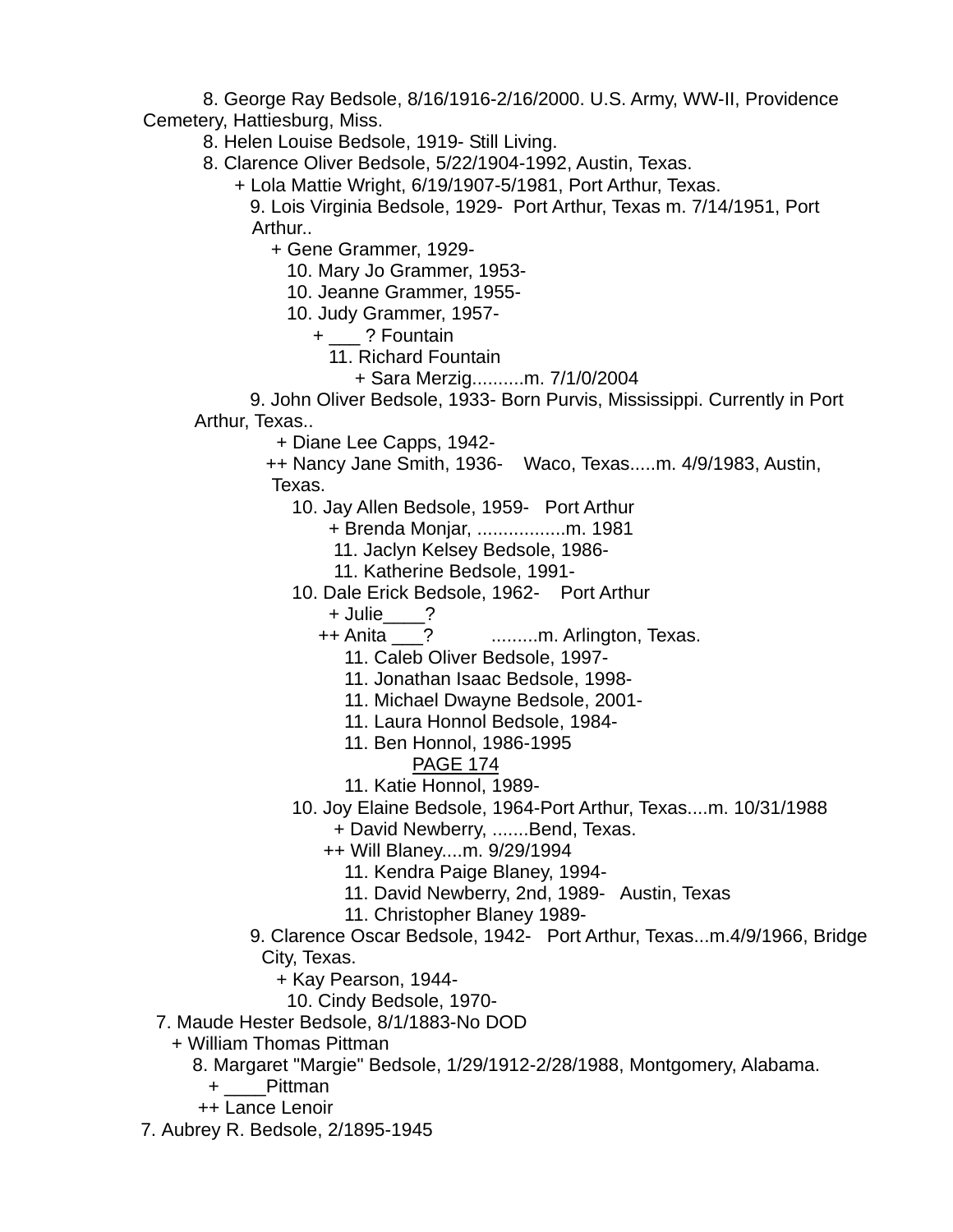$+$  ?

7. Burt L. Bedsole, 1887-1953, Fort Deposit, Lowndes, Ala.

 $+$   $?$ 

7. James Stott Bedsole 11/29/1889- 5/ 5/1914.Bethlehem Cemetery, Ala.

 $+$   $-$ ?

 7. Willie Idell Bedsole,3/26/1891-3/21/1914 ... m. 1/27/1907, Surles, Crenshaw, Alabama..

+ Richard Gill, 1890-1970

8. S.E. Gill, 1928-2000

8. George Gill, 1930-2001

 7. Travis Franklin Bedsole, 1/1893-1965, Surles, Ala. and Miami, Fla. Pinecrest Cemetery, Highlands County, Fla.

+ Mary Elizabeth Smith, 1915-1956, Pinecrest Cemetery, Fla.

7. Dora Alef Bedsole 8/30/1895-11/22/1959, Grove Hill.

+ Samuel Elijah Tolbert 4/25/1894-1/22/1963, Grove Hill, Ala.

(Note: Samuels father: James Tolbert, 1/21/1853 Grove Hill, Ala.-d. 5/2/1912.. Montgomery, Ala. Married 29 Dec.1878. Samuels Mother was: Mary Jane Moore, 1/25/1866 Grove Hill, Ala. d. 1/6/1929, Linden, Ala. Mary Janes father was: Elijah L. Moore, 1 Aug. 1846, Dickinson, Ala. -d. 21 July 1946, Nettleboro, Ala. Mary Janes Mother was Lucinda Thompson. James Tolberts father was William Tolbert, b. 18 Jan, 1853 Grovehill. Died 2 May, 1912, Montgomery. James Tolberts Mother was Nancy Rebecca Courtney. Nancys parents were Robert Courtney and Vicky Foster. The parents of Robert were: James Courtney and Elizabeth Coburn. Vickys father was George Foster. No other info. Samuel Elijah Tolberts Brothers And Sisters were: Joseph Joshua Tolbert, b. 8 Oct. 1898 Grove Hill, Ala. d, 8 Nov. 1968 Miami, Fla. William Abson Tolbert, b. 28 Oct. 1891 Grovehill. d. 10 Jan., 1967. Nancy Romania Tolbert, b. 14 Feb. 1905, Grovehill. Died same day. Oliver Rose Tolbert, b. 16 Feb., 1910 d.1986, Martha Marcella Tolbert, b. 11 May 1901 Grovehill-d. 19 June, 1982. Daniel Roland Tolbert, b. 2 June, 1896 Grovehill-d. 21 July, 1946, Leonard Leroy Tolbert, 23 Aug. 1907 Silas, Ala. -d. 28 Sept. 1856. James Mathew Tolbert, 26 Nov. 1889 Grovehill- No other info. John Mathew Tolbert, b. 26 Nov. 1900- d. 31 Oct. 1968. Died Hattiesburg, Miss., Maroni Tolbert, b. 27 Dec. 1903 Grovehill-d. 22 Nov., 1982.)

8. Agnes Christine Tolbert b.1919 AL.

 $+$  ?

# PAGE 176

8. James Tolbert born 3/6/1921 AL. 2/18/1990 in Fla.

 $+\underline{\hspace{1cm}}$ 

8. Evelyn Tolbert born 1924 AL.

+ Jerry Curt

7. Fannie Lue Bedsole, 1900- Alabama.

7. Sylvia Idona Bedsole,1905-

7.Samuel Bedsole

 $+$  ?

Sessoms Bedsole, 3/25/1790-1892. (I personally believe Sessoms was born in 1806 and not 1812, because Charlotte was married at age 16.). Census Occupations: "Drunkard" and "Rustler". Here are some things I know about him. He was born in Beaverdam, NC. He and his brother Henry, came to Alabama from NC sometime in 1820, apparently on an initial "scouting trip" to look over the land, army forts, indians, and etc., as the larger group of Thomas Jr. and family, Thomas English and family, and William and Margaret Davis were to come later, and they did so in 1830. He acquired 40 acres at Sellers, Alabama on that trip. Henry acquired 160 acres there. His first name is Sessoms, not Sessions. He was named after Thomas Sessoms who lived near Sessoms father,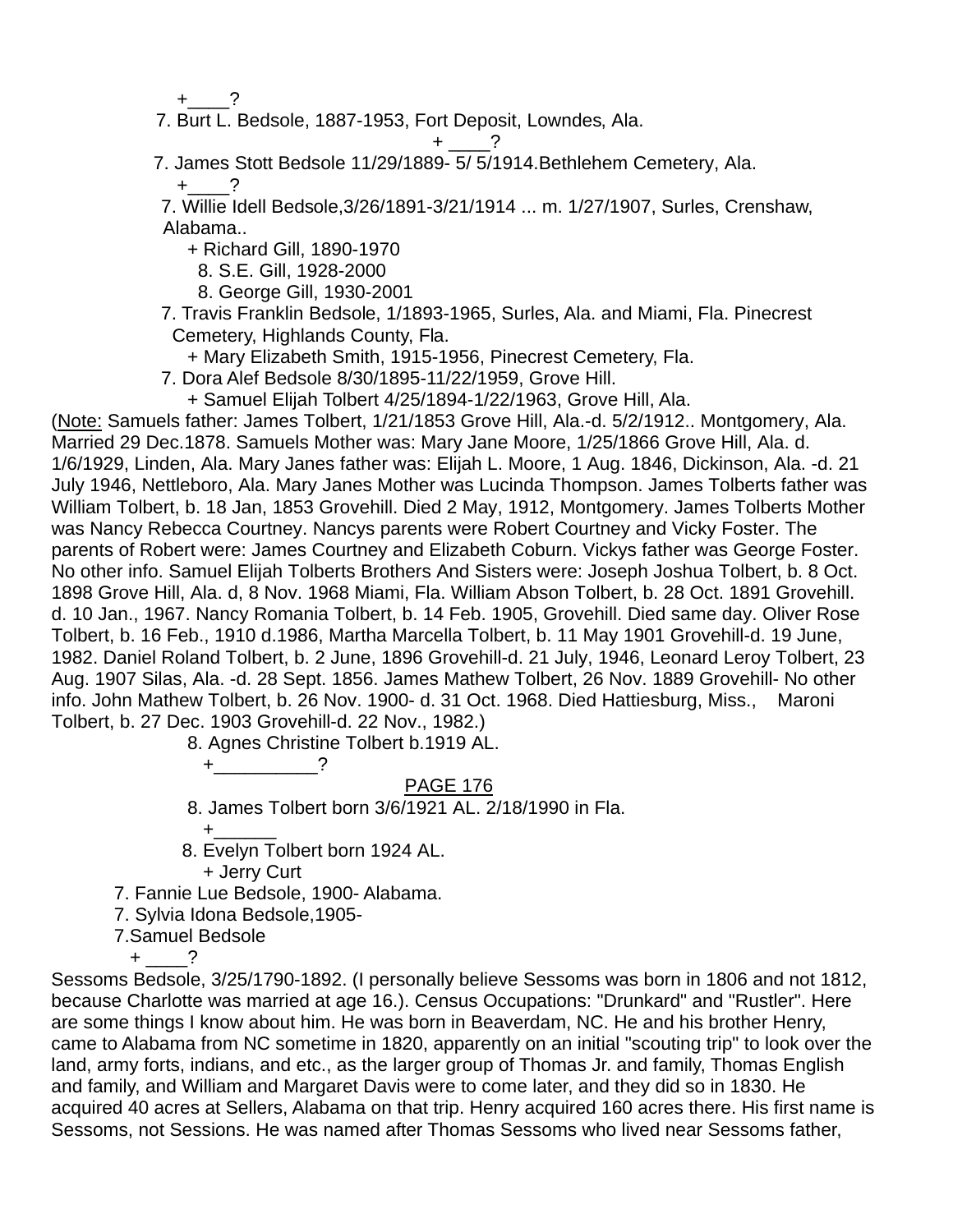Thomas Bedsole, Jr. in NC. He acquired 39.99 acres of land near Sellers, Alabama, which is about 40 miles north of here, on April 24, 1820, when he and Henry were looking around. Henry eventually moved to Sellers from NC. Sessoms acquired land in Montgomery County, Ala. in 1837, then apparently lived near Henry until 1850, then moved his family to Old Town, Alabama about 3 miles from here, where his brother Travis B. Bedsole, lived. At Old Town, my Grandfather, Travis Bedsole, had a sawmill there. (Another Sessoms brother) was living near where Travis's sawmill was located at Old Town and Sessoms worked for him there. At Old Town, in 1850, Sessoms mother, Charlotte, who had left Thomas, Jr.that year, is shown living in a house with son Travis aged 17. The same year, same census, she is shown living in the house with Sessoms. I have been inside those log houses and one that Travis built too. Each house had a log barn. My two oldest brothers used to farm the 80 acres surrounding those two houses. That 80 acres is now covered with huge trees. Those two log houses rotted down about 1950. Where Travis had his sawmill, at Old Town, you can still see the long, wide and deep, slanted ditch which was used to back the wagons loaded with sawed planks down to the river, where a barge carried them to Savannah, Georgia and Charleston, SC to build houses. In 1850, Sessoms moved his family to Warrenton, Georgia and they lived there near his first cousin, Amos Bedsole and family. But after a few months, Sessoms moved his family first to Butler County, Greenville, Alabama, where his father lived, then with his mother and his own wife and family, he moved to Mossy Head, Fla. in 1860, into another log house near Edward, another brother of his. While living near Edward (I have also also been inside those two log houses and log barns) In 1860, Sessoms stole two of his neighbors cows and sold them as his own. He then went to jail for Rustling. He got 20 years. From 1860 until 1880, Sessoms was in jail for "Rustling" . His family remained there near Edward at Mossy Head, and Sessoms mother, Charlotte lived with them. In 1870, the family moved to Warrenton, Georgia, near Amos Bedsole, then to Mossy head again.In 1880, Sessoms got out of jail, and returned home. His wife, Charlotte, and mother, also a Charlotte, were then living at Mossy Head, Fla., and Sessoms moved them to Victoria, Alabama, just NW of Elba, Alabama. Then In 1882, Sessoms wife Charlotte died, Sessoms then married Rececca Sellers. Apparently after getting out of jail, Sessoms returned home and to staying drunk, because his mother Charlotte, moved out and went to Holt, Fla. and lived with her granddaughter, Hannah, who was living there in a log house with husband John Johnson and family. John worked at a sawmill, dragging logs from the woods to the mill with two mules. Charlotte remained with them until she died in 1892. Meantime, Sessoms was living at Mossy Head until he died, in1892. Then in 1892, Edward moved his family and Sessoms wife,

#### PAGE 177

Rebecca, to Coffeeville, Alabama, near the Mississippi line, to be near some first cousins of his, his sister Elizabeth, and her son, Rayford. At nearby Grove Hill-Coffeeville, at a crossroads, Edward and Rayford built a log store. During 1892, Edward and Rayford began selling whiskey in addition to other goods, and a large gang of 50-men soon began gathering there. In 1893, Edwards 50-man gang was robbing, stealing, even killing their neighbors. Finaly, a 300-man vigilante group appeared at Edwards house, and dragged Edward and 31-year old son Quincy outside. They shot Quincy so full of holes, he had to be carried to his grave with pitchforks. Ironically, they let Edward go because he belonged to the Fraternal Order Of Masons, and several among the 300 men were also Masons, and sworn to forever help their Mason "Brothers" let him go, provided that he "Leave this country and never come back". Edward moved back to Mossy Head, where he lived another 12 years, then moved right back to Coffeeville, where he lived until he finaly died at age 93. You can read all about that and what happened in a book, "Mitchum War Of Clarke County, Alabama.", available from the Clarke County Democrat (Newspaper) in Grove Hill, Ala.also another, newer book, which is mostly fiction, "Hell At The Breech" which was the name of Edwards gang. The story of "Hell At The Breech" is being considered for a full-length movie.

+ Charlotte \_\_\_\_\_, 1820-1892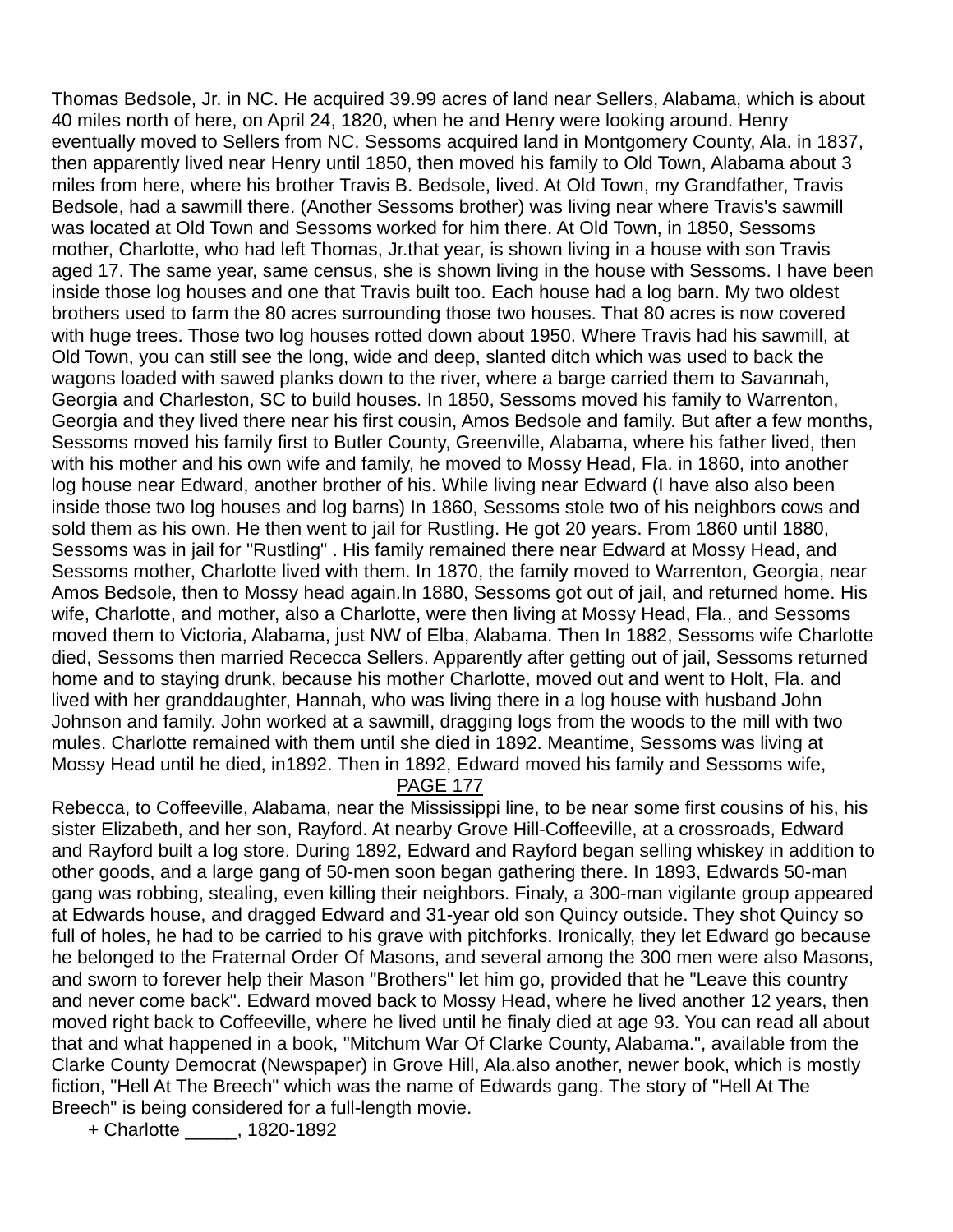- ++ Rebecca \_\_\_\_\_, 1852-1900
	- 6. Sarah E.F. Bedsole, 1838-
	- 6. Margaret A. Bedsole, 1842-
	- 6. Julia F. Bedsole, 1848-
	- 6. Mary F. 1845-
	- 6. Mary L. Bedsole, 1870-4/16/1960 + Monroe Lassiter
	- 6. Lemmal or Lemand or Lemon Bedsole, 1875- + Sara Tulia Skinner, 8/21/1908-
	- 6. Annie Bedsole, 1871- + Mr. Fleming
	- 6. Addie Bedsole,1871-
		- + James Ervin Boutwell
	- 6. James Madison Bedsole, 1890-1975
		- + Sarah Emma Jordan
	- ++ Ibeona Weeks, 4/19/1895-7/5/1969
	- 6.Colvin Bedsole (Son),10/5/1889-11/1966, .... Married 3/1/1908, Crenshaw, Ala. + Bernice Mae Johnson,1893-.
	- 6. Paralee Bedsole,1861- m. Nov.05,1885 In Crenshaw County, Ala. + Jeff Dean.
	- 6. General Thomas Bedsole, 3/22/1885-1/26/1973. Columbus, Georgia.
		- + Minnie Lee Young, 5/10/1898-2/1984
		- 7. Leo Bedsole, 3/22/1920-11/21/2005, US Army, WW-II. Parkhill Cemetery, Columbus, Ga.
			- + Maudye Faye Farris, 1927-. m. Elba, Ala. 1947. Dau. Of John Respess Farris And Mary Alice Hataway.
				- 8. Jeffrey Farris Bedsole,1952-...Elba, Ala.
					- + Jane Whippler
						- 9. Jeffrey Walker Bedsole
						- 9. Jennifer Michelle Bedsole
			- 8. Leya Jane Bedsole, 8/15/1955-5/1/1958. Mail Truck Killed her, age 3. Elba,

Ala..

- 8. Julie Faye Bedsole, 1960-
	- + Steven Westmoreland
		- 9. Ryan Westmoreland
		- 9. Kelley Westmoreland
- 8. Jane Bedsole
- 8. John Thomas Bedsole, 1962-
	- + Cynthia Leanne Anderson
		- 9. Bryce Anderson Bedsole, 2002-
- 7. Young Sessoms Bedsole,1883-
- 7. Lawyen Bedsole, Killed by Lightning.
- 7. Esker Bedsole, Died from Appendicitis.
- 7. Mary Alice Bedsole, 1926-8/13/1993
	- + Harold Massey, 11/15/1925-3/1989
		- 8. One child died at birth.
- 7. Young General Bedsole, 1923-1/2004
	- + Martha Jean Dye,1926-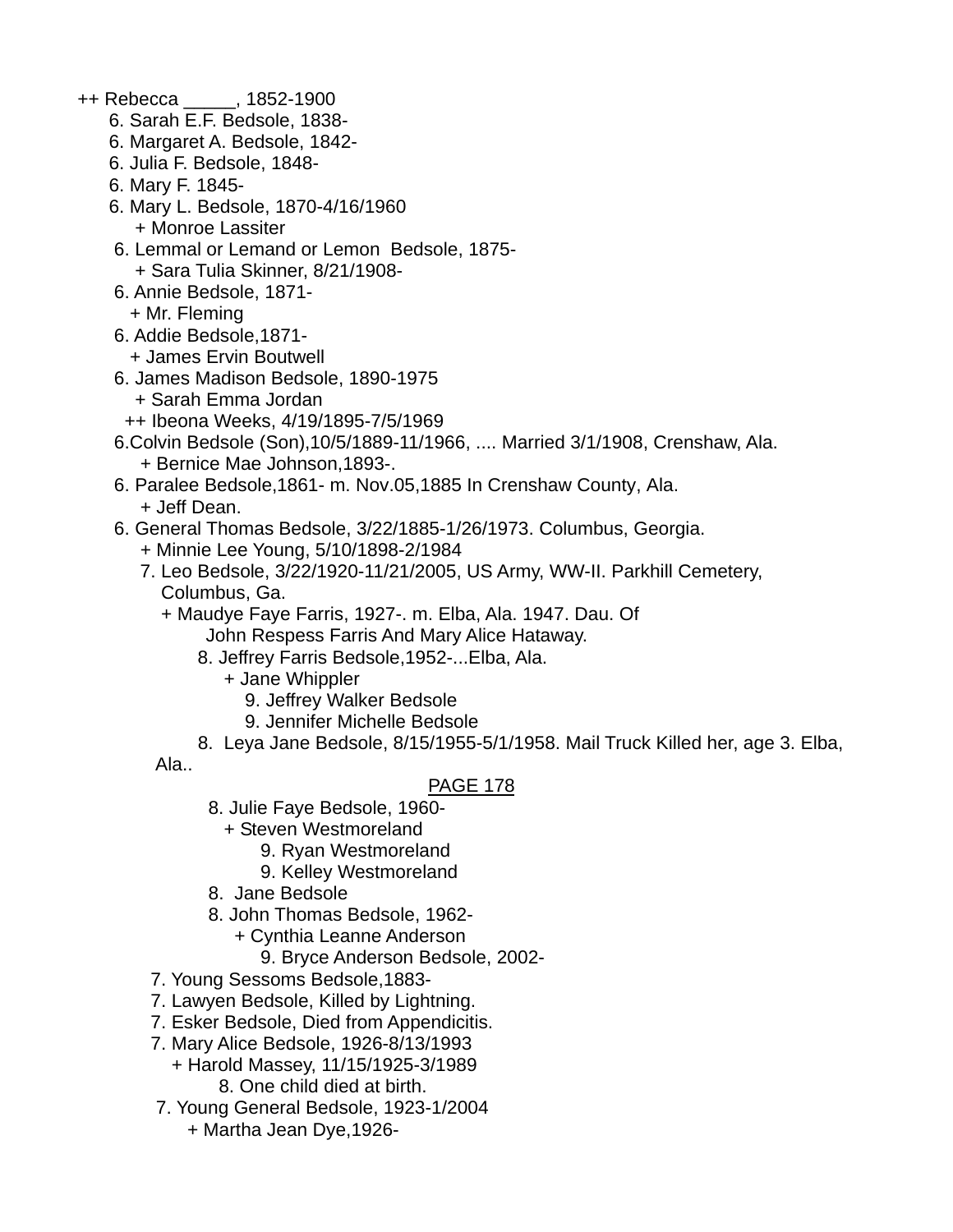- 8. Shirley Anne Bedsole,1945-
	- + Phillip G. White,1943-
		- 9. Stephanie Page White, 1965-
		- 9. Amy Melissa White, 1966-
		- 9. Phillip Marcus Young White, 1968-
- 8. Martha Mishoe Lee Bedsole, 1/26/1868-12/12/1945, Flea Hill, Cumberland Ceme.NC
	- + Edward Wayne Walicheck, 1865-1940
		- 9. Lauren Brooke Walecheck, 1885-
		- 9. Adam Edward Walecheck, 1886-
		- 9. Cody Walecheck,1887-
- 6. Caledonia Bedsole
	- + Claude Debice
- 6. Georgia Clarisa Bedsole, 1877-......... m. 8/10/1903
	- + John Fox Killingsworth
- Note: Georgia is buried in Hebron Cem., Coffee County, Ala.
- 6. William W. Bedsole, 1887-, Sand Hill; Cumberland, NC.
- 6. Sarah E.F. Bedsole,1837-
- 6. Margaret A. Bedsole,1848-
- 6. Julia F. Bedsole,1848-
- 6. Mary M. Bedsole, 1851-
- 6. Nancy L. Bedsole, 1858-
- 6. Travis Bedsole, 1833-
- 5. Sarah Bedsole, 1813-1876 married 12/15/1831 Lowndes, Ala.
	- + Samuel L. Humphreys/Humphries,1812- Married 12/15/1831. Lowndes County, Ala. 6. James M. Humphries, 1812-
		-
		- 6. Ann Humphries, 1839-
- 5. David M. Bedsole, (Sr) 1814-1870 Ended up with Census occupation:"Drunkard"
	- He was in Butler County, Ala. (Greenville) in 1850, moved to Baldwin County, north of Mobile, Alabama..
	- + Catherine Parker, 1814-1855.Married 5/16/1832, Lowndes County, Ala.
	- ++ Catherine Davis, 1820-1900.

- 6. Lucinda Bedsole, 1833-1919
	- + David Kent, 1830-1854
	- ++ William Kelley,1833-
		- 7. David Kent, Jr., 1848-1924
			- + Sophronia Alabama Driggers 1854-1935
				- 8. Georgiana Alabama Kent, 1870-1964
					- + Whit Cosby
					- ++ Thomas Quadell, 1892- ?
					- +++ Martin Mancel Ready, 1871-1904
						- 9. Zell Gaston Ready, 1894- ?
						- 9. Frank Gray Ready, 1895-1906
						- 9. Stella Mae Ready, 1896-1980
						- 9. Alice Alma Ready, 1897-1986
							- +\_\_\_ Marler
							- ++\_\_\_Rigoski
						- +++\_\_\_Lambert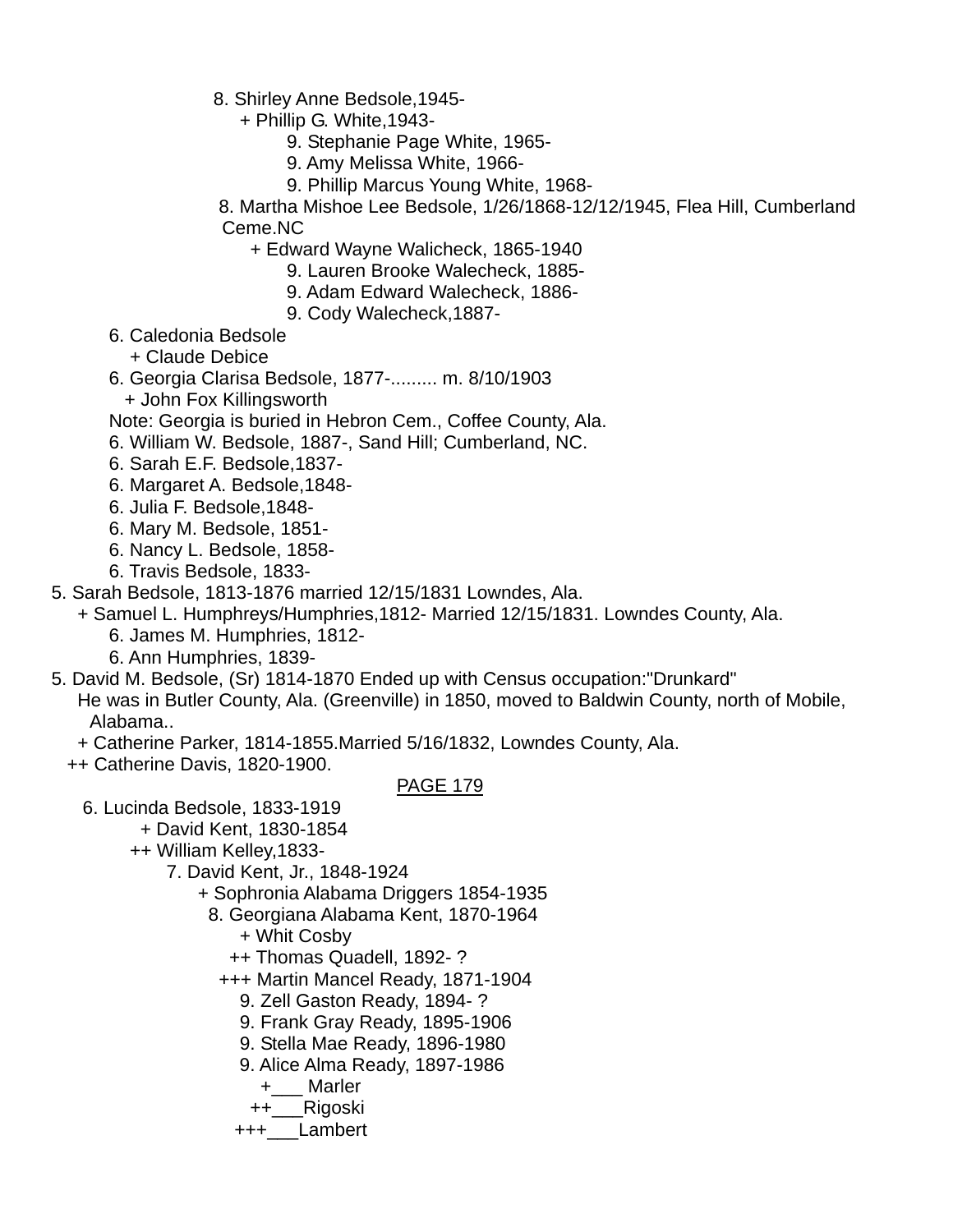10. Dorothy Rigowski

10. Edgar Lambert

10. Gaston Lambert

9. Barney McCoy Ready, 1898-1900

9. Alonzo "Lonnie" David Ready, 1900-1992

+ Bertha Julia Wesley, 1904- ?

10. Wilda E. "Wendy" Ready, 1925- ?

10. James Mancil Ready, 1921-?

10. Laura Joyce Ready, 1927-?

 10. Caroline A. Ready, 1939-? + Atif Dibbs

9. Clyde Ready, 1902- ?

9. Martin Ready, 1903-1985

+ Grace Garrison, 1908-?

10. Jimmy Garrison

10. Wendy Ready

+ \_\_\_ Barnett

10. Joyce Delma Ready

+ \_\_\_Stone

11. Patricia "Pat" Stone

8. Mary Etta Kent, 1872-1964

+ Sam Beasley

8. Anna Pauline Kent, 1927-1997

+ Jack Courtney, 1917-2004

++ William Leon Cook, 1922-1983

+++ Harold Edmundson, 1909-1989

9. Larry Leon Cook, 1946-?

+Rosemary Ann Chafin

++ Margaret Lafitte Neubeck

9. Barbara Ann Cook, PhD, LCSW, 1948-

+ Donald Galen MCDermid, 1941-1984

++ Byron Wesley Fain, 1949-

#### PAGE 180

+++ David Allen Newham, 1947-

10. Gordon Scott McDermid, 1971-

+ April Marie Brant, 1978-

11. Beau Brant McDermid, 1994-

11. Ladonna Haley McDermid, 2000-

11. Donald Gavin McDermid, 2004-

10. Luci Rebecca McDermid, 1974-

+ Christian Bo Widerburg,

++ Donlyn Vines, 1970-

10. Joseph Donald McDermid, 1980-

+ Kristen Cathryn Fischer, 1980-

11. Joseph Carter McDermid, 2004-

9. Charlotte Gail Cook, 1950-

+ Arthur Sills

++ Terry Dorman Douglas, 1946-

+++ Ray Wilson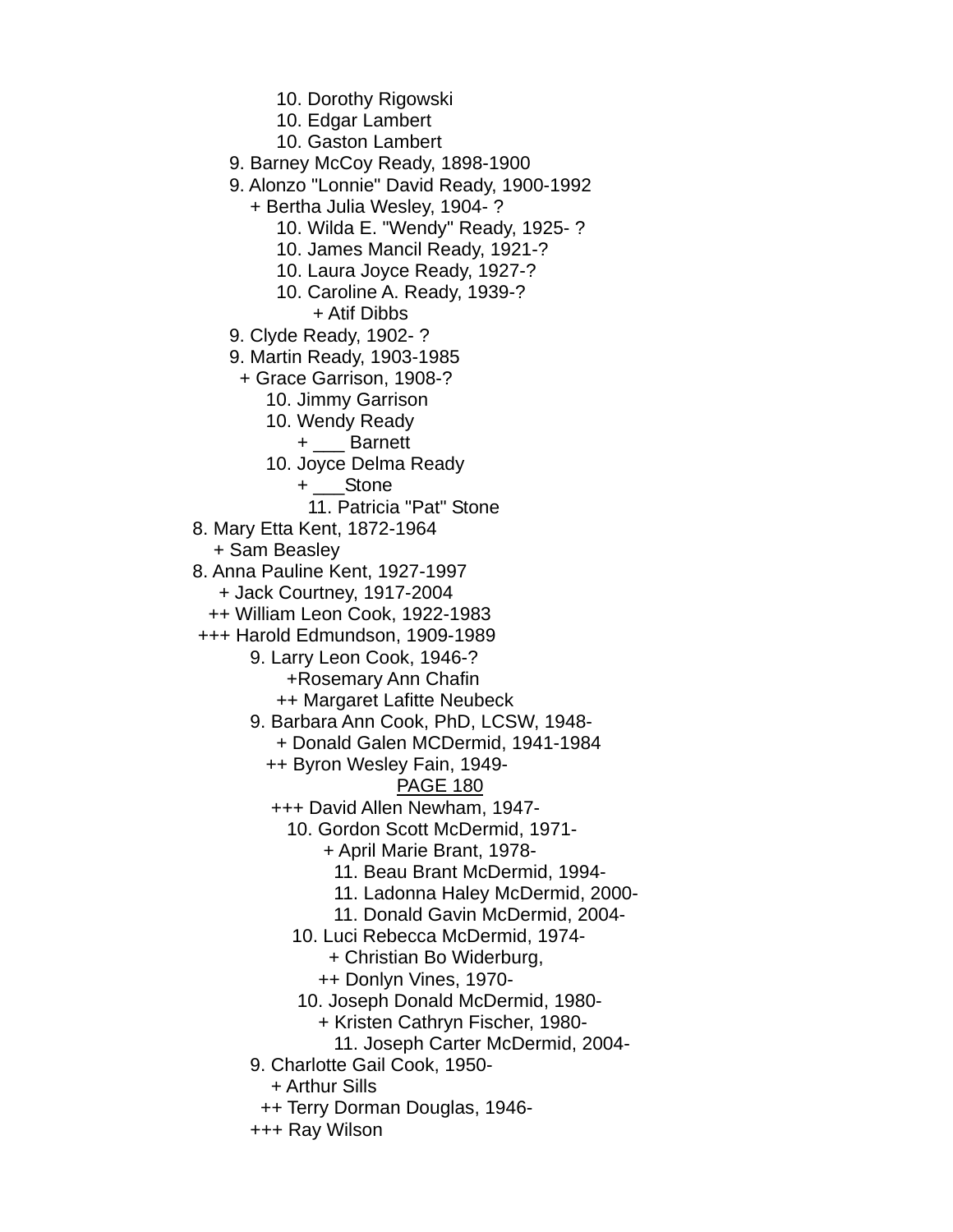10. William David Douglas, 1968-

 6. William B. Bedsole, 6/5/1848-6/12/1932 ....m. 8/23/1900 (Living with John Henry Clark in Old Town in 1860. Buried in Bethlehem Cemetery above Luverne, Ala. with wife, Lucy.

 + Lucy Catherine Wise, 4/9/1854-5/10/1933 ....m. 1870 Peacock, Ala.( Parents, James M. Wise & Rebecca Davis).

- 7. Jesse Bedsole, 1873-1950, Peacocks, Coffee County, Alabama.  $+$  ?
- 7. David M. Bedsole, 1870-1950, Peacocks, Coffee County, Alabama.  $+$   $?$
- 7. Minnie Lee Bedsole, 1906-1909 (Bethlehem Cemetery)
- 7. Willie J. Bedsole, 9/25/1892- Year of death unknown.( Bethlehem Cemetery). + Rebecca D. Bedsole, 8/17/1890-3/27/1971, Bethlehem Ceme.
- 7. Elizabeth Rebecca Bedsole, 1876-1940, Peacocks, Coffee County, Alabama.
- 7. William Franklin Bedsole, 11/30/1879-4/5/1900, Peacocks, Coffee County,

#### Alabama.

- 7. Wiley F. Bedsole, 7/1883-7/1906, Elba, Alabama.
	- + Louise Dalcede Farris, 9/11/1882-12/15/1957.
	- 8. Clara Bedsole, 1/1/1904-8/12/2003, Fla.
	- 8. Bonnie Dee Bedsole, 1/1/1906-8/11/1991...m. 9/22/1920 + Gehew Linton, 9/22/1920-6/6/1992
- 7. Jack Bedsole, 8/1886-1967..........Peacock, Alabama.
	- + Janie Williams, 11/9/1888-10/29/1983, Harden Chapel Cemetery, Toombs County, Georgia, also NC
		- 8. Alain Bedsole, 1915-
		- 8. Onita Bedsole, 1917-
- 7. Ida Bedsole, 1889-
- 7. Richard Earnest Bedsole, 1/1896-
- 7. Mary J. Bedsole, 1891-
- 7. Franklin Bedsole, 1863-1935, Cedar Creek, NC.

$$
+\underline{\qquad}?
$$

- 6. Martha Jean Bedsole,1835-
- 6. Duncan Bedsole,1839-

- + Anna Jane Guttey, ..........m. 3/24/1852. NC
- 6. Lucinda "Lucy" Bedsole,5/1841- ?..m. 11/8/1863, Cedar Creek, Surry County, NC. Married in Surry County, NC. 1860.
	- + Peyton Bobbitt, 1838- ? Company C, 47<sup>th</sup> Va. Calvary. Killed Gettysburg.
		- 7. Martha Bobbitt,1861-
		- 7. James L. Bobbitt
		- 7. Elizabeth J. Bobbitt
- 6. Mary J. Bedsole,1843-
	- + Thomas J. Sheppard
- 6. Milly Bedsole, 1845-
- 6. David M. Bedsole, Jr.1847-
- 6. Jesse M. Bedsole, 6/9/1873-10/29/1955.
	- + Mary Smith, 4/17/1873-2/21/19
		- 7. William Jesse Bedsole, 9/25/1892- ? "Willie" , Bethlehem Cemetery, Coffee County, Ala.
			- + Rebecca D\_\_\_? 8/17/1890-3/27/1971, Bethlehem Cemetery, Coffe County, Ala.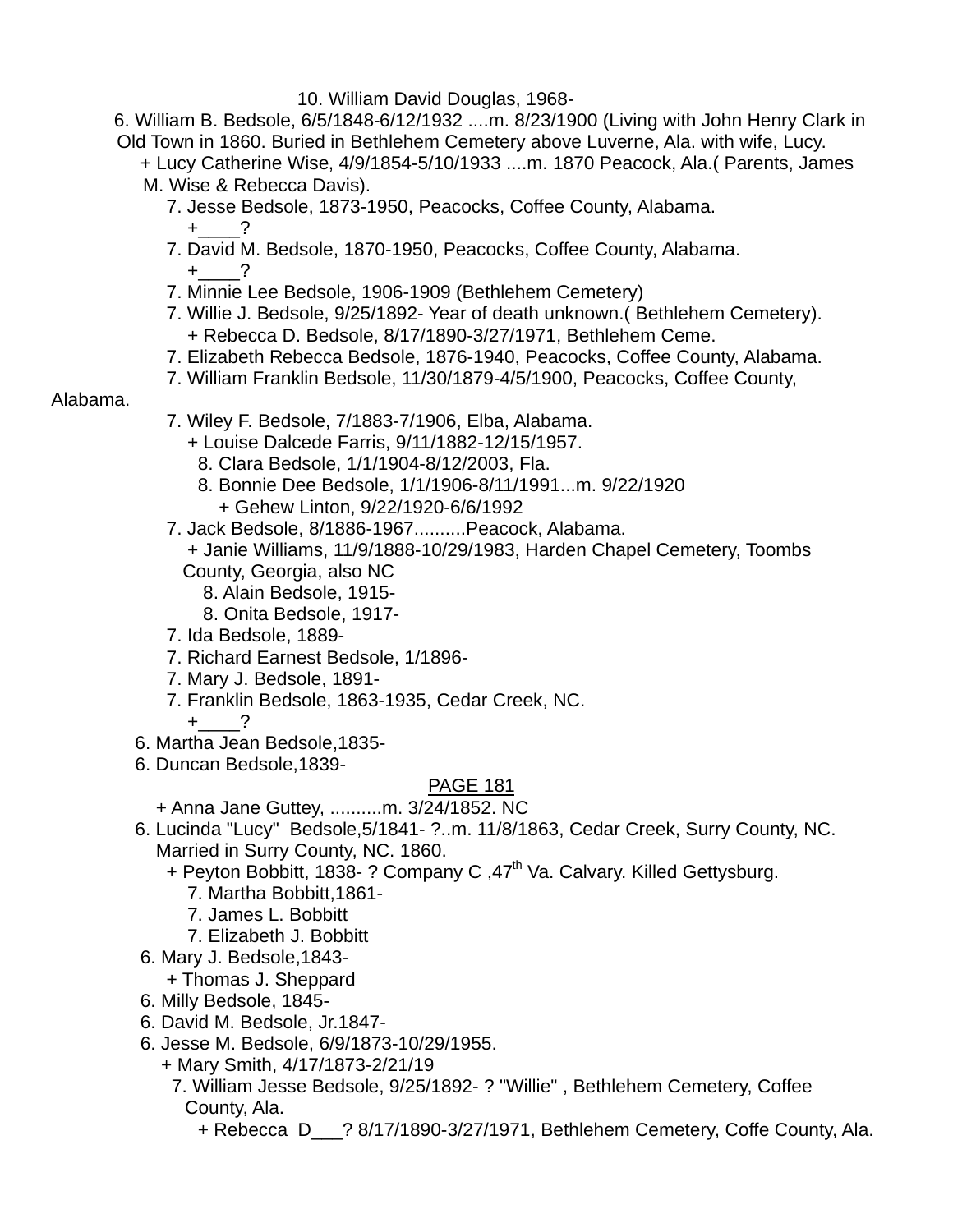- 7. Clifford Bedsole, 1890-3/21/1925, Riverside Cemetery, Michigan
- + Viola \_\_\_? 1912-1978
- 7. Oscar Bedsole, 1899-1988

6. Thomas Bedsole, 6/19/1877-1/3/1919, Mora Cemetery, Louisiana.

- + Louisa \_\_\_ ?, 1850-
	- 7. Louisa Dorcas Bedsole,1852-1906 Baldwin Cnty, Ala.
		- + William Henry Graham, 1843-1912, Born Ga. Died in Baldwin, Ala.
		- 8. William Henry Graham, Jr. 1872-
		- 8. Amanda Graham, 1870-
		- 8. Louisa Graham
		- 8. Ida Graham
		- 8. Grace Graham
		- 8. Angus Bedsole
		- 8. Elijah Graham,1868-.
		- 8. David Daniel Graham, 1874-
		- 8. Oren Graham
		- 8. Lula Graham

 5. Elizabeth "Betty" Bedsole, 1817-1908, Buried Walnut Hill, La. m. 8/6/1835, at Brantley, Ala. She so hated husband Uriah Brown, when he died, she renamed all her younger children Bedsole, instead of Brown. Between the time he died and she married Mr. Montgomery, her and children were all supported by her brother Edward, above.

+ Uriah Owens Brown. 1815-1848 Lowndes, Ala.

- ++ \_\_\_\_ Montgomery.
	- 6. Ann H. Bedsole, 1832-1900, ...m. 1854
		- + John W. Knight, 1827-1890
			- 7. George W. Knight, 8/1855-1917
				- + Sarah E. Knight, 5/1860-
				- 8. Dollie Knight, 12/1882-
				- 8. Grover Cleveland Knight, 2/24/1885-
					- + Elvira T. Wright
						- 9. Lloyd Doyle Knight, 11/18/1910-
						- 9. Arco Sinclair Knight, 9/12/1912-
				- 8. William P. Knight, 3/1890-

- 8. Daisy V. Knight, 6/1892-
- 8. Florida M. Knight, 3/1894-
- 8. Asa Knight, 8/1896-
- 8. Early M. Knight, 1/1899-
- 8. George W. Knight, Jr.
- 7. John W. M. Knight, Jr. 5/1857-1938
	- + Cebelle Truitt, 3/1861-........m. 12/27/1877
		- 8. Gerome N. Knight, 12/1878-
		- 8. Christopher C. Knight, 2/17/1884-10/1868
	- 8. Docie Knight, 1/1887-
	- 8. Jacey Knight, 5/1889-
	- 8. Carrie Knight, 12/1891-
	- 8. John W. Knight, 2/11/1895-2/1981
	- 8. Barney Knight, 10/30/1898-10/1974
- 6. Rayford H. Bedsole, 10/12/1833-8/17/1874, Lowndes County, Ala. Killed by an M.D.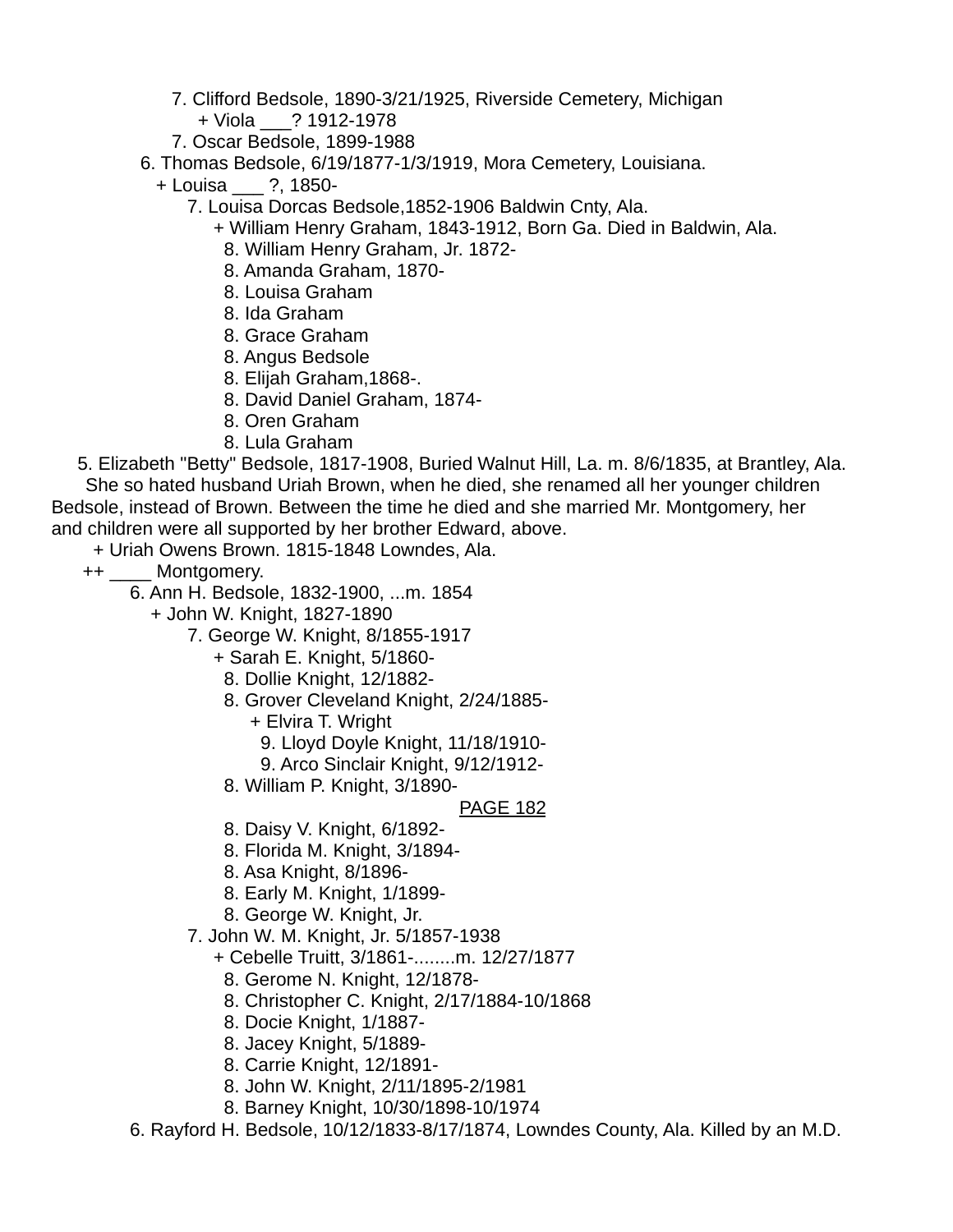who was running for political office in Clarke County, Ala., and Rayford was his

 opponent, indicating they were'nt satisfied back then with just bad-mouthing each other, during their "Campaigns". People said Rayford was tall, blue-eyed and very handsome.

+ Sarah Elizabeth Brinke, 1831-1910. m. 10/14/1857 Henry County, Ala .b. SC.

 7. William J. Bedsole,1859-1936 + \_\_\_\_\_?

 7. John Wesley Bedsole, 10/20/1860-05/24/1926 Oak Grove Cemetery, Clarke County, Ala.

7. William Franklin Bedsole, 11/04/1862-11/28/1928, Oak Grove Cemetery.

+ Martha A. Mott, 2/6/1861-6/7/1931 Oak Grove Cem., Ala.

8. Carrie Estelle Bedsole, 09/06/1880-9/30/1931. Oak Grove Cem.

8. Ernest M. Bedsole, 02/15/1882-07/03/1959, New Prospect Cem,

Grovehill, Ala

+ Nancy Jane \_\_\_1883-4/13/1939

++ Fannie E. \_\_\_? 5/13/1885-3/10/1942, New Prospect Cem.,

Grovehill, Ala.

 9. Horace Woodrow Bedsole, Sr. 10/24/1914-4/12/1985, New Prospect Cem.

+ Janie S. \_\_\_? Bedsole, 2/20/1915-4/13/1993, New Prospect Cem.

10. Frances Lorena Bedsole, 8/29/1934-8/4/1936, New Prospect

Cem. Alabama.

9. Norrid B. Bedsole, 1915-

9. Minnie Mae Bedsole, 1917-

+ Earl Mullins.

9. Horace Woodrow Bedsole, Jr. 1920-

7. Georgia Ann Bedsole,04/24/1866-08/27/1937

+ George N. Huggins

8. Benjamin Frank Huggins, 10/26/1880-09/27/1943

+ Frances\_\_\_?

++ Marietta "Mary" Small

9. Rella Huggins,1903- (Frances)

9. Eddie E. Huggins,5/11/1905- 07/10/1977

PAGE 183

9. Irma Clyde Huggins, 07/31/1911- 09/06/1935

- 9. William Jinks Huggins, 04/04/1915 ( Mother was Marietta)
- 9. George Leonard Huggins, 09/09/1916-

04/12/1945

9. Eunice Grey Huggins, 06/07/1920- 11/28/1956

+ \_\_\_\_Allen

- 9. Ben Jasper Huggins,1929-
- + Hazel Jenett Mott
- 8. Ella Huggins, 04/1882-
- 8. Ida Huggins, 12/1885-

6. Martha Ann Bedsole, 1835-, Lowndes County, Ala.

 $+$ 

 6. Thomas Henry Brown-Bedsole1832-1901 On 1850 Henry County, Ala. Census. Kept his fathers surname of Brown.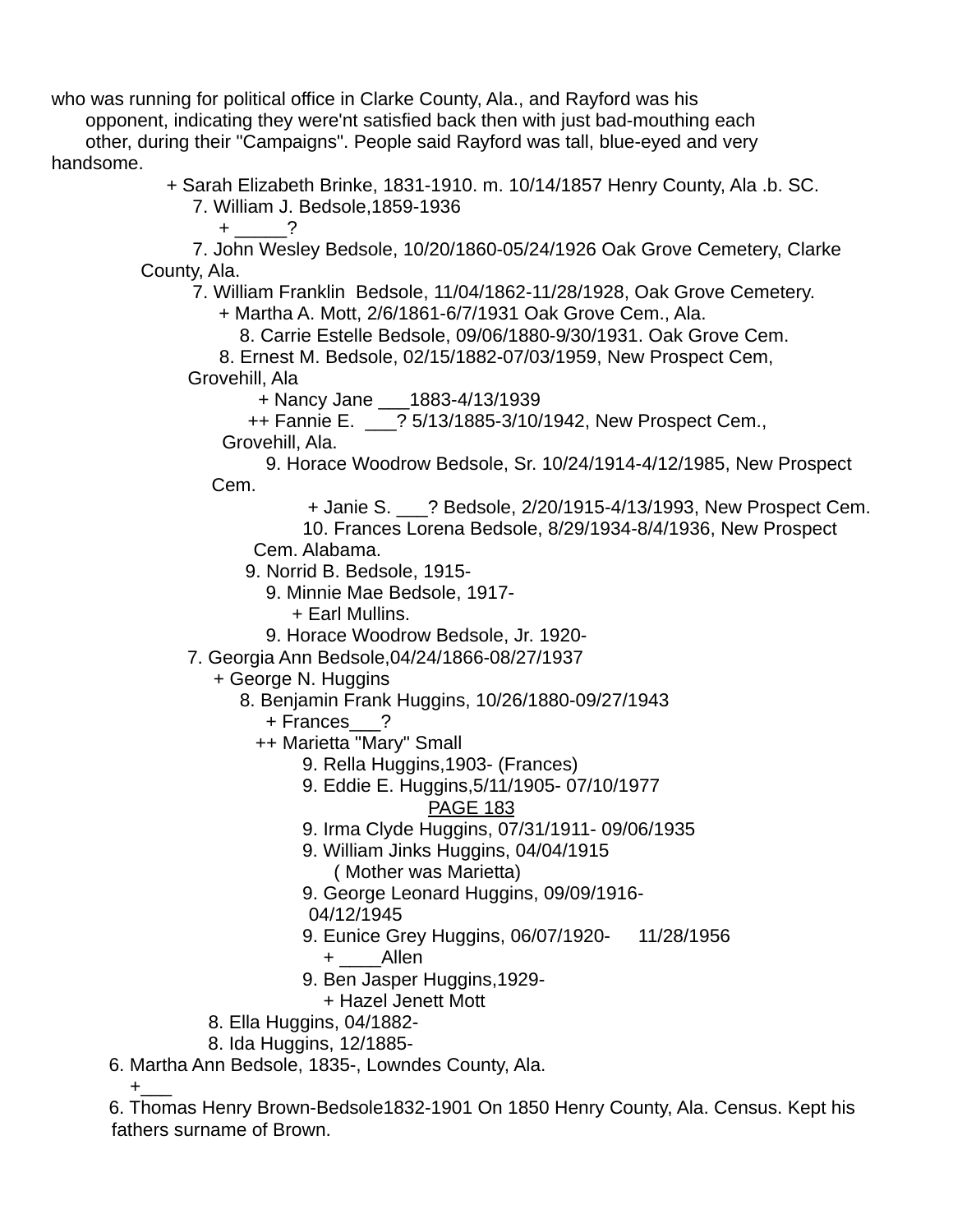+ Mary Ann Sylvester 1828-1868 On 1850 Henry County, Ala. Census

- ++ Charlotte Mays, 1842-1928
	- 7. Kisiah J. Bedsole,1848-1925 On 1850 Henry County, Ala. Census
	- 7. Rebecca S. Bedsole, 1851-9/22/1895, Walnut Hil, Ceme, Louisiana.
	- 7. Minnie M. Bedsole, 1859-1920, Henry and Clarke Counties, Alabama.
	- 7. Thomas Lafayette Bedsole, 3/30/1856-11/7/1928, Walnut Hill Cemetery, Slagle, La.
		- + Rebecca McNorton, 1860-1940.....m. 2/3/1879, Coffeeville, Alabama. 8. Cornelia R. Bedsole, 2/1880-1965.
		- 8. Mealey Bedsole, 3/1881-1961.He died in Louisiana.
		- 8. Charles Bedsole, 3/1884-1956, Tyler, Texas.
		- 8. Elizabeth Bedsole, 11/1886-1858.

 8. James Travis Bedsole, Sr. 8/16/1889-7/7/1950, born Mora, Louisiana. Died Dallas, Texas. Personnel Mgr.

- + Vera Evelyn Williams, 12/1/1893-9/1984, Dallas, Texas.
	- 9. James Travis Bedsole, Jr. 10/12/1919-10/28/2002, Chesapeake, Va.
		- + Virginia E. Beinecke, 7/6/1924-5/16/1992, Mansfield, La.
	- 9. Curtis Bedsole, 1921-

 + Margaret Jewel Jones, 6/5/1924-5/18/2007 Grove Hill Memorial Park, Kaufman, Dallas, Texas.

- 10. Rebecca A. Bedsole
	- + James Bornhorst
		- 11.Daniel Trent Bornhorst, 1983-
		- 11. Amantha Gail Bornhorst, 1986-
	- 10.Carissa Gail Bedsole,1952-
		- + James N. Roach
		- 11. Joshua Neil Roach, 1972-
		- 11. Jason Mitchell Roach,1976-
		- 11. Jenny Rebecca Roach, 1980-.
	- 10. Melissa Lynn Bedsole, 1981- .m. 5/21/2000. Bell County,Texas. + James R. Simmons,
	- 10. James Curtis Bedsole,1956-
		- + Rosemary Allison
		- ++ Lyssa Ann Keer
			- PAGE 184
			- 11. Melanie Elise Bedsole,1977-
			- 11. Melissa Lynn Bedsole, 1981-
			- 11. Ashley Nicole Bedsole, 1988-
- 8. Carrie Bedsole, 10/1/1889-7/7/1938
- 8. Rosa Bedsole, 3/1890-1968.
- 8. Lula Bedsole, 2/1892-1963. Louisiana.
- 8. Jessie Vee Bedsole, 1895-1965.
- 7. Theodore Hamilton "Hamp" Bedsole,1857-5/18/1994 Ala. to Bowie County, Texas. + Sallie Mitchum, 1859-1940 ? Montgomery, Alabama.
	- ++ Mary Alma Mitchell, 1850-1927 ?, Montghomery, Alabama.
		- 8. Alma Olivia Bedsole, 1873-1950, moved from Ala. to Beaumont, Texas..  $+$  ?
		- 8. Wilber Bedsole
			- $+$  ?
		- 8. Jessie Vee Bedsole, 6/2/1909-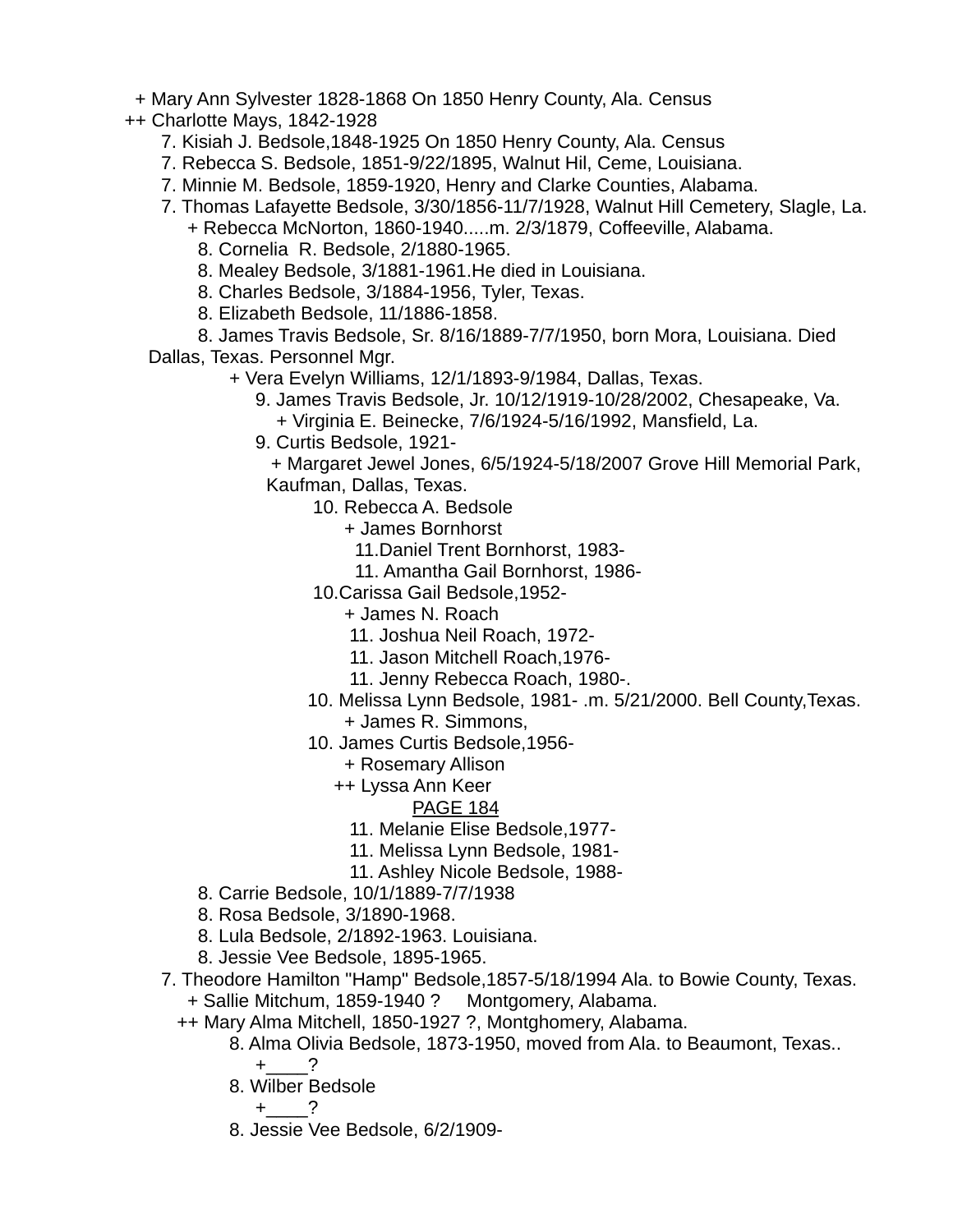- + Johnnie Chop, 4/3/1911-1/6/1989, Walnut Hill Ceme, Louisiana
	- 9. John Chop, Jr. 2/20/1931-5/27/1948, Walnut Hill Ceme. Louisiana.
	- 9. Frances Marie Chop, 1935-
		- + Thomas Pegg
	- 9. Herman Chop, 1936-
- 8. Frankie Elizabeth Bedsole 1875-1940, Wark, Louisiana to Texas.
	- +\_\_\_? McMannes
	- 9. Donald Gene McMannes
		- + Georgia Mae McMannes
			- 10. Donald Gene McMannes.... (Deceased)
			- 10. John Michael McMannes

$$
+\underline{\qquad}?
$$

10. James Lee McMannes,

$$
+\underline{\qquad}\qquad?
$$

- 8. Jewell May Bedsole, 2/2/1871-1946
	- + \_\_\_? Nobles
- 8. Nora Bedsole, 4/9/1911-2/12/1989
	- +\_\_\_\_? Leonard
- 8. Fannelle Bedsole, 12/17/1914-10/19/1922, Beaumont, Texas. Died as a child).
- 8. Theodore Hamilton Bedsole, Jr..1922-1945. Beaumont, Texas.
- 7. John B. Bedsole, 1843-
	- + Elizabeth\_\_\_\_?, ...m. 11/26/1885
	- 7. Frances F. Bedsole,1853-1825, Henry and Clarke Counties, Alabama.
- 7. Travis Franklin Bedsole, Sr. 4/3/1853-2/18/1910, Comanche, Texas and Mora Cemetery, Louisiana.

+ Callie Lang, 6/30/1855-2/12/1910, Boyce Town, Mora Cemetery, Louisiana .

8. Travis Franklin Bedsole, Jr., 1875-1955?

+\_\_\_\_\_\_Long ?

 9. Henry Curtis Bedsole, Sr.4/2/1913--11/6/1963, Mora Cemetery, Natchitoches, La.

- + Letha Huffman, 11/17/1919-9/2/1992,Auburndale, Florida
	- 10.Henry Curtis Bedsole,Jr. 9/30/1934 -1/31/1998. Carmel Catholic PAGE 186
- Cemetery, Mansfield, La. US Navy.
	- + Nan Lafitte
	- 11.Cynthia Bedsole, 1958
		- + Marshall Steven Drew
			- 12. Erin Ashley Drew
			- 12. Lauren Denise Drew
			- 12 Steven Curtis Drew,
	- 11. Kevin Wayne Bedsole 1969-
		- + Diana Brown
		- 12. Micha Bedsole, 1994
		- 12. Jonathan Bedsole, 1992
		- 12. Nicholas Bedsole, 2001-
	- 11. Sharon Annette Bedsole 1962
		- + Craig Busher, 1960
		- 12. Chelsey Bedsole, 1991-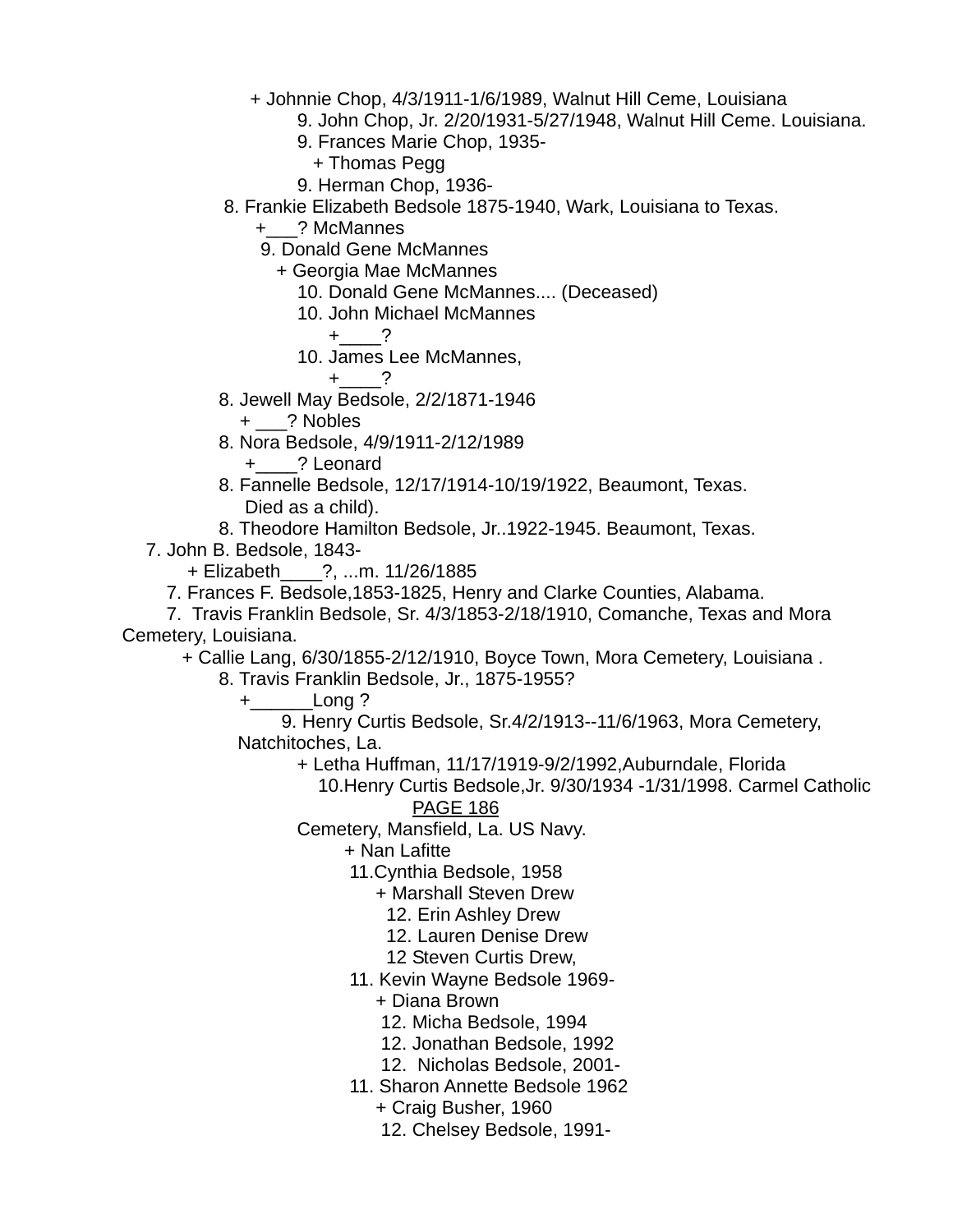12. Dylan Busher, 1994-

 8. Talmadge Franklin Bedsole, 9/27/1892-12/8/1953. U.S. Army. Born La., Died Longview, Texas.

+ Mary Jane Knight, 10/19/1895-10/21/1975, Longview, Texas.

9. Beverly Ann Bedsole

9. M.R. Bedsole, 1876-1950, Comanche, Texas.

9. Thomas Kenneth Bedsole, 1912-2002, Texas

 $+$  ?

10. James Lynn Bedsole, 1932- .....Texas

 $+$  2

- 11. Bartlett Bedsole, 1955- ....Corpus Christi, Texas  $+$  ?
- 8. Lillie/Lilly Bedsole, 1/1890-1898, Boyce Town, Louisiana Cemetery. + L.E. Ballentine

 8. Mabel "Mollie" Bedsole, 1897-1897, Died at birth. Mora Cemetery, Natchitoches, La..

+ \_\_\_. Bebee.

- 8. Leona Ada Bedsole, 1/23/1898-1/2/1988, Nachito Cemetery, Louisiana.
	- + Frank Lee, 9/18/1898-5/15/1956...Died in DeRidder, Louisiana.
		- 9. Shirley Lee, 11/1/1934-8/9/1965
		- 9. Susan Lee ?

8. Alice "Allie" Bedsole, 1896-1896, Died at birth. Mora Cemetery, Louisiana.

8. Travis Henry Bedsole, Sr. 10/9/1884-6/15/1958, Boyce Town, Mora

Cemetery, Louisiana.

Buried in American Cemetary in La.

 + Suzie Dubois, 9/18/1890-1/18/1965, Mora Cemetery, Natchito, La. 9. Travis Henry Bedsole, Jr. 3/13/1917-9/19/1963, Mora Cemetery, Louisiana.

 8. Thomas Henry Bedsole, Sr. 10/9/1877-1/3/1919, Boyce, American Cemetery, La, Texas..

 $+$ 

 9. Thomas Henry Bedsole, Jr. 3/13/1917-9/19/1963, Mora Cemetery, Louisiana.

#### Page 187

 $+$   $^{2}$ 

10. Thomas Henry Bedsole, III

10. Ray Bedsole, 1925-

9. William "Willie" Bedsole (Adopted).

 8. Jack L. Bedsole, 8/3/1900-7/9/1963, USMC, Natchito (American) Cemetery, Louisiana.

8. Mittie Ann Bedsole,1/25/1863-4/19/1924, Mora, Louisiana.

+ A.J. Blacksher, 1/8/1854-1/6/1924

9. William "Willie" J. Blacksher, 9/14/1892-

 $+$  ?

 9. Mittie Ann Blacksher 7/3/1896-1/25/1921 H.C. Autry.

9. Minnie Lee Blacksher1906-1909

8. Cornelia R. Bedsole, 1/31/1880-4/8/1973

+ Stephen Dubois,1885-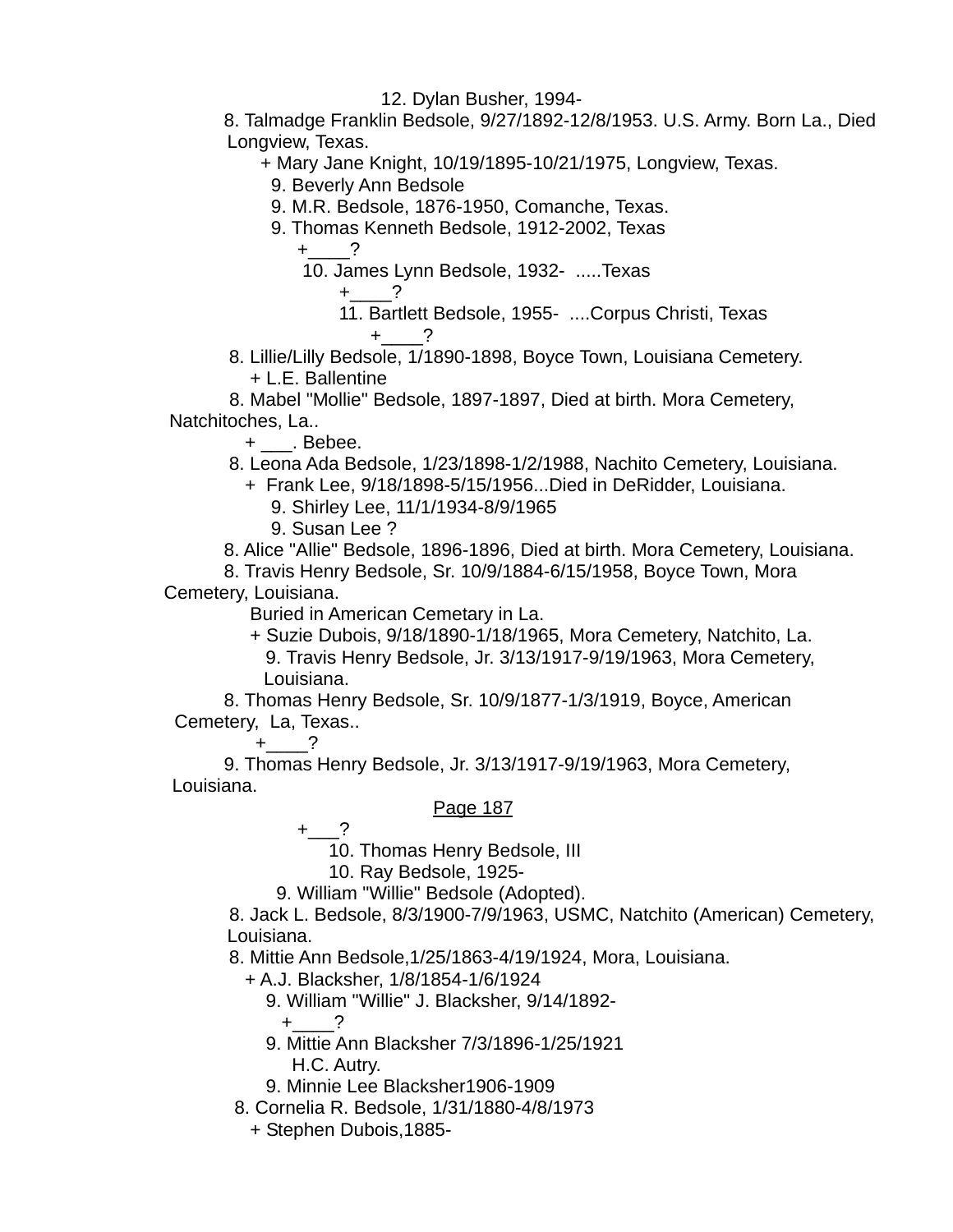9. E.J. Dubois,1905-

9. Blanchard Dubois,1905-

9. Angelina Dubois, 1905-

- 9. Ralph Dubois, 1908-
- 9 Blanch Dubois, 1909-
- 9. Ida Dubois, 1910-
- 9. Edgar Dubois, 1911-
- 9. Pauline Dubois, 1913-
- 8. Mealey Bedsole, 1831-

8 Charles Bedsole, 1884-

- 8. Elizabeth Bedsole, 1886-
	- + A.J. Tolleson, 1885-
		- 9. Byron Tolleson, 1910-
			- + Marquerite\_\_\_? 1910-
				- 10. Hall Tolleson1838-
			- 9. Vetra Tolleson, 1912-
				- + T.F. Ballentine
				- 10. Bing Ballentine, 1930-
				- 10. Barry Ballentine, 1939-
- 8. Leona Bedsole, 1/1898- ...........Boyce Town, Louisiana
	- $+$  ?
- 8. Rosa Bedsole,1890-
	- + Willie Mays,1885-
		- 9. Gwendolyn Mays,1906-
- 8. Lulu Bedsole, 1892-
- 8. Carrie L. Bedsole,10/1/1889-7/7/1938, Thomaston Cem, Marengo, Ala.
	- + Dee Thompson, 1885-
		- 9. Grady Thompson, 1915-
			- 9. Marlon Thompson, 1916-
			- 9. Marvin Thompson
			- 9. Viola Thompson
			- 9. Rosa Thompson
			- 9. Jane Thompson

- 9. Annie Thompson
- 9. Lucille Thompson
- 9. Kathleen Thompson
- 7. Mary Ann Bedsole, 1860-1915 .Moved to Texas after marriage.
	- + Charles Wesley Ansley,(Sr.) 1854-11/27/1926, Waller County, Texas
		- 8. Mary E. Ansley, 4/27/1878-1930
		- 8. Tealy Ansley, 9/1886-
		- 8. Mattie F. Ansley, 2/1890-
		- 8. Charles Wesley Ansely, Jr. 11/1892-
		- 8. James Travis Ansley, 7/1894-
		- 8. Jessie Ansley, 5/31/1898-8/31/1899
		- 8. Mabel Ansley, 1902-
		- 8. Thomas H. Ansley, 1905-
		- 8. Mattie Bedsole, 1881-1960, Tyler, Texas
		- 8. Ida Ansley, 9/22/1880-9/7/1908, Eastern/Acorn Ceme. Tyler, Texas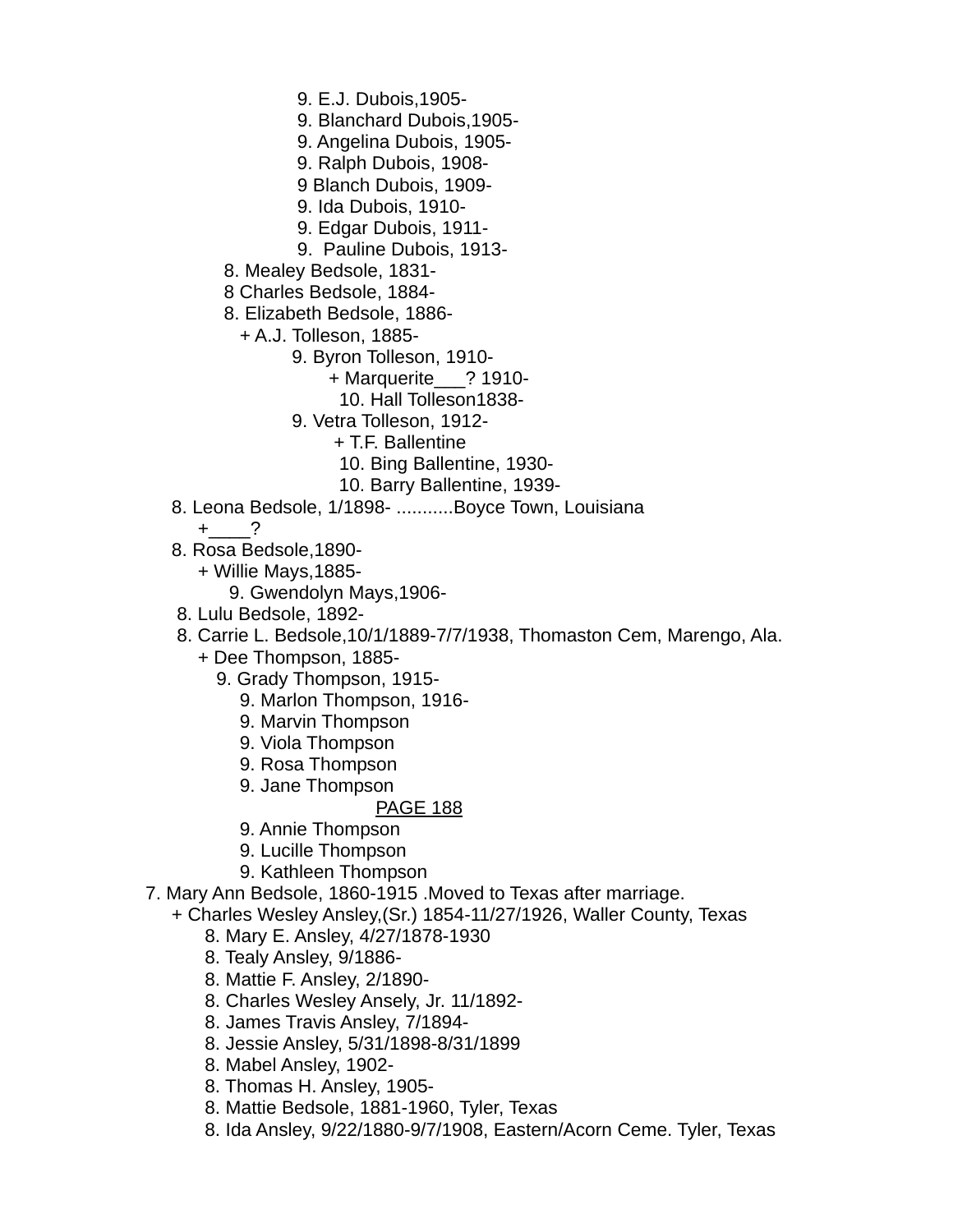- + James H. Stephens
	- 9. Lester Stephens
	- 9. Alfred Stephens
	- 9. Felton Stephens
	- 9. Tillie Mary Stephens
- 9. Mary Stephens
- 7. Mitty Ann Bedsole,1862-
- 7. Margaret Ann Bedsole, 1868-
- 7. Theodore H. Bedsole,1867-5/18/1994, Born La., Died Bowie County, Texas. + Nala Olivia Mitchell
- 7. Margetta Bedsole,1869-
- 7. Catherine Bedsole, 1855-
- 7. Thomas C. Bedsole, 1830-1907. "Bedsaw" on the 1850 Henry County Ala. Census.
	- + Mary A. \_\_\_? 1827-1900
		- 8. John Bedsole, 1850-1912, Coxs Mill, Barbour, Alabama.
			- $+$  ?
		- 8. Kisiah J. Bedsole, 1848-1915
		- 8. Frances F. Bedsole, 1853-1915
		- 8. Thomas L. Bedsole, 1856-1920, Henry and Clarke Counties, Alabama.
		- 8. Minnie M. Bedsole, 1859-1927
- 5. Nancy Bedsole, 1818- 8/2/1900, Lowndes, Sellers, Ala.
	- + Sessoms Hales1812-1850....m 2/4/1836
	- ++ Amos J. Hall........... m. 02/09/1853
		- 6. Nancy Hall
		- 6. Edward Allen Hall, 1839-
		- 6. Sarah Hall, 1840-
		- 6. William L. Hall, 1842-
		- 6. James M. Hall, 1845-
		- 6. Polly Ann Hall, 1849-

5. Edward Bedsole, 3/5/1819-10/28/1909, Clarke County, Ala. Head of "Mitchum Gang", Coffeeville/Grovehill, Ala. Moved from Coffee County, Old Town, Ala. to Walton County, Mossy Head, Fla. in 1854, with George Blackwells family (father in law). Moved from there to Grove Hill (Clarke County, Ala.) in 1890. Moved to Coffee County in 1891. Then moved back to Grove Hill in

#### PAGE 189

1892. Gang shot up in August,1893. He moved back to Mossy Head, Fla. , then moved back to Grove Hill in 1905 and died there in 1909. Buried in New Prospect Cemetery in CoffeeVille, Ala.

- + Susan Lucinda Parker, 1821-6/10/1891. Two of his children were with her. The others were with Susan Blackwell.
- ++ Susan Blackwell,5/20/1819 NC-6/11/1912, Ala. m. 1837 Coffee Cty, Ala. New Prospect Cem. Grovehill, Ala.
	- 6. Edward Bedsole (Jr.), 2/25/1862-8/11/1917
	- 6. William Travis Bedsole,1864-?
		- + Emma \_\_\_?
	- 6. Huldah Catherine Bedsole,1839-1859
		- + Lawrence Hall
			- 7. William Hall,1858-
	- 6. Meityan Bedsole, 1840-1841
	- 6. Mathew W. Bedsole, 1843-1872 (4/2/1862 Civil War). Mossy Head, Fla.
		- + Elizabeth C. Hutto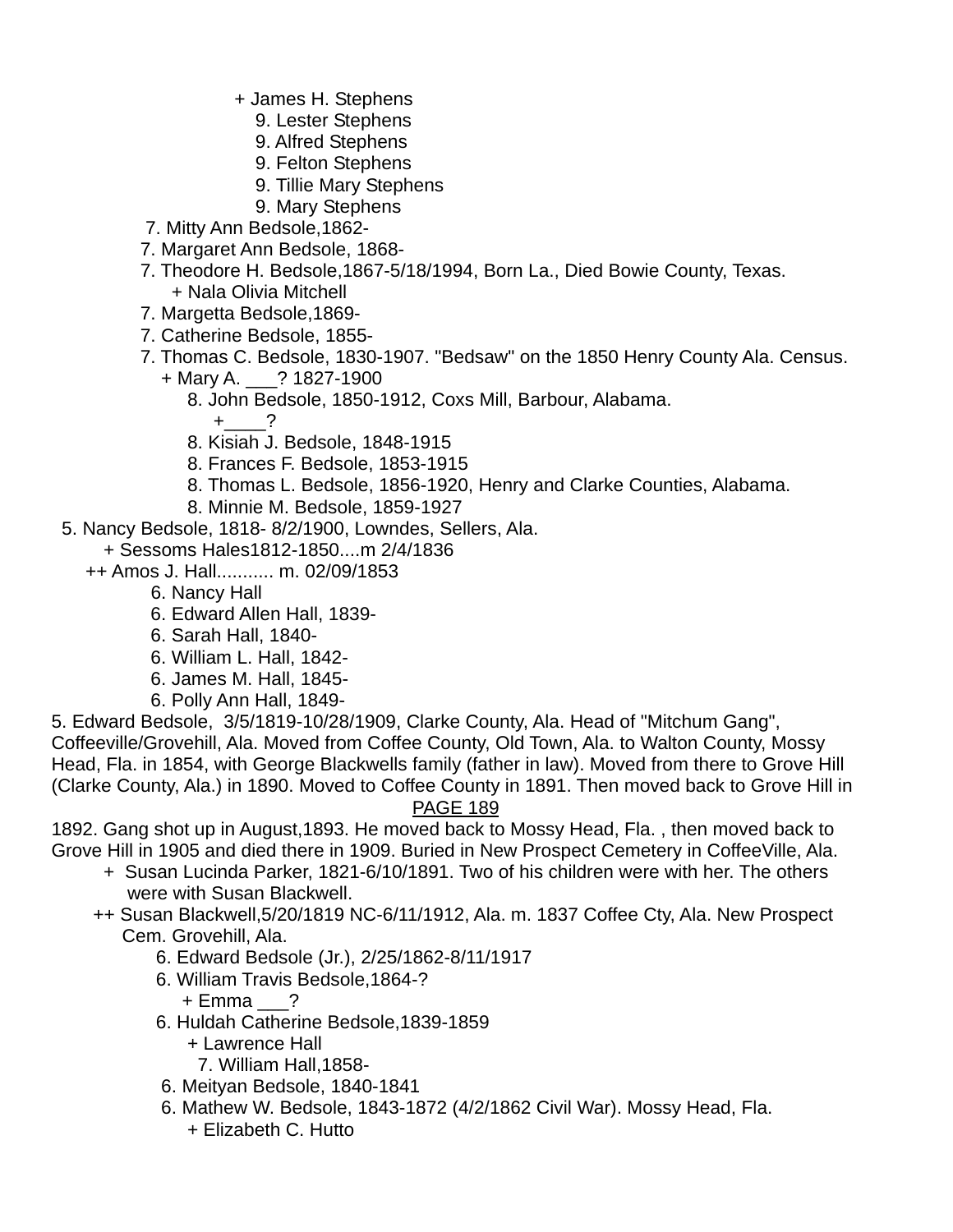- 6. Francis Armeinda Bedsole, 1845-1899
	- + William Burke,1843-
	- ++ Mr. McNorton,1879-.
		- 7. William E. (Babe) Burke,1866-
		- 7. Jasper Burke,1870-
		- 7. Henry "Mack" Burke,1872-
		- + Josephine White
		- 7. Rosie Burke, 1875-
		- 7. Travis McNorton, 1870-
	- 6. Wilkins Bedsole, 1842-1911

 $+$  ?

- 6. Travis Lafayette Bedsole, Sr. 1848-
	- + Martha \_\_\_? 5/1858- .........Choctaw Corner, Alabama.
		- 7. Travis Lafayette Bedsole, Jr.
			- + Lottie Mays, 1875-
			- ++ Rebecca Norton,1860-.............. m. 1879
		- 7. James Goodman Bedsole, Sr. 7/5/1887-9/15/1963 M.D. Choctaw Corner Cem., Clarke County, Ala.
			- + Bertha Griffin, 7/30/1889-3/16/1977 in Ala. Same Cemetery.....m.
			- 11/30/1912.
				- 8. James Goodman Bedsole, Jr., 1914- 6/2/1994
					- + Ruth Ray Wilson,10/17/1915-12/7/2003
						- 9. Mary Ann Bedsole, 1942-
					- 9. James Goodman Bedsole, III 1946-, Boise, Idaho
				- 8. Lorraine Bedsole, 1930-1963......m. 3/9/1909
					- + \_\_\_ Goodloe.
				- ++ \_\_\_Tunstall
	- 7. Osceola A. Bedsole, 7/27/1883-5/12/1939, Choctaw Corner, Alabama. + Loraine\_\_\_?
	- 7. Massey Palmer Bedsole, Sr. 5/25/1892-10/13/1937, Choctaw Corner, Alabama.
		- + Mabel O. Hall, 7/16/1905-7/27/1989, Birmingham, Ala.
		- 8. Massey Palmer Bedsole, Jr, 7/21/1928-6/24/2006 He was 6 ft. 6 inches PAGE 190
			- tall. Died from heart attack. Mobile, Alabama.

 + Ann Smith. Note.....Ann served on the Alabama State Senate from 1982- 1994, where she chaired the Agriculture,Conservation and Forestry Committee. Prior to that, she served on the Alabama House of Representatives from 1978-1982. Ms. Bedsole was the first woman to serve in the Alabama State Senate and was first Republican woman elected to the House 8. Raine Bedsole

- 8. John Martin, Step-son (Ann Smiths son)
- 8. Mary Martin-Riser, Step-Daughter(Ann Smiths Daughter)
- 7. Susan "Suzie" Bedsole,

 $+$  ?

 6. Travis "Traverser" Lynner. Bedsole, 1/19/1847-12/14/1923. Choctaw Corner Cemetery, Clarke County, Alabama.

 + Martha A. "Mattie" Goodman, 5/2/1858-2/16/1906, Choctaw Corner Cemetery, Clarke County, Alabama.

++ Leona Ellis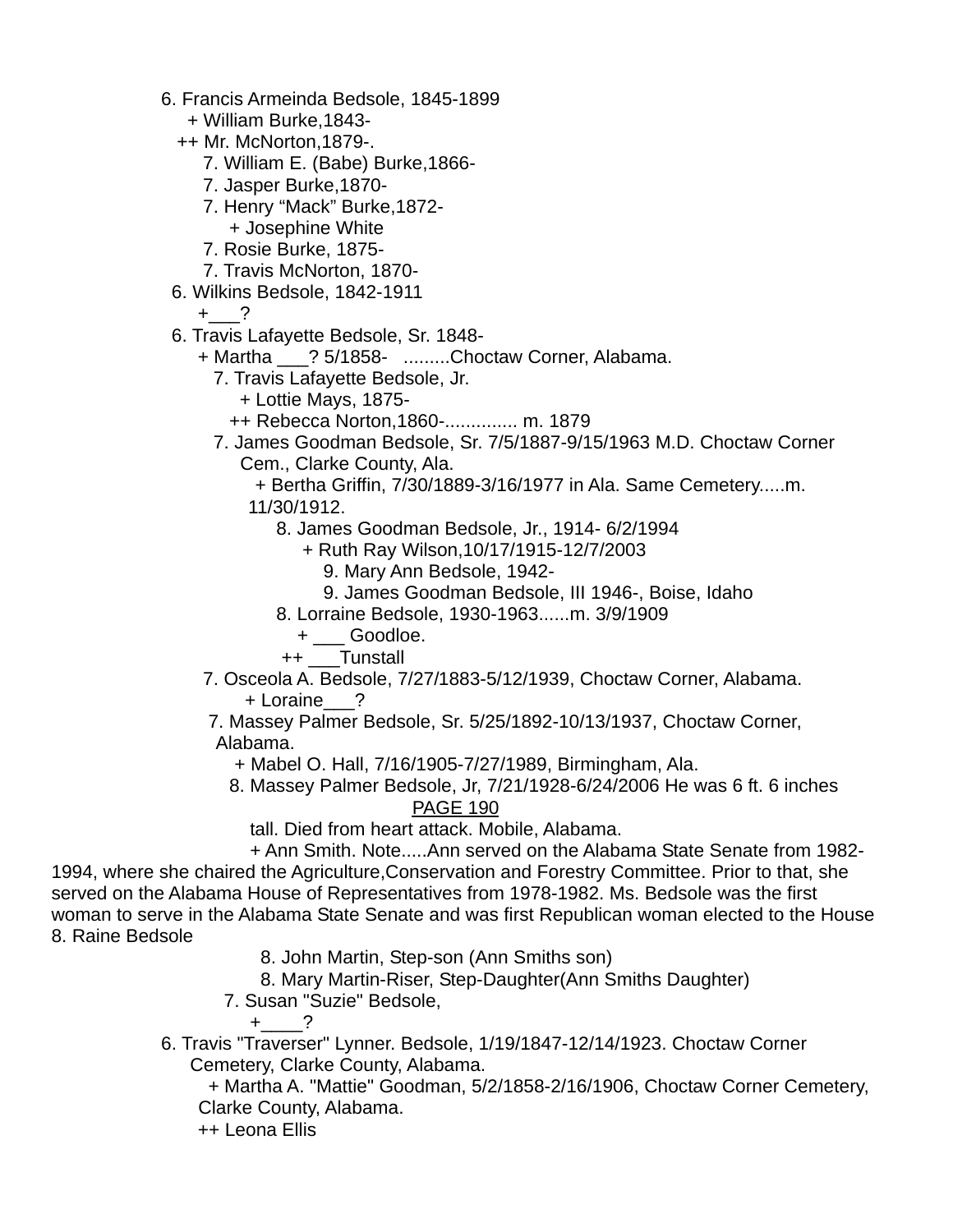7.Susan Loraine Bedsole, 5/11/1879-8/19/1953...m. 3/9/1909, Thomasville, Ala. Choctaw Cem. Clarke Cty, Ala.

+ Dr. Charles Fletcher Bush

++ Alfred M. Tunstall

 7. Travis Jesse Bedsole, Sr.5/27/1885-10/20/1933..Judge, Tallahatta Springs, Grove Hill, Cem, Ala.

 + Mary Ellis Carmichael, 10/14/1889-8/11/1976......m. 6/20/1913, Grove Hill, Cem., Ala.

- 8. Massey Preston Bedsole, 12/24/1917-7/1968, Ala. and Fla.
- 8. Martha Nell Bedsole
	- + John Russell Goodloe
		- 9. John Russell Goodloe, Jr.
			- $+$  ?
		- 9. Travis Bedsole Goodloe
			- $+$  ?
		- 9. James Linyer Goodloe

 $+$  ?

 7. Mathew Elmore Bedsole, 1/20/1890-9/5/1890 died a baby. Elam Cemetery, Clarke County, Ala.

7. Joseph Linyer Bedsole, Sr., 8/7/1881-8/1975, Mobile, Ala.

- + Phala P. Bradford Died in 1949...........m. on 8/10/1910.
	- 8. Joseph Linyer Bedsole, Jr. 1st Lt., 9/4/1921-4/1944, Killed in Germany, WW-II. B-17G pilot. He was shot down by a German Me- 109 Fighter plane on 4/13/1944 over Germany, exactly at Longitude and Latitude; 49-55N... 09-26E. His plane was last seen diving to the ground with its right wing on fire. No parachute was ever seen. It was assumed, he died in the plane. Notes on J.L. Bedsole, et al;

Joseph L. Bedsole, (Sr) moved to Mobile from Thomasville, Ala. in 1919 when he purchased Van Antwerp's wholesale drug operation. He organized Bedsole-Colvin Drug Company, S. B. Adams Lumber Company, Bedsole Investment Company, Bedsole Surgical Supply Company, and Mobile Fixture and Equipment Company. He was director of the First National Bank of Mobile for over 50 years. Mr. Bedsole served as the first chairman of the Board of Trustees of the University of Mobile. While serving as chairman of the Mobile Chamber of Commerce in 1926, Mr. Bedsole was responsible for organizing the first Mobile Community Chest, which later evolved into the United Way of southwest Alabama. During the Depression, Bedsole was called to serve on a committee to assist the city of Mobile in recovering from \$1.5 million in indebtedness on its municipal bonds. Bedsole served as director Alabama Power Company. In his lifetime, he contributed more than \$1.5 million for the improvement of the state. He also acted as chairman of the campaign to raise the original \$2 million to build the new Mobile Infirmary on the present campus. His lifelong emphasis on education and economic development led to the formation

PAGE 191

of The J. L. Bedsole Foundation in 1949. · Massey Palmer Bedsole - 6 feet, 6 inches tall-was a native of Mobile but he and his wife both had Clarke County roots. Bedsole was a nephew of J. L. Bedsole, the founder of the old Bedsole Department Store chain and of a wholesale pharmaceutical business and surgical supply business, Bedsole Surgical. Bedsole sold Bedsole Surgical in 1998 to the Caligor division of Henry Schein.. Palmer Bedsole lost his father at a young age and J. L. Bedsole's son was killed in World War II and the two were more like father and son than uncle and nephew. Palmer Bedsole was the longtime chairman of the J. L. Bedsole Foundation, which has benefited projects throughout southwest Alabama. Palmer Bedsole was a benefactor of the Centre for the Living Arts, a nonprofit Mobile organization that operates Space 301, an art gallery, and the Saenger Theatre.The owners of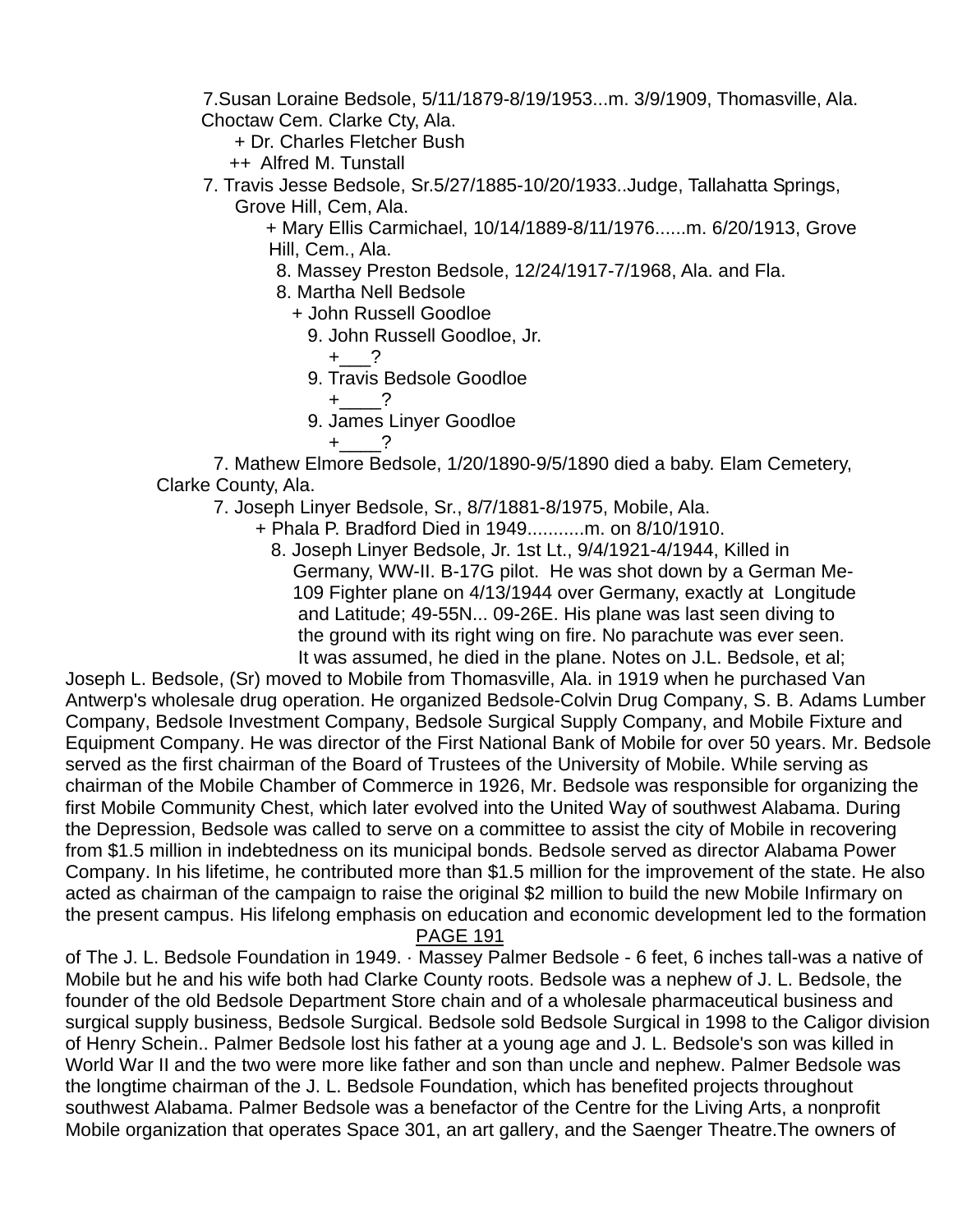Bedsole Land Company agreed in 2005 to dissolve the 35-year-old family-owned company and divide the property, over 16,000 acres, rather than take a dispute over its management and operation to trial. The plaintiffs in the case—J. Russell Goodloe Jr., James G. Bedsole III, James L. Goodloe, Mary Ann Bedsole, Travis Massey Bedsole, Travis B. Goodloe and Mary Ellis Gazaway—will receive 58.7 percent of the value of the property and defendant Palmer Bedsole will receive 41.3. The plaintiffs in the case had accused the company president, Palmer Bedsole, J. L. Bedsole's nephew, of using his position to control the company. Bedsole countered that the plaintiffs owned a majority of the corporation and therefore always retained effective control.

- 7. Travis Massey Bedsole, Atty. Mobile
	- + Susan Jane Duckworth
		- 8. Travis Preston Bedsole
		- 8. Edward Lynner Bedsole
- 6. Duncan Jackson Bedsole, Sr.1/27/1850-1882,..m. 2/17/1876 in Grove Hill or Coffeeville, Ala., Caldwell, Louisiana..
	- + Levicy Pruitt, 1853-
		- 7. Christian Jutson Bedsole, 7/19//1879-11/5/1959 in Ala. Welcome Home Cem., Grayson, La.
			- + Caroline "Coralye" Jessie Hudson,12/1/1886-10/7/1963 La. Same Cemetery.
				- 8. Lorena B. Bedsole, 3/2/1908-7/17/2005 in Monroe, La. Caanan Baptist Cemetery, Spearsville, La.
					- + Sanford "Sandy" Alva , 4/28/1914-9/13/1976, Spearsville, La.
						- 9. Sandra E. Elliott, 1939- ?, Zachary, La.
							- + \_\_\_ Carlisle
							- ++ Glynn W. DeLasalle, 1942- ?
								- 10. Sheri C. DeLasalle, 1958- ?, Zachary, La.
									- + Bryan C. Horton 1958- ? ...Zachary, Louisiana
										- 11. Haley Horton, 1987-? Zachary, La.
										- 11. Hannah C. Horton, 1987-?Zachary, La.
							- 10. James Sanford "Jim" Carlisle..........Irving, Texas
								- + Tammy Gail Spencer
									- 11. Amy/Amey Nicole Carlisle, 1985- ?
									- 11. Daniel Carlisle
										- + Wendy\_\_\_?..........Abilene, Texas.
							- 10. Charles "Chuck" Carlisle, 1940- ?...........Irving, Texas
								- + Teresa\_\_\_?
									- 11. Daniel Carlisle
										- + Wendy\_\_\_?
					- 9. James "Jim" Carlisle, Irving Texas

- + Tammy\_\_\_?
- 12. Charles "Chuck" Carlisle, Sunset, Texas
	- + Teresa \_\_\_?
- 12. Amy Carlisle, Irving, Texas.
- 8. Georgia Grace Bedsole,1/4/1910-1/24/1924 in La.
- 8. Walter G. "Buddy" Bedsole, 8/24/1911-3/1966. Welcome Home Cemetery, Grayson, Louisiana.
	- + Elvie Lee Phillips, 1912-
- 7. Duncan Jackson Bedsole, Jr. 1900-2/15/1941 in La.
	- + Mary Lillian ("Molly") Valentine, 11/1881-1975, Caldwell, Louisiana.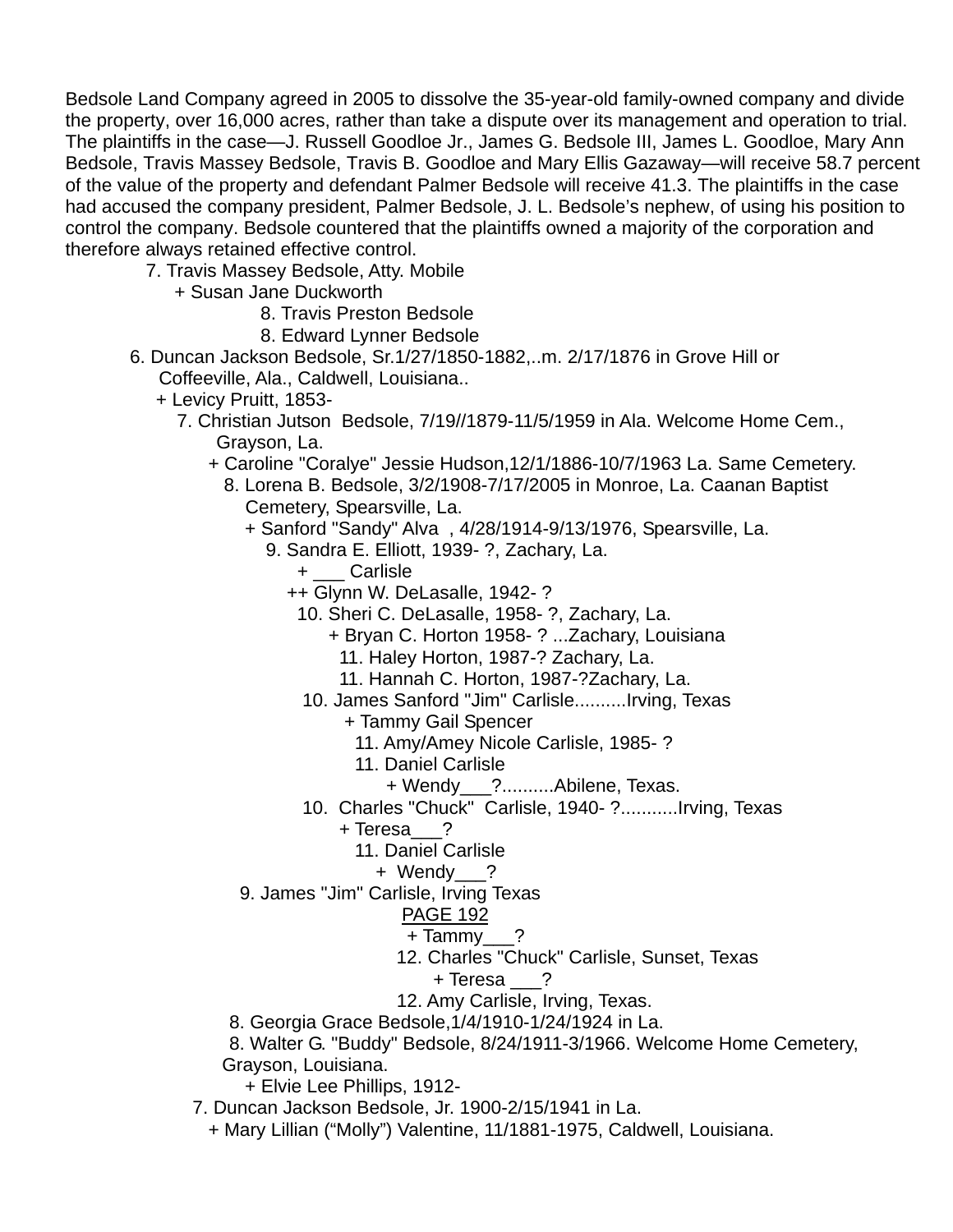8. Flora Elizabeth Bedsole,1908- ?

+ Wiley Robert Moseley, Sr. d. 1990

9. Flora Moseley ("Betty") 9/3/1926-1990

8. Patricia Ann Moseley,1933-

- + Robert McMath
	- 9. Thomas McMath
- 8. Wiley Robert Moseley, Jr.1930- Moved to Ariz

 6. Duncan Justin Bedsole, Sr.1850 in Mossy Head, Fla. 1912. On Washington County, Tenn, 1880 Census.

+ Levicy Pruitt, 1853 Ala-1935 La.

7. Duncan Justin Bedsole, Jr.,1879-1941, Ala, and La.

+ ?

. 7. Roy Bedsole (adopted. Killed in WW I).

7. Coy Bedsole, (twin of Roy above. Also adopted).

- 6. Virginia Hellon Bedsole, 4/10/1852-6/5/1939, Smith Cem., Clarke County, Ala.
	- + James Madison Hall, 4/10/1844-11/22/1924
		- 7. William S. Hall, 1875-
		- + Martilla Pugh, 1875-
		- 7. Henry E. Hall, 11/20/1878-9/7/1913
		- 7. Martie Hall, 10/26/1875-6/7/1965
		- 7. W.S. Hall, 12/21/1871-8/26/1957
		- 7. Sarah Martilla Bedsole, 1854- Fla
			- + Tom McIntyre, 1854-
		- 7. Wealtha Surrena Bedsole, d1856-1960
- 6. Edward Oakley Bedsole, Sr. 1/14/1859-8/5/1942, Fla. & Smiths Cemetery, Chilton, Campbell, Clarke County, Ala.

Born near Mossy Head, Florida (Between Defuniak Spgs and Crestview).

 + Roxana "Roxie" Ann Ott, 7/19/1857-6/27/1924,... m. 1898, Old Live Oak Cem, Selma, Ala.

++ Maebelle Harrison, 3/6/1895-11/26/1961, Smith Cem, Clarke County, Ala.

- 7. William Lloyd Bedsole, b. 6/14/1896-12/13/1994
	- + Mary Lessie Beaty 7/10/1908-10/31/1938. m. 11/25/1917 Buried next to Cleveland A. Beaty,

Upper Prospect Cem. Barbour County, Alabama.

- 7. Ellis Spencer Bedsole, Sr.4/2/1890-2/16/1974, California and Georgia.
	- + Lucille Barns,9/11/1900-1/1991, California.
	- 8. Robert B. Bedsole, 11/8/1925-10/17/2000, California.
	- 8. Ellis Spencer Bedsole, Jr. 6/7/1920-11/23/1997, Indiana and Georgia. PAGE 193
		- + Gertrude S. 8/12/1929-5/27/2002, Tennessee and Georgia.

# 9. Barry Bedsole

 $+$  ?

- 10. Holly Bedsole, Memphis, Tenn.
- $+$  ?
- 9. James W. Bedsole, 2/28/1936-9/5/2007, Delaware, Pa.

9. Amey Bedsole

7. Goren Bedsole, 2/1888-...........Campbell, Alabama.

 $+$  ?

7. Susan Bedsole, 9/17/1928-9/1/1985, Smith Cem. Grovehill, Ala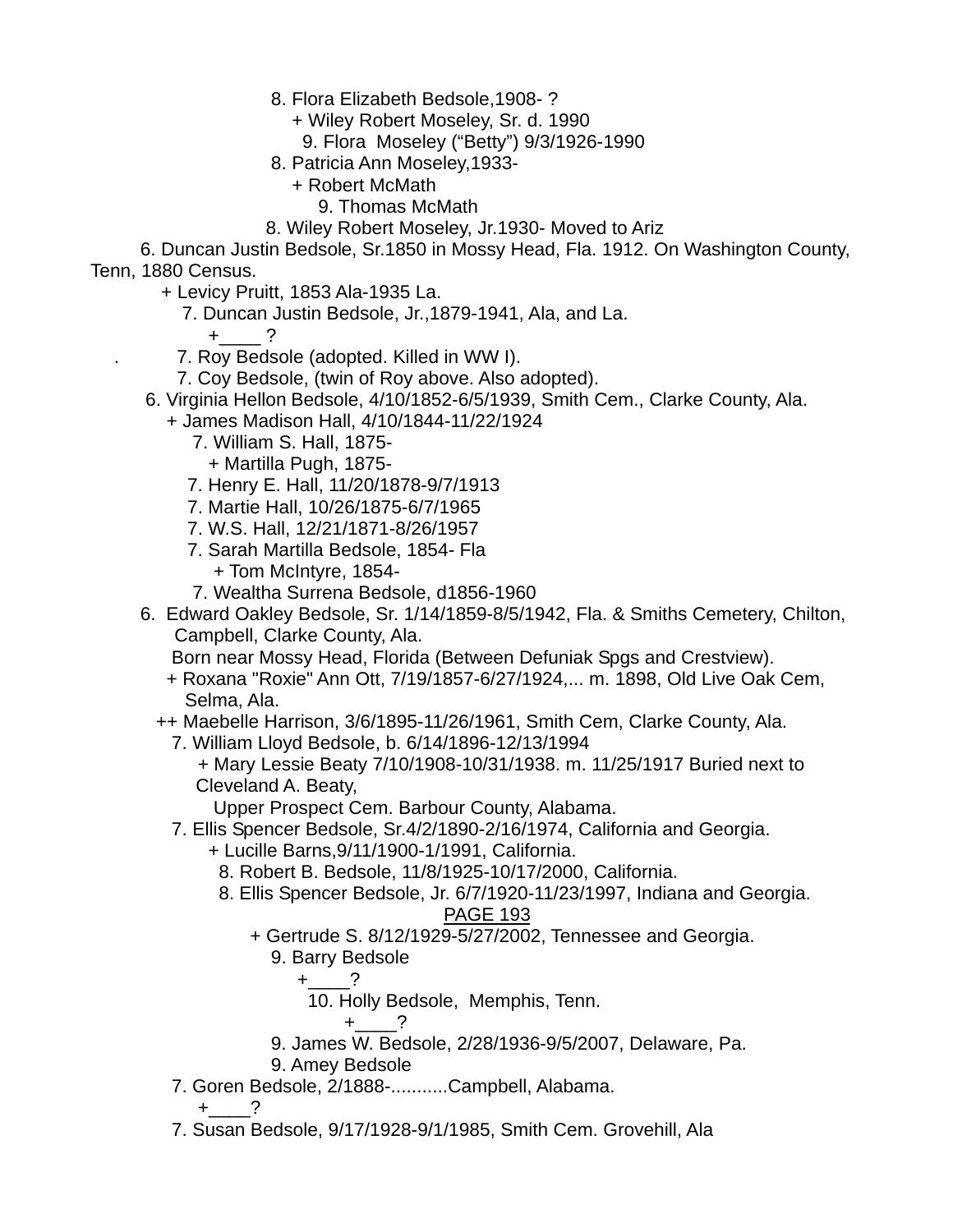$+$  ?

 7. Solen or Sollon William Bedsole, 1/25/1885-3/24/1972 Clarke County, Monroeville, Escambia, Ala.

- + Virginia Bell Kilpatrick, 1888-1976
- 8. William Claude Bedsole, 1922-Atmore, Ala. Retired from Vanity Fair, 37 years there.
	- + Verna Mae Austin, 1923-..m. 8/29/1942. Also rerired from Vanity Fair.
		- 9. Samuel Bedsole
	- 9. Randall Bedsole
	- 9. Sybil Bedsole
- 8. Connie Treathel Bedsole
	- + Edward Darrell Knight
		- 10. Misty Mashay Knight
		- 10. James William Knight
- 8. William Austin Bedsole
	- + Dixie Elaine Wiggins
		- 10. Audra Lee Bedsole
		- 10. Shannon Mae Bedsole
- 8. Mary Virginia Bedsole
	- + Edward Darrell Andress
- 7. Otto Sebastian Bedsole, 4/14/1884-11/22/1886, Oak Grove Cemetery, Clarke County, Ala.
	- + Carrie E. Bedsole, 9/6/1880-9/30/1931, Oak Grove Cemetery, Clarke County, Ala.
- 7. Ruth Bedsole, 7/1930-8/1930 Died as infant. Chilton, Smiths Cemetery, Clarke County, Ala.
- 7. Ruby Bedsole, 7/1930-8/1930. Infant Twin of Ruth. Chilton, Smiths Cemetery.
- 7. Cornelius S. "Neil" Bedsole, 12/5/1878-2/4/1920, Campbell, Alabama.
	- + Martha Annie Lucinda Truett, 10/12/1873-10/31/1957. Died in Jasper, Alabama. 8. Jewel Bessie Bedsole, 8/19/1898-4/23/1955. Died in Campbell, Alabama. + Ralph Thomas 1900-1946
		- 8. Judge Talley Bedsole, 7/18/1899-6/25/2002, Ga. and Milton, Fla.
			- + Ara Weaver, 1899-1968
				- 9. Raymond Bedsole, 3/5/1927-1/1976, Tarrant, Ala.
					- + Virginia Owens, 1930-............... m. 1949
						- 10. Virginia Bedsole
						- 10. Samuel C. Bedsole, 9/2/1952-10/9/1995, Alabama
						- 10. Thomas Bedsole
						- 10. Cathy Bedsole
							- +\_\_\_\_Hans
						- PAGE 194
				- 9. Thomas O'neal Bedsole
					- + Patsy Black...........m. 1/21/1964 in Mobile.
						- 10. Jason O'neal Bedsole
							- + Wendy ?
								- 11. Kathryn Faith Bedsole, 1998-
								- 11. Wesley Tennyson Bedsole, 2003-
								- 11. Jason O'neal Bedsole, Jr., 2008-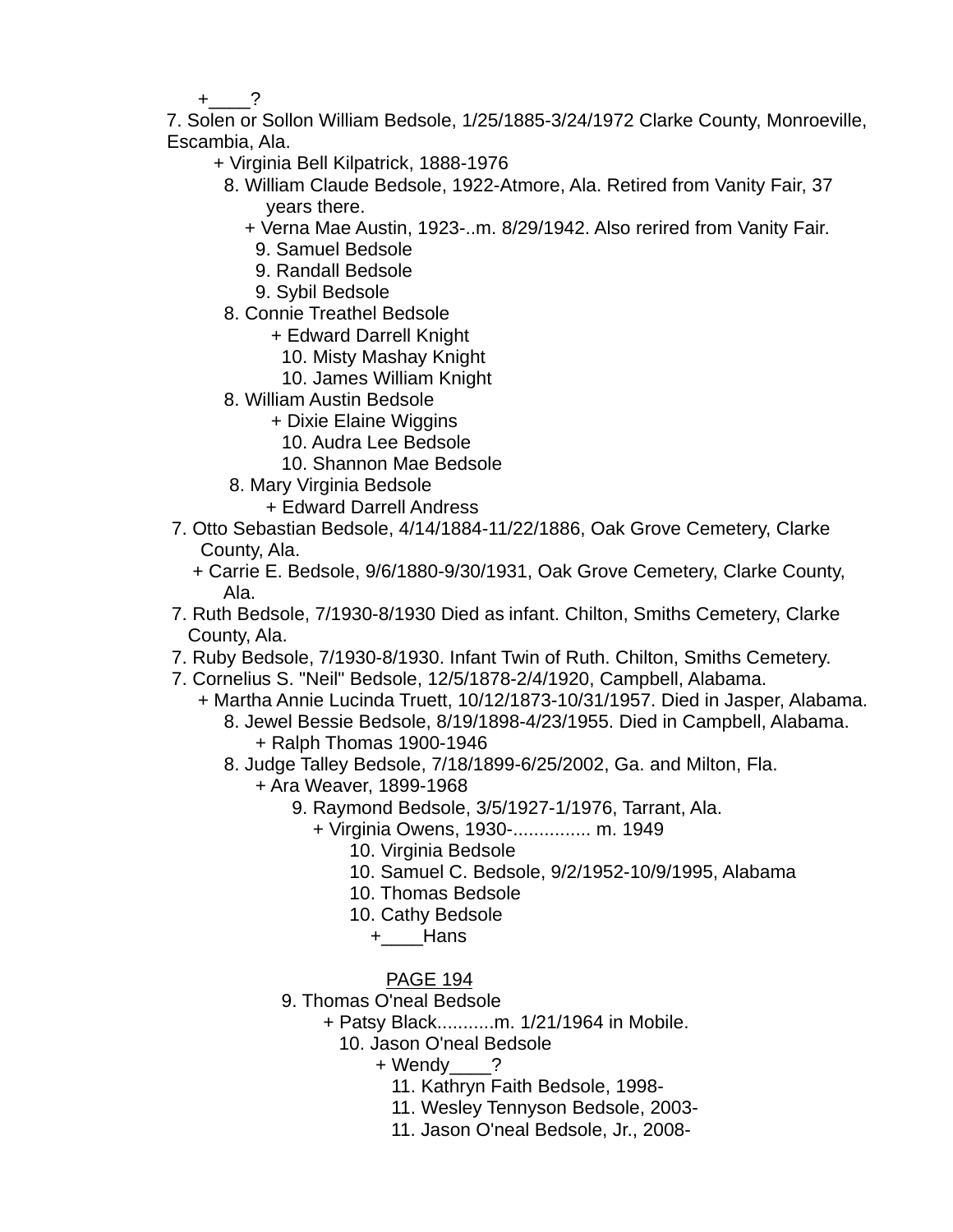- 8. Delma Wesley Bedsole, 12/1/1900-5/17/1966, Birmingham, Alabama. + Mary Inez Weaver, 1900-4/28/1980 .........m...6/6/1923.
	- . 9. Mary Wadynne Bedsole, 1941- ..........Jasper, Ala. + Jerald Lynn James, 9/23/39-12/18/2001
- 8. Clyde Sarah Bedsole, 6/1903-11/30/1972. Campbell, Alabama. + Clifford Young, 1903-1970.
- 8. Sadie C. Bedsole,1904-
- 8. Bolen Cornelius Bedsole, 11/7/1905-8/16/1990.
	- + Ardic Robins,1905-1935
	- ++ Ethel Bates, 1908-1978
		- 9. Sybil Bedsole
	- 8. Fannie Gray Bedsole, 1/27/1908-10/31/1984, Campbell, Alabama + Alford Wright, 1908-
	- 8. Wilbur Lee Bedsole, 9/21/1914-7/17/1977, Campbell, Alabama.
		- + Eunice Jenkins, 1915-
		- 9. Joann Bedsole,
			- + Noah Harmon
				- 10. Sharon Harmon
				- 10. Pamela Harmon
		- 9 Bobby Bedsole
			- + Terry Carnieg
				- 10. Gregory Carnieg
				- 10. Christopher Carnieg. .
		- 9. Thomas O'neal Bedsole, 1942-, Birmingham, Alabama.
			- + Patsy Ann Black
				- 10. Tracie Kathleen Bedsole, 1973-, Mobile, Alabama.
					- + Javier Torres
					- 11. Kagan Torres
					- 11. Isabelle Torres
					- 11. Carolyn Torres
				- 10. Jason O'neal Bedsole. 1973-. Mobile, Alabama.
					- + Wendy Carol Lacoste, 1973- , Mobile, Alabama.
					- 11. Kathryn Bedsole
					- 11. Wesley Bedsole
					- 11. Miller Lee Bedsole, 2008-
			- 9. Martha Bedsole
				- + Dick Stober
					- 10. Donna Stober
					- 10. Carla Stober
					- 10. Laurie Stober
					- 10. Amy Stober
					- PAGE 194
			- 9. Brenda Bedsole
				- + Ronnie Sapp
					- 10. Brian Sapp
					- 10. Shelly Sapp
					- 10. Carrie Sapp
	- 8. Zeola Bedsole, 10/6/1914-12/21/1990, Campbell, Alabama.
		- + Otis Patrick, 1914-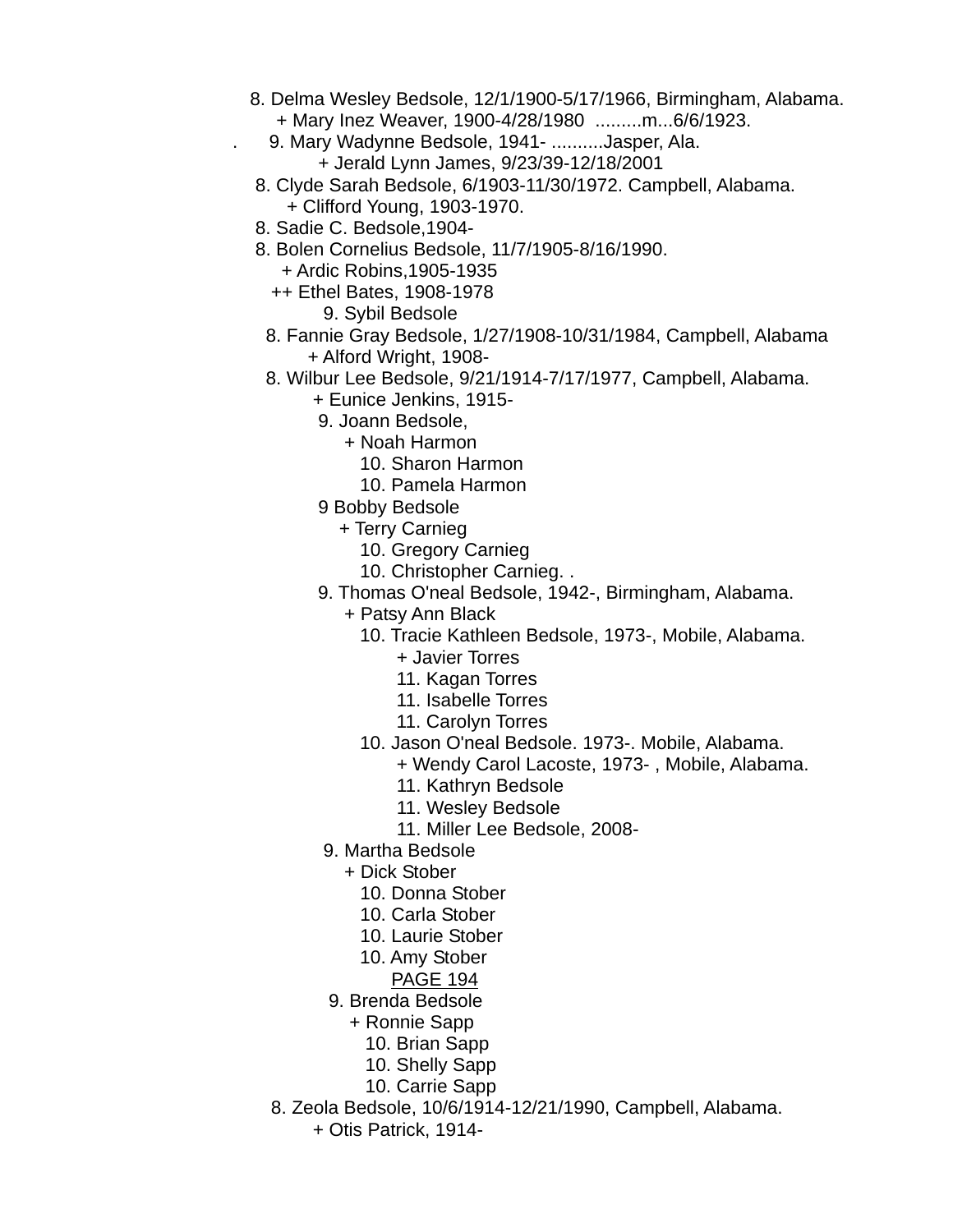- 8. Martha Nell Bedsole, 2/3/1917-9/24/1989, Campbell, Alabama.
	- + \_\_\_ Jones, 1915-1989.
- 8. Charles Bedsole, 8/5/1920-12/1/1990 (Known as "Boots")
	- + Mary Lucille Anderson,1920-, Jasper, Ala.
		- 9. Billy Charles Bedsole, 1940-
			- + Mamie Inee Delaney, 1939-….m.1961
				- 10. Billy Charles Bedsole,1963-
					- $+$  ?
				- 10. Karen Lucille Bedsole,1966-.
					- + Golightly
		- 9. Patricia Nell Bedsole, 1942-
			- + Robert Abney,1942-
- 7. Edward Oakley "Ned" Bedsole, Jr.,9/10/1926 -9/14/1975, Chilton, Alabama, Smiths Cem., Clarke County Ala.
	- + Susan Knight, 9/17/1928-9/1/1985
	- ++ Gertrude Pierce, Grand Bay, Ala.
		- 8. James Edward Bedsole, 1/25/1943-7/14/2002, New Travelers Rest Cemetery, Laurel Hil, Fla.

 $+$   $?$ 

- 9. Jennifer Bedsole, Lakeland, Fla.
- 9. Jamie Bedsole, Tampa, Fla.
- 9. Ricky Bedsole, .Dunlap, Tennessee.
- 8. Ray Bedsole, 1950-.........Mulberry, Fla.
- 8. Robert D. Bedsole, 12/17/1945-7/27/1945, .Lakeland, Fla.
- 8. Donald Bedsole, Riverview, Fla.
- 7. Charles C. Bedsole, 3/25/1880-5/6/1967, Campbell, Alabama.
	- +Carrie Lee Durden, 9/6/1880-9/30/1931. Riverside Cemetery, Marengo County, Ala.
		- 8. Lois Durden Bedsole, 3/10/1915-3/5/1994...m. 11/16/1935, Demopolis, Ala.
			- + Tom Davis Raybon, 12/20/1914-9/15/1992
		- ++ Storie Sansom, 1909-
			- 9. Charles Sansom, 1931-
		- 8. Charles Lee Bedsole
	- 8.. Charles Latson Bedsole,9/30/1912-11/15/1968, Riverside Cemetary, Marengo County, Ala.
	- + Charlotte ("Lottie") Elizabeth McCauley, 6/23/1920 -4/22/1964....m.

9/23/1934, Alabama.

8. Joe Allen Bedsole

- + Marcia Jean Sanderson
	- 9. Elizabeth Michelle Bedsole
		- 9. James Robert Frederick 10. Lauren Ashley Frederick 10. Brandon
	- 9. James Frederick

- 10. Alyssa Michelle Frederick
- 9. Christina Dawn Bedsole
	- + Larry Russell Headley
		- 10. Morgan Paige Headley
		- 10. Kaley Brooke Headley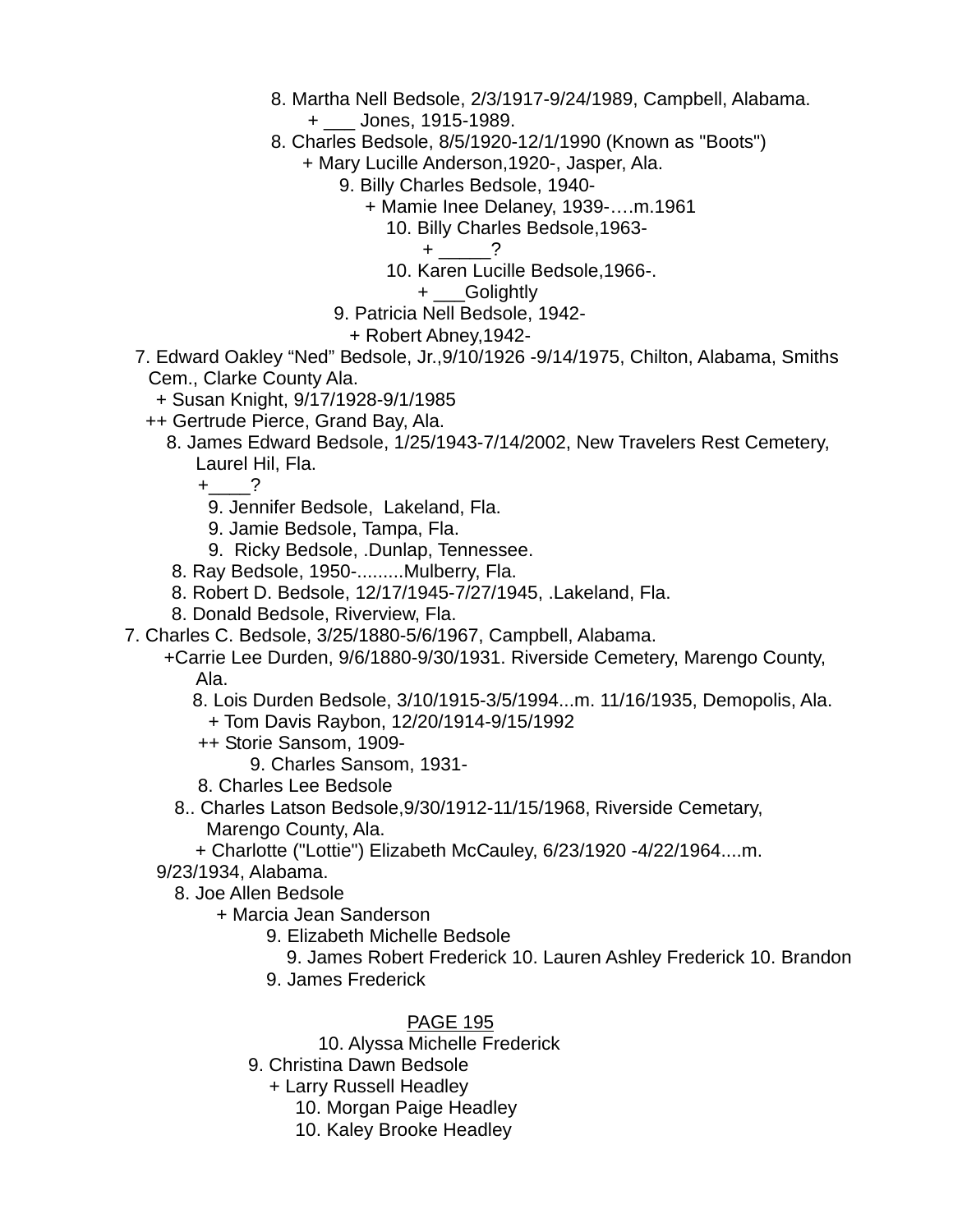- 10. Peyton Russell Headley
- 10. Madison Raine Headley
- 9. Joseph Allen Bedsole, 1980- Anderson County, Texas.
	- 10. Christy Darlene Bedsole-Scurlock
- 8. Cecil Lenoir Bedsole, Sr., 6/161908-1/14/1970
	- + Hazel Lee Wright, ?- Died 3/29/2007, Demopolis, Ala.
		- 9. Cecil Lenoir Bedsole, Jr.

+ Diane ?

- 10. Richard Bedsole
	- + Renee ?
	- 11. Lindsey Bedsole
	- 11. Emily Bedsole
- 10. Todd Bedsole
	- + Leighann\_\_\_?
		- 11. Haleigh Bedsole
- 10. Mark Bedsole
	- + Jennifer\_\_\_?
		- 11. John David Bedsole
		- 11. Jonathan Emerson Bedsole
- 8. Jamie Leland Bedsole, 6/26/1910-1/31/1970, Demopolis, Ala. Railroad Worker.
	- + Mary Louise Bell

$$
10. \t 2
$$

$$
10 \underline{\hspace{1cm}}?
$$

7. Ira Eugene Bedsole, 11/17/1881-5/31/1962, Coffeeville, Campbell, Ala.

+ Catherine May Harrison, 5/1/1881-9/10/1942, Died in Linden, Alabama.

- 8. J.P. Bedsole
- 8. John Irby Bedsole, 8/1/1903-2/15/1953,.... m. 3/24/1924
	- + Lois Durden Cobb, 9/7/1909-6/21/1950, Linden, Ala.
		- 9. Danny Jesse Bedsole

 $+$  ?

- 8. Readu Bedsole, 1906-
- 8. Jack Cole Bedsole, 4/151910-2/23/1953
- 8. Edward B. Bedsole, 5/6/1911-8/3/1956
- 8. N.N. Bedsole, Baby girl born 1912, Died at birth.
- 8. Clark Jackson Bedsole, 7/24/1914- 8/28/2001
	- + Onie Mae Bedsole
		- 9. Elizabeth B. Bedsole
			- + \_\_\_ Raybon
		- 9. Patsy B. Bedsole
			- + \_\_\_ Sears
- 8 Freida Emma Bedsole, 6/1/1905-11/16/1966
	- + Thomas Jefferson Cobb, 7/7/1893-1/21/1961

- 9. Kathryn Freda Cobb, 1940-
	- + Joe B. Maddox, 1935-
		- 10. Jo Nell Maddox, 1958
		- + Randall Dunn
		- 10. John Bentley Maddox, 1961-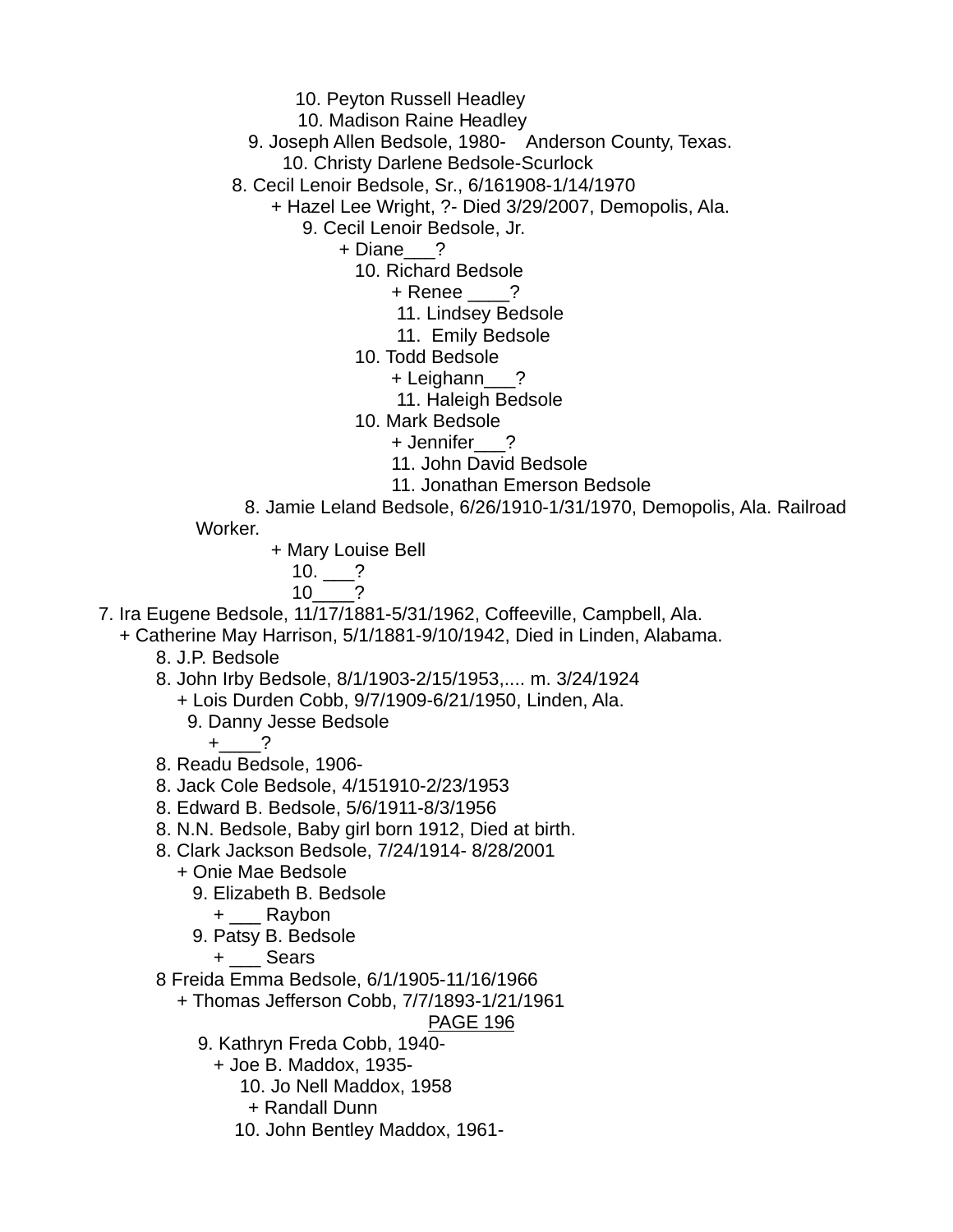+ Mary Catherine Lataro

- 10. Steven Wayne Maddox, 1969-
	- + Sharon Marie Ramsdale
- 10. Joe B. Maddox, Jr. 1969- + Kimberly Reeves
- 8. Alice Virginia Cobb, 5/21/1924-6/17/1995
- 8. Thomas Jasper Cobb, 3/30/1926- ?
- 8. Charles Edward Cobb, 2/25/1928-
- 8. James Robert Cobb, 3/13/1932-2006

 8. Franklin Eugene Bedsole, 7/23/1935-6/10/2002, USAF. Houston National Cemetery, Texas..

- 8. Woodrow Wilson Bedsole, 6/12/1918-8/21/1986
- 7. Hattie Bedsole, 3/8/1886-1/8/1921, Campbell, Old Live Oak Cem, Selma, Ala. + James D. Stillings,1884-1918.
- 7. Grover Cleveland Bedsole, 2/8/1888-6/16/1940, Thomaston Cem, Marengo, Ala.
- + Carolyn "Carrie" Loraine Findley, 10/1/1889-7/7/1938, married 9/1/1907. She Died in Thomaston, Ala.
	- 8. Leo Fendley Bedsole, Sr. 9/29/1908-1/2/1967, Thomaston Cem., Marengo, Ala.
		- + Gladys A. Parker, 11/9/1911-9/30/1995, Mobile, Ala.
			- 9. Leo Fendley Bedsole, Jr.1931-2002
				- + Joan Hunt,1936-
					- 10.Janice Lynn Bedsole, 1959-
						- + Roger Edward Bailey
					- 10. Shirley Gail Bedsole,1961-
						- + Eric Rod Hughes
					- 10. Michael Glen Bedsole,1963-
						- + Lea Anne Carpenter, m. 1999
							- 11. Clara Estelle "Stella" Bedsole, 2000-
							- 11. Solan Fendley Bedsole, 2002-
			- 8. Cortez Taft Bedsole,1/19/1911-1/17/1995, Ala.
				- + Nettie Jean Shroeder
					- 9. Billy Clark Bedsole, 1937-
					- 9. Jerry Paul Bedsole, 1937-
					- 9. James Arthur Bedsole, 1938-
	- 8. Grace Edwina Bedsole, 6/28/1915-3/13/1975 Born in Campbell, Died in Thomaston, Ala.

+ Jack Oscar Townsend

- 8. Lyman Bedsole, 7/28/1918-4/2/1975, Coffeeville, Ala.
	- + Vera Hazel Fendley, 4/23/1923- .......m. 7/16/1938
		- 9. Infant, 4/17/1940-4/17/1940
		- 9. Carolyn Faye Bedsole, 1941- ....m. 6/7/19/1951
			- + Walter Wayne Williamson
				- 10. Barbara Agnes Williamson, 1960-........m. 2/2/1990 Mobile, Ala. PAGE 197
					- + Ricky Allen Jennings
				- 10. Michael Wayne Williamson, 1962-....m/ 6/25/1988, Dixons Mill,
					- + Theresa Lee Norris, 1964- Athens, Ala.
- 8. James Lane Bedsole, 1/6/1921-2/1/1941, Thomaston Cem, Marengo, Ala.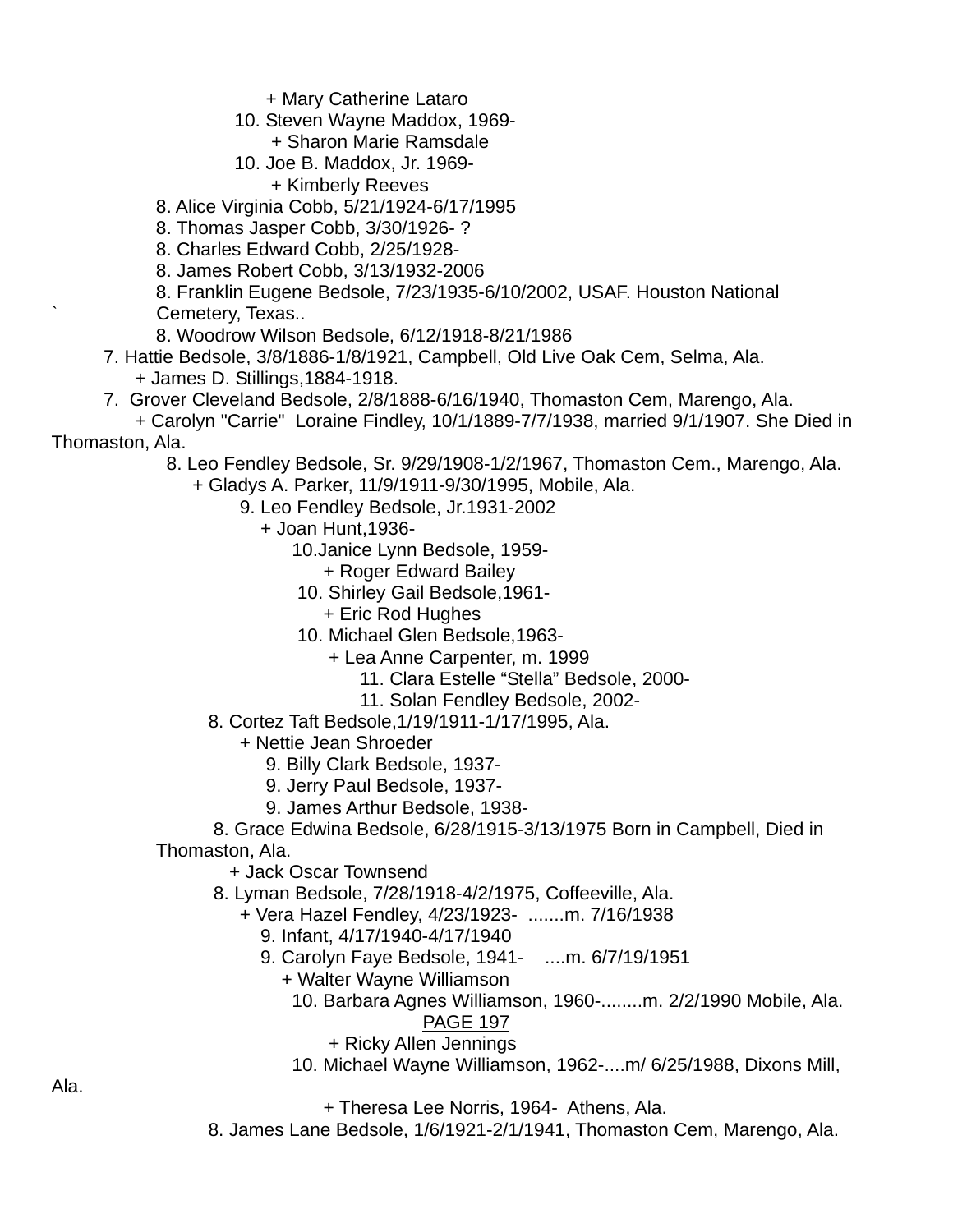+ Joyce Egbert, 4/9/1940-11/6/1973, Thomaston Cem., Marengo, Ala. 7. Horace O. Bedsole,Sr.9/1892-1917, Born and died in Dallas, Texas. Married in Detroit, Michigan. + Hilda Kochendorfer, Born Michigan. Married Michigan.

- ++ Agnes Hoey, 1894-1970, born Texas. Married 5/10/1917. in Dallas, Texas.
	- 8. Horace O. Bedsole, Jr. \_\_?
		- 8. <sup>?</sup> Bedsole

7.Bessie Bedsole (Brown) 1/2/1895-6/3/1993.... m. 7/19/1915, Old Live Oak Cem.,

Selma, Ala.

- + Wade "Jack" Crisman Brown, 2/16/1894-3/10/1963
	- 8. Francis Oakley Brown, 1916 –1989

Alma Carter, 1895-1975

- + Elizabeth Newman, ................m.6/16/1940
	- 9. Edward Oakley Brown,1942-
	- 9. Leliah Ann Brown,1947-
		- + Carter, b.?, d.?
	- 9. Nancy Louise Brown,1962-
	- 9. Jack Sidney Brown,1963-
	- 9. Paul Nicholas Brown,1965-
	- 9. Robert Matthew Brown,1972-
- 8. Edward Houston Brown,2/27/1919-2000
- + Virginia Martin Bedsole, 1923-9/3/2002....m...1943..Pensacola, Fla.
	- 9. Marc Houston Brown,1945-
	- 9. Charles Crisman Brown,1947-
	- 9. Jimmy Edward Brown,1950-
	- 9. Virginia Lynn Brown,1954-
- 8. Charles Douglas Brown,1/15/1921-2002
	- + Carol Lee, m. 6/15/1945, d. 2006
		- 9. Douglas Lee Brown,1947-
		- 9. Catherine Denise Brown, 1953-
- 8. Glenn Crisman Brown,10/15/1922-5/1988
	- + Beatrice Stark, 9/9/1947-1985, Mansfield, La.
		- 9. Benjamin Edward Brown,10/1951-
		- 9. Glenn Crisman Brown, Jr.1953-
		- 9. Amy Jo Brown, 1953-
		- 9. Kim Louise Brown,1/8/1955-
		- 9. Laurie Lane Brown, 1957-
- 8. John Rufus Brown,5/26/1924-7/18/1925
- 8. Carroll Brown,10/5/1928-
	- + Elvira ("Ellie") DiMiceli, ..........m. 4/2/1953
	- 9. David Anthony Brown,1956-
	- 9. Suzanne Marie Brown,1961-
- 8. Carolyn Brown,10/5/1928-5/2/1993

+ Karl Grantham, .........m.7/29/1950

- ++ Edward Xiques
	- 9. Vivian Paige Grantham,1952-
	- 9. Dana Carlynne Grantham,1954-
	- 9. David Alan Grantham, 1956-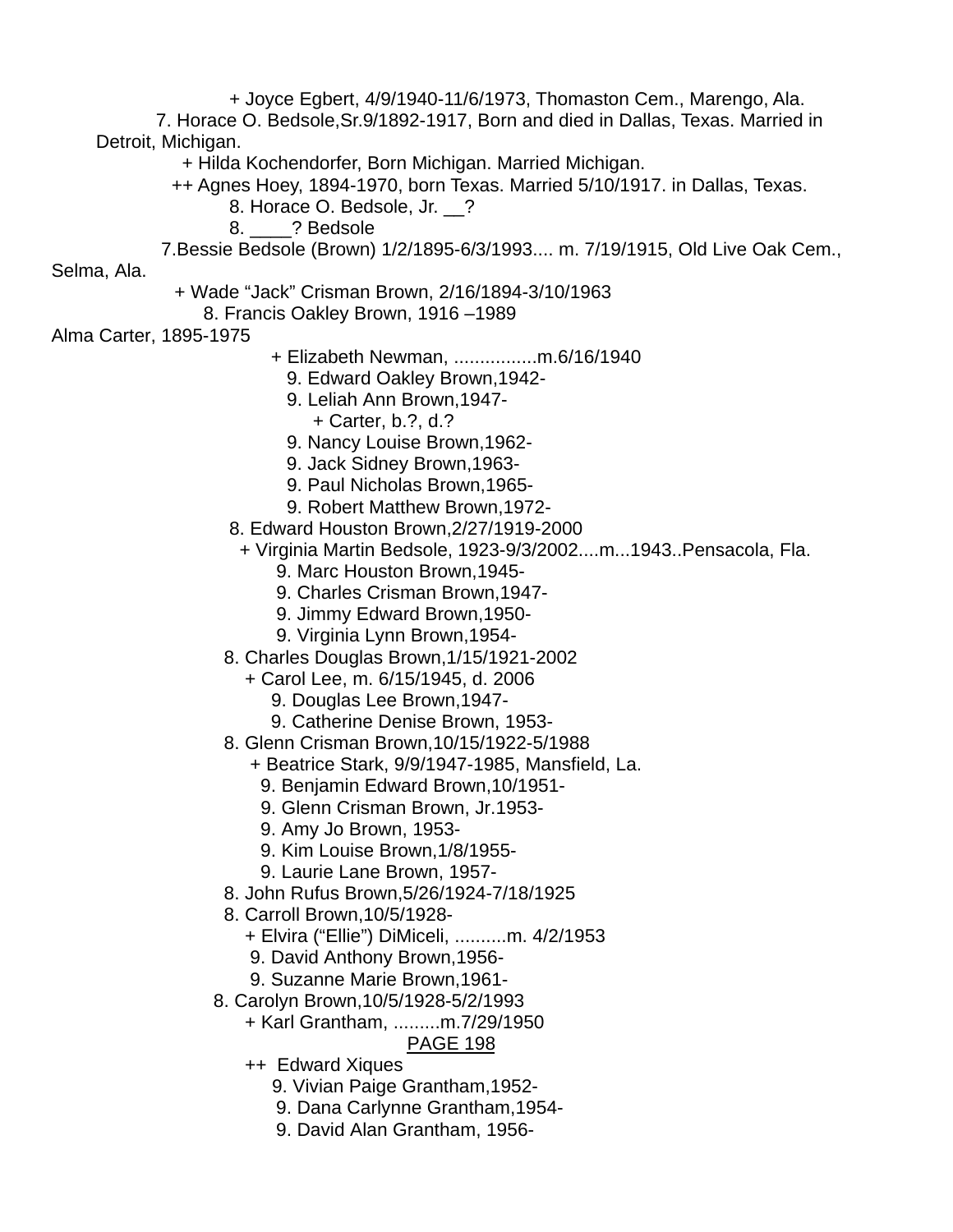++ Edward Xiques.

- 8. Maurice Leon Brown,10/8/1932-
	- + Ann Peake,1951-
		- 9. Maurice Leon Brown, Jr.1953-
		- 9. James Brett Brown,2/28/55-2006
		- 9. Judson Wade Brown, 1959-
		- 9. Vernon Tipton Brown,1960-
		- 9. Kenan Glenn Brown,1963-
- 7. Norman E. Bedsole, 2/22/1897-9/28/1924, Thomaston Cem., Marengo, Ala.
	- + Mattie Kate Shroeder
	- 7. Massey Daffin Bedsole, 12/24/1899-7/13/1968, Campbell, Mobile, Ala And Fla.
		- + Ollie Sims, 1901-10/31/1994, Moundville, Ala.
			- 8. Miriam Sims Bedsole,1923-
			- 8. Melvin Daffin Bedsole,1925-
				- + Elsie Ieula Tingle,1925-
					- 9. Melvin Terry Bedsole,1947-
						- + Sharon Ann Keating,1943-
						- $++$  ?
							- 10. Gary Edwin Bedsole,1973-
							- 10. Michael Mayne Bedsole,1975-
					- 9. Kenneth Edwin Bedsole,1952-
						- + Mary Beth Delancy,1955-
							- 10. John Reese Bedsole,1979-
								- + Mary Beth Delaney
							- 10. Terri Lynn Bedsole, 1983-
					- 9. Kenneth L. Bedsole, 12/3/1953-12/4/1953, Infant.
			- 8. Johnnie Fulner Bedsole,9/8/1929-2/12/2003, US Army. Oak Hill Cemetery, Moundville, Alabama.
				- + Linda Fay Tingle,1946-
					- 9. Judi Lynn Bedsole,1964-
						- + Terrell Eugene Johnson,
						- 10. Britney Lynn Johnson, 1994.-
						- 10. Jared Ellison Johnson, 1999-.
- 7. David Stanley Bedsole, 10/25/1899-1900 Baby.
- 6. Qunicy Farrington Bedsole, 1861-1892
	- + Theodocia Virginia Truitt,1862-
	- 7. Carlos Columbus Bedsole, 3/23/1880-8/22/1938, Campbell, Ala., Union Chapel Ceme., Texas.
		- + Daisy Catherine Hill, 10/14/1883-2/23/1955, Glover, Ala. Tyler, Tex. and Union Chapel Ceme., Texas
			- ++ Sarah Summers
				- 8. Quincy Lee Bedsole, Sr. 1908--1/18/1972 Henderson, Texas
					- + M.C. \_\_\_?, 1907-
					- 9. Quincy Lee Bedsole, Jr. 9/12/1907-6/9/1999. Grandview Ceme., Texas. PAGE 199
					- 8. Addie L. Bedsole,1911-2002
					- 8. Debra Bedsole
						- + Richard Edward Adams
							- 9. Joseph Labron Adams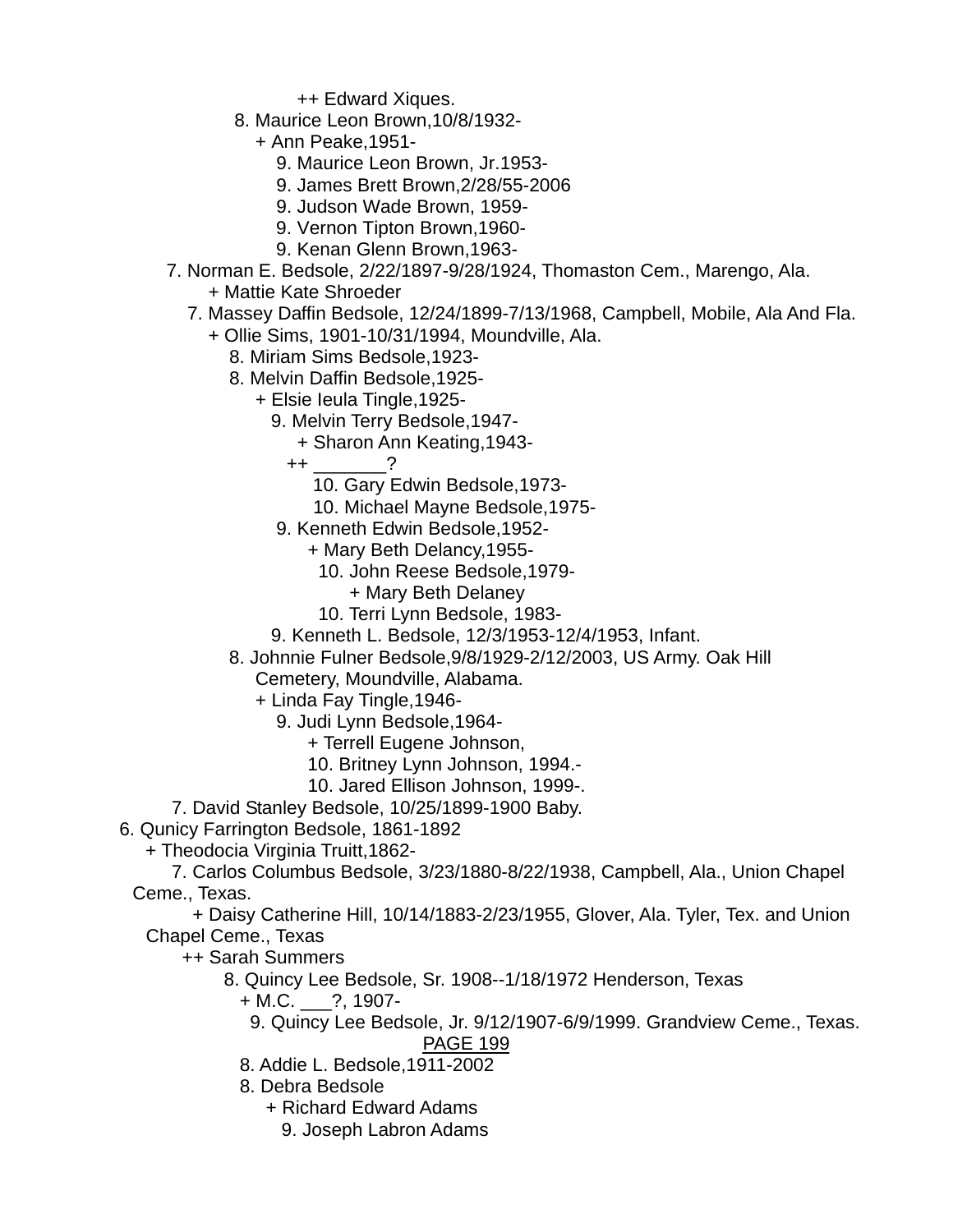- 9. Robin Marie Adams
- 9. John Thomas Adams
- 9. James Richard Adams
- 7. William Elder Bedsole,1882-
	- $+$  ?
		- 8. Stacy Gordon Bedsole, 9/24/1913-12/31/1986
			- $+$  ?
		- 8. Elsie H. Bedsole, 5/23/1917-10/22/1984

+ \_\_\_\_?

 7. Wealthy Lenora Bedsole, 1/18/1883-9/9/1951, NC, .. m. 1900 at Biozie, Mississippi. d. Lake Charles, La.

- + Robert Sherman Danley, 9/1877-10/18/1957, Pineville, Ala..
- 8. Annie J. Danley, 8/1890-1960, Cedar Creek, Sand Hill, Cumberland, NC.  $+$   $-$  ?
	- 8. Audrey Merle Danley, 10/22/1914 Marthaville, La.-11/3/1973 Citrus Hts Cal.  $+$  ?
		- 8. Marie Danley, ?? .Lake Charles La.
	- $+$  ? 8. Joseph Coley Danley, 2/20/1902- 4/28/1967, Hattisburg  $+$  ?
		-
		- 8. Andrew Jackson Danley 11/21/1904- 10/17/1945. buried Oakdale La.  $+$  ?
		- 8. Merle Perry Danley

+\_\_\_ ? Clark

- 8. Marcia G. Danley, 3/1893-1962, Cedar Creek, Sand Hill, NC
- 8. Harriett A. Danley
- 8. Daniel Danley.
- 7. Otis Bedsole, 1884-

 $+$  ?

5. Martha E.Bedsole,1825-1870...m. 11/23/1843. Lowndes Cty.

- + Redding D. Simmons
- ++ William Floyd Wise,1820-, Ga.
	- 6. Henry Floyd Wise,1849-
	- 6. Louise F. Wise,1851-
	- 6. John H. Wise,1853-
	- 6. William E. Wise,1855-
	- 6. Nancy C. Wise,1857-
	- 6. Narcissa E. Wise,1859-
	- 6. Mary Jane Simmons,1844-5/1835
		- + George Powell,1839-1879
		- ++ B.L. Jones, 9/2/1939-1/2/1908
			- 7. Allen B. Powell, 7/25/1860-3/30/1940
				- + Florence\_\_\_, 1/18/1870-9/19/1932
			- 7. Martha Ann Powell, 6/1863-11/17/1937
				- PAGE 200
				- + Stephen E. White, 1848-1890
				- ++ William M. Jackson,2/12/1852-4/1/1936
					- 8. Charles Edward Jackson, 2/10/1892-9/16/1981
					- 8. Henry Walter Y. Jackson, 3/20/1893-1/24/1976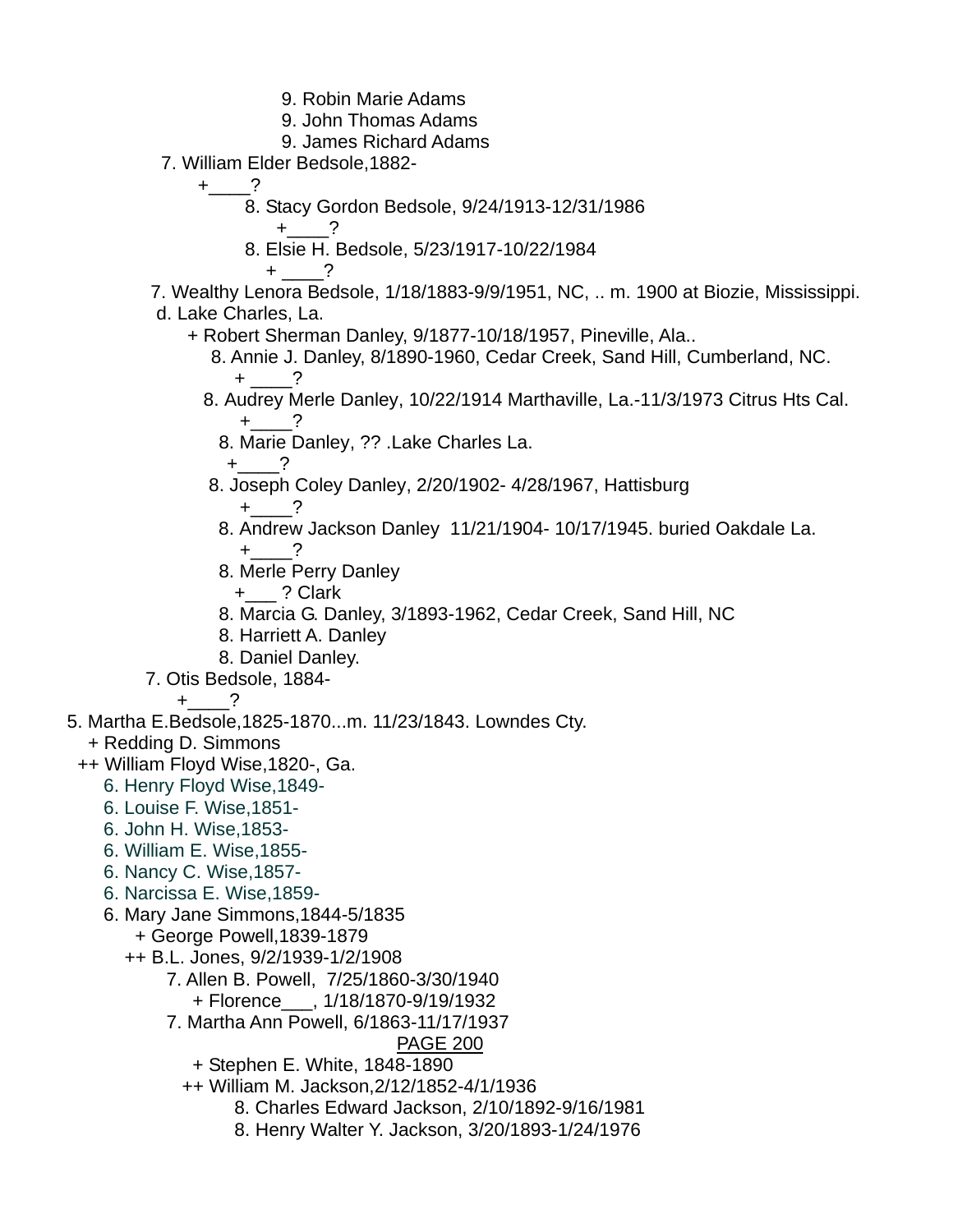- 8. Sebron Adnas Jackson, 12/22/1896-1976
- 8. Ferdinand White,1876-
- 8. Martha Jackson-Prescott, 2/4/1897-3/2/1980
- 8. Ida Ines Jackson-Lee, 9/23/1898-?
- 8. Emma Francis Jackson, 2/7/1903-10/14/1964
- 8. Lola White,1880-
- 6. John H. Wise,1863-
- 5. Travis Bartlett Bedsole, 12/7/1832-4/5/1899. Civil War. Old Town, Ala. m...1850
	- + Rosanna Priscilla Ward, 1/9/1833-5/1/1915.... Married 1850, Old Town, Alabama.
		- 6. Mary Ellen Bedsole, 1853-1939

+ Henry Martin

6. William Henry "Bud" Bedsole, 1/14/1856-9/17/1932, Kinston, Alabama

+ Sarah J. "Sallie" Harrison, 1866-1892......m. 1/1/1879 Samson, Alabama.

- ++ Elizabeth Celia Clark, 4/14/1862-6/25/1944
	- 7. John B. Bedsole, Sr., 1/26/1880-8/3/1926, .m. 11/26/1985, NC. Trav. Rest Cem. At Samson, Ala.
		- + Martha Jane Lowery, 6/1/1883-11/22/1970, Travelers Rest Cemetery, Samson, Ala.
			- 8. Lonnie R. Bedsole, 2/1899- .........Hardys Bridge, Geneva, Alabama.  $+$  ?
		- 8. Richard Lewis Bedsole, 2/24/1898-8/10/1958, Travelers Rest Cemetery, Samson, Ala.
			- + Ethel Kate Jones,7/12/1896-8/30/1996. Travelers Rest Cemetery, Samson, Ala.
				- 9. Sarah Pauline Bedsole, 1918-1983
					- + Tommy Garland Early,1917-
						- 10. Joel R. Early,1946-
						- 10. Janice Early,1948-
				- 9. Joel Earnest Bedsole,10/27/1919-12/6/1999, Elmwood Cemetery, Birmingham, Ala.
					- + Ruth Henderson, 3/8/1923-6/25/1999, NC, Chesapeake, Va.
					- ++ Mary E. Dill
				- 9. Kathryn Bedsole,7/12/1896-8/30/1996, Travelers Rest Ceme. Samson, Ala.
					- + James F. Brewer,1919-
					- ++ R. Lewie Bedsole, 2/24/1898-9/10/1958, Travelers Rest Ceme. Samson, Ala.
						- 10. Meredith Brewer,1940-
						- 10. Barbara A. Brewer,1945-
							- + Wilmer Fountain
				- 9. Grace R. Bedsole,1927-
					- + Alfred S. Falconi 1923-1945
					- ++ William W. Avant
						- 10. Richard K. Avant,1948-
							- PAGE 201
						- 10. Joseph E. Avant,1951-
						- 10. Ronald D. Avant,1953-
			- 8. Sally Saphronia Bedsole, 1901-1942
				- + Hadley H. Hinson, 1900-1969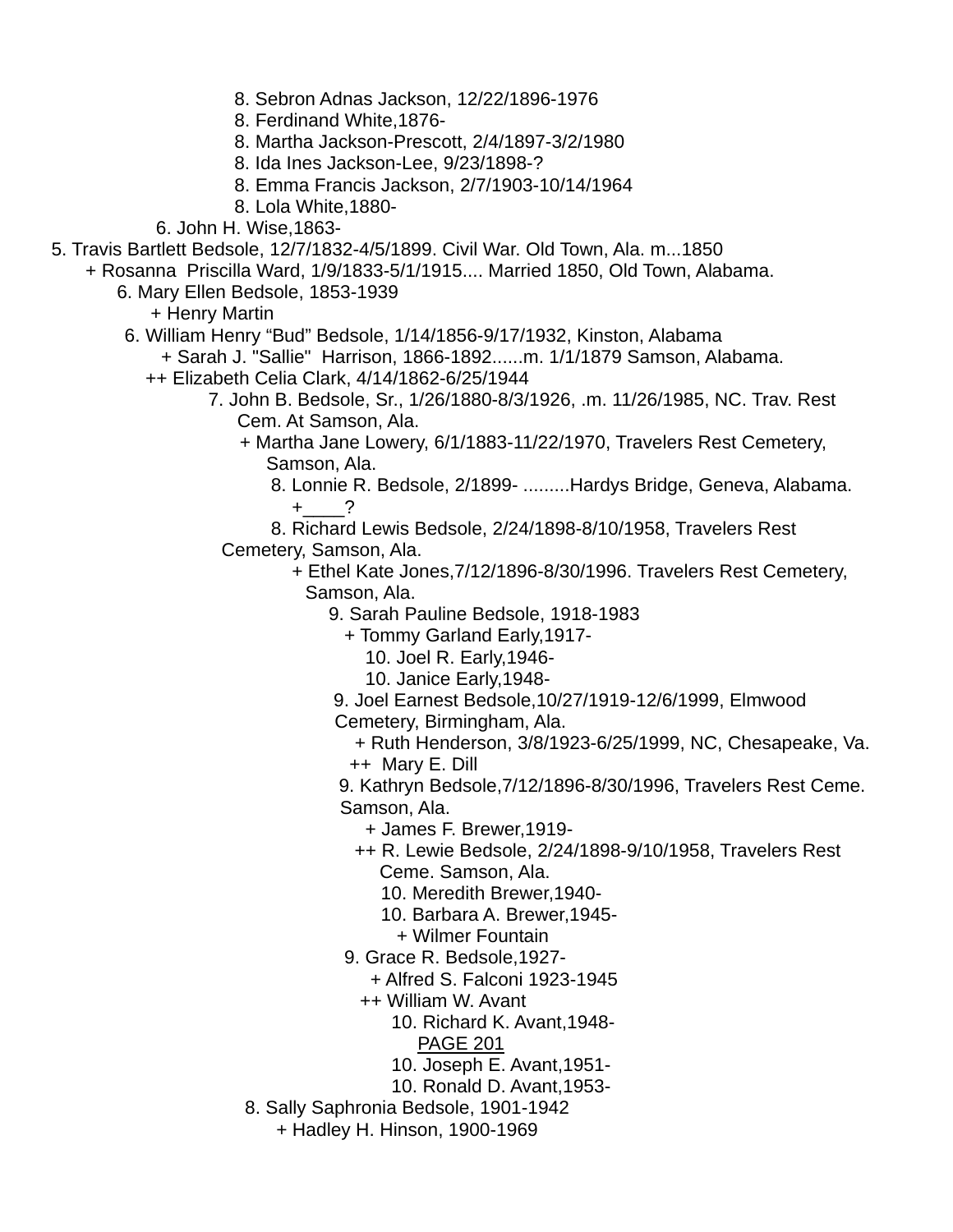- 9. Martha E. Hinson,1922-
	- + Fred S. Mclean
		- 10. Fred S. Mclean, II 1941-
			- + Vyratha Dean
		- 10. Ann Mclean,1950-
			- + Larry G. Plymel
- 9. Juliane Hinson,1925-
	- + Jackson Lee Schoelles, 1923-1999
		- 10. Jackson Lanier Schoelles II,1949-
			- + Edith P. Adelburg,1949-
				- 11. Jennifer Lee Schoelles,1973-
					- + Michael Willet Williams,1971-
					- 12. Matthew Jackson Williams,2000-
					- 12. Carter James Williams,2004-
			- 11. Carin Suzanne Schoelles,1977-
				- + Tommy Wayne Daniels, Jr.,1975-
		- 10. Laura Jean Schoelles,-1951
			- + Dale Merryday Barstow,1949-
			- 11. Lance Lanier Barstow, 1978-...Div. 1998. + Rebecca Elizabeth Haskell,1976- Div. 1998
				- 12. Tyler Lanier Barstow,1997-
				-
			- 11. Donald Wade Barstow,1980-
			- 11. Daniel W. Barstow,1980-
- 10. Sally Lynn Schoelles,1953-
	- + Richard E. Wilson,1952-..........Divorced.
		- 11. Heather Elizabeth Wilson,1978-
			- + Jacob Abraham Meyer,1979-
- 9. Alma Jean Hinson,1927-
	- + John Hezekiah Simmons, 1919-1989
		- 10 Pamela Eilene Simmons,1947-
		- 10. John Michael Simmons,1955-
			- + Pamela Brannen,1955-
- 9. John Allen Hiinson,1960-
	- + Bobbie Jean Moates,1964-
		- 10. Martha M. Hinson,1964-
- 8. Leland Edward Bedsole, 10/18/1903-3/8/1983
	- + Myrtice Riley, 1904-1982
	- ++ 2nd wife of Leland: Martha Christine White
- 8. Ralph Sollomon Bedsole,3/23/1908 -7/1972. Died in Fla.
	- + Nadine Jennings 1918-1997 Buried Panama City, Fla.
	- ++ Earline Owen, 1913-2000
		- 9. Margaret M. Bedsole, 8/2/1915-4/20/2001, Delaware, Pennsylvania.
			- + Husband unknown
				- 10. Mandy Gantt

#### PAGE 202

 10. Gretchen Gantt 9. John Owen Bedsole +Wife unknown 10. Rita Bedsole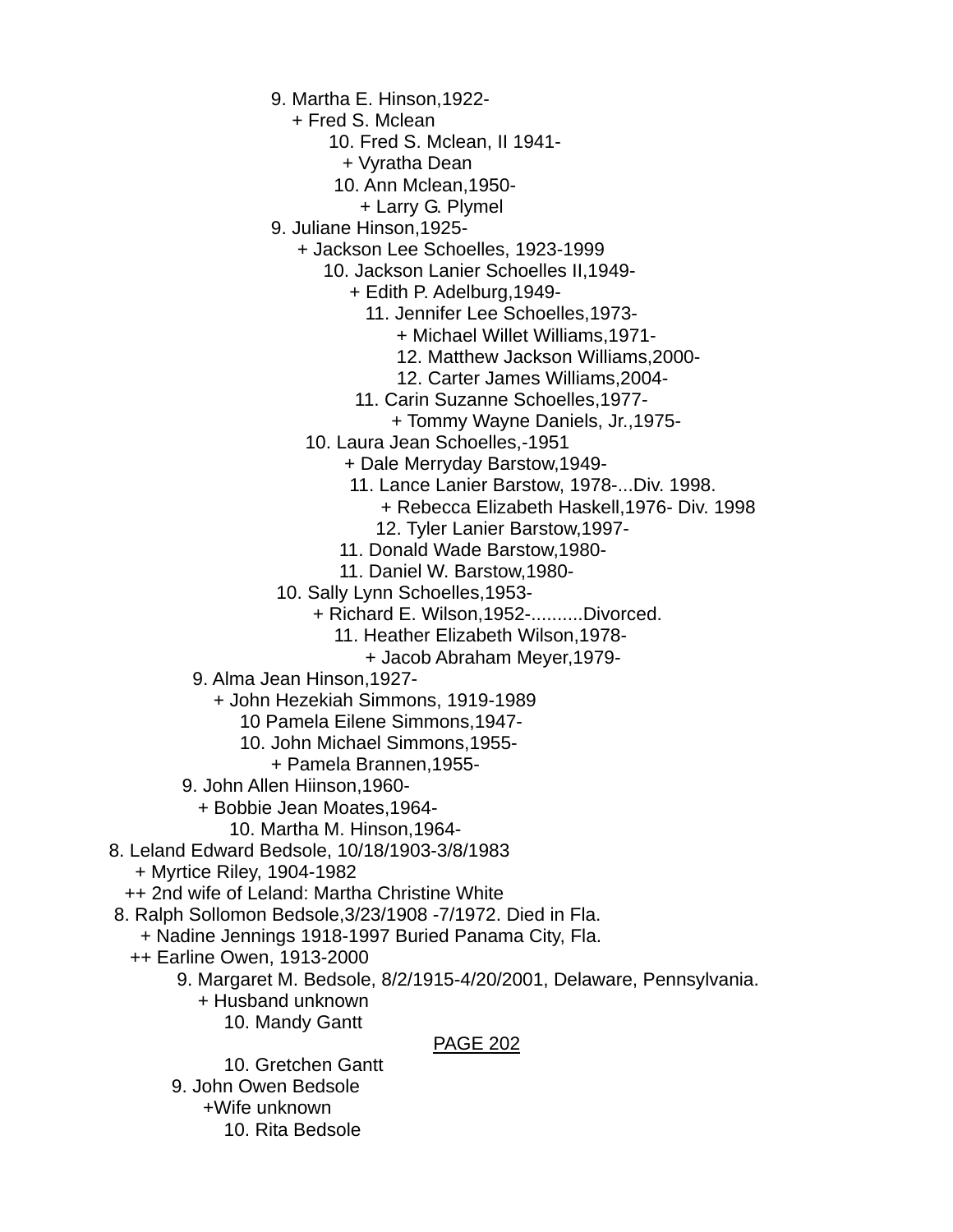- 10. Owen Bedsole
- 10. Luther Bedsole
- 8. Julia Bedsole, 12/12/1912-11/12/2008, Samson, Alabama.
	- + Fred Malone Calvert, (Sr.) 1898-1976 (William L. Calvert, 1871-1946)
		- 9. Raymond Malone Calvert,1944-
			- + Sandra Jean McCray,1944-
				- 10. Melissa J. Calvert,1969-
				- 10. Marsha J. Calvert,1972-
				- 10. Marjorie Ann Calvert,1976-
		- 9. Martha Ann Calvert,1946-..Samson, Fla.

 $+$  ?

- 9. Fred Malone Calvert, Jr. 1947- Crestview, Fla.
	- + Sandra\_\_\_\_?
- 8. John B. Bedsole, Jr,5/21/1921-10/24/1972, Travelers Rest Cemetery, Samson, Ala.
	- + Lola Raye Miller,4/19/1923-12/7/1998, Travelers Rest Cemetery, Samson, Ala.
	- ++ Julia Ann Blount, 5/21/1921-10/24/1972, Travelers Rest Cemetery, Samson, Ala.
		- 9. Ann Bedsole,..............Wilmington, NC
			- + Edward Hopkins
		- 9. Sallie Ann Bedsole,1950- + Gerald Ziegler
		- 9. John B. Bedsole, III,1951-, Dothan, Ala.
		- 9. Joy Gail Bedsole...........Birmingham, Ala.
			- + Jay Ferguson
				- 9. James Ferguson
			- 9. Amy Ferguson
			- 9. Rebecca Ferguson
		- 9. Dixie Bedsole
			- + David Holder.............Defuniak Springs, Fla.
- 7. Melvin Bedsole, 1/26/1882-7/13/1920, Hacoda, Alabama. Mother was Elizabeth, above.
	- + Ada Gertrude Helms, 11/23/1882-4/4/196O Harrison Cemetery.. Kinston, ALA.
		- 8. Ottis M. Bedsole, 4/30/1922-6/15/2000, Alabama and Georgia.
			- + Frances Elmore, 1925-2/15/2009
				- 9. Cathy Bedsole, 1945-
				- + Roger D. Webb, 1943-
				- 9. Judean O. Bedsole, 1947-
					- + Gerald Killingsworth, 1945-
				- 9. Vickie K. Bedsole, 1947-
		- 8. Oree Bedsole, 1/1/1903-5/1969, Florala, Alabama.
			- + Jessie Alma Harrison,Also married James D. Owen..
				- 9. Janice Geraldine Bedsole, 7/21/1933-8/2/1941. Ruptured Appendix. Harrison Cemetery, Kinston, Ala.
				- 9. Hurley Ray Bedsole, ..Opp, Alabama.
				- 9. Myra Bedsole
				- 9. Earnie Earl Bedsole-Owen, 7/8/1942-5/7/1977, Lung Cancer. Mobile Memorial Gardens.
		- 8. Vonnie Bedsole,1905-
		- 8. Pearl Bedsole, 1907-
		- 8. Bertis Milton Bedsole, 2/20/1908-8/25/1987, Ala..m... 8/4/1928 Buried Tallahassee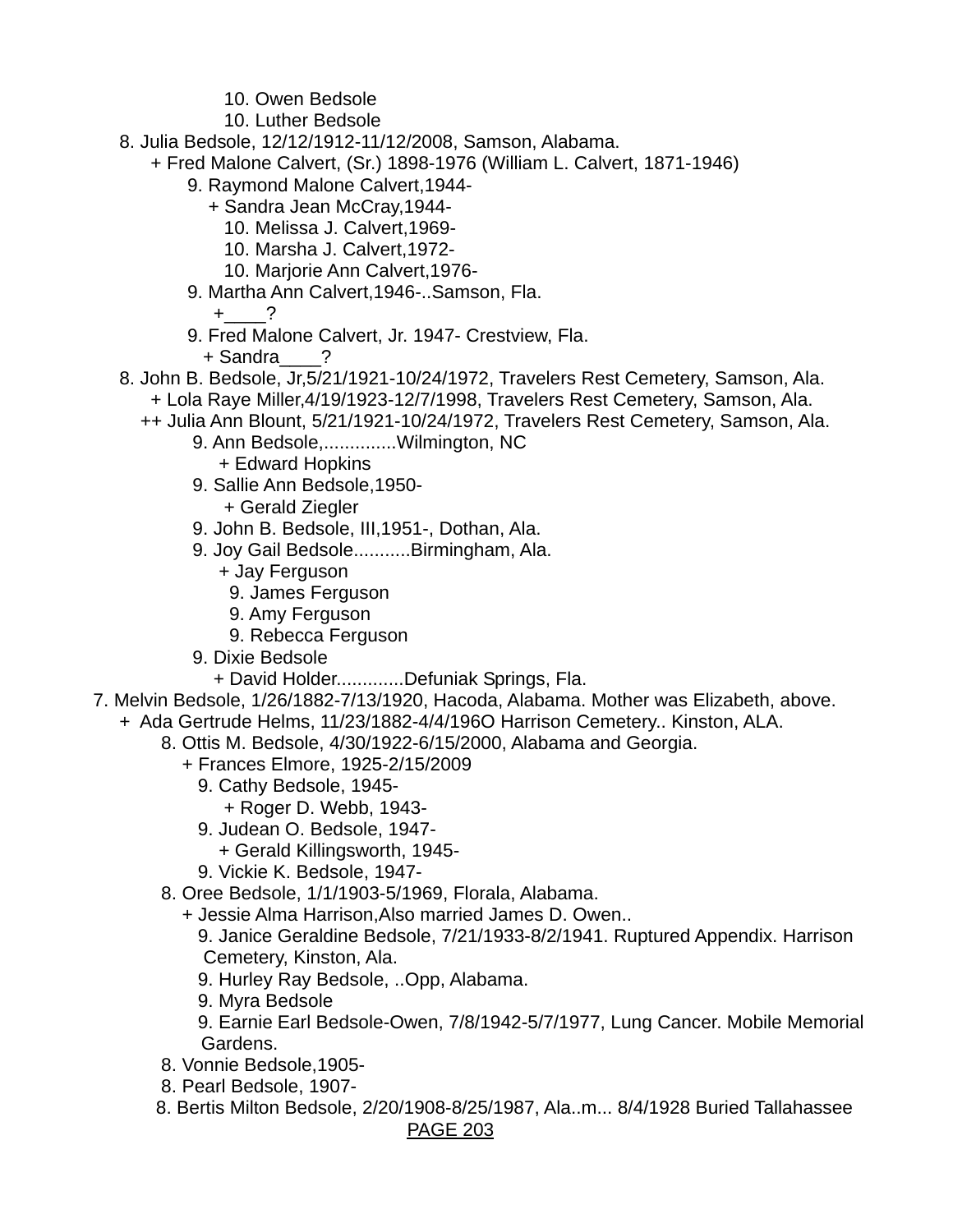- + Ethel Lowery,10/24/1912- 6/21/1985 Tallahassee,Fla. Memory Garden Cemetery.
- 9. Douglas Bedsole, 12/3/1931-4/12/1999. Memory Garden, Tallahassee, Fla.
- U.S. Coastguard. Vietnam..
- 9. Lionel Wade Bedsole, 10/30/1836-5/18/1934, Tallahassee, Fla., Memory Garden Cemetery.
	- 9. Burnese (Burnese ?) Bedsole
	- 9. Doris Janette Bedsole, deceased.
	- 9. Pansy Carol Bedsole, deceased.
	- 9. John Doyster Bedsole
	- 9. Lillian Sylvia Bedsole
	- 9. Janette Bedsole
	- 9. Margaret Bedsole, 12/7/1939- Memory Garden Cem, Tallahassee, Fla. + \_\_\_ Cooper.
	- 8. Leamon Bedsole, 8/26/1908-3/1985, Slocomb, Ala.
		- + Lela Pearl Sawyer
		- 9. James Bedsole, 1930-2007 New Brockton, Ala.
			- + Betty Sawyer Carter,1934-4/29/2004, New Brockton, Ala.
				- 10. Amey Bedsole
				- 10. Drew Bedsole
					- + Donna \_\_\_\_, Stratham, New Hampshire
- 8. Loell Bedsole, 1911-
- 8. Easter May Bedsole, 1912-
- 8. Lois Bedsole, 1913-
- 8. Cleo Bedsole, 10/22/1913-7/1986, Alabama.
- 8. Lenore Louise Bedsole, 1916-
- 8. Earnie Bedsole, 7/27/1919-6/19/1920, Baby
- 8. Shelton Bedsole, 11/28/1917-12/27/1974. Ala and Pensacola, Fla. Pensacola, Fla.
- 8. Connie Bedsole,1920-2002
- 8. Pauline Bedsole, 9/12/1904-1/1985, Roseboro, NC
- 8. Eunola Bedsole, 8/29/1904-7/14/1993. Harrison Cemetery, Ala.
- 8. Orie Bedsole, 1/1/1903-5/1969, Alabama..
- 8. Ernie Bedsole, 7/27/1919-6/19/1920, Alabama.
- 7. Elvie Louise Bedsole, 1/1884-1960, Oldtown, Kinston, Alabama.
	- + Thomas Jefferson Broom,1880-
		- 8. Nettie Rue Broom, 1906-1988
			- + Elma Laurice Hardage
				- 9. Laurice Hardage,1926-
					- + Carl Colquett, Opp, Ala.
						- 10. Carla Sue Colguett,1950-
							- + Danny Archer
							- ++ Charles Hines
								- 11. Codeth Shane Archer,1970-
								- 11. Aaron Kyle Hines,1982-
	- 7. Willis Miles Bedsole, 2/5/1886-1/5/1968. Travelers Rest Cemetery, Samson, Ala.
		- + Mary Euphamey "Famey" Mooneyham, 12/9/1897-7/20/1983, m. 2/20/1921 Travelers Rest Cem. Samson, Ala.
			- 8. Lelon Edward Bedsole, 10/18/1903-3/8/1993 Travelers Rest Cemetery,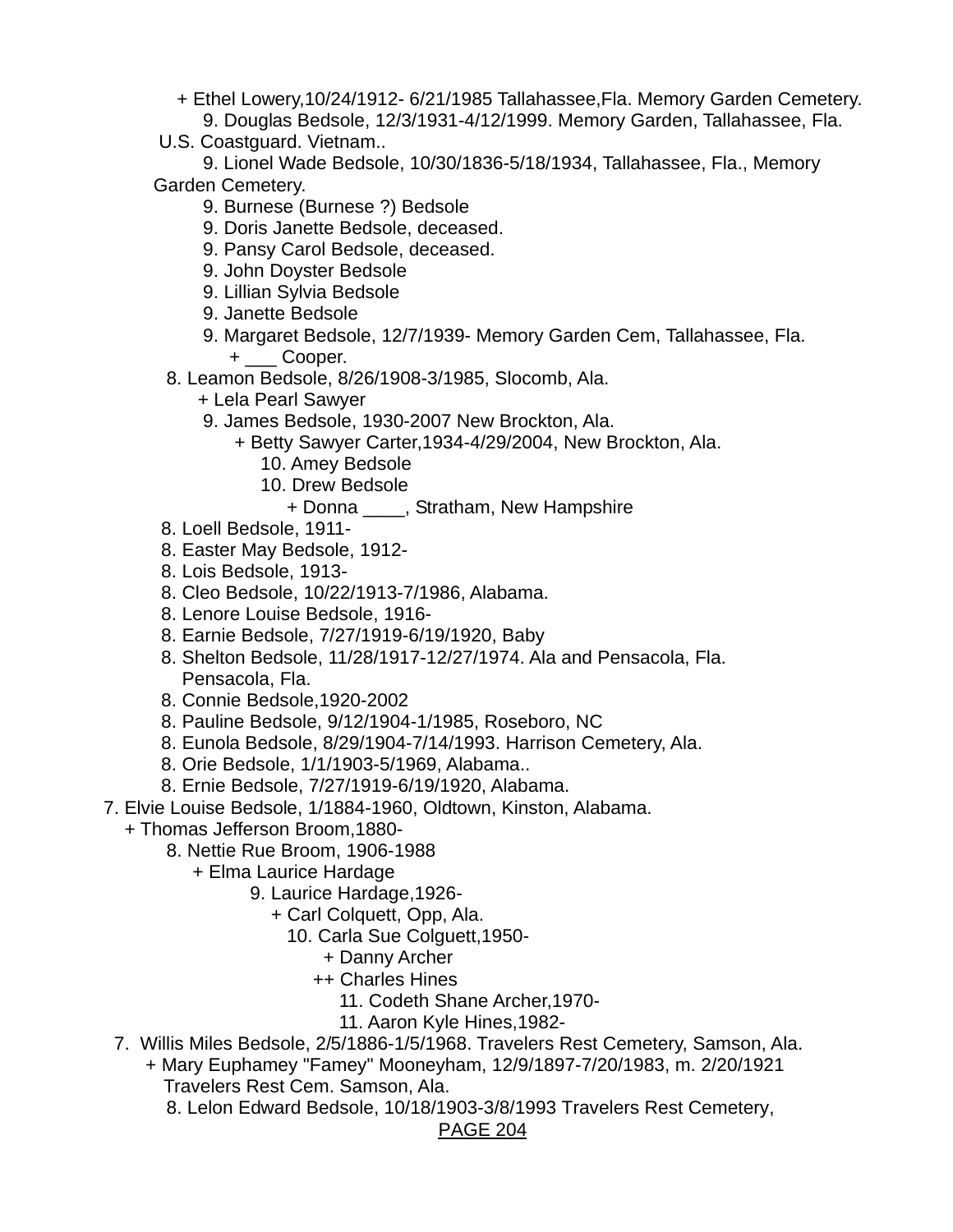Samson, Ala.

- 8. Robert Neal Bedsole, 1908-1980
- 8. Paul Buford Bedsole, 1909-1976
	- 9. Orell Bedsole, 1920-
- +\_\_\_\_\_ 9. Ralph Solomon Bedsole, 3/23/1908-7/26/1972, Travelers Rest Cemetery,
	- Samson, Ala.

+ Earline Owen

10. John Owen Bedsole, Sr., 9/3/1928-11/27/2008, Travelers Rest.

+ Helen ?

- 11. Rita Bedsole, 1948-
	- + Marcus Fowler
- 11. John Owen Bedsole, Jr.
	- + Jodi \_\_\_?
- 11. Lyle Bedsole
	- + Steve Henk
- 10. Margaret Bedsole, 1930-
	- + \_\_\_Shelley, 1933.
- 9. Janie Lois Bedsole, 1928-7/1/2007, Goodman Assembly Of God Church, Cemetery, Goodman, Alabama.
	- + Gainey.
- ++ James A. Poston, Chancellor, Ala.
	- 10. Sarah Poston
		- +\_\_\_Phillips
	- 10. Charles Gainey, Wicksburg, Alabama.
		- $+$  ?
- 7. Edward D. Bedsole, 4/25/1888-12/91973. Harrison Cemetery, Kinston, Ala.
	- + Lula M. Redmon, 11/1/1895-6/12/1937, Harrison Cemetery, Kinston, Alabama.
		- 8. James D. Bedsole, 11/21/1911-11/15/1973. Harrison Cemetery, Kinston, Ala.
		- 8. Hubert Bedsole, 4/25/1915-10/25/1936, Harrison Cemetery.
		- 8. Gertrude Bedsole, 1916-1962
			- + Mr. Moore
				- 9. Shelby J. Moore,1946-
		- 8. Winston Bedsole, 12/1/1918-5/12/1933, Harrison Cemetery.
- 7. Rosa L. Bedsole, 4/1891-1936
	- + Hosea C. Paul
- 7. Elmina Virginia Bedsole, 3/1896-1963,Old Town, Paul, Alabama.
	- + William Stringer, 1890-1970, Alabama.

 7. William Randle Bedsole, 11/1899-........Old Town, Alabama. (Mother was Elizabeth, above).

- + Ester Day, 4/27/1898-4/13/1994, Geneva, Ala.
	- 8. James Huey Bedsole,
		- + Doris Marie Spiegner
			- 9. James Wendell Bedsole,1953- Eye Doctor, Montgombery.
				- + Pamela Lynn Perry,1953-
					- 10. Anna Marie Bedsole,1988-
					- 10. James Daniel Bedsole,1990-
	- 8. Maudrene Bedsole, Opp, Ala.
		- + Daniel Hurtis Price, 12/17/1921-9/19/1998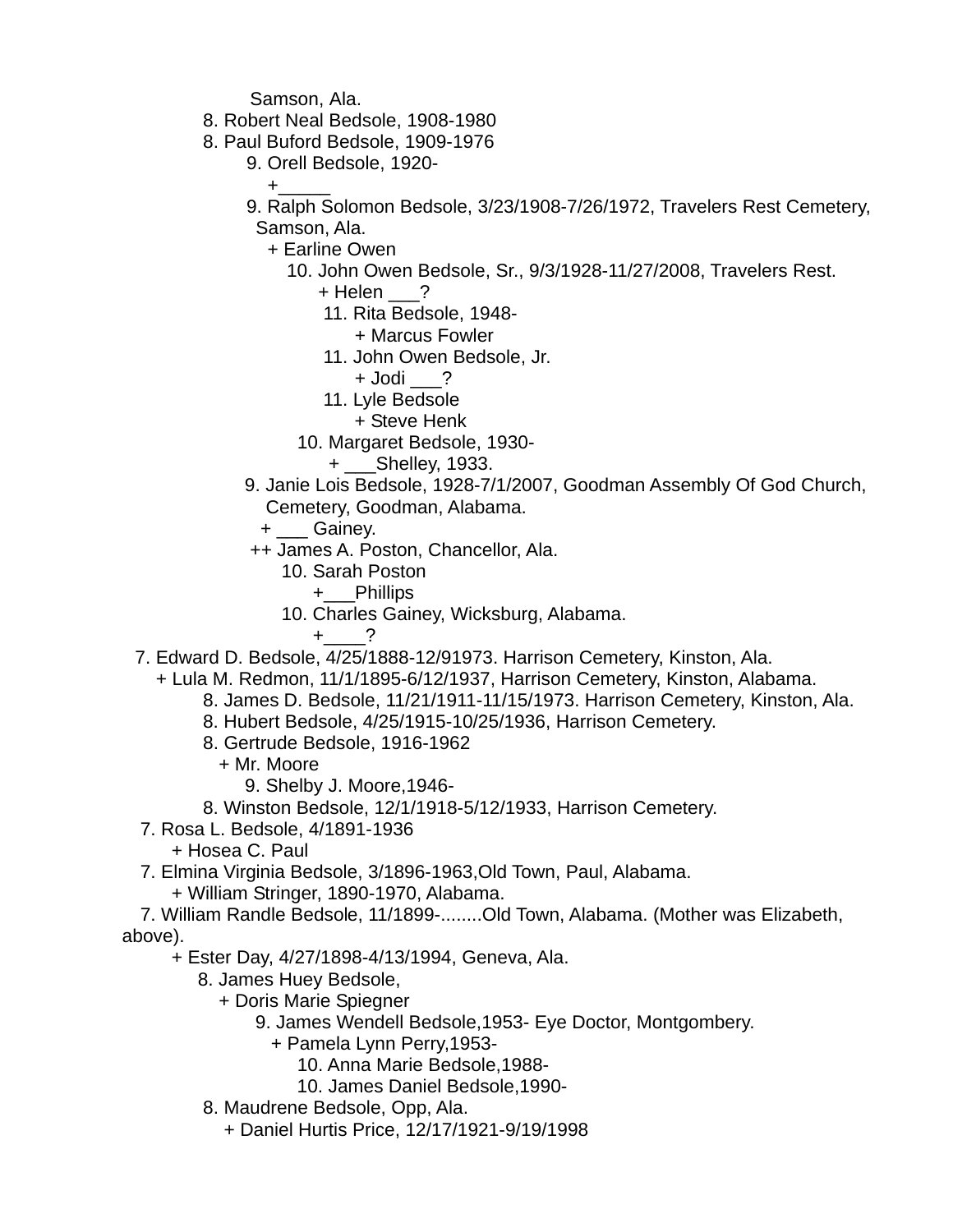Weeks Chapel Cemetary, Lowery, Ala. 8. Ethylene Bedsole + J.P. Weeks 9. Leta Hazel Weeks + \_\_\_Dodd 9. Barbara Ann Weeks  $+$  ? 9. Rex Dennis Weeks 8. Alto Bedsole, 4/24/1906-8/16/1980, Elba, Alabama. + Missouri Bedsole, 11/6/1908-11/25/1974 9. Janie Bedsole, 1924 -7/1/2007 + James A. Poston 10. Sarah Poston +\_\_\_Phillips 10. Charles Gainey Poston  $+$  ? 9. Oscar Bedsole, 1898- PAGE 205  $+$  ? 9. Orell Bedsole 8. Hazel Bedsole, Died at age 4. 6. Franklin Edward Bedsole, 6/27/1858-6/14/1926, Paul, Alabama. + Mary "Polly" Ann Harrison, 10/27/1861-2/28/1920. m. 12/16/1878, Ala. 7. Rosada Bedsole +\_\_\_Clark 7. Murdick Franklin Bedsole, 10/28/1889-2/1/1959., Old Town, Ala. Farmer 7.Jourie L. Bedsole, 9/1883-1958 (Woman) 7. Alcie D. Bedsole, 12/1887-1960, Old Town, Alabama. (Female)  $+$  ? 7. Allie Mae Bedsole, 10/25/1899-5/29/1979,.... m. 9/7/1919. Geneva, Ala. + William Grady Hinson, 1895-1970. 7. Grady Bedsole, 12/18//1891-6/4/1901  $+$  ? 8. William Franklin Bedsole, 10/2/1879-1882 7. Buford Bedsole, 11/1893-1960 7. Annie L. Bedsole, 6/1896- 7. William Franklin Bedsole, 11/30/1879- 7. Daniel Monroe ( "Monroe") Bedsole, 6/1881-1969, Kinston, Alabama. + Genes "Jeter" Blair,1885-1979, Kinston, Alabama. 8. Chester A. Bedsole,7/1121907-10/13/1990, Kinston, Alabama. 8. Beatrice L. Bedsole,1908- + Bruce Killingsworth 9. Brunetta Killingsworth 7. Lillie Jersey Bedsole, 1883-1963 + Robert Lee Russell, 4/11/1877-12/29/1934 8. Rethie Russell, 1903-1905 Baby 8. Lee Etta Russell, 1906-1971 + Zelna Donald Worsham, 1907-1983

9. Norma June Worsham,1931-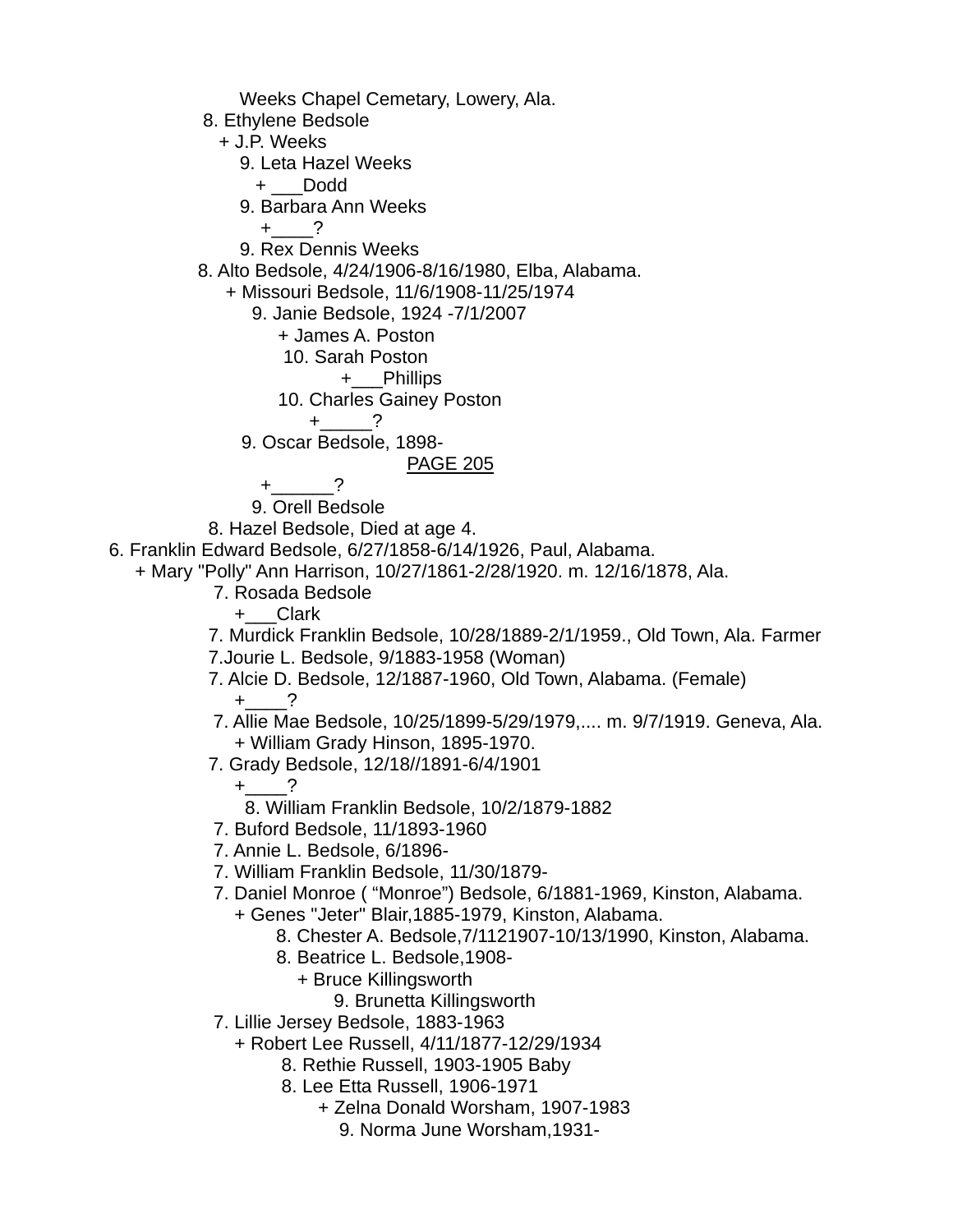- + Harlan James Kaywood
- 9. Derl Hamilton Worsham,1935-
	- + Barbara Ann Plant
- 8. Clarence Russell, 1908-1969
	- + Lilly Grace
		- 9. Suzie Russell
		- 9. David Russell
		- 9. Doris Russell
			- + Harold Kelly
		- 9. James Orell Russell,1931-
			- + Voncil\_\_-?
- 8. Maudie Rae Russell,1911-
	- + Fredrick Crowley
		- 9. William Robert Crowley1931-
			- + Lynette Olivia Wells
		- 9. Dorothy Jo Crowley,1934-
			- + James Colby Griggs, Jr. PAGE 206
		- 9. Royce Glen Crowley,1938- + Shirley Barfield
		- 9. Debra Ann Crowley,1944- + Horace Hubbard
			- ++ Mitchell Hanberry
		- 9. Freddie Ray Crowley,1946- + Rose Mary Lord
		- 9. Duronda Louise Crowley,1947-
			- + Thomas Harry Brasso, Jr.
			- ++ Doyle Lee Parker
		- 9. Donna Kay Crowley,1952-
		- + Hosea Bradford Pettit
	- 8. Bonnie Rae Russell, 1915-1980
	- 8. Farris Russell, 1919-1959
		- + Mildred Qualles
			- 9. Lawanda Russell,1950-
			- 9. Douglas Russell,1951-
- 7. Elzyan Rosada Bedsole, 7/1885-1958........m. 1903, Paul, Coffee County, Alabama.
	- + Samuel Washington Clark, 6/1882-11/19/1965.
		- 8. Lelon Clark, 8/21/1908-4/28/1996
		- 8. Arthur Clark, 9/25/1909- ?
		- 8. H. Prince Clark, 12/16/1909-5/5/1956
		- 8. Stiner Clark, 10/30/1912-9/11/1913
		- 8. Shelton Clark, 7/15/1915-7/17/1993.
	- 7. Alice Dorah Bedsole,12/1887-
		- + Carlton Lee
			- 8. Hurley Ray Lee
			- 8. Myrtle Lee
	- 7. Rayford Bedsole, 1894-3/20/1960
		- + Ann Vircey Miles, 12/24/1898-3/10//1983, Ponce Deleon Fla.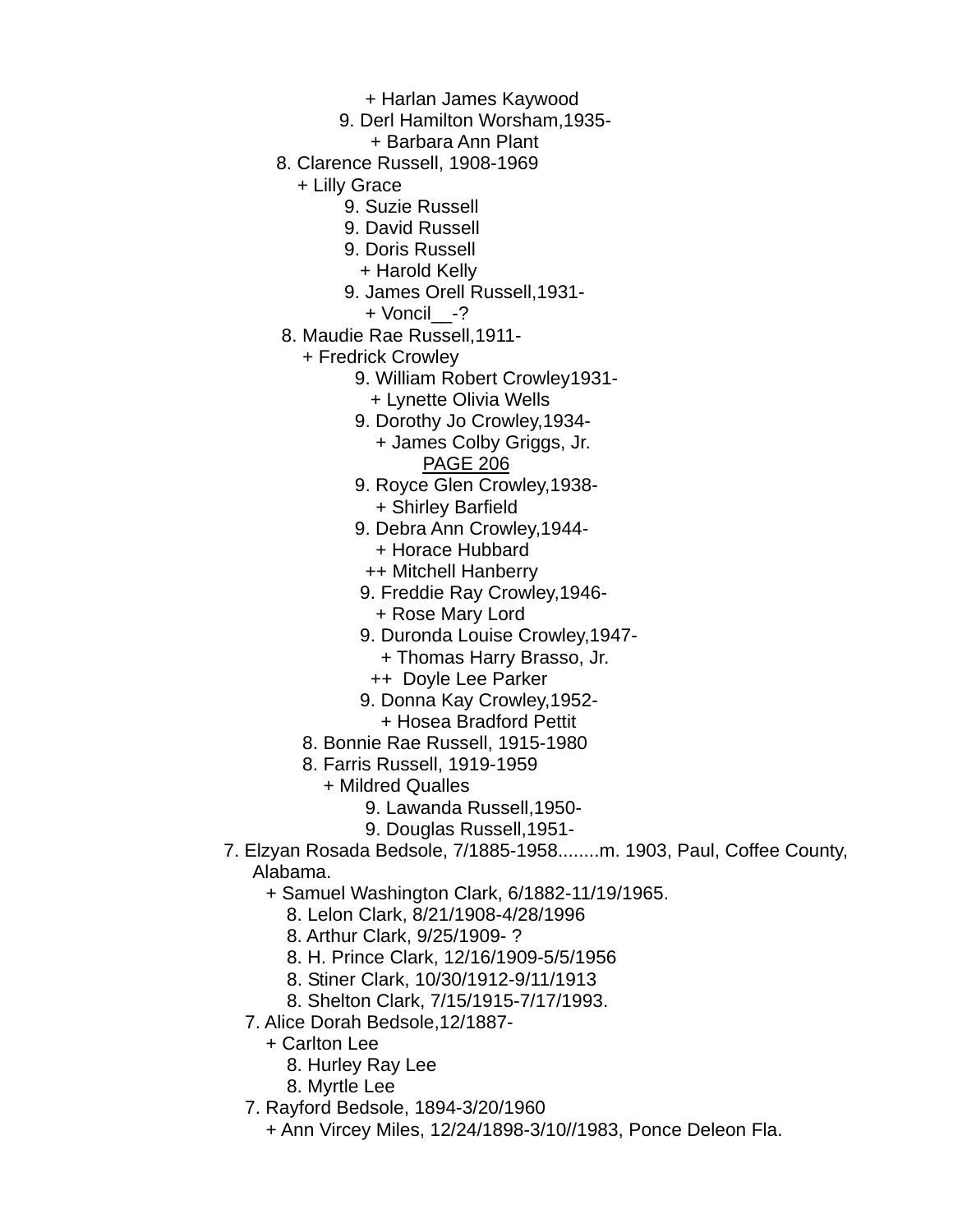- 8. Glyndol Miles Bedsole,1922-
	- + Jessie Coy Commander, 1919-1988
		- 9. James Rayford Commander,1945-
			- + Mary Carolyn Murphy
		- 9. Janice Kathryn Commander,1950- + Roger Oneal Andrews
			- 10. Rogelyn Janeal Andrews,1979-
			- 10. Joshua Neal Andrews,1980-
			- 10. Thomas Gabriel Andrew,1981-
			- 10. David Jude Andrews,1983-
			- 10. Jessica Kaye Andrews,1985-
		- 9. Jonathon Coy Commander,1955-
		- + Julie Lee Limbaugh
- 8. Ann Katrine Bedsole,1927-
	- + Paul Wilson,
- 8. Mary Ella Bedsole,1932-
	- + Charles P. Andrews

- 7. Ammie Lavonia Bedsole, 6/1896-6/1928 m. 9/23/1913
	- + Alonzo "Lon" Franklin Cauley, 3/8/1889-4/14/1963
		- Son of Robert Pinckney Cauley and Amanda E. Jackson.
		- 8. Ella Morie Nellie Cauley, 4/17/1920-7/25/2002...m 1/25/1934-
			- + Roland Nelson, 8/13/1913-6/17/1986
				- 9. Wayland Eugene Nelson, 1935-
				- 9. Noil Melvin Nelson, 1938-
				- 9. Dyrce Jeanette Nelson, 1940-
				- 9. Lillian Rose Nelson, 1941-
				- 9. Ella Mae Nelson, 1943-
				- 9. Careene Nelson, 11/19/1944-11/22/1944
				- 9. Talmadge William Nelson, 1945-
				- 9. Charles Talbert Nelson, 1947-
					- + Mary Etta Shackelford, m. 1967-1970
					- ++ Anna Elizabeth Strickland, 1955-...........m.6/1971 Dau. of Robert Dempsey Strickland and Nancy Ruby Taylor.
						- 10. Anna Marie Nelson, 1972- SC.......m. 2/11/1992
							- + Anthony Mylon Carr,
								- 11. Daniel Lee Carr, 1993-
								- 11. Morgan Charles Carr, 1994-
						- 10. Dawn Michelle Nelson, 1969-
							- + Edward Clark
							- 11. Sierra Nicole Clark, 1988- Mich
						- 10. David Lynn Nelson, 1966-
							- + Belinda Roebuck
								- 11. David Christian Andrew Nelson, 1986-
									- + Samantha Nicole Parker, m. 5/26/2007
										- 12. Jesse Dakota Nelson, 2006-Fla.
						- 10. Charlzette Teresa Nelson, 1974-
							- + Carl Henry Weicht, Jr. ........m. 12/29/1993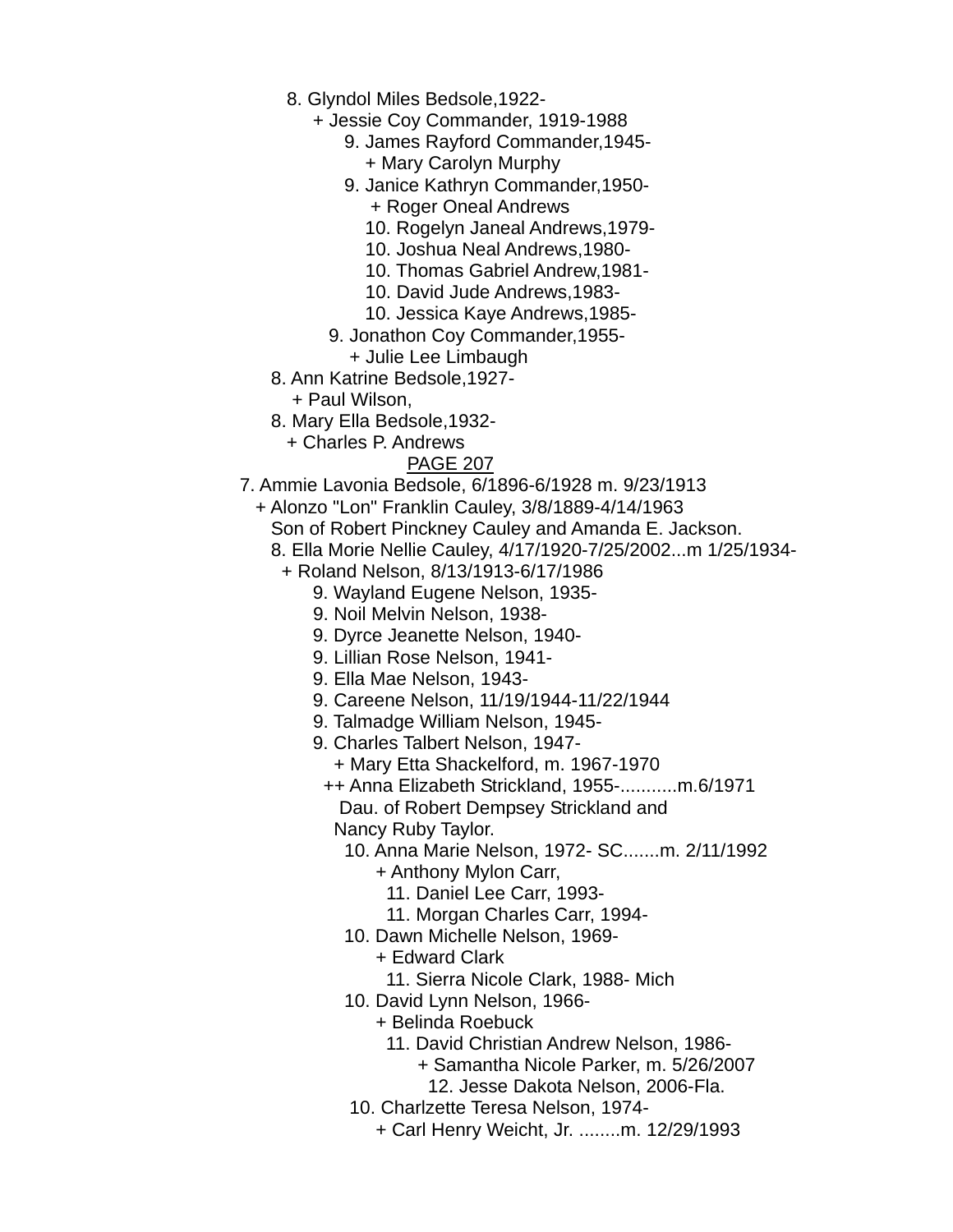- 11. Jakob Tayloe Weicht, 1996-
- 11. Cody Denver Weicht, 1999-
- 11. Robert Anthony Weicht, 1975-
- 8. Theo "Opal" W. Cauley, 5/9/1919-11/23/1996
	- + Otis Flemming
	- ++ Hiawatha Walker
- +++ James Loyd Carr, 4/22/1922-4/14/1987
	- 9. Hiawatha Walker, Jr.Dead. Known as "Sonny"
	- 9. Ronald Walker..Dead. Known as "Ronnie"
	- 9. Joyce Flemming
	- 9. June Flemming
	- 9. Shirley Joan Carr.
	- 9. Michael Carr.
- 8. Vera Lee Cauley, 1915-4/12/1947, Ala.
	- + William "Willie" Lawrence
		- 9. James "Jimmy" Lawrence, 11/11/1935-5/13/1985, Fla.
		- 9. Noi Franklin Lawrence,
			- PAGE 208
- 7. James C. Bedsole, 2/1899-1980
	- + Linnie Whigham, 10/8/1905-2/4/1991, Kinston, Ala.
		- 8. Elaine Bedsole
			- + \_\_\_ Mr. Avant
		- 8. Onita Bedsole,1927-
			- + Cecil Archie
				- 9. Kevin Archie
				- 9. Tim Archie
- 7. Clara Bedsole,1902-
	- +\_\_\_? Sansom
- 7. Unola Bedsole,1905-
- 6. Nancy Jane Bedsole, 4/18/1860-5/8/1935
	- + John Coleman Russell, 9/16/1859-12/6/1904
		- 7. Bamma Victoria Russell, 1880-
			- + Junior Adams
				- 8. Abbie Adams
				- 8. Fred Adams
					- + Lucille\_\_\_?
						- 9. Fred Adams, Jr.
						- 9. Charles Adams
						- 9. Peggy Adams
						- 9. Douglas Adams
				- 8. Victoria Adams
				- 8. Aaron Adams
				- 8. Ray Adams
					- $+$  ?
					- 9. Ray Adams, Jr.
				- 8. Kermit "Tobe" Adams
			- 7. Callie Donie Russell, 12/25/1881-1/2/1959
				- + John Alexander Weeks
					- 8. Clayton Weeks.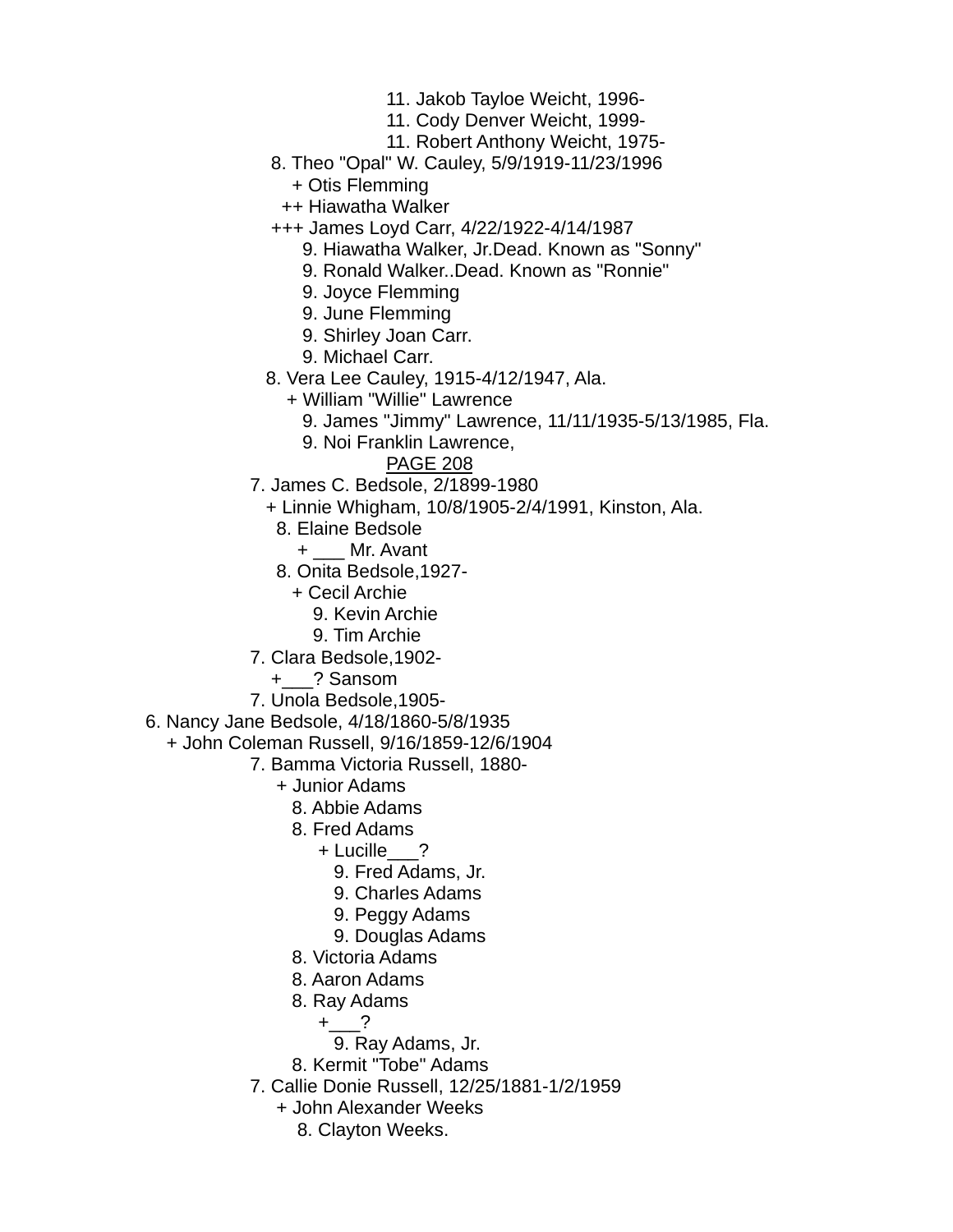- 8. Statie Weeks
- 8. Pinkie Weeks
- 8. Hubbard Weeks
- 8. Fonzel Weeks
- 8. Widom Weeks
- 8. Ralph Weeks
- 8. Jewel Weeks
- 8. Louie Weeks
- 7. Beulah Lucretia Russell, 8/28/1885-7/21/1985 + Pierce W. Weeks 10/17/1880-12/6/1951
- 7. William Edward. Russell, 8/25/1888-9/10/1975
	- + Annie Lou Jackson, 6/30/1900-4/20/1924
		- 8. Harry Edward Russel, 1921-
			- + Foye Mildred Simmons, 1922-
			- ++ Carol Sue Epperly
				- 9. Rita Russel, 1942-
					- + Robert E. Pitts, 1938- PAGE 209
					- 10. Robert E. Pitts, Jr. 1962- + Valerie\_\_\_?
					- 10. Wynn Whitfield Pitts, 1965-
						- + Jennifer\_\_?
							- 11. Robert "Bo" Pitts, 1998-
			- 8. Jacqueline Russel, 2/19/1923-6/14/1926
		- + Aletha Astora Beall, 7/18/1897-5/23/1991
- 7. Nancy Jane Russell (Jr.) 3/12/1890-1/28/1991
	- + Charlie Deal.
- 7. John Newton Russell, 10/25/1883-6/7/1970
	- + Belle Helms
		- 8. Carlos Russel
			- + Mildred ?
			- 9. Roy Russel
		- 8. Clyde Russel, 10/2/1911-4/1/1957
		- 8. Ray Russel, \_\_?- 1996
			- + Mildred Russel
				- 9. Hoyt Russel
					- + Donna\_\_\_?
						- 10. Melissa Russel
						- 10. Mandy Russel
- 6. Edward D. Bedsole, 2/15/1862-8/11/1917
	- + Sarah J. Russell, 6/1869-1938
		- 7.William Travis Bedsole, 3/8/1884-3/6/1964, Illinois.
			- + Eva Marie Hicks, 1886?-............Illinois
				- 8. William Travis Bedsole, Jr. 1919-
					- $+$  ?
				- 8. Harold Bedsole, 1921-

$$
+\underline{\hspace{1cm}}?
$$

8. Alfa Bedsole,

$$
+\underline{\hspace{1cm}}?
$$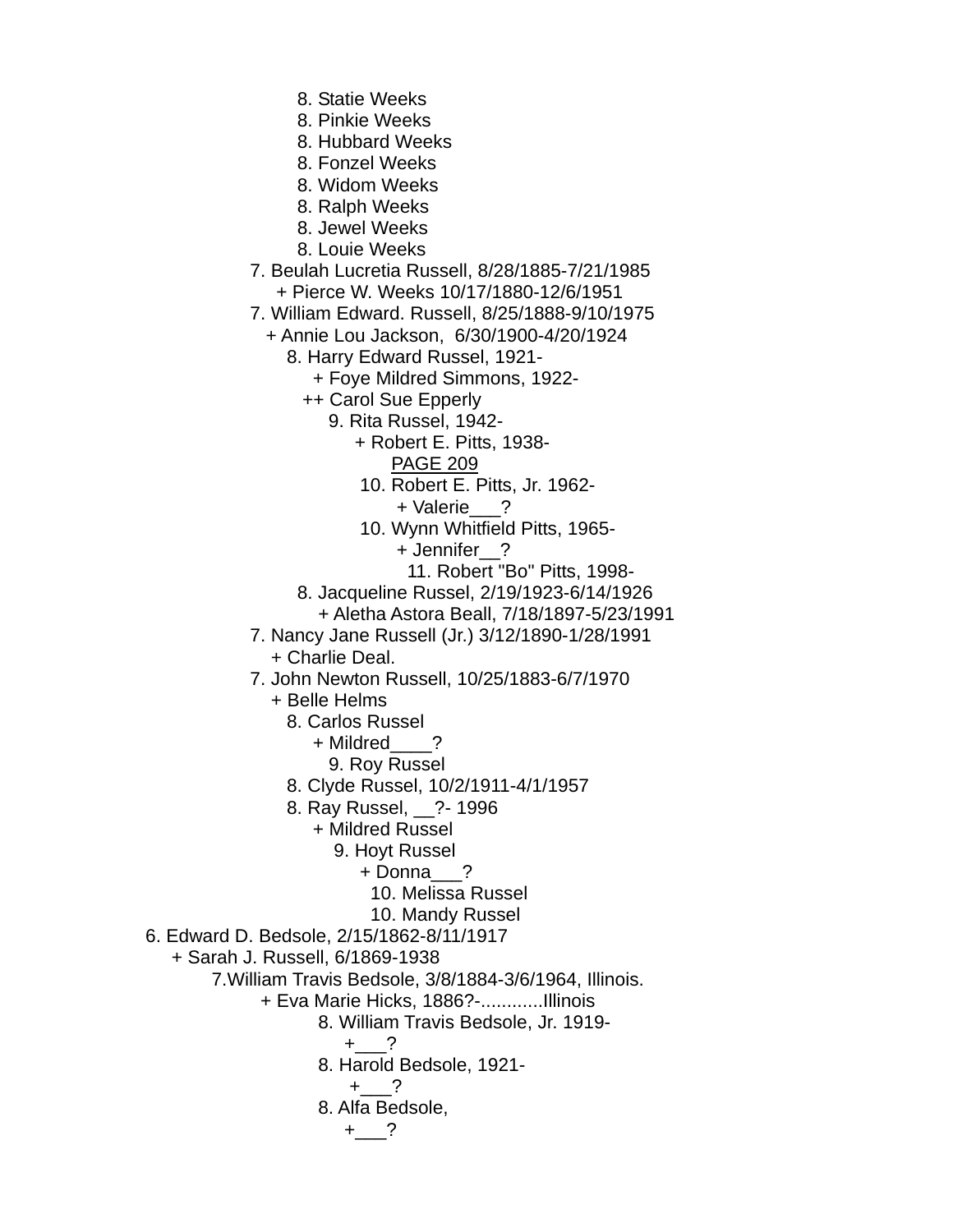- 8. Jeanne Bedsole, 1914-
	- $+$  ?
- 8. Beatrice Bedsole, 1917-
- 8. Beda (Barbara) Bedsole  $+$  ?
- 8. Fred Bedsole,1927-
	- $+$  ?
- 8. Ruth Bedsole,1930-
	- $+$   $-$ ?
- 8. Barbara Bedsole,1932-
- $+$  2

 8. Julia Mae "Judy" Bedsole,2/12/1940-8/24/2006, Calif and Illnois.

- $+$   $-$ ?
	- 7. Emma Bedsole, 12/1890-1984, Old Town, Alabama.
		- + Vernon C. Kern, 1888-1973
	- 7. Edward D. Bedsole, Jr., 2/1893-1977. Old Town, Paul, Alabama PAGE 210
	- 7. Leonard Cummings Bedsole, 6/1895-1960, Alabama.
		- + Blannie Adams, 4/3/1898-10/1978, Alabama.
			- 8. Eloise Bedsole,
				- + Mr. Merritt
	- 7. Hattie Bedsole, 1901-1979
		- + William Leon Pilant, 1899-1962
			- 8. William Leon Pilant, Jr., no dates
			- 8. Alpha Pilant
	- 7. Annie Bedsole,1904-
	- 7. Voncil Bedsole,1907-
		- + Frank Reynolds
	- 7. Thomas Jefferson Bedsole, 5/30/1913--6/8/2005,
		- + Katherine Patricia Grace, 1916-1981
		- 8. Randolph Jefferson Bedsole,5/18/1940-9/1986, Forest Hill
		- Cemetery, East, Memphis, Tennessee.
			- + Paulette Connors, 1946-2001, Forest Hill Cemetery -East. Memphis, Tennessee.
				- 9. Thomas"Tom" Bedsole,1969-
				- 9. Chris Bedsole,1971-
	- 7. Margaret Patricia Bedsole,1941-
		- + John Allen Kane,1930-
			- 8. Lillie Theresa Kane,1962-
				- + Bob Morterson
				- 9. Amey Morterson
		- 8 . Laura Marie Kane,1963-
			- + Randy Debeeid
			- 8. Lisa Ann Kane, 1964-
				- + Jim Watkins
				- 9. Linda Watkins

 8. Travis Anthony Bedsole, 12/17/1943-11/22/2005, Wauseon, Ohio, USAF. Sand Creek Ceme. Mich. .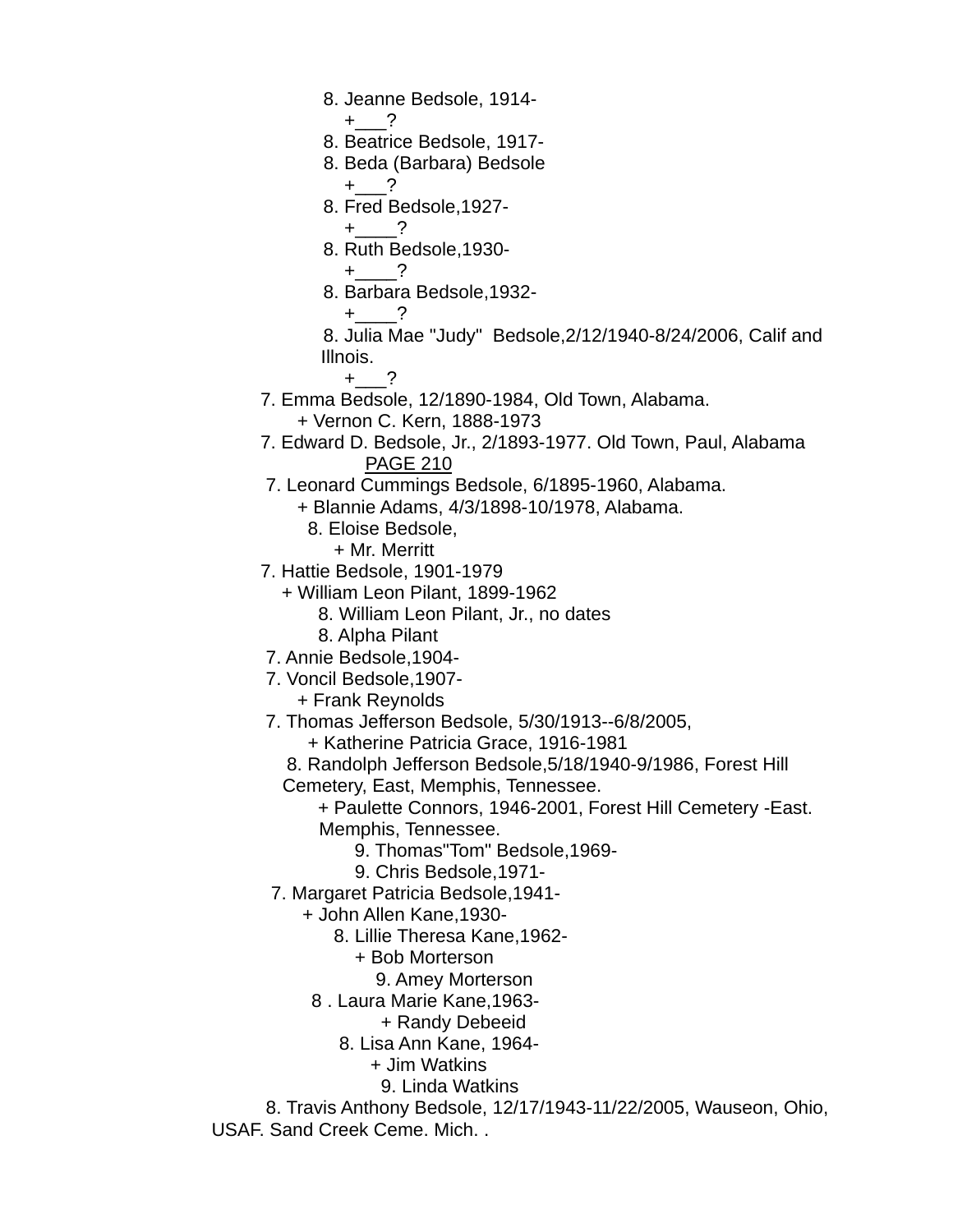+ Priscilla Kay Elliott, 1942-

9. Darcel Kay Bedsole, 1966-

+ Jon Howell, 1965-

- 9. Vincent Travis Bedsole, 1970-....m.3/1989.
	- + Julie Marie Baldwin,1970-
	- 10. Bryce Travis Bedsole, 1991-
	- 10. Kaiden Hunter Bedsole, 1999-
- 8. Lucretia Bedsole, 1946-
	- + Jerry May

++ Larry House

- 9. Lynn Marie May,1967-
- 9. Bryan May, 1973-
- 9. Jennifer House, 1975-
- 9. Anny House, 1978-
- 8. Steven Thomas Bedsole, 1953-
	- + Ann Nofziger, 1954-
	- ++ Nancy Jean Richards,1950-

### PAGE 211

9. Staci Lynn Bedsole, 1979-...........m. 6/7/2008

+ Joshua Charles Treece, 1984-

- Parents; Melanie Turner and Charles Patrick Treece.
- 9. Samuel Thomas Bedsole,1991-
- 8. James Russell Bedsole,1956-
	- + Barbara Jean Bliss,1958- ..............m. 1976
	- ++ Lou Ann Ferrel, 1950- ........m. 8/24/1979
	- +++ Patti Faye Drummond,1964-
- ++++ Susan Kay Welsh, 1954-......m. 3/10/1979
	- 9. Clinton Allen Bedsole, 1972-
		- + Gina Marie Chiapetta,1972-
			- 10. Tyler Bedsole, 2006-...Twin of Mackenzie
			- 10. Mackenzie Bedsole, 2000 Twin of Tyler.
			- 10. Morgan Elizabeth Bedsole, 2007-
	- 9. Emily Jean Bedsole, 1978-
		- + Timothy Levi Smith, .........m. 2005
			- 10. Katrine Jean Smith, 2007-
	- 9. Kimberly Ann Bedsole,1980- Last name changed to Ferrel.
	- 9. David Lee Bedsole,1981- Last name changed to Ferrel.
	- 9. Benjamin Cody Bedsole,1993-
- 7. Juanita Bedsole,1993-
	- + Mr. Stoll
		- 8. William Thomas Stoll
- 6. Francis Bedsole,1863-
- 6. Travis Bertram Bedsole, Jr. 8/11/1864-8/30/1926 Rhoades Cemetery, Perrys Store, Ala. +Georgia Ann Hudson, 9/29/1869-3/22/1912. Died 2 months after Elizabeth was born and died. Old Town, Alabama.

 Georgia Ann died from blood loss and Sepsis, after Elizabeth was born and both died from the birth.

 ++ Bethonia Elizabeth "Bessie" Williams, 1884-1958... m. 9/5/1913. Buried Apopka, Fla. Note: Travis and Bethonia were married by Judge Rowe, Opp, Ala.. She was Mother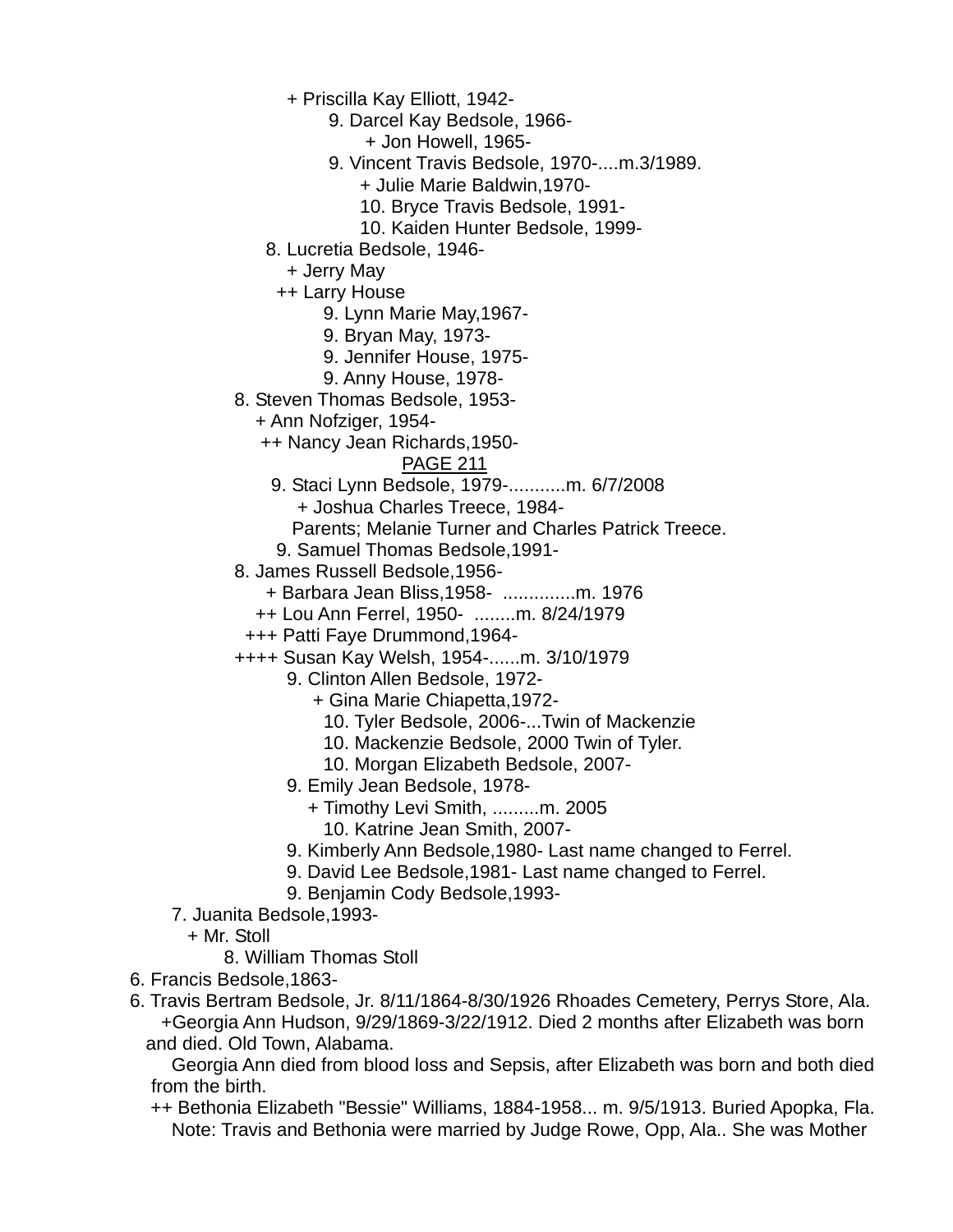only to Dexter and Daisy.

7. Luvenia Bedsole, 9/18/1810-10/8/1911.

7. Lizzy May, 3/4/1915-10/19/1918 Daughter of Travis and Bethonia.

 7. Elizabeth Bedsole, Infant daughter (Georgiann). b. and d. 1/25/1912. Buried at Old Town Cemetery, Kinston, Ala.

- 7. Mary Nell Bedsole, b. & d. 4/30/1932, Infant. (Bessie)
- 7. Dexter Lee Bedsole, 1913-1985 (Bessie). Greenwood Cemetery, Apopka,

Flla.

- 7. Daisy Mae Bedsole,1918-1998 (Bessie), Greenwood Cemetery, Apopka, Fla. + Elsy Allen,1915-
	- 8. Rayford Allen
	- 8. Randall Allen
- 7. William Henry "Willie" Bedsole,9/27/1886- 4/13/1942....JD's father.

 + Maudie Mae Farmer, 6/18/1896-11/16/1979 (An Angel on Earth). JD's Mom. A tribute to my parents; They were married at the courthouse in Elba, Alabama, on November 30, 1912, by Probate Judge S.P. Samples.Their marriage was witnessed by "Relatives And Friends".Her parents were John Burress Farmer, a Preacher, and Sara Frances Smith, of Elba, Alabama. Mom was a Homemaker from age 16.

### PAGE 212

These are my parents who worked all their desperately poor lives just to feed us 9 children, when they could not have provided adequately for 3. They were the poorest of the poor sharecroppers who ever lived. They were nevertheless, very loving, very religious, and made all 9 of us children go to church all our "Growing up" years. My dad above, died at age 56, because his heart was so enlarged it could not "Beat" . He and my Mom worked and starved themselves to death in order to feed something to us children, and I am amazed to this day, how they never lost their trust, faith, commitment to, and belief in, God, and how they had the most amazing strength, commitment, and determination to do their very best with what pathetically little they had, for their children, when they really had nothing to work with. It was a pitiful, totally one-sided battle, which they fought with everything they had all their lives. They never gave up, and thats the biggest thing I inherited from them. You can see it in this History and List; For 58 years, regardless of the amount of time and effort it took I never gave up, and at the end, it was finaly finished. Regardless of the fact they really never had anything, they were without doubt, the very best of the very best and we all loved them dearly..

8. Lillie Mae Estelle Bedsole, 3/4/1915-10/191998

+ Newman Donaldson,1913-1997

9. "Danny" Daniel Donaldson, 1947-

+ Psyche Patterson,

++ Joan ?

+++ Martha \_\_\_?

10. Daniel Donaldson, Jr. 1993-

- 10. Solita Donaldson, 1989-...........m. 6/2007
	- + Josh Norris,

 8. Myrtle Bell Bedsole, 10/21/1917-2/10/2008....m. 10/23/1937, An angel on earth.

 + Henry Aubrey Vinson, (Sr.) 8/21/1915-5/3/2000.The Best kind of Man. Employed by the City Of Orlando. Lived in Winter Park, Fla..

9. Helen Janice Vinson,1943- Such a wonderful person.

- + James Ivey, 1941-....m. 11/1961-Divorced 1963.
- ++ Richard Dyer, 1944-....m. 1965 Divorced 1981.

10. Sherry Dyer, 1966- B.S.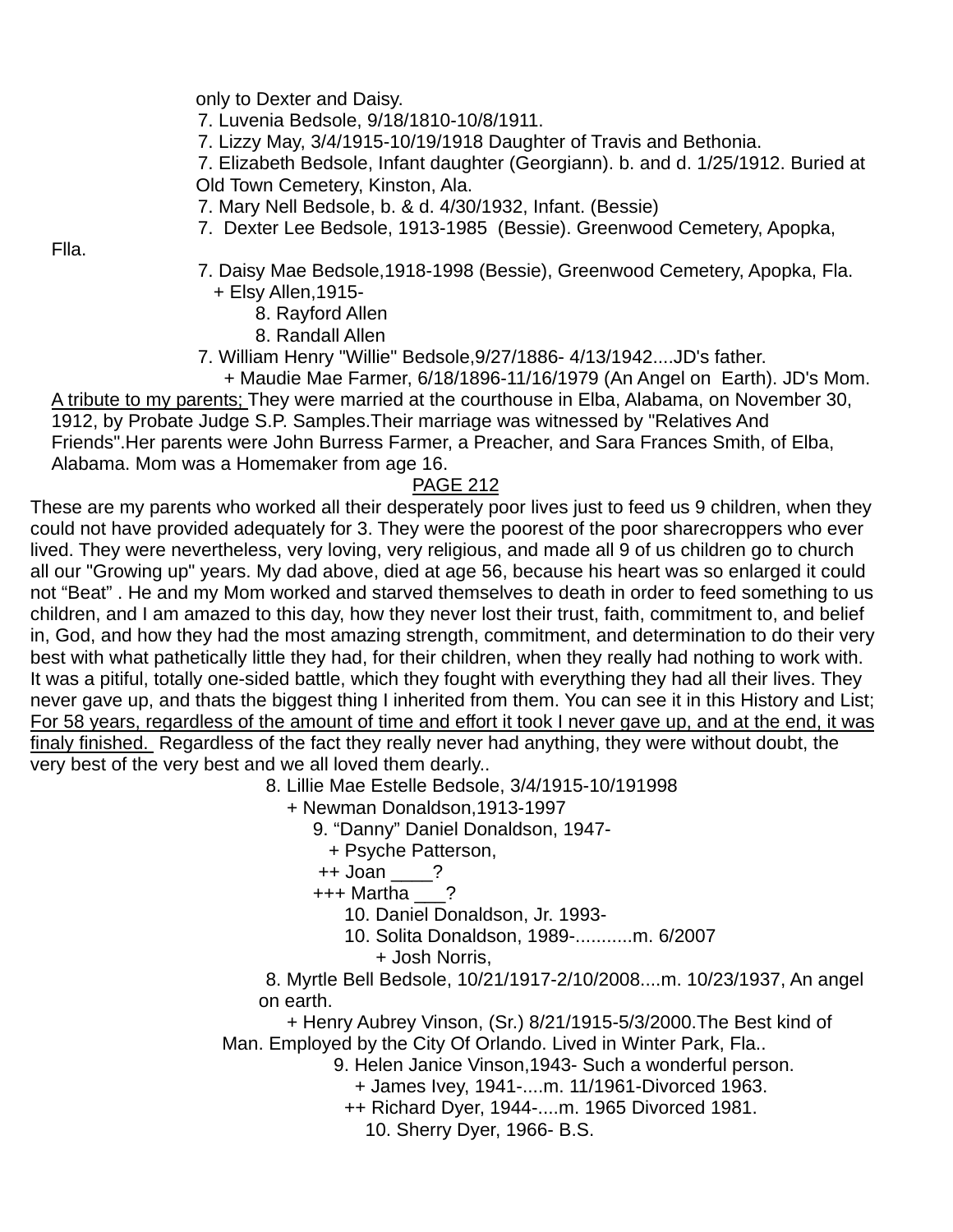+ David "Davie" William Dixon,1966-

11. David William Dixon, II 1992-

11. Daniel Lee Dixon, 1995-

11. Ashley Marie Dixon,1999-

10. Vicki Marie Dyer, 1971-

+ Michael Witz, 1982-.

11. Kyle Aubrey Dyer, 1991-

11. Gage Alan Chesser,1994-

11. Lexie Marie Witz, 2003-

11. Lanie Lynne Witz, 2004-

 9. Henry Aubrey ("Butch") Vinson, Jr.,1945- A good man, like his father.

+ Gloria Atchley

++ Diane Woody

+++ Gloria Atchley

++++ Francis Gail Lawson

+++++ Maria Flores Elena

10. Sonya Lynette Vinson, 1972-

#### PAGE 213

+ Donald Edward Quinn

- 10. Brenda Kay Vinson, 5/6/1965-5/7/1965
- 10. Melissa Ann Vinson, 12/31/1975-4/1991
- 10. Joshua Lee Vinson, 1985-

 8. William Burse Bedsole, 1/18/1920-12/31/1972, S-1, US Navy, WW-II. Buried Astatula Ceme., Fla. My brother. A wonderful person too.

+ Gladys Hazel Norris, 1/18/1926-11/23/1993, Astatula Ceme., Fla..

9. William Wayne Bedsole, 1946- Retired from CSX Transportation.

+Patricia\_\_\_?

++ Eleanor\_\_\_?

10. James Bedsole,

10. David Bedsole,

10. Michael Bedsole,

9. Diane Bedsole, 1947- Moved to S.C.

 $+$  2

++ \_\_\_\_?

 8. Sarah Francis Bedsole, 1922-2005. Rhoades Cemetery. Coffee County, Ala. Never had anything and never asked for anything.

+ R.S. Donaldson,1919-1989, Rhoades Cemetery.

9. Jesse Willie "J.C." Donaldson, 1943-

+ Deborah Chatham, divorced

++ Sandra Cox, divorced

+++ Linda James, ...........m. 2005

10. Clinton Whitman Donaldson

10. Jessica Denice Donaldson

+ Van Spencer

++ Tony Rush

11. Pate Spencer

11. Will Rush

10. Bryce Elliott Donaldson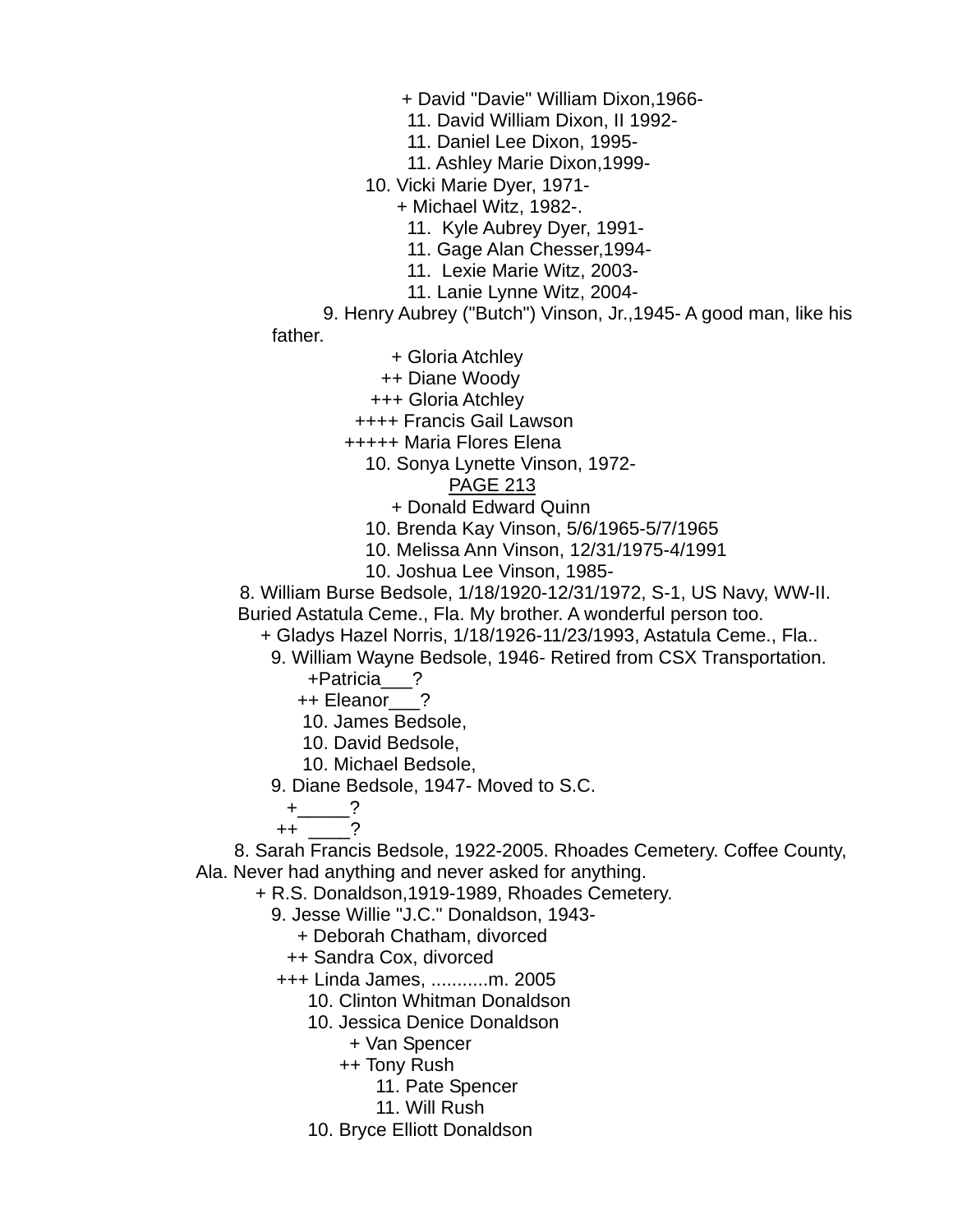- + Bethany\_\_\_?
- 9. Janice Donaldson
	- + Vic Phillips
		- 10. Heather Phillips
		- 10. Taylor Phillips
		- 10. Allison Rebecca Phillips
- 9. Shannon Kay Donaldson, A.S. Accounting
	- + Jerry Morgan
	- ++ Larry Wicker
	- +++ Kenneth Oglesby
		- 10. One Wicker child. Died at birth.
		- 10. Joshua Paul Morgan, Moved to California.
		- 10. Jason Mathew Oglesby
- 9. Phyllis Jo Donaldson
	- + Mickey McDonald
	- $++$  ?
		- 10. Tasha Nicole McDonald
			- + Patrick Danley
				- PAGE 214
		- 10. Summer Michelle McDonald
			- + Shane Lunsford
				- 11. Peyton Michael Lunsford
		- 10. Kasi Danielle McDonald
			- + Curtis O. Brooks
- 8. Charles Walter Bedsole,1925-2002 Forest City, Fla. Was retired 2 years.
	- + Willie Vernell Norris,1930- ....m. 9/21/1946 in Opp, Ala.
		- 9. Charles Larry Bedsole, Another good man. 1947-
			- + Debra Sue Rhinehart, Div. 1980
		- ++ Sharlene Ladd ...m. 10/2007 ?
			- 10. Scott Bedsole
			- 10. Shane Bedsole
		- 9. Patsy Vernell Bedsole
			- + Ronald Meyer
			- ++ Roger Holton
				- 10. Ronald Allen Meyer
				- 10. Shannon Gayle Meyer
- $+$   $-$ ?
	- 11. Lindsey ?
	- 10. Krista Lynne Meyer
		- + Cale Stancil. Became an officer in the Navy.
			- 11. Baby girl Stancil
	- 8. Beatrice Marie Bedsole, B.S., M.S., 1928-12/1995 Rhoades Cemetery.
		- + Edward Farmer, 1925-6/1998
			- 9. Jerry Edward Farmer, 1948-
			- + Wanda \_\_\_\_? Divorced, 1980?

 8. James Donald "JD" Bedsole, ASME, BSBA, BSVE, MSEA, PhD. Retired Military, State Gov., and private Co. CEO.

- + Ruth Maxine Carmichael,1933- ....m. 5/12/1951 Divorced 2/10/1992.
- ++ Shirley Ann Epperson, 1949-..... m.1/8/1993-Divorced 3/7/2003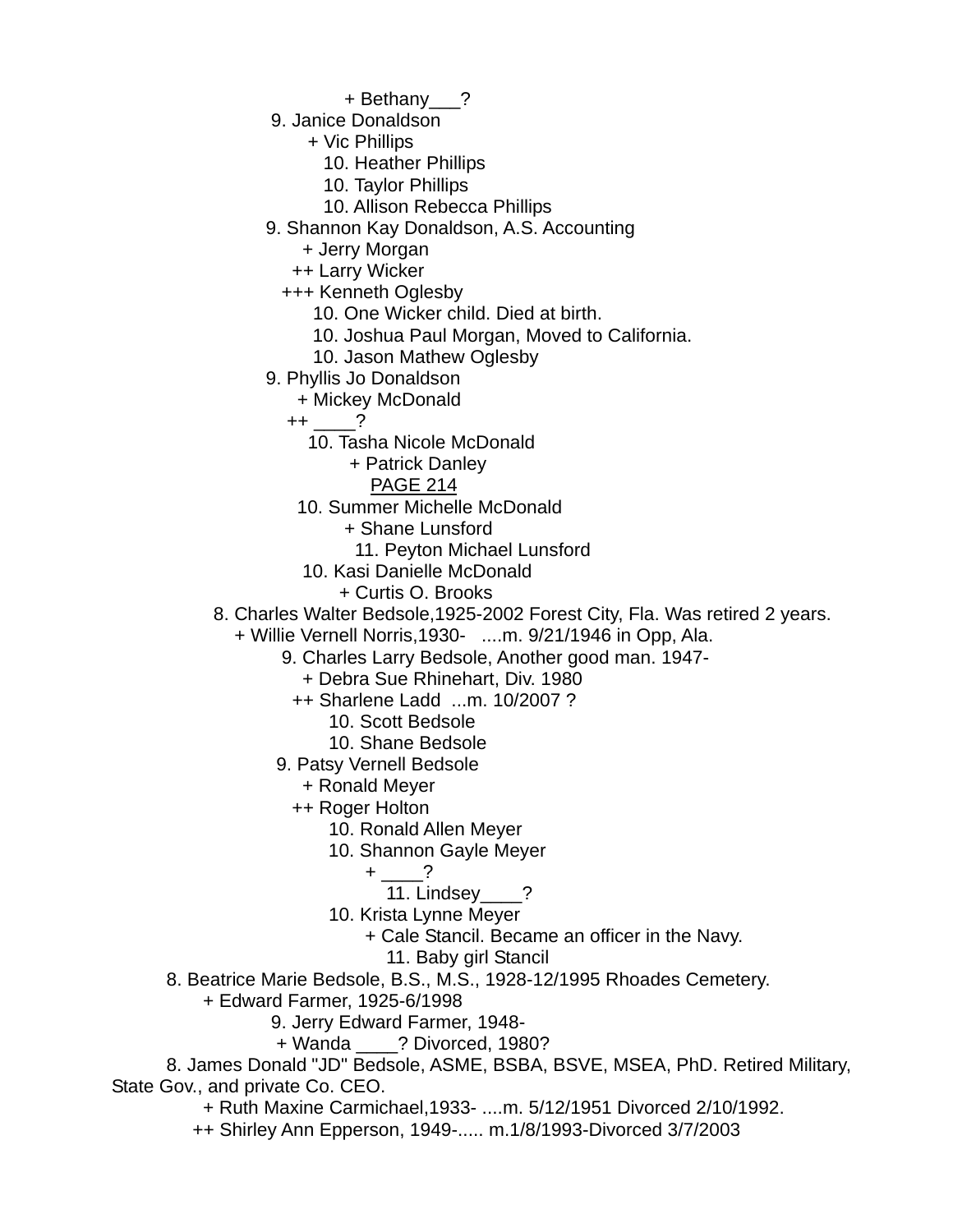+++ Edna K. (Kyzer) Smith, 1932-.....m. 11/17/2004, Divorced 9/20/06

9. Sabra Ruth Bedsole, 1955-. Paralegal and LPN.

+ Joachim Gunther, Divorced in 1976. No children.

++ Daniel Frank Hauversburk, Divorced in 1996. Two Children

+++ Lee McClellan, m. 1997-Divorced 2004. No children.

++++ John Reyes, m. 6/2007. No children.

10. Brenna Marie Hauversburk, 1984-

+ Not Married: Roy West.

11. Blake Ronald West, 2003-

10. Daniel Frank Hauversburk, Jr. 1989- Entered AF on 12/10/2007.

 9. Darlene Bedsole-Ward, 1959- Born in Taiwan while JD was there in the Air Force.

+ Michael Meadors, Divorced 1982. No children.

++ Donald Ray Ward, Divorced 1992

10. Heather Carol Ward, 1988-

9. Karl Von Bedsole, 1962-

+ Venicia Scott, 1961-

8. Joyce Katrine Bedsole, 1933-

### PAGE 215

+ Eugene Denmark, 1929- The very best man I ever knew.

9. Belinda Jo Denmark, 1950- A.S. Accounting.

+ Bill Jordan. They had Leandra.

++ Michael Grant. No children.

+++ Douglas Seers. No children.

10. LeAndra Jean Jordan

+ Dennis McCarty

11. Brandon McCarty, 1990-

11. Brent McCarty, 1995-

9. James Richard (Ricky) Denmark, Retired Army MSgt..

+ June Sermons

10. Carrie Denmark

10. Tracie Denmark

10. Richard Alan Denmark

10. Lashonda Denmark

10. Jacob Denmark

9. Sheila Ann Denmark

+ Steven Webb

10. Jennifer Webb, 1987- ....m..2007

+\_\_\_\_?

10. Amber Webb, 1987- ....m 2008

 $+$  ?

 9. Charles "Chuck" Denmark, BS, MS, Lt. Col., USAF, Retired on 10/2007..

+ Julie\_\_\_?

10. Joshua Denmark

10 Sarah Denmark

10. Luke Denmark

 9. Cecil Travis Bedsole, 1937- Retired Air Force MSgt., in 1975 My youngest brother. Super good. Stubborn German.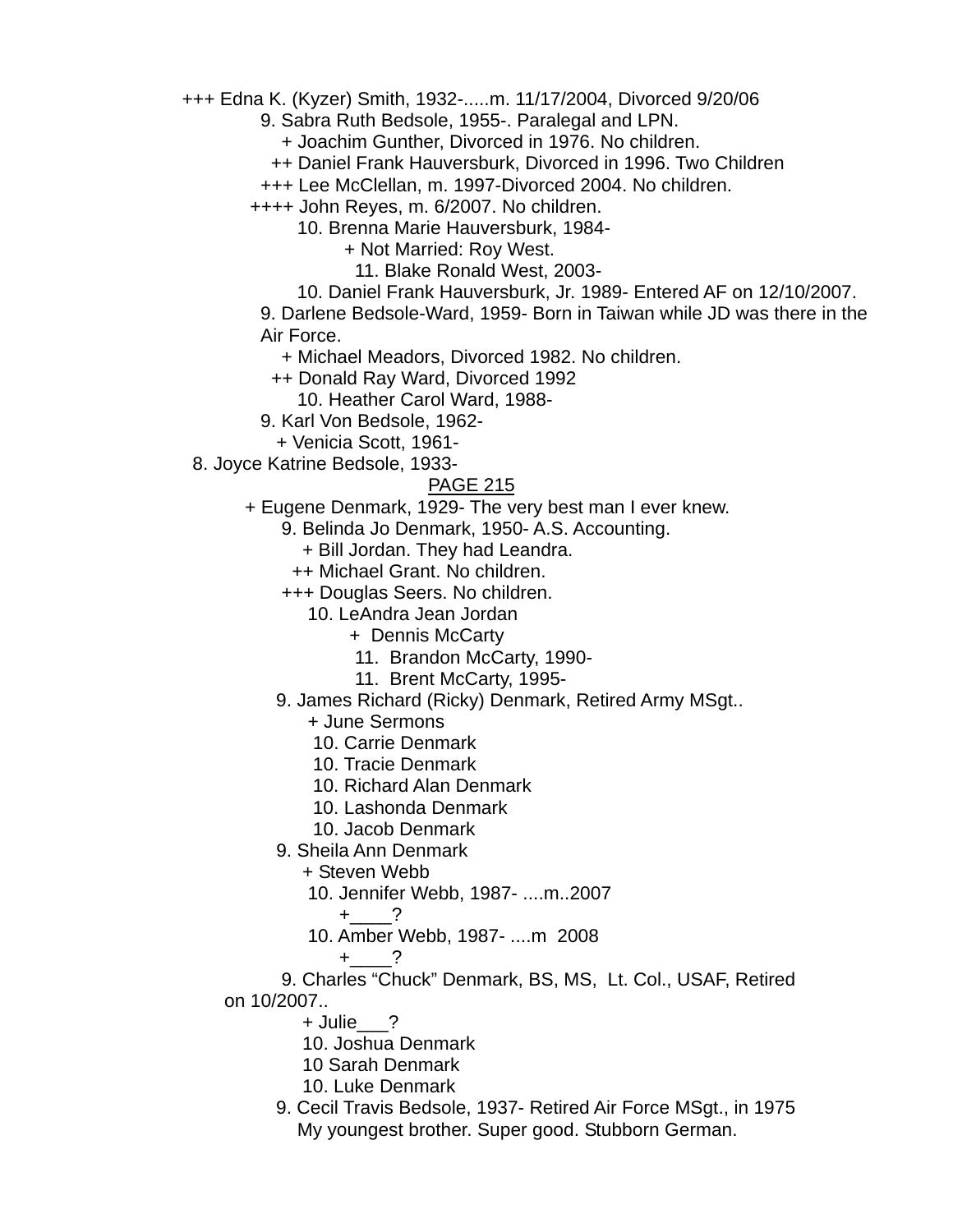+ Betty Jean Robinson, 1939-

10. Clayne Travis Bedsole

+ Pepper Davis-Divorced

++ Tammy Blocker -Divorved

+++ Melissa Adams -Divorced

10. Tawney Chloteel Bedsole

10. Brandon Alexander Bedsole

10. ClayneTraywick Bedsole

 10. Celeste Tracie Bedsole, B.S. M.S., P.E. Registered Civil Engineer. CEO of Civil Engineering Company.

+ Gary Hackenmeyer-Divorced.

 7. Franklin Edgar Bedsole, 11/1/1889-12/1/1960. Sharecropper, then Guard at gate of Pensacola NAS.

+ Lillian Effie Redmon, 12/6/1894-12/14/1960, Housewife.

 8. Sarah Luvenia Bedsole, 9/18/1910-10/08/1911. Died as a Baby. Old Town Ceme. Kinston, Ala.

 8. Baby Bedsole, born and died on 7/18/1923, Old Town Ceme. Kinston, Ala.

PAGE 216

8. Gladys Marie Bedsole,1912-

+ Luther Wise

++ Homer Hall

- 9. William Wise
- 9. Robert Frank Wise
- 9. Evelyn Wise
- 9. Homer Donald Hall
- 9. Juanita Hall

 8. Samuel Chester Bedsole,1913-1931.Killed at age18 when he jumped or fell from a two-mule wagon. He landed ahead of a rear wheel and the

wheel ran over his chest.

8. Georgia Etta Bedsole, 1915-3/6/1997

+ Jessie Elbert Schofield, Sr. 1914-1995.

++ Robert Armstrong, 1913-1977.

+++ Everett Ashby. 1915-1980

- 9. Jessie E. Schofield, Jr.
	- + Dale Roberts,............. m. 1958
- 9. Lillian Maragret Schofield
- + Ross C. Shiver, m. 1952
- 9. Franklin Taylor Schofield,? -5/2002
	- + Olivia Straughn,......... m. 1958
- 9. Annis Christine Schofield

+ William Melvin Truett,........ m. 1957.

8. Sherman Conway Bedsole, 5/12/1917-8/3/1973, WW-II,Drafted,

Army, 1944. Camp Blanding, Fla.

- + Maudez Hobbs, 1920-1986, Pensacola, Fla.
- 9. Newman Dewey Bedsole, 10/14/1939-6/14/2002, USMC. Myrtle Grove Cemetery. Pensacola, Fla.
- + Margaret Waters, 4/26/1937-10/6/2003, Myrtle Grove Cemetery.
- 9. Vivian Bedsole,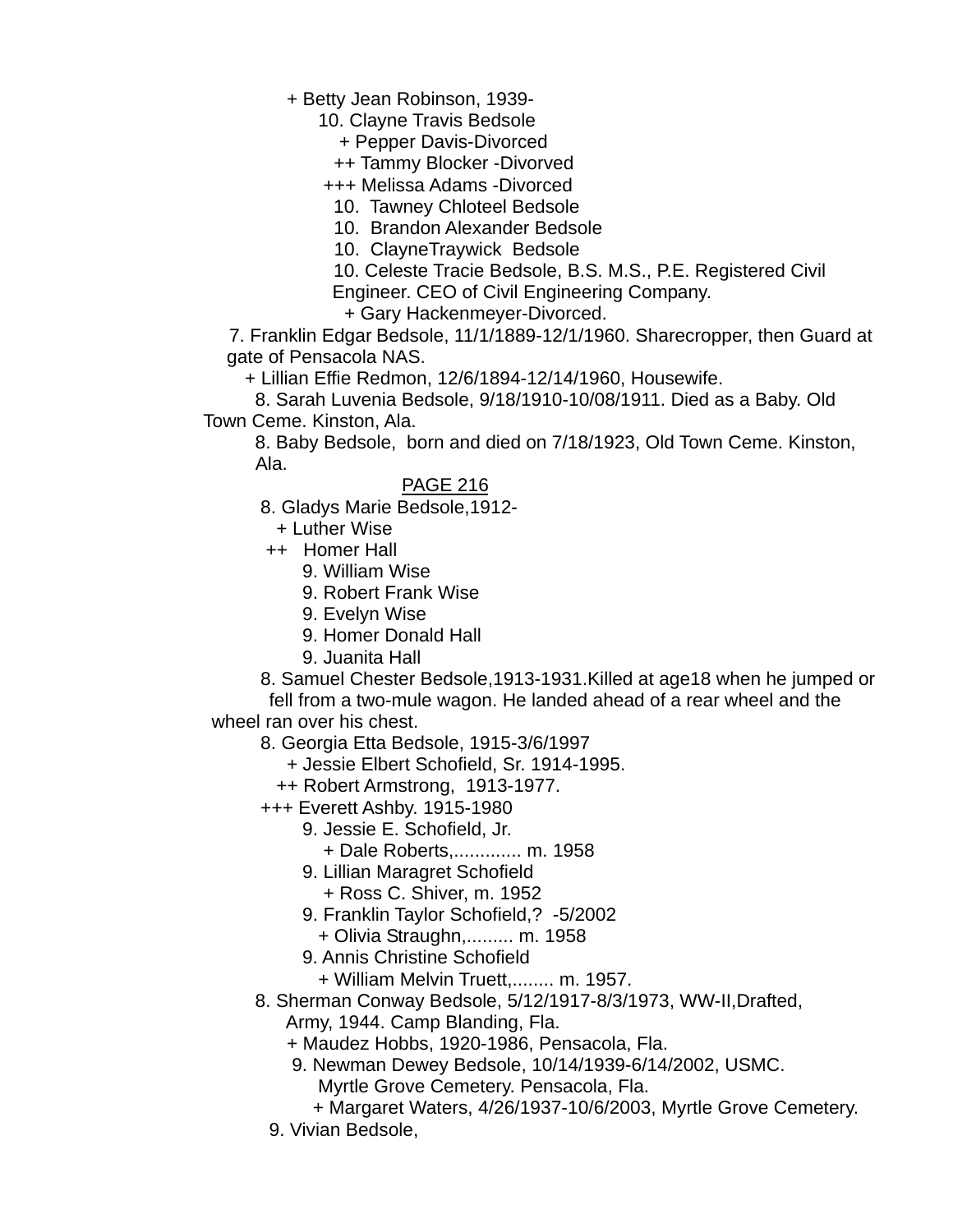8. Curtis Franklin Bedsole, 7/19/1918-12/18/1990, U.S. Army, Pensacola, Alabama. Rhoades Cemetery..

- + Lucy Marie Hataway, 6/23/1921-11/5/2003, Rhoades Cemetery, Ala.
	- 9. Curtis Fredrick Bedsole,1945-
		- + Eugenia Donnell Hudson,1945-
		- 10. Kelly Glyn Bedsole,1974-
			- + Kendon Leo Saucier,1970-
				- 11. Chase Alexander Saucier,2000-
			- 11. Logan Christopher Saucier, 2003-
		- 10. Travis Scott Bedsole, 1976-
			- + Angel Michelle Murphy,1976-
			- 11. Skyler Nicole Bedsole,2005-

 8. Annis Laurene Bedsole, 10/16/1928-3/12/1998. Rhoades Cemetery, Coffee, Ala.

- + Henry A. Brown, 1923-
- ++ Benjamin Shaw, 1920-
	- 9. Cherriann Faye "Faye" Brown,1946-
		- + Robert D. Cherry, Divorced 1968.

- ++ Bobby Gene Williamson,1940-
- 10. Utahna "Tonya" Jo Cherry, 1964-
	- + Jeff T. Smith
		- 11. Zachary T. Smith, 1996-
		- 11. Ryan Alexander Smith, 1997-.
		- 11. Spencer Crawford Smith, 2004-
- 9. Patricia Ann Brown
	- + Phillip Triantafillou
		- 10. Vanessa Triantafillou
		- 10. Brett Triantafillou
- 9. Brenda Brown
- 9. Connie Denise Brown,1955-
	- + Preston Horace Hale
		- 10. Lorena Michelle Hale,1980-
			- + Norman Kearby
				- 11. Zoanna Rhiann Kearby, 2004-
				- 11. Michaela Cherise Kearby,2007-.
		- 10. Corin Patrice Hale, 1990-
- 7. Idella Catherine "Idell" Bedsole, 1891-1951
	- + Oscar Simpler,1889-1950
		- 8. Travis Robert Simpler, 1911-1980
			- + Jewel\_\_\_?
		- 8. Bertha Simpler
			- + Cauley
		- 8. Jersie Lillie Simpler, 6/1/1914-10/5/1998, Died in Crestview, Fla.
			- + Curtis Vickery, 1910-1966
				- 9. Caroel Vickery (Son), 1933-1972.
				- 9. Donald Vickery, ? Mobile, Ala.
					- + Stella\_\_\_?
				- 9. Derward Vickery, Moundsville, La.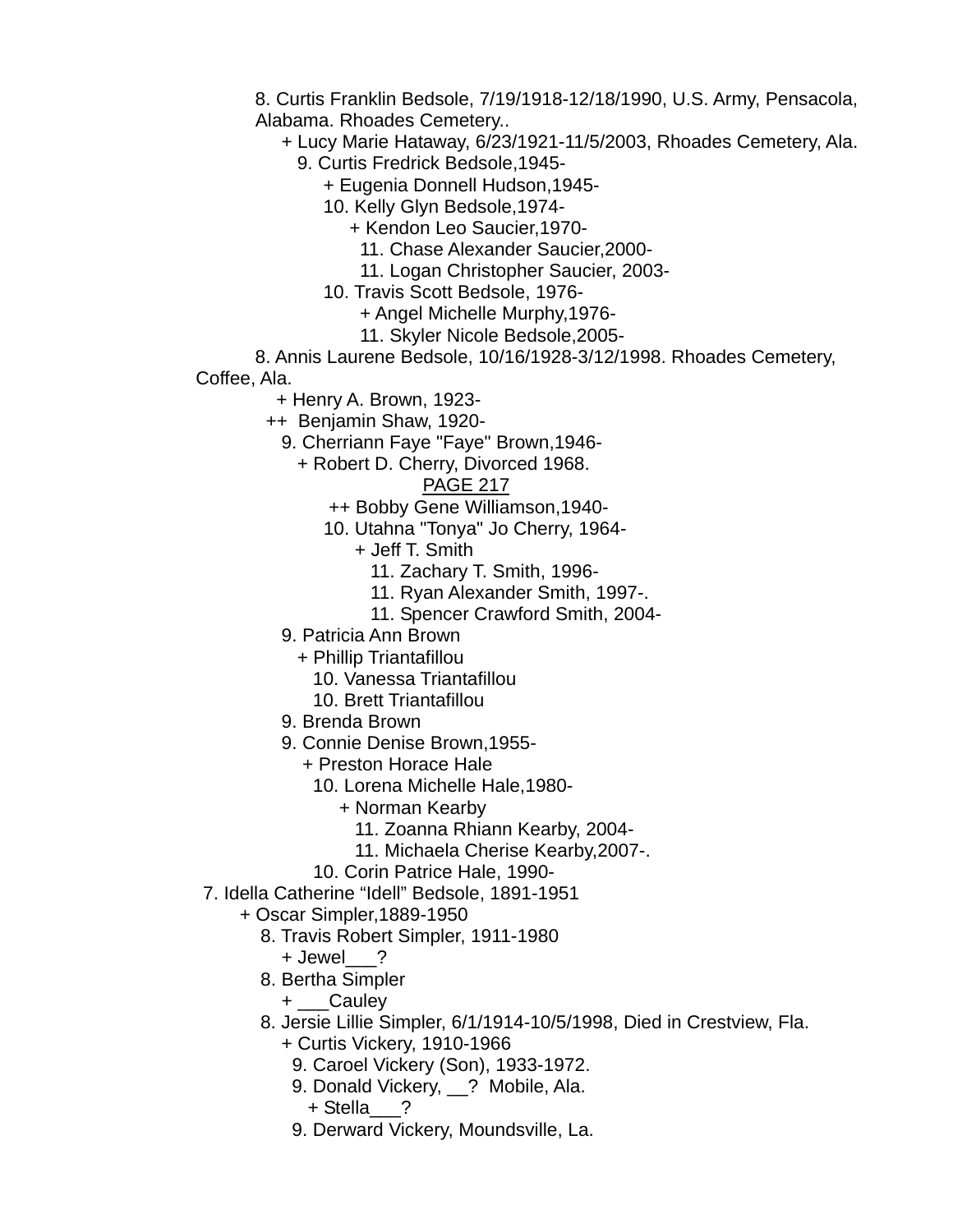+ Melba\_\_\_. ?

9. Robert "Bobby" Vickery, Mobile, Ala.

+ Gail \_\_\_, Mobile, Ala.

- 8. Rosalee Simpler, Panama City, Fla.
	- +\_\_\_ Mathews
- 8. Clydia Bell Simpler….Crestview

+ Bulger

 7. Elizabeth Josie "Josie" Bedsole, 11/1893-1983, Born Old Town, buried in Rock Hill, S.C.

> + Wesley T. "Bud" Wilks, 1887-1988, Buried Greenwood Cemetery, Apopka, Fla.,

8. Izabell Wilks, 8/25/1916-1/9/1919

8. Wesley G. Wilks, 10/23/1918-1/22/1919

 8. William T. ("Willie Boy") Wilks, Panama City, Fla. Buried Greenwood Ceme., Apopka, Fla.

- + Ellen Pickeron
- ++ Christine\_\_\_?
	- 9. Imogene Wilks,
	- 9. Wilford Wilks,
- 7. Katey Angeline Bedsole, 9/25/1901-6/23/1956
	- + Charlie Johnson, 12/9/1898- 2/8/1997
	- 8. Bernice Johnson, 5/23/1922-9/21/1989
		- + Kyler Cutchins
	- ++ Vasco Adolf Whittle, 10/15/1913-1/1/1984
		- 9. Yvonne Whittle, ?
			- $+$  ?
		- 9. Shirley Whittle, ?
			- +\_\_\_ Childress
			- 10. Bruce Childress

$$
+\underline{\hspace{1cm}}?
$$

- 7. Georgia Ann "Babe" Bedsole,1899-1970, Apopla, Fla.
	- + John Henry Braxton Wilks,1896-1969, Apopka, Fla.
		- 8. Minnie Mae Wilks,1921-1985
			- + Danny Powell, Sr.
		- ++ Ross Miller
			- 9. Danny Powell, Jr.----Died 1963. Buried at Westwego, Louisiana.
			- 9. Three infants buried at Limestone, Fla.
		- 8. Baby Wilks, born and died on 3/25/1920
		- 8. Baby Son. born and died on 6/17/1925
		- 8. Ruvester Wilks. Born disabled. Never Married. 1927-1973
		- 8. Myrtle Lee Wilks, 1923-1990
			- + Louie D. Tomlin
				- 9. Jimmie D. Tomlin. 1946-
					- $+$   $-$ ?
					- $++$  ?
					- 10. Marie Tomlin
				- 9. Karon Tomlin, 1964-
					- + \_\_\_ Matamucheck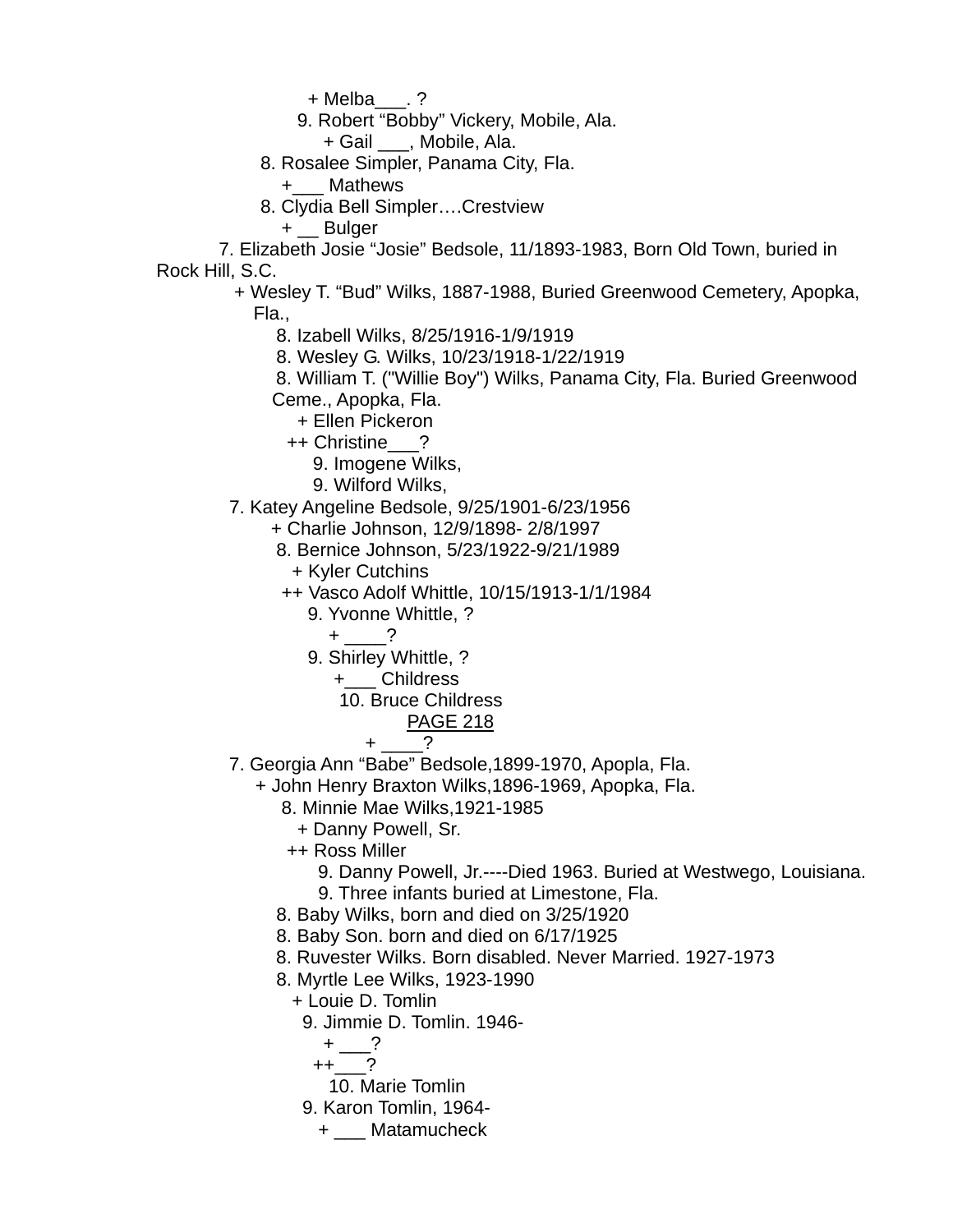10. Mandy Matamuchek

 $+$  ? 11. ?  $11$   $2$ 

10. Braxton Matamuchek. \_\_?

- 8. Raymon Wilks, B.S.1933-
- + Peggy Childs

++ Betty Brown

+++ Stephanie Eggett

9. Steve Wilks

- + Gail Lawson
- 9. Pamela Wilks
	- + Hughes
- ++ Ted Adams

8. Bertie B. Wilks

- + Fredrick Ralph Marden, 11/24/1937-
- ++ Percy Garfield "Bud" Horten 3/22/1926-6/6/1966

+++ James "Jim" Wynn, 7/21/1942-1/26/2007 Soperton, Ga.

- 9. Cheryl Ann Marden, 1955-
	- + John Chitty

9. Ralph Fredrick Marden, 1956-

- 7. Easter Esther Bedsole, 4/5/1900-6/24/1989, m. 12/2/1921.
	- + Thomas Elton Sasser,7/29/1900-12/10/1981. One of the best men who

ever lived. His mother was Malissa Elizabeth Nelson. His Dad was Jack Sasser. He had brother Elmy, married Pearlie Bedsole, brother Gus married Flora Turman and brother Jack Sasser, Jr. His sister was Lavada Sasser. She married Dewey Henry Bush. Several relatives buried in Rhoades Cemetery near Kinston, Alabama.

8. Unnamed baby son. b. & d. 1922. Babbie, Ala.

 8. Unnamed baby son, b. & d. 1935. Rhoades Cemetary, Ala. Page 219

8. Lucy Lucille Sasser, 1924-

- + William "Will" Fraizer, 8/13/1923-3/6/1972
	- 9. Aldon Louis Fraizer, Sr. 1953-
		- + Catherine King
		- 10. Aldon Louis Fraizer, Jr. 2/17/1974-6/15/1976. Car Wreck.
		- 10. Susan Fraizer
		- 10. Janice Lou Fraizer
		- + Allen Bryant
	- 9. Genice Fraizer,
		- + Rouvon King
		- 10. Deffie King
		- 10. Diane King
		- 10. Tammy King
- 8. Edna Irene Sasser, 1/7/1928-10/3/1983. m. 4/6/1944.

+ R.L. Thorn, Sr.1925-

- 9. Alice Jean Thorn, 1945-
- 9. Dorothy Ann Thorn
- 9. Darlene Thorn
- 9. Joanne Thorn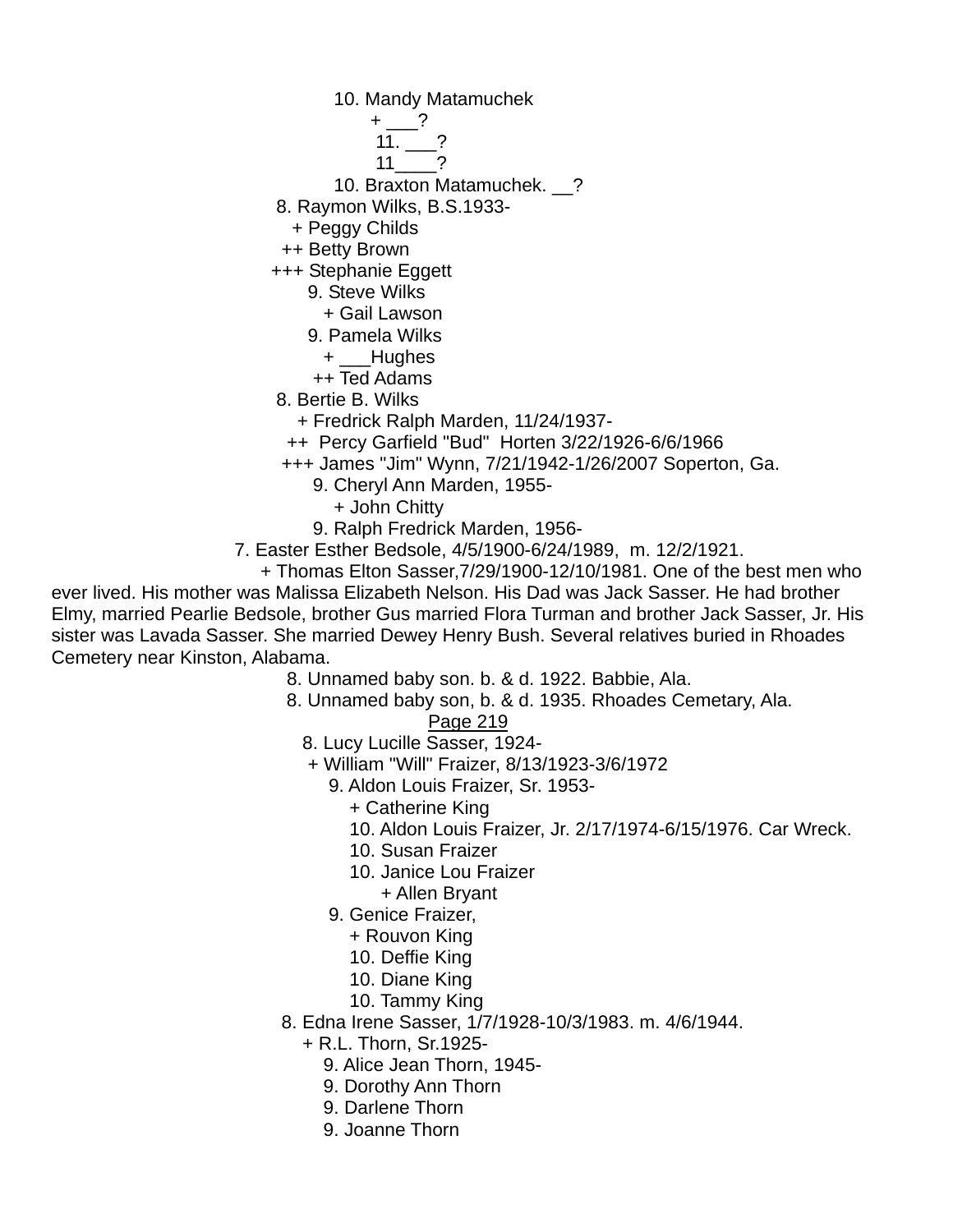| 9. R.L. Thorn, Jr.<br>9. Martha Jean Thorn<br>9. Ronnie Lee Thorn                                                                                                                                                                                                                                                                                                                                                                                                                                                                                                                                                                                                                                                                                                                                                                                                                                                                                                                                                                                                                          |  |
|--------------------------------------------------------------------------------------------------------------------------------------------------------------------------------------------------------------------------------------------------------------------------------------------------------------------------------------------------------------------------------------------------------------------------------------------------------------------------------------------------------------------------------------------------------------------------------------------------------------------------------------------------------------------------------------------------------------------------------------------------------------------------------------------------------------------------------------------------------------------------------------------------------------------------------------------------------------------------------------------------------------------------------------------------------------------------------------------|--|
|                                                                                                                                                                                                                                                                                                                                                                                                                                                                                                                                                                                                                                                                                                                                                                                                                                                                                                                                                                                                                                                                                            |  |
| 8. Claudia Mae Sasser, 4/12/1930-6/29/1991, m. 7/16/1945.<br>+ James William (JW) Vinson, 9/12/1925-12/13/1991.<br>9. Patricia Diane Vinson<br>+ Thomas Huffstutler<br>9. Mary Sue Vinson<br>$+$ ____Hamby<br>9. James (Buddy) William Vinson, Jr.<br>9. Teresa Deborah Vinson<br>+ Risner<br>++ Nesmith<br>+++__Mabry<br>8. James Ollie Sasser, 1933-<br>$+$ ?<br>++ Wanda Ann Stanley<br>9. Craig Sasser<br>$+$ ?<br>9. Barry Sasser<br>$+$ ?<br>9. Bruce Sasser<br>9. Keith Sasser<br>9. James "Jimmy" Sasser<br>8. Edlow Sasser, 1937-<br>+ Jennie Caffee<br><b>PAGE 220</b><br>$++$ ?<br>+++ Carolyn Jackson<br>9. Kenneith Sasser<br>9. Lonnie Earl Sasser<br>8. Annie Nettie Jeanette Sasser, 1940- m. 10/12/1956<br>+William "Bill" Irvin Miller, 1934-<br>9. Stephen Elton Miller, 1957-<br>+ Brenda Odell<br>++ Anita Small<br>+++ Linda Stiber<br>10. Jason Carl Miller<br>10. Christopher William Miller<br>10. Amanda Miller<br>10. Stephanie Jean Miller<br>10. Tiffany Ann Miller<br>9. Lou Ann Miller, 1960- m. 6/1978<br>+ Donald Clyde Naylor<br>10. Clyde Donald Naylor |  |
| 10. Michael Naylor                                                                                                                                                                                                                                                                                                                                                                                                                                                                                                                                                                                                                                                                                                                                                                                                                                                                                                                                                                                                                                                                         |  |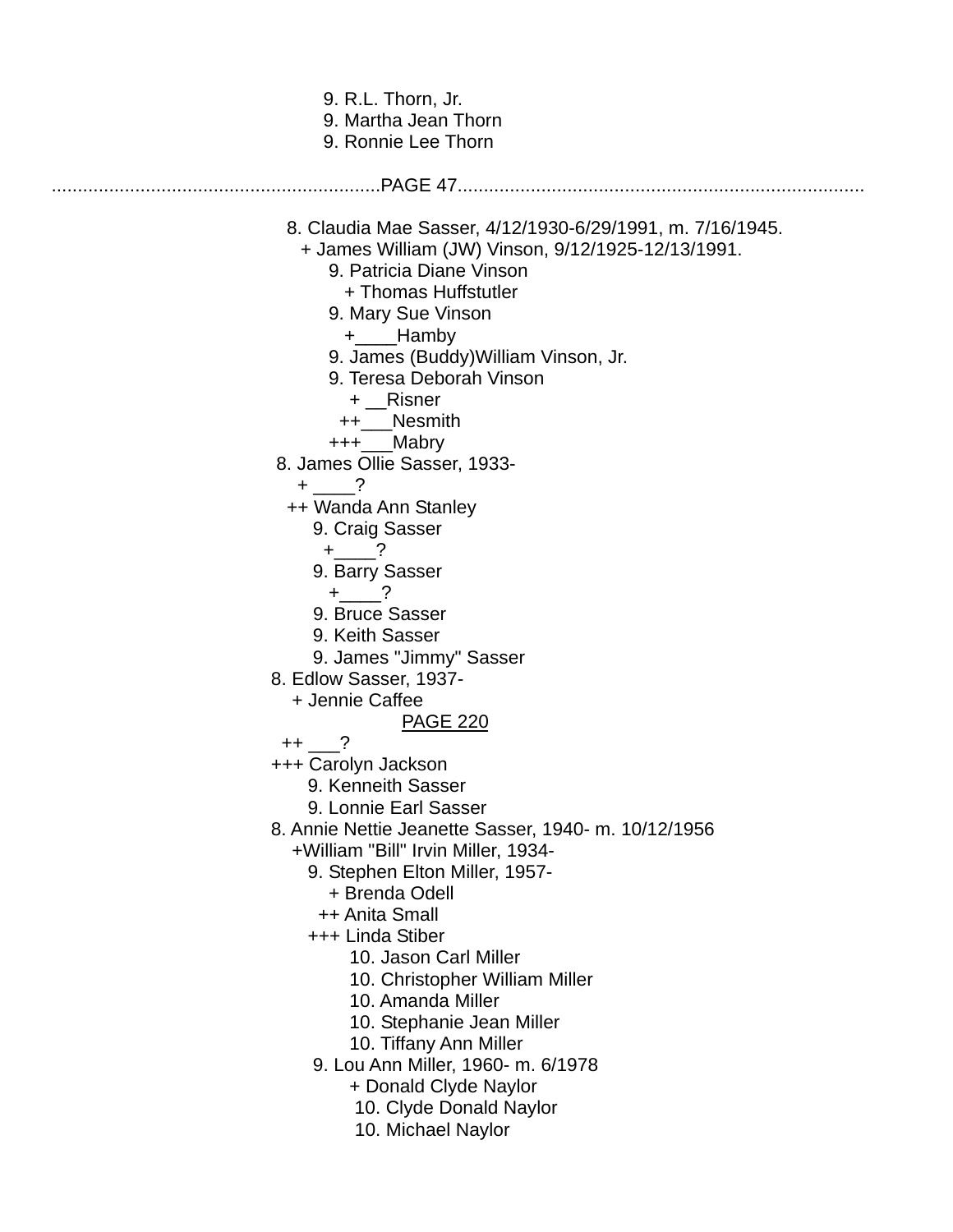9. Joseph Alexander Miller, 1963-

+ Cindy Lee Travis

++ Leslie Ann Elliott

- 10. Alexander Joseph Miller
- 9. Glenda Gail Miller
	- + Remikus Birko
	- 10. Shannon Marie Birko

7. Matilda Rosanna Bedsole, 12/11/1897-9/28/1982...m. 9/5/1919, Ala., Aopoka, Fla.

+ Robert William Calvin Adkison,10/10/1891-9/1994, Apopka, Fla. A very good

man.

They were both born in Ala. Buried in Aopoka, Fla.

He was the son of Hiram D. Adkison and Martha Wise.

8. Georgia Ann Adkison, 2/10/1922-8/21/1980

+ William "Willie" Taylor, 1914- ?

They are buried in Apopka, Fla.

- 9. William Gene Taylor, 3/3/1948-11/2005
	- + Dorothy Lee

++ Carolyn Hamby

- 10. William Earl Taylor, 1969-
- 10. Robert William Taylor, 1971-

8. Mary Ruth Adkison, 9/15/1926-8/25/1995, m. 11/6/1948.She

was born in Ala. and died in Chipley, Fla. Buried, Apopka.

+Jasper Raymond McCarty, 4/7/1926-1/26/1989. Buried

Apopka. Born in Polksville, Miss. and died in Gainesville, Fla.

9. Mary Delois McCarty, 1951-.......... in Japan

+ Richard Maurice Shulstad, 1949-

- 10. Ashley Brooke Shulstad, 1983-
- 9. R.W. McCarty, 7/9/1955-8/16/1956, Buried Jackson, Miss.
- 9. Harold McCarty, 1958-

PAGE 221

+ Carolyn Dobbs, 1959-

- 10. Jamie Mitchell McCarty, 1976-
- 10. Jamie Michelle McCarty, 1976-

 8. William Cicero Adkison, 4/25/1932-10/1/1978, m. 6/30/1967 Born in Bruce, Fla. Died and Buried Apopka. JD's Buddy.

+ Ophelia Grace Hudgins Dobbs, 1934- ?

9. Vera Grace Dobbs, 1951-

 $+$  ?

- 10. Averie Dobbs, ?
- 9. Harrison Dean Dobbs, 1952-
- 9. Bobby Jackson Dobbs, 1954-
- 9. Jeane Lynn Dobbs, 1963-
- 9. Carolyn Dobbs, 1959-
	- + Harold McCarty, 1958-

(See children above, under Harold McCarty).

8. Blannie Adkison, 1937-

Born in Freeport, Fla. m. 1954

 + Henry Sylvester Butler, 1933- Born in Altoona, Fla.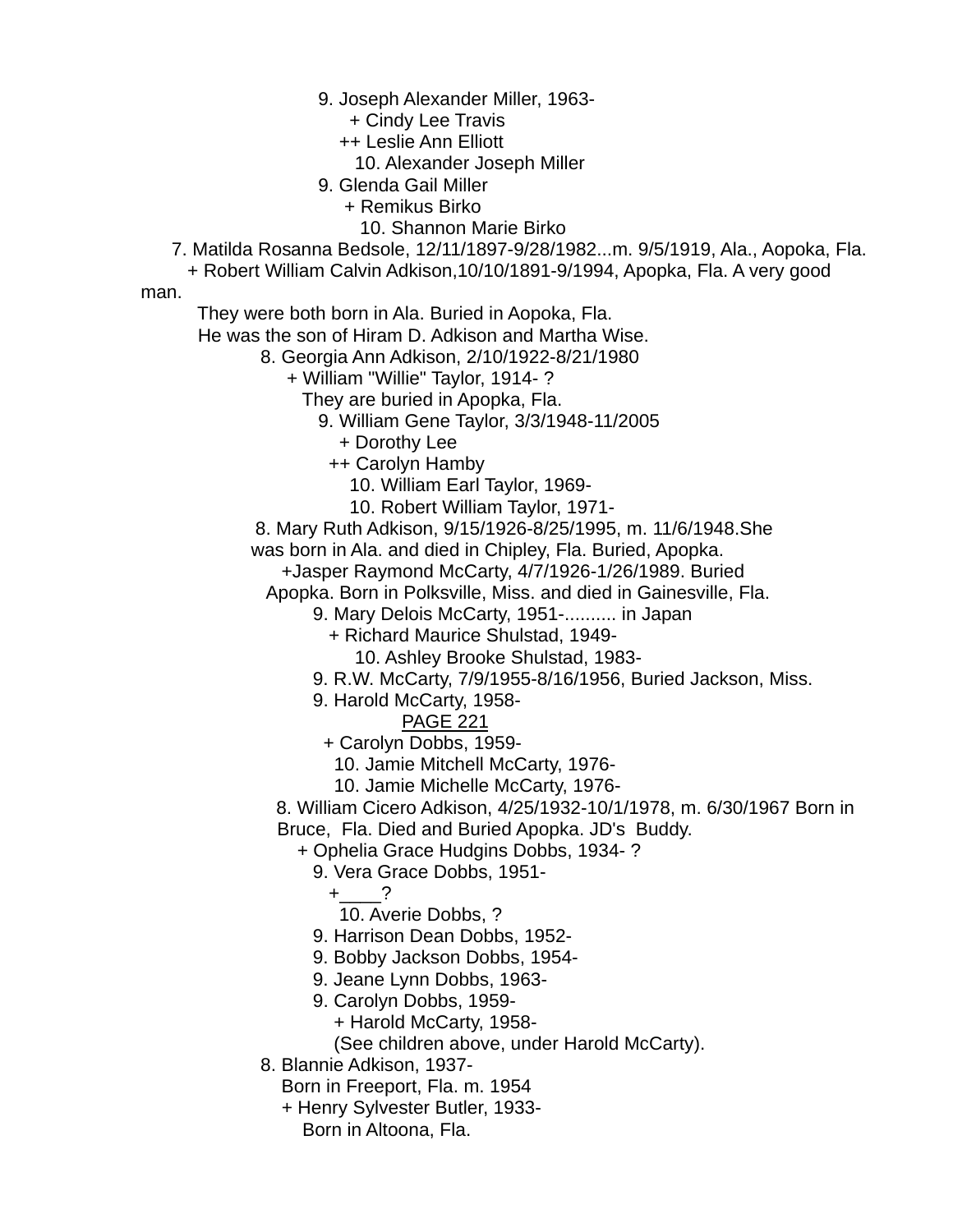- 9. John Henry Butler, 1955-
	- + Marsha Smith, Divorced.
	- ++ Donna Boyd
- +++ Sandra Pettis-Alderman
	- 10. Elisha Lynn Butler, 1975- m. 5/5/1993
		- + James Griffitti
		- 11. Darren James Griffitti 1995-
	- 10. Kerri Leigh Butler, 1981-
		- + Brian Grinde,
			- 11. Lucas Sean Grinde, 1998-
	- 10. Misty M. Alderman, 1972-
		- + Norman Parrish
			- 11. Johnny Parrish, ?
			- 11. Kayla Lasha (Father is Curtis Bess)
			- 11. Aryl Dean Marsh (Father was a Marsh).
	- 10. Karen Michelle Pettis, 1974-
		- + Jeff Gunn
		- ++ Pud Riley
			- 11. Jessie Dale Gunn
			- 11. Colton Riley
	- 10. Jeremy Pettis, 1979-
- 9. Pamela Ann Butler, 1972-

Her biological Father was Jimmy Garrish

- + Kerry Selbe,
- 10. Rita Rena Selbe, 1990-
- 9. Vickie Amber Butler, 1977-
	- Her biological father was Jimmy Garrish
	- + Monday ?
	- 10. Tyler Garrish, 1997-
		- PAGE 222
	- 10. Makayla Monday, 1998-
	- 10. Hunter Monday,2001-
- 9. Kenneth Wade Butler, 1982-

His biological father was Jimmy Garrison

 7. Travis James "Trav" Bedsole, 4/14/1903-3/21/1987, Lowery, Ala. Rhoades Cemetery, Coffee,Ala.

- + Lurity Melvin Adkison,10/13/1896-1975...m.7/3/1920. She married two others after that.
- ++ Katie Cefornia Cain, 6/5/1906-10/20/1994, Rhoades Cemetery,
- Coffee,Ala.
	- 8. Onnie Merle Bedsole,
		- + Jack Weekly
	- 8. George Randall Bedsole, 1929-. Unmarried.
	- 8. Travis Lloyd Bedsole, 1/8/1934-9/9/1996, Ala, Georgia, Ala..
		- + Idell Pickeron, 1935-
			- 9. Lance Bedsole
				- $+$  ?
			- 9. Linda Bedsole
				- $+$   $-$  ?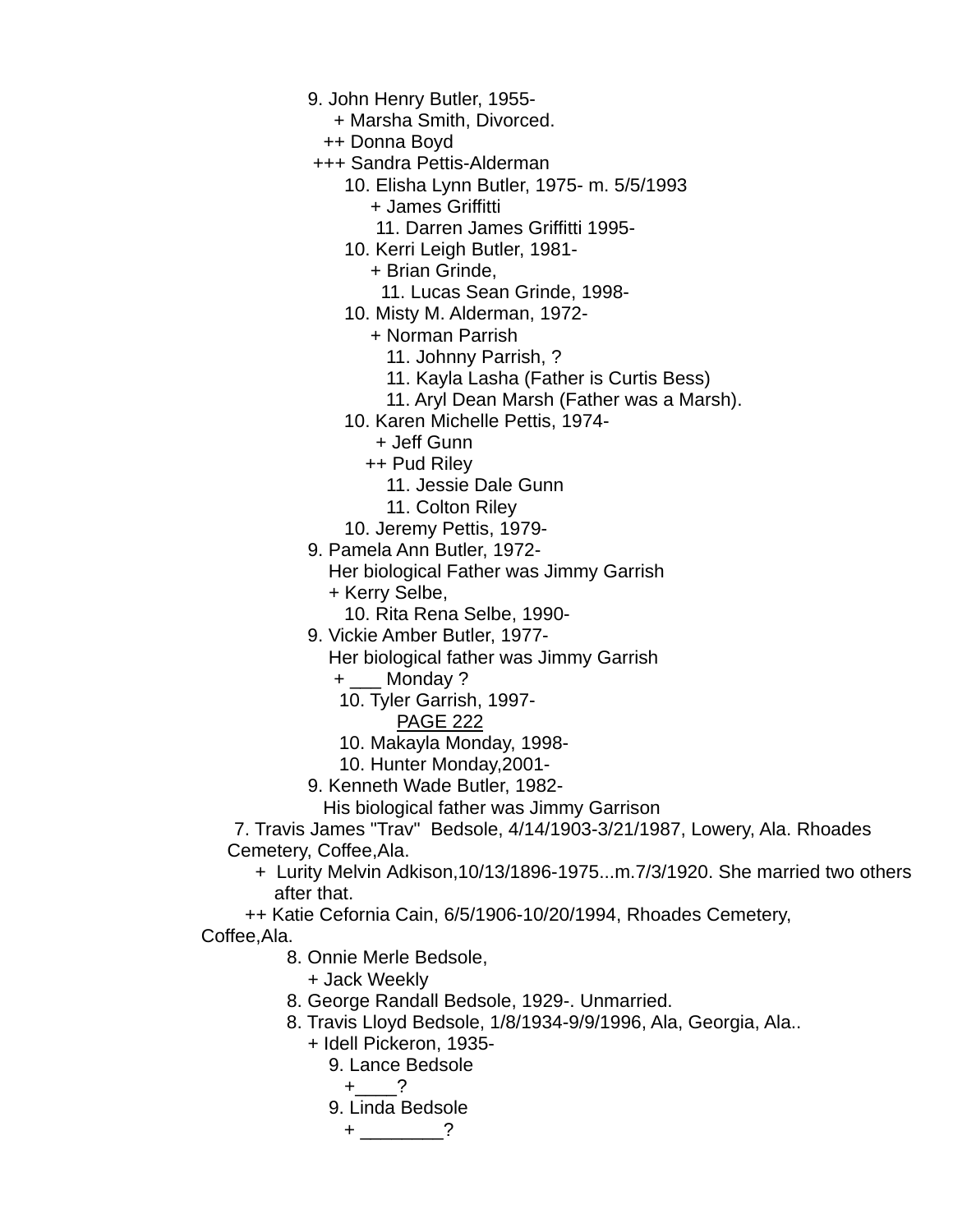9. Diane Bedsole

 $+$  ?

8. Nadine Bedsole

- + Arthur Barley
- 8. Mary Anne Bedsole, 1924-1925
- 7. Emma Bedsole, 1904-1998
- + Johnny Burress Farmer,1903-1986
- 7. Alice Bedsole, 3/12/1906-12/29/1981. Married 1919. Buried Apopka, Fla.
	- + Johnny Arthur Scroggins,Sr. 11/9/1899-1990. Buried in Apopka, Fla. 8. Johnny Arthur Scroggins,Jr. 11/4/1926-10/1/1963. Never Married. `

Buried in Apopka.

- 7. Pearlie Bedsole, 1908- Buried in Apoka, Fla.
	- + Horace Elmer "Elmy" Sasser,12/18/1908-2/1978 Forest City, Fla.
		- 8. Burt Sasser, 1/17/1926-11/5/1996, Buried in Apopka, Fla. + Lillie B\_\_?
			-
			- $++$  Lucy ?
				- 9. Lamar Sasser, 1949-
				- 9. Rodney Wayne Sasser, 1953-
				- 9. Jerry Sasser, 1955-
				- 9. Linda Sasser,
					- $+$  ?
						- 10. Kenneth ?
					- 10. Ricky David \_\_\_?
		- 8. Louise Sasser,1932- .................Enterprise, Ala.
			- + Ozar Lent Grant, 8/13/1913-5/27/1972, Greenwood, Apopka.
			- 9. Ozar Lent Grant, Jr. 1956-
			- 9. Garry Lane Grant,1958-
		- 8. Betty Jean Sasser,1935- m. 1967 in Ga.
			- + Houston Thorn, ...Div.

# PAGE 223

- ++ Jasper Raybon McCarty, 4/7/1926-1/26/1989. Apopka, Fla.
	- 9. Betty Diane McCarty, 1967-
		- + Adam Kent Tillman, 1961- Burlington, NC
			- 10. Dwight Arnold Tillman,
- 8. Karl Lee Sasser, 1940-
	- + Dorothy Jane Anderson-Div.
	- ++ Constance Richter.
		- 9. Teresa Jane Sasser,
			- + Robert Cox--Div.
				- 10. Angela Marie Cox,
					- + Rogellio Melendez
						- 11. Sandra Jane Melendez
- 8. Donald Ray Sasser, 9/10/1944-7/27/2001, d. Tampa, Fla.
	- + June Brown
- ++ Ruth\_\_\_?, 10/13/1911-
	- 9. Tanzi Danielle Sasser, 1967-

 7. Columbus Bedsole, 8/27/1910-01/08/1977, Mechanic, Greenwood Cem., Florala, Ala.

+ Elmer Adams, 09/02/1912-08/17/1997....Wife of Columbus. Greenwood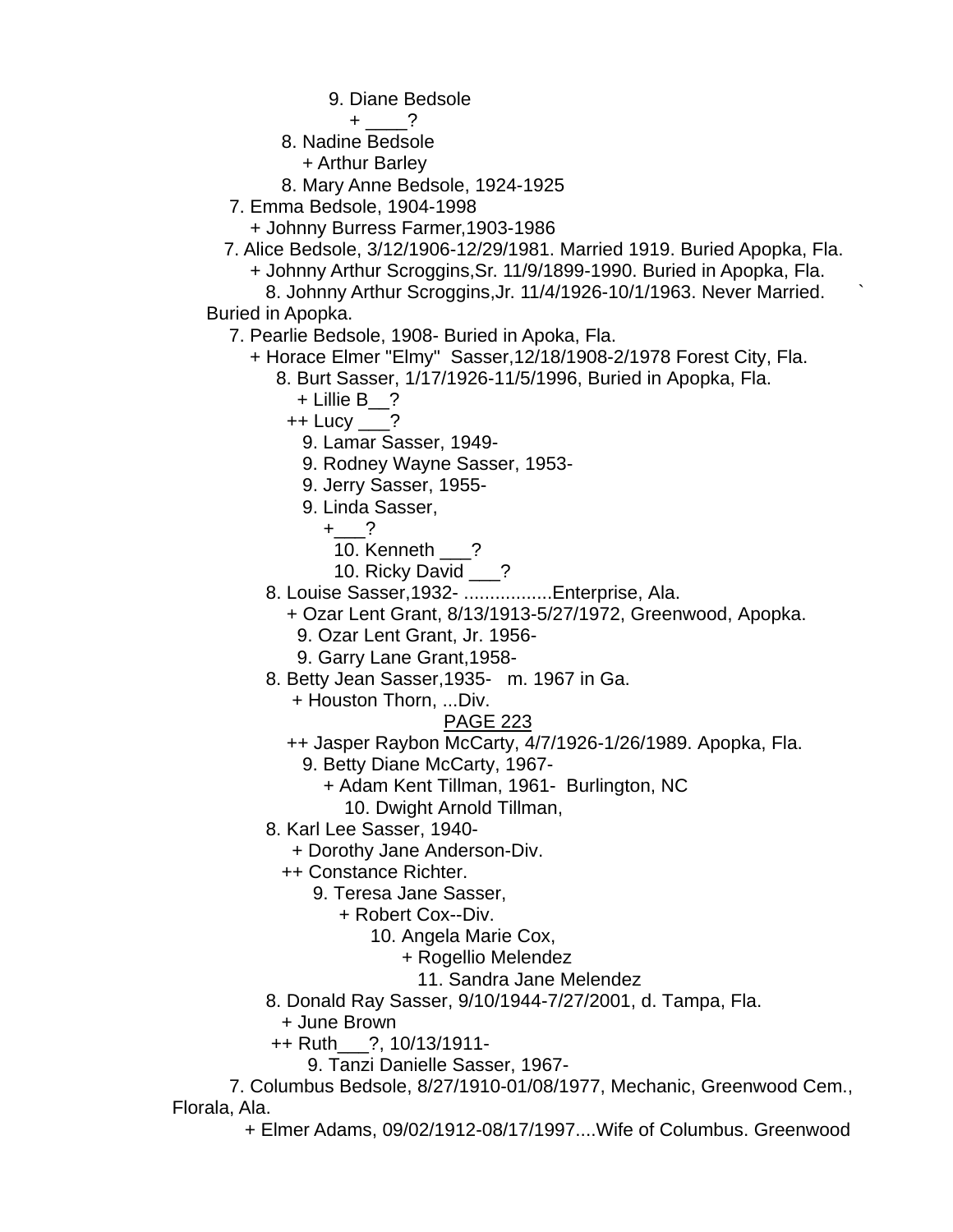Cem, Florala.

8. Rhett Edward Bedsole, 04/25/1939-12/13/2002, US Army.

Greenwood Cem. Florala, Ala.

Meatcutter by trade.

- + Betty Jean \_\_\_? 1941- .....m. 06/30/1957
	- 9. Daughter ?
- 8. Annie Clyde Bedsole
	- + Junior Bozier
- 8. Ernestine Bedsole
	- +\_\_\_\_ Gennell

7. Baby Bedsole, died as infant.

- 6. Josephine Bedsole, 1869- .....married Albritton on 3/4/1888.
	- + Peter Albritton
	- ++ W.C. Hall
- 6. James Bedsole, MD, 6/9/1871-11/2/1943. Corner Creek Cemetery, Hacoda, Ala. + Artie Missie Ward, 5/9/1876-2/2/1959, Hacoda, Alabama......m. 1895.

 Note; On the 1900 Census, her grandmother, Roseanna P. Ward Widow of Travis B. Bedsole, and mother of Dr. James Bedsole was living with this family in Old Town, Ala. (Coffee County).

- 7. Sherwood Bedsole, 2/18/1896-5/26/1969, Corner Creek Cemetery. + Willie Adkinson, 10/29/1894-11/13/1969
- 7. Tatum Bedsole, 1/24/1899-12/25/1978, Travelers Rest Cemetery, Samson, Ala.
	- + Leola Estella Lee, 10/7/1907-3/26/2000, Travelers Rest Cemetery, Samson, Ala.
- 7. Shelton Bedsole, 3/3/1901-7/8/1924, Killed in Detroit, Michigan by a train.

+ Zora ?

- 7. Babe Bedsole, 1/1899-1905, Old Town, Paul, Hacoda, Alabama. PAGE 224
- 7. Dalton Bedsole, 9/7/1903-5/1965, Ala.
	- + Maebelle Oliver, 1907-1989
		- 8. James Foster Bedsole, 1939-, P.E. Cullman, Ala.

Electrical Engineer, University Of Alabama.

- + Janice Elaine Knight, 1939-
	- 9. Andrea Elaine Bedsole, 1964-
		- + Marshall Handlin Mullins, 1957-
			- 10. Jacob "Jake" Mullins
			- 10. Lucas "Luke" Mullins
	- 9. Tracy Victoria Bedsole, 1967-
		- + Michael Wade Bennett, 1966-
		- 10. Samuel Bennett
- 8. Donald Oliver Bedsole, MD, 1934- Surgery, Mobile, Ala. Retired. General Surgeon, University Of Alabama.
	- + Gloria Dykes
	- ++ Cyndi Hartley, 1949-
		- 9. Lawrence Bedsole, 1972- MD, University Of Alabama.
			- + Rhonda Rowell, M.D. Pediatrics
- 8. Dalton Anthony Bedsole, MD, 1941-.Urologist, Medical College Of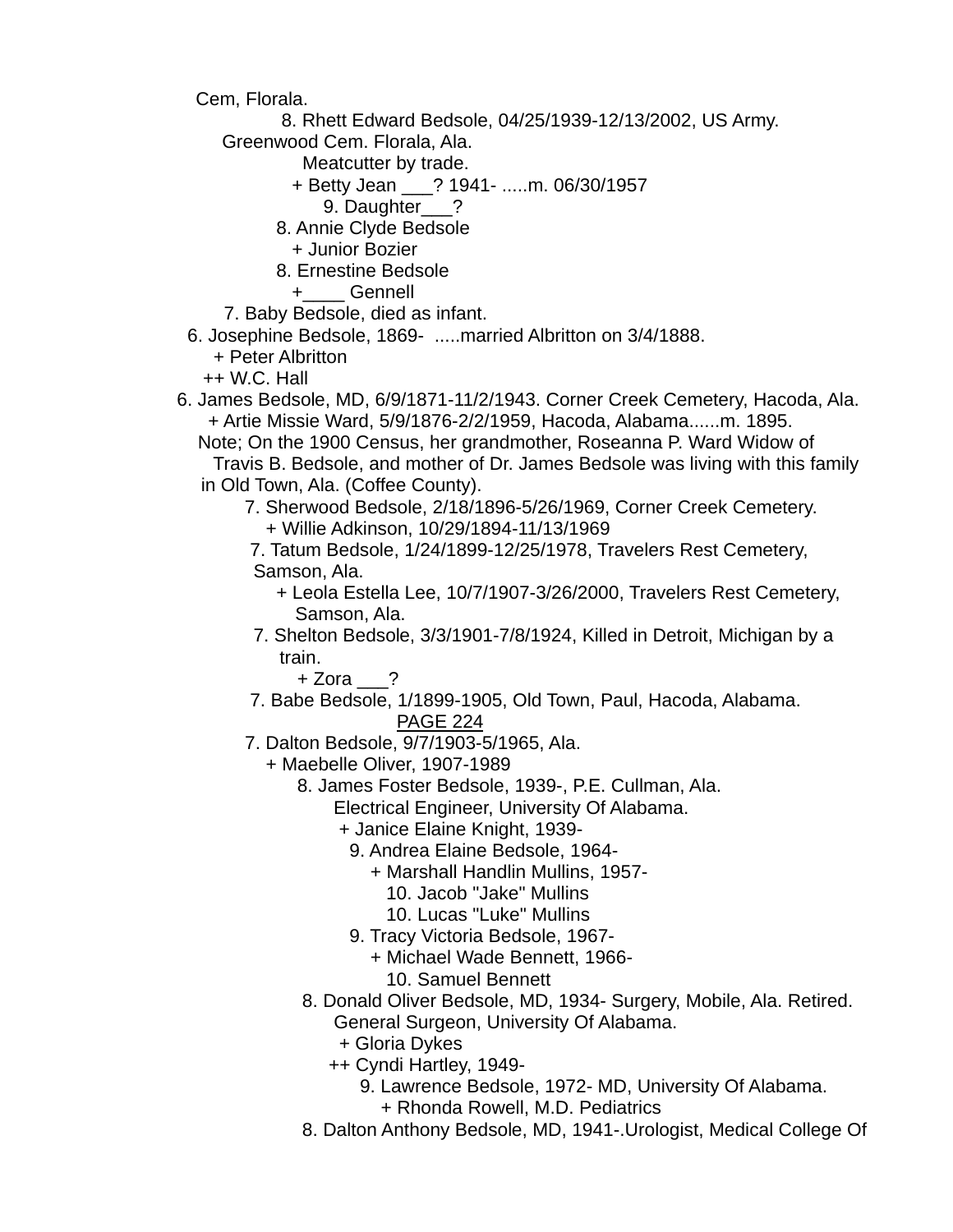Alabama.

- + Nancy Kathleen Akins, 1943-..........m. 1963.
	- 9. Nancy Kathleen Bedsole, 8/1/1967-10/20/1983. Killed by a Murderer.
	- 9. Susan Paige Bedsole, 1969-.........m.1992. M.S. Ed., Stanford University.
		- + Ty Harris.........Birmingham, Ala.
		- 10. Sally Kathleen Harris, 1996-
		- 10. Emma Grace Harris, 1999-
- 8. Travis Franklin Bedsole, 1946-, B.A, Brookhaven, Mississippi. Mgt., U. of Ala.
	- + Joyce Sims, 1949-
		- 9. Donnie Bedsole, 1966-
		- + Gloria\_\_\_?
		- ++ Cindy Hartley
	- +++ Nitza Garcia, 1972-
		- 10. Anna Bedsole
- 9. Kim Bedsole, 1970- M.S. Nutrition, University Of Southern Mississippi.
	- + John McCauley...Picayune, Mississippi.
		- 10. Natalie McCauley.
		- 10. Mandy McCauley.
- 4. Robert ("Robin") Bedsole, 1773-1836. On 1820 Sampson County, NC Census.
	- + Rebecca Starling, 1771-1860
	- ++ Nancy Emanuel, 1772-
		- 5.William Henry Bedsole, Sr. 1820-1905 ?
			- + Luthra Catherine \_\_\_\_?
			- ++ Jennet Hinson, 1823-
				- 6. Loiza Bedsole, 1840-1910

# PAGE 225

- 6. Thomas F. Bedsole, 1841-1910
- 6. William Henry Bedsole, Jr. 1839-1910
	- $+$  ?

 5. William Luther Bedsole, 1802-1887 Assumed spelling as BLEDSOE. Moved from NC to Georgia, to Alabama..

- + Parmelia\_\_\_? 1802-
- 6. B.B. Bledsoe, 1824-Georgia
- 6. Elvira J. Bledsoe, 1840-Alabama
- 6. James R. Bledsoe 1842- Georgia
- 6. Joseph B. Bledsoe, 1845Alabama
- 6. Leonora A. Bledsoe, 1830- Georgia
- 6. Mary J. Bledsoe, 1842-Alabama
- 6. Narcissa Bledsoe, 1838- Alabama
- 6 William B. Bledsoe, 22 Georgia
- 6. Winnie Bledsoe, 1830-1900
- 5. Mary Bedsole, 1821-
- 5. Rebecca Bedsole, 1824-
- 5. Thomas Bedsole,1826-1860 Buried Lowndes, Ala.
	- + Charlotte A \_\_\_\_? 1832-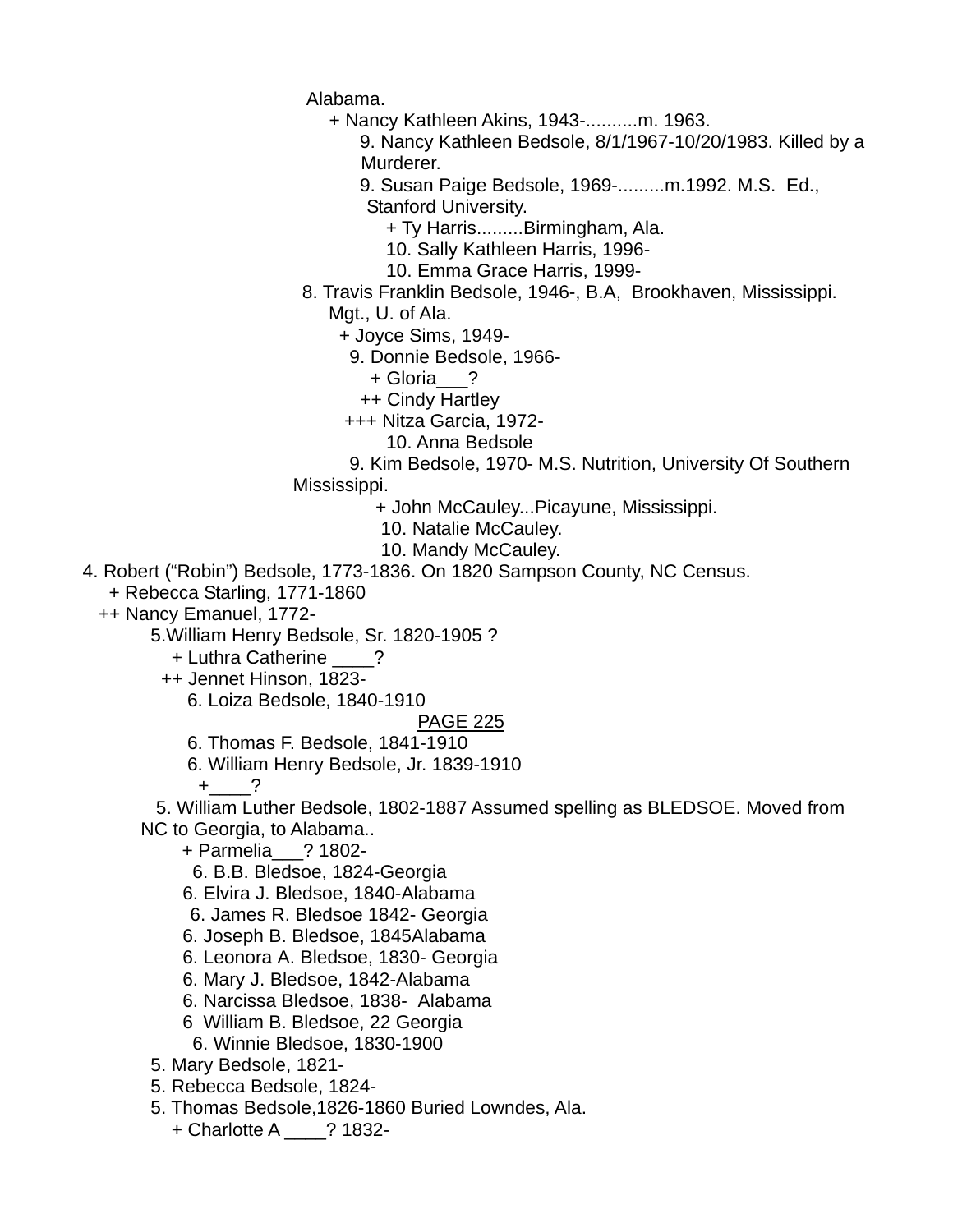6. William Henry Bedsole,1850-

- 5. Nancy ("Polly") Bedsole,.1825-
	- + \_\_\_Emanuel, 1824-
		- 6. "Lizer" (Elizabeth?) Bedsole + Gideon Emanuel
		- 6. William James Bedsole, 1850-1912 (Called "Indian" in NC.
			- Fathers name Unknown, but he was a full-blooded Cohairie Indian). + Nancy Ann Emanuel, 1848-1926, Dismal, Sampson County, NC.
				- 7. Isabella Bedsole, 1879-1955, Dismal, NC.
- $+$   $-$  ?
	- 7. Elmyra Bedsole,1873-1940, Dismal, NC.

$$
+\underline{\hspace{1cm}}?
$$

7. Lou Berta Bedsole

+ Joseph Emanuel

 7. James Henry Bedsole, 1854-1930, Dismal, Sampson, NC. + Hannah Warrick,

 7. William Luther "Bud" Bedsole, 4/23/1875-1961. "Indian". Farmer, Dismal, NC.

- + Amanda Warrick
	- 8. Benjamin Bedsole 1908 1991
		- + Jayne Kurtz
		- ++ Betty Jean Croly Littleton
		- 8. William Arthur Bedsole,11/27/1899- "Indian" in NC
			- + Emily Maynor, 11/22/1905-5/5/1975. Dau. of Andrew and Lucy J. Maynor
		- 8. James Taft Bedsole, 12/25/1908-05/1978
			- + Ella Ree Cummings, 10/30/1910-1/28/1994 Fayetteville,

**NC.** NO.

8. \_\_\_\_Bedsole, Dau.

- + Bill Brack
	- 9. Sheila Brack
		- +\_\_\_ Svitil, Lives at Halethorpe , Calif.
	- 9. Brian Brack, Pasadena, Calif.
- 8. Bedsole, Joppatowne, Calif.
	- + \_\_\_ Wynn
- 8. Myrtle Bedsole, Dundalk, Calif.
- +\_\_\_Locklear
- 8. Elsie Bedsole
	- + \_\_\_ Brewintgon, Hope Mills, NC
- 7. Docia Bedsole, 1877-1940, Dismal, Sampon, NC.
	- + Enoch Emanuel,1875-1945, Dismal, Sampson, NC.
		- 8. Benjamin James Bedsole, 8/6/1819/1894-1968 ("Indian" Sampson County, NC.Farmer).
			- + iola Brewington, 1896-1945
		- ++ Martha Goodman Cooper
- 7. Emma Bedsole
- 7. William Bedsole, 1909--
- 7. Martin Bedsole, 12/20/1910-2/21/1992, Georgia.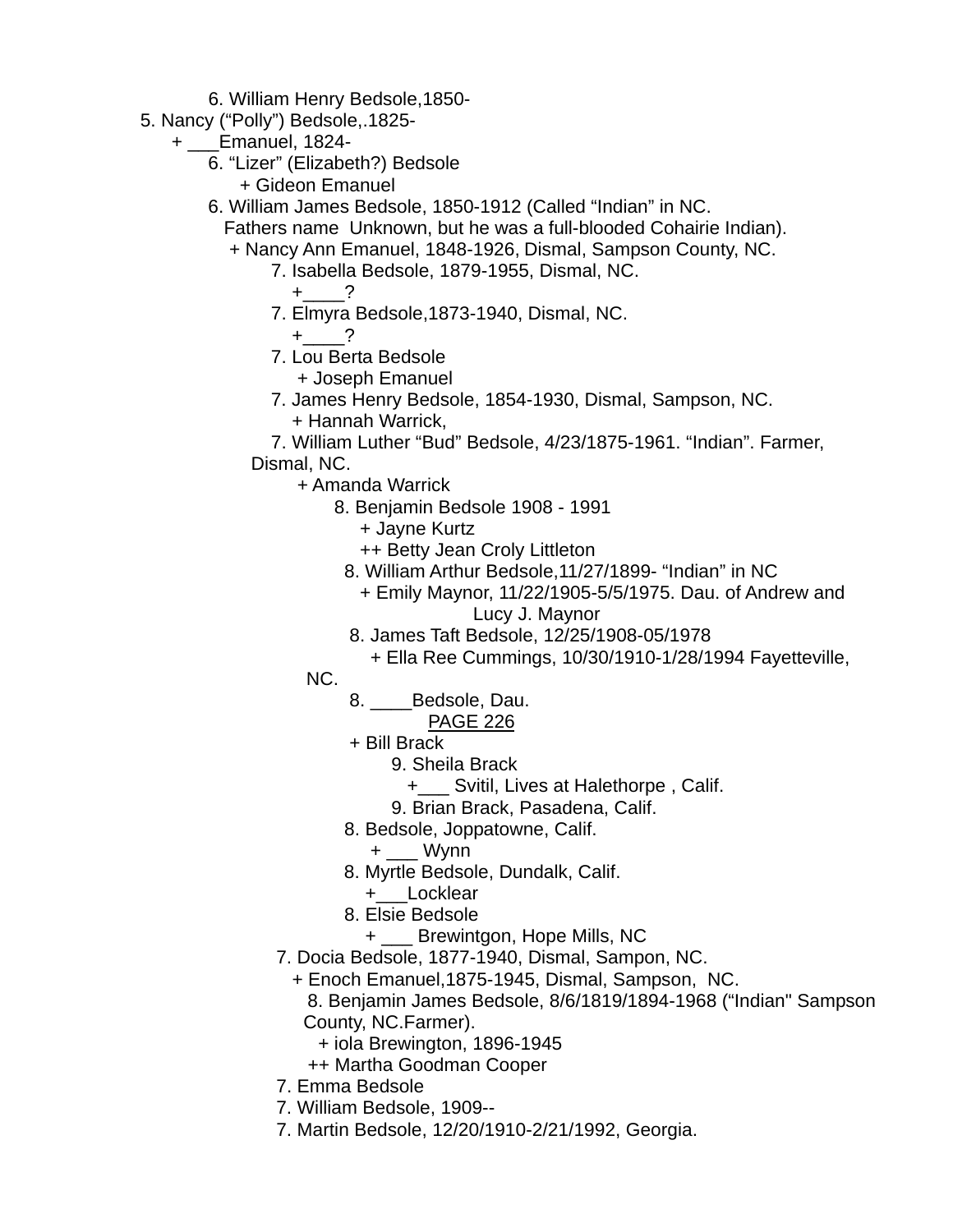- 7. Nattie Bedsole, 1912-
- 7. Mary Evelyn Bedsole, 1920-
- 7. Luberta "Berta" Bedsole + Jonah Emanuel
- 7. Rutha Bedsole, 10/13/1911-11/27/2000, Ala.
	- + Ollie Brewington
- 7. Molsey Bedsole
	- + Mathew Burnette, Jr.
		- 8. Woodrow Burnette
			- + Esther Ammons (Lula James & Calvin Ammons).
				- 9. Marion Lee Burnette
				- + Samuel "Sammy" Robinson
					- 10. Karla Robinson-Summers
						- + Kevin Charles Summers
							- 11. Kayla Robinson (Jerry Bradford).
							- 11. Kyle Summers
					- 10. Darla Robinson
						- + Mike Blanton
						- ++ Evan Deese
						- +++ Steve Johnson
							- 11. Ashley Blanton
							- 11. Samantha Deese
							- 11. Jeremy Johnson
							- 11. Danielle Stinson
					- 10. Christina "Tina" Robinson
					- + Buddy Stinson
		- 8. ila Burnette
			- +\_\_\_Faircloth
				- 9. Eugene Faircloth.
					- PAGE 227
					- 10. Twila Robinson. Died as infant.
- 7. Isabella Bedsole, 3/13/1920-6/3/1994, Santa Ana, Calif, And Kansas. + Erias Brewington
- 5. Eliza (Elizabeth?) Bedsole,1846-
	- $+$  ?
		- 6. James Henry Bedsole
	- + Hannah Warrick
	- 5. Martin Bedsole, 1836-
	- 5. Isaac Bedsole, 1833-
		- + Mary S. Bedsole, 1834-
			- 6. Clifford Jesse Bedsole, 6/4/1896-3/1971, Montgomery, Ala.
				- + Viola Whatley,1883-
- ++ Ida Pearl Barbaree, 1/8/1907-9/13/1983, Bethlehem Cem. Coffee County, Ala.
	- 7. Mary J. Bedsole,6/27/1933-3/1973
		- + \_\_\_\_Long
			- 8. Juanita Long

$$
+\underline{\hspace{1cm}}?
$$

8. Betty Long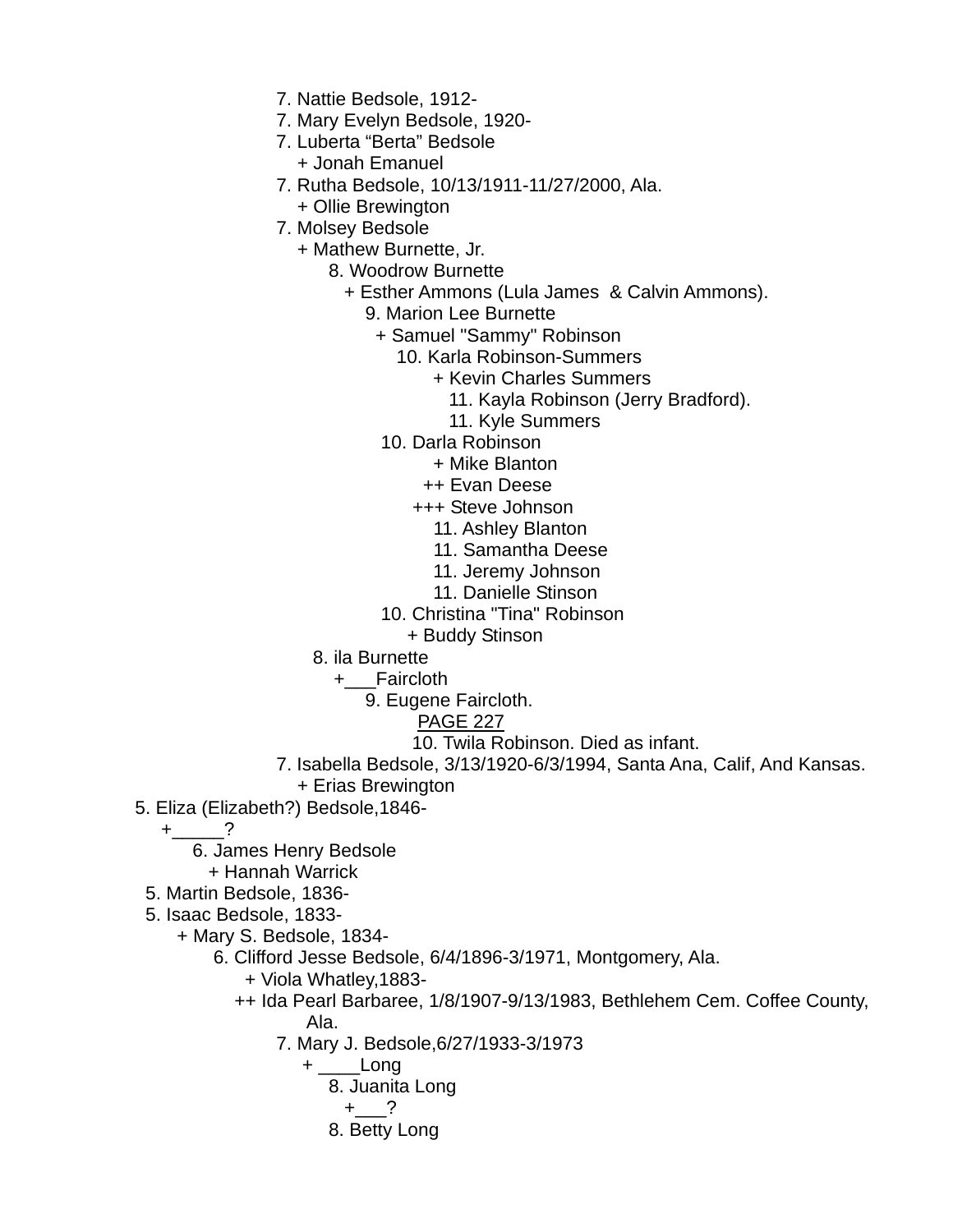- + George Homiack
- 9. Kayla Homiack
- 8. Derita Long

 $+\underline{\hspace{1cm}}$  +  $-\underline{\hspace{1cm}}$  +  $-\underline{\hspace{1cm}}$  +  $-\underline{\hspace{1cm}}$ 

- 9. Tonya
- 9. Darryle
- 9. Scotty
- 7. Brenda Ida Bell Bedsole,1948-
	- + Billy Henry Sims,1944-
		- 8. William Eugene Sims, 10/10/1966-11/28/1976
			- + \_\_\_\_\_?
		- 8. David Allen Sims
			- + Juanita\_\_\_?
		- 8. Brenda Kaye Sims
			- + John Henry Parks
		- 8. Terry Wayne Sims, 3/22/1973-11/28/1976
- 7. Houston Richard Bedsole, 1/9/1928-5/12/2002, Known as "Smokie". Bethlehem Cem, Coffee County, Ala.
	- $+$   $?$
	- 7. O.C. Bedsole, 1926-
		- + Name unknown
		- ++ Ethelene Hodge
			- 8. Debbie Bedsole
				- + Euva Samuel
					- 9. Mandy Samuel
						- $+$  ?
					- 9. Lauren Samuel
						- $+$  ?
				- 8. Jerry Bedsole
					- PAGE 228
				- + Jo Ann Smart
					- 9. Mallory Bedsole
					- 9. William Bedsole
				- 8. Danny Bedsole
					- + Donna J. \_\_\_? 6/112/1957-11/26/1994, NC
						- 9. Bethany Bedsole, 1/16/1987-12/18/1994, Iowa.
							- $+$  ?
					- 9. Hayden Bedsole
					- 9. Haley Bedsole
					- 9. Daniel Bedsole
			- 7. Willie Jean Bedsole, 1940-
				- + Rayford Hodge,1935- Divorced
				- ++ \_\_\_\_Holloway
					- 8. Mary Sue Hodge, 1957-
						- 9. Casey Lynn, 1981-
							- +\_\_\_\_Jones
							- 10. Kaylee Jones
							- 10. Kirsten Jones
							- 10. Michael Jones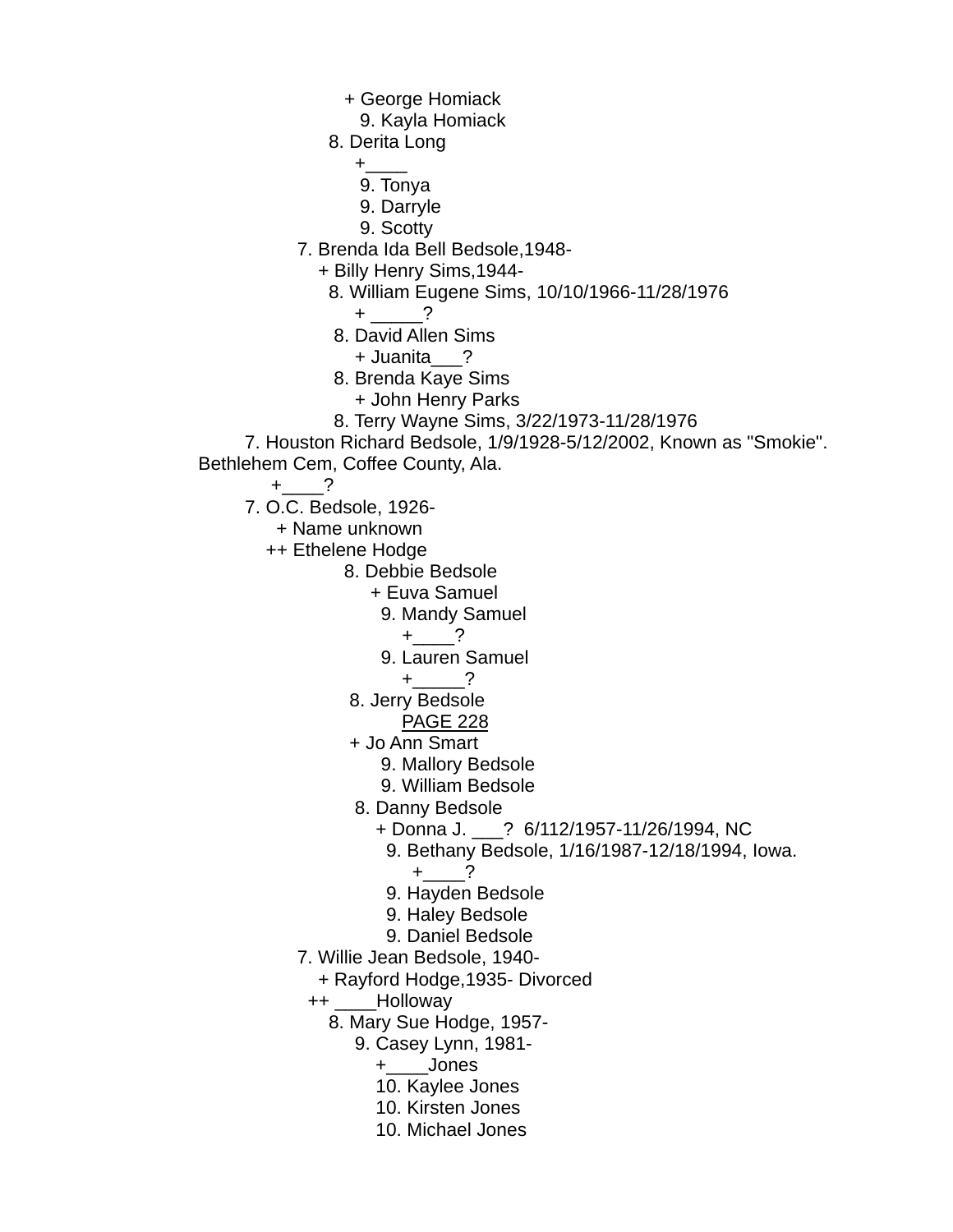- 9. Victoria Nicole Halloway, 1983-
	- + Jake Johns
	- 10. Taylor Johns (Girl)
	- 10. Hayden Johns (Girl)
- 8. Teresa Hodge, 1962-
	- +\_\_\_ Russell

++\_\_\_

- + Kenneth Oakes
	- 9. Samuel Eric Russell, 1980-
		- + Angelia Cordle, 1986-
			- 10. Kaitlyn ShyAnne Russell
			- 10. Joseph Ray Russell, 1982-
			- 10. Joshua Neil Russell, 1983-
				- + Johanna Faye Canada
					- 11. Dominick Austin Russell, 2002-
- 8. Linda Sue Hodge, Born dead.
- 8. Tammy Michelle Hodge, 1972-
	- + James English
		- 9. Allyssa Grace English
	- 9. Maggie Beth English
- 7. Lula M. Bedsole,11/2/1895-6/12/1937
- 7. Robbie Jewel Bedsole, 5/16/1936-10/11/1997.
	- + Clarence Grogg, 7/17/1933-6/24/2003
		- 8. Margie Grogg,
			- +\_\_\_Davis
				- 9. Jonathan Davis,
			- 9. Keith Davis
		- 8. Junior Grogg,
			- + Penny\_\_\_?

PAGE 229

- 9. Paul Grogg
- 8. James Grogg
	- $+$   $\qquad$  ?
	- ++ \_\_\_\_?
		- 9. Jennifer Grogg
		- 9. Daughter. Name not known
- 9. Michael Grogg
- 6. Nancy Bedsole, 1853-1907
	- + \_\_\_\_\_?
- 6. Elizabeth "Becky" Bedsole, 1876-
- 6. Willey F. Bedsole,1876-
- + Louisa Farris

 6. Jack Andrew Bedsole, 3/12/1881-2/7/1959, Fairview Cemetery, Coffee County, Ala.

 + Janie Williams,11/9/1888-10/29/1983, Hardens Methodist Chapel, Toombs County. Ga

- 7. Alain Bedsole,1914-
- 7. Onita Bedsole,1920-
- 6. Mary Ida Bedsole, 12/20/1889-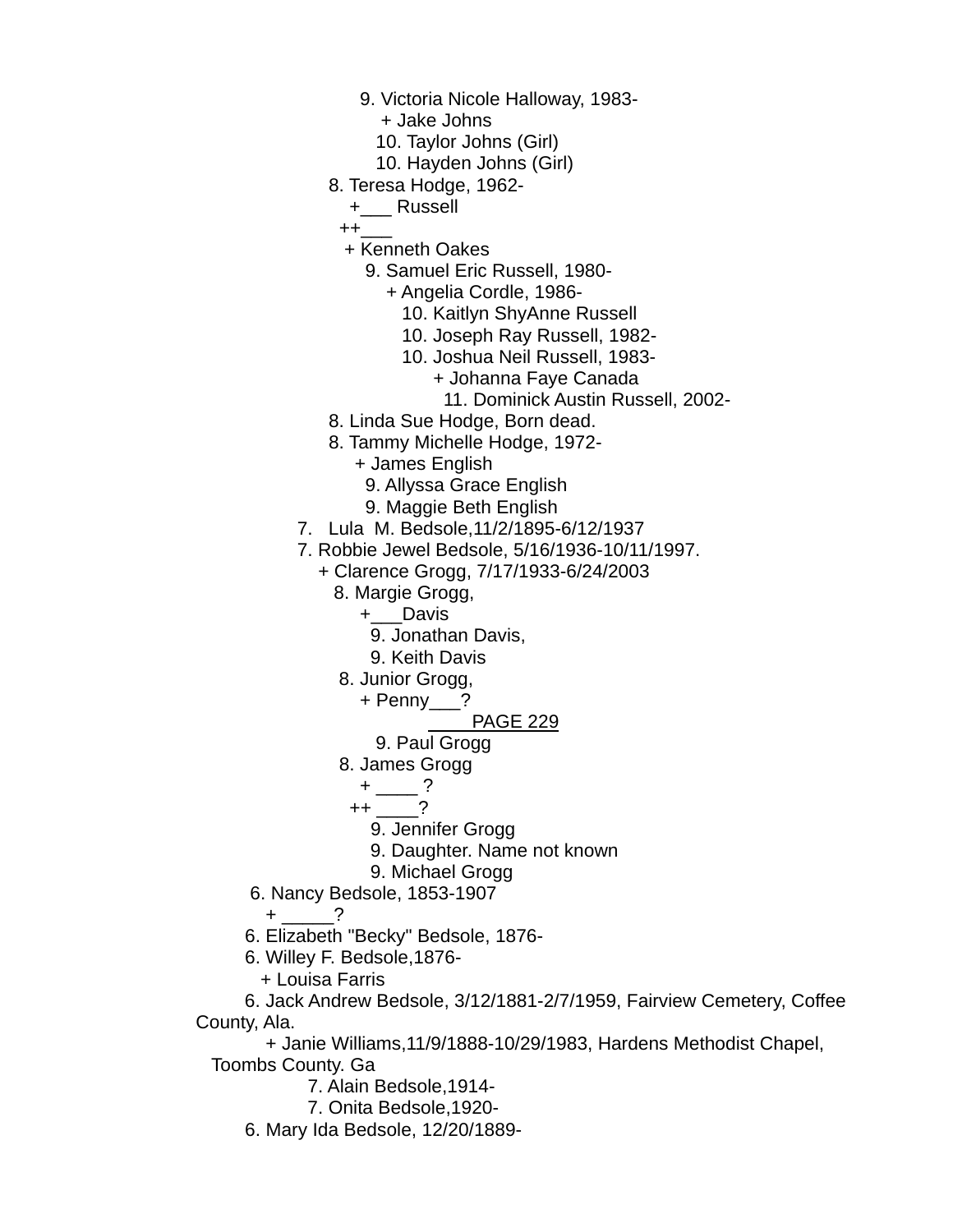6 James Travis Bedsole, 10/1/1893-

6. Richard Earnest Bedsole, 1/4/1894-1969

 4. Travis Bedsole, 1790-1848 NC. Moved from Beaverdam, NC to Haywood County,Tennessee in 1830. His year of death appears to be about 1848.He and his brother, Thomas Jr. were in the War Of 1812.

 + Nancy Simmons, 1790-1870 . Born NC, Died in Tennessee. She is In the 1850 Census living with Margarets family below.So Travis was dead then.

5. Isaac N. Bedsole, 1815-

 5. John W. Bedsole, 12/1850-1937, Geneva, Alabama. (I don't believe he belongs under Travis/Nancy).

 $+$  Epsey E.  $?$ 

- 6. Malcom Bedsole, 3/1885-1955, Geneva, Alabama.
	- +\_\_\_\_?
- 6. William J. Bedsole, 7/1887-1960, Geneva, Alabama.

 $+$  ?

6. Lucy Bedsole

 $+$   $^{2}$ 

- 6. Josie A. Bedsole, 1/1882-1955Geneva, Alabama.
- $+$   $-$  ?
- 5. Margaret O. Bedsole,1841-, Tennessee.
	- + W.M. Strayhorn, 1830-
		- 6. Mary J. Strayhorn, 1860-

NOTE :In the 1850 Census of Washington County, Tn., Nancy Bedsole (Simmons) above, is living with this Strayhorn family. So were Marvin Richardson 17, and Daniel Richardson, 15, probably relatives of W.M. Strayhorn. Margaret O.Strayhorn was a daughter of Travis and Nancy.

 5. Jane Bedsole,1811- in NC m. 4/7/1830 Washington County, Tenn. Died in Clay County, Indiana.

+ Peter Salts, 4/7/1808. Tennessee. Also went by James Peter Salts.

By 1840, they were living in Indiana. By 1860 Peter was dead and Jane was a

Washer Woman. **PAGE 230** 

6. Rachel Salts, 2/13/1833-10/14/1916 Died in Indiana.

- + William R. Davis, 2/7/1834-2/25/1890 7. George Salts, 1859-
- 6. John Salts, (Sr) 1836-. ..............m. 11/4/1838
	- + Jane Tate, b. 1846 in Indiana. m 4/11/1866 in Indiana.
		- 7. James Salts,1868-

7. John Salts, Jr.

- 6. James Crampton Salts,1838-
	- + Elizabeth\_\_\_\_?
		- 7. Lucy J. Salts,1880-
- 6. George Salts,1839-
- 5. Richard H. Bedsole, 1818-

4. Owen Bedsole, 1796-, Cumberland, NC, on the 1850 Bladen County, NC Census.

+ Sarah Hair, 1799-1922 ....m. 7/14/1832, Cumberland, NC.

++ Catherine Horn, 9/24/1810-11/28/1890

- 5. Sarah Bedsole
- 5. Alexander Bedsole, 1843-
	- $+$  Mary  $\_\$ ?
- 5. Mary Bedsole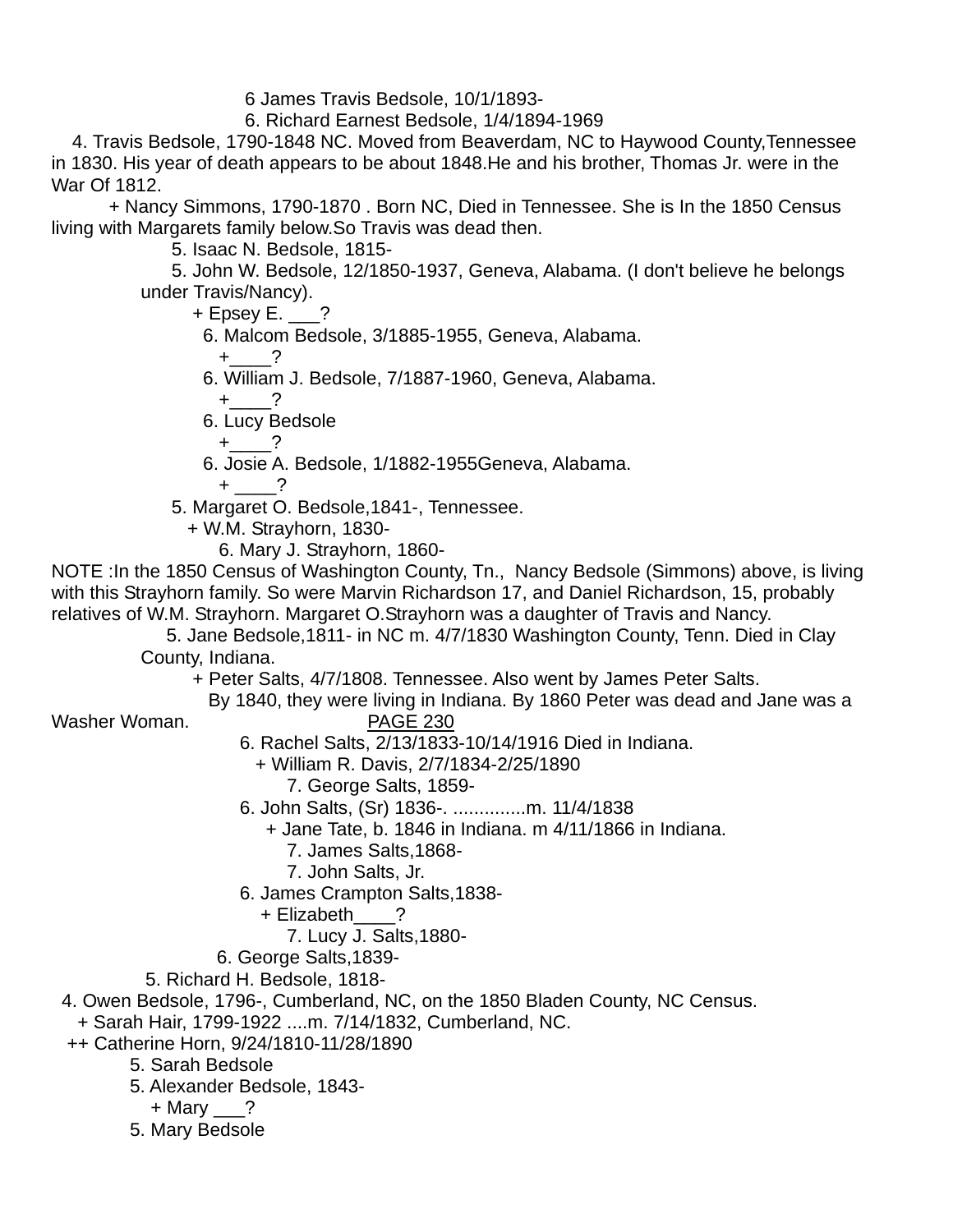- 5. Nancy Bedsole
- 5. Matilda Bedsole
- 5. George Bedsole
- 4. Duncan Bedsole,11/28/1797-1870, Beaverdam, Bladen, NC
	- + Catherine Hair, 1798-1886, NC...m. 5/6/1825, Bladen, Cumberland County, NC.
		- 5. Catherine Bedsole, 1839-
		- 5. Sarah Bedsole, 1827-
		- 5. James Larkin Bedsole, 2/15/1826-5/4/1910, NC ("Food Fight Larkin"). Cedar Creek, NC
			- + Charlotte Bullock 7/24/1831-8/31/1889...m. 5/12/1847, Cedar Creek, Cumberland

#### County, NC

++ Atha Hernon Carter, 7/20/1865-3/4/1938.....m. 5/18/1890, Oak Grove Cemetery,

- Cedar Creek, Cumberland County, NC
	- 6. Catherine M. Bedsole, 5/1/1851-1920
	- 6. Margaret Ann Bedsole, 1848-7/24/1863, Cumberland, NC  $+$  ?
	- 6. Mittie A. Bedsole, 7/3/1896-1/25/1921, Cumberland, NC + H.C. Autry,

 6. Larkin Jefferson Bedsole, 2/2/1891-3/21/1947, Cross Creek Cemetery, Fayetteville, NC

 + Mary Catherine Howell, 9/5/1888-9/31/1936.. m. 2/13/1909. Cross Creek Cemetery # 4, Fayetteville, NC

 7. Fred Bedsole, 12/26/1919-8/1973, Olive Branch Cemetery, Portsmouth, Va.

- + Ruth Powers Bedsole, 3/8/1923-6/25/1999, Olive branch Cemetery, NC.
	- 8. Fred Owen Bedsole, 6/17/1945-6/29/1945, McPherson Presb. Cem., Fayetteville, NC.
	- 8. Clark Bedsole 1948.
	- 8. Kenneth Ray Bedsole,1937-
		- PAGE 231
	- 8. Clark Clifford Bedsole, Married 1969.
		- + Helen Cascell, 10/24/1949-11/9/1993, Virginia.
			- 9. Sherry Bedsole,1972-
			- 9. Clark Clifford Bedsole, Jr., 1976-

$$
+\underline{\qquad}\qquad?
$$

- 10. Helen R. Bedsole, 1999-
- 10. Clifford N. Bedsole, 2003-

 7. Henry T. Bedsole, 1/6/1914-8/30/1998, Cross Creek Cem. # 4, Fayetteville, NC

+ Laurie\_\_\_?

++ A. Louise \_\_\_?, 9/21/1914-7/26/1988, Cross Creek Cem. # 4, NC.

7. Jesse Vance Bedsole, 8/10/1922-5/4/2004, Red Springs, NC.

 + Mary Lee McLemore, 3/22/1922-12/3/1999, Cross Creek Cem # 4, Fayetteville, NC

> 8. Thomas Vance Bedsole, 8/9/1945-10/2/2000, USArmy, Vietnam. Cross Creek Cem. Fayetteville, NC.

- 8. Michael Dean Bedsole
- 8. Virginia Lee Bedsole
- 7. John Bedsole, 2/22/1917-3/1980 (NC to Fla.)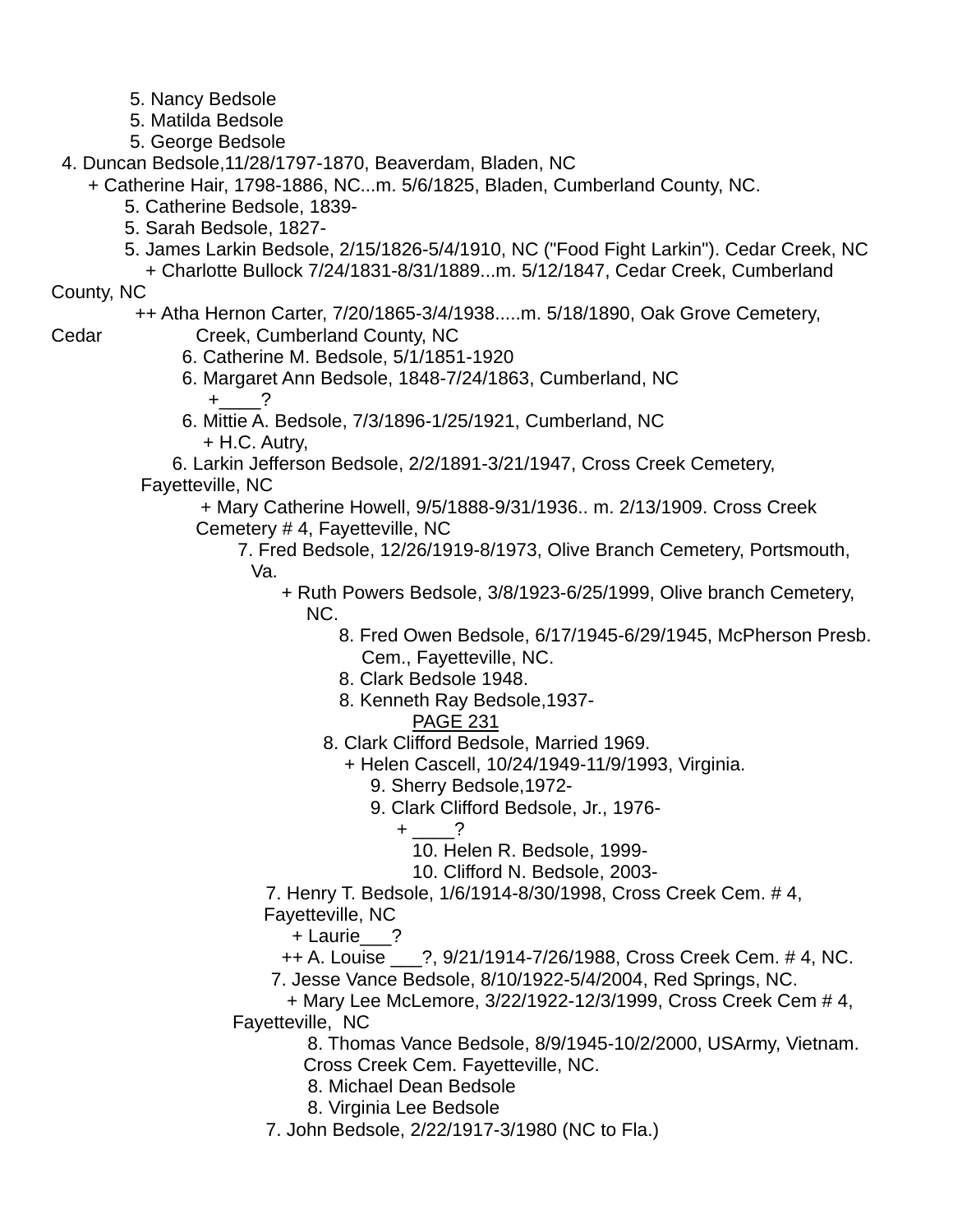- 7. Infant Daughter, b. and d. 3/9/1925. Buried
	- Fayetteville, NC
- 7. Ned Bedsole, b. 9/8/1910 d. 8/24/1915
- 7. Fred Owen Bedsole, 6/17/1945 6/29/1945
- 6. Sarah L. "Cora" Bedsole, 3/1893-1946, Cedar Creek, NC. Atha was her mother.

+Robert Carrier, 1875-1950

7. Aaron Carrier, 1903-1981.

- 6. Margaret S. Bedsole, 3/1898-
- 6. Henry J. Bedsole,8/15/1849-8/18/1871, Grays Creek, Cumberland, NC.  $+$  ?
	- 7. Mannie T. Bedsole, 11/1870-1945, Grays Creek, Cumberland, NC.
- 6. Martha Jane Bedsole,4/17/1853-1930...m. 1/27/1875, Cedar Creek, NC + William B. Hall, 1851-1924
- 6. Mary E. Bedsole,4/24/1855-1920
- 6. William Strety Bedsole,Changed to Bledsoe, 3/14/1857-8/29/1929
	- + Mary M. Autry,1859-..............m. 1/7/1879
		- 7. Sarah Bedsole/Bledsoe,1880-
		- 7. Ralph W. Bedsole/Bledsoe,10/1889-1973, Grays Creek, Cumberland,

NC.

- 6. Amos McDaniel Bedsole. 2/1888-1965, Cumberland County, NC
- 6. Larah L. Bedsole, 1893-1970
- 6. Mittas Bedsole, 1895-1970
- 6. Amos Jessup Bedsole, 9/11/1861-3/30/1922, Cedar Creek in Cumberland and White Oak, Bladen County NC.

 Amos and Sallie are both Buried at Cumberland Union Baptist Church Cemetery. I have a picture of all their children together.

 + Sarah Frances "Sallie" Averitt, 5/1861-1936.....m. 1/29/1888, White Oak, Cumberland,NC.

7. Alonzo Dawson Bedsole, 11/6/1888-12/14/1967, White Oak,

# Cumberland, NC. PAGE 232

 + Ollie Mae Rice, b. 9/30/1894-4/11/1986, Fayetteville, Cumberland, NC....m. 12/1/1911

 8. Alonzo Jessup "A.J." Bedsole, Sr.11/6/1913-1/11/1990. Mail Carrier. White Oak Bap. Cemetery.

 + Jewell Lucille Bryant, 7/27/1920-4/5/1990, Buried White Oak Baptist Churxh Cem.

9. Alonzo Jessup "Jake" Bedsole, Jr. 1951-

+ Barbara Ann Meares, 1953-

10 Joseph Allen Bedsole, 1974-

+ Lisa Bryan, 1976- ..........m. 1/28/1999

11. Samuel Allen Bedsole, 1990-

11. Katie Elizabeth Bedsole, 2004-

11. Trinity Alissa Bedsole, 2005-

10. Melissa Ann Bedsole, 1978-

+ Thomas Lockamy

9. Harold Bunyon Bedsole, 12/18/1921-12/1979.

+ Lucille\_\_\_?

9. Naomi Bedsole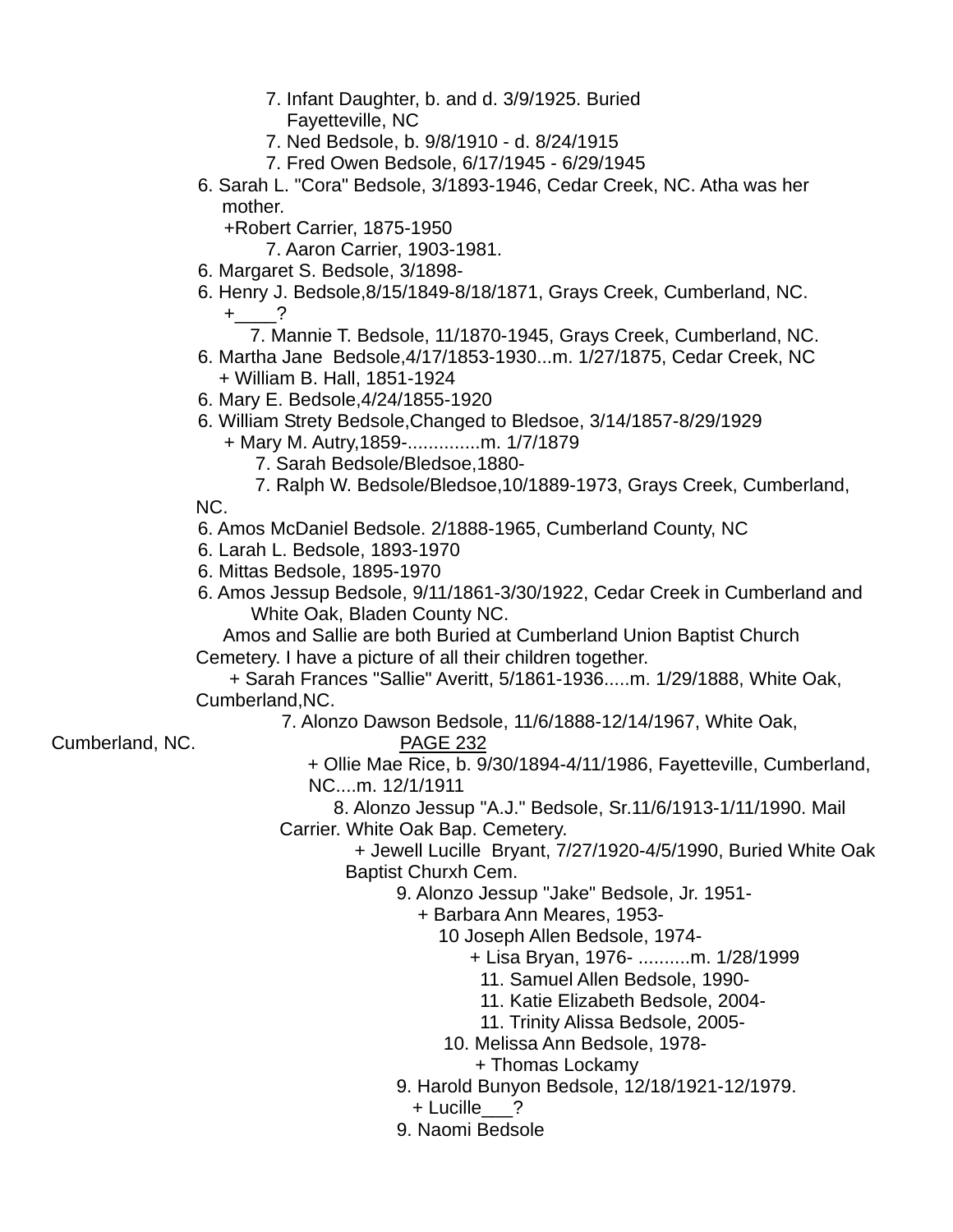- + Charles Hedgpeth
- 9. Audrey Bedsole
- + Leland Sprye
- 9. Hilda Bedsole,
	- + Reece Yates
- 9. Hazel, twin of Hilda, died

young.

- 8. Esther Mae Bedsole, 10/26/1915-11/8/2003..m. 2/13/1932,
	- + Edmond Fletcher Bryan, 1/27/1911-7/31/1979 9. Homer Bryan
- 8. Homer Paul Bedsole, 8/10/1917-3/29/1921, Cumberland Union Bapt. Cemetery.
	- 8. Sallie Mildred Bedsole, 7/7/1919-2000, ...m. 6/6/1942
		- + Bernard John Carter, Sr. 9/13/1917-6/12/1972.
			- 9. Bernard John "Jimmy" Carter, Jr. 1945-
				- + Amy Yvette Carter, 1945- ..........m. 1965
				- ++ Carolyn Mabe, 1948-
					- 10. Christopher Lee Carter, 1972-
					- 10. Kevin Brent Carter, 1975-
				- 9. Alonzo Carter
				- 9. Jake Carter
			- 9. Harold Carter
			- 9. Kathy/Cathy (Catherine?)Carter
	- 8. Naomi Bedsole
		- + Charles Hedgepeth
	- 8. Harold Bunyan Bedsole, 12/18/1921-12/23/1979
		- + Lucille Hester, 3/12/1923-2005.....m. 9/25/1942
			- 9. Brenda Cecille Bedsole, 1948-
				- + Robert L. Muery, 1947-
					- 10 Hadley Nicole Muery, 1980-
				- PAGE 233
				- 10. William Lee "Billy" Muery, 1982- .
			- 9. Cathy Lou Bedsole, 1950-
				- + Eugene Plummer, 1949-
					- 10. Amanda Michelle Plummer, 1982-
	- 8. Bertha Naomi Bedsole, 4/26/1924-2005

 + Robert Charles Hedgepeth, 9/18/1923-2007 ........m. 8/24/1946.

- 8. Audrey Elizabeth Bedsole, 10/1/1928-1998, m. 10/7/1949 + Leland William Sprye, 10/12/1924-2008.
- 8. Hilda Bedsole
	- + Reece Yates
- 8. Hazel Joy Bedsole, 9/15/1931-3/24/1932, Died as baby.
- 8. Hilda Joyce Bedsole, 1931- Twin of Hazel Joy. ..m. 4/7/1950 + Reece Alexander Yates, 1926-
- 7. Herbert Wayland Bedsole, 3/26/1890-5/20/1968., White Oak, NC....m. 11/12/1912. Buried at Live Oak

United Methodist Church, in NC.

+ Katie Carr Rice, 11/11/1892-5/3/1982, White Oak, Fayetteville, NC.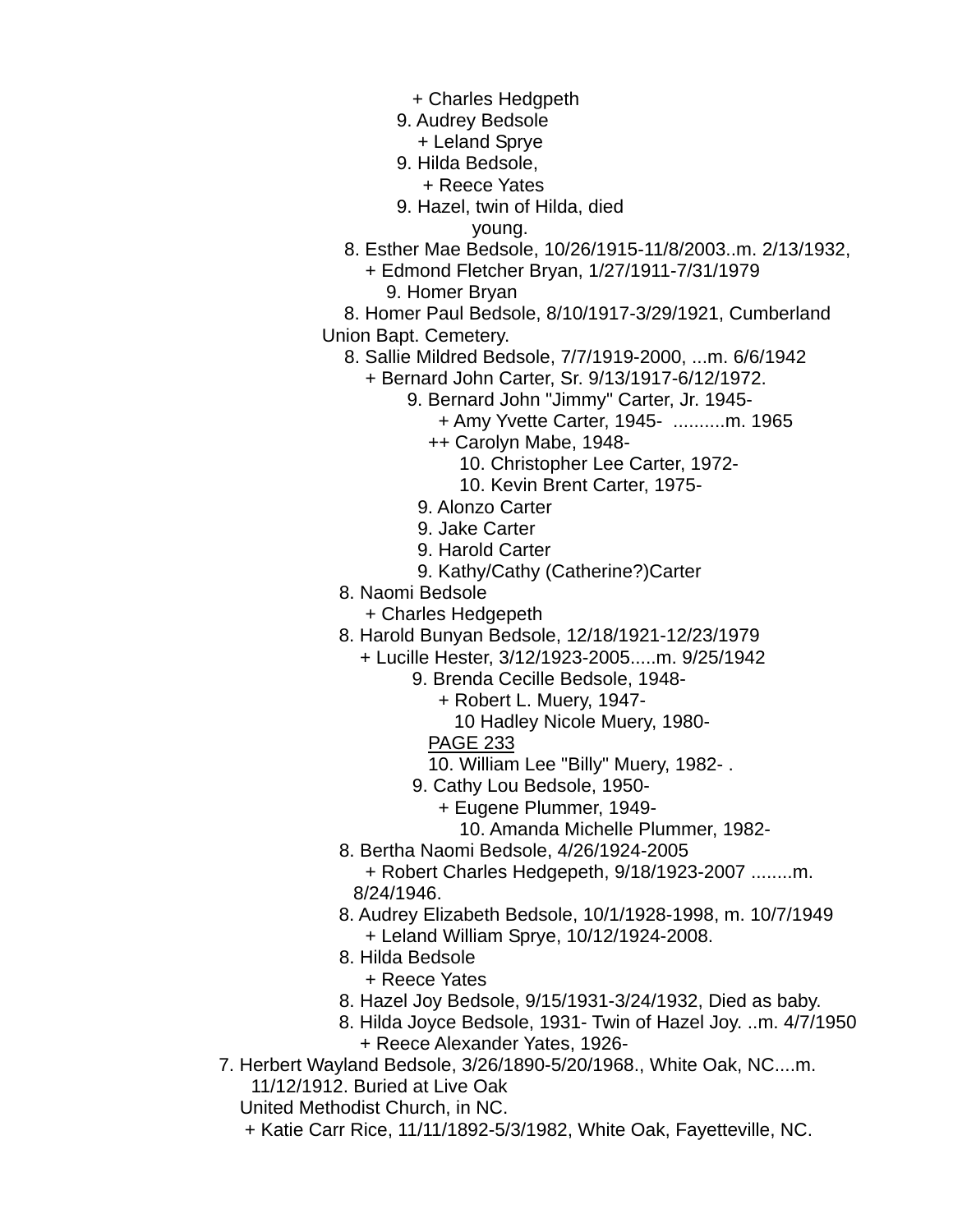- 8. Herbert Wilton Bedsole, 7/4/1912-9/1986, Fayetteville, NC. 9/15/1986. Cumberland County, NC.
	- + Mary Love Williford, 3/18/1925-
		- 9. Horace Wilton Bedsole, 6/29/1947-7/13/1965  $+$  ?
		- 9. Edwin Lester Bedsole, 1951-...m. 2/26/1972. + Linda Gayle Smith, 1953-
		- 9. Horace Wilton Bedsole, 1975-
		- 9. Donald Carey Bedsole, 1954-...m. 12/28/1974.
			- + Claudia Ruth Stewart, 1955-
				- 10. Hattie Fenton Bedsole, 1975-
				- 10. Elizabeth Ruth Bedsole, 1979-
		- 9. Nancy Kate Bedsole, 1955-...m. 12/28/1974.
			- + Danny Cecil Guthrie, 1946-

 8. Clarence Elwood Bedsole, 1/28/1914-1/5/1967, Live Oak UMC Cemetery, ...m. 2/3/1946.

- + Laura Kinlaw, 1/26/1928-2008
	- 9. James Clarence Bedsole, 1946-...m. 11/29/1979
		- + Janet Thompson, 1950-
			- 10. Jennifer Lynn Bedsole, 1969-
				- + \_\_\_\_?
			- 10. Catherine Jo Ann Bedsole, 1971-
				- $+$  ?
- 9. Sarah Jane Bedsole, 1949-
	- + Curtis Beard Smith, 1953-
- 8. Edith Pauline Bedsole, 5/2/1916-9/5/1917....Baby.
- 8. Roba Kate Bedsole, 1920-....m. 9/7/1946
	- + Robert Maxwell, Jr., 1920-
		- 9. Robert Jay. Maxwell, 1957- ........m. 8/5/1977
			- + Diane Horn
				- PAGE 234
- 8. Reba Mae Bedsole, 7/3/1920-4/7/1990. Roba Kates twin. ...m. 4/6/1941

 + Robert Louis Smith, 12/23/1914-12/8/1983, Live Oak United Methodist Church Cem.

- 8. Jewel Clarine Bedsole, 2/9/1922-1/25/1984, Live Oak Cem.
- 8. Seebert Wilton Bedsole, 7/4/1912-9/15/1956 + Mary L. Williford, 5/18/1925-9/8/1993
- 7. Connie Lillian Bedsole, 9/27/1891-6/28/1976, Tar Heel, NC.....m. 8/8/1920
	- + Elmer Clay Johnson, 10/1/1890-1/6/1970,
		- 8. Elmer Carlyle Johnson,
			- + Maybelle Ivey,
				- 9.Galya Drucille Johnson,
					- + Jerry Jackson
						- 10. Jerry David Jackson
						- 10. Jeffrey Neil Jackson
		- 8. Martha Clarine Johnson, 1924-....m. 12/18/1949
			- + James G. Pickens, 1924-
				- 9. James G. Pickens, Jr. 1954-....m. 7/1/1978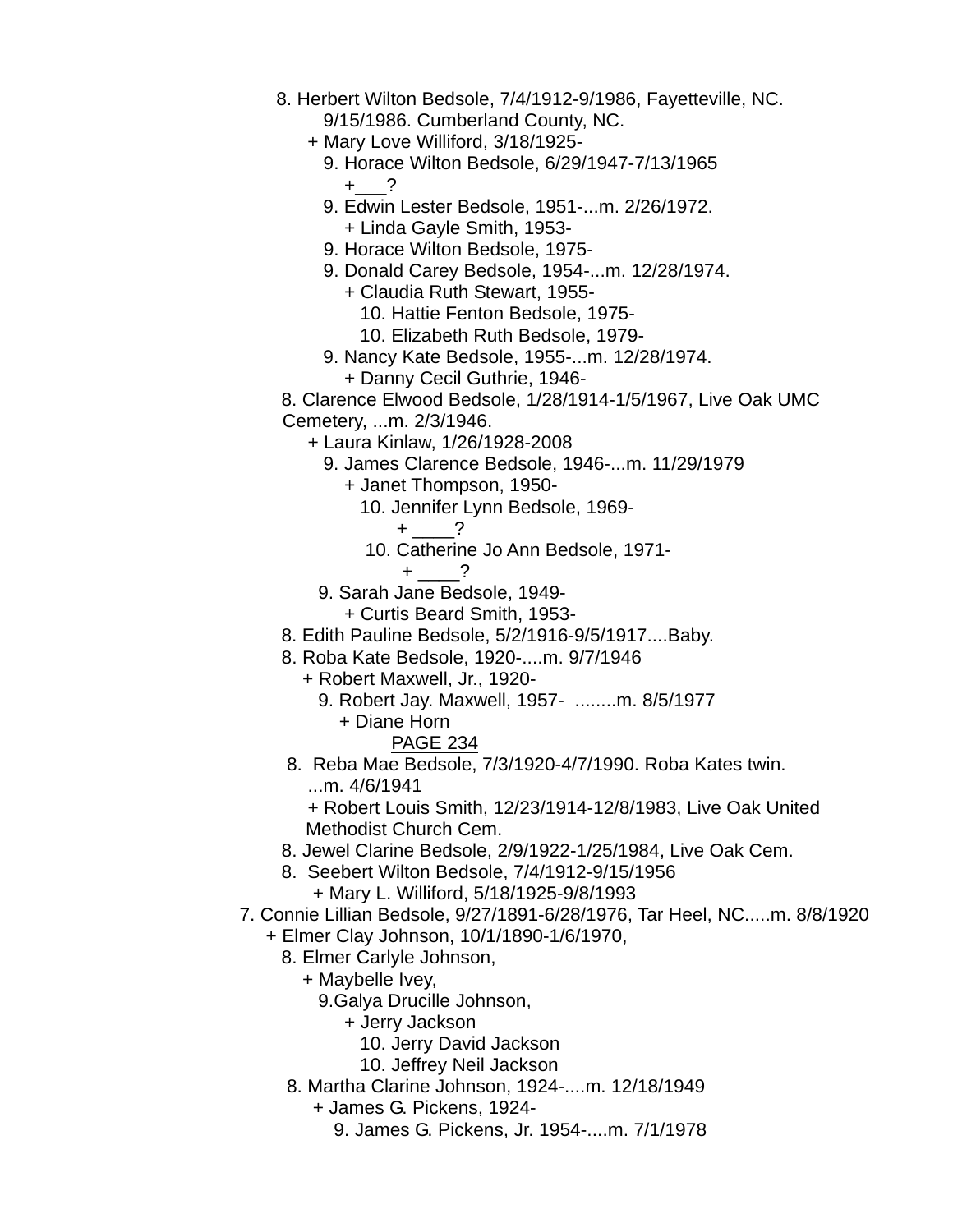+ Nancy Schwenker, 1955-

10. Elizabeth Paige Pickens 1980-

10. James William Pickens, 1984-

 7. Cleborn Jessup Bedsole, 3/25/1893-10/30/1971, Crosscreek Cem # 3, Fayetteville, NC.

 + Maude Sue Kinlaw, 6/3/1902-9/28/1980, Crosscreek Cemetery, Fayetteville, NC

 7. Sidney Averitt Bedsole, 10/24/1894-4/17/1976, White Oak,Tar Heel Baptist Church, Bladen, NC

 + Ruby Dunham, 12/17/1900-3/27/1984, Tarheel Baptist Church, Bladen, NC..m.9/6/1916.

 8. Adell Bedsole, 1/27/1918-1/27/1918, Baby. Sewell Cemetery, White Oak, NC.

8. Annie Berline Bedsole,1/4/1919-2/27/2005, ...m. 10/112/1936.

+ Lattie Curtis Jones, Sr., 10/12/1910-11/15/1977

 9. Ruby Marie Jones,5/27/1937-6/29/1937,Baby. Cedar creek Baptist Church Cemetery.

9. Lattie Curtis Jones, Jr.,1938-

 + Nancy Sue Mathew, 1936- ..........m. 2/16/1963. 10. Scott Curtis Jones, 1966-, in Conn.

 9. Sidney Edward Jones,11/22/1947-2/3/1993, Cedar creek Baptist Church Cemetery.

+ Eva Sue McMillian, 1950- ....m 2/16/1953

8. Raymond Alexander Bedsole,11/28/1920- 3/12/2002, USMC,

Tarheel Baptist Church, Bladen, NC

 + Edna Earl Allen, 5/14/1923-5/28/1997, Tarheel Baptist Church Cemetery, Bladen, NC, Tioga, NY.

Married on 11/2/1941. Raymond killed, car wreck, Dublin, NC.

++ Wilma King,

9. Edna Ruby Bedsole, 1943-

PAGE 235

+ Asa Hugh Jackson, Jr.1940-4/21/2006 .....m. 3/29/1963.

++ Bobby Dale Batton, 1943-.....m. 6/23/1972.

10. Earl Alexander Jackson, 1971-

10.Asa Hugh Jackson, Jr., 1963-

 10. Sonja Gail Jackson, 1966- ....m.6/9/1984 + Tyrone Kinlaw, 1962-

10. Carol Suzann Batton, 1963-

- 10. Macie Batton,1967-
- 9. Emily Allen Bedsole,1957- ...........m. 10/31/1962

+ Tommy Wade Gardner, Jr., 1958-

9. Sarah Frances Bedsole,1958-

+ Fredrick Wilson Brisson........ 1978.

++ Dan McQueen.

 8. Junious Craven Bedsole, Sr. 3/15/1923-1975, Killed-Log Truck rolled over.

+ Virginia McDaniel, 10/21/1927-8/1982, Cary, NC

++ Joyce Ann Bedford....m. 5/25/1985

+++ Mayola Jessup Smith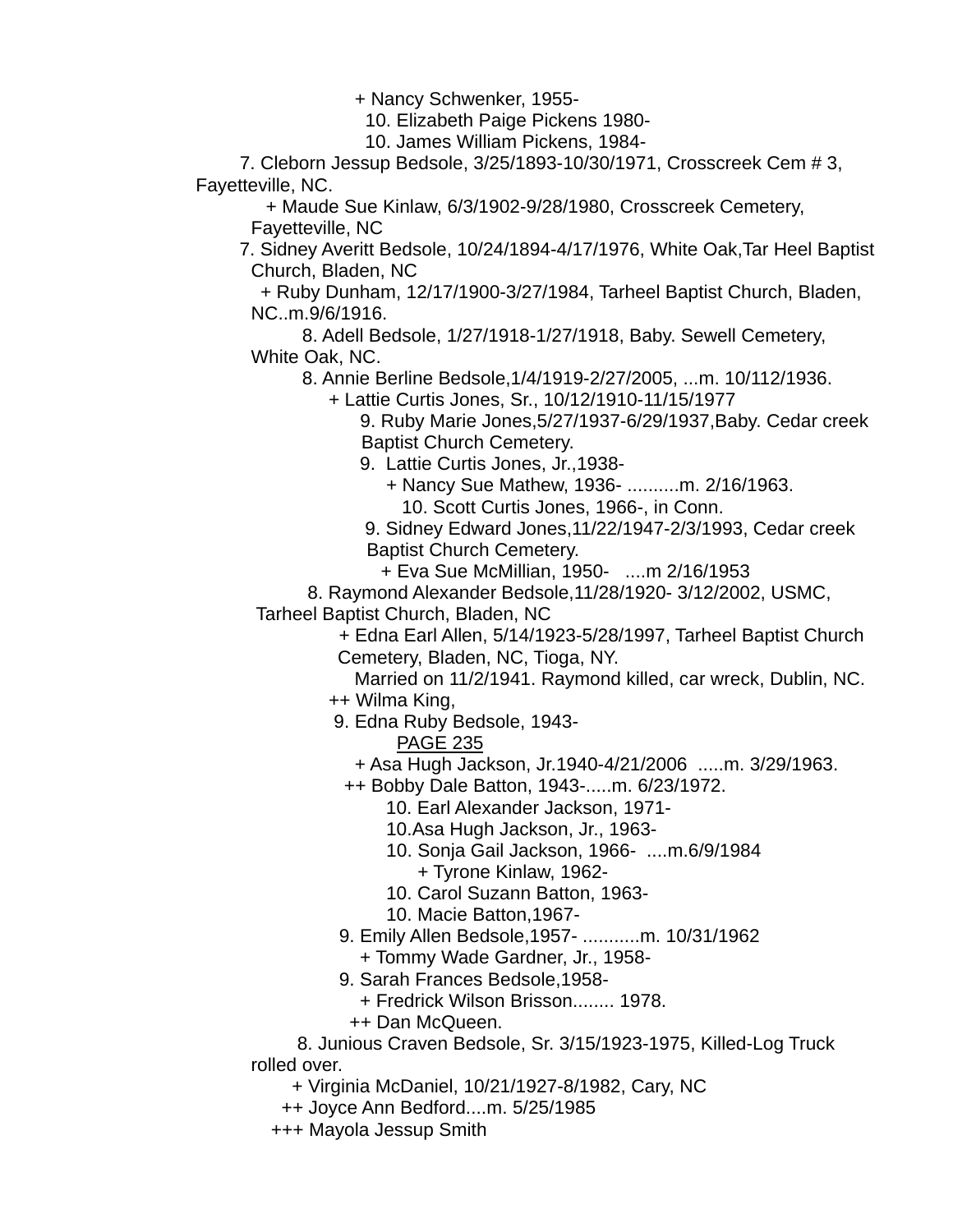++++ Mary Elizabeth Bryan, 2/3/1926-1975, Dallas, Texas.

- 9. Elizabeth Ann Bedsole,1944-
- 9. Infant b.& d. 12/1946.
- 9. Junious Craven Bedsole, Jr.2/15/1949-1958
- 9. Sidney Moody Bedsole,1951-
- 9. Marjorie Ella Bedsole,1953- .m. 6/28/1973.
	- + Glenn Leroy Peacock, 1951-
		- 10. Jessica Michell Peacock,1980- in Valdosta, Ga.
			- +\_\_\_\_?
		- 10. Laura Janelle Peacock, 1982-
			- $+$  ?
- 9. Scott Layton Bedsole,1954-
	- + Michelle Jacqueline Worley,1959-
		- 10. Kimberly Michelle Bedsole, 1984-
- 9. Ruby Maria Bedsole,1955-
	- + Donald Eugene Pack, 1955- Jacksonville, Fla.
		- 10. Jacqueline Elizabeth Pack,.1979-
			- $+$  ?
- 9. Nancy Annette Bedsole,1957-
	- + Everette Lucia Murphy,1959- Moultrie, Georgia
- 8. Sidney Amos Bedsole, Sr., 3/10/1925-5/25/1969, Tar Heel Baptist,
- Bladen, NC
	- + Mary Ellen Thompson, 1929-
		- 9. Kenneth Mitchell Bedsole,
			- + \_\_\_\_\_?
		- 9. Shirley Jean Bedsole,1947-
			- + Richard Anthony Schultz, 1945-
			- 10. Meredith Lenore Schultz, 1973-
				- + James Keidel Butterworth
			- 10. Emma Ruth Butterworth, 2000- PAGE 236
			- 10. Henry Andrew Butterworth. 2002-
			- 10. Lily Caroline Butterworth, 2004-
			- 10. Gregory Mathew Schultz,1977-
	- 8. Sidney Amos Bedsole, Jr.1949-
		- + Diane Russ,........m. 12/21/1968
		- ++ Jacqueline McLean,
			- 9. Stephen Russell Bedsole,1970-
				- + Jacquelyn Denise McLean......m. 6/6/1972
					- 10. Nathan Colby Bedsole, 1994-
					- 10. Quinton Russell Bedsole, 1999-
			- 9. Teressa Lynn Bedsole,1973-....m. 11/1991
				- + Randolph Dove
					- 10. Haley Nicole Dove, 1996-
					- 10. William Travis Dove, 2001-2002
					- 10. Sidney Elaina Dove, 2003-
			- 9. Melissa Dawn Bedsole,1977-
				- + Billy Wayne Evers
					- 10. Blake Walker Evers, 2004-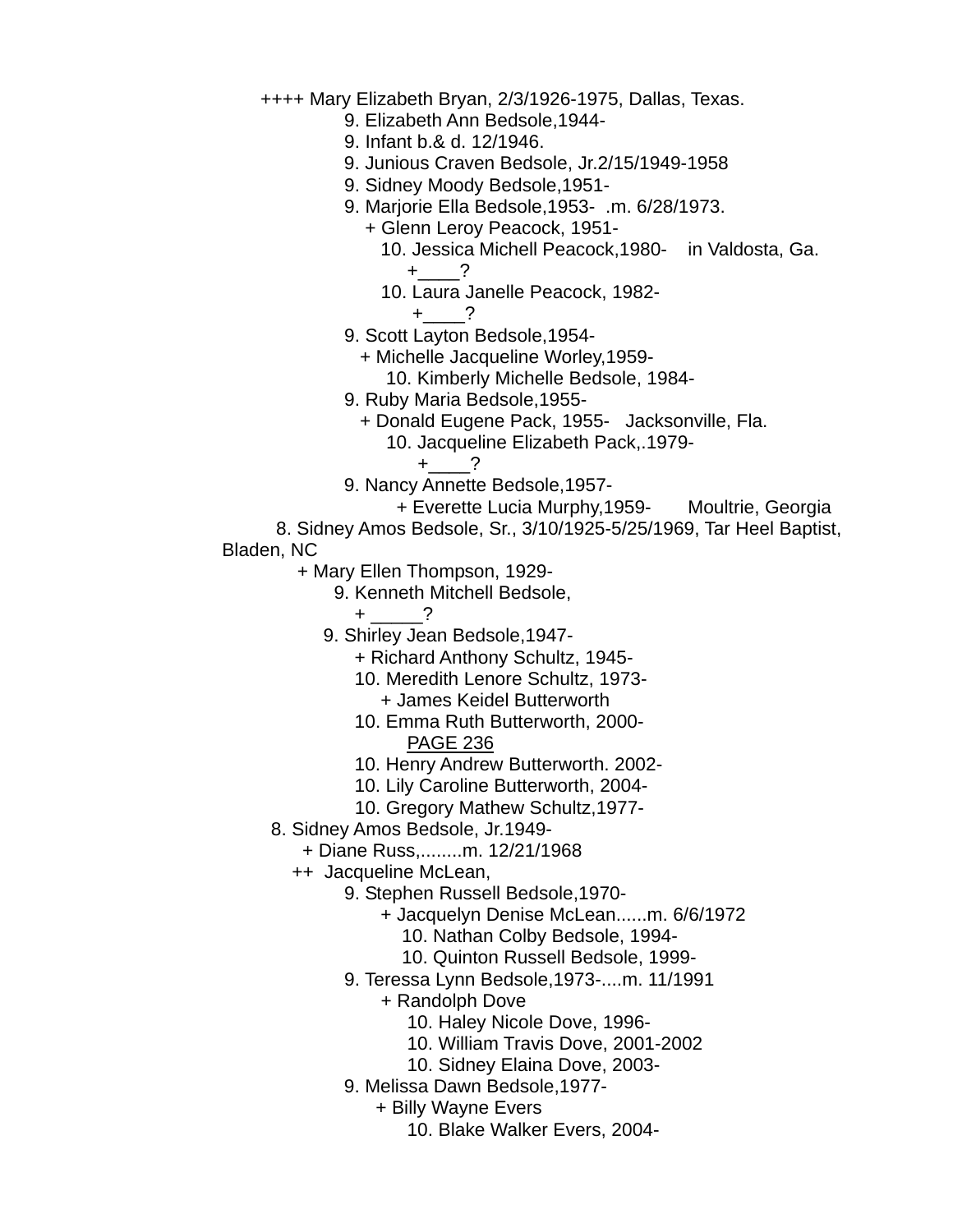10. Madison Dawn Evers, 2006-

8. Billy Ray Bedsole, 1954-

+ Brenda White, 1954-...m. 7/14/1972

+ Allison Tankard

9. Michael Ryan Bedsole, 1975-

+ Amy Webb, 1976- ...m 6/12/2004

- 10. Jacob Harrison Bedsole, 2008-
- 9. Kathryn Marie Bedsole, 1982-
- 8 . Mary Caroline Bedsole, 1956-.........m. 8/15/1981

+ Reese Hunter Clark,1956-..M.D.

- 9. Reese Hunter Clark, Jr., 1986-
- 9. Sheldon Dunham Clark, 1992-
- 8. Kenneth Mitchell Bedsole, 1964-
	- + Tracie Robuck, 1965-
		- 9. Ella Victoria Bedsole, 1990-
		- 9. Sidney Ethan Bedsole, 1994-
- 8. Frances Gertrude Bedsole, 1927-..........m. 6/15/1947
	- + James Ralph Johnson, Sr. 1925-
		- 9. James Ralph Johnson, Jr., 1948-
			- + Donna Haigler, \_\_?
			- ++ Candice Kay Hice, ...........m. 3/21/1971
				- 9. David Ryan Johnson, 1975-
				- 9. Melissa Kathryn Johnson, 1968-
		- 9. Richard Averitte Johnson,1949-
			- + Diane Holt, 1951-........m. 12/23/1972
		- 9. Linda Kathryn Johnson, 1952-
		- 9. Barbara Ann Johnson, 1955-
		- 9. Michael Edward Johnson, 1961-
		- 9. Daniel Alan Johnson, 1965-
	- 8. Ruby McDonald Bedsole, 1929-....m. 4/18/1946

- + James Martin Wilson, 1927-
	- 9. Joanne Dunham Wilson, 1949-
	- 9. Sandra Jeanne Wilson, 1950-
	- 9. Patricia James Wilson, 1951-
	- 9. Donald Martin Wilson, 1953-
	- 9. Sharon Louise Wilson, 1957-
	- 9. Douglas Leonard Wilson, 1964-
- 8. Harvey Layton Bedsole, Sr. 1931-, NC
	- + Lula Lennon, 1935-.........m, 7/22/1956
		- 9. Harvey Layton Bedsole, Jr., 1957-....NC
		- 9. June Alease Bedsole, 1959-......m. 8/24/1984
		- + Willard Woodrow Kramer, Jr. 1955-......Miami, Fla.
		- 9. Marc Lennon Bedsole, 1964-.........NC
- 8. Mary Ellen Bedsole, 1/7/1934-2/171934, Baby...Twin
- 8. Helen Averitte Bedsole, 1/7/1934-2/14/1934, Baby...Twin
- 8. Roger Morris Bedsole, Sr.1935-
	- + Donna Sue Luda Starling, 1952-
	- ++ Sarah Leona Bolton, 1935-.......m. m. 7/14/1953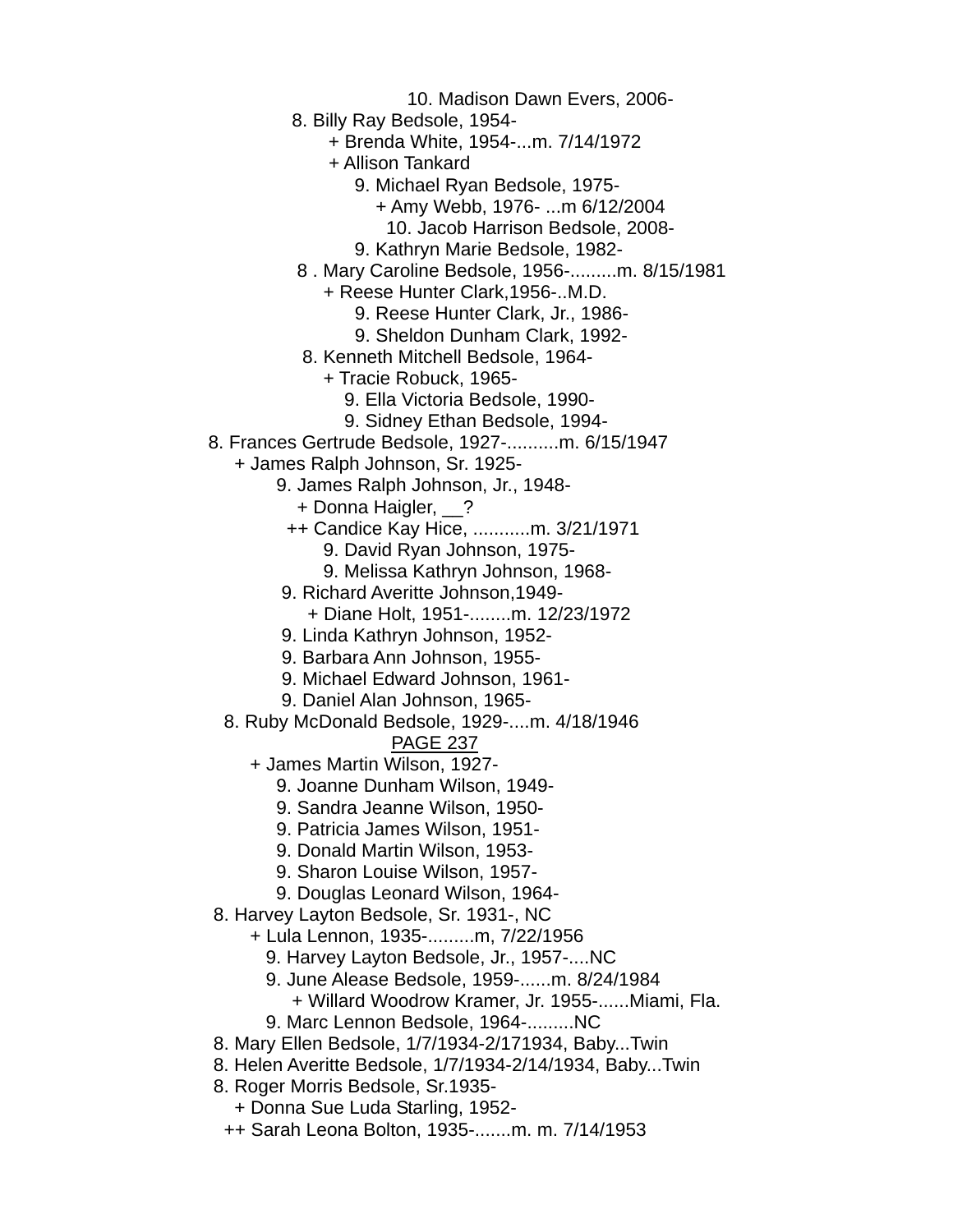- 9. Deborah Sue Bedsole, 1955-
	- + John Charles Dean, 1951..m. 9/30/1972....Hope Mills, NC 10. Michael Troy Dean
		- 10. Donna Lynn Dean
- 9. Roger Morris Bedsole, Jr.1956-
	- + Pamela June Smith, 1952-
	- 10. Roger Morris Bedsole, III, 1981-...NC.
- 9. Sidney Charles Bedsole, 1961-...Jacksonville, Fla.
	- + Judy Durham, 1963-
- ++ Micki Renea Clifton, 1961- ....NC..........m.11/6/1982
	- 10 Christina Brooke Bedsole, 1979-
	- 10. Sidney Charles Bedsole, Jr., 1984-
- 8. Edna Ruby Bedsole, 4/5/1937-4/5/1937, Died as infant.
- 8. Gene Ray Bedsole, 1938-........Living in Tennessee is 2005.
	- + Jean Michela Sadler, 1940-.....Tennessee.
		- 9. Nicholas Ray Bedsole, 1963-....NC
		- 9. Jean Michela Bedsole, 1976-...m. 12/1994 + Harry Davis, 1974-
- 8. Elizabeth Trotter Bedsole,1941- .....m. 6/28/1963
	- + Charlie Wayne Bowen, 1941-
		- 9. Lori Lynn Bowen, 1968-
		- 9. Charles Michael Bowen, 1975-

 7. Sallie Blanche Bedsole,. 6/11/1896-8/8/1896, Cumberland Union Baptist Church Cemetery.

 $+$  ?

 7. Mary Charlotte Bedsole, 9/10/1897-5/25/1976.....m.4/23/1921 Beaverdam, White Oak, NC.

+ Alva Lee Edge, 7/14/1896-11/11/1969, Beaverdam, NC.

8. Thelma Jessup Edge, 1922-

+ Earl Dockery, 8/13/1925-11/11/1969, Divorced.

PAGE 238

9. William Howard Dockery, 12/30/1944-6/9/1963.

- 9. Robert David Dockery, 1947-..........m. 12/23/1978.
	- + Cheryl Roxanne Council, 1950-
	- ++ Roxanna Kay Cobb Palmer1954-
- +++ Patricia Murray, ......m. 1950.
	- 10. Cody Allen Dockery, 1975-
	- 10. Amanda Lee Dockery, 1977-
	- 10. Joshua David Dockery, 1980-
	- 10. Levi Earl Dockery, 1983-
	- 10. Danielle Cassy Thelma Dockery, 1989-
	- 10. William David Dockery, 1991-
	- 9. Mitchell Phillip Dockery, 1950-
		- + Anne Marie Murphy Donally, 1950-
			- 10. Joseph Bernard Donally-Dockery, 1969-
				- + Wendy Kay Butler, 1968-
					- 11. Brittney Michele Dockery, 1992-
- 8. Harvey Glenn Edge,1924-
- 8. Kenneth Telford Edge, 1927-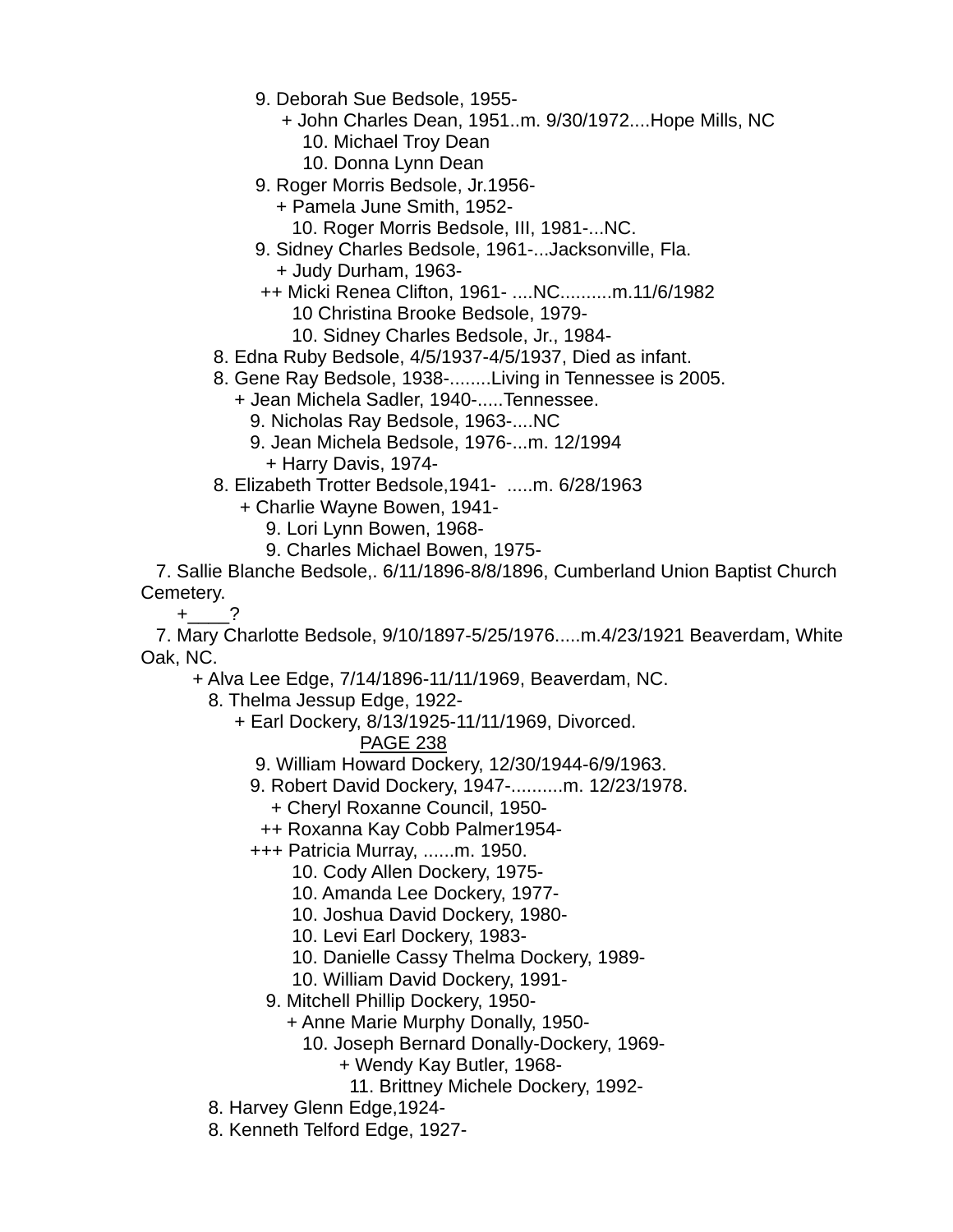- 7. Jonathan Sheldon Bedsole, 6/2/1899-6/2/1981, Rowland, NC.
	- + Erma Gertrude Simmons 6/12/1899-5/1994...m. 7/8/1923, Cedar Creek, NC.
		- 8. Donald Sheldon Bedsole, Sr.1924-
			- + Winnie Davis Joyner,
				- 9. Beverly Dee Bedsole,
					- + William Surber
						- 10. Shawn Surber
				- 9. Donald Sheldon Bedsole, Jr.
					- + Serelda Poctor
						- 10 Tracy Bedsole
		- 8. Doyle V. Bedsole,10/13/1929-6/6/1995, Raleigh, NC
			- + Patsy Ann Cole,1930-
				- 9. Doyle Scott Bedsole, 1956-...Raleigh, NC.
					- + Valerie Morgan,
					- 10. Emily Neville Bedsole, 1995-
				- 9. Sheri Lynn Bedsole, 1958-.........Raleigh, NC
- 7. Amos Carl Bedsole, 1900-1990
	- + Sarah Lucille Caldwell, 2/19/1900-5/31/1982
	- ++ Hettie Butler Morris,
		- 8. Frances Earleen Bedsole, 1990-
			- + Samuel Sanders
				- 9. Carl Sanders, 1951-
		- 8. Peggy Joyce Bedsole, 1936-
			- + James M. Gandy,
				- 9. Sarah Catherine Gandy, 1972-
- 7. Letha Frances Bedsole, 5/24/1903-10/8/1996
	- + Elton Vann Butler, 11/26/1904-11/29/1985.
		- 8. Eletha Rose Bullard, 1930-
			- + Marshall Burns Willis, Reverend.
				- 9. Lisa Marie Willis, 1957-

# PAGE 239

- 7. Gordon Kelly Bedsole,3/4/1905-12/13/1924
- 7. Ottis J. Bedsole, 5/19/1909-9/9/1986, Fayetteville,NC.
	- + Louise Pugh
		- 8. Carlton Thomas Bedsole, 1937-
			- + Beverly Culbreth
			- ++ Helen LeFevre, 1949-
				- 9. Rhonda Bedsole, 1959-
					- $+$  ?
				- 9. Kyle Thomas Bedsole, 1966-

 $+$  ?

- 8. William David Bedsole, 1941-1/29/2009, Fayetteville, N.C.
	- + Katie Gayle Owen, 1939-
		- 9. Pamela Bedsole, 1963- Fayetteville, N.C.
			- + Robert Pollock
				- 10. Katelyn Pollock
				- 10. Brandon Pollock
		- 9. Jennifer Bedsole, 1969-
			- + Deryck Brookhouse, Harker Heights, Texas.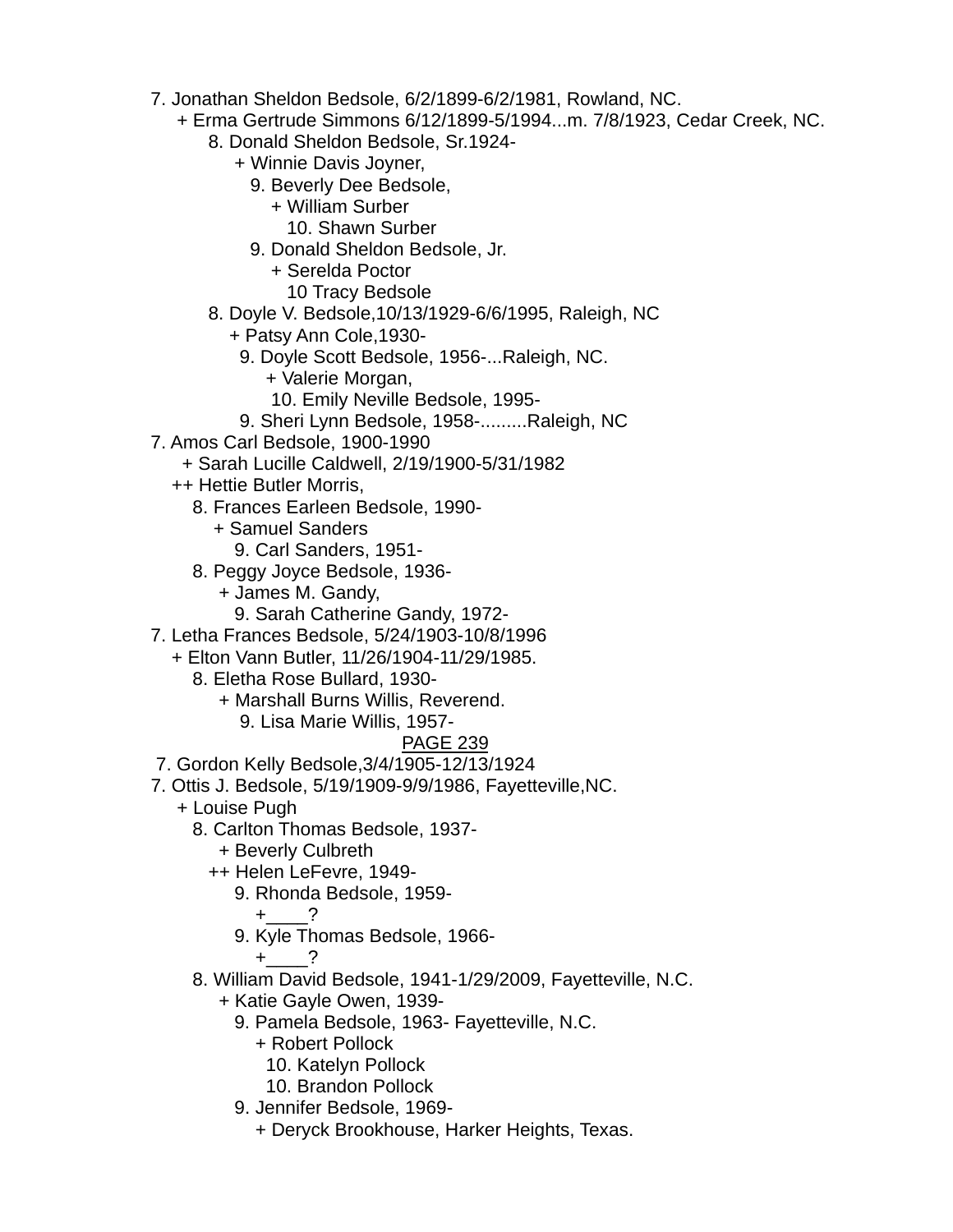- 10. Ellie Brookhouse.
- 10. Ava Brookhouse.
- 9. Carlton Bedsole, Danville, Va.
	- + Helen ?

 6. Alexander McRae Bedsole/Bledsoe, Changed to Bledsoe, 8/2/1865-2/9/1944,buried Tatum Cem. Bladen County, NC.

- + Sarah Annie Munce 8/1879-1929, Sand Hill, Cumbeland, NC.
- ++ Kate Edwards McLean 1894-1941
- +++ Mary Jane Averitte 10/1/1858-1/1/1922, NC....m. 2/28/1890. Buried Tatum Cem., Bladen County, NC.
	- 7. William Datos Bledsoe, 8/28/1916-3/25/1936., Tatum Cem. Bladen, NC.  $+$  ?
	- 7. Mary Elizabeth Bledsoe, 3/21/1921- ...........m.9/7/1940
		- + Van David Cain, 4/6/1918-
			- 8. Baby Cain, Born and died 6/21/1941.
			- 8. Ida Mae Cain,1947-
				- + Dreyfus Odell Jackson, 12/4/1940-4/10/1988, Tatum Cemetery, Bladen NC.
					- 9. Willard Daren Jackson, 1966-
					- 9. Joann Jackson, 1967-
					- 9. Christina Ann Jackson, 1970-
				- 8. Paula Kay Cain, 1959-
					- + Roy Allen Jones, Sr. 1959-
					- 9. Roy Allen Jones, Jr. 1982-
	- 7. Hubert Kesler Bledsoe, 8/28/1916-10/19/1944, Tatum Cemetery., NC
	- 7. William Troy Bledsoe, 12/29/1892-4/5/1965
		- + Bessie Florence Tatum 8/18/1892-6/12/1948, .....m. 8/11/1912.
		- ++ Myrtis Lewis, 1890-1965, NC.
			- 8. William Datos Bledsoe (Bedsoe).1916-1936
			- 8. Hubert Kesler Bledsoe. 1919-1945
			- 8. Mary Elizabeth Bledsoe 1921-
			- + Van David Cain, 1918-

 7. Alberta Emmon Bedsole/Bledsoe, 9/7/1892-10/1/1969, Cedar Creek, NC. (Dau. of Mary J.)

+ William Troy Hall 9/5/1886-3/1/1960, Bookkeeper in Tar Heel.

- 8. Leslie Elwood Hall, Sr.12/4/1912-10/5/1946,
	- + Nancy Lee Hill, 10/27/1915- ..............m. 6/15/1937.

# PAGE 240

- 9. George Ronald Hall, 1939-
	- $+$  ?:
- 9. Jean Alberta Hall, 1942- ...............m. 4/11/1964
	- + Charles R. Harrison, Sr.. 1939-
		- 10. Charles R. Harrison, Jr. 1967-

$$
+\underline{\hspace{1cm}}?
$$

10. Christopher Harrison, 1968-

$$
+\underline{\hspace{1cm}}?
$$

10. Carla Renee Harrison, 1970-

$$
+\underline{\qquad}\,?
$$

 10. Corey James Harrison, 1981-  $+$   $?$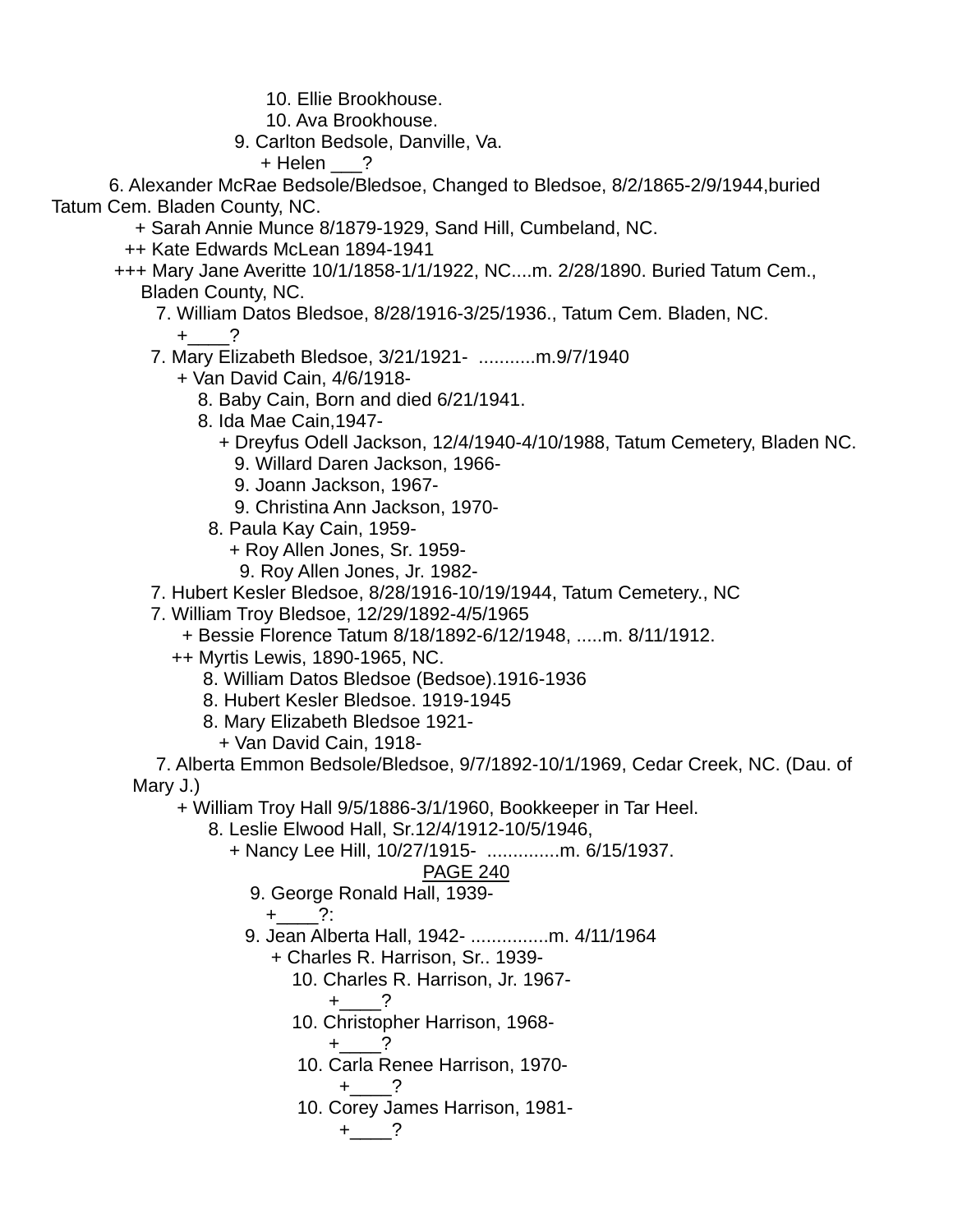- 9. Leslie Elwood Hall, Jr., 1946-.....m. 3/17/1967
- + Jane Harrett, 1945-
- 8. Edward Brandon Hall,1914-
- 7. Vandalia Evans Bledsoe, 7/11/1894-2/4/1980, Cedar Creek, NC.(Mary J. above is mother).
	- + Alvin Wade Brisson, 3/2/1996-1/15/1966, Allen Cemetery, Bladen, NC. 8. Willard Comer Brisson, 3/24/1923-3/5/1945. Died in Military. Allen Cem. Bladen, NC.
		- 8. Maurice Alexander Brisson, 9/30/1925- .....m. 12/24/1949
			- + Betty Rae Devane, 6/22/1928-
				- 9. Maurice Ray Brisson, 1952- ............9/25/1970
					- + Janis Fay Brown
						- 10. Kimberly Renee Brisson, 1975-
							- $+$  ?
						- 10. Benjamin Maurice Brisson, 1975-
- 7. Judson Manley Bledsoe, Sr. 9/1896-12/12/1972, Cedar Creek, NC. Moved to Beaumont, Texas.Mother was Mary J. Above.
	- + Alma Lenore Tatus, 9/24/1898--2/2/1972, Beaumont, Jefferson County, Texas....m. 12/16/1917. Beaumont, Tex.
		- 8. Alton O. Bledsoe, Sr.4/20/1918- ...........m. 8/18/1940.
			- + Etta Mae Oldham, 1/3/1917-1985.
				- 9. Linda Carol Bledsoe, 1942- ..m. 8/7/1959
					- + Paul Albert Johnson, 1938-
						- 10. David Allen Johnson, 1960-
						- 10. Tanya Carol Johnson, 1962-
						- 10. Brian O. Johnson, 1969-
				- 9. Alton O. Bledsoe, Jr. 1946-
					- $+$  ?
						- 10. Elizabeth Jane Bledsoe, 1966-
						- 10. Kelly Susann Bledsoe, 1968-
						- 10. Jason Wayne Bledsoe, 1976-
				- 9. Judson Manley Bledsoe, Jr. 8/4/1955-7/4/1977
		- 8. Evelyn Juanita Bledsoe,12/27/1919-..........m. 5/12/1940
			- + Horace Cade Hester, 12/29/1909-11/2/1996
				- 9. Sylvia Nell Hester, 1941- .......... .m. 12/20/1959
					- + Stacey Lee Dowless, Sr. 5/14/1933-3/7/1972

- ++ Harry Rudolph Horton, 1935- ..........m. 12/31/1981
	- 10. Stacey Lee Dowless, Jr. 1960- ......m. 6/6/1979
		- + Rose Marie Hester, \_\_\_?
			- 11. Michael Dowless, 1979-
- 9. Horace Ronnie Hester, 1946- ...........m. 8/27/1967
	- + Gladys Rebecca Nicholson, 1947-
		- 10. Ronald Christopher Hester, 1971-
		- 10. Holly Hampton Hester, 1978-
		- 10. Horace Alexander Hester, 1953-............m. 6/17/1978
			- + India Jane Floyd, 1957-
				- 11. Kaley Alexandra Hester, 1985-
- 8. Madeline Marie Bledsoe, 8/23/1922-11/21/1924, Tatum Cem. Killed by hot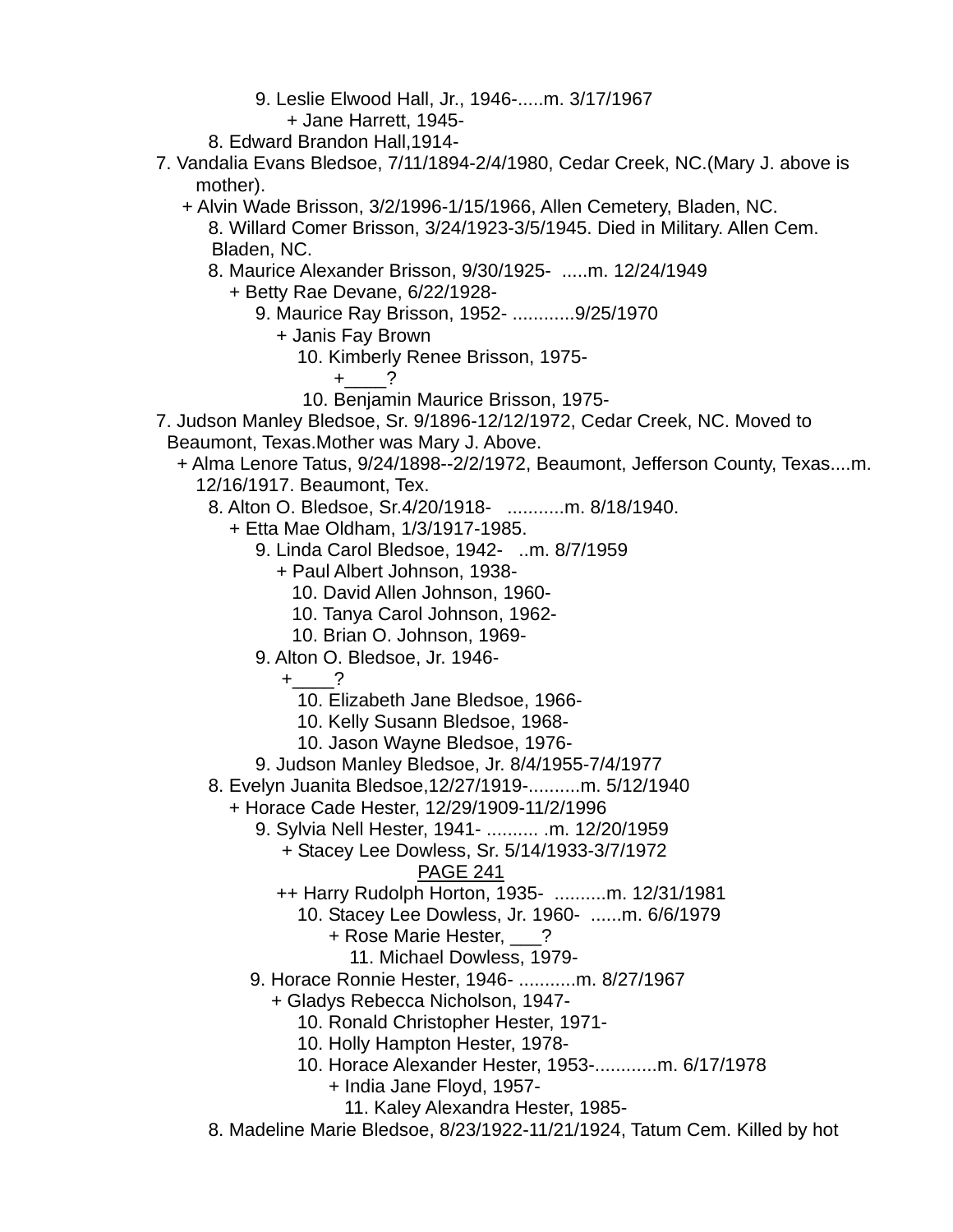water.

- 8. Clara Geraldine Bledsoe,Sr. 4/5/1924-
	- + Craven Curtis Hester, 4/6/1919-1/17/1968 ....m. 1939
		- 9. Robert Curtis Hester, 1939-
			- + Nita Rose Kinlaw, ..... 12/26/1957---Divorced.
				- 10. Connie Lynn Hester, 1961-
				- 10. Sandra Hester, 1962-
					- + Harry Weil, 1960-
- 8. Judson Manley Bledsoe, Jr.1927-
	- + Edith Pridgen, 12/27/1927-
		- 9. Gerald Wayne Bledsoe, 1948- , Lumberton, NC. .....m. 10/22/1976.
			- + Kathleen Vessey, 1953-
- 10. Kirsten Nola Bledsoe, 1971, born in Durbin, South Africa.  $+$   $-$ ?
	- 10. Colin Michael Bledsoe, 1979- born in Durbin, South Africa.  $+$  ?
	- 10. Tersha Nicole Bledsoe, 1979- born in Durbin, South Africa.  $+$  ?
	- 10. Judson Travis Bledsoe, 1980- born in Durbin, South Africa.  $+$  ?
	- 9. June Carol Bledsoe, 1949- born Lumberton, NC.....m. 6/13/1981 + Sidney Hughes Huling, 1945- Port Wentworth, Georgia.
	- 9. Judson McRae Bledsoe, 1956-, Lumberton, NC.
		- + Dera Lynn Tyner, , 1958- .........m. 8/18/1979
	- 9. Charles Franklin Bledsoe, 1959-, Lumberton, NC.
		- + Tina Marie Rising, 1965- ............m. 5/4/1983
			- 10. Crystal Marie Bledsoe, 1983- , Lumberton, NC.  $+$  ?
			- 10. Hugh Bryan Bledsoe, 1963- Lumberton, NC.
			- + Debra Lynn Hester, 1955-
	- 8. George Raeford Bledsoe, 1931-1932
	- 8. Danny Ray Bledsoe, 1933-
		- + Mildred Geneva Merritt, 1935-1986
			- 9. Pamela Joy Bledsoe, 1964- .........m. 9/12/1985.
				- + Richard Smith
			- 9. Janet Faith Bledsoe, 1977-

# PAGE 242

# $+$  ?

- 7. Bessie McCray Bedsole, 8/22/1900-7/15/1918......m. 6/16/1918 + Roy Pait. 1898-1975.
- 6. Daniel Troy Bedsole,7/19/1871-1940
- 6. Kinnon Kelly Bedsole/Bledsoe, Changed last name to Bledsoe....8/17/1872-1956
	- + Minnie Tanner,1880-, Ga.(Mother: Margaret Tanner, b. 1847).
	- 7. Pearlie T. Bedsole,1908-
	- 7. Emma B. Bedsole, 1907-
- 5. William Edgar Bedsole, b. 7/16/1849. m. about 1906
	- $+$  Annie E.  $\qquad$  ?
		- 6. Henry Curtis Bedsole, Sr. 4/2/1913 -11/6/1963, Natchito Cemetery, Louisiana.  $+$   $\frac{?}{}$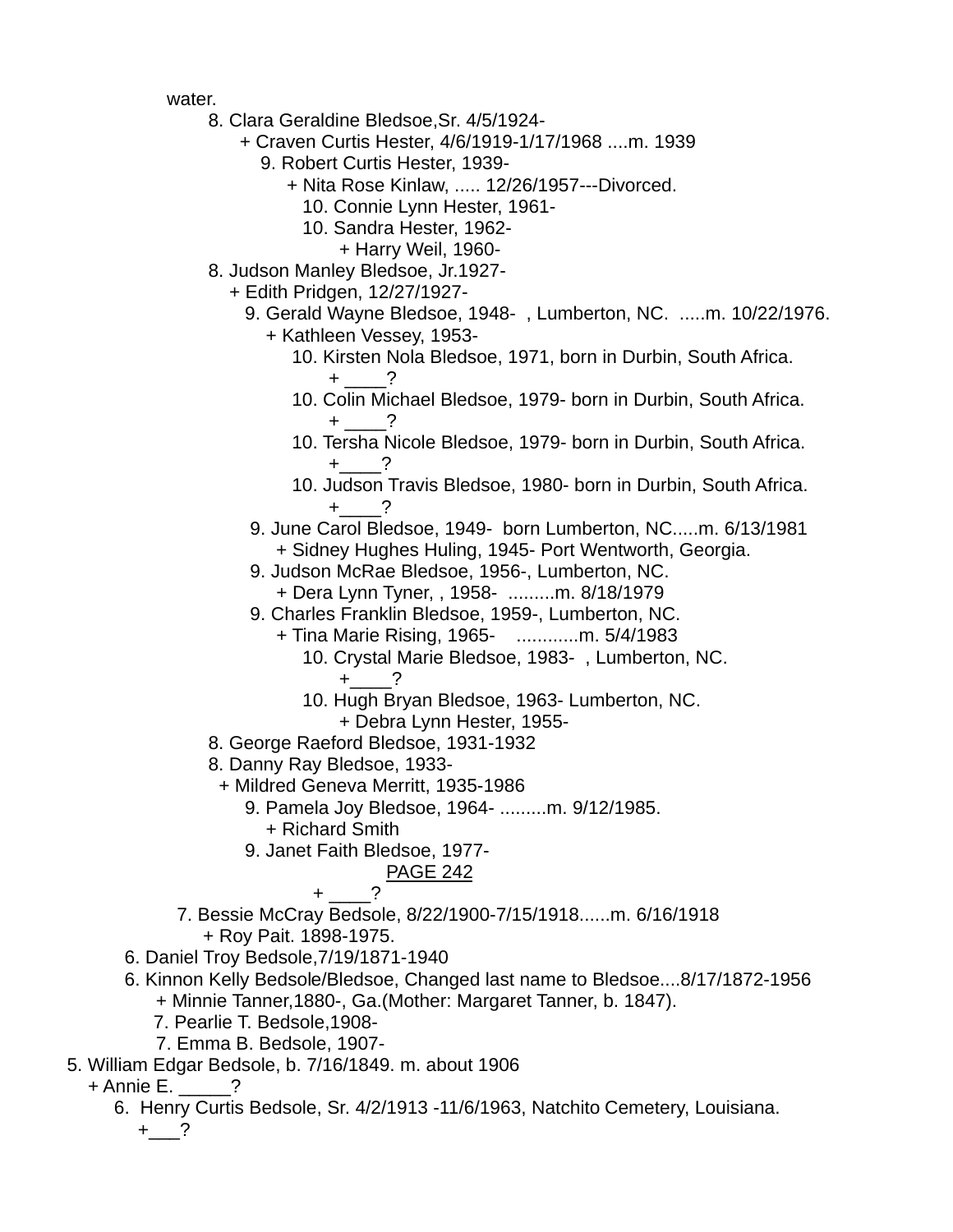++ Florence Usher

- 7. Henry Curtis Bedsole, Jr. 9/30/1934-1/31/1998,Mansfield, La.  $+$  ?
- 7. Gerald Bedsole, 6/15/1938-7/18/2005
	- $+$  ?
- 7. Blanchard Bedsole
- $+$  ?
- 7. John Bedsole

 $+$ <sub>\_\_\_\_\_\_\_</sub>?

7. Kevin Wayne Bedsole

$$
+ \underline{\hspace{1cm}}?
$$

7. Kenneth Bedsole,

$$
+\underline{\qquad}?
$$

7. Frank Bedsole

$$
+\underline{\qquad}?
$$

7. Martha Bedsole

$$
+\underline{\qquad}?
$$

7. Marie Bedsole

$$
+\qquad \qquad ?
$$

- 6. Stacy Bedsole, 7/24/1913-12/1986, Fayetteville, NC
- 6. Thelma Bedsole
- 6. Dinky (Nickname?) Bedsole
- 6. Lernor Bedsole,1908-
- 6. Walter L. Bedsole,1909-
- 5. Baby Bedsole, 1828-
- 5. Nancy Bedsole,1829-1888 m. 2/9/1853
	- + Amos J. Hall, Sr., 1827-1890.
		- 6. Margaret A. Hall, 1855-1900
		- 6. Lucinda Hall, 1857-1905
		- 6. Amos J. Hall, Jr. 1862
		- 6. Juliana Hall, 1864-
		- 6. Charles Hall, 1867-

 5. Travis Bledsoe/Bedsole, 10/9/1831-10/28/1906.Cedar Creek, Cumberland,.NC. Name changed from Bedsole to Bledsoe. Some descendants also assumed "Bledsoe" as their last name.

# PAGE 243

+ Bullock, 1838-1901............m. 3/31/1858, Cumberland, NC

- ++ Melissa Virginia Smith 1848-1900.......... m. 5/11/1868, Cedar Creek, Cumberland, NC.
	- 6. Melissa Lee Bedsole, 8/2/1859-7/24/1945...m. 2/25/1879, Cedar Creek, NC. McLaurin Cem.NC

+ Marshall Steven Autry, 10/15/1861-2/20/1943, Duncan McLaurin Cem. NC.

- 7. Annie M. Autry, 7/20/1827-4/8/1898
- 7. Eugene Autry, 7/21/1899-8/21/1906
- 6. Emily A. Bedsole,1860-1917...m.10/29/1879, Flea Hill, NC
	- + William B. Autry, 1858-1920
- 6. John D. Bedsole, 1870-1947, Cedar Creek, NC., and Branton, Center, Geneva, Alabama.
	- + Mary Malissa C.M.\_\_\_? 6/1874-1950, Geneva, Alabama.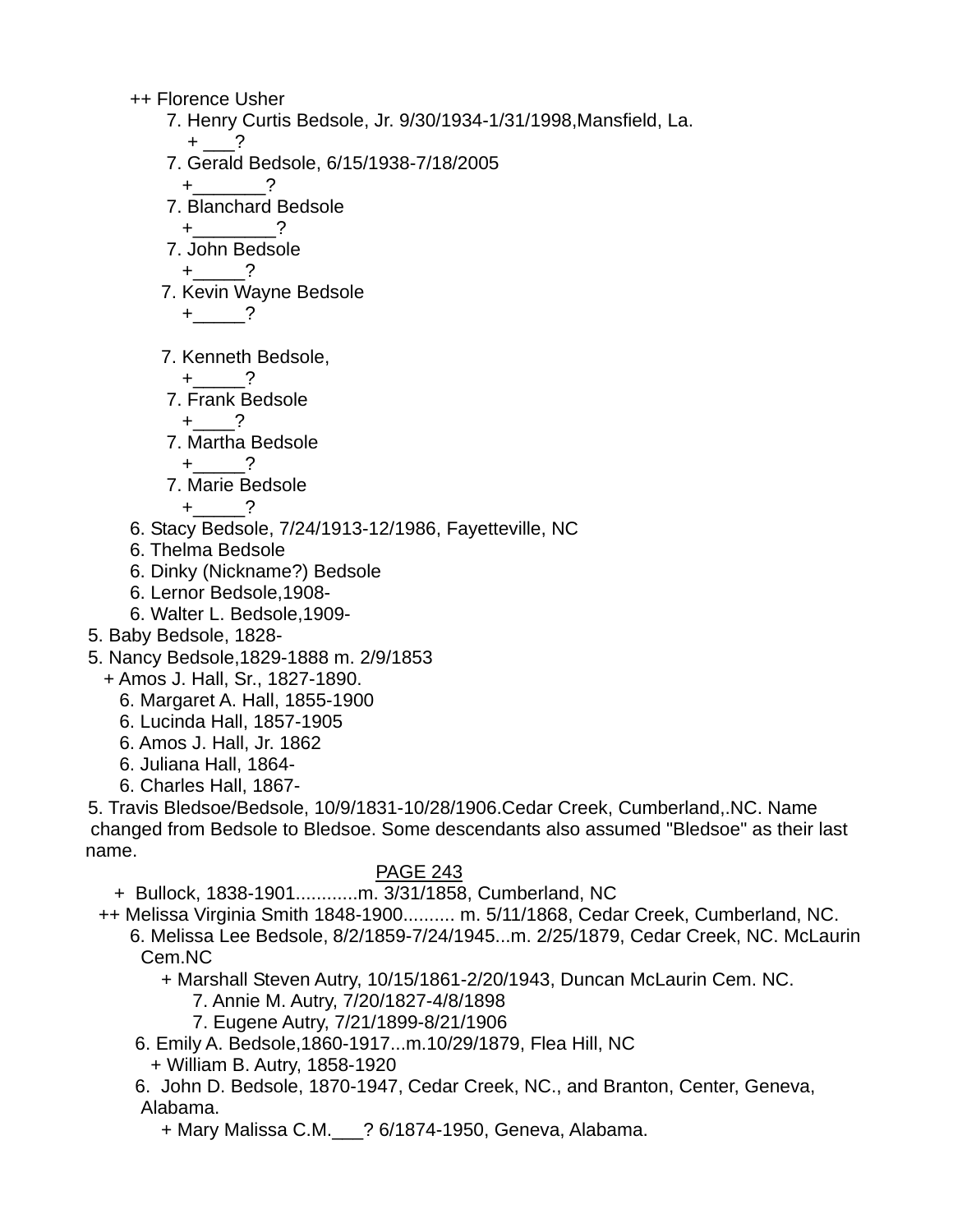- 7. Sarah A. Bedsole, 7/1896-1970, Geneva, Alabama.
- 7. Alla May Bedsole, 10/1899-1975, Geneva, Alabama.
- 7. Harvey Bedsole, 1902-1977
- 7. William Henry Bedsole, 1903-1980
- 7. William Dewey Bedsole, 8/5/1900- ?. Car Mechanic
- 6. Lillie Etta Bedsole,1872-1955
- 6. Charles Franklin Bedsole,1873-1930, Cedar Creek, Farmer, Cumberland, NC + Lillie Bedsole
	- 7. Roy F. Bedsole, 9/7/1910-2/26/1913, NC, Duncan McLaurin Cem. NC
	- 7. Virlie Mae Bedsole, 12/26/1906-2/26/1919, Same Cem.
- 6. George L. Bedsole, 1875-1950, Cedar Creek, NC.
- 6. Elizabeth Ann Bedsole, 1879-1955, Cedar Creek, Cumberland, NC.
	- $+$  ?
		- 7. Daisey V. Bedsole, 1902-
		- 7. Jessie T. Bedsole, 1907-
- 6. Martha Jane Bedsole, 11/1881-1950, Cedar Creek, Sand Hill, Cumberland, NC.
- 6. Thomas Settles Bedsole,5/1883-.......Worked for Railroad., NC.
	- + Ethel Mae Farmer
		- 7. Josie Mae Bledsoe/Bedsole, 11/6/1923-2/1985. Died in Delmar, Maryland. + Charles Brittingham, ................Delmar, Maryland

 7. Ernest Vincent Bledsoe/Bedsole, 11/21/1921-12/1989, Claymont, Delaware. Retired from Railroad.

- + Gloria Barbara Lanci, 12/21/1923-
	- 8. Arlene Francis Bledsoe/Bedsole, 1946-
		- +\_\_\_\_Dilman
			- 9. Arlene Francis Bledsoe/Bedsole-Dilman, 1946-
	- 8. Eugene Ernest Bledsoe/Bedsole, 1947-.....Delaware
		- +.Trudy Ann Henning, 1949- .........California
			- Daughter of John Paul Henning, Sr. and Mary Maxine Ogden.
		- 9.. Sherry Christine Bledsoe/ Bedsole, 1968-
		- 9. Eugene Weylin Bledsoe/Bedsole, 1970-
			- + Susan Marie Shockley, 1975-
				- 10. Abigail Brianna Bledsoe/Bedsole, 2006-
- 7. Leonard Bledsoe/Bedsole, 3/31/1917-5/1982. Died from Cardiac arrest.
	- + Patricia\_\_\_\_?
		- 8. Sheila \_\_\_\_? Patricias daughter.

### PAGE 244

- 7. Beatrice Bledsoe/Bedsole, 1915-
	- + Thomas Whitehead.
	- ++ Robert Glen Haigler
		- 8. Thomas Whitehead, Jr. "Tommy".
		- 8. Claude Whitehead.
- 7. Rebecca Bledsoe/Bedsole, 8/5/1915-
	- + Robert Glenn Haigler
- ++ William Phillips, Delmar, Delaware.
	- 8. Bobby Phillips
	- 8. Johnny Phillips
- 7. Thomas Settles Bedsole, Jr.

 $+$   $?$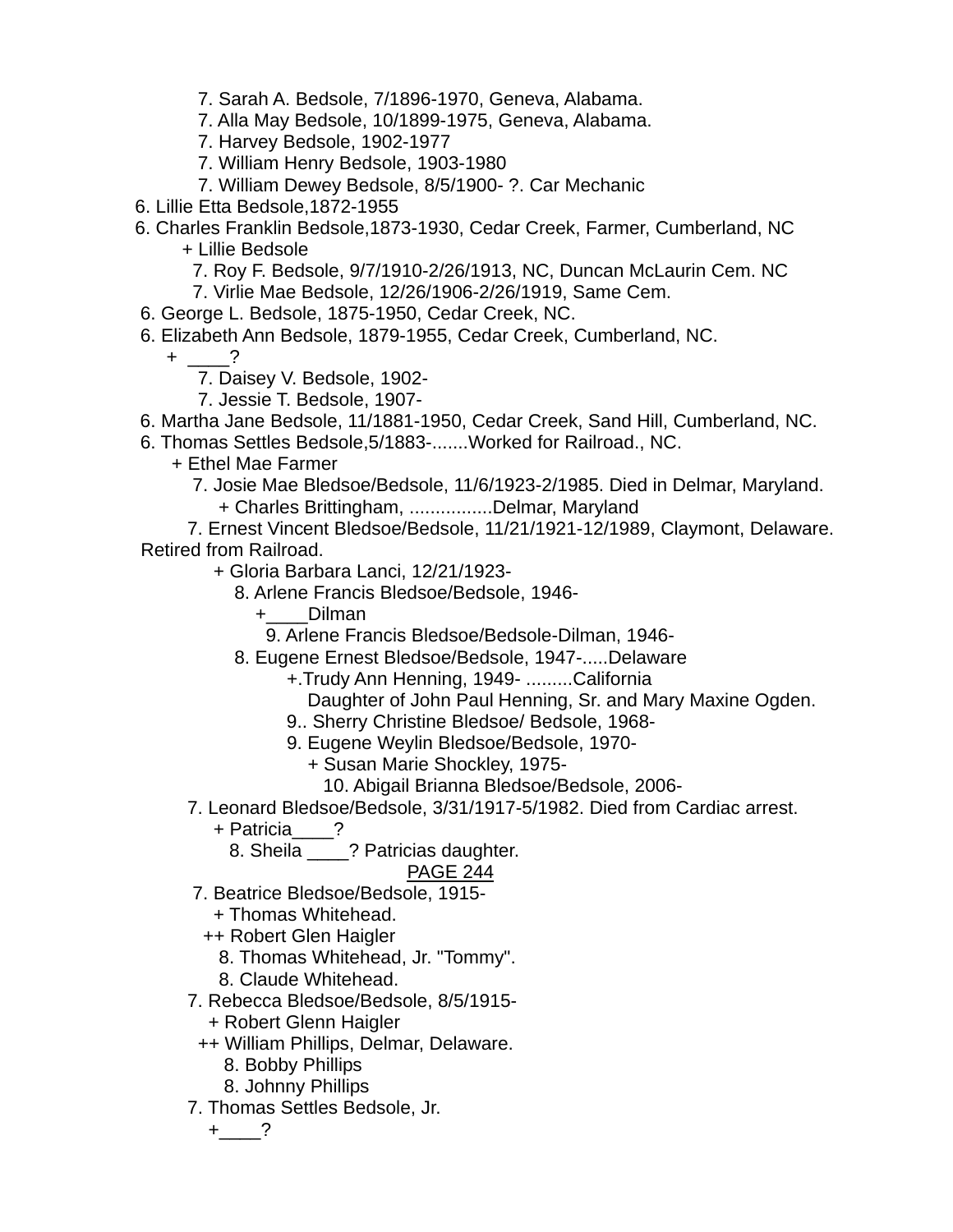7. John Bledsoe/Bedsole, born in NC.

 $+$  ?

He has 5 children, names not known.

7. Arlene Bledsoe./Bedsole, 6/13/1946- .....No children. Parsonburg, Maryland.

+\_\_\_ Martin

++ Trice

- 8. Diane Martin
- 8. Debbie Martin
- 8. Denise Martin

 7. Vernon Bledsoe/Bedsole, 12/2/1927-12/1968. Denton, Maryland. State Trooper. Killed at traffic stop.

 $+$  ?

- 8. Travis Bledsoe/Bedsole,
	- $+$  ?
- 8. Carol Bledsoe./Bedsole

 $+$  ?

- 6. Duncan Travis Bedsole, 4/1885-1960, Cedar Creek, Cumberland, NC.  $+$  ?
- 6. Walter L. Bedsole, 3/1887-1955., name changed to Bledsoe, NC
	- + \_\_\_?Reeves, 5/30/1898-01/28/1919,
	- ++ Elizabeth Bass Cumberland County, NC
		- 7. Virlie Mae Bedsole, 12/26/1906-2/28/1919, NC
		- 7. Lizzie May Bedsole, b.& d.1/27/1919, NC
		- 7. Herman T. Bedsole/Bledsoe, 12/30/1914-8/26/1917, NC
		- 7. Alle Bedsole/Bledsoe 1/27/1919-1/27/1919 Baby, NC
- 6. William Edgar Bedsole, b. 7/16/1889-?
	- + Annie E\_\_\_?, b. 1892 in Ala.
		- 7. Stacy Gordon Bedsole, 9/24/1913-12/31/1986
		- 7. Lernor Bedsole, 1908-1919
		- 7. Walter Larkins Bedsole, b. 1909
		- 7. Henry H. Bedsole, 1913-1963
- 5. Thomas Bedsole, 7/1832-1898. Cedar Creek, Cumberland, NC.

 + Annie Elizabeth "Analiza" Guthrie, 4/1835-1915....m. 1855., Sand Hill, Cedar Creek, Cumberland, NC

++ Nancy Virginia Bryant, 1830-....m. 6/10/1854, Cumberland County, NC

6. Sarah E. Bedsole, 8/1867-1950 Cedar Creek, Sand Hill, NC.

# PAGE 245

 $+$  ?

- 6. John G. Bedsole, 7/1878-1930, Cedar Creek, Sand Hil, NC.  $+$  ?
- 6. Daniel James Bedsole, Sr, 3/1855-1925. Cedar Creek, Sand Hill, NC.
	- + Lucinda Fisher, 12/5/1858-02/19/1883...m. 11/23/1876. Reuben Fisher cemetery, Cumberland County, NC.
	- ++ Pricilla Elizabeth Faircloth, 1865-1936...m. 7/27/1887, Cedar Creek, Sand Hill, NC, and Maryland.
		- 7. Edward M. Bedsole, 1879-1950. Cedar Creek, Cumberland, NC.
			- $+$  ?
		- 7. Mary Elizabeth Bedsole, 5/18/1888-4/29/1972
			- + William Love White, 11/16/1886-1/30/1939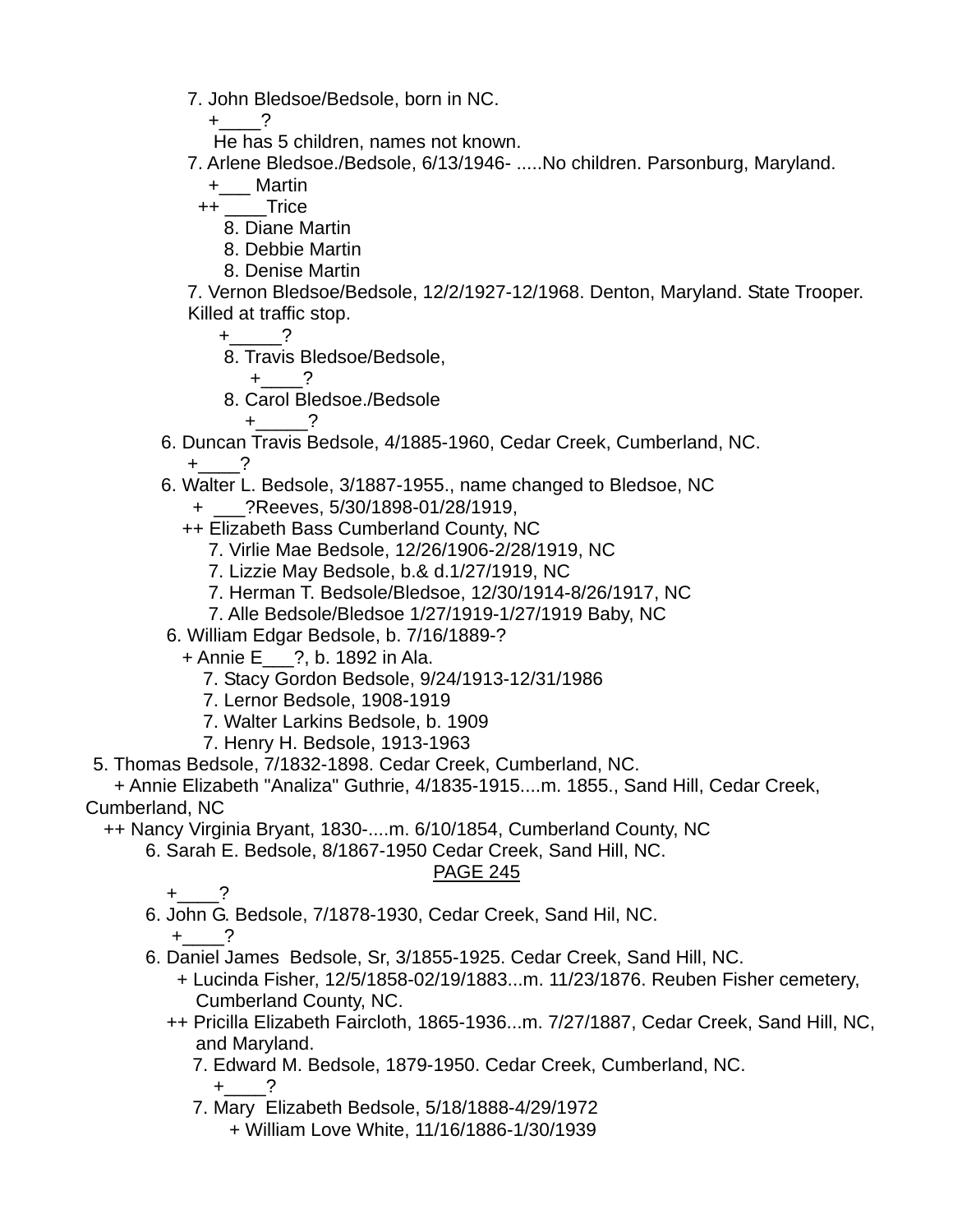- 7. Almond Leiza Bedsole, 6/2/1896-1/11/1981 Roseboro, NC
	- + Margaret Pauline Crumpler, 9/12/1904-1/2/1985
	- ++ Roxanne Yvonne Miller
		- 8. Almond Leiza Bedsole, Jr., 1/31/1930-10/1985, Smyrna Georgia. NC.
		- 8. Almond Grayson Bedsole, 1/31/1930- 10/19/1985
			- + Phyllis Andria Campbell
				- 9. Vicky Bedsole
					- + Gary Hann
			- 9. Charles Lawrence Hann
			- 9. Almond Grayson Hann
			- 9. Eric Bedsole (Smryna, Ga.
				- + Tina Marie Gerow
				- 10. Erica Marie Bedsole
					- + Roxanne Yvonne Miller
				- 10. Alexandria Nicole Bedsole
- 7. Fitzhugh Lee Bedsole, (Female) 9/29/1898-11/28/1940, Cedar Creek, NC.
- + Burris Deems Caison, 7/18/1865-4/8/1938. Son of Jacob & Rachel Caison
	- 8. Frederick B. Caison, b. 1918
	- 8. J.P. Caison, 7/6/1918-6/7/2004
	- 8. Katherine Rachel Caison, b. 1921
		- + \_\_ Barradaile
	- 8. Earl Fitzhugh Caison, b. 1927
	- 8. Deemis Edwin Caison 9/8/1906-1927 + Mavis Cook
	- 8. Anna Marie Caison, 8/16/1923
		- + \_\_\_O'toole
	- 8. James Repston Caison,1924-
	- 8. Baby Caison,1926-............. (FNU)
- 7. Henry Cook Bedsole, 2/10/1892-8/13/1967, Cedar Creek, Sand Hill, NC
	- + Lula Mae Green, 3/11/1897-4/26/1963 m. 12/10/1916
		- 8. Elma Ruth Bedsole, 7/20/1919-3/29/1998
			- + David Henry Johnson, 9/15/1915-5/29/1990
				- 9. Elizabeth Johnson
					- +\_\_\_Peterson
				- 9. Sarah Lou Johnson, b. 1945
				- 9. Valerie Johnson

- +\_\_ Marshall
- 9. David N. Johnson
- 9. Marvin "Cook" Johnson
- 9. Scott Johnson
- 7. George Graham Bedsole, b. NC 10/7/1877-d. FL. 1955
	- + Liddy W.\_\_\_? b. 1860 in Fla. m. 1899
	- ++ Pasha Bedsole, b. 1917
		- 8 . Hazel Bedsole, b. 1917
- 7. W.R. Taylor Bedsole, b. 1902
- 7. Edward Martin Bedsole, b. 6/12/1879-6/23/1974 FL.
	- + Mary\_\_\_?b. 1891 in Fla.
		- 8. Ollie/Olive Bedsole, born in Fla.1916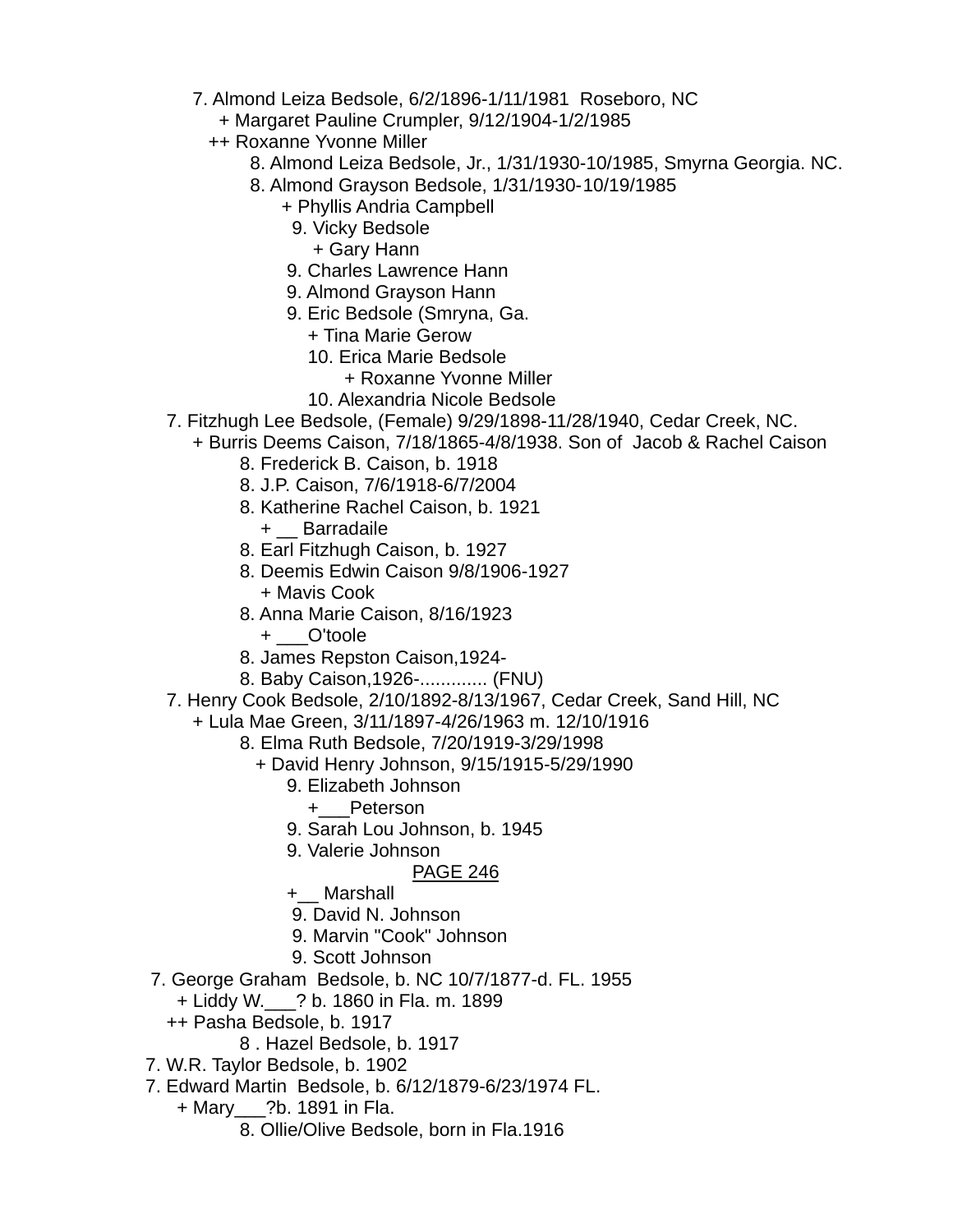- 8. Gladish/Gladys Bedsole, Born in Fla. 1918
- 8. Bessie Bedsole, Born in Fla. 1915
- 7. Serepta "Repta" Bedsole, called "Repsie".5/1880-1976, Cedar Creek, Cumberland, NC.
	- + Thomas Howard, Reverend
- 7. Daniel James Bedsole, Jr., 5/5/1894-3/16/1977, born Va. Buried Maryland.
- + Minnie Lee Peterson,5/10/1898-.2/1984, Garland, NC--Maryland.
- ++ Rosie Devier, 7/28/1920-12/1/1998, Spotsylvania, Va.
	- 8. Hazel T. White,1918-
		- + John W. Gordon
	- 8. Paul David White,1923-1991
	- 8. Lizzie May Bedsole, 1916-
	- 8. Lois L. Bedsole, 1918-
	- 8. Ruby Doris Bedsole.1929-

 8. Charles Rupert Bedsole, 11/29/1921-4/6/2006, Born in NC., Pa. buried in Baltimore National Cemetery.(Barber).

 + Roberta L. Jones, 2/21/1919-12/7/1998...m.10/26/1945, Baltimore National Cemetery, Maryland.

 9. Charles Arthur Bedsole, 8/29/1947-6/17/1968. First Lt., Army. Killed in Vietnam War..Not married.

7. Espie B. Bedsole, 12/28/1900-7/25/1988

- + Dewey Stanford Melvin,b. 8/11/1898-1/17/1963
	- 8. Dewey Stanford Melvin, Jr. 4/29/1921-6/6/1983
		- + Eloise S\_\_\_\_\_6/16/1926-5/26/1980
			- 9. Joyce Melvin
				- + \_\_\_Bright
	- 8. Louise Brantley Melvin 10/161923-10/5/1997
		- + Phillip Insley Davis
			- 9. Phyllis Davis,
				- + Donald Bordeaux
					- 10. Della Madonna Bordeaux,
						- + Vernon Steven Knowles
							- 11. Sabra Insley Knowles
							- 11. Maelie-Vonnie Louise Knowles
							- 11. Ollie Steven Knowles

- 8. Roy Benton Melvin, 11/16/1927-8/31/1986
	- + Ernestine R\_\_\_? 12/201936-3/15/1979
	- ++ Janie Canady, 1927-1995
		- 9. James Leroy Melvin, Sr.
			- + Sandy Mozingo
				- 10. James Leroy Melvin, Jr. 1969-1994
				- 10. Billy Ray Melvin, 1970-
					- + Vicky Williams
						- 11. Joseph Ray Melvin., 1973-
		- 9. Melissa Ann Melvin
			- + \_\_\_? Rackley
				- 10. Alyssa Hope Rackley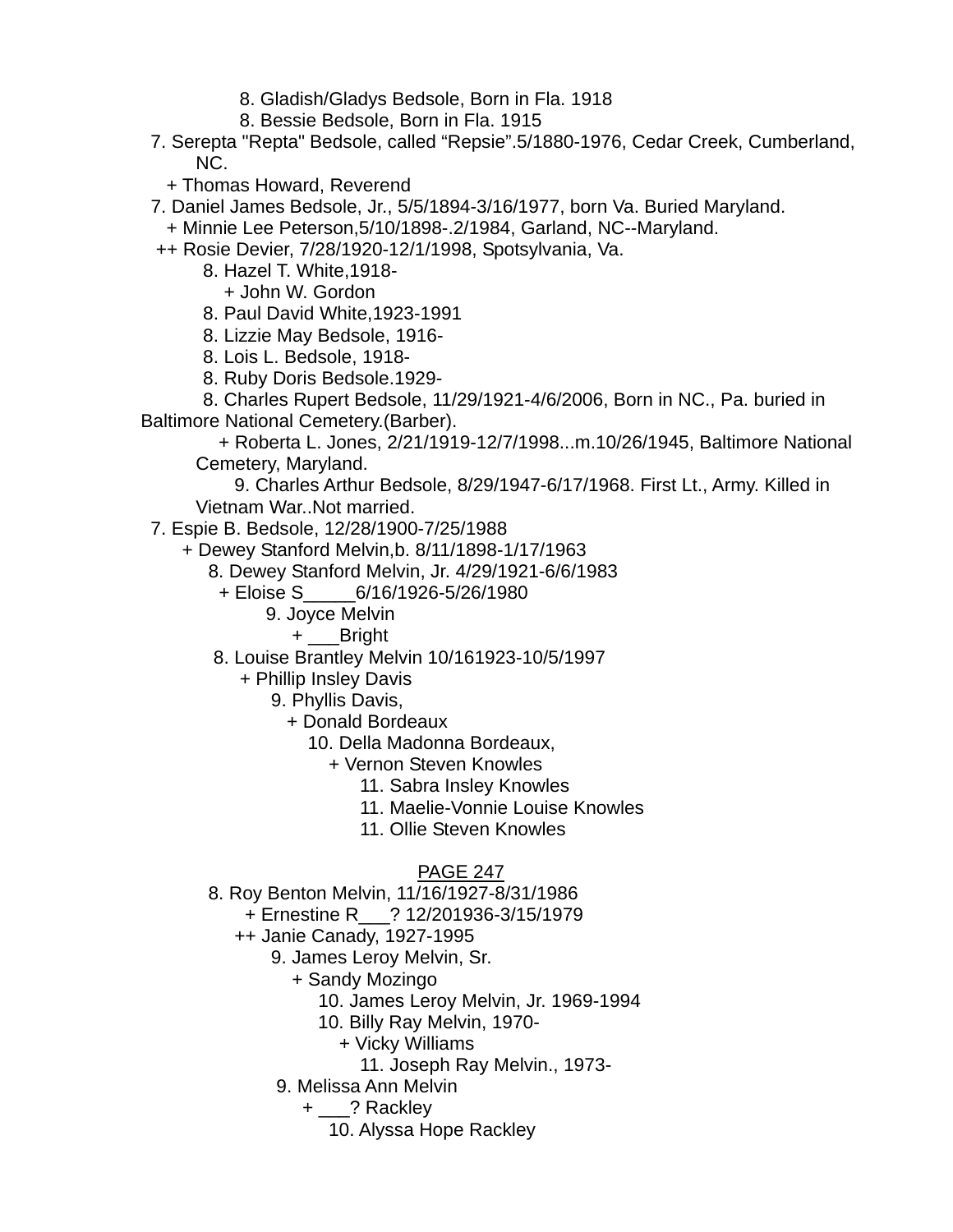- 9. Robert S. Melvin
	- + Joann Hudson
		- 10. Chadwick B. Melvin
- 9. Danny Melvin
- 9. Jerry Melvin
- 9. Jimmy Melvin
- 8. Paul H. Melvin
	- + Betty Jean Norris
		- 9. Paula Jean Melvin
			- + Terry Everette Divorced 1983
			- + + Ricardo Vela Divorced 1990
				- 10. Toni Jean Melvin
					- + Norman Smith
						- 11. Norman Ayden Smith
				- 10. Mary Denise Everette, Daughter of Terry
					- $+$  ?
					- 11. Madison Everette
				- 10. Paula Jean Vela, b. 1985
		- 9. Joy Ann Melvin
			- + Larry P. Everette
				- 10. Larry P. Everette, Jr.
				- 10. Danny Lee Everette
		- 9. Carol Rene' Melvin
			- + Roger Wiseman
				- 10. Stephanie Ann Wiseman
					- + Christopher Wiseman
						- 11. Britany Ann Wiseman
		- 9. John Stephen Melvin, Sr.
			- + Thelma Ruth Peterson
				- 10. John Stephen Melvin, Jr. 1953-1986
					- + Rebecca Jernigan
						- 11. Stephen Wesley Melvin
						- 11. Cheryl Ruth Melvin
							- + James Gordon Robinson, Jr.
								- 12. James G. Robinson, III
								- 12. Nicholas Robinson
							- PAGE 247
							- 12. Kevin Robinson
							- 12. Jessica Robinson
				- 10. Thomas S. Melvin
					- + Mary Beasley
						- 11. Melissa B. Melvin
							- + Adam Thomas Smith
						- 11. April Michelle
	- 8. John S. Melvin
- 6. Martha Jane Bedsole, 1856-
	- + James Franklin Horne, 1858-
		- 7.Annie Lee Horn, 3/22/1878-
			- + John Oliver Hairr, 1/31/1874-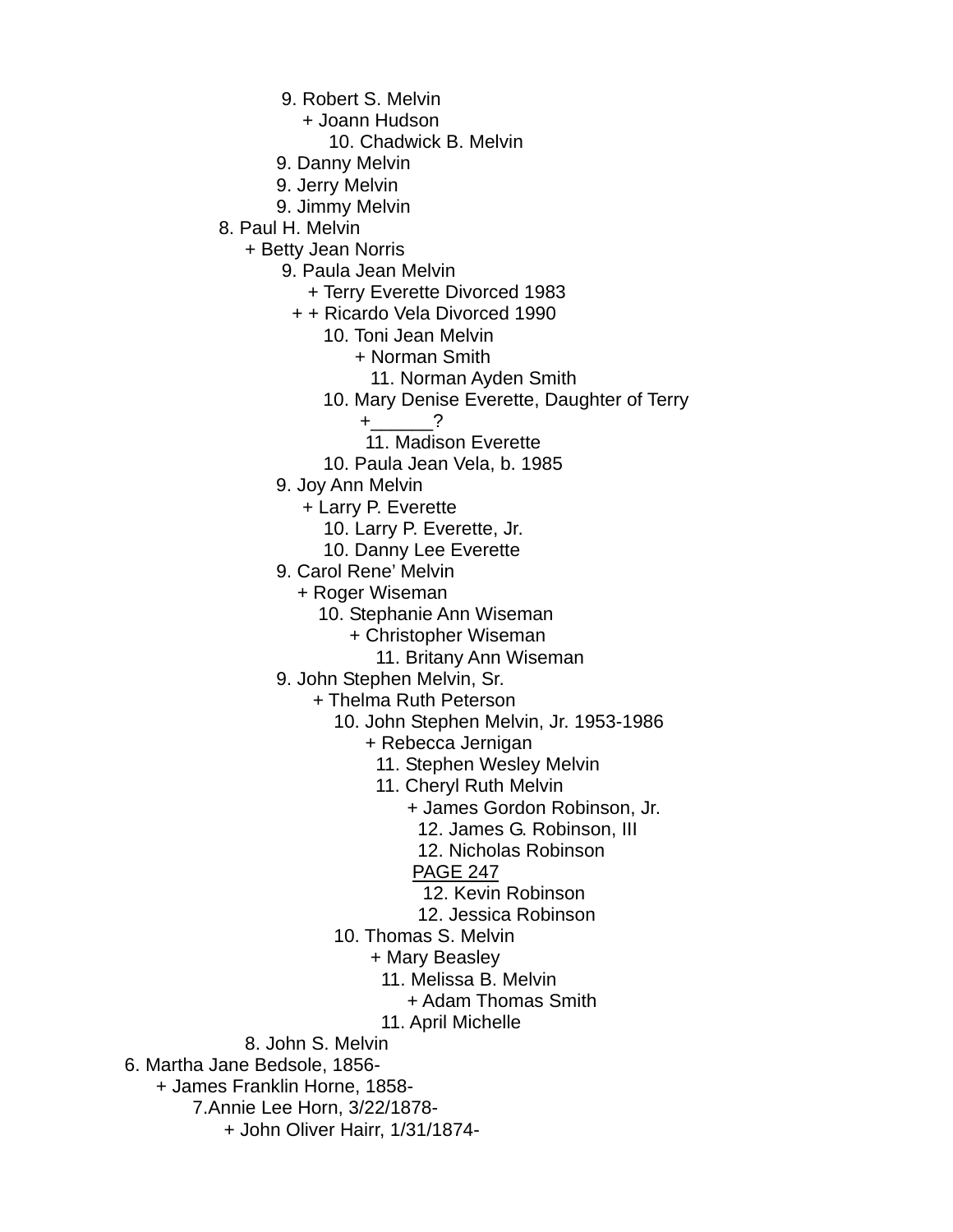- 8. Frank Hairr, 1902-
	- 8. Carrie Hairr, 1904-
	- 8. George Washington Hairr, 1905- + Ila Florence Beasley, 1904-
	- 8. Perry Erosco Hairr, 1907-
	- 8. Eula Mae Hairr, 1908-
	- 8. James Stacy Hairr, 1910-
	- 8. John Raymond Hairr, 1912 -
	- 8. Henry Hubert Hairr, 1914-
	- 8. Louise Hairr, 1916-
	- 8. Warren Harding Hairr, 1917-
- 7. Alexander Horne, 02/1880-10/1/1946
- 7. Thomas Leonard Horne 10/6/1886-3/24/1962
	- + Fannie Mae Mcgill 6/4/1901-6/8/1973 m. 7/28/1920
		- 8. Oliver Shelton Horne, 1923-
			- + Annie Jones
				- 9. Oliver Shelton Horne, Jr.,1946-
					- + Connie Elaine
					- 10. Tamatha Mishell Horne, 1968-
				- 9. Geneviene Horne, 1947-
				- 9. Sunnie Ann Horne 1945-Married 1982.
					- + Donald Keith Stone1955- Son of Robert L. & Janie.
- 7. Kelly Guilford Horn 6/15/1894-Sampson County, N.C.
	- d. 5/39/1980 Harnett County, N.C.
	- + Rachel Mertrice Colville 10/15/1900 N.C. -2/18/1974 Harnett County, N.C. 8.Margaret Horne 8/14/1916-
		- + Gleamon Edward Page b.5/7/1916 Harnett County, N.C.
			- d. 11/18/1986 Harnett County, N.C.
				- (son of Curtis Pearly Page Sr. & Margaret Horne)
			- Buried @ Erwin Memorial Park Cemetery, Erwin, N.C.
			- 9. Charles Edward Page b. 1935 Harnett County, N.C.
				- + Lois Gray Jernigan
					- 10. Linda Sue Page.1957-
						- + Vinton Martin Cook, II
							- 11. Marta Page Cook,1987-

- 9. Charles Edward Page Jr.1959-
	- + Tammy Ruth Stewart Married 1989 Harnett County, N.C.
		- 10. (Male) Page
- 8. Christopher Lee Page 1967- Duplin County, N.C.
- 7. Hazel Yvonne Horne,1920-
	- + William Yancey Morris
		- 8. (Male) Morris
			- + (?) Soles
		- 8. (Female) Morris
			- + (?) McKnight
			- 9. (?) McKnight
			- 9. (?) Morris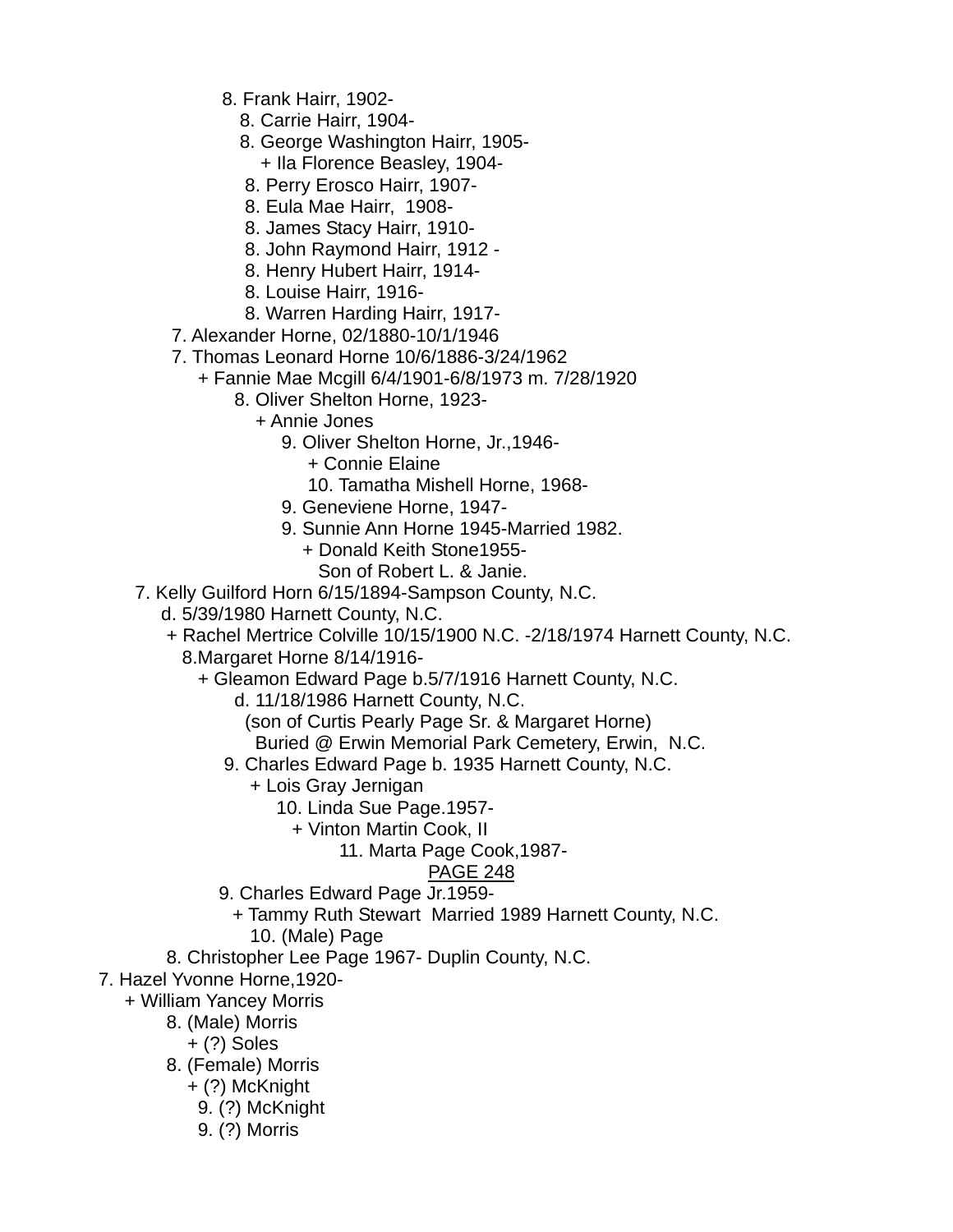- 8. (Female) Morris
	- + (?) McGinnis
		- 9. (?) McGinnis married (?) Ulrich
		- 9 . (?) McGinnis married (?) Avery
		- 9. (?) McGinnis
- 8. (Male) Morris
	- + (?) Silas
	- 9. (?) Morris
	- 9. (?) Morris
- 8. Kelly Guilford Horne Jr.1924 Harnett County, N.C. + Frances Irene McDonald 1927- Harnett County, N.C.
	- d. 10/6/2004 Harnett County, N.C.
- 8. Edward Kelly Horne b.1945 Harnett County, N.C.
	- + Sharon Gayle Murray b.1944 Cumberland County, N.C. Married 1/1/1966 in Harnett County, N.C. daughter of Paul Davis Murray
		- 9. Carla Michelle Horne b.1972 Cumberland County, N.C.
		- + Wesley Lewis Barefoot b. 1972 Harnett County, N.C. he is the son of Joseph & Shelby Jean Barefoot married 1995 Harnett County, N.C.
	- 9. Scotty Murray Horne b. 1969 Cumberland County,N.C.
- 8. William McDonald Horne b. 1947 Harnett County, N.C.
	- d. 12/18/1973 Harnett County, N.C.died of a Brain Tumor.
	- + Susan Elaine West b. 1948 Harnett County, N.C.
- 8. Mary Susan Horne b. 1953 Harnett County, N.C. + Richard Douglas Lucas1953-
- ++ Kenny Davis . Married 1991 Harnett County, N.C.
- 8. Carl Frederick Horne,1925-
- 8. Doris Fay Horne,1937-
- 8. Dorothy Gray Horne,1937-
- 8. Joyce Marie Horne.1932-
- 8. Wilda Mae Horne,.1934-
	- + Ruben Lexton Mason,
		- 9. Valerie Lynn Mason,1957-
		- 9. Randolph Mason, 1953-

# PAGE 249

- 6. Stephen S. Bedsole, 12/1859 NC-12/10/1942 Ga. m. 9/16/1891, b. NC d. Ga.
	- + Eugenia Taft, 1/1872-..........Pearsontown,.Georgia
		- 7. Mackie/Mikey Nolan Bedsole, 8/6/1904-10/28/1956
			- +\_\_\_Unknown
		- 7. Elizabeth Bedsole, 9/1892-8/20/1972 Coffee County, Pearson, Georgia. .
			- + GEORGE M. CARVER,1887-...... m. 1912
				- 8. Hiram Carver, 1913-
				- 8. Clayton Carver, 1915-
				- 8. Leon Carver, 1817-
		- 7. Thomas James Bedsole, 10/18/1895-3/24/1957, Pearson, Georgia.
		- 7.ROBERT S. "HOMER" BEDSOLE, 12/4/1898-1974, Pearson, Georgia.

 $+$   $-$ ?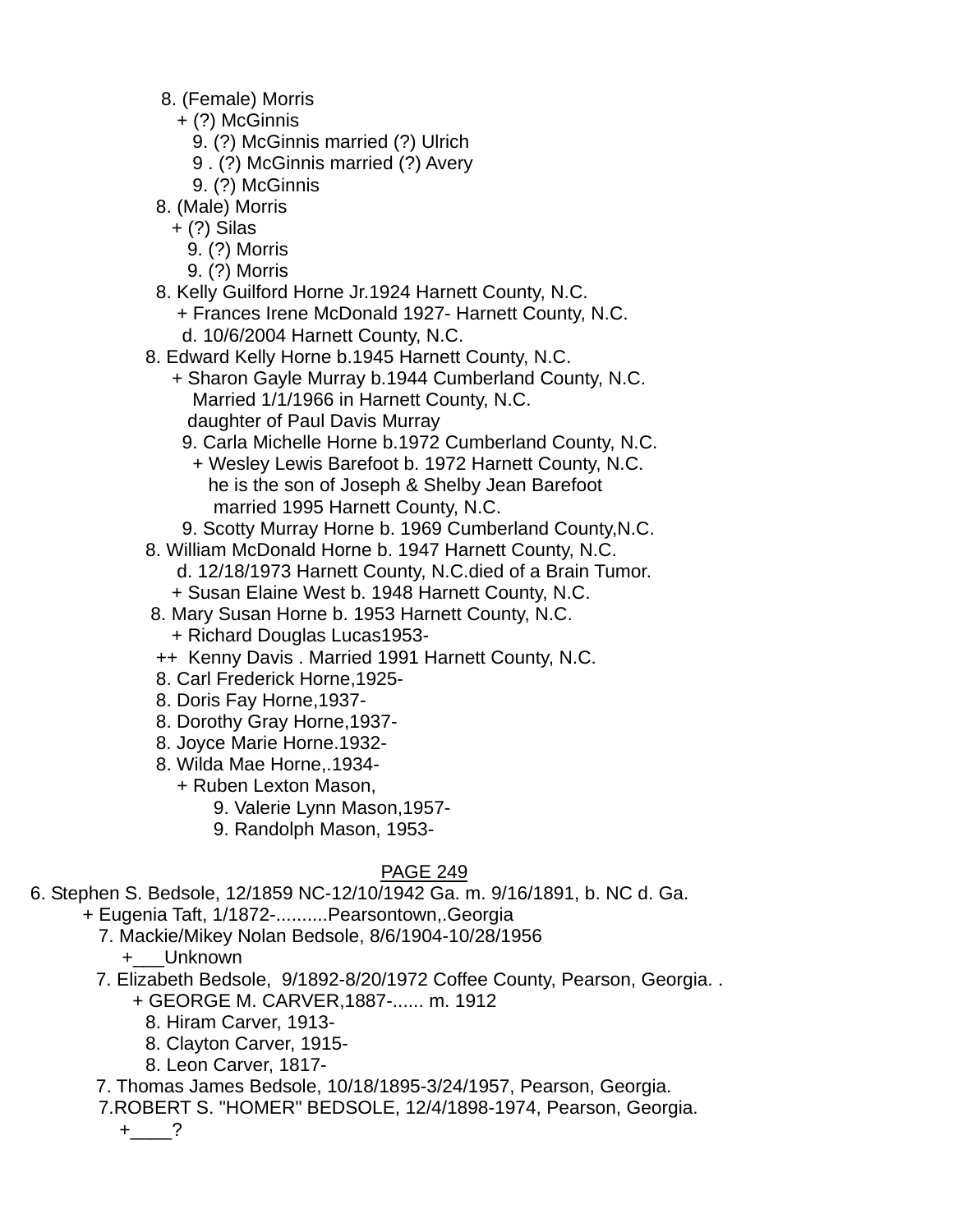7. Annie Jane BEDSOLE, 8/18/1922--8/9/2004, Coffee & Pierce County, Georgia .......m. 11/29/1924.

- + George M. Duggan................ m. 1924 Pierce County, Ga.
- 7. RACHEL BEDSOLE, 1908-, Ware County, Georgia; d. Aft. 1930.
	- + \_\_\_\_? Henderson.
- 7. Margaret "Maggie" Bedsole, 8/8/1901-7/8/1904.
- 7. John Martin Bedsole, 11/12/1908-10/5/1909

6. Elizabeth Salome Bedsole, 1/1/1866 –2/4/1940, m. 12/16/1894, Cedar Creek, NC. Died at 74. Kidney Disease.

+ Henry Asbury Sessoms, Sr. 10/12/1864-8/12/1906. Harnett County, NC Cemetery.

( His parents were Solomon Sessoms and Sarah Crusenberry)

- 7. Henry Asbury Sessoms, Jr.3/28/1895-
- 7. Sudie Sessoms 3/10/1895-12/23/1964 ....m. 10/21/1922. Milla Creek Church Cemetery, Sampson County, NC.
	- + Daniel Elisha Criscoe 3/10/1888-12/18/1975
		- 8. Margaret Elizabeth Criscoe
			- + Seavy Riley
				- 9. Merlyn Gail Riley
		- 8. Vernon May Criscoe
		- 8. Helen Criscoe
		- 8. Sally Christine Criscoe 1930-1955
		- 8. Lucille Criscoe
			- + Reginald Bullard

7. Henry Albert Sessoms 3/28/1895 –7/20/1970, Cumberland Memorial Gardens,

Cumberland, NC

+ Mamie Lockamon , 3/5/1904-1/12/1982 .........m..12/10/1919

- 8. Weldon Manley Sessoms, 1920-
	- + Catherine Cox

9. Kenneth Weldon Sessoms

+ Josephine Yevonne Snipes

10. Kimberly Jo Sessoms

+ Not married.

- 11. Hunter Scott Cameron
- 10. Christy Machelle Sessoms 1973-2004
	- + Steven Scott Colburne
- 9. Howard Wayne Sessoms

- + Betty Jean Hobbs (1941-bef. 1978)
- ++ Frances Elaine Faircloth
	- (Children of Howard & Betty)
		- 10. Daryl Wayne Sessoms
			- + Martie Michelle Smith
			- 11. Chapin Taylor Sessoms
		- 10. Tara Leigh Sessoms
			- + Al Sheiley
				- 11. Tyler Sessoms
		- 10. Anthony Brett Sessoms 1979-1986
- 8. Howard Ernest Sessoms 11/22/1922 12/14/2000, Cumberland, NC.
	- + Elberta Hinson 1923 1998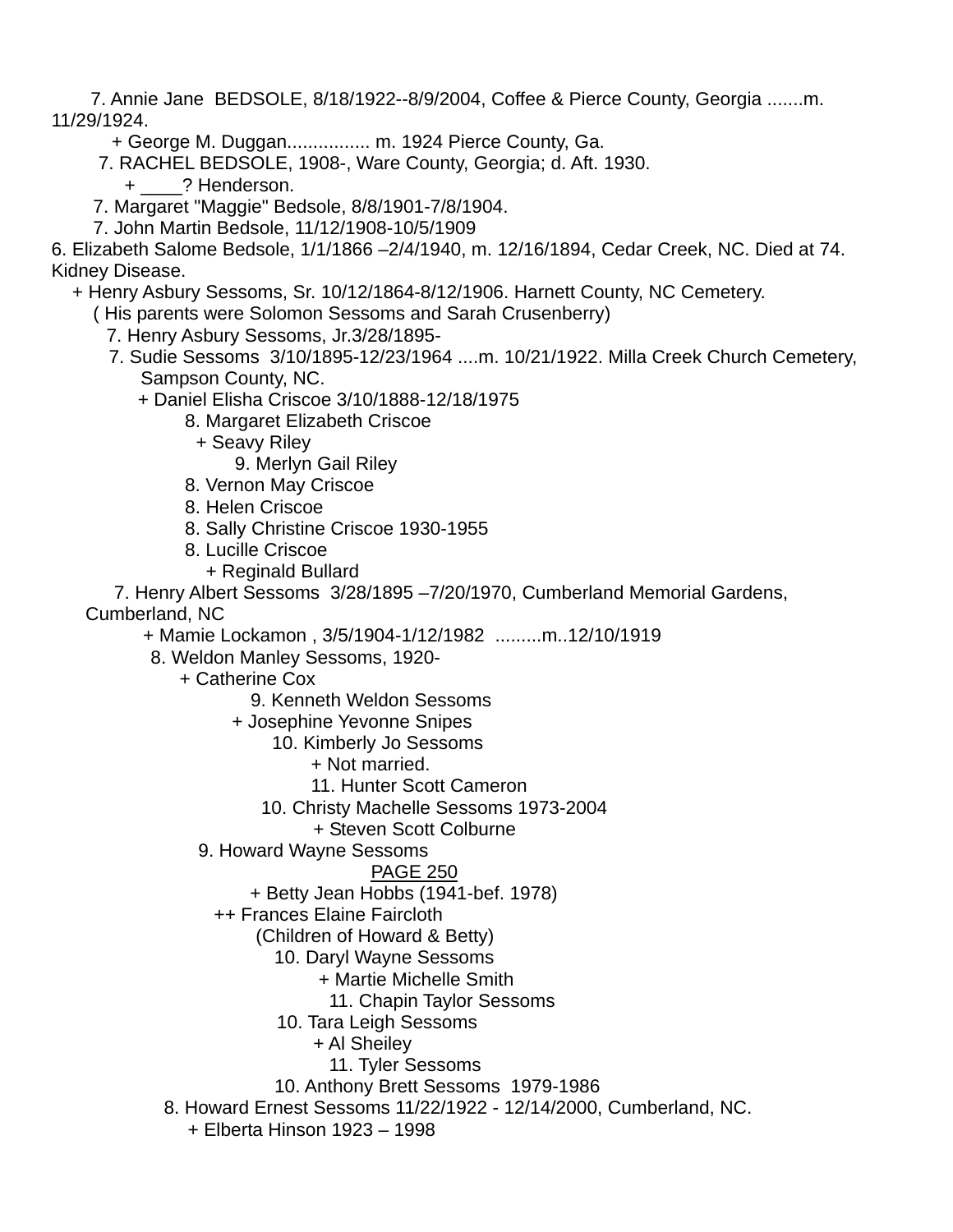9. Bobbie Carol Sessoms

+ Romulas William Hucks

10. Lisa Carol Hucks

+ Jeff Tucker

11. Jeffery Lee Tucker

10. Ronnie Howard Hucks

+ Christine Fennell

11. Teah Marie Hucks

11. Biranna Michelle Hucks

11. Wade Hamilton Hucks

10. Billy Wade Hucks

+ Shannon Tucker

11. Crystal Shaye Hucks

11. Macie Leigh Hucks

10. Barbara Michelle Hucks

+ unknown

11. Shelby Carson Hucks

9. Stillborn Male....Sessoms 1946

9. Linda Sue Sessoms

+ Jack McKee Crenshaw Jr.

++ Duane E. Wilson

+++ Anzelmo Trevino

(Children of Linda & Jack)

10. Jack McKee Crenshaw 3rd

10. Ronald Scott Crenshaw b/d 1970

10. Michael Scott Crenshaw 1971-1995

10. Eric Dwayne Crenshaw

(Child of Linda & Duane)

10. Angela Sue Wilson

+ Paul Thomas Shearer

11. Paul Thomas Shearer

11. Lexi Eliz Shearer

11. Kayli Dawn Shearer

9. Bonita Christine Sessoms

+ Allen Stephen Edge

10. Allen Stephen Edge Jr.

#### PAGE 251

+ Julie Allison Cherry

11. Keegan Bias Edge

11. Nolan William Edge

10. Christie Lynn Edge

+ Richard Lee Burlett

8. James Hubert Sessoms 11/18/1924 –5/6/1975, Cumberland, NC.

+ Margaret Elizabeth Wilson

8. Alice Eliz Sessoms 2/4/1927-2/28/1927, Cumberland, NC.

8. Doris Elizabeth Sessoms 11/28/1931 – 5/1/1997, Raeford Cemetery, Hoke County, NC.

 + George Duncan McKeithan Jr. 9. Shirley Jean McKeithan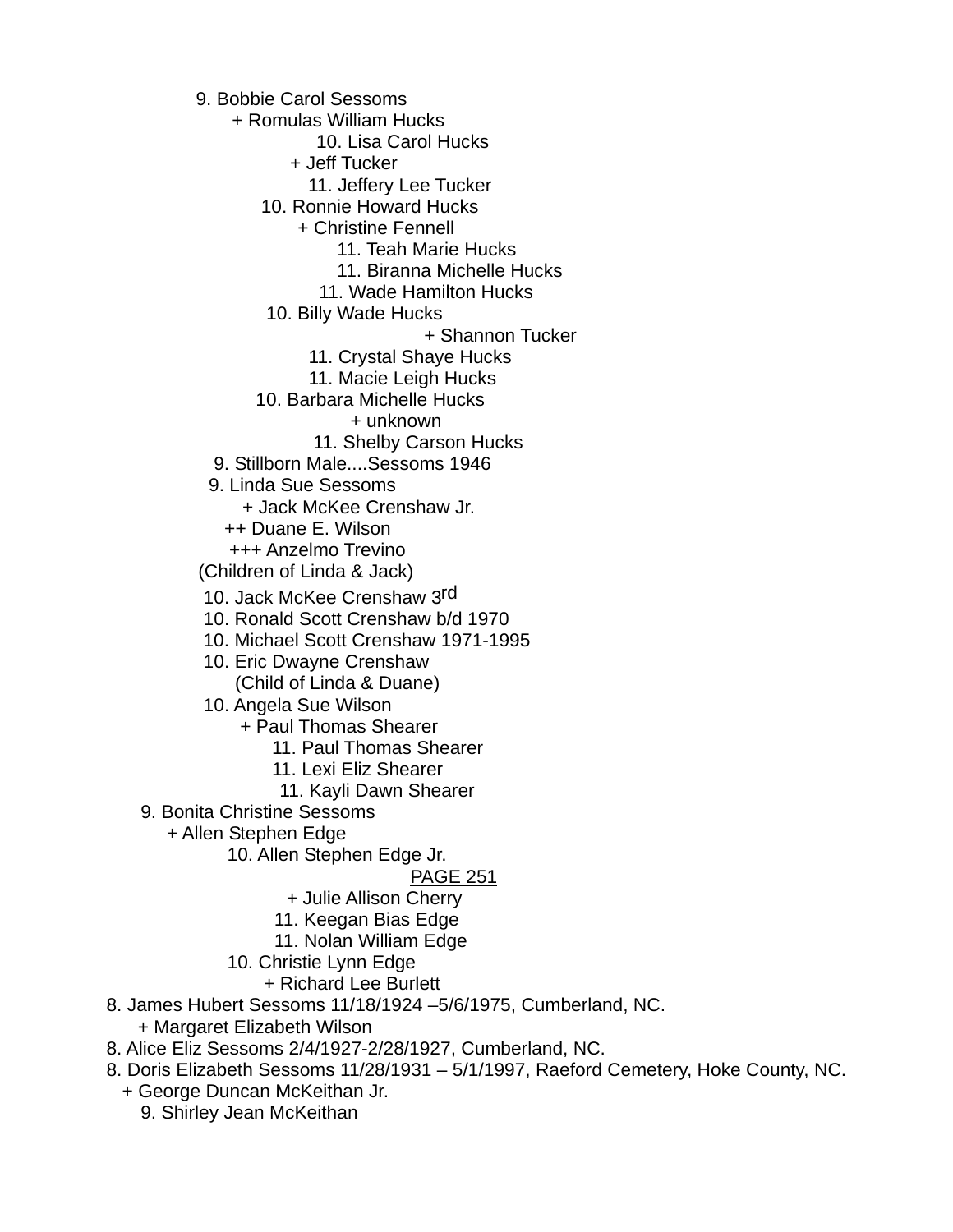- + Thomas J. Stelline
- ++ Michael Roman
	- (Child of Shirley & Michael)
	- 10. Tasha Maria Roman
		- + Stephen Christopher Oldham
			- 11. Christopher Roman Oldham
		- 11. Jacob Stephen Oldham
- 9. Deborah Darlene McKeithan
	- + David Benjamin Tripp 1950-2006
	- 10. Jennifer Lynn Tripp
		- + Michael Thomas Clark 2<sup>nd</sup>
		- ++ Donald Robert Burlingham
	- 10. David Benjamin Tripp Jr.
		- + Precilla Carol Nichols
			- 11. Skylar Chasity Tripp
			- 11. Zackary Aaron Tripp
- 9. Doris Fay McKeithan
	- + Bobby Joel Phillips
	- ++ Walter Robert Sadler
- 9. George Albert McKeithan
	- + Lisa Jo Clark
		- 10. Paul Jamerson McKeithan
			- + Alberto Chareen Johnson
			- 11. Areyona Chareen McKeithan
			- 11. Aaliyah Precious Tomerra McKeithan
			- 11. Prophett Jahsaiah McKeithan
		- 10. Laura Kristin McKeithan
		- 10. Sheree Naomi McKeithan
			- 11. Kara Celine McKeithan Edge
- 8. Elizabeth Louise Sessoms, 1934-
	- + Vernon Holt Hayes
		- 9. Phyllis Ann Hayes
			- + Robert Ladislao Cruz Jr.
			- 10. Tina Nicole Cruz
				- + Troy Joseph Desporte
				- (children of Tina & Daniel Dennis Rivera)
					- 11. Mekayla Danielle Rivera

## PAGE 252

- 11. Marteena Victoria Rivera
- 11. Mia Yesenia Rivera
- 10. Elizabeth Rose Cruz
	- 11. Deja Rose Brown
- 9. Michael Wayne Hayes
- + Felicia Griffin
- 9. Jeffery Scott Hayes
	- + Alicia Kate Johnson
	- ++ Tammy Jenson
		- (child of Jeff & Tammy)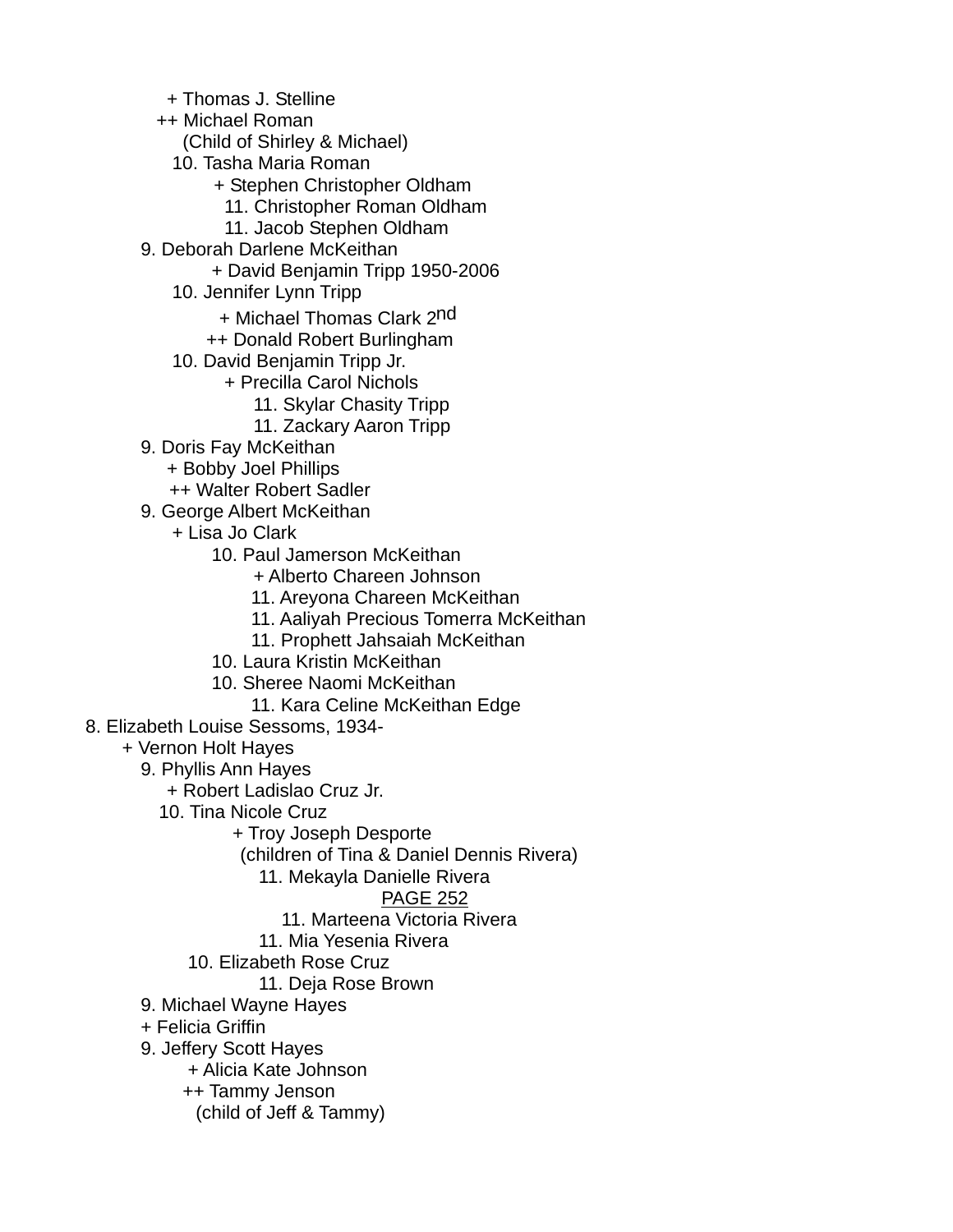- 10. Treyson Scott Hayes
- 8. Alvin Cannon Sessoms 12/16/1936 1/21/1937, Raeford Cemetery, Hoke County, NC.
- 8. Peggy Fay Sessoms, 1938-
	- + Carl Edgar Brock
		- 9. James Carlton Brock
		- + Mary Teresa Maxwell
		- ++ Beverly Gayle Price
			- 10. Linda Michelle Brock
				- + Joseph Franklin Blackwolf Palmer
			- 10. Elizabeth Ashley Brock
			- 10. Justin Maxwell Brock
		- 9. Billy Gene Brock
			- + Leslie Jill Kincaid
		- ++ Donna Lynn Warren
- 8. Maxie Gene Sessoms, 1941-
	- + Patricia Carol Cox
	- 9. Larry Gene Sessoms
		- + Susan Marie Yerry
			- 10. Kevin Gene Sessoms
				- + Donna Elizabeth Warren
				- 11. Gage Gene Sessoms
			- 10. Stacy Marie Sessoms
				- + Darwin Klass
					- 11. Cody Darwin Klass
				- 10. Brian Craig Sessoms
	- 9. Timothy Craig Sessoms
		- + Shelly Parnell
		- ++ Barbara Ann Smith
		- 9. Timothy Craig Sessoms
	- 9. Trisha Ann Sessoms
- 8. Female Stillborn 10/8/1945
- 8. Twins, Born dead..
- 7. Curtis Lee Sessoms 3/25/1899 10/26/1969, Harnett County, NC.
	- + Stella Mae House 5/30/1901-8/27/1993
		- 8.. Rother Edward Sessoms b/d 1920
		- 8. Maize Curlee Sessoms 1922 -1996
			- + Marvin Odell West 1914-2005
				- 9. Martha Ann West

## PAGE 253

- + Dwight Neil Keen
- 9. Susan Elaine West
	- + William McDonald Horne
	- ++ Nathan Johnson Tilghman
		- 10. Myers Winston Tilghman 2nd
- 9. Jerry Lee West
- 8. Kerwood Sessoms 1925-1986
	- + Frances Hope Brown
		- 9. Barbara Ann Sessoms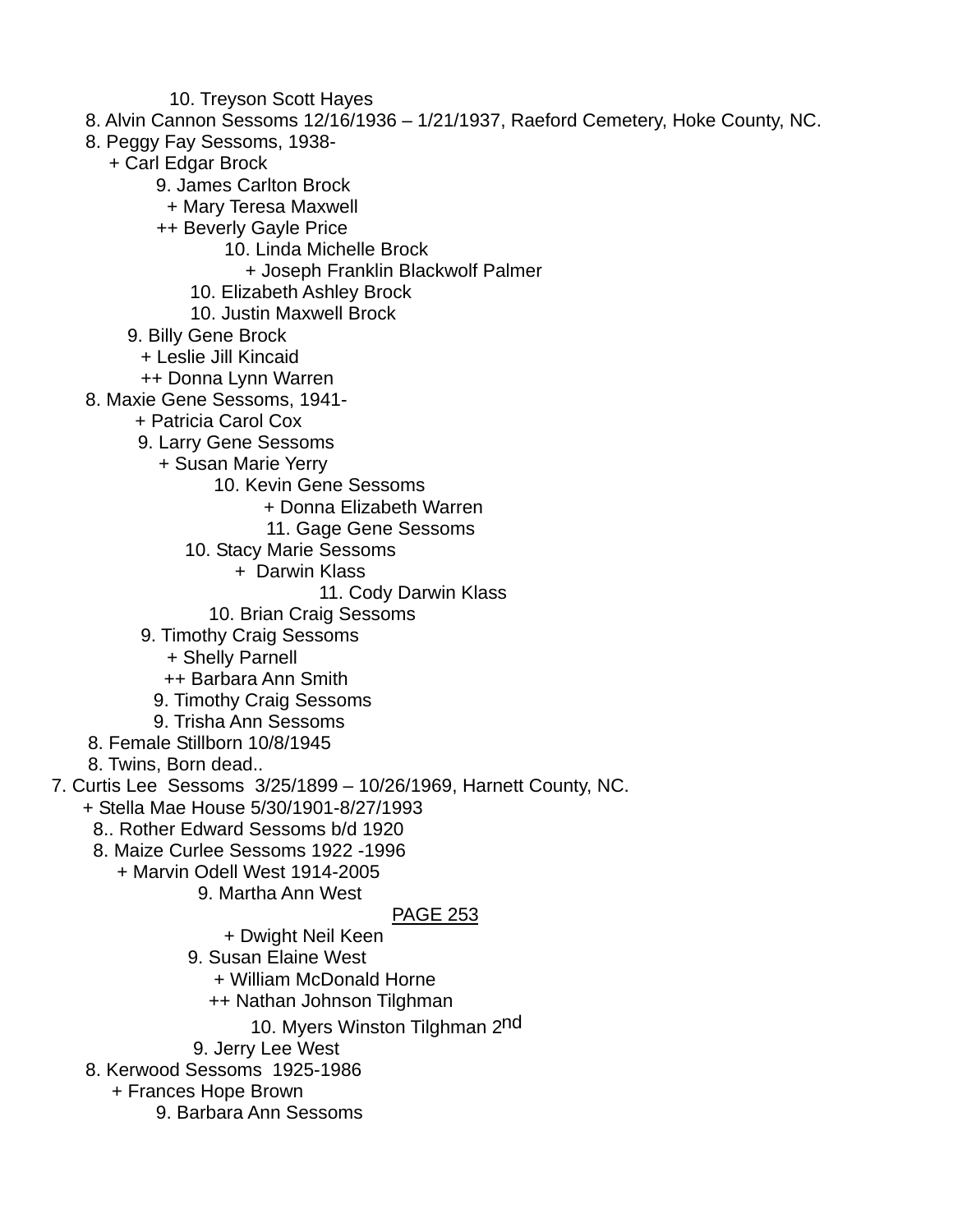+ Michael Wayne Gillmer 9. Curwood Sessoms Jr. 8. Evelyn Joyce Sessoms 1927-1998 + John Billy Graham 9. William Lee Graham + Caroly Diana Blackman 9. Michael Scott Graham + Sandra Lee Jackson 8.Janet Mae Sessoms + Elmer Wayne McCaskill 1925-1996 7. Sarah "Sallie" Elizabeth Sessoms 3/11/1901 – 12/17/1994...m. 12/24/1929., Harnett County, NC. + Malcom Andrew Taylor 1901 - 1982 7. Hubert Percy Sessoms 11/10/1903 – 5/5/1976, Harnett County, NC....m. 4/14/1923 + Alva Mae Byrd, 8/28/1904-9/18/2000, Harnett County, NC. 8. Francis Gwendolyn Sessoms 1924 – 1987 + Marvin Lee Norris ++ Joseph Leonard Baker (children of Francis & Marvin) 9. Jerome Young Norris + Unknown\_\_\_? ++ Susan 10. Jerome Young Norris Jr. 10. Lorrie Norris 9. Toni Carol Norris + ? Stewart ++ Jerry Sauceman 10. Sherry Carol Sauceman + John Hays 11. Stephanie Michelle Hays 11. Heather Lynn Hays 10. Tonya Michelle Sauceman + Charles Melvin Johnson Jr. ++ Malcom Fitzgerald Hodges (children of Tonya & Charles) 11. Amber Michelle Johnson 11. Christopher Brett Johnson 8. Daniel Leon Sessoms 1927 – 2005 + Ida Luvine Luther 1926-2002 9. Daniel Leon Sessoms Jr. b/d 1955 PAGE 254 9. Brenda Luvine Sessoms + Robert Ralph Stephenson 10. Robert Ralph Stephenson Jr. 10. David Lee Stephenson 10. Sherry Stephenson 8. Helen Mae Sessoms + Harper Williams Andrews 1930-1974 9. Michael William Andrews 8. Gledell Sessoms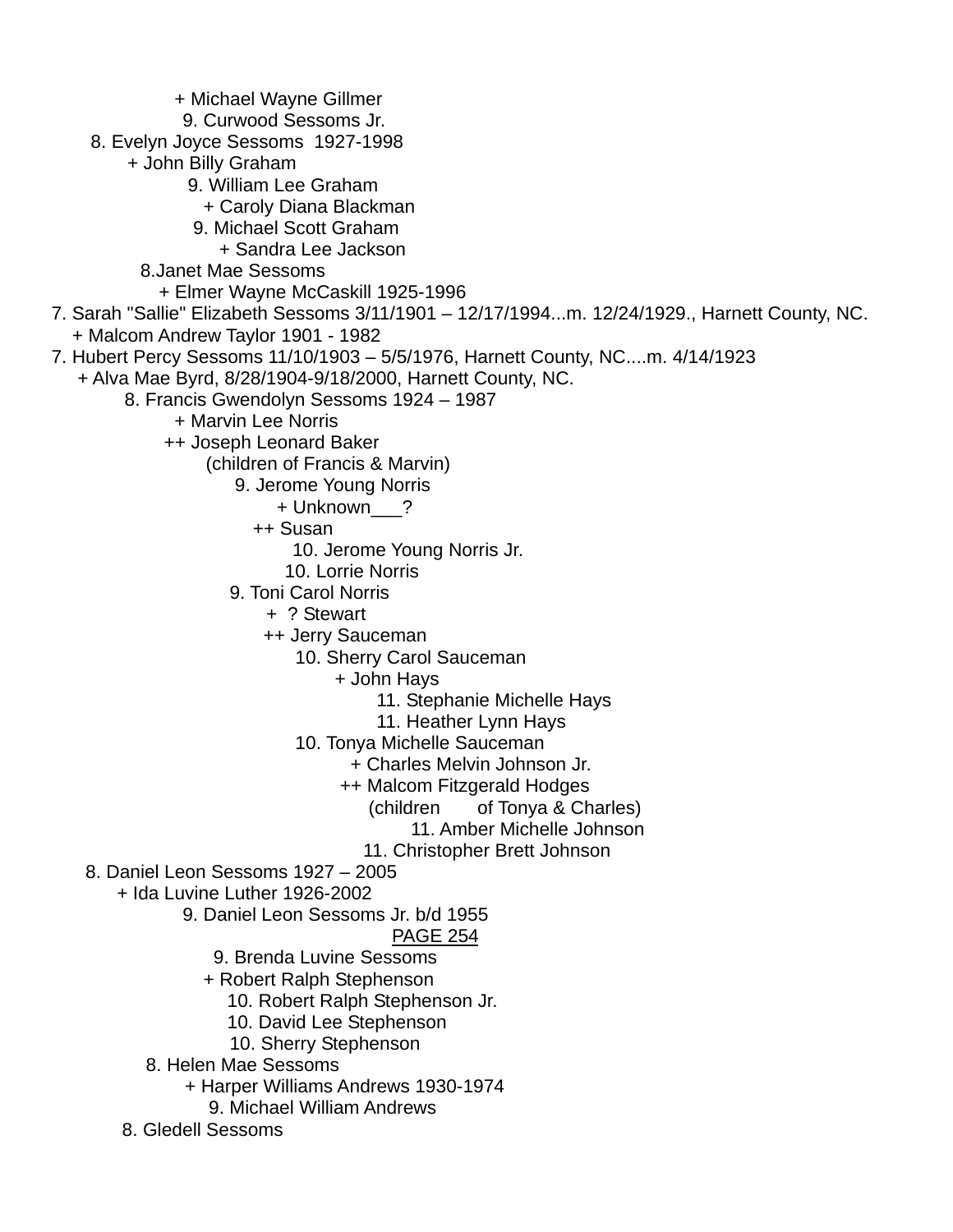+ Belinda Mae Smith

- 9. Glenda Renee Sessoms
	- + Gary Maxton Strickland
	- 10. Justin Reid Strickland
	- 10. Cassidy Paige Strickland
- 7. Nellie Clyde Sessoms 9/2/1906 –12/10/1984, Harnett County, NC.
	- + Jesse Mohoma Petty 1901-1978
		- 8. Marion Yvonne Petty 1924 1989
			- + Burley/Bunny Woodrow Cash 1918 2002
			- 9. Carolyn Jeanette Cash
				- 9. Cheryl Lynn Cash + ? Faircloth
				- 9. Sandra Eileen Cash
				- 9. David Michael Cash
				- 9. William Thomas Cash
				- 9. Nancy Ellen Cash
				- 9. Paul Wesley Cash
				- 9. Jeffery Lee Cash
				- 9. Stephen Mitchell Cash
		- 8. Iris Faye Petty
		- 8. Kenneth Harlen Petty
		- 8. Dorothy Helen Petty
- 6. Sarah Elizabeth Bedsole, b.8/1867 m. 5/2/1909
	- + Silas Blackman Page 4/8/1839-1/18/1927
		- 7. James Page.
- 6. Dennis C. Bedsole, 1868-1950, Cedar Creek, Cumberland, NC
	- + Maggie Holland, 1881- ...Married 1897
		- 7. Bonnie LillianBedsole,1922-
		- 7. Lacey D. Bedsole, 1901-
		- 7. Minnie M. Bedsole, 1902-
		- 7. Thomas K. "Callie" Bedsole, Sr.1899-1979
			- + Bessie Cashwell, 2/27/1925-6/4/2005, ...m. 5/8/1920...(Wrong dates).
			- 8. Seavy Layton Bedsole, 12/03/1924-03/10/1973, Archibald McLaren Ceme. Cumberland County, NC.
				- + Mary Elizabeth Bullard, 1926-
					- 9. James Bedsole, 1948-
						- + Phyllis Bordeaux, 9/15/1948-5/2/1991, NC
							- 10. James Brent Bedsole,
								- + Tammy Melvin

## PAGE 255

- 11. Jordan Smith
- 11. Noah Smith
- 11. Shannon Leigh
	- + Walter Evans
		- 12. Annalyce
- 10. Allen Brent Bedsole, 1950-
	- + Debra Smith
- 10. Sandra Kaye Bedsole, 1951-
	- + George Norris, (Sr.).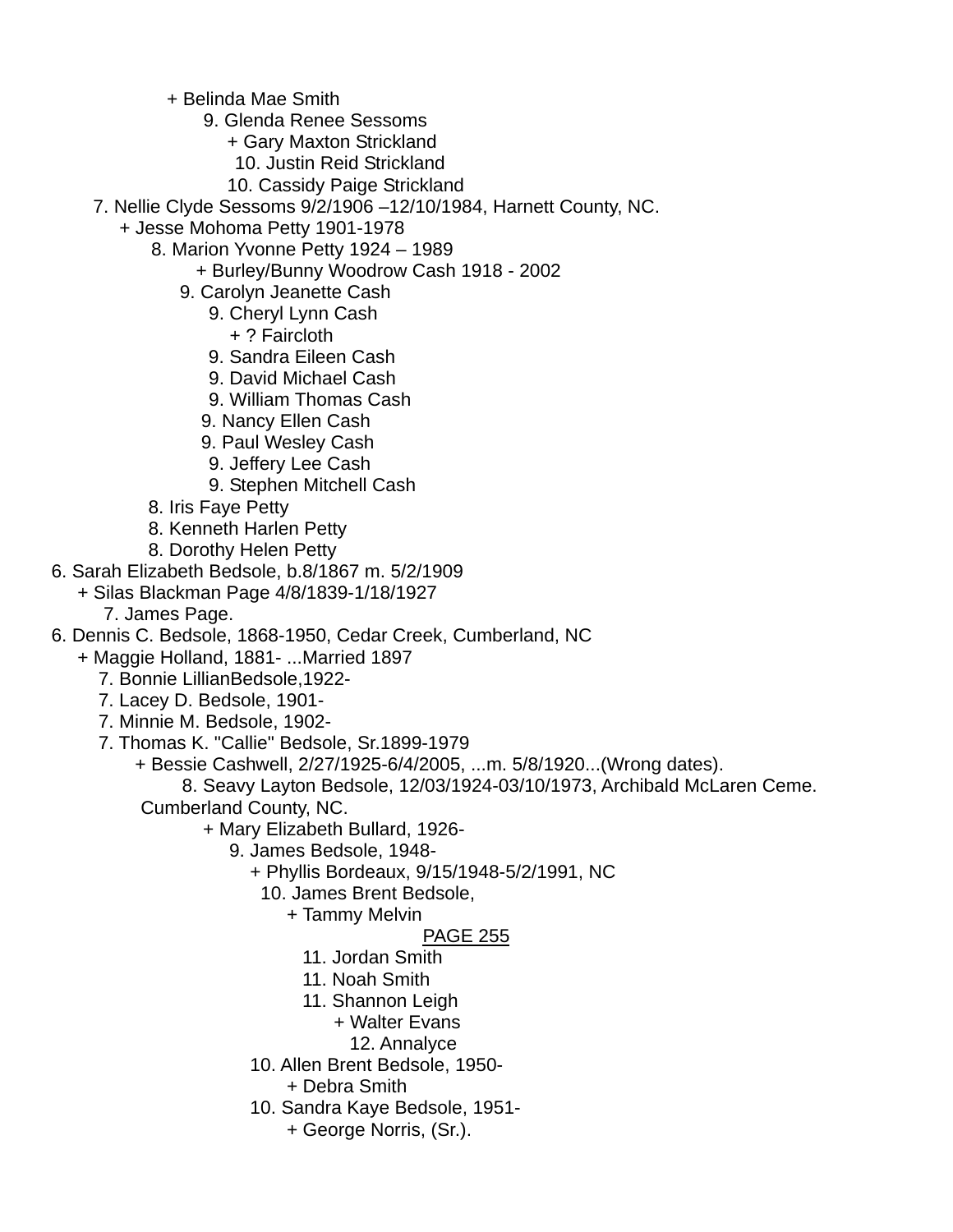- 11. Scarlett Norris
- 11. George Norris, Jr.
- 10. Earl Franklin Bedsole, 1954-
	- + Ann Beal
		- 11. Michael Bedsole
		- 11. Michelle Bedsole
- 8. Thomas "Callie" Bedsole, Jr.
- 8. Ann Margaret Bedsole
- 7. Lacy Duncan Bedsole, Sr. 6/9/1904-5/17/1986.
	- + Floyd Horne
		- 8. Lacy Duncan Bedsole, Jr. 2/23/1927-3/7/1989.
			- + Unknown Name
		- 8. Barbara Lynn Bedsole
			- + Gordon\_\_\_\_.?
- 6. Mahala Catherine Bedsole, 12/14/1870-2/28/1941.Cedar Creek, Cumberland, NC.
- Obit; Mahala Catherine Bedsole Sessoms w/f b.Dec. 14, 1870 in Cumberland Co. NC daughter of: Thomas & Annie Elizabeth (Guthrie) Bedsole, wife of Benson Sessoms died in Sampson Co. Feb. 28, 1941. cause: cardiac disease, she was 70 years old, buried in Sessoms Family Cemetery,

Sampson Co, NC.

- + Benson Sessoms, 3/1866-1920.
	- 7. Addie Sessoms, b. 1891
	- 7. Marvin Sessoms, 1892-1941
		- + Mittie Butler, 1884-1957
			- 8. Clifton Sessoms, 1918
				- + Annie J. Hall
			- 8. Franklin J. Sessoms, 8/11/1919-10/11/1994
			- 8. Wade Sessoms, b. 1921
	- 7. Alice Sessoms, 10/17/1900-4/1982
		- + Braxton Melvin 1894-1928
			- 8. Kermit Melvin, 10/16/1929-8/4/1997
- 6. Hayes Mcdougal Bedsole, 1/24/1876-8/14/1956, Cedar Creek, NC
	- + Sallie Irene Carter 3/12/1884-3/1/1970 m. 7/13/1901, Fayetteville, NC.
		- 7. Ada B. Bedsole, 8/22/1904-3/23/1988
			- + Richard B. Bailey, 1901-, son of Brooks and Sarah Bailey..
- 6. John Troy Bedsole, 7/16/1879-1923 Cumberland County, NC Sawmill Worker. No wife listed. Lived with Mother at age 40.
- 6. Ada B. Bedsole, 8/22/1904-3/23/1988, b. Raeford, NC.d.Cumberland.
- + Richard B. Bailey, Dead.
- 5. Aaron Bedsole,1835-

## PAGE 256

- 5. Duncan Bedsole, Jr. 1838-1950,....Cedar Creek, Cumberland, NC
	- + Lucy Ann Hales,1842-........Cedar Creek, Cumberland, NC
		- 6. Lauester M. Bedsole,1860-1837, Cedar Creek, Cumberland, NC.  $+$  ?
		- 6. John B. Bedsole,1861-1920....Cedar Creek, Cumberland, NC
			- + Louvenia Jolly, 9/1873-1950....m. 1/18/1888, Cedar Creek, Cumberland, NC. 7. Jennie Bedsole,2/1893-1967, Halesburg, Alabama.

 $+$  ?

6. Elizabeth Jane Bedsole,4/20/1865-12/17/1941, Cedar Creek, Cumberland, NC.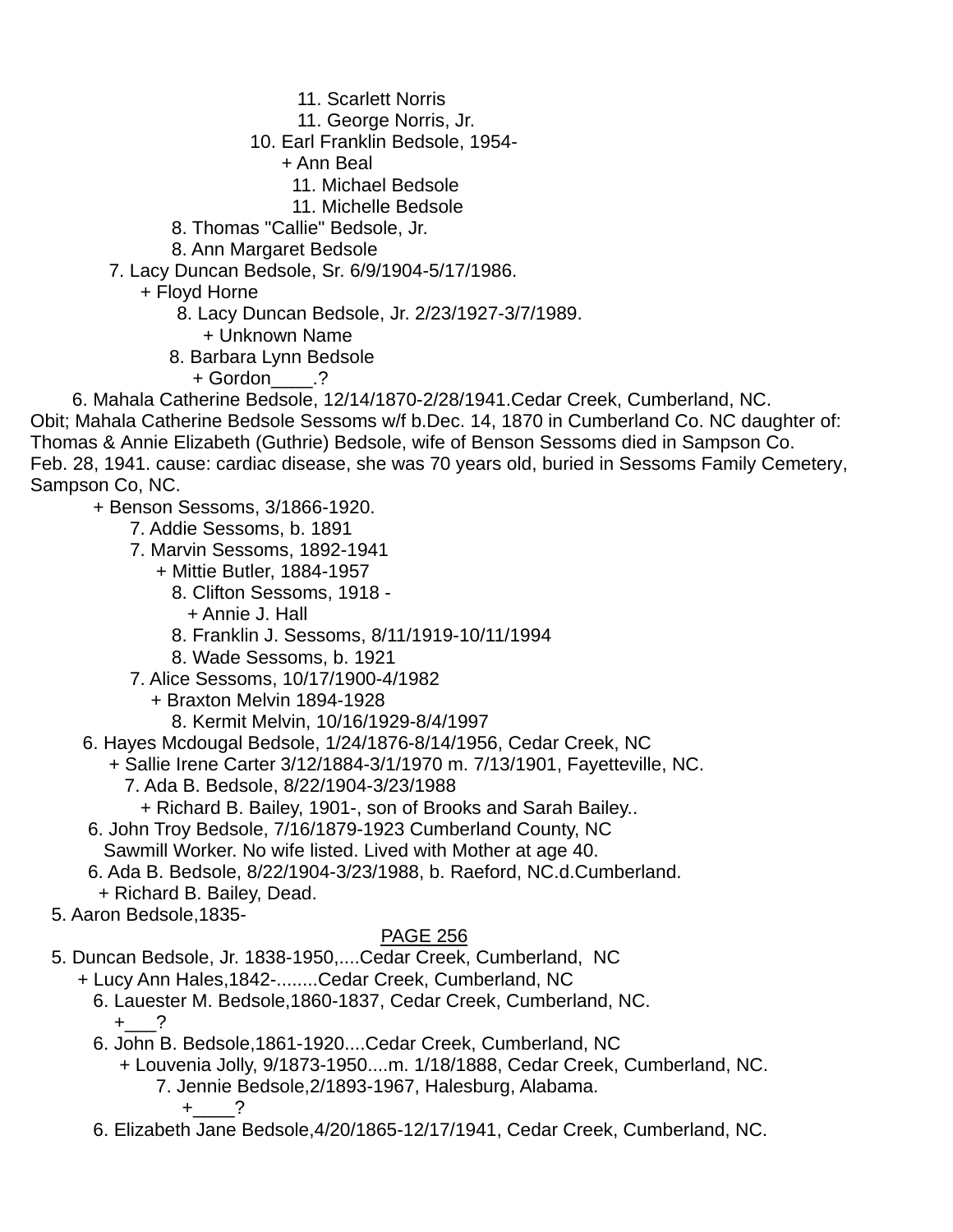+ Henry H. Hair

- 7. Ruthie B. Hair,1917-
- 7. Cleatha H. Hair,1918-
- 6. David Bedsole,1867-

6. Evander E. Bedsole,1867-1940...m. 8/4/1889, Cedar Creek, Pleasant Grove Ceme.

Cumberland County, NC

- + Welthy Mariah Faircloth, 9/30/1865-3/7/1945. Died in NC-Pleasant Grove Cemetery.
	- 7. Harriett A. Bedsole, 1889-
		- + Charles Norris
	- 7. Annie J. Bedsole, 1892-1959
		- + George Surles
	- 7. Marcia Geneva Bedsole/Bledsoe 1893-1933
		- + James Lonnie Stone 1888-1944
			- 8. Henry A. Stone, Sr. b. 1919 in S.C.
				- + Edna Early Johnson, b. 1921 in S.C.
	- 7. Mattie L. Bedsole, 6/3/1897-1977, Phenix City, Ala.
- 6. Duncan E. Vinson Bedsole,1901-
	- + Vira E. Lucas
		- 7. Curtis Franklin Bedsole, 1924-, Harnett, NC
		- County, NC
	- 6. Sally C. Bedsole, 1873-
	- 6. James L. Bedsole, 5/1875-....Cedar Creek, NC
	- 6. Catherine Bedsole, 1840-
- 4. Francis Bedsole, 1802-1848 in NC. Died from Kidney Failure.
	- + Benjamin Faircloth,1809- .........On the 1790 Sampson County, NC Census
		- 5. Thomas Faircloth
		- 5. Duncan Faircloth, 5/17/1846-11/1901
		- 5. Sarah Faircloth
		- 5. Susan Faircloth
		- 5. Polly Faircloth
		- 5. Solomon Faircloth
		- 5. Nancy Faircloth, 1832-1900..m. 3/8/1887, Columbus County, NC. + B.F. Harrelson
		- 5. John James Henry Faircloth
		- 5. George B. Faircloth
		- 5. Cora Faircloth
		- 5. Edna L. Faircloth
		- 5. Marie M. Faircloth
		- 5. Charlotte Faircloth

#### page 257

# \_**UKNOWN BEDSOLES. I NEED INFO ON THEM**

NOTE; The following Bedsoles are some I have never been able to figure out where they belong, nor who they belong to. In the case of females, Bedsole may not be their maiden name. If you know how they fit, please email me at; jdbedsole@oppcatv.com

Bedsole, Roberta, 2/20/1891-3/30/1897, Buried in Houston County, Ala. (Dothan).

Bedsole, Floree 13-Feb-1995 F. Harris County, Texas ...Wife of Samuel Curtis

Bedsole, Grace M. - 9/5/2007, Wallingford, Pa. married to Gilbert Bedsole. Dau; Joan B. (Davies). Grandchildren Robert & Mary Kay.

Bedsole, Samuel Curtis . Died 09-Oct-1995 M , Harris County, Texas. Husband of Floree.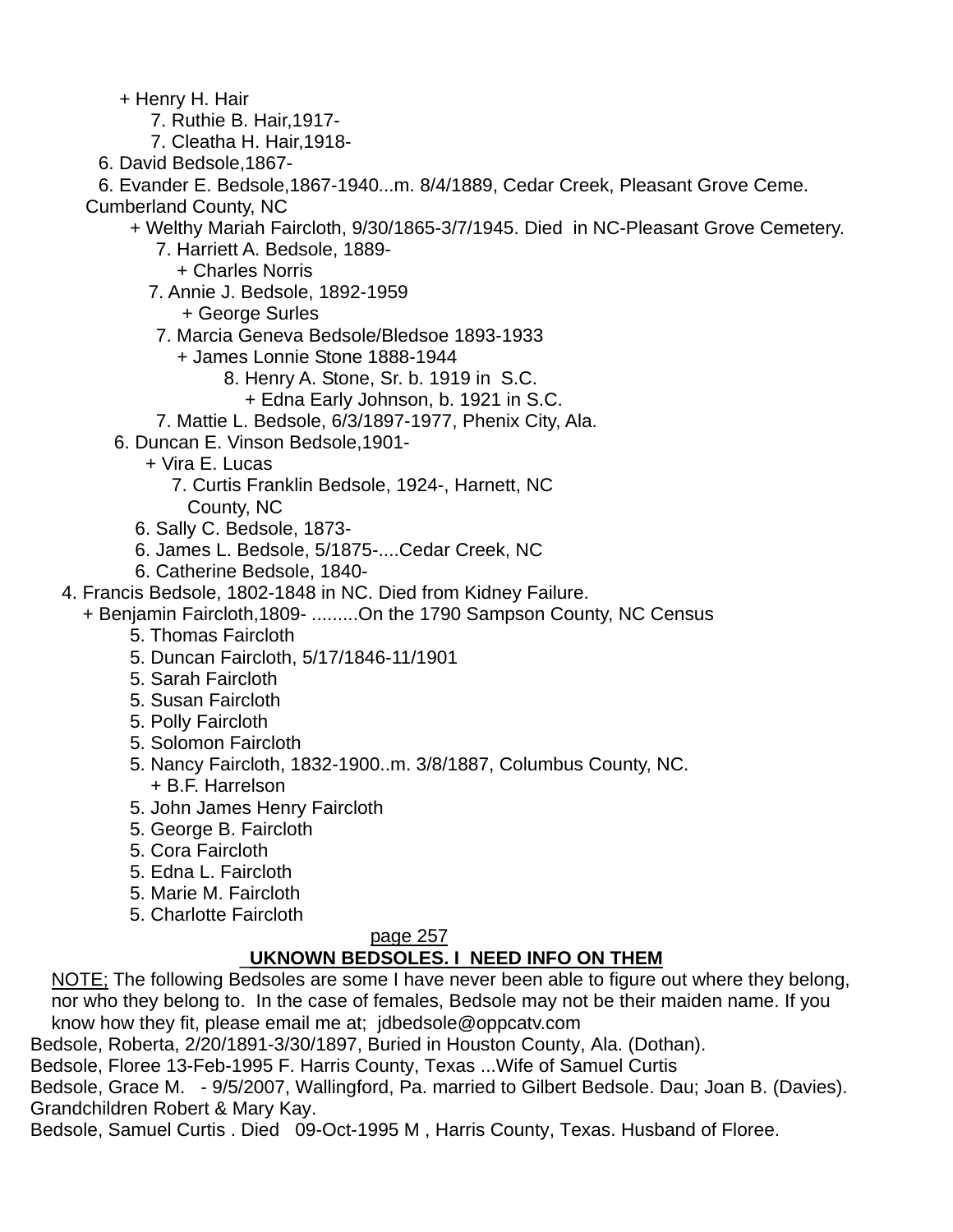Bedsole, William H., Birth date not known. d Jul. 24, 1951, Son of Bedsole, H L & Lewis. Died in Muscogee County, Ga.

Jeffrey A. Bedsole, 6/26/1953-2/18/1991, New Jersey.

Gerald L. Bedsole, 6/15/1938-7/18/2005, Conta Costa, California.

Anne E. Bedsole, 7/12/1893-7/19/1993, New York and Taunton, Mass.

Zola Bedsole, 11/1/1919-2/1987, Lived in Dodge, Georga.

Joel E. Bedsole, 10/19/1919-12/6/1999. US Army WW-II, Elmwood Cemetery, Birmingham, Ala.

Jimmie G. Bedsole, 4/14/1931-7/10/1998, Highland Cemetery, Keatchie, La. USAF.

James Warren Bedsole, 2/8/1936-5/27/1996, US Army. Rosehill Memorial Park, Whittier, California.

Ernest Bedsole, 5/8/1926-4/12/2002. USAF. Greenwood Cemetery, Montgomery, Ala.

Dorbon Bedsole, 5/25/1933-7/30/1995, U.S. Army. Memory Park Cemetery, Milton, Fla.

Charles R. Bedsole, 11/29/1921-4/6/2006. WW II, U.S. Army. Baltimore National Cemetery.

Lula Pauline Bedsole, 1/16/1924 died 2/16/2003, at age 79, moved from NC to Tampa, Fla. in 1960.

Husband, John Bedsole.They had daughters Joyce, who married a Cox man, Mary E. who married a Rogers and a son named John Bedsole, Jr.

Bledsole, Robert Wayne Nov. 25, 1938 Nov. 25, 1985 US Navy. Most likely a BEDSOLE and not a Bledsoe. Cumberland Cemetery, Cumberland County, NC.

Martha Bedsole 23 Jan 1842 - 20 Jan 1866, buried in Archibald McLaren Cemetery, Cumberland County, NC.

Lee Bedsole, 11/12/1879-9/16/1940. His wife was Lula 2. His Parents were Elisha Bedsole and wife Jane. He is buried in Riverside Cemetery, at Albion, Calhoun County, Michigan.

Bedsole, Lillian A (Engel); 61; Forest Hill Cemetery, Dupage County, Chicago IL; Des Plaines DH; 2000-12- 20

Lizzie (Likely Elizabeth) W. Bedsole, 1908-1974, Prude Cemetery, Desoto Parish, La.

Lou Vanna Wallace-Bedsole, 4/9/1910-3/26/1942, Ebenezer Cemetery, Castor, Bienville Parish, La.

Mary C. Bedsole, 11/5/1849-3/1/1934, Camp Springs Cemetery, Haleburg, Henry County, Ala.

Mary I. Bedsole, 9/25/1878-12/28/1975, Riverview Cemetery, Monroe, La.

Bedsole, Patsy (GOODSON); 11/22/1943-8/11/2005, Roselawn Cemetery, Tallahassee D; 2005-8-12;

Roberta Lynn Fischer-Bedsole, 12/25/1951-7/5/2004, Indiana. Cemetery Unknown Location.

Note, Gordon Nash and Bertie Starling Bedsole had a daughter and two sons, besides those listed in the above. Who ??

Stella Helen Bedsole, Date of birth unknown. Date of death 6/17/1992. Place of death, burial, husband, not known. My best guess is she was James William Bedsoles wife, 1934-6/7/1997.

William "Willie" Bedsole, 3/22/1900-11/16/1941, Wife; Alberta Washington. Parents were "Lee" Bedsole and Malinda Evans.

Willie is buried in Riverside Cemetery, Abion, Michigan

Willie Mae Bedsole, 9/23/1897-12/31/1986. Buried Antioch Baptist Church, Geneva, Ala. Bedsole may not be her maiden name, but

#### PAGE 258

may be her husbands last name.

Bledsoe (Bedsole) Dorothy; 29 Aug 1925-19 Jan 1929. Buried Antioch Cemetry, Geneva County, Ala. Bedsole, Edward, 7/19/1910-3/1976, Delaware, Wallingford Pennsylvania..

Bedsole, Alma M. 8/19/1914-9/5/2007, Likely the wife of Edward, above. Delaware, Wallingford,

Pennsylvania.

Bedsole, Laura K. 1/26/1928-4/11/1997, Fayetteville, NC.

Bedsole, James, 12/25/1908-5/1978, Godwin, NC.

Bedsole, Louise P. Cumberland Co. NC Married Eugene Ballard Cumberland Co 21, Sept. 15, 1917 Rev. W.D. Dean, Mag.

Bedsole, Julius F. 11/11/1924-5/11/1975, Va., NC.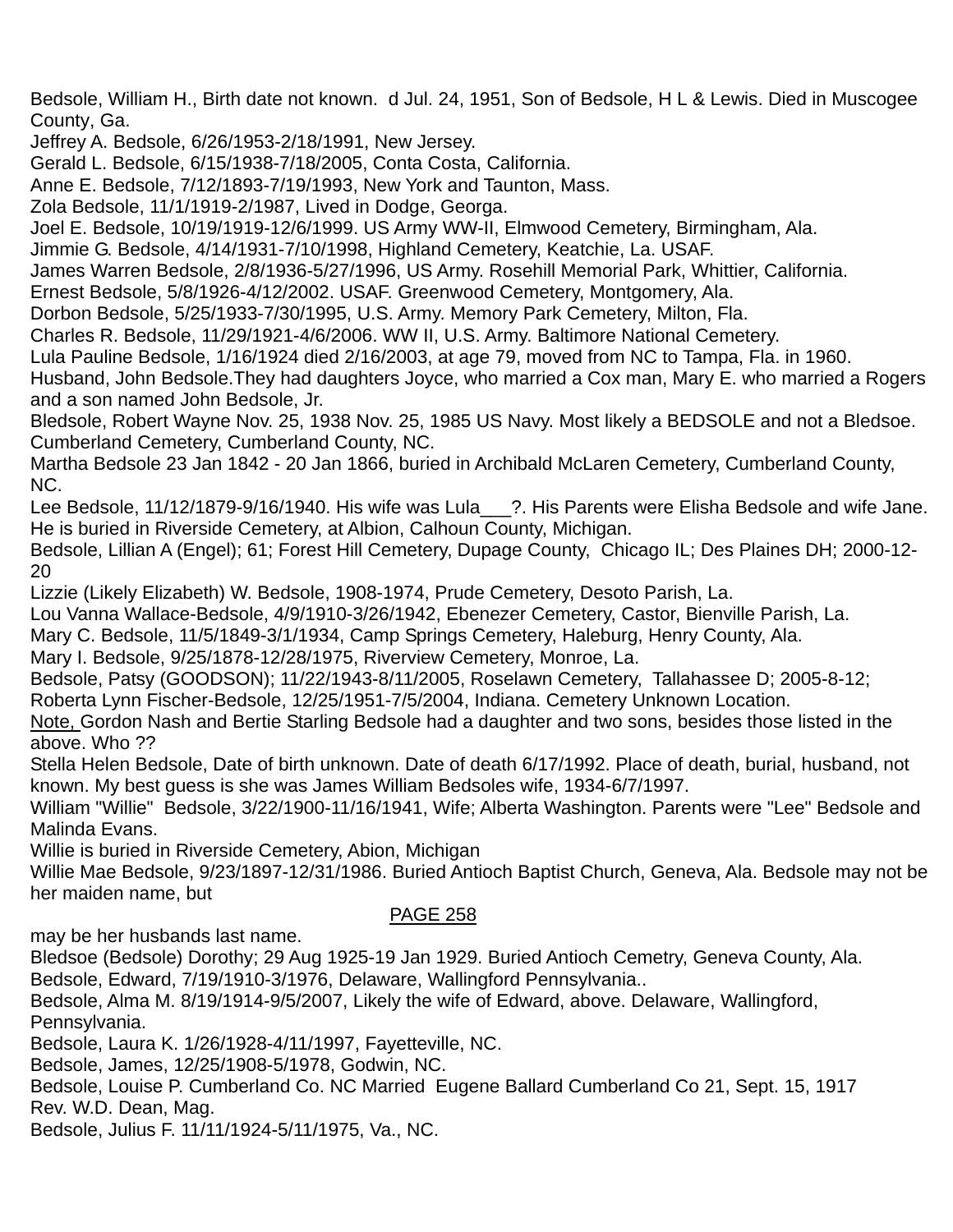#### Bedsole, Virginia, 10/21/1927-8/1982, Cary, NC. Bedsole, Larry W. 6/13/1947-2/6/1998, Georgia. THE BEDSOLE AND BLEDSOE RELATIONSHIP

Sept. 11, 1700. Abraham Bessow arrived at Bath, NC on an english ship. It is not known if the ship came directly from Germany, or if Abraham had shipped from Germany to England, then to Bath, NC. On his Passenger List, the Captain listed him as; "Abraham Bessow, ...A Pal.", meaning a Palatine, who were German, and who shipped to this country especially during the period 1700-1710.

Looking back in time, it is likely that Abraham was born 1673, died 1740 and Rose a couple of years afterward. Also we can guess that Elizabeth was their first child, and likely born 1690-1695. Its also apparent to me that they had son, William Henry, about 1701-02, in NC since he was not with them when they arrived at Bath in 1701, and he acquired land in Va. in 1719.

After a land Grant of 1782 to William Bledsoe, there are other Bledsoes who were granted land in Virginia. In 1782 another William Bledsoe was granted land, but his age by then makes it unlikely that this is the same William Bledsoe born in 1701-02. He is more likely William Jr. b. 1727.

The name changes though, are whats really important. In Germany, theres no way to know what "Abraham"s first name really was. But its safe to assume his last name was actually Betzold. In this country, at first, he was "Abraham Bessow", then "Abraham Batson", and William its safe to assume, was also a Batson. But when William arrived in Virginia, he became William Bedsoe, then Bledsoe.

Elisha Bedsole,received 4 land grants all during the early 1780's and 1790's there, as Elisha Bedsol, 2 as Elisha Bedsoll and the fourth as Elisha Bedsolt. He and a John Bedsolt are listed on the 1772 and 1782 Orange County,Virginia tax lists as "Bedsolt". Elisha, born in 1730 was married at Cane Creek, NC to Mary Edwards on Sept. 15, 1751. So, he obviously moved from NC to Virginia too. It is very likely that Elisha was a son of William Henry Bedsole, Sr. important things though are: 1. As far as Bedsole is concerned, in the United States; William Sr., is the BLEDSOE and Elisha is the BEDSAUL name sources, occurring in Spotsylvania County, Va. and; 2. Abraham III is the BEDSOLE name source, occurring in 1749 when he moved to Bladen County, NC. Thats true even though it was all the fault of the english Scribe(s) at the time the misspellings occurred. Keep in mind though that some Bedsoles changed their last name to Bledsoe on purpose in attempts to escape the law, ex-wives or husbands, or because they disliked their relatives or landlords, to whom they owed money, and did not want to pay that debt.

Also, I am aware that a George Bletso/Bledsoe was born in 1663 in England, who moved to Virginia in the late 1680's. However he and his descendants are true Bledsoes, and were not from Germany, although I know their ancestors were (before they moved to England).

#### .......................................................................................................................................................................... PAGE 259

if you did not see your own family on this list, or you saw errors on it, please add/correct it, as needed yourself, for I am finished with it. I am like the old Bedsole census taker in Sampson County, NC in 1826. He was being paid 50 cents for every hundred people he located and houses then were 5 to 12 miles apart, and his transportation was by mule..He wrote in his letter of resignation; "I have been shot at over and over, been dog bit, cow stomped, bull hooked, mule kicked, chicken pecked, lightning struck, starved to death for days on end, shot at some more, chased by indians for miles with dogs, guns, bows and arrows, stayed lost for days, fell in the river 25 times and been called every foul name imaginable. I have been out here 22 days and have made little more than one dollar...... .......................I quit ".

….......................................................................JD Bedsole

...............................................................................